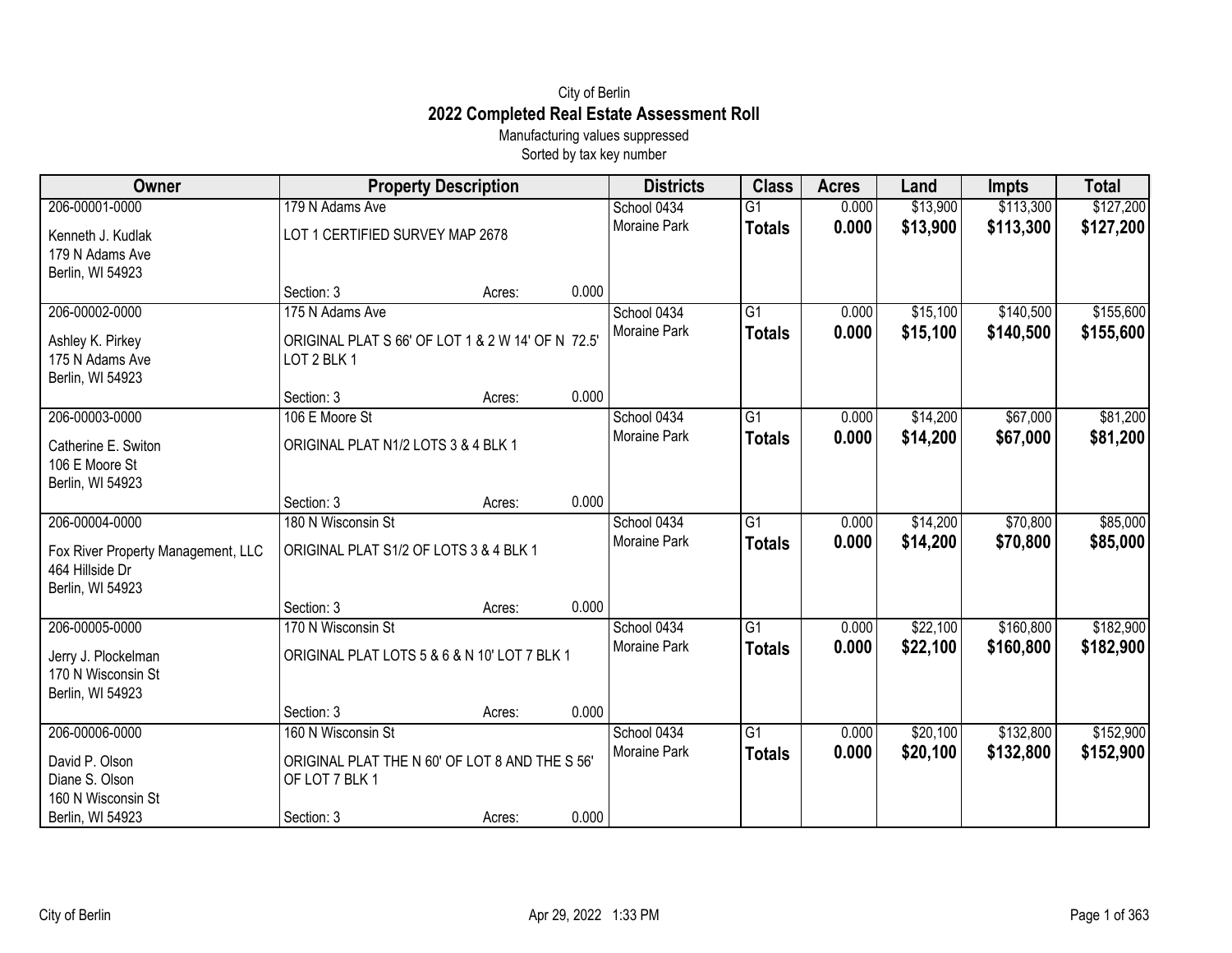| Owner                                                      |                                               | <b>Property Description</b> |       | <b>Districts</b>    | <b>Class</b>    | <b>Acres</b> | Land     | Impts     | <b>Total</b> |
|------------------------------------------------------------|-----------------------------------------------|-----------------------------|-------|---------------------|-----------------|--------------|----------|-----------|--------------|
| 206-00008-0000                                             | 148 N Wisconsin St                            |                             |       | School 0434         | $\overline{G1}$ | 0.000        | \$13,700 | \$109,000 | \$122,700    |
| Scott T. Piper<br>148 N Wisconsin St<br>Berlin, WI 54923   | ORIGINAL PLAT LOT 9 & THE S 6' OF LOT 8 BLK 1 |                             |       | <b>Moraine Park</b> | <b>Totals</b>   | 0.000        | \$13,700 | \$109,000 | \$122,700    |
|                                                            | Section: 3                                    | Acres:                      | 0.000 |                     |                 |              |          |           |              |
| 206-00009-0000                                             | 142 N Wisconsin St                            |                             |       | School 0434         | $\overline{G1}$ | 0.000        | \$9,700  | \$68,100  | \$77,800     |
| Victoria A. Hill<br>142 N Wisconsin St<br>Berlin, WI 54923 | ORIGINAL PLAT N1/2 OF LOT 10 BLK 1            |                             |       | Moraine Park        | <b>Totals</b>   | 0.000        | \$9,700  | \$68,100  | \$77,800     |
|                                                            | Section: 3                                    | Acres:                      | 0.000 |                     |                 |              |          |           |              |
| 206-00010-0000                                             | 105 E Park Ave                                |                             |       | School 0434         | $\overline{G1}$ | 0.000        | \$9,700  | \$54,100  | \$63,800     |
| Ann Marie Gray<br>105 E Park Ave<br>Berlin, WI 54923       | ORIGINAL PLAT S1/2 OF LOT 10 BLK 1            |                             |       | Moraine Park        | <b>Totals</b>   | 0.000        | \$9,700  | \$54,100  | \$63,800     |
|                                                            | Section: 3                                    | Acres:                      | 0.000 |                     |                 |              |          |           |              |
| 206-00011-0000                                             | 109 E Park Ave                                |                             |       | School 0434         | $\overline{G1}$ | 0.000        | \$13,700 | \$43,400  | \$57,100     |
| Karen A. Lu Maye<br>109 E Park Ave<br>Berlin, WI 54923     | ORIGINAL PLAT LOT 11 BLK 1                    |                             |       | Moraine Park        | <b>Totals</b>   | 0.000        | \$13,700 | \$43,400  | \$57,100     |
|                                                            | Section: 3                                    | Acres:                      | 0.000 |                     |                 |              |          |           |              |
| 206-00012-0000                                             | 117 E Park Ave                                |                             |       | School 0434         | $\overline{G1}$ | 0.000        | \$13,700 | \$51,700  | \$65,400     |
| Maria E. Barraza<br>117 E Park Ave<br>Berlin, WI 54923     | ORIGINAL PLAT LOT 12 BLK 1                    |                             |       | Moraine Park        | <b>Totals</b>   | 0.000        | \$13,700 | \$51,700  | \$65,400     |
|                                                            | Section: 3                                    | Acres:                      | 0.000 |                     |                 |              |          |           |              |
| 206-00013-0000                                             | 123 E Park Ave                                |                             |       | School 0434         | $\overline{G1}$ | 0.000        | \$13,700 | \$95,800  | \$109,500    |
| Edward F. Sirrell<br>Tami K. Sirrell<br>123 E Park Ave     | ORIGINAL PLAT LOT 13 BLK 1                    |                             |       | Moraine Park        | <b>Totals</b>   | 0.000        | \$13,700 | \$95,800  | \$109,500    |
| Berlin, WI 54923                                           | Section: 3                                    | Acres:                      | 0.000 |                     |                 |              |          |           |              |
| 206-00014-0000                                             | 145 N Adams Ave                               |                             |       | School 0434         | $\overline{G1}$ | 0.000        | \$14,400 | \$91,800  | \$106,200    |
| Jennifer K. Nash<br>145 N Adams St<br>Berlin, WI 54923     | ORIGINAL PLAT LOT 14 & S 10' OF LOT 15 BLK 1  |                             | 0.000 | <b>Moraine Park</b> | <b>Totals</b>   | 0.000        | \$14,400 | \$91,800  | \$106,200    |
|                                                            | Section: 3                                    | Acres:                      |       |                     |                 |              |          |           |              |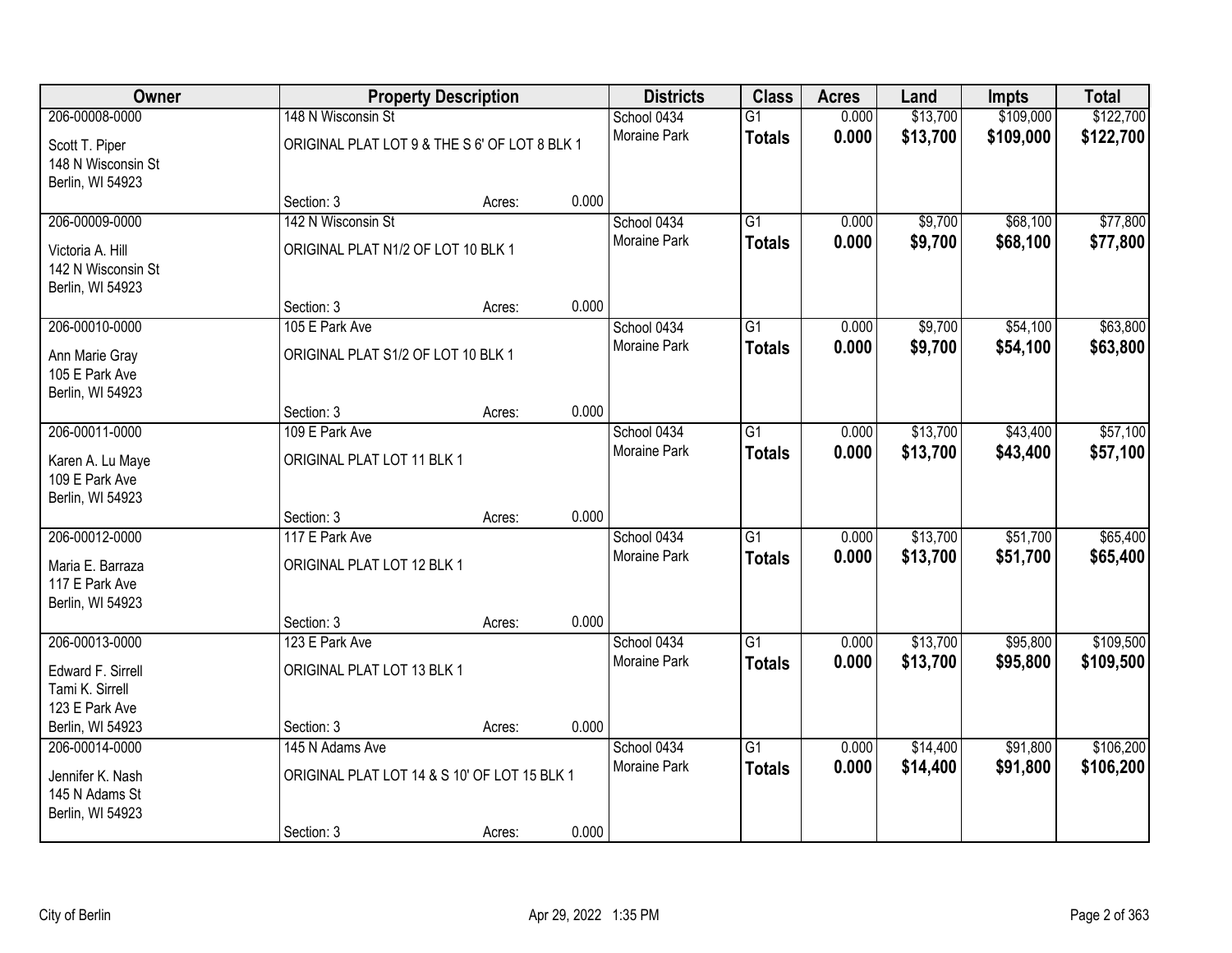| Owner                                     |                                                                       | <b>Property Description</b> |       | <b>Districts</b>    | <b>Class</b>    | <b>Acres</b> | Land     | <b>Impts</b> | <b>Total</b> |
|-------------------------------------------|-----------------------------------------------------------------------|-----------------------------|-------|---------------------|-----------------|--------------|----------|--------------|--------------|
| 206-00015-0000                            | 151 N Adams Ave                                                       |                             |       | School 0434         | $\overline{G1}$ | 0.200        | \$12,000 | \$110,000    | \$122,000    |
| David G. Ellis                            | ORIGINAL PLAT N 56' OF LOT 15 BLK 1                                   |                             |       | Moraine Park        | <b>Totals</b>   | 0.200        | \$12,000 | \$110,000    | \$122,000    |
| 151 N Adams Ave                           |                                                                       |                             |       |                     |                 |              |          |              |              |
| Berlin, WI 54923                          |                                                                       |                             |       |                     |                 |              |          |              |              |
|                                           | Section: 3                                                            | Acres:                      | 0.200 |                     |                 |              |          |              |              |
| 206-00016-0000                            | 159 N Adams Ave                                                       |                             |       | School 0434         | $\overline{G1}$ | 0.000        | \$20,100 | \$254,300    | \$274,400    |
| John E. Skipchak                          | ORIGINAL PLAT LOT 16 & S 3R OF LOT 17 BLK 1                           |                             |       | <b>Moraine Park</b> | <b>Totals</b>   | 0.000        | \$20,100 | \$254,300    | \$274,400    |
| Cynthia L. Skipchak                       |                                                                       |                             |       |                     |                 |              |          |              |              |
| 116 S Adams Ave                           |                                                                       |                             |       |                     |                 |              |          |              |              |
| Berlin, WI 54923                          | Section: 3                                                            | Acres:                      | 0.000 |                     |                 |              |          |              |              |
| 206-00017-0000                            | 169 N Adams Ave                                                       |                             |       | School 0434         | G1              | 0.000        | \$16,300 | \$83,200     | \$99,500     |
| Clay W. Masters                           | ORIGINAL PLAT LOT 18 & N 1R OF LOT 17 BLK 1                           |                             |       | Moraine Park        | <b>Totals</b>   | 0.000        | \$16,300 | \$83,200     | \$99,500     |
| Joy A. Masters                            |                                                                       |                             |       |                     |                 |              |          |              |              |
| 169 N Adams Ave                           |                                                                       |                             |       |                     |                 |              |          |              |              |
| Berlin, WI 54923                          | Section: 3                                                            | Acres:                      | 0.000 |                     |                 |              |          |              |              |
| 206-00018-0000                            | 104 W Moore St                                                        |                             |       | School 0434         | $\overline{G2}$ | 0.000        | \$12,000 | \$45,000     | \$57,000     |
| Devin E. Shimko                           | LOT 1 CERTIFIED SURVEY MAP 3176 V17                                   |                             |       | <b>Moraine Park</b> | <b>Totals</b>   | 0.000        | \$12,000 | \$45,000     | \$57,000     |
| 812 Oriele Ln                             |                                                                       |                             |       |                     |                 |              |          |              |              |
| Janesville, WI 53546                      |                                                                       |                             |       |                     |                 |              |          |              |              |
|                                           | Section: 4                                                            | Acres:                      | 0.000 |                     |                 |              |          |              |              |
| 206-00018-0100                            | 108 W Moore St                                                        |                             |       | School 0434         | $\overline{G2}$ | 0.000        | \$13,900 | \$26,400     | \$40,300     |
|                                           |                                                                       |                             |       | Moraine Park        | <b>Totals</b>   | 0.000        | \$13,900 | \$26,400     | \$40,300     |
| Jerry J. Plockelman<br>170 N Wisconsin St | LOT 3 CERTIFIED SURVEY MAP 3176 V16                                   |                             |       |                     |                 |              |          |              |              |
| Berlin, WI 54923                          |                                                                       |                             |       |                     |                 |              |          |              |              |
|                                           | Section: 4                                                            | Acres:                      | 0.000 |                     |                 |              |          |              |              |
| 206-00019-0000                            | 116 W Moore St                                                        |                             |       | School 0434         | $\overline{G1}$ | 0.000        | \$9,100  | \$51,200     | \$60,300     |
|                                           |                                                                       |                             |       | Moraine Park        | <b>Totals</b>   | 0.000        | \$9,100  | \$51,200     | \$60,300     |
| Samuel H. Wilson<br>Cynthia R. Wilson     | ORIGINAL PLAT W 3' OF N 82' LOT 2, E 49.5' OF N 82'<br>OF LOT 3 BLK 2 |                             |       |                     |                 |              |          |              |              |
| 116 W Moore St                            |                                                                       |                             |       |                     |                 |              |          |              |              |
| Berlin, WI 54923                          | Section: 4                                                            | Acres:                      | 0.000 |                     |                 |              |          |              |              |
| 206-00020-0000                            | 180 N Pearl St                                                        |                             |       | School 0434         | $\overline{G1}$ | 0.000        | \$12,800 | \$50,900     | \$63,700     |
|                                           |                                                                       |                             |       | Moraine Park        | <b>Totals</b>   | 0.000        | \$12,800 | \$50,900     | \$63,700     |
| Jennifer L. Reyes                         | ORIGINAL PLAT N 82' LOT 4 & N 82' OF W 16.5' LOT 3                    |                             |       |                     |                 |              |          |              |              |
| 180 N Pearl St<br>Berlin, WI 54923        | BLK <sub>2</sub>                                                      |                             |       |                     |                 |              |          |              |              |
|                                           | Section: 4                                                            | Acres:                      | 0.000 |                     |                 |              |          |              |              |
|                                           |                                                                       |                             |       |                     |                 |              |          |              |              |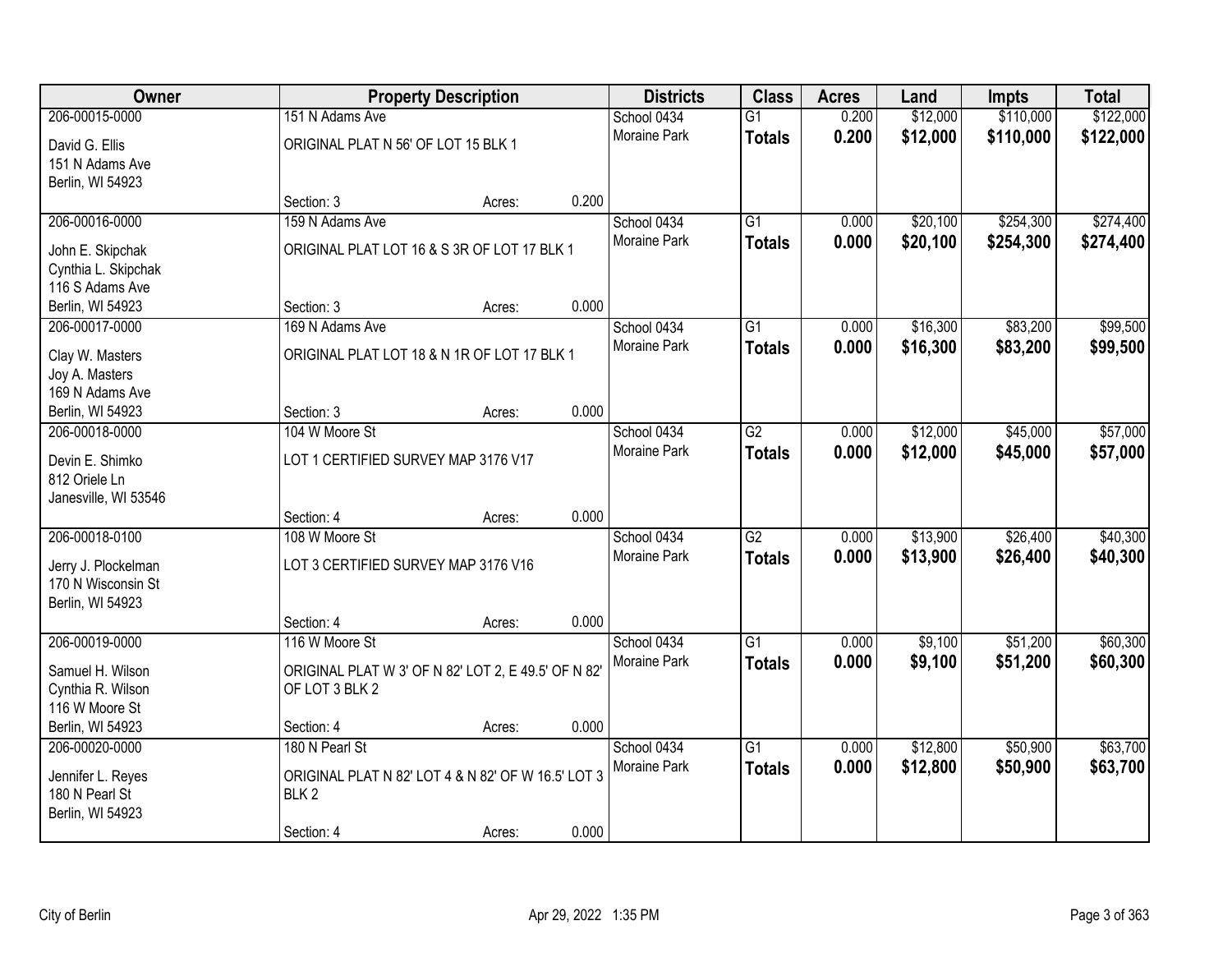| Owner                                                                                   |                                                                                                           | <b>Property Description</b> |       |                                    | <b>Class</b>                     | <b>Acres</b>   | Land                 | <b>Impts</b>           | <b>Total</b>           |
|-----------------------------------------------------------------------------------------|-----------------------------------------------------------------------------------------------------------|-----------------------------|-------|------------------------------------|----------------------------------|----------------|----------------------|------------------------|------------------------|
| 206-00021-0000<br>Mcclone Properties LLC<br>1207 Winnebago Ave<br>Oshkosh, WI 54901     | 176 N Pearl St<br>ORIGINAL PLAT COM SW COR LOT 4 N 50'; E 135'; S<br>50'; W 135' TO BEG BLK 2             |                             |       | School 0434<br>Moraine Park        | $\overline{G1}$<br><b>Totals</b> | 0.000<br>0.000 | \$11,100<br>\$11,100 | \$62,400<br>\$62,400   | \$73,500<br>\$73,500   |
|                                                                                         | Section: 4                                                                                                | Acres:                      | 0.000 |                                    |                                  |                |                      |                        |                        |
| 206-00022-0000<br>Mathison Investments, LLC<br>7222 County Rd B<br>Winneconne, WI 54986 | 170 N Pearl St<br>ORIGINAL PLAT COM NW COR LOT 5 E 70'; S 50'; W<br>70'; N 50' TO BEG BLK 2               |                             |       | School 0434<br><b>Moraine Park</b> | $\overline{G1}$<br><b>Totals</b> | 0.000<br>0.000 | \$8,000<br>\$8,000   | \$39,600<br>\$39,600   | \$47,600<br>\$47,600   |
|                                                                                         | Section: 4                                                                                                | Acres:                      | 0.000 |                                    |                                  |                |                      |                        |                        |
| 206-00023-0000<br>Joseph C. Reinsbach<br>Sara M. Reinsbach<br>121 W Noyes St            | 121 W Noyes St<br>ORIGINAL PLAT S 82' LOT 5 BLK 2                                                         |                             |       | School 0434<br>Moraine Park        | $\overline{G1}$<br><b>Totals</b> | 0.000<br>0.000 | \$10,800<br>\$10,800 | \$48,400<br>\$48,400   | \$59,200<br>\$59,200   |
| Berlin, WI 54923                                                                        | Section: 4                                                                                                | Acres:                      | 0.000 |                                    |                                  |                |                      |                        |                        |
| 206-00024-0000<br>Jill A. Mastricola<br>117 W Noyes St<br>Berlin, WI 54923              | 117 W Noyes St<br>ORIGINAL PLAT COM SE COR LOT 5 N 82'; E 4'; N 50';<br>E 29'; S 132'; W 33' TO BEG BLK 2 |                             |       | School 0434<br>Moraine Park        | G1<br><b>Totals</b>              | 0.000<br>0.000 | \$7,600<br>\$7,600   | \$74,200<br>\$74,200   | \$81,800<br>\$81,800   |
|                                                                                         | Section: 4                                                                                                | Acres:                      | 0.000 |                                    |                                  |                |                      |                        |                        |
| 206-00025-0000<br>113 Noyes Land Trust<br>PO Box 255<br>Berlin, WI 54923                | 113 W Noyes St<br>ORIGINAL PLAT E1/2 LOT 6 & W 7' LOT 7 BLK 2<br>Section: 4                               | Acres:                      | 0.000 | School 0434<br>Moraine Park        | $\overline{G1}$<br><b>Totals</b> | 0.000<br>0.000 | \$9,000<br>\$9,000   | \$61,800<br>\$61,800   | \$70,800<br>\$70,800   |
| 206-00026-0000                                                                          | 107 W Noyes St                                                                                            |                             |       | School 0434                        | $\overline{G1}$                  | 0.000          | \$12,600             | \$61,300               | \$73,900               |
| Randy J. Nigbor<br>107 W Noyes St<br>Berlin, WI 54923                                   | ORIGINAL PLAT E 59' OF LOT 7 BLK 2                                                                        |                             |       | Moraine Park                       | <b>Totals</b>                    | 0.000          | \$12,600             | \$61,300               | \$73,900               |
|                                                                                         | Section: 4                                                                                                | Acres:                      | 0.000 |                                    |                                  |                |                      |                        |                        |
| 206-00027-0000<br>Marianne Korol<br>167 N Wisconsin Steet                               | 167 N Wisconsin St<br>LOT 2 CERTIFIED SURVEY MAP 3176 V17                                                 |                             |       | School 0434<br><b>Moraine Park</b> | $\overline{G1}$<br><b>Totals</b> | 0.206<br>0.206 | \$14,100<br>\$14,100 | \$151,100<br>\$151,100 | \$165,200<br>\$165,200 |
| Berlin, WI 54923                                                                        | Section: 4                                                                                                | Acres:                      | 0.206 |                                    |                                  |                |                      |                        |                        |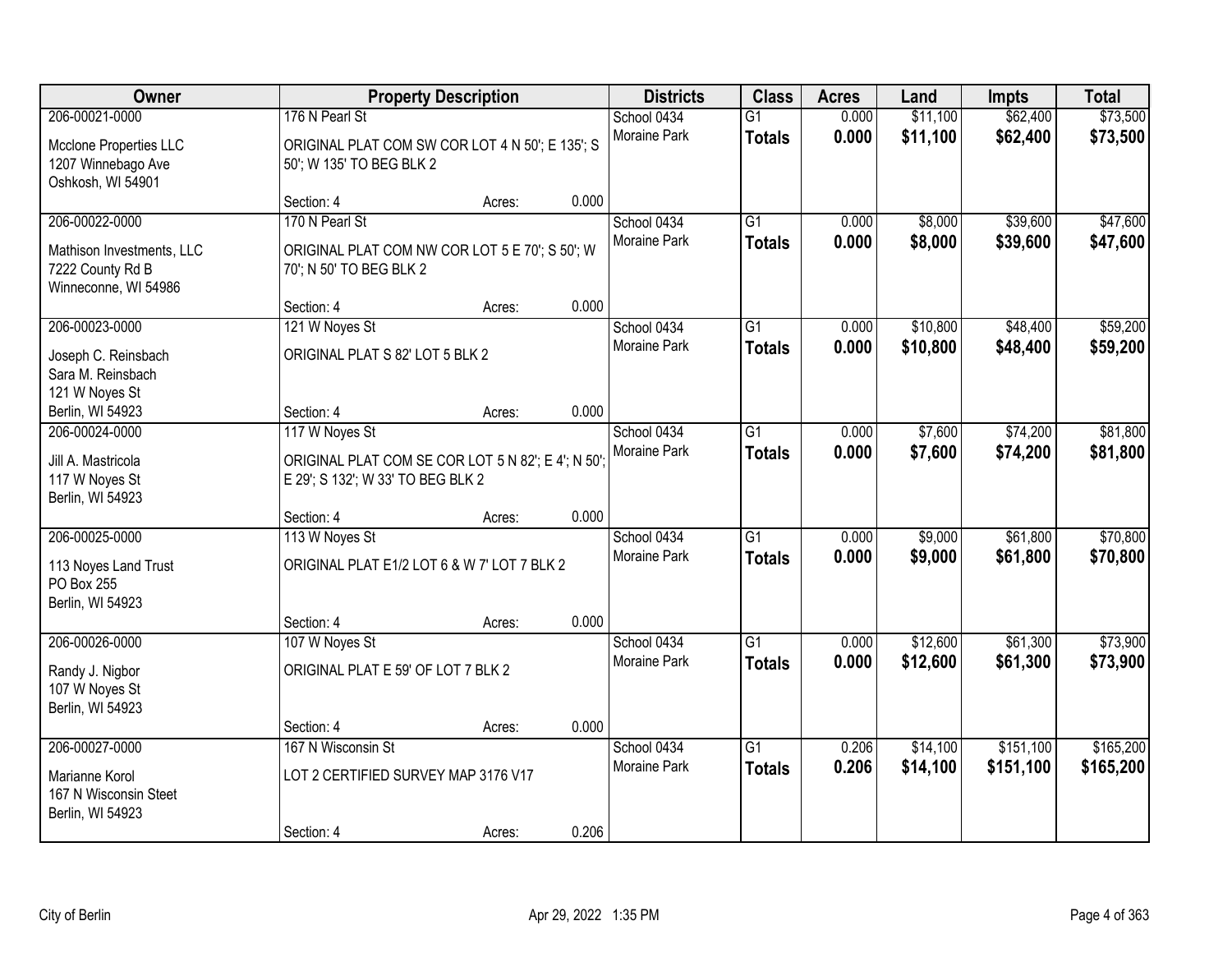| Owner                                     |                                                    | <b>Property Description</b> |       | <b>Districts</b>    | <b>Class</b>    | <b>Acres</b> | Land     | <b>Impts</b> | <b>Total</b> |
|-------------------------------------------|----------------------------------------------------|-----------------------------|-------|---------------------|-----------------|--------------|----------|--------------|--------------|
| 206-00028-0000                            | 181 N Pearl St                                     |                             |       | School 0434         | $\overline{G1}$ | 0.000        | \$14,400 | \$104,300    | \$118,700    |
| Martin Maciejewski                        | ORIGINAL PLAT N 70' LOTS 1 & 2 BLK 3               |                             |       | Moraine Park        | <b>Totals</b>   | 0.000        | \$14,400 | \$104,300    | \$118,700    |
| Deborah Maciejewski                       |                                                    |                             |       |                     |                 |              |          |              |              |
| 181 N Pearl St                            |                                                    |                             |       |                     |                 |              |          |              |              |
| Berlin, WI 54923                          | Section: 4                                         | Acres:                      | 0.000 |                     |                 |              |          |              |              |
| 206-00029-0000                            |                                                    |                             |       | School 0434         | $\overline{G1}$ | 0.000        | \$6,900  | \$0          | \$6,900      |
|                                           | ORIGINAL PLAT S 62' LOTS 1 & 2 BLK 3               |                             |       | Moraine Park        | <b>Totals</b>   | 0.000        | \$6,900  | \$0          | \$6,900      |
| Martin Maciejewski<br>Deborah Maciejewski |                                                    |                             |       |                     |                 |              |          |              |              |
| 181 N Pearl St                            |                                                    |                             |       |                     |                 |              |          |              |              |
| Berlin, WI 54923                          | Section: 4                                         | Acres:                      | 0.000 |                     |                 |              |          |              |              |
| 206-00030-0000                            | 144 W Moore St                                     |                             |       | School 0434         | $\overline{G1}$ | 0.000        | \$9,200  | \$51,500     | \$60,700     |
|                                           |                                                    |                             |       | Moraine Park        | <b>Totals</b>   | 0.000        | \$9,200  | \$51,500     | \$60,700     |
| Kris E. Hrebik                            | ORIGINAL PLAT E 41' LOT 3 BLK 3                    |                             |       |                     |                 |              |          |              |              |
| Ramona M. Hrebik                          |                                                    |                             |       |                     |                 |              |          |              |              |
| 144 W Moore St<br>Berlin, WI 54923        | Section: 4                                         | Acres:                      | 0.000 |                     |                 |              |          |              |              |
| 206-00031-0000                            | 182 N Capron St                                    |                             |       | School 0434         | $\overline{G1}$ | 0.000        | \$11,900 | \$85,100     | \$97,000     |
|                                           |                                                    |                             |       | Moraine Park        | <b>Totals</b>   | 0.000        | \$11,900 | \$85,100     | \$97,000     |
| Harold D & Adeline T Featherston          | ORIGINAL PLAT N 70' LOT 4 N 70' OF W 25' LOT 3 BLK |                             |       |                     |                 |              |          |              |              |
| Revocable Trust                           | 3                                                  |                             |       |                     |                 |              |          |              |              |
| 295 Canal St                              |                                                    |                             |       |                     |                 |              |          |              |              |
| Berlin, WI 54923                          | Section: 4                                         | Acres:                      | 0.000 |                     |                 |              |          |              |              |
| 206-00032-0000                            | 176 N Capron St                                    |                             |       | School 0434         | $\overline{G1}$ | 0.000        | \$10,900 | \$48,200     | \$59,100     |
| Joan C. Schultz                           | ORIGINAL PLAT S 62' OF LOT 4 & THE S 62' OF THE    |                             |       | Moraine Park        | <b>Totals</b>   | 0.000        | \$10,900 | \$48,200     | \$59,100     |
| 176 N Capron                              | W 24.75' OF LOT 3 BLK 3                            |                             |       |                     |                 |              |          |              |              |
| Berlin, WI 54923                          |                                                    |                             |       |                     |                 |              |          |              |              |
|                                           | Section: 4                                         | Acres:                      | 0.000 |                     |                 |              |          |              |              |
| 206-00033-0000                            | 151 W Noyes St                                     |                             |       | School 0434         | $\overline{G1}$ | 0.000        | \$13,700 | \$116,000    | \$129,700    |
| Patricia A. Koel                          | ORIGINAL PLAT LOT 5 BLK 3                          |                             |       | Moraine Park        | <b>Totals</b>   | 0.000        | \$13,700 | \$116,000    | \$129,700    |
| 151 W Noyes St                            |                                                    |                             |       |                     |                 |              |          |              |              |
| Berlin, WI 54923                          |                                                    |                             |       |                     |                 |              |          |              |              |
|                                           | Section: 4                                         | Acres:                      | 0.000 |                     |                 |              |          |              |              |
| 206-00034-0000                            | 145 W Noyes St                                     |                             |       | School 0434         | $\overline{G1}$ | 0.000        | \$13,700 | \$99,700     | \$113,400    |
| Adam C. Ducas                             | ORIGINAL PLAT LOT 6 BLK 3                          |                             |       | <b>Moraine Park</b> | <b>Totals</b>   | 0.000        | \$13,700 | \$99,700     | \$113,400    |
| 145 W Noyes St                            |                                                    |                             |       |                     |                 |              |          |              |              |
| Berlin, WI 54923                          |                                                    |                             |       |                     |                 |              |          |              |              |
|                                           | Section: 4                                         | Acres:                      | 0.000 |                     |                 |              |          |              |              |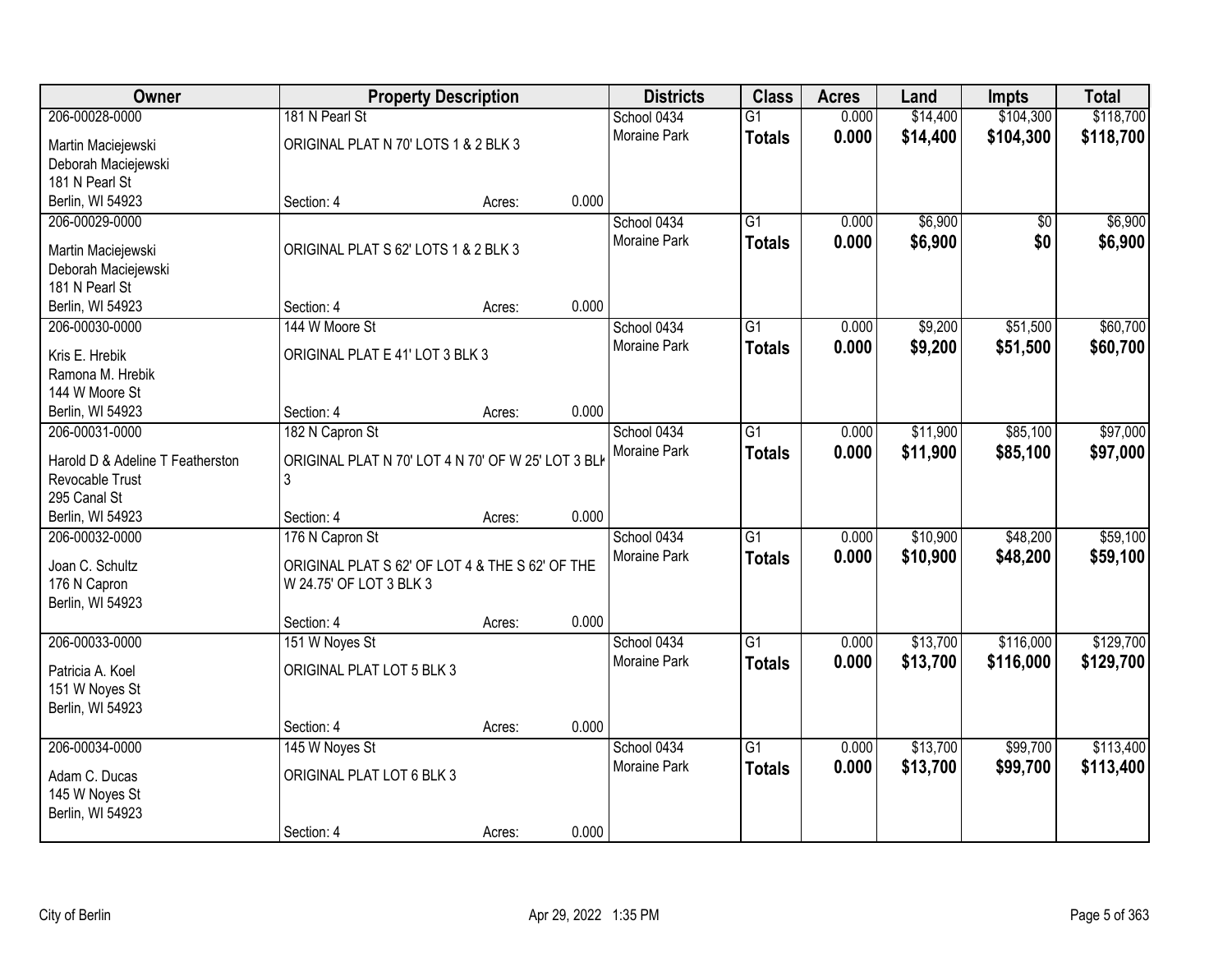| Owner                      |                                                  | <b>Property Description</b> |       | <b>Districts</b>    | <b>Class</b>    | <b>Acres</b> | Land     | <b>Impts</b> | <b>Total</b> |
|----------------------------|--------------------------------------------------|-----------------------------|-------|---------------------|-----------------|--------------|----------|--------------|--------------|
| 206-00035-0000             | 139 W Noyes St                                   |                             |       | School 0434         | $\overline{G1}$ | 0.000        | \$10,600 | \$53,700     | \$64,300     |
| Clint W. Starks            | ORIGINAL PLAT S 79' OF LOT 7 BLK 3               |                             |       | <b>Moraine Park</b> | <b>Totals</b>   | 0.000        | \$10,600 | \$53,700     | \$64,300     |
| 139 W Noyes St             |                                                  |                             |       |                     |                 |              |          |              |              |
| Berlin, WI 54923           |                                                  |                             |       |                     |                 |              |          |              |              |
|                            | Section: 4                                       | Acres:                      | 0.000 |                     |                 |              |          |              |              |
| 206-00036-0000             | 169 N Pearl St                                   |                             |       | School 0434         | $\overline{G1}$ | 0.000        | \$11,500 | \$71,200     | \$82,700     |
| John A. Brink              | ORIGINAL PLAT N 53' LOTS 7 & 8 BLK 3             |                             |       | <b>Moraine Park</b> | <b>Totals</b>   | 0.000        | \$11,500 | \$71,200     | \$82,700     |
| 169 N Pearl St             |                                                  |                             |       |                     |                 |              |          |              |              |
| Berlin, WI 54923           |                                                  |                             |       |                     |                 |              |          |              |              |
|                            | Section: 4                                       | Acres:                      | 0.000 |                     |                 |              |          |              |              |
| 206-00037-0000             | 133 W Noyes St                                   |                             |       | School 0434         | $\overline{G1}$ | 0.000        | \$10,600 | \$56,700     | \$67,300     |
| Bruno Manerrez Garcia      | ORIGINAL PLAT S 79' LOT 8 BLK 3                  |                             |       | Moraine Park        | <b>Totals</b>   | 0.000        | \$10,600 | \$56,700     | \$67,300     |
| 133 W Noyes St             |                                                  |                             |       |                     |                 |              |          |              |              |
| Berlin, WI 54923           |                                                  |                             |       |                     |                 |              |          |              |              |
|                            | Section: 4                                       | Acres:                      | 0.000 |                     |                 |              |          |              |              |
| 206-00038-0000             | 183 N Capron St                                  |                             |       | School 0434         | G1              | 0.000        | \$11,900 | \$60,000     | \$71,900     |
| <b>KLB Properties, LLC</b> | ORIGINAL PLAT N 94' LOT 1 & N 94' OF E 2' LOT 2  |                             |       | <b>Moraine Park</b> | <b>Totals</b>   | 0.000        | \$11,900 | \$60,000     | \$71,900     |
| W2273 Hickory View Ct      | BLK4                                             |                             |       |                     |                 |              |          |              |              |
| Kaukauna, WI 54130         |                                                  |                             |       |                     |                 |              |          |              |              |
|                            | Section: 4                                       | Acres:                      | 0.000 |                     |                 |              |          |              |              |
| 206-00039-0000             | 170 W Moore St                                   |                             |       | School 0434         | $\overline{G1}$ | 0.000        | \$11,300 | \$65,400     | \$76,700     |
| Ronald E. Bartlett         | ORIGINAL PLAT N 94' OF W 64' LOT 2 BLK 4         |                             |       | Moraine Park        | <b>Totals</b>   | 0.000        | \$11,300 | \$65,400     | \$76,700     |
| 170 W Moore St             |                                                  |                             |       |                     |                 |              |          |              |              |
| Berlin, WI 54923           |                                                  |                             |       |                     |                 |              |          |              |              |
|                            | Section: 4                                       | Acres:                      | 0.000 |                     |                 |              |          |              |              |
| 206-00040-0000             | Moore St                                         |                             |       | School 0434         | $\overline{G1}$ | 0.000        | \$5,800  | $\sqrt{6}$   | \$5,800      |
| Ronald E. Bartlett         | ORIGINAL PLAT E 58' OF N 115.5' LOT 3 BLK 4      |                             |       | Moraine Park        | <b>Totals</b>   | 0.000        | \$5,800  | \$0          | \$5,800      |
| 170 W Moore St             |                                                  |                             |       |                     |                 |              |          |              |              |
| Berlin, WI 54923           |                                                  |                             |       |                     |                 |              |          |              |              |
|                            | Section: 4                                       | Acres:                      | 0.000 |                     |                 |              |          |              |              |
| 206-00041-0000             | 182 W Moore St                                   |                             |       | School 0434         | $\overline{G1}$ | 0.000        | \$13,000 | \$48,800     | \$61,800     |
| Alyssia R. Ashkevron       | ORIGINAL PLAT E 56' OF LOT 4 & THE W 8' OF THE N |                             |       | Moraine Park        | <b>Totals</b>   | 0.000        | \$13,000 | \$48,800     | \$61,800     |
| 182 W Moore St             | 115.5' OF LOT 3 BLK 4                            |                             |       |                     |                 |              |          |              |              |
| Berlin, WI 54923           |                                                  |                             |       |                     |                 |              |          |              |              |
|                            | Section: 4                                       | Acres:                      | 0.000 |                     |                 |              |          |              |              |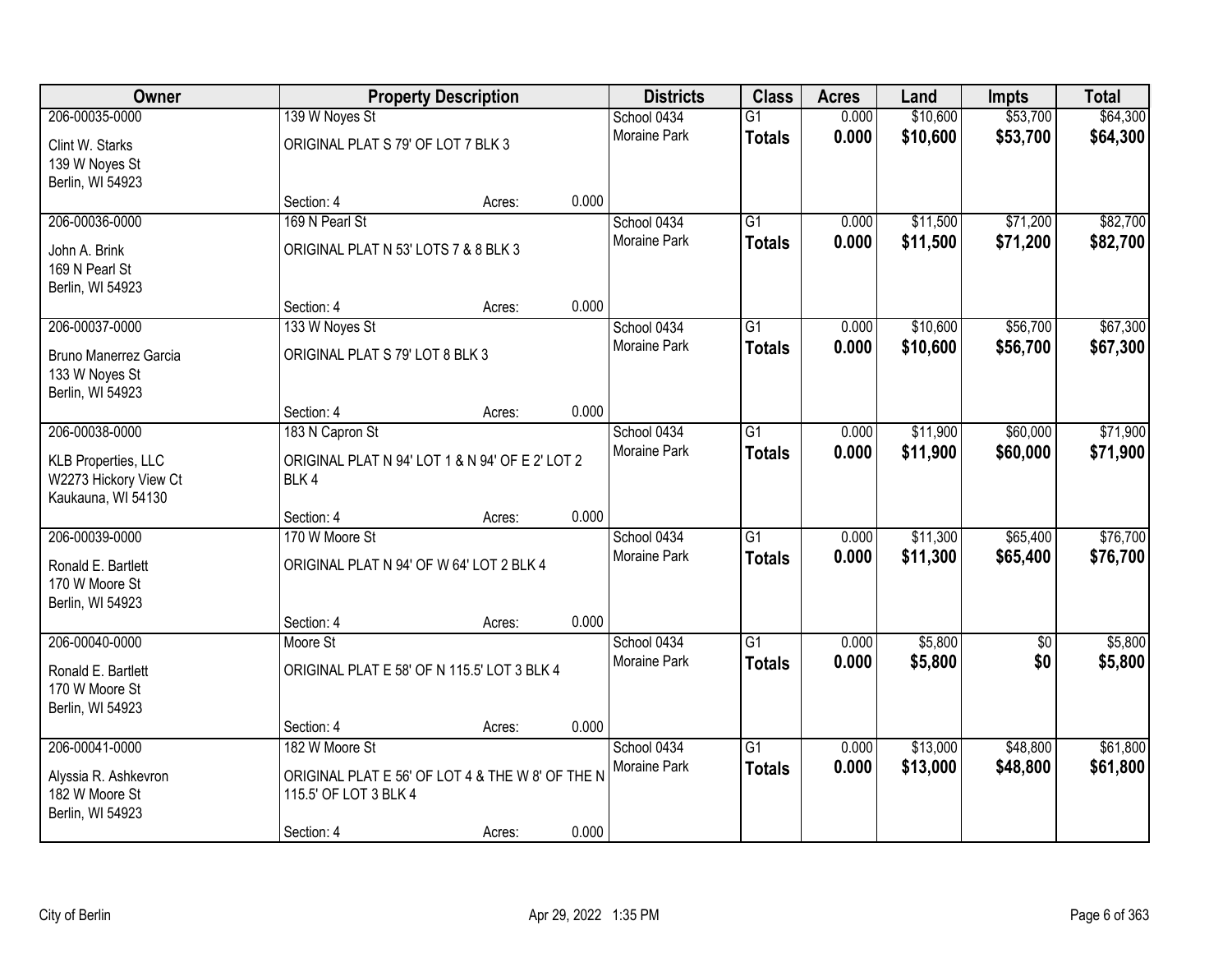| 0.000<br>\$9,600<br>206-00042-0000<br>186 W Moore St<br>School 0434<br>$\overline{G1}$<br>Moraine Park<br>0.000<br>\$9,600<br>\$49,100<br>\$58,700<br><b>Totals</b><br>ORIGINAL PLAT E1/2 OF LOT 5 & W 10' OF LOT 4 BLK<br>Ledioyt Properties LLC<br>9007 State Hwy 91<br>$\overline{4}$<br>Berlin, WI 54923<br>0.000<br>Section: 4<br>Acres:<br>182 Frontier St<br>\$12,800<br>\$48,900<br>206-00043-0000<br>School 0434<br>$\overline{G1}$<br>0.000<br>Moraine Park<br>0.000<br>\$12,800<br>\$48,900<br><b>Totals</b><br>ORIGINAL PLAT THE N 72' 8" OF LOT 6 & THE N 72' 8'<br>Golden Key Properties LLC<br>PO Box 70<br>OF THE W1/2 OF LOT 5 BLK 4<br>Waupun, WI 53963<br>0.000<br>Section: 4<br>Acres:<br>176 Frontier St<br>\$46,300<br>206-00044-0000<br>School 0434<br>$\overline{G1}$<br>0.150<br>\$11,800<br>Moraine Park<br>0.150<br>\$11,800<br>\$46,300<br><b>Totals</b><br>ORIGINAL PLAT THE S 59'4" OF LOT 6; THE S 59'4"<br>Wingate Barraclough<br>464 Hillside Dr<br>OF THE W1/2 OF LOT 5 & THE N 10' OF LOT 7 BLK 4<br>Berlin, WI 54923<br>0.150<br>Section: 4<br>Acres:<br>193 W Noyes St<br>$\overline{G1}$<br>\$13,200<br>\$63,700<br>206-00045-0000<br>School 0434<br>0.000<br>Moraine Park<br>0.000<br>\$13,200<br>\$63,700<br><b>Totals</b><br>ORIGINAL PLAT S 122' OF LOT 7 BLK 4<br>Theresa Lawler<br>10540 W Fayette St<br>Homosassa, FL 34448<br>0.000<br>Section: 4<br>Acres:<br>187 W Noyes St<br>\$78,000<br>206-00046-0000<br>$\overline{G1}$<br>0.000<br>\$13,700<br>School 0434<br>0.000<br>\$13,700<br>\$78,000<br>Moraine Park<br><b>Totals</b><br>ORIGINAL PLAT LOT 8 BLK 4<br>Dale L. Smith<br>Diane C. Smith<br>187 W Noyes St<br>0.000<br>Berlin, WI 54923<br>Section: 4<br>Acres:<br>\$13,700<br>\$87,600<br>206-00047-0000<br>183 W Noyes St<br>School 0434<br>$\overline{G1}$<br>0.000<br>0.000<br>\$13,700<br>\$87,600<br><b>Moraine Park</b><br><b>Totals</b><br>ORIGINAL PLAT LOT 9 BLK 4<br>Benjamin J. Kobishop<br>c/o Farmers & Merchants Bank<br>Attn: Escrow Services<br>0.000<br>PO Box 270<br>Section: 4<br>Acres:<br>Berlin, WI 54923<br>175 W Noyes St<br>206-00048-0000<br>School 0434<br>$\overline{G1}$<br>\$14,600<br>\$35,700<br>0.000<br>0.000<br>\$35,700<br>Moraine Park<br>\$14,600<br><b>Totals</b><br>ORIGINAL PLAT LOT 10 & THE S 16.5' LOT 3 BLK 4<br>Jose L. Galindo Jr<br>175 W Noyes St<br>Berlin, WI 54923 | Owner |            | <b>Property Description</b> |       | <b>Districts</b> | <b>Class</b> | <b>Acres</b> | Land | <b>Impts</b> | <b>Total</b> |
|-----------------------------------------------------------------------------------------------------------------------------------------------------------------------------------------------------------------------------------------------------------------------------------------------------------------------------------------------------------------------------------------------------------------------------------------------------------------------------------------------------------------------------------------------------------------------------------------------------------------------------------------------------------------------------------------------------------------------------------------------------------------------------------------------------------------------------------------------------------------------------------------------------------------------------------------------------------------------------------------------------------------------------------------------------------------------------------------------------------------------------------------------------------------------------------------------------------------------------------------------------------------------------------------------------------------------------------------------------------------------------------------------------------------------------------------------------------------------------------------------------------------------------------------------------------------------------------------------------------------------------------------------------------------------------------------------------------------------------------------------------------------------------------------------------------------------------------------------------------------------------------------------------------------------------------------------------------------------------------------------------------------------------------------------------------------------------------------------------------------------------------------------------------------------------------------------------------------------------------------------------------------------------------------------------------------------------------------------------------------------------------|-------|------------|-----------------------------|-------|------------------|--------------|--------------|------|--------------|--------------|
|                                                                                                                                                                                                                                                                                                                                                                                                                                                                                                                                                                                                                                                                                                                                                                                                                                                                                                                                                                                                                                                                                                                                                                                                                                                                                                                                                                                                                                                                                                                                                                                                                                                                                                                                                                                                                                                                                                                                                                                                                                                                                                                                                                                                                                                                                                                                                                                   |       |            |                             |       |                  |              |              |      | \$49,100     | \$58,700     |
|                                                                                                                                                                                                                                                                                                                                                                                                                                                                                                                                                                                                                                                                                                                                                                                                                                                                                                                                                                                                                                                                                                                                                                                                                                                                                                                                                                                                                                                                                                                                                                                                                                                                                                                                                                                                                                                                                                                                                                                                                                                                                                                                                                                                                                                                                                                                                                                   |       |            |                             |       |                  |              |              |      |              |              |
| \$61,700<br>\$61,700<br>\$58,100<br>\$58,100<br>\$76,900<br>\$76,900<br>\$91,700<br>\$91,700<br>\$101,300<br>\$101,300<br>\$50,300<br>\$50,300                                                                                                                                                                                                                                                                                                                                                                                                                                                                                                                                                                                                                                                                                                                                                                                                                                                                                                                                                                                                                                                                                                                                                                                                                                                                                                                                                                                                                                                                                                                                                                                                                                                                                                                                                                                                                                                                                                                                                                                                                                                                                                                                                                                                                                    |       |            |                             |       |                  |              |              |      |              |              |
|                                                                                                                                                                                                                                                                                                                                                                                                                                                                                                                                                                                                                                                                                                                                                                                                                                                                                                                                                                                                                                                                                                                                                                                                                                                                                                                                                                                                                                                                                                                                                                                                                                                                                                                                                                                                                                                                                                                                                                                                                                                                                                                                                                                                                                                                                                                                                                                   |       |            |                             |       |                  |              |              |      |              |              |
|                                                                                                                                                                                                                                                                                                                                                                                                                                                                                                                                                                                                                                                                                                                                                                                                                                                                                                                                                                                                                                                                                                                                                                                                                                                                                                                                                                                                                                                                                                                                                                                                                                                                                                                                                                                                                                                                                                                                                                                                                                                                                                                                                                                                                                                                                                                                                                                   |       |            |                             |       |                  |              |              |      |              |              |
|                                                                                                                                                                                                                                                                                                                                                                                                                                                                                                                                                                                                                                                                                                                                                                                                                                                                                                                                                                                                                                                                                                                                                                                                                                                                                                                                                                                                                                                                                                                                                                                                                                                                                                                                                                                                                                                                                                                                                                                                                                                                                                                                                                                                                                                                                                                                                                                   |       |            |                             |       |                  |              |              |      |              |              |
|                                                                                                                                                                                                                                                                                                                                                                                                                                                                                                                                                                                                                                                                                                                                                                                                                                                                                                                                                                                                                                                                                                                                                                                                                                                                                                                                                                                                                                                                                                                                                                                                                                                                                                                                                                                                                                                                                                                                                                                                                                                                                                                                                                                                                                                                                                                                                                                   |       |            |                             |       |                  |              |              |      |              |              |
|                                                                                                                                                                                                                                                                                                                                                                                                                                                                                                                                                                                                                                                                                                                                                                                                                                                                                                                                                                                                                                                                                                                                                                                                                                                                                                                                                                                                                                                                                                                                                                                                                                                                                                                                                                                                                                                                                                                                                                                                                                                                                                                                                                                                                                                                                                                                                                                   |       |            |                             |       |                  |              |              |      |              |              |
|                                                                                                                                                                                                                                                                                                                                                                                                                                                                                                                                                                                                                                                                                                                                                                                                                                                                                                                                                                                                                                                                                                                                                                                                                                                                                                                                                                                                                                                                                                                                                                                                                                                                                                                                                                                                                                                                                                                                                                                                                                                                                                                                                                                                                                                                                                                                                                                   |       |            |                             |       |                  |              |              |      |              |              |
|                                                                                                                                                                                                                                                                                                                                                                                                                                                                                                                                                                                                                                                                                                                                                                                                                                                                                                                                                                                                                                                                                                                                                                                                                                                                                                                                                                                                                                                                                                                                                                                                                                                                                                                                                                                                                                                                                                                                                                                                                                                                                                                                                                                                                                                                                                                                                                                   |       |            |                             |       |                  |              |              |      |              |              |
|                                                                                                                                                                                                                                                                                                                                                                                                                                                                                                                                                                                                                                                                                                                                                                                                                                                                                                                                                                                                                                                                                                                                                                                                                                                                                                                                                                                                                                                                                                                                                                                                                                                                                                                                                                                                                                                                                                                                                                                                                                                                                                                                                                                                                                                                                                                                                                                   |       |            |                             |       |                  |              |              |      |              |              |
|                                                                                                                                                                                                                                                                                                                                                                                                                                                                                                                                                                                                                                                                                                                                                                                                                                                                                                                                                                                                                                                                                                                                                                                                                                                                                                                                                                                                                                                                                                                                                                                                                                                                                                                                                                                                                                                                                                                                                                                                                                                                                                                                                                                                                                                                                                                                                                                   |       |            |                             |       |                  |              |              |      |              |              |
|                                                                                                                                                                                                                                                                                                                                                                                                                                                                                                                                                                                                                                                                                                                                                                                                                                                                                                                                                                                                                                                                                                                                                                                                                                                                                                                                                                                                                                                                                                                                                                                                                                                                                                                                                                                                                                                                                                                                                                                                                                                                                                                                                                                                                                                                                                                                                                                   |       |            |                             |       |                  |              |              |      |              |              |
|                                                                                                                                                                                                                                                                                                                                                                                                                                                                                                                                                                                                                                                                                                                                                                                                                                                                                                                                                                                                                                                                                                                                                                                                                                                                                                                                                                                                                                                                                                                                                                                                                                                                                                                                                                                                                                                                                                                                                                                                                                                                                                                                                                                                                                                                                                                                                                                   |       |            |                             |       |                  |              |              |      |              |              |
|                                                                                                                                                                                                                                                                                                                                                                                                                                                                                                                                                                                                                                                                                                                                                                                                                                                                                                                                                                                                                                                                                                                                                                                                                                                                                                                                                                                                                                                                                                                                                                                                                                                                                                                                                                                                                                                                                                                                                                                                                                                                                                                                                                                                                                                                                                                                                                                   |       |            |                             |       |                  |              |              |      |              |              |
|                                                                                                                                                                                                                                                                                                                                                                                                                                                                                                                                                                                                                                                                                                                                                                                                                                                                                                                                                                                                                                                                                                                                                                                                                                                                                                                                                                                                                                                                                                                                                                                                                                                                                                                                                                                                                                                                                                                                                                                                                                                                                                                                                                                                                                                                                                                                                                                   |       |            |                             |       |                  |              |              |      |              |              |
|                                                                                                                                                                                                                                                                                                                                                                                                                                                                                                                                                                                                                                                                                                                                                                                                                                                                                                                                                                                                                                                                                                                                                                                                                                                                                                                                                                                                                                                                                                                                                                                                                                                                                                                                                                                                                                                                                                                                                                                                                                                                                                                                                                                                                                                                                                                                                                                   |       |            |                             |       |                  |              |              |      |              |              |
|                                                                                                                                                                                                                                                                                                                                                                                                                                                                                                                                                                                                                                                                                                                                                                                                                                                                                                                                                                                                                                                                                                                                                                                                                                                                                                                                                                                                                                                                                                                                                                                                                                                                                                                                                                                                                                                                                                                                                                                                                                                                                                                                                                                                                                                                                                                                                                                   |       |            |                             |       |                  |              |              |      |              |              |
|                                                                                                                                                                                                                                                                                                                                                                                                                                                                                                                                                                                                                                                                                                                                                                                                                                                                                                                                                                                                                                                                                                                                                                                                                                                                                                                                                                                                                                                                                                                                                                                                                                                                                                                                                                                                                                                                                                                                                                                                                                                                                                                                                                                                                                                                                                                                                                                   |       |            |                             |       |                  |              |              |      |              |              |
|                                                                                                                                                                                                                                                                                                                                                                                                                                                                                                                                                                                                                                                                                                                                                                                                                                                                                                                                                                                                                                                                                                                                                                                                                                                                                                                                                                                                                                                                                                                                                                                                                                                                                                                                                                                                                                                                                                                                                                                                                                                                                                                                                                                                                                                                                                                                                                                   |       |            |                             |       |                  |              |              |      |              |              |
|                                                                                                                                                                                                                                                                                                                                                                                                                                                                                                                                                                                                                                                                                                                                                                                                                                                                                                                                                                                                                                                                                                                                                                                                                                                                                                                                                                                                                                                                                                                                                                                                                                                                                                                                                                                                                                                                                                                                                                                                                                                                                                                                                                                                                                                                                                                                                                                   |       |            |                             |       |                  |              |              |      |              |              |
|                                                                                                                                                                                                                                                                                                                                                                                                                                                                                                                                                                                                                                                                                                                                                                                                                                                                                                                                                                                                                                                                                                                                                                                                                                                                                                                                                                                                                                                                                                                                                                                                                                                                                                                                                                                                                                                                                                                                                                                                                                                                                                                                                                                                                                                                                                                                                                                   |       |            |                             |       |                  |              |              |      |              |              |
|                                                                                                                                                                                                                                                                                                                                                                                                                                                                                                                                                                                                                                                                                                                                                                                                                                                                                                                                                                                                                                                                                                                                                                                                                                                                                                                                                                                                                                                                                                                                                                                                                                                                                                                                                                                                                                                                                                                                                                                                                                                                                                                                                                                                                                                                                                                                                                                   |       |            |                             |       |                  |              |              |      |              |              |
|                                                                                                                                                                                                                                                                                                                                                                                                                                                                                                                                                                                                                                                                                                                                                                                                                                                                                                                                                                                                                                                                                                                                                                                                                                                                                                                                                                                                                                                                                                                                                                                                                                                                                                                                                                                                                                                                                                                                                                                                                                                                                                                                                                                                                                                                                                                                                                                   |       |            |                             |       |                  |              |              |      |              |              |
|                                                                                                                                                                                                                                                                                                                                                                                                                                                                                                                                                                                                                                                                                                                                                                                                                                                                                                                                                                                                                                                                                                                                                                                                                                                                                                                                                                                                                                                                                                                                                                                                                                                                                                                                                                                                                                                                                                                                                                                                                                                                                                                                                                                                                                                                                                                                                                                   |       |            |                             |       |                  |              |              |      |              |              |
|                                                                                                                                                                                                                                                                                                                                                                                                                                                                                                                                                                                                                                                                                                                                                                                                                                                                                                                                                                                                                                                                                                                                                                                                                                                                                                                                                                                                                                                                                                                                                                                                                                                                                                                                                                                                                                                                                                                                                                                                                                                                                                                                                                                                                                                                                                                                                                                   |       |            |                             |       |                  |              |              |      |              |              |
|                                                                                                                                                                                                                                                                                                                                                                                                                                                                                                                                                                                                                                                                                                                                                                                                                                                                                                                                                                                                                                                                                                                                                                                                                                                                                                                                                                                                                                                                                                                                                                                                                                                                                                                                                                                                                                                                                                                                                                                                                                                                                                                                                                                                                                                                                                                                                                                   |       |            |                             |       |                  |              |              |      |              |              |
|                                                                                                                                                                                                                                                                                                                                                                                                                                                                                                                                                                                                                                                                                                                                                                                                                                                                                                                                                                                                                                                                                                                                                                                                                                                                                                                                                                                                                                                                                                                                                                                                                                                                                                                                                                                                                                                                                                                                                                                                                                                                                                                                                                                                                                                                                                                                                                                   |       |            |                             |       |                  |              |              |      |              |              |
|                                                                                                                                                                                                                                                                                                                                                                                                                                                                                                                                                                                                                                                                                                                                                                                                                                                                                                                                                                                                                                                                                                                                                                                                                                                                                                                                                                                                                                                                                                                                                                                                                                                                                                                                                                                                                                                                                                                                                                                                                                                                                                                                                                                                                                                                                                                                                                                   |       |            |                             |       |                  |              |              |      |              |              |
|                                                                                                                                                                                                                                                                                                                                                                                                                                                                                                                                                                                                                                                                                                                                                                                                                                                                                                                                                                                                                                                                                                                                                                                                                                                                                                                                                                                                                                                                                                                                                                                                                                                                                                                                                                                                                                                                                                                                                                                                                                                                                                                                                                                                                                                                                                                                                                                   |       |            |                             |       |                  |              |              |      |              |              |
|                                                                                                                                                                                                                                                                                                                                                                                                                                                                                                                                                                                                                                                                                                                                                                                                                                                                                                                                                                                                                                                                                                                                                                                                                                                                                                                                                                                                                                                                                                                                                                                                                                                                                                                                                                                                                                                                                                                                                                                                                                                                                                                                                                                                                                                                                                                                                                                   |       |            |                             |       |                  |              |              |      |              |              |
|                                                                                                                                                                                                                                                                                                                                                                                                                                                                                                                                                                                                                                                                                                                                                                                                                                                                                                                                                                                                                                                                                                                                                                                                                                                                                                                                                                                                                                                                                                                                                                                                                                                                                                                                                                                                                                                                                                                                                                                                                                                                                                                                                                                                                                                                                                                                                                                   |       |            |                             |       |                  |              |              |      |              |              |
|                                                                                                                                                                                                                                                                                                                                                                                                                                                                                                                                                                                                                                                                                                                                                                                                                                                                                                                                                                                                                                                                                                                                                                                                                                                                                                                                                                                                                                                                                                                                                                                                                                                                                                                                                                                                                                                                                                                                                                                                                                                                                                                                                                                                                                                                                                                                                                                   |       |            |                             |       |                  |              |              |      |              |              |
|                                                                                                                                                                                                                                                                                                                                                                                                                                                                                                                                                                                                                                                                                                                                                                                                                                                                                                                                                                                                                                                                                                                                                                                                                                                                                                                                                                                                                                                                                                                                                                                                                                                                                                                                                                                                                                                                                                                                                                                                                                                                                                                                                                                                                                                                                                                                                                                   |       | Section: 4 | Acres:                      | 0.000 |                  |              |              |      |              |              |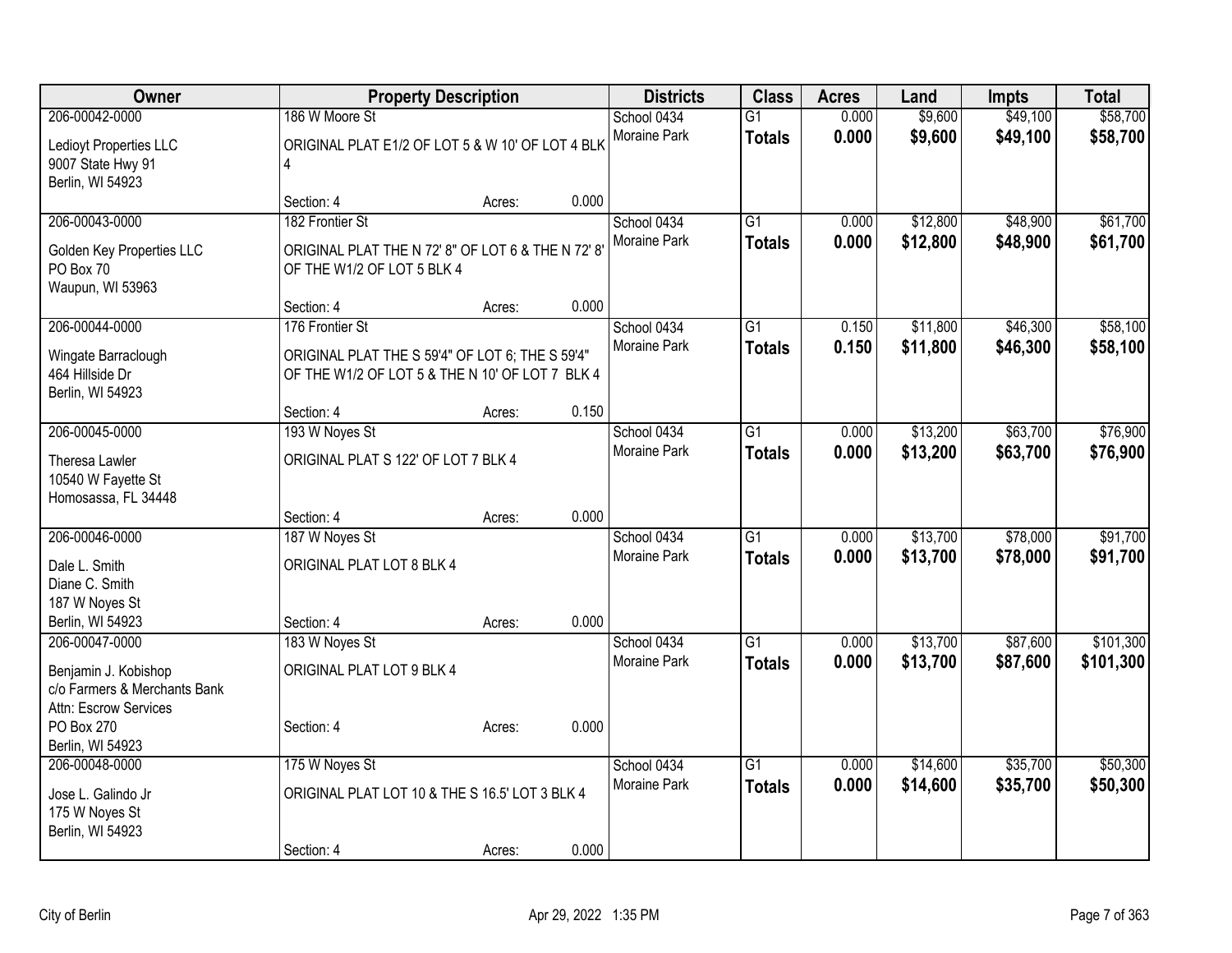| \$88,600<br>\$102,300<br>206-00049-0000<br>169 W Noyes St<br>0.000<br>\$13,700<br>School 0434<br>$\overline{G1}$<br>0.000<br>Moraine Park<br>\$13,700<br>\$88,600<br>\$102,300<br><b>Totals</b><br>ORIGINAL PLAT LOT 11 BLK 4<br>Amy M. Bella<br>169 W Noyes St<br>Berlin, WI 54923<br>0.000<br>Section: 4<br>Acres:<br>163 W Noyes St<br>$\overline{G1}$<br>\$13,400<br>\$74,800<br>206-00050-0000<br>School 0434<br>0.000<br>0.000<br>Moraine Park<br>\$13,400<br>\$74,800<br><b>Totals</b><br>ORIGINAL PLAT S 126' LOT 12 BLK 4<br>Melissa J. Sorenson<br>163 W Noyes St<br>Berlin, WI 54923<br>0.000<br>Section: 4<br>Acres:<br>\$9,700<br>\$44,000<br>206-00051-0000<br>173 N Capron St<br>School 0434<br>G1<br>0.000<br>Moraine Park<br>0.000<br>\$9,700<br>\$44,000<br><b>Totals</b><br>ORIGINAL PLAT S 38' OF LOTS 1 & 2 & THE N 6' OF<br>Tina Applebee<br><b>LOT 12 BLK 4</b><br>173 N Capron St<br>Berlin, WI 54923<br>0.000<br>Section: 4<br>Acres:<br>206-00052-0000<br>\$21,100<br>\$61,100<br>181 Frontier St<br>School 0434<br>G1<br>0.000<br>Moraine Park<br>0.000<br>\$21,100<br>\$61,100<br><b>Totals</b><br>Keith A. Parsons Sr<br>ORIGINAL PLAT LOT A CERTIFIED SURVEY MAP259<br>181 Frontier<br>V1 (BEING PART OF LOTS 1 & 2 BLK 5) ALSO THE N<br>Berlin, WI 54923<br>100' OF LOT B OF CSM 259 V1<br>0.000<br>Section: 4<br>Acres:<br>\$20,300<br>\$77,900<br>206-00053-0000<br>222 W Moore St<br>$\overline{G1}$<br>0.400<br>School 0434<br>Moraine Park<br>0.400<br>\$20,300<br>\$77,900<br><b>Totals</b><br>ORIGINAL PLAT LOTS 3 & 4 BLK 5<br>Timothy R. Beulen<br>472 Sacramento St<br>Berlin, WI 54923<br>0.400<br>Section: 4<br>Acres:<br>$\overline{G1}$<br>\$10,900<br>\$48,200<br>206-00054-0000<br>230 W Moore St<br>School 0434<br>0.000<br>Moraine Park<br>0.000<br>\$10,900<br>\$48,200<br><b>Totals</b><br>ORIGINAL PLAT E 78' OF LOT 5 BLK 5<br><b>Badger Apartments LLC</b><br>W1323 County Road A Po Box 255<br>Berlin, WI 54923<br>0.000<br>Section: 4<br>Acres:<br>206-00054-0100<br>176 Water St<br>$\overline{G1}$<br>\$17,100<br>\$75,200<br>School 0434<br>0.000<br>Moraine Park<br>0.000<br>\$17,100<br>\$75,200<br><b>Totals</b><br>ORIGINAL PLAT LOTS 6, 7 & 8 BLK 5 ALSO COM AT<br>Lisa M. Gustke<br>361 Canal St<br>THE NW COR OF LOT 5 RUN E 54'; S TO BOUND LN<br>Berlin, WI 54923<br>BET LOTS 5 & 7; NW ALG SD LN TO BEG | Owner |            | <b>Property Description</b> |       | <b>Districts</b> | <b>Class</b> | <b>Acres</b> | Land | <b>Impts</b> | <b>Total</b> |
|------------------------------------------------------------------------------------------------------------------------------------------------------------------------------------------------------------------------------------------------------------------------------------------------------------------------------------------------------------------------------------------------------------------------------------------------------------------------------------------------------------------------------------------------------------------------------------------------------------------------------------------------------------------------------------------------------------------------------------------------------------------------------------------------------------------------------------------------------------------------------------------------------------------------------------------------------------------------------------------------------------------------------------------------------------------------------------------------------------------------------------------------------------------------------------------------------------------------------------------------------------------------------------------------------------------------------------------------------------------------------------------------------------------------------------------------------------------------------------------------------------------------------------------------------------------------------------------------------------------------------------------------------------------------------------------------------------------------------------------------------------------------------------------------------------------------------------------------------------------------------------------------------------------------------------------------------------------------------------------------------------------------------------------------------------------------------------------------------------------------------------------------------------------------------------------------------------------------------------------------------------------------------------------------------------------------------------------------------------------------------|-------|------------|-----------------------------|-------|------------------|--------------|--------------|------|--------------|--------------|
|                                                                                                                                                                                                                                                                                                                                                                                                                                                                                                                                                                                                                                                                                                                                                                                                                                                                                                                                                                                                                                                                                                                                                                                                                                                                                                                                                                                                                                                                                                                                                                                                                                                                                                                                                                                                                                                                                                                                                                                                                                                                                                                                                                                                                                                                                                                                                                              |       |            |                             |       |                  |              |              |      |              |              |
|                                                                                                                                                                                                                                                                                                                                                                                                                                                                                                                                                                                                                                                                                                                                                                                                                                                                                                                                                                                                                                                                                                                                                                                                                                                                                                                                                                                                                                                                                                                                                                                                                                                                                                                                                                                                                                                                                                                                                                                                                                                                                                                                                                                                                                                                                                                                                                              |       |            |                             |       |                  |              |              |      |              |              |
|                                                                                                                                                                                                                                                                                                                                                                                                                                                                                                                                                                                                                                                                                                                                                                                                                                                                                                                                                                                                                                                                                                                                                                                                                                                                                                                                                                                                                                                                                                                                                                                                                                                                                                                                                                                                                                                                                                                                                                                                                                                                                                                                                                                                                                                                                                                                                                              |       |            |                             |       |                  |              |              |      |              |              |
|                                                                                                                                                                                                                                                                                                                                                                                                                                                                                                                                                                                                                                                                                                                                                                                                                                                                                                                                                                                                                                                                                                                                                                                                                                                                                                                                                                                                                                                                                                                                                                                                                                                                                                                                                                                                                                                                                                                                                                                                                                                                                                                                                                                                                                                                                                                                                                              |       |            |                             |       |                  |              |              |      |              |              |
| \$88,200<br>\$88,200<br>\$53,700<br>\$53,700                                                                                                                                                                                                                                                                                                                                                                                                                                                                                                                                                                                                                                                                                                                                                                                                                                                                                                                                                                                                                                                                                                                                                                                                                                                                                                                                                                                                                                                                                                                                                                                                                                                                                                                                                                                                                                                                                                                                                                                                                                                                                                                                                                                                                                                                                                                                 |       |            |                             |       |                  |              |              |      |              |              |
|                                                                                                                                                                                                                                                                                                                                                                                                                                                                                                                                                                                                                                                                                                                                                                                                                                                                                                                                                                                                                                                                                                                                                                                                                                                                                                                                                                                                                                                                                                                                                                                                                                                                                                                                                                                                                                                                                                                                                                                                                                                                                                                                                                                                                                                                                                                                                                              |       |            |                             |       |                  |              |              |      |              |              |
|                                                                                                                                                                                                                                                                                                                                                                                                                                                                                                                                                                                                                                                                                                                                                                                                                                                                                                                                                                                                                                                                                                                                                                                                                                                                                                                                                                                                                                                                                                                                                                                                                                                                                                                                                                                                                                                                                                                                                                                                                                                                                                                                                                                                                                                                                                                                                                              |       |            |                             |       |                  |              |              |      |              |              |
|                                                                                                                                                                                                                                                                                                                                                                                                                                                                                                                                                                                                                                                                                                                                                                                                                                                                                                                                                                                                                                                                                                                                                                                                                                                                                                                                                                                                                                                                                                                                                                                                                                                                                                                                                                                                                                                                                                                                                                                                                                                                                                                                                                                                                                                                                                                                                                              |       |            |                             |       |                  |              |              |      |              |              |
|                                                                                                                                                                                                                                                                                                                                                                                                                                                                                                                                                                                                                                                                                                                                                                                                                                                                                                                                                                                                                                                                                                                                                                                                                                                                                                                                                                                                                                                                                                                                                                                                                                                                                                                                                                                                                                                                                                                                                                                                                                                                                                                                                                                                                                                                                                                                                                              |       |            |                             |       |                  |              |              |      |              |              |
|                                                                                                                                                                                                                                                                                                                                                                                                                                                                                                                                                                                                                                                                                                                                                                                                                                                                                                                                                                                                                                                                                                                                                                                                                                                                                                                                                                                                                                                                                                                                                                                                                                                                                                                                                                                                                                                                                                                                                                                                                                                                                                                                                                                                                                                                                                                                                                              |       |            |                             |       |                  |              |              |      |              |              |
|                                                                                                                                                                                                                                                                                                                                                                                                                                                                                                                                                                                                                                                                                                                                                                                                                                                                                                                                                                                                                                                                                                                                                                                                                                                                                                                                                                                                                                                                                                                                                                                                                                                                                                                                                                                                                                                                                                                                                                                                                                                                                                                                                                                                                                                                                                                                                                              |       |            |                             |       |                  |              |              |      |              |              |
|                                                                                                                                                                                                                                                                                                                                                                                                                                                                                                                                                                                                                                                                                                                                                                                                                                                                                                                                                                                                                                                                                                                                                                                                                                                                                                                                                                                                                                                                                                                                                                                                                                                                                                                                                                                                                                                                                                                                                                                                                                                                                                                                                                                                                                                                                                                                                                              |       |            |                             |       |                  |              |              |      |              |              |
|                                                                                                                                                                                                                                                                                                                                                                                                                                                                                                                                                                                                                                                                                                                                                                                                                                                                                                                                                                                                                                                                                                                                                                                                                                                                                                                                                                                                                                                                                                                                                                                                                                                                                                                                                                                                                                                                                                                                                                                                                                                                                                                                                                                                                                                                                                                                                                              |       |            |                             |       |                  |              |              |      |              |              |
|                                                                                                                                                                                                                                                                                                                                                                                                                                                                                                                                                                                                                                                                                                                                                                                                                                                                                                                                                                                                                                                                                                                                                                                                                                                                                                                                                                                                                                                                                                                                                                                                                                                                                                                                                                                                                                                                                                                                                                                                                                                                                                                                                                                                                                                                                                                                                                              |       |            |                             |       |                  |              |              |      |              |              |
| \$82,200<br>\$82,200<br>\$98,200<br>\$98,200<br>\$59,100<br>\$59,100<br>\$92,300<br>\$92,300                                                                                                                                                                                                                                                                                                                                                                                                                                                                                                                                                                                                                                                                                                                                                                                                                                                                                                                                                                                                                                                                                                                                                                                                                                                                                                                                                                                                                                                                                                                                                                                                                                                                                                                                                                                                                                                                                                                                                                                                                                                                                                                                                                                                                                                                                 |       |            |                             |       |                  |              |              |      |              |              |
|                                                                                                                                                                                                                                                                                                                                                                                                                                                                                                                                                                                                                                                                                                                                                                                                                                                                                                                                                                                                                                                                                                                                                                                                                                                                                                                                                                                                                                                                                                                                                                                                                                                                                                                                                                                                                                                                                                                                                                                                                                                                                                                                                                                                                                                                                                                                                                              |       |            |                             |       |                  |              |              |      |              |              |
|                                                                                                                                                                                                                                                                                                                                                                                                                                                                                                                                                                                                                                                                                                                                                                                                                                                                                                                                                                                                                                                                                                                                                                                                                                                                                                                                                                                                                                                                                                                                                                                                                                                                                                                                                                                                                                                                                                                                                                                                                                                                                                                                                                                                                                                                                                                                                                              |       |            |                             |       |                  |              |              |      |              |              |
|                                                                                                                                                                                                                                                                                                                                                                                                                                                                                                                                                                                                                                                                                                                                                                                                                                                                                                                                                                                                                                                                                                                                                                                                                                                                                                                                                                                                                                                                                                                                                                                                                                                                                                                                                                                                                                                                                                                                                                                                                                                                                                                                                                                                                                                                                                                                                                              |       |            |                             |       |                  |              |              |      |              |              |
|                                                                                                                                                                                                                                                                                                                                                                                                                                                                                                                                                                                                                                                                                                                                                                                                                                                                                                                                                                                                                                                                                                                                                                                                                                                                                                                                                                                                                                                                                                                                                                                                                                                                                                                                                                                                                                                                                                                                                                                                                                                                                                                                                                                                                                                                                                                                                                              |       |            |                             |       |                  |              |              |      |              |              |
|                                                                                                                                                                                                                                                                                                                                                                                                                                                                                                                                                                                                                                                                                                                                                                                                                                                                                                                                                                                                                                                                                                                                                                                                                                                                                                                                                                                                                                                                                                                                                                                                                                                                                                                                                                                                                                                                                                                                                                                                                                                                                                                                                                                                                                                                                                                                                                              |       |            |                             |       |                  |              |              |      |              |              |
|                                                                                                                                                                                                                                                                                                                                                                                                                                                                                                                                                                                                                                                                                                                                                                                                                                                                                                                                                                                                                                                                                                                                                                                                                                                                                                                                                                                                                                                                                                                                                                                                                                                                                                                                                                                                                                                                                                                                                                                                                                                                                                                                                                                                                                                                                                                                                                              |       |            |                             |       |                  |              |              |      |              |              |
|                                                                                                                                                                                                                                                                                                                                                                                                                                                                                                                                                                                                                                                                                                                                                                                                                                                                                                                                                                                                                                                                                                                                                                                                                                                                                                                                                                                                                                                                                                                                                                                                                                                                                                                                                                                                                                                                                                                                                                                                                                                                                                                                                                                                                                                                                                                                                                              |       |            |                             |       |                  |              |              |      |              |              |
|                                                                                                                                                                                                                                                                                                                                                                                                                                                                                                                                                                                                                                                                                                                                                                                                                                                                                                                                                                                                                                                                                                                                                                                                                                                                                                                                                                                                                                                                                                                                                                                                                                                                                                                                                                                                                                                                                                                                                                                                                                                                                                                                                                                                                                                                                                                                                                              |       |            |                             |       |                  |              |              |      |              |              |
|                                                                                                                                                                                                                                                                                                                                                                                                                                                                                                                                                                                                                                                                                                                                                                                                                                                                                                                                                                                                                                                                                                                                                                                                                                                                                                                                                                                                                                                                                                                                                                                                                                                                                                                                                                                                                                                                                                                                                                                                                                                                                                                                                                                                                                                                                                                                                                              |       |            |                             |       |                  |              |              |      |              |              |
|                                                                                                                                                                                                                                                                                                                                                                                                                                                                                                                                                                                                                                                                                                                                                                                                                                                                                                                                                                                                                                                                                                                                                                                                                                                                                                                                                                                                                                                                                                                                                                                                                                                                                                                                                                                                                                                                                                                                                                                                                                                                                                                                                                                                                                                                                                                                                                              |       |            |                             |       |                  |              |              |      |              |              |
|                                                                                                                                                                                                                                                                                                                                                                                                                                                                                                                                                                                                                                                                                                                                                                                                                                                                                                                                                                                                                                                                                                                                                                                                                                                                                                                                                                                                                                                                                                                                                                                                                                                                                                                                                                                                                                                                                                                                                                                                                                                                                                                                                                                                                                                                                                                                                                              |       |            |                             |       |                  |              |              |      |              |              |
|                                                                                                                                                                                                                                                                                                                                                                                                                                                                                                                                                                                                                                                                                                                                                                                                                                                                                                                                                                                                                                                                                                                                                                                                                                                                                                                                                                                                                                                                                                                                                                                                                                                                                                                                                                                                                                                                                                                                                                                                                                                                                                                                                                                                                                                                                                                                                                              |       |            |                             |       |                  |              |              |      |              |              |
|                                                                                                                                                                                                                                                                                                                                                                                                                                                                                                                                                                                                                                                                                                                                                                                                                                                                                                                                                                                                                                                                                                                                                                                                                                                                                                                                                                                                                                                                                                                                                                                                                                                                                                                                                                                                                                                                                                                                                                                                                                                                                                                                                                                                                                                                                                                                                                              |       |            |                             |       |                  |              |              |      |              |              |
|                                                                                                                                                                                                                                                                                                                                                                                                                                                                                                                                                                                                                                                                                                                                                                                                                                                                                                                                                                                                                                                                                                                                                                                                                                                                                                                                                                                                                                                                                                                                                                                                                                                                                                                                                                                                                                                                                                                                                                                                                                                                                                                                                                                                                                                                                                                                                                              |       |            |                             |       |                  |              |              |      |              |              |
|                                                                                                                                                                                                                                                                                                                                                                                                                                                                                                                                                                                                                                                                                                                                                                                                                                                                                                                                                                                                                                                                                                                                                                                                                                                                                                                                                                                                                                                                                                                                                                                                                                                                                                                                                                                                                                                                                                                                                                                                                                                                                                                                                                                                                                                                                                                                                                              |       |            |                             |       |                  |              |              |      |              |              |
|                                                                                                                                                                                                                                                                                                                                                                                                                                                                                                                                                                                                                                                                                                                                                                                                                                                                                                                                                                                                                                                                                                                                                                                                                                                                                                                                                                                                                                                                                                                                                                                                                                                                                                                                                                                                                                                                                                                                                                                                                                                                                                                                                                                                                                                                                                                                                                              |       |            |                             |       |                  |              |              |      |              |              |
|                                                                                                                                                                                                                                                                                                                                                                                                                                                                                                                                                                                                                                                                                                                                                                                                                                                                                                                                                                                                                                                                                                                                                                                                                                                                                                                                                                                                                                                                                                                                                                                                                                                                                                                                                                                                                                                                                                                                                                                                                                                                                                                                                                                                                                                                                                                                                                              |       |            |                             |       |                  |              |              |      |              |              |
|                                                                                                                                                                                                                                                                                                                                                                                                                                                                                                                                                                                                                                                                                                                                                                                                                                                                                                                                                                                                                                                                                                                                                                                                                                                                                                                                                                                                                                                                                                                                                                                                                                                                                                                                                                                                                                                                                                                                                                                                                                                                                                                                                                                                                                                                                                                                                                              |       |            |                             |       |                  |              |              |      |              |              |
|                                                                                                                                                                                                                                                                                                                                                                                                                                                                                                                                                                                                                                                                                                                                                                                                                                                                                                                                                                                                                                                                                                                                                                                                                                                                                                                                                                                                                                                                                                                                                                                                                                                                                                                                                                                                                                                                                                                                                                                                                                                                                                                                                                                                                                                                                                                                                                              |       |            |                             |       |                  |              |              |      |              |              |
|                                                                                                                                                                                                                                                                                                                                                                                                                                                                                                                                                                                                                                                                                                                                                                                                                                                                                                                                                                                                                                                                                                                                                                                                                                                                                                                                                                                                                                                                                                                                                                                                                                                                                                                                                                                                                                                                                                                                                                                                                                                                                                                                                                                                                                                                                                                                                                              |       | Section: 4 | Acres:                      | 0.000 |                  |              |              |      |              |              |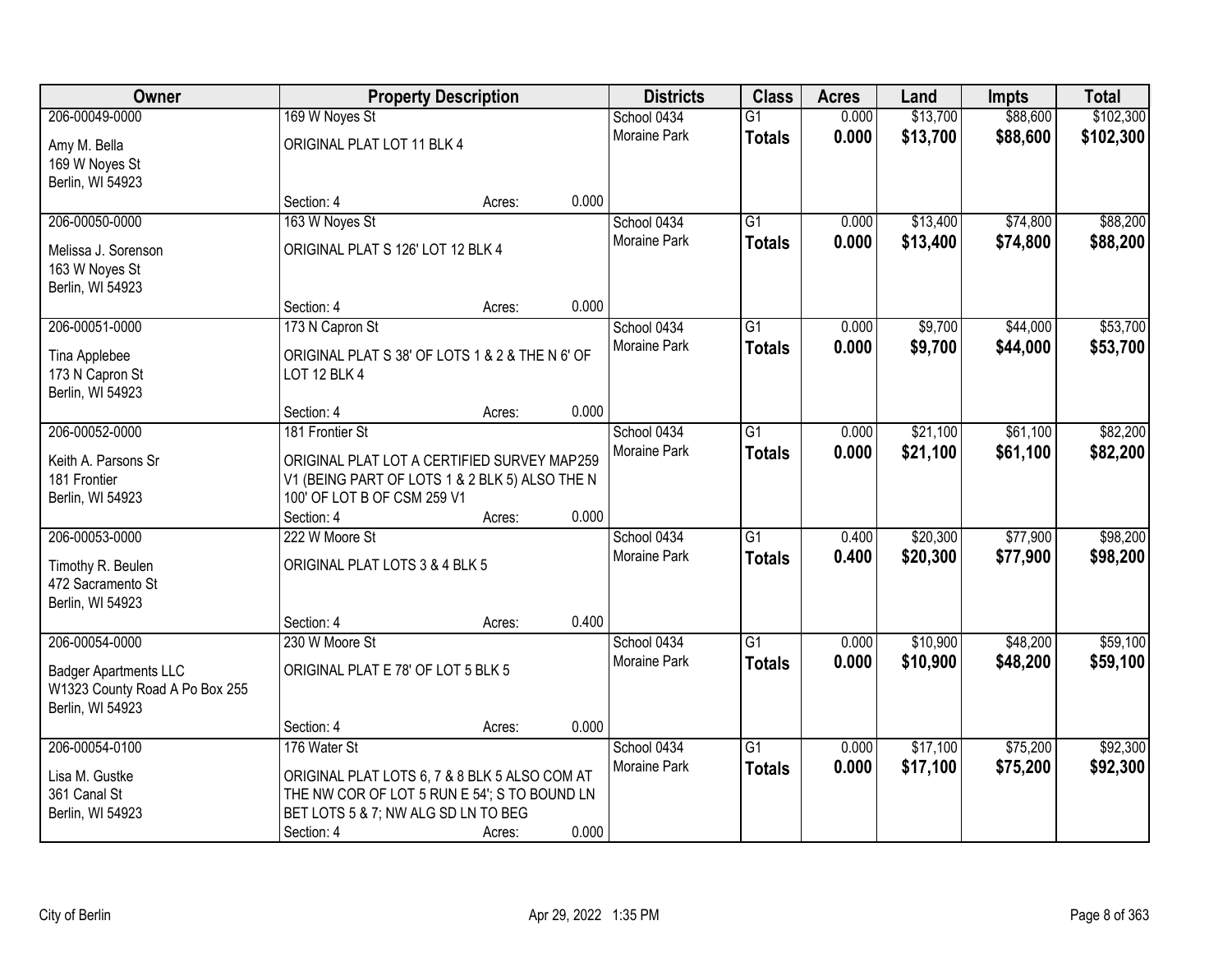| Owner                            |                                                   | <b>Property Description</b> |       | <b>Districts</b>    | <b>Class</b>    | <b>Acres</b> | Land     | <b>Impts</b>    | <b>Total</b> |
|----------------------------------|---------------------------------------------------|-----------------------------|-------|---------------------|-----------------|--------------|----------|-----------------|--------------|
| 206-00055-0000                   | 174 Water St                                      |                             |       | School 0434         | $\overline{G1}$ | 0.000        | \$13,700 | \$42,500        | \$56,200     |
| <b>Brandi Frater</b>             | ORIGINAL PLAT LOTS 9 & 10 BLK 5                   |                             |       | Moraine Park        | <b>Totals</b>   | 0.000        | \$13,700 | \$42,500        | \$56,200     |
| 174 Water St                     |                                                   |                             |       |                     |                 |              |          |                 |              |
| Berlin, WI 54923                 |                                                   |                             |       |                     |                 |              |          |                 |              |
|                                  | Section: 4                                        | Acres:                      | 0.000 |                     |                 |              |          |                 |              |
| 206-00056-0000                   | 170 Water St                                      |                             |       | School 0434         | $\overline{G1}$ | 0.000        | \$13,700 | \$34,600        | \$48,300     |
| Kenneth Hyler III                | ORIGINAL PLAT LOT 11 & THE N 41' LOT 12 BLK 5     |                             |       | Moraine Park        | Totals          | 0.000        | \$13,700 | \$34,600        | \$48,300     |
| W684 Buttercup Ct                |                                                   |                             |       |                     |                 |              |          |                 |              |
| Berlin, WI 54923                 |                                                   |                             |       |                     |                 |              |          |                 |              |
|                                  | Section: 4                                        | Acres:                      | 0.000 |                     |                 |              |          |                 |              |
| 206-00057-0000                   | 166 Water St                                      |                             |       | School 0434         | G1              | 0.000        | \$12,800 | \$46,700        | \$59,500     |
| Yedinak Brothers Investments LLC | ORIGINAL PLAT LOT 13, S 3' LOT 12 LOT 14 EXC S'LY |                             |       | <b>Moraine Park</b> | <b>Totals</b>   | 0.000        | \$12,800 | \$46,700        | \$59,500     |
| PO Box 255                       | 21', W PART LOT 17 EXT 40' E FROM W END           |                             |       |                     |                 |              |          |                 |              |
| Berlin, WI 54923                 | THEREOF LOT 18 LYING W OF A LN RUN: N FROM        |                             |       |                     |                 |              |          |                 |              |
|                                  | Section: 4                                        | Acres:                      | 0.000 |                     |                 |              |          |                 |              |
| 206-00058-0000                   |                                                   |                             |       | School 0434         | G1              | 0.000        | \$10,100 | \$0             | \$10,100     |
| Staci A. Schmid                  | ORIGINAL PLAT S'LY 21' OF LOT 14 & THE N'LY 38'   |                             |       | Moraine Park        | <b>Totals</b>   | 0.000        | \$10,100 | \$0             | \$10,100     |
| 205 W Noyes St                   | OF LOT 15 BLK 5                                   |                             |       |                     |                 |              |          |                 |              |
| Berlin, WI 54923                 |                                                   |                             |       |                     |                 |              |          |                 |              |
|                                  | Section: 4                                        | Acres:                      | 0.000 |                     |                 |              |          |                 |              |
| 206-00059-0000                   | 205 W Noyes St                                    |                             |       | School 0434         | $\overline{G1}$ | 0.000        | \$8,800  | \$55,500        | \$64,300     |
| Staci A. Schmid                  | ORIGINAL PLAT S'LY 6' LOT 15 ALL OF LOT 16 BLK 5  |                             |       | Moraine Park        | Totals          | 0.000        | \$8,800  | \$55,500        | \$64,300     |
| 205 W Noyes St                   |                                                   |                             |       |                     |                 |              |          |                 |              |
| Berlin, WI 54923                 |                                                   |                             |       |                     |                 |              |          |                 |              |
|                                  | Section: 4                                        | Acres:                      | 0.000 |                     |                 |              |          |                 |              |
| 206-00060-0000                   |                                                   |                             |       | School 0434         | $\overline{G1}$ | 0.000        | \$700    | $\overline{50}$ | \$700        |
| Paul R. Brown                    | ORIGINAL PLAT LOT 17 EXC W PART EXT 40' E         |                             |       | Moraine Park        | <b>Totals</b>   | 0.000        | \$700    | \$0             | \$700        |
| Deborah J. Brown                 | FROM W END THEREOF BLK 5                          |                             |       |                     |                 |              |          |                 |              |
| 165 Frontier St                  |                                                   |                             |       |                     |                 |              |          |                 |              |
| Berlin, WI 54923                 | Section: 4                                        | Acres:                      | 0.000 |                     |                 |              |          |                 |              |
| 206-00061-0000                   | 165 Frontier St                                   |                             |       | School 0434         | $\overline{G1}$ | 0.000        | \$13,500 | \$76,000        | \$89,500     |
| Debra Brown                      | ORIGINAL PLAT LOTS B & C CERTIFIED SURVEY         |                             |       | <b>Moraine Park</b> | <b>Totals</b>   | 0.000        | \$13,500 | \$76,000        | \$89,500     |
| Paul R. Brown                    | MAP 259 V1 (BEING PART OF LOTS 1, 2 & 18 BLK5)    |                             |       |                     |                 |              |          |                 |              |
| 165 Frontier St                  | EXC THE N 100' OF LOT B CSM 259                   |                             |       |                     |                 |              |          |                 |              |
| Berlin, WI 54923                 | Section: 4                                        | Acres:                      | 0.000 |                     |                 |              |          |                 |              |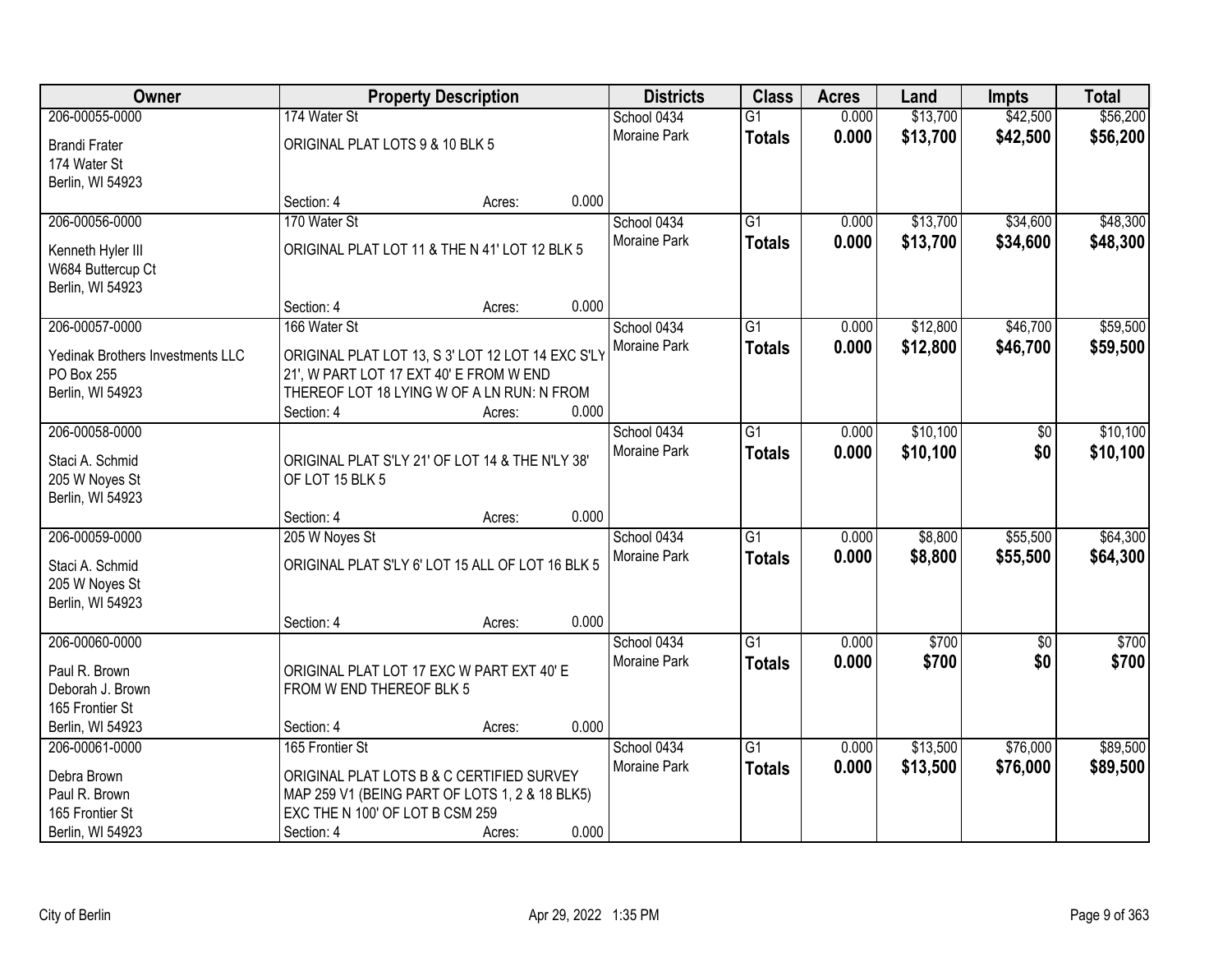| Owner                                                                                      |                                                                                  | <b>Property Description</b> |       | <b>Districts</b>                             | <b>Class</b>                     | <b>Acres</b>   | Land                 | <b>Impts</b>           | <b>Total</b>           |
|--------------------------------------------------------------------------------------------|----------------------------------------------------------------------------------|-----------------------------|-------|----------------------------------------------|----------------------------------|----------------|----------------------|------------------------|------------------------|
| 206-00062-0000<br>Jeffrey S. Skou<br>PO Box 81<br>Marquette, WI 53947                      | 171 Water St<br>ORIGINAL PLAT LOT 1 CERTIFIED SURVEY MAP 911<br>V <sub>4</sub>   |                             |       | School 0434<br>Moraine Park                  | $\overline{G1}$<br><b>Totals</b> | 0.000<br>0.000 | \$22,100<br>\$22,100 | \$62,500<br>\$62,500   | \$84,600<br>\$84,600   |
|                                                                                            | Section: 4                                                                       | Acres:                      | 0.000 |                                              |                                  |                |                      |                        |                        |
| 206-00063-0000<br>Martin Eastman<br>169 Water St<br>Berlin, WI 54923                       | 169 Water St<br>ORIGINAL PLAT LOT 2 CERTIFIED SURVEY MAP911<br>V <sub>4</sub>    |                             |       | School 0434<br>Moraine Park                  | $\overline{G1}$<br><b>Totals</b> | 0.000<br>0.000 | \$21,900<br>\$21,900 | \$74,300<br>\$74,300   | \$96,200<br>\$96,200   |
|                                                                                            | Section: 4                                                                       | Acres:                      | 0.000 |                                              |                                  |                |                      |                        |                        |
| 206-00064-0000<br>David N. Gneiser<br>167 Water St<br>Berlin, WI 54923                     | 167 Water St<br>ORIGINAL PLAT THE E'LY 18' OF LOT 4 & LOTS 5, 6, 8<br>7 OF BLK 6 |                             |       | School 0434<br>Moraine Park                  | $\overline{G1}$<br><b>Totals</b> | 0.000<br>0.000 | \$30,100<br>\$30,100 | \$128,700<br>\$128,700 | \$158,800<br>\$158,800 |
|                                                                                            | Section: 4                                                                       | Acres:                      | 0.000 |                                              |                                  |                |                      |                        |                        |
| 206-00066-0000<br>Martin P. Weiske<br>Jill A. Weiske                                       | 147 Water St<br>ORIGINAL PLAT LOT 1 CERTIFIED SURVEY MAP<br>1891 V8              |                             |       | School 0434<br><b>Moraine Park</b>           | $\overline{G2}$<br><b>Totals</b> | 0.000<br>0.000 | \$41,300<br>\$41,300 | \$101,800<br>\$101,800 | \$143,100<br>\$143,100 |
| PO Box 96<br>Berlin, WI 54923                                                              | Section: 4                                                                       | Acres:                      | 0.000 |                                              |                                  |                |                      |                        |                        |
| 206-00067-0000<br>Nlm Investments LLC<br>4933 Ormand Beach Ct<br>Oshkosh, WI 54904         | 143 Water St<br>ORIGINAL PLAT LOT 2 CERTIFIED SURVEY MAP1891<br>V <sub>8</sub>   |                             |       | School 0434<br>Tid 9<br>Moraine Park         | $\overline{G2}$<br><b>Totals</b> | 0.000<br>0.000 | \$40,600<br>\$40,600 | \$263,300<br>\$263,300 | \$303,900<br>\$303,900 |
|                                                                                            | Section: 4                                                                       | Acres:                      | 0.000 |                                              |                                  |                |                      |                        |                        |
| 206-00068-0000<br>Capron Corner LLC<br>224 E Liberty St<br>Berlin, WI 54923                | ORIGINAL PLAT LOTS 7, 8, 9, 10, BLK 7                                            |                             |       | School 0434<br><b>Tid 15</b><br>Moraine Park | $\overline{G2}$<br><b>Totals</b> | 0.000<br>0.000 | \$39,700<br>\$39,700 | $\sqrt{6}$<br>\$0      | \$39,700<br>\$39,700   |
|                                                                                            | Section: 4                                                                       | Acres:                      | 0.000 |                                              |                                  |                |                      |                        |                        |
| 206-00069-0000<br>Cynthia A Viertel Revocable Trust<br>151 N Capron St<br>Berlin, WI 54923 | 151 N Capron St<br>ORIGINAL PLAT N1/2 OF LOTS 1 & 2 BLK 8<br>Section: 4          | Acres:                      | 0.000 | School 0434<br><b>Moraine Park</b>           | $\overline{G1}$<br><b>Totals</b> | 0.000<br>0.000 | \$13,900<br>\$13,900 | \$91,000<br>\$91,000   | \$104,900<br>\$104,900 |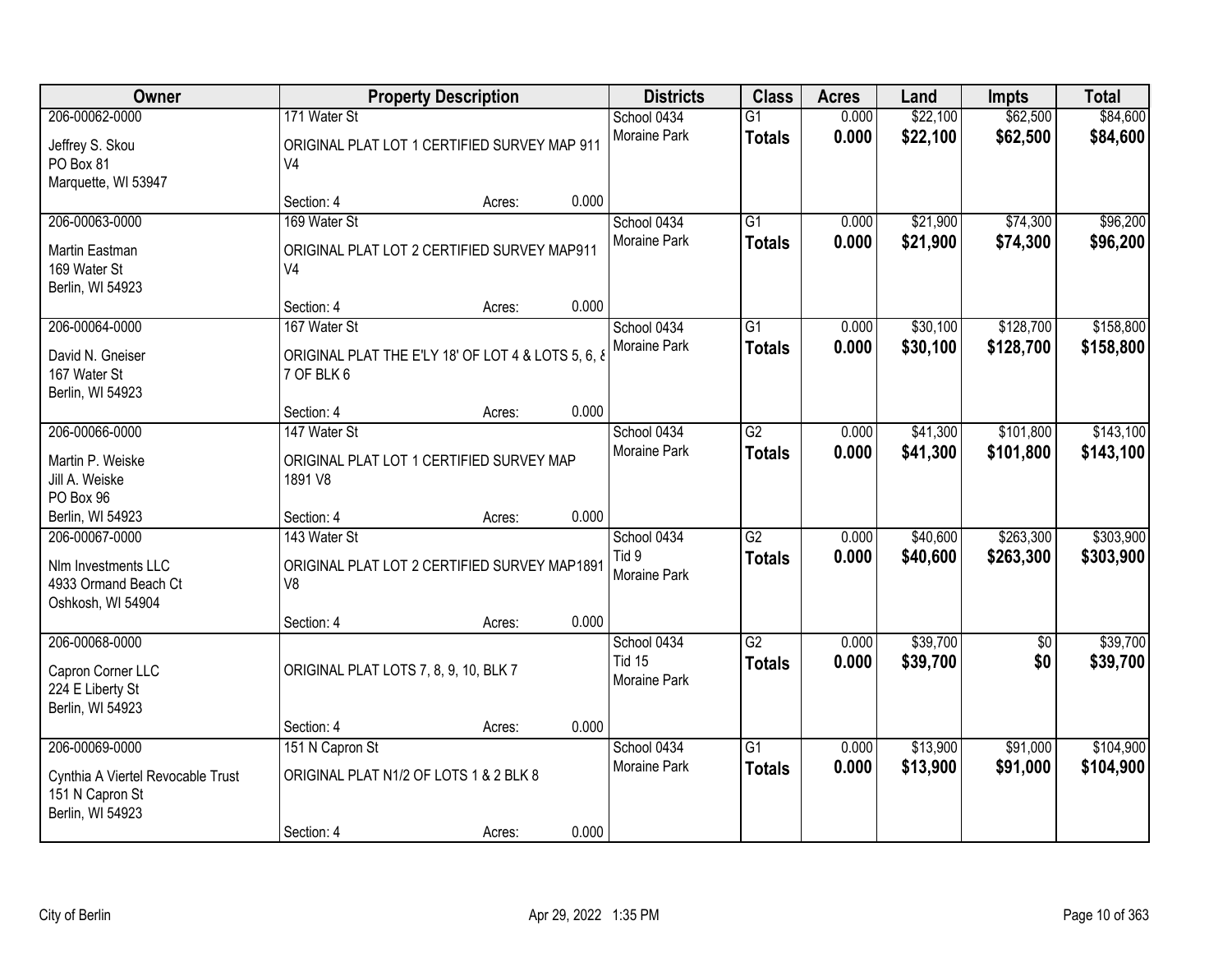| Owner                                                                            |                                                     | <b>Property Description</b>                                                                                                                                  | <b>Districts</b>                             | <b>Class</b>                     | <b>Acres</b>   | Land               | <b>Impts</b>           | <b>Total</b>           |
|----------------------------------------------------------------------------------|-----------------------------------------------------|--------------------------------------------------------------------------------------------------------------------------------------------------------------|----------------------------------------------|----------------------------------|----------------|--------------------|------------------------|------------------------|
| 206-00070-0000                                                                   | 145 N Capron St                                     |                                                                                                                                                              | School 0434                                  | $\overline{G1}$                  | 0.000          | \$13,900           | \$74,500               | \$88,400               |
| Kimberly J. Nikolai<br>145 N Capron St<br>Berlin, WI 54923                       | ORIGINAL PLAT S1/2 OF LOTS 1 & 2 BLK 8              |                                                                                                                                                              | Moraine Park                                 | <b>Totals</b>                    | 0.000          | \$13,900           | \$74,500               | \$88,400               |
|                                                                                  | Section: 4                                          | Acres:                                                                                                                                                       | 0.000                                        |                                  |                |                    |                        |                        |
| 206-00071-0000                                                                   | 176 W Noyes St                                      |                                                                                                                                                              | School 0434                                  | G1                               | 0.000          | \$13,700           | \$25,900               | \$39,600               |
| Katie M. Rick<br>176 W Noyes St<br>Berlin, WI 54923                              | ORIGINAL PLAT LOT 3 BLK 8                           |                                                                                                                                                              | Moraine Park                                 | <b>Totals</b>                    | 0.000          | \$13,700           | \$25,900               | \$39,600               |
|                                                                                  | Section: 4                                          | Acres:                                                                                                                                                       | 0.000                                        |                                  |                |                    |                        |                        |
| 206-00072-0000<br>Paige Meilicke<br>182 W Noyes St<br>Berlin, WI 54923           | 182 W Noyes St<br>ESMT ON THE E 8' OF W 20' THEREOF | ORIGINAL PLAT THE E 46' OF LOT 4 BLK 8 ALSO AN                                                                                                               | School 0434<br>Moraine Park                  | $\overline{G1}$<br><b>Totals</b> | 0.100<br>0.100 | \$9,400<br>\$9,400 | \$52,400<br>\$52,400   | \$61,800<br>\$61,800   |
|                                                                                  | Section: 4                                          | Acres:                                                                                                                                                       | 0.100                                        |                                  |                |                    |                        |                        |
| 206-00073-0000                                                                   | 186 W Noyes St                                      |                                                                                                                                                              | School 0434                                  | $\overline{G1}$                  | 0.000          | \$11,400           | \$72,900               | \$84,300               |
| Christine S. Olson<br>186 W Noyes St<br>Berlin, WI 54923                         |                                                     | ORIGINAL PLAT THE W 20' OF LOT 4, THE E 60.5' OF<br>LOT 5 BLK 8 SUBJ TO ESMT ON THE E 8' THEREOF                                                             | Moraine Park                                 | <b>Totals</b>                    | 0.000          | \$11,400           | \$72,900               | \$84,300               |
|                                                                                  | Section: 4                                          | Acres:                                                                                                                                                       | 0.000                                        |                                  |                |                    |                        |                        |
| 206-00074-0500                                                                   | 142 Water St                                        |                                                                                                                                                              | School 0434                                  | $\overline{X4}$                  | 0.450          | \$0                | $\overline{50}$        | \$0                    |
| City Of Berlin<br>108 N Capron St<br>Berlin, WI 54923                            | 8                                                   | ORIGINAL PLAT W 53' LOT 5, LOTS 6, 7, 8, 9, 10 BLK                                                                                                           | <b>Tid 15</b><br>Moraine Park                | <b>Totals</b>                    | 0.450          | \$0                | \$0                    | \$0                    |
|                                                                                  | Section: 4                                          | Acres:                                                                                                                                                       | 0.450                                        |                                  |                |                    |                        |                        |
| 206-00076-0000                                                                   | 134 Water St                                        |                                                                                                                                                              | School 0434                                  | $\overline{G1}$                  | 0.000          | \$14,500           | \$48,200               | \$62,700               |
| Leonard Phillips<br>134 Water St<br>Berlin, WI 54923-1531                        | LOT 1 CERTIFIED SURVEY MAP 3184 V17                 |                                                                                                                                                              | <b>Tid 15</b><br>Moraine Park                | <b>Totals</b>                    | 0.000          | \$14,500           | \$48,200               | \$62,700               |
|                                                                                  | Section: 4                                          | Acres:                                                                                                                                                       | 0.000                                        |                                  |                |                    |                        |                        |
| 206-00077-0100<br>Berlin Historical Society Inc<br>PO Box 83<br>Berlin, WI 54923 | 169 W Park Ave                                      | ORIGINAL PLAT LOTS 14, 15, 16 & SE'LY 25' LOT 13 &<br>OUTLOT 1 CSM 3184 V17, ALSO COM SE COR LOT 17<br>N 16'; N75*20'W 89'5"; S38*40'E 84'3"; NE'LY 41.9' TO | School 0434<br><b>Tid 15</b><br>Moraine Park | $\overline{X4}$<br><b>Totals</b> | 0.000<br>0.000 | \$0<br>\$0         | $\overline{30}$<br>\$0 | $\overline{50}$<br>\$0 |
|                                                                                  | Section: 4                                          | Acres:                                                                                                                                                       | 0.000                                        |                                  |                |                    |                        |                        |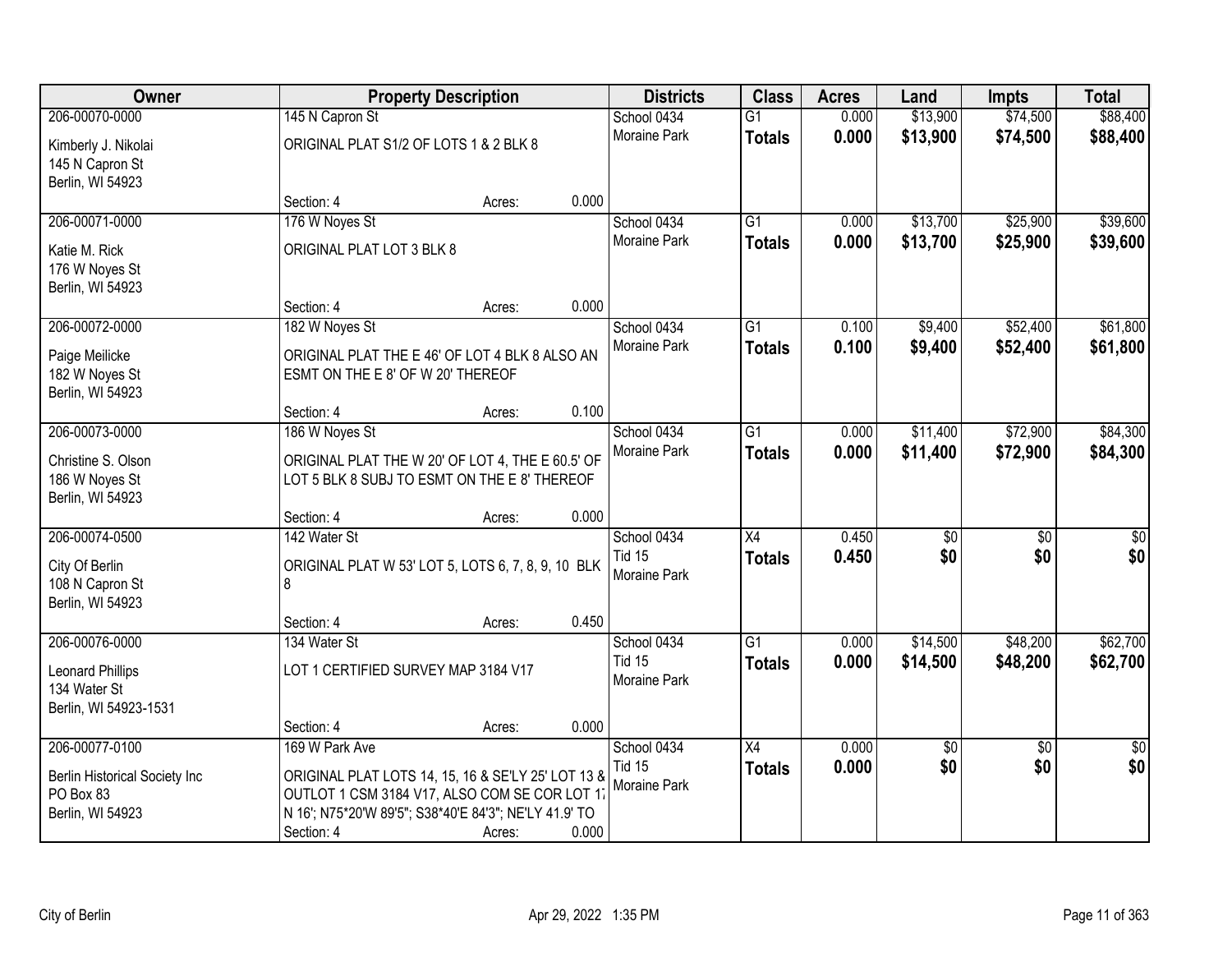| <b>Owner</b>                                                                                  |                                                                                                                                                        | <b>Property Description</b> |                | <b>Districts</b>                             | <b>Class</b>                     | <b>Acres</b>   | Land                 | Impts                  | <b>Total</b>           |
|-----------------------------------------------------------------------------------------------|--------------------------------------------------------------------------------------------------------------------------------------------------------|-----------------------------|----------------|----------------------------------------------|----------------------------------|----------------|----------------------|------------------------|------------------------|
| 206-00079-0000<br>Fortnum Joint Revocable Trust<br>224 E Liberty St<br>Berlin, WI 54923       | ORIGINAL PLAT COM 6'S OF NE COR OF LOT 17 S<br>61'8"; N75*20'W 89'5"; N38*40'W 75'3"'; S71*20'E 62' E<br>72' TO BEG BLK 8                              |                             |                | School 0434<br><b>Tid 15</b><br>Moraine Park | G2<br><b>Totals</b>              | 0.000<br>0.000 | \$7,600<br>\$7,600   | $\overline{50}$<br>\$0 | \$7,600<br>\$7,600     |
| 206-00080-0000<br>Fortnum Joint Revocable Trust<br>224 E Liberty St<br>Berlin, WI 54923       | Section: 4<br>137 N Capron St<br>ORIGINAL PLAT COM NE COR LOT 18 W 132';<br>S51*20'W 34'8"; S38*40'E 41'5"; S71*20'E 62'; E 72'; N<br>72' TO BEG BLK 8 | Acres:                      | 0.000          | School 0434<br><b>Moraine Park</b>           | $\overline{G1}$<br><b>Totals</b> | 0.000<br>0.000 | \$13,200<br>\$13,200 | \$80,000<br>\$80,000   | \$93,200<br>\$93,200   |
| 206-00081-0000<br>Britney E. Luzenski<br>151 N Pearl St<br>Berlin, WI 54923                   | Section: 4<br>151 N Pearl St<br>ORIGINAL PLAT N1/2 LOT 1 BLK 9                                                                                         | Acres:                      | 0.000          | School 0434<br>Moraine Park                  | $\overline{G1}$<br><b>Totals</b> | 0.000<br>0.000 | \$9,700<br>\$9,700   | \$43,900<br>\$43,900   | \$53,600<br>\$53,600   |
| 206-00082-0000<br>De Ruyter & Co LLC<br>W1334 Robert Ln                                       | Section: 4<br>147 N Pearl St<br>ORIGINAL PLAT S1/2 LOT 1 & S 30' LOT 2 BLK 9                                                                           | Acres:                      | 0.000          | School 0434<br>Moraine Park                  | G1<br><b>Totals</b>              | 0.000<br>0.000 | \$9,900<br>\$9,900   | \$95,300<br>\$95,300   | \$105,200<br>\$105,200 |
| Berlin, WI 54923<br>206-00083-0000<br>Melanie Anne Sohm<br>142 W Noyes St<br>Berlin, WI 54923 | Section: 4<br>142 W Noyes St<br>ORIGINAL PLAT N 102' LOT 2 BLK 9                                                                                       | Acres:                      | 0.000          | School 0434<br><b>Moraine Park</b>           | $\overline{G1}$<br><b>Totals</b> | 0.150<br>0.150 | \$12,100<br>\$12,100 | \$55,600<br>\$55,600   | \$67,700<br>\$67,700   |
| 206-00084-0000<br>Phillip J. Parnell<br>3292 Morrow Rd<br>Omro, WI 54963                      | Section: 4<br>146 W Noyes St<br>ORIGINAL PLAT N 95' LOT 3 BLK 9                                                                                        | Acres:                      | 0.150          | School 0434<br>Moraine Park                  | $\overline{G1}$<br><b>Totals</b> | 0.000<br>0.000 | \$11,600<br>\$11,600 | \$36,500<br>\$36,500   | \$48,100<br>\$48,100   |
| 206-00085-0000<br>Ramon Valez Aleman<br>152 N Capron St<br>Berlin, WI 54923                   | Section: 4<br>152 N Capron St<br>ORIGINAL PLAT N1/2 LOT 4 BLK 9<br>Section: 4                                                                          | Acres:<br>Acres:            | 0.000<br>0.000 | School 0434<br><b>Moraine Park</b>           | $\overline{G1}$<br><b>Totals</b> | 0.000<br>0.000 | \$9,700<br>\$9,700   | \$47,400<br>\$47,400   | \$57,100<br>\$57,100   |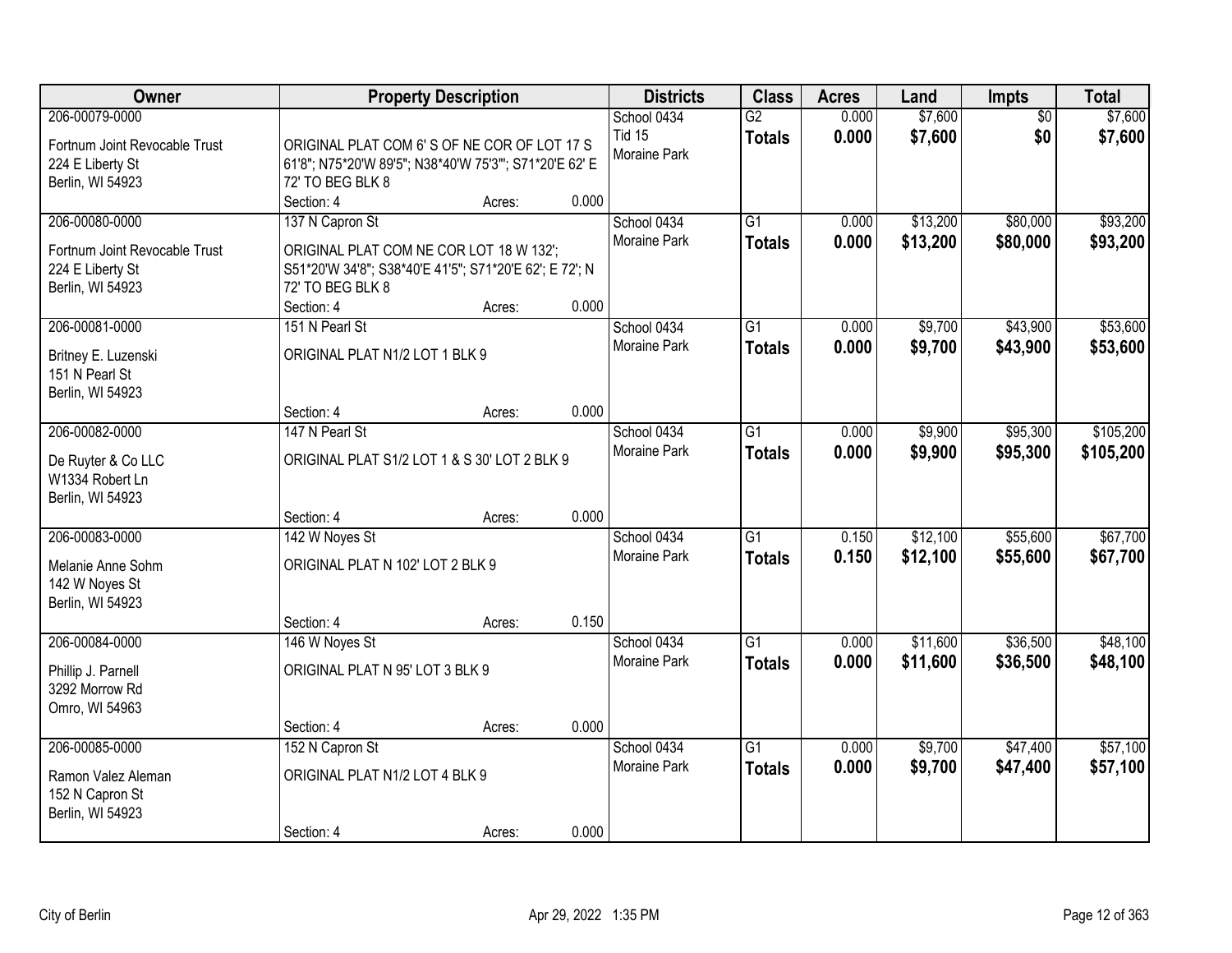| Owner                                                                    | <b>Property Description</b>                                                                                             |        |       | <b>Districts</b>    | <b>Class</b>    | <b>Acres</b> | Land            | Impts           | <b>Total</b>    |
|--------------------------------------------------------------------------|-------------------------------------------------------------------------------------------------------------------------|--------|-------|---------------------|-----------------|--------------|-----------------|-----------------|-----------------|
| 206-00087-0000                                                           | 136 N Capron St                                                                                                         |        |       | School 0434         | $\overline{X4}$ | 0.563        | $\overline{60}$ | $\overline{50}$ | \$0             |
| Future Wisconsin Berlin LLC<br>PO Box 620800<br>Middleton, WI 53562      | ORIGINAL PLAT S 37' LOT 3; S1/2 LOT 4 & ALL OF<br>LOTS 5 & 6 BLK 9                                                      |        |       | <b>Moraine Park</b> | <b>Totals</b>   | 0.563        | \$0             | \$0             | \$0             |
|                                                                          | Section: 4                                                                                                              | Acres: | 0.563 |                     |                 |              |                 |                 |                 |
| 206-00088-0000                                                           | 133 W Park Ave                                                                                                          |        |       | School 0434         | X4              | 0.404        | \$0             | \$0             | $\overline{50}$ |
| Berlin Housing Inc<br>19 N First St Box 1108<br>Fond Du Lac, WI 54936    | ORIGINAL PLAT LOTS 7 & 8 BLK 9                                                                                          |        |       | Moraine Park        | <b>Totals</b>   | 0.404        | \$0             | \$0             | \$0             |
|                                                                          | Section: 4                                                                                                              | Acres: | 0.404 |                     |                 |              |                 |                 |                 |
| 206-00089-0000                                                           | 151 N Wisconsin St                                                                                                      |        |       | School 0434         | $\overline{G1}$ | 0.000        | \$13,700        | \$42,100        | \$55,800        |
| Roger A. Kasuboski<br>3375 State Rd 116<br>Omro, WI 54963                | ORIGINAL PLAT N1/2 LOTS 1 & 2 BLK 10                                                                                    |        |       | Moraine Park        | <b>Totals</b>   | 0.000        | \$13,700        | \$42,100        | \$55,800        |
|                                                                          | Section: 4                                                                                                              | Acres: | 0.000 |                     |                 |              |                 |                 |                 |
| 206-00090-0000                                                           | 145 N Wisconsin St                                                                                                      |        |       | School 0434         | $\overline{G1}$ | 0.200        | \$13,700        | \$104,700       | \$118,400       |
| Diana P. Minster<br>145 N Wisconsin St<br>Berlin, WI 54923               | ORIGINAL PLAT S1/2 LOTS 1 & 2 BLK 10                                                                                    |        |       | <b>Moraine Park</b> | <b>Totals</b>   | 0.200        | \$13,700        | \$104,700       | \$118,400       |
|                                                                          | Section: 4                                                                                                              | Acres: | 0.200 |                     |                 |              |                 |                 |                 |
| 206-00091-0000                                                           | 152 N Pearl St                                                                                                          |        |       | School 0434         | $\overline{G1}$ | 0.200        | \$13,700        | \$68,100        | \$81,800        |
| Corey N. Gneiser<br>230 N Kossuth St<br>Berlin, WI 54923                 | ORIGINAL PLAT N1/2 OF LOTS 3 & 4 BLK 10                                                                                 |        |       | <b>Moraine Park</b> | <b>Totals</b>   | 0.200        | \$13,700        | \$68,100        | \$81,800        |
|                                                                          | Section: 4                                                                                                              | Acres: | 0.200 |                     |                 |              |                 |                 |                 |
| 206-00092-0000                                                           | 144 N Pearl St                                                                                                          |        |       | School 0434         | $\overline{X4}$ | 0.478        | $\sqrt{6}$      | $\overline{50}$ | $\overline{50}$ |
| Centurytel of T162 Kendall Telephone<br>Inc.<br>Attn: Ad Valorem Tax Dpt | ORIGINAL PLAT THE S1/2 OF LOTS 3 & 4; THE N<br>25.75' OF LOTS 5 & 6 EXC THE S 9' OF THE E 22' OF<br>SAME & LOT 7 BLK 10 |        |       | Moraine Park        | <b>Totals</b>   | 0.478        | \$0             | \$0             | \$0             |
| PO Box 4065                                                              | Section: 4                                                                                                              | Acres: | 0.478 |                     |                 |              |                 |                 |                 |
| Monroe, LA 71211                                                         |                                                                                                                         |        |       |                     |                 |              |                 |                 |                 |
| 206-00093-0500                                                           | 121 W Park Ave                                                                                                          |        |       | School 0434         | $\overline{X4}$ | 0.330        | $\overline{60}$ | $\overline{30}$ | $\overline{50}$ |
| City Of Berlin<br>108 N Capron St<br>Berlin, WI 54923                    | ORIGINAL PLAT S 106.25' LOTS 5 & 6 BLK 10<br>(LIBRARY)                                                                  |        |       | <b>Moraine Park</b> | <b>Totals</b>   | 0.330        | \$0             | \$0             | \$0             |
|                                                                          | Section: 4                                                                                                              | Acres: | 0.330 |                     |                 |              |                 |                 |                 |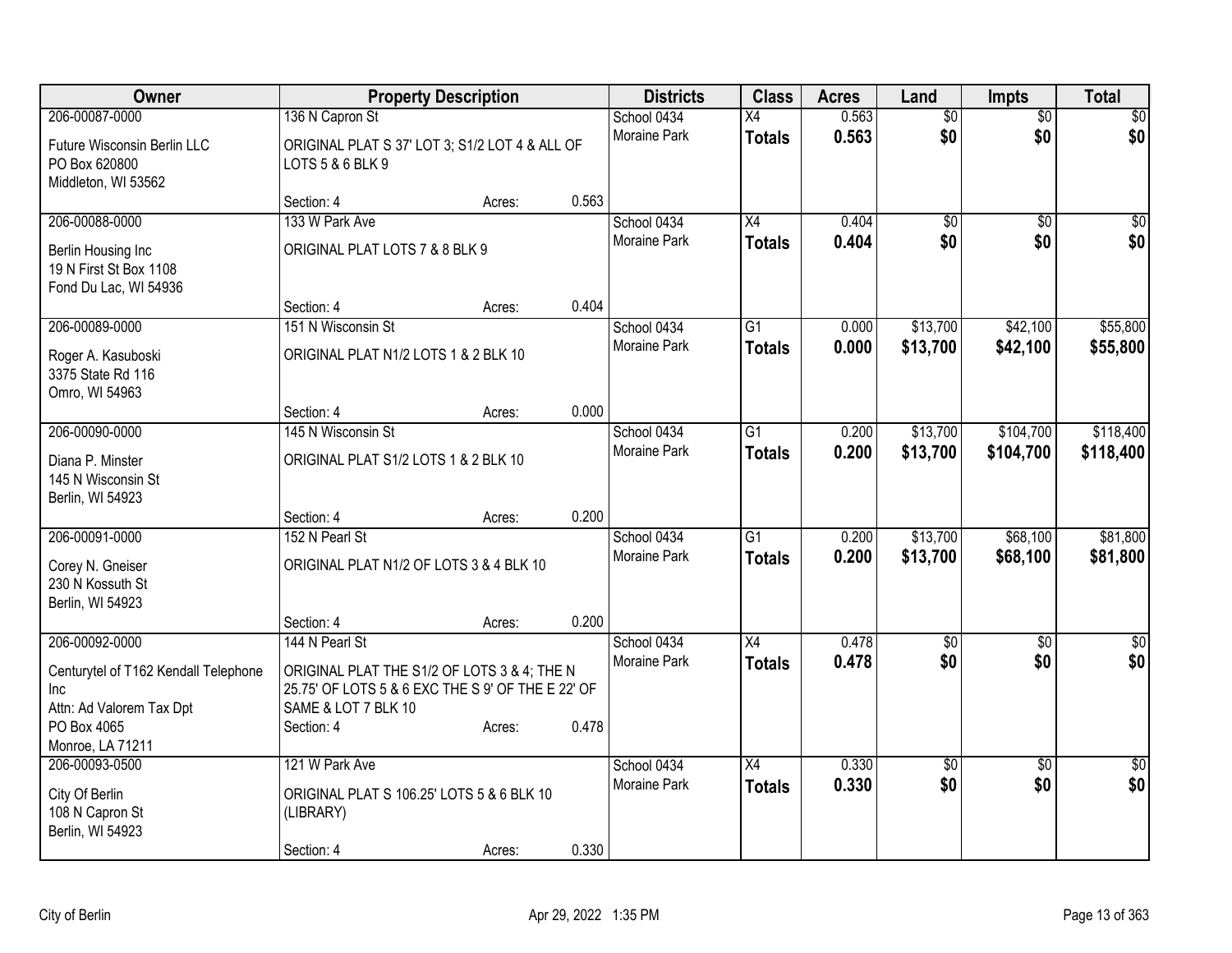| Owner                                                         |                                                                 | <b>Property Description</b> |       | <b>Districts</b>    | <b>Class</b>    | <b>Acres</b> | Land     | <b>Impts</b> | <b>Total</b> |
|---------------------------------------------------------------|-----------------------------------------------------------------|-----------------------------|-------|---------------------|-----------------|--------------|----------|--------------|--------------|
| 206-00096-0000                                                | 133 N Wisconsin St                                              |                             |       | School 0434         | $\overline{G1}$ | 0.000        | \$9,900  | \$34,400     | \$44,300     |
| Brian L. Palmer<br>6348 145th St N<br>Hugo, MN 55038-8327     | ORIGINAL PLAT S 68' LOT 8 BLK 10                                |                             |       | <b>Moraine Park</b> | <b>Totals</b>   | 0.000        | \$9,900  | \$34,400     | \$44,300     |
|                                                               | Section: 4                                                      | Acres:                      | 0.000 |                     |                 |              |          |              |              |
| 206-00097-0000                                                | 141 N Wisconsin St                                              |                             |       | School 0434         | $\overline{G1}$ | 0.000        | \$9,500  | \$23,400     | \$32,900     |
|                                                               |                                                                 |                             |       | Moraine Park        | <b>Totals</b>   | 0.000        | \$9,500  | \$23,400     | \$32,900     |
| Jill J. Wiske<br>4000 Annie Laurie Dr<br>Greensboro, NC 27455 | ORIGINAL PLAT N 64' OF LOT 8 BLK 10                             |                             |       |                     |                 |              |          |              |              |
|                                                               | Section: 4                                                      | Acres:                      | 0.000 |                     |                 |              |          |              |              |
| 206-00098-0000                                                | 122 E Park Ave                                                  |                             |       | School 0434         | $\overline{G1}$ | 0.000        | \$9,200  | \$60,000     | \$69,200     |
| Ronald R. Resop<br>139 S State St<br>Berlin, WI 54923         | ORIGINAL PLAT N 59' OF LOT 1 BLK 11                             |                             |       | Moraine Park        | <b>Totals</b>   | 0.000        | \$9,200  | \$60,000     | \$69,200     |
|                                                               | Section: 3                                                      | Acres:                      | 0.000 |                     |                 |              |          |              |              |
| 206-00099-0000                                                | 117 N Adams Ave                                                 |                             |       | School 0434         | $\overline{G1}$ | 0.000        | \$10,500 | \$54,100     | \$64,600     |
| Edward F. Sirrell<br>Tami K. Sirrell                          | ORIGINAL PLAT S 73' OF LOT 1 BLK 11                             |                             |       | Moraine Park        | Totals          | 0.000        | \$10,500 | \$54,100     | \$64,600     |
| 123 E Park Ave                                                |                                                                 |                             |       |                     |                 |              |          |              |              |
| Berlin, WI 54923                                              | Section: 3                                                      | Acres:                      | 0.000 |                     |                 |              |          |              |              |
| 206-00100-0000                                                | 116 E Park Ave                                                  |                             |       | School 0434         | $\overline{G1}$ | 0.000        | \$10,300 | \$48,500     | \$58,800     |
| Benjamin J. Masters<br>169 N Adams Ave<br>Berlin, WI 54923    | ORIGINAL PLAT N 75' OF LOT 2 BLK 11                             |                             |       | Moraine Park        | <b>Totals</b>   | 0.000        | \$10,300 | \$48,500     | \$58,800     |
|                                                               | Section: 3                                                      | Acres:                      | 0.000 |                     |                 |              |          |              |              |
| 206-00101-0000                                                | 114 E Park Ave                                                  |                             |       | School 0434         | $\overline{G1}$ | 3.762        | \$9,000  | \$41,400     | \$50,400     |
| Benjamin J. Masters<br>169 N Adams Ave<br>Berlin, WI 54923    | ORIGINAL PLAT S 57' OF LOT 2 BLK 11; WITH & SUBJ<br>TO 12' ESMT |                             |       | <b>Moraine Park</b> | <b>Totals</b>   | 3.762        | \$9,000  | \$41,400     | \$50,400     |
|                                                               | Section: 3                                                      | Acres:                      | 3.762 |                     |                 |              |          |              |              |
| 206-00102-0000                                                | 110 E Park Ave                                                  |                             |       | School 0434         | $\overline{G1}$ | 0.000        | \$13,200 | \$50,200     | \$63,400     |
| Gary D. Brewer<br>110 E Park Ave<br>Berlin, WI 54923          | ORIGINAL PLAT N 122' OF LOT 3 BLK 11                            |                             |       | <b>Moraine Park</b> | <b>Totals</b>   | 0.000        | \$13,200 | \$50,200     | \$63,400     |
|                                                               | Section: 3                                                      | Acres:                      | 0.000 |                     |                 |              |          |              |              |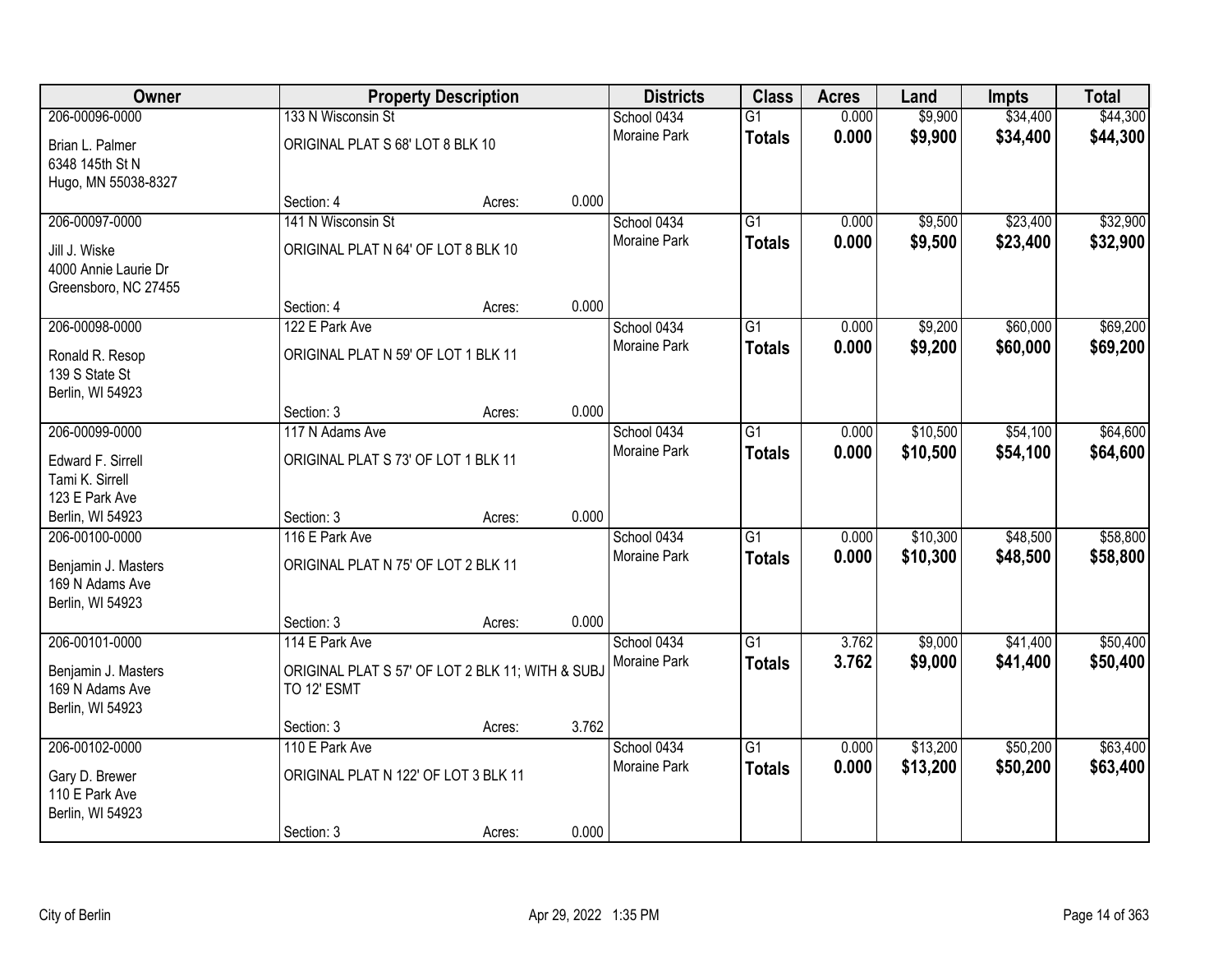| Owner                                                                                          |                                                                                                                                                     | <b>Property Description</b> |       | <b>Districts</b>                             | <b>Class</b>                     | <b>Acres</b>   | Land                 | <b>Impts</b>           | <b>Total</b>           |
|------------------------------------------------------------------------------------------------|-----------------------------------------------------------------------------------------------------------------------------------------------------|-----------------------------|-------|----------------------------------------------|----------------------------------|----------------|----------------------|------------------------|------------------------|
| 206-00103-0000                                                                                 | 124 N Wisconsin St                                                                                                                                  |                             |       | School 0434                                  | $\overline{G2}$                  | 0.000          | \$13,300             | \$64,900               | \$78,200               |
| Jody Steven Heil<br>124 N Wisconsin St<br>Berlin, WI 54923                                     | ORIGINAL PLAT N 75' OF LOT 4 BLK 11                                                                                                                 |                             |       | Moraine Park                                 | <b>Totals</b>                    | 0.000          | \$13,300             | \$64,900               | \$78,200               |
|                                                                                                | Section: 3                                                                                                                                          | Acres:                      | 0.000 |                                              |                                  |                |                      |                        |                        |
| 206-00104-0000                                                                                 | 114 N Wisconsin St                                                                                                                                  |                             |       | School 0434<br>Moraine Park                  | G2                               | 0.000          | \$9,400              | \$61,800               | \$71,200               |
| <b>Gregory Walker</b><br>Michelle E. Walker<br>114 N Wisconsin St                              | ORIGINAL PLAT S 47' OF THE N 122' LOT 4 BLK 11                                                                                                      |                             |       |                                              | <b>Totals</b>                    | 0.000          | \$9,400              | \$61,800               | \$71,200               |
| Berlin, WI 54923                                                                               | Section: 3                                                                                                                                          | Acres:                      | 0.000 |                                              |                                  |                |                      |                        |                        |
| 206-00105-0000                                                                                 | 103 E Huron St                                                                                                                                      |                             |       | School 0434                                  | $\overline{G2}$                  | 0.000          | \$43,900             | \$233,600              | \$277,500              |
| Dk Walks, LLC<br>PO Box 271<br>Berlin, WI 54923                                                | ORIGINAL PLAT LOT 5 THE W 46' OF LOT 6 & THE S<br>10' OF LOTS 3 & 4 BLK 11 (SUBJECT TO<br>STORMSEWER EASEMENT ON S 10' OF LOTS 3 & 4)<br>Section: 3 | Acres:                      | 0.000 | Moraine Park                                 | <b>Totals</b>                    | 0.000          | \$43,900             | \$233,600              | \$277,500              |
| 206-00109-0000                                                                                 | E Huron St                                                                                                                                          |                             |       | School 0434                                  | $\overline{G2}$                  | 0.000          | \$2,600              | \$0                    | \$2,600                |
| <b>Bhrb Properties LLC</b><br>c/o Union Federal Savings & Loan<br>PO Box 428                   | ORIGINAL PLAT E 20' OF LOT 6 BLK 11                                                                                                                 |                             |       | <b>Tid 15</b><br>Moraine Park                | <b>Totals</b>                    | 0.000          | \$2,600              | \$0                    | \$2,600                |
| Kewanee, IL 61443-0428                                                                         | Section: 3                                                                                                                                          | Acres:                      | 0.000 |                                              |                                  |                |                      |                        |                        |
| 206-00110-0000<br><b>Bhrb Properties LLC</b><br>c/o Union Federal Savings & Loan<br>PO Box 428 | 113 E Huron St<br>ORIGINAL PLAT THE W 44' OF LOT 7 BLK 11                                                                                           |                             |       | School 0434<br><b>Tid 15</b><br>Moraine Park | $\overline{G2}$<br><b>Totals</b> | 0.000<br>0.000 | \$16,600<br>\$16,600 | \$110,000<br>\$110,000 | \$126,600<br>\$126,600 |
| Kewanee, IL 61443-0428                                                                         | Section: 3                                                                                                                                          | Acres:                      | 0.000 |                                              |                                  |                |                      |                        |                        |
| 206-00112-0000                                                                                 | 117 E Huron St                                                                                                                                      |                             |       | School 0434                                  | $\overline{G2}$                  | 0.000          | \$11,100             | \$60,800               | \$71,900               |
| Michael J. Radke<br>117 E Huron St<br>Berlin, WI 54923                                         | ORIGINAL PLAT E 22' OF LOT 7 BLK 11                                                                                                                 |                             |       | <b>Tid 15</b><br>Moraine Park                | <b>Totals</b>                    | 0.000          | \$11,100             | \$60,800               | \$71,900               |
|                                                                                                | Section: 3                                                                                                                                          | Acres:                      | 0.000 |                                              |                                  |                |                      |                        |                        |
| 206-00113-0000                                                                                 | 119 E Huron St                                                                                                                                      |                             |       | School 0434                                  | $\overline{G2}$                  | 0.000          | \$24,900             | \$91,900               | \$116,800              |
| Geneva Pacific Development Fund Ber,<br>LLC                                                    | ORIGINAL PLAT LOT 8 BLK 11                                                                                                                          |                             |       | <b>Tid 15</b><br>Moraine Park                | <b>Totals</b>                    | 0.000          | \$24,900             | \$91,900               | \$116,800              |
| 1670 Northrock Ct<br>Rockford, IL 61101                                                        | Section: 3                                                                                                                                          | Acres:                      | 0.000 |                                              |                                  |                |                      |                        |                        |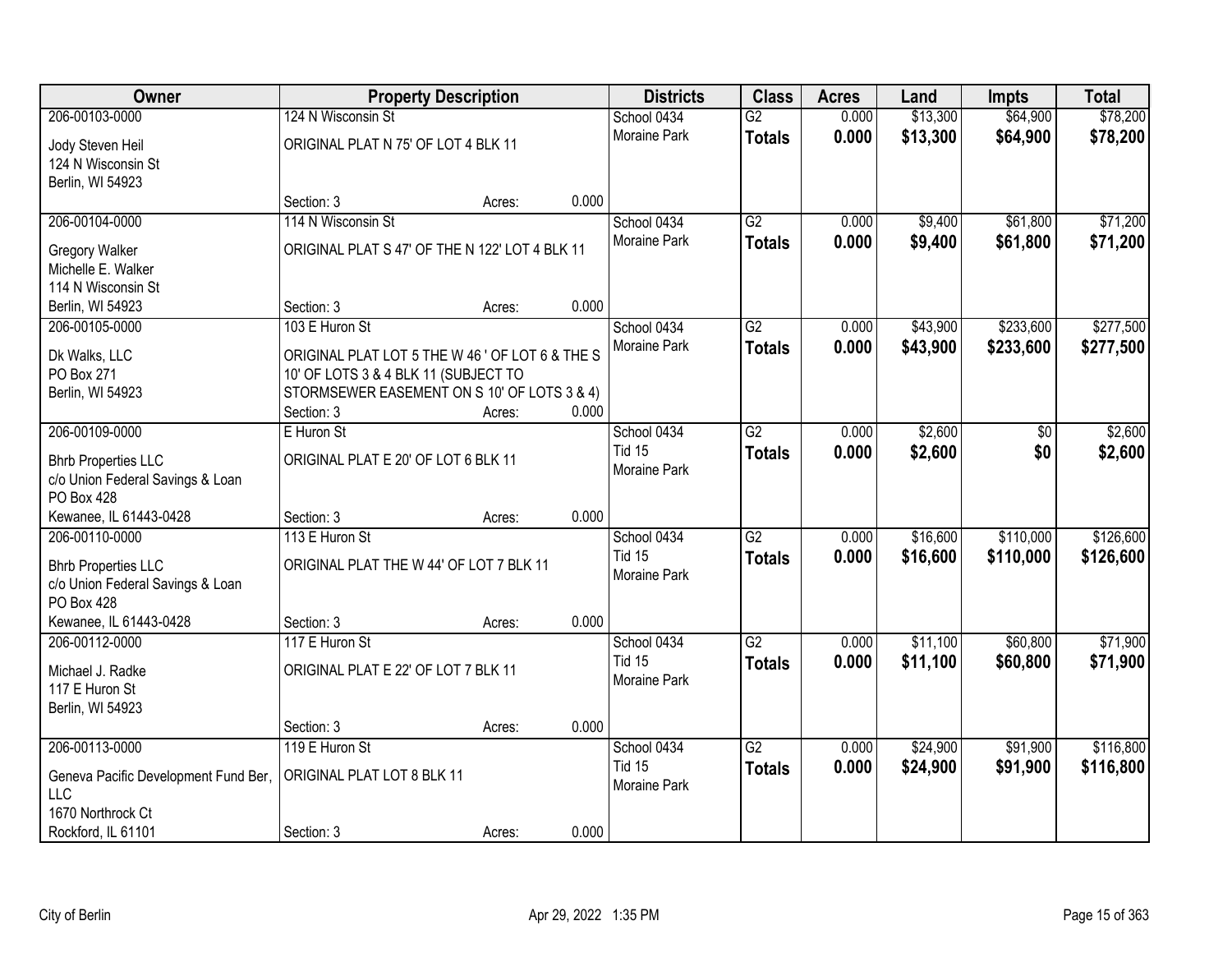| Owner                                                                                    |                                                                                                                                                                       | <b>Property Description</b> |       | <b>Districts</b>                             | <b>Class</b>                     | <b>Acres</b>   | Land                 | <b>Impts</b>           | <b>Total</b>           |
|------------------------------------------------------------------------------------------|-----------------------------------------------------------------------------------------------------------------------------------------------------------------------|-----------------------------|-------|----------------------------------------------|----------------------------------|----------------|----------------------|------------------------|------------------------|
| 206-00114-0000<br>Brian L. Palmer<br>6348 145th St                                       | 123 N Wisconsin St<br>ORIGINAL PLAT COM NE COR OF LOT 1:S 43'; W 60';<br>N 43'; E 60' TO BEG BLK 12                                                                   |                             |       | School 0434<br><b>Tid 15</b><br>Moraine Park | $\overline{G1}$<br><b>Totals</b> | 0.000<br>0.000 | \$8,200<br>\$8,200   | \$40,000<br>\$40,000   | \$48,200<br>\$48,200   |
| Hugo, MN 55038                                                                           | Section: 4                                                                                                                                                            | Acres:                      | 0.000 |                                              |                                  |                |                      |                        |                        |
| 206-00115-0000<br>Gary L. Peterson<br>N142 Czech Dr<br>Coloma, WI 54930                  | 119 N Wisconsin St<br>ORIGINAL PLAT COM 43' S OF THE NE COR OF LOT<br>1 BLK 12 RUN S 39'; W 68'; N 39'; E 68' TO BEG                                                  |                             |       | School 0434<br><b>Tid 15</b><br>Moraine Park | G2<br><b>Totals</b>              | 0.000<br>0.000 | \$8,000<br>\$8,000   | \$44,500<br>\$44,500   | \$52,500<br>\$52,500   |
| 206-00116-0000                                                                           | Section: 4<br>115 N Wisconsin St                                                                                                                                      | Acres:                      | 0.000 | School 0434                                  | G1                               | 0.000          | \$6,400              | \$53,300               | \$59,700               |
| Van Gysel Builders LLC<br>PO Box 139<br>Fall River, WI 53932                             | ORIGINAL PLAT COM 9' N OF THE SE COR OF LOT 1:<br>RUN W 99'; N 41'; E 99'; S41' TO BEG BLK 12                                                                         |                             |       | <b>Tid 15</b><br>Moraine Park                | <b>Totals</b>                    | 0.000          | \$6,400              | \$53,300               | \$59,700               |
|                                                                                          | Section: 4                                                                                                                                                            | Acres:                      | 0.000 |                                              |                                  |                |                      |                        |                        |
| 206-00117-0000<br>City Of Berlin<br>108 N Capron St<br>Berlin, WI 54923                  | ORIGINAL PLAT LOT 1 CERTIFIED SURVEY MAP1898<br>V <sub>8</sub>                                                                                                        |                             |       | School 0434<br><b>Tid 15</b><br>Moraine Park | X4<br><b>Totals</b>              | 0.211<br>0.211 | \$0<br>\$0           | \$0<br>\$0             | \$0<br>\$0             |
|                                                                                          | Section: 4                                                                                                                                                            | Acres:                      | 0.211 |                                              |                                  |                |                      |                        |                        |
| 206-00117-0100<br>Michael R. Webb<br>111A W Huron St<br>Berlin, WI 54923                 | ORIGINAL PLAT OUTLOT 1 CERTIFIED SURVEYMAP<br>1898 V8                                                                                                                 |                             |       | School 0434<br><b>Tid 15</b><br>Moraine Park | $\overline{G2}$<br><b>Totals</b> | 0.000<br>0.000 | \$1,600<br>\$1,600   | $\overline{50}$<br>\$0 | \$1,600<br>\$1,600     |
|                                                                                          | Section: 4                                                                                                                                                            | Acres:                      | 0.000 |                                              |                                  |                |                      |                        |                        |
| 206-00119-0000<br><b>Family Financial Services LLC</b><br>PO Box 270<br>Berlin, WI 54923 | 122 N Pearl St<br>ORIGINAL PLAT COM NW COR OF LOT 4: S 66.5'; E<br>62'; N 66.5'; W 62' TO BEG BLK 12                                                                  |                             |       | School 0434<br><b>Tid 15</b><br>Moraine Park | $\overline{G2}$<br><b>Totals</b> | 0.000<br>0.000 | \$12,400<br>\$12,400 | \$131,400<br>\$131,400 | \$143,800<br>\$143,800 |
|                                                                                          | Section: 4                                                                                                                                                            | Acres:                      | 0.000 |                                              |                                  |                |                      |                        |                        |
| 206-00120-0200<br>City Of Berlin<br>108 N Capron St<br>Berlin, WI 54923                  | ORIGINAL PLAT COM NE COR LOT 8 BLK 12: S 1': W<br>PARALLEL N LN LOTS 7 & 8, 99.48'; SW TOPT 6' S OF<br>NW COR LOT 7; W PARALLEL LOTS 5 & 6, 132.64' ET(<br>Section: 4 | Acres:                      | 0.067 | School 0434<br><b>Moraine Park</b>           | X4<br><b>Totals</b>              | 0.067<br>0.067 | \$0<br>\$0           | $\overline{50}$<br>\$0 | $\overline{50}$<br>\$0 |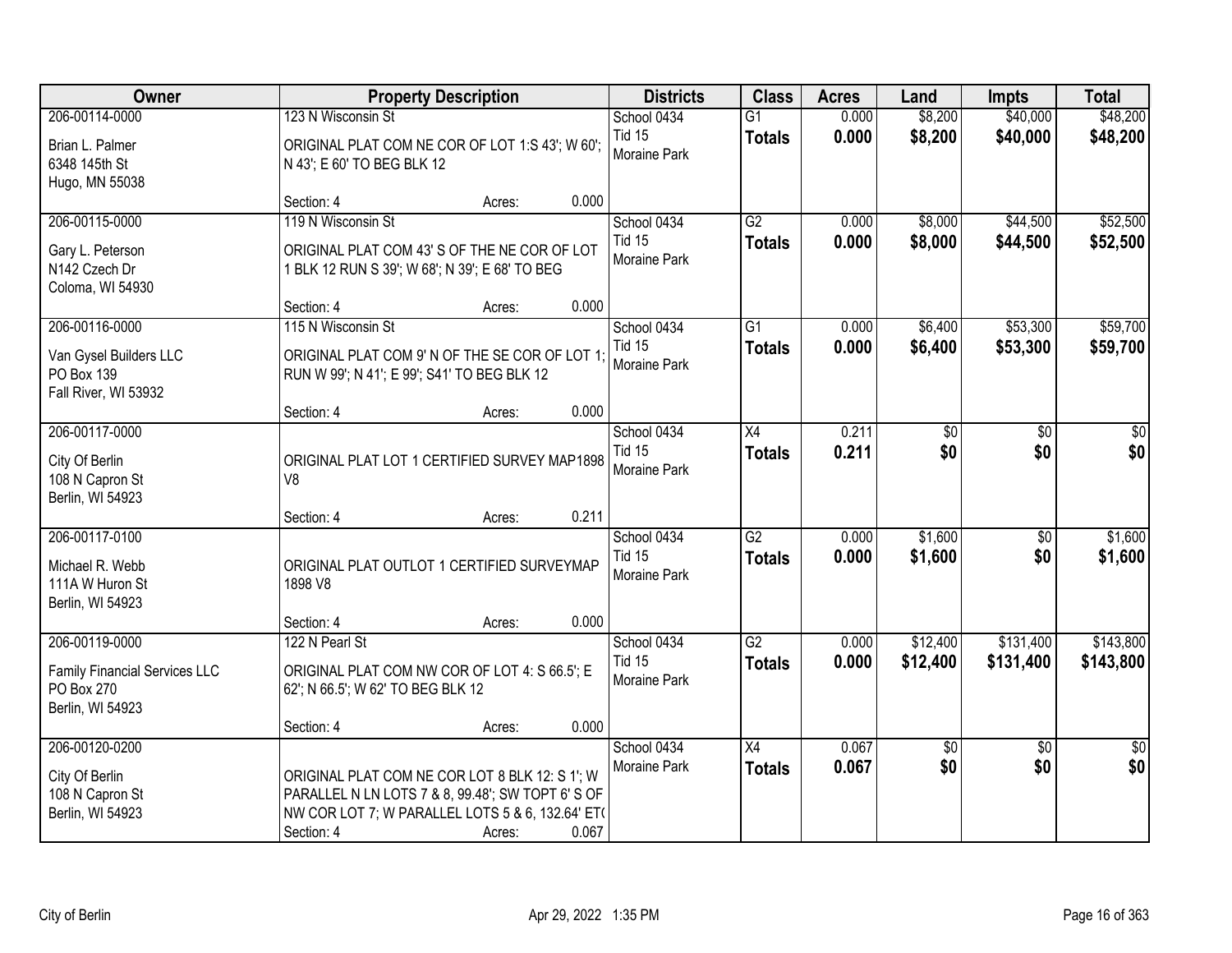| Owner                                    |                                                     | <b>Property Description</b> |       | <b>Districts</b>                     | <b>Class</b>    | <b>Acres</b> | Land     | <b>Impts</b> | <b>Total</b> |
|------------------------------------------|-----------------------------------------------------|-----------------------------|-------|--------------------------------------|-----------------|--------------|----------|--------------|--------------|
| 206-00120-0300                           | 114 N Pearl St                                      |                             |       | School 0434                          | $\overline{G2}$ | 0.060        | \$13,000 | \$103,300    | \$116,300    |
| Farmers & Merchants Bank                 | THAT PARCEL DESC V759 PG40                          |                             |       | <b>Tid 15</b>                        | <b>Totals</b>   | 0.060        | \$13,000 | \$103,300    | \$116,300    |
| Attn: Escrow Services                    |                                                     |                             |       | Moraine Park                         |                 |              |          |              |              |
| PO Box 270                               |                                                     |                             |       |                                      |                 |              |          |              |              |
| Berlin, WI 54923                         | Section: 4                                          | Acres:                      | 0.060 |                                      |                 |              |          |              |              |
| 206-00121-0000                           | 112 N Pearl St                                      |                             |       | School 0434                          | $\overline{G2}$ | 0.000        | \$7,100  | \$57,400     | \$64,500     |
| Farmers & Merchants Bank                 | ORIGINAL PLAT S 20.5' OF N 26' OF LOT 5 BLK 12;     |                             |       | <b>Tid 15</b>                        | <b>Totals</b>   | 0.000        | \$7,100  | \$57,400     | \$64,500     |
| Attn: Escrow Services                    | <b>EXC ALLEY</b>                                    |                             |       | Moraine Park                         |                 |              |          |              |              |
| PO Box 270                               |                                                     |                             |       |                                      |                 |              |          |              |              |
| Berlin, WI 54923                         | Section: 4                                          | Acres:                      | 0.000 |                                      |                 |              |          |              |              |
| 206-00122-0000                           | 123 W Huron St                                      |                             |       | School 0434                          | G2              | 0.000        | \$22,400 | \$417,200    | \$439,600    |
| Kujawa Investments LLC                   | ORIGINAL PLAT S 6.5' OF LOT 4 S 6.5' OF W 21' OF    |                             |       | <b>Tid 15</b>                        | <b>Totals</b>   | 0.000        | \$22,400 | \$417,200    | \$439,600    |
| 123 W Huron St                           | LOT 3, N 5.5' OF LOT 5, S 106' OF LOT 5 BLK 12; EXC |                             |       | Moraine Park                         |                 |              |          |              |              |
| Berlin, WI 54923                         | <b>ALLEY</b>                                        |                             |       |                                      |                 |              |          |              |              |
|                                          | Section: 4                                          | Acres:                      | 0.000 |                                      |                 |              |          |              |              |
| 206-00123-0000                           | 117 W Huron St                                      |                             |       | School 0434                          | G2              | 0.000        | \$10,500 | \$120,700    | \$131,200    |
|                                          |                                                     |                             |       | <b>Tid 15</b>                        | <b>Totals</b>   | 0.000        | \$10,500 | \$120,700    | \$131,200    |
| Kujawa Investments LLC<br>123 W Huron St | ORIGINAL PLAT W 21' LOT 6 BLK 12 EXC ALLEY          |                             |       | Moraine Park                         |                 |              |          |              |              |
| Berlin, WI 54923                         |                                                     |                             |       |                                      |                 |              |          |              |              |
|                                          | Section: 4                                          | Acres:                      | 0.000 |                                      |                 |              |          |              |              |
| 206-00124-0000                           | 115 W Huron St                                      |                             |       | School 0434                          | $\overline{G2}$ | 0.000        | \$10,900 | \$90,200     | \$101,100    |
|                                          |                                                     |                             |       | <b>Tid 15</b>                        | <b>Totals</b>   | 0.000        | \$10,900 | \$90,200     | \$101,100    |
| Wayne L. Wesner                          | ORIGINAL PLAT COM 21' E OF SW COR OF LOT 6 BLI      |                             |       | Moraine Park                         |                 |              |          |              |              |
| Laurie A. Wesner                         | 12 OP: RUN N 126.5' TO ALLEY; E 22'; S 126.5' TO    |                             |       |                                      |                 |              |          |              |              |
| N499 36th Ct<br>Berlin, WI 54923         | HURON ST; W 22' TO BEG, LIFE ESTATE<br>Section: 4   | Acres:                      | 0.000 |                                      |                 |              |          |              |              |
| 206-00125-0000                           | 111 W Huron St                                      |                             |       | School 0434                          | $\overline{G2}$ | 0.000        | \$21,500 | \$79,100     | \$100,600    |
|                                          |                                                     |                             |       | <b>Tid 15</b>                        |                 | 0.000        | \$21,500 | \$79,100     | \$100,600    |
| Michael R. Webb                          | ORIGINAL PLAT THE E 23' OF LOT 6 & THE W 33' OF     |                             |       | Moraine Park                         | <b>Totals</b>   |              |          |              |              |
| 111A W Huron St                          | LOT 7 BLK 12; EXC ALLEY                             |                             |       |                                      |                 |              |          |              |              |
| Berlin, WI 54923                         |                                                     |                             |       |                                      |                 |              |          |              |              |
|                                          | Section: 4                                          | Acres:                      | 0.000 |                                      |                 |              |          |              |              |
| 206-00127-0000                           | 107 W Huron St                                      |                             |       | School 0434                          | $\overline{G2}$ | 0.000        | \$11,800 | \$62,800     | \$74,600     |
| John M. Ovalle                           | ORIGINAL PLAT W 24' OF E1/2 LOT 7 BLK 12            |                             |       | <b>Tid 15</b><br><b>Moraine Park</b> | <b>Totals</b>   | 0.000        | \$11,800 | \$62,800     | \$74,600     |
| 9318 S Sawyer Ave                        |                                                     |                             |       |                                      |                 |              |          |              |              |
| Evergreen Park, IL 60805                 |                                                     |                             |       |                                      |                 |              |          |              |              |
|                                          | Section: 4                                          | Acres:                      | 0.000 |                                      |                 |              |          |              |              |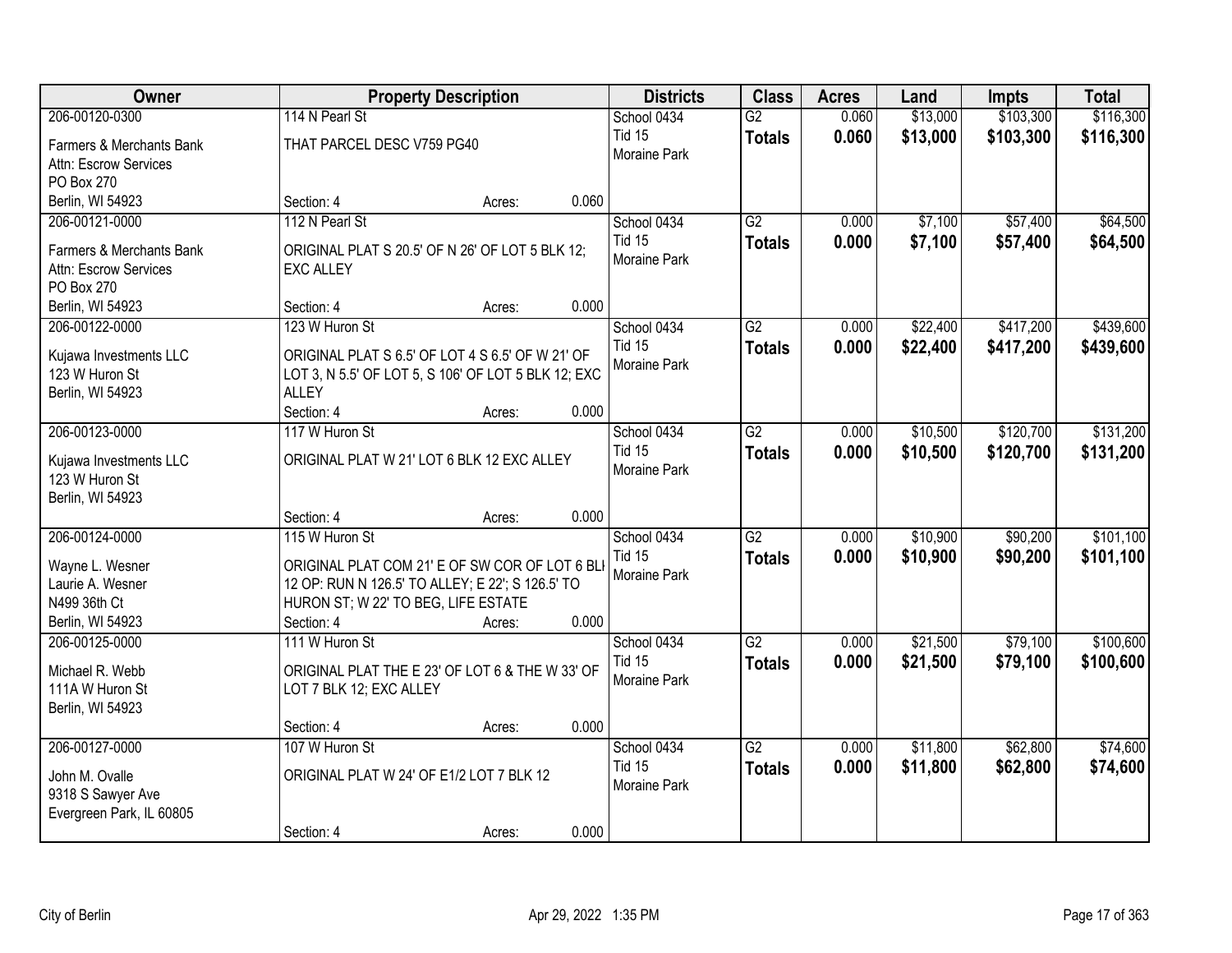| Owner                                                                            |                                                                                                                                                                                       | <b>Property Description</b> |       | <b>Districts</b>                             | <b>Class</b>                     | <b>Acres</b>   | Land                 | <b>Impts</b>           | <b>Total</b>           |
|----------------------------------------------------------------------------------|---------------------------------------------------------------------------------------------------------------------------------------------------------------------------------------|-----------------------------|-------|----------------------------------------------|----------------------------------|----------------|----------------------|------------------------|------------------------|
| 206-00128-0000<br>Faye Gelhar<br>105 W Huron St<br>Berlin, WI 54923              | 105 W Huron St<br>ORIGINAL PLATE 9' OF LOT 7 & W 15' LOT 8 BLK 12                                                                                                                     |                             |       | School 0434<br><b>Tid 15</b><br>Moraine Park | $\overline{G2}$<br><b>Totals</b> | 0.000<br>0.000 | \$11,800<br>\$11,800 | \$89,600<br>\$89,600   | \$101,400<br>\$101,400 |
|                                                                                  | Section: 4                                                                                                                                                                            | Acres:                      | 0.000 |                                              |                                  |                |                      |                        |                        |
| 206-00129-0000<br>101 W Huron LLC<br>N2004 Greenville Dr<br>Greenville, WI 54945 | 101 W Huron St<br>ORIGINAL PLAT E 51' OF LOT 8 BLK 12<br>Section: 4                                                                                                                   | Acres:                      | 0.000 | School 0434<br><b>Moraine Park</b>           | G2<br><b>Totals</b>              | 0.000<br>0.000 | \$18,300<br>\$18,300 | \$128,200<br>\$128,200 | \$146,500<br>\$146,500 |
| 206-00130-0000                                                                   | 119 N Pearl St                                                                                                                                                                        |                             |       | School 0434                                  | $\overline{G2}$                  | 0.000          | \$26,600             | \$155,900              | \$182,500              |
| Berlin Lanes LLC<br>119 N Pearl St<br>Berlin, WI 54923                           | ORIGINAL PLAT COM NE COR LOT 1: W 132'; S 66'; E<br>67'; N 16'8"; E 65'; N 49'4" TO BEG BLK 13 & PARCEL<br>131                                                                        |                             |       | <b>Tid 15</b><br>Moraine Park                | <b>Totals</b>                    | 0.000          | \$26,600             | \$155,900              | \$182,500              |
| 206-00132-0000                                                                   | Section: 4<br>116 N Fox Aly                                                                                                                                                           | Acres:                      | 0.000 | School 0434                                  | $\overline{G2}$                  | 0.000          | \$11,800             | \$0                    | \$11,800               |
| Berlin Lanes LLC<br>119 N Pearl St<br>Berlin, WI 54923                           | ORIGINAL PLAT S1/2 OF LOT 2 BLK 13 SUBJ TO<br>ESMT V363 P582                                                                                                                          |                             |       | <b>Tid 15</b><br>Moraine Park                | <b>Totals</b>                    | 0.000          | \$11,800             | \$0                    | \$11,800               |
|                                                                                  | Section: 4                                                                                                                                                                            | Acres:                      | 0.000 |                                              |                                  |                |                      |                        |                        |
| 206-00133-0000<br>141 W Huron Street LLC<br>141 W Huron St<br>Berlin, WI 54923   | 141 W Huron St<br>ORIGINAL PLAT LOT 1 & OUTLOT 1<br>CERTIFIEDSURVEY MAP 1750 V7                                                                                                       |                             |       | School 0434<br><b>Tid 15</b><br>Moraine Park | $\overline{G2}$<br><b>Totals</b> | 0.000<br>0.000 | \$12,300<br>\$12,300 | \$119,600<br>\$119,600 | \$131,900<br>\$131,900 |
|                                                                                  | Section: 4                                                                                                                                                                            | Acres:                      | 0.000 |                                              |                                  |                |                      |                        |                        |
| 206-00134-0100<br>Chame Properties LLC<br>157 E Waushara St<br>Berlin, WI 54923  | 135 W Huron St<br>ORIGINAL PLAT BLOCK 13/LOT 2 & OUTLOT 2 CSM<br>1750 V7; ALSO E 1/3 LOT 3, BLK 13; ALSO S 34' OF<br>LOT 1, BLK 13; ALSO N 33' LOT 4, BLK 13; INCL ESMT<br>Section: 4 | Acres:                      | 0.000 | School 0434<br><b>Tid 15</b><br>Moraine Park | $\overline{G2}$<br><b>Totals</b> | 0.000<br>0.000 | \$33,800<br>\$33,800 | \$252,800<br>\$252,800 | \$286,600<br>\$286,600 |
| 206-00136-0000                                                                   | 131 W Huron St                                                                                                                                                                        |                             |       | School 0434                                  | $\overline{G2}$                  | 0.000          | \$14,300             | \$153,300              | \$167,600              |
| Pie Shack, LLC<br>131 W Huron St<br>Berlin, WI 54923                             | ORIGINAL PLAT E 2/3 OF S 3/4 OF LOT 4 BLK 13                                                                                                                                          |                             |       | <b>Tid 15</b><br>Moraine Park                | <b>Totals</b>                    | 0.000          | \$14,300             | \$153,300              | \$167,600              |
|                                                                                  | Section: 4                                                                                                                                                                            | Acres:                      | 0.000 |                                              |                                  |                |                      |                        |                        |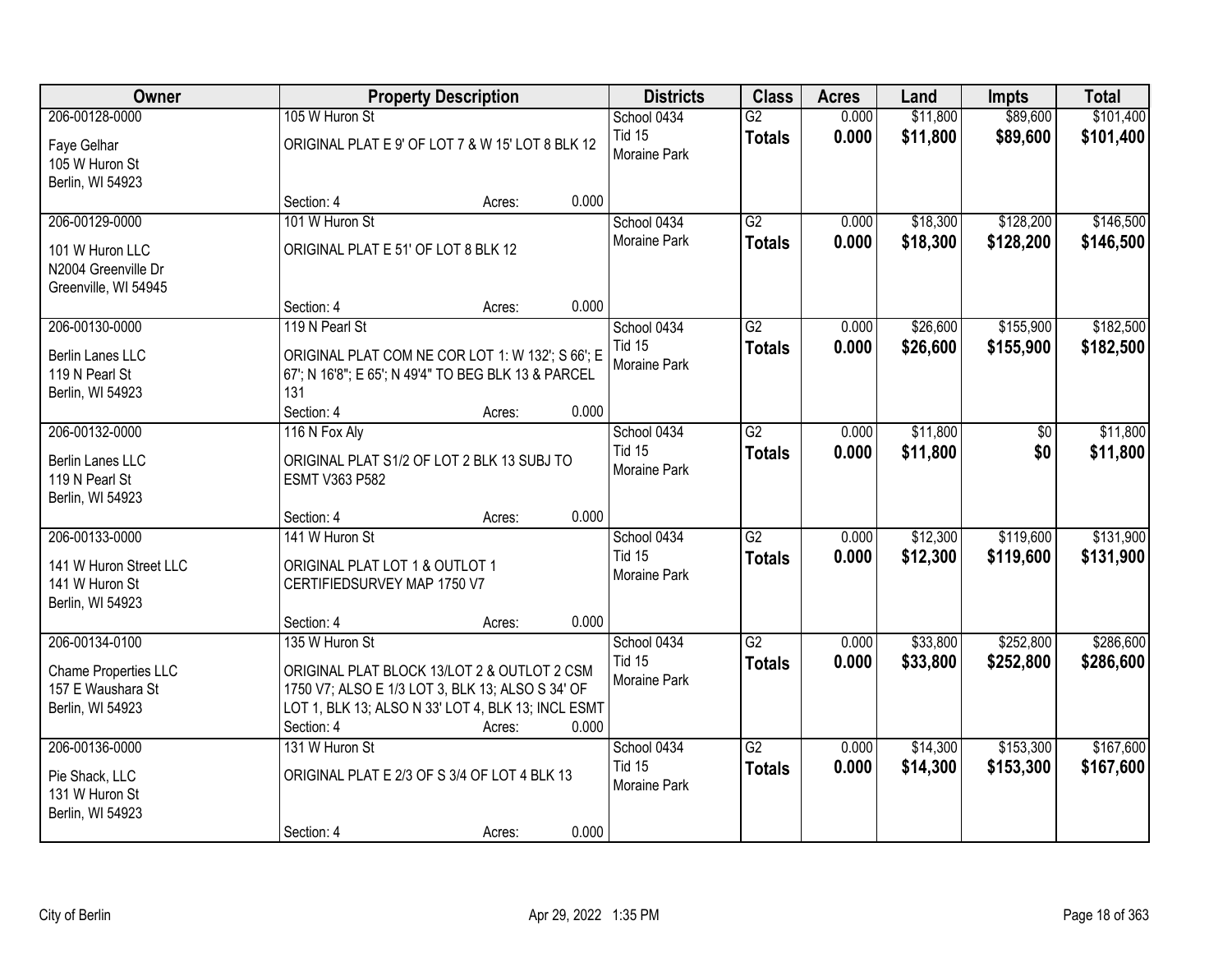| Owner                                                     |                                                                                                      | <b>Property Description</b> |       | <b>Districts</b>              | <b>Class</b>        | <b>Acres</b>   | Land                 | <b>Impts</b>         | <b>Total</b>         |
|-----------------------------------------------------------|------------------------------------------------------------------------------------------------------|-----------------------------|-------|-------------------------------|---------------------|----------------|----------------------|----------------------|----------------------|
| 206-00138-0000                                            | 124 N Capron St                                                                                      |                             |       | School 0434                   | $\overline{G2}$     | 0.000          | \$13,400             | \$30,200             | \$43,600             |
| Slaton Properties LLC<br>1164 Koro Rd<br>Ripon, WI 54971  | ORIGINAL PLAT N 37' OF LOT 1 BLK 14                                                                  |                             |       | <b>Tid 15</b><br>Moraine Park | <b>Totals</b>       | 0.000          | \$13,400             | \$30,200             | \$43,600             |
|                                                           | Section: 4                                                                                           | Acres:                      | 0.000 |                               |                     |                |                      |                      |                      |
| 206-00139-0000                                            | 120 N Capron St                                                                                      |                             |       | School 0434<br><b>Tid 15</b>  | G2<br><b>Totals</b> | 0.000<br>0.000 | \$12,100<br>\$12,100 | \$45,200<br>\$45,200 | \$57,300<br>\$57,300 |
| Anne Marie Marchello<br>PO Box 362<br>Westfield, WI 53964 | ORIGINAL PLAT S 7' OF LOT 1& N 24' OF LOT 2 BLK<br>14                                                |                             |       | Moraine Park                  |                     |                |                      |                      |                      |
|                                                           | Section: 4                                                                                           | Acres:                      | 0.000 |                               |                     |                |                      |                      |                      |
| 206-00140-0000                                            | 118 N Capron St                                                                                      |                             |       | School 0434                   | $\overline{G2}$     | 0.100          | \$6,000              | \$22,200             | \$28,200             |
| Shannon M. Sauer<br>W633 State Rd 91<br>Berlin, WI 54923  | ORIGINAL PLAT S 20' OF LOT 2 BLK 14 EXC E 63'<br><b>THEREOF</b>                                      |                             |       | <b>Tid 15</b><br>Moraine Park | <b>Totals</b>       | 0.100          | \$6,000              | \$22,200             | \$28,200             |
|                                                           | Section: 4                                                                                           | Acres:                      | 0.100 |                               |                     |                |                      |                      |                      |
| 206-00141-0000                                            | 116 N Capron St                                                                                      |                             |       | School 0434                   | $\overline{G2}$     | 0.000          | \$14,600             | \$113,300            | \$127,900            |
| Jeffery M. Bending<br>535 Van Horn St<br>Berlin, WI 54923 | ORIGINAL PLAT N1/2 OF LOT 3 BLK 14 & E 63' OF S<br>20' LOT 2 BLK 14                                  |                             |       | <b>Tid 15</b><br>Moraine Park | <b>Totals</b>       | 0.000          | \$14,600             | \$113,300            | \$127,900            |
|                                                           | Section: 4                                                                                           | Acres:                      | 0.000 |                               |                     |                |                      |                      |                      |
| 206-00142-0000                                            | 114 N Capron St                                                                                      |                             |       | School 0434                   | $\overline{G2}$     | 0.000          | \$9,600              | \$85,100             | \$94,700             |
| Mark R. Vandre<br>114 N Capron St<br>Berlin, WI 54923     | ORIGINAL PLAT S1/2 OF LOT 3 BLK 14                                                                   |                             |       | <b>Tid 15</b><br>Moraine Park | <b>Totals</b>       | 0.000          | \$9,600              | \$85,100             | \$94,700             |
|                                                           | Section: 4                                                                                           | Acres:                      | 0.000 |                               |                     |                |                      |                      |                      |
| 206-00143-0000                                            | 108 N Capron St                                                                                      |                             |       | School 0434                   | $\overline{X4}$     | 0.145          | $\sqrt{6}$           | $\sqrt{6}$           | \$0                  |
| City Of Berlin<br>108 N Capron St<br>Berlin, WI 54923     | ORIGINAL PLAT COM 16' S OF NE COR OF LOT 5: N<br>60'; W 99'; S 66'; E 54'; N 6'; E 45' TO BEG BLK 14 |                             |       | <b>Tid 15</b><br>Moraine Park | <b>Totals</b>       | 0.145          | \$0                  | \$0                  | \$0                  |
|                                                           | Section: 4                                                                                           | Acres:                      | 0.145 |                               |                     |                |                      |                      |                      |
| 206-00144-0000                                            | 155 W Huron St                                                                                       |                             |       | School 0434                   | $\overline{G2}$     | 0.000          | \$6,000              | \$62,600             | \$68,600             |
| Cynthia S. Viertel<br>155 W Huron St<br>Berlin, WI 54923  | ORIGINAL PLAT COM SW COR LOT 6: N 29'; E 14'; S<br>29'; W 14' TO BEG BLK 14                          |                             |       | <b>Tid 15</b><br>Moraine Park | <b>Totals</b>       | 0.000          | \$6,000              | \$62,600             | \$68,600             |
|                                                           | Section: 4                                                                                           | Acres:                      | 0.000 |                               |                     |                |                      |                      |                      |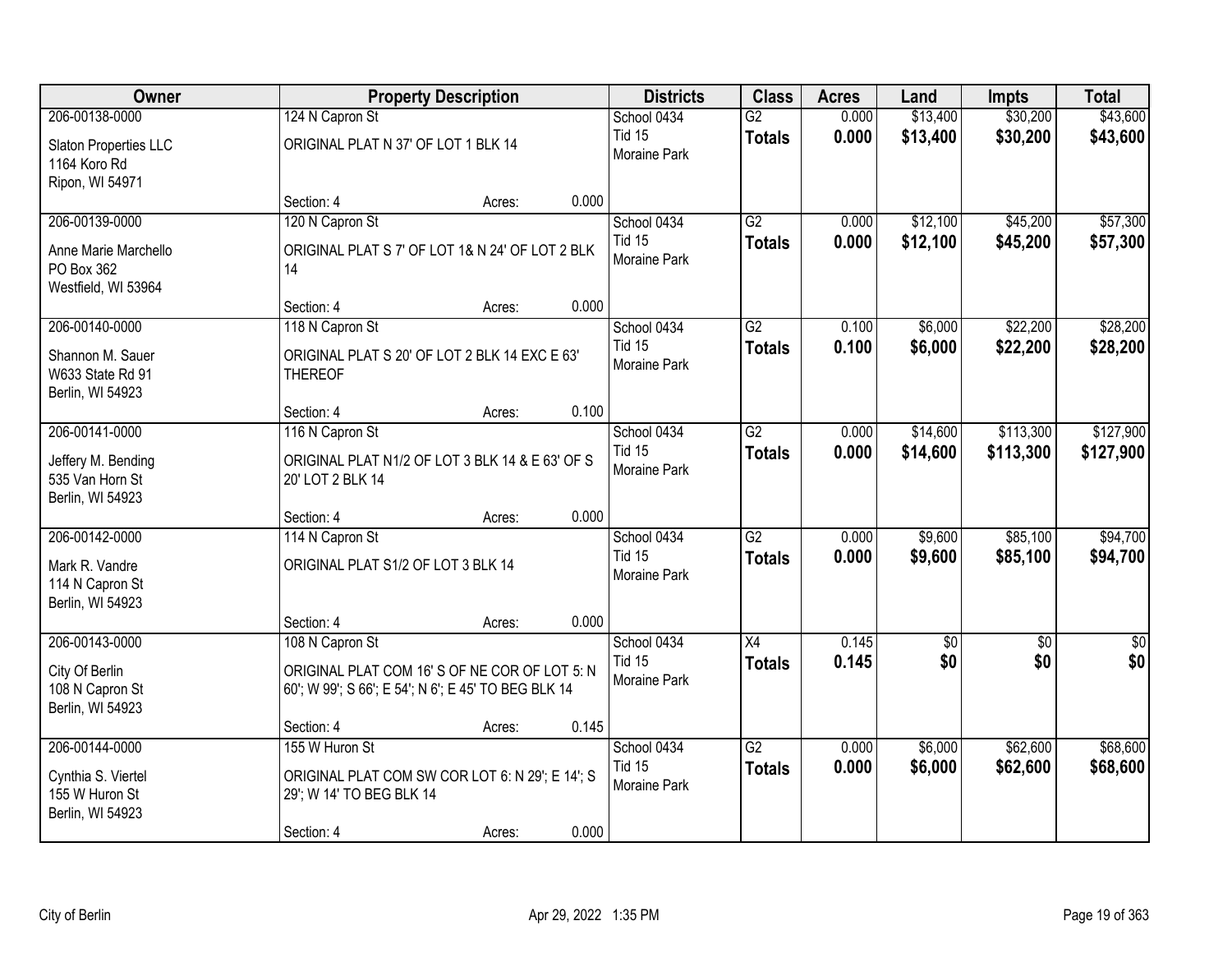| Owner                 | <b>Property Description</b>                             |        |       | <b>Districts</b>             | <b>Class</b>                     | <b>Acres</b>   | Land               | <b>Impts</b>         | <b>Total</b>         |
|-----------------------|---------------------------------------------------------|--------|-------|------------------------------|----------------------------------|----------------|--------------------|----------------------|----------------------|
| 206-00145-0000        | 153 W Huron St                                          |        |       | School 0434<br><b>Tid 15</b> | $\overline{G2}$<br><b>Totals</b> | 0.000<br>0.000 | \$8,900<br>\$8,900 | \$50,000<br>\$50,000 | \$58,900<br>\$58,900 |
| Kyle Edward Boeck     | ORIGINAL PLAT COM 14' E OF SW COR LOT 6: N 29';         |        |       | Moraine Park                 |                                  |                |                    |                      |                      |
| 174 S Swetting St     | W 14'; N 37'; E 30.5'; S'LY TO A PT 16 3/4' E OF BEG; V |        |       |                              |                                  |                |                    |                      |                      |
| Berlin, WI 54923      | TO BEG BLK 14<br>Section: 4                             | Acres: | 0.000 |                              |                                  |                |                    |                      |                      |
| 206-00146-0000        | 151 W Huron St                                          |        |       | School 0434                  | G2                               | 0.000          | \$8,100            | \$36,400             | \$44,500             |
|                       |                                                         |        |       | <b>Tid 15</b>                |                                  | 0.000          | \$8,100            | \$36,400             | \$44,500             |
| Slaton Properties LLC | ORIGINAL PLAT COM 45.5' W OF SE COR LOT 6: N            |        |       | Moraine Park                 | <b>Totals</b>                    |                |                    |                      |                      |
| 1164 Koro Rd          | 66'; W 23'; S'LY TO A PT 22'9" W OF BEG; E 22' 9" TO    |        |       |                              |                                  |                |                    |                      |                      |
| Ripon, WI 54971       | BEG BLK 14                                              |        |       |                              |                                  |                |                    |                      |                      |
|                       | Section: 4                                              | Acres: | 0.000 |                              |                                  |                |                    |                      |                      |
| 206-00147-0000        | 149 W Huron St                                          |        |       | School 0434                  | G2                               | 0.000          | \$8,500            | \$29,400             | \$37,900             |
| Slaton Properties LLC | ORIGINAL PLAT COM 22 3/4' W OF SE COR OF LOT 6          |        |       | <b>Tid 15</b>                | <b>Totals</b>                    | 0.000          | \$8,500            | \$29,400             | \$37,900             |
| 1164 Koro Rd          | N 72'; W 221/4'; S 6'; W 6"; S 66'; E 22'9" TO BEG BLK  |        |       | Moraine Park                 |                                  |                |                    |                      |                      |
| Ripon, WI 54971       | 14                                                      |        |       |                              |                                  |                |                    |                      |                      |
|                       | Section: 4                                              | Acres: | 0.000 |                              |                                  |                |                    |                      |                      |
| 206-00148-0000        | 147 W Huron St                                          |        |       | School 0434                  | $\overline{G2}$                  | 0.000          | \$8,500            | \$34,100             | \$42,600             |
| Slaton Properties LLC | ORIGINAL PLAT COM SE COR LOT 6: N 72'; W 22'9"; S       |        |       | <b>Tid 15</b>                | <b>Totals</b>                    | 0.000          | \$8,500            | \$34,100             | \$42,600             |
| 1164 Koro Rd          | 72'; E 22'9"; TO BEG BLK 14                             |        |       | Moraine Park                 |                                  |                |                    |                      |                      |
| Ripon, WI 54971       |                                                         |        |       |                              |                                  |                |                    |                      |                      |
|                       | Section: 4                                              | Acres: | 0.000 |                              |                                  |                |                    |                      |                      |
| 206-00149-0000        |                                                         |        |       | School 0434                  | $\overline{X4}$                  | 0.287          | \$0                | $\overline{50}$      | $\overline{50}$      |
| City Of Berlin        | ORIGINAL PLAT LOT 1 CERTIFIED SURVEY MAP1065            |        |       | <b>Tid 15</b>                | <b>Totals</b>                    | 0.287          | \$0                | \$0                  | \$0                  |
| 108 N Capron St       | V4 (BEING LOT 1 BLK 15 & PART VAC WEST PARK             |        |       | Moraine Park                 |                                  |                |                    |                      |                      |
| Berlin, WI 54923      | AVE)                                                    |        |       |                              |                                  |                |                    |                      |                      |
|                       | Section: 4                                              | Acres: | 0.287 |                              |                                  |                |                    |                      |                      |
| 206-00149-0100        |                                                         |        |       | School 0434                  | $\overline{X4}$                  | 0.090          | $\sqrt{6}$         | $\overline{50}$      | $\overline{50}$      |
|                       |                                                         |        |       | <b>Tid 15</b>                | <b>Totals</b>                    | 0.090          | \$0                | \$0                  | \$0                  |
| City Of Berlin        | PARKING AREA LOCATED SE'LY OF W PARK AVE,               |        |       | Moraine Park                 |                                  |                |                    |                      |                      |
| 108 N Capron St       | NE'LY OF WATER ST & W OF N CAPRON ST                    |        |       |                              |                                  |                |                    |                      |                      |
| Berlin, WI 54923      | Section: 4                                              | Acres: | 0.090 |                              |                                  |                |                    |                      |                      |
| 206-00150-0000        | 163 W Huron St                                          |        |       | School 0434                  | $\overline{G2}$                  | 0.000          | \$28,300           | \$173,400            | \$201,700            |
|                       |                                                         |        |       | Tid 9                        | <b>Totals</b>                    | 0.000          | \$28,300           | \$173,400            | \$201,700            |
| Nlm Investments LLC   | ORIGINAL PLAT BLOCK 15 EXC LOT 1 CSM 1065 V4 8          |        |       | Moraine Park                 |                                  |                |                    |                      |                      |
| 4933 Ormand Beach Ct  | EXC COM SE COR THEREOF; THENCE W 35.5'; N44'            |        |       |                              |                                  |                |                    |                      |                      |
| Oshkosh, WI 54904     | TO WATER ST; E'LY ALG ST TO BEG                         |        |       |                              |                                  |                |                    |                      |                      |
|                       | Section: 4                                              | Acres: | 0.000 |                              |                                  |                |                    |                      |                      |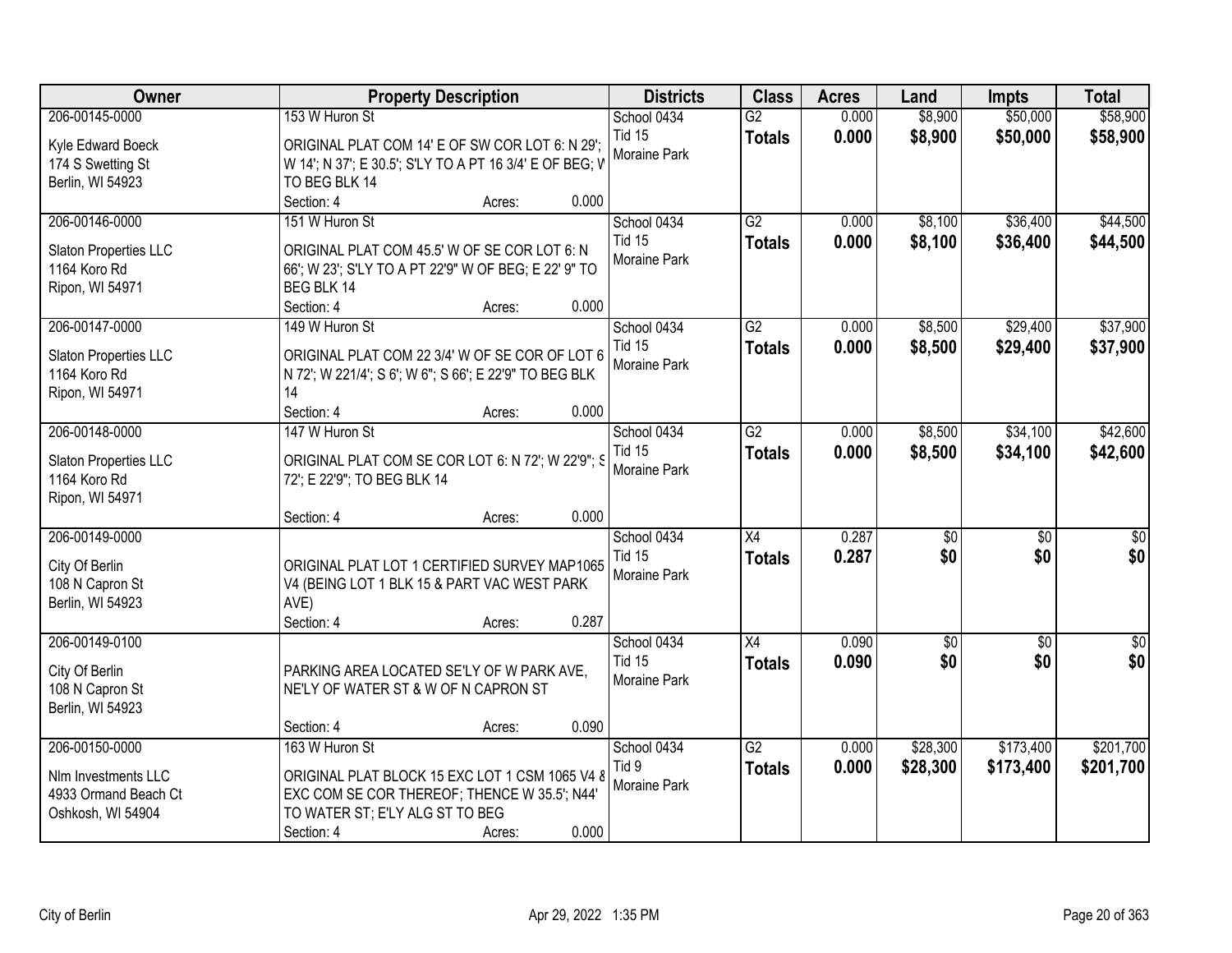| Owner                                                                                 | <b>Property Description</b>                                                                                                                                                  | <b>Districts</b>                                    | <b>Class</b>                     | <b>Acres</b>   | Land               | <b>Impts</b>           | <b>Total</b>           |
|---------------------------------------------------------------------------------------|------------------------------------------------------------------------------------------------------------------------------------------------------------------------------|-----------------------------------------------------|----------------------------------|----------------|--------------------|------------------------|------------------------|
| 206-00153-0000                                                                        | 161 W Huron St                                                                                                                                                               | School 0434                                         | $\overline{G2}$                  | 0.000          | \$8,800            | \$55,800               | \$64,600               |
| Nlm Investments LLC<br>4933 Ormand Beach Ct<br>Oshkosh, WI 54904                      | ORIGINAL PLAT COM SE COR BLK 15: W 35.5'; N 44'<br>TO WATER ST; E'LY ALG ST TO BEG BLK 15                                                                                    | Tid 9<br>Moraine Park                               | <b>Totals</b>                    | 0.000          | \$8,800            | \$55,800               | \$64,600               |
|                                                                                       | 0.000<br>Section: 4<br>Acres:                                                                                                                                                |                                                     |                                  |                |                    |                        |                        |
| 206-00155-0000                                                                        | 162 W Huron St                                                                                                                                                               | School 0434                                         | $\overline{G2}$                  | 0.050          | \$9,700            | \$56,900               | \$66,600               |
| Frank Boeck<br>Joy A. Boeck                                                           | ORIGINAL PLAT E 22' OF LOTS 1 & 2 BLK 16                                                                                                                                     | <b>Tid 15</b><br>Moraine Park                       | <b>Totals</b>                    | 0.050          | \$9,700            | \$56,900               | \$66,600               |
| W2110 Puchyan Rd<br>Berlin, WI 54923                                                  | 0.050<br>Section: 9<br>Acres:                                                                                                                                                |                                                     |                                  |                |                    |                        |                        |
| 206-00156-0000                                                                        | 164 W Huron St                                                                                                                                                               | School 0434                                         | $\overline{G2}$                  | 0.000          | \$9,700            | \$101,200              | \$110,900              |
| John F. Klawitter<br>Michelle M. Klawitter                                            | ORIGINAL PLAT W 22' OF E 44' OF LOTS 1 & 2 BLK 16                                                                                                                            | <b>Tid 15</b><br>Moraine Park                       | <b>Totals</b>                    | 0.000          | \$9,700            | \$101,200              | \$110,900              |
| 164 W Huron St<br>Berlin, WI 54923                                                    | 0.000<br>Section: 9<br>Acres:                                                                                                                                                |                                                     |                                  |                |                    |                        |                        |
| 206-00157-0000                                                                        | 166 W Huron St                                                                                                                                                               | School 0434                                         | $\overline{G2}$                  | 0.000          | \$9,100            | \$101,400              | \$110,500              |
| Sheila R. Wyer<br>W12959 Berg Rd<br>Brandon, WI 53919                                 | ORIGINAL PLAT W 22' OF E 66' OF LOTS 1 & 2 BLK 16<br>SUB TO 12' PASSAGE ON SOUTH SIDE                                                                                        | <b>Tid 15</b><br>Moraine Park                       | <b>Totals</b>                    | 0.000          | \$9,100            | \$101,400              | \$110,500              |
|                                                                                       | 0.000<br>Section: 9<br>Acres:                                                                                                                                                |                                                     |                                  |                |                    |                        |                        |
| 206-00158-0000<br>Riverside Coffee Company, LLC<br>170 W Huron St<br>Berlin, WI 54923 | 168 W Huron St<br>ORIGINAL PLAT W 22' OF E 88' OF LOTS 1 & 2 BLK 16                                                                                                          | School 0434<br><b>Tid 15</b><br><b>Moraine Park</b> | $\overline{G2}$<br><b>Totals</b> | 0.050<br>0.050 | \$9,700<br>\$9,700 | \$98,500<br>\$98,500   | \$108,200<br>\$108,200 |
|                                                                                       | 0.050<br>Section: 9<br>Acres:                                                                                                                                                |                                                     |                                  |                |                    |                        |                        |
| 206-00159-0000                                                                        | 170 W Huron St                                                                                                                                                               | School 0434                                         | $\overline{G2}$                  | 0.000          | \$8,200            | \$41,400               | \$49,600               |
| Riverside Coffee Co LLC<br>N619 24th Ave<br>Neshkoro, WI 54960                        | ORIGINAL PLAT LOT 1 CERTIFIED SURVEY MAP<br>1840 V8                                                                                                                          | <b>Tid 15</b><br>Moraine Park                       | <b>Totals</b>                    | 0.000          | \$8,200            | \$41,400               | \$49,600               |
|                                                                                       | 0.000<br>Section: 4<br>Acres:                                                                                                                                                |                                                     |                                  |                |                    |                        |                        |
| 206-00161-0500<br>City Of Berlin<br>108 N Capron St<br>Berlin, WI 54923               | ORIGINAL PLAT - LOTS 3,4,5,6 BLK 16; ALSO LOTS<br>1,2,3,4,5,6 BLK 25 EXC LANDS CONVEYED FOR<br>CERESCO ST IN V594 P481; ALSO INCL LOT 2 CSM<br>0.860<br>Section: 9<br>Acres: | School 0434<br><b>Tid 15</b><br>Moraine Park        | $\overline{X4}$<br><b>Totals</b> | 0.860<br>0.860 | $\sqrt{6}$<br>\$0  | $\overline{30}$<br>\$0 | $\overline{50}$<br>\$0 |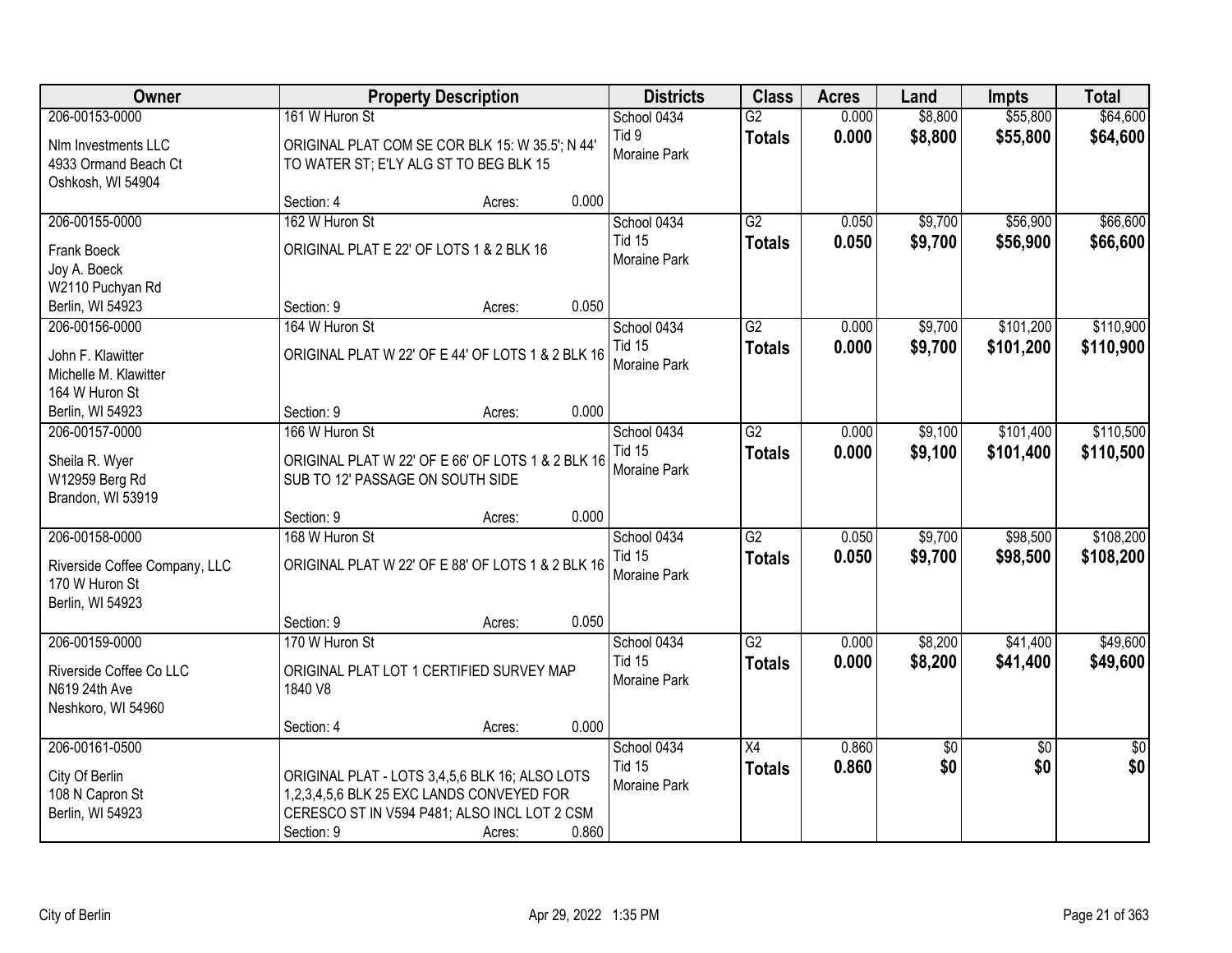| Owner                                       | <b>Property Description</b>                      | <b>Districts</b>    | <b>Class</b>    | <b>Acres</b> | Land     | Impts           | <b>Total</b> |
|---------------------------------------------|--------------------------------------------------|---------------------|-----------------|--------------|----------|-----------------|--------------|
| 206-00162-0000                              |                                                  | School 0434         | $\overline{G2}$ | 0.000        | \$32,400 | $\overline{50}$ | \$32,400     |
| First National Bank of Berlin               | ORIGINAL PLAT THE E 77' OF LOTS 1 & 2 ALSO THE   | <b>Tid 15</b>       | <b>Totals</b>   | 0.000        | \$32,400 | \$0             | \$32,400     |
| PO Box 310                                  | N1/2 OF LOT 3 BLK 17 & THAT PORTION VAC S FOX    | Moraine Park        |                 |              |          |                 |              |
| Berlin, WI 54923                            | ALLEY LYING ADJ THERETO                          |                     |                 |              |          |                 |              |
|                                             | 0.000<br>Section: 9<br>Acres:                    |                     |                 |              |          |                 |              |
| 206-00165-0000                              | 156 W Huron St                                   | School 0434         | G2              | 0.000        | \$9,100  | \$121,300       | \$130,400    |
| First National Bank of Berlin               | ORIGINAL PLAT W 22' OF LOTS 1 & 2 BLK 17         | <b>Tid 15</b>       | <b>Totals</b>   | 0.000        | \$9,100  | \$121,300       | \$130,400    |
| PO Box 310                                  |                                                  | Moraine Park        |                 |              |          |                 |              |
| Berlin, WI 54923                            |                                                  |                     |                 |              |          |                 |              |
|                                             | 0.000<br>Section: 9<br>Acres:                    |                     |                 |              |          |                 |              |
| 206-00167-0000                              | 115 S Fox Aly                                    | School 0434         | $\overline{G2}$ | 0.150        | \$21,600 | \$0             | \$21,600     |
|                                             | ORIGINAL PLAT LOT 4 & S1/2 OF LOT 3 BLK 17       | <b>Tid 15</b>       | <b>Totals</b>   | 0.150        | \$21,600 | \$0             | \$21,600     |
| First National Bank of Berlin<br>PO Box 310 |                                                  | Moraine Park        |                 |              |          |                 |              |
| Berlin, WI 54923                            |                                                  |                     |                 |              |          |                 |              |
|                                             | 0.150<br>Section: 9<br>Acres:                    |                     |                 |              |          |                 |              |
| 206-00168-0000                              | 153 W Franklin St                                | School 0434         | $\overline{G2}$ | 0.200        | \$28,800 | \$375,800       | \$404,600    |
|                                             |                                                  | <b>Tid 15</b>       | <b>Totals</b>   | 0.200        | \$28,800 | \$375,800       | \$404,600    |
| First National Bank of Berlin               | ORIGINAL PLAT LOTS 5 & 6 BLK 17 (PART LEASED     | Moraine Park        |                 |              |          |                 |              |
| PO Box 310                                  | TO MID WESTERN SPORT TOGS, LEASE #69422)         |                     |                 |              |          |                 |              |
| Berlin, WI 54923                            | (685')<br>0.200<br>Section: 9                    |                     |                 |              |          |                 |              |
| 206-00169-0000                              | Acres:<br>132 W Huron St                         | School 0434         | $\overline{G2}$ | 0.000        | \$11,100 | \$89,700        | \$100,800    |
|                                             |                                                  | <b>Tid 15</b>       |                 |              |          |                 |              |
| William M. Mc Monigal                       | ORIGINAL PLAT E 22' OF LOT 1, N 6' OF LOT 4, BLK | <b>Moraine Park</b> | <b>Totals</b>   | 0.000        | \$11,100 | \$89,700        | \$100,800    |
| 323 Westlake Ter                            | 18; EXC S 5.5' OF LOT 1                          |                     |                 |              |          |                 |              |
| Palm Springs, CA 92264                      |                                                  |                     |                 |              |          |                 |              |
|                                             | 0.000<br>Section: 9<br>Acres:                    |                     |                 |              |          |                 |              |
| 206-00170-0000                              | 134 W Huron St                                   | School 0434         | $\overline{G2}$ | 0.000        | \$11,100 | \$87,900        | \$99,000     |
| <b>Gsd Holdings LLC</b>                     | ORIGINAL PLAT W 22' OF E 44' LOT 1 BLK 18; EXC S | <b>Tid 15</b>       | <b>Totals</b>   | 0.000        | \$11,100 | \$87,900        | \$99,000     |
| N362 County Rd N                            | 5.5' THEREOF                                     | Moraine Park        |                 |              |          |                 |              |
| Neshkoro, WI 54960                          |                                                  |                     |                 |              |          |                 |              |
|                                             | 0.000<br>Section: 9<br>Acres:                    |                     |                 |              |          |                 |              |
| 206-00171-0000                              | 136 W Huron St                                   | School 0434         | $\overline{G2}$ | 0.000        | \$11,100 | \$88,400        | \$99,500     |
| Craig H. Harmon                             | ORIGINAL PLAT W 22' OF LOT 1 BLK 18; EXC S 5.5'  | <b>Tid 15</b>       | <b>Totals</b>   | 0.000        | \$11,100 | \$88,400        | \$99,500     |
| 136 W Huron St                              | <b>THEREOF</b>                                   | Moraine Park        |                 |              |          |                 |              |
| Berlin, WI 54923                            |                                                  |                     |                 |              |          |                 |              |
|                                             | 0.000<br>Section: 9<br>Acres:                    |                     |                 |              |          |                 |              |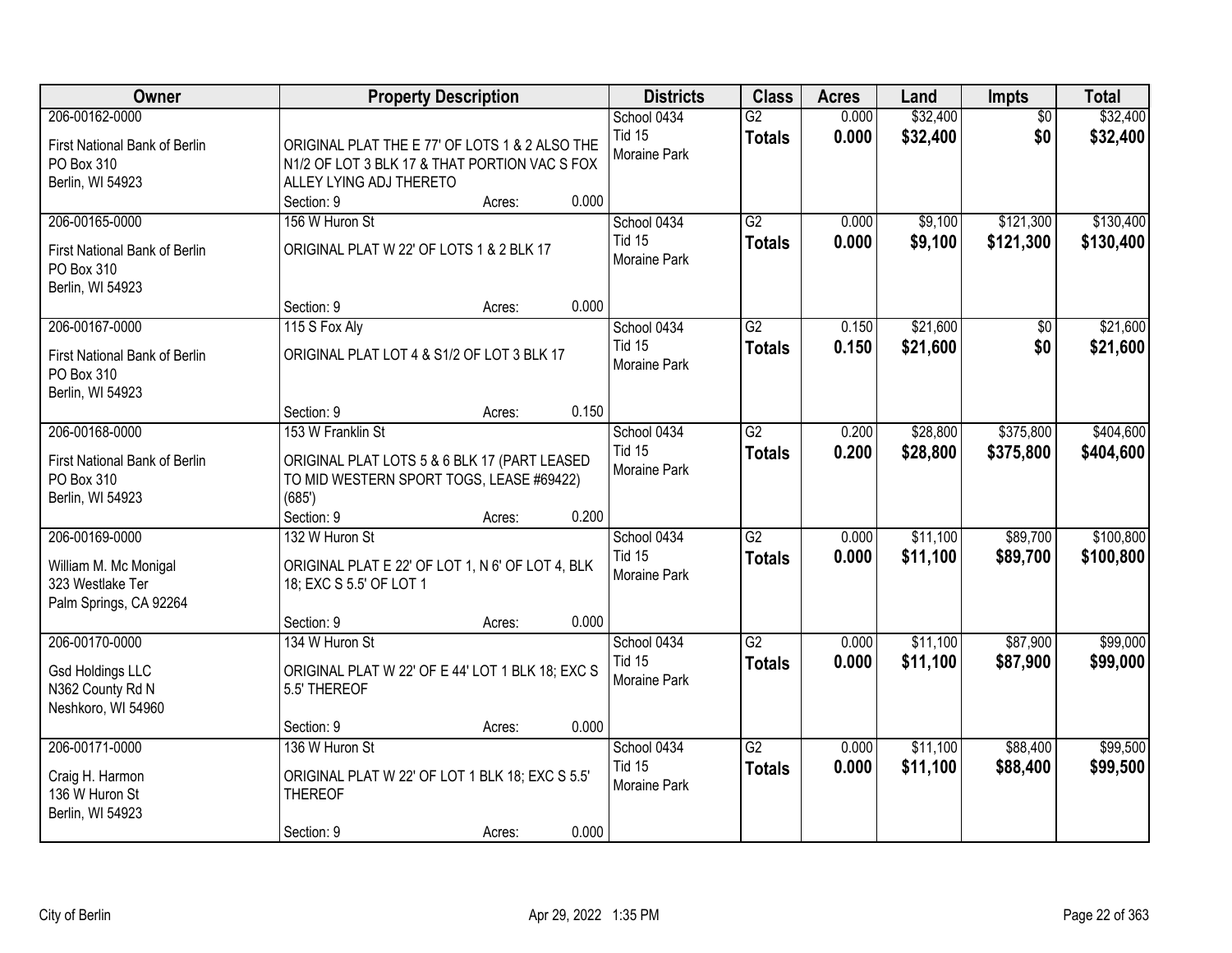| Owner                                | <b>Property Description</b>                                            | <b>Districts</b>             | <b>Class</b>    | <b>Acres</b> | Land     | <b>Impts</b> | <b>Total</b> |
|--------------------------------------|------------------------------------------------------------------------|------------------------------|-----------------|--------------|----------|--------------|--------------|
| 206-00172-0000                       | 140 W Huron St                                                         | School 0434                  | $\overline{G2}$ | 0.000        | \$31,400 | \$390,000    | \$421,400    |
| First National Bank of Berlin        | ORIGINAL PLAT LOT 2 BLK 18; EXC S 5.5' THEREOF                         | <b>Tid 15</b>                | <b>Totals</b>   | 0.000        | \$31,400 | \$390,000    | \$421,400    |
| PO Box 310                           | & THAT PORTION VAC S FOX ALLEY LYING ADJ                               | Moraine Park                 |                 |              |          |              |              |
| Berlin, WI 54923                     | <b>THERETO</b>                                                         |                              |                 |              |          |              |              |
|                                      | 0.000<br>Section: 9<br>Acres:                                          |                              |                 |              |          |              |              |
| 206-00173-0000                       | 123 S Pearl St                                                         | School 0434                  | G2              | 0.382        | \$31,400 | \$335,000    | \$366,400    |
| <b>Bluebird Berlin LLC</b>           | ORIGINAL PLAT LOT 3 & THE S 126' OF LOT 4 BLK 18                       | <b>Tid 15</b>                | <b>Totals</b>   | 0.382        | \$31,400 | \$335,000    | \$366,400    |
| 2334 Elizabeth St                    | EXC THE N 5.5' EXC THE W 46.58' THEREOF                                | Moraine Park                 |                 |              |          |              |              |
| Janesville, WI 53548                 |                                                                        |                              |                 |              |          |              |              |
|                                      | 0.382<br>Section: 9<br>Acres:                                          |                              |                 |              |          |              |              |
| 206-00173-0100                       |                                                                        | School 0434                  | $\overline{G2}$ | 0.000        | \$24,900 | \$0          | \$24,900     |
| First National Bank of Berlin        | ORIGINAL PLAT THE W 46.58' OF LOT 3 EXC THE N                          | <b>Tid 15</b>                | <b>Totals</b>   | 0.000        | \$24,900 | \$0          | \$24,900     |
| PO Box 310                           | 5.5' THEREOF BLK 18                                                    | Moraine Park                 |                 |              |          |              |              |
| Berlin, WI 54923                     |                                                                        |                              |                 |              |          |              |              |
|                                      | 0.000<br>Section: 9<br>Acres:                                          |                              |                 |              |          |              |              |
| 206-00175-0100                       |                                                                        | School 0434                  | X4              | 0.033        | \$0      | \$0          | \$0          |
|                                      |                                                                        | Moraine Park                 | <b>Totals</b>   | 0.033        | \$0      | \$0          | \$0          |
| City Of Berlin<br>108 N Capron St    | ORIGINAL PLAT S 5.5' OF LOTS 1 & 2 ALSO N 5.5' OF<br>LOTS 3 & 4 BLK 18 |                              |                 |              |          |              |              |
| Berlin, WI 54923                     |                                                                        |                              |                 |              |          |              |              |
|                                      | 0.033<br>Section: 9<br>Acres:                                          |                              |                 |              |          |              |              |
| 206-00177-0000                       | 102 W Huron St                                                         | School 0434                  | $\overline{G2}$ | 0.000        | \$13,400 | \$105,100    | \$118,500    |
|                                      |                                                                        | <b>Tid 15</b>                | <b>Totals</b>   | 0.000        | \$13,400 | \$105,100    | \$118,500    |
| Happy Teeth Real Estate Holdings LLC | ORIGINAL PLAT COM NE COR LOT 1 S 132'; W 66'; N                        | Moraine Park                 |                 |              |          |              |              |
| 169 Memorial Dr<br>Berlin, WI 54923  | 6'; E 26'; N 47'; E 14'; N 79'; E 26' TO BEG BLK 19 EXC<br>S6' THEREOF |                              |                 |              |          |              |              |
|                                      | Section: 9<br>0.000<br>Acres:                                          |                              |                 |              |          |              |              |
| 206-00178-0000                       | 104 W Huron St                                                         | School 0434                  | $\overline{G2}$ | 0.000        | \$19,800 | \$133,400    | \$153,200    |
|                                      |                                                                        | <b>Tid 15</b>                | <b>Totals</b>   | 0.000        | \$19,800 | \$133,400    | \$153,200    |
| David P. Parker                      | ORIGINAL PLAT COM 26' W OF THE NE COR OF LOT                           | Moraine Park                 |                 |              |          |              |              |
| W2943 Badger Rd                      | 1 BLK 19 RUN S 79'; W 14'; S 47'; W 48'; N 66'; E 2'; N                |                              |                 |              |          |              |              |
| Pine River, WI 54965                 | 60'; E 60' TO BEG<br>0.000                                             |                              |                 |              |          |              |              |
| 206-00180-0000                       | Section: 9<br>Acres:<br>110 W Huron St                                 |                              | $\overline{G2}$ | 0.000        | \$11,300 | \$49,100     | \$60,400     |
|                                      |                                                                        | School 0434<br><b>Tid 15</b> |                 | 0.000        |          |              |              |
| Sandi A. Henning                     | ORIGINAL PLAT COM 22' E OF NW COR OF LOT 2: S                          | <b>Moraine Park</b>          | <b>Totals</b>   |              | \$11,300 | \$49,100     | \$60,400     |
| 110A W Huron St                      | 132'; E 22'; N 72'; E 2'; N 60'; W 24' TO BEG BLK 19 EX(               |                              |                 |              |          |              |              |
| Berlin, WI 54923                     | S 6' THEREOF                                                           |                              |                 |              |          |              |              |
|                                      | 0.000<br>Section: 9<br>Acres:                                          |                              |                 |              |          |              |              |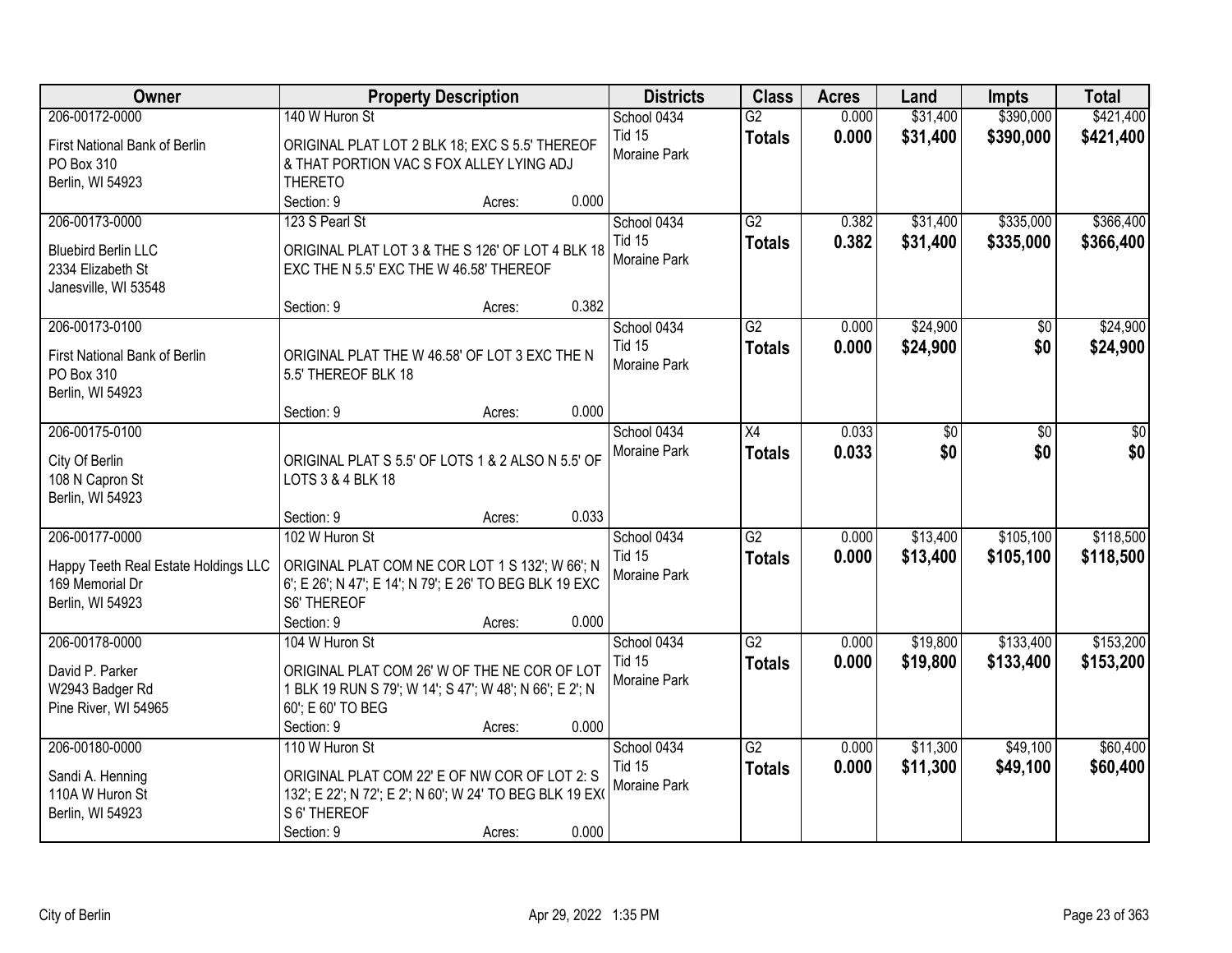| <b>Owner</b>                                                            | <b>Property Description</b>                                                                                                                          | <b>Districts</b>                             | <b>Class</b>                     | <b>Acres</b>   | Land                 | <b>Impts</b>           | <b>Total</b>           |
|-------------------------------------------------------------------------|------------------------------------------------------------------------------------------------------------------------------------------------------|----------------------------------------------|----------------------------------|----------------|----------------------|------------------------|------------------------|
| 206-00181-0000<br>City Of Berlin<br>108 N Capron St<br>Berlin, WI 54923 | ORIGINAL PLAT W 22' OF LOT 2 BLK 19 EXC S 6'<br><b>THEREOF</b>                                                                                       | School 0434<br><b>Tid 15</b><br>Moraine Park | X4<br><b>Totals</b>              | 0.064<br>0.064 | \$0<br>\$0           | $\overline{50}$<br>\$0 | \$0<br>\$0             |
|                                                                         | 0.064<br>Section: 9<br>Acres:                                                                                                                        |                                              |                                  |                |                      |                        |                        |
| 206-00182-0000<br>The Art Bar LLC                                       | 114 W Huron St<br>ORIGINAL PLAT N 80' OF E 22' OF LOT 3 BLK 19                                                                                       | School 0434<br><b>Tid 15</b><br>Moraine Park | $\overline{G2}$<br><b>Totals</b> | 0.000<br>0.000 | \$8,600<br>\$8,600   | \$61,600<br>\$61,600   | \$70,200<br>\$70,200   |
| 114 W Huron St<br>Berlin, WI 54923                                      | 0.000<br>Section: 9<br>Acres:                                                                                                                        |                                              |                                  |                |                      |                        |                        |
| 206-00183-0000                                                          | 118 W Huron St                                                                                                                                       | School 0434                                  | G2                               | 0.000          | \$17,700             | \$55,300               | \$73,000               |
| Jerry J. Plockelman<br>640 Chapel St<br>Ottawa, IL 61350-3006           | ORIGINAL PLAT COM 22' W OF NE COR OF LOT 3 S<br>80'; E 22'; S 46'; W 66'; N 26'; E 9"; N 100'; E 43 1/3' TO<br>BEG BLK 19                            | <b>Tid 15</b><br>Moraine Park                | <b>Totals</b>                    | 0.000          | \$17,700             | \$55,300               | \$73,000               |
| 206-00184-0000                                                          | Section: 9<br>0.000<br>Acres:<br>120 W Huron St                                                                                                      |                                              | $\overline{G2}$                  |                | \$15,500             | \$124,700              | \$140,200              |
| Shannon M. Sauer<br>W633 State Rd 91<br>Berlin, WI 54923                | ORIGINAL PLAT COM 28'1.5" E OF NW COR OF LOT 4<br>E 38'7.5"; S 132'; W TO SW COR OF LOT 4; N 6'; E<br>28'1.5"; N 126' TO BEG BLK 19 EXC S 6' THEREOF | School 0434<br><b>Tid 15</b><br>Moraine Park | <b>Totals</b>                    | 0.000<br>0.000 | \$15,500             | \$124,700              | \$140,200              |
|                                                                         | 0.000<br>Section: 9<br>Acres:                                                                                                                        |                                              |                                  |                |                      |                        |                        |
| 206-00185-0000<br>Peter D. Mauel<br>PO Box 182<br>Berlin, WI 54923      | 124 W Huron St<br>ORIGINAL PLAT COM NW COR OF LOT 4 E 28'1.5"; S<br>126'; W 28'1.5"; N 126' TO BEG BLK 19                                            | School 0434<br><b>Tid 15</b><br>Moraine Park | $\overline{G2}$<br><b>Totals</b> | 0.000<br>0.000 | \$12,800<br>\$12,800 | \$97,300<br>\$97,300   | \$110,100<br>\$110,100 |
|                                                                         | 0.000<br>Section: 9<br>Acres:                                                                                                                        |                                              |                                  |                |                      |                        |                        |
| 206-00186-0000<br>U S of America<br>122 S Pearl St<br>Berlin, WI 54923  | 122 S Pearl St<br>ORIGINAL PLAT S 126' OF LOTS 5 & 6 BLK 19                                                                                          | School 0434<br>Moraine Park                  | $\overline{X1}$<br><b>Totals</b> | 0.385<br>0.385 | \$0<br>\$0           | $\overline{50}$<br>\$0 | $\sqrt{60}$<br>\$0     |
|                                                                         | 0.385<br>Section: 9<br>Acres:                                                                                                                        |                                              |                                  |                |                      |                        |                        |
| 206-00188-0500<br>City Of Berlin<br>108 N Capron St<br>Berlin, WI 54923 | ORIGINAL PLAT LOT 7 BLK 19 EXC THE N 6'<br>THEREOF; ALSO THE S 82' LOT 8, BLK 19<br>0.320<br>Section: 9<br>Acres:                                    | School 0434<br><b>Tid 15</b><br>Moraine Park | $\overline{X4}$<br><b>Totals</b> | 0.320<br>0.320 | \$0<br>\$0           | $\overline{30}$<br>\$0 | $\overline{50}$<br>\$0 |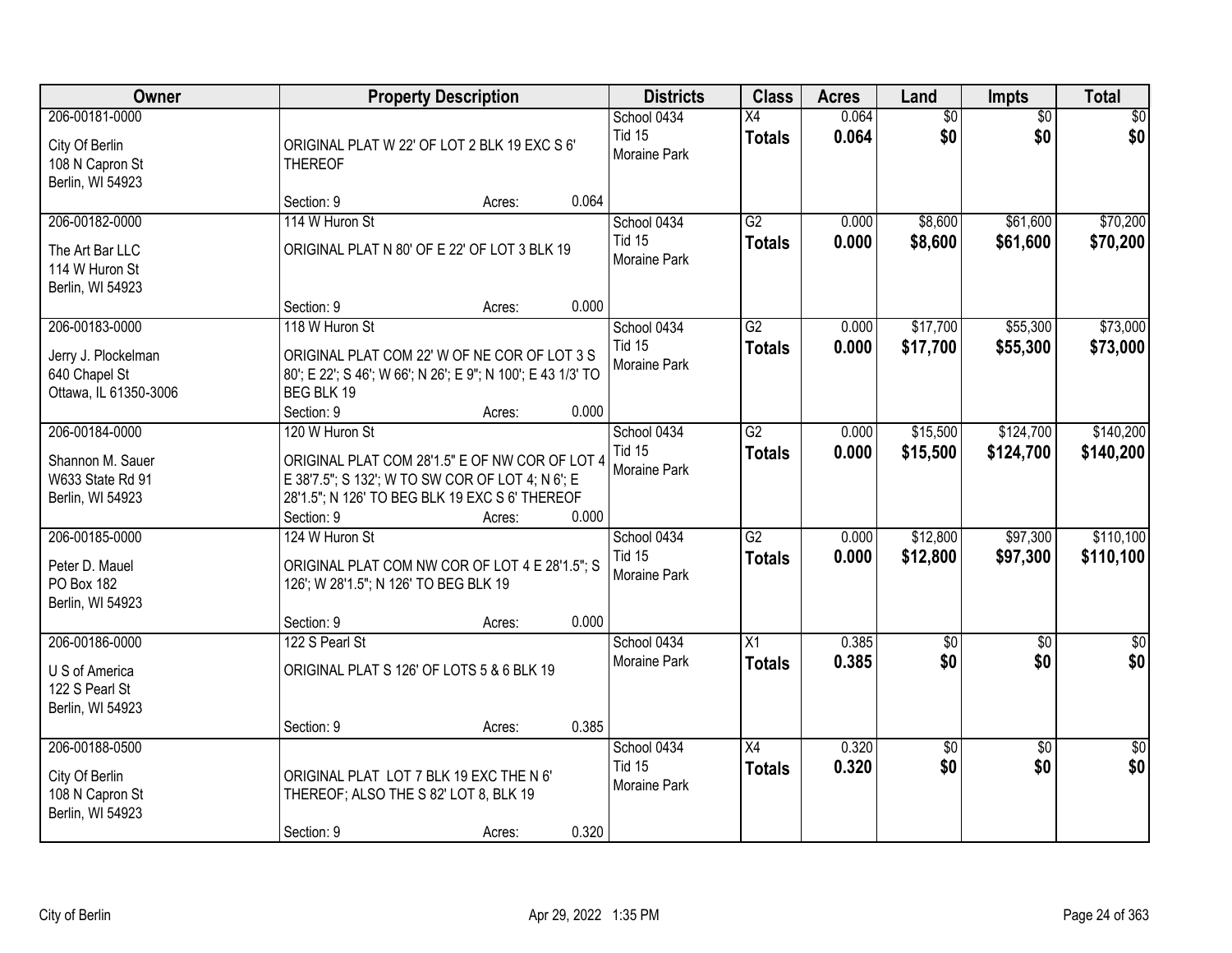| Owner                                                                                                | <b>Property Description</b>                                                                                                                                       |                 | <b>Districts</b>                             | <b>Class</b>                     | <b>Acres</b>   | Land                 | <b>Impts</b>           | <b>Total</b>           |
|------------------------------------------------------------------------------------------------------|-------------------------------------------------------------------------------------------------------------------------------------------------------------------|-----------------|----------------------------------------------|----------------------------------|----------------|----------------------|------------------------|------------------------|
| 206-00190-0000                                                                                       | 115 S Wisconsin St                                                                                                                                                |                 | School 0434                                  | $\overline{G2}$                  | 0.000          | \$11,700             | \$102,300              | \$114,000              |
| Reich Properties LLC<br>115 S Wisconsin St<br>Berlin, WI 54923                                       | ORIGINAL PLAT THE N 50' OF LOT 8 BLK 19 EXC THE<br>N 6'; ALSO INCL THE FOLLOWING ESMT: COM SE<br>COR N 50' LOT 8: RUN S 5.24'; W 23.23'; N 5.24'; E<br>Section: 9 | 0.000<br>Acres: | <b>Tid 15</b><br>Moraine Park                | <b>Totals</b>                    | 0.000          | \$11,700             | \$102,300              | \$114,000              |
| 206-00190-0100<br>City Of Berlin<br>108 N Capron St<br>Berlin, WI 54923                              | ORIGINAL PLAT S 6' OF LOTS 1, 2, 3 & 4 ALSO THE N<br>6' OF LOTS 5, 6, 7 & 8 BLK 19<br>Section: 9                                                                  | 0.073<br>Acres: | School 0434<br>Moraine Park                  | $\overline{X4}$<br><b>Totals</b> | 0.073<br>0.073 | \$0<br>\$0           | $\overline{50}$<br>\$0 | \$0<br>\$0             |
| 206-00191-0000                                                                                       | 124 E Huron St                                                                                                                                                    |                 | School 0434                                  | X4                               | 0.060          | \$0                  | $\overline{50}$        | $\frac{1}{20}$         |
| Berlin Lodge Af & Am #38<br>124 E Huron St<br>Berlin, WI 54923                                       | ORIGINAL PLAT E 26' OF N 100' OF LOT 1 BLK 20                                                                                                                     |                 | Moraine Park                                 | <b>Totals</b>                    | 0.060          | \$0                  | \$0                    | \$0                    |
|                                                                                                      | Section: 10                                                                                                                                                       | 0.060<br>Acres: |                                              |                                  |                |                      |                        |                        |
| 206-00192-0000                                                                                       | 122 E Huron St                                                                                                                                                    |                 | School 0434                                  | $\overline{G2}$                  | 0.000          | \$8,300              | \$76,300               | \$84,600               |
| Hoot N Hollar, LLC<br>122 E Huron St<br>Berlin, WI 54923                                             | ORIGINAL PLAT W 18' OF N 100' OF E 44' OF LOT 1<br><b>BLK 20</b>                                                                                                  |                 | <b>Tid 15</b><br>Moraine Park                | <b>Totals</b>                    | 0.000          | \$8,300              | \$76,300               | \$84,600               |
|                                                                                                      | Section: 10                                                                                                                                                       | 0.000<br>Acres: |                                              |                                  |                |                      |                        |                        |
| 206-00193-0000<br>Lloyd Law Firm LLC<br>120 E Huron St<br>Berlin, WI 54923                           | 120 E Huron St<br>ORIGINAL PLAT THE W 22' OF THE N 100' OF LOT 1 8<br>THE E 22' 7" OF THE N 110' OF LOT 2 BLK 20                                                  |                 | School 0434<br><b>Tid 15</b><br>Moraine Park | $\overline{G2}$<br><b>Totals</b> | 0.100<br>0.100 | \$14,800<br>\$14,800 | \$94,200<br>\$94,200   | \$109,000<br>\$109,000 |
|                                                                                                      | Section: 10                                                                                                                                                       | 0.100<br>Acres: |                                              |                                  |                |                      |                        |                        |
| 206-00195-0000<br>Thomas W. Traxler Jr<br>PO Box 1<br>Berlin, WI 54923                               | 116 E Huron St<br>ORIGINAL PLAT COM 22'7" W OF NE COR OF LOT 2 V<br>21'6"; S 132'; E 44'1"; N 22'; W 22'7"; N 110' TO BEG<br><b>BLK 20</b>                        |                 | School 0434<br><b>Tid 15</b><br>Moraine Park | $\overline{G2}$<br><b>Totals</b> | 0.000<br>0.000 | \$11,300<br>\$11,300 | \$79,500<br>\$79,500   | \$90,800<br>\$90,800   |
|                                                                                                      | Section: 10                                                                                                                                                       | 0.000<br>Acres: |                                              |                                  |                |                      |                        |                        |
| 206-00196-0000<br>Steven A & Carla M Buchholz Revocable<br>Trust<br>553 Ripon Rd<br>Berlin, WI 54923 | 114 E Huron St<br>ORIGINAL PLAT W 21' 11" OF LOT 2 & N 52' OF LOT 7<br><b>BLK 20</b><br>Section: 10                                                               | 0.000<br>Acres: | School 0434<br><b>Tid 15</b><br>Moraine Park | $\overline{G2}$<br><b>Totals</b> | 0.000<br>0.000 | \$14,400<br>\$14,400 | \$45,600<br>\$45,600   | \$60,000<br>\$60,000   |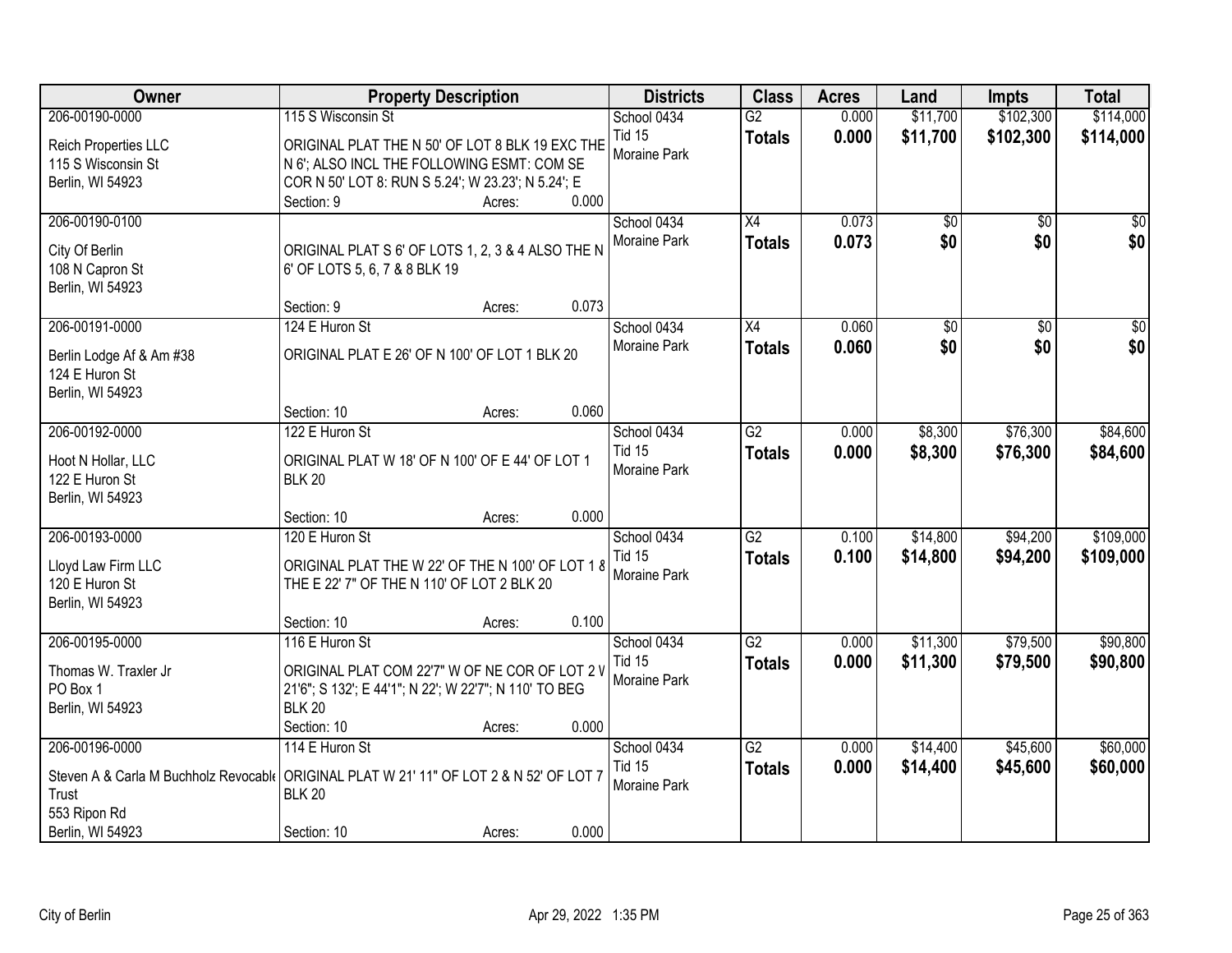| Owner                                                   | <b>Property Description</b>                            | <b>Districts</b>              | <b>Class</b>    | <b>Acres</b> | Land     | <b>Impts</b> | <b>Total</b> |
|---------------------------------------------------------|--------------------------------------------------------|-------------------------------|-----------------|--------------|----------|--------------|--------------|
| 206-00197-0000                                          | 112 E Huron St                                         | School 0434                   | $\overline{G2}$ | 0.000        | \$11,800 | \$67,000     | \$78,800     |
| Fox River Property Management, LLC<br><b>PO Box 424</b> | ORIGINAL PLAT E 24' OF LOT 3 BLK 20                    | <b>Tid 15</b><br>Moraine Park | <b>Totals</b>   | 0.000        | \$11,800 | \$67,000     | \$78,800     |
| Athol, ID 83801                                         |                                                        |                               |                 |              |          |              |              |
|                                                         | 0.000<br>Section: 10<br>Acres:                         |                               |                 |              |          |              |              |
| 206-00198-0000                                          | 110 E Huron St                                         | School 0434                   | $\overline{G2}$ | 0.000        | \$11,100 | \$63,800     | \$74,900     |
| Fox River Property Management, LLC<br><b>PO Box 424</b> | ORIGINAL PLAT W 22' OF E 46' OF LOT 3 BLK 20           | <b>Tid 15</b><br>Moraine Park | <b>Totals</b>   | 0.000        | \$11,100 | \$63,800     | \$74,900     |
| Athol, ID 83801                                         |                                                        |                               |                 |              |          |              |              |
|                                                         | 0.000<br>Section: 10<br>Acres:                         |                               |                 |              |          |              |              |
| 206-00199-0000                                          | 106 E Huron St                                         | School 0434                   | G2              | 0.000        | \$13,200 | \$127,300    | \$140,500    |
| Fox River Property Management, LLC                      | ORIGINAL PLAT THE WEST 20' OF THE N 84' OF LOT         | <b>Tid 15</b>                 | <b>Totals</b>   | 0.000        | \$13,200 | \$127,300    | \$140,500    |
| 463 Hillside Dr                                         | 3 AND THE E 24' OF THE N 84' OF LOT 4 BLK 20           | Moraine Park                  |                 |              |          |              |              |
| Berlin, WI 54923                                        |                                                        |                               |                 |              |          |              |              |
|                                                         | 0.000<br>Section: 10<br>Acres:                         |                               |                 |              |          |              |              |
| 206-00201-0000                                          | 104 E Huron St                                         | School 0434                   | $\overline{G2}$ | 0.000        | \$6,100  | \$49,000     | \$55,100     |
| Robert & Patricia Gonyo Living Trust                    | ORIGINAL PLAT COM 22' E OF NW COR OF LOT 4: E          | <b>Tid 15</b>                 | <b>Totals</b>   | 0.000        | \$6,100  | \$49,000     | \$55,100     |
| 135 E Moore                                             | 20'; S 46'; W 20'; N 46' TO BEG BLK 20 INC ESMT        | Moraine Park                  |                 |              |          |              |              |
| Berlin, WI 54923                                        | RECD V360 P319                                         |                               |                 |              |          |              |              |
|                                                         | 0.000<br>Section: 10<br>Acres:                         |                               |                 |              |          |              |              |
| 206-00202-0000                                          | 102 E Huron St                                         | School 0434                   | $\overline{G2}$ | 0.000        | \$11,600 | \$65,200     | \$76,800     |
| Barry L. Abbott                                         | ORIGINAL PLAT COM NW COR OF LOT 4: S 84'; E 42';       | <b>Tid 15</b>                 | <b>Totals</b>   | 0.000        | \$11,600 | \$65,200     | \$76,800     |
| 107 Center St                                           | N 38'; W 20'; N 46'; W 22' TO BEG BLK 20 EXC ESMT      | <b>Moraine Park</b>           |                 |              |          |              |              |
| Berlin, WI 54923                                        | RECD V360 P319                                         |                               |                 |              |          |              |              |
|                                                         | Section: 10<br>0.000<br>Acres:                         |                               |                 |              |          |              |              |
| 206-00203-0000                                          | 112 S Wisconsin St                                     | School 0434                   | $\overline{G2}$ | 0.119        | \$12,400 | \$68,300     | \$80,700     |
| Barry L. Abbott                                         | ORIGINAL PLAT COM 12'S OF SW COR OF LOT 4: E           | <b>Tid 15</b>                 | <b>Totals</b>   | 0.119        | \$12,400 | \$68,300     | \$80,700     |
| 107 Center St                                           | 88'; N 12'; W 2'; N 48'; W 86'; S 60' TO BEG BLK 20    | Moraine Park                  |                 |              |          |              |              |
| Berlin, WI 54923                                        |                                                        |                               |                 |              |          |              |              |
|                                                         | 0.119<br>Section: 10<br>Acres:                         |                               |                 |              |          |              |              |
| 206-00204-0000                                          | 114 S Wisconsin St                                     | School 0434                   | $\overline{G2}$ | 0.000        | \$21,600 | \$3,600      | \$25,200     |
| Barry L. Abbott                                         | ORIGINAL PLAT COM 12'S OF SW COR OF LOT 4: E           | <b>Tid 15</b><br>Moraine Park | <b>Totals</b>   | 0.000        | \$21,600 | \$3,600      | \$25,200     |
| 107 Center St                                           | 88'; N 12'; E TO NE COR OF LOT 6; S 78'; W 132'; N 66' |                               |                 |              |          |              |              |
| Berlin, WI 54923                                        | TO BEG BLK 20                                          |                               |                 |              |          |              |              |
|                                                         | 0.000<br>Section: 10<br>Acres:                         |                               |                 |              |          |              |              |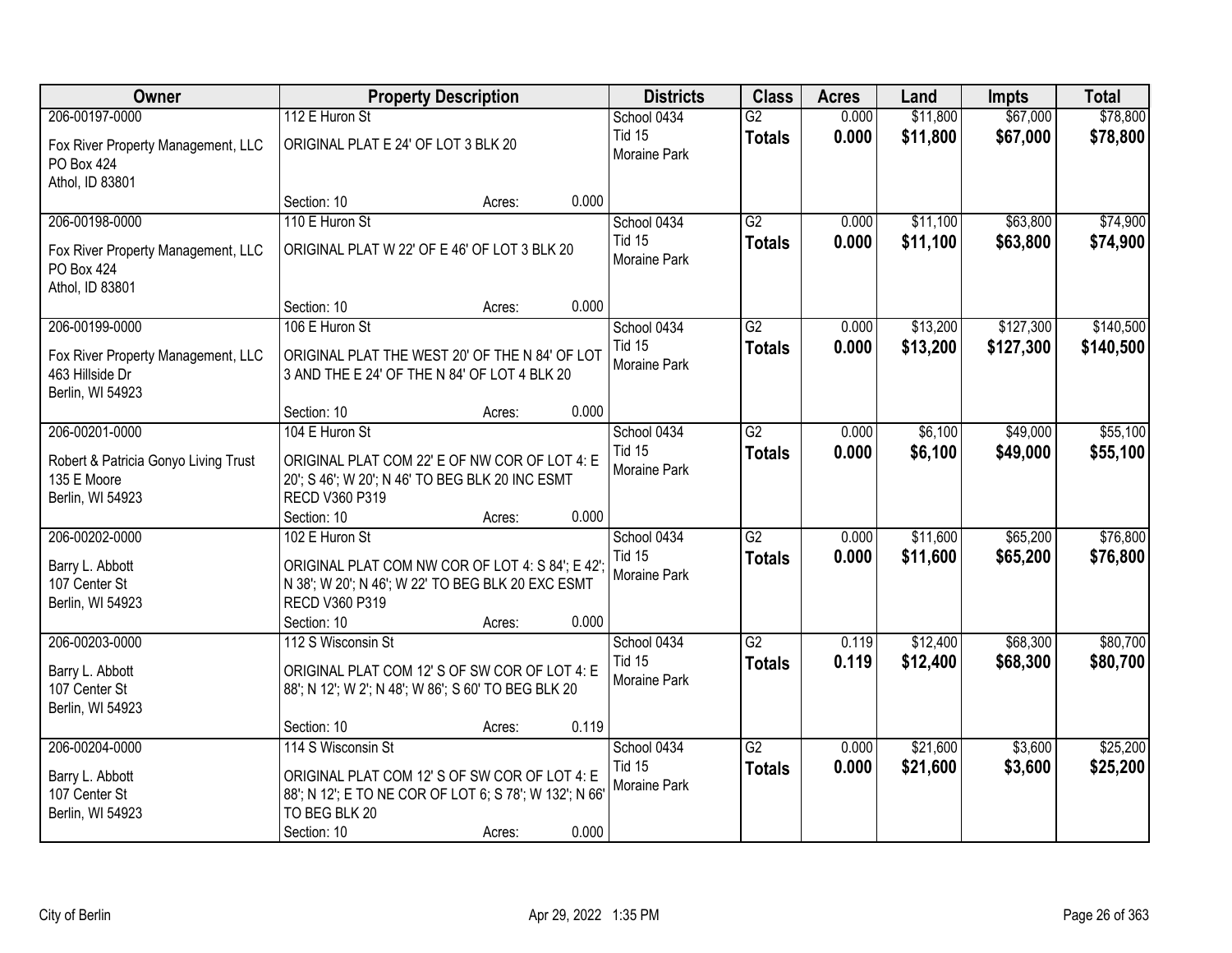| Owner                                                                            |                                                                           | <b>Property Description</b> |       | <b>Districts</b>              | <b>Class</b>                     | <b>Acres</b>   | Land            | <b>Impts</b>           | <b>Total</b>           |
|----------------------------------------------------------------------------------|---------------------------------------------------------------------------|-----------------------------|-------|-------------------------------|----------------------------------|----------------|-----------------|------------------------|------------------------|
| 206-00205-0000                                                                   | 103 E Franklin St                                                         |                             |       | School 0434                   | $\overline{G1}$                  | 0.000          | \$9,200         | \$60,100               | \$69,300               |
| Golden Key Properties LLC<br>PO Box 70<br>Waupun, WI 53963                       | ORIGINAL PLAT S 54' OF LOT 5, W 16' OF S 54' OF<br>LOT 6 BLK 20           |                             |       | <b>Tid 15</b><br>Moraine Park | <b>Totals</b>                    | 0.000          | \$9,200         | \$60,100               | \$69,300               |
|                                                                                  | Section: 10                                                               | Acres:                      | 0.000 |                               |                                  |                |                 |                        |                        |
| 206-00206-0000                                                                   | 111 E Franklin St                                                         |                             |       | School 0434                   | $\overline{G1}$                  | 0.000          | \$7,000         | \$33,700               | \$40,700               |
| <b>Gsd Holding LLC</b><br>PO Box 46<br>Berlin, WI 54923                          | ORIGINAL PLAT E 50' OF THE S 54' OF LOT 6 BLK 20                          |                             |       | <b>Tid 15</b><br>Moraine Park | <b>Totals</b>                    | 0.000          | \$7,000         | \$33,700               | \$40,700               |
|                                                                                  | Section: 10                                                               | Acres:                      | 0.000 |                               |                                  |                |                 |                        |                        |
| 206-00207-0000                                                                   | <b>Franklin St</b>                                                        |                             |       | School 0434                   | X4                               | 0.094          | $\overline{60}$ | $\overline{50}$        | $\overline{50}$        |
| Berlin Historical Society Inc<br>PO Box 83<br>Berlin, WI 54923                   | ORIGINAL PLAT W 51' OF S 80' OF LOT 7 BLK 20                              |                             |       | <b>Moraine Park</b>           | <b>Totals</b>                    | 0.094          | \$0             | \$0                    | \$0                    |
|                                                                                  | Section: 10                                                               | Acres:                      | 0.094 |                               |                                  |                |                 |                        |                        |
| 206-00208-0000                                                                   | 123 S Adams Ave                                                           |                             |       | School 0434                   | $\overline{G1}$                  | 0.000          | \$10,800        | \$52,900               | \$63,700               |
| Alecia B. Starks<br>123 S Adams Ave<br>Berlin, WI 54923                          | ORIGINAL PLAT S1/2 OF LOT 8 & E 15' OF S 80' OF<br>LOT 7 BLK 20           |                             |       | <b>Tid 15</b><br>Moraine Park | <b>Totals</b>                    | 0.000          | \$10,800        | \$52,900               | \$63,700               |
|                                                                                  | Section: 10                                                               | Acres:                      | 0.000 |                               |                                  |                |                 |                        |                        |
| 206-00209-0000<br>Berlin Historical Society Inc<br>PO Box 83<br>Berlin, WI 54923 | 111 S Adams Ave<br>ORIGINAL PLAT N1/2 OF LOT 8 & S 32' OF LOT 1 BLK<br>20 |                             |       | School 0434<br>Moraine Park   | $\overline{X4}$<br><b>Totals</b> | 0.149<br>0.149 | \$0<br>\$0      | $\overline{50}$<br>\$0 | $\overline{50}$<br>\$0 |
|                                                                                  | Section: 10                                                               | Acres:                      | 0.149 |                               |                                  |                |                 |                        |                        |
| 206-00210-0000                                                                   | 133 S Adams Ave                                                           |                             |       | School 0434                   | G1                               | 0.101          | \$9,700         | $\sqrt{6}$             | \$9,700                |
| Justin C. Miller<br>139 S Adams Ave<br>Berlin, WI 54923                          | ORIGINAL PLAT N1/2 OF LOT 1 BLK 21                                        |                             |       | Moraine Park                  | <b>Totals</b>                    | 0.101          | \$9,700         | \$0                    | \$9,700                |
|                                                                                  | Section: 10                                                               | Acres:                      | 0.101 |                               |                                  |                |                 |                        |                        |
| 206-00211-0000                                                                   | 139 S Adams Ave                                                           |                             |       | School 0434                   | $\overline{G1}$                  | 0.000          | \$13,700        | \$78,100               | \$91,800               |
| Justin C. Miller<br>139 S Adams Ave<br>Berlin, WI 54923                          | ORIGINAL PLAT S1/2 OF LOTS 1 & 2 BLK 21                                   |                             |       | <b>Moraine Park</b>           | <b>Totals</b>                    | 0.000          | \$13,700        | \$78,100               | \$91,800               |
|                                                                                  | Section: 10                                                               | Acres:                      | 0.000 |                               |                                  |                |                 |                        |                        |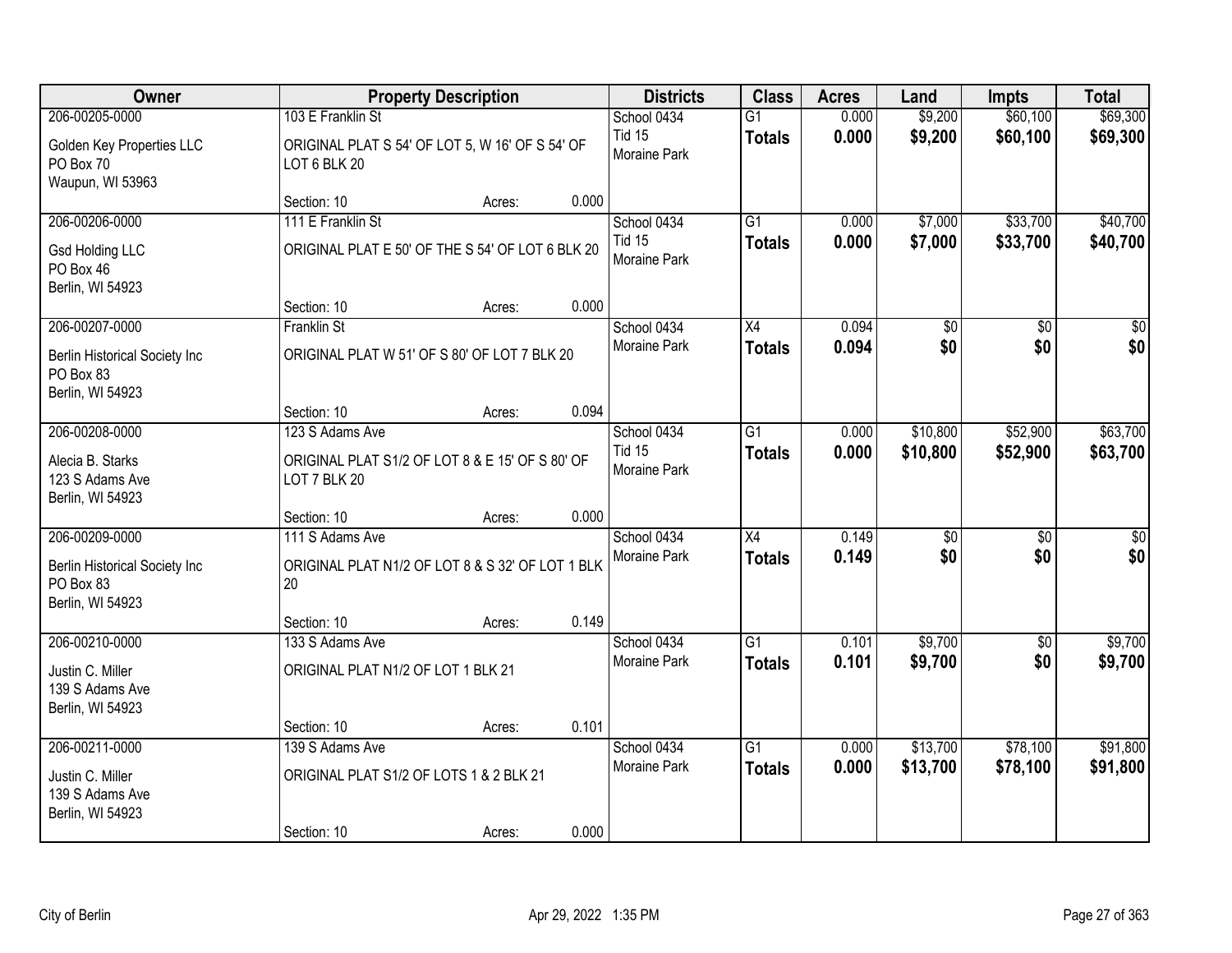| Owner                                                        |                                                                                               | <b>Property Description</b> |       | <b>Districts</b>    | <b>Class</b>    | <b>Acres</b> | Land     | <b>Impts</b> | <b>Total</b> |
|--------------------------------------------------------------|-----------------------------------------------------------------------------------------------|-----------------------------|-------|---------------------|-----------------|--------------|----------|--------------|--------------|
| 206-00212-0000                                               | 118 E Franklin St                                                                             |                             |       | School 0434         | $\overline{G1}$ | 0.000        | \$9,700  | \$47,200     | \$56,900     |
| Yedinak Brothers Investments LLC<br>PO Box 255               | ORIGINAL PLAT N1/2 OF LOT 2 BLK 21                                                            |                             |       | <b>Moraine Park</b> | <b>Totals</b>   | 0.000        | \$9,700  | \$47,200     | \$56,900     |
| Berlin, WI 54923                                             | Section: 10                                                                                   | Acres:                      | 0.000 |                     |                 |              |          |              |              |
| 206-00213-0000                                               | 112 E Franklin St                                                                             |                             |       | School 0434         | $\overline{G1}$ | 0.000        | \$13,700 | \$26,200     | \$39,900     |
| Dakota W. Haywood<br>W9701 County Rd Jj<br>Wautoma, WI 54982 | ORIGINAL PLAT LOT 3 BLK 21                                                                    |                             |       | Moraine Park        | <b>Totals</b>   | 0.000        | \$13,700 | \$26,200     | \$39,900     |
|                                                              | Section: 10                                                                                   | Acres:                      | 0.000 |                     |                 |              |          |              |              |
| 206-00214-0000                                               | 104 E Franklin St                                                                             |                             |       | School 0434         | $\overline{G1}$ | 0.000        | \$13,700 | \$38,300     | \$52,000     |
| Keith A. Yedinak<br>PO Box 255<br>Berlin, WI 54923           | ORIGINAL PLAT LOT 4 BLK 21                                                                    |                             |       | Moraine Park        | <b>Totals</b>   | 0.000        | \$13,700 | \$38,300     | \$52,000     |
|                                                              | Section: 10                                                                                   | Acres:                      | 0.000 |                     |                 |              |          |              |              |
| 206-00215-0000                                               | 103 E Ceresco St                                                                              |                             |       | School 0434         | $\overline{G1}$ | 0.000        | \$13,700 | \$34,900     | \$48,600     |
| Jack Jason Hilbrand<br>103 E Ceresco St<br>Berlin, WI 54923  | ORIGINAL PLAT LOT 5 BLK 21                                                                    |                             |       | Moraine Park        | <b>Totals</b>   | 0.000        | \$13,700 | \$34,900     | \$48,600     |
|                                                              | Section: 10                                                                                   | Acres:                      | 0.000 |                     |                 |              |          |              |              |
| 206-00216-0000                                               | 109 E Ceresco St                                                                              |                             |       | School 0434         | $\overline{G1}$ | 0.000        | \$13,700 | \$40,700     | \$54,400     |
| Barbara A. Krause<br>410 River Dr<br>Berlin, WI 54923        | ORIGINAL PLAT LOT 6 BLK 21                                                                    |                             |       | Moraine Park        | <b>Totals</b>   | 0.000        | \$13,700 | \$40,700     | \$54,400     |
|                                                              | Section: 10                                                                                   | Acres:                      | 0.000 |                     |                 |              |          |              |              |
| 206-00217-0000                                               | 115 E Ceresco St                                                                              |                             |       | School 0434         | $\overline{G1}$ | 0.000        | \$12,900 | \$64,400     | \$77,300     |
| Donald J. Pearson<br>Marlys J. Pearson<br>115 E Ceresco St   | ORIGINAL PLAT COM SW COR OF LOT 7: E 70'; N 66';<br>W 38'; N 66'; W 32'; S 132' TO BEG BLK 21 |                             |       | Moraine Park        | <b>Totals</b>   | 0.000        | \$12,900 | \$64,400     | \$77,300     |
| Berlin, WI 54923                                             | Section: 10                                                                                   | Acres:                      | 0.000 |                     |                 |              |          |              |              |
| 206-00218-0000                                               | 151 S Adams Ave                                                                               |                             |       | School 0434         | $\overline{G2}$ | 0.000        | \$9,400  | \$76,100     | \$85,500     |
| JMA Properties, LLC<br>N392 36th Ct<br>Berlin, WI 54923      | ORIGINAL PLAT E 62' OF S 66' OF LOT 8 BLK 21                                                  |                             |       | <b>Moraine Park</b> | <b>Totals</b>   | 0.000        | \$9,400  | \$76,100     | \$85,500     |
|                                                              | Section: 10                                                                                   | Acres:                      | 0.000 |                     |                 |              |          |              |              |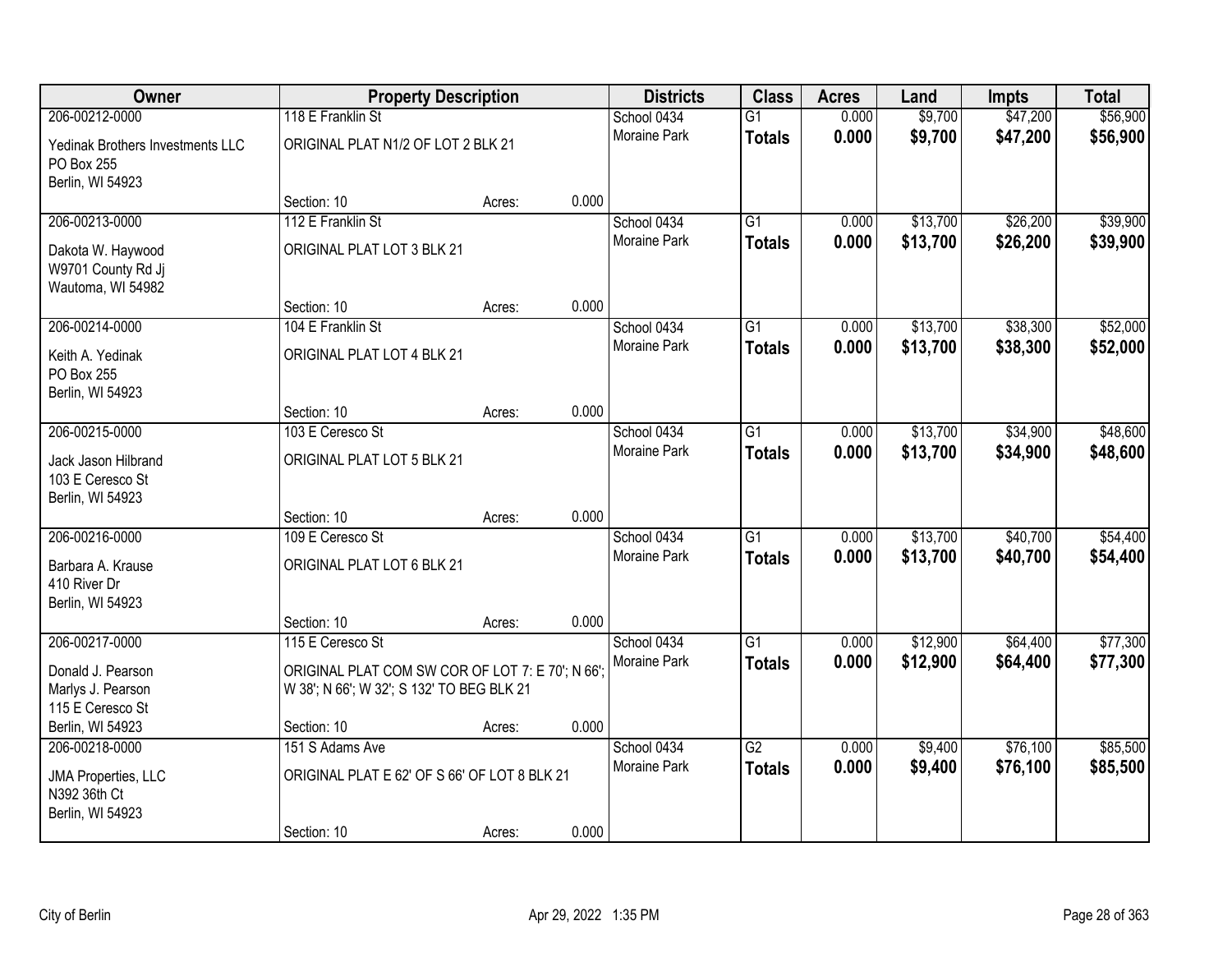| Owner                                    |                                                                                          | <b>Property Description</b> |       | <b>Districts</b>    | <b>Class</b>    | <b>Acres</b> | Land     | <b>Impts</b> | <b>Total</b> |
|------------------------------------------|------------------------------------------------------------------------------------------|-----------------------------|-------|---------------------|-----------------|--------------|----------|--------------|--------------|
| 206-00219-0000                           | 145 S Adams Ave                                                                          |                             |       | School 0434         | $\overline{G1}$ | 0.000        | \$11,900 | \$59,500     | \$71,400     |
| Kevin E. Ponto                           | ORIGINAL PLAT N1/2 OF LOT 8 & E 34' OF N1/2 OF                                           |                             |       | Moraine Park        | <b>Totals</b>   | 0.000        | \$11,900 | \$59,500     | \$71,400     |
| 145 S Adams St                           | LOT 7 BLK 21                                                                             |                             |       |                     |                 |              |          |              |              |
| Berlin, WI 54923                         |                                                                                          |                             |       |                     |                 |              |          |              |              |
|                                          | Section: 10                                                                              | Acres:                      | 0.000 |                     |                 |              |          |              |              |
| 206-00220-0000                           | 102 W Franklin St                                                                        |                             |       | School 0434         | $\overline{X4}$ | 0.631        | \$0      | \$0          | \$0          |
| Lutheran Counseling & Family Services    | ORIGINAL PLAT LOTS 1 & 2 & N1/2 OF LOTS 7 & 8 &                                          |                             |       | <b>Moraine Park</b> | <b>Totals</b>   | 0.631        | \$0      | \$0          | \$0          |
| of WI                                    | E 16.5' OF N1/2 OF LOT 6 BLK 22                                                          |                             |       |                     |                 |              |          |              |              |
| 3800 N Mayfair Rd                        |                                                                                          |                             |       |                     |                 |              |          |              |              |
| Wauwatosa, WI 53222                      | Section: 9                                                                               | Acres:                      | 0.631 |                     |                 |              |          |              |              |
| 206-00221-0000                           | 116 W Franklin St                                                                        |                             |       | School 0434         | $\overline{G1}$ | 0.000        | \$12,400 | \$57,600     | \$70,000     |
| Linda Mroczenski                         | ORIGINAL PLAT COM NW COR OF LOT 3: S 66'; E 16';                                         |                             |       | Moraine Park        | <b>Totals</b>   | 0.000        | \$12,400 | \$57,600     | \$70,000     |
| 116 W Franklin St                        | S 82'; E 33.5'; N 16'; E 16.5'; N 132'; W 66' TO BEG BLK                                 |                             |       |                     |                 |              |          |              |              |
| Berlin, WI 54923                         | 22                                                                                       |                             |       |                     |                 |              |          |              |              |
|                                          | Section: 9                                                                               | Acres:                      | 0.000 |                     |                 |              |          |              |              |
| 206-00222-0000                           | 134 S Pearl St                                                                           |                             |       | School 0434         | $\overline{G1}$ | 0.000        | \$9,700  | \$49,300     | \$59,000     |
|                                          | ORIGINAL PLAT N1/2 OF LOT 4 BLK 22 LE VERNON E                                           |                             |       | <b>Moraine Park</b> | <b>Totals</b>   | 0.000        | \$9,700  | \$49,300     | \$59,000     |
| Kenneth A. Lichtenberg<br>134 S Pearl St | <b>LICHTENBERG</b>                                                                       |                             |       |                     |                 |              |          |              |              |
| Berlin, WI 54923                         |                                                                                          |                             |       |                     |                 |              |          |              |              |
|                                          | Section: 9                                                                               | Acres:                      | 0.000 |                     |                 |              |          |              |              |
| 206-00223-0000                           | 142 S Pearl St                                                                           |                             |       | School 0434         | $\overline{G1}$ | 0.000        | \$12,700 | \$41,200     | \$53,900     |
|                                          |                                                                                          |                             |       | <b>Moraine Park</b> | <b>Totals</b>   | 0.000        | \$12,700 | \$41,200     | \$53,900     |
| Bruno Monarrez Garcia<br>133 W Noyes St  | ORIGINAL PLAT COM 116' N OF SW COR OF LOT 5: N<br>82'; E 82'; S 82'; W 82' TO BEG BLK 22 |                             |       |                     |                 |              |          |              |              |
| Berlin, WI 54923                         |                                                                                          |                             |       |                     |                 |              |          |              |              |
|                                          | Section: 9                                                                               | Acres:                      | 0.000 |                     |                 |              |          |              |              |
| 206-00224-0000                           | 148 S Pearl St                                                                           |                             |       | School 0434         | $\overline{G1}$ | 0.000        | \$12,900 | \$41,200     | \$54,100     |
|                                          |                                                                                          |                             |       | Moraine Park        | <b>Totals</b>   | 0.000        | \$12,900 | \$41,200     | \$54,100     |
| Dennis A. Dake                           | ORIGINAL PLAT COM 50' N OF SW COR OF LOT 5: E                                            |                             |       |                     |                 |              |          |              |              |
| 148 S Pearl St                           | 115.5'; N 66'; W 115.5'; S 66' TO BEG BLK 22                                             |                             |       |                     |                 |              |          |              |              |
| Berlin, WI 54923                         | Section: 9                                                                               | Acres:                      | 0.000 |                     |                 |              |          |              |              |
| 206-00225-0000                           | 119 W Ceresco St                                                                         |                             |       | School 0434         | $\overline{G1}$ | 0.000        | \$8,800  | \$51,800     | \$60,600     |
|                                          |                                                                                          |                             |       | <b>Moraine Park</b> | <b>Totals</b>   | 0.000        | \$8,800  | \$51,800     | \$60,600     |
| Sofia Muniz                              | ORIGINAL PLAT S 50' OF LOT 5, S 50' OF W 18.5' OF                                        |                             |       |                     |                 |              |          |              |              |
| 119 SW Ceresco St                        | LOT 6 BLK 22                                                                             |                             |       |                     |                 |              |          |              |              |
| Berlin, WI 54923                         |                                                                                          |                             | 0.000 |                     |                 |              |          |              |              |
|                                          | Section: 9                                                                               | Acres:                      |       |                     |                 |              |          |              |              |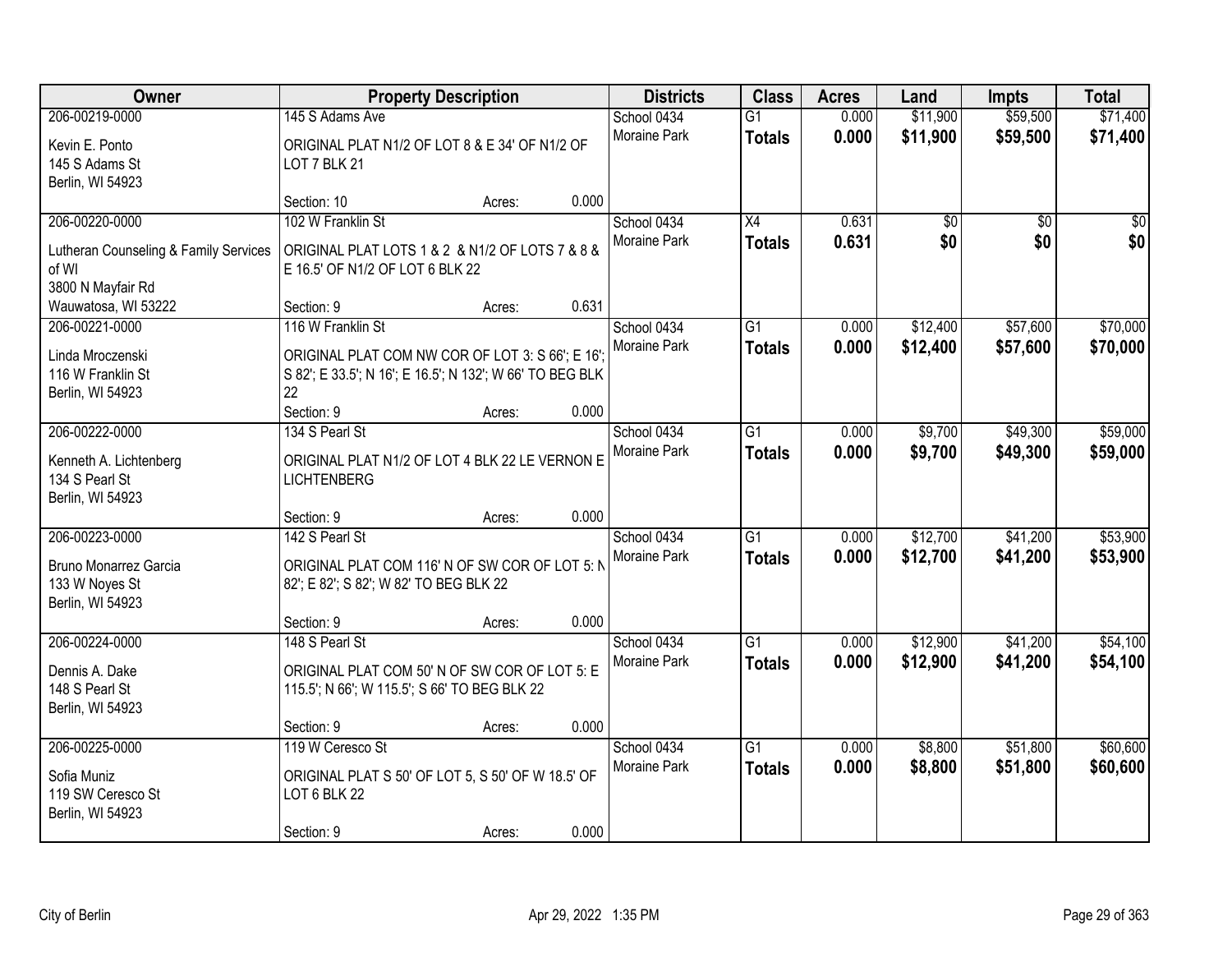| Owner                                                           |                                                                               | <b>Property Description</b> |       | <b>Districts</b>                   | <b>Class</b>    | <b>Acres</b>   | Land               | <b>Impts</b>         | <b>Total</b> |
|-----------------------------------------------------------------|-------------------------------------------------------------------------------|-----------------------------|-------|------------------------------------|-----------------|----------------|--------------------|----------------------|--------------|
| 206-00226-0000                                                  | 115 W Ceresco St                                                              |                             |       | School 0434<br><b>Moraine Park</b> | $\overline{G1}$ | 0.000<br>0.000 | \$7,100<br>\$7,100 | \$14,000<br>\$14,000 | \$21,100     |
| Randall J. Francisco                                            | ORIGINAL PLAT E 47.5' OF S 50' OF LOT 6, ALSO                                 |                             |       |                                    | <b>Totals</b>   |                |                    |                      | \$21,100     |
| 115 W Ceresco                                                   | COM 50' N OF SE COR OF LOT 6: N 16'; W 16.5'; S 16';                          |                             |       |                                    |                 |                |                    |                      |              |
| Berlin, WI 54923                                                | E 16.5' TO BEG BLK 22                                                         |                             |       |                                    |                 |                |                    |                      |              |
|                                                                 | Section: 9                                                                    | Acres:                      | 0.000 |                                    |                 |                |                    |                      |              |
| 206-00227-0000                                                  | 151 S Wisconsin St                                                            |                             |       | School 0434                        | G2              | 0.000          | \$13,700           | \$67,700             | \$81,400     |
| Quinn Enterprise LLC<br>W1202 County Rd V<br>Berlin, WI 54923   | ORIGINAL PLAT S1/2 OF LOTS 7 & 8 BLK 22                                       |                             |       | <b>Moraine Park</b>                | <b>Totals</b>   | 0.000          | \$13,700           | \$67,700             | \$81,400     |
|                                                                 | Section: 9                                                                    | Acres:                      | 0.000 |                                    |                 |                |                    |                      |              |
| 206-00228-0000                                                  |                                                                               |                             |       | School 0434                        | G2              | 0.324          | \$23,900           | \$0                  | \$23,900     |
| First National Bank of Berlin<br>PO Box 310<br>Berlin, WI 54923 | ORIGINAL PLAT ALL OF LOT 1 & THE N1/2 OF LOT 2<br>& THE N 16' OF LOT 4 BLK 23 |                             |       | Moraine Park                       | <b>Totals</b>   | 0.324          | \$23,900           | \$0                  | \$23,900     |
|                                                                 | Section: 9                                                                    | Acres:                      | 0.324 |                                    |                 |                |                    |                      |              |
| 206-00232-0000                                                  | 140 S Fox St                                                                  |                             |       | School 0434                        | $\overline{G2}$ | 0.080          | \$4,200            | \$1,800              | \$6,000      |
| Donn LLC<br>8051 Central Park Ave<br>Skokie, IL 60076           | ORIGINAL PLAT N 53' OF THE S1/2 OF LOT 2 BLK 23                               |                             |       | Moraine Park                       | <b>Totals</b>   | 0.080          | \$4,200            | \$1,800              | \$6,000      |
|                                                                 | Section: 9                                                                    | Acres:                      | 0.080 |                                    |                 |                |                    |                      |              |
| 206-00233-0000                                                  | 144 S Fox Aly                                                                 |                             |       | School 0434                        | $\overline{G2}$ | 0.050          | \$3,400            | \$3,600              | \$7,000      |
| First National Bank of Berlin<br>PO Box 310<br>Berlin, WI 54923 | ORIGINAL PLAT S 13' OF LOT 2 & N 20' OF LOT 3 BLK<br>23                       |                             |       | Moraine Park                       | <b>Totals</b>   | 0.050          | \$3,400            | \$3,600              | \$7,000      |
|                                                                 | Section: 9                                                                    | Acres:                      | 0.050 |                                    |                 |                |                    |                      |              |
| 206-00234-0000                                                  | Fox St                                                                        |                             |       | School 0434                        | $\overline{G2}$ | 0.169          | \$9,200            | \$1,800              | \$11,000     |
| Donn LLC<br>8051 Central Park Ave<br>Skokie, IL 60076           | ORIGINAL PLAT S 112' OF LOT 3 BLK 23                                          |                             |       | Moraine Park                       | <b>Totals</b>   | 0.169          | \$9,200            | \$1,800              | \$11,000     |
|                                                                 | Section: 9                                                                    | Acres:                      | 0.169 |                                    |                 |                |                    |                      |              |
| 206-00235-0000                                                  | 153 S Pearl St                                                                |                             |       | School 0434                        | $\overline{G1}$ | 0.000          | \$7,700            | \$17,000             | \$24,700     |
| Daniel D. Johannes<br>153 S Pearl St<br>Berlin, WI 54923        | ORIGINAL PLAT S 50' OF LOT 4 BLK 23                                           |                             |       | <b>Moraine Park</b>                | <b>Totals</b>   | 0.000          | \$7,700            | \$17,000             | \$24,700     |
|                                                                 | Section: 9                                                                    | Acres:                      | 0.000 |                                    |                 |                |                    |                      |              |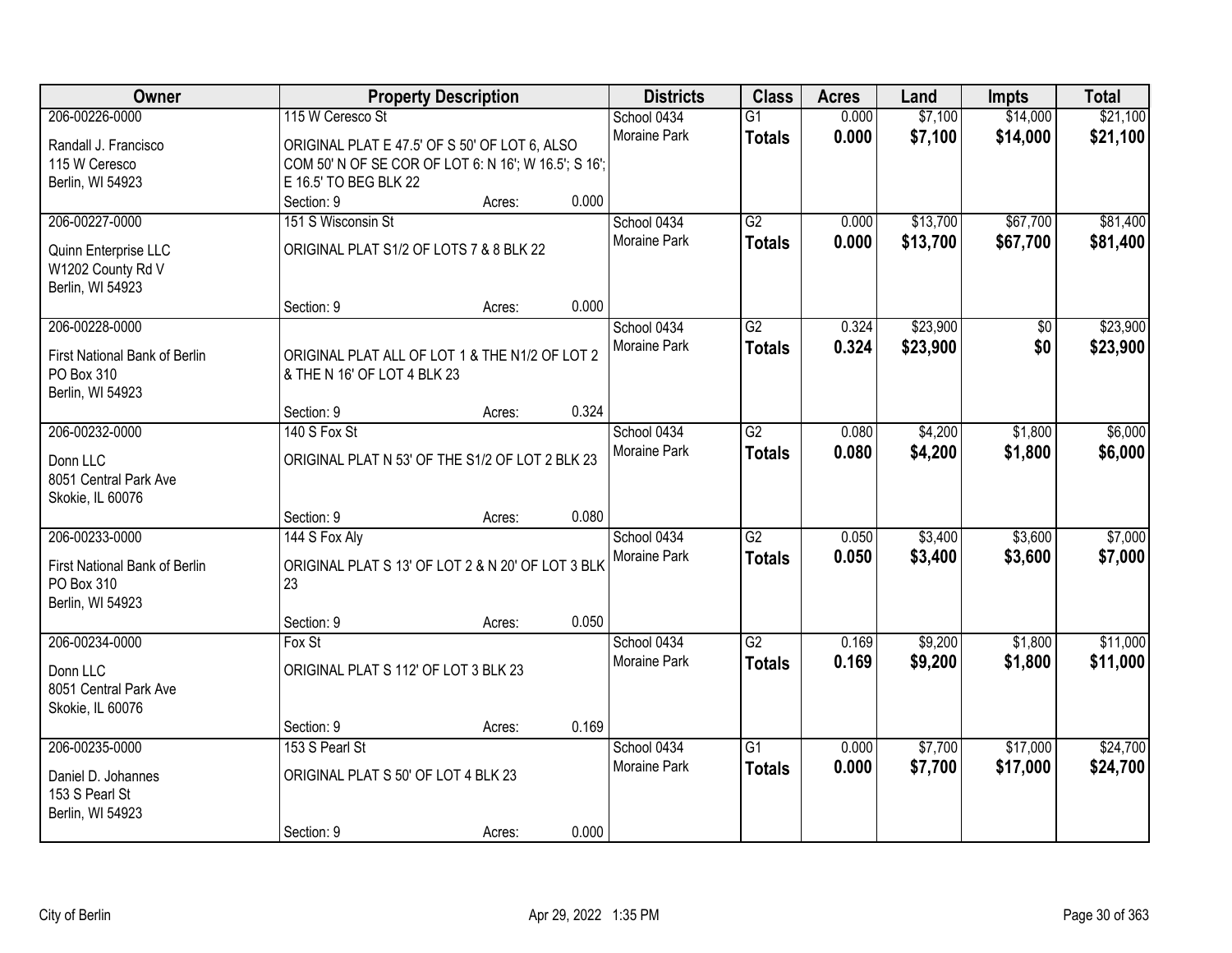| Owner                                                                          |                                                                                             | <b>Property Description</b> |       | <b>Districts</b>            | <b>Class</b>                     | <b>Acres</b>   | Land                 | Impts      | <b>Total</b>         |
|--------------------------------------------------------------------------------|---------------------------------------------------------------------------------------------|-----------------------------|-------|-----------------------------|----------------------------------|----------------|----------------------|------------|----------------------|
| 206-00236-0000                                                                 | 147 S Pearl St                                                                              |                             |       | School 0434                 | $\overline{G1}$                  | 0.000          | \$9,700              | \$21,900   | \$31,600             |
| Robert Lee Griese<br>147 S Pearl St<br>Berlin, WI 54923                        | ORIGINAL PLAT THE S 66' OF THE N 82' OF LOT 4<br><b>BLK 23</b>                              |                             |       | Moraine Park                | <b>Totals</b>                    | 0.000          | \$9,700              | \$21,900   | \$31,600             |
|                                                                                | Section: 9                                                                                  | Acres:                      | 0.000 |                             |                                  |                |                      |            |                      |
| 206-00238-0000                                                                 | 150 W Franklin St                                                                           |                             |       | School 0434                 | $\overline{G2}$                  | 0.400          | \$33,600             | \$190,200  | \$223,800            |
| Donn LLC<br>8051 Central Park Ave<br>Skokie, IL 60076                          | LOT 1 CERTIFIED SURVEY MAP 3182 V16                                                         |                             |       | Moraine Park                | <b>Totals</b>                    | 0.400          | \$33,600             | \$190,200  | \$223,800            |
|                                                                                | Section: 9                                                                                  | Acres:                      | 0.400 |                             |                                  |                |                      |            |                      |
| 206-00238-0100                                                                 | 150 S Capron St                                                                             |                             |       | School 0434                 | G2                               | 0.190          | \$19,400             | \$41,500   | \$60,900             |
| First National Bank of Berlin<br>PO Box 310<br>Berlin, WI 54923                | LOT 2 CERTIFIED SURVEY MAP 3182 V16                                                         |                             |       | Moraine Park                | <b>Totals</b>                    | 0.190          | \$19,400             | \$41,500   | \$60,900             |
|                                                                                | Section: 9                                                                                  | Acres:                      | 0.190 |                             |                                  |                |                      |            |                      |
| 206-00241-0000                                                                 | 209 Water St                                                                                |                             |       | School 0434                 | $\overline{G1}$                  | 0.000          | \$41,700             | \$48,900   | \$90,600             |
| Lisa M. Fields<br>c/o Glenn F Jr & Magdale Fields<br>209 Water St              | FIRST ADDITION 1, 2 & 3 CERTIFIED SURVEYMAP<br>201 LIFE ESTATE: GLENN JR & MAGDALENA FIELDS |                             |       | <b>Moraine Park</b>         | <b>Totals</b>                    | 0.000          | \$41,700             | \$48,900   | \$90,600             |
| Berlin, WI 54923                                                               | Section: 4                                                                                  | Acres:                      | 0.000 |                             |                                  |                |                      |            |                      |
| 206-00242-0000<br>Cc&R Wood Products, Inc<br>1645 Barnard Dr<br>Omro, WI 54963 | 201 Water St<br>FIRST ADDITION LOT 3 & THE NW1/2 OF LOT 4 BLK 1                             |                             |       | School 0434<br>Moraine Park | $\overline{G1}$<br><b>Totals</b> | 0.000<br>0.000 | \$24,500<br>\$24,500 | \$0<br>\$0 | \$24,500<br>\$24,500 |
|                                                                                | Section: 4                                                                                  | Acres:                      | 0.000 |                             |                                  |                |                      |            |                      |
| 206-00243-0000                                                                 | 191 Water St                                                                                |                             |       | School 0434                 | $\overline{G1}$                  | 0.000          | \$27,900             | \$50,300   | \$78,200             |
| Gregory A. Meyers<br>191 Water St<br>Berlin, WI 54923                          | FIRST ADDITION SE1/2 OF LOT 4 & LOT 5 & NW1/2<br>OF LOT 6 BLK 1                             |                             |       | Moraine Park                | <b>Totals</b>                    | 0.000          | \$27,900             | \$50,300   | \$78,200             |
|                                                                                | Section: 4                                                                                  | Acres:                      | 0.000 |                             |                                  |                |                      |            |                      |
| 206-00245-0000                                                                 | 189 Water St                                                                                |                             |       | School 0434                 | $\overline{G1}$                  | 0.000          | \$18,800             | \$31,500   | \$50,300             |
| Jill A. Brisky<br>193 S Washington St<br>Berlin, WI 54923                      | FIRST ADDITION THE SE1/2 OF LOT 6 AND NW'LY 40<br>OF LOT 7 BLK 1                            |                             |       | Moraine Park                | <b>Totals</b>                    | 0.000          | \$18,800             | \$31,500   | \$50,300             |
|                                                                                | Section: 4                                                                                  | Acres:                      | 0.000 |                             |                                  |                |                      |            |                      |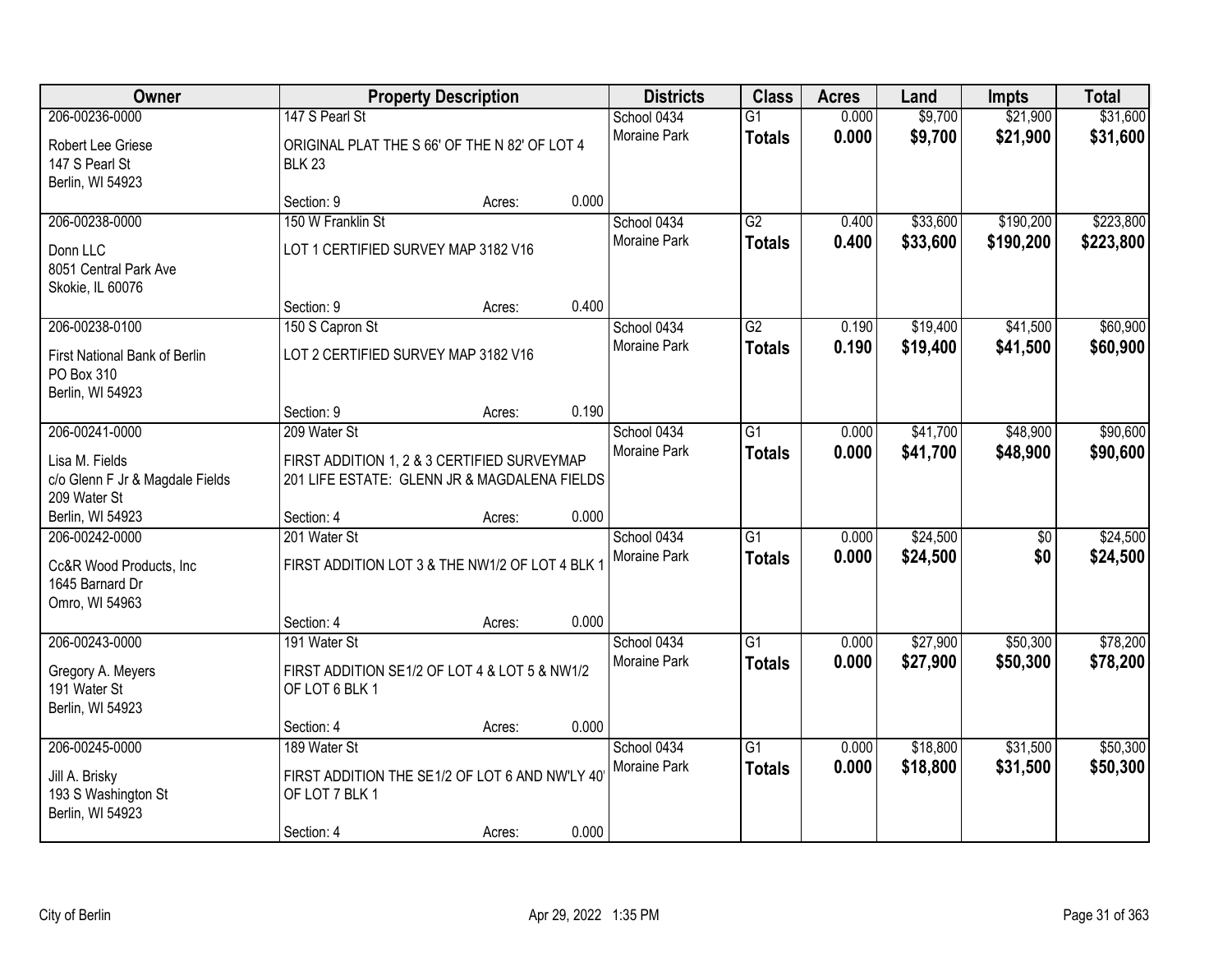| Owner                              | <b>Property Description</b>                                                                   | <b>Districts</b>            | <b>Class</b>    | <b>Acres</b> | Land     | <b>Impts</b> | <b>Total</b> |
|------------------------------------|-----------------------------------------------------------------------------------------------|-----------------------------|-----------------|--------------|----------|--------------|--------------|
| 206-00245-0100                     | 177 Water St                                                                                  | School 0434                 | $\overline{G1}$ | 0.000        | \$14,900 | \$69,500     | \$84,400     |
| Tammy Bertzyk                      | FIRST ADDITION LOT 9 AND THAT PART OF LOT8                                                    | Moraine Park                | <b>Totals</b>   | 0.000        | \$14,900 | \$69,500     | \$84,400     |
| c/o William R. Everett             | AS FOLLOWS: COM AT THE S'LY COR LOT 8: RUN NE                                                 |                             |                 |              |          |              |              |
| 177 Water St                       | ON LOT LN TO E'LY COR; N ALG ST 6'; W'LY TO BEG                                               |                             |                 |              |          |              |              |
| Berlin, WI 54923                   | Section: 4<br>Acres:                                                                          | 0.000                       |                 |              |          |              |              |
| 206-00245-0200                     | 183 Water St                                                                                  | School 0434                 | $\overline{G1}$ | 0.000        | \$18,300 | \$94,300     | \$112,600    |
|                                    |                                                                                               | Moraine Park                | <b>Totals</b>   | 0.000        | \$18,300 | \$94,300     | \$112,600    |
| Michael H. Russell<br>183 Water St | FIRST ADDITION COM 48.06' N35*W OF SE COR OF                                                  |                             |                 |              |          |              |              |
| Berlin, WI 54923                   | LOT 9, BLK 1: S51*31'W 120'; N50*10'W 79.55';<br>N54*23'E 140'; S35*37'E 71' TO BEG ALSO LAND |                             |                 |              |          |              |              |
|                                    | Section: 4<br>Acres:                                                                          | 0.000                       |                 |              |          |              |              |
| 206-00246-0000                     | 213 Frontier St                                                                               | School 0434                 | G1              | 0.000        | \$13,700 | \$89,100     | \$102,800    |
|                                    |                                                                                               | Moraine Park                | <b>Totals</b>   | 0.000        | \$13,700 | \$89,100     | \$102,800    |
| Cheri J. Leonard                   | FIRST ADDITION N1/2 OF LOTS 1 & 2 BLK 2                                                       |                             |                 |              |          |              |              |
| 213 Frontier St                    |                                                                                               |                             |                 |              |          |              |              |
| Berlin, WI 54923                   |                                                                                               |                             |                 |              |          |              |              |
|                                    | Section: 4<br>Acres:                                                                          | 0.000                       |                 |              |          |              |              |
| 206-00247-0000                     | 207 Frontier St                                                                               | School 0434<br>Moraine Park | G1              | 0.000        | \$13,700 | \$39,100     | \$52,800     |
| Jeffrey A. Butteris                | FIRST ADDITION S1/2 OF LOTS 1 & 2 BLK 2                                                       |                             | <b>Totals</b>   | 0.000        | \$13,700 | \$39,100     | \$52,800     |
| S2797A Hanson Ln                   |                                                                                               |                             |                 |              |          |              |              |
| Westby, WI 54667                   |                                                                                               |                             |                 |              |          |              |              |
|                                    | Section: 4<br>Acres:                                                                          | 0.000                       |                 |              |          |              |              |
| 206-00248-0000                     | 218 W Liberty St                                                                              | School 0434                 | $\overline{G1}$ | 0.000        | \$13,700 | \$48,300     | \$62,000     |
| Nadja Berndt                       | FIRST ADDITION LOT 3 BLK 2                                                                    | Moraine Park                | <b>Totals</b>   | 0.000        | \$13,700 | \$48,300     | \$62,000     |
| W3854 Cty Rd E                     |                                                                                               |                             |                 |              |          |              |              |
| Berlin, WI 54923                   |                                                                                               |                             |                 |              |          |              |              |
|                                    | Section: 4<br>Acres:                                                                          | 0.000                       |                 |              |          |              |              |
| 206-00249-0000                     | 222 W Liberty St                                                                              | School 0434                 | $\overline{G1}$ | 0.000        | \$13,700 | \$60,600     | \$74,300     |
|                                    |                                                                                               | Moraine Park                | <b>Totals</b>   | 0.000        | \$13,700 | \$60,600     | \$74,300     |
| Matthew J. Bongert                 | FIRST ADDITION LOT 4 BLK 2                                                                    |                             |                 |              |          |              |              |
| 222 W Liberty St                   |                                                                                               |                             |                 |              |          |              |              |
| Berlin, WI 54923                   |                                                                                               |                             |                 |              |          |              |              |
|                                    | Section: 4<br>Acres:                                                                          | 0.000                       |                 |              |          |              |              |
| 206-00250-0000                     | 228 W Liberty St                                                                              | School 0434                 | $\overline{G1}$ | 0.000        | \$13,700 | \$50,300     | \$64,000     |
| Gerald A. Butzin                   | FIRST ADDITION LOT 5 BLK 2                                                                    | <b>Moraine Park</b>         | <b>Totals</b>   | 0.000        | \$13,700 | \$50,300     | \$64,000     |
| N1917 17th Dr                      |                                                                                               |                             |                 |              |          |              |              |
| Wautoma, WI 54982                  |                                                                                               |                             |                 |              |          |              |              |
|                                    | Section: 4<br>Acres:                                                                          | 0.000                       |                 |              |          |              |              |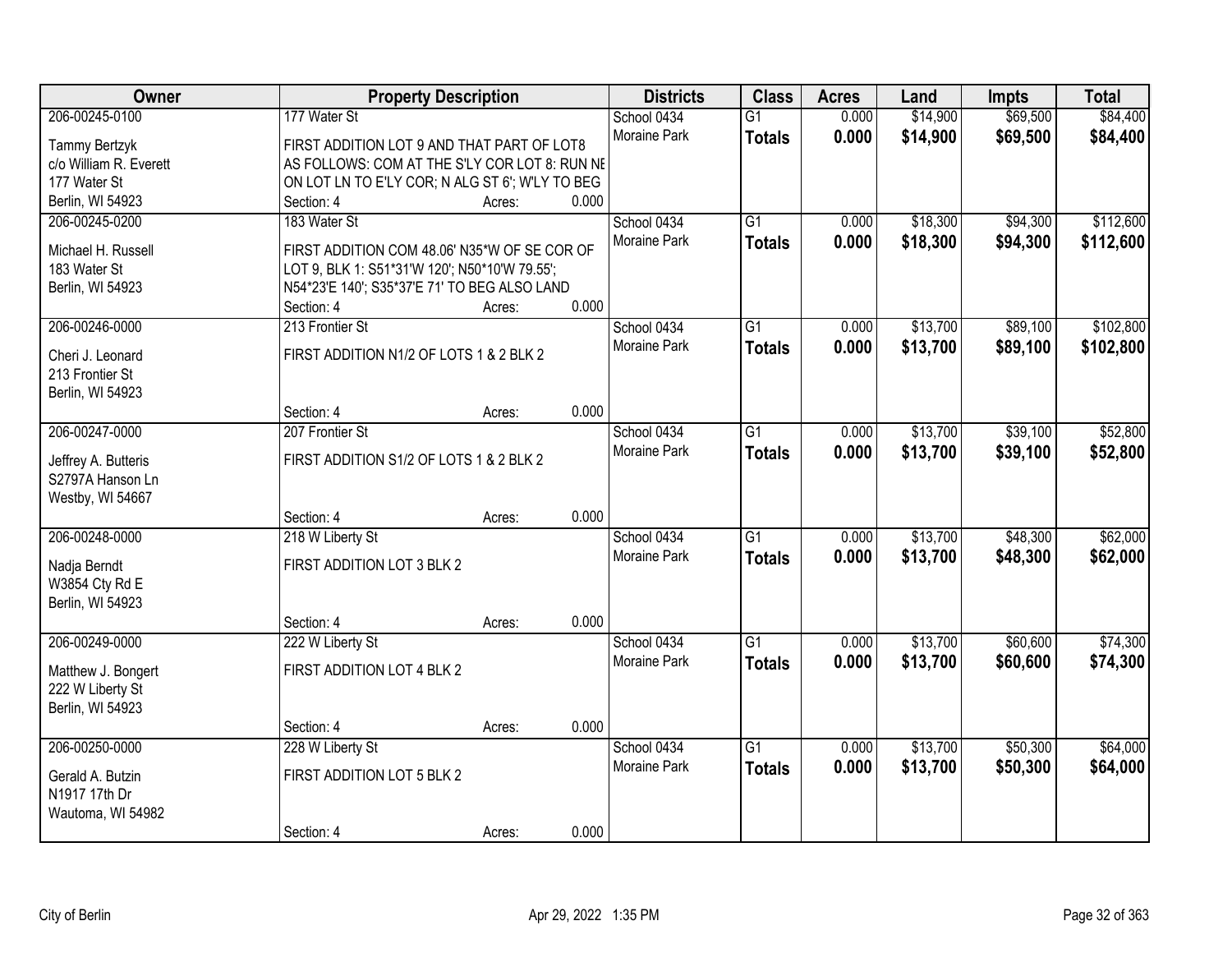| Owner                                                               | <b>Property Description</b>                                                   |        |       | <b>Districts</b>    | <b>Class</b>    | <b>Acres</b> | Land     | Impts    | <b>Total</b> |
|---------------------------------------------------------------------|-------------------------------------------------------------------------------|--------|-------|---------------------|-----------------|--------------|----------|----------|--------------|
| 206-00251-0000                                                      | 234 W Liberty St                                                              |        |       | School 0434         | $\overline{G1}$ | 0.000        | \$13,700 | \$60,000 | \$73,700     |
| Diane M. Heise<br>234 W Liberty St<br>Berlin, WI 54923              | FIRST ADDITION LOT 6 BLK 2                                                    |        |       | <b>Moraine Park</b> | <b>Totals</b>   | 0.000        | \$13,700 | \$60,000 | \$73,700     |
|                                                                     | Section: 4                                                                    | Acres: | 0.000 |                     |                 |              |          |          |              |
| 206-00251-0100                                                      | 244 W Liberty St                                                              |        |       | School 0434         | $\overline{G1}$ | 0.000        | \$13,700 | \$83,500 | \$97,200     |
| KLB Properties, LLC<br>W2273 Hickory View Ct<br>Kaukauna, WI 54130  | FIRST ADDITION LOT 7 BLK 2                                                    |        |       | <b>Moraine Park</b> | <b>Totals</b>   | 0.000        | \$13,700 | \$83,500 | \$97,200     |
|                                                                     | Section: 4                                                                    | Acres: | 0.000 |                     |                 |              |          |          |              |
| 206-00252-0000                                                      | 256 W Liberty St                                                              |        |       | School 0434         | $\overline{G1}$ | 0.000        | \$9,600  | \$51,200 | \$60,800     |
| George L. Cutts<br>11169 20th Ln<br>Neshkoro, WI 54960              | FIRST ADDITION LOT 8 & THE E'LY 10' OF LOT 9;<br>EXC THE E 70' OF LOT 8 BLK 2 |        |       | <b>Moraine Park</b> | <b>Totals</b>   | 0.000        | \$9,600  | \$51,200 | \$60,800     |
|                                                                     | Section: 4                                                                    | Acres: | 0.000 |                     |                 |              |          |          |              |
| 206-00252-0100                                                      | 248 W Liberty St                                                              |        |       | School 0434         | $\overline{G1}$ | 0.000        | \$11,200 | \$81,300 | \$92,500     |
| Richard A. Boening<br><b>Constanc Boening</b><br>248 W Liberty St   | FIRST ADDITION THE E 70' OF LOT 8 BLK 2                                       |        |       | <b>Moraine Park</b> | <b>Totals</b>   | 0.000        | \$11,200 | \$81,300 | \$92,500     |
| Berlin, WI 54923                                                    | Section: 4                                                                    | Acres: | 0.000 |                     |                 |              |          |          |              |
| 206-00253-0000                                                      | 210 Water St                                                                  |        |       | School 0434         | $\overline{G1}$ | 0.000        | \$12,800 | \$45,400 | \$58,200     |
|                                                                     | FIRST ADDITION LOT 9 BLK 2 EXC E'LY 10' THEREOF                               |        |       | Moraine Park        | <b>Totals</b>   | 0.000        | \$12,800 | \$45,400 | \$58,200     |
| Alexander R. Miladinovic<br>223 Water St                            |                                                                               |        |       |                     |                 |              |          |          |              |
| Berlin, WI 54923-1174                                               |                                                                               |        |       |                     |                 |              |          |          |              |
|                                                                     | Section: 4                                                                    | Acres: | 0.000 |                     |                 |              |          |          |              |
| 206-00254-0000                                                      | 202 Water St                                                                  |        |       | School 0434         | G1              | 0.000        | \$11,300 | \$68,100 | \$79,400     |
| <b>Hunter Gellings</b><br>202 Water St<br>Berlin, WI 54923          | FIRST ADDITION LOT 10 BLK 2                                                   |        |       | Moraine Park        | <b>Totals</b>   | 0.000        | \$11,300 | \$68,100 | \$79,400     |
|                                                                     | Section: 4                                                                    | Acres: | 0.000 |                     |                 |              |          |          |              |
| 206-00255-0000                                                      | 198 Water St                                                                  |        |       | School 0434         | $\overline{G1}$ | 0.000        | \$11,300 | \$18,600 | \$29,900     |
| Shawn Bacich<br>1409 N Prospect Ave Unit 103<br>Milwaukee, WI 53202 | FIRST ADDITION LOT 11 BLK 2                                                   |        |       | <b>Moraine Park</b> | <b>Totals</b>   | 0.000        | \$11,300 | \$18,600 | \$29,900     |
|                                                                     | Section: 4                                                                    | Acres: | 0.000 |                     |                 |              |          |          |              |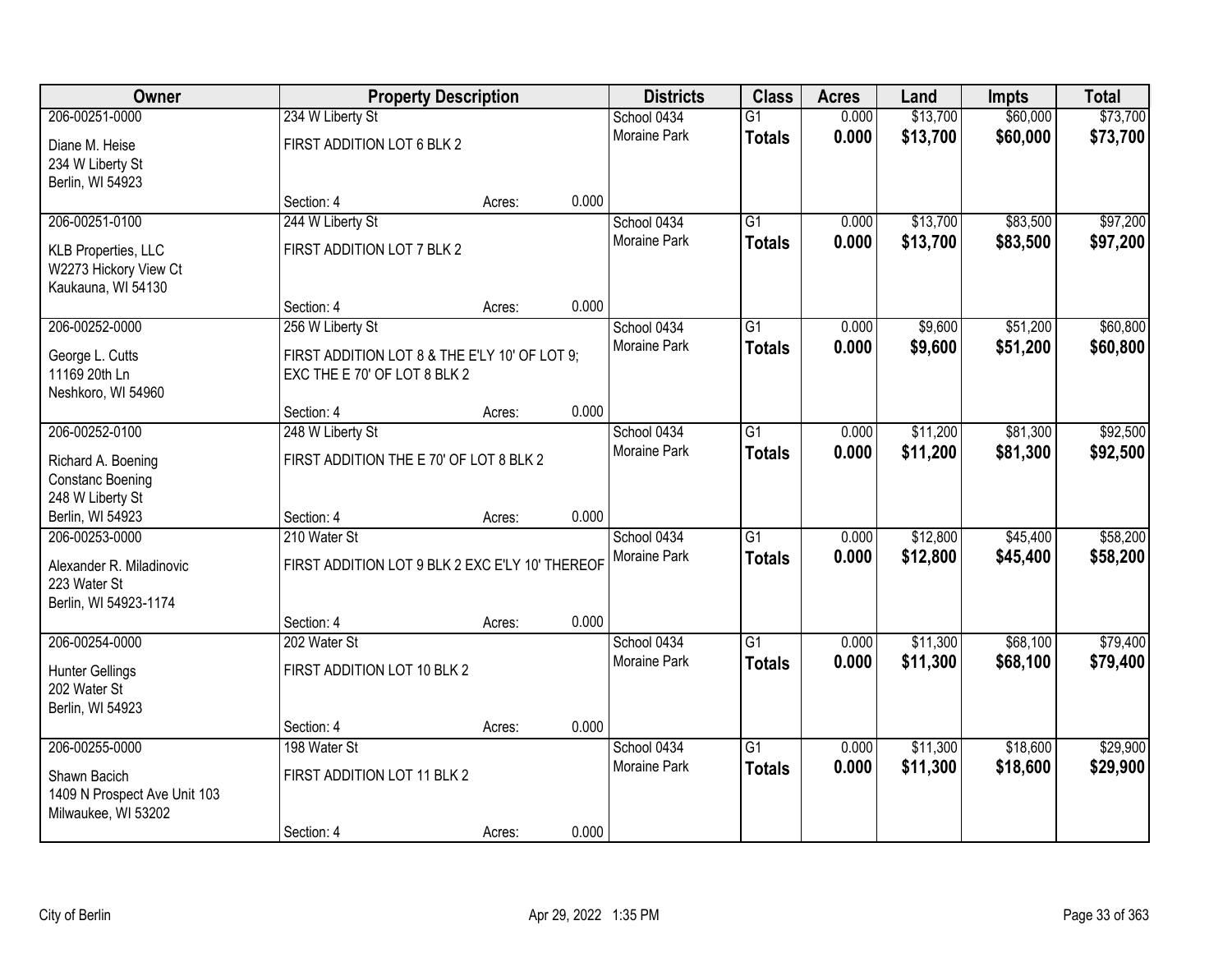| Owner                            |                                                | <b>Property Description</b> |       |                     | <b>Class</b><br><b>Districts</b> | <b>Acres</b> | Land     | <b>Impts</b> | <b>Total</b> |
|----------------------------------|------------------------------------------------|-----------------------------|-------|---------------------|----------------------------------|--------------|----------|--------------|--------------|
| 206-00256-0000                   | 192 Water St                                   |                             |       | School 0434         | $\overline{G1}$                  | 0.000        | \$11,300 | \$75,700     | \$87,000     |
| Lawrence H. Smoody               | FIRST ADDITION LOT 12 BLK 2                    |                             |       | Moraine Park        | <b>Totals</b>                    | 0.000        | \$11,300 | \$75,700     | \$87,000     |
| 192 Water St                     |                                                |                             |       |                     |                                  |              |          |              |              |
| Berlin, WI 54923                 | Section: 4                                     | Acres:                      | 0.000 |                     |                                  |              |          |              |              |
| 206-00257-0000                   | 245 W Moore St                                 |                             |       | School 0434         | $\overline{G1}$                  | 0.000        | \$14,300 | \$45,400     | \$59,700     |
|                                  |                                                |                             |       | Moraine Park        | <b>Totals</b>                    | 0.000        | \$14,300 | \$45,400     | \$59,700     |
| Abby L. Rodaks<br>245 W Moore St | FIRST ADDITION THE SW1/2 OF LOTS 13 & 14 BLK 2 |                             |       |                     |                                  |              |          |              |              |
| Berlin, WI 54923                 | ALSO OUTLOT 1 OF CERTIFIED SURVEY MAP 1238     |                             |       |                     |                                  |              |          |              |              |
|                                  | Section: 4                                     | Acres:                      | 0.000 |                     |                                  |              |          |              |              |
| 206-00258-0000                   | 241 W Moore St                                 |                             |       | School 0434         | G1                               | 0.000        | \$14,200 | \$75,400     | \$89,600     |
| Kelly J. Harmsen                 | FIRST ADDITION LOT 1 CERTIFIED SURVEY          |                             |       | Moraine Park        | <b>Totals</b>                    | 0.000        | \$14,200 | \$75,400     | \$89,600     |
| Mary B. Harmsen                  | MAP1238 V5                                     |                             |       |                     |                                  |              |          |              |              |
| 241 W Moore St                   |                                                |                             |       |                     |                                  |              |          |              |              |
| Berlin, WI 54923                 | Section: 4                                     | Acres:                      | 0.000 |                     |                                  |              |          |              |              |
| 206-00259-0000                   | 235 W Moore St                                 |                             |       | School 0434         | G1                               | 0.200        | \$13,700 | \$34,000     | \$47,700     |
| <b>Tammy Mulvey</b>              | FIRST ADDITION E 66' OF LOT 15 BLK 2           |                             |       | Moraine Park        | <b>Totals</b>                    | 0.200        | \$13,700 | \$34,000     | \$47,700     |
| 235 W Moore St                   |                                                |                             |       |                     |                                  |              |          |              |              |
| Berlin, WI 54923                 |                                                |                             |       |                     |                                  |              |          |              |              |
|                                  | Section: 4                                     | Acres:                      | 0.200 |                     |                                  |              |          |              |              |
| 206-00260-0000                   | 229 W Moore St                                 |                             |       | School 0434         | $\overline{G1}$                  | 0.000        | \$13,700 | \$42,100     | \$55,800     |
| Patti S. Thada                   | FIRST ADDITION LOT 16 BLK 2 LE BEVERLEY M      |                             |       | Moraine Park        | <b>Totals</b>                    | 0.000        | \$13,700 | \$42,100     | \$55,800     |
| c/o Beverley M. Thada            | <b>THADA</b>                                   |                             |       |                     |                                  |              |          |              |              |
| 229 W Moore St                   |                                                |                             |       |                     |                                  |              |          |              |              |
| Berlin, WI 54923                 | Section: 4                                     | Acres:                      | 0.000 |                     |                                  |              |          |              |              |
| 206-00261-0000                   | 221 W Moore St                                 |                             |       | School 0434         | $\overline{G1}$                  | 0.000        | \$13,700 | \$53,200     | \$66,900     |
| Rene R. Muzquiz Jr               | FIRST ADDITION LOT 17 BLK 2                    |                             |       | Moraine Park        | <b>Totals</b>                    | 0.000        | \$13,700 | \$53,200     | \$66,900     |
| 221 W Moore St                   |                                                |                             |       |                     |                                  |              |          |              |              |
| Berlin, WI 54923                 |                                                |                             |       |                     |                                  |              |          |              |              |
| 206-00262-0000                   | Section: 4<br>217 W Moore St                   | Acres:                      | 0.000 | School 0434         | $\overline{G1}$                  | 0.000        | \$13,700 | \$61,300     | \$75,000     |
|                                  |                                                |                             |       | <b>Moraine Park</b> | <b>Totals</b>                    | 0.000        | \$13,700 | \$61,300     | \$75,000     |
| Timothy R. Beulen                | FIRST ADDITION LOT 18 BLK 2                    |                             |       |                     |                                  |              |          |              |              |
| 472 Sacramento St                |                                                |                             |       |                     |                                  |              |          |              |              |
| Berlin, WI 54923                 | Section: 4                                     |                             | 0.000 |                     |                                  |              |          |              |              |
|                                  |                                                | Acres:                      |       |                     |                                  |              |          |              |              |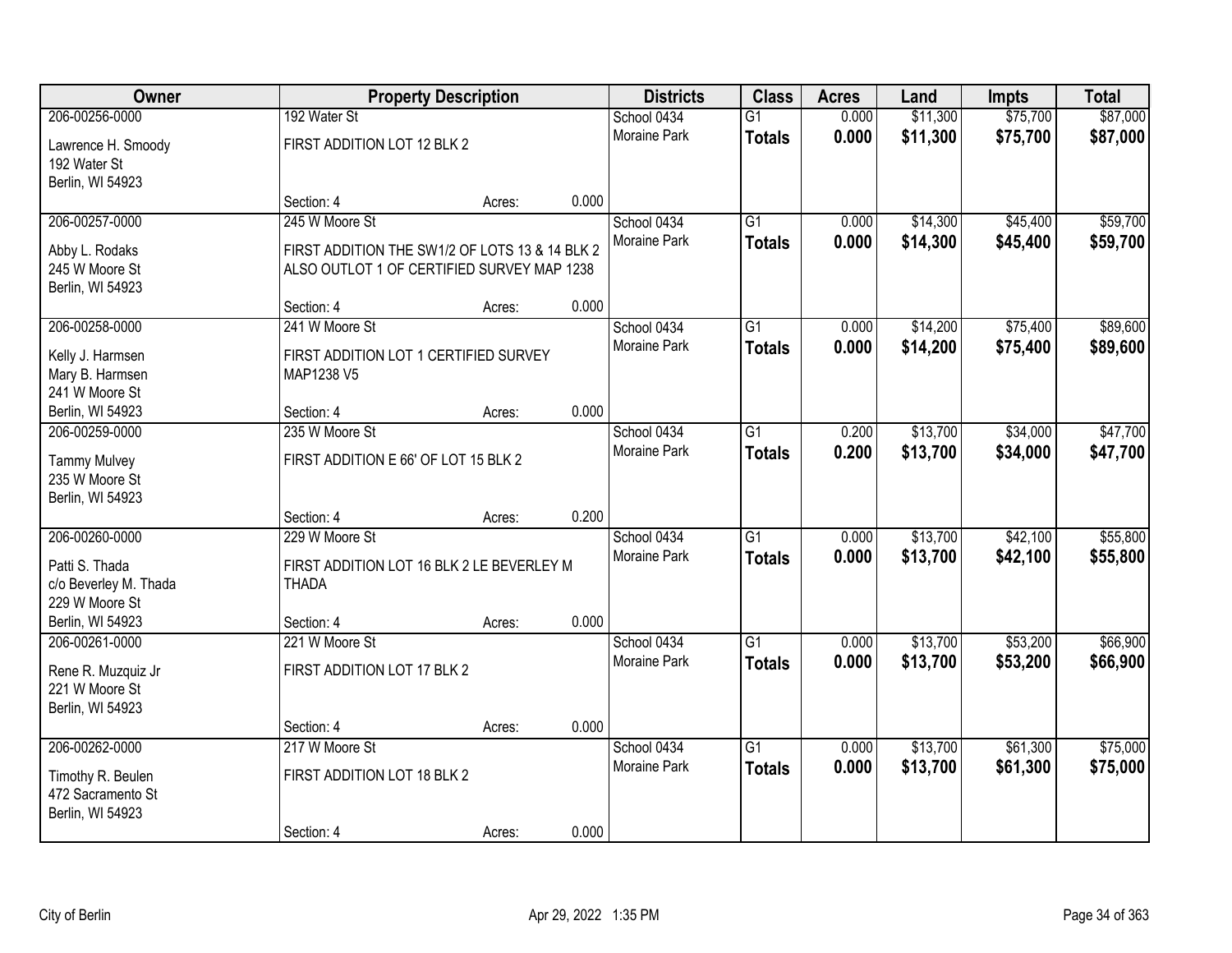| Owner                                |                                      | <b>Property Description</b>                                        |       | <b>Districts</b>    | <b>Class</b>    | <b>Acres</b> | Land     | <b>Impts</b> | <b>Total</b> |
|--------------------------------------|--------------------------------------|--------------------------------------------------------------------|-------|---------------------|-----------------|--------------|----------|--------------|--------------|
| 206-00263-0000                       | 209 W Moore St                       |                                                                    |       | School 0434         | $\overline{G1}$ | 0.000        | \$13,700 | \$46,800     | \$60,500     |
| Michael Gaudynski                    | FIRST ADDITION LOT 19 BLK 2          |                                                                    |       | Moraine Park        | <b>Totals</b>   | 0.000        | \$13,700 | \$46,800     | \$60,500     |
| 10812 Dapple Way                     |                                      |                                                                    |       |                     |                 |              |          |              |              |
| Bakersfield, CA 93312                |                                      |                                                                    |       |                     |                 |              |          |              |              |
|                                      | Section: 4                           | Acres:                                                             | 0.000 |                     |                 |              |          |              |              |
| 206-00264-0000                       | 205 W Moore St                       |                                                                    |       | School 0434         | $\overline{G1}$ | 0.000        | \$11,100 | \$36,600     | \$47,700     |
| Samuel L. Prahl                      | FIRST ADDITION S 86' OF LOT 20 BLK 2 |                                                                    |       | <b>Moraine Park</b> | <b>Totals</b>   | 0.000        | \$11,100 | \$36,600     | \$47,700     |
| Sandra L. Prahl                      |                                      |                                                                    |       |                     |                 |              |          |              |              |
| 205 W Moore St                       |                                      |                                                                    |       |                     |                 |              |          |              |              |
| Berlin, WI 54923                     | Section: 4                           | Acres:                                                             | 0.000 |                     |                 |              |          |              |              |
| 206-00265-0000                       | 201 Frontier St                      |                                                                    |       | School 0434         | $\overline{G1}$ | 0.000        | \$7,200  | \$38,900     | \$46,100     |
| Orlo A. Bierman                      | FIRST ADDITION N 46' OF LOT 20 BLK 2 |                                                                    |       | Moraine Park        | <b>Totals</b>   | 0.000        | \$7,200  | \$38,900     | \$46,100     |
| Lois M. Bierman                      |                                      |                                                                    |       |                     |                 |              |          |              |              |
| W760 Pond Ln                         |                                      |                                                                    |       |                     |                 |              |          |              |              |
| Green Lake, WI 54941                 | Section: 4                           | Acres:                                                             | 0.000 |                     |                 |              |          |              |              |
| 206-00266-0000                       | 209 N Capron St                      |                                                                    |       | School 0434         | $\overline{G1}$ | 0.000        | \$15,900 | \$79,700     | \$95,600     |
| Paul L. Cismoski                     |                                      | <b>Moraine Park</b><br>FIRST ADDITION LOT 1 & E 14' OF LOT 2 BLK 3 |       |                     |                 | 0.000        | \$15,900 | \$79,700     | \$95,600     |
| Cozette N. Cismoski                  |                                      |                                                                    |       |                     | <b>Totals</b>   |              |          |              |              |
| 209 N Capron St                      |                                      |                                                                    |       |                     |                 |              |          |              |              |
| Berlin, WI 54923                     | Section: 4                           | Acres:                                                             | 0.000 |                     |                 |              |          |              |              |
| 206-00266-0100                       | 170 W Liberty St                     |                                                                    |       | School 0434         | $\overline{G1}$ | 0.000        | \$11,300 | \$48,500     | \$59,800     |
|                                      |                                      |                                                                    |       | <b>Moraine Park</b> | <b>Totals</b>   | 0.000        | \$11,300 | \$48,500     | \$59,800     |
| Kristine A. Klauer                   | FIRST ADDITION W 52' OF LOT 2 BLK 3  |                                                                    |       |                     |                 |              |          |              |              |
| 170 W Liberty St<br>Berlin, WI 54923 |                                      |                                                                    |       |                     |                 |              |          |              |              |
|                                      | Section: 4                           | Acres:                                                             | 0.000 |                     |                 |              |          |              |              |
| 206-00267-0000                       | 176 W Liberty St                     |                                                                    |       | School 0434         | $\overline{G1}$ | 0.000        | \$13,700 | \$62,300     | \$76,000     |
|                                      |                                      |                                                                    |       | Moraine Park        | <b>Totals</b>   | 0.000        | \$13,700 | \$62,300     | \$76,000     |
| Benjamin R. Reiser                   | FIRST ADDITION LOT 3 BLK 3           |                                                                    |       |                     |                 |              |          |              |              |
| Eydie A. Reiser<br>176 W Liberty St  |                                      |                                                                    |       |                     |                 |              |          |              |              |
| Berlin, WI 54923                     | Section: 4                           | Acres:                                                             | 0.000 |                     |                 |              |          |              |              |
| 206-00268-0000                       | 184 W Liberty St                     |                                                                    |       | School 0434         | $\overline{G1}$ | 0.000        | \$13,700 | \$45,700     | \$59,400     |
|                                      |                                      |                                                                    |       | <b>Moraine Park</b> | <b>Totals</b>   | 0.000        | \$13,700 | \$45,700     | \$59,400     |
| Taylor M. Daggett                    | FIRST ADDITION LOT 4 BLK 3           |                                                                    |       |                     |                 |              |          |              |              |
| 184 W Liberty St                     |                                      |                                                                    |       |                     |                 |              |          |              |              |
| Berlin, WI 54923                     |                                      |                                                                    | 0.000 |                     |                 |              |          |              |              |
|                                      | Section: 4                           | Acres:                                                             |       |                     |                 |              |          |              |              |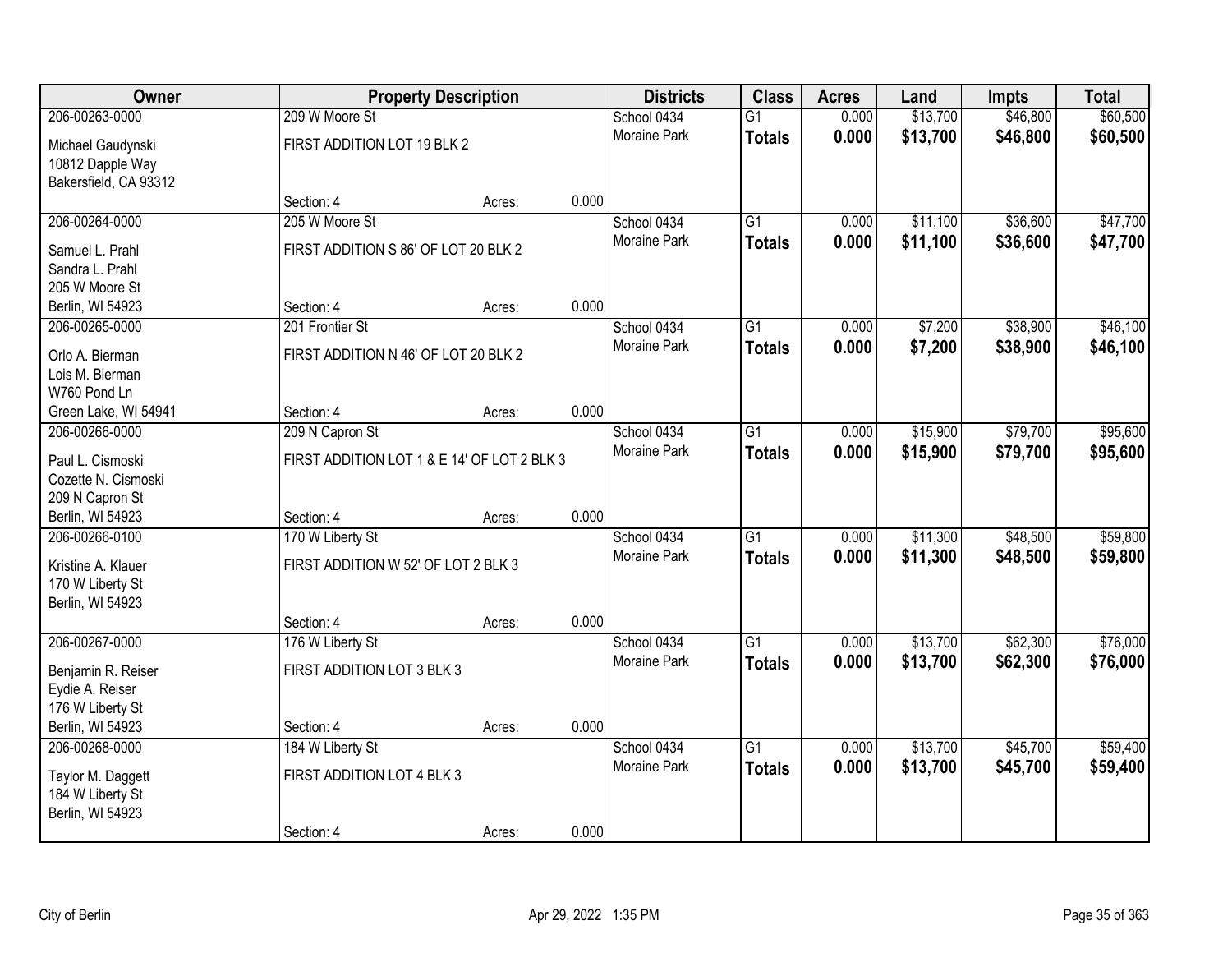| Owner                | <b>Property Description</b>                      |        |       | <b>Districts</b>            | <b>Class</b>    | <b>Acres</b>   | Land     | <b>Impts</b> | <b>Total</b> |
|----------------------|--------------------------------------------------|--------|-------|-----------------------------|-----------------|----------------|----------|--------------|--------------|
| 206-00269-0000       | 214 Frontier St                                  |        |       | School 0434                 | $\overline{G1}$ | 0.000          | \$13,700 | \$35,200     | \$48,900     |
| Pauline M. Martoglio | FIRST ADDITION N1/2 OF LOTS 5 & 6 BLK 3          |        |       | Moraine Park                | <b>Totals</b>   | 0.000          | \$13,700 | \$35,200     | \$48,900     |
| 214 Frontier St      |                                                  |        |       |                             |                 |                |          |              |              |
| Berlin, WI 54923     |                                                  |        |       |                             |                 |                |          |              |              |
|                      | Section: 4                                       | Acres: | 0.000 |                             |                 |                |          |              |              |
| 206-00271-0000       | 193 W Moore St                                   |        |       | School 0434                 | $\overline{G1}$ | 0.000          | \$15,000 | \$43,900     | \$58,900     |
| Bertha A. Jaimez     | FIRST ADDITION LOT 7 & THE W 8' OF LOT 8 BLK 3   |        |       | Moraine Park                | <b>Totals</b>   | 0.000          | \$15,000 | \$43,900     | \$58,900     |
| 193 W Moore St       |                                                  |        |       |                             |                 |                |          |              |              |
| Berlin, WI 54923     |                                                  |        |       |                             |                 |                |          |              |              |
|                      | Section: 4                                       | Acres: | 0.000 |                             |                 |                |          |              |              |
| 206-00272-0000       | 187 W Moore St                                   |        |       | School 0434<br>Moraine Park | G1              | 0.000          | \$19,300 | \$78,800     | \$98,100     |
| Jordan Winsor        | FIRST ADDITION E 58' OF LOT 8 & S1/2 OF LOTS 5 & |        |       |                             | <b>Totals</b>   | 0.000          | \$19,300 | \$78,800     | \$98,100     |
| 187 W Moore St       | 6 BLK 3                                          |        |       |                             |                 |                |          |              |              |
| Berlin, WI 54923     |                                                  |        |       |                             |                 |                |          |              |              |
| 206-00273-0000       | Section: 4<br>183 W Moore St                     | Acres: | 0.000 |                             | G1              |                | \$13,700 | \$60,700     |              |
|                      |                                                  |        |       | School 0434<br>Moraine Park |                 | 0.000<br>0.000 |          |              | \$74,400     |
| Andrew J. Doty       | FIRST ADDITION LOT 9 BLK 3                       |        |       |                             | <b>Totals</b>   |                | \$13,700 | \$60,700     | \$74,400     |
| 183 W Moore St       |                                                  |        |       |                             |                 |                |          |              |              |
| Berlin, WI 54923     |                                                  |        |       |                             |                 |                |          |              |              |
| 206-00274-0000       | Section: 4<br>175 W Moore St                     | Acres: | 0.000 |                             | $\overline{G1}$ | 0.000          | \$13,700 | \$38,300     | \$52,000     |
|                      |                                                  |        |       | School 0434<br>Moraine Park |                 | 0.000          |          |              |              |
| Jeffrey S. Skou      | FIRST ADDITION LOT 10 BLK 3                      |        |       |                             | <b>Totals</b>   |                | \$13,700 | \$38,300     | \$52,000     |
| PO Box 81            |                                                  |        |       |                             |                 |                |          |              |              |
| Marquette, WI 53947  |                                                  |        |       |                             |                 |                |          |              |              |
| 206-00275-0000       | Section: 4<br>169 W Moore St                     | Acres: | 0.000 | School 0434                 | $\overline{G1}$ | 0.000          | \$13,700 | \$48,600     | \$62,300     |
|                      |                                                  |        |       | Moraine Park                | <b>Totals</b>   | 0.000          | \$13,700 | \$48,600     | \$62,300     |
| Jeffrey S. Skou      | FIRST ADDITION LOT 11 BLK 3                      |        |       |                             |                 |                |          |              |              |
| PO Box 81            |                                                  |        |       |                             |                 |                |          |              |              |
| Marquette, WI 53947  | Section: 4                                       |        | 0.000 |                             |                 |                |          |              |              |
| 206-00276-0000       | 163 W Moore St                                   | Acres: |       | School 0434                 | $\overline{G1}$ | 0.000          | \$13,700 | \$16,400     | \$30,100     |
|                      |                                                  |        |       | <b>Moraine Park</b>         | <b>Totals</b>   | 0.000          | \$13,700 | \$16,400     | \$30,100     |
| Jeffrey S. Skou      | FIRST ADDITION LOT 12 BLK 3                      |        |       |                             |                 |                |          |              |              |
| PO Box 81            |                                                  |        |       |                             |                 |                |          |              |              |
| Marquette, WI 53947  |                                                  |        |       |                             |                 |                |          |              |              |
|                      | Section: 4                                       | Acres: | 0.000 |                             |                 |                |          |              |              |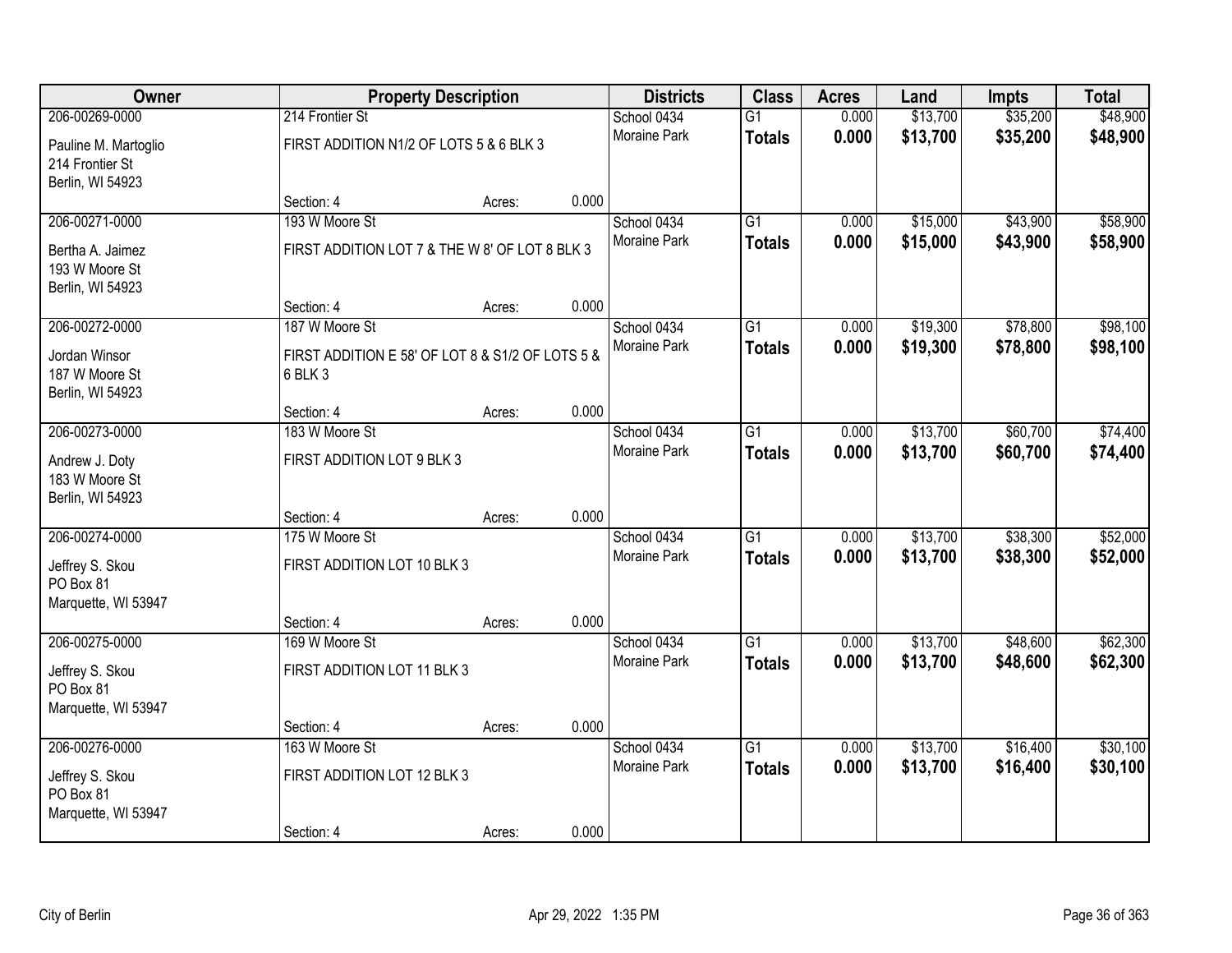| Owner                                                         | <b>Property Description</b>                |        |       | <b>Districts</b>    | <b>Class</b>    | <b>Acres</b> | Land     | <b>Impts</b> | <b>Total</b> |
|---------------------------------------------------------------|--------------------------------------------|--------|-------|---------------------|-----------------|--------------|----------|--------------|--------------|
| 206-00277-0000                                                | 213 N Wisconsin St                         |        |       | School 0434         | $\overline{G1}$ | 0.000        | \$14,100 | \$111,600    | \$125,700    |
| Kristine M. Lopes<br>213 N Wisconsin St<br>Berlin, WI 54923   | FIRST ADDITION LOT 1 & E 2' OF LOT 2 BLK 4 |        |       | <b>Moraine Park</b> | <b>Totals</b>   | 0.000        | \$14,100 | \$111,600    | \$125,700    |
|                                                               | Section: 4                                 | Acres: | 0.000 |                     |                 |              |          |              |              |
| 206-00278-0000                                                | 110 W Liberty St                           |        |       | School 0434         | $\overline{G1}$ | 0.000        | \$13,400 | \$71,800     | \$85,200     |
| Raymond W. Albrecht<br>108 Fox St<br>Menasha, WI 54952        | FIRST ADDITION W 64' OF LOT 2 BLK 4        |        |       | Moraine Park        | <b>Totals</b>   | 0.000        | \$13,400 | \$71,800     | \$85,200     |
|                                                               | Section: 4                                 | Acres: | 0.000 |                     |                 |              |          |              |              |
| 206-00279-0000                                                | 116 W Liberty St                           |        |       | School 0434         | $\overline{G1}$ | 0.000        | \$13,700 | \$52,100     | \$65,800     |
| <b>Breanna Davis</b><br>116 W Liberty St<br>Berlin, WI 54923  | FIRST ADDITION LOT 3 BLK 4                 |        |       | Moraine Park        | <b>Totals</b>   | 0.000        | \$13,700 | \$52,100     | \$65,800     |
|                                                               | Section: 4                                 | Acres: | 0.000 |                     |                 |              |          |              |              |
| 206-00280-0000                                                | 122 W Liberty St                           |        |       | School 0434         | $\overline{G1}$ | 0.000        | \$13,700 | \$66,300     | \$80,000     |
| Valeria Sanchez<br>222 W Liberty St<br>Berlin, WI 54923       | FIRST ADDITION LOT 4 BLK 4                 |        |       | Moraine Park        | <b>Totals</b>   | 0.000        | \$13,700 | \$66,300     | \$80,000     |
|                                                               | Section: 4                                 | Acres: | 0.000 |                     |                 |              |          |              |              |
| 206-00281-0000                                                | 128 W Liberty St                           |        |       | School 0434         | $\overline{G1}$ | 0.000        | \$13,700 | \$73,300     | \$87,000     |
| Bradley R. Gabrielski<br>128 W Liberty St<br>Berlin, WI 54923 | FIRST ADDITION LOT 5 BLK 4                 |        |       | Moraine Park        | <b>Totals</b>   | 0.000        | \$13,700 | \$73,300     | \$87,000     |
|                                                               | Section: 4                                 | Acres: | 0.000 |                     |                 |              |          |              |              |
| 206-00282-0000                                                | 134 W Liberty St                           |        |       | School 0434         | $\overline{G1}$ | 0.000        | \$13,700 | \$17,100     | \$30,800     |
| Joseph Anthony Hoppa<br>N9197 32nd Dr<br>Berlin, WI 54923     | FIRST ADDITION LOT 6 BLK 4                 |        |       | Moraine Park        | <b>Totals</b>   | 0.000        | \$13,700 | \$17,100     | \$30,800     |
|                                                               | Section: 4                                 | Acres: | 0.000 |                     |                 |              |          |              |              |
| 206-00283-0000                                                | 138 W Liberty St                           |        |       | School 0434         | $\overline{G1}$ | 0.000        | \$13,700 | \$51,100     | \$64,800     |
|                                                               | FIRST ADDITION LOT 7 BLK 4                 |        |       | <b>Moraine Park</b> | <b>Totals</b>   | 0.000        | \$13,700 | \$51,100     | \$64,800     |
|                                                               | Section: 4                                 | Acres: | 0.000 |                     |                 |              |          |              |              |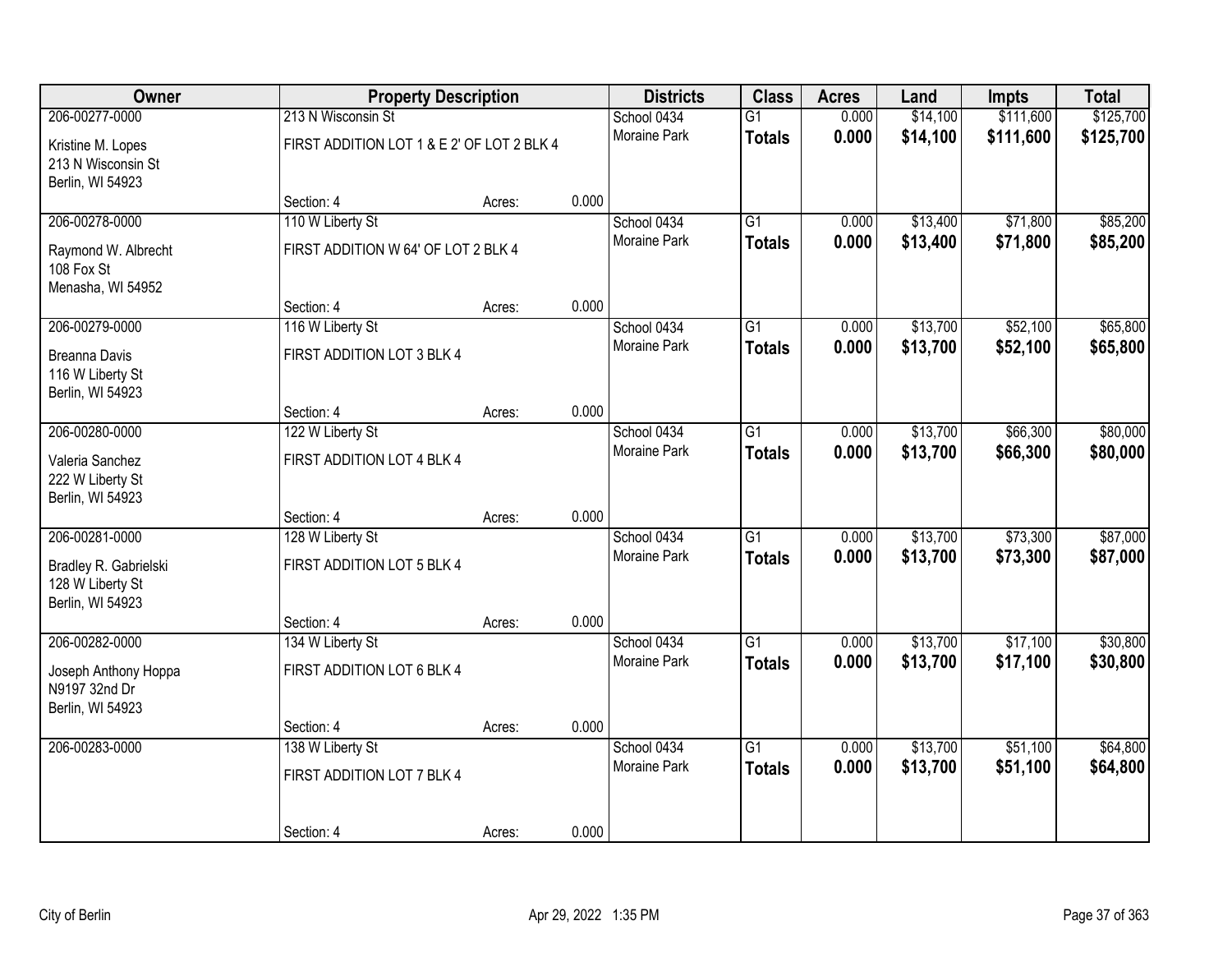| \$109,800<br>206-00284-0000<br>0.200<br>\$13,700<br>\$96,100<br>214 N Capron St<br>School 0434<br>$\overline{G1}$<br>Moraine Park<br>0.200<br>\$13,700<br>\$96,100<br>\$109,800<br><b>Totals</b><br>FIRST ADDITION N1/2 OF LOTS 8 & 9 BLK 4<br>Steven M. Belter<br>N1478 County Rd X<br>Berlin, WI 54923<br>0.200<br>Section: 4<br>Acres:<br>\$84,200<br>\$98,300<br>206-00285-0000<br>208 N Capron St<br>School 0434<br>$\overline{G1}$<br>\$14,100<br>0.000<br>Moraine Park<br>0.000<br>\$14,100<br>\$84,200<br><b>Totals</b><br>FIRST ADDITION S1/2 OF LOTS 8 & 9 & THE N 2' OF<br>Patrick C. Flanigan<br>LOT 10 BLK 4<br>208 N Capron St<br>Berlin, WI 54923<br>0.000<br>Section: 4<br>Acres:<br>206-00286-0000<br>$\overline{G1}$<br>\$13,600<br>\$76,300<br>153 W Moore St<br>School 0434<br>0.000<br>Moraine Park<br>0.000<br>\$13,600<br>\$76,300<br><b>Totals</b><br>FIRST ADDITION S 130' OF LOT 10 BLK 4<br>Harold D & Adeline T Featherston Joint<br>Revocable Trust<br>295 Canal St<br>0.000<br>Berlin, WI 54923<br>Section: 4<br>Acres:<br>\$13,700<br>\$48,600<br>206-00287-0000<br>145 W Moore St<br>School 0434<br>G1<br>0.000<br><b>Moraine Park</b><br>0.000<br>\$13,700<br>\$48,600<br><b>Totals</b><br>FIRST ADDITION LOT 11 BLK 4<br>Joseph Lenz<br>145 W Moore St<br>Berlin, WI 54923<br>0.000<br>Section: 4<br>Acres:<br>206-00288-0000<br>139 W Moore St<br>$\overline{G1}$<br>0.000<br>\$13,700<br>\$69,500<br>School 0434<br>Moraine Park<br>0.000<br>\$13,700<br>\$69,500<br><b>Totals</b><br>FIRST ADDITION LOT 12 BLK 4<br>Jean M. Paramo | Owner          | <b>Property Description</b> |  | <b>Districts</b> | <b>Class</b> | <b>Acres</b> | Land | <b>Impts</b> | <b>Total</b> |
|-------------------------------------------------------------------------------------------------------------------------------------------------------------------------------------------------------------------------------------------------------------------------------------------------------------------------------------------------------------------------------------------------------------------------------------------------------------------------------------------------------------------------------------------------------------------------------------------------------------------------------------------------------------------------------------------------------------------------------------------------------------------------------------------------------------------------------------------------------------------------------------------------------------------------------------------------------------------------------------------------------------------------------------------------------------------------------------------------------------------------------------------------------------------------------------------------------------------------------------------------------------------------------------------------------------------------------------------------------------------------------------------------------------------------------------------------------------------------------------------------------------------------------------------------------------------------|----------------|-----------------------------|--|------------------|--------------|--------------|------|--------------|--------------|
|                                                                                                                                                                                                                                                                                                                                                                                                                                                                                                                                                                                                                                                                                                                                                                                                                                                                                                                                                                                                                                                                                                                                                                                                                                                                                                                                                                                                                                                                                                                                                                         |                |                             |  |                  |              |              |      |              |              |
|                                                                                                                                                                                                                                                                                                                                                                                                                                                                                                                                                                                                                                                                                                                                                                                                                                                                                                                                                                                                                                                                                                                                                                                                                                                                                                                                                                                                                                                                                                                                                                         |                |                             |  |                  |              |              |      |              |              |
|                                                                                                                                                                                                                                                                                                                                                                                                                                                                                                                                                                                                                                                                                                                                                                                                                                                                                                                                                                                                                                                                                                                                                                                                                                                                                                                                                                                                                                                                                                                                                                         |                |                             |  |                  |              |              |      |              |              |
|                                                                                                                                                                                                                                                                                                                                                                                                                                                                                                                                                                                                                                                                                                                                                                                                                                                                                                                                                                                                                                                                                                                                                                                                                                                                                                                                                                                                                                                                                                                                                                         |                |                             |  |                  |              |              |      |              |              |
| \$98,300<br>\$89,900<br>\$89,900<br>\$62,300<br>\$62,300<br>\$83,200<br>\$83,200                                                                                                                                                                                                                                                                                                                                                                                                                                                                                                                                                                                                                                                                                                                                                                                                                                                                                                                                                                                                                                                                                                                                                                                                                                                                                                                                                                                                                                                                                        |                |                             |  |                  |              |              |      |              |              |
|                                                                                                                                                                                                                                                                                                                                                                                                                                                                                                                                                                                                                                                                                                                                                                                                                                                                                                                                                                                                                                                                                                                                                                                                                                                                                                                                                                                                                                                                                                                                                                         |                |                             |  |                  |              |              |      |              |              |
|                                                                                                                                                                                                                                                                                                                                                                                                                                                                                                                                                                                                                                                                                                                                                                                                                                                                                                                                                                                                                                                                                                                                                                                                                                                                                                                                                                                                                                                                                                                                                                         |                |                             |  |                  |              |              |      |              |              |
|                                                                                                                                                                                                                                                                                                                                                                                                                                                                                                                                                                                                                                                                                                                                                                                                                                                                                                                                                                                                                                                                                                                                                                                                                                                                                                                                                                                                                                                                                                                                                                         |                |                             |  |                  |              |              |      |              |              |
|                                                                                                                                                                                                                                                                                                                                                                                                                                                                                                                                                                                                                                                                                                                                                                                                                                                                                                                                                                                                                                                                                                                                                                                                                                                                                                                                                                                                                                                                                                                                                                         |                |                             |  |                  |              |              |      |              |              |
|                                                                                                                                                                                                                                                                                                                                                                                                                                                                                                                                                                                                                                                                                                                                                                                                                                                                                                                                                                                                                                                                                                                                                                                                                                                                                                                                                                                                                                                                                                                                                                         |                |                             |  |                  |              |              |      |              |              |
|                                                                                                                                                                                                                                                                                                                                                                                                                                                                                                                                                                                                                                                                                                                                                                                                                                                                                                                                                                                                                                                                                                                                                                                                                                                                                                                                                                                                                                                                                                                                                                         |                |                             |  |                  |              |              |      |              |              |
|                                                                                                                                                                                                                                                                                                                                                                                                                                                                                                                                                                                                                                                                                                                                                                                                                                                                                                                                                                                                                                                                                                                                                                                                                                                                                                                                                                                                                                                                                                                                                                         |                |                             |  |                  |              |              |      |              |              |
|                                                                                                                                                                                                                                                                                                                                                                                                                                                                                                                                                                                                                                                                                                                                                                                                                                                                                                                                                                                                                                                                                                                                                                                                                                                                                                                                                                                                                                                                                                                                                                         |                |                             |  |                  |              |              |      |              |              |
|                                                                                                                                                                                                                                                                                                                                                                                                                                                                                                                                                                                                                                                                                                                                                                                                                                                                                                                                                                                                                                                                                                                                                                                                                                                                                                                                                                                                                                                                                                                                                                         |                |                             |  |                  |              |              |      |              |              |
|                                                                                                                                                                                                                                                                                                                                                                                                                                                                                                                                                                                                                                                                                                                                                                                                                                                                                                                                                                                                                                                                                                                                                                                                                                                                                                                                                                                                                                                                                                                                                                         |                |                             |  |                  |              |              |      |              |              |
|                                                                                                                                                                                                                                                                                                                                                                                                                                                                                                                                                                                                                                                                                                                                                                                                                                                                                                                                                                                                                                                                                                                                                                                                                                                                                                                                                                                                                                                                                                                                                                         |                |                             |  |                  |              |              |      |              |              |
|                                                                                                                                                                                                                                                                                                                                                                                                                                                                                                                                                                                                                                                                                                                                                                                                                                                                                                                                                                                                                                                                                                                                                                                                                                                                                                                                                                                                                                                                                                                                                                         |                |                             |  |                  |              |              |      |              |              |
|                                                                                                                                                                                                                                                                                                                                                                                                                                                                                                                                                                                                                                                                                                                                                                                                                                                                                                                                                                                                                                                                                                                                                                                                                                                                                                                                                                                                                                                                                                                                                                         |                |                             |  |                  |              |              |      |              |              |
|                                                                                                                                                                                                                                                                                                                                                                                                                                                                                                                                                                                                                                                                                                                                                                                                                                                                                                                                                                                                                                                                                                                                                                                                                                                                                                                                                                                                                                                                                                                                                                         |                |                             |  |                  |              |              |      |              |              |
|                                                                                                                                                                                                                                                                                                                                                                                                                                                                                                                                                                                                                                                                                                                                                                                                                                                                                                                                                                                                                                                                                                                                                                                                                                                                                                                                                                                                                                                                                                                                                                         |                |                             |  |                  |              |              |      |              |              |
|                                                                                                                                                                                                                                                                                                                                                                                                                                                                                                                                                                                                                                                                                                                                                                                                                                                                                                                                                                                                                                                                                                                                                                                                                                                                                                                                                                                                                                                                                                                                                                         |                |                             |  |                  |              |              |      |              |              |
|                                                                                                                                                                                                                                                                                                                                                                                                                                                                                                                                                                                                                                                                                                                                                                                                                                                                                                                                                                                                                                                                                                                                                                                                                                                                                                                                                                                                                                                                                                                                                                         |                |                             |  |                  |              |              |      |              |              |
|                                                                                                                                                                                                                                                                                                                                                                                                                                                                                                                                                                                                                                                                                                                                                                                                                                                                                                                                                                                                                                                                                                                                                                                                                                                                                                                                                                                                                                                                                                                                                                         | 139 W Moore St |                             |  |                  |              |              |      |              |              |
| Berlin, WI 54923                                                                                                                                                                                                                                                                                                                                                                                                                                                                                                                                                                                                                                                                                                                                                                                                                                                                                                                                                                                                                                                                                                                                                                                                                                                                                                                                                                                                                                                                                                                                                        |                |                             |  |                  |              |              |      |              |              |
| 0.000<br>Section: 4<br>Acres:<br>\$37,400<br>206-00289-0000<br>135 W Moore St<br>School 0434<br>$\overline{G1}$<br>\$13,700<br>\$51,100<br>0.000                                                                                                                                                                                                                                                                                                                                                                                                                                                                                                                                                                                                                                                                                                                                                                                                                                                                                                                                                                                                                                                                                                                                                                                                                                                                                                                                                                                                                        |                |                             |  |                  |              |              |      |              |              |
| Moraine Park<br>0.000<br>\$13,700<br>\$37,400<br>\$51,100<br><b>Totals</b>                                                                                                                                                                                                                                                                                                                                                                                                                                                                                                                                                                                                                                                                                                                                                                                                                                                                                                                                                                                                                                                                                                                                                                                                                                                                                                                                                                                                                                                                                              |                |                             |  |                  |              |              |      |              |              |
| FIRST ADDITION LOT 13 BLK 4<br>Cristopher Rivera                                                                                                                                                                                                                                                                                                                                                                                                                                                                                                                                                                                                                                                                                                                                                                                                                                                                                                                                                                                                                                                                                                                                                                                                                                                                                                                                                                                                                                                                                                                        |                |                             |  |                  |              |              |      |              |              |
| 135 W Moore St                                                                                                                                                                                                                                                                                                                                                                                                                                                                                                                                                                                                                                                                                                                                                                                                                                                                                                                                                                                                                                                                                                                                                                                                                                                                                                                                                                                                                                                                                                                                                          |                |                             |  |                  |              |              |      |              |              |
| Berlin, WI 54923<br>0.000<br>Section: 4                                                                                                                                                                                                                                                                                                                                                                                                                                                                                                                                                                                                                                                                                                                                                                                                                                                                                                                                                                                                                                                                                                                                                                                                                                                                                                                                                                                                                                                                                                                                 |                |                             |  |                  |              |              |      |              |              |
| Acres:<br>206-00290-0000<br>W Moore St<br>$\overline{X4}$<br>0.201<br>$\overline{30}$<br>School 0434<br>\$0<br>$\overline{50}$                                                                                                                                                                                                                                                                                                                                                                                                                                                                                                                                                                                                                                                                                                                                                                                                                                                                                                                                                                                                                                                                                                                                                                                                                                                                                                                                                                                                                                          |                |                             |  |                  |              |              |      |              |              |
| \$0<br>\$0<br>0.201<br>\$0<br><b>Moraine Park</b><br><b>Totals</b>                                                                                                                                                                                                                                                                                                                                                                                                                                                                                                                                                                                                                                                                                                                                                                                                                                                                                                                                                                                                                                                                                                                                                                                                                                                                                                                                                                                                                                                                                                      |                |                             |  |                  |              |              |      |              |              |
| FIRST ADDITION LOT 14 BLK 4<br>Berlin Community Daycare & Preschool                                                                                                                                                                                                                                                                                                                                                                                                                                                                                                                                                                                                                                                                                                                                                                                                                                                                                                                                                                                                                                                                                                                                                                                                                                                                                                                                                                                                                                                                                                     |                |                             |  |                  |              |              |      |              |              |
| Inc.<br>107 W Moore St                                                                                                                                                                                                                                                                                                                                                                                                                                                                                                                                                                                                                                                                                                                                                                                                                                                                                                                                                                                                                                                                                                                                                                                                                                                                                                                                                                                                                                                                                                                                                  |                |                             |  |                  |              |              |      |              |              |
| 0.201<br>Berlin, WI 54923<br>Section: 4<br>Acres:                                                                                                                                                                                                                                                                                                                                                                                                                                                                                                                                                                                                                                                                                                                                                                                                                                                                                                                                                                                                                                                                                                                                                                                                                                                                                                                                                                                                                                                                                                                       |                |                             |  |                  |              |              |      |              |              |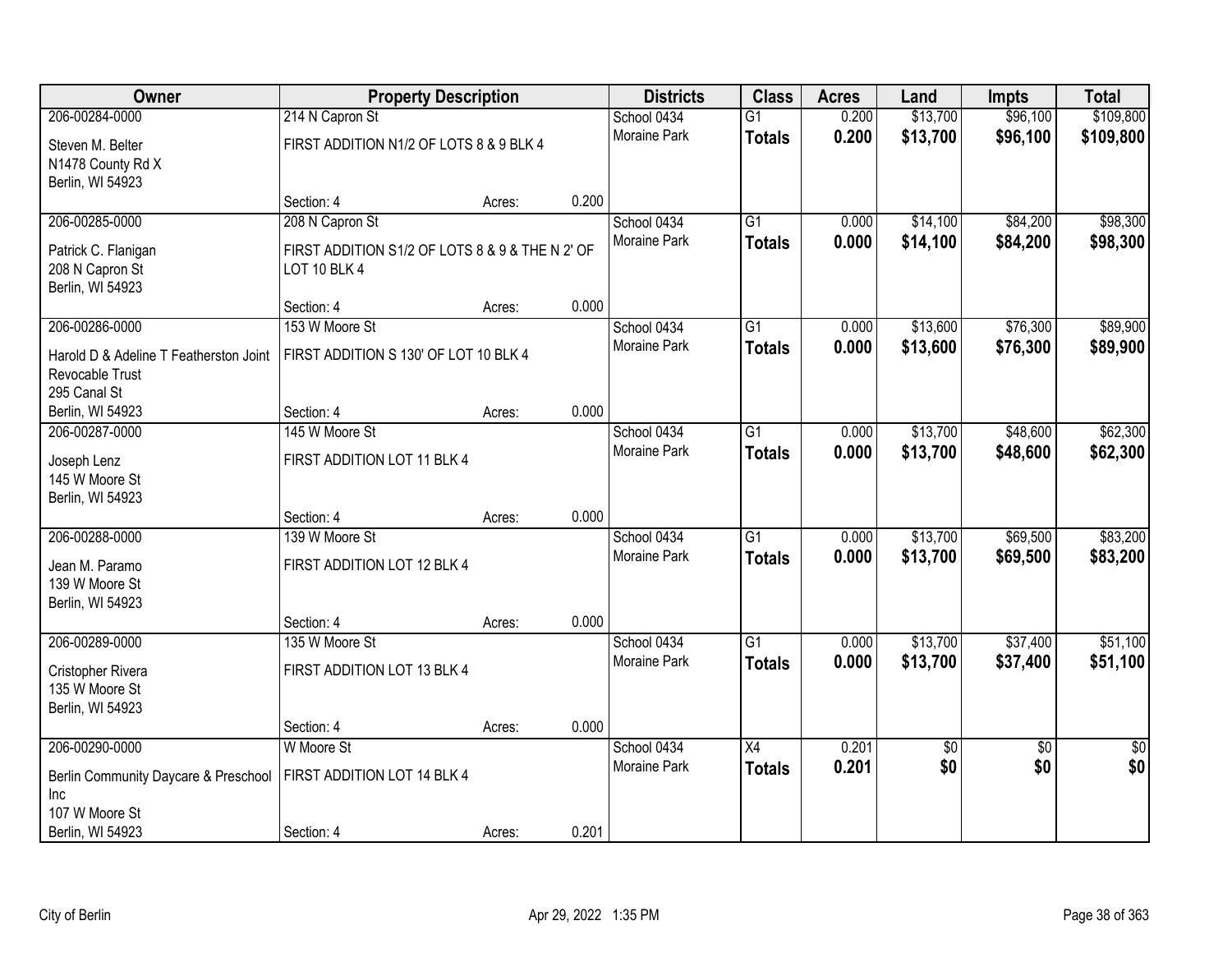| Owner                                  | <b>Property Description</b>                    |        |       | <b>Districts</b>            | <b>Class</b>    | <b>Acres</b> | Land            | Impts           | <b>Total</b> |
|----------------------------------------|------------------------------------------------|--------|-------|-----------------------------|-----------------|--------------|-----------------|-----------------|--------------|
| 206-00291-0000                         | 107 W Moore St                                 |        |       | School 0434                 | $\overline{X4}$ | 0.302        | $\overline{60}$ | $\overline{50}$ | \$0          |
| Berlin Community Daycare & Preschool   | FIRST ADDITION LOT 15 & THE W1/2 OF LOT 16 BLK |        |       | Moraine Park                | <b>Totals</b>   | 0.302        | \$0             | \$0             | \$0          |
| Inc                                    | 4                                              |        |       |                             |                 |              |                 |                 |              |
| 107 W Moore St                         |                                                |        |       |                             |                 |              |                 |                 |              |
| Berlin, WI 54923                       | Section: 4                                     | Acres: | 0.302 |                             |                 |              |                 |                 |              |
| 206-00292-0000                         | 107 W Moore St                                 |        |       | School 0434                 | $\overline{X4}$ | 0.502        | $\overline{50}$ | $\overline{50}$ | \$0          |
| Berlin Community Daycare & Preschool   | FIRST ADDITION LOTS 17 & 18 & THE E1/2 OF LOT  |        |       | Moraine Park                | <b>Totals</b>   | 0.502        | \$0             | \$0             | \$0          |
| Inc                                    | 16 BLK 4                                       |        |       |                             |                 |              |                 |                 |              |
| 107 W Moore St                         |                                                |        |       |                             |                 |              |                 |                 |              |
| Berlin, WI 54923                       | Section: 4                                     | Acres: | 0.502 |                             |                 |              |                 |                 |              |
| 206-00293-0000                         | 211 Oak St                                     |        |       | School 0434                 | $\overline{G1}$ | 0.200        | \$13,700        | \$54,400        | \$68,100     |
|                                        |                                                |        |       | Moraine Park                | <b>Totals</b>   | 0.200        | \$13,700        | \$54,400        | \$68,100     |
| Catherine C. Chase<br>211 Oak St       | FIRST ADDITION N1/2 OF LOTS 1 & 2 BLK 5        |        |       |                             |                 |              |                 |                 |              |
| Berlin, WI 54923                       |                                                |        |       |                             |                 |              |                 |                 |              |
|                                        | Section: 3                                     | Acres: | 0.200 |                             |                 |              |                 |                 |              |
| 206-00294-0000                         | 205 Oak St                                     |        |       | School 0434                 | $\overline{G1}$ | 0.000        | \$13,700        | \$116,700       | \$130,400    |
|                                        |                                                |        |       | <b>Moraine Park</b>         | <b>Totals</b>   | 0.000        | \$13,700        | \$116,700       | \$130,400    |
| Ryan D. Draeger                        | FIRST ADDITION S1/2 OF LOTS 1 & 2 BLK 5        |        |       |                             |                 |              |                 |                 |              |
| 205 Oak St                             |                                                |        |       |                             |                 |              |                 |                 |              |
| Berlin, WI 54923                       | Section: 3                                     | Acres: | 0.000 |                             |                 |              |                 |                 |              |
| 206-00295-0000                         | 142 E Liberty St                               |        |       | School 0434                 | $\overline{G1}$ | 0.000        | \$13,700        | \$44,600        | \$58,300     |
|                                        |                                                |        |       | Moraine Park                | <b>Totals</b>   | 0.000        | \$13,700        | \$44,600        | \$58,300     |
| Harold D & Adeline T Featherston Joint | FIRST ADDITION LOT 3 BLK 5                     |        |       |                             |                 |              |                 |                 |              |
| Revocable Trust                        |                                                |        |       |                             |                 |              |                 |                 |              |
| 295 Canal St                           |                                                |        |       |                             |                 |              |                 |                 |              |
| Berlin, WI 54923                       | Section: 3                                     | Acres: | 0.000 |                             |                 |              |                 |                 |              |
| 206-00296-0000                         | 134 E Liberty St                               |        |       | School 0434<br>Moraine Park | $\overline{G1}$ | 0.000        | \$13,700        | \$69,400        | \$83,100     |
| Constance Koscher                      | FIRST ADDITION LOT 4 BLK 5                     |        |       |                             | <b>Totals</b>   | 0.000        | \$13,700        | \$69,400        | \$83,100     |
| Donald C. Koscher                      |                                                |        |       |                             |                 |              |                 |                 |              |
| 134 E Liberty St                       |                                                |        |       |                             |                 |              |                 |                 |              |
| Berlin, WI 54923                       | Section: 3                                     | Acres: | 0.000 |                             |                 |              |                 |                 |              |
| 206-00297-0000                         | 128 E Liberty St                               |        |       | School 0434                 | $\overline{G1}$ | 0.000        | \$13,700        | \$65,000        | \$78,700     |
| Jesus J. Saldivar                      | FIRST ADDITION LOT 5 BLK 5                     |        |       | <b>Moraine Park</b>         | <b>Totals</b>   | 0.000        | \$13,700        | \$65,000        | \$78,700     |
| Maria E. Saldivar                      |                                                |        |       |                             |                 |              |                 |                 |              |
| 1021 S River St                        |                                                |        |       |                             |                 |              |                 |                 |              |
| Aurora, IL 60506-5914                  | Section: 3                                     | Acres: | 0.000 |                             |                 |              |                 |                 |              |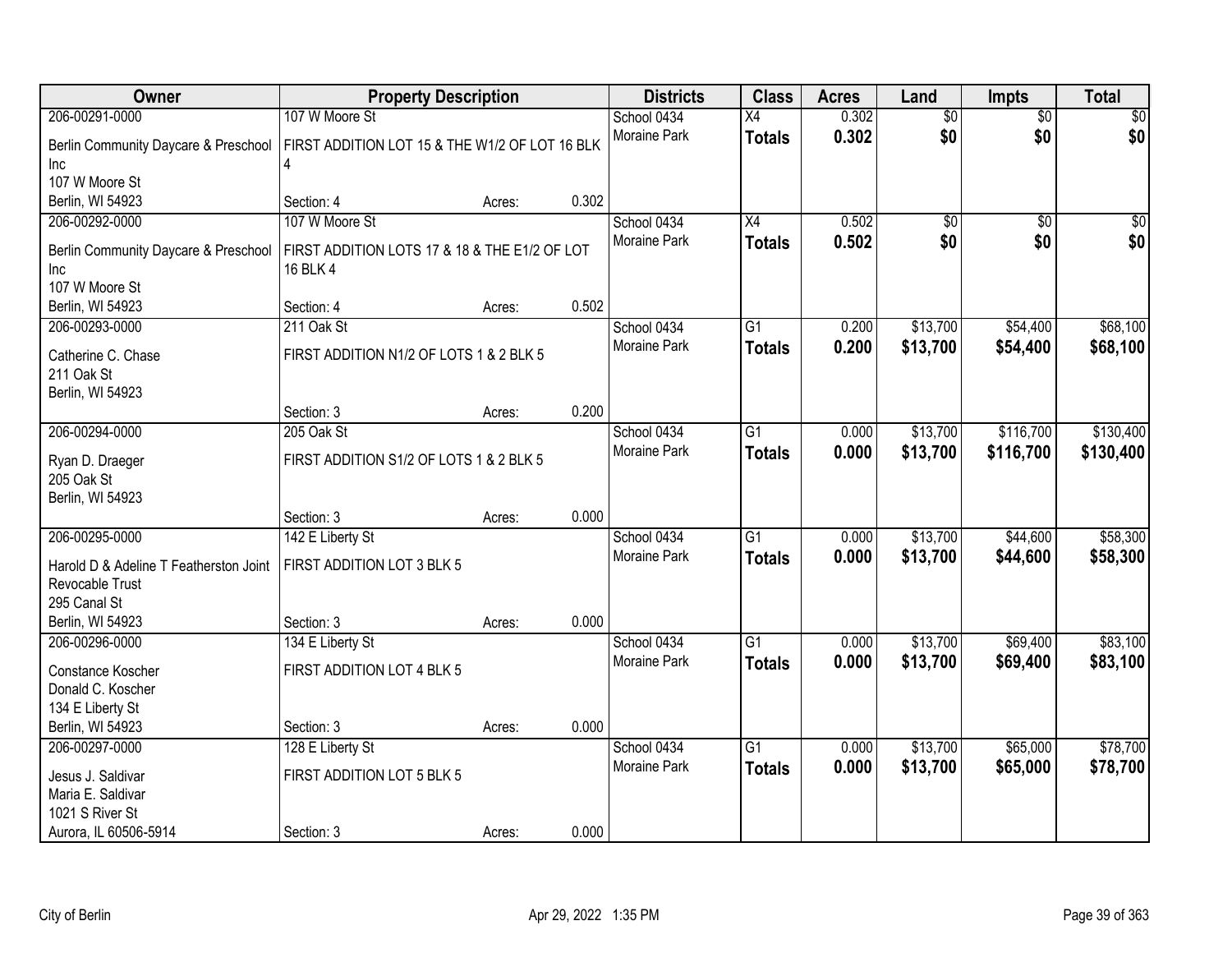| Owner                                                           |                                                 | <b>Property Description</b> |       | <b>Districts</b>    | <b>Class</b>    | <b>Acres</b> | Land     | <b>Impts</b> | <b>Total</b> |
|-----------------------------------------------------------------|-------------------------------------------------|-----------------------------|-------|---------------------|-----------------|--------------|----------|--------------|--------------|
| 206-00298-0000                                                  | 124 E Liberty St                                |                             |       | School 0434         | $\overline{G2}$ | 0.000        | \$13,700 | \$148,900    | \$162,600    |
| Schaffer Rental Properties, LLC<br>N438 24th Ave                | FIRST ADDITION LOT 6 BLK 5                      |                             |       | <b>Moraine Park</b> | <b>Totals</b>   | 0.000        | \$13,700 | \$148,900    | \$162,600    |
| Neshkoro, WI 54960                                              |                                                 |                             | 0.000 |                     |                 |              |          |              |              |
| 206-00299-0000                                                  | Section: 3<br>116 E Liberty St                  | Acres:                      |       | School 0434         | $\overline{G1}$ | 0.000        | \$13,700 | \$70,400     | \$84,100     |
|                                                                 |                                                 |                             |       | Moraine Park        |                 | 0.000        | \$13,700 | \$70,400     | \$84,100     |
| Humberto Sanchez Cruz<br>142 S Pearl St<br>Berlin, WI 54923     | FIRST ADDITION LOT 7 BLK 5                      |                             |       |                     | <b>Totals</b>   |              |          |              |              |
|                                                                 | Section: 3                                      | Acres:                      | 0.000 |                     |                 |              |          |              |              |
| 206-00300-0000                                                  | 110 E Liberty St                                |                             |       | School 0434         | $\overline{G1}$ | 0.000        | \$14,400 | \$31,700     | \$46,100     |
| Emily Aleman<br>110 E Liberty St<br>Berlin, WI 54923            | FIRST ADDITION LOT 8 & E 4' OF LOT 9 BLK 5      |                             |       | Moraine Park        | <b>Totals</b>   | 0.000        | \$14,400 | \$31,700     | \$46,100     |
|                                                                 | Section: 3                                      | Acres:                      | 0.000 |                     |                 |              |          |              |              |
| 206-00301-0000                                                  | 212 N Wisconsin St                              |                             |       | School 0434         | $\overline{G1}$ | 0.000        | \$9,600  | \$48,200     | \$57,800     |
| Mas Rentals, LLC<br>PO Box 255<br>Berlin, WI 54923              | FIRST ADDITION W 62' OF N1/2 OF LOT 9 BLK 5     |                             |       | Moraine Park        | <b>Totals</b>   | 0.000        | \$9,600  | \$48,200     | \$57,800     |
|                                                                 | Section: 3                                      | Acres:                      | 0.000 |                     |                 |              |          |              |              |
| 206-00302-0000                                                  | 204 N Wisconsin St                              |                             |       | School 0434         | $\overline{G1}$ | 0.000        | \$9,200  | \$78,500     | \$87,700     |
|                                                                 |                                                 |                             |       | Moraine Park        | <b>Totals</b>   | 0.000        | \$9,200  | \$78,500     | \$87,700     |
| Thomas L. Keller<br>204 N Wisconsin St<br>Berlin, WI 54923-1560 | FIRST ADDITION W 62' OF THE S1/2 OF LOT 9 BLK 5 |                             |       |                     |                 |              |          |              |              |
|                                                                 | Section: 3                                      | Acres:                      | 0.000 |                     |                 |              |          |              |              |
| 206-00303-0000                                                  | 200 N Wisconsin St                              |                             |       | School 0434         | $\overline{G1}$ | 0.000        | \$7,000  | \$42,500     | \$49,500     |
| Kramer Housing LLC<br>237 E Waushara St<br>Berlin, WI 54923     | FIRST ADDITION N 58'3" OF LOT 10 BLK 5          |                             |       | Moraine Park        | <b>Totals</b>   | 0.000        | \$7,000  | \$42,500     | \$49,500     |
|                                                                 | Section: 3                                      | Acres:                      | 0.000 |                     |                 |              |          |              |              |
| 206-00304-0000                                                  | 103 E Moore St                                  |                             |       | School 0434         | $\overline{G1}$ | 0.000        | \$10,600 | \$26,400     | \$37,000     |
| Matthew L. Hardel<br>103 E Moore St<br>Berlin, WI 54923         | FIRST ADDITION S 73'9" OF LOT 10 BLK 5          |                             |       | <b>Moraine Park</b> | <b>Totals</b>   | 0.000        | \$10,600 | \$26,400     | \$37,000     |
|                                                                 | Section: 3                                      | Acres:                      | 0.000 |                     |                 |              |          |              |              |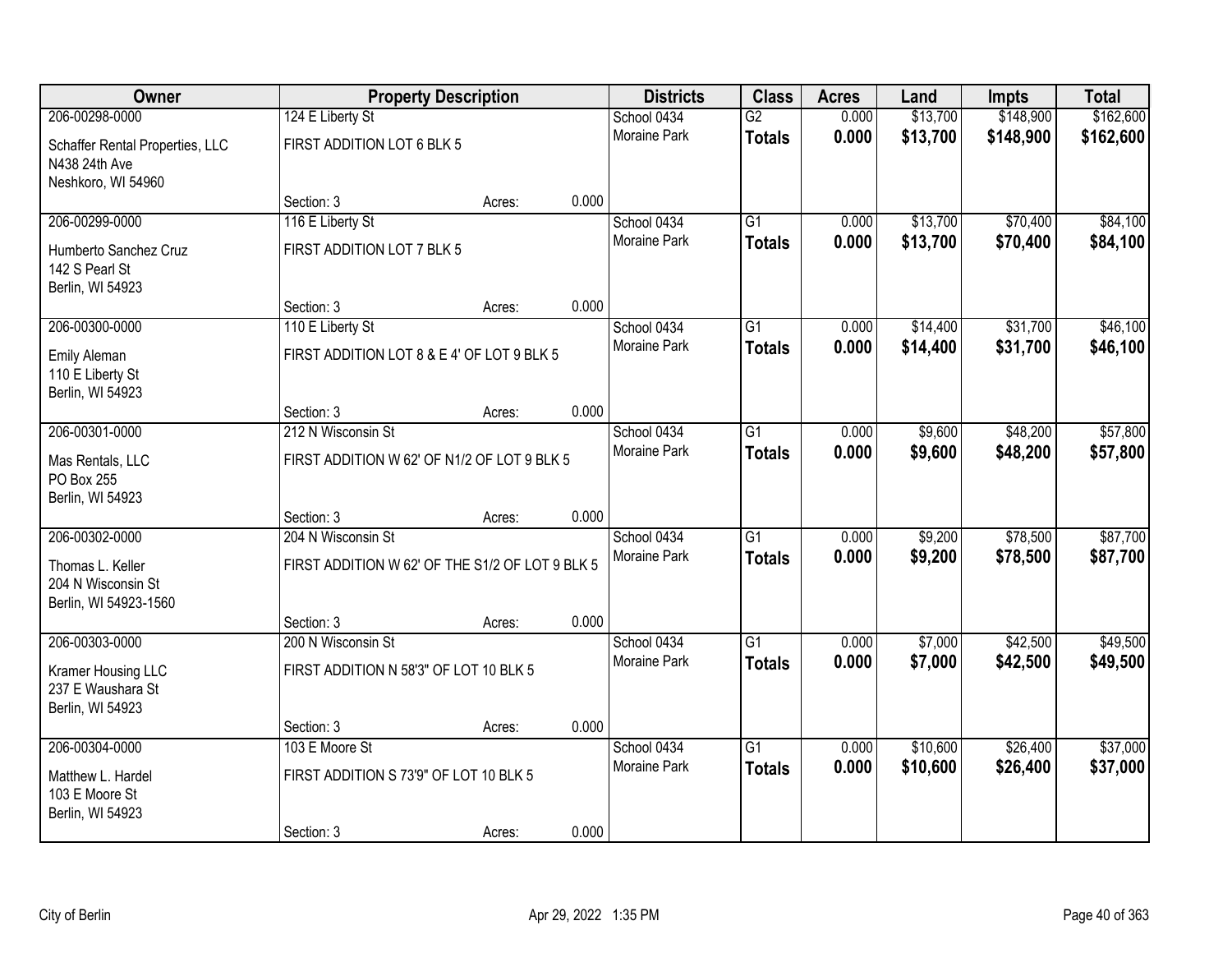| Owner                                                                   |                                                  | <b>Property Description</b> |       | <b>Districts</b>            | <b>Class</b>    | <b>Acres</b>   | Land     | <b>Impts</b> | <b>Total</b> |
|-------------------------------------------------------------------------|--------------------------------------------------|-----------------------------|-------|-----------------------------|-----------------|----------------|----------|--------------|--------------|
| 206-00305-0000                                                          | 109 E Moore St                                   |                             |       | School 0434                 | $\overline{G1}$ | 0.000          | \$12,700 | \$42,200     | \$54,900     |
| Deppe Holdings LLC<br>1155 County Rd 270<br>Mico, TX 78056              | FIRST ADDITION W 60' OF LOT 11 BLK 5             |                             |       | <b>Moraine Park</b>         | <b>Totals</b>   | 0.000          | \$12,700 | \$42,200     | \$54,900     |
|                                                                         | Section: 3                                       | Acres:                      | 0.000 |                             |                 |                |          |              |              |
| 206-00306-0000                                                          | 115 E Moore St                                   |                             |       | School 0434                 | $\overline{G1}$ | 0.000          | \$14,700 | \$50,800     | \$65,500     |
| Catherine M. Kuble<br>12635 Burma Rd<br>Grass Valley, CA 95945          | FIRST ADDITION LOT 12 & THE E 6' OF LOT 11 BLK 5 |                             |       | Moraine Park                | <b>Totals</b>   | 0.000          | \$14,700 | \$50,800     | \$65,500     |
|                                                                         | Section: 3                                       | Acres:                      | 0.000 |                             |                 |                |          |              |              |
| 206-00307-0000                                                          | 121 E Moore St                                   |                             |       | School 0434                 | $\overline{G1}$ | 0.000          | \$13,700 | \$76,700     | \$90,400     |
| Von I. Caswell<br>121 E Moore St<br>Berlin, WI 54923                    | FIRST ADDITION LOT 13 BLK 5                      |                             |       | Moraine Park                | <b>Totals</b>   | 0.000          | \$13,700 | \$76,700     | \$90,400     |
|                                                                         | Section: 3                                       | Acres:                      | 0.000 |                             |                 |                |          |              |              |
| 206-00308-0200                                                          | 127 E Moore St                                   |                             |       | School 0434                 | $\overline{G1}$ | 0.000          | \$13,700 | \$119,800    | \$133,500    |
| Carl A. Krouse<br>Nancy J. Krouse                                       | FIRST ADDITION LOT 14, BLK 5                     |                             |       | Moraine Park                | <b>Totals</b>   | 0.000          | \$13,700 | \$119,800    | \$133,500    |
| 127 E Moore St                                                          |                                                  |                             |       |                             |                 |                |          |              |              |
| Berlin, WI 54923                                                        | Section: 3<br>135 E Moore St                     | Acres:                      | 0.000 |                             | $\overline{G1}$ |                |          |              | \$111,600    |
| 206-00309-0100                                                          |                                                  |                             |       | School 0434<br>Moraine Park |                 | 0.000<br>0.000 | \$14,700 | \$96,900     |              |
| Robert & Patricia Gonyo Living Trust<br>135 E Moore<br>Berlin, WI 54923 | FIRST ADDITION LOT 15 & THE W6' OF LOT 16 BLK 5  |                             |       |                             | <b>Totals</b>   |                | \$14,700 | \$96,900     | \$111,600    |
|                                                                         | Section: 3                                       | Acres:                      | 0.000 |                             |                 |                |          |              |              |
| 206-00310-0000                                                          | 139 E Moore St                                   |                             |       | School 0434                 | $\overline{G1}$ | 0.000          | \$12,700 | \$61,700     | \$74,400     |
| Robert & Patricia Gonyo Living Trust<br>135 E Moore<br>Berlin, WI 54923 | FIRST ADDITION E 60' OF LOT 16 BLK 5             |                             |       | Moraine Park                | <b>Totals</b>   | 0.000          | \$12,700 | \$61,700     | \$74,400     |
|                                                                         | Section: 3                                       | Acres:                      | 0.000 |                             |                 |                |          |              |              |
| 206-00311-0000                                                          | 145 E Moore St                                   |                             |       | School 0434                 | $\overline{G1}$ | 0.000          | \$13,700 | \$120,100    | \$133,800    |
| Kristin L. Koch<br>145 E Moore St<br>Berlin, WI 54923                   | FIRST ADDITION LOT 17 BLK 5                      |                             |       | Moraine Park                | <b>Totals</b>   | 0.000          | \$13,700 | \$120,100    | \$133,800    |
|                                                                         | Section: 3                                       | Acres:                      | 0.000 |                             |                 |                |          |              |              |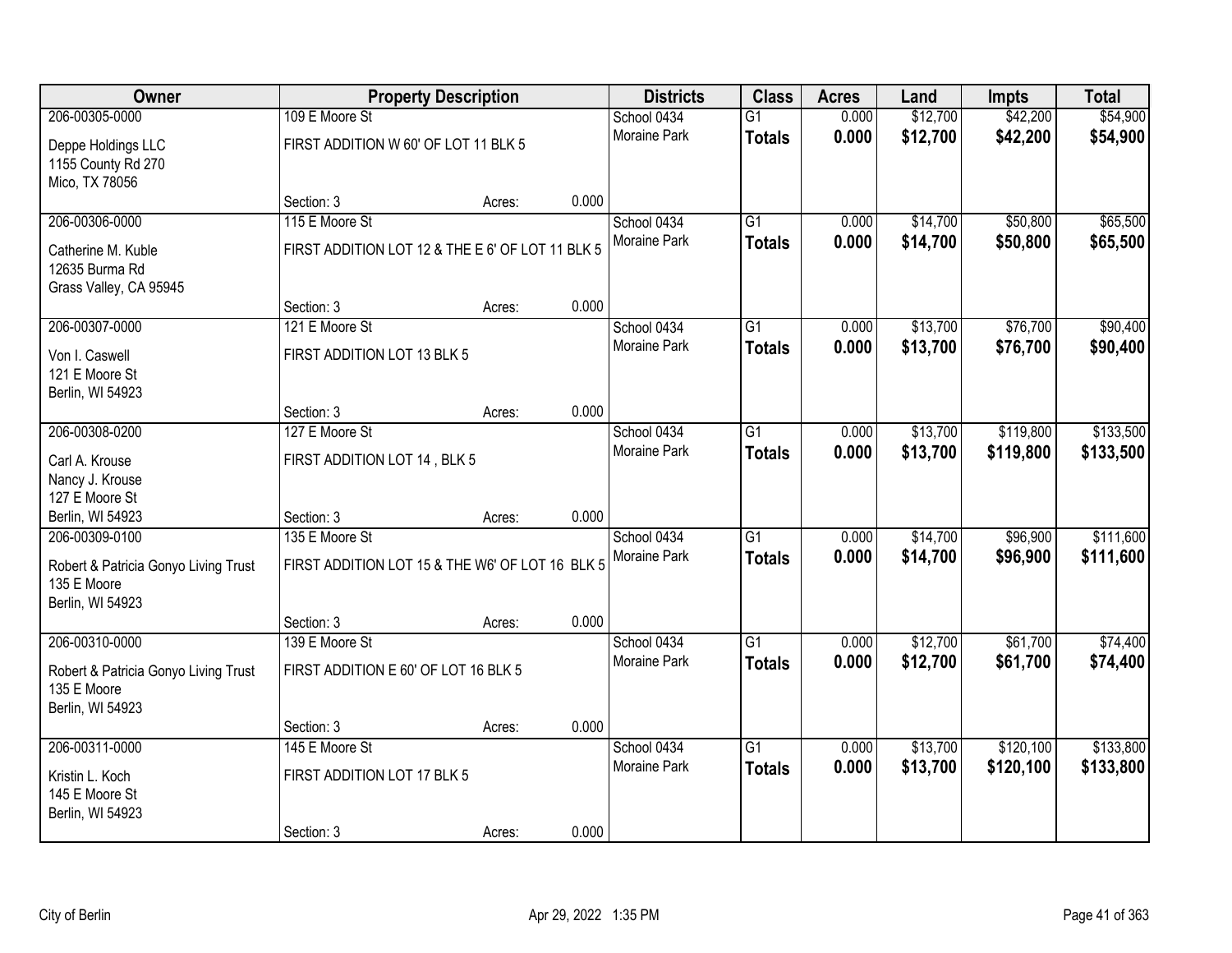| Owner                                                                        |                                                                     | <b>Property Description</b> |       | <b>Districts</b>            | <b>Class</b>    | <b>Acres</b> | Land     | <b>Impts</b>    | <b>Total</b> |
|------------------------------------------------------------------------------|---------------------------------------------------------------------|-----------------------------|-------|-----------------------------|-----------------|--------------|----------|-----------------|--------------|
| 206-00312-0000                                                               | 151 E Moore St                                                      |                             |       | School 0434                 | $\overline{G1}$ | 0.000        | \$13,700 | \$57,600        | \$71,300     |
| Philip D & Donna J Baxter Living Trust<br>151 E Moore St<br>Berlin, WI 54923 | FIRST ADDITION LOT 18 BLK 5                                         |                             |       | Moraine Park                | <b>Totals</b>   | 0.000        | \$13,700 | \$57,600        | \$71,300     |
|                                                                              | Section: 3                                                          | Acres:                      | 0.000 |                             |                 |              |          |                 |              |
| 206-00313-0000                                                               | 121 N State St                                                      |                             |       | School 0434                 | G1              | 0.000        | \$15,000 | \$78,600        | \$93,600     |
|                                                                              |                                                                     |                             |       | Moraine Park                | <b>Totals</b>   | 0.000        | \$15,000 | \$78,600        | \$93,600     |
| Paul A. Boegh                                                                | FIRST ADDITION LOT 1 & N 8' OF LOT 10 BLK 6                         |                             |       |                             |                 |              |          |                 |              |
| Kristine L. Boegh<br>121 N State St                                          |                                                                     |                             |       |                             |                 |              |          |                 |              |
| Berlin, WI 54923                                                             | Section: 3                                                          | Acres:                      | 0.000 |                             |                 |              |          |                 |              |
| 206-00314-0000                                                               | 172 E Park Ave                                                      |                             |       | School 0434                 | $\overline{G2}$ | 0.204        | \$18,900 | \$0             | \$18,900     |
|                                                                              |                                                                     |                             |       | Moraine Park                | <b>Totals</b>   | 0.204        | \$18,900 | \$0             | \$18,900     |
| <b>Community Health Network</b>                                              | FIRST ADDITION LOT 2 BLK 6                                          |                             |       |                             |                 |              |          |                 |              |
| 225 Memorial Dr<br>Berlin, WI 54923                                          |                                                                     |                             |       |                             |                 |              |          |                 |              |
|                                                                              | Section: 3                                                          | Acres:                      | 0.204 |                             |                 |              |          |                 |              |
| 206-00315-0000                                                               | 169 E Huron St                                                      |                             |       | School 0434                 | $\overline{G2}$ | 1.028        | \$63,700 | \$0             | \$63,700     |
|                                                                              |                                                                     |                             |       | Moraine Park                | <b>Totals</b>   | 1.028        | \$63,700 | \$0             | \$63,700     |
| <b>Community Health Network</b>                                              | FIRST ADDITION COM 276.25 E OF SW COR BLK 6;                        |                             |       |                             |                 |              |          |                 |              |
| 225 Memorial Dr                                                              | THENCE N 197.65'; W 52.15'; N 68.02'; TO S LN E                     |                             |       |                             |                 |              |          |                 |              |
| Berlin, WI 54923                                                             | PARK; E 175.01; S 132'; E 69.52'; S 133.33' TO N LN E<br>Section: 3 | Acres:                      | 1.028 |                             |                 |              |          |                 |              |
| 206-00317-0000                                                               | 179 E Huron St                                                      |                             |       | School 0434                 | $\overline{G1}$ | 0.000        | \$21,400 | \$66,200        | \$87,600     |
|                                                                              |                                                                     |                             |       | Moraine Park                | <b>Totals</b>   | 0.000        | \$21,400 | \$66,200        | \$87,600     |
| Jeffrey E. Judson                                                            | FIRST ADDITION LOTS 8 & 9 BLK 6                                     |                             |       |                             |                 |              |          |                 |              |
| 2186 Crary St                                                                |                                                                     |                             |       |                             |                 |              |          |                 |              |
| Pasadena, CA 91104                                                           |                                                                     |                             | 0.000 |                             |                 |              |          |                 |              |
| 206-00318-0000                                                               | Section: 3<br>115 N State St                                        | Acres:                      |       | School 0434                 | $\overline{G1}$ | 0.000        | \$12,400 | \$93,600        | \$106,000    |
|                                                                              |                                                                     |                             |       | Moraine Park                | <b>Totals</b>   | 0.000        | \$12,400 | \$93,600        | \$106,000    |
| Patricia A. Bartol                                                           | FIRST ADDITION S 58' OF LOT 10 BLK 6                                |                             |       |                             |                 |              |          |                 |              |
| 115 N State St                                                               |                                                                     |                             |       |                             |                 |              |          |                 |              |
| Berlin, WI 54923                                                             |                                                                     |                             |       |                             |                 |              |          |                 |              |
| 206-00320-0000                                                               | Section: 3<br>142 E Park Ave                                        | Acres:                      | 0.000 |                             | $\overline{G2}$ | 0.277        | \$25,900 | $\overline{50}$ | \$25,900     |
|                                                                              |                                                                     |                             |       | School 0434<br>Moraine Park |                 | 0.277        | \$25,900 | \$0             |              |
| <b>Community Health Network</b>                                              | FIRST ADDITION COM 42' W OF NW COR OF LOT 4                         |                             |       |                             | <b>Totals</b>   |              |          |                 | \$25,900     |
| 225 Memorial Dr                                                              | BLK 6: W 90'; S 8R; E 90'; N 8R TO BEG; OUTLOT TO                   |                             |       |                             |                 |              |          |                 |              |
| Berlin, WI 54923                                                             | BLK6                                                                |                             |       |                             |                 |              |          |                 |              |
|                                                                              | Section: 3                                                          | Acres:                      | 0.277 |                             |                 |              |          |                 |              |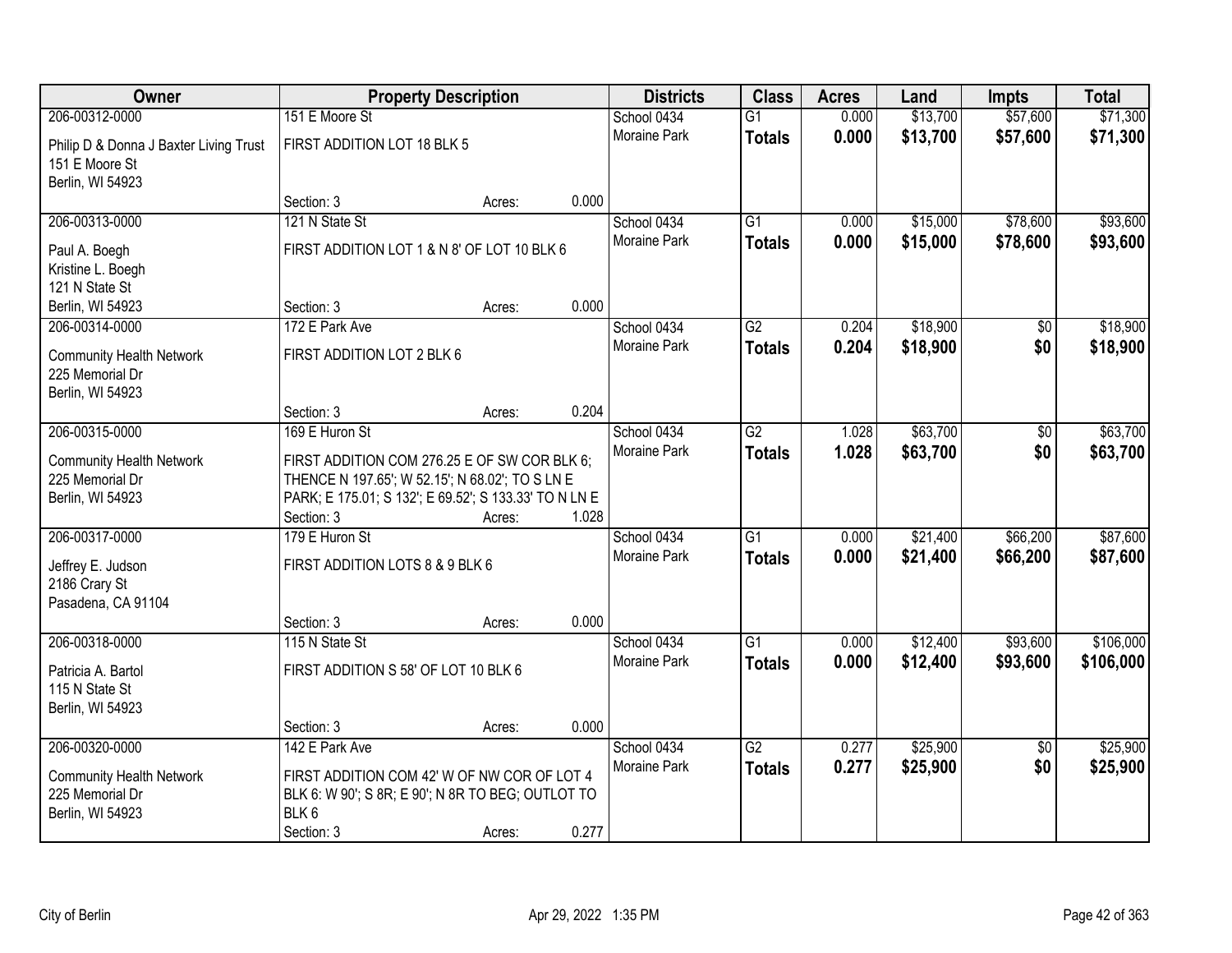| Owner                                              |                                                           | <b>Property Description</b> |       | <b>Districts</b>    | <b>Class</b>    | <b>Acres</b> | Land            | Impts           | <b>Total</b>    |
|----------------------------------------------------|-----------------------------------------------------------|-----------------------------|-------|---------------------|-----------------|--------------|-----------------|-----------------|-----------------|
| 206-00321-0000                                     | E Park Ave                                                |                             |       | School 0434         | G2              | 0.203        | \$18,900        | $\overline{50}$ | \$18,900        |
| <b>Community Health Network</b>                    | FIRST ADDITION COM 26R E AND 10R N OF SWCOR               |                             |       | Moraine Park        | <b>Totals</b>   | 0.203        | \$18,900        | \$0             | \$18,900        |
| 225 Memorial Dr                                    | SEC 3: N 8R; E 4R; S 8R; W 4R TO BEG; OUTLOT TO           |                             |       |                     |                 |              |                 |                 |                 |
| Berlin, WI 54923                                   | BLK <sub>6</sub>                                          |                             |       |                     |                 |              |                 |                 |                 |
|                                                    | Section: 3                                                | Acres:                      | 0.203 |                     |                 |              |                 |                 |                 |
| 206-00322-0000                                     | 134 E Park Ave                                            |                             |       | School 0434         | $\overline{X4}$ | 0.203        | $\overline{60}$ | $\overline{50}$ | $\overline{50}$ |
|                                                    | FIRST ADDITION COM 26R E AND 10R N OF SWCOR               |                             |       | Moraine Park        | <b>Totals</b>   | 0.203        | \$0             | \$0             | \$0             |
| <b>Community Health Network</b><br>225 Memorial Dr | SEC 3: N 8R; W 4R; S 8R; E 4R TO BEG; OUTLOT TO           |                             |       |                     |                 |              |                 |                 |                 |
| Berlin, WI 54923                                   | BLK <sub>6</sub>                                          |                             |       |                     |                 |              |                 |                 |                 |
|                                                    | Section: 3                                                | Acres:                      | 0.203 |                     |                 |              |                 |                 |                 |
| 206-00323-0000                                     | 110 N Adams Ave                                           |                             |       | School 0434         | G2              | 0.100        | \$15,300        | \$0             | \$15,300        |
|                                                    |                                                           |                             |       | Moraine Park        | <b>Totals</b>   | 0.100        | \$15,300        | \$0             | \$15,300        |
| <b>Community Health Network</b>                    | FIRST ADDITION COM 182' W & 79' N OF SW COR OF            |                             |       |                     |                 |              |                 |                 |                 |
| 225 Memorial Dr                                    | LOT 5 BLK 6: W 82'; N 53'; E 82'; S 53' TO BEG;           |                             |       |                     |                 |              |                 |                 |                 |
| Berlin, WI 54923                                   | <b>OUTLOT TO BLK 6</b>                                    |                             |       |                     |                 |              |                 |                 |                 |
|                                                    | Section: 3                                                | Acres:                      | 0.100 |                     |                 |              |                 |                 |                 |
| 206-00324-0000                                     | 137 E Huron St                                            |                             |       | School 0434         | G2              | 0.000        | \$19,900        | \$270,200       | \$290,100       |
| Denara Properties LLC                              | FIRST ADDITION COM 132' W OF SW COR OFLOT 5               |                             |       | <b>Tid 15</b>       | <b>Totals</b>   | 0.000        | \$19,900        | \$270,200       | \$290,100       |
| 137 E Huron St                                     | BLK 6: W 8R; N 79'; E 8R; S 79' TO BEG; OUTLOT TO         |                             |       | Moraine Park        |                 |              |                 |                 |                 |
| Berlin, WI 54923                                   | BLK6                                                      |                             |       |                     |                 |              |                 |                 |                 |
|                                                    | Section: 3                                                | Acres:                      | 0.000 |                     |                 |              |                 |                 |                 |
| 206-00325-0000                                     |                                                           |                             |       | School 0434         | $\overline{G2}$ | 0.266        | \$20,100        | $\overline{50}$ | \$20,100        |
| <b>Community Health Network</b>                    | FIRST ADDITION COM 4R W OF SW COR OF LOT 5                |                             |       | <b>Moraine Park</b> | <b>Totals</b>   | 0.266        | \$20,100        | \$0             | \$20,100        |
| 225 Memorial Dr                                    | BLK 6: N 132'; W 116'; S 53'; E 50'; S 79'; E 66' TO BEG; |                             |       |                     |                 |              |                 |                 |                 |
| Berlin, WI 54923                                   | <b>OUTLOTS TO BLK 6</b>                                   |                             |       |                     |                 |              |                 |                 |                 |
|                                                    | Section: 3                                                | Acres:                      | 0.266 |                     |                 |              |                 |                 |                 |
| 206-00326-0000                                     | 169 E Huron St                                            |                             |       | School 0434         | G2              | 0.322        | \$27,600        | $\sqrt{6}$      | \$27,600        |
|                                                    |                                                           |                             |       | <b>Moraine Park</b> | <b>Totals</b>   | 0.322        | \$27,600        | \$0             | \$27,600        |
| <b>Community Health Network</b>                    | FIRST ADDITION COM 12.25' E OF SW COR LOT5;               |                             |       |                     |                 |              |                 |                 |                 |
| 225 Memorial Dr                                    | THENCE W 78.25'; N 132'; E 26.10'; N 63.98'; E52.15'; S   |                             |       |                     |                 |              |                 |                 |                 |
| Berlin, WI 54923                                   | 197.65; S 197.15 TO POB (M/L) (BEING INOUTLOT TO          |                             |       |                     |                 |              |                 |                 |                 |
|                                                    | Section: 3                                                | Acres:                      | 0.322 |                     |                 |              |                 |                 |                 |
| 206-00327-0000                                     | 180 N Adams Ave                                           |                             |       | School 0434         | $\overline{G1}$ | 0.000        | \$14,700        | \$71,100        | \$85,800        |
| Robert & Patricia Gonyo Living Trust               | FIRST ADDITION N 72.5' OF LOTS 1 & 2 OF                   |                             |       | <b>Moraine Park</b> | <b>Totals</b>   | 0.000        | \$14,700        | \$71,100        | \$85,800        |
| 135 E Moore                                        | <b>OUTLOTS ADJACENT BLKS 5 &amp; 6</b>                    |                             |       |                     |                 |              |                 |                 |                 |
| Berlin, WI 54923                                   |                                                           |                             |       |                     |                 |              |                 |                 |                 |
|                                                    | Section: 3                                                | Acres:                      | 0.000 |                     |                 |              |                 |                 |                 |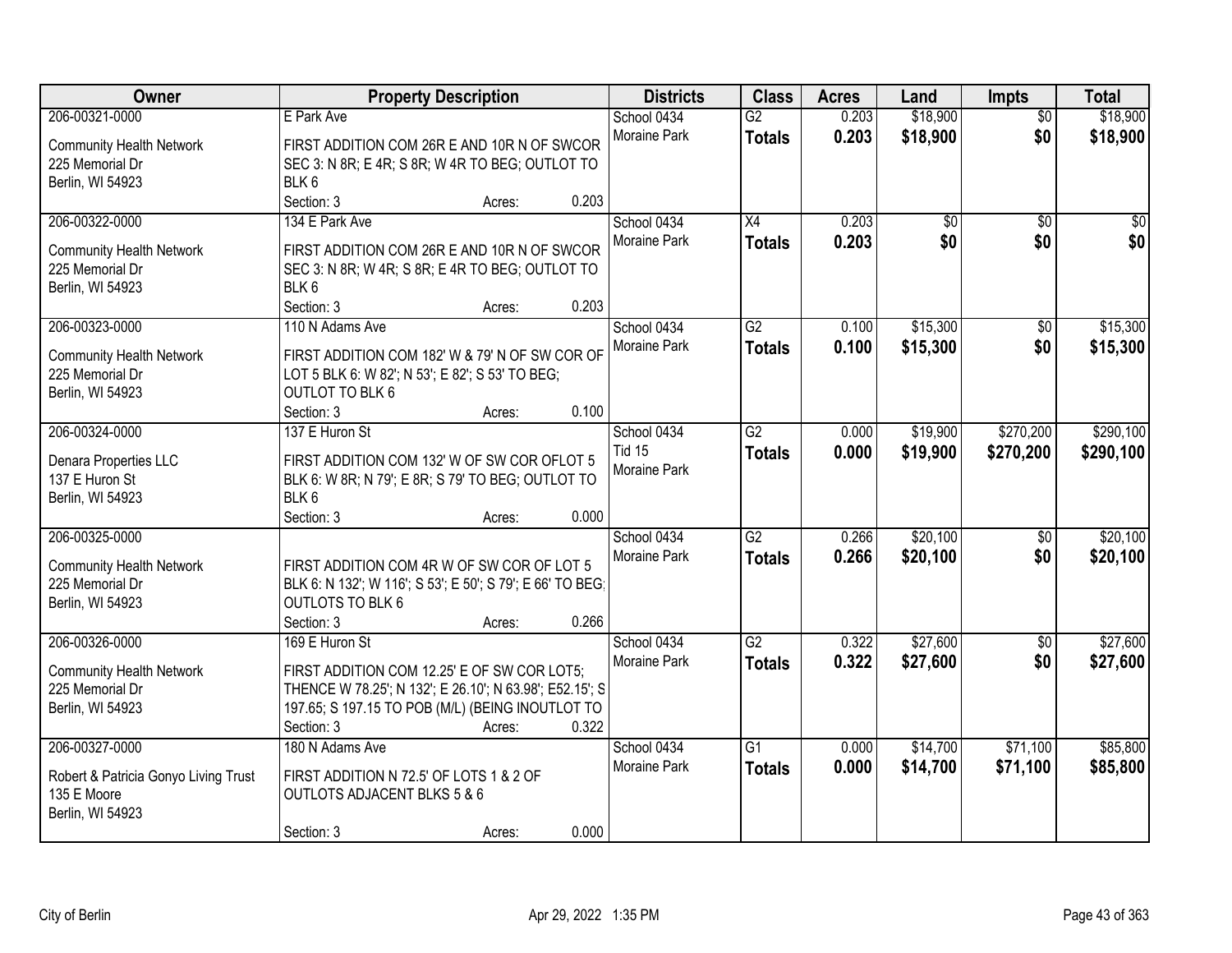| Owner                                                             |                                                                                                     | <b>Property Description</b> |       | <b>Districts</b>            | <b>Class</b>                     | <b>Acres</b>   | Land                 | <b>Impts</b>         | <b>Total</b>           |
|-------------------------------------------------------------------|-----------------------------------------------------------------------------------------------------|-----------------------------|-------|-----------------------------|----------------------------------|----------------|----------------------|----------------------|------------------------|
| 206-00329-0000<br>Jacob A. Renner                                 | 146 E Moore St<br>FIRST ADDITION LOT 3 OF OUTLOTS                                                   |                             |       | School 0434<br>Moraine Park | $\overline{G1}$<br><b>Totals</b> | 0.000<br>0.000 | \$14,100<br>\$14,100 | \$96,900<br>\$96,900 | \$111,000<br>\$111,000 |
| 146 E Moore St<br>Berlin, WI 54923                                | ADJACENTBLKS 5 & 6                                                                                  |                             |       |                             |                                  |                |                      |                      |                        |
|                                                                   | Section: 3                                                                                          | Acres:                      | 0.000 |                             |                                  |                |                      |                      |                        |
| 206-00330-0000                                                    | 181 Oak St                                                                                          |                             |       | School 0434                 | $\overline{G1}$                  | 0.000          | \$10,000             | \$79,300             | \$89,300               |
| Patricia M. Phillips<br>181 Oak St<br>Berlin, WI 54923            | FIRST ADDITION N 69' OF LOT 4 OF<br>OUTLOTSADJACENT BLKS 5 & 6                                      |                             |       | <b>Moraine Park</b>         | <b>Totals</b>                    | 0.000          | \$10,000             | \$79,300             | \$89,300               |
|                                                                   | Section: 3                                                                                          | Acres:                      | 0.000 |                             |                                  |                |                      |                      |                        |
| 206-00331-0000                                                    | 177 Oak St                                                                                          |                             |       | School 0434                 | $\overline{G1}$                  | 0.000          | \$10,200             | \$53,700             | \$63,900               |
| Mary L. Wagoner<br>177 Oak St<br>Berlin, WI 54923                 | FIRST ADDITION S 69.5' OF LOT 4 OF OUTLOTS<br>ADJACENT BLKS 5 & 6                                   |                             |       | Moraine Park                | <b>Totals</b>                    | 0.000          | \$10,200             | \$53,700             | \$63,900               |
|                                                                   | Section: 3                                                                                          | Acres:                      | 0.000 |                             |                                  |                |                      |                      |                        |
| 206-00332-0100                                                    | 168 N Adams Ave                                                                                     |                             |       | School 0434                 | G1                               | 0.504          | \$23,000             | \$268,500            | \$291,500              |
| <b>Eggert Living Trust</b><br>168 N Adams Ave<br>Berlin, WI 54923 | LOT 1 CERTIFIED SURVEY MAP 3529 V20 INCL<br>LEGAL ON DOC 396760                                     |                             |       | <b>Moraine Park</b>         | <b>Totals</b>                    | 0.504          | \$23,000             | \$268,500            | \$291,500              |
|                                                                   | Section: 3                                                                                          | Acres:                      | 0.504 |                             |                                  |                |                      |                      |                        |
| 206-00333-0100                                                    | 156 N Adams Ave                                                                                     |                             |       | School 0434                 | $\overline{G1}$                  | 0.000          | \$23,000             | \$143,400            | \$166,400              |
|                                                                   | FIRST ADDITION COM NW COR OF LOT 6: N 165'; E                                                       |                             |       | Moraine Park                | <b>Totals</b>                    | 0.000          | \$23,000             | \$143,400            | \$166,400              |
| Christopher Jenkinson<br>Rebecc Jenkinson                         | 8R; S 165'; W 8R TO BEG; OUTLOTS ADJACENT BLKS                                                      |                             |       |                             |                                  |                |                      |                      |                        |
| 156 N Adams Ave                                                   | 5 & 6 EXC LEGAL ON DOC 396760 & 396761                                                              |                             |       |                             |                                  |                |                      |                      |                        |
| Berlin, WI 54923                                                  | Section: 3                                                                                          | Acres:                      | 0.000 |                             |                                  |                |                      |                      |                        |
| 206-00334-0000                                                    | 144 N Adams Ave                                                                                     |                             |       | School 0434                 | $\overline{G1}$                  | 0.000          | \$14,000             | \$105,200            | \$119,200              |
|                                                                   | FIRST ADDITION COM 120' N OF SW COR OF LOT 6:                                                       |                             |       | Moraine Park                | <b>Totals</b>                    | 0.000          | \$14,000             | \$105,200            | \$119,200              |
| Adam Sundbeck<br>144 N Adams Ave                                  | E 120'; N 71.5'; W 120'; S 71.5' TO BEG; OUTLOTS                                                    |                             |       |                             |                                  |                |                      |                      |                        |
| Berlin, WI 54923                                                  | ADJACENT BLKS 5 & 6 INCL LEG ON DOC 396761                                                          |                             |       |                             |                                  |                |                      |                      |                        |
|                                                                   | Section: 3                                                                                          | Acres:                      | 0.000 |                             |                                  |                |                      |                      |                        |
| 206-00335-0000                                                    | 140 N Adams Ave                                                                                     |                             |       | School 0434                 | $\overline{G1}$                  | 0.000          | \$7,700              | \$42,300             | \$50,000               |
|                                                                   |                                                                                                     |                             |       | Moraine Park                | <b>Totals</b>                    | 0.000          | \$7,700              | \$42,300             | \$50,000               |
| Nickoll V. Mariskal<br>140 N Adams St                             | FIRST ADDITION COM 60' N OF SW COR OF LOT 6: N<br>60'; E 55'; S 60'; W 55' TO BEG; OUTLOTS ADJACENT |                             |       |                             |                                  |                |                      |                      |                        |
| Berin, WI 54923                                                   | <b>BLKS 5 &amp; 6</b>                                                                               |                             |       |                             |                                  |                |                      |                      |                        |
|                                                                   | Section: 3                                                                                          | Acres:                      | 0.000 |                             |                                  |                |                      |                      |                        |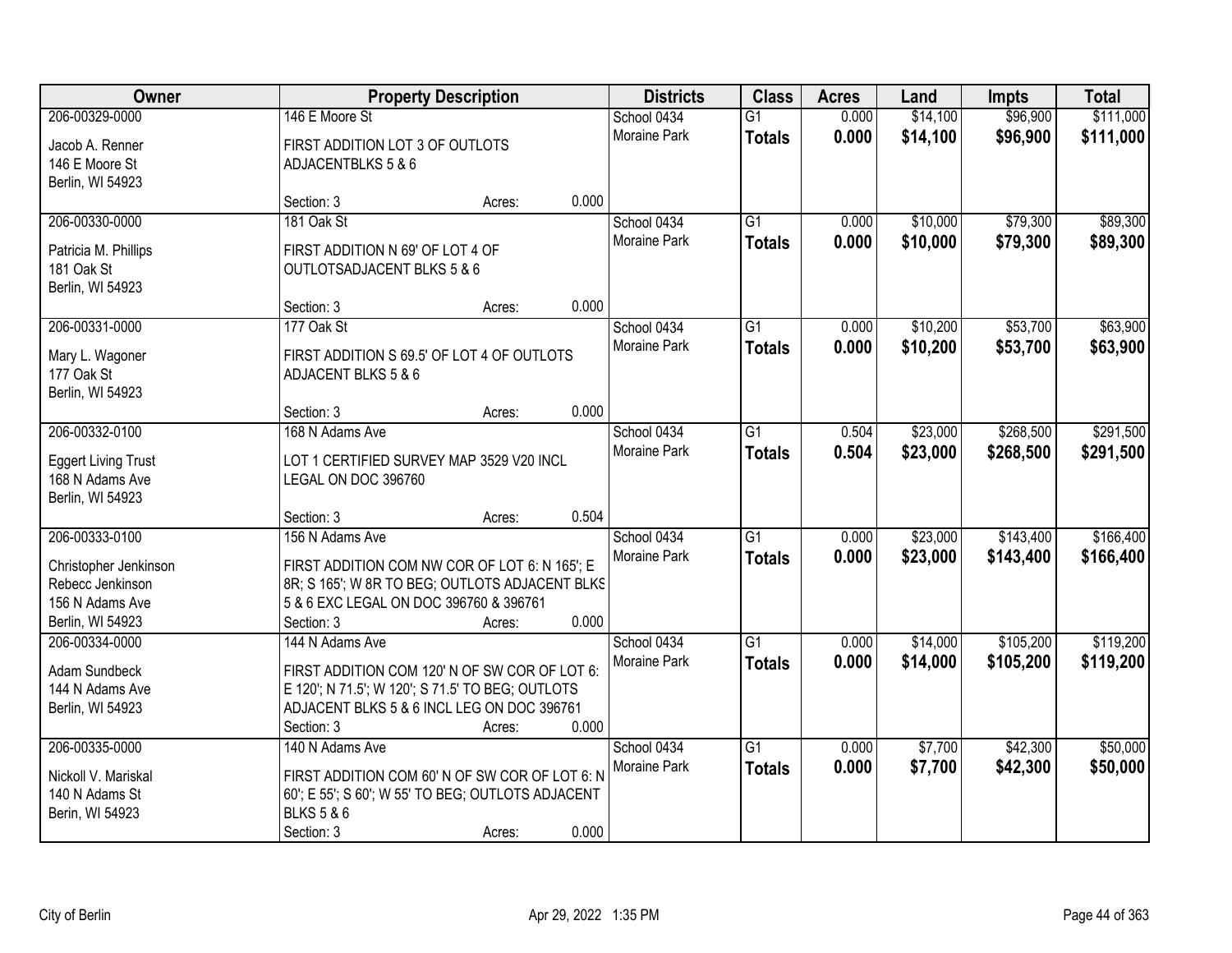| Owner                               |                                                    | <b>Property Description</b> |       | <b>Districts</b> | <b>Class</b>    | <b>Acres</b> | Land     | <b>Impts</b> | <b>Total</b> |
|-------------------------------------|----------------------------------------------------|-----------------------------|-------|------------------|-----------------|--------------|----------|--------------|--------------|
| 206-00336-0000                      | 133 E Park Ave                                     |                             |       | School 0434      | $\overline{G1}$ | 0.000        | \$8,600  | \$89,400     | \$98,000     |
| Gary R. Leigh                       | FIRST ADDITION COM SW COR OF LOT 6: N 60'; E       |                             |       | Moraine Park     | <b>Totals</b>   | 0.000        | \$8,600  | \$89,400     | \$98,000     |
| Elaine J. Leigh                     | 55'; S 60'; W 55' TO BEG; OUTLOTS ADJACENT BLKS    |                             |       |                  |                 |              |          |              |              |
| 133 E Park Ave                      | 5 & 6                                              |                             |       |                  |                 |              |          |              |              |
| Berlin, WI 54923                    | Section: 3                                         | Acres:                      | 0.000 |                  |                 |              |          |              |              |
| 206-00337-0000                      | 139 E Park Ave                                     |                             |       | School 0434      | $\overline{G1}$ | 0.000        | \$11,300 | \$105,100    | \$116,400    |
|                                     |                                                    |                             |       | Moraine Park     | <b>Totals</b>   | 0.000        | \$11,300 | \$105,100    | \$116,400    |
| Brandon L. Bonfiglio                | FIRST ADDITION COM 55' E OF SW COR OF LOT 6: N     |                             |       |                  |                 |              |          |              |              |
| W147 Eureka Lock Rd                 | 120'; E 55'; S 120'; W 55' TO BEG; OUTLOTS         |                             |       |                  |                 |              |          |              |              |
| Omro, WI 54963                      | ADJACENT BLKS 5 & 6                                |                             |       |                  |                 |              |          |              |              |
|                                     | Section: 3                                         | Acres:                      | 0.000 |                  |                 |              |          |              |              |
| 206-00338-0000                      | 143 E Park Ave                                     |                             |       | School 0434      | G1              | 0.000        | \$11,300 | \$84,300     | \$95,600     |
| <b>Christopher Lemerand</b>         | FIRST ADDITION COM 22' W OF SE COR OF LOT 7: N     |                             |       | Moraine Park     | <b>Totals</b>   | 0.000        | \$11,300 | \$84,300     | \$95,600     |
| 143 E Park Ave                      | 120'; E 55'; S 120'; W 55' TO BEG; OUTLOTS         |                             |       |                  |                 |              |          |              |              |
| Berlin, WI 54923                    | ADJACENT BLKS 5 & 6                                |                             |       |                  |                 |              |          |              |              |
|                                     | Section: 3                                         | Acres:                      | 0.000 |                  |                 |              |          |              |              |
| 206-00339-0000                      | 151 E Park Ave                                     |                             |       | School 0434      | G1              | 0.000        | \$19,700 | \$161,100    | \$180,800    |
|                                     |                                                    |                             |       | Moraine Park     | <b>Totals</b>   | 0.000        | \$19,700 | \$161,100    | \$180,800    |
| Andrew A. Sell                      | FIRST ADDITION COM SE COR OF LOT 9: N 138'; W      |                             |       |                  |                 |              |          |              |              |
| 151 E Park Ave                      | 144'; S 18'; E 45'; S 120'; E 99' TO BEG; OUTLOTS  |                             |       |                  |                 |              |          |              |              |
| Berlin, WI 54923                    | ADJACENT BLKS 5 & 6 SUB R/W                        |                             |       |                  |                 |              |          |              |              |
|                                     | Section: 3                                         | Acres:                      | 0.000 |                  |                 |              |          |              |              |
| 206-00340-0000                      | 145 Oak St                                         |                             |       | School 0434      | $\overline{G1}$ | 0.000        | \$12,200 | \$87,400     | \$99,600     |
| James M. Roberts                    | FIRST ADDITION N 53'6" OF LOTS 8 & 9; N 53'6" OF E |                             |       | Moraine Park     | <b>Totals</b>   | 0.000        | \$12,200 | \$87,400     | \$99,600     |
| 6260 Perrot Pl                      | 12' OF LOT 7, OUTLOTS ADJACENT BLKS 5 & 6 INCL     |                             |       |                  |                 |              |          |              |              |
| Mcfarland, WI 53558                 | <b>ESMT</b>                                        |                             |       |                  |                 |              |          |              |              |
|                                     | Section: 3                                         | Acres:                      | 0.000 |                  |                 |              |          |              |              |
| 206-00341-0000                      | 151 Oak St                                         |                             |       | School 0434      | $\overline{G1}$ | 0.000        | \$13,700 | \$154,600    | \$168,300    |
|                                     |                                                    |                             |       | Moraine Park     | <b>Totals</b>   | 0.000        | \$13,700 | \$154,600    | \$168,300    |
| Thomas A. Mccarthy                  | FIRST ADDITION COM NE COR OF LOT 7: N 4R; E        |                             |       |                  |                 |              |          |              |              |
| 151 N Oak St                        | 8R; S 4R; W 8R TO BEG; OUTLOT ADJACENT BLKS 5      |                             |       |                  |                 |              |          |              |              |
| Berlin, WI 54923                    | & 6 (D.E.)                                         |                             |       |                  |                 |              |          |              |              |
|                                     | Section: 3                                         | Acres:                      | 0.000 |                  |                 |              |          |              |              |
| 206-00342-0000                      | 159 Oak St                                         |                             |       | School 0434      | $\overline{G1}$ | 0.000        | \$22,200 | \$178,800    | \$201,000    |
| Matthew G Chier and Chier Revocable | FIRST ADDITION COM 4R N OF NE COR OF LOT 7: N      |                             |       | Moraine Park     | <b>Totals</b>   | 0.000        | \$22,200 | \$178,800    | \$201,000    |
| Trust                               | 144.5'; E 8R; S 144.5'; W 8R TO BEG; OUTLOTS       |                             |       |                  |                 |              |          |              |              |
| 159 Oak St                          | ADJACENT BLKS 5 & 6                                |                             |       |                  |                 |              |          |              |              |
| Berlin, WI 54923                    | Section: 3                                         | Acres:                      | 0.000 |                  |                 |              |          |              |              |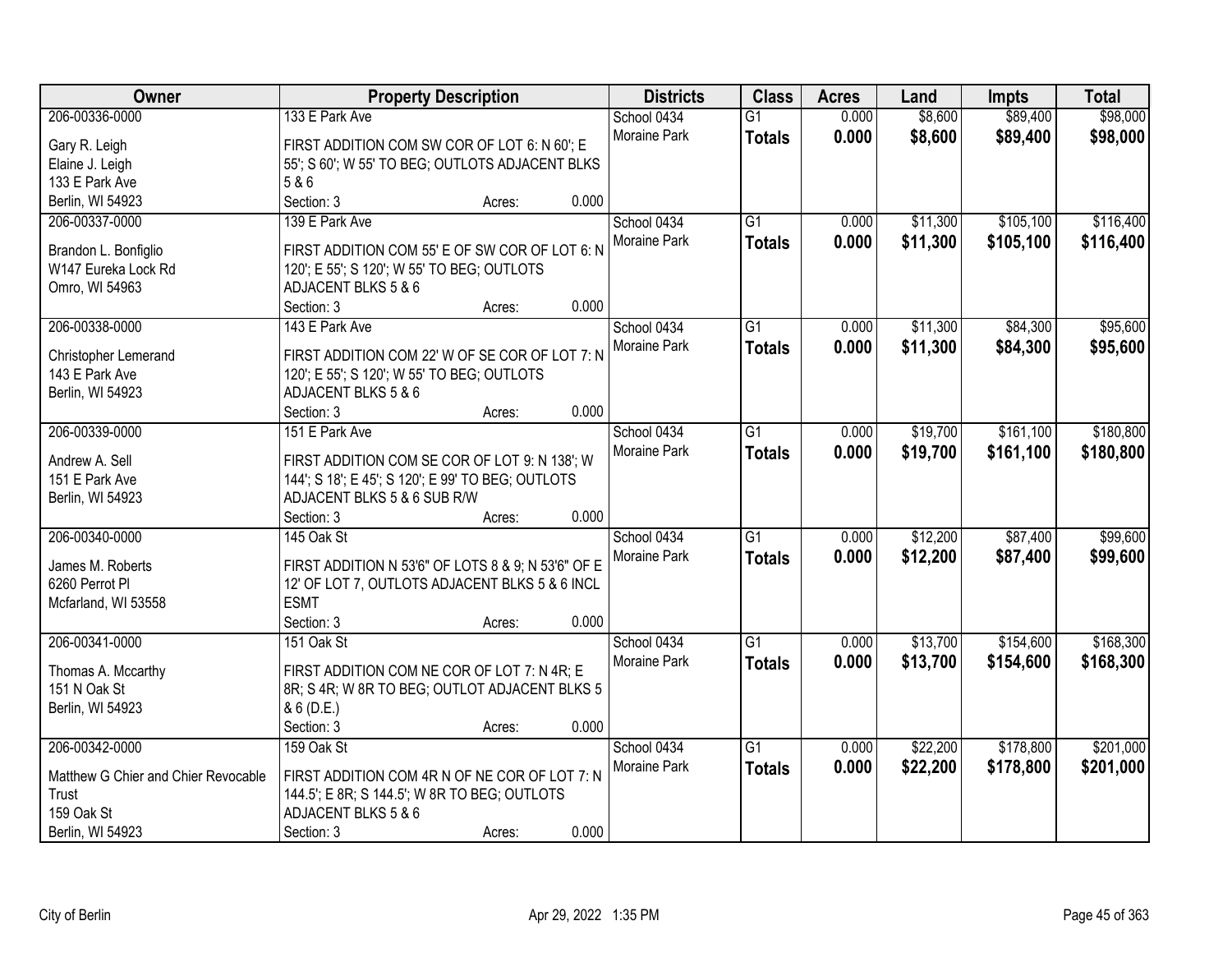| Owner                 | <b>Property Description</b>                       |        |       | <b>Districts</b> | <b>Class</b>    | <b>Acres</b> | Land     | <b>Impts</b> | <b>Total</b> |
|-----------------------|---------------------------------------------------|--------|-------|------------------|-----------------|--------------|----------|--------------|--------------|
| 206-00343-0000        | 171 Oak St                                        |        |       | School 0434      | $\overline{G1}$ | 0.000        | \$11,700 | \$63,100     | \$74,800     |
| Jeffrey J. Jodarski   | FIRST ADDITION COM SE COR OF LOT 4: W 8R; S       |        |       | Moraine Park     | <b>Totals</b>   | 0.000        | \$11,700 | \$63,100     | \$74,800     |
| Joann K. Jodarski     | 53.5'; E 8R; N 53.5' TO BEG; OUTLOTS ADJACENT     |        |       |                  |                 |              |          |              |              |
| 171 Oak St            | <b>BLKS 5 &amp; 6</b>                             |        |       |                  |                 |              |          |              |              |
| Berlin, WI 54923      | Section: 3                                        | Acres: | 0.000 |                  |                 |              |          |              |              |
| 206-00344-0000        | 165 E Park Ave                                    |        |       | School 0434      | $\overline{G1}$ | 0.000        | \$13,700 | \$86,600     | \$100,300    |
|                       |                                                   |        |       | Moraine Park     | <b>Totals</b>   | 0.000        | \$13,700 | \$86,600     | \$100,300    |
| Sarina Briski         | FIRST ADDITION OUTLOT 11, OF OUTLOTS              |        |       |                  |                 |              |          |              |              |
| 165 E Park St         | ADJA-CENT BLKS 5 & 6 & THAT PART LOT 18 BLK       |        |       |                  |                 |              |          |              |              |
| Berlin, WI 54923      | 201 AS DESC V405 P118                             |        |       |                  |                 |              |          |              |              |
|                       | Section: 3                                        | Acres: | 0.000 |                  |                 |              |          |              |              |
| 206-00345-0000        | 169 E Park Ave                                    |        |       | School 0434      | G1              | 0.000        | \$13,700 | \$65,900     | \$79,600     |
| Sheila Mae Schumann   | FIRST ADDITION OUTLOT 12 OF OUTLOTS               |        |       | Moraine Park     | <b>Totals</b>   | 0.000        | \$13,700 | \$65,900     | \$79,600     |
| 169 E Park Ave        | ADJACENT BLKS 5 & 6                               |        |       |                  |                 |              |          |              |              |
| Berlin, WI 54923      |                                                   |        |       |                  |                 |              |          |              |              |
|                       | Section: 3                                        | Acres: | 0.000 |                  |                 |              |          |              |              |
| 206-00346-0000        | 181 E Park Ave                                    |        |       | School 0434      | G1              | 0.000        | \$21,400 | \$122,800    | \$144,200    |
|                       |                                                   |        |       | Moraine Park     | <b>Totals</b>   | 0.000        | \$21,400 | \$122,800    | \$144,200    |
| Betsy A. Gubitz       | FIRST ADDITION OUTLOTS 13 & 14 OF                 |        |       |                  |                 |              |          |              |              |
| 181 E Park Ave        | OUTLOTSADJACENT BLKS 5 & 6                        |        |       |                  |                 |              |          |              |              |
| Berlin, WI 54923      |                                                   |        | 0.000 |                  |                 |              |          |              |              |
| 206-00347-0000        | Section: 3<br>152 E Huron St                      | Acres: |       |                  | $\overline{G2}$ | 0.000        | \$25,200 | \$51,700     | \$76,900     |
|                       |                                                   |        |       | School 0434      |                 |              |          |              |              |
| Gary L. Fay           | FIRST ADDITION N 72' OF LOT 1 & E 47' OF N 72' OF |        |       | Moraine Park     | <b>Totals</b>   | 0.000        | \$25,200 | \$51,700     | \$76,900     |
| 538 SW Ceresco St     | LOT 2 BLK 7                                       |        |       |                  |                 |              |          |              |              |
| Berlin, WI 54923      |                                                   |        |       |                  |                 |              |          |              |              |
|                       | Section: 10                                       | Acres: | 0.000 |                  |                 |              |          |              |              |
| 206-00348-0000        | 109 Spring St                                     |        |       | School 0434      | $\overline{G1}$ | 0.000        | \$12,300 | \$95,300     | \$107,600    |
| William Jack Galligan | FIRST ADDITION S 60' OF LOT 1 & E 57' OF S 60' OF |        |       | Moraine Park     | <b>Totals</b>   | 0.000        | \$12,300 | \$95,300     | \$107,600    |
| 109 Spring St         | LOT 2 BLK 7                                       |        |       |                  |                 |              |          |              |              |
| Berlin, WI 54923      |                                                   |        |       |                  |                 |              |          |              |              |
|                       | Section: 10                                       | Acres: | 0.000 |                  |                 |              |          |              |              |
| 206-00349-0000        | 142 E Huron St                                    |        |       | School 0434      | $\overline{G2}$ | 0.000        | \$16,100 | \$3,800      | \$19,900     |
|                       |                                                   |        |       | Moraine Park     |                 | 0.000        | \$16,100 | \$3,800      | \$19,900     |
| John E. Skipchak      | FIRST ADDITION E 22' OF LOT 3; N 72' OF THE W 19' |        |       |                  | <b>Totals</b>   |              |          |              |              |
| Cynthia L. Skipchak   | OF LOT 2 & W 9' OF THE S 60' OF LOT 2 BLK 7       |        |       |                  |                 |              |          |              |              |
| 116 S Adams Ave       |                                                   |        |       |                  |                 |              |          |              |              |
| Berlin, WI 54923      | Section: 10                                       | Acres: | 0.000 |                  |                 |              |          |              |              |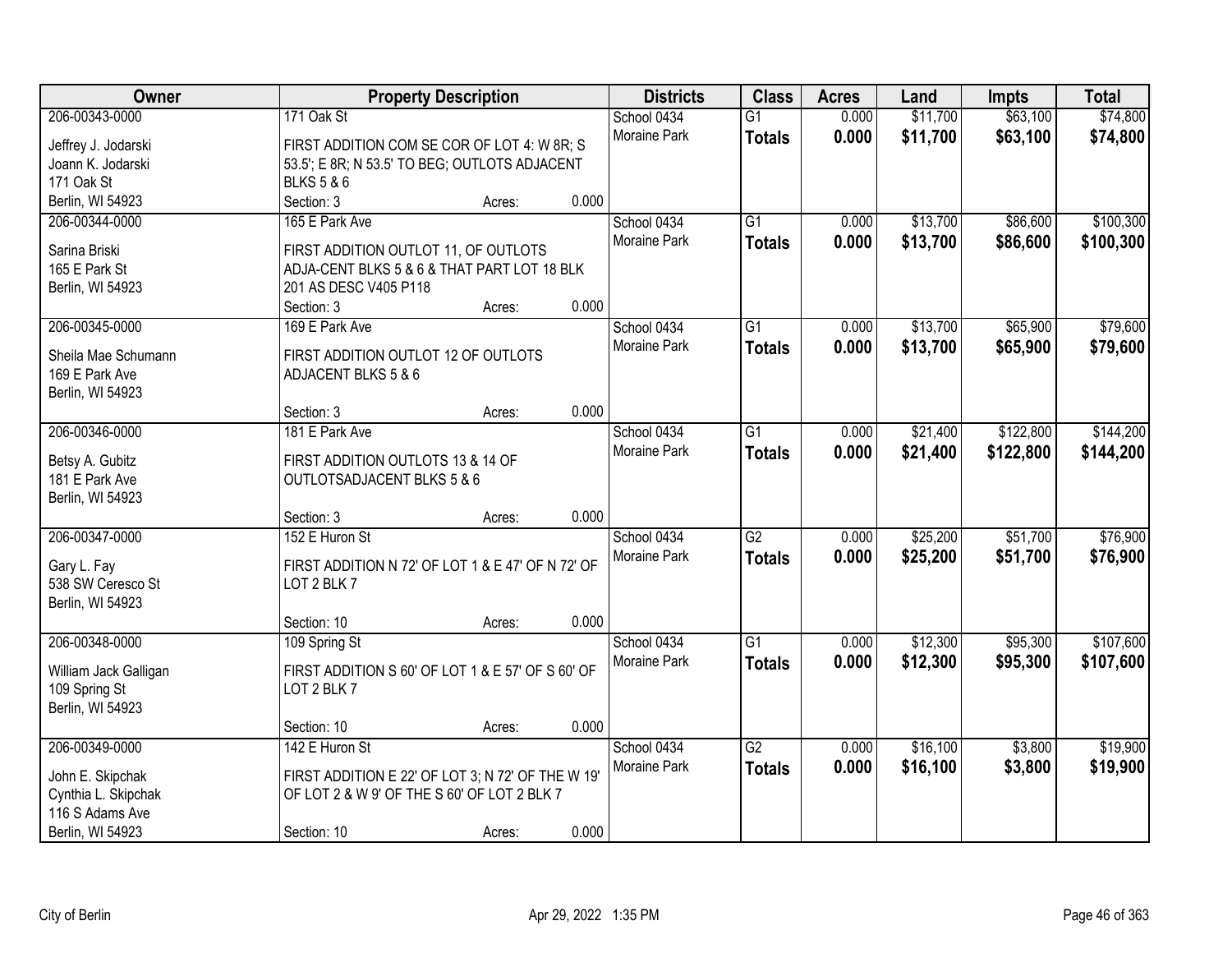| Owner                                 |                                                                                         | <b>Property Description</b> |       | <b>Districts</b>    | <b>Class</b>    | <b>Acres</b> | Land     | <b>Impts</b> | <b>Total</b> |
|---------------------------------------|-----------------------------------------------------------------------------------------|-----------------------------|-------|---------------------|-----------------|--------------|----------|--------------|--------------|
| 206-00350-0500                        | 116 S Adams Ave                                                                         |                             |       | School 0434         | $\overline{G2}$ | 0.000        | \$41,600 | \$368,600    | \$410,200    |
| John E. Skipchak                      | FIRST ADDITION W 44' OF LOT 3, ALL OF LOTS 4 & 5;                                       |                             |       | Moraine Park        | <b>Totals</b>   | 0.000        | \$41,600 | \$368,600    | \$410,200    |
| Cynthia L. Skipchak                   | & THE N 2'5" OF LOT 6 BLK 7                                                             |                             |       |                     |                 |              |          |              |              |
| 116 S Adams Ave                       |                                                                                         |                             |       |                     |                 |              |          |              |              |
| Berlin, WI 54923                      | Section: 10                                                                             | Acres:                      | 0.000 |                     |                 |              |          |              |              |
| 206-00352-0000                        | 124 S Adams Ave                                                                         |                             |       | School 0434         | $\overline{G1}$ | 0.000        | \$13,400 | \$70,300     | \$83,700     |
| Jcskipchak LLC                        | FIRST ADDITION LOT 6 BLK 7; EXC THE N 2.5'                                              |                             |       | <b>Moraine Park</b> | <b>Totals</b>   | 0.000        | \$13,400 | \$70,300     | \$83,700     |
| 116 S Adams Ave                       | <b>THEREOF</b>                                                                          |                             |       |                     |                 |              |          |              |              |
| Berlin, WI 54923                      |                                                                                         |                             |       |                     |                 |              |          |              |              |
|                                       | Section: 10                                                                             | Acres:                      | 0.000 |                     |                 |              |          |              |              |
| 206-00353-0000                        | 130 S Adams Ave                                                                         |                             |       | School 0434         | $\overline{G1}$ | 0.000        | \$14,700 | \$32,300     | \$47,000     |
| William R. Schumann                   | FIRST ADDITION LOT 7 & N 6' OF LOT 8 BLK 7                                              |                             |       | Moraine Park        | <b>Totals</b>   | 0.000        | \$14,700 | \$32,300     | \$47,000     |
| 169 E Park Ave                        |                                                                                         |                             |       |                     |                 |              |          |              |              |
| Berlin, WI 54923                      |                                                                                         |                             |       |                     |                 |              |          |              |              |
|                                       | Section: 10                                                                             | Acres:                      | 0.000 |                     |                 |              |          |              |              |
| 206-00354-0000                        | 140 S Adams Ave                                                                         |                             |       | School 0434         | $\overline{G1}$ | 0.200        | \$13,700 | \$15,100     | \$28,800     |
|                                       | FIRST ADDITION LOT 9 BLK 7                                                              |                             |       | <b>Moraine Park</b> | <b>Totals</b>   | 0.200        | \$13,700 | \$15,100     | \$28,800     |
| Michael J. Eagen<br>W1555 County Rd V |                                                                                         |                             |       |                     |                 |              |          |              |              |
| Berlin, WI 54923                      |                                                                                         |                             |       |                     |                 |              |          |              |              |
|                                       | Section: 10                                                                             | Acres:                      | 0.200 |                     |                 |              |          |              |              |
| 206-00354-0100                        | 134 S Adams Ave                                                                         |                             |       | School 0434         | $\overline{G1}$ | 0.000        | \$12,700 | \$11,900     | \$24,600     |
| William R. Schumann                   | FIRST ADDITION THE S 60' OF LOT 8 BLK 7                                                 |                             |       | <b>Moraine Park</b> | <b>Totals</b>   | 0.000        | \$12,700 | \$11,900     | \$24,600     |
| 169 E Park Ave                        |                                                                                         |                             |       |                     |                 |              |          |              |              |
| Berlin, WI 54923                      |                                                                                         |                             |       |                     |                 |              |          |              |              |
|                                       | Section: 10                                                                             | Acres:                      | 0.000 |                     |                 |              |          |              |              |
| 206-00355-0000                        | 144 S Adams Ave                                                                         |                             |       | School 0434         | $\overline{G1}$ | 0.100        | \$9,000  | \$50,900     | \$59,900     |
| Davidson P. Francisco                 | FIRST ADDITION N40' OF LOTS 10 & 11 BLK 7                                               |                             |       | Moraine Park        | <b>Totals</b>   | 0.100        | \$9,000  | \$50,900     | \$59,900     |
| 144 S Adams Ave                       |                                                                                         |                             |       |                     |                 |              |          |              |              |
| Berlin, WI 54923                      |                                                                                         |                             |       |                     |                 |              |          |              |              |
|                                       | Section: 10                                                                             | Acres:                      | 0.100 |                     |                 |              |          |              |              |
| 206-00356-0000                        | 150 S Adams Ave                                                                         |                             |       | School 0434         | $\overline{G1}$ | 0.000        | \$7,500  | \$65,300     | \$72,800     |
|                                       |                                                                                         |                             |       | Moraine Park        | <b>Totals</b>   | 0.000        | \$7,500  | \$65,300     | \$72,800     |
| William Herfel<br>150 S Adams Ave     | FIRST ADDITION COM 40'S OF NW COR OF LOT 10:<br>E 72'; S 46'; W 72'; N 46' TO BEG BLK 7 |                             |       |                     |                 |              |          |              |              |
| Berlin, WI 54923                      |                                                                                         |                             |       |                     |                 |              |          |              |              |
|                                       | Section: 10                                                                             | Acres:                      | 0.000 |                     |                 |              |          |              |              |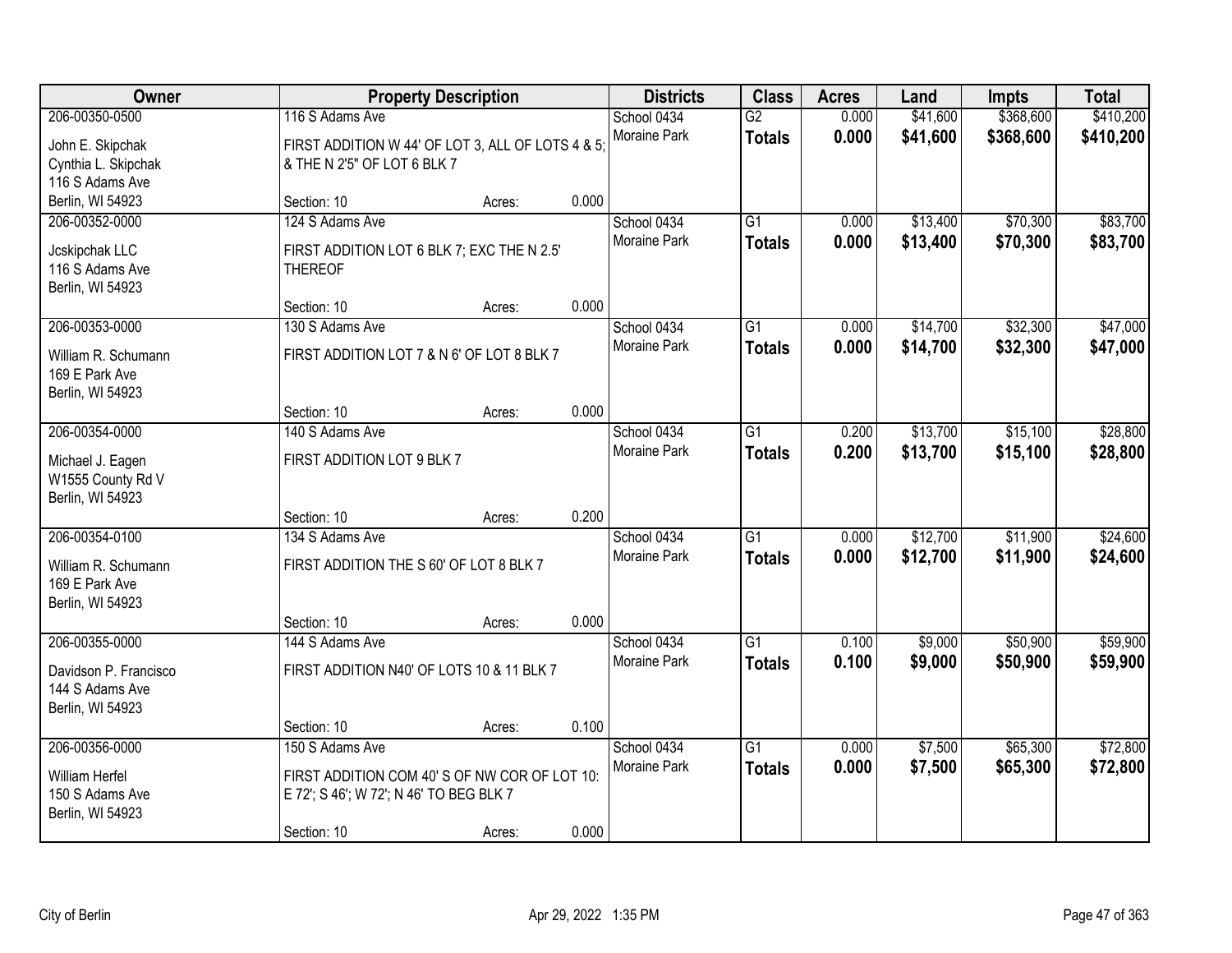| Owner                  |                                                        | <b>Property Description</b> |       | <b>Districts</b>            | <b>Class</b>                     | <b>Acres</b>   | Land                 | <b>Impts</b>         | <b>Total</b>         |
|------------------------|--------------------------------------------------------|-----------------------------|-------|-----------------------------|----------------------------------|----------------|----------------------|----------------------|----------------------|
| 206-00357-0000         | 133 E Ceresco St                                       |                             |       | School 0434<br>Moraine Park | $\overline{G1}$<br><b>Totals</b> | 0.000<br>0.000 | \$10,200<br>\$10,200 | \$51,400<br>\$51,400 | \$61,600<br>\$61,600 |
| Burton Werch Jr        | FIRST ADDITION COM 86'S OF NW COR OF LOT 10:           |                             |       |                             |                                  |                |                      |                      |                      |
| W102 State Rd 91       | E 72'; S 46'; W 72'; N 46' TO BEG; ALSO E 15' OF W 21' |                             |       |                             |                                  |                |                      |                      |                      |
| Berlin, WI 54923       | OF S 92' OF LOT 11 BLK 7<br>Section: 10                |                             | 0.000 |                             |                                  |                |                      |                      |                      |
|                        |                                                        | Acres:                      |       |                             |                                  |                |                      |                      |                      |
| 206-00358-0000         | 141 E Ceresco St                                       |                             |       | School 0434                 | $\overline{G1}$                  | 0.000          | \$8,400              | \$55,500             | \$63,900             |
| James L. Fyhrlund      | FIRST ADDITION COM IN THE SE COR OF LOT11:             |                             |       | <b>Moraine Park</b>         | <b>Totals</b>                    | 0.000          | \$8,400              | \$55,500             | \$63,900             |
| Shirley A. Fyhrlund    | RUN N 90'; W 45'; S 90'; E 45' TO BEG BLK 7            |                             |       |                             |                                  |                |                      |                      |                      |
| 141 E Ceresco St       |                                                        |                             |       |                             |                                  |                |                      |                      |                      |
| Berlin, WI 54923       | Section: 10                                            | Acres:                      | 0.000 |                             |                                  |                |                      |                      |                      |
| 206-00359-0000         | 151 Spring St                                          |                             |       | School 0434                 | $\overline{G1}$                  | 0.000          | \$16,300             | \$75,400             | \$91,700             |
| <b>Brandon Sanders</b> | FIRST ADDITION SW 82.5' OF LOTS 12 & 13 BLK 7          |                             |       | Moraine Park                | <b>Totals</b>                    | 0.000          | \$16,300             | \$75,400             | \$91,700             |
| 151 Spring St          |                                                        |                             |       |                             |                                  |                |                      |                      |                      |
| Berlin, WI 54923       |                                                        |                             |       |                             |                                  |                |                      |                      |                      |
|                        | Section: 10                                            | Acres:                      | 0.000 |                             |                                  |                |                      |                      |                      |
| 206-00360-0000         | 145 Spring St                                          |                             |       | School 0434                 | $\overline{G1}$                  | 0.000          | \$12,400             | \$74,000             | \$86,400             |
|                        |                                                        |                             |       | <b>Moraine Park</b>         | <b>Totals</b>                    | 0.000          | \$12,400             | \$74,000             | \$86,400             |
| Leon R. Loy            | FIRST ADDITION N 49.5' OF LOTS 12 & 13 & THE S         |                             |       |                             |                                  |                |                      |                      |                      |
| 145 S Spring St        | 8'3" OF LOT 14 BLK 7 INCL ESMT & SUBJ TO ROW           |                             |       |                             |                                  |                |                      |                      |                      |
| Berlin, WI 54923       |                                                        |                             |       |                             |                                  |                |                      |                      |                      |
|                        | Section: 10                                            | Acres:                      | 0.000 |                             |                                  |                |                      |                      |                      |
| 206-00361-0000         | 139 Spring St                                          |                             |       | School 0434                 | $\overline{G1}$                  | 0.000          | \$12,400             | \$21,100             | \$33,500             |
| Ronald D. Debauche     | FIRST ADDITION N 57'9" OF LOT 14 BLK 7                 |                             |       | <b>Moraine Park</b>         | <b>Totals</b>                    | 0.000          | \$12,400             | \$21,100             | \$33,500             |
| 139 Spring St          |                                                        |                             |       |                             |                                  |                |                      |                      |                      |
| Berlin, WI 54923       |                                                        |                             |       |                             |                                  |                |                      |                      |                      |
|                        | Section: 10                                            | Acres:                      | 0.000 |                             |                                  |                |                      |                      |                      |
| 206-00362-0000         | 135 Spring St                                          |                             |       | School 0434                 | $\overline{G1}$                  | 0.000          | \$13,700             | \$51,900             | \$65,600             |
|                        |                                                        |                             |       | Moraine Park                | <b>Totals</b>                    | 0.000          | \$13,700             | \$51,900             | \$65,600             |
| Conrad J. Falk Jr      | FIRST ADDITION LOT 15 BLK 7                            |                             |       |                             |                                  |                |                      |                      |                      |
| 508 Center St          |                                                        |                             |       |                             |                                  |                |                      |                      |                      |
| Berlin, WI 54923       |                                                        |                             | 0.000 |                             |                                  |                |                      |                      |                      |
|                        | Section: 10                                            | Acres:                      |       |                             |                                  |                |                      |                      |                      |
| 206-00363-0000         | 127 Spring St                                          |                             |       | School 0434                 | $\overline{G1}$                  | 0.200          | \$13,700             | \$28,900             | \$42,600             |
| Nathaniel Thomas       | FIRST ADDITION LOT 16 BLK 7                            |                             |       | <b>Moraine Park</b>         | <b>Totals</b>                    | 0.200          | \$13,700             | \$28,900             | \$42,600             |
| 268 Arbutus Ct         |                                                        |                             |       |                             |                                  |                |                      |                      |                      |
| Omro, WI 54963         |                                                        |                             |       |                             |                                  |                |                      |                      |                      |
|                        | Section: 10                                            | Acres:                      | 0.200 |                             |                                  |                |                      |                      |                      |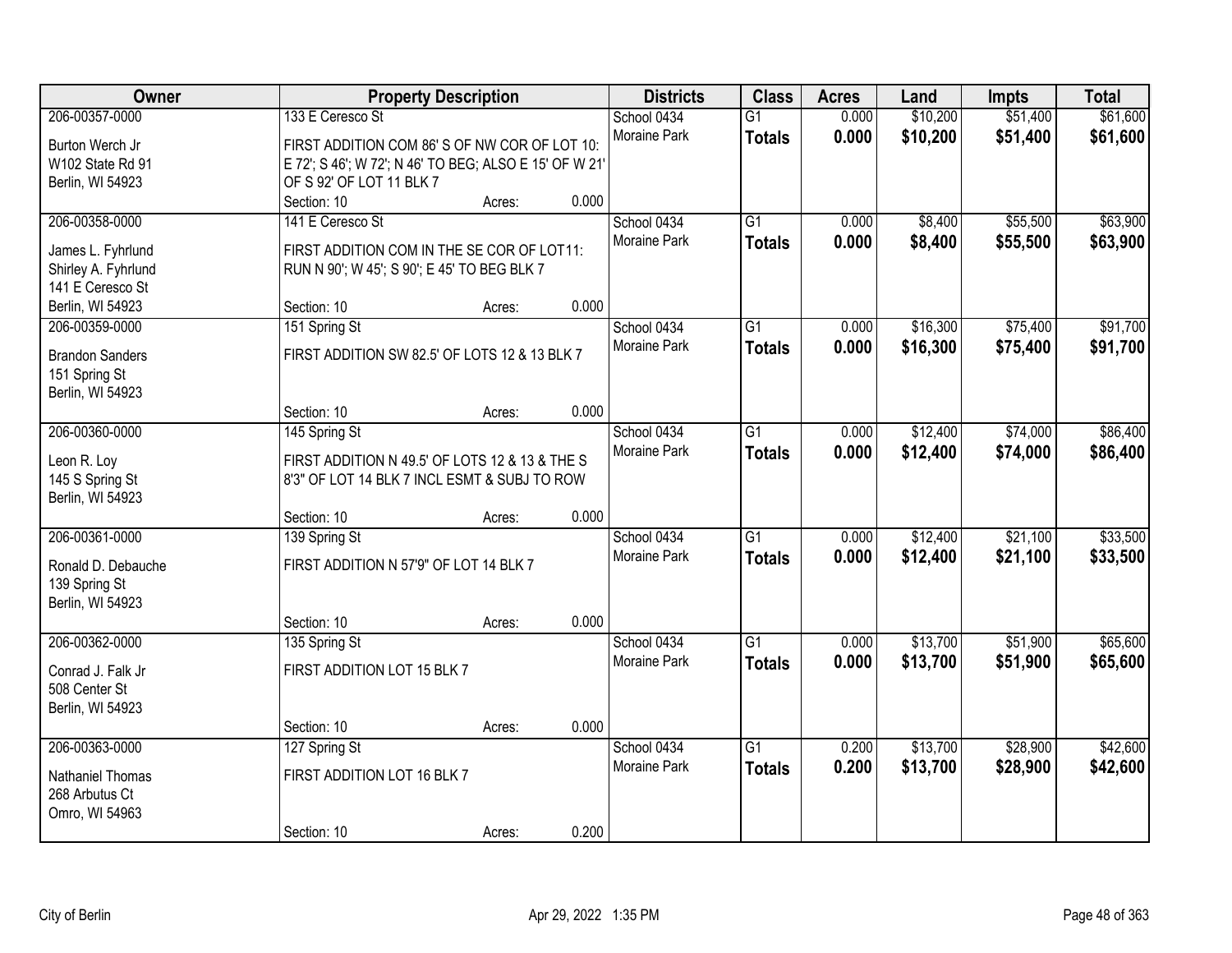| Owner                        |                                                    | <b>Property Description</b> |       | <b>Districts</b>    | <b>Class</b>    | <b>Acres</b> | Land            | <b>Impts</b>    | <b>Total</b> |
|------------------------------|----------------------------------------------------|-----------------------------|-------|---------------------|-----------------|--------------|-----------------|-----------------|--------------|
| 206-00364-0000               | 121 Spring St                                      |                             |       | School 0434         | $\overline{G1}$ | 0.000        | \$13,700        | \$77,900        | \$91,600     |
| Frederick J. Burley          | FIRST ADDITION LOT 17 BLK 7                        |                             |       | Moraine Park        | <b>Totals</b>   | 0.000        | \$13,700        | \$77,900        | \$91,600     |
| 121 Spring St                |                                                    |                             |       |                     |                 |              |                 |                 |              |
| Berlin, WI 54923             |                                                    |                             |       |                     |                 |              |                 |                 |              |
|                              | Section: 10                                        | Acres:                      | 0.000 |                     |                 |              |                 |                 |              |
| 206-00365-0000               |                                                    |                             |       | School 0434         | $\overline{G1}$ | 0.000        | \$6,900         | \$0             | \$6,900      |
| Frederick J. Burley          | FIRST ADDITION LOT 18 BLK 7                        |                             |       | Moraine Park        | <b>Totals</b>   | 0.000        | \$6,900         | \$0             | \$6,900      |
| 121 Spring St                |                                                    |                             |       |                     |                 |              |                 |                 |              |
| Berlin, WI 54923             |                                                    |                             |       |                     |                 |              |                 |                 |              |
|                              | Section: 10                                        | Acres:                      | 0.000 |                     |                 |              |                 |                 |              |
| 206-00366-0000               | 184 E Huron St                                     |                             |       | School 0434         | G1              | 0.000        | \$11,000        | \$146,700       | \$157,700    |
| Bradley T. Liesch            | FIRST ADDITION E 50' OF LOT 1 BLK 8                |                             |       | Moraine Park        | <b>Totals</b>   | 0.000        | \$11,000        | \$146,700       | \$157,700    |
| 184 E Huron St               |                                                    |                             |       |                     |                 |              |                 |                 |              |
| Berlin, WI 54923             |                                                    |                             |       |                     |                 |              |                 |                 |              |
|                              | Section: 10                                        | Acres:                      | 0.000 |                     |                 |              |                 |                 |              |
| 206-00367-0000               | 180 E Huron St                                     |                             |       | School 0434         | $\overline{G1}$ | 0.000        | \$13,700        | \$98,400        | \$112,100    |
| Charmaine Kivi               | FIRST ADDITION W 16' OF LOT 1; E 28' OF LOT 2, BLK |                             |       | Moraine Park        | <b>Totals</b>   | 0.000        | \$13,700        | \$98,400        | \$112,100    |
| Brian C. Kivi                | 8; ALSO COM AT NW COR OF LOT 21: S 66'; E 132'; N  |                             |       |                     |                 |              |                 |                 |              |
| 180 E Huron St               | 12'; W 99'; N 54'; W 33' TO BEG                    |                             |       |                     |                 |              |                 |                 |              |
| Berlin, WI 54923             | Section: 10                                        | Acres:                      | 0.000 |                     |                 |              |                 |                 |              |
| 206-00368-0000               | 170 E Huron St                                     |                             |       | School 0434         | $\overline{G1}$ | 0.000        | \$18,900        | \$87,800        | \$106,700    |
| Ellis Bosveld                | FIRST ADDITION LOT 3 & W 38' OF LOT 2 BLK 8        |                             |       | <b>Moraine Park</b> | <b>Totals</b>   | 0.000        | \$18,900        | \$87,800        | \$106,700    |
| c/o Farmers & Merchants Bank |                                                    |                             |       |                     |                 |              |                 |                 |              |
| Attn: Escrow Services        |                                                    |                             |       |                     |                 |              |                 |                 |              |
| PO Box 270                   | Section: 10                                        | Acres:                      | 0.000 |                     |                 |              |                 |                 |              |
| Berlin, WI 54923             |                                                    |                             |       |                     |                 |              |                 |                 |              |
| 206-00369-0000               |                                                    |                             |       | School 0434         | $\overline{X4}$ | 0.100        | $\overline{60}$ | $\overline{30}$ | \$0          |
| City Of Berlin               | FIRST ADDITION N1/2 OF LOT 4 BLK 8                 |                             |       | <b>Moraine Park</b> | <b>Totals</b>   | 0.100        | \$0             | \$0             | \$0          |
| 108 N Capron St              |                                                    |                             |       |                     |                 |              |                 |                 |              |
| Berlin, WI 54923             |                                                    |                             |       |                     |                 |              |                 |                 |              |
|                              | Section: 10                                        | Acres:                      | 0.100 |                     |                 |              |                 |                 |              |
| 206-00370-0000               | 110 Spring St                                      |                             |       | School 0434         | $\overline{G1}$ | 0.000        | \$9,700         | \$26,700        | \$36,400     |
| Jeffrey D. Mathieus          | FIRST ADDITION S1/2 OF LOT 4 BLK 8                 |                             |       | <b>Moraine Park</b> | <b>Totals</b>   | 0.000        | \$9,700         | \$26,700        | \$36,400     |
| Mary P. Mathieus             |                                                    |                             |       |                     |                 |              |                 |                 |              |
| 110 Spring St                |                                                    |                             |       |                     |                 |              |                 |                 |              |
| Berlin, WI 54923             | Section: 10                                        | Acres:                      | 0.000 |                     |                 |              |                 |                 |              |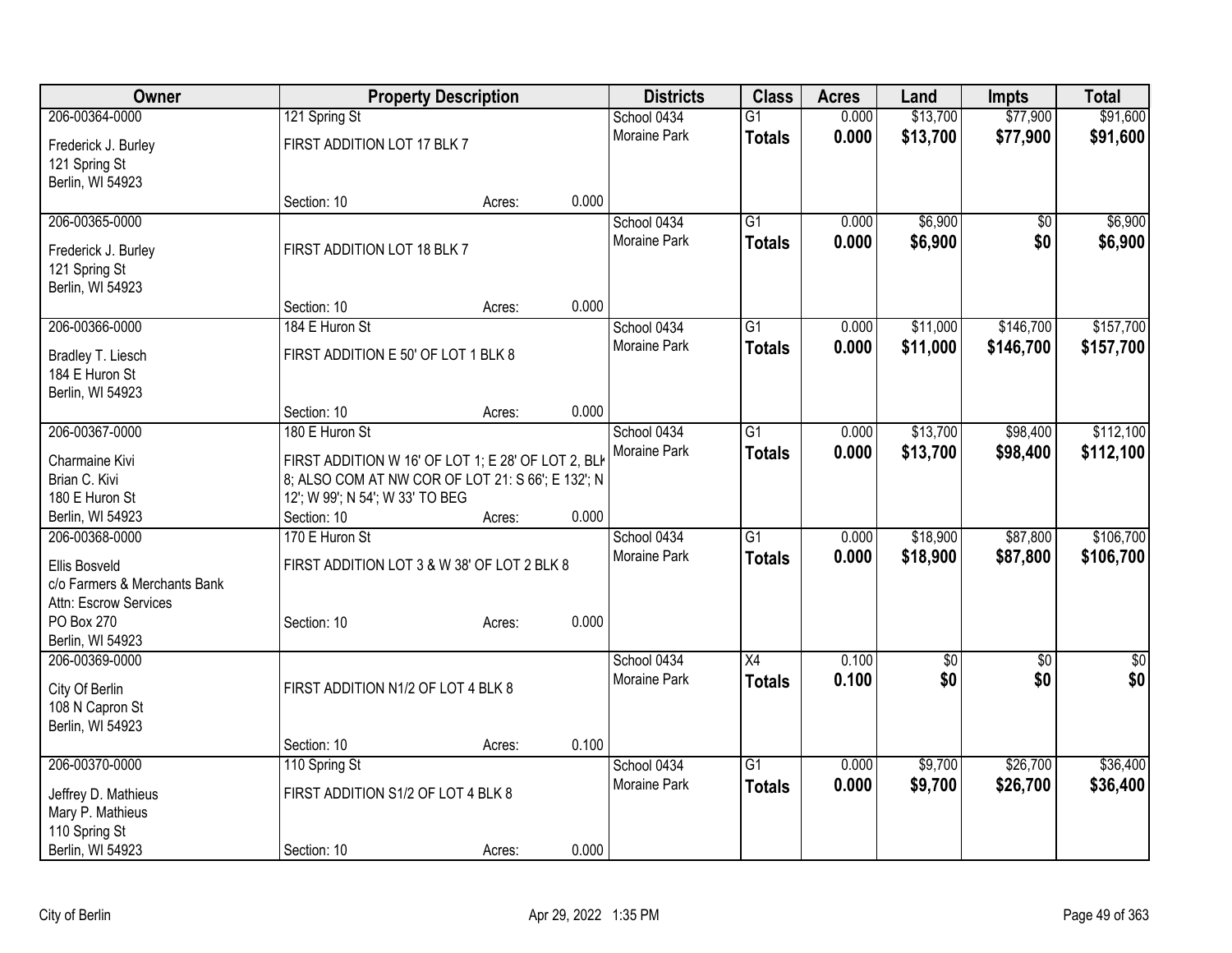| Owner                  |                                                   | <b>Property Description</b> |       | <b>Districts</b>    | <b>Class</b>    | <b>Acres</b> | Land     | <b>Impts</b> | <b>Total</b> |
|------------------------|---------------------------------------------------|-----------------------------|-------|---------------------|-----------------|--------------|----------|--------------|--------------|
| 206-00371-0000         | 118 Spring St                                     |                             |       | School 0434         | $\overline{G1}$ | 0.000        | \$21,400 | \$104,800    | \$126,200    |
| Jessica L. Brown       | FIRST ADDITION LOTS 5 & 6 BLK 8                   |                             |       | Moraine Park        | <b>Totals</b>   | 0.000        | \$21,400 | \$104,800    | \$126,200    |
| 118 Spring St          |                                                   |                             |       |                     |                 |              |          |              |              |
| Berlin, WI 54923       |                                                   |                             |       |                     |                 |              |          |              |              |
|                        | Section: 10                                       | Acres:                      | 0.000 |                     |                 |              |          |              |              |
| 206-00372-0000         | 126 Spring St                                     |                             |       | School 0434         | G1              | 0.000        | \$13,700 | \$90,000     | \$103,700    |
| Christian L. Francois  | FIRST ADDITION LOT 7 BLK 8                        |                             |       | <b>Moraine Park</b> | <b>Totals</b>   | 0.000        | \$13,700 | \$90,000     | \$103,700    |
| 126 Spring St          |                                                   |                             |       |                     |                 |              |          |              |              |
| Berlin, WI 54923-2049  |                                                   |                             |       |                     |                 |              |          |              |              |
|                        | Section: 10                                       | Acres:                      | 0.000 |                     |                 |              |          |              |              |
| 206-00373-0000         | 134 Spring St                                     |                             |       | School 0434         | $\overline{G1}$ | 0.000        | \$13,700 | \$57,000     | \$70,700     |
| Betty A. Freimark      | FIRST ADDITION LOT 8 BLK 8                        |                             |       | Moraine Park        | <b>Totals</b>   | 0.000        | \$13,700 | \$57,000     | \$70,700     |
| 134 Spring St          |                                                   |                             |       |                     |                 |              |          |              |              |
| Berlin, WI 54923       |                                                   |                             |       |                     |                 |              |          |              |              |
|                        | Section: 10                                       | Acres:                      | 0.000 |                     |                 |              |          |              |              |
| 206-00374-0000         | 140 Spring St                                     |                             |       | School 0434         | $\overline{G1}$ | 0.000        | \$13,700 | \$64,700     | \$78,400     |
| <b>Gregory Fralish</b> | FIRST ADDITION LOT 9 BLK 8                        |                             |       | Moraine Park        | <b>Totals</b>   | 0.000        | \$13,700 | \$64,700     | \$78,400     |
| 175 Spring St          |                                                   |                             |       |                     |                 |              |          |              |              |
| Berlin, WI 54923       |                                                   |                             |       |                     |                 |              |          |              |              |
|                        | Section: 10                                       | Acres:                      | 0.000 |                     |                 |              |          |              |              |
| 206-00375-0000         | 144 Spring St                                     |                             |       | School 0434         | $\overline{G1}$ | 0.000        | \$13,100 | \$57,400     | \$70,500     |
| Karl A. Branske        | FIRST ADDITION LOT 10 BLK 8; EXC THE S 4'         |                             |       | Moraine Park        | <b>Totals</b>   | 0.000        | \$13,100 | \$57,400     | \$70,500     |
| N2021 St Hwy 49        | <b>THEREOF</b>                                    |                             |       |                     |                 |              |          |              |              |
| Berlin, WI 54923       |                                                   |                             |       |                     |                 |              |          |              |              |
|                        | Section: 10                                       | Acres:                      | 0.000 |                     |                 |              |          |              |              |
| 206-00376-0000         | 152 Spring St                                     |                             |       | School 0434         | $\overline{G1}$ | 0.000        | \$14,400 | \$69,000     | \$83,400     |
| John T. Chamberlin     | FIRST ADDITION LOT 11 & THE S 4' OF LOT 10 BLK 8. |                             |       | Moraine Park        | <b>Totals</b>   | 0.000        | \$14,400 | \$69,000     | \$83,400     |
| W2901 Cypress Rd       | EXC THAT PART FOR HWY PURPOSES AS DESC            |                             |       |                     |                 |              |          |              |              |
| Berlin, WI 54923       | V211 P597                                         |                             |       |                     |                 |              |          |              |              |
|                        | Section: 10                                       | Acres:                      | 0.000 |                     |                 |              |          |              |              |
| 206-00377-0000         | 156 Ripon Rd                                      |                             |       | School 0434         | $\overline{G1}$ | 0.000        | \$10,400 | \$54,000     | \$64,400     |
| Ronald R. Steger       | FIRST ADDITION COM 66' W OF NE COR OF LOT 14:     |                             |       | Moraine Park        | <b>Totals</b>   | 0.000        | \$10,400 | \$54,000     | \$64,400     |
| Valerie L. Steger      | W TO RIPON RD; SE'LY ALG RD 61'; NE TO PT 40' S   |                             |       |                     |                 |              |          |              |              |
| 156 Ripon Rd           | OF BEG; N TO BEG BLK 8                            |                             |       |                     |                 |              |          |              |              |
| Berlin, WI 54923       | Section: 10                                       | Acres:                      | 0.000 |                     |                 |              |          |              |              |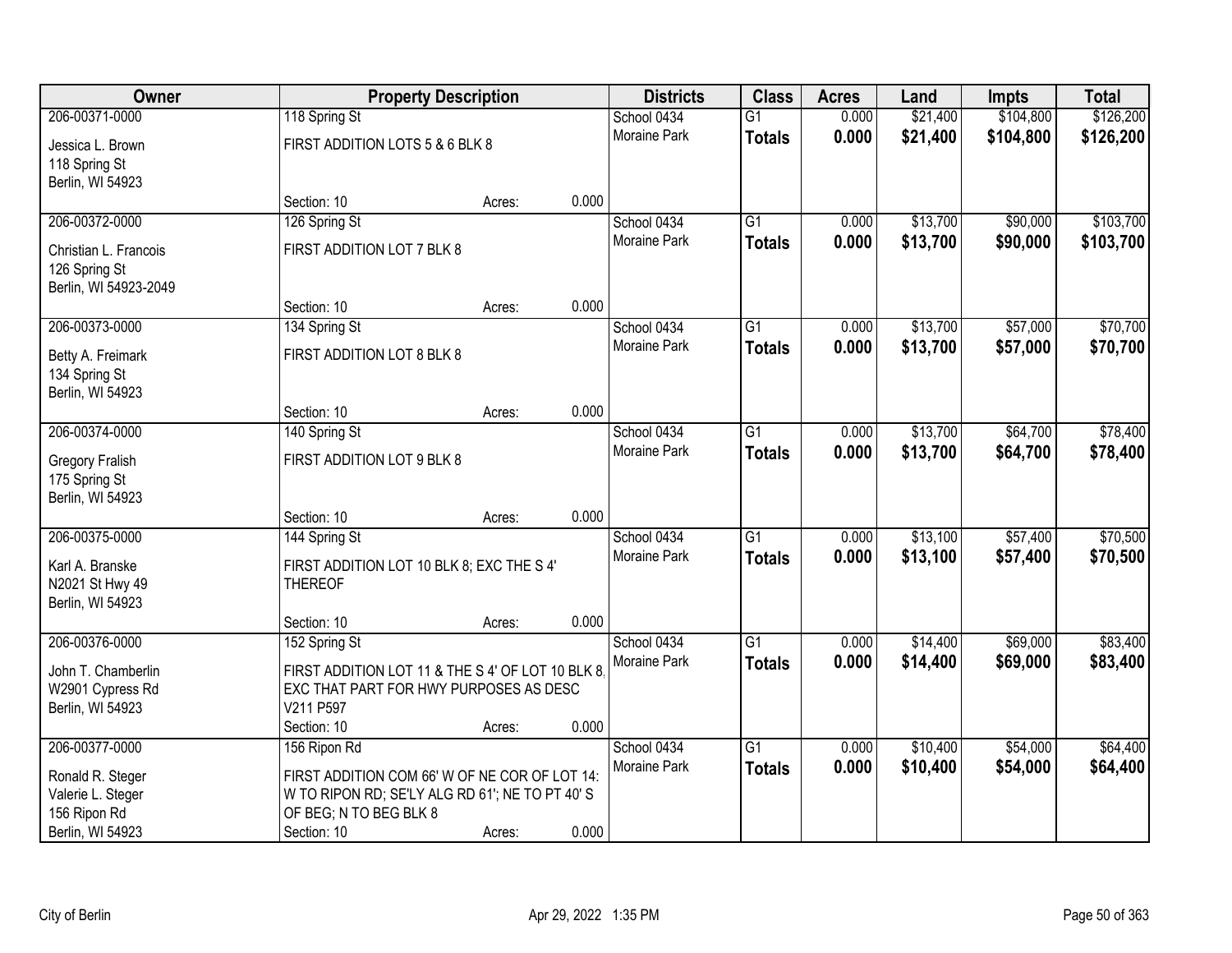| Owner                                 | <b>Property Description</b>                     |                 | <b>Districts</b>    | <b>Class</b>    | <b>Acres</b> | Land     | <b>Impts</b> | <b>Total</b> |
|---------------------------------------|-------------------------------------------------|-----------------|---------------------|-----------------|--------------|----------|--------------|--------------|
| 206-00378-0000                        | 164 Ripon Rd                                    |                 | School 0434         | $\overline{G1}$ | 0.200        | \$13,200 | \$94,900     | \$108,100    |
| Michelle Techlow                      | FIRST ADDITION COM SW COR OF LOT 13: E TO A     |                 | Moraine Park        | <b>Totals</b>   | 0.200        | \$13,200 | \$94,900     | \$108,100    |
| 164 Ripon Rd                          | PT 66' W OF SE COR OF LOT 13; N92'; SW'LY TO A  |                 |                     |                 |              |          |              |              |
| Berlin, WI 54923                      | POINT 61' ALG RD FROM NW COR LOT 14; SE'LY TO   |                 |                     |                 |              |          |              |              |
|                                       | Section: 10                                     | 0.200<br>Acres: |                     |                 |              |          |              |              |
| 206-00379-0000                        | 174 Ripon Rd                                    |                 | School 0434         | $\overline{G1}$ | 0.000        | \$13,100 | \$57,100     | \$70,200     |
|                                       |                                                 |                 | <b>Moraine Park</b> | <b>Totals</b>   | 0.000        | \$13,100 | \$57,100     | \$70,200     |
| Zietlow Properties, LLC               | FIRST ADDITION COM NE COR OF LOT 12: W TO       |                 |                     |                 |              |          |              |              |
| W1162 County Rx X                     | RIPON RD; SE ALG RD 90.4'; NE 81'; N 44' TO BEG |                 |                     |                 |              |          |              |              |
| Berlin, WI 54923                      | BLK8                                            |                 |                     |                 |              |          |              |              |
|                                       | Section: 10                                     | 0.000<br>Acres: |                     |                 |              |          |              |              |
| 206-00380-0000                        | 180 Ripon Rd                                    |                 | School 0434         | G1              | 0.000        | \$8,300  | \$50,200     | \$58,500     |
| Reba Johnson                          | FIRST ADDITION COM 44'S OF NE COR LOT 12, S     |                 | Moraine Park        | <b>Totals</b>   | 0.000        | \$8,300  | \$50,200     | \$58,500     |
| 180 Ripon Rd                          | 129'; NW ALG RIPON RD TO A PT 90.4' S OF NW COR |                 |                     |                 |              |          |              |              |
| Berlin, WI 54923                      | LOT 12; NE 81' TO BEG BLK 8 EXC PART FOR HWY    |                 |                     |                 |              |          |              |              |
|                                       | Section: 10                                     | 0.000<br>Acres: |                     |                 |              |          |              |              |
| 206-00381-0000                        | 165 S State St                                  |                 | School 0434         | G1              | 0.100        | \$9,700  | \$41,200     | \$50,900     |
|                                       |                                                 |                 | <b>Moraine Park</b> | <b>Totals</b>   | 0.100        | \$9,700  | \$41,200     | \$50,900     |
| Mathison Investments, LLC             | FIRST ADDITION THE E 66' OF LOT 13 BLK 8        |                 |                     |                 |              |          |              |              |
| 7222 County Rd B                      |                                                 |                 |                     |                 |              |          |              |              |
| Winneconne, WI 54986                  |                                                 |                 |                     |                 |              |          |              |              |
|                                       | Section: 10                                     | 0.100<br>Acres: |                     |                 |              |          |              |              |
| 206-00382-0000                        | 157 S State St                                  |                 | School 0434         | $\overline{G1}$ | 0.000        | \$9,700  | \$27,600     | \$37,300     |
| Tessaro Properties, LLC               | FIRST ADDITION E 66' OF LOT 14 BLK 8            |                 | <b>Moraine Park</b> | <b>Totals</b>   | 0.000        | \$9,700  | \$27,600     | \$37,300     |
| W995 Buttercup Ct                     |                                                 |                 |                     |                 |              |          |              |              |
| Berlin, WI 54923                      |                                                 |                 |                     |                 |              |          |              |              |
|                                       | Section: 10                                     | 0.000<br>Acres: |                     |                 |              |          |              |              |
| 206-00383-0000                        | 151 S State St                                  |                 | School 0434         | $\overline{G1}$ | 0.000        | \$13,700 | \$67,400     | \$81,100     |
| Frank G. Lichtfuss Jr                 | FIRST ADDITION LOT 15 BLK 8                     |                 | Moraine Park        | <b>Totals</b>   | 0.000        | \$13,700 | \$67,400     | \$81,100     |
| Gloria Lichtfuss                      |                                                 |                 |                     |                 |              |          |              |              |
| 151 S State St                        |                                                 |                 |                     |                 |              |          |              |              |
| Berlin, WI 54923                      | Section: 10                                     | 0.000<br>Acres: |                     |                 |              |          |              |              |
| 206-00384-0000                        | 145 S State St                                  |                 | School 0434         | $\overline{G1}$ | 0.000        | \$13,700 | \$63,700     | \$77,400     |
|                                       |                                                 |                 | Moraine Park        | <b>Totals</b>   | 0.000        | \$13,700 | \$63,700     | \$77,400     |
| Federal National Mortgage Association | FIRST ADDITION LOT 16 BLK 8                     |                 |                     |                 |              |          |              |              |
| PO Box 650043                         |                                                 |                 |                     |                 |              |          |              |              |
| Dallas, TX 75265                      |                                                 |                 |                     |                 |              |          |              |              |
|                                       | Section: 10                                     | 0.000<br>Acres: |                     |                 |              |          |              |              |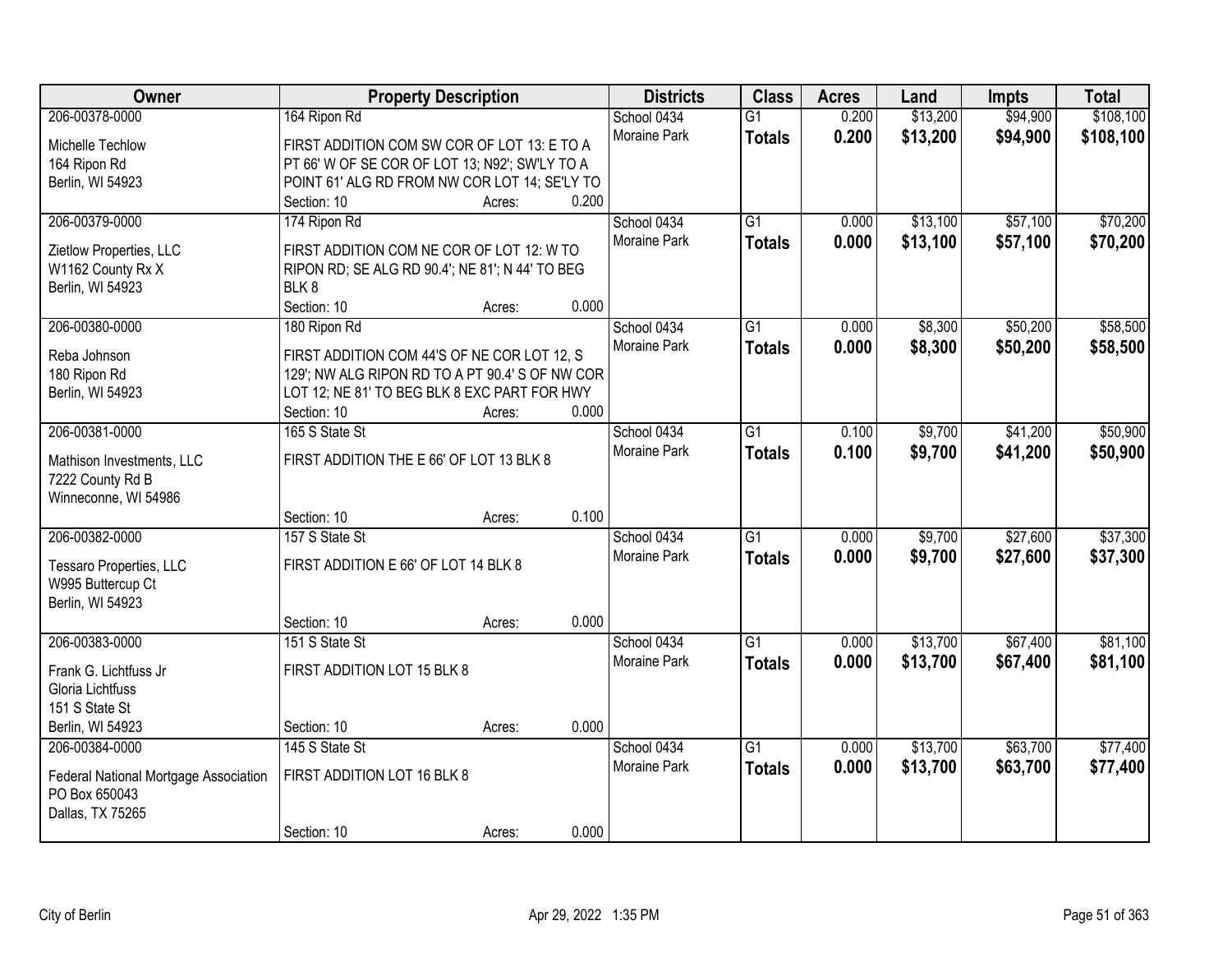| Owner                                                        |                                                                               | <b>Property Description</b> |       | <b>Districts</b>                   | <b>Class</b>                     | <b>Acres</b>   | Land                 | <b>Impts</b>         | <b>Total</b>         |
|--------------------------------------------------------------|-------------------------------------------------------------------------------|-----------------------------|-------|------------------------------------|----------------------------------|----------------|----------------------|----------------------|----------------------|
| 206-00385-0000<br>John C. Mix<br>139 S State St              | 139 S State St<br>FIRST ADDITION LOT 17 BLK 8                                 |                             |       | School 0434<br>Moraine Park        | $\overline{G1}$<br><b>Totals</b> | 0.000<br>0.000 | \$13,700<br>\$13,700 | \$50,000<br>\$50,000 | \$63,700<br>\$63,700 |
| Berlin, WI 54923                                             | Section: 10                                                                   | Acres:                      | 0.000 |                                    |                                  |                |                      |                      |                      |
| 206-00386-0000<br>Mary Ellen Kubiak                          | 133 S State St<br>FIRST ADDITION S1/2 OF LOT 18 BLK 8                         |                             |       | School 0434<br><b>Moraine Park</b> | $\overline{G1}$<br><b>Totals</b> | 0.000<br>0.000 | \$7,600<br>\$7,600   | \$62,700<br>\$62,700 | \$70,300<br>\$70,300 |
| 133 S State St<br>Berlin, WI 54923                           |                                                                               |                             |       |                                    |                                  |                |                      |                      |                      |
|                                                              | Section: 10                                                                   | Acres:                      | 0.000 |                                    |                                  |                |                      |                      |                      |
| 206-00387-0000                                               | 131 S State St                                                                |                             |       | School 0434<br>Moraine Park        | G1                               | 0.000          | \$7,600              | \$25,700             | \$33,300             |
| Michael Quinonez<br>131 S State St<br>Berlin, WI 54923       | FIRST ADDITION N1/2 OF LOT 18 BLK 8                                           |                             |       |                                    | <b>Totals</b>                    | 0.000          | \$7,600              | \$25,700             | \$33,300             |
|                                                              | Section: 10                                                                   | Acres:                      | 0.000 |                                    |                                  |                |                      |                      |                      |
| 206-00388-0000                                               | 125 S State St                                                                |                             |       | School 0434                        | G1                               | 0.000          | \$13,700             | \$35,300             | \$49,000             |
| Daniel G. Hinton<br>N4475 Cty Rd W<br>Redgranite, WI 54970   | FIRST ADDITION LOT 19 BLK 8                                                   |                             |       | <b>Moraine Park</b>                | <b>Totals</b>                    | 0.000          | \$13,700             | \$35,300             | \$49,000             |
|                                                              | Section: 10                                                                   | Acres:                      | 0.000 |                                    |                                  |                |                      |                      |                      |
| 206-00389-0000                                               | 121 S State St                                                                |                             |       | School 0434                        | $\overline{G1}$                  | 0.000          | \$13,700             | \$48,900             | \$62,600             |
| Travis L. Schumacher<br>121 S State St<br>Berlin, WI 54923   | FIRST ADDITION LOT 20 BLK 8                                                   |                             |       | Moraine Park                       | <b>Totals</b>                    | 0.000          | \$13,700             | \$48,900             | \$62,600             |
|                                                              | Section: 10                                                                   | Acres:                      | 0.000 |                                    |                                  |                |                      |                      |                      |
| 206-00390-0000                                               | 115 S State St                                                                |                             |       | School 0434                        | $\overline{G1}$                  | 0.000          | \$10,100             | \$65,200             | \$75,300             |
| Gloria L. Cervantes<br>115 S State St<br>Berlin, WI 54923    | FIRST ADDITION N 54' OF E 99' OF LOT 21 BLK 8 EXC<br><b>ESMT V358P539</b>     |                             |       | Moraine Park                       | <b>Totals</b>                    | 0.000          | \$10,100             | \$65,200             | \$75,300             |
|                                                              | Section: 10                                                                   | Acres:                      | 0.000 |                                    |                                  |                |                      |                      |                      |
| 206-00391-0000                                               | 212 E Huron St                                                                |                             |       | School 0434                        | $\overline{G1}$                  | 0.000          | \$17,000             | \$57,800             | \$74,800             |
| Rachel M. Juday-Cauley<br>212 E Huron St<br>Berlin, WI 54923 | FIRST ADDITION THE N 113' OF LOT 1 & THE N 113'<br>OF THE E1/2 OF LOT 2 BLK 9 |                             |       | Moraine Park                       | <b>Totals</b>                    | 0.000          | \$17,000             | \$57,800             | \$74,800             |
|                                                              | Section: 10                                                                   | Acres:                      | 0.000 |                                    |                                  |                |                      |                      |                      |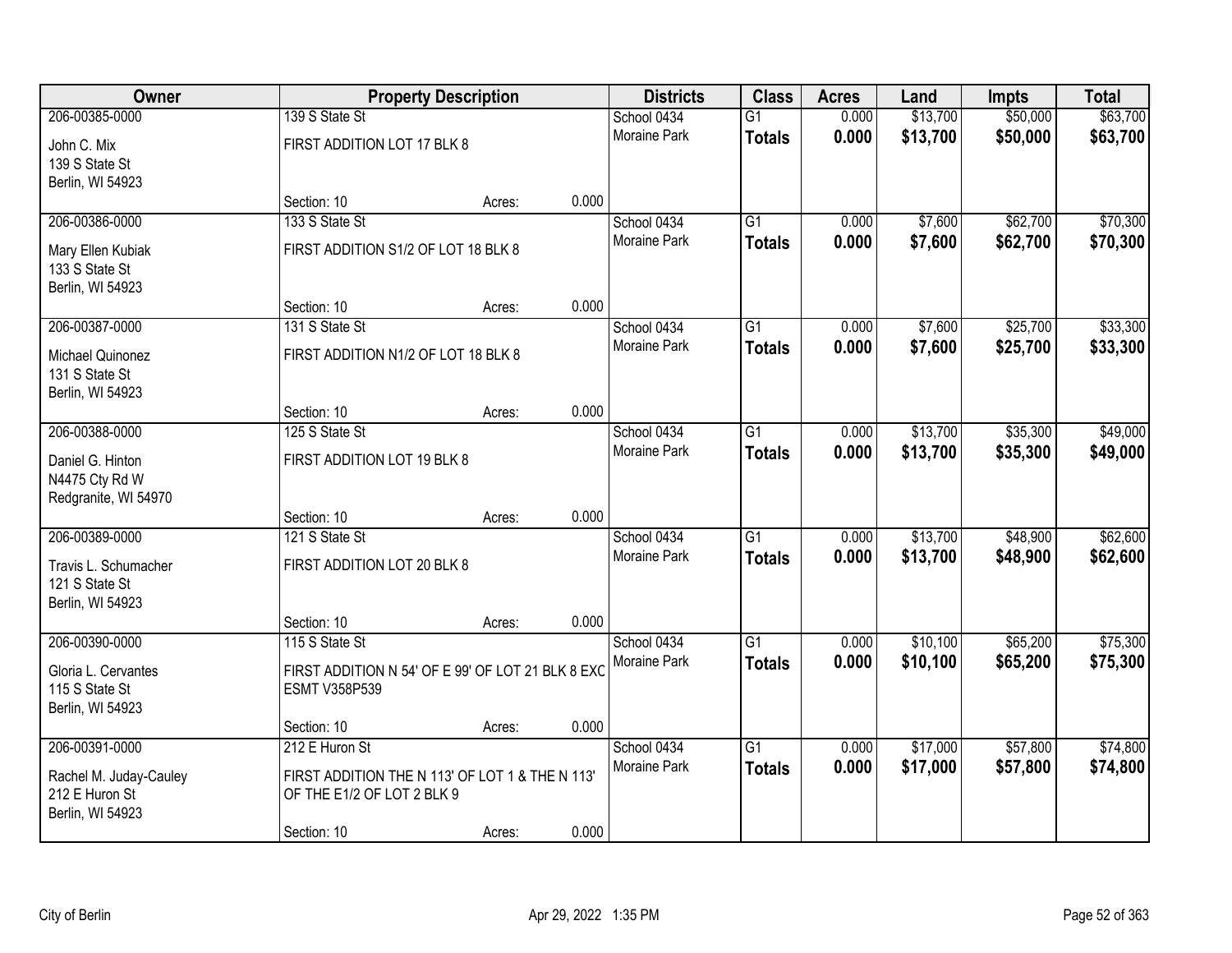| Owner                                                    |                                                                          | <b>Property Description</b> |       | <b>Districts</b>            | <b>Class</b>                     | <b>Acres</b>   | Land                 | <b>Impts</b>         | <b>Total</b>           |
|----------------------------------------------------------|--------------------------------------------------------------------------|-----------------------------|-------|-----------------------------|----------------------------------|----------------|----------------------|----------------------|------------------------|
| 206-00392-0000<br>Todd A. Kostman                        | 204 E Huron St<br>FIRST ADDITION LOT 3 & W1/2 OF LOT 2 BLK 9             |                             |       | School 0434<br>Moraine Park | $\overline{G1}$<br><b>Totals</b> | 0.000<br>0.000 | \$18,300<br>\$18,300 | \$90,600<br>\$90,600 | \$108,900<br>\$108,900 |
| 204 E Huron St<br>Berlin, WI 54923                       | Section: 10                                                              |                             | 0.000 |                             |                                  |                |                      |                      |                        |
| 206-00393-0100                                           | 192 E Huron St                                                           | Acres:                      |       | School 0434                 | G2                               | 0.200          | \$10,000             | \$42,600             | \$52,600               |
|                                                          |                                                                          |                             |       | Moraine Park                | <b>Totals</b>                    | 0.200          | \$10,000             | \$42,600             | \$52,600               |
| Jeff Cohen<br>2500 N Seminary Ave<br>Chicago, IL 60614   | FIRST ADDITION LOT 4 BLOCK 9, EXC THE SOUTH<br>10' THEREOF.              |                             |       |                             |                                  |                |                      |                      |                        |
|                                                          | Section: 10                                                              | Acres:                      | 0.000 |                             |                                  |                |                      |                      |                        |
| 206-00393-0200                                           | 116 S State St                                                           |                             |       | School 0434                 | $\overline{G1}$                  | 0.201          | \$13,600             | \$81,600             | \$95,200               |
| Carol Hughes<br>116 S State St<br>Berlin, WI 54923       | FIRST ADDITION LOT 5 & THE SOUTH 10' OF LOT 4<br>BLOCK 9                 |                             |       | Moraine Park                | <b>Totals</b>                    | 0.201          | \$13,600             | \$81,600             | \$95,200               |
|                                                          | Section: 10                                                              | Acres:                      | 0.000 |                             |                                  |                |                      |                      |                        |
| 206-00394-0000                                           | 122 S State St                                                           |                             |       | School 0434                 | G1                               | 0.000          | \$13,700             | \$50,300             | \$64,000               |
| Kent R. Strehlow<br>51 Horseshoe Rd<br>Oshkosh, WI 54904 | FIRST ADDITION LOT 6 BLK 9                                               |                             |       | <b>Moraine Park</b>         | <b>Totals</b>                    | 0.000          | \$13,700             | \$50,300             | \$64,000               |
|                                                          | Section: 10                                                              | Acres:                      | 0.000 |                             |                                  |                |                      |                      |                        |
| 206-00395-0000                                           | 126 S State St                                                           |                             |       | School 0434                 | $\overline{G1}$                  | 0.000          | \$13,700             | \$61,100             | \$74,800               |
| Curt Lamb                                                | FIRST ADDITION LOT 7 BLK 9                                               |                             |       | Moraine Park                | <b>Totals</b>                    | 0.000          | \$13,700             | \$61,100             | \$74,800               |
| 126 S State St<br>Berlin, WI 54923                       |                                                                          |                             |       |                             |                                  |                |                      |                      |                        |
|                                                          | Section: 10                                                              | Acres:                      | 0.000 |                             |                                  |                |                      |                      |                        |
| 206-00396-0000                                           | 134 S State St                                                           |                             |       | School 0434                 | $\overline{G1}$                  | 0.000          | \$18,300             | \$61,500             | \$79,800               |
| Robert E. Gurske<br>134 S State St<br>Berlin, WI 54923   | FIRST ADDITION LOT 8 & N1/2 OF LOT 9 BLK 9                               |                             |       | Moraine Park                | <b>Totals</b>                    | 0.000          | \$18,300             | \$61,500             | \$79,800               |
|                                                          | Section: 10                                                              | Acres:                      | 0.000 |                             |                                  |                |                      |                      |                        |
| 206-00397-0000                                           | 146 S State St                                                           |                             |       | School 0434                 | $\overline{G1}$                  | 0.000          | \$16,700             | \$30,900             | \$47,600               |
| Karen S. Rivers<br>146 S State St                        | FIRST ADDITION LOT 10 & THE S1/2 OF LOT 9 BLK 9<br>EXC THE E 22' THEREOF |                             |       | Moraine Park                | <b>Totals</b>                    | 0.000          | \$16,700             | \$30,900             | \$47,600               |
| Berlin, WI 54923                                         | Section: 10                                                              | Acres:                      | 0.000 |                             |                                  |                |                      |                      |                        |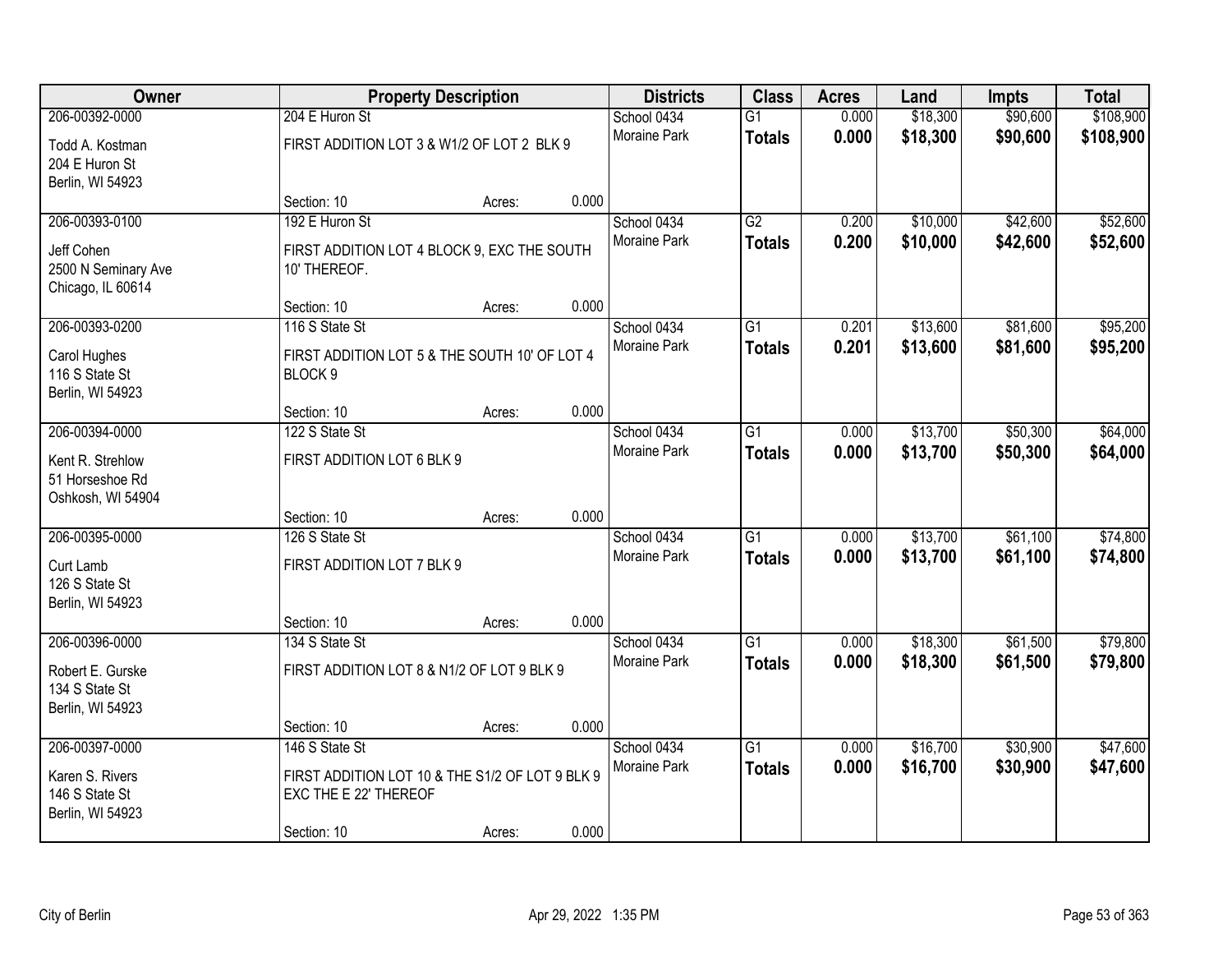| Owner              |                                                  | <b>Property Description</b> |       | <b>Districts</b> | <b>Class</b>    | <b>Acres</b> | Land     | <b>Impts</b> | <b>Total</b> |
|--------------------|--------------------------------------------------|-----------------------------|-------|------------------|-----------------|--------------|----------|--------------|--------------|
| 206-00398-0000     | 152 S State St                                   |                             |       | School 0434      | $\overline{G1}$ | 0.000        | \$13,700 | \$75,500     | \$89,200     |
| Scott E. Hansen    | FIRST ADDITION LOT 11 BLK 9                      |                             |       | Moraine Park     | <b>Totals</b>   | 0.000        | \$13,700 | \$75,500     | \$89,200     |
| 152 S State St     |                                                  |                             |       |                  |                 |              |          |              |              |
| Berlin, WI 54923   |                                                  |                             |       |                  |                 |              |          |              |              |
|                    | Section: 10                                      | Acres:                      | 0.000 |                  |                 |              |          |              |              |
| 206-00399-0000     | 158 S State St                                   |                             |       | School 0434      | $\overline{G1}$ | 0.000        | \$13,700 | \$46,100     | \$59,800     |
| John Nicholson     | FIRST ADDITION LOT 12 BLK 9                      |                             |       | Moraine Park     | <b>Totals</b>   | 0.000        | \$13,700 | \$46,100     | \$59,800     |
| 158 S State St     |                                                  |                             |       |                  |                 |              |          |              |              |
| Berlin, WI 54923   |                                                  |                             |       |                  |                 |              |          |              |              |
|                    | Section: 10                                      | Acres:                      | 0.000 |                  |                 |              |          |              |              |
| 206-00400-0000     | 164 S State St                                   |                             |       | School 0434      | $\overline{G1}$ | 0.000        | \$13,700 | \$52,000     | \$65,700     |
|                    |                                                  |                             |       | Moraine Park     | <b>Totals</b>   | 0.000        | \$13,700 | \$52,000     | \$65,700     |
| Roger A. Malzhan   | FIRST ADDITION LOT 13 BLK 9                      |                             |       |                  |                 |              |          |              |              |
| Sharon T. Malzhan  |                                                  |                             |       |                  |                 |              |          |              |              |
| 164 S State St     |                                                  |                             |       |                  |                 |              |          |              |              |
| Berlin, WI 54923   | Section: 10                                      | Acres:                      | 0.000 |                  |                 |              |          |              |              |
| 206-00401-0000     | 172 S State St                                   |                             |       | School 0434      | G1              | 0.600        | \$28,300 | \$199,400    | \$227,700    |
| Kramer Housing LLC | FIRST ADDITION LOTS 14, 15 & 16 BLK 9            |                             |       | Moraine Park     | <b>Totals</b>   | 0.600        | \$28,300 | \$199,400    | \$227,700    |
| 237 E Waushara St  |                                                  |                             |       |                  |                 |              |          |              |              |
| Berlin, WI 54923   |                                                  |                             |       |                  |                 |              |          |              |              |
|                    | Section: 10                                      | Acres:                      | 0.600 |                  |                 |              |          |              |              |
| 206-00403-0000     | 190 S State St                                   |                             |       | School 0434      | $\overline{G1}$ | 0.000        | \$13,700 | \$53,300     | \$67,000     |
| James J. Detloff   | FIRST ADDITION LOT 17 BLK 9                      |                             |       | Moraine Park     | <b>Totals</b>   | 0.000        | \$13,700 | \$53,300     | \$67,000     |
| Donna J. Detloff   |                                                  |                             |       |                  |                 |              |          |              |              |
| 190 S State St     |                                                  |                             |       |                  |                 |              |          |              |              |
| Berlin, WI 54923   | Section: 10                                      | Acres:                      | 0.000 |                  |                 |              |          |              |              |
| 206-00404-0000     | 205 Junction St                                  |                             |       | School 0434      | $\overline{G1}$ | 0.000        | \$13,700 | \$51,900     | \$65,600     |
|                    |                                                  |                             |       | Moraine Park     | <b>Totals</b>   | 0.000        | \$13,700 | \$51,900     | \$65,600     |
| Jerry L. Galowski  | FIRST ADDITION W1/2 OF LOTS 18 & 19 BLK 9        |                             |       |                  |                 |              |          |              |              |
| 205 Junction St    |                                                  |                             |       |                  |                 |              |          |              |              |
| Berlin, WI 54923   |                                                  |                             |       |                  |                 |              |          |              |              |
|                    | Section: 10                                      | Acres:                      | 0.000 |                  |                 |              |          |              |              |
| 206-00405-0000     | 187 S Church St                                  |                             |       | School 0434      | $\overline{G1}$ | 0.000        | \$11,700 | \$53,400     | \$65,100     |
| Cory J. Gonzalez   | FIRST ADDITION E1/2 OF LOT 18 & S 19' OF E1/2 OF |                             |       | Moraine Park     | <b>Totals</b>   | 0.000        | \$11,700 | \$53,400     | \$65,100     |
| 187 S Church St    | <b>LOT 19 BLK 9</b>                              |                             |       |                  |                 |              |          |              |              |
| Berlin, WI 54923   |                                                  |                             |       |                  |                 |              |          |              |              |
|                    | Section: 10                                      | Acres:                      | 0.000 |                  |                 |              |          |              |              |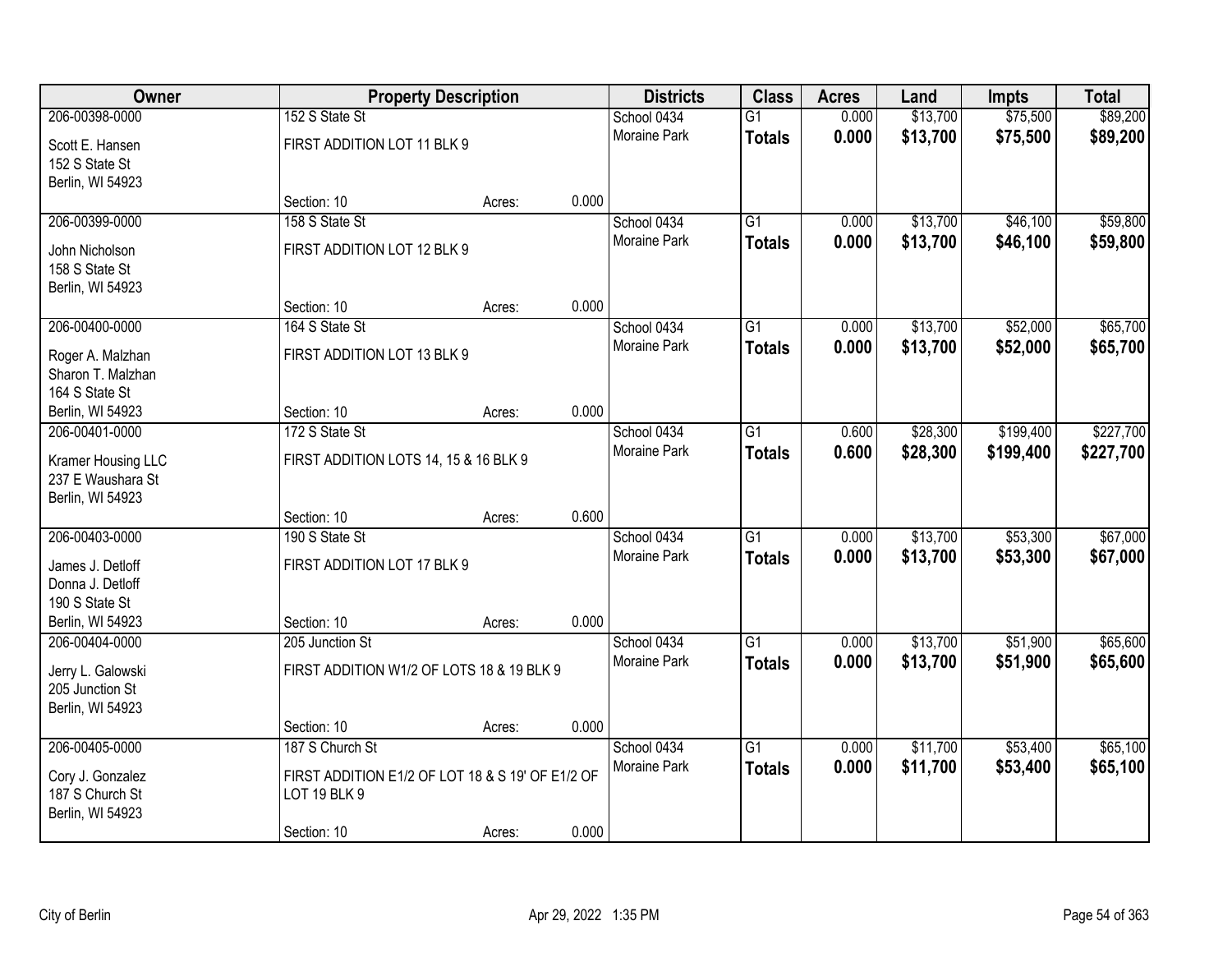| <b>Owner</b>                                                |                                                                        | <b>Property Description</b> |       | <b>Districts</b>    | <b>Class</b>    | <b>Acres</b> | Land     | Impts    | <b>Total</b> |
|-------------------------------------------------------------|------------------------------------------------------------------------|-----------------------------|-------|---------------------|-----------------|--------------|----------|----------|--------------|
| 206-00406-0000                                              | 181 S Church St                                                        |                             |       | School 0434         | $\overline{G1}$ | 0.000        | \$7,400  | \$33,400 | \$40,800     |
| Steven D. Dane<br>181 S Church St<br>Berlin, WI 54923       | FIRST ADDITION N 47' OF E1/2 OF LOT 19 BLK 9                           |                             |       | <b>Moraine Park</b> | <b>Totals</b>   | 0.000        | \$7,400  | \$33,400 | \$40,800     |
|                                                             | Section: 10                                                            | Acres:                      | 0.000 |                     |                 |              |          |          |              |
| 206-00407-0000                                              | 177 S Church St                                                        |                             |       | School 0434         | $\overline{G1}$ | 0.000        | \$13,700 | \$38,500 | \$52,200     |
| Jeraldine T. Latshaw<br>177 S Church St<br>Berlin, WI 54923 | FIRST ADDITION LOT 20 BLK 9                                            |                             |       | Moraine Park        | <b>Totals</b>   | 0.000        | \$13,700 | \$38,500 | \$52,200     |
|                                                             | Section: 10                                                            | Acres:                      | 0.000 |                     |                 |              |          |          |              |
| 206-00408-0000                                              | 169 S Church St                                                        |                             |       | School 0434         | $\overline{G1}$ | 0.000        | \$13,700 | \$40,600 | \$54,300     |
| Leeann Nelson<br>169 S Church St<br>Berlin, WI 54923        | FIRST ADDITION LOT 21 BLK 9                                            |                             |       | Moraine Park        | <b>Totals</b>   | 0.000        | \$13,700 | \$40,600 | \$54,300     |
|                                                             | Section: 10                                                            | Acres:                      | 0.000 |                     |                 |              |          |          |              |
| 206-00409-0000                                              | 161 S Church St                                                        |                             |       | School 0434         | $\overline{G1}$ | 0.000        | \$13,700 | \$69,100 | \$82,800     |
| Wayne R. Schmid<br>161 S Church St<br>Berlin, WI 54923      | FIRST ADDITION LOT 22 BLK 9; TOGETHER WITH<br>ESMT DESC IN DOC#387560  |                             |       | Moraine Park        | <b>Totals</b>   | 0.000        | \$13,700 | \$69,100 | \$82,800     |
|                                                             | Section: 10                                                            | Acres:                      | 0.000 |                     |                 |              |          |          |              |
| 206-00410-0000                                              | 157 S Church St                                                        |                             |       | School 0434         | $\overline{G1}$ | 0.000        | \$13,700 | \$80,500 | \$94,200     |
| Kenneth A. Pliskie<br>157 S Church St<br>Berlin, WI 54923   | FIRST ADDITION LOT 23 BLK 9; SUBJ TO ESMT<br><b>DESC IN DOC#387560</b> |                             |       | Moraine Park        | <b>Totals</b>   | 0.000        | \$13,700 | \$80,500 | \$94,200     |
|                                                             | Section: 10                                                            | Acres:                      | 0.000 |                     |                 |              |          |          |              |
| 206-00411-0000                                              | 151 S Church St                                                        |                             |       | School 0434         | $\overline{G1}$ | 0.000        | \$13,700 | \$39,300 | \$53,000     |
| Krystle A. Gonzales<br>151 S Church St<br>Berlin, WI 54923  | FIRST ADDITION LOT 24 BLK 9                                            |                             |       | Moraine Park        | <b>Totals</b>   | 0.000        | \$13,700 | \$39,300 | \$53,000     |
|                                                             | Section: 10                                                            | Acres:                      | 0.000 |                     |                 |              |          |          |              |
| 206-00412-0000                                              | 149 S Church St                                                        |                             |       | School 0434         | $\overline{G1}$ | 0.000        | \$13,700 | \$49,000 | \$62,700     |
| Johnathon D. Doro<br>1781 Briarwood Ct<br>Depere, WI 54115  | FIRST ADDITION LOT 25 & E 22' OF LOT 10 & S1/2<br>LOT 9 BLK 9          |                             |       | <b>Moraine Park</b> | <b>Totals</b>   | 0.000        | \$13,700 | \$49,000 | \$62,700     |
|                                                             | Section: 10                                                            | Acres:                      | 0.000 |                     |                 |              |          |          |              |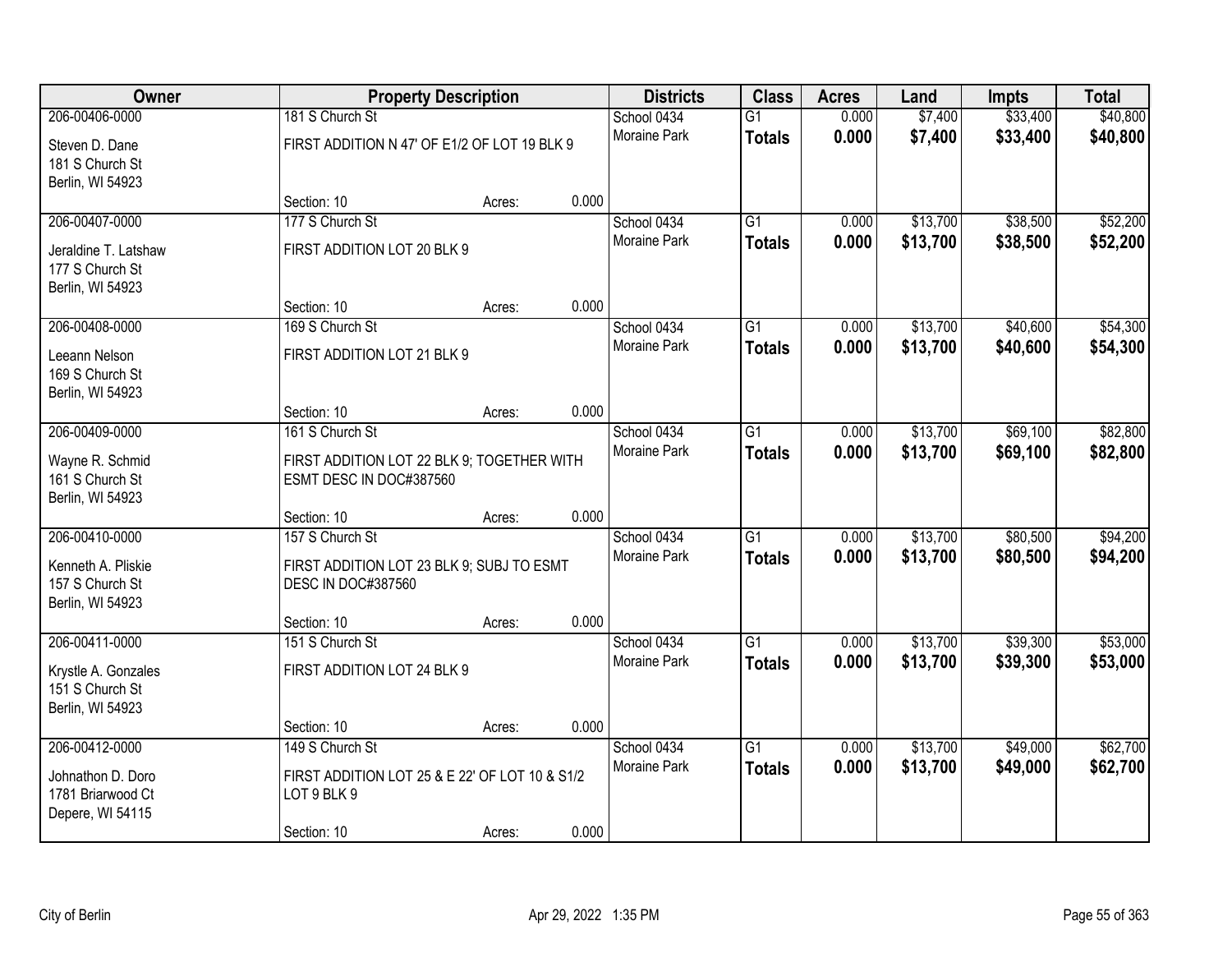| Owner                                 | <b>Property Description</b>                       |        | <b>Districts</b>    | <b>Class</b>    | <b>Acres</b> | Land     | <b>Impts</b> | <b>Total</b> |
|---------------------------------------|---------------------------------------------------|--------|---------------------|-----------------|--------------|----------|--------------|--------------|
| 206-00413-0000                        | 139 S Church St                                   |        | School 0434         | $\overline{G1}$ | 0.000        | \$13,700 | \$47,500     | \$61,200     |
| Timothy M. Finn                       | FIRST ADDITION LOT 26 BLK 9                       |        | Moraine Park        | <b>Totals</b>   | 0.000        | \$13,700 | \$47,500     | \$61,200     |
| 139 S Church St                       |                                                   |        |                     |                 |              |          |              |              |
| Berlin, WI 54923                      |                                                   |        |                     |                 |              |          |              |              |
|                                       | Section: 10                                       | Acres: | 0.000               |                 |              |          |              |              |
| 206-00414-0000                        | 133 S Church St                                   |        | School 0434         | $\overline{G1}$ | 0.000        | \$13,700 | \$75,600     | \$89,300     |
|                                       | FIRST ADDITION LOT 27 BLK 9                       |        | <b>Moraine Park</b> | <b>Totals</b>   | 0.000        | \$13,700 | \$75,600     | \$89,300     |
| Ronald L. Klingbeil                   |                                                   |        |                     |                 |              |          |              |              |
| Madeline Klingbeil<br>133 S Church St |                                                   |        |                     |                 |              |          |              |              |
| Berlin, WI 54923                      | Section: 10                                       | Acres: | 0.000               |                 |              |          |              |              |
| 206-00415-0000                        | 127 S Church St                                   |        | School 0434         | G1              | 0.000        | \$13,900 | \$50,400     | \$64,300     |
|                                       |                                                   |        | Moraine Park        | <b>Totals</b>   | 0.000        | \$13,900 | \$50,400     | \$64,300     |
| Jason S. Wilke                        | FIRST ADDITION LOT 28 & THE W25' OF THE S1.5'     |        |                     |                 |              |          |              |              |
| Yvonne M. Wilke                       | OF LOT 29 BLK 9                                   |        |                     |                 |              |          |              |              |
| 127 S Church St                       |                                                   |        |                     |                 |              |          |              |              |
| Berlin, WI 54923                      | Section: 10                                       | Acres: | 0.000               |                 |              |          |              |              |
| 206-00416-0000                        | 121 S Church St                                   |        | School 0434         | G1              | 0.000        | \$13,600 | \$53,700     | \$67,300     |
| Jeremy John William Wilson            | FIRST ADDITION LOT 29 EXC THE W25' OF THE S1.5'   |        | Moraine Park        | <b>Totals</b>   | 0.000        | \$13,600 | \$53,700     | \$67,300     |
| W2998 Eagle Ct                        | THEREOF BLK 9                                     |        |                     |                 |              |          |              |              |
| Montello, WI 53949                    |                                                   |        |                     |                 |              |          |              |              |
|                                       | Section: 10                                       | Acres: | 0.000               |                 |              |          |              |              |
| 206-00417-0000                        | 113 S Church St                                   |        | School 0434         | $\overline{G1}$ | 0.000        | \$15,700 | \$52,200     | \$67,900     |
|                                       |                                                   |        | Moraine Park        | <b>Totals</b>   | 0.000        | \$15,700 | \$52,200     | \$67,900     |
| Christopher A. Rogers                 | FIRST ADDITION LOT 30 & THE S 19' OF LOT 1 & THE  |        |                     |                 |              |          |              |              |
| 113 S Church St                       | S 19' OF THE E1/2 OF LOT 2 BLK 9                  |        |                     |                 |              |          |              |              |
| Berlin, WI 54923                      |                                                   |        |                     |                 |              |          |              |              |
|                                       | Section: 10                                       | Acres: | 0.000               |                 |              |          |              |              |
| 206-00418-0000                        | 170 Spring St                                     |        | School 0434         | $\overline{G1}$ | 0.000        | \$11,000 | \$64,700     | \$75,700     |
| James C. Hoffman                      | FIRST ADDITION LOTS 1 & 2 N OF LINE, COM 114'     |        | Moraine Park        | <b>Totals</b>   | 0.000        | \$11,000 | \$64,700     | \$75,700     |
| 170 Spring St                         | NW ALG ST FROM SE COR OF LOT 2 NW'LY TO A         |        |                     |                 |              |          |              |              |
| Berlin, WI 54923                      | POINT 59' N OF SW COR OF LOT 2, BLK 10 EXC THAT   |        |                     |                 |              |          |              |              |
|                                       | Section: 10                                       | Acres: | 0.000               |                 |              |          |              |              |
| 206-00419-0000                        | 184 Spring St                                     |        | School 0434         | $\overline{G1}$ | 0.000        | \$11,600 | \$43,400     | \$55,000     |
| Zietlow Properties LLC                | FIRST ADDITION COM SW COR OF LOT 3: N 90'; E      |        | <b>Moraine Park</b> | <b>Totals</b>   | 0.000        | \$11,600 | \$43,400     | \$55,000     |
| W1162 County Rd X                     | 38'; SE TO PT 42' E OF NE COR OF LOT 3; NE 31.5'  |        |                     |                 |              |          |              |              |
| Berlin, WI 54923                      |                                                   |        |                     |                 |              |          |              |              |
|                                       | TO PT 5 1/6' N OF N LN OF LOT 3; S'LY TO PT 76' E |        |                     |                 |              |          |              |              |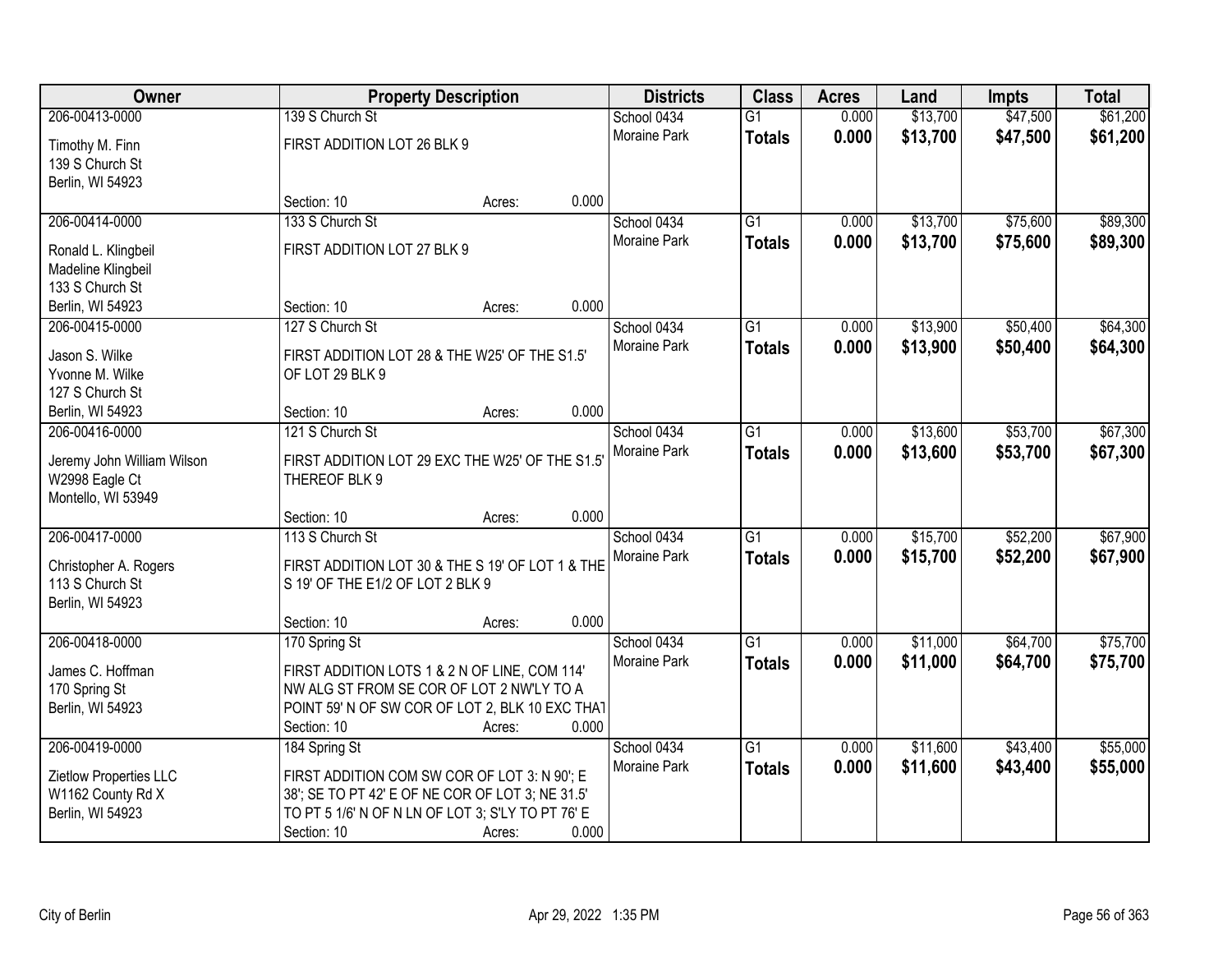| Owner                                       |                                       | <b>Property Description</b>                       |       | <b>Districts</b> | <b>Class</b>    | <b>Acres</b> | Land     | <b>Impts</b> | <b>Total</b> |
|---------------------------------------------|---------------------------------------|---------------------------------------------------|-------|------------------|-----------------|--------------|----------|--------------|--------------|
| 206-00420-0000                              | 188 Spring St                         |                                                   |       | School 0434      | $\overline{G1}$ | 0.000        | \$11,900 | \$30,300     | \$42,200     |
| Robert J. Gneiser                           | FIRST ADDITION W 99' OF LOT 4 BLK 10  |                                                   |       | Moraine Park     | <b>Totals</b>   | 0.000        | \$11,900 | \$30,300     | \$42,200     |
| 11 Lynn Dr                                  |                                       |                                                   |       |                  |                 |              |          |              |              |
| Appleton, WI 54915                          |                                       |                                                   |       |                  |                 |              |          |              |              |
|                                             | Section: 10                           | Acres:                                            | 0.000 |                  |                 |              |          |              |              |
| 206-00421-0000                              | 192 Spring St                         |                                                   |       | School 0434      | $\overline{G1}$ | 0.200        | \$13,300 | \$67,800     | \$81,100     |
| Aaron L. Chikowski                          |                                       | FIRST ADDITION N 62' OF LOT 5 & N 66' OF LOT 6    |       | Moraine Park     | <b>Totals</b>   | 0.200        | \$13,300 | \$67,800     | \$81,100     |
| 192 Spring St                               |                                       | BLK 10; SUBJECT TO LE ALLEN L CHIKOWSKI           |       |                  |                 |              |          |              |              |
| Berlin, WI 54923                            |                                       |                                                   |       |                  |                 |              |          |              |              |
|                                             | Section: 10                           | Acres:                                            | 0.200 |                  |                 |              |          |              |              |
| 206-00422-0000                              | 200 Spring St                         |                                                   |       | School 0434      | G1              | 0.000        | \$14,100 | \$68,000     | \$82,100     |
| John P. Wahlers                             |                                       | FIRST ADDITION S 70' OF LOT 5 & S 66' OF LOT 6    |       | Moraine Park     | <b>Totals</b>   | 0.000        | \$14,100 | \$68,000     | \$82,100     |
| Shari M. Wahlers                            | <b>BLK 10</b>                         |                                                   |       |                  |                 |              |          |              |              |
| 200 Spring St                               |                                       |                                                   |       |                  |                 |              |          |              |              |
| Berlin, WI 54923                            | Section: 10                           | Acres:                                            | 0.000 |                  |                 |              |          |              |              |
| 206-00423-0000                              | 197 S State St                        |                                                   |       | School 0434      | G1              | 0.000        | \$13,700 | \$62,700     | \$76,400     |
|                                             |                                       | FIRST ADDITION LOT 7 BLK 10 EXC PARCEL 423.1      |       | Moraine Park     | <b>Totals</b>   | 0.000        | \$13,700 | \$62,700     | \$76,400     |
| Xue Vang<br>Bee T. Vang                     | AS DESC V436 PG135                    |                                                   |       |                  |                 |              |          |              |              |
| 197 S State St                              |                                       |                                                   |       |                  |                 |              |          |              |              |
| Berlin, WI 54923                            | Section: 10                           | Acres:                                            | 0.000 |                  |                 |              |          |              |              |
| 206-00424-0000                              | 191 Ripon Rd                          |                                                   |       | School 0434      | $\overline{G1}$ | 0.000        | \$12,400 | \$61,000     | \$73,400     |
|                                             |                                       |                                                   |       | Moraine Park     | <b>Totals</b>   | 0.000        | \$12,400 | \$61,000     | \$73,400     |
| Jerry J. Hoffman                            |                                       | FIRST ADDITION S 66' OF LOT 8; ALSO COM NECOR     |       |                  |                 |              |          |              |              |
| 191 Ripon Rd Po Box 218<br>Berlin, WI 54923 | BEG BLK 10, EXC PLATTED R/W           | OF LOT 6: E 152'; NW ALONG HWY 24'; SW 140' TO    |       |                  |                 |              |          |              |              |
|                                             | Section: 10                           | Acres:                                            | 0.000 |                  |                 |              |          |              |              |
| 206-00425-0000                              | 183 Ripon Rd                          |                                                   |       | School 0434      | $\overline{G1}$ | 0.000        | \$11,000 | \$34,600     | \$45,600     |
|                                             |                                       |                                                   |       | Moraine Park     | <b>Totals</b>   | 0.000        | \$11,000 | \$34,600     | \$45,600     |
| Ronald L. Werdin                            |                                       | FIRST ADDITION E 33' OF LOT 4, COM NE COR OF      |       |                  |                 |              |          |              |              |
| 183 Ripon Rd                                |                                       | LOT 6: N TO N LN LOT 8; E TO RIPON RD; SE TO PT   |       |                  |                 |              |          |              |              |
| Berlin, WI 54923                            | 140' FROM BEG; SW 140' TO BEG; ALSO A |                                                   | 0.000 |                  |                 |              |          |              |              |
| 206-00426-0000                              | Section: 10<br>173 Ripon Rd           | Acres:                                            |       | School 0434      | $\overline{G1}$ | 0.000        | \$11,000 | \$44,500     | \$55,500     |
|                                             |                                       |                                                   |       | Moraine Park     |                 | 0.000        | \$11,000 | \$44,500     |              |
| Wisco Rents, LLC                            |                                       | FIRST ADDITION COM 27' NW OF NE COR LOT8: SW      |       |                  | <b>Totals</b>   |              |          |              | \$55,500     |
| 1511 Oregon St                              |                                       | 50'; W TO PT 76' E OF SW COR LOT 3; N'LY TO PT 73 |       |                  |                 |              |          |              |              |
| Oshkosh, WI 54902                           |                                       | E & 5.5' N OF NW COR LOT 3; NE TO PT 24' NW OF    |       |                  |                 |              |          |              |              |
|                                             | Section: 10                           | Acres:                                            | 0.000 |                  |                 |              |          |              |              |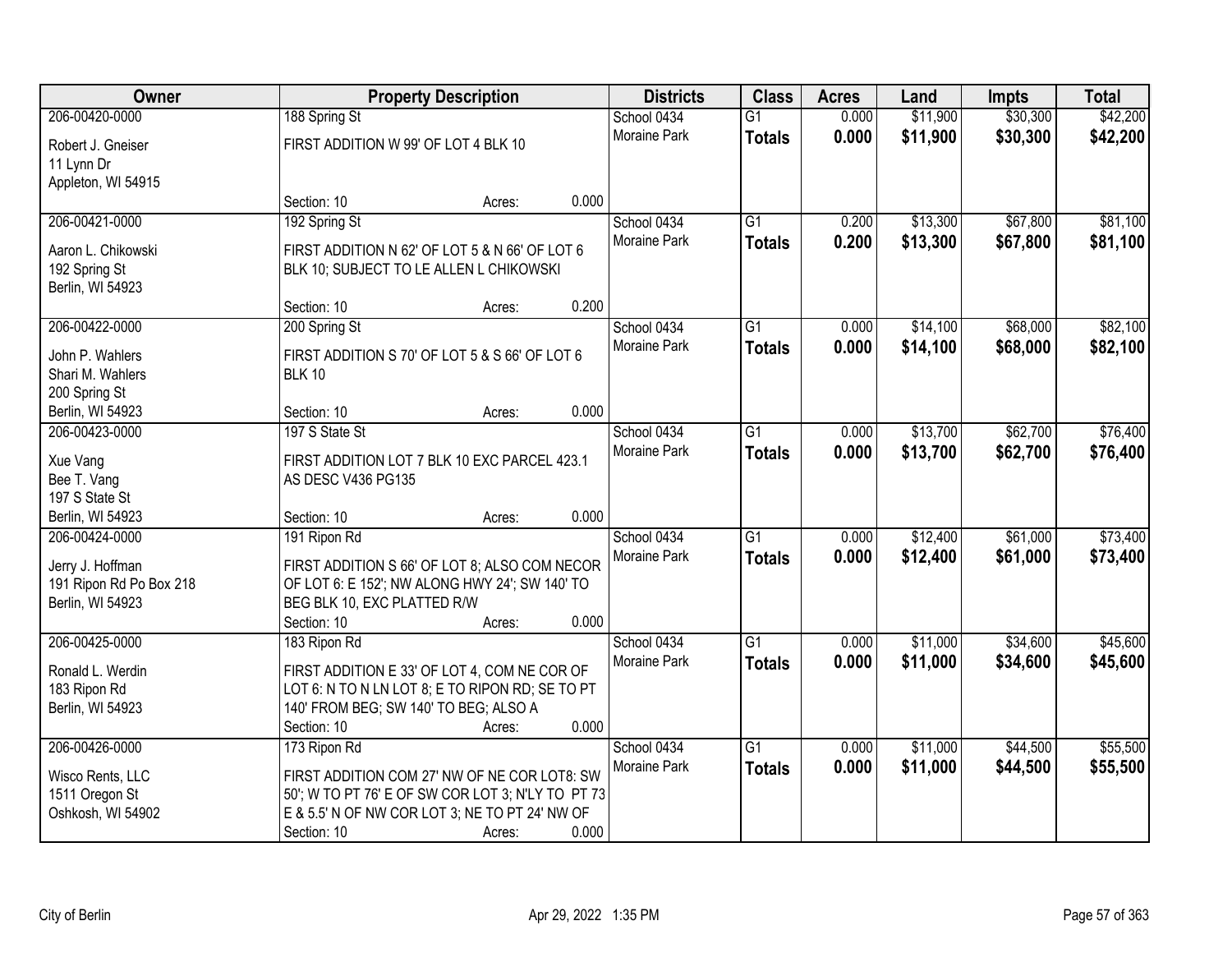| Owner                  | <b>Property Description</b>                     |        |       | <b>Districts</b>    | <b>Class</b>    | <b>Acres</b> | Land            | <b>Impts</b>    | <b>Total</b>    |
|------------------------|-------------------------------------------------|--------|-------|---------------------|-----------------|--------------|-----------------|-----------------|-----------------|
| 206-00427-0000         | 169 Ripon Rd                                    |        |       | School 0434         | $\overline{G1}$ | 0.000        | \$13,500        | \$72,800        | \$86,300        |
| Zietlow Properties LLC | FIRST ADDITION COM 42' E OF SW COR OF LOT 2:    |        |       | Moraine Park        | <b>Totals</b>   | 0.000        | \$13,500        | \$72,800        | \$86,300        |
| W1162 County Rd X      | NE 102'; NW 90.3'; W 96.5' TO PT 56'N OF SW COR |        |       |                     |                 |              |                 |                 |                 |
| Berlin, WI 54923       | LOT 2; S38'; E38'; SE TO BEG BLK 10             |        |       |                     |                 |              |                 |                 |                 |
|                        | Section: 10                                     | Acres: | 0.000 |                     |                 |              |                 |                 |                 |
| 206-00428-0000         | 163 Spring St                                   |        |       | School 0434         | $\overline{G1}$ | 0.000        | \$9,900         | \$69,100        | \$79,000        |
|                        |                                                 |        |       | <b>Moraine Park</b> | <b>Totals</b>   | 0.000        | \$9,900         | \$69,100        | \$79,000        |
| Adam Hoyt              | FIRST ADDITION N 68' OF LOT 1 BLK 11            |        |       |                     |                 |              |                 |                 |                 |
| 163 Spring St          |                                                 |        |       |                     |                 |              |                 |                 |                 |
| Berlin, WI 54923       |                                                 |        | 0.000 |                     |                 |              |                 |                 |                 |
| 206-00429-0000         | Section: 10                                     | Acres: |       |                     |                 |              |                 | \$53,200        |                 |
|                        | 169 Spring St                                   |        |       | School 0434         | $\overline{G1}$ | 0.000        | \$9,500         |                 | \$62,700        |
| Sara Smoody            | FIRST ADDITION S 64' OF LOT 1 BLK 11            |        |       | Moraine Park        | <b>Totals</b>   | 0.000        | \$9,500         | \$53,200        | \$62,700        |
| 169 Spring St          |                                                 |        |       |                     |                 |              |                 |                 |                 |
| Berlin, WI 54923       |                                                 |        |       |                     |                 |              |                 |                 |                 |
|                        | Section: 10                                     | Acres: | 0.000 |                     |                 |              |                 |                 |                 |
| 206-00430-0000         | 146 E Ceresco St                                |        |       | School 0434         | G1              | 0.000        | \$13,700        | \$52,900        | \$66,600        |
| <b>Mahlon Martin</b>   | FIRST ADDITION LOT 2 BLK 11                     |        |       | Moraine Park        | <b>Totals</b>   | 0.000        | \$13,700        | \$52,900        | \$66,600        |
| Patricia E. Martin     |                                                 |        |       |                     |                 |              |                 |                 |                 |
| 146 E Ceresco St       |                                                 |        |       |                     |                 |              |                 |                 |                 |
| Berlin, WI 54923       | Section: 10                                     | Acres: | 0.000 |                     |                 |              |                 |                 |                 |
| 206-00431-0000         | 140 E Ceresco St                                |        |       | School 0434         | $\overline{G1}$ | 0.000        | \$13,700        | \$53,800        | \$67,500        |
|                        |                                                 |        |       | Moraine Park        | <b>Totals</b>   | 0.000        | \$13,700        | \$53,800        | \$67,500        |
| Heath A. Thorp         | FIRST ADDITION LOT 3 BLK 11                     |        |       |                     |                 |              |                 |                 |                 |
| 140 E Ceresco St       |                                                 |        |       |                     |                 |              |                 |                 |                 |
| Berlin, WI 54923       |                                                 |        |       |                     |                 |              |                 |                 |                 |
|                        | Section: 10                                     | Acres: | 0.000 |                     |                 |              |                 |                 |                 |
| 206-00432-0000         | 134 E Ceresco St                                |        |       | School 0434         | $\overline{X4}$ | 0.200        | $\overline{60}$ | $\overline{50}$ | $\overline{50}$ |
| Advocap Inc            | FIRST ADDITION LOT 4 BLK 11                     |        |       | Moraine Park        | <b>Totals</b>   | 0.200        | \$0             | \$0             | \$0             |
| PO Box 1108            |                                                 |        |       |                     |                 |              |                 |                 |                 |
| Fond Du Lac, WI 54936  |                                                 |        |       |                     |                 |              |                 |                 |                 |
|                        | Section: 10                                     | Acres: | 0.200 |                     |                 |              |                 |                 |                 |
| 206-00433-0000         | 176 S Adams Ave                                 |        |       | School 0434         | $\overline{G1}$ | 0.000        | \$13,700        | \$68,000        | \$81,700        |
| Nicholas A. Joslin     | FIRST ADDITION LOT 5 BLK 11                     |        |       | <b>Moraine Park</b> | <b>Totals</b>   | 0.000        | \$13,700        | \$68,000        | \$81,700        |
| 176 S Adams Ave        |                                                 |        |       |                     |                 |              |                 |                 |                 |
| Berlin, WI 54923       |                                                 |        |       |                     |                 |              |                 |                 |                 |
|                        | Section: 10                                     | Acres: | 0.000 |                     |                 |              |                 |                 |                 |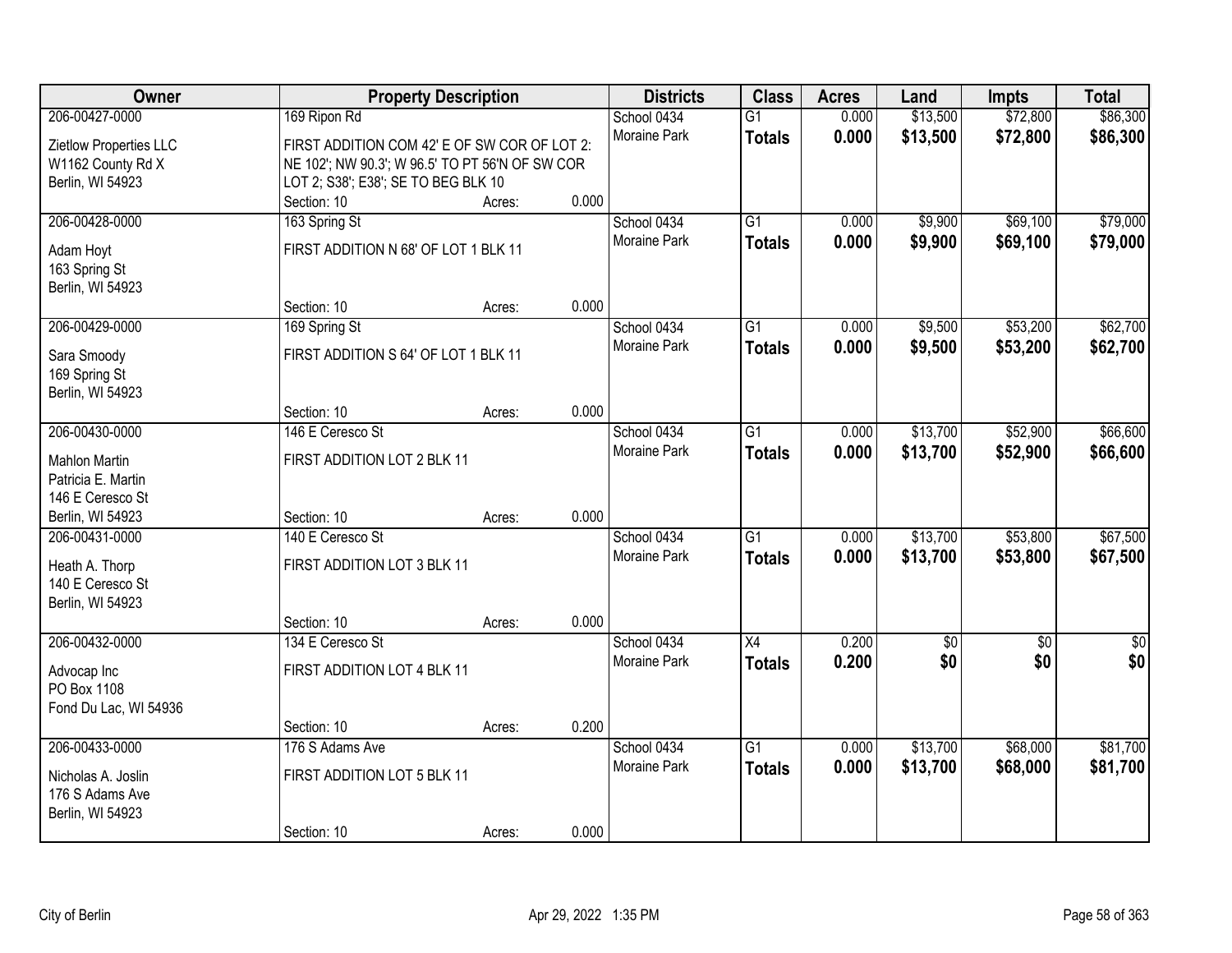| <b>Owner</b>                                                     |                                           | <b>Property Description</b> |       | <b>Districts</b>    | <b>Class</b>    | <b>Acres</b> | Land     | Impts    | <b>Total</b> |
|------------------------------------------------------------------|-------------------------------------------|-----------------------------|-------|---------------------|-----------------|--------------|----------|----------|--------------|
| 206-00434-0000                                                   | 184 S Adams Ave                           |                             |       | School 0434         | $\overline{G1}$ | 0.000        | \$13,700 | \$63,300 | \$77,000     |
| Kathleen A. Quandt<br>N2932 24th Rd<br>Wautoma, WI 54982         | FIRST ADDITION LOT 6 BLK 11               |                             |       | <b>Moraine Park</b> | <b>Totals</b>   | 0.000        | \$13,700 | \$63,300 | \$77,000     |
|                                                                  | Section: 10                               | Acres:                      | 0.000 |                     |                 |              |          |          |              |
| 206-00435-0000                                                   | 188 S Adams Ave                           |                             |       | School 0434         | $\overline{G1}$ | 0.000        | \$13,700 | \$66,400 | \$80,100     |
| Debora A. Gerth<br>188 S Adams Ave<br>Berlin, WI 54923           | FIRST ADDITION LOT 7 BLK 11               |                             |       | Moraine Park        | <b>Totals</b>   | 0.000        | \$13,700 | \$66,400 | \$80,100     |
|                                                                  | Section: 10                               | Acres:                      | 0.000 |                     |                 |              |          |          |              |
| 206-00436-0000                                                   | 194 S Adams Ave                           |                             |       | School 0434         | $\overline{G1}$ | 0.170        | \$11,700 | \$51,400 | \$63,100     |
| Priscilla Lopez<br>194 S Adams Ave<br>Berlin, WI 54923           | FIRST ADDITION N 54' OF LOTS 8 & 9 BLK 11 |                             |       | Moraine Park        | <b>Totals</b>   | 0.170        | \$11,700 | \$51,400 | \$63,100     |
|                                                                  | Section: 10                               | Acres:                      | 0.170 |                     |                 |              |          |          |              |
| 206-00437-0000                                                   | 198 S Adams Ave                           |                             |       | School 0434         | $\overline{G1}$ | 0.100        | \$11,000 | \$37,700 | \$48,700     |
| Mehn Properties LLC<br>N8851 County Road V V<br>Berlin, WI 54923 | FIRST ADDITION S 78' OF LOT 8 BLK 11      |                             |       | Moraine Park        | <b>Totals</b>   | 0.100        | \$11,000 | \$37,700 | \$48,700     |
|                                                                  | Section: 10                               | Acres:                      | 0.100 |                     |                 |              |          |          |              |
| 206-00438-0000                                                   | 139 E Union St                            |                             |       | School 0434         | $\overline{G1}$ | 0.000        | \$10,600 | \$52,200 | \$62,800     |
| Wisco Rents, LLC<br>1511 Oregon St<br>Oshkosh, WI 54902          | FIRST ADDITION S 78' OF LOT 9 BLK 11      |                             |       | <b>Moraine Park</b> | <b>Totals</b>   | 0.000        | \$10,600 | \$52,200 | \$62,800     |
|                                                                  | Section: 10                               | Acres:                      | 0.000 |                     |                 |              |          |          |              |
| 206-00439-0000                                                   | 145 E Union St                            |                             |       | School 0434         | $\overline{G1}$ | 0.000        | \$13,700 | \$25,300 | \$39,000     |
| Joseph Anthony Hoppa<br>N9197 32nd Dr<br>Berlin, WI 54923        | FIRST ADDITION LOT 10 BLK 11              |                             |       | Moraine Park        | <b>Totals</b>   | 0.000        | \$13,700 | \$25,300 | \$39,000     |
|                                                                  | Section: 10                               | Acres:                      | 0.000 |                     |                 |              |          |          |              |
| 206-00440-0000                                                   | 191 Spring St                             |                             |       | School 0434         | $\overline{G1}$ | 0.000        | \$13,700 | \$69,500 | \$83,200     |
| Scott Sprague<br>191 Spring St<br>Berlin, WI 54923               | FIRST ADDITION LOT 11 BLK 11              |                             |       | <b>Moraine Park</b> | <b>Totals</b>   | 0.000        | \$13,700 | \$69,500 | \$83,200     |
|                                                                  | Section: 10                               | Acres:                      | 0.000 |                     |                 |              |          |          |              |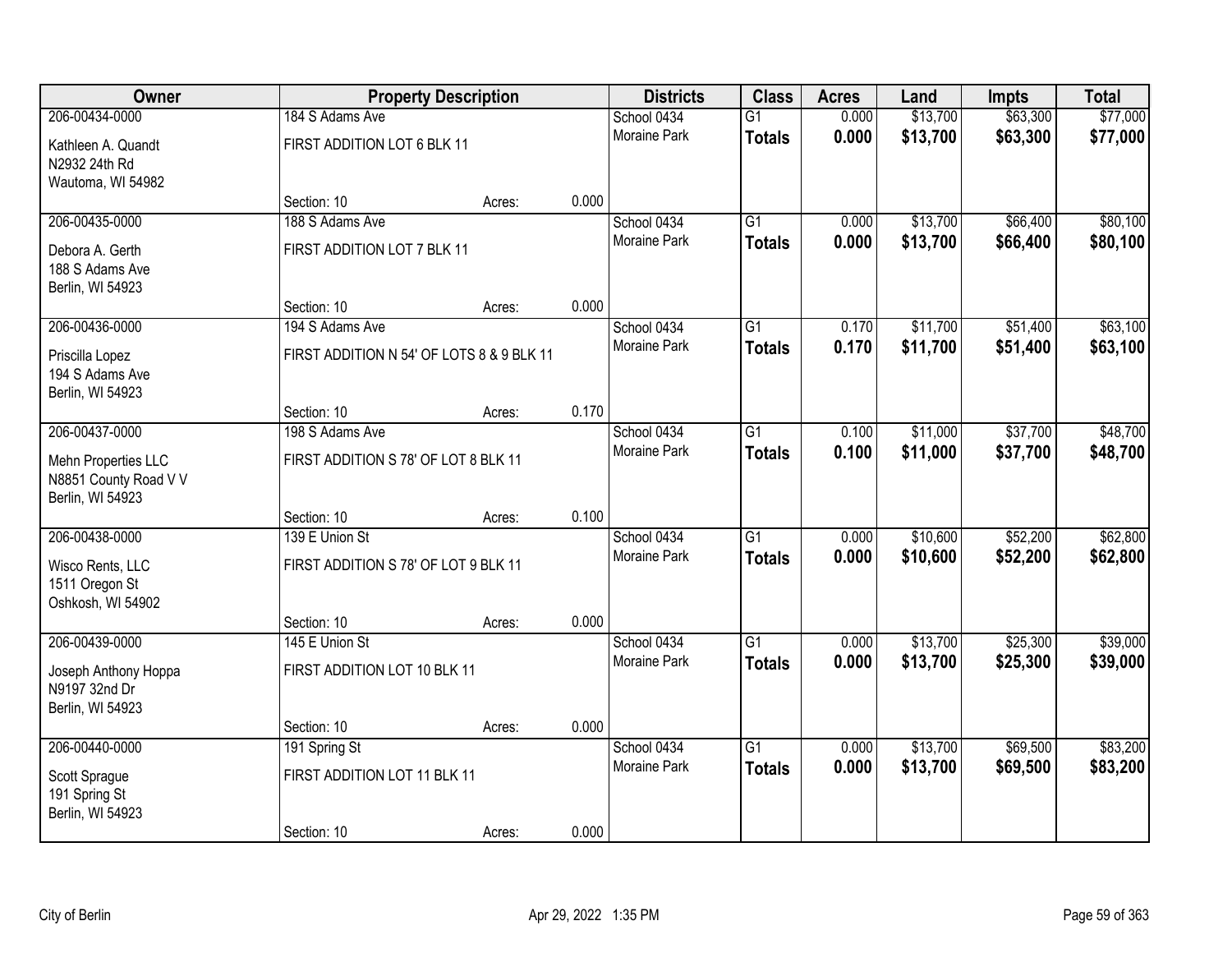| Owner                          |                                                                          | <b>Property Description</b> |       | <b>Districts</b>            | <b>Class</b>    | <b>Acres</b>   | Land     | Impts    | <b>Total</b> |
|--------------------------------|--------------------------------------------------------------------------|-----------------------------|-------|-----------------------------|-----------------|----------------|----------|----------|--------------|
| 206-00441-0000                 | 187 Spring St                                                            |                             |       | School 0434                 | $\overline{G1}$ | 0.000          | \$13,700 | \$57,300 | \$71,000     |
| Ellida E. Henf                 | FIRST ADDITION LOT 12 BLK 11                                             |                             |       | <b>Moraine Park</b>         | <b>Totals</b>   | 0.000          | \$13,700 | \$57,300 | \$71,000     |
| 187 Spring St                  |                                                                          |                             |       |                             |                 |                |          |          |              |
| Berlin, WI 54923               |                                                                          |                             |       |                             |                 |                |          |          |              |
|                                | Section: 10                                                              | Acres:                      | 0.000 |                             |                 |                |          |          |              |
| 206-00442-0000                 | 181 Spring St                                                            |                             |       | School 0434                 | $\overline{G1}$ | 0.000          | \$13,700 | \$39,700 | \$53,400     |
| Miguel A. Ortega               | FIRST ADDITION LOT 13 BLK 11                                             |                             |       | Moraine Park                | <b>Totals</b>   | 0.000          | \$13,700 | \$39,700 | \$53,400     |
| 181 Spring St                  |                                                                          |                             |       |                             |                 |                |          |          |              |
| Berlin, WI 54923               |                                                                          |                             |       |                             |                 |                |          |          |              |
|                                | Section: 10                                                              | Acres:                      | 0.000 |                             |                 |                |          |          |              |
| 206-00443-0000                 | 175 Spring St                                                            |                             |       | School 0434                 | $\overline{G1}$ | 0.000          | \$13,700 | \$82,000 | \$95,700     |
| Bruce A. Workman               | FIRST ADDITION LOT 14 BLK 11                                             |                             |       | Moraine Park                | <b>Totals</b>   | 0.000          | \$13,700 | \$82,000 | \$95,700     |
| 175 Spring St                  |                                                                          |                             |       |                             |                 |                |          |          |              |
| Berlin, WI 54923               |                                                                          |                             |       |                             |                 |                |          |          |              |
|                                | Section: 10                                                              | Acres:                      | 0.000 |                             |                 |                |          |          |              |
| 206-00444-0000                 | 122 E Ceresco St                                                         |                             |       | School 0434<br>Moraine Park | $\overline{G1}$ | 0.000<br>0.000 | \$12,700 | \$77,800 | \$90,500     |
| Elizabeth S. Krebsbach         | FIRST ADDITION N 73' OF LOT 1 & THE N 73' OF THE                         |                             |       |                             | <b>Totals</b>   |                | \$12,700 | \$77,800 | \$90,500     |
| 122 E Ceresco St               | E 23' OF LOT 2 BLK 12                                                    |                             |       |                             |                 |                |          |          |              |
| Berlin, WI 54923               |                                                                          |                             |       |                             |                 |                |          |          |              |
| 206-00445-0000                 | Section: 10<br>169 S Adams Ave                                           | Acres:                      | 0.000 | School 0434                 | $\overline{G1}$ | 0.000          | \$10,300 | \$62,700 | \$73,000     |
|                                |                                                                          |                             |       | Moraine Park                | <b>Totals</b>   | 0.000          | \$10,300 | \$62,700 | \$73,000     |
| Craig F. Chovanec              | FIRST ADDITION S 59' OF LOT 1 & S 59' OF E 23' OF                        |                             |       |                             |                 |                |          |          |              |
| 169 S Adams Ave                | LOT 2 BLK 12                                                             |                             |       |                             |                 |                |          |          |              |
| Berlin, WI 54923               | Section: 10                                                              |                             | 0.000 |                             |                 |                |          |          |              |
| 206-00446-0000                 | 112 E Ceresco St                                                         | Acres:                      |       | School 0434                 | $\overline{G1}$ | 0.200          | \$13,900 | \$54,300 | \$68,200     |
|                                |                                                                          |                             |       | Moraine Park                | <b>Totals</b>   | 0.200          | \$13,900 | \$54,300 | \$68,200     |
| Lockemoore Trust               | FIRST ADDITION COM 105' E OF NW COR OF LOT 4:                            |                             |       |                             |                 |                |          |          |              |
| 3225 Mcleod Dr Ste 777         | S 84'; E 15'; S 38'; E 12'; S 10'; E 43'; N 132'; W 70' TO<br>BEG BLK 12 |                             |       |                             |                 |                |          |          |              |
| Las Vegas, NV 89121            | Section: 10                                                              | Acres:                      | 0.200 |                             |                 |                |          |          |              |
| 206-00447-0000                 | 164 S Wisconsin St                                                       |                             |       | School 0434                 | $\overline{G1}$ | 0.000          | \$13,900 | \$41,200 | \$55,100     |
|                                |                                                                          |                             |       | <b>Moraine Park</b>         | <b>Totals</b>   | 0.000          | \$13,900 | \$41,200 | \$55,100     |
| Mas Rentals, LLC<br>PO Box 255 | FIRST ADDITION N 78' OF LOT 4; N 78' OF W 39' OF<br>LOT 3 BLK 12         |                             |       |                             |                 |                |          |          |              |
| Berlin, WI 54923               |                                                                          |                             |       |                             |                 |                |          |          |              |
|                                | Section: 10                                                              | Acres:                      | 0.000 |                             |                 |                |          |          |              |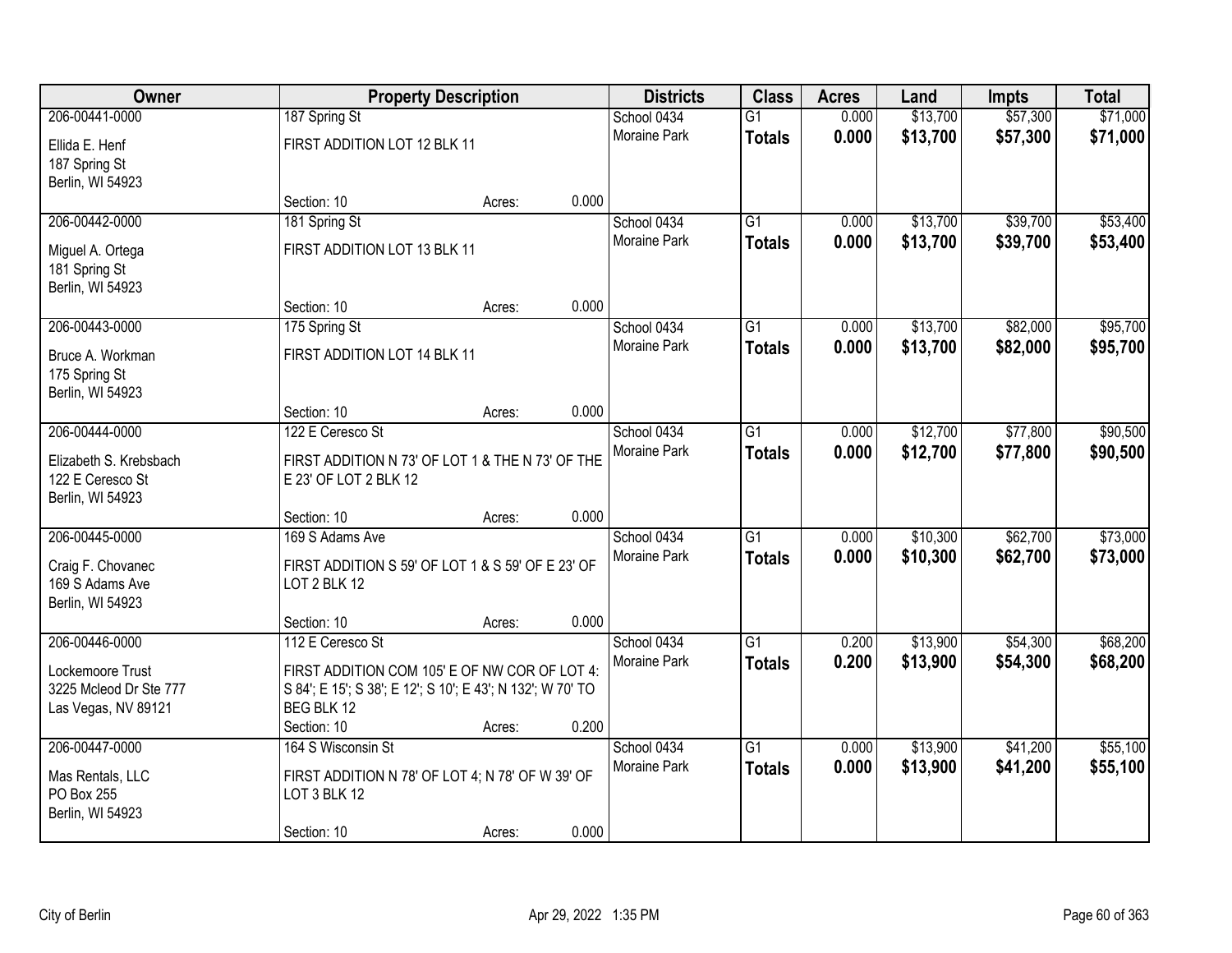| Owner                |                                                       | <b>Property Description</b> |       | <b>Districts</b> | <b>Class</b>    | <b>Acres</b> | Land     | Impts    | <b>Total</b> |
|----------------------|-------------------------------------------------------|-----------------------------|-------|------------------|-----------------|--------------|----------|----------|--------------|
| 206-00448-0000       | 170 S Wisconsin St                                    |                             |       | School 0434      | $\overline{G1}$ | 0.000        | \$9,400  | \$78,500 | \$87,900     |
| Randy Koscher        | FIRST ADDITION COM 10' N OF SW COR OF LOT 4: E        |                             |       | Moraine Park     | <b>Totals</b>   | 0.000        | \$9,400  | \$78,500 | \$87,900     |
| 170 S Wisconsin St   | 120'; N 38'; W 15'; N 6'; W 105'; S 44' TO BEG BLK 12 |                             |       |                  |                 |              |          |          |              |
| Berlin, WI 54923     |                                                       |                             |       |                  |                 |              |          |          |              |
|                      | Section: 10                                           | Acres:                      | 0.000 |                  |                 |              |          |          |              |
| 206-00449-0000       | 174 S Wisconsin St                                    |                             |       | School 0434      | $\overline{G1}$ | 0.000        | \$15,300 | \$72,300 | \$87,600     |
| Lisa Malzhan         | FIRST ADDITION LOT 5 & S 10' OF LOTS 3 & 4 BLK 12     |                             |       | Moraine Park     | <b>Totals</b>   | 0.000        | \$15,300 | \$72,300 | \$87,600     |
| PO Box 121           |                                                       |                             |       |                  |                 |              |          |          |              |
| Ripon, WI 54971      |                                                       |                             |       |                  |                 |              |          |          |              |
|                      | Section: 10                                           | Acres:                      | 0.000 |                  |                 |              |          |          |              |
| 206-00450-0000       | 186 S Wisconsin St                                    |                             |       | School 0434      | $\overline{G1}$ | 0.000        | \$21,400 | \$67,800 | \$89,200     |
| Dean A. Krause       | FIRST ADDITION LOTS 6 & 7 BLK 12                      |                             |       | Moraine Park     | <b>Totals</b>   | 0.000        | \$21,400 | \$67,800 | \$89,200     |
| Marla J. Krause      |                                                       |                             |       |                  |                 |              |          |          |              |
| 186 S Wisconsin St   |                                                       |                             |       |                  |                 |              |          |          |              |
| Berlin, WI 54923     | Section: 10                                           | Acres:                      | 0.000 |                  |                 |              |          |          |              |
| 206-00451-0000       | 194 S Wisconsin St                                    |                             |       | School 0434      | $\overline{G1}$ | 0.000        | \$13,700 | \$39,000 | \$52,700     |
| Elizabeth A. Dillman | FIRST ADDITION N1/2 OF LOTS 8 & 9 BLK 12              |                             |       | Moraine Park     | <b>Totals</b>   | 0.000        | \$13,700 | \$39,000 | \$52,700     |
| 194 S Wisconsin St   |                                                       |                             |       |                  |                 |              |          |          |              |
| Berlin, WI 54923     |                                                       |                             |       |                  |                 |              |          |          |              |
|                      | Section: 10                                           | Acres:                      | 0.000 |                  |                 |              |          |          |              |
| 206-00452-0000       | 200 S Wisconsin St                                    |                             |       | School 0434      | $\overline{G1}$ | 0.000        | \$13,700 | \$60,500 | \$74,200     |
| Frances Brunke       | FIRST ADDITION S1/2 OF LOTS 8 & 9 BLK 12              |                             |       | Moraine Park     | <b>Totals</b>   | 0.000        | \$13,700 | \$60,500 | \$74,200     |
| Richard F. Brunke    |                                                       |                             |       |                  |                 |              |          |          |              |
| 200 S Wisconsin St   |                                                       |                             |       |                  |                 |              |          |          |              |
| Berlin, WI 54923     | Section: 10                                           | Acres:                      | 0.000 |                  |                 |              |          |          |              |
| 206-00453-0000       | 117 E Union St                                        |                             |       | School 0434      | $\overline{G1}$ | 0.000        | \$15,600 | \$38,200 | \$53,800     |
| Wisco Rents, LLC     | FIRST ADDITION S 78' OF LOTS 10 & 11 BLK 12           |                             |       | Moraine Park     | <b>Totals</b>   | 0.000        | \$15,600 | \$38,200 | \$53,800     |
| 1511 Oregon St       |                                                       |                             |       |                  |                 |              |          |          |              |
| Oshkosh, WI 54902    |                                                       |                             |       |                  |                 |              |          |          |              |
|                      | Section: 10                                           | Acres:                      | 0.000 |                  |                 |              |          |          |              |
| 206-00454-0000       | 193 S Adams Ave                                       |                             |       | School 0434      | $\overline{G1}$ | 0.000        | \$11,700 | \$40,100 | \$51,800     |
| Kyle E. Nikolai      | FIRST ADDITION N 54' OF LOTS 10 & 11 BLK 12           |                             |       | Moraine Park     | <b>Totals</b>   | 0.000        | \$11,700 | \$40,100 | \$51,800     |
| Sara M. Nikolai      |                                                       |                             |       |                  |                 |              |          |          |              |
| 193 S Adams Ave      |                                                       |                             |       |                  |                 |              |          |          |              |
| Berlin, WI 54923     | Section: 10                                           | Acres:                      | 0.000 |                  |                 |              |          |          |              |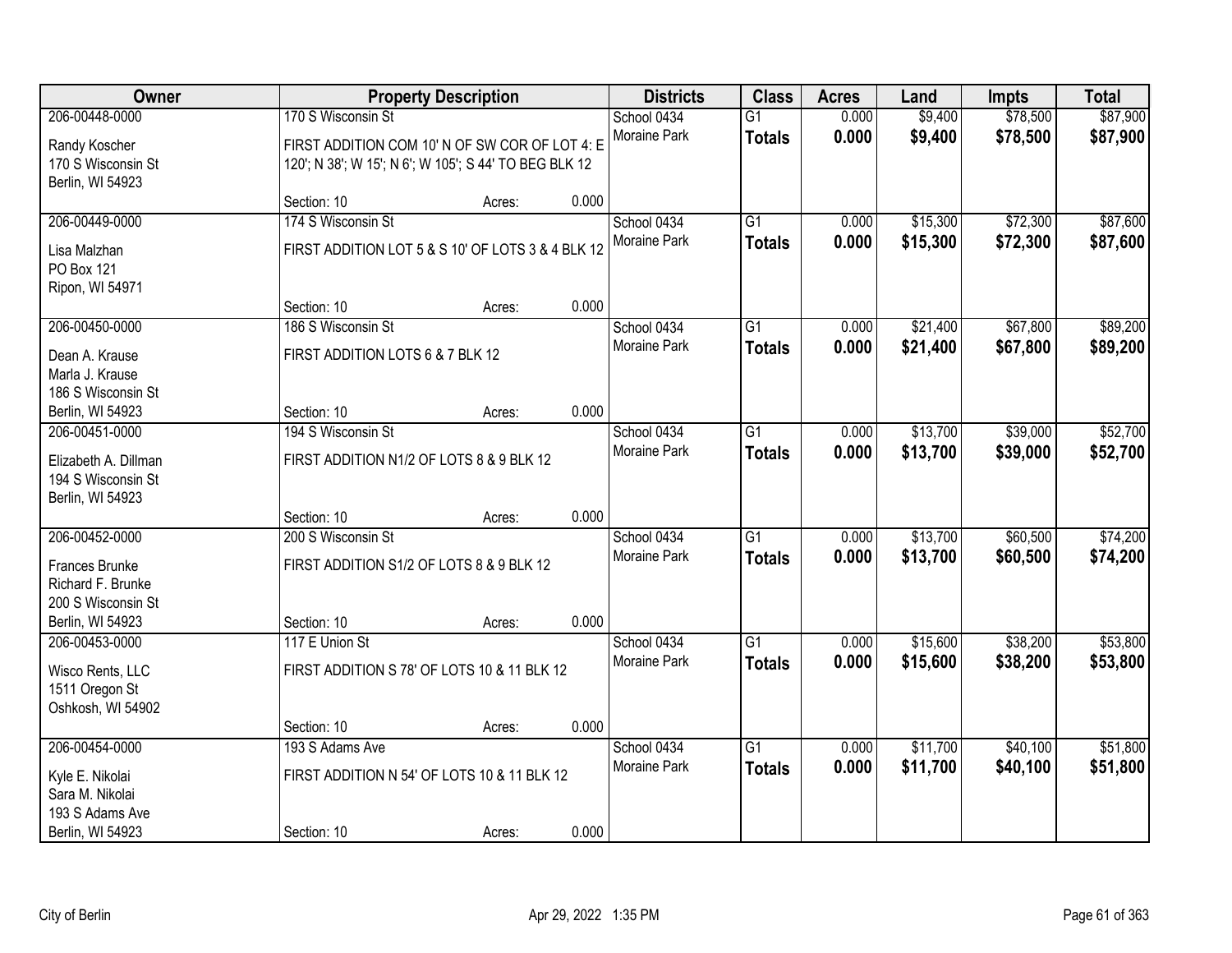| Owner                                     |                                                                                                       | <b>Property Description</b> |       |                     | <b>Class</b>    | <b>Acres</b> | Land     | <b>Impts</b> | <b>Total</b> |
|-------------------------------------------|-------------------------------------------------------------------------------------------------------|-----------------------------|-------|---------------------|-----------------|--------------|----------|--------------|--------------|
| 206-00455-0000                            | 189 S Adams Ave                                                                                       |                             |       | School 0434         | $\overline{G1}$ | 0.000        | \$13,700 | \$52,500     | \$66,200     |
| Kenneth J. Moldenhauer                    | FIRST ADDITION LOT 12 BLK 12                                                                          |                             |       | Moraine Park        | <b>Totals</b>   | 0.000        | \$13,700 | \$52,500     | \$66,200     |
| Nancy R. Moldenhauer                      |                                                                                                       |                             |       |                     |                 |              |          |              |              |
| 189 S Adams Ave                           |                                                                                                       |                             |       |                     |                 |              |          |              |              |
| Berlin, WI 54923                          | Section: 10                                                                                           | Acres:                      | 0.000 |                     |                 |              |          |              |              |
| 206-00457-0100                            | 177 S Adams Ave                                                                                       |                             |       | School 0434         | $\overline{G1}$ | 0.000        | \$21,400 | \$66,800     | \$88,200     |
| Gary & Carol Kuklinski Trust              | FIRST ADDITION LOT 13 & 14 BLK 12                                                                     |                             |       | Moraine Park        | <b>Totals</b>   | 0.000        | \$21,400 | \$66,800     | \$88,200     |
| 177 S Adams St                            |                                                                                                       |                             |       |                     |                 |              |          |              |              |
| Berlin, WI 54923                          |                                                                                                       |                             |       |                     |                 |              |          |              |              |
|                                           | Section: 10                                                                                           | Acres:                      | 0.000 |                     |                 |              |          |              |              |
| 206-00458-0000                            | 104 W Ceresco St                                                                                      |                             |       | School 0434         | G1              | 0.000        | \$11,900 | \$54,500     | \$66,400     |
| Tammi Mc Kenna                            | FIRST ADDITION N 87.5' OF LOT 1, N 87.5' OF E 6' OF                                                   |                             |       | Moraine Park        | <b>Totals</b>   | 0.000        | \$11,900 | \$54,500     | \$66,400     |
| 104 W Ceresco St                          | LOT 2 BLK 13 INCL ESMT                                                                                |                             |       |                     |                 |              |          |              |              |
| Berlin, WI 54923                          |                                                                                                       |                             |       |                     |                 |              |          |              |              |
|                                           | Section: 9                                                                                            | Acres:                      | 0.000 |                     |                 |              |          |              |              |
| 206-00459-0000                            | 169 S Wisconsin St                                                                                    |                             |       | School 0434         | G1              | 0.000        | \$7,400  | \$46,300     | \$53,700     |
|                                           |                                                                                                       |                             |       | Moraine Park        | <b>Totals</b>   | 0.000        | \$7,400  | \$46,300     | \$53,700     |
| Wisco Rents, LLC<br>1511 Oregon St        | FIRST ADDITION S 44.5' OF LOT 1 & THE S 44.5' OF<br>THE E 6' OF LOT 2 BLK 13                          |                             |       |                     |                 |              |          |              |              |
| Oshkosh, WI 54902                         |                                                                                                       |                             |       |                     |                 |              |          |              |              |
|                                           | Section: 9                                                                                            | Acres:                      | 0.000 |                     |                 |              |          |              |              |
| 206-00460-0000                            | 110 W Ceresco St                                                                                      |                             |       | School 0434         | $\overline{G1}$ | 0.000        | \$12,700 | \$52,800     | \$65,500     |
|                                           |                                                                                                       |                             |       | Moraine Park        | <b>Totals</b>   | 0.000        | \$12,700 | \$52,800     | \$65,500     |
| Gary L. Peterson<br>Linda L. Peterson     | FIRST ADDITION W 60' OF LOT 2 BLK 13                                                                  |                             |       |                     |                 |              |          |              |              |
| N142 Czech Dr                             |                                                                                                       |                             |       |                     |                 |              |          |              |              |
| Coloma, WI 54930                          | Section: 9                                                                                            | Acres:                      | 0.000 |                     |                 |              |          |              |              |
| 206-00461-0000                            | 116 W Ceresco St                                                                                      |                             |       | School 0434         | $\overline{G1}$ | 0.000        | \$13,100 | \$61,900     | \$75,000     |
|                                           |                                                                                                       |                             |       | Moraine Park        | <b>Totals</b>   | 0.000        | \$13,100 | \$61,900     | \$75,000     |
| Betty Ann Van Sistine<br>116 W Ceresco St | FIRST ADDITION COM 80' E OF NW COR OF BLK 13:<br>S 12R; E 62'; N 4R; W 10'; N 8R; W 52' TO BEG BLK 13 |                             |       |                     |                 |              |          |              |              |
| Berlin, WI 54923                          |                                                                                                       |                             |       |                     |                 |              |          |              |              |
|                                           | Section: 9                                                                                            | Acres:                      | 0.000 |                     |                 |              |          |              |              |
| 206-00462-0000                            | 164 S Pearl St                                                                                        |                             |       | School 0434         | $\overline{G1}$ | 0.000        | \$14,300 | \$30,100     | \$44,400     |
|                                           |                                                                                                       |                             |       | <b>Moraine Park</b> | <b>Totals</b>   | 0.000        | \$14,300 | \$30,100     | \$44,400     |
| Mark Sienko                               | FIRST ADDITION COM NW COR OF BLK 13: S 99'; E                                                         |                             |       |                     |                 |              |          |              |              |
| 1821 W Decorah Rd<br>West Bend, WI 53095  | 80'; N 99'; W 80' TO BEG                                                                              |                             |       |                     |                 |              |          |              |              |
|                                           | Section: 9                                                                                            | Acres:                      | 0.000 |                     |                 |              |          |              |              |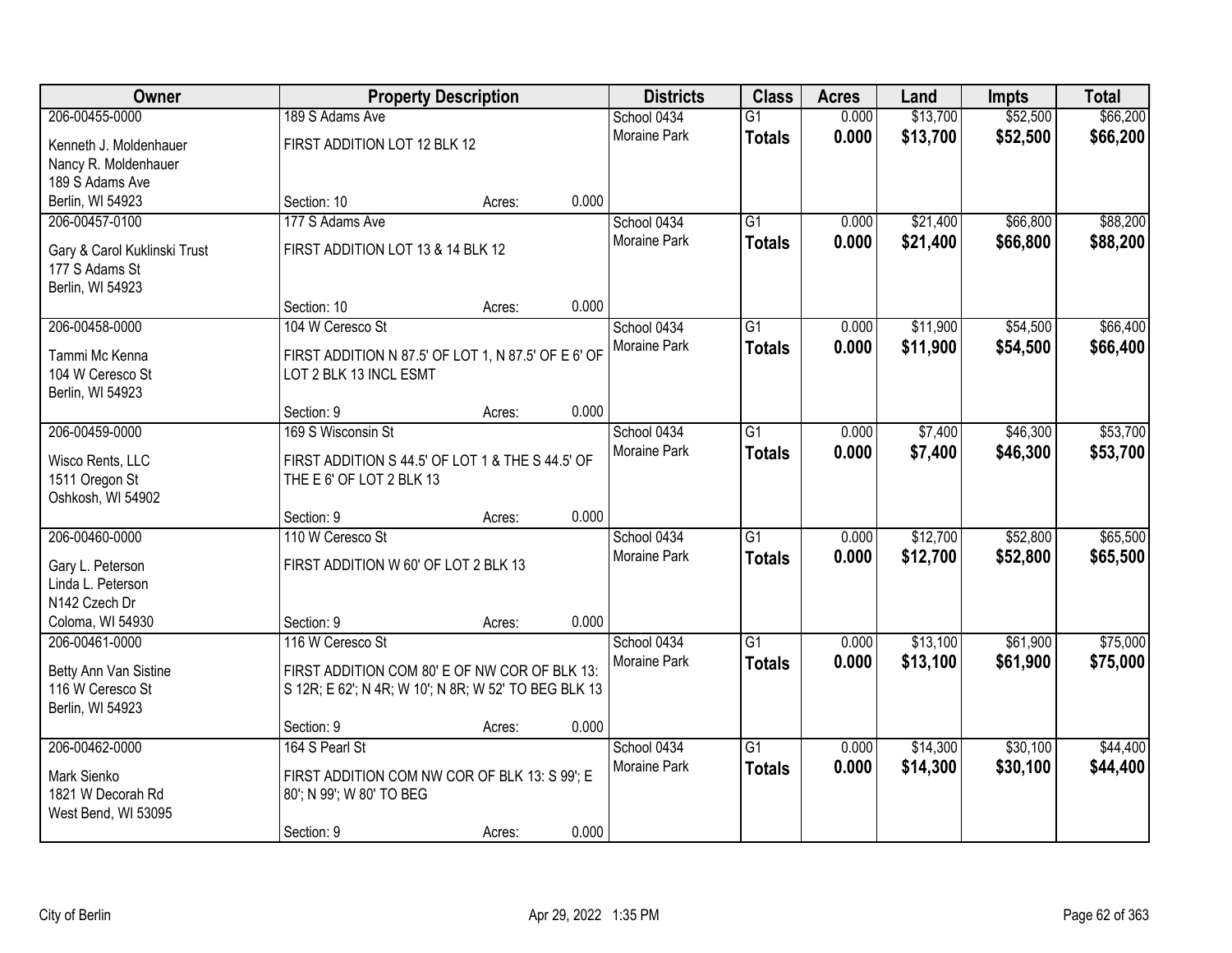| Owner                                                                                        |                                                                                                                                                           | <b>Property Description</b> |                | <b>Districts</b>                   | <b>Class</b>                     | <b>Acres</b>   | Land                 | <b>Impts</b>         | <b>Total</b>         |
|----------------------------------------------------------------------------------------------|-----------------------------------------------------------------------------------------------------------------------------------------------------------|-----------------------------|----------------|------------------------------------|----------------------------------|----------------|----------------------|----------------------|----------------------|
| 206-00463-0000<br><b>Yedinak Brothers LLC</b><br>PO Box 255<br>Berlin, WI 54923-0255         | 172 S Pearl St<br>FIRST ADDITION COM 99'S OF NW COR OF BLK 13:<br>S 99'; E 80'; N 99'; W 80' TO BEG BLK 13                                                |                             |                | School 0434<br>Moraine Park        | $\overline{G1}$<br><b>Totals</b> | 0.000<br>0.000 | \$14,300<br>\$14,300 | \$16,700<br>\$16,700 | \$31,000<br>\$31,000 |
|                                                                                              | Section: 9                                                                                                                                                | Acres:                      | 0.000          |                                    |                                  |                |                      |                      |                      |
| 206-00464-0000<br>Phyllis A. Ottman<br>180 S Pearl St<br>Berlin, WI 54923                    | 180 S Pearl St<br>FIRST ADDITION COM 66' N OF NW COR OF LOT 3: E<br>132'; N 66'; W 132'; S 66' TO BEG BLK 13 SUBJ TO<br><b>UTILITY ESMT</b><br>Section: 9 | Acres:                      | 0.000          | School 0434<br>Moraine Park        | $\overline{G1}$<br><b>Totals</b> | 0.000<br>0.000 | \$13,700<br>\$13,700 | \$27,600<br>\$27,600 | \$41,300<br>\$41,300 |
| 206-00465-0000<br>Peter D. Disterhaft<br>Cherlyn M. Disterhaft<br>186 S Pearl St             | 186 S Pearl St<br>FIRST ADDITION COM NW COR OF LOT 3: E 132'; N<br>66'; W 132'; S 66' TO BEG BLK 13                                                       |                             | 0.000          | School 0434<br>Moraine Park        | G1<br><b>Totals</b>              | 0.000<br>0.000 | \$13,700<br>\$13,700 | \$34,000<br>\$34,000 | \$47,700<br>\$47,700 |
| Berlin, WI 54923<br>206-00466-0000<br>Franklin J. West<br>200 S Pearl St<br>Berlin, WI 54923 | Section: 9<br>200 S Pearl St<br>FIRST ADDITION LOTS 3 & 4 BLK 13                                                                                          | Acres:                      |                | School 0434<br>Moraine Park        | G1<br><b>Totals</b>              | 0.000<br>0.000 | \$21,400<br>\$21,400 | \$33,600<br>\$33,600 | \$55,000<br>\$55,000 |
| 206-00467-0000<br>Scott A. Petroski<br>201 S Wisconsin St<br>Berlin, WI 54923                | Section: 9<br>201 S Wisconsin St<br>FIRST ADDITION S1/2 OF LOTS 5 & 6 BLK 13<br>Section: 9                                                                | Acres:<br>Acres:            | 0.000<br>0.000 | School 0434<br>Moraine Park        | $\overline{G1}$<br><b>Totals</b> | 0.000<br>0.000 | \$13,700<br>\$13,700 | \$49,500<br>\$49,500 | \$63,200<br>\$63,200 |
| 206-00468-0000                                                                               | 195 S Wisconsin St<br>FIRST ADDITION N1/2 OF LOTS 5 & 6 BLK 13<br>Section: 9                                                                              | Acres:                      | 0.000          | School 0434<br>Moraine Park        | $\overline{G1}$<br><b>Totals</b> | 0.000<br>0.000 | \$13,700<br>\$13,700 | \$43,800<br>\$43,800 | \$57,500<br>\$57,500 |
| 206-00469-0000<br>Alesandra E. Brammer<br>187 S Wisconsin St<br>Berlin, WI 54923             | 187 S Wisconsin St<br>FIRST ADDITION LOT 7 BLK 13<br>Section: 9                                                                                           | Acres:                      | 0.000          | School 0434<br><b>Moraine Park</b> | $\overline{G1}$<br><b>Totals</b> | 0.000<br>0.000 | \$13,700<br>\$13,700 | \$53,800<br>\$53,800 | \$67,500<br>\$67,500 |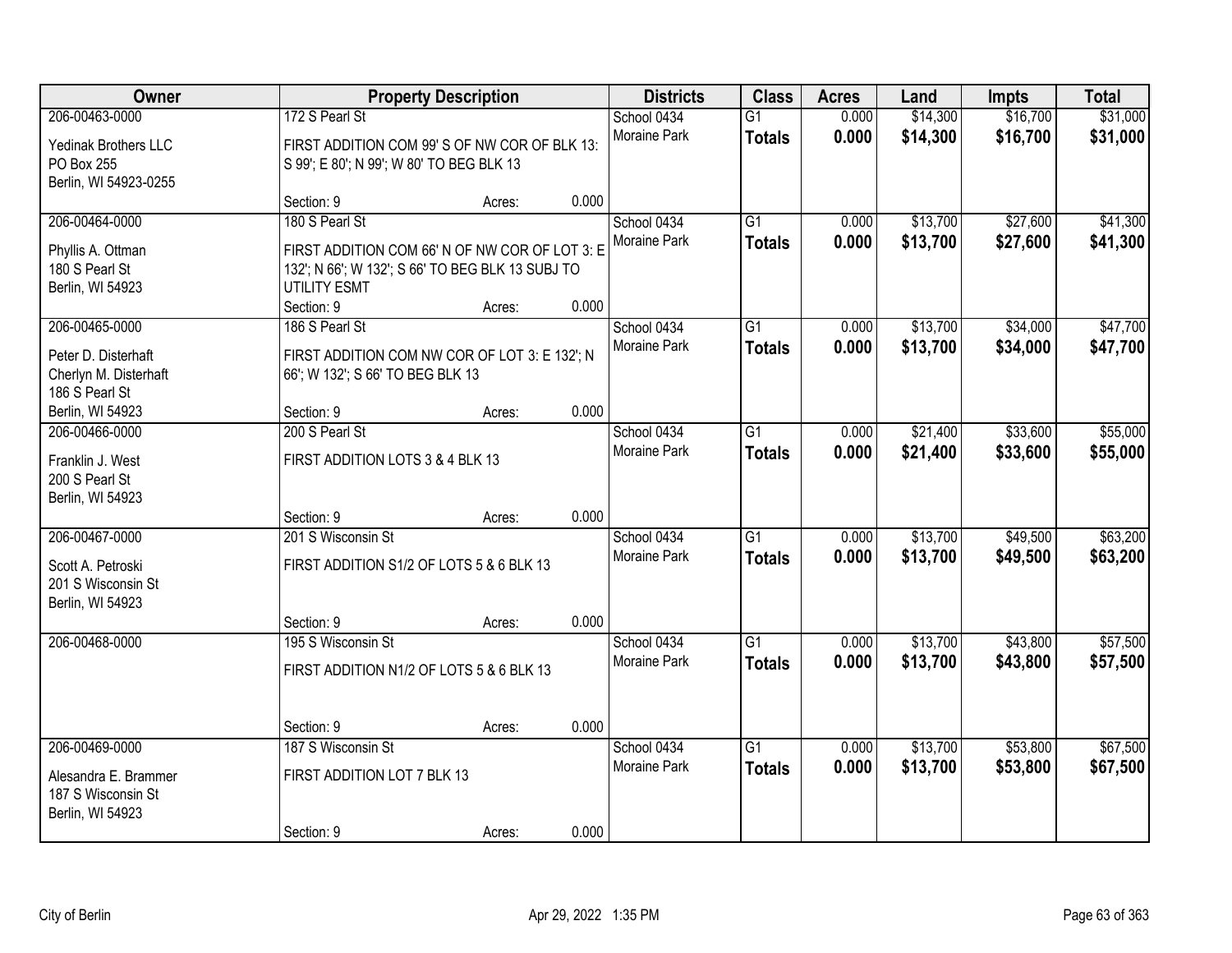| Owner                            |                                                      | <b>Property Description</b> |       | <b>Districts</b>    | <b>Class</b>    | <b>Acres</b> | Land     | <b>Impts</b> | <b>Total</b> |
|----------------------------------|------------------------------------------------------|-----------------------------|-------|---------------------|-----------------|--------------|----------|--------------|--------------|
| 206-00470-0000                   | 181 S Wisconsin St                                   |                             |       | School 0434         | $\overline{G1}$ | 0.000        | \$13,700 | \$33,000     | \$46,700     |
| Kerri K. Piper                   | FIRST ADDITION LOT 8 BLK 13                          |                             |       | Moraine Park        | <b>Totals</b>   | 0.000        | \$13,700 | \$33,000     | \$46,700     |
| 181 S Wisconsin St               |                                                      |                             |       |                     |                 |              |          |              |              |
| Berlin, WI 54923                 |                                                      |                             |       |                     |                 |              |          |              |              |
|                                  | Section: 9                                           | Acres:                      | 0.000 |                     |                 |              |          |              |              |
| 206-00471-0000                   | 175 S Wisconsin St                                   |                             |       | School 0434         | $\overline{G1}$ | 0.000        | \$13,200 | \$73,000     | \$86,200     |
| Linda A. Lien                    | FIRST ADDITION E 122' OF LOT 9 BLK 13                |                             |       | <b>Moraine Park</b> | <b>Totals</b>   | 0.000        | \$13,200 | \$73,000     | \$86,200     |
| 175 S Wisconsin St               |                                                      |                             |       |                     |                 |              |          |              |              |
| Berlin, WI 54923                 |                                                      |                             |       |                     |                 |              |          |              |              |
|                                  | Section: 9                                           | Acres:                      | 0.000 |                     |                 |              |          |              |              |
| 206-00472-0000                   | 161 S Pearl St                                       |                             |       | School 0434         | G1              | 0.000        | \$10,000 | \$52,400     | \$62,400     |
| Gary L and Tammy M Boe           | FIRST ADDITION E 64' OF N 70' OF LOT 1 BLK 14        |                             |       | Moraine Park        | <b>Totals</b>   | 0.000        | \$10,000 | \$52,400     | \$62,400     |
| 161 S Pearl St                   |                                                      |                             |       |                     |                 |              |          |              |              |
| Berlin, WI 54923                 |                                                      |                             |       |                     |                 |              |          |              |              |
|                                  | Section: 9                                           | Acres:                      | 0.000 |                     |                 |              |          |              |              |
| 206-00474-0000                   | 173 S Pearl St                                       |                             |       | School 0434         | $\overline{G3}$ | 0.647        | \$0      | \$0          | \$0          |
| J P Luther Co Inc                | FIRST ADDITION S 62' & THE W 2' OF THE N 70' OF      |                             |       | Moraine Park        | <b>Totals</b>   | 0.647        | \$0      | \$0          | \$0          |
| PO Box 344                       | LOT 1; LOT 2; LOT 13 EXC THE S 16.5' THEREOF;&       |                             |       |                     |                 |              |          |              |              |
| Berlin, WI 54923                 | <b>LOT 14 BLK 14</b>                                 |                             |       |                     |                 |              |          |              |              |
|                                  | Section: 9                                           | Acres:                      | 0.647 |                     |                 |              |          |              |              |
| 206-00475-0000                   | 146 W Ceresco St                                     |                             |       | School 0434         | $\overline{G2}$ | 1.050        | \$26,200 | \$99,500     | \$125,700    |
| Aurora Commercial Properties LLC | FIRST ADDITION CERTIFIED SURVEY MAP 1991 V8          |                             |       | Moraine Park        | <b>Totals</b>   | 1.050        | \$26,200 | \$99,500     | \$125,700    |
| W2108 Cumberland St              |                                                      |                             |       |                     |                 |              |          |              |              |
| Berlin, WI 54923                 |                                                      |                             |       |                     |                 |              |          |              |              |
|                                  | Section: 9                                           | Acres:                      | 1.050 |                     |                 |              |          |              |              |
| 206-00486-0000                   | 235 S Wisconsin St                                   |                             |       | School 0434         | $\overline{G2}$ | 1.880        | \$14,700 | \$191,500    | \$206,200    |
| Demann Properties, LLC           | FIRST ADDITION LOTS 1, 2, 3, 4, 5, 12, 13 & 14; LOTS |                             |       | Moraine Park        | <b>Totals</b>   | 1.880        | \$14,700 | \$191,500    | \$206,200    |
| 235 S Wisconsin St               | 7, 9, 10 & 11 LYING N OF RR R/W, BLK 16, VACATED     |                             |       |                     |                 |              |          |              |              |
| Berlin, WI 54923                 | PEARL ST W & ADJ; & COM NE COR OF LOT 1, BLK         |                             |       |                     |                 |              |          |              |              |
|                                  | Section: 9                                           | Acres:                      | 1.880 |                     |                 |              |          |              |              |
| 206-00487-0000                   | 230 S Pearl St                                       |                             |       | School 0434         | $\overline{G2}$ | 0.000        | \$8,200  | \$19,000     | \$27,200     |
| Christopher D. Featherston       | FIRST ADDITION LOT 6 BLK 16 & THAT                   |                             |       | <b>Moraine Park</b> | <b>Totals</b>   | 0.000        | \$8,200  | \$19,000     | \$27,200     |
| 126 S Johnson St                 | PARTVACATED S PEARL ST LYING W & ADJACENT            |                             |       |                     |                 |              |          |              |              |
| Berlin, WI 54923                 | SUBJ TO ESMT AS RECD V436 PG 458                     |                             |       |                     |                 |              |          |              |              |
|                                  | Section: 9                                           | Acres:                      | 0.000 |                     |                 |              |          |              |              |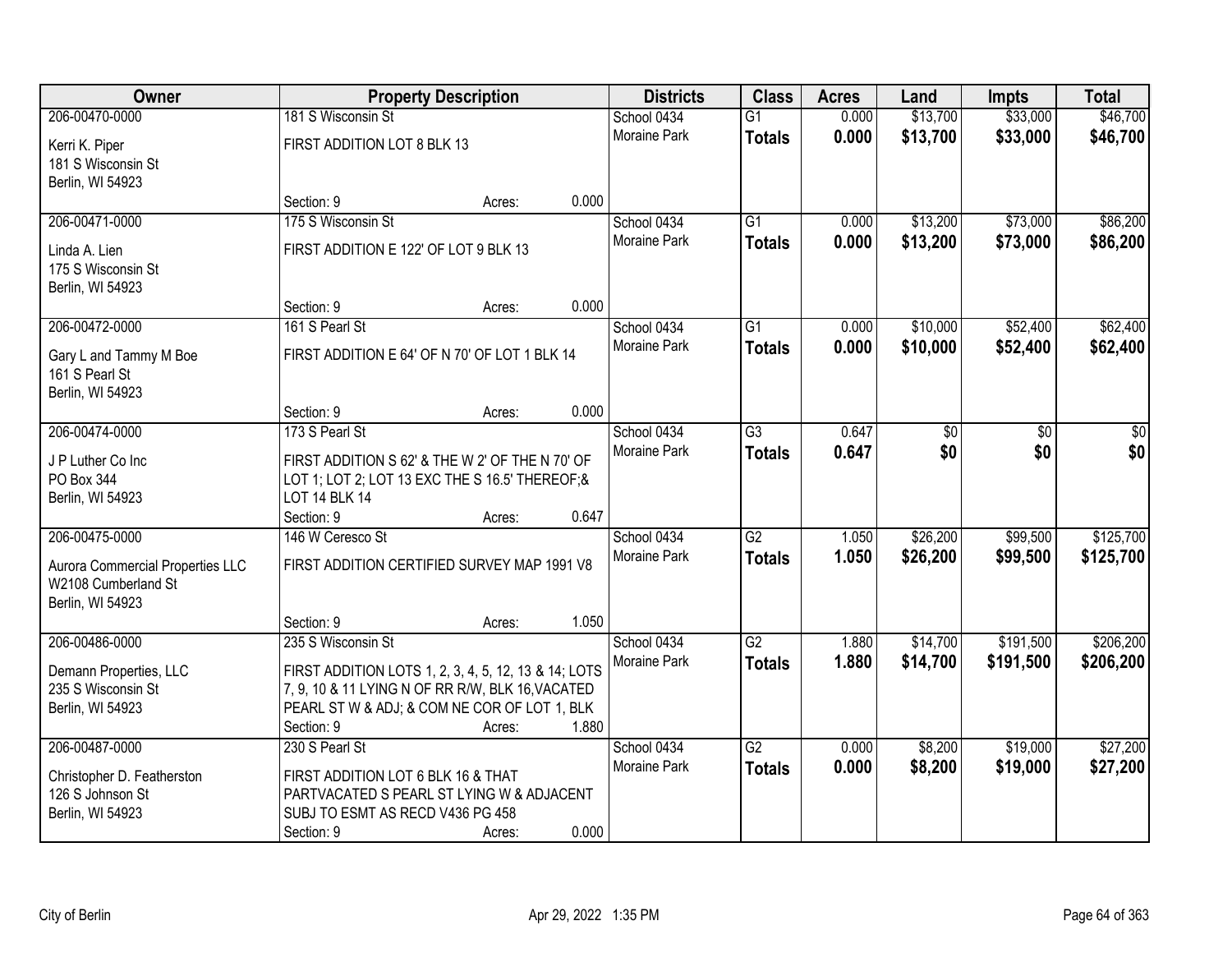| Owner                  |                                                 | <b>Property Description</b> |       | <b>Districts</b>            | <b>Class</b>    | <b>Acres</b>   | Land              | Impts                  | <b>Total</b>           |
|------------------------|-------------------------------------------------|-----------------------------|-------|-----------------------------|-----------------|----------------|-------------------|------------------------|------------------------|
| 206-00490-0000         | 217 S Adams Ave                                 |                             |       | School 0434                 | $\overline{G1}$ | 0.000          | \$13,700          | \$22,300               | \$36,000               |
| Naydean N. Diaz        | FIRST ADDITION LOT 1 BLK 17                     |                             |       | <b>Moraine Park</b>         | <b>Totals</b>   | 0.000          | \$13,700          | \$22,300               | \$36,000               |
| 217 S Adams Ave        |                                                 |                             |       |                             |                 |                |                   |                        |                        |
| Berlin, WI 54923       |                                                 |                             |       |                             |                 |                |                   |                        |                        |
|                        | Section: 10                                     | Acres:                      | 0.000 |                             |                 |                |                   |                        |                        |
| 206-00491-0000         | 116 E Union St                                  |                             |       | School 0434                 | $\overline{G1}$ | 0.000          | \$13,700          | \$33,800               | \$47,500               |
| Jerome J. Sauerbrei    | FIRST ADDITION LOT 2 BLK 17                     |                             |       | Moraine Park                | <b>Totals</b>   | 0.000          | \$13,700          | \$33,800               | \$47,500               |
| 116 E Union St         |                                                 |                             |       |                             |                 |                |                   |                        |                        |
| Berlin, WI 54923       |                                                 |                             |       |                             |                 |                |                   |                        |                        |
|                        | Section: 10                                     | Acres:                      | 0.000 |                             |                 |                |                   |                        |                        |
| 206-00492-0000         | 110 E Union St                                  |                             |       | School 0434                 | $\overline{G1}$ | 0.000          | \$16,800          | \$44,400               | \$61,200               |
| Ronald L. Ross         | FIRST ADDITION LOT 3 & THE E1/2 OF LOTS 5 & 6   |                             |       | Moraine Park                | <b>Totals</b>   | 0.000          | \$16,800          | \$44,400               | \$61,200               |
| 110 E Union St         | <b>BLK 17</b>                                   |                             |       |                             |                 |                |                   |                        |                        |
| Berlin, WI 54923       |                                                 |                             |       |                             |                 |                |                   |                        |                        |
|                        | Section: 10                                     | Acres:                      | 0.000 |                             |                 |                |                   |                        |                        |
| 206-00493-0000         | 104 E Union St                                  |                             |       | School 0434                 | $\overline{G1}$ | 0.000          | \$15,500          | \$40,700               | \$56,200               |
| Jared Laeyendecker     | FIRST ADDITION LOT 4 & THE W1/2 OF LOT 5 BLK 17 |                             |       | Moraine Park                | <b>Totals</b>   | 0.000          | \$15,500          | \$40,700               | \$56,200               |
| Amber Laeyendecker     |                                                 |                             |       |                             |                 |                |                   |                        |                        |
| 104 E Union St         |                                                 |                             |       |                             |                 |                |                   |                        |                        |
| Berlin, WI 54923       | Section: 10                                     | Acres:                      | 0.000 |                             |                 |                |                   |                        |                        |
| 206-00494-0000         | 226 S Wisconsin St                              |                             |       | School 0434                 | $\overline{G2}$ | 0.100          | \$2,100           | \$14,400               | \$16,500               |
| Demann Properties, LLC | FIRST ADDITION W1/2 OF LOT 6 BLK 17; EXC THE S  |                             |       | Moraine Park                | <b>Totals</b>   | 0.100          | \$2,100           | \$14,400               | \$16,500               |
| 235 S Wisconsin St     | 2' THEREOF                                      |                             |       |                             |                 |                |                   |                        |                        |
| Berlin, WI 54923       |                                                 |                             |       |                             |                 |                |                   |                        |                        |
|                        | Section: 10                                     | Acres:                      | 0.100 |                             |                 |                |                   |                        |                        |
| 206-00495-0000         |                                                 |                             |       | School 0434<br>Moraine Park | X4              | 0.036<br>0.036 | $\sqrt{6}$<br>\$0 | $\sqrt{6}$<br>\$0      | $\overline{50}$<br>\$0 |
| City Of Berlin         | FIRST ADDITION THE W52.6' OF CSM 578(BEING      |                             |       |                             | <b>Totals</b>   |                |                   |                        |                        |
| 108 N Capron St        | PART BLK 17) & ALSO A 15' EASMENT IMMEDIATELY   |                             |       |                             |                 |                |                   |                        |                        |
| Berlin, WI 54923       | ADJACENT TO THE SOUTHERNBOUNDRY OF              |                             |       |                             |                 |                |                   |                        |                        |
| 206-00496-0000         | Section: 10<br>242 S Wisconsin St               | Acres:                      | 0.036 | School 0434                 | $\overline{G2}$ | 0.642          | \$2,600           |                        | \$2,600                |
|                        |                                                 |                             |       | <b>Moraine Park</b>         | <b>Totals</b>   | 0.642          | \$2,600           | $\overline{50}$<br>\$0 | \$2,600                |
| Demann Properties, LLC | FIRST ADDITION LOTS 7, 8, 9, 10 BLK 17 AND CSM  |                             |       |                             |                 |                |                   |                        |                        |
| 235 S Wisconsin St     | 578 EXC THE W 52.6' OF CSM 578                  |                             |       |                             |                 |                |                   |                        |                        |
| Berlin, WI 54923       |                                                 |                             |       |                             |                 |                |                   |                        |                        |
|                        | Section: 10                                     | Acres:                      | 0.642 |                             |                 |                |                   |                        |                        |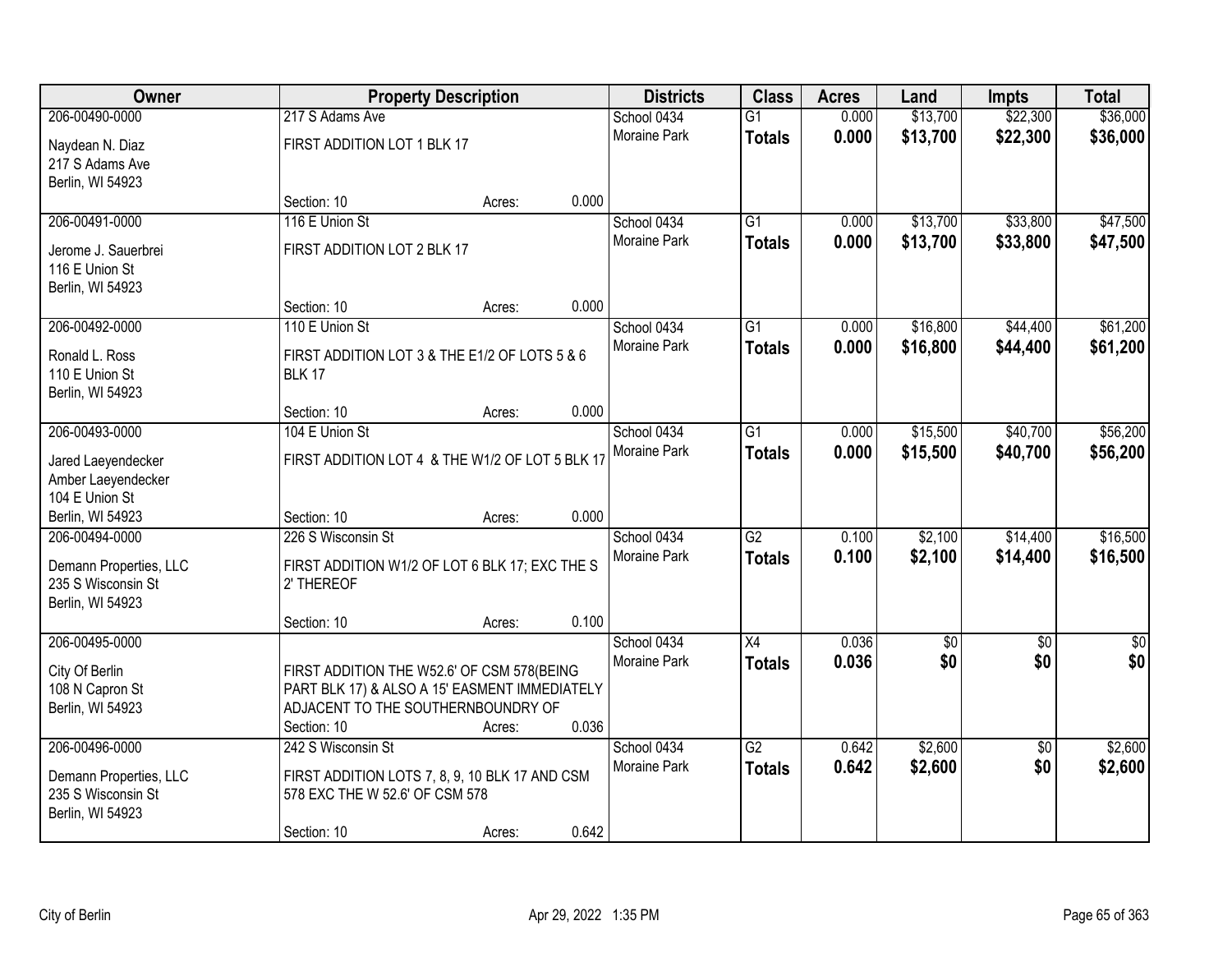| Owner                            |                                       | <b>Property Description</b> |       | <b>Districts</b>            | <b>Class</b>    | <b>Acres</b> | Land     | <b>Impts</b> | <b>Total</b> |
|----------------------------------|---------------------------------------|-----------------------------|-------|-----------------------------|-----------------|--------------|----------|--------------|--------------|
| 206-00498-0000                   | 221 S Adams Ave                       |                             |       | School 0434                 | $\overline{G1}$ | 0.000        | \$13,700 | \$43,700     | \$57,400     |
| Wisco Rents, LLC                 | FIRST ADDITION LOT 16 BLK 17          |                             |       | <b>Moraine Park</b>         | <b>Totals</b>   | 0.000        | \$13,700 | \$43,700     | \$57,400     |
| 1511 Oregon St                   |                                       |                             |       |                             |                 |              |          |              |              |
| Oshkosh, WI 54902                |                                       |                             |       |                             |                 |              |          |              |              |
|                                  | Section: 10                           | Acres:                      | 0.000 |                             |                 |              |          |              |              |
| 206-00498-0100                   | 227 S Adams Ave                       |                             |       | School 0434                 | $\overline{G1}$ | 0.000        | \$13,700 | \$24,100     | \$37,800     |
| Andres Coria                     | FIRST ADDITION LOT 15 BLK 17          |                             |       | Moraine Park                | <b>Totals</b>   | 0.000        | \$13,700 | \$24,100     | \$37,800     |
| 227 S Adams Ave                  |                                       |                             |       |                             |                 |              |          |              |              |
| Berlin, WI 54923                 |                                       |                             |       |                             |                 |              |          |              |              |
| 206-00498-0200                   | Section: 10                           | Acres:                      | 0.000 |                             | $\overline{G1}$ | 0.000        | \$13,700 | \$32,000     | \$45,700     |
|                                  | 235 S Adams Ave                       |                             |       | School 0434<br>Moraine Park |                 | 0.000        | \$13,700 | \$32,000     |              |
| Bryan J. Roxbury                 | FIRST ADDITION LOT 14 BLK 17          |                             |       |                             | <b>Totals</b>   |              |          |              | \$45,700     |
| 235 S Adams Ave                  |                                       |                             |       |                             |                 |              |          |              |              |
| Berlin, WI 54923                 | Section: 10                           | Acres:                      | 0.000 |                             |                 |              |          |              |              |
| 206-00499-0000                   | 213 Spring St                         |                             |       | School 0434                 | $\overline{G1}$ | 0.000        | \$13,700 | \$69,300     | \$83,000     |
|                                  |                                       |                             |       | Moraine Park                | <b>Totals</b>   | 0.000        | \$13,700 | \$69,300     | \$83,000     |
| Dennis R. Wiese                  | FIRST ADDITION LOT 1 BLK 18           |                             |       |                             |                 |              |          |              |              |
| Jacquelin Wiese<br>213 Spring St |                                       |                             |       |                             |                 |              |          |              |              |
| Berlin, WI 54923                 | Section: 10                           | Acres:                      | 0.000 |                             |                 |              |          |              |              |
| 206-00500-0000                   | 144 E Union St                        |                             |       | School 0434                 | $\overline{G1}$ | 0.000        | \$13,700 | \$49,800     | \$63,500     |
| Katherine M. Fredenburg          | FIRST ADDITION LOT 2 BLK 18           |                             |       | Moraine Park                | <b>Totals</b>   | 0.000        | \$13,700 | \$49,800     | \$63,500     |
| 144 E Union St                   |                                       |                             |       |                             |                 |              |          |              |              |
| Berlin, WI 54923                 |                                       |                             |       |                             |                 |              |          |              |              |
|                                  | Section: 10                           | Acres:                      | 0.000 |                             |                 |              |          |              |              |
| 206-00501-0000                   | 138 E Union St                        |                             |       | School 0434                 | $\overline{G1}$ | 0.000        | \$13,700 | \$37,000     | \$50,700     |
| Dana J. Johannes                 | FIRST ADDITION LOT 3 BLK 18           |                             |       | Moraine Park                | <b>Totals</b>   | 0.000        | \$13,700 | \$37,000     | \$50,700     |
| 138 E Union St                   |                                       |                             |       |                             |                 |              |          |              |              |
| Berlin, WI 54923                 |                                       |                             |       |                             |                 |              |          |              |              |
|                                  | Section: 10                           | Acres:                      | 0.000 |                             |                 |              |          |              |              |
| 206-00502-0000                   | 132 E Union St                        |                             |       | School 0434                 | $\overline{G1}$ | 0.000        | \$12,400 | \$28,100     | \$40,500     |
| Toribio Beza                     | FIRST ADDITION N 107' OF LOT 4 BLK 18 |                             |       | <b>Moraine Park</b>         | <b>Totals</b>   | 0.000        | \$12,400 | \$28,100     | \$40,500     |
| 132 E Union St                   |                                       |                             |       |                             |                 |              |          |              |              |
| Berlin, WI 54923                 |                                       |                             |       |                             |                 |              |          |              |              |
|                                  | Section: 10                           | Acres:                      | 0.000 |                             |                 |              |          |              |              |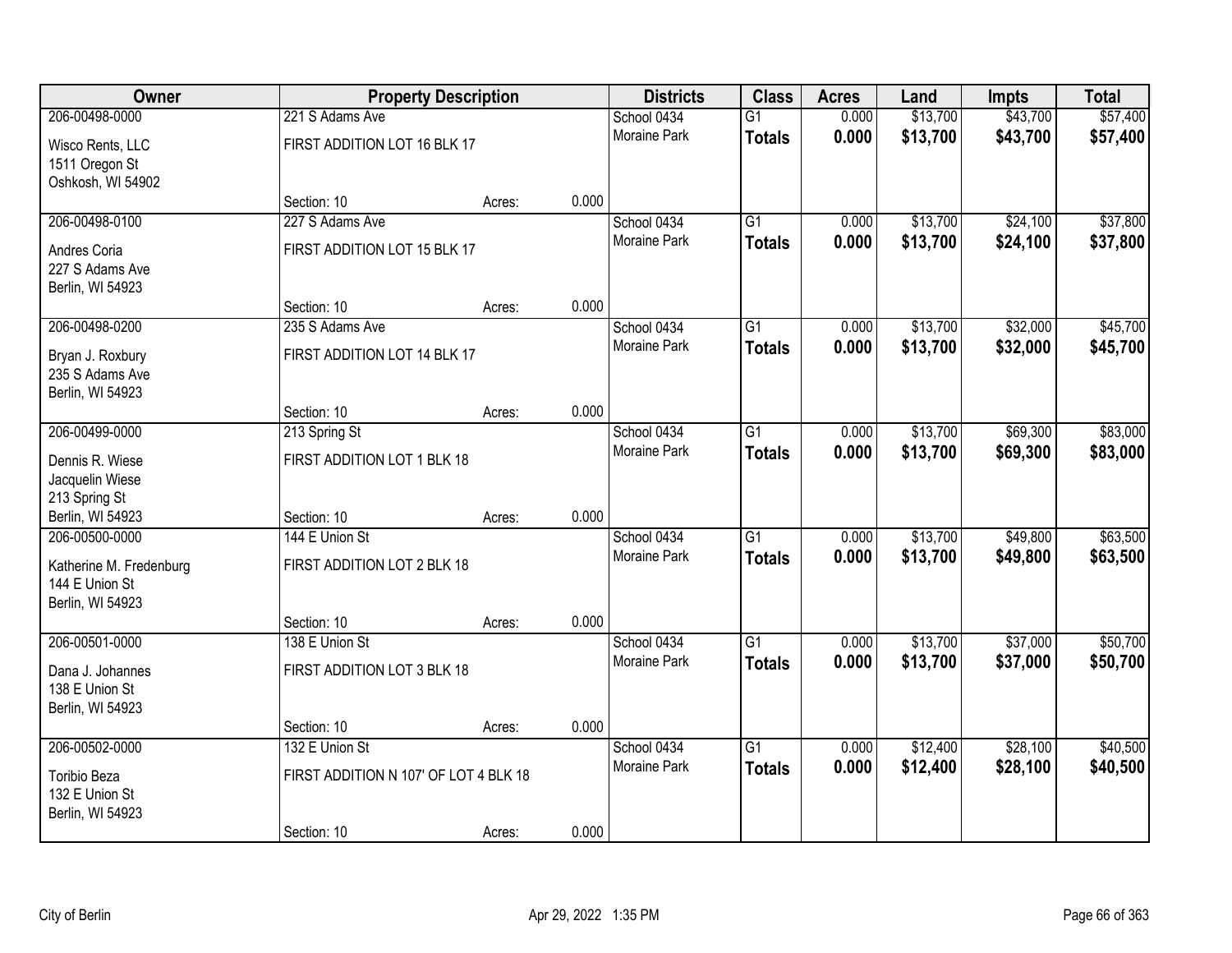| Owner                |                                                 | <b>Property Description</b> |       | <b>Districts</b>    | <b>Class</b>    | <b>Acres</b> | Land     | <b>Impts</b>    | <b>Total</b>    |
|----------------------|-------------------------------------------------|-----------------------------|-------|---------------------|-----------------|--------------|----------|-----------------|-----------------|
| 206-00504-0500       | 241 Spring St                                   |                             |       | School 0434         | X4              | 2.640        | \$0      | $\overline{50}$ | \$0             |
| City Of Berlin       | FIRST ADDITION S 25' OF LOT 4, ALL OF LOTS 5-17 |                             |       | Moraine Park        | <b>Totals</b>   | 2.640        | \$0      | \$0             | \$0             |
| 108 N Capron St      | <b>BLK 18</b>                                   |                             |       |                     |                 |              |          |                 |                 |
| Berlin, WI 54923     |                                                 |                             |       |                     |                 |              |          |                 |                 |
|                      | Section: 10                                     | Acres:                      | 2.640 |                     |                 |              |          |                 |                 |
| 206-00507-0000       |                                                 |                             |       | School 0434         | $\overline{G1}$ | 0.000        | \$13,700 | $\overline{50}$ | \$13,700        |
| Dennis R. Wiese      | FIRST ADDITION LOT 18 BLK 18                    |                             |       | Moraine Park        | <b>Totals</b>   | 0.000        | \$13,700 | \$0             | \$13,700        |
| Jacquelin Wiese      |                                                 |                             |       |                     |                 |              |          |                 |                 |
| 213 Spring St        |                                                 |                             |       |                     |                 |              |          |                 |                 |
| Berlin, WI 54923     | Section: 10                                     | Acres:                      | 0.000 |                     |                 |              |          |                 |                 |
| 206-00508-0000       | 217 S State St                                  |                             |       | School 0434         | $\overline{G1}$ | 0.000        | \$13,700 | \$52,400        | \$66,100        |
| Michael P. Koth      | FIRST ADDITION LOT 1 BLK 19 EXC THATPORTION     |                             |       | Moraine Park        | <b>Totals</b>   | 0.000        | \$13,700 | \$52,400        | \$66,100        |
| 217 S State St       | FOR HWY PURPOSES AS DESC V435 P515              |                             |       |                     |                 |              |          |                 |                 |
| Berlin, WI 54923     |                                                 |                             |       |                     |                 |              |          |                 |                 |
|                      | Section: 10                                     | Acres:                      | 0.000 |                     |                 |              |          |                 |                 |
| 206-00509-0000       | 176 E Union St                                  |                             |       | School 0434         | $\overline{G1}$ | 0.000        | \$13,700 | \$56,300        | \$70,000        |
| Michael J. Latraille | FIRST ADDITION LOT 2 BLK 19                     |                             |       | Moraine Park        | <b>Totals</b>   | 0.000        | \$13,700 | \$56,300        | \$70,000        |
| Kari Latraille       |                                                 |                             |       |                     |                 |              |          |                 |                 |
| 176 E Union St       |                                                 |                             |       |                     |                 |              |          |                 |                 |
| Berlin, WI 54923     | Section: 10                                     | Acres:                      | 0.000 |                     |                 |              |          |                 |                 |
| 206-00510-0000       | 170 E Union St                                  |                             |       | School 0434         | $\overline{G1}$ | 0.000        | \$13,700 | \$0             | \$13,700        |
| Michael J. Latraille | FIRST ADDITION LOT 3 BLK 19                     |                             |       | Moraine Park        | <b>Totals</b>   | 0.000        | \$13,700 | \$0             | \$13,700        |
| 176 E Union St       |                                                 |                             |       |                     |                 |              |          |                 |                 |
| Berlin, WI 54923     |                                                 |                             |       |                     |                 |              |          |                 |                 |
|                      | Section: 10                                     | Acres:                      | 0.000 |                     |                 |              |          |                 |                 |
| 206-00511-0000       | 162 E Union St                                  |                             |       | School 0434         | $\overline{G1}$ | 0.000        | \$13,700 | \$27,000        | \$40,700        |
| Daniel Aronson       | FIRST ADDITION LOT 4 BLK 19                     |                             |       | Moraine Park        | <b>Totals</b>   | 0.000        | \$13,700 | \$27,000        | \$40,700        |
| 7160 Roys Rd         |                                                 |                             |       |                     |                 |              |          |                 |                 |
| Winneconne, WI 54986 |                                                 |                             |       |                     |                 |              |          |                 |                 |
|                      | Section: 10                                     | Acres:                      | 0.000 |                     |                 |              |          |                 |                 |
| 206-00512-0500       | 226 Spring St                                   |                             |       | School 0434         | $\overline{X4}$ | 1.000        | \$0      | $\overline{50}$ | $\overline{50}$ |
| City Of Berlin       | FIRST ADDITION LOTS 5, 6, 7, 19, 20 BLK 19      |                             |       | <b>Moraine Park</b> | <b>Totals</b>   | 1.000        | \$0      | \$0             | \$0             |
| 108 N Capron St      |                                                 |                             |       |                     |                 |              |          |                 |                 |
| Berlin, WI 54923     |                                                 |                             |       |                     |                 |              |          |                 |                 |
|                      | Section: 10                                     | Acres:                      | 1.000 |                     |                 |              |          |                 |                 |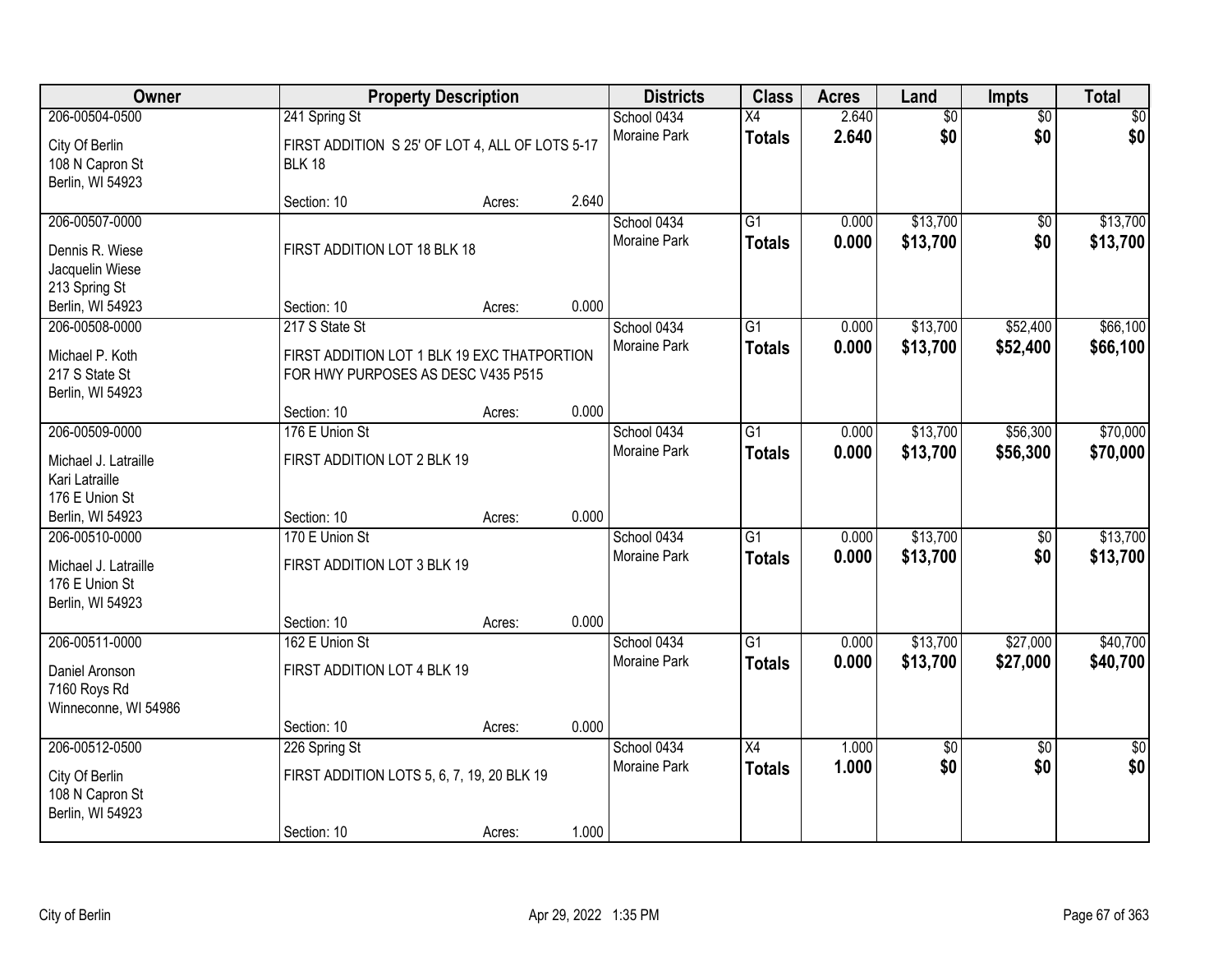| Owner                                                       |                                                                                                                 | <b>Property Description</b> |       |                             | <b>Class</b>    | <b>Acres</b>   | Land     | <b>Impts</b> | <b>Total</b> |
|-------------------------------------------------------------|-----------------------------------------------------------------------------------------------------------------|-----------------------------|-------|-----------------------------|-----------------|----------------|----------|--------------|--------------|
| 206-00513-0100                                              | 240 Spring St                                                                                                   |                             |       | School 0434<br>Moraine Park | $\overline{G2}$ | 0.000<br>0.000 | \$13,700 | \$41,700     | \$55,400     |
| Alan W. Schmude<br>W5502 Town Line Rd<br>Neshkoro, WI 54960 | FIRST ADDITION LOT 8 BLK 19                                                                                     |                             |       |                             | <b>Totals</b>   |                | \$13,700 | \$41,700     | \$55,400     |
|                                                             | Section: 10                                                                                                     | Acres:                      | 0.000 |                             |                 |                |          |              |              |
| 206-00514-0000                                              | 250 Spring St                                                                                                   |                             |       | School 0434                 | $\overline{G2}$ | 0.000          | \$6,900  | \$0          | \$6,900      |
| Alan W. Schmude<br>W5502 Town Line Rd<br>Neshkoro, WI 54960 | FIRST ADDITION LOT 9 BLK 19                                                                                     |                             |       | <b>Moraine Park</b>         | <b>Totals</b>   | 0.000          | \$6,900  | \$0          | \$6,900      |
|                                                             | Section: 10                                                                                                     | Acres:                      | 0.000 |                             |                 |                |          |              |              |
| 206-00515-0000                                              | 266 Spring St                                                                                                   |                             |       | School 0434<br>Moraine Park | $\overline{G2}$ | 0.000          | \$23,300 | \$19,100     | \$42,400     |
| Condon Oil Company<br>PO Box 184<br>Ripon, WI 54971         | FIRST ADDITION LOTS 10, 11, 12 BLK 19 AFFIDAVIT<br>OF ADVERSE POSSESSION RECD ON PART OF LOT<br>10 IN V369 P390 |                             |       |                             | <b>Totals</b>   | 0.000          | \$23,300 | \$19,100     | \$42,400     |
|                                                             | Section: 10                                                                                                     | Acres:                      | 0.000 |                             |                 |                |          |              |              |
| 206-00516-0000                                              | 273 S State St                                                                                                  |                             |       | School 0434                 | G1              | 0.000          | \$19,700 | \$48,400     | \$68,100     |
| Medin Dauti<br>273 S State St<br>Berlin, WI 54923           | FIRST ADDITION LOTS 13, 14 & 15 BLK 19                                                                          |                             |       | Moraine Park                | <b>Totals</b>   | 0.000          | \$19,700 | \$48,400     | \$68,100     |
|                                                             | Section: 10                                                                                                     | Acres:                      | 0.000 |                             |                 |                |          |              |              |
| 206-00517-0000                                              | 251 S State St                                                                                                  |                             |       | School 0434                 | $\overline{G1}$ | 0.000          | \$13,700 | \$25,100     | \$38,800     |
| <b>Andrew West</b><br>251 S State St<br>Berlin, WI 54923    | FIRST ADDITION LOT 16 BLK 19                                                                                    |                             |       | Moraine Park                | <b>Totals</b>   | 0.000          | \$13,700 | \$25,100     | \$38,800     |
|                                                             | Section: 10                                                                                                     | Acres:                      | 0.000 |                             |                 |                |          |              |              |
| 206-00518-0000                                              | 240 Spring St                                                                                                   |                             |       | School 0434                 | $\overline{G2}$ | 0.202          | \$6,900  | $\sqrt{6}$   | \$6,900      |
| Al Schmude Electric<br>240 Spring St<br>Berlin, WI 54923    | FIRST ADDITION LOT 17 BLK 19                                                                                    |                             |       | Moraine Park                | <b>Totals</b>   | 0.202          | \$6,900  | \$0          | \$6,900      |
|                                                             | Section: 10                                                                                                     | Acres:                      | 0.202 |                             |                 |                |          |              |              |
| 206-00519-0000                                              | 245 S State St                                                                                                  |                             |       | School 0434                 | $\overline{G1}$ | 0.000          | \$13,700 | \$38,500     | \$52,200     |
| Charles Polakowski<br>245 S State St<br>Berlin, WI 54923    | FIRST ADDITION LOT 18 BLK 19                                                                                    |                             |       | <b>Moraine Park</b>         | <b>Totals</b>   | 0.000          | \$13,700 | \$38,500     | \$52,200     |
|                                                             | Section: 10                                                                                                     | Acres:                      | 0.000 |                             |                 |                |          |              |              |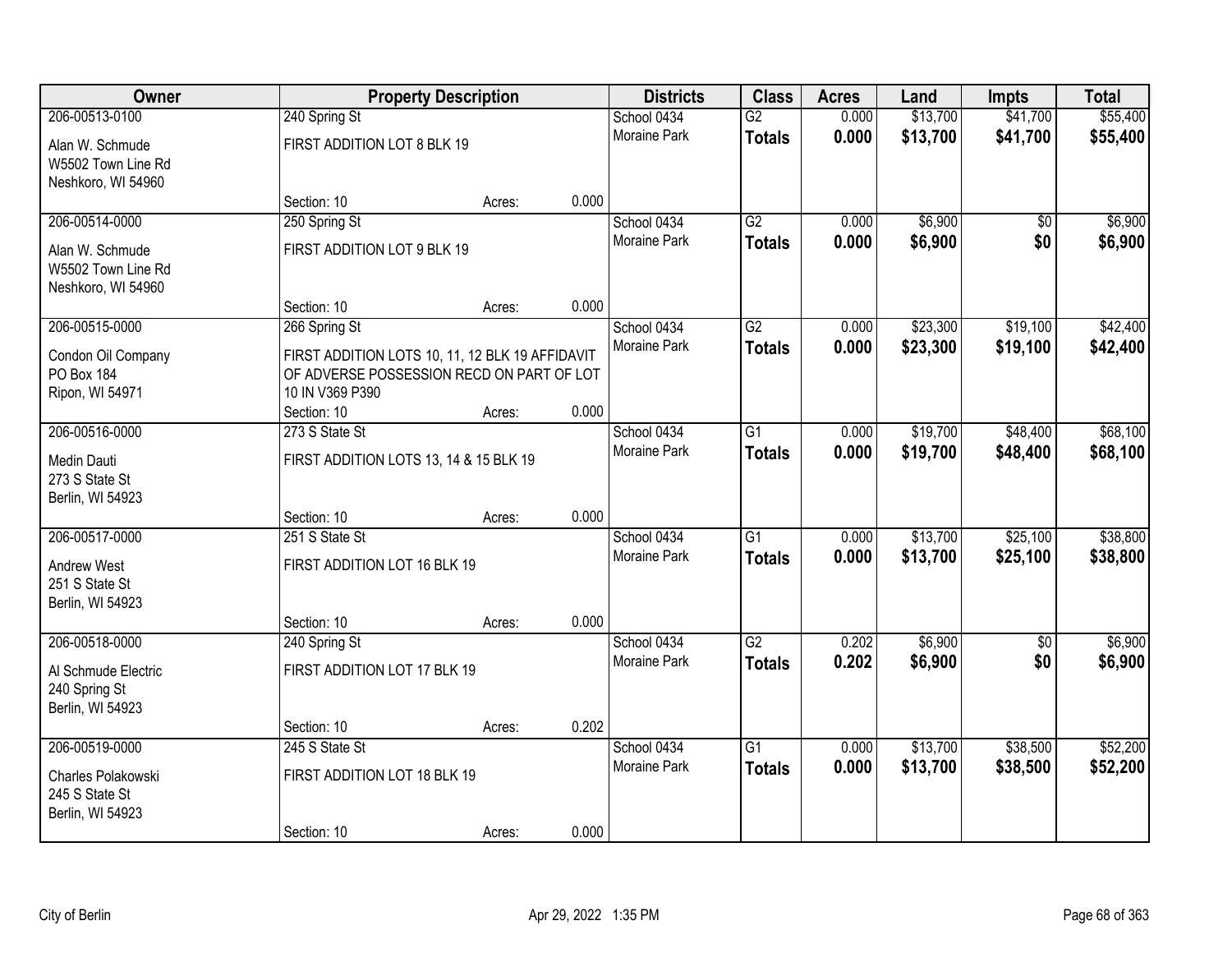| <b>Owner</b>                                                                          |                                                                                                                                          | <b>Property Description</b> |       |                                    | <b>Class</b>                     | <b>Acres</b>   | Land                 | <b>Impts</b>           | <b>Total</b>         |
|---------------------------------------------------------------------------------------|------------------------------------------------------------------------------------------------------------------------------------------|-----------------------------|-------|------------------------------------|----------------------------------|----------------|----------------------|------------------------|----------------------|
| 206-00521-0000                                                                        | 225 S State St                                                                                                                           |                             |       | School 0434<br>Moraine Park        | $\overline{G1}$<br><b>Totals</b> | 0.000<br>0.000 | \$13,700<br>\$13,700 | \$12,600<br>\$12,600   | \$26,300<br>\$26,300 |
| Jeffrey A. Deppe<br>4901 Hwy 116<br>Omro, WI 54963                                    | FIRST ADDITION LOT 21 BLK 19                                                                                                             |                             |       |                                    |                                  |                |                      |                        |                      |
|                                                                                       | Section: 10                                                                                                                              | Acres:                      | 0.000 |                                    |                                  |                |                      |                        |                      |
| 206-00522-0000<br>William M. Mc Monigal                                               | 172 River St<br>FIRST ADDITION LOTS 1 & 2, CERTIFIEDSURVEY                                                                               |                             |       | School 0434<br><b>Moraine Park</b> | $\overline{G1}$<br><b>Totals</b> | 0.000<br>0.000 | \$5,600<br>\$5,600   | \$6,500<br>\$6,500     | \$12,100<br>\$12,100 |
| 323 Westlake Ter<br>Palm Springs, CA 92264                                            | MAP 1004 V4 (IMPAMER OIL CO LEASE#55717).<br>ALSO VACATED LANDS DESC IN DOC 333423. SUBJ                                                 |                             |       |                                    |                                  |                |                      |                        |                      |
| 206-00523-0000                                                                        | Section: 10<br>281 S State St                                                                                                            | Acres:                      | 0.000 | School 0434                        | G1                               | 0.000          | \$13,700             | \$0                    | \$13,700             |
| <b>Badger Mining Corporation</b><br>409 S Church St<br>Berlin, WI 54923-2114          | FIRST ADDITION LOT 3 CERTIFIED SURVEY<br>MAP1004 V4                                                                                      |                             |       | Moraine Park                       | <b>Totals</b>                    | 0.000          | \$13,700             | \$0                    | \$13,700             |
|                                                                                       | Section: 10                                                                                                                              | Acres:                      | 0.000 |                                    |                                  |                |                      |                        |                      |
| 206-00524-0000<br><b>Badger Mining Corporation</b>                                    | FIRST ADDITION LOT 4 CERTIFIED SURVEY MAP                                                                                                |                             |       | School 0434<br><b>Moraine Park</b> | G1<br><b>Totals</b>              | 0.000<br>0.000 | \$4,800<br>\$4,800   | \$0<br>\$0             | \$4,800<br>\$4,800   |
| 409 S Church St<br>Berlin, WI 54923-2114                                              | 1004 V4                                                                                                                                  |                             |       |                                    |                                  |                |                      |                        |                      |
|                                                                                       | Section: 10                                                                                                                              | Acres:                      | 0.000 |                                    |                                  |                |                      |                        |                      |
| 206-00525-0000<br>William M. Mc Monigal<br>323 Westlake Ter<br>Palm Springs, CA 92264 | FIRST ADDITION LOTS 1, 2, 3 & 4<br>CERTIFIEDSURVEY MAP 1003 V4. ALSO VACATED<br>LANDS DESC IN DOC 333423. SUBJ TO ESMT AS<br>Section: 10 | Acres:                      | 0.000 | School 0434<br>Moraine Park        | $\overline{G1}$<br><b>Totals</b> | 0.000<br>0.000 | \$4,700<br>\$4,700   | $\overline{50}$<br>\$0 | \$4,700<br>\$4,700   |
| 206-00527-0000                                                                        | 124 River St                                                                                                                             |                             |       | School 0434                        | $\overline{G1}$                  | 0.000          | \$1,800              | \$1,400                | \$3,200              |
| James Weigert<br>PO Box 513<br>Ripon, WI 54971                                        | FIRST ADDITION E1/2 OF LOT 4 BLK 22                                                                                                      |                             |       | Moraine Park                       | <b>Totals</b>                    | 0.000          | \$1,800              | \$1,400                | \$3,200              |
|                                                                                       | Section: 10                                                                                                                              | Acres:                      | 0.000 |                                    |                                  |                |                      |                        |                      |
| 206-00531-0000                                                                        | 271 N Wisconsin St                                                                                                                       |                             |       | School 0434                        | $\overline{G1}$                  | 0.000          | \$13,700             | \$56,500               | \$70,200             |
| Sara Debaets<br>330 N Wisconsin St<br>Berlin, WI 54923                                | SECOND ADDITION N1/2 OF LOTS 1 & 2 BLK 50                                                                                                |                             |       | <b>Moraine Park</b>                | <b>Totals</b>                    | 0.000          | \$13,700             | \$56,500               | \$70,200             |
|                                                                                       | Section: 4                                                                                                                               | Acres:                      | 0.000 |                                    |                                  |                |                      |                        |                      |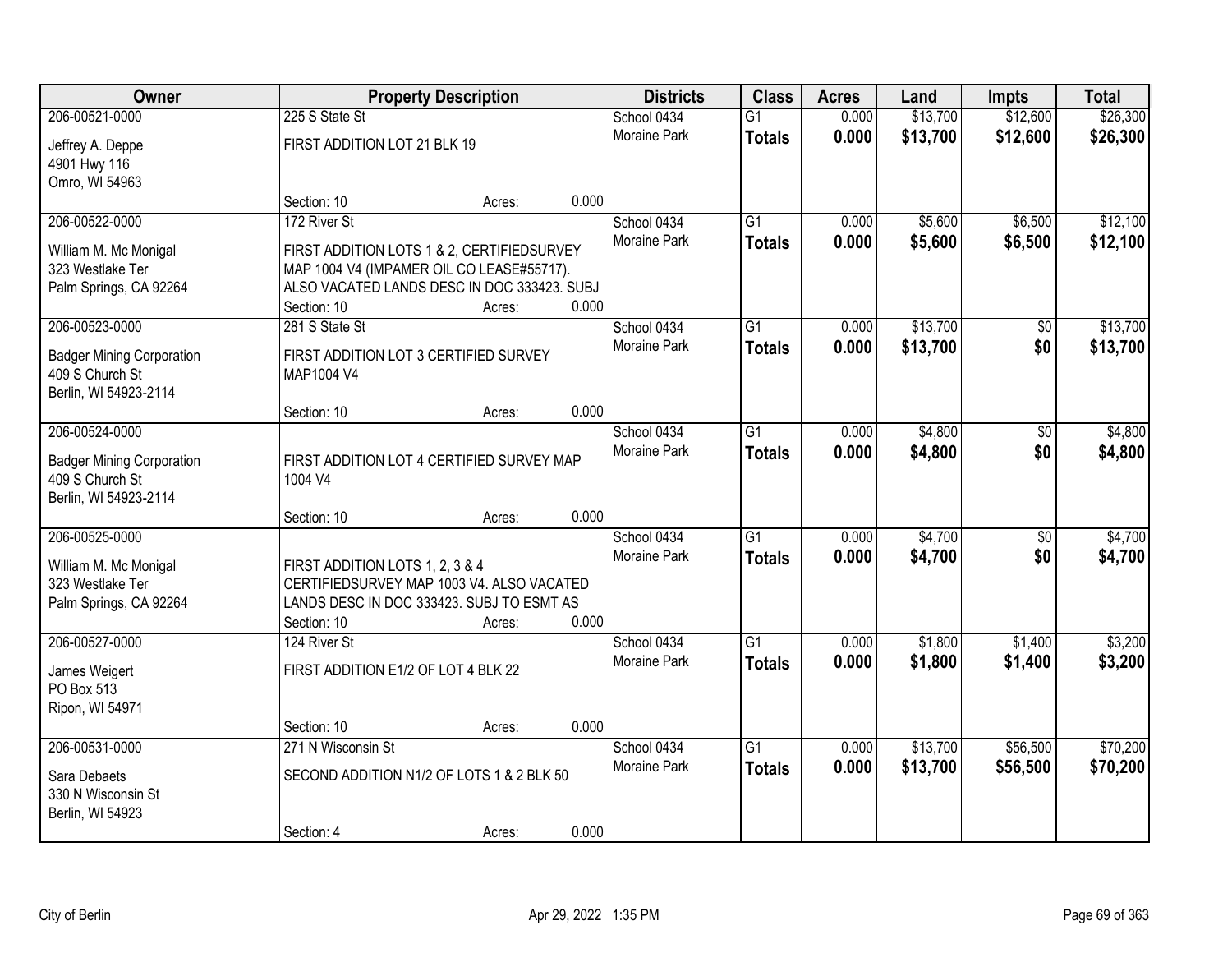| Owner                   |                                           | <b>Property Description</b> |       | <b>Districts</b>    | <b>Class</b>    | <b>Acres</b> | Land     | <b>Impts</b> | <b>Total</b> |
|-------------------------|-------------------------------------------|-----------------------------|-------|---------------------|-----------------|--------------|----------|--------------|--------------|
| 206-00532-0000          | 265 N Wisconsin St                        |                             |       | School 0434         | $\overline{G1}$ | 0.000        | \$13,700 | \$80,200     | \$93,900     |
| William C. Bartaszewicz | SECOND ADDITION S1/2 OF LOTS 1 & 2 BLK 50 |                             |       | <b>Moraine Park</b> | <b>Totals</b>   | 0.000        | \$13,700 | \$80,200     | \$93,900     |
| Sandra J. Bartaszewicz  |                                           |                             |       |                     |                 |              |          |              |              |
| 265 N Wisconsin St      |                                           |                             |       |                     |                 |              |          |              |              |
| Berlin, WI 54923        | Section: 4                                | Acres:                      | 0.000 |                     |                 |              |          |              |              |
| 206-00532-0100          | 116 W Marquette St                        |                             |       | School 0434         | $\overline{G1}$ | 0.000        | \$13,700 | \$88,200     | \$101,900    |
| Bryant A. Bednarek      | SECOND ADDITION LOT 3 BLK 50              |                             |       | Moraine Park        | <b>Totals</b>   | 0.000        | \$13,700 | \$88,200     | \$101,900    |
| 116 W Marquette St      |                                           |                             |       |                     |                 |              |          |              |              |
| Berlin, WI 54923        |                                           |                             |       |                     |                 |              |          |              |              |
|                         | Section: 4                                | Acres:                      | 0.000 |                     |                 |              |          |              |              |
| 206-00533-0000          | 122 W Marquette St                        |                             |       | School 0434         | $\overline{G1}$ | 0.000        | \$13,700 | \$85,000     | \$98,700     |
| Robert A. Hendee        | SECOND ADDITION LOT 4 BLK 50              |                             |       | Moraine Park        | <b>Totals</b>   | 0.000        | \$13,700 | \$85,000     | \$98,700     |
| Joan A. Hendee          |                                           |                             |       |                     |                 |              |          |              |              |
| 122 W Marquette St      |                                           |                             |       |                     |                 |              |          |              |              |
| Berlin, WI 54923        | Section: 4                                | Acres:                      | 0.000 |                     |                 |              |          |              |              |
| 206-00534-0000          | 130 W Marquette St                        |                             |       | School 0434         | $\overline{G1}$ | 0.000        | \$13,700 | \$59,200     | \$72,900     |
| Amy B. Moore            | SECOND ADDITION LOT 5 BLK 50              |                             |       | Moraine Park        | <b>Totals</b>   | 0.000        | \$13,700 | \$59,200     | \$72,900     |
| 130 W Marquette St      |                                           |                             |       |                     |                 |              |          |              |              |
| Berlin, WI 54923        |                                           |                             |       |                     |                 |              |          |              |              |
|                         | Section: 4                                | Acres:                      | 0.000 |                     |                 |              |          |              |              |
| 206-00535-0000          | 136 W Marquette St                        |                             |       | School 0434         | $\overline{G1}$ | 0.000        | \$13,700 | \$100,500    | \$114,200    |
| Robby A. Narlock        | SECOND ADDITION LOT 6 BLK 50              |                             |       | Moraine Park        | <b>Totals</b>   | 0.000        | \$13,700 | \$100,500    | \$114,200    |
| 1127 80th Ave           |                                           |                             |       |                     |                 |              |          |              |              |
| Roberts, WI 54023-8314  |                                           |                             |       |                     |                 |              |          |              |              |
|                         | Section: 4                                | Acres:                      | 0.000 |                     |                 |              |          |              |              |
| 206-00536-0000          | 140 W Marquette St                        |                             |       | School 0434         | $\overline{G1}$ | 0.000        | \$13,700 | \$51,600     | \$65,300     |
| W Joy Doro              | SECOND ADDITION LOT 7 BLK 50              |                             |       | Moraine Park        | <b>Totals</b>   | 0.000        | \$13,700 | \$51,600     | \$65,300     |
| 140 W Marquette St      |                                           |                             |       |                     |                 |              |          |              |              |
| Berlin, WI 54923        |                                           |                             |       |                     |                 |              |          |              |              |
|                         | Section: 4                                | Acres:                      | 0.000 |                     |                 |              |          |              |              |
| 206-00537-0000          | 272 N Capron St                           |                             |       | School 0434         | $\overline{G1}$ | 0.000        | \$13,700 | \$59,600     | \$73,300     |
| Donald E. Giese         | SECOND ADDITION N1/2 OF LOTS 8 & 9 BLK 50 |                             |       | <b>Moraine Park</b> | <b>Totals</b>   | 0.000        | \$13,700 | \$59,600     | \$73,300     |
| Linda K. Giese          |                                           |                             |       |                     |                 |              |          |              |              |
| 272 N Capron St         |                                           |                             |       |                     |                 |              |          |              |              |
| Berlin, WI 54923        | Section: 4                                | Acres:                      | 0.000 |                     |                 |              |          |              |              |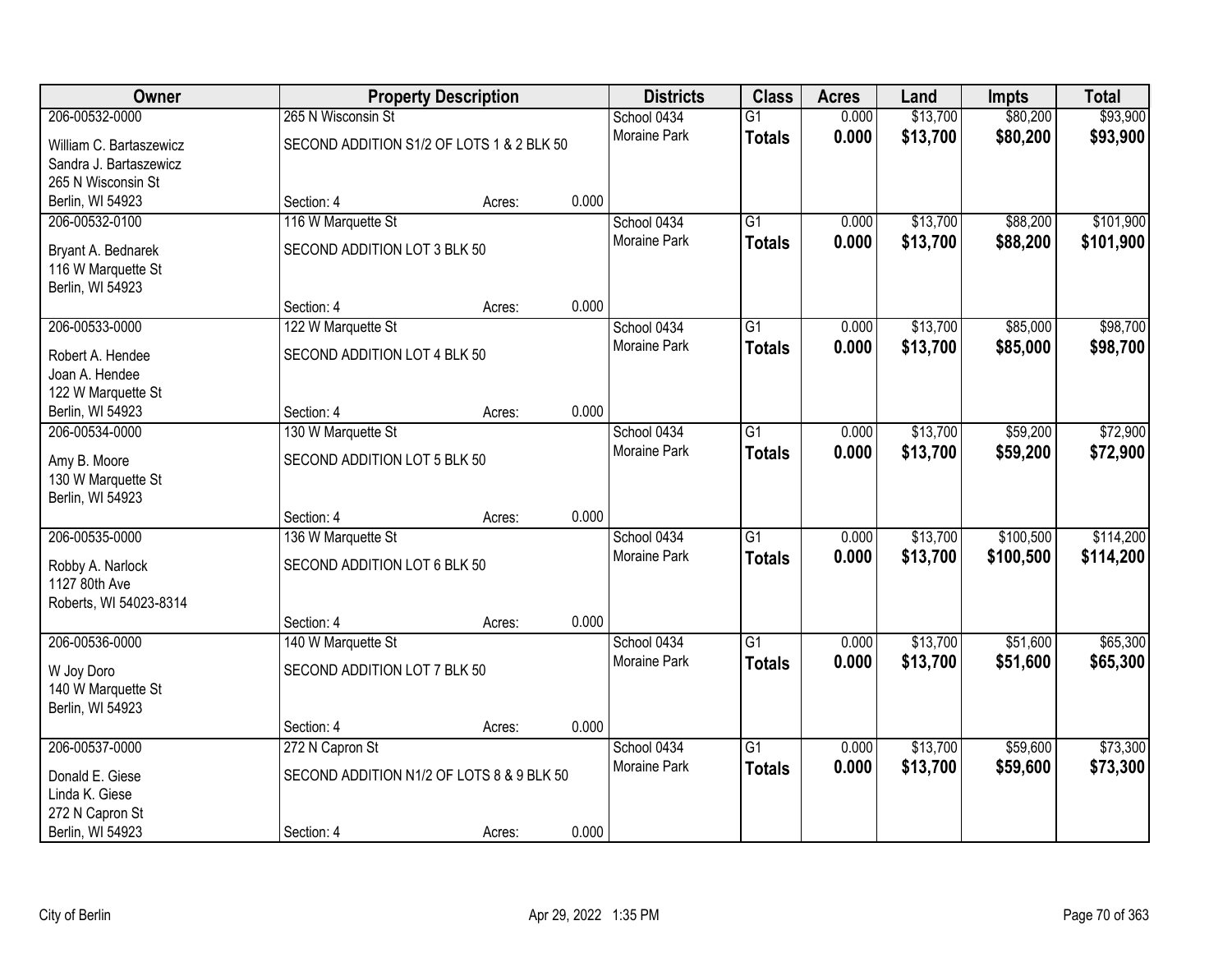| Owner                                                                     |                                                                        | <b>Property Description</b> |       | <b>Districts</b>    | <b>Class</b>    | <b>Acres</b> | Land     | <b>Impts</b> | <b>Total</b> |
|---------------------------------------------------------------------------|------------------------------------------------------------------------|-----------------------------|-------|---------------------|-----------------|--------------|----------|--------------|--------------|
| 206-00538-0000                                                            | 264 N Capron St                                                        |                             |       | School 0434         | $\overline{G1}$ | 0.000        | \$16,500 | \$85,900     | \$102,400    |
| Joseph J. Resop<br>264 N Capron St<br>Berlin, WI 54923                    | SECOND ADDITION THE S1/2 OF LOTS 8 & 9 & THE N<br>35' OF LOT 10 BLK 50 |                             |       | Moraine Park        | <b>Totals</b>   | 0.000        | \$16,500 | \$85,900     | \$102,400    |
|                                                                           | Section: 4                                                             | Acres:                      | 0.000 |                     |                 |              |          |              |              |
| 206-00538-0100                                                            | 151 W Berlin St                                                        |                             |       | School 0434         | $\overline{G1}$ | 0.000        | \$11,800 | \$97,900     | \$109,700    |
| Harold D & Adeline T Featherston Joint<br>Revocable Trust<br>295 Canal St | SECOND ADDITION THE S 97' OF LOT 10 BLK 50                             |                             |       | Moraine Park        | <b>Totals</b>   | 0.000        | \$11,800 | \$97,900     | \$109,700    |
| Berlin, WI 54923                                                          | Section: 4                                                             | Acres:                      | 0.000 |                     |                 |              |          |              |              |
| 206-00539-0000                                                            | 145 W Berlin St                                                        |                             |       | School 0434         | G1              | 0.000        | \$13,700 | \$63,600     | \$77,300     |
| Ryan R. Fitzpatrick<br>145 W Berlin St<br>Berlin, WI 54923                | SECOND ADDITION LOT 11 BLK 50                                          |                             |       | Moraine Park        | <b>Totals</b>   | 0.000        | \$13,700 | \$63,600     | \$77,300     |
|                                                                           | Section: 4                                                             | Acres:                      | 0.000 |                     |                 |              |          |              |              |
| 206-00540-0000                                                            | 139 W Berlin St                                                        |                             |       | School 0434         | G1              | 0.000        | \$13,700 | \$62,000     | \$75,700     |
| Alfonso Coria<br>139 W Berlin St<br>Berlin, WI 54923                      | SECOND ADDITION LOT 12 BLK 50                                          |                             |       | <b>Moraine Park</b> | <b>Totals</b>   | 0.000        | \$13,700 | \$62,000     | \$75,700     |
|                                                                           | Section: 4                                                             | Acres:                      | 0.000 |                     |                 |              |          |              |              |
| 206-00541-0000                                                            | 133 W Berlin St                                                        |                             |       | School 0434         | $\overline{G1}$ | 0.000        | \$13,700 | \$57,300     | \$71,000     |
| Kent R. Strehlow<br>51 Horseshoe Rd<br>Oshkosh, WI 54904                  | SECOND ADDITION LOT 13 BLK 50                                          |                             |       | Moraine Park        | <b>Totals</b>   | 0.000        | \$13,700 | \$57,300     | \$71,000     |
|                                                                           | Section: 4                                                             | Acres:                      | 0.000 |                     |                 |              |          |              |              |
| 206-00542-0000                                                            | 127 W Berlin St                                                        |                             |       | School 0434         | $\overline{G1}$ | 0.000        | \$13,700 | \$57,400     | \$71,100     |
| Dth Reo Inc<br>PO Box 5936<br>Austin, TX 78763                            | SECOND ADDITION LOT 14 BLK 50                                          |                             |       | Moraine Park        | <b>Totals</b>   | 0.000        | \$13,700 | \$57,400     | \$71,100     |
|                                                                           | Section: 4                                                             | Acres:                      | 0.000 |                     |                 |              |          |              |              |
| 206-00543-0000                                                            | 121 W Berlin St                                                        |                             |       | School 0434         | $\overline{G1}$ | 0.000        | \$13,700 | \$53,800     | \$67,500     |
| Adam G. Kiernicki<br>121 W Berlin St<br>Berlin, WI 54923                  | SECOND ADDITION LOT 15 BLK 50 LE REGINA<br><b>RANDALL</b>              |                             |       | Moraine Park        | <b>Totals</b>   | 0.000        | \$13,700 | \$53,800     | \$67,500     |
|                                                                           | Section: 4                                                             | Acres:                      | 0.000 |                     |                 |              |          |              |              |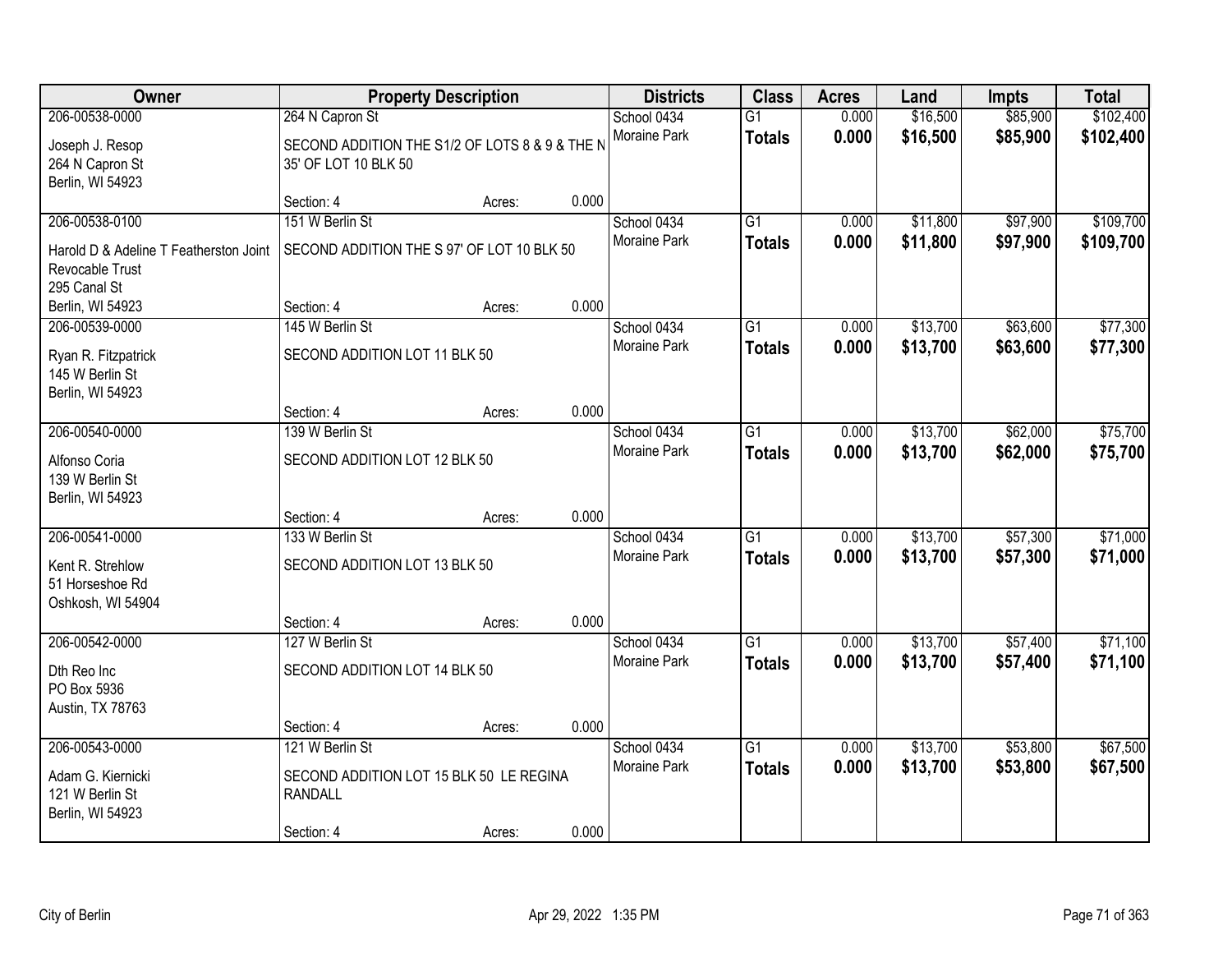| Owner                                                              |                                           | <b>Property Description</b> |       |                     | <b>Class</b>    | <b>Acres</b> | Land     | <b>Impts</b> | <b>Total</b> |
|--------------------------------------------------------------------|-------------------------------------------|-----------------------------|-------|---------------------|-----------------|--------------|----------|--------------|--------------|
| 206-00544-0000                                                     | 117 W Berlin St                           |                             |       | School 0434         | $\overline{G1}$ | 0.000        | \$13,700 | \$50,400     | \$64,100     |
| Kristopher R. Patera<br>117 W Berlin St<br>Berlin, WI 54923        | SECOND ADDITION LOT 16 BLK 50             |                             |       | <b>Moraine Park</b> | <b>Totals</b>   | 0.000        | \$13,700 | \$50,400     | \$64,100     |
|                                                                    | Section: 4                                | Acres:                      | 0.000 |                     |                 |              |          |              |              |
| 206-00545-0000                                                     | 107 W Berlin St                           |                             |       | School 0434         | $\overline{G1}$ | 0.000        | \$13,700 | \$44,800     | \$58,500     |
| Faith A. Resop<br>107 W Berlin St<br>Berlin, WI 54923              | SECOND ADDITION LOT 17 BLK 50             |                             |       | <b>Moraine Park</b> | <b>Totals</b>   | 0.000        | \$13,700 | \$44,800     | \$58,500     |
|                                                                    | Section: 4                                | Acres:                      | 0.000 |                     |                 |              |          |              |              |
| 206-00546-0000                                                     | 253 N Wisconsin St                        |                             |       | School 0434         | $\overline{G1}$ | 0.000        | \$13,700 | \$54,400     | \$68,100     |
| Alfonso Coria<br>Sara Coria<br>253 N Wisconsin St                  | SECOND ADDITION LOT 18 BLK 50             |                             |       | <b>Moraine Park</b> | <b>Totals</b>   | 0.000        | \$13,700 | \$54,400     | \$68,100     |
| Berlin, WI 54923                                                   | Section: 4                                | Acres:                      | 0.000 |                     |                 |              |          |              |              |
| 206-00547-0000                                                     | 271 N Capron St                           |                             |       | School 0434         | $\overline{G1}$ | 0.000        | \$13,700 | \$59,900     | \$73,600     |
| Rebecca L. Kurczek Ewing<br>271 N Capron St<br>Berlin, WI 54923    | SECOND ADDITION N1/2 OF LOTS 1 & 2 BLK 51 |                             |       | <b>Moraine Park</b> | <b>Totals</b>   | 0.000        | \$13,700 | \$59,900     | \$73,600     |
|                                                                    | Section: 4                                | Acres:                      | 0.000 |                     |                 |              |          |              |              |
| 206-00548-0000                                                     | 265 N Capron St                           |                             |       | School 0434         | $\overline{G1}$ | 0.000        | \$13,700 | \$51,100     | \$64,800     |
| KLB Properties, LLC<br>W2273 Hickory View Ct<br>Kaukauna, WI 54130 | SECOND ADDITION S1/2 OF LOTS 1 & 2 BLK 51 |                             |       | <b>Moraine Park</b> | <b>Totals</b>   | 0.000        | \$13,700 | \$51,100     | \$64,800     |
|                                                                    | Section: 4                                | Acres:                      | 0.000 |                     |                 |              |          |              |              |
| 206-00549-0000                                                     | 176 W Marquette St                        |                             |       | School 0434         | $\overline{G1}$ | 0.000        | \$13,700 | \$69,900     | \$83,600     |
| Neil Kevin Parsons<br>Joan Ma Parsons<br>176 W Marquette St        | SECOND ADDITION LOT 3 BLK 51              |                             |       | Moraine Park        | <b>Totals</b>   | 0.000        | \$13,700 | \$69,900     | \$83,600     |
| Berlin, WI 54923                                                   | Section: 4                                | Acres:                      | 0.000 |                     |                 |              |          |              |              |
| 206-00550-0000                                                     | 182 W Marquette St                        |                             |       | School 0434         | $\overline{G1}$ | 0.000        | \$13,700 | \$42,200     | \$55,900     |
| <b>Marcus Brooks</b><br>182 W Marquette St<br>Berlin, WI 54923     | SECOND ADDITION LOT 4 BLK 51              |                             |       | <b>Moraine Park</b> | <b>Totals</b>   | 0.000        | \$13,700 | \$42,200     | \$55,900     |
|                                                                    | Section: 4                                | Acres:                      | 0.000 |                     |                 |              |          |              |              |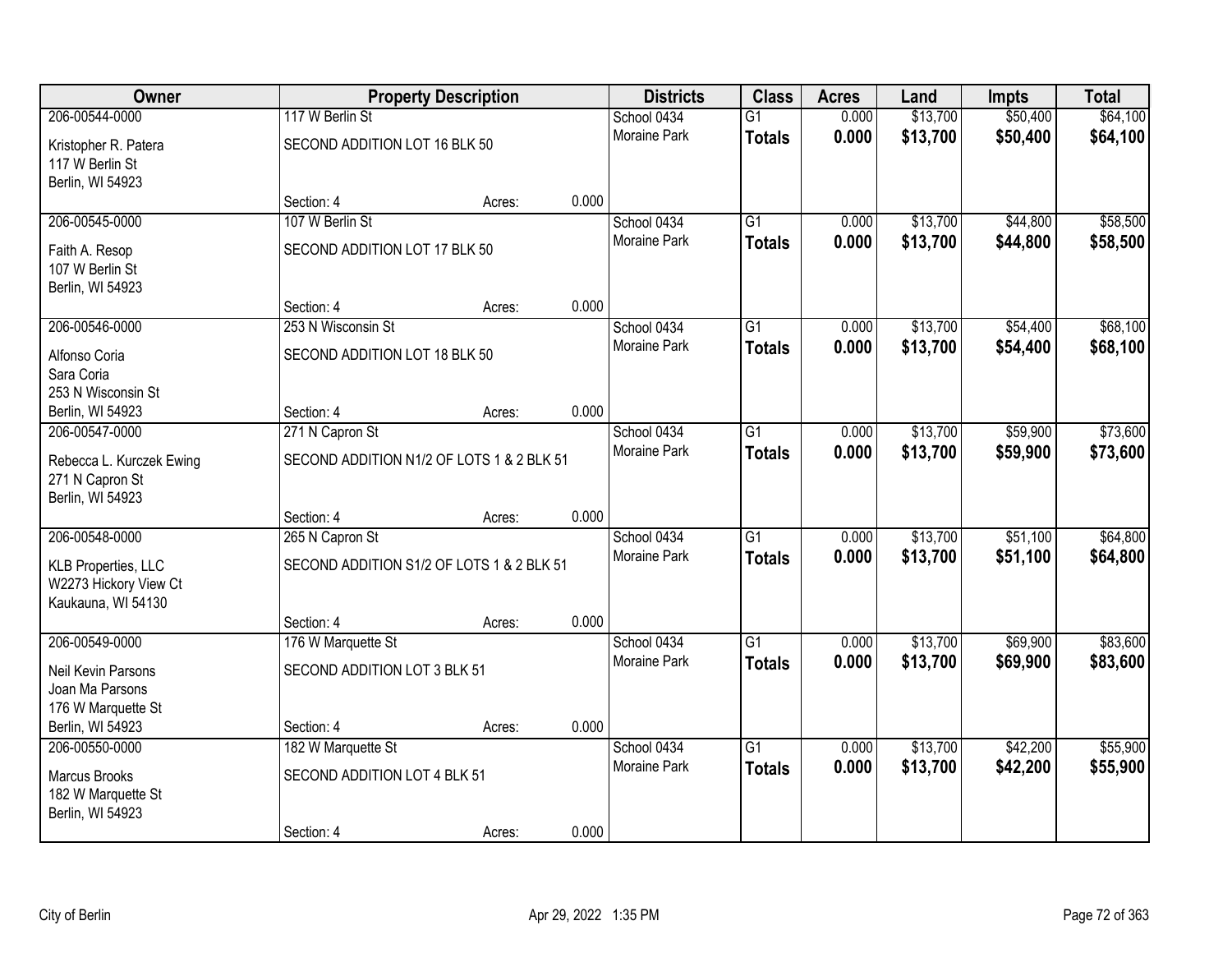| Owner                                    |                                                 | <b>Property Description</b> |       | <b>Districts</b>    | <b>Class</b>    | <b>Acres</b> | Land     | <b>Impts</b> | <b>Total</b> |
|------------------------------------------|-------------------------------------------------|-----------------------------|-------|---------------------|-----------------|--------------|----------|--------------|--------------|
| 206-00551-0000                           | 188 W Marquette St                              |                             |       | School 0434         | $\overline{G1}$ | 0.000        | \$19,800 | \$64,100     | \$83,900     |
| David C. Hempel                          | SECOND ADDITION LOT 5 EXC THE S 28' OF E 36'    |                             |       | Moraine Park        | <b>Totals</b>   | 0.000        | \$19,800 | \$64,100     | \$83,900     |
| Stephanie A. Hempel                      | BLK 51 AND LOT 6 BLK 51                         |                             |       |                     |                 |              |          |              |              |
| 188 W Marquette St                       |                                                 |                             |       |                     |                 |              |          |              |              |
| Berlin, WI 54923                         | Section: 4                                      | Acres:                      | 0.000 |                     |                 |              |          |              |              |
| 206-00552-0000                           | 193 W Berlin St                                 |                             |       | School 0434         | $\overline{G1}$ | 0.000        | \$13,700 | \$59,800     | \$73,500     |
| Christopher P. Winter                    | SECOND ADDITION LOT 7 BLK 51                    |                             |       | Moraine Park        | <b>Totals</b>   | 0.000        | \$13,700 | \$59,800     | \$73,500     |
| Sara Winter                              |                                                 |                             |       |                     |                 |              |          |              |              |
| 193 W Berlin St                          |                                                 |                             |       |                     |                 |              |          |              |              |
| Berlin, WI 54923                         | Section: 4                                      | Acres:                      | 0.000 |                     |                 |              |          |              |              |
| 206-00553-0000                           | 187 W Berlin St                                 |                             |       | School 0434         | $\overline{G1}$ | 0.000        | \$14,300 | \$56,600     | \$70,900     |
| Shawn H. Dowell                          | SECOND ADDITION LOT 8 & S 28' OF E 36' OF LOT 5 |                             |       | Moraine Park        | <b>Totals</b>   | 0.000        | \$14,300 | \$56,600     | \$70,900     |
| 187 W Berlin St                          | <b>BLK 51</b>                                   |                             |       |                     |                 |              |          |              |              |
| Berlin, WI 54923                         |                                                 |                             |       |                     |                 |              |          |              |              |
|                                          | Section: 4                                      | Acres:                      | 0.000 |                     |                 |              |          |              |              |
| 206-00554-0000                           | 183 W Berlin St                                 |                             |       | School 0434         | G1              | 0.000        | \$13,700 | \$58,400     | \$72,100     |
| Clifford & Frances J Kalupa Living Trust | SECOND ADDITION LOT 9 BLK 51                    |                             |       | <b>Moraine Park</b> | <b>Totals</b>   | 0.000        | \$13,700 | \$58,400     | \$72,100     |
| N8659 Forest Ridge Rd                    |                                                 |                             |       |                     |                 |              |          |              |              |
| Berlin, WI 54923                         |                                                 |                             |       |                     |                 |              |          |              |              |
|                                          | Section: 4                                      | Acres:                      | 0.000 |                     |                 |              |          |              |              |
| 206-00555-0000                           | 177 W Berlin St                                 |                             |       | School 0434         | $\overline{G1}$ | 0.000        | \$13,700 | \$61,000     | \$74,700     |
| Derrick T. Hubatch                       | SECOND ADDITION LOT 10 BLK 51                   |                             |       | Moraine Park        | <b>Totals</b>   | 0.000        | \$13,700 | \$61,000     | \$74,700     |
| 177 W Berlin St                          |                                                 |                             |       |                     |                 |              |          |              |              |
| Berlin, WI 54923                         |                                                 |                             |       |                     |                 |              |          |              |              |
|                                          | Section: 4                                      | Acres:                      | 0.000 |                     |                 |              |          |              |              |
| 206-00556-0000                           | 169 W Berlin St                                 |                             |       | School 0434         | $\overline{G1}$ | 0.000        | \$12,000 | \$44,200     | \$56,200     |
| Keith A. Van Denzen                      | SECOND ADDITION W 56' OF LOT 11 BLK 51          |                             |       | Moraine Park        | <b>Totals</b>   | 0.000        | \$12,000 | \$44,200     | \$56,200     |
| Amy J. Van Denzen                        |                                                 |                             |       |                     |                 |              |          |              |              |
| 169 W Berlin St                          |                                                 |                             |       |                     |                 |              |          |              |              |
| Berlin, WI 54923                         | Section: 4                                      | Acres:                      | 0.000 |                     |                 |              |          |              |              |
| 206-00557-0000                           | 163 W Berlin St                                 |                             |       | School 0434         | $\overline{G1}$ | 0.000        | \$10,400 | \$45,500     | \$55,900     |
| Noe Sanchez Rodriguez                    | SECOND ADDITION S1/2 OF LOT 12 & THE S1/2 OF    |                             |       | Moraine Park        | <b>Totals</b>   | 0.000        | \$10,400 | \$45,500     | \$55,900     |
| W1397 Cty Rd V                           | THE E 10' OF LOT 11 BLK 51                      |                             |       |                     |                 |              |          |              |              |
| Berlin, WI 54923                         |                                                 |                             |       |                     |                 |              |          |              |              |
|                                          | Section: 4                                      | Acres:                      | 0.000 |                     |                 |              |          |              |              |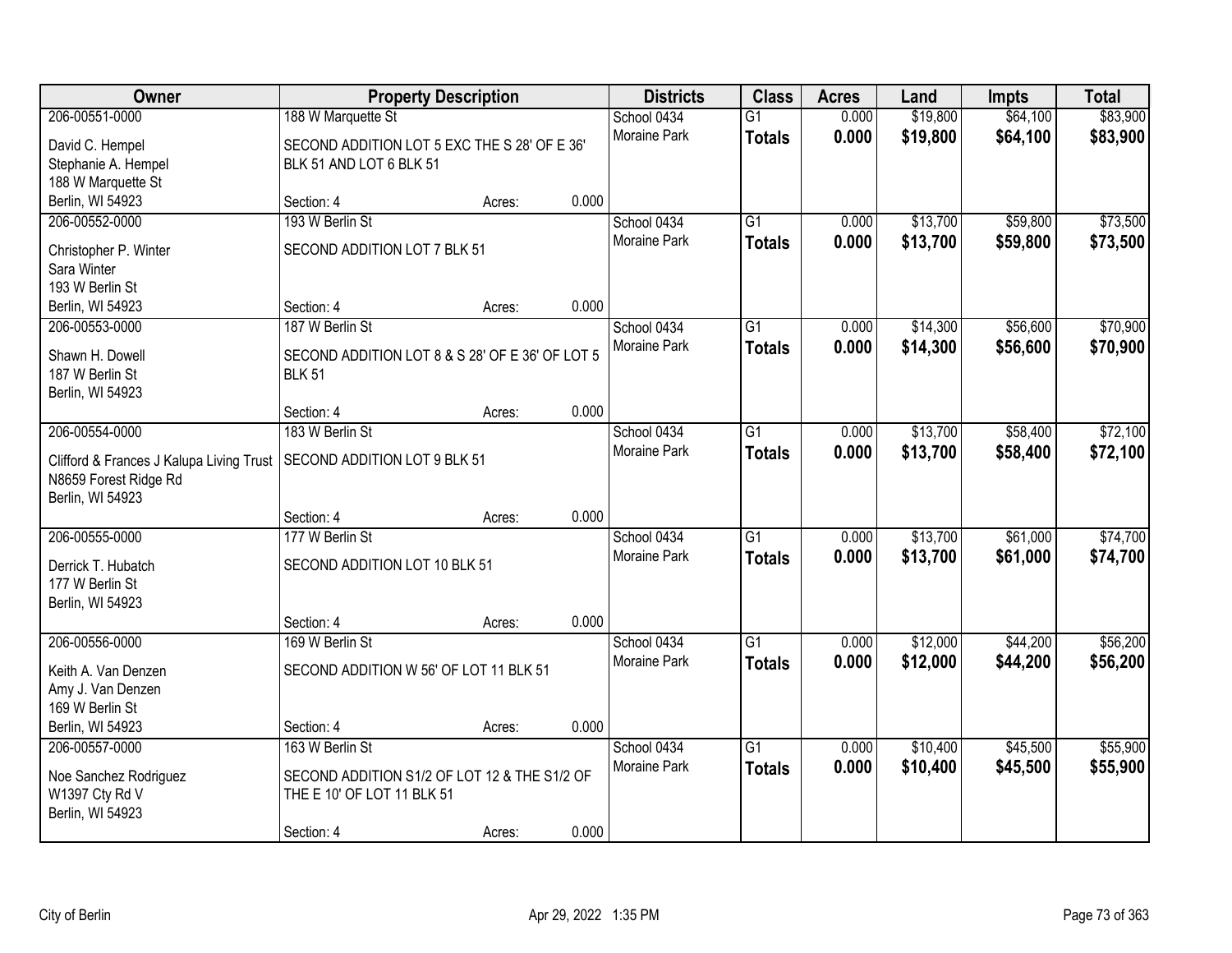| <b>Owner</b>                                                                   |                                                                                        | <b>Property Description</b> |       | <b>Districts</b>            | <b>Class</b>                     | <b>Acres</b>   | Land                 | Impts                | <b>Total</b>         |
|--------------------------------------------------------------------------------|----------------------------------------------------------------------------------------|-----------------------------|-------|-----------------------------|----------------------------------|----------------|----------------------|----------------------|----------------------|
| 206-00558-0000                                                                 | 259 N Capron St                                                                        |                             |       | School 0434                 | $\overline{G1}$                  | 0.000          | \$10,400             | \$46,600             | \$57,000             |
| <b>Trevor Chaney</b><br>259 N Capron St<br>Berlin, WI 54923                    | SECOND ADDITION N1/2 OF LOT 12 & N1/2 OF THE E<br>10' OF LOT 11 BLK 51                 |                             |       | Moraine Park                | <b>Totals</b>                    | 0.000          | \$10,400             | \$46,600             | \$57,000             |
|                                                                                | Section: 4                                                                             | Acres:                      | 0.000 |                             |                                  |                |                      |                      |                      |
| 206-00559-0000                                                                 | 267 Frontier St                                                                        |                             |       | School 0434                 | $\overline{G1}$                  | 0.000          | \$13,700             | \$62,800             | \$76,500             |
| Sharon K. Reeves<br>289 N Wisconsin St<br>Berlin, WI 54923                     | SECOND ADDITION LOT 1 BLK 52                                                           |                             |       | Moraine Park                | <b>Totals</b>                    | 0.000          | \$13,700             | \$62,800             | \$76,500             |
|                                                                                | Section: 4                                                                             | Acres:                      | 0.000 |                             |                                  |                |                      |                      |                      |
| 206-00560-0000                                                                 | 212 W Marquette St                                                                     |                             |       | School 0434                 | $\overline{G1}$                  | 0.000          | \$13,700             | \$46,700             | \$60,400             |
| Nanci J. Barth<br>212 W Marquette St<br>Berlin, WI 54923                       | SECOND ADDITION LOT 2 BLK 52                                                           |                             |       | <b>Moraine Park</b>         | <b>Totals</b>                    | 0.000          | \$13,700             | \$46,700             | \$60,400             |
|                                                                                | Section: 4                                                                             | Acres:                      | 0.000 |                             |                                  |                |                      |                      |                      |
| 206-00561-0000                                                                 | 220 W Marquette St                                                                     |                             |       | School 0434                 | $\overline{G1}$                  | 0.230          | \$15,300             | \$34,100             | \$49,400             |
| Melinda J. Powell<br>220 W Marquette St<br>Berlin, WI 54923                    | SECOND ADDITION LOT 3 & E 10' OF LOT 4 BLK 52                                          |                             |       | Moraine Park                | <b>Totals</b>                    | 0.230          | \$15,300             | \$34,100             | \$49,400             |
|                                                                                | Section: 4                                                                             | Acres:                      | 0.230 |                             |                                  |                |                      |                      |                      |
| 206-00561-0100<br>Kenneth R. Murkley<br>Linda L. Murkley<br>228 W Marquette St | 228 W Marquette St<br>SECOND ADDITION W 56' OF LOT 4 & E 32' OF LOT 5<br><b>BLK 52</b> |                             |       | School 0434<br>Moraine Park | $\overline{G1}$<br><b>Totals</b> | 0.000<br>0.000 | \$17,000<br>\$17,000 | \$64,100<br>\$64,100 | \$81,100<br>\$81,100 |
| Berlin, WI 54923                                                               | Section: 4                                                                             | Acres:                      | 0.000 |                             |                                  |                |                      |                      |                      |
| 206-00562-0000<br>Gregory H. Bartol<br>605 Halsey Ave SE<br>Buffalo, MN 55313  | 236 W Marquette St<br>SECOND ADDITION LOT 6 & W 34' OF LOT 5 BLK52                     |                             |       | School 0434<br>Moraine Park | $\overline{G1}$<br><b>Totals</b> | 0.000<br>0.000 | \$18,400<br>\$18,400 | \$73,700<br>\$73,700 | \$92,100<br>\$92,100 |
|                                                                                | Section: 4                                                                             | Acres:                      | 0.000 |                             |                                  |                |                      |                      |                      |
| 206-00563-0000                                                                 | 237 W Berlin St                                                                        |                             |       | School 0434                 | $\overline{G1}$                  | 0.000          | \$13,600             | \$67,200             | \$80,800             |
| Brandon S. Lobianco<br>237 W Berlin St<br>Berlin, WI 54923                     | SECOND ADDITION W 65' OF LOT 7 BLK 52                                                  |                             |       | <b>Moraine Park</b>         | <b>Totals</b>                    | 0.000          | \$13,600             | \$67,200             | \$80,800             |
|                                                                                | Section: 4                                                                             | Acres:                      | 0.000 |                             |                                  |                |                      |                      |                      |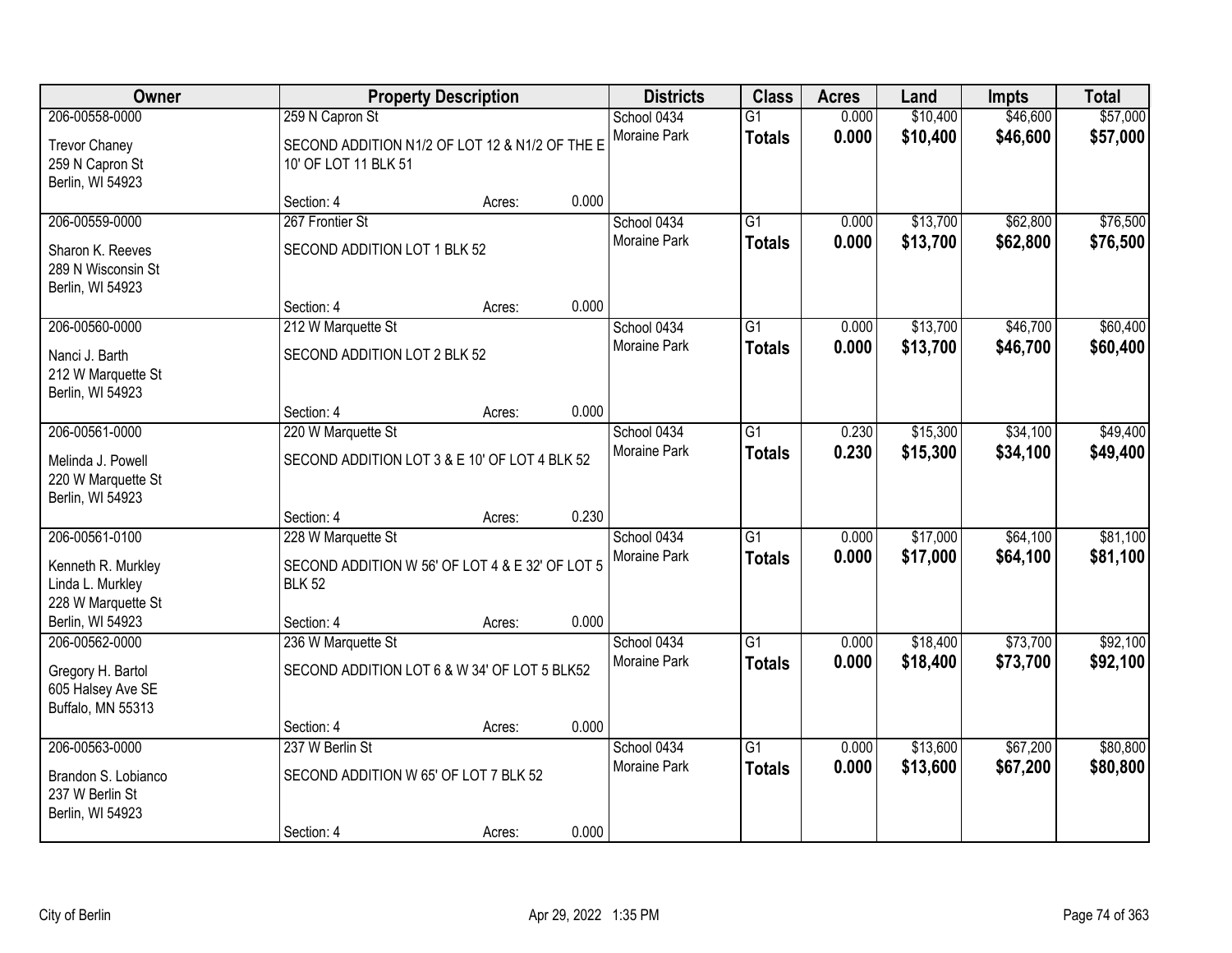| Owner                               |                                              | <b>Property Description</b> |       | <b>Districts</b>            | <b>Class</b>    | <b>Acres</b> | Land     | <b>Impts</b> | <b>Total</b> |
|-------------------------------------|----------------------------------------------|-----------------------------|-------|-----------------------------|-----------------|--------------|----------|--------------|--------------|
| 206-00564-0000                      | 231 W Berlin St                              |                             |       | School 0434                 | $\overline{G1}$ | 0.000        | \$13,900 | \$60,100     | \$74,000     |
| Courtney M. Jorgensen               | SECOND ADDITION LOT 8 & E 1' OF LOT 7 BLK 52 |                             |       | <b>Moraine Park</b>         | <b>Totals</b>   | 0.000        | \$13,900 | \$60,100     | \$74,000     |
| 231 W Berlin St                     |                                              |                             |       |                             |                 |              |          |              |              |
| Berlin, WI 54923                    |                                              |                             |       |                             |                 |              |          |              |              |
|                                     | Section: 4                                   | Acres:                      | 0.000 |                             |                 |              |          |              |              |
| 206-00565-0000                      | 225 W Berlin St                              |                             |       | School 0434                 | G1              | 0.000        | \$13,700 | \$65,200     | \$78,900     |
| Schaffer Rental Properties, LLC     | SECOND ADDITION LOT 9 BLK 52                 |                             |       | Moraine Park                | <b>Totals</b>   | 0.000        | \$13,700 | \$65,200     | \$78,900     |
| N438 24th Ave                       |                                              |                             |       |                             |                 |              |          |              |              |
| Neshkoro, WI 54960                  |                                              |                             |       |                             |                 |              |          |              |              |
|                                     | Section: 4                                   | Acres:                      | 0.000 |                             |                 |              |          |              |              |
| 206-00566-0000                      | 217 W Berlin St                              |                             |       | School 0434<br>Moraine Park | $\overline{G1}$ | 0.000        | \$13,700 | \$49,100     | \$62,800     |
| Patrick H. Roxbury Jr               | SECOND ADDITION LOT 10 BLK 52                |                             |       |                             | <b>Totals</b>   | 0.000        | \$13,700 | \$49,100     | \$62,800     |
| Sherr Roxbury                       |                                              |                             |       |                             |                 |              |          |              |              |
| 217 W Berlin St                     |                                              |                             |       |                             |                 |              |          |              |              |
| Berlin, WI 54923<br>206-00567-0000  | Section: 4<br>211 W Berlin St                | Acres:                      | 0.000 | School 0434                 | $\overline{G1}$ | 0.000        | \$13,700 | \$66,800     | \$80,500     |
|                                     |                                              |                             |       | <b>Moraine Park</b>         | <b>Totals</b>   | 0.000        | \$13,700 | \$66,800     | \$80,500     |
| Kelly L. Schmitz                    | SECOND ADDITION LOT 11 BLK 52                |                             |       |                             |                 |              |          |              |              |
| 211 W Berlin St                     |                                              |                             |       |                             |                 |              |          |              |              |
| Berlin, WI 54923                    | Section: 4                                   | Acres:                      | 0.000 |                             |                 |              |          |              |              |
| 206-00568-0000                      | 255 Frontier St                              |                             |       | School 0434                 | $\overline{G1}$ | 0.000        | \$13,700 | \$61,900     | \$75,600     |
|                                     |                                              |                             |       | <b>Moraine Park</b>         | <b>Totals</b>   | 0.000        | \$13,700 | \$61,900     | \$75,600     |
| Robert E. Harding Jr                | SECOND ADDITION LOT 12 BLK 52                |                             |       |                             |                 |              |          |              |              |
| 255 Frontier St<br>Berlin, WI 54923 |                                              |                             |       |                             |                 |              |          |              |              |
|                                     | Section: 4                                   | Acres:                      | 0.000 |                             |                 |              |          |              |              |
| 206-00569-0000                      | 270 Water St                                 |                             |       | School 0434                 | $\overline{G1}$ | 0.000        | \$19,900 | \$77,800     | \$97,700     |
| Rafael Vera                         | SECOND ADDITION LOT 1 CERTIFIED SURVEY MAP   |                             |       | Moraine Park                | <b>Totals</b>   | 0.000        | \$19,900 | \$77,800     | \$97,700     |
| c/o Farmers & Merchants Bank        | 266 V1 (PART OF BLK 53)                      |                             |       |                             |                 |              |          |              |              |
| Attn: Escrow Services               |                                              |                             |       |                             |                 |              |          |              |              |
| PO Box 270                          | Section: 4                                   | Acres:                      | 0.000 |                             |                 |              |          |              |              |
| Berlin, WI 54923                    |                                              |                             |       |                             |                 |              |          |              |              |
| 206-00569-0100                      | 258 Water St                                 |                             |       | School 0434                 | $\overline{G1}$ | 0.000        | \$16,100 | \$112,100    | \$128,200    |
| Dale G. Kuklinski                   | SECOND ADDITION LOT 2 CERTIFIED SURVEY MAP   |                             |       | Moraine Park                | <b>Totals</b>   | 0.000        | \$16,100 | \$112,100    | \$128,200    |
| 258 Water St                        | 266 V1 (PART OF BLK 53)                      |                             |       |                             |                 |              |          |              |              |
| Berlin, WI 54923                    |                                              |                             |       |                             |                 |              |          |              |              |
|                                     | Section: 4                                   | Acres:                      | 0.000 |                             |                 |              |          |              |              |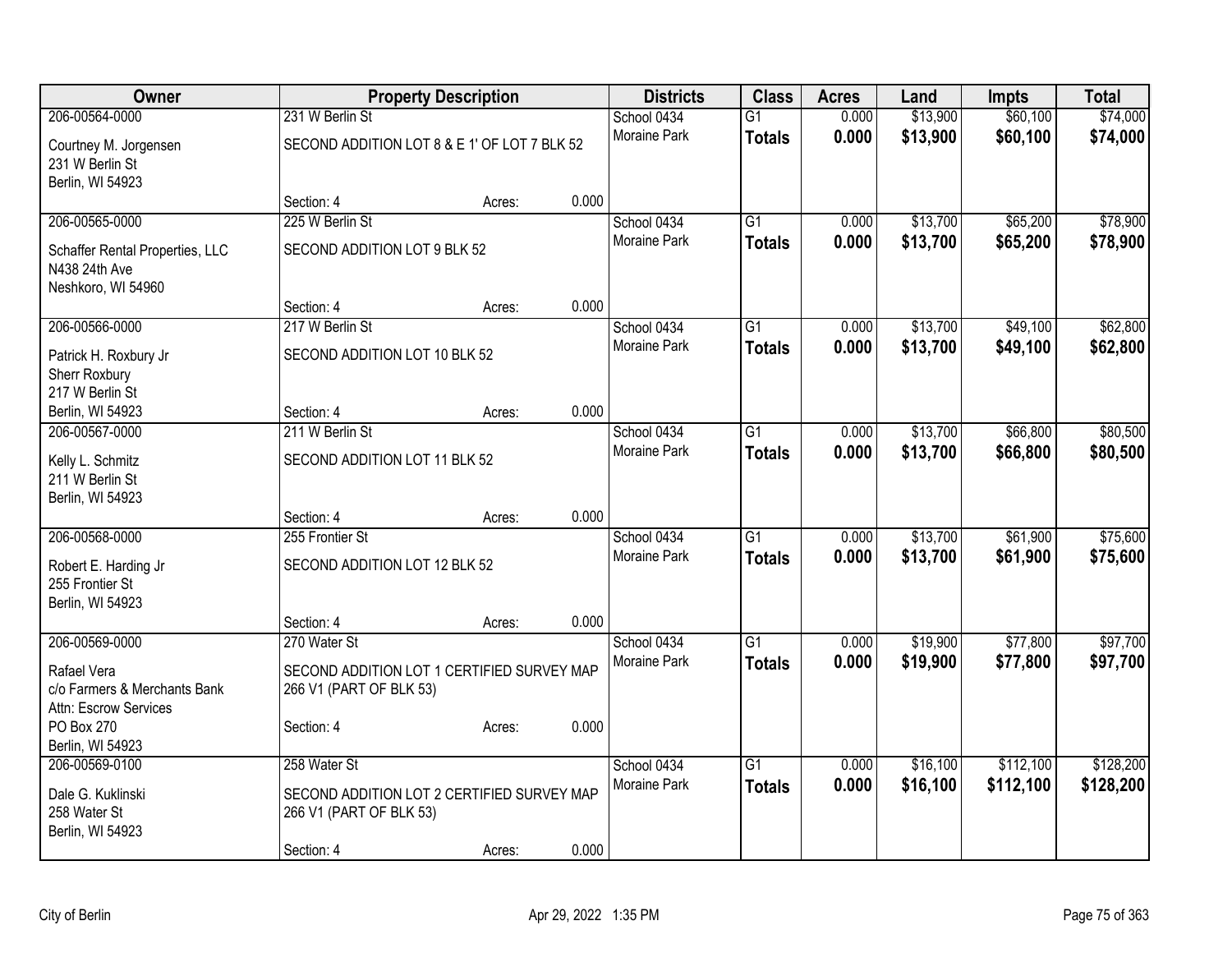| Owner                         |                                                             | <b>Property Description</b> |       | <b>Districts</b>            | <b>Class</b>                     | <b>Acres</b>   | Land                 | <b>Impts</b>         | <b>Total</b>         |
|-------------------------------|-------------------------------------------------------------|-----------------------------|-------|-----------------------------|----------------------------------|----------------|----------------------|----------------------|----------------------|
| 206-00569-0200<br>John Rogers | 254 Water St<br>SECOND ADDITION LOTS 3 & 4 CERTIFIED SURVEY |                             |       | School 0434<br>Moraine Park | $\overline{G1}$<br><b>Totals</b> | 0.000<br>0.000 | \$19,900<br>\$19,900 | \$72,900<br>\$72,900 | \$92,800<br>\$92,800 |
| 254 Water St                  | MAP 266 V1 (PART OF BLK 53)                                 |                             |       |                             |                                  |                |                      |                      |                      |
| Berlin, WI 54923              |                                                             |                             |       |                             |                                  |                |                      |                      |                      |
|                               | Section: 4                                                  | Acres:                      | 0.000 |                             |                                  |                |                      |                      |                      |
| 206-00570-0000                | 253 Water St                                                |                             |       | School 0434                 | $\overline{X4}$                  | 0.696          | $\overline{50}$      | $\overline{50}$      | $\sqrt{50}$          |
| City Of Berlin                | SECOND ADDITION LOT 3 AND THAT PART OFLOTS                  |                             |       | Moraine Park                | <b>Totals</b>                    | 0.696          | \$0                  | \$0                  | \$0                  |
| 108 N Capron St               | 2 & 4 LYING W OF A LN COM 53' W OF NE COR OF                |                             |       |                             |                                  |                |                      |                      |                      |
| Berlin, WI 54923              | LOT 2 AND IN A STRAIGHT LN TO SW COR OF LOT 4               |                             |       |                             |                                  |                |                      |                      |                      |
|                               | Section: 4                                                  | Acres:                      | 0.696 |                             |                                  |                |                      |                      |                      |
| 206-00571-0000                |                                                             |                             |       | School 0434                 | X4                               | 1.113          | \$0                  | \$0                  | $\overline{\$0}$     |
| City Of Berlin                | SECOND ADDITION LOTS 1, 2, 3, 4 BLK 54; ALSO                |                             |       | Moraine Park                | <b>Totals</b>                    | 1.113          | \$0                  | \$0                  | \$0                  |
| 108 N Capron St               | VACATED WATER ST AS PLATTED BETWEEN BLKS                    |                             |       |                             |                                  |                |                      |                      |                      |
| Berlin, WI 54923              | 53 & 54                                                     |                             |       |                             |                                  |                |                      |                      |                      |
|                               | Section: 4                                                  | Acres:                      | 1.113 |                             |                                  |                |                      |                      |                      |
| 206-00572-0000                | 239 Water St                                                |                             |       | School 0434                 | G1                               | 0.000          | \$33,600             | \$57,100             | \$90,700             |
| Thomas D. Lyne                | SECOND ADDITION LOT 1 & N 30' OF LOT 2 BLK 55               |                             |       | <b>Moraine Park</b>         | <b>Totals</b>                    | 0.000          | \$33,600             | \$57,100             | \$90,700             |
| Bonnie J. Lyne                | ALSO INC THAT PARCEL DESC V445 PG336                        |                             |       |                             |                                  |                |                      |                      |                      |
| 239 Water St                  |                                                             |                             |       |                             |                                  |                |                      |                      |                      |
| Berlin, WI 54923              | Section: 4                                                  | Acres:                      | 0.000 |                             |                                  |                |                      |                      |                      |
| 206-00572-0100                | 233 Water St                                                |                             |       | School 0434                 | $\overline{G1}$                  | 0.000          | \$30,300             | \$34,400             | \$64,700             |
| Robin H. Latham               | SECOND ADDITION N 48' OF LOT 3; S 36' OF LOT 2,             |                             |       | Moraine Park                | <b>Totals</b>                    | 0.000          | \$30,300             | \$34,400             | \$64,700             |
| W6521 Alpine Dr               | BLK 55; ALSO THE N1/2 OF COM 87.77' W & 99.47'              |                             |       |                             |                                  |                |                      |                      |                      |
| Wautoma, WI 54982             | S15*W OF NE COR LOT 4, BLK 56; SW TO N                      |                             |       |                             |                                  |                |                      |                      |                      |
|                               | Section: 4                                                  | Acres:                      | 0.000 |                             |                                  |                |                      |                      |                      |
| 206-00572-0200                | 223 Water St                                                |                             |       | School 0434                 | $\overline{G2}$                  | 0.000          | \$36,900             | \$206,000            | \$242,900            |
| Alexander R. Miladinovic      | SECOND ADDITION LOTS 1 & 2 CERTIFIED SURVEY                 |                             |       | Moraine Park                | <b>Totals</b>                    | 0.000          | \$36,900             | \$206,000            | \$242,900            |
| 223 Water St                  | MAP 293 V1                                                  |                             |       |                             |                                  |                |                      |                      |                      |
| Berlin, WI 54923-1174         |                                                             |                             |       |                             |                                  |                |                      |                      |                      |
|                               | Section: 4                                                  | Acres:                      | 0.000 |                             |                                  |                |                      |                      |                      |
| 206-00573-0000                | 229 Traverse St                                             |                             |       | School 0434                 | $\overline{G1}$                  | 0.000          | \$18,400             | \$63,000             | \$81,400             |
| Elizabeth Hoppa               | SECOND ADDITION LOTS 3 & 8 & S1/2 OF LOTS 1& 2              |                             |       | Moraine Park                | <b>Totals</b>                    | 0.000          | \$18,400             | \$63,000             | \$81,400             |
| 250 W Berlin St               | & N1/2 OF LOTS 9 & 10 BLK 56                                |                             |       |                             |                                  |                |                      |                      |                      |
| Berlin, WI 54923              |                                                             |                             |       |                             |                                  |                |                      |                      |                      |
|                               | Section: 4                                                  | Acres:                      | 0.000 |                             |                                  |                |                      |                      |                      |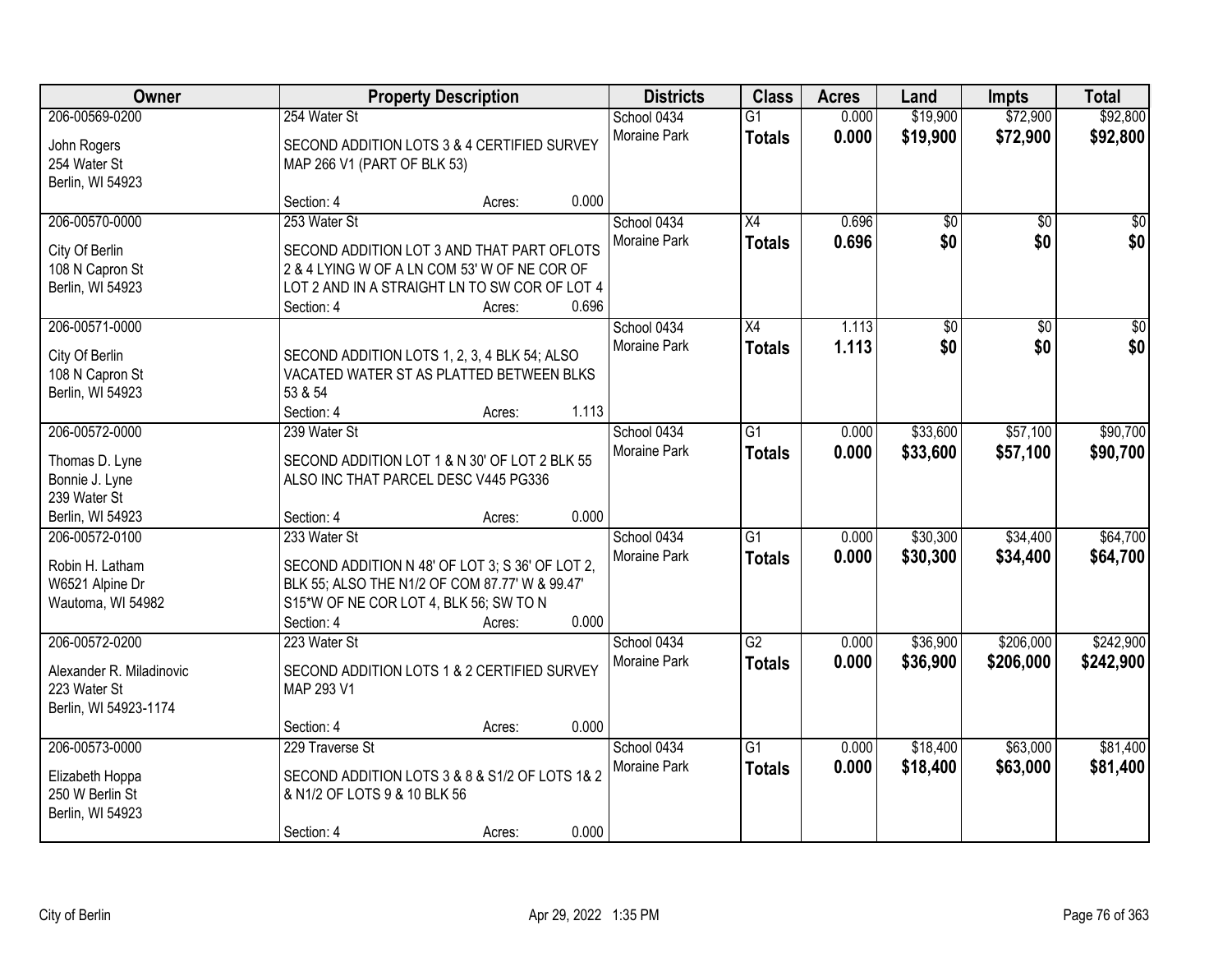| Owner                        |                                                  | <b>Property Description</b> |       | <b>Districts</b>    | <b>Class</b>    | <b>Acres</b> | Land     | <b>Impts</b>    | <b>Total</b> |
|------------------------------|--------------------------------------------------|-----------------------------|-------|---------------------|-----------------|--------------|----------|-----------------|--------------|
| 206-00573-0100               | 250 W Berlin St                                  |                             |       | School 0434         | $\overline{G1}$ | 0.000        | \$9,600  | \$73,300        | \$82,900     |
| Elizabeth Hoppa              | SECOND ADDITION N1/2 OF LOTS 1 & 2 BLK 56        |                             |       | Moraine Park        | <b>Totals</b>   | 0.000        | \$9,600  | \$73,300        | \$82,900     |
| 250 W Berlin St              |                                                  |                             |       |                     |                 |              |          |                 |              |
| Berlin, WI 54923             |                                                  |                             |       |                     |                 |              |          |                 |              |
|                              | Section: 4                                       | Acres:                      | 0.000 |                     |                 |              |          |                 |              |
| 206-00575-0000               |                                                  |                             |       | School 0434         | $\overline{G1}$ | 0.300        | \$14,000 | $\overline{50}$ | \$14,000     |
| Alexander R. Miladinovic     | SECOND ADDITION THAT PART OF LOTS 4, 5, 6,7      |                             |       | <b>Moraine Park</b> | <b>Totals</b>   | 0.300        | \$14,000 | \$0             | \$14,000     |
| 223 Water St                 | LYING E OF A LN COM 87.77' W OF NE COR OF LOT 4  |                             |       |                     |                 |              |          |                 |              |
| Berlin, WI 54923-1174        | TO A PT 165.02' W OF SE COR OF LOT 7 BLK 56. EXC |                             |       |                     |                 |              |          |                 |              |
|                              | Section: 4                                       | Acres:                      | 0.300 |                     |                 |              |          |                 |              |
| 206-00576-0000               | 247 W Liberty St                                 |                             |       | School 0434         | G1              | 0.000        | \$13,700 | \$34,400        | \$48,100     |
| Gary O. Firnges              | SECOND ADDITION S1/2 OF LOTS 9 & 10 BLK 56       |                             |       | Moraine Park        | <b>Totals</b>   | 0.000        | \$13,700 | \$34,400        | \$48,100     |
| 247 W Liberty St             |                                                  |                             |       |                     |                 |              |          |                 |              |
| Berlin, WI 54923             |                                                  |                             |       |                     |                 |              |          |                 |              |
|                              | Section: 4                                       | Acres:                      | 0.000 |                     |                 |              |          |                 |              |
| 206-00577-0000               | 241 Frontier St                                  |                             |       | School 0434         | G1              | 0.000        | \$14,100 | \$80,200        | \$94,300     |
| <b>Strong Properties LLC</b> | SECOND ADDITION N 105' OF LOT 1 & THE N 105' OF  |                             |       | Moraine Park        | <b>Totals</b>   | 0.000        | \$14,100 | \$80,200        | \$94,300     |
| c/o John Sabel               | THE E 14' OF LOT 2 BLK 57                        |                             |       |                     |                 |              |          |                 |              |
| W3793 4th St Rd              |                                                  |                             |       |                     |                 |              |          |                 |              |
| Fond Du Lac, WI 54937        | Section: 4                                       | Acres:                      | 0.000 |                     |                 |              |          |                 |              |
| 206-00578-0000               | 212 W Berlin St                                  |                             |       | School 0434         | $\overline{G1}$ | 0.000        | \$11,300 | \$65,200        | \$76,500     |
| Thomas M. Pionke             | SECOND ADDITION W 52' OF LOT 2 BLK 57            |                             |       | Moraine Park        | <b>Totals</b>   | 0.000        | \$11,300 | \$65,200        | \$76,500     |
| Jean M. Pionke               |                                                  |                             |       |                     |                 |              |          |                 |              |
| 212 W Berlin St              |                                                  |                             |       |                     |                 |              |          |                 |              |
| Berlin, WI 54923             | Section: 4                                       | Acres:                      | 0.000 |                     |                 |              |          |                 |              |
| 206-00579-0000               | 218 W Berlin St                                  |                             |       | School 0434         | $\overline{G1}$ | 0.000        | \$13,700 | \$60,700        | \$74,400     |
| Makayla I. Trampf            | SECOND ADDITION LOT 3 BLK 57                     |                             |       | Moraine Park        | <b>Totals</b>   | 0.000        | \$13,700 | \$60,700        | \$74,400     |
| 218 W Berlin St              |                                                  |                             |       |                     |                 |              |          |                 |              |
| Berlin, WI 54923             |                                                  |                             |       |                     |                 |              |          |                 |              |
|                              | Section: 4                                       | Acres:                      | 0.000 |                     |                 |              |          |                 |              |
| 206-00580-0000               | 224 W Berlin St                                  |                             |       | School 0434         | $\overline{G1}$ | 0.000        | \$13,700 | \$73,600        | \$87,300     |
| Gerald F. Trochinski         | SECOND ADDITION LOT 4 BLK 57 LE LORRAINE         |                             |       | Moraine Park        | <b>Totals</b>   | 0.000        | \$13,700 | \$73,600        | \$87,300     |
| c/o Lorraine Trochinski      | <b>TROCHINSKI</b>                                |                             |       |                     |                 |              |          |                 |              |
| 224 W Berlin St              |                                                  |                             |       |                     |                 |              |          |                 |              |
| Berlin, WI 54923             | Section: 4                                       | Acres:                      | 0.000 |                     |                 |              |          |                 |              |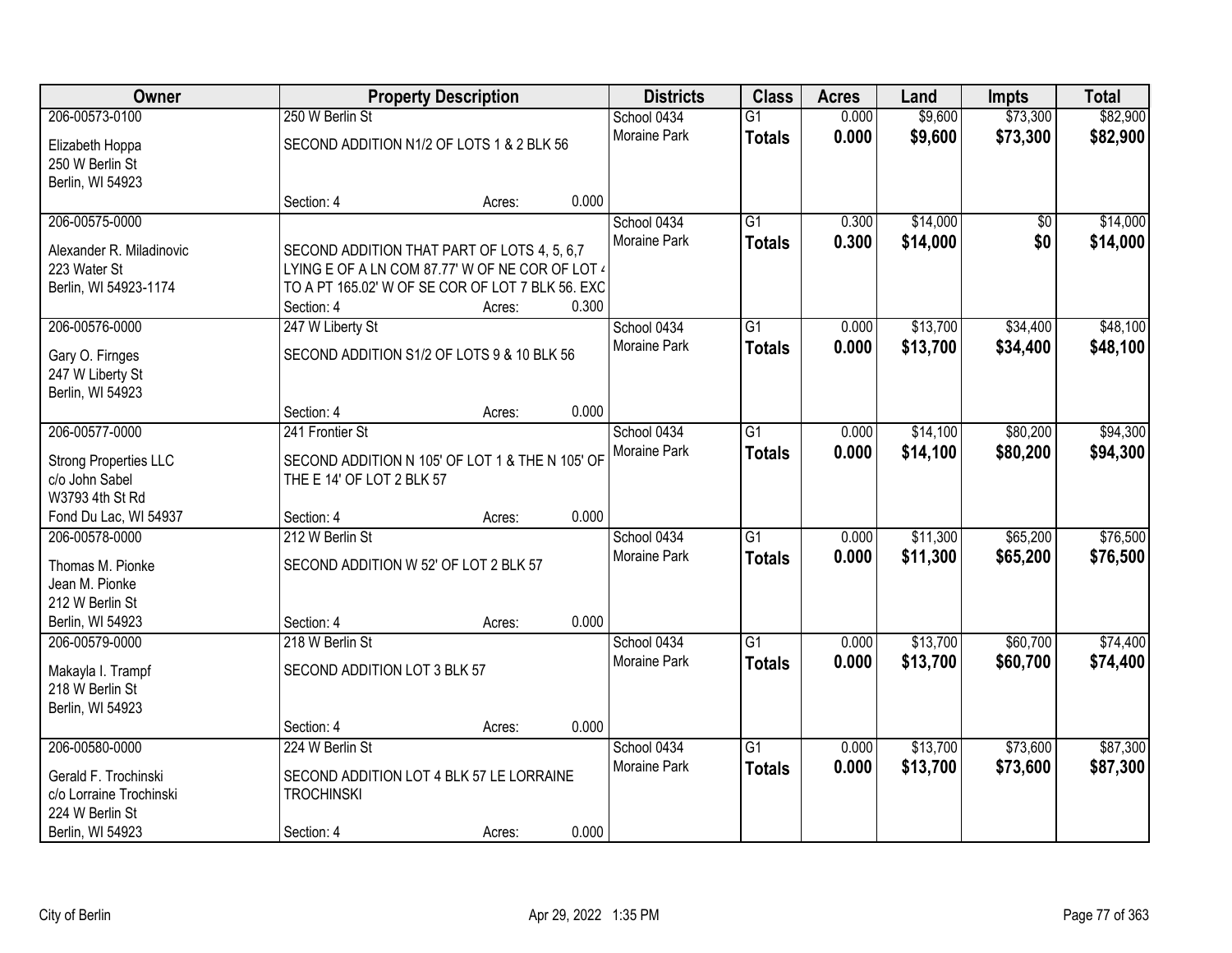| Owner                 |                                                 | <b>Property Description</b> |       | <b>Districts</b>    | <b>Class</b>    | <b>Acres</b> | Land     | <b>Impts</b> | <b>Total</b> |
|-----------------------|-------------------------------------------------|-----------------------------|-------|---------------------|-----------------|--------------|----------|--------------|--------------|
| 206-00581-0000        | 230 W Berlin St                                 |                             |       | School 0434         | $\overline{G1}$ | 0.000        | \$13,700 | \$58,400     | \$72,100     |
| Thomas P. Lodholz     | SECOND ADDITION LOT 5 BLK 57                    |                             |       | Moraine Park        | <b>Totals</b>   | 0.000        | \$13,700 | \$58,400     | \$72,100     |
| Lynn M. Lodholz       |                                                 |                             |       |                     |                 |              |          |              |              |
| 230 W Berlin St       |                                                 |                             |       |                     |                 |              |          |              |              |
| Berlin, WI 54923      | Section: 4                                      | Acres:                      | 0.000 |                     |                 |              |          |              |              |
| 206-00581-0100        | 236 W Berlin St                                 |                             |       | School 0434         | $\overline{G1}$ | 0.000        | \$13,700 | \$71,200     | \$84,900     |
| Richard J. Trochinski | SECOND ADDITION LOT 6 BLK 57                    |                             |       | <b>Moraine Park</b> | <b>Totals</b>   | 0.000        | \$13,700 | \$71,200     | \$84,900     |
| Judith A. Trochinski  |                                                 |                             |       |                     |                 |              |          |              |              |
| 236 W Berlin St       |                                                 |                             |       |                     |                 |              |          |              |              |
| Berlin, WI 54923      | Section: 4                                      | Acres:                      | 0.000 |                     |                 |              |          |              |              |
| 206-00582-0000        | 227 W Liberty St                                |                             |       | School 0434         | $\overline{G1}$ | 0.000        | \$13,700 | \$42,300     | \$56,000     |
| Derrick D. Johannes   | SECOND ADDITION LOT 8 BLK 57                    |                             |       | Moraine Park        | <b>Totals</b>   | 0.000        | \$13,700 | \$42,300     | \$56,000     |
| 227 W Liberty St      |                                                 |                             |       |                     |                 |              |          |              |              |
| Berlin, WI 54923      |                                                 |                             |       |                     |                 |              |          |              |              |
|                       | Section: 4                                      | Acres:                      | 0.000 |                     |                 |              |          |              |              |
| 206-00582-0100        | 235 W Liberty St                                |                             |       | School 0434         | G1              | 0.000        | \$13,700 | \$79,100     | \$92,800     |
| Jon D. Dehn           | SECOND ADDITION LOT 7 BLK 57                    |                             |       | Moraine Park        | <b>Totals</b>   | 0.000        | \$13,700 | \$79,100     | \$92,800     |
| 235 W Liberty St      |                                                 |                             |       |                     |                 |              |          |              |              |
| Berlin, WI 54923      |                                                 |                             |       |                     |                 |              |          |              |              |
|                       | Section: 4                                      | Acres:                      | 0.000 |                     |                 |              |          |              |              |
| 206-00583-0000        | 223 W Liberty St                                |                             |       | School 0434         | $\overline{G1}$ | 0.000        | \$13,700 | \$48,000     | \$61,700     |
| George S. Hadel       | SECOND ADDITION LOT 9 BLK 57                    |                             |       | Moraine Park        | <b>Totals</b>   | 0.000        | \$13,700 | \$48,000     | \$61,700     |
| Carol J. Hadel        |                                                 |                             |       |                     |                 |              |          |              |              |
| 223 W Liberty St      |                                                 |                             |       |                     |                 |              |          |              |              |
| Berlin, WI 54923      | Section: 4                                      | Acres:                      | 0.000 |                     |                 |              |          |              |              |
| 206-00584-0000        | 219 W Liberty St                                |                             |       | School 0434         | $\overline{G1}$ | 0.000        | \$11,000 | \$78,100     | \$89,100     |
| Safet Zenku           | SECOND ADDITION W 50' OF LOT 10 BLK 57          |                             |       | Moraine Park        | <b>Totals</b>   | 0.000        | \$11,000 | \$78,100     | \$89,100     |
| Suez Zenku            |                                                 |                             |       |                     |                 |              |          |              |              |
| 219 W Liberty St      |                                                 |                             |       |                     |                 |              |          |              |              |
| Berlin, WI 54923      | Section: 4                                      | Acres:                      | 0.000 |                     |                 |              |          |              |              |
| 206-00585-0000        | 213 W Liberty St                                |                             |       | School 0434         | $\overline{G1}$ | 0.000        | \$16,100 | \$26,800     | \$42,900     |
| Robert J. Kutz        | SECOND ADDITION LOT 11 & E 16' OF LOT 10 BLK 57 |                             |       | Moraine Park        | <b>Totals</b>   | 0.000        | \$16,100 | \$26,800     | \$42,900     |
| 213 W Liberty St      |                                                 |                             |       |                     |                 |              |          |              |              |
| Berlin, WI 54923      |                                                 |                             |       |                     |                 |              |          |              |              |
|                       | Section: 4                                      | Acres:                      | 0.000 |                     |                 |              |          |              |              |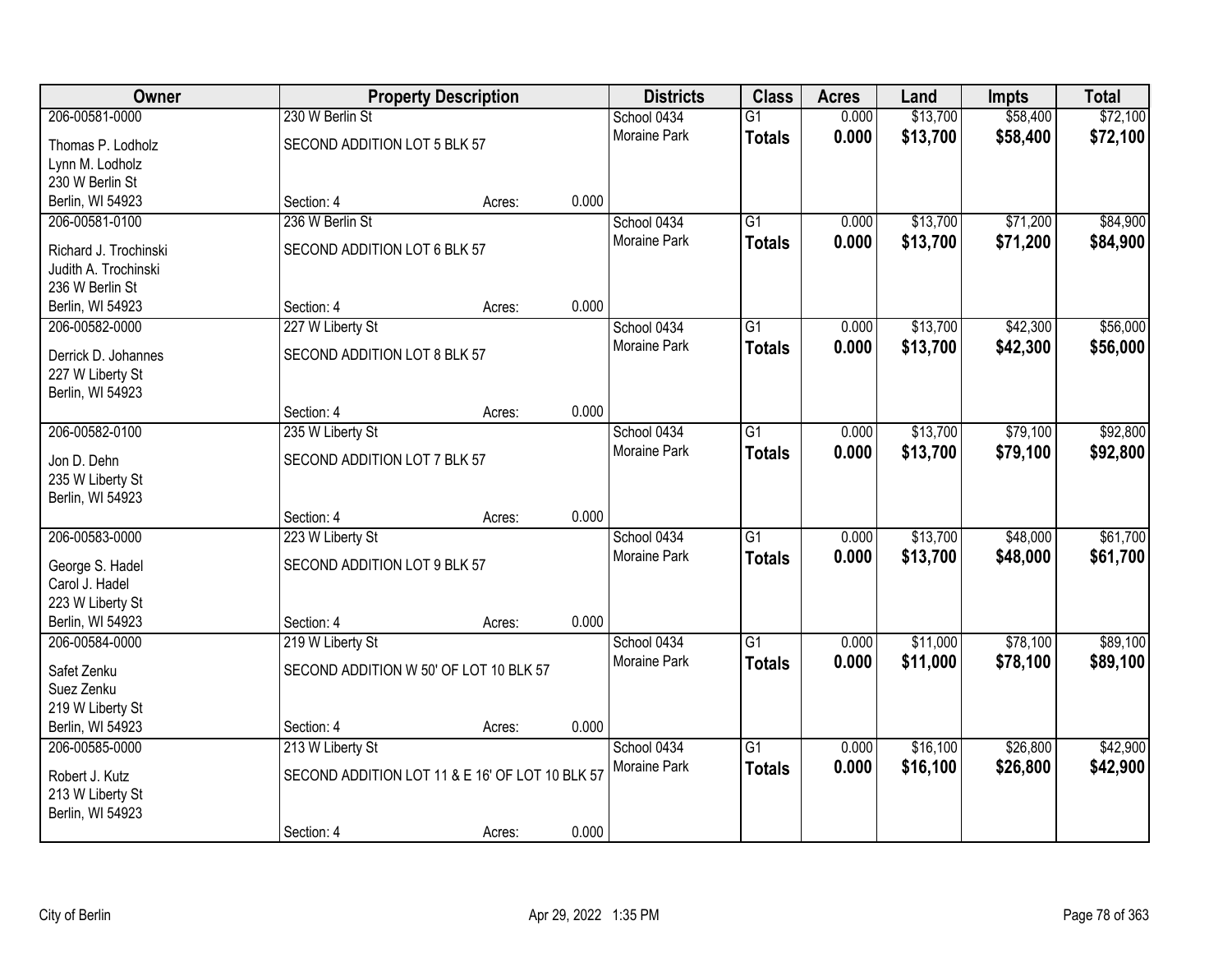| Owner                                   |                                                  | <b>Property Description</b> |       | <b>Districts</b>    | <b>Class</b>    | <b>Acres</b> | Land     | <b>Impts</b> | <b>Total</b> |
|-----------------------------------------|--------------------------------------------------|-----------------------------|-------|---------------------|-----------------|--------------|----------|--------------|--------------|
| 206-00586-0000                          | 205 W Liberty St                                 |                             |       | School 0434         | $\overline{G1}$ | 0.100        | \$11,500 | \$34,500     | \$46,000     |
| Mark A. Hardel                          | SECOND ADDITION S 92' OF LOT 12 BLK 57           |                             |       | Moraine Park        | <b>Totals</b>   | 0.100        | \$11,500 | \$34,500     | \$46,000     |
| 205 W Liberty St                        |                                                  |                             |       |                     |                 |              |          |              |              |
| Berlin, WI 54923                        |                                                  |                             |       |                     |                 |              |          |              |              |
|                                         | Section: 4                                       | Acres:                      | 0.100 |                     |                 |              |          |              |              |
| 206-00587-0000                          | 233 Frontier St                                  |                             |       | School 0434         | $\overline{G1}$ | 0.000        | \$4,900  | \$4,300      | \$9,200      |
| Laverne L & Joyce M Jung Joint          | SECOND ADDITION N 40' OF LOT 12 BLK 57; ALSO     |                             |       | <b>Moraine Park</b> | <b>Totals</b>   | 0.000        | \$4,900  | \$4,300      | \$9,200      |
| Revocable Trust                         | THE S 27' OF LOT 1 AND THE S 27' OF THE E 14' OF |                             |       |                     |                 |              |          |              |              |
| N3065 Lake Dr                           | LOT <sub>2</sub>                                 |                             |       |                     |                 |              |          |              |              |
| Wautoma, WI 54982                       | Section: 4                                       | Acres:                      | 0.000 |                     |                 |              |          |              |              |
| 206-00588-0000                          | 241 N Capron St                                  |                             |       | School 0434         | $\overline{G1}$ | 0.000        | \$11,900 | \$46,900     | \$58,800     |
| David C. Hardel                         | SECOND ADDITION N 80' OF LOT 1 & N 80' OF E 10'  |                             |       | Moraine Park        | <b>Totals</b>   | 0.000        | \$11,900 | \$46,900     | \$58,800     |
| 420 River Dr                            | OF LOT 2 BLK 58                                  |                             |       |                     |                 |              |          |              |              |
| Berlin, WI 54923                        |                                                  |                             |       |                     |                 |              |          |              |              |
|                                         | Section: 4                                       | Acres:                      | 0.000 |                     |                 |              |          |              |              |
| 206-00589-0000                          | 235 N Capron St                                  |                             |       | School 0434         | G1              | 0.000        | \$11,300 | \$80,600     | \$91,900     |
| Michael Derleth                         | SECOND ADDITION S 52' OF LOTS 1 & 2 BLK 58       |                             |       | <b>Moraine Park</b> | <b>Totals</b>   | 0.000        | \$11,300 | \$80,600     | \$91,900     |
| 235 N Capron St                         |                                                  |                             |       |                     |                 |              |          |              |              |
| Berlin, WI 54923                        |                                                  |                             |       |                     |                 |              |          |              |              |
|                                         | Section: 4                                       | Acres:                      | 0.000 |                     |                 |              |          |              |              |
| 206-00590-0000                          | 170 W Berlin St                                  |                             |       | School 0434         | $\overline{G1}$ | 0.000        | \$9,400  | \$35,400     | \$44,800     |
|                                         |                                                  |                             |       | Moraine Park        | <b>Totals</b>   | 0.000        | \$9,400  | \$35,400     | \$44,800     |
| John R. Schrader<br>Cynthia K. Schrader | SECOND ADDITION N 80' OF W 56' OF LOT 2 BLK 58   |                             |       |                     |                 |              |          |              |              |
| N8826 County Rd F                       |                                                  |                             |       |                     |                 |              |          |              |              |
| Berlin, WI 54923                        | Section: 4                                       | Acres:                      | 0.000 |                     |                 |              |          |              |              |
| 206-00591-0000                          | 176 W Berlin St                                  |                             |       | School 0434         | $\overline{G1}$ | 0.000        | \$13,700 | \$80,000     | \$93,700     |
|                                         |                                                  |                             |       | Moraine Park        | <b>Totals</b>   | 0.000        | \$13,700 | \$80,000     | \$93,700     |
| Mario Balistreri                        | SECOND ADDITION LOT 3 BLK 58                     |                             |       |                     |                 |              |          |              |              |
| 176 W Berlin St                         |                                                  |                             |       |                     |                 |              |          |              |              |
| Berlin, WI 54923                        | Section: 4                                       | Acres:                      | 0.000 |                     |                 |              |          |              |              |
| 206-00591-0100                          | 182 W Berlin St                                  |                             |       | School 0434         | $\overline{G1}$ | 0.000        | \$13,700 | \$5,300      | \$19,000     |
|                                         |                                                  |                             |       | <b>Moraine Park</b> | <b>Totals</b>   | 0.000        | \$13,700 | \$5,300      | \$19,000     |
| <b>Badger Apartments LLC</b>            | SECOND ADDITION LOT 4 BLK 58                     |                             |       |                     |                 |              |          |              |              |
| W1323 County Road A Po Box 255          |                                                  |                             |       |                     |                 |              |          |              |              |
| Berlin, WI 54923                        |                                                  |                             |       |                     |                 |              |          |              |              |
|                                         | Section: 4                                       | Acres:                      | 0.000 |                     |                 |              |          |              |              |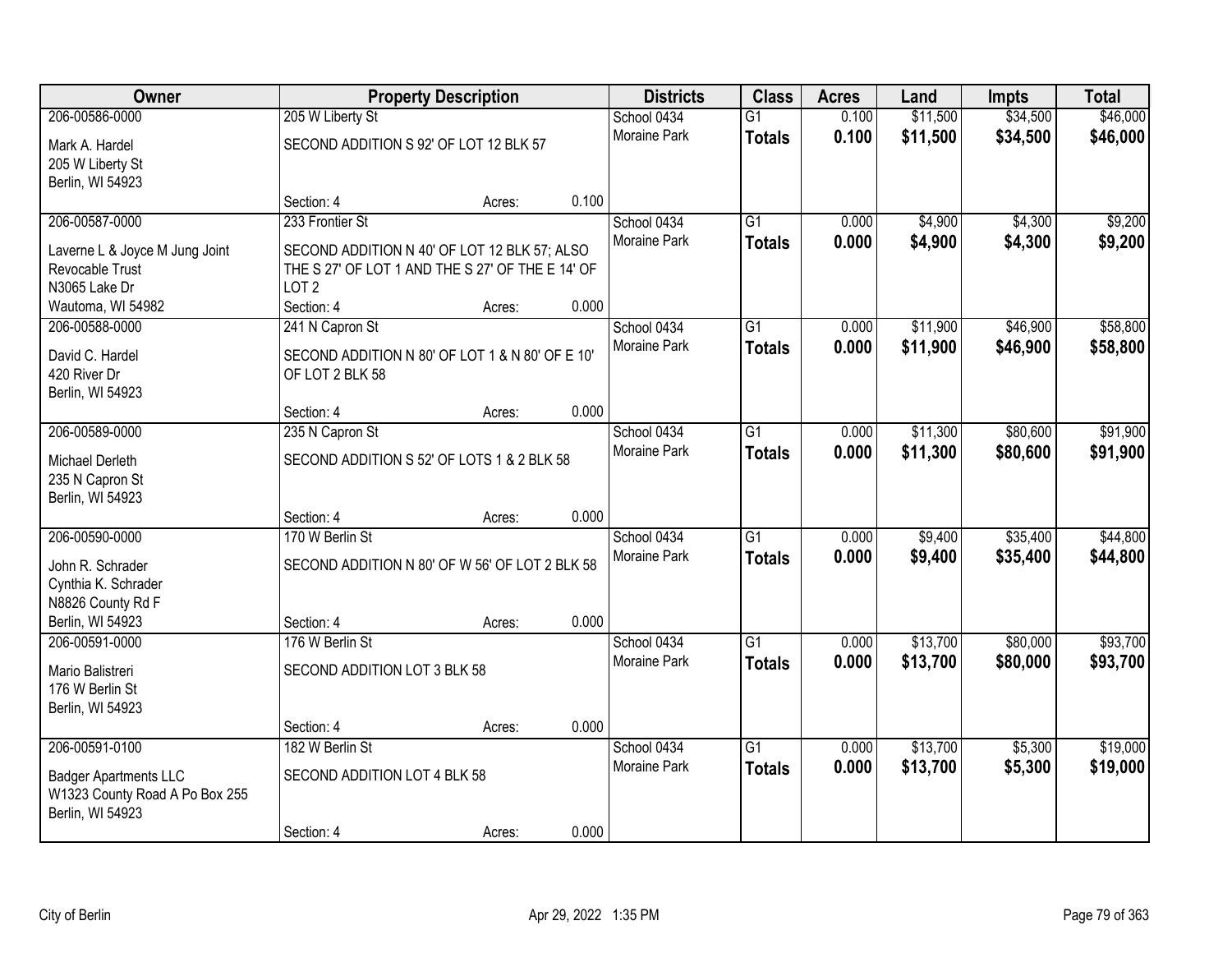| Owner                   |                                           | <b>Property Description</b> |       | <b>Districts</b>    | <b>Class</b>    | <b>Acres</b> | Land     | Impts    | <b>Total</b> |
|-------------------------|-------------------------------------------|-----------------------------|-------|---------------------|-----------------|--------------|----------|----------|--------------|
| 206-00592-0000          | 188 W Berlin St                           |                             |       | School 0434         | $\overline{G1}$ | 0.000        | \$9,700  | \$34,400 | \$44,100     |
| Jason Phelps            | SECOND ADDITION N1/2 OF LOT 5 BLK 58      |                             |       | <b>Moraine Park</b> | <b>Totals</b>   | 0.000        | \$9,700  | \$34,400 | \$44,100     |
| 188 W Berlin St         |                                           |                             |       |                     |                 |              |          |          |              |
| Berlin, WI 54923        |                                           |                             |       |                     |                 |              |          |          |              |
|                         | Section: 4                                | Acres:                      | 0.000 |                     |                 |              |          |          |              |
| 206-00593-0000          | 244 Frontier St                           |                             |       | School 0434         | $\overline{G1}$ | 0.000        | \$9,700  | \$28,500 | \$38,200     |
| James Lee Packard III   | SECOND ADDITION N1/2 OF LOT 6 BLK 58      |                             |       | Moraine Park        | <b>Totals</b>   | 0.000        | \$9,700  | \$28,500 | \$38,200     |
| 244 Frontier St         |                                           |                             |       |                     |                 |              |          |          |              |
| Berlin, WI 54923        |                                           |                             |       |                     |                 |              |          |          |              |
|                         | Section: 4                                | Acres:                      | 0.000 |                     |                 |              |          |          |              |
| 206-00594-0000          | 236 Frontier St                           |                             |       | School 0434         | $\overline{G1}$ | 0.000        | \$13,700 | \$36,700 | \$50,400     |
| <b>Gsd Holdings LLC</b> | SECOND ADDITION S1/2 OF LOTS 5 & 6 BLK 58 |                             |       | Moraine Park        | <b>Totals</b>   | 0.000        | \$13,700 | \$36,700 | \$50,400     |
| N362 County Rd N        |                                           |                             |       |                     |                 |              |          |          |              |
| Neshkoro, WI 54960      |                                           |                             |       |                     |                 |              |          |          |              |
|                         | Section: 4                                | Acres:                      | 0.000 |                     |                 |              |          |          |              |
| 206-00595-0000          | 193 W Liberty St                          |                             |       | School 0434         | $\overline{G1}$ | 0.000        | \$13,700 | \$63,400 | \$77,100     |
| Randolph J. Rucks       | SECOND ADDITION LOT 7 BLK 58              |                             |       | Moraine Park        | <b>Totals</b>   | 0.000        | \$13,700 | \$63,400 | \$77,100     |
| c/o Cecile J. Rucks     |                                           |                             |       |                     |                 |              |          |          |              |
| 193 W Liberty St        |                                           |                             |       |                     |                 |              |          |          |              |
| Berlin, WI 54923        | Section: 4                                | Acres:                      | 0.000 |                     |                 |              |          |          |              |
| 206-00596-0000          | 187 W Liberty St                          |                             |       | School 0434         | $\overline{G1}$ | 0.000        | \$13,700 | \$76,100 | \$89,800     |
| Michael J. Radke        | SECOND ADDITION LOT 8 BLK 58              |                             |       | Moraine Park        | <b>Totals</b>   | 0.000        | \$13,700 | \$76,100 | \$89,800     |
| Laurie J. Radke         |                                           |                             |       |                     |                 |              |          |          |              |
| 117 E Huron St          |                                           |                             |       |                     |                 |              |          |          |              |
| Berlin, WI 54923        | Section: 4                                | Acres:                      | 0.000 |                     |                 |              |          |          |              |
| 206-00597-0000          | 181 W Liberty St                          |                             |       | School 0434         | $\overline{G1}$ | 0.000        | \$13,700 | \$76,200 | \$89,900     |
| <b>Vicky Trimble</b>    | SECOND ADDITION LOT 9 BLK 58              |                             |       | Moraine Park        | <b>Totals</b>   | 0.000        | \$13,700 | \$76,200 | \$89,900     |
| 181 W Liberty St        |                                           |                             |       |                     |                 |              |          |          |              |
| Berlin, WI 54923        |                                           |                             |       |                     |                 |              |          |          |              |
|                         | Section: 4                                | Acres:                      | 0.000 |                     |                 |              |          |          |              |
| 206-00598-0000          | 175 W Liberty St                          |                             |       | School 0434         | $\overline{G1}$ | 0.000        | \$13,700 | \$75,500 | \$89,200     |
| Pamela M. Werch         | SECOND ADDITION LOT 10 BLK 58             |                             |       | <b>Moraine Park</b> | <b>Totals</b>   | 0.000        | \$13,700 | \$75,500 | \$89,200     |
| 175 W Liberty St        |                                           |                             |       |                     |                 |              |          |          |              |
| Berlin, WI 54923        |                                           |                             |       |                     |                 |              |          |          |              |
|                         | Section: 4                                | Acres:                      | 0.000 |                     |                 |              |          |          |              |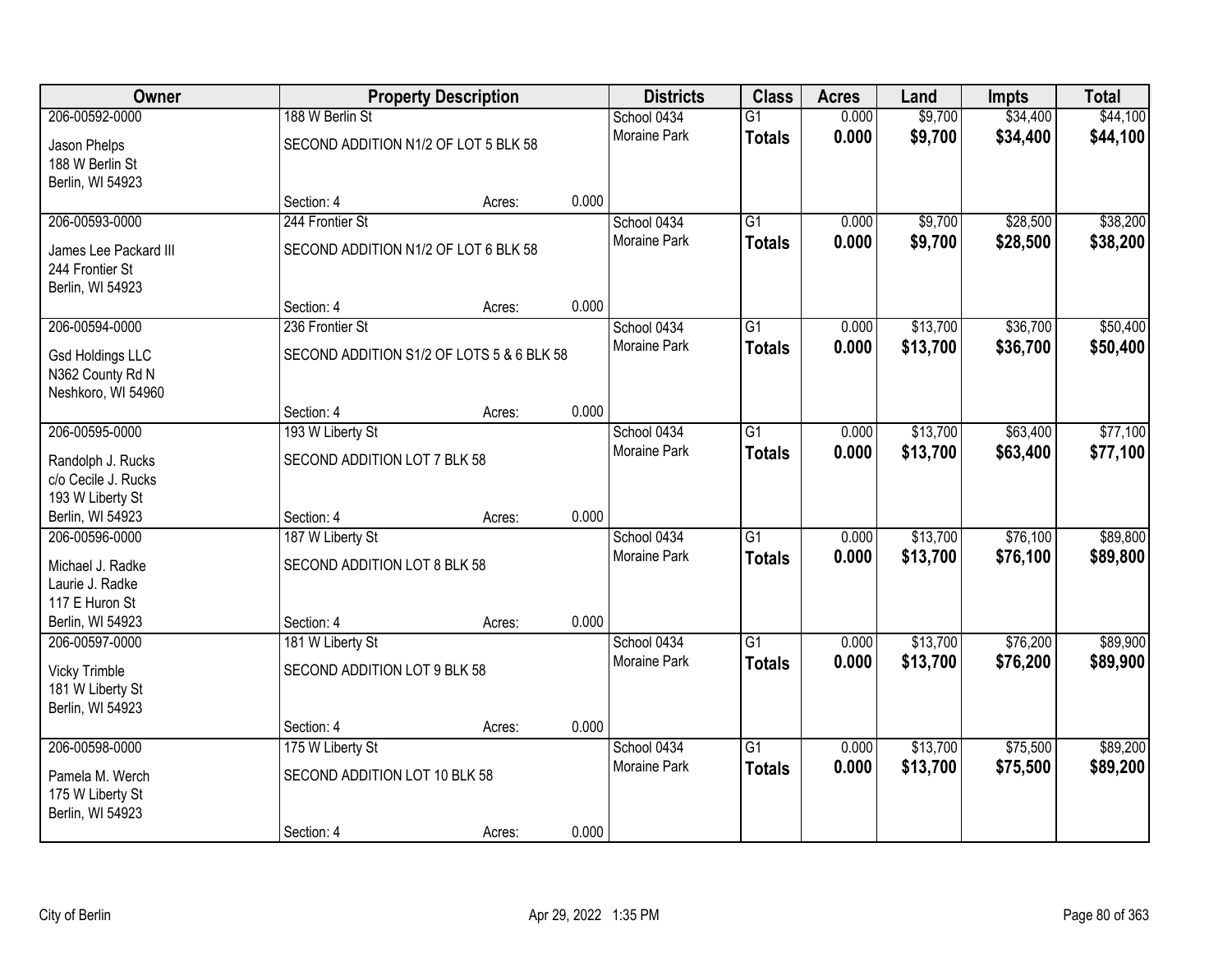| Owner               |                              | <b>Property Description</b>                 |       | <b>Districts</b>    | <b>Class</b>    | <b>Acres</b> | Land     | <b>Impts</b> | <b>Total</b> |
|---------------------|------------------------------|---------------------------------------------|-------|---------------------|-----------------|--------------|----------|--------------|--------------|
| 206-00599-0000      | 223 N Capron St              |                                             |       | School 0434         | $\overline{G1}$ | 0.000        | \$13,700 | \$70,900     | \$84,600     |
| Jose A. Herrada     |                              | SECOND ADDITION S1/2 OF LOTS 11 & 12 BLK 58 |       | Moraine Park        | <b>Totals</b>   | 0.000        | \$13,700 | \$70,900     | \$84,600     |
| 223 N Capron St     |                              |                                             |       |                     |                 |              |          |              |              |
| Berlin, WI 54923    |                              |                                             |       |                     |                 |              |          |              |              |
|                     | Section: 4                   | Acres:                                      | 0.000 |                     |                 |              |          |              |              |
| 206-00600-0000      | 229 N Capron St              |                                             |       | School 0434         | $\overline{G1}$ | 0.000        | \$13,700 | \$49,200     | \$62,900     |
| Heidi Delgadillo    |                              | SECOND ADDITION N1/2 OF LOTS 11 & 12 BLK 58 |       | Moraine Park        | <b>Totals</b>   | 0.000        | \$13,700 | \$49,200     | \$62,900     |
| 229 N Capron St     |                              |                                             |       |                     |                 |              |          |              |              |
| Berlin, WI 54923    |                              |                                             |       |                     |                 |              |          |              |              |
|                     | Section: 4                   | Acres:                                      | 0.000 |                     |                 |              |          |              |              |
| 206-00601-0000      | 130 W Berlin St              |                                             |       | School 0434         | $\overline{G1}$ | 0.000        | \$13,700 | \$700        | \$14,400     |
| Derek Kresal        | SECOND ADDITION LOT 1 BLK 59 |                                             |       | Moraine Park        | <b>Totals</b>   | 0.000        | \$13,700 | \$700        | \$14,400     |
| Kristy Kresal       |                              |                                             |       |                     |                 |              |          |              |              |
| W5301 Czech Rd      |                              |                                             |       |                     |                 |              |          |              |              |
| Neshkoro, WI 54960  | Section: 4                   | Acres:                                      | 0.000 |                     |                 |              |          |              |              |
| 206-00602-0000      | 136 W Berlin St              |                                             |       | School 0434         | G1              | 0.000        | \$13,700 | \$62,700     | \$76,400     |
| Gavin Bissett       | SECOND ADDITION LOT 2 BLK 59 |                                             |       | Moraine Park        | <b>Totals</b>   | 0.000        | \$13,700 | \$62,700     | \$76,400     |
| 136 W Berlin St     |                              |                                             |       |                     |                 |              |          |              |              |
| Berlin, WI 54923    |                              |                                             |       |                     |                 |              |          |              |              |
|                     | Section: 4                   | Acres:                                      | 0.000 |                     |                 |              |          |              |              |
| 206-00603-0000      | 140 W Berlin St              |                                             |       | School 0434         | $\overline{G1}$ | 0.000        | \$13,700 | \$68,100     | \$81,800     |
| Patrick R. Splitt   | SECOND ADDITION LOT 3 BLK 59 |                                             |       | Moraine Park        | <b>Totals</b>   | 0.000        | \$13,700 | \$68,100     | \$81,800     |
| Deidre A. Splitt    |                              |                                             |       |                     |                 |              |          |              |              |
| 140 W Berlin St     |                              |                                             |       |                     |                 |              |          |              |              |
| Berlin, WI 54923    | Section: 4                   | Acres:                                      | 0.000 |                     |                 |              |          |              |              |
| 206-00604-0000      | 242 N Capron St              |                                             |       | School 0434         | $\overline{G1}$ | 0.000        | \$13,700 | \$25,900     | \$39,600     |
| James J. Warner     |                              | SECOND ADDITION N1/2 OF LOTS 4 & 5 BLK 59   |       | Moraine Park        | <b>Totals</b>   | 0.000        | \$13,700 | \$25,900     | \$39,600     |
| W10883 Rose Eld Rd  |                              |                                             |       |                     |                 |              |          |              |              |
| Rosendale, WI 54974 |                              |                                             |       |                     |                 |              |          |              |              |
|                     | Section: 4                   | Acres:                                      | 0.000 |                     |                 |              |          |              |              |
| 206-00605-0000      | 236 N Capron St              |                                             |       | School 0434         | $\overline{G1}$ | 0.000        | \$13,700 | \$86,700     | \$100,400    |
| Michael Burgess     |                              | SECOND ADDITION S1/2 OF LOTS 4 & 5 BLK 59   |       | <b>Moraine Park</b> | <b>Totals</b>   | 0.000        | \$13,700 | \$86,700     | \$100,400    |
| 236 N Capron St     |                              |                                             |       |                     |                 |              |          |              |              |
| Berlin, WI 54923    |                              |                                             |       |                     |                 |              |          |              |              |
|                     | Section: 4                   | Acres:                                      | 0.000 |                     |                 |              |          |              |              |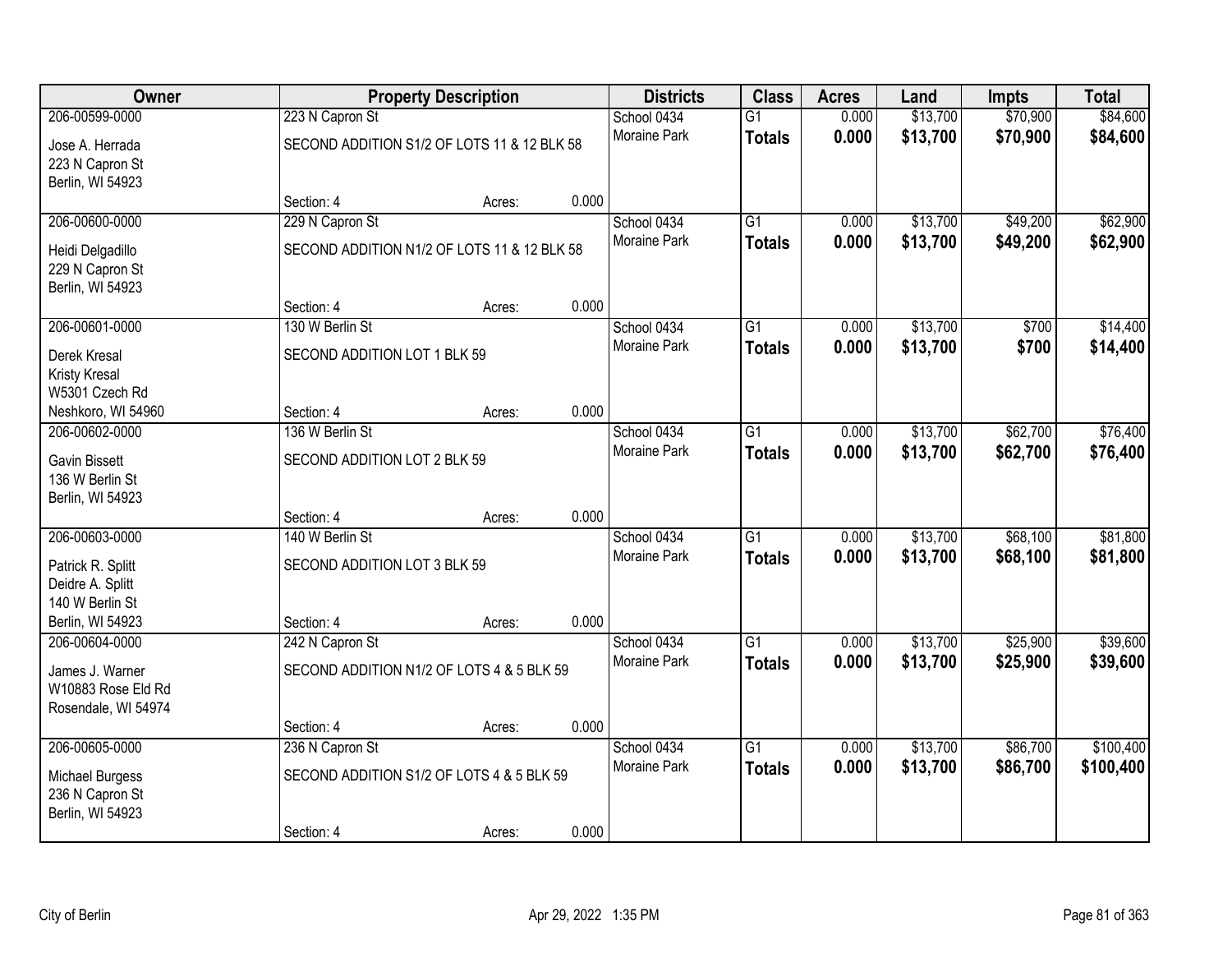| Owner                                                         |                                                                                                                             | <b>Property Description</b> |       | <b>Districts</b>    | <b>Class</b>    | <b>Acres</b> | Land     | <b>Impts</b> | <b>Total</b> |
|---------------------------------------------------------------|-----------------------------------------------------------------------------------------------------------------------------|-----------------------------|-------|---------------------|-----------------|--------------|----------|--------------|--------------|
| 206-00606-0000                                                | 232 N Capron St                                                                                                             |                             |       | School 0434         | $\overline{G1}$ | 0.000        | \$9,700  | \$47,000     | \$56,700     |
| Jane A. Wegner<br>232 N Capron St<br>Berlin, WI 54923         | SECOND ADDITION N1/2 OF LOT 6 BLK 59                                                                                        |                             |       | Moraine Park        | <b>Totals</b>   | 0.000        | \$9,700  | \$47,000     | \$56,700     |
|                                                               | Section: 4                                                                                                                  | Acres:                      | 0.000 |                     |                 |              |          |              |              |
| 206-00607-0000                                                | 224 N Capron St                                                                                                             |                             |       | School 0434         | $\overline{G1}$ | 0.000        | \$9,700  | \$37,500     | \$47,200     |
| Charles R. Goehring<br>224 N Capron St<br>Berlin, WI 54923    | SECOND ADDITION S1/2 OF LOT 6 BLK 59                                                                                        |                             |       | <b>Moraine Park</b> | <b>Totals</b>   | 0.000        | \$9,700  | \$37,500     | \$47,200     |
|                                                               | Section: 4                                                                                                                  | Acres:                      | 0.000 |                     |                 |              |          |              |              |
| 206-00608-0000                                                | 147 W Liberty St                                                                                                            |                             |       | School 0434         | G1              | 0.000        | \$13,700 | \$47,800     | \$61,500     |
| Austin Cundy<br>5250 Samers Bay Rd<br>Omro, WI 54963          | SECOND ADDITION LOT 7 BLK 59                                                                                                |                             |       | Moraine Park        | <b>Totals</b>   | 0.000        | \$13,700 | \$47,800     | \$61,500     |
|                                                               | Section: 4                                                                                                                  | Acres:                      | 0.000 |                     |                 |              |          |              |              |
| 206-00609-0000                                                | 139 W Liberty St                                                                                                            |                             |       | School 0434         | G1              | 0.000        | \$13,700 | \$55,500     | \$69,200     |
| Adrian J. Armstrong<br>139 W Liberty St<br>Berlin, WI 54923   | SECOND ADDITION LOT 8 BLK 59                                                                                                |                             |       | <b>Moraine Park</b> | <b>Totals</b>   | 0.000        | \$13,700 | \$55,500     | \$69,200     |
|                                                               | Section: 4                                                                                                                  | Acres:                      | 0.000 |                     |                 |              |          |              |              |
| 206-00610-0000                                                | 133 W Liberty St                                                                                                            |                             |       | School 0434         | $\overline{G1}$ | 0.000        | \$13,700 | \$66,700     | \$80,400     |
| Christopher J. Krebs<br>133 W Liberty St<br>Berlin, WI 54923  | SECOND ADDITION LOT 9 BLK 59                                                                                                |                             |       | Moraine Park        | <b>Totals</b>   | 0.000        | \$13,700 | \$66,700     | \$80,400     |
|                                                               | Section: 4                                                                                                                  | Acres:                      | 0.000 |                     |                 |              |          |              |              |
| 206-00611-0000                                                | 127 W Liberty St                                                                                                            |                             |       | School 0434         | $\overline{G1}$ | 0.000        | \$13,700 | \$64,300     | \$78,000     |
| Clifford R. Schoenick<br>127 W Liberty St<br>Berlin, WI 54923 | SECOND ADDITION LOT 10 BLK 59                                                                                               |                             |       | Moraine Park        | <b>Totals</b>   | 0.000        | \$13,700 | \$64,300     | \$78,000     |
|                                                               | Section: 4                                                                                                                  | Acres:                      | 0.000 |                     |                 |              |          |              |              |
| 206-00612-0000                                                | 241 N Wisconsin St                                                                                                          |                             |       | School 0434         | $\overline{G1}$ | 0.000        | \$13,700 | \$69,900     | \$83,600     |
| Cynthia Mosman<br>241 N Wisconsin St<br>Berlin, WI 54923      | SECOND ADDITION COM NE COR OF BLK 59: W 132"<br>S 66'; E 132'; N 66' TO BEG SUBJ TO ESMT & ROW<br>ALG W 10' & WIDTH OF LAND |                             |       | Moraine Park        | <b>Totals</b>   | 0.000        | \$13,700 | \$69,900     | \$83,600     |
|                                                               | Section: 4                                                                                                                  | Acres:                      | 0.000 |                     |                 |              |          |              |              |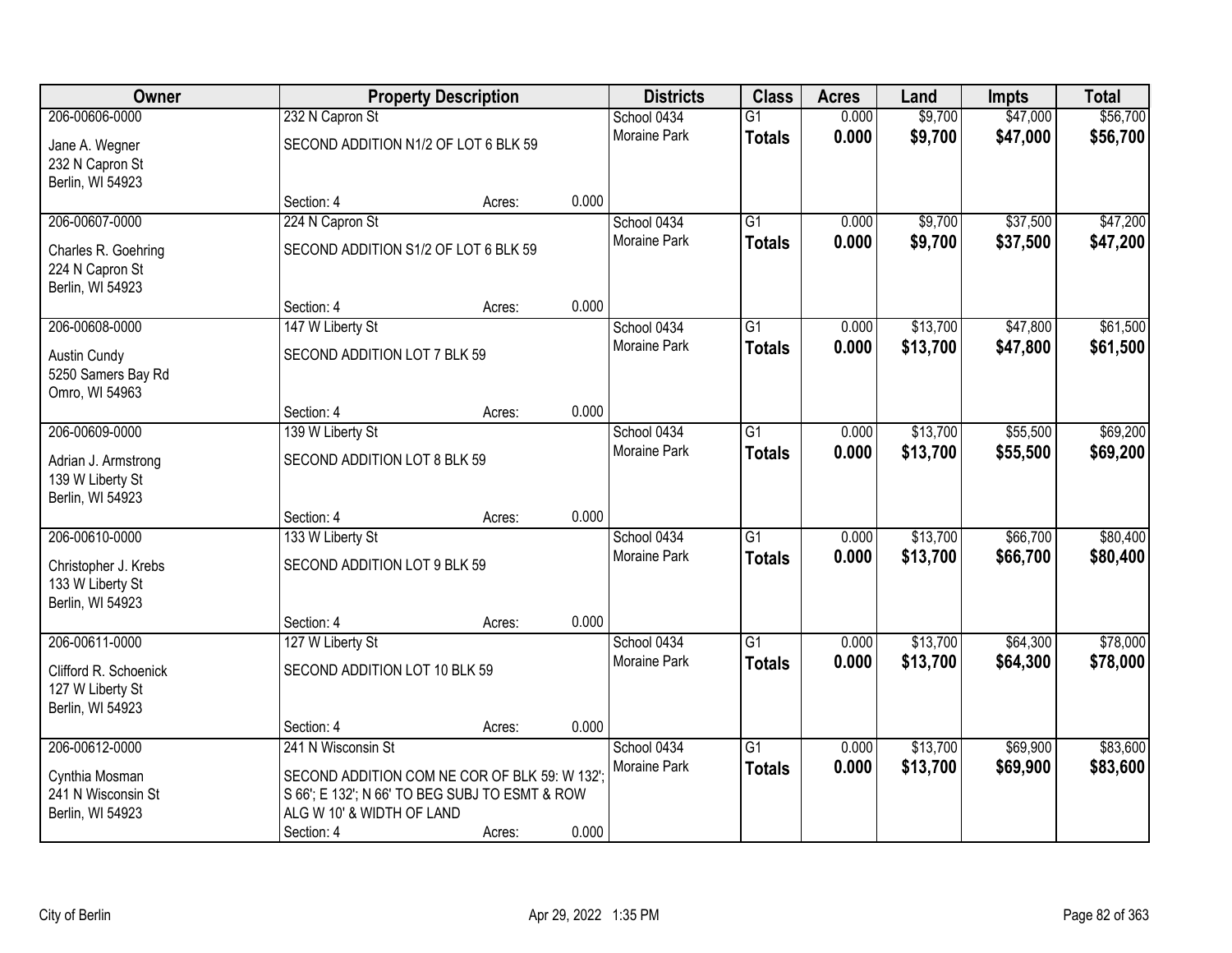| <b>Owner</b>                                                                       |                                                                                                                       | <b>Property Description</b> |       | <b>Districts</b>                   | <b>Class</b>                     | <b>Acres</b>   | Land                 | <b>Impts</b>         | <b>Total</b>         |
|------------------------------------------------------------------------------------|-----------------------------------------------------------------------------------------------------------------------|-----------------------------|-------|------------------------------------|----------------------------------|----------------|----------------------|----------------------|----------------------|
| 206-00613-0000<br>Lonnie D. Schwersenska<br>235 N Wisconsin St<br>Berlin, WI 54923 | 235 N Wisconsin St<br>SECOND ADDITION COM 132' N OF SE COR OFBLK<br>59: N 66'; W 132'; S 66'; E 132' TO BEG INCL ESMT |                             |       | School 0434<br>Moraine Park        | $\overline{G1}$<br><b>Totals</b> | 0.000<br>0.000 | \$13,700<br>\$13,700 | \$78,100<br>\$78,100 | \$91,800<br>\$91,800 |
|                                                                                    | Section: 4                                                                                                            | Acres:                      | 0.000 |                                    |                                  |                |                      |                      |                      |
| 206-00614-0000<br>Jason S. Werch<br>116 W Berlin St<br>Berlin, WI 54923            | 116 W Berlin St<br>SECOND ADDITION COM 132' W OF NE COR OF BLK<br>59: W 66'; S 132'; E 66'; N 132' TO BEG             |                             |       | School 0434<br>Moraine Park        | $\overline{G1}$<br><b>Totals</b> | 0.000<br>0.000 | \$13,700<br>\$13,700 | \$56,000<br>\$56,000 | \$69,700<br>\$69,700 |
|                                                                                    | Section: 4                                                                                                            | Acres:                      | 0.000 |                                    |                                  |                |                      |                      |                      |
| 206-00615-0000<br>Shane K. Wood<br>122 W Berlin St<br>Berlin, WI 54923             | 122 W Berlin St<br>SECOND ADDITION COM NE COR OF LOT 1: S 132'; E<br>66'; N 132'; W 66' TO BEG BLK 59                 |                             |       | School 0434<br>Moraine Park        | G1<br><b>Totals</b>              | 0.000<br>0.000 | \$13,700<br>\$13,700 | \$73,200<br>\$73,200 | \$86,900<br>\$86,900 |
|                                                                                    | Section: 4                                                                                                            | Acres:                      | 0.000 |                                    |                                  |                |                      |                      |                      |
| 206-00616-0000<br>Lori A. Cumbie<br>121 W Liberty St<br>Berlin, WI 54923           | 121 W Liberty St<br>SECOND ADDITION COM 198' W OF SE COR OF BLK<br>59: N 132'; W 66'; S 132'; E 66' TO BEG            |                             |       | School 0434<br>Moraine Park        | G1<br><b>Totals</b>              | 0.000<br>0.000 | \$13,700<br>\$13,700 | \$73,300<br>\$73,300 | \$87,000<br>\$87,000 |
|                                                                                    | Section: 4                                                                                                            | Acres:                      | 0.000 |                                    |                                  |                |                      |                      |                      |
| 206-00617-0000<br>Joseph A. Hoppa<br>115 W Liberty St<br>Berlin, WI 54923          | 115 W Liberty St<br>SECOND ADDITION COM 132' W OF SE COR OF BLK<br>59: N 132'; W 66'; S 132'; E 66' TO BEG            |                             |       | School 0434<br>Moraine Park        | $\overline{G1}$<br><b>Totals</b> | 0.000<br>0.000 | \$13,700<br>\$13,700 | \$23,800<br>\$23,800 | \$37,500<br>\$37,500 |
|                                                                                    | Section: 4                                                                                                            | Acres:                      | 0.000 |                                    |                                  |                |                      |                      |                      |
| 206-00618-0000<br>Randy J. Howard<br>408 W Fond Du Lac St<br>Ripon, WI 54971       | 109 W Liberty St<br>SECOND ADDITION COM 66' W OF SE COR OF BLK<br>59: N 66'; W 66'; S 66'; E 66' TO BEG               |                             |       | School 0434<br>Moraine Park        | $\overline{G1}$<br><b>Totals</b> | 0.000<br>0.000 | \$8,700<br>\$8,700   | \$51,200<br>\$51,200 | \$59,900<br>\$59,900 |
|                                                                                    | Section: 4                                                                                                            | Acres:                      | 0.000 |                                    |                                  |                |                      |                      |                      |
| 206-00619-0000<br>Wisco Rents, LLC<br>1511 Oregon St<br>Oshkosh, WI 54902          | 223 N Wisconsin St<br>SECOND ADDITION COM SE COR OF BLK 59: N 4R;<br>W 4R; S 4R; E 4R TO BEG<br>Section: 4            | Acres:                      | 0.000 | School 0434<br><b>Moraine Park</b> | $\overline{G1}$<br><b>Totals</b> | 0.000<br>0.000 | \$9,700<br>\$9,700   | \$34,900<br>\$34,900 | \$44,600<br>\$44,600 |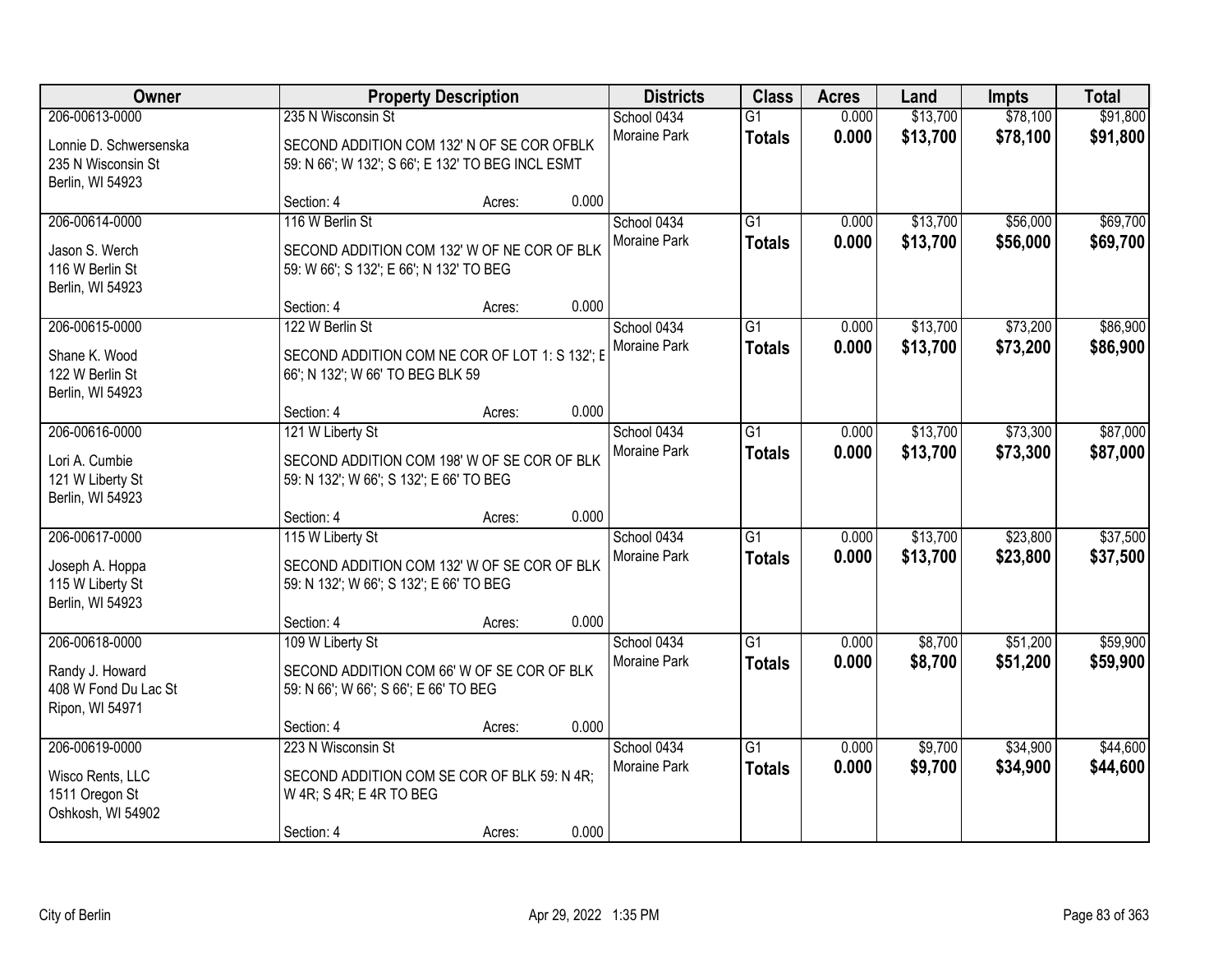| Owner                                                                        |                                                                                                                      | <b>Property Description</b> |       | <b>Districts</b>                   | <b>Class</b>                     | <b>Acres</b>   | Land                 | <b>Impts</b>         | <b>Total</b>         |
|------------------------------------------------------------------------------|----------------------------------------------------------------------------------------------------------------------|-----------------------------|-------|------------------------------------|----------------------------------|----------------|----------------------|----------------------|----------------------|
| 206-00620-0000<br><b>William Farrow</b><br>229 N Wisconsin St                | 229 N Wisconsin St<br>SECOND ADDITION COM 66' N OF SE COR OF BLK<br>59: W 132'; N 66'; E 132'; S 66' TO BEG INCL ROW |                             |       | School 0434<br>Moraine Park        | $\overline{G1}$<br><b>Totals</b> | 0.000<br>0.000 | \$12,400<br>\$12,400 | \$45,100<br>\$45,100 | \$57,500<br>\$57,500 |
| Berlin, WI 54923                                                             | Section: 4                                                                                                           | Acres:                      | 0.000 |                                    |                                  |                |                      |                      |                      |
| 206-00621-0000<br>Grace L. Robinson<br>250 E Moore St<br>Berlin, WI 54923    | 250 E Moore St<br>ARGALL'S ADD E 66' OF LOT 1 ALSO COM NE COR<br>OF LOT 2: S 6'; W 35'; N 6'; E 35' TO BEG BLK 1     |                             |       | School 0434<br>Moraine Park        | $\overline{G1}$<br><b>Totals</b> | 0.000<br>0.000 | \$14,300<br>\$14,300 | \$59,700<br>\$59,700 | \$74,000<br>\$74,000 |
| 206-00622-0000                                                               | Section: 3                                                                                                           | Acres:                      | 0.000 |                                    |                                  |                |                      |                      |                      |
| Christian M. Geier<br>184 Sumner St<br>Berlin, WI 54923                      | 184 Sumner St<br>ARGALL'S ADD W 74' OF LOT 1 BLK 1                                                                   |                             |       | School 0434<br>Moraine Park        | $\overline{G1}$<br><b>Totals</b> | 0.000<br>0.000 | \$10,300<br>\$10,300 | \$57,600<br>\$57,600 | \$67,900<br>\$67,900 |
|                                                                              | Section: 3                                                                                                           | Acres:                      | 0.000 |                                    |                                  |                |                      |                      |                      |
| 206-00623-0000<br>Gary L. Knoke<br>Janet F. Knoke<br>176 Sumner St           | 176 Sumner St<br>ARGALL'S ADD COM NW COR OF LOT 2: E 105'; S 6';<br>E 35'; S 60'; W 140'; N 66' TO BEG BLK 1         |                             |       | School 0434<br>Moraine Park        | G1<br><b>Totals</b>              | 0.000<br>0.000 | \$13,500<br>\$13,500 | \$61,600<br>\$61,600 | \$75,100<br>\$75,100 |
| Berlin, WI 54923                                                             | Section: 3                                                                                                           | Acres:                      | 0.000 |                                    |                                  |                |                      |                      |                      |
| 206-00624-0000<br>Daniel P. Buckett<br>184 N Swetting St<br>Berlin, WI 54923 | 170 Sumner St<br>ARGALL'S ADD LOT 3 BLK 1<br>Section: 3                                                              | Acres:                      | 0.000 | School 0434<br>Moraine Park        | $\overline{G1}$<br><b>Totals</b> | 0.000<br>0.000 | \$14,100<br>\$14,100 | \$38,900<br>\$38,900 | \$53,000<br>\$53,000 |
| 206-00625-0000<br>Jean A. Barzano<br>164 Sumner St<br>Berlin, WI 54923       | 164 Sumner St<br>ARGALL'S ADD W 92' OF LOT 4 BLK 1                                                                   |                             |       | School 0434<br>Moraine Park        | $\overline{G1}$<br><b>Totals</b> | 0.000<br>0.000 | \$11,600<br>\$11,600 | \$63,100<br>\$63,100 | \$74,700<br>\$74,700 |
|                                                                              | Section: 3                                                                                                           | Acres:                      | 0.000 |                                    |                                  |                |                      |                      |                      |
| 206-00626-0000<br>Jefry A. Carley<br>9616 Bell School Rd<br>Omro, WI 54963   | 249 E Noyes St<br>ARGALL'S ADD E 48' OF LOT 4 BLK 1<br>Section: 3                                                    | Acres:                      | 0.000 | School 0434<br><b>Moraine Park</b> | $\overline{G1}$<br><b>Totals</b> | 0.000<br>0.000 | \$7,500<br>\$7,500   | \$51,800<br>\$51,800 | \$59,300<br>\$59,300 |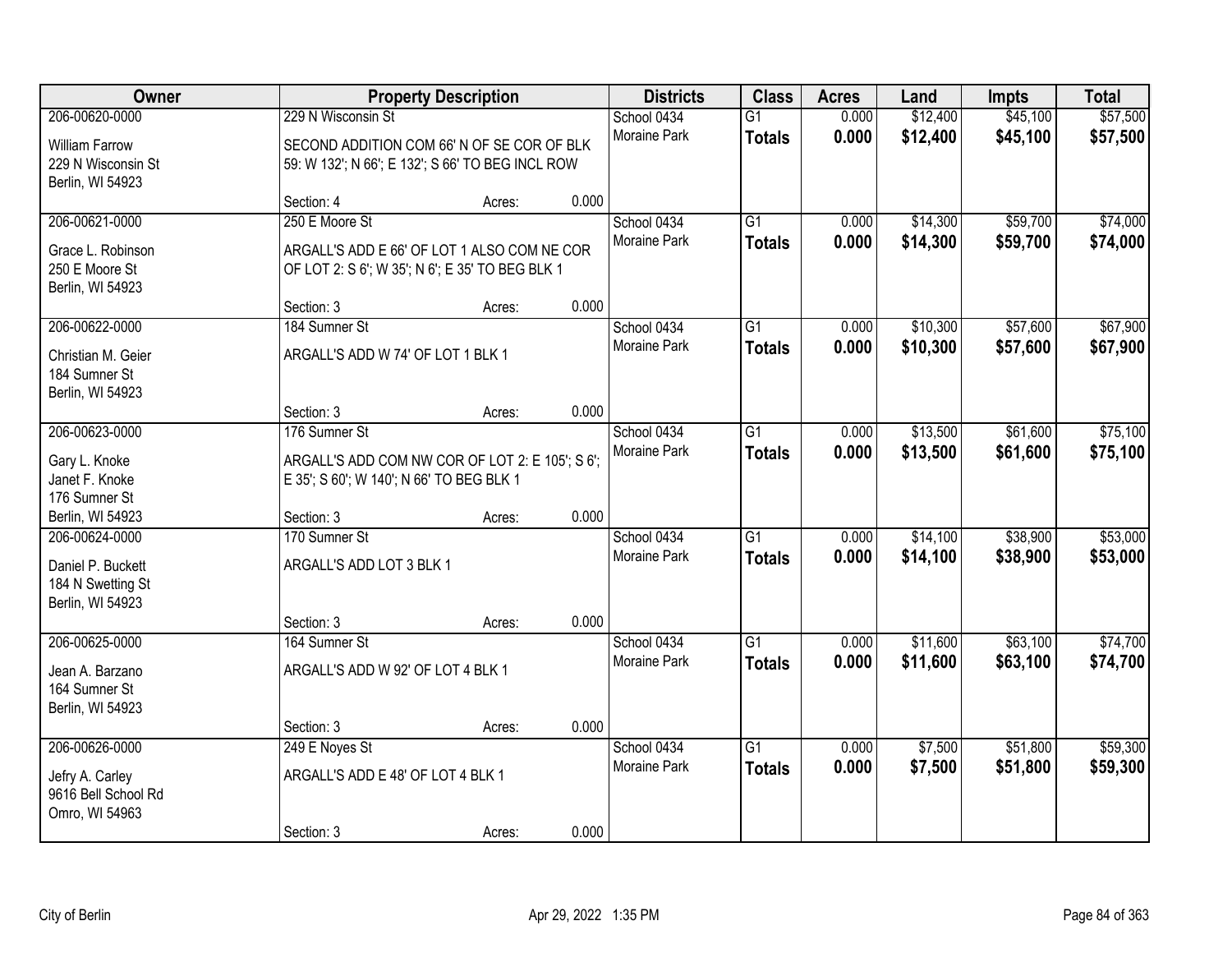| Owner                                                      | <b>Property Description</b>       |        | <b>Districts</b> | <b>Class</b>        | <b>Acres</b>    | Land  | <b>Impts</b> | <b>Total</b> |          |
|------------------------------------------------------------|-----------------------------------|--------|------------------|---------------------|-----------------|-------|--------------|--------------|----------|
| 206-00627-0000                                             | 255 E Noyes St                    |        |                  | School 0434         | $\overline{G1}$ | 0.000 | \$8,800      | \$59,200     | \$68,000 |
| Korrene M. Orndoff<br>255 E Noyes St<br>Berlin, WI 54923   | ARGALL'S ADD W 52' OF LOT 5 BLK 1 |        |                  | Moraine Park        | <b>Totals</b>   | 0.000 | \$8,800      | \$59,200     | \$68,000 |
|                                                            | Section: 3                        | Acres: | 0.000            |                     |                 |       |              |              |          |
| 206-00628-0000                                             | 163 N Swetting St                 |        |                  | School 0434         | $\overline{G1}$ | 0.000 | \$12,000     | \$36,900     | \$48,900 |
| Mary Karolyn Peot<br>163 N Swetting St<br>Berlin, WI 54923 | ARGALL'S ADD E 88' OF LOT 5 BLK 1 |        |                  | <b>Moraine Park</b> | <b>Totals</b>   | 0.000 | \$12,000     | \$36,900     | \$48,900 |
|                                                            | Section: 3                        | Acres: | 0.000            |                     |                 |       |              |              |          |
| 206-00629-0000                                             | 169 N Swetting St                 |        |                  | School 0434         | $\overline{G1}$ | 0.000 | \$14,100     | \$77,900     | \$92,000 |
| Shelley E. Vogt<br>169 N Swetting St<br>Berlin, WI 54923   | ARGALL'S ADD LOT 6 BLK 1          |        |                  | Moraine Park        | <b>Totals</b>   | 0.000 | \$14,100     | \$77,900     | \$92,000 |
|                                                            | Section: 3                        | Acres: | 0.000            |                     |                 |       |              |              |          |
| 206-00630-0000                                             | 175 N Swetting St                 |        |                  | School 0434         | G1              | 0.000 | \$14,100     | \$58,900     | \$73,000 |
| Joshua J. Dament<br>175 N Swetting St<br>Berlin, WI 54923  | ARGALL'S ADD LOT 7 BLK 1          |        |                  | Moraine Park        | <b>Totals</b>   | 0.000 | \$14,100     | \$58,900     | \$73,000 |
|                                                            | Section: 3                        | Acres: | 0.000            |                     |                 |       |              |              |          |
| 206-00631-0000                                             | 262 E Moore St                    |        |                  | School 0434         | $\overline{G1}$ | 0.000 | \$9,900      | \$65,700     | \$75,600 |
| James A. Wallace                                           | ARGALL'S ADD E1/2 OF LOT 8 BLK 1  |        |                  | Moraine Park        | <b>Totals</b>   | 0.000 | \$9,900      | \$65,700     | \$75,600 |
| Susan Wallace                                              |                                   |        |                  |                     |                 |       |              |              |          |
| 262 E Moore St                                             |                                   |        |                  |                     |                 |       |              |              |          |
| Berlin, WI 54923                                           | Section: 3                        | Acres: | 0.000            |                     |                 |       |              |              |          |
| 206-00632-0000                                             | 258 E Moore St                    |        |                  | School 0434         | $\overline{G1}$ | 0.000 | \$10,000     | \$38,200     | \$48,200 |
| Joshua J. Pence<br>258 E Moore St<br>Berlin, WI 54923      | ARGALLS ADD W1/2 OF LOT 8 BLK 1   |        |                  | Moraine Park        | <b>Totals</b>   | 0.000 | \$10,000     | \$38,200     | \$48,200 |
|                                                            | Section: 3                        | Acres: | 0.000            |                     |                 |       |              |              |          |
| 206-00633-0000                                             | 184 N Swetting St                 |        |                  | School 0434         | $\overline{G1}$ | 0.000 | \$15,800     | \$44,700     | \$60,500 |
| Daniel P. Buckett<br>184 N Swetting St<br>Berlin, WI 54923 | ARGALL'S ADD LOT 1 BLK 2          |        |                  | <b>Moraine Park</b> | <b>Totals</b>   | 0.000 | \$15,800     | \$44,700     | \$60,500 |
|                                                            | Section: 3                        | Acres: | 0.000            |                     |                 |       |              |              |          |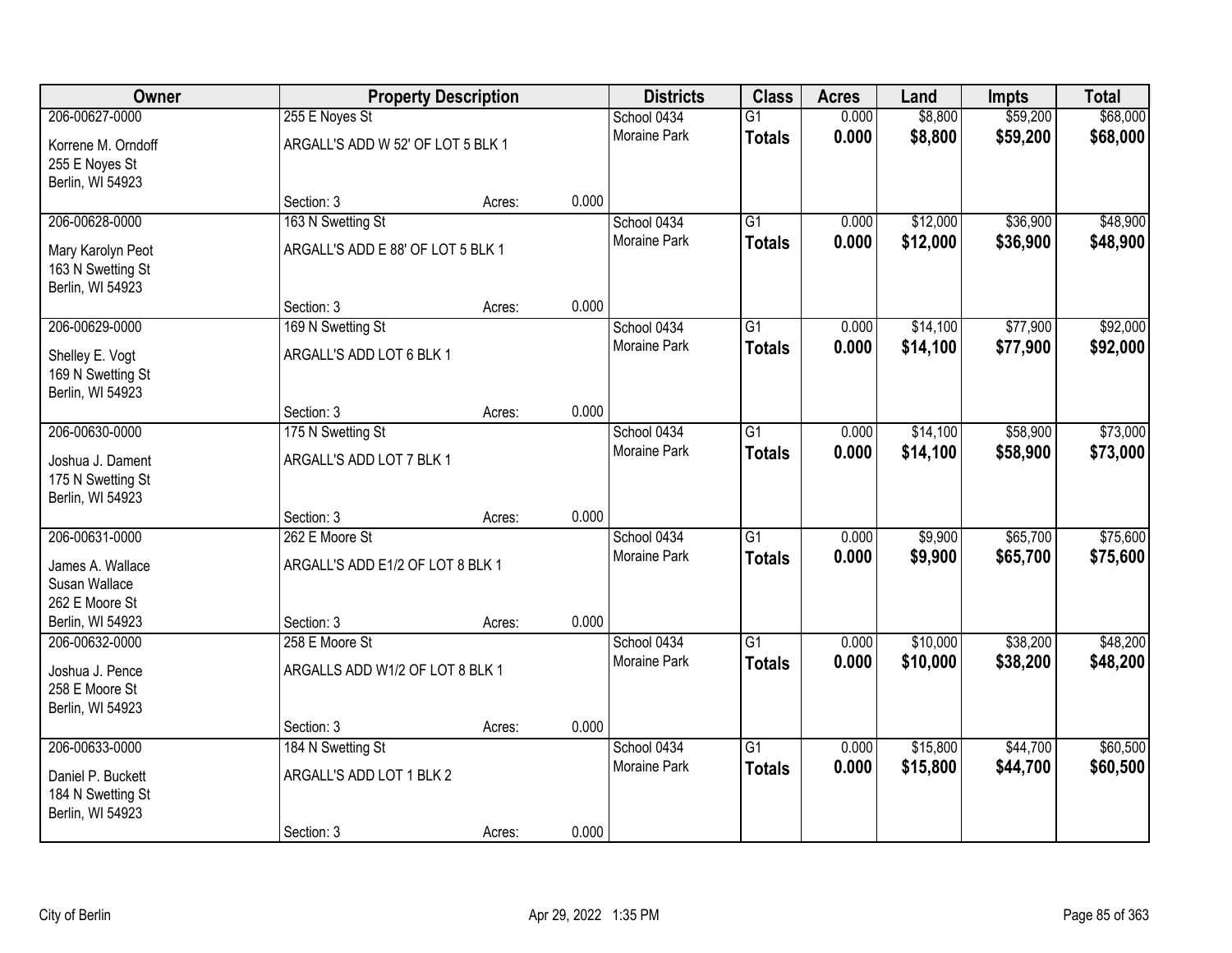| Owner                                                                                   |                                         | <b>Property Description</b> |       | <b>Districts</b>                   | <b>Class</b>                     | <b>Acres</b>   | Land        | Impts                  | <b>Total</b>           |
|-----------------------------------------------------------------------------------------|-----------------------------------------|-----------------------------|-------|------------------------------------|----------------------------------|----------------|-------------|------------------------|------------------------|
| 206-00634-0000                                                                          | 176 N Swetting St                       |                             |       | School 0434                        | $\overline{G1}$                  | 0.200          | \$13,800    | \$78,600               | \$92,400               |
| <b>KLB Properties, LLC</b><br>W2273 Hickory View Ct<br>Kaukauna, WI 54130               | ARGALL'S ADD W 134' OF LOT 2 BLK 2      |                             |       | <b>Moraine Park</b>                | <b>Totals</b>                    | 0.200          | \$13,800    | \$78,600               | \$92,400               |
|                                                                                         | Section: 3                              | Acres:                      | 0.200 |                                    |                                  |                |             |                        |                        |
| 206-00635-0000                                                                          | 286 E Moore St                          |                             |       | School 0434                        | $\overline{G1}$                  | 0.000          | \$3,800     | \$7,300                | \$11,100               |
| Charles Krueger<br>170 N Swetting St<br>Berlin, WI 54923                                | ARGALLS ADD E 40' OF LOT 2 BLK 2        |                             |       | Moraine Park                       | <b>Totals</b>                    | 0.000          | \$3,800     | \$7,300                | \$11,100               |
|                                                                                         | Section: 3                              | Acres:                      | 0.000 |                                    |                                  |                |             |                        |                        |
| 206-00636-0000                                                                          | 170 N Swetting St                       |                             |       | School 0434                        | $\overline{G1}$                  | 0.000          | \$15,800    | \$82,400               | \$98,200               |
| Charles Krueger<br>170 N Swetting St<br>Berlin, WI 54923                                | ARGALL'S ADD LOT 3 BLK 2                |                             |       | Moraine Park                       | <b>Totals</b>                    | 0.000          | \$15,800    | \$82,400               | \$98,200               |
|                                                                                         | Section: 3                              | Acres:                      | 0.000 |                                    |                                  |                |             |                        |                        |
| 206-00637-0000                                                                          | 164 N Swetting St                       |                             |       | School 0434                        | $\overline{G1}$                  | 0.000          | \$17,000    | \$38,400               | \$55,400               |
| Jeffrey A. Deppe<br>4901 Hwy 116<br>Omro, WI 54963                                      | ARGALL'S ADD LOT 4 BLK 2                |                             |       | Moraine Park                       | <b>Totals</b>                    | 0.000          | \$17,000    | \$38,400               | \$55,400               |
|                                                                                         | Section: 3                              | Acres:                      | 0.000 |                                    |                                  |                |             |                        |                        |
| 206-00638-0100<br>Berlin Area School District<br>295 E Marquette St<br>Berlin, WI 54923 | LOT 2 CERTIFIED SURVEY MAP 3538 V20     |                             |       | School 0434<br><b>Moraine Park</b> | $\overline{X4}$<br><b>Totals</b> | 3.936<br>3.936 | \$0 <br>\$0 | $\overline{50}$<br>\$0 | $\overline{50}$<br>\$0 |
|                                                                                         | Section: 3                              | Acres:                      | 3.936 |                                    |                                  |                |             |                        |                        |
| 206-00640-0000                                                                          | 167 Center St                           |                             |       | School 0434                        | $\overline{G1}$                  | 0.000          | \$21,100    | \$84,500               | \$105,600              |
| <b>KLB Properties, LLC</b><br>W2273 Hickory View Ct<br>Kaukauna, WI 54130               | ARGALL'S ADD LOTS 5 & 6 EXC W 16' BLK 3 |                             |       | Moraine Park                       | <b>Totals</b>                    | 0.000          | \$21,100    | \$84,500               | \$105,600              |
|                                                                                         | Section: 3                              | Acres:                      | 0.000 |                                    |                                  |                |             |                        |                        |
| 206-00641-0000                                                                          | 173 Center St                           |                             |       | School 0434                        | $\overline{G1}$                  | 0.000          | \$12,900    | \$46,500               | \$59,400               |
| Mas Rentals, LLC<br>PO Box 255<br>Berlin, WI 54923                                      | ARGALL'S ADD LOT 7 EXC W 16' BLK 3      |                             |       | <b>Moraine Park</b>                | <b>Totals</b>                    | 0.000          | \$12,900    | \$46,500               | \$59,400               |
|                                                                                         | Section: 3                              | Acres:                      | 0.000 |                                    |                                  |                |             |                        |                        |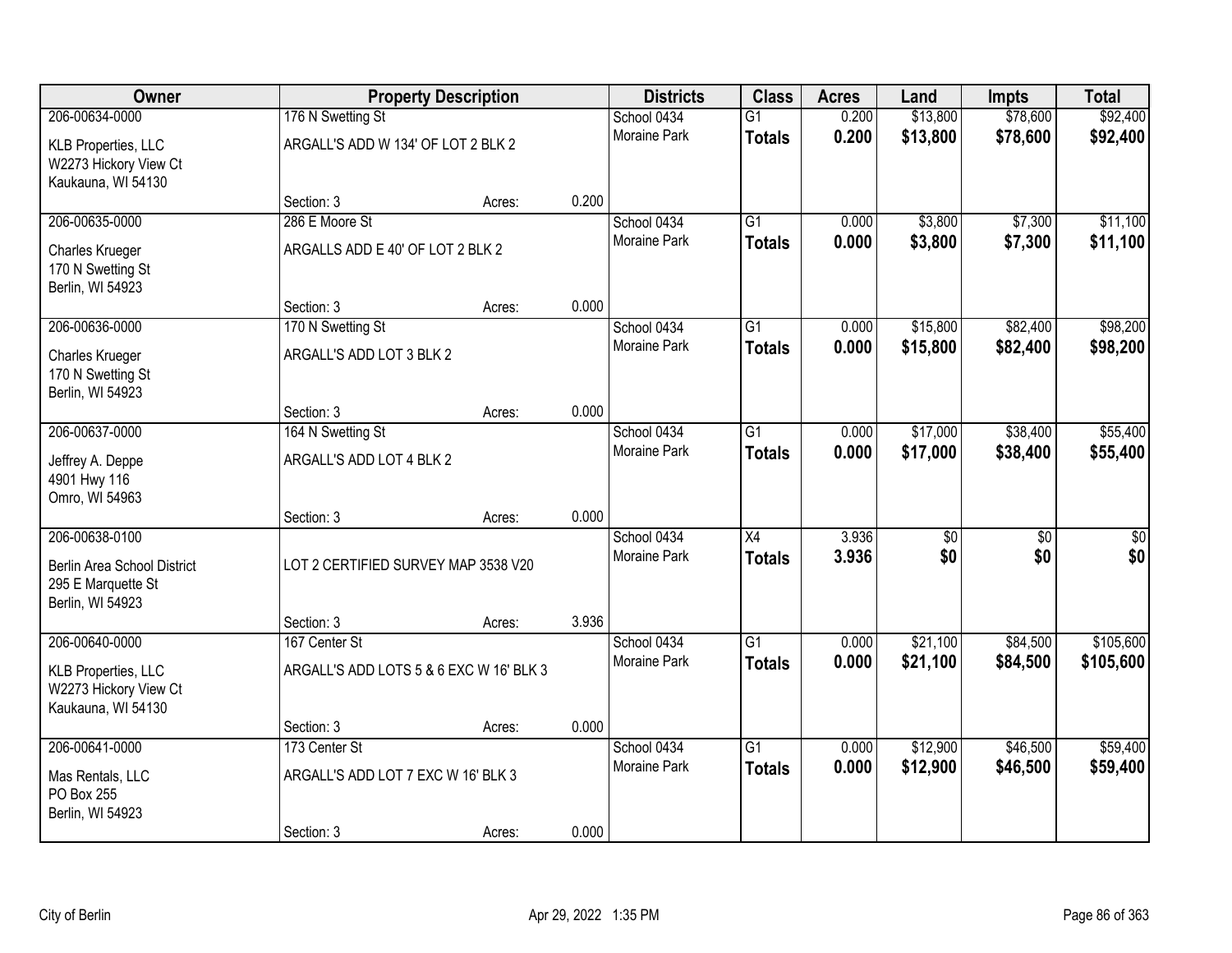| <b>Owner</b>                         |                                               | <b>Property Description</b> |       | <b>Districts</b>    | <b>Class</b>    | <b>Acres</b> | Land     | <b>Impts</b> | <b>Total</b> |
|--------------------------------------|-----------------------------------------------|-----------------------------|-------|---------------------|-----------------|--------------|----------|--------------|--------------|
| 206-00642-0000                       | 332 E Moore St                                |                             |       | School 0434         | $\overline{G1}$ | 0.000        | \$12,900 | \$57,400     | \$70,300     |
| <b>Richard Steffen</b>               | ARGALL'S ADD LOT 8 EXC W 16' BLK 3            |                             |       | Moraine Park        | <b>Totals</b>   | 0.000        | \$12,900 | \$57,400     | \$70,300     |
| 332 E Moore St                       |                                               |                             |       |                     |                 |              |          |              |              |
| Berlin, WI 54923                     |                                               |                             |       |                     |                 |              |          |              |              |
|                                      | Section: 3                                    | Acres:                      | 0.000 |                     |                 |              |          |              |              |
| 206-00643-0000                       | 239 Center St                                 |                             |       | School 0434         | $\overline{G1}$ | 0.000        | \$15,600 | \$64,500     | \$80,100     |
| Otis Miracle Jr                      | CARHART'S ADD LOT 1 & E 12' OF LOT 2 BLK A    |                             |       | <b>Moraine Park</b> | <b>Totals</b>   | 0.000        | \$15,600 | \$64,500     | \$80,100     |
| Ramona R. Miracle                    |                                               |                             |       |                     |                 |              |          |              |              |
| 239 Center St                        |                                               |                             |       |                     |                 |              |          |              |              |
| Berlin, WI 54923                     | Section: 3                                    | Acres:                      | 0.000 |                     |                 |              |          |              |              |
| 206-00644-0000                       | 325 E Liberty St                              |                             |       | School 0434         | $\overline{G1}$ | 0.000        | \$16,800 | \$73,000     | \$89,800     |
| Gerald M. Werch                      | CARHART'S ADD W 54' OF LOTS 2 & 7 & E 12' OF  |                             |       | Moraine Park        | <b>Totals</b>   | 0.000        | \$16,800 | \$73,000     | \$89,800     |
| 173 S Pearl St                       | LOTS 3 & 6 BLK A                              |                             |       |                     |                 |              |          |              |              |
| Berlin, WI 54923                     |                                               |                             |       |                     |                 |              |          |              |              |
|                                      | Section: 3                                    | Acres:                      | 0.000 |                     |                 |              |          |              |              |
| 206-00645-0100                       | 316 E Berlin St                               |                             |       | School 0434         | G1              | 0.000        | \$21,300 | \$68,000     | \$89,300     |
|                                      |                                               |                             |       | <b>Moraine Park</b> | <b>Totals</b>   | 0.000        | \$21,300 | \$68,000     | \$89,300     |
| Andrew J. Mlodzik<br>316 E Berlin St | CARHART'S ADD LOT 4 & W 54' OF LOT 3 BLK A    |                             |       |                     |                 |              |          |              |              |
| Berlin, WI 54923                     |                                               |                             |       |                     |                 |              |          |              |              |
|                                      | Section: 3                                    | Acres:                      | 0.000 |                     |                 |              |          |              |              |
| 206-00647-0000                       | 315 E Liberty St                              |                             |       | School 0434         | $\overline{G1}$ | 0.000        | \$13,700 | \$49,400     | \$63,100     |
|                                      |                                               |                             |       | Moraine Park        | <b>Totals</b>   | 0.000        | \$13,700 | \$49,400     | \$63,100     |
| Yvonne Zimar                         | CARHART'S ADD W 66.54' OF LOT 5 BLK A         |                             |       |                     |                 |              |          |              |              |
| PO Box 214                           |                                               |                             |       |                     |                 |              |          |              |              |
| 315 E Liberty St                     |                                               |                             | 0.000 |                     |                 |              |          |              |              |
| Berlin, WI 54923<br>206-00648-0000   | Section: 3                                    | Acres:                      |       | School 0434         | $\overline{G1}$ |              | \$13,700 | \$62,700     | \$76,400     |
|                                      | 317 E Liberty St                              |                             |       | Moraine Park        |                 | 0.000        |          |              |              |
| Gerald A. Pomplun                    | CARHART'S ADD E 12' OF LOT 5 & W 54' OF LOT 6 |                             |       |                     | <b>Totals</b>   | 0.000        | \$13,700 | \$62,700     | \$76,400     |
| 317 Liberty St                       | <b>BLKA</b>                                   |                             |       |                     |                 |              |          |              |              |
| Berlin, WI 54923                     |                                               |                             |       |                     |                 |              |          |              |              |
|                                      | Section: 3                                    | Acres:                      | 0.000 |                     |                 |              |          |              |              |
| 206-00649-0000                       | 329 E Liberty St                              |                             |       | School 0434         | $\overline{G1}$ | 0.240        | \$15,600 | \$88,800     | \$104,400    |
| Alan J. Goldamer                     | CARHART'S ADD LOT 8 & E 12' OF LOT 7 BLK A    |                             |       | <b>Moraine Park</b> | <b>Totals</b>   | 0.240        | \$15,600 | \$88,800     | \$104,400    |
| Ellen M. Goldamer                    |                                               |                             |       |                     |                 |              |          |              |              |
| 329 E Liberty St                     |                                               |                             |       |                     |                 |              |          |              |              |
| Berlin, WI 54923                     | Section: 3                                    | Acres:                      | 0.240 |                     |                 |              |          |              |              |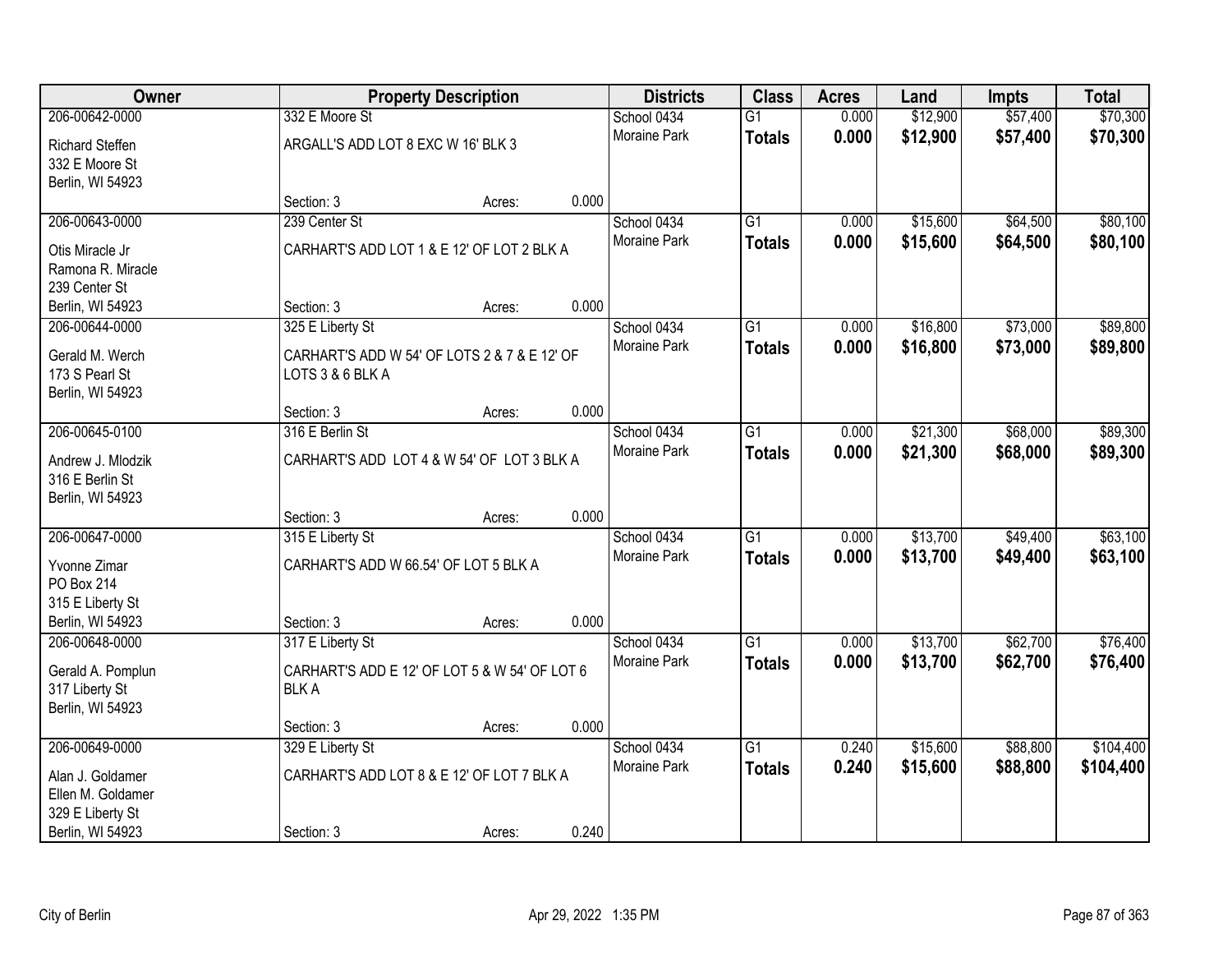| Owner                                                                            |                                                                              | <b>Property Description</b> |                                    | <b>Districts</b>                   | <b>Class</b>                     | <b>Acres</b>         | Land                 | <b>Impts</b>           | <b>Total</b>           |
|----------------------------------------------------------------------------------|------------------------------------------------------------------------------|-----------------------------|------------------------------------|------------------------------------|----------------------------------|----------------------|----------------------|------------------------|------------------------|
| 206-00650-0000<br>Jeanette Kuble<br>255 Greeley St<br>Berlin, WI 54923           | 255 Greeley St<br>CARHART'S ADD LOT 1 AND THE E 32' OF LOT 2 BLK<br>B        |                             |                                    | School 0434<br>Moraine Park        | $\overline{G1}$<br><b>Totals</b> | 0.000<br>0.000       | \$17,700<br>\$17,700 | \$66,600<br>\$66,600   | \$84,300<br>\$84,300   |
|                                                                                  | Section: 3                                                                   | Acres:                      | 0.000                              |                                    |                                  |                      |                      |                        |                        |
| 206-00651-0000<br>Richard J. Carley III<br>297 E Liberty St<br>Berlin, WI 54923  | 297 E Liberty St<br>CARHART'S ADD THE W 60' OF LOT 9 BLK B                   |                             |                                    | School 0434<br>Moraine Park        | $\overline{G1}$<br><b>Totals</b> | 0.000<br>0.000       | \$12,700<br>\$12,700 | \$60,400<br>\$60,400   | \$73,100<br>\$73,100   |
|                                                                                  | Section: 3                                                                   | Acres:                      | 0.000                              |                                    |                                  |                      |                      |                        |                        |
| 206-00652-0000<br>Jeffrey S. Skou<br>PO Box 81<br>Marquette, WI 53947            | 293 E Liberty St<br>CARHART'S ADD LOT 8 BLK B                                |                             |                                    | School 0434<br>Moraine Park        | G1<br><b>Totals</b>              | 0.000<br>0.000       | \$13,100<br>\$13,100 | \$22,100<br>\$22,100   | \$35,200<br>\$35,200   |
|                                                                                  | Section: 3                                                                   | Acres:                      | 0.000                              |                                    |                                  |                      |                      |                        |                        |
| 206-00652-0100<br>Judith K. Hale<br>292 E Berlin St<br>Berlin, WI 54923          | 292 E Berlin St<br>CARHART'S ADD LOT 3 AND THE W 30' OF LOT 2<br><b>BLKB</b> |                             | School 0434<br><b>Moraine Park</b> | G1<br><b>Totals</b>                | 0.000<br>0.000                   | \$17,500<br>\$17,500 | \$69,200<br>\$69,200 | \$86,700<br>\$86,700   |                        |
|                                                                                  | Section: 3                                                                   | Acres:                      | 0.000                              |                                    |                                  |                      |                      |                        |                        |
| 206-00653-0000<br>Wisco Rents, LLC<br>1511 Oregon St<br>Oshkosh, WI 54902        | 287 E Liberty St<br>CARHART'S ADD LOT 7 BLK B                                |                             |                                    | School 0434<br>Moraine Park        | $\overline{G1}$<br><b>Totals</b> | 0.000<br>0.000       | \$13,100<br>\$13,100 | \$55,300<br>\$55,300   | \$68,400<br>\$68,400   |
|                                                                                  | Section: 3                                                                   | Acres:                      | 0.000                              |                                    |                                  |                      |                      |                        |                        |
| 206-00653-0100<br>Michael J. Trampf<br><b>Christin Trampf</b><br>286 E Berlin St | 286 E Berlin St<br>CARHART'S ADD LOT 4 & THE E1/2 OF LOT 5 BLK B             |                             |                                    | School 0434<br>Moraine Park        | $\overline{G1}$<br><b>Totals</b> | 0.000<br>0.000       | \$17,600<br>\$17,600 | \$119,700<br>\$119,700 | \$137,300<br>\$137,300 |
| Berlin, WI 54923                                                                 | Section: 3                                                                   | Acres:                      | 0.000                              |                                    |                                  |                      |                      |                        |                        |
| 206-00654-0000<br>Kris A. Carley<br>9616 Bell School Rd<br>Omro, WI 54963        | 279 E Liberty St<br>CARHART'S ADD LOT 6 BLK B<br>Section: 3                  | Acres:                      | 0.000                              | School 0434<br><b>Moraine Park</b> | $\overline{G1}$<br><b>Totals</b> | 0.000<br>0.000       | \$13,100<br>\$13,100 | \$34,800<br>\$34,800   | \$47,900<br>\$47,900   |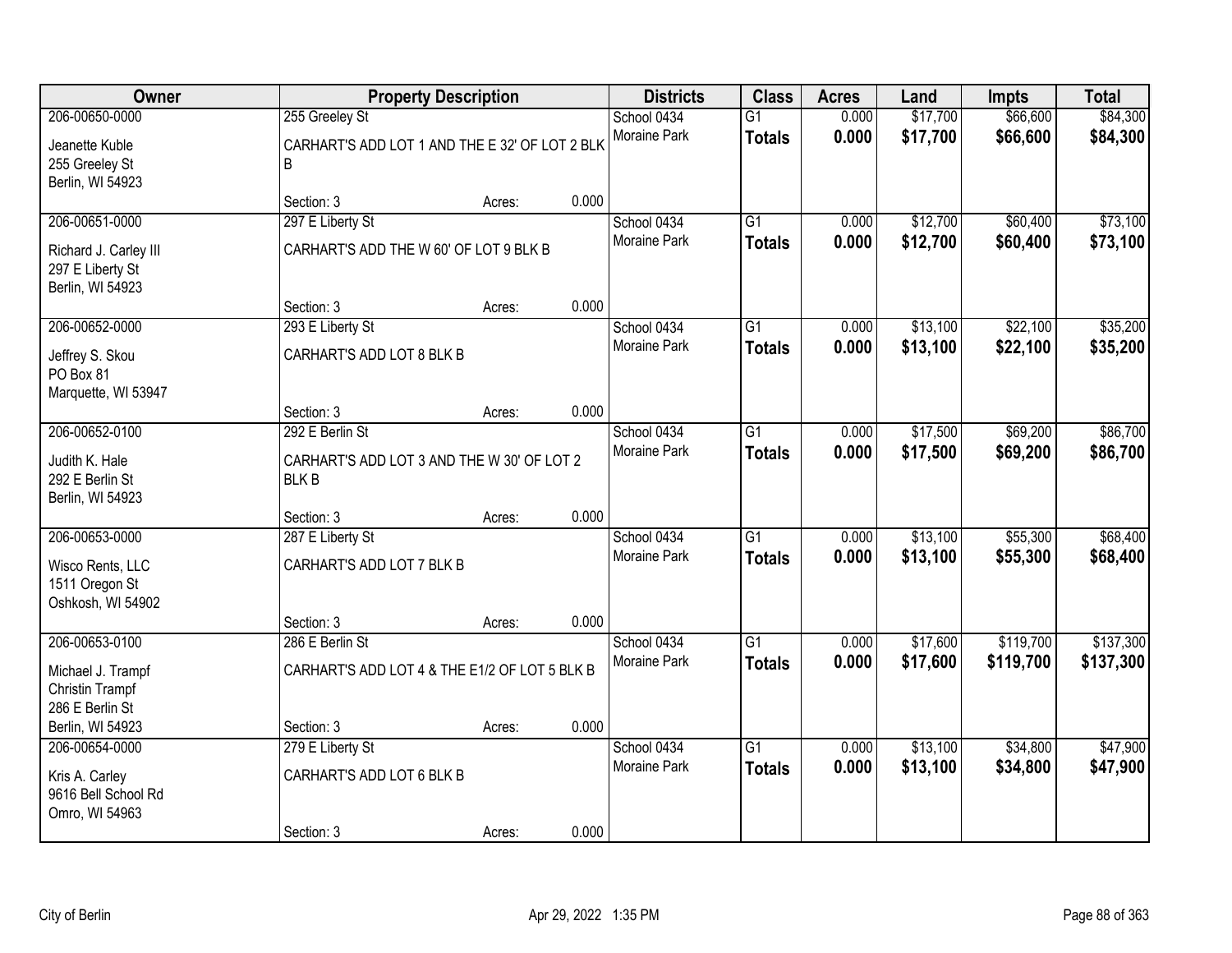| Owner                                | <b>Property Description</b>                     |        | <b>Districts</b> | <b>Class</b> | <b>Acres</b>    | Land  | <b>Impts</b> | <b>Total</b> |           |
|--------------------------------------|-------------------------------------------------|--------|------------------|--------------|-----------------|-------|--------------|--------------|-----------|
| 206-00654-0100                       | 303 E Liberty St                                |        |                  | School 0434  | $\overline{G1}$ | 0.000 | \$13,400     | \$44,300     | \$57,700  |
| Donald L. Draves                     | CARHART'S ADD LOT 10 & THE E 2' OF LOT 9 BLK B  |        |                  | Moraine Park | <b>Totals</b>   | 0.000 | \$13,400     | \$44,300     | \$57,700  |
| <b>Michelle Draves</b>               |                                                 |        |                  |              |                 |       |              |              |           |
| 303 E Liberty St                     |                                                 |        |                  |              |                 |       |              |              |           |
| Berlin, WI 54923                     | Section: 3                                      | Acres: | 0.000            |              |                 |       |              |              |           |
| 206-00656-0000                       | 292 E Liberty St                                |        |                  | School 0434  | $\overline{G1}$ | 0.000 | \$18,100     | \$75,400     | \$93,500  |
| Lindy W. Zimmerman                   | CARHART'S ADD LOT 3 & THE E 35' OF LOT 4 BLK C  |        |                  | Moraine Park | <b>Totals</b>   | 0.000 | \$18,100     | \$75,400     | \$93,500  |
| 292 E Liberty St                     |                                                 |        |                  |              |                 |       |              |              |           |
| Berlin, WI 54923                     |                                                 |        |                  |              |                 |       |              |              |           |
|                                      | Section: 3                                      | Acres: | 0.000            |              |                 |       |              |              |           |
| 206-00657-0000                       | 282 E Liberty St                                |        |                  | School 0434  | G1              | 0.000 | \$17,100     | \$104,900    | \$122,000 |
|                                      |                                                 |        |                  | Moraine Park | <b>Totals</b>   | 0.000 | \$17,100     | \$104,900    | \$122,000 |
| Jason J. Niemuth                     | CARHART'S ADD LOT 5 & THE W 27' OF LOT 4 BLK C  |        |                  |              |                 |       |              |              |           |
| 282 E Liberty St<br>Berlin, WI 54923 |                                                 |        |                  |              |                 |       |              |              |           |
|                                      | Section: 3                                      | Acres: | 0.000            |              |                 |       |              |              |           |
| 206-00658-0000                       | 281 E Moore St                                  |        |                  | School 0434  | G1              | 0.000 | \$15,900     | \$38,100     | \$54,000  |
|                                      |                                                 |        |                  | Moraine Park | <b>Totals</b>   | 0.000 | \$15,900     | \$38,100     | \$54,000  |
| Yedinak Brothers Investments LLC     | CARHART'S ADD LOT 6, W18' OF LOT 7 BLK C        |        |                  |              |                 |       |              |              |           |
| PO Box 255                           |                                                 |        |                  |              |                 |       |              |              |           |
| Berlin, WI 54923                     | Section: 3                                      |        | 0.000            |              |                 |       |              |              |           |
| 206-00659-0000                       | 287 E Moore St                                  | Acres: |                  | School 0434  | $\overline{G1}$ | 0.000 | \$17,700     | \$50,300     | \$68,000  |
|                                      |                                                 |        |                  | Moraine Park | <b>Totals</b>   | 0.000 | \$17,700     | \$50,300     | \$68,000  |
| Brian D. Schmid                      | CARHART'S ADD E 44' OF LOT 7 & THE W 49.5' OF   |        |                  |              |                 |       |              |              |           |
| 287 E Moore St                       | LOT 8 BLK C                                     |        |                  |              |                 |       |              |              |           |
| Berlin, WI 54923                     |                                                 |        |                  |              |                 |       |              |              |           |
|                                      | Section: 3                                      | Acres: | 0.000            |              |                 |       |              |              |           |
| 206-00660-0000                       | 299 E Moore St                                  |        |                  | School 0434  | $\overline{G1}$ | 0.000 | \$16,200     | \$75,900     | \$92,100  |
| Rebekah M. Tarras                    | CARHART'S ADD S 80' OF LOTS 9 & 10 & THE S 80'  |        |                  | Moraine Park | <b>Totals</b>   | 0.000 | \$16,200     | \$75,900     | \$92,100  |
| 299 E Moore St                       | OF THE E 12.5' OF LOT 8 BLK C                   |        |                  |              |                 |       |              |              |           |
| Berlin, WI 54923                     |                                                 |        |                  |              |                 |       |              |              |           |
|                                      | Section: 3                                      | Acres: | 0.000            |              |                 |       |              |              |           |
| 206-00661-0000                       | 201 Greeley St                                  |        |                  | School 0434  | $\overline{G1}$ | 0.000 | \$11,500     | \$39,700     | \$51,200  |
| Gerald Lapene                        | CARHART'S ADD N 52' OF LOTS 9 & 10 & N 52' OF E |        |                  | Moraine Park | <b>Totals</b>   | 0.000 | \$11,500     | \$39,700     | \$51,200  |
| Cheryl Lapene                        | 12.5' OF LOT 8 BLK C                            |        |                  |              |                 |       |              |              |           |
| 201 Greeley St                       |                                                 |        |                  |              |                 |       |              |              |           |
| Berlin, WI 54923                     | Section: 3                                      | Acres: | 0.000            |              |                 |       |              |              |           |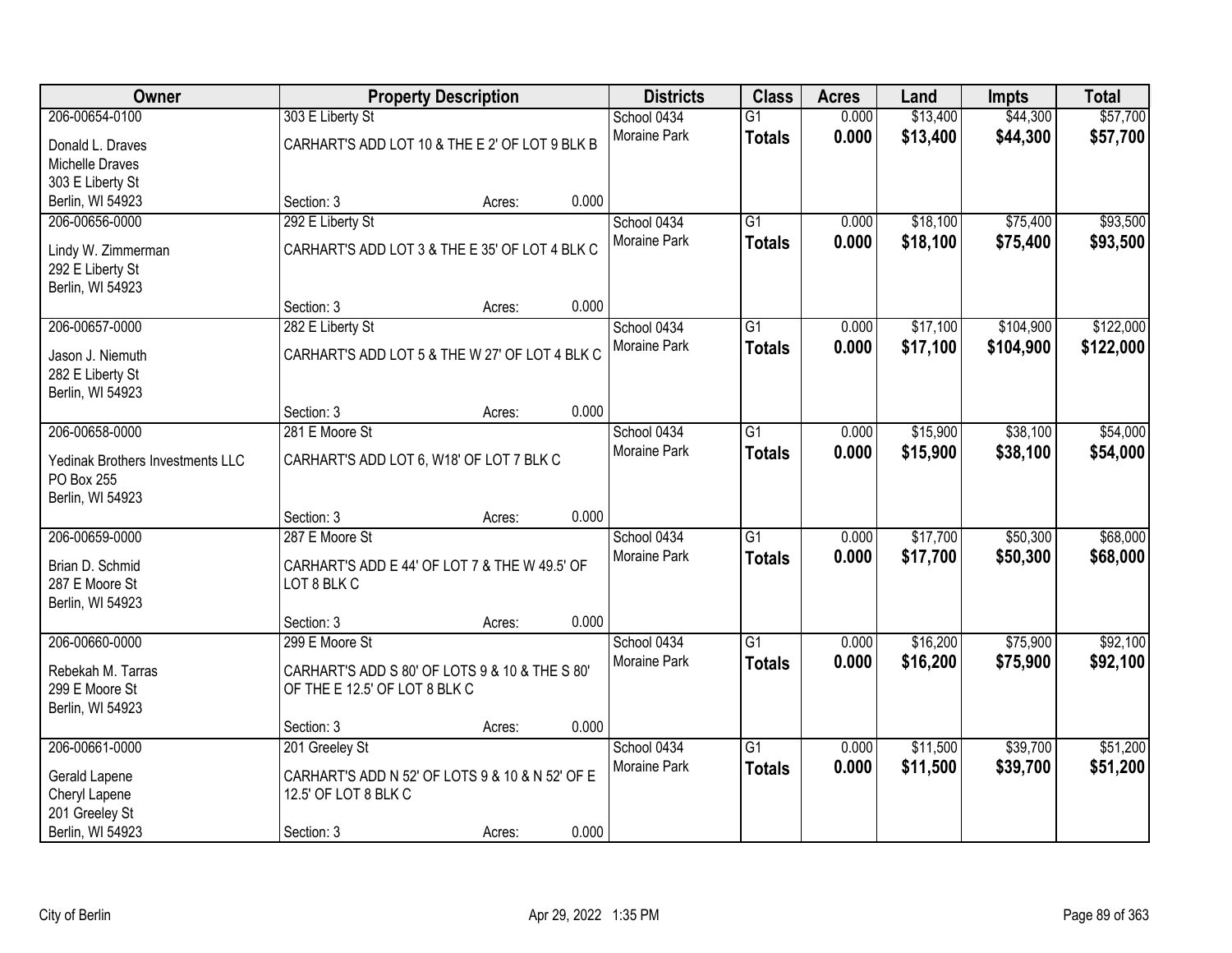| Owner                               | <b>Property Description</b>                                                                |        | <b>Districts</b> | <b>Class</b>        | <b>Acres</b>    | Land  | <b>Impts</b> | <b>Total</b> |           |
|-------------------------------------|--------------------------------------------------------------------------------------------|--------|------------------|---------------------|-----------------|-------|--------------|--------------|-----------|
| 206-00662-0000                      | 211 Center St                                                                              |        |                  | School 0434         | $\overline{G1}$ | 0.000 | \$20,500     | \$50,600     | \$71,100  |
| Katlyn A. Steger                    | CARHART'S ADD N 120' OF LOTS 1 & 2 BLK D                                                   |        |                  | Moraine Park        | <b>Totals</b>   | 0.000 | \$20,500     | \$50,600     | \$71,100  |
| 211 Center St                       |                                                                                            |        |                  |                     |                 |       |              |              |           |
| Berlin, WI 54923                    |                                                                                            |        |                  |                     |                 |       |              |              |           |
|                                     | Section: 3                                                                                 | Acres: | 0.000            |                     |                 |       |              |              |           |
| 206-00663-0000                      | 316 E Liberty St                                                                           |        |                  | School 0434         | $\overline{G1}$ | 0.000 | \$21,200     | \$85,900     | \$107,100 |
| Edwin G. Hintz                      | CARHART'S ADD N 120' OF LOTS 3 & 4 BLK D                                                   |        |                  | <b>Moraine Park</b> | <b>Totals</b>   | 0.000 | \$21,200     | \$85,900     | \$107,100 |
| 5165 N 105th St                     |                                                                                            |        |                  |                     |                 |       |              |              |           |
| Milwaukee, WI 53225                 |                                                                                            |        |                  |                     |                 |       |              |              |           |
|                                     | Section: 3                                                                                 | Acres: | 0.000            |                     |                 |       |              |              |           |
| 206-00664-0000                      | 311 E Moore St                                                                             |        |                  | School 0434         | $\overline{G1}$ | 0.000 | \$16,700     | \$81,900     | \$98,600  |
| <b>Gregory Stumpner</b>             | CARHART'S ADD LOT 5, AND THE S 12' OF LOT 4                                                |        |                  | Moraine Park        | <b>Totals</b>   | 0.000 | \$16,700     | \$81,900     | \$98,600  |
| Kristin Stumpner                    | <b>BLKD</b>                                                                                |        |                  |                     |                 |       |              |              |           |
| 311 E Moore St                      |                                                                                            |        |                  |                     |                 |       |              |              |           |
| Berlin, WI 54923                    | Section: 3                                                                                 | Acres: | 0.000            |                     |                 |       |              |              |           |
| 206-00665-0000                      | 319 E Moore St                                                                             |        |                  | School 0434         | G1              | 0.000 | \$14,300     | \$54,400     | \$68,700  |
| Ronald F. Kuncl                     | CARHART'S ADD LOT 6 & S 12' OF LOT 3 BLK D                                                 |        |                  | <b>Moraine Park</b> | <b>Totals</b>   | 0.000 | \$14,300     | \$54,400     | \$68,700  |
| Cynthia K. Kuncl                    |                                                                                            |        |                  |                     |                 |       |              |              |           |
| W4886 County Rd T                   |                                                                                            |        |                  |                     |                 |       |              |              |           |
| Princeton, WI 54968                 | Section: 3                                                                                 | Acres: | 0.000            |                     |                 |       |              |              |           |
| 206-00666-0000                      | 333 E Moore St                                                                             |        |                  | School 0434         | $\overline{G1}$ | 0.000 | \$22,400     | \$107,400    | \$129,800 |
| David W. Heet                       | CARHART'S ADD LOTS 7 & 8 & S 12' OF LOTS 1 & 2                                             |        |                  | Moraine Park        | <b>Totals</b>   | 0.000 | \$22,400     | \$107,400    | \$129,800 |
| 333 E Moore St                      | <b>BLKD</b>                                                                                |        |                  |                     |                 |       |              |              |           |
| Berlin, WI 54923                    |                                                                                            |        |                  |                     |                 |       |              |              |           |
|                                     | Section: 3                                                                                 | Acres: | 0.000            |                     |                 |       |              |              |           |
| 206-00667-0000                      | 333 Center St                                                                              |        |                  | School 0434         | $\overline{G1}$ | 0.000 | \$21,600     | \$100,000    | \$121,600 |
|                                     |                                                                                            |        |                  | Moraine Park        | <b>Totals</b>   | 0.000 | \$21,600     | \$100,000    | \$121,600 |
| Burton Werch Jr<br>W102 State Rd 91 | CARHART'S ADD LOT 1 CERTIFIED SURVEY MAP382<br>V2 ALSO THE E 15' OF LOT 2 CERTIFIED SURVEY |        |                  |                     |                 |       |              |              |           |
| Berlin, WI 54923                    | MAP 382 BLK E                                                                              |        |                  |                     |                 |       |              |              |           |
|                                     | Section: 3                                                                                 | Acres: | 0.000            |                     |                 |       |              |              |           |
| 206-00667-0100                      | 334 Greeley St                                                                             |        |                  | School 0434         | $\overline{G1}$ | 0.000 | \$19,400     | \$136,400    | \$155,800 |
|                                     |                                                                                            |        |                  | Moraine Park        | <b>Totals</b>   | 0.000 | \$19,400     | \$136,400    | \$155,800 |
| Phillip J. Sass                     | CARHART'S ADD LOT 2 CERTIFIED SURVEY MAP382                                                |        |                  |                     |                 |       |              |              |           |
| Beth S. Sass                        | V2 EXC THE E 15' THEREOF BLK E                                                             |        |                  |                     |                 |       |              |              |           |
| 334 Greeley St Po Box 190           |                                                                                            |        | 0.000            |                     |                 |       |              |              |           |
| Berlin, WI 54923                    | Section: 3                                                                                 | Acres: |                  |                     |                 |       |              |              |           |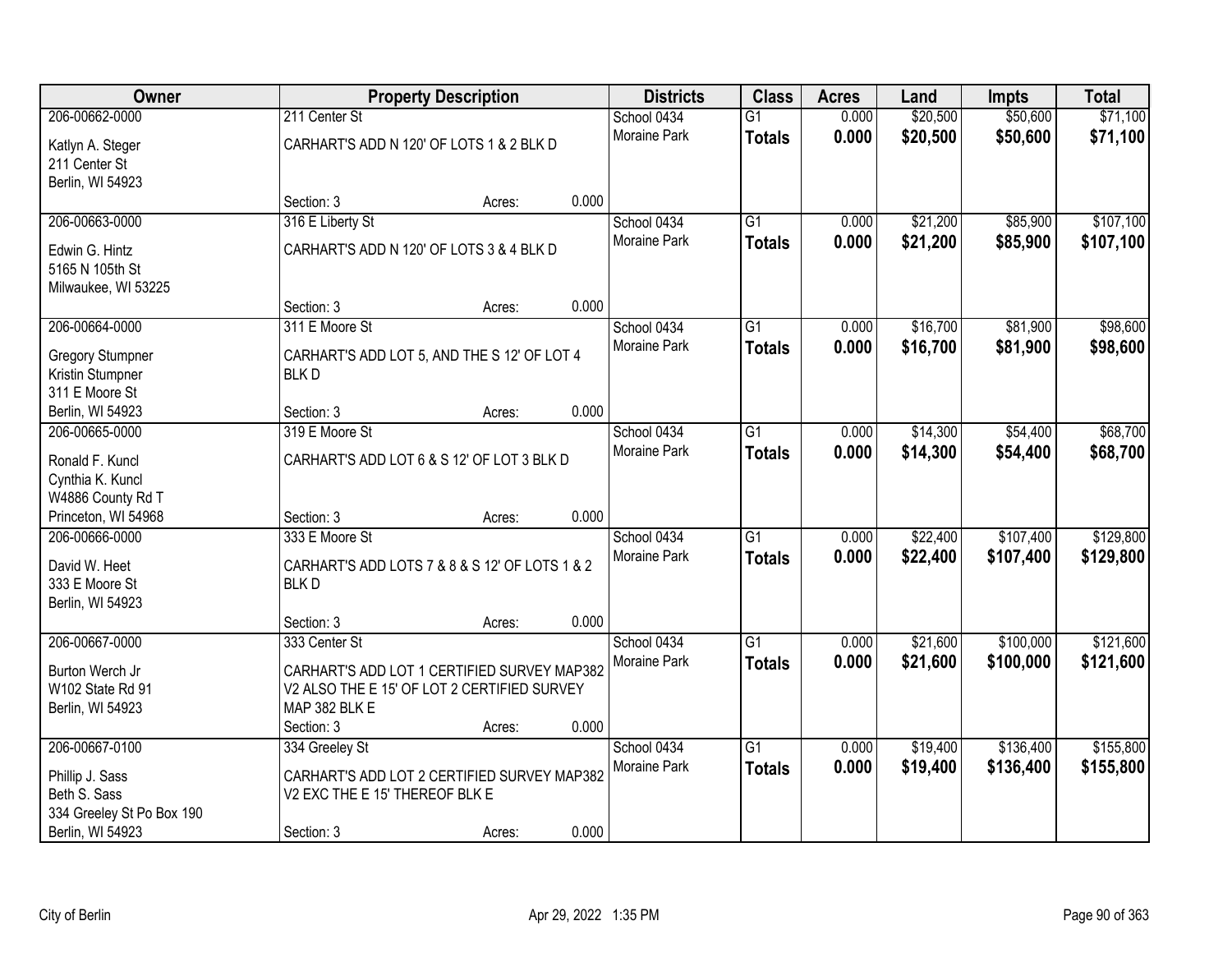| Owner                                                                                   | <b>Property Description</b>                                                                                                                                                    |        |       | <b>Districts</b>                   | <b>Class</b>                     | <b>Acres</b>   | Land                 | Impts                  | <b>Total</b>           |
|-----------------------------------------------------------------------------------------|--------------------------------------------------------------------------------------------------------------------------------------------------------------------------------|--------|-------|------------------------------------|----------------------------------|----------------|----------------------|------------------------|------------------------|
| 206-00667-0300                                                                          | 324 Greeley St                                                                                                                                                                 |        |       | School 0434                        | $\overline{G1}$                  | 0.000          | \$16,700             | \$114,100              | \$130,800              |
| Helen M Popp Revocable Living Trust<br>324 Greeley St<br>Berlin, WI 54923               | CARHARTS ADD LOT 1 CERTIFIED SURVEYMAP 335<br>V2 (PART OF BLK E)                                                                                                               |        |       | Moraine Park                       | <b>Totals</b>                    | 0.000          | \$16,700             | \$114,100              | \$130,800              |
|                                                                                         | Section: 3                                                                                                                                                                     | Acres: | 0.000 |                                    |                                  |                |                      |                        |                        |
| 206-00667-0400<br><b>Heather Hesek</b><br>318 Greeley St                                | 318 Greeley St<br>CARHART'S ADD LOT 2 CERTIFIED SURVEY MAP335<br>V2 (PART OF LOTS 2 & 3 BLK E) SUBJ TO ESMT                                                                    |        |       | School 0434<br>Moraine Park        | $\overline{G1}$<br><b>Totals</b> | 0.000<br>0.000 | \$16,700<br>\$16,700 | \$75,200<br>\$75,200   | \$91,900<br>\$91,900   |
| Berlin, WI 54923                                                                        | OVER E 12' FOR UTILITIES<br>Section: 3                                                                                                                                         | Acres: | 0.000 |                                    |                                  |                |                      |                        |                        |
| 206-00667-0500<br>David E. Hitz                                                         | 310 Greeley St<br>CARHART'S ADD LOT 3 CERTIFIED SURVEYMAP 335                                                                                                                  |        |       | School 0434<br>Moraine Park        | G1<br><b>Totals</b>              | 0.000<br>0.000 | \$17,400<br>\$17,400 | \$133,600<br>\$133,600 | \$151,000<br>\$151,000 |
| 310 Greeley St<br>Berlin, WI 54923                                                      | V2 (PART OF BLK E)                                                                                                                                                             |        |       |                                    |                                  |                |                      |                        |                        |
|                                                                                         | Section: 3                                                                                                                                                                     | Acres: | 0.000 |                                    |                                  |                |                      |                        |                        |
| 206-00667-0600<br>Ralph W. Slack<br>302 Greeley St                                      | 302 Greeley St<br>CARHART'S ADD LOT 4 CERTIFIED SURVEYMAP 335<br>V2 (BEING A PART OF LOTS 3 & 4 BLK E)                                                                         |        |       | School 0434<br>Moraine Park        | G1<br><b>Totals</b>              | 0.000<br>0.000 | \$16,700<br>\$16,700 | \$73,800<br>\$73,800   | \$90,500<br>\$90,500   |
| Berlin, WI 54923                                                                        | Section: 3                                                                                                                                                                     | Acres: | 0.000 |                                    |                                  |                |                      |                        |                        |
| 206-00668-0000<br>Omar Guadalupe Sandoval Sarabia<br>292 Greeley St<br>Berlin, WI 54923 | 292 Greeley St<br>CARHART'S ADD COM NE COR OF INTER OF<br>GREELEY & E MARQUETTE STS: RUN N 132'; E<br>90.75'; S 132'; W 90.75' TO BEG (PART OF LOTS 4 & 5                      |        |       | School 0434<br>Moraine Park        | $\overline{G1}$<br><b>Totals</b> | 0.000<br>0.000 | \$17,400<br>\$17,400 | \$97,000<br>\$97,000   | \$114,400<br>\$114,400 |
|                                                                                         | Section: 3                                                                                                                                                                     | Acres: | 0.000 |                                    |                                  |                |                      |                        |                        |
| 206-00668-0100<br>Frederick L. Bella<br>Phylli Bella<br>321 E Marquette St              | 321 E Marquette St<br>CARHART'S ADD COM 657' S & 123.75' W OF NE COR<br>OF SW1/4 SEC 3: RUN N 132'; W 90.75'; S 132'; E<br>90.75' TO BEG BEING PART OF LOTS 4 & 5 BLK E        |        |       | School 0434<br>Moraine Park        | $\overline{G1}$<br><b>Totals</b> | 0.000<br>0.000 | \$17,400<br>\$17,400 | \$90,800<br>\$90,800   | \$108,200<br>\$108,200 |
| Berlin, WI 54923                                                                        | Section: 3                                                                                                                                                                     | Acres: | 0.000 |                                    |                                  |                |                      |                        |                        |
| 206-00668-0200<br>Keith E. Fredrick<br>291 Center St<br>Berlin, WI 54923                | 291 Center St<br>CARHART'S ADD COM AT NW COR OF INTER OF<br>CENTER & E MARQUETTE STS: RUN N 132'; W 90.75';<br>S 132'; E 90.75' TO BEG (BEING PART OF LOTS 4 & 5<br>Section: 3 | Acres: | 0.000 | School 0434<br><b>Moraine Park</b> | $\overline{G1}$<br><b>Totals</b> | 0.000<br>0.000 | \$17,400<br>\$17,400 | \$114,400<br>\$114,400 | \$131,800<br>\$131,800 |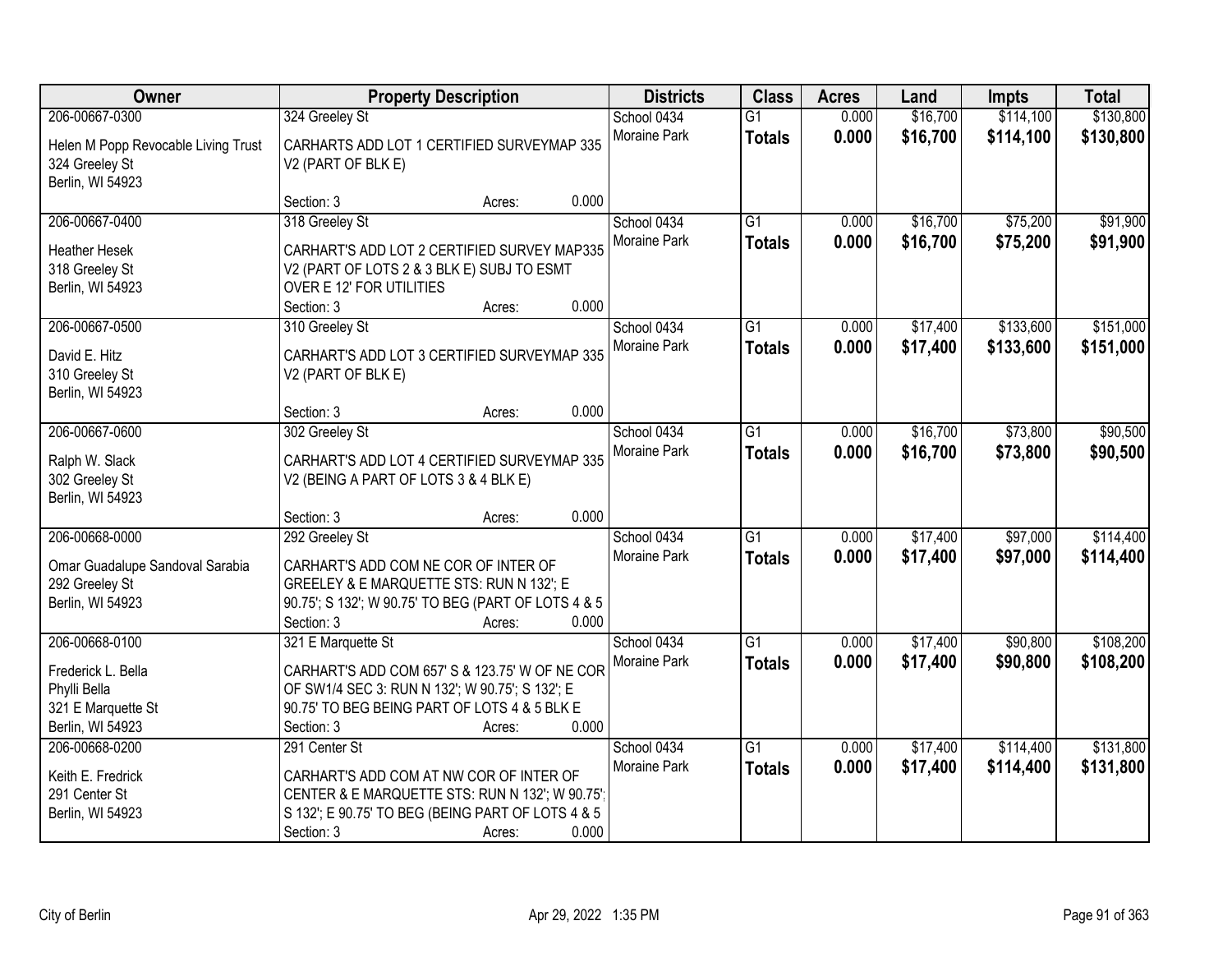| Owner                                                                                                |                                                                             | <b>Property Description</b>                                                                                                                               | <b>Districts</b>                            | <b>Class</b>                     | <b>Acres</b>   | Land                 | <b>Impts</b>         | <b>Total</b>           |
|------------------------------------------------------------------------------------------------------|-----------------------------------------------------------------------------|-----------------------------------------------------------------------------------------------------------------------------------------------------------|---------------------------------------------|----------------------------------|----------------|----------------------|----------------------|------------------------|
| 206-00668-0300<br>327 Center St<br>Diane Timm<br>327 Center St<br>V <sub>2</sub><br>Berlin, WI 54923 |                                                                             | CARHART'S ADD LOT 1 CERTIFIED SURVEY MAP383                                                                                                               | School 0434<br>Moraine Park                 | $\overline{G1}$<br><b>Totals</b> | 0.000<br>0.000 | \$16,700<br>\$16,700 | \$99,700<br>\$99,700 | \$116,400<br>\$116,400 |
|                                                                                                      | Section: 3                                                                  | Acres:                                                                                                                                                    | 0.000                                       |                                  |                |                      |                      |                        |
| 206-00668-0400<br><b>KLB Properties, LLC</b><br>W2273 Hickory View Ct<br>Kaukauna, WI 54130          | 317 Center St<br>383 V2                                                     | CARHART'S ADD LOT 2 CERTIFIED SURVEY MAP                                                                                                                  | School 0434<br><b>Moraine Park</b>          | $\overline{G1}$<br><b>Totals</b> | 0.000<br>0.000 | \$16,700<br>\$16,700 | \$97,800<br>\$97,800 | \$114,500<br>\$114,500 |
|                                                                                                      | Section: 3                                                                  | Acres:                                                                                                                                                    | 0.000                                       |                                  |                |                      |                      |                        |
| 206-00668-0500<br>Joyce M. Collier<br>311 Center St<br>Berlin, WI 54923                              | 311 Center St<br>V2 SUBJ TO ESMT OVER N 7.5' FOR UTILITIES                  | CARHART'S ADD LOT 3 CERTIFIED SURVEY MAP383                                                                                                               | School 0434<br>Moraine Park                 | G1<br><b>Totals</b>              | 0.000<br>0.000 | \$17,400<br>\$17,400 | \$91,200<br>\$91,200 | \$108,600<br>\$108,600 |
|                                                                                                      | Section: 3                                                                  | Acres:                                                                                                                                                    | 0.000                                       |                                  |                |                      |                      |                        |
| 206-00668-0600<br>Carrie A. Berndt<br>299 Center St<br>Berlin, WI 54923                              | 299 Center St<br>V <sub>2</sub>                                             | CARHART'S ADD LOT 4 CERTIFIED SURVEY MAP383                                                                                                               | School 0434<br>Moraine Park                 | G1<br><b>Totals</b>              | 0.000<br>0.000 | \$16,700<br>\$16,700 | \$87,800<br>\$87,800 | \$104,500<br>\$104,500 |
|                                                                                                      | Section: 3                                                                  | Acres:                                                                                                                                                    | 0.000                                       |                                  |                |                      |                      |                        |
| 206-00669-0000<br>Debra J. Lippe<br>255 Center St<br>Berlin, WI 54923                                | 255 Center St<br>V1 (BEING A PART OF LOT 7 BLK E)                           | CARHART'S ADD LOT 1 CERTIFIED SURVEY MAP118                                                                                                               | School 0434<br>Moraine Park                 | $\overline{G1}$<br><b>Totals</b> | 0.000<br>0.000 | \$14,200<br>\$14,200 | \$69,100<br>\$69,100 | \$83,300<br>\$83,300   |
|                                                                                                      | Section: 3                                                                  | Acres:                                                                                                                                                    | 0.000                                       |                                  |                |                      |                      |                        |
| 206-00669-0100<br>Marcus A. Peschke<br>c/o Donald A. Peschke<br>277 Center St<br>Berlin, WI 54923    | 277 Center St<br>Section: 3                                                 | CARHART'S ADD COM AT THE SW COR OF INTER<br>OF E MARQUETTE & CENTER STS: RUN W 68.05'; S<br>132'; E 68.05'; N 132' TO BEG BEING A PART OF LOT (<br>Acres: | School 0434<br>Moraine Park<br>0.000        | $\overline{G1}$<br><b>Totals</b> | 0.000<br>0.000 | \$14,100<br>\$14,100 | \$70,200<br>\$70,200 | \$84,300<br>\$84,300   |
| 206-00669-0200<br>Jeremiah J. Goldamer<br>324 E Marquette St<br>Berlin, WI 54923                     | 324 E Marquette St<br>CARHART'S ADD COM 68.05' W OF SW COR OF<br>Section: 3 | INTER OF E MARQUETTE & CEN STS: W 68.06'; S<br>132'; E 68.06'; N 132' TO BEG BEING A PART OF LOT (<br>Acres:                                              | School 0434<br><b>Moraine Park</b><br>0.000 | $\overline{G1}$<br><b>Totals</b> | 0.000<br>0.000 | \$14,100<br>\$14,100 | \$65,300<br>\$65,300 | \$79,400<br>\$79,400   |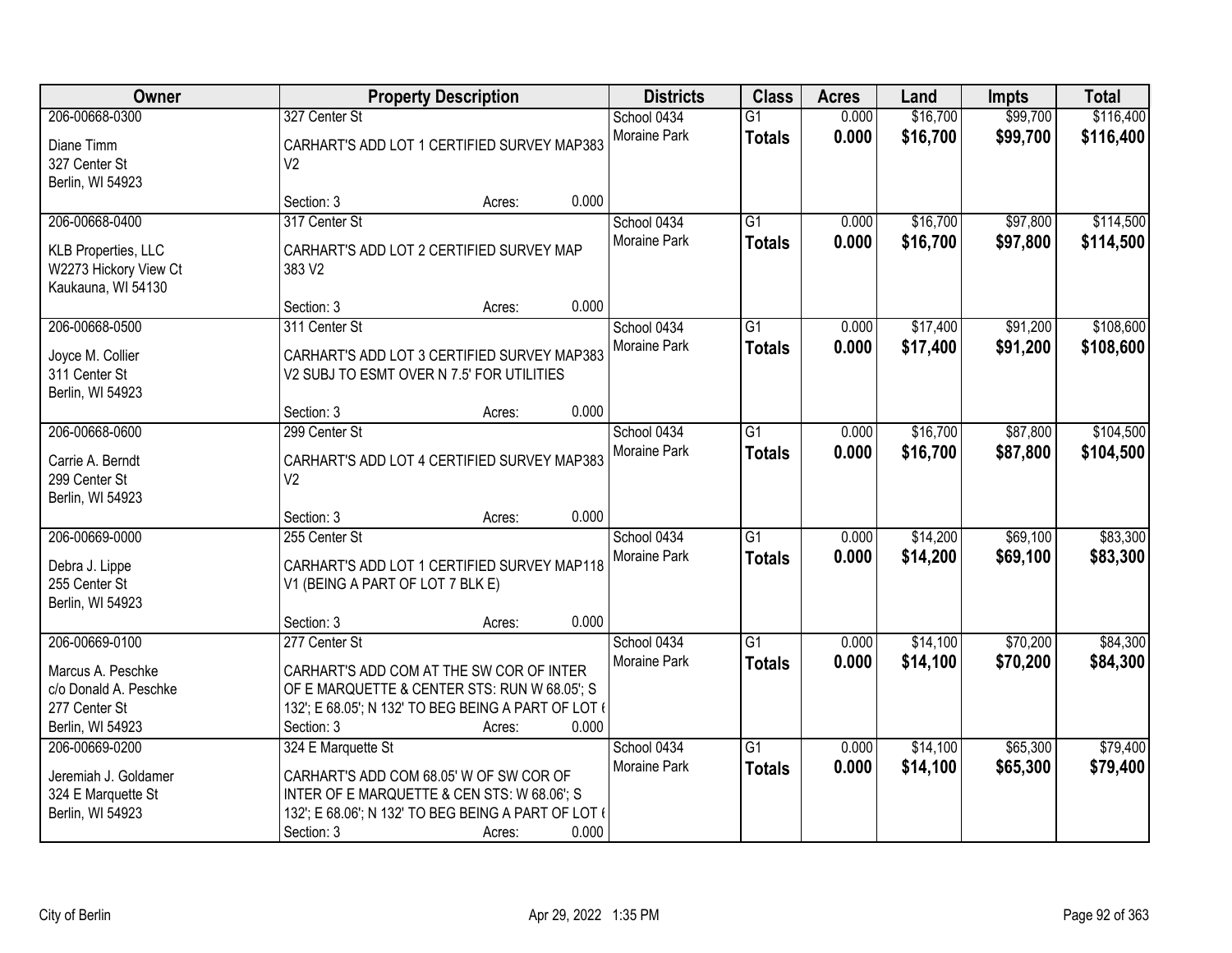| Owner                              | <b>Property Description</b>                                                                 | <b>Districts</b> | <b>Class</b>    | <b>Acres</b> | Land     | <b>Impts</b> | <b>Total</b> |
|------------------------------------|---------------------------------------------------------------------------------------------|------------------|-----------------|--------------|----------|--------------|--------------|
| 206-00669-0300                     | 318 E Marquette St                                                                          | School 0434      | $\overline{G1}$ | 0.000        | \$14,100 | \$66,200     | \$80,300     |
| KLB Properties, LLC                | CARHART'S ADD COM 136.11' W OF SW COR OF                                                    | Moraine Park     | <b>Totals</b>   | 0.000        | \$14,100 | \$66,200     | \$80,300     |
| W2273 Hickory View Ct              | INTER OF E MARQUETTE & CENTER STS: RUN W                                                    |                  |                 |              |          |              |              |
| Kaukauna, WI 54130                 | 68.07'; S 132'; E 68.07'; N 132' TO BEG BEING A PART                                        |                  |                 |              |          |              |              |
|                                    | 0.000<br>Section: 3<br>Acres:                                                               |                  |                 |              |          |              |              |
| 206-00669-0400                     | 274 Greeley St                                                                              | School 0434      | $\overline{G1}$ | 0.000        | \$14,100 | \$75,000     | \$89,100     |
|                                    |                                                                                             | Moraine Park     | <b>Totals</b>   | 0.000        | \$14,100 | \$75,000     | \$89,100     |
| Karl Huenerberg                    | CARHART'S ADD COM AT NW COR OF LOT 4 CSM                                                    |                  |                 |              |          |              |              |
| 274 Greeley St                     | 118: N 132.44'; E 68.51'; S 132.44'; W 68.51' TO BEG                                        |                  |                 |              |          |              |              |
| Berlin, WI 54923                   | (BEING A PART OF LOT 6 BLK E)                                                               |                  |                 |              |          |              |              |
|                                    | 0.000<br>Section: 3<br>Acres:                                                               |                  |                 |              |          |              |              |
| 206-00669-0500                     | 256 Greeley St                                                                              | School 0434      | $\overline{G1}$ | 0.000        | \$14,100 | \$81,800     | \$95,900     |
| Vicki L. Le Bouton                 | CARHART'S ADD LOT 4 CERTIFIED SURVEY MAP                                                    | Moraine Park     | <b>Totals</b>   | 0.000        | \$14,100 | \$81,800     | \$95,900     |
| c/o James & Mary Ann Wolff         | 118 (BEING A PART OF LOT 7 BLK E) LE JAMES L &                                              |                  |                 |              |          |              |              |
| 256 Greeley St                     | MARY ANN WOLFF                                                                              |                  |                 |              |          |              |              |
| Berlin, WI 54923                   | 0.000<br>Section: 3<br>Acres:                                                               |                  |                 |              |          |              |              |
| 206-00669-0600                     | 319 E Berlin St                                                                             | School 0434      | G1              | 0.000        | \$14,100 | \$69,500     | \$83,600     |
|                                    |                                                                                             | Moraine Park     | <b>Totals</b>   | 0.000        | \$14,100 | \$69,500     | \$83,600     |
| Julio Cesar Rodriguez Gonzalez     | CARHART'S ADD LOT 3 CERTIFIED SURVEY MAP118                                                 |                  |                 |              |          |              |              |
| 319 E Berlin St                    |                                                                                             |                  |                 |              |          |              |              |
| Berlin, WI 54923                   |                                                                                             |                  |                 |              |          |              |              |
|                                    | 0.000<br>Section: 3<br>Acres:                                                               |                  |                 |              |          |              |              |
| 206-00669-0700                     | 327 E Berlin St                                                                             | School 0434      | $\overline{G1}$ | 0.000        | \$14,200 | \$66,600     | \$80,800     |
| Donna R. Mcbriar                   | CARHART'S ADD LOT 2 CERTIFIED SURVEY MAP118                                                 | Moraine Park     | <b>Totals</b>   | 0.000        | \$14,200 | \$66,600     | \$80,800     |
| 327 E Berlin St                    |                                                                                             |                  |                 |              |          |              |              |
| Berlin, WI 54923                   |                                                                                             |                  |                 |              |          |              |              |
|                                    | 0.000<br>Section: 3<br>Acres:                                                               |                  |                 |              |          |              |              |
| 206-00671-0000                     | 282 E Marquette St                                                                          | School 0434      | G2              | 0.000        | \$59,400 | \$287,400    | \$346,800    |
|                                    |                                                                                             | Moraine Park     | <b>Totals</b>   | 0.000        | \$59,400 | \$287,400    | \$346,800    |
| Barbola-Marchant Funeral Home, Inc | CARHART'S ADD LOTS 3 & 4 & THE W 39.64'OF LOT 2<br>CERTIFIED SURVEY MAP 284 & LOTS 2, 3 & 4 |                  |                 |              |          |              |              |
| 282 E Marquette St                 | CERTIFIED SURVEY MAP 283 BLK F                                                              |                  |                 |              |          |              |              |
| Berlin, WI 54923                   | 0.000<br>Section: 3                                                                         |                  |                 |              |          |              |              |
| 206-00671-0300                     | Acres:<br>269 Greeley St                                                                    | School 0434      | $\overline{G1}$ | 0.000        | \$15,800 | \$80,500     | \$96,300     |
|                                    |                                                                                             | Moraine Park     |                 | 0.000        |          |              |              |
| Harry L. Smith                     | CARHART'S ADD LOT 1 CERTIFIED SURVEY MAP283                                                 |                  | <b>Totals</b>   |              | \$15,800 | \$80,500     | \$96,300     |
| June F. Smith                      | (PART OF LOTS 8, 9 & 10 BLK F)                                                              |                  |                 |              |          |              |              |
| 269 Greeley St                     |                                                                                             |                  |                 |              |          |              |              |
| Berlin, WI 54923                   | 0.000<br>Section: 3<br>Acres:                                                               |                  |                 |              |          |              |              |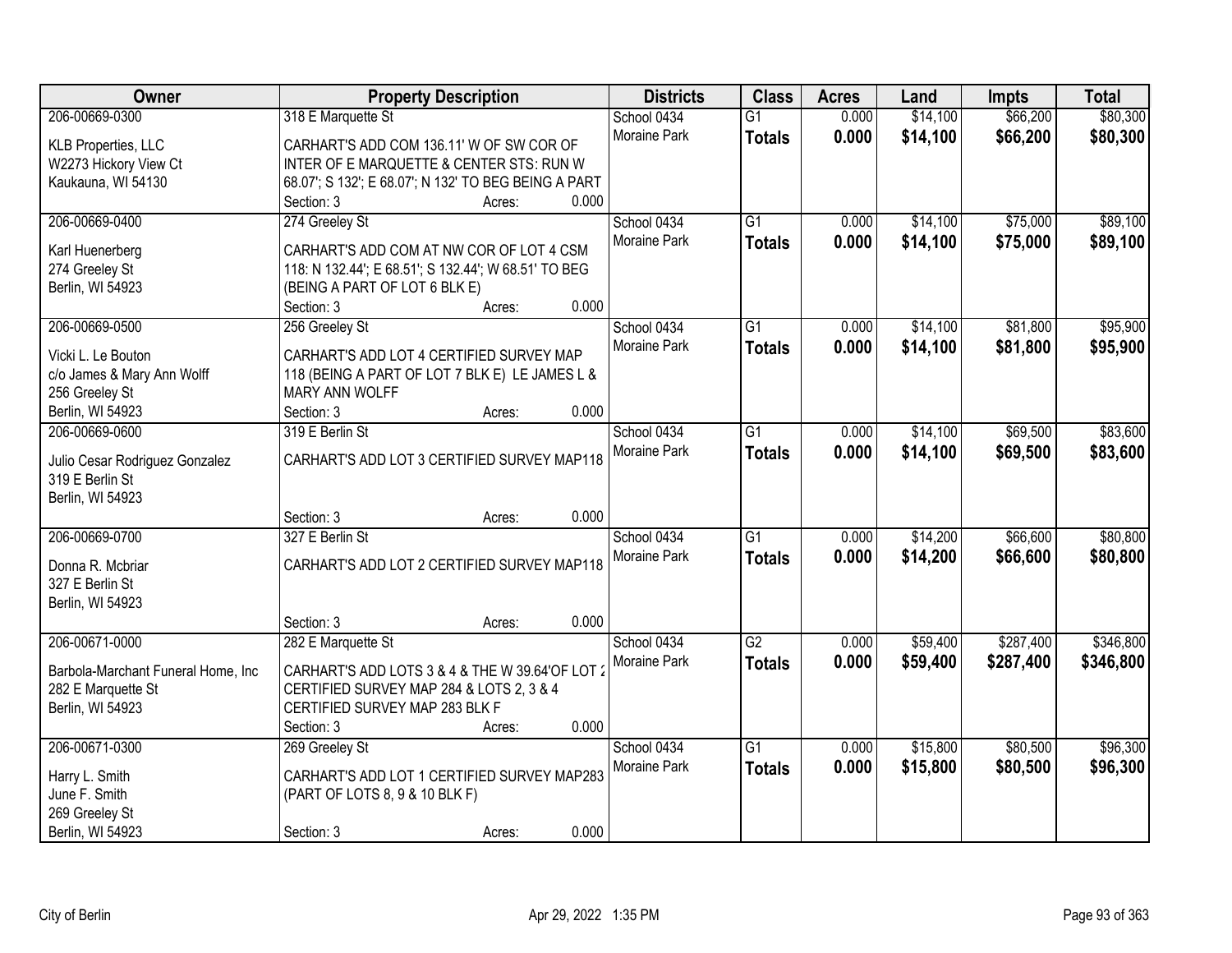| Owner<br><b>Districts</b><br><b>Class</b><br><b>Property Description</b><br><b>Acres</b><br>Land                                             | Impts     | <b>Total</b> |
|----------------------------------------------------------------------------------------------------------------------------------------------|-----------|--------------|
| 206-00671-0400<br>0.000<br>\$20,600<br>257 Greeley St<br>School 0434<br>$\overline{G1}$                                                      | \$106,600 | \$127,200    |
| Moraine Park<br>0.000<br>\$20,600<br><b>Totals</b><br>CARHART'S ADD LOT 1 & THE E 38' OF LOT<br>Joseph C. Bertzyk                            | \$106,600 | \$127,200    |
| Tammy L. Bertzyk<br>2CERTIFIED SURVEY MAP 284                                                                                                |           |              |
| 257 Greeley St                                                                                                                               |           |              |
| 0.000<br>Berlin, WI 54923<br>Section: 3<br>Acres:                                                                                            |           |              |
| 211 E Liberty St<br>206-00672-0000<br>$\overline{G1}$<br>0.820<br>\$26,200<br>School 0434                                                    | \$123,200 | \$149,400    |
| Moraine Park<br>0.820<br>\$26,200<br><b>Totals</b><br>Philip J. Femali<br>DAVLIN'S ADD LOTS 1, 2, 7, 8, BLK A & THE W 5' OF                  | \$123,200 | \$149,400    |
| 211 E Liberty St<br>LOT 5 BLK 206 FRANKLINS ADDITION                                                                                         |           |              |
| Berlin, WI 54923                                                                                                                             |           |              |
| 0.820<br>Section: 3<br>Acres:                                                                                                                |           |              |
| 206-00673-0000<br>$\overline{G1}$<br>\$21,600<br>200 E Berlin St<br>School 0434<br>0.000                                                     | \$153,500 | \$175,100    |
| Moraine Park<br>\$21,600<br>0.000<br><b>Totals</b><br>DAVLIN'S ADD LOTS 3 & 4 BLK A<br>Peter Thoma                                           | \$153,500 | \$175,100    |
| 200 E Berlin St                                                                                                                              |           |              |
| Berlin, WI 54923                                                                                                                             |           |              |
| 0.000<br>Section: 3<br>Acres:                                                                                                                |           |              |
| 206-00673-0100<br>\$13,700<br>199 E Liberty St<br>School 0434<br>G1<br>0.000                                                                 | \$76,400  | \$90,100     |
| Moraine Park<br>0.000<br>\$13,700<br><b>Totals</b><br>DAVLIN'S ADD LOT 6 BLK A                                                               | \$76,400  | \$90,100     |
| Angie Wesner<br>199 E Liberty                                                                                                                |           |              |
| Berlin, WI 54923                                                                                                                             |           |              |
| 0.000<br>Section: 3<br>Acres:                                                                                                                |           |              |
| $\overline{G1}$<br>\$14,100<br>206-00674-0000<br>195 E Liberty St<br>School 0434<br>0.000                                                    | \$49,500  | \$63,600     |
| Moraine Park<br>0.000<br>\$14,100<br><b>Totals</b>                                                                                           | \$49,500  | \$63,600     |
| Paul F. Griedl<br>DAVLIN'S ADD LOT 5 BLK A<br>Jan L. Griedl                                                                                  |           |              |
| 195 E Liberty St Po Box 205                                                                                                                  |           |              |
| Berlin, WI 54923<br>0.000<br>Section: 3<br>Acres:                                                                                            |           |              |
| 206-00675-0000<br>\$17,600<br>212 E Liberty St<br>School 0434<br>$\overline{G1}$<br>0.000                                                    | \$98,400  | \$116,000    |
| Moraine Park<br>0.000<br>\$17,600<br><b>Totals</b>                                                                                           | \$98,400  | \$116,000    |
| DAVLIN'S ADD LOT 1 BLK B EXC THE W 6' THEREOF<br>Robert W & Karen J Wendt Irrevocable<br>Trust<br>& THE W1/2 OF LOT 4 BLK 203 FRANKLIN'S ADD |           |              |
| 212 E Liberty St                                                                                                                             |           |              |
| 0.000<br>Berlin, WI 54923<br>Section: 3<br>Acres:                                                                                            |           |              |
| $\overline{G1}$<br>206-00676-0000<br>206 E Liberty St<br>School 0434<br>\$14,700<br>0.000                                                    | \$72,200  | \$86,900     |
| 0.000<br>\$14,700<br><b>Moraine Park</b><br><b>Totals</b>                                                                                    | \$72,200  | \$86,900     |
| DAVLIN'S ADD LOT 2 & THE W 6' OF LOT 1 BLK B<br>Darrin Schultz                                                                               |           |              |
| 206 E Liberty St<br>Berlin, WI 54923                                                                                                         |           |              |
| 0.000<br>Section: 3<br>Acres:                                                                                                                |           |              |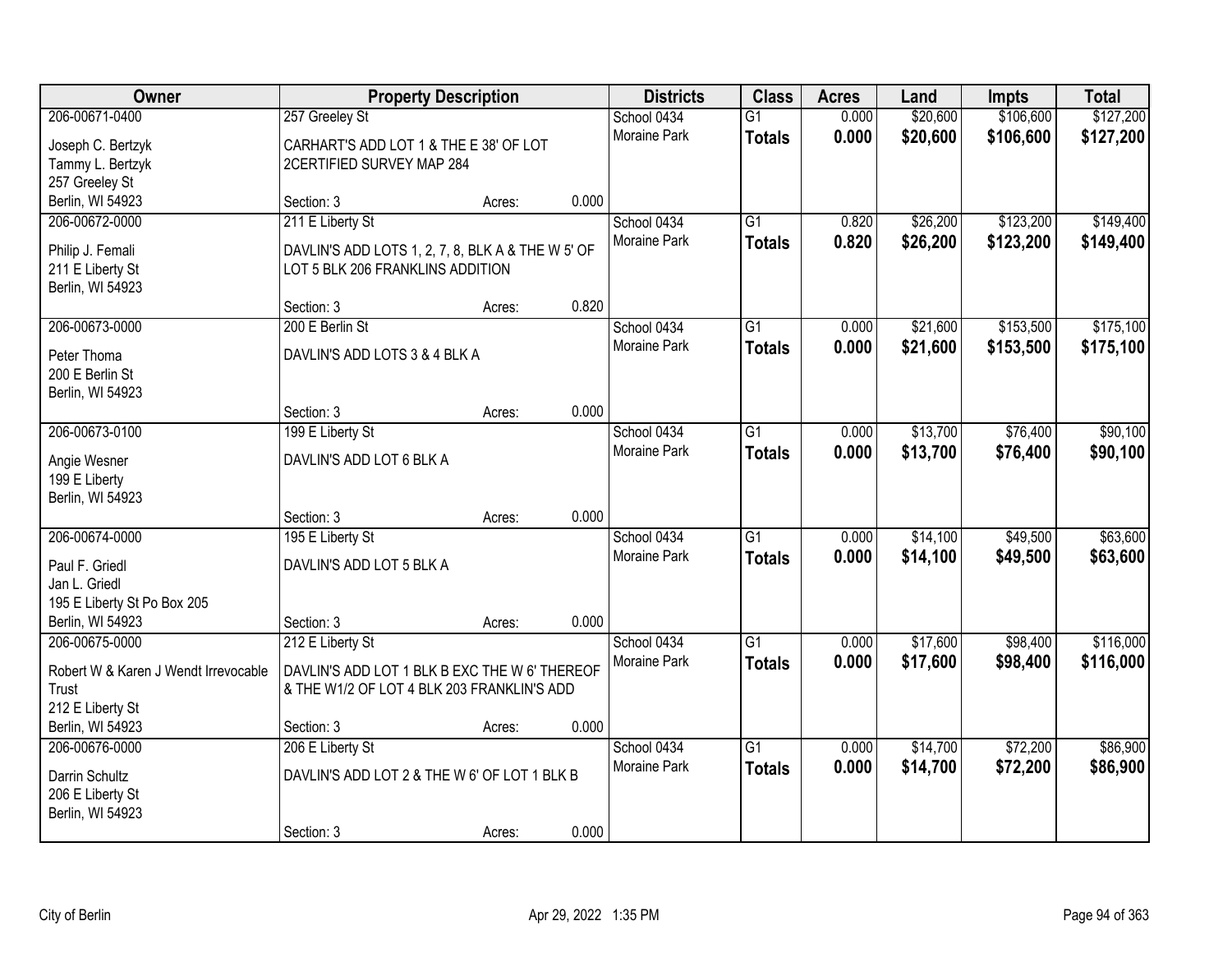| Owner                                | <b>Property Description</b>                    |        |       | <b>Districts</b>    | <b>Class</b>    | <b>Acres</b> | Land     | <b>Impts</b> | <b>Total</b> |
|--------------------------------------|------------------------------------------------|--------|-------|---------------------|-----------------|--------------|----------|--------------|--------------|
| 206-00677-0000                       | 200 E Liberty St                               |        |       | School 0434         | $\overline{G1}$ | 0.000        | \$13,700 | \$67,000     | \$80,700     |
| Deborah Butler                       | DAVLIN'S ADD LOT 3 BLK B                       |        |       | Moraine Park        | <b>Totals</b>   | 0.000        | \$13,700 | \$67,000     | \$80,700     |
| William R. Butler                    |                                                |        |       |                     |                 |              |          |              |              |
| 200 E Liberty St                     |                                                |        |       |                     |                 |              |          |              |              |
| Berlin, WI 54923                     | Section: 3                                     | Acres: | 0.000 |                     |                 |              |          |              |              |
| 206-00678-0000                       | 194 E Liberty St                               |        |       | School 0434         | $\overline{G1}$ | 0.000        | \$14,100 | \$74,600     | \$88,700     |
|                                      | DAVLIN'S ADD LOT 4 BLK B                       |        |       | <b>Moraine Park</b> | <b>Totals</b>   | 0.000        | \$14,100 | \$74,600     | \$88,700     |
| Nicholas K. Bartol                   |                                                |        |       |                     |                 |              |          |              |              |
| 194 E Liberty St<br>Berlin, WI 54923 |                                                |        |       |                     |                 |              |          |              |              |
|                                      | Section: 3                                     | Acres: | 0.000 |                     |                 |              |          |              |              |
| 206-00679-0000                       | 211 Bates St                                   |        |       | School 0434         | $\overline{G1}$ | 0.000        | \$18,300 | \$77,800     | \$96,100     |
|                                      |                                                |        |       | Moraine Park        | <b>Totals</b>   | 0.000        | \$18,300 | \$77,800     | \$96,100     |
| Anthony V. Lo Bianco                 | FRANKLIN'S ADD LOT 1 BLK 203 AND THE E 33' OF  |        |       |                     |                 |              |          |              |              |
| Nicole L. Lo Bianco                  | LOT <sub>2</sub>                               |        |       |                     |                 |              |          |              |              |
| 211 Bates St                         |                                                |        |       |                     |                 |              |          |              |              |
| Berlin, WI 54923                     | Section: 3                                     | Acres: | 0.000 |                     |                 |              |          |              |              |
| 206-00680-0100                       | 224 E Liberty St                               |        |       | School 0434         | $\overline{G1}$ | 0.000        | \$21,400 | \$110,000    | \$131,400    |
| Fortnum Joint Revocable Trust        | FRANKLIN'S ADD LOT 3 THE E1/2 OF LOT 4 & THE W |        |       | Moraine Park        | <b>Totals</b>   | 0.000        | \$21,400 | \$110,000    | \$131,400    |
| 224 E Liberty St                     | 33' OF LOT 2 BLK 203                           |        |       |                     |                 |              |          |              |              |
| Berlin, WI 54923                     |                                                |        |       |                     |                 |              |          |              |              |
|                                      | Section: 3                                     | Acres: | 0.000 |                     |                 |              |          |              |              |
| 206-00681-0000                       | 217 E Moore St                                 |        |       | School 0434         | $\overline{G1}$ | 0.000        | \$13,700 | \$58,800     | \$72,500     |
| Andrew T. Karr                       | FRANKLIN'S ADD LOT 5 BLK 203                   |        |       | <b>Moraine Park</b> | <b>Totals</b>   | 0.000        | \$13,700 | \$58,800     | \$72,500     |
| 3054 W American Dr                   |                                                |        |       |                     |                 |              |          |              |              |
| Greenfield, WI 53221                 |                                                |        |       |                     |                 |              |          |              |              |
|                                      | Section: 3                                     | Acres: | 0.000 |                     |                 |              |          |              |              |
| 206-00681-0100                       | 225 E Moore St                                 |        |       | School 0434         | $\overline{G1}$ | 0.000        | \$21,800 | \$88,200     | \$110,000    |
|                                      |                                                |        |       | Moraine Park        | <b>Totals</b>   | 0.000        | \$21,800 | \$88,200     | \$110,000    |
| Dena K. Hansen                       | FRANKLIN'S ADD LOTS 6 & 7 & THE W 6' OF LOT 8  |        |       |                     |                 |              |          |              |              |
| 225 E Moore St                       | <b>BLK 203</b>                                 |        |       |                     |                 |              |          |              |              |
| Berlin, WI 54923                     | Section: 3                                     |        | 0.000 |                     |                 |              |          |              |              |
| 206-00682-0000                       | 235 E Moore St                                 | Acres: |       | School 0434         | $\overline{G1}$ | 0.000        | \$12,700 | \$85,800     | \$98,500     |
|                                      |                                                |        |       | <b>Moraine Park</b> | <b>Totals</b>   | 0.000        | \$12,700 | \$85,800     | \$98,500     |
| Helen Burch                          | FRANKLIN'S ADD E 60' OF LOT 8 BLK 203          |        |       |                     |                 |              |          |              |              |
| 235 E Moore St                       |                                                |        |       |                     |                 |              |          |              |              |
| Berlin, WI 54923                     |                                                |        |       |                     |                 |              |          |              |              |
|                                      | Section: 3                                     | Acres: | 0.000 |                     |                 |              |          |              |              |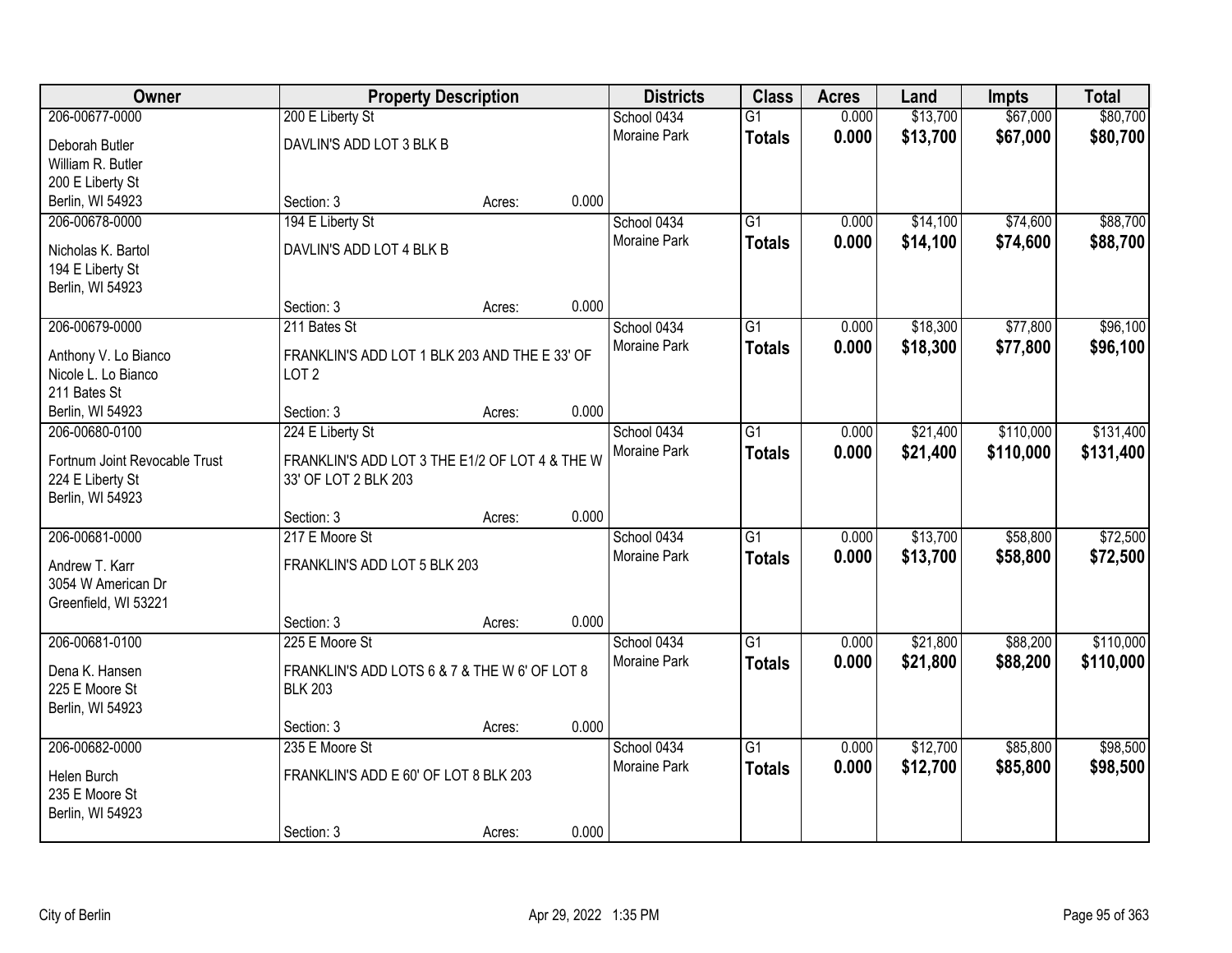| Owner                       | <b>Property Description</b>  |                                              | <b>Districts</b> | <b>Class</b>        | <b>Acres</b>    | Land  | Impts    | <b>Total</b> |           |
|-----------------------------|------------------------------|----------------------------------------------|------------------|---------------------|-----------------|-------|----------|--------------|-----------|
| 206-00683-0000              | 272 E Liberty St             |                                              |                  | School 0434         | $\overline{G1}$ | 0.000 | \$17,400 | \$107,300    | \$124,700 |
| Jamie R. Emerson            | FRANKLIN'S ADD LOT 1 BLK 204 |                                              |                  | Moraine Park        | <b>Totals</b>   | 0.000 | \$17,400 | \$107,300    | \$124,700 |
| 272 E Liberty St            |                              |                                              |                  |                     |                 |       |          |              |           |
| Berlin, WI 54923            |                              |                                              |                  |                     |                 |       |          |              |           |
|                             | Section: 3                   | Acres:                                       | 0.000            |                     |                 |       |          |              |           |
| 206-00684-0000              | 266 E Liberty St             |                                              |                  | School 0434         | $\overline{G1}$ | 0.000 | \$13,700 | \$89,200     | \$102,900 |
| Vincent W. Rowen            | FRANKLIN'S ADD LOT 2 BLK 204 |                                              |                  | <b>Moraine Park</b> | <b>Totals</b>   | 0.000 | \$13,700 | \$89,200     | \$102,900 |
| 266 E Liberty St            |                              |                                              |                  |                     |                 |       |          |              |           |
| Berlin, WI 54923            |                              |                                              |                  |                     |                 |       |          |              |           |
|                             | Section: 3                   | Acres:                                       | 0.000            |                     |                 |       |          |              |           |
| 206-00685-0000              | 260 E Liberty St             |                                              |                  | School 0434         | $\overline{G1}$ | 0.000 | \$18,300 | \$66,200     | \$84,500  |
| Mary E. Navin               |                              | FRANKLIN'S ADD LOT3 & E1/2 OF LOT 4 BLK 204  |                  | Moraine Park        | <b>Totals</b>   | 0.000 | \$18,300 | \$66,200     | \$84,500  |
| 260 E Liberty St            |                              |                                              |                  |                     |                 |       |          |              |           |
| Berlin, WI 54923            |                              |                                              |                  |                     |                 |       |          |              |           |
|                             | Section: 3                   | Acres:                                       | 0.000            |                     |                 |       |          |              |           |
| 206-00686-0000              | 248 E Liberty St             |                                              |                  | School 0434         | $\overline{G1}$ | 0.000 | \$18,300 | \$73,100     | \$91,400  |
| David W & Diane C Hameister |                              | FRANKLIN'S ADD LOT 5 & W1/2 OF LOT 4 BLK 204 |                  | <b>Moraine Park</b> | <b>Totals</b>   | 0.000 | \$18,300 | \$73,100     | \$91,400  |
| Revocable Trust             |                              |                                              |                  |                     |                 |       |          |              |           |
| 260 Crestwood Dr            |                              |                                              |                  |                     |                 |       |          |              |           |
| Elkhart Lake, WI 53020      | Section: 3                   | Acres:                                       | 0.000            |                     |                 |       |          |              |           |
| 206-00687-0000              | 247 E Moore St               |                                              |                  | School 0434         | $\overline{G1}$ | 0.000 | \$13,700 | \$51,500     | \$65,200  |
| Travis J. Parafiniuk        | FRANKLIN'S ADD LOT 6 BLK 204 |                                              |                  | Moraine Park        | <b>Totals</b>   | 0.000 | \$13,700 | \$51,500     | \$65,200  |
| 247 E Moore St              |                              |                                              |                  |                     |                 |       |          |              |           |
| Berlin, WI 54923            |                              |                                              |                  |                     |                 |       |          |              |           |
|                             | Section: 3                   | Acres:                                       | 0.000            |                     |                 |       |          |              |           |
| 206-00688-0000              | 255 E Moore St               |                                              |                  | School 0434         | $\overline{G1}$ | 0.000 | \$13,700 | \$58,900     | \$72,600  |
| Kristie K. Krause           | FRANKLIN'S ADD LOT 7 BLK 204 |                                              |                  | Moraine Park        | <b>Totals</b>   | 0.000 | \$13,700 | \$58,900     | \$72,600  |
| 255 E Moore St              |                              |                                              |                  |                     |                 |       |          |              |           |
| Berlin, WI 54923            |                              |                                              |                  |                     |                 |       |          |              |           |
|                             | Section: 3                   | Acres:                                       | 0.000            |                     |                 |       |          |              |           |
| 206-00689-0000              | 259 E Moore St               |                                              |                  | School 0434         | $\overline{G1}$ | 0.000 | \$13,700 | \$55,100     | \$68,800  |
| David Darnick               | FRANKLIN'S ADD LOT 8 BLK 204 |                                              |                  | <b>Moraine Park</b> | <b>Totals</b>   | 0.000 | \$13,700 | \$55,100     | \$68,800  |
| Kathryn Darnick             |                              |                                              |                  |                     |                 |       |          |              |           |
| 259 E Moore St              |                              |                                              |                  |                     |                 |       |          |              |           |
| Berlin, WI 54923            | Section: 3                   | Acres:                                       | 0.000            |                     |                 |       |          |              |           |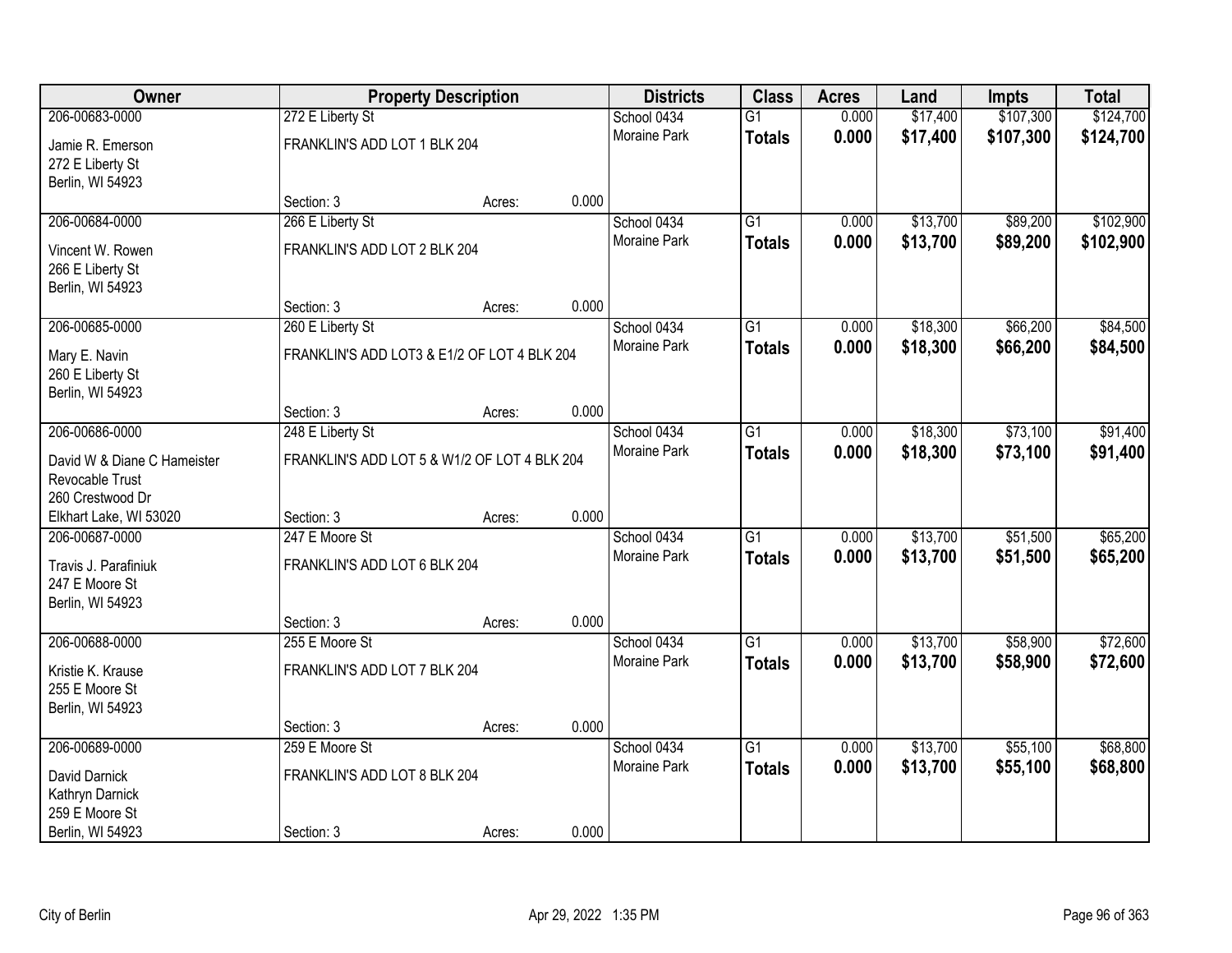| Owner                             |                                                 | <b>Property Description</b> |       | <b>Districts</b>    | <b>Class</b>    | <b>Acres</b> | Land     | <b>Impts</b> | <b>Total</b> |
|-----------------------------------|-------------------------------------------------|-----------------------------|-------|---------------------|-----------------|--------------|----------|--------------|--------------|
| 206-00690-0000                    | 265 E Moore St                                  |                             |       | School 0434         | $\overline{G1}$ | 0.000        | \$13,700 | \$90,100     | \$103,800    |
| Harriet M Henke Irrevocable Trust | FRANKLIN'S ADD LOT 9 BLK 204                    |                             |       | Moraine Park        | <b>Totals</b>   | 0.000        | \$13,700 | \$90,100     | \$103,800    |
| 265 E Moore St                    |                                                 |                             |       |                     |                 |              |          |              |              |
| Berlin, WI 54923                  |                                                 |                             |       |                     |                 |              |          |              |              |
|                                   | Section: 3                                      | Acres:                      | 0.000 |                     |                 |              |          |              |              |
| 206-00691-0000                    | 269 E Moore St                                  |                             |       | School 0434         | $\overline{G1}$ | 0.000        | \$10,000 | \$46,800     | \$56,800     |
| Carlene M. Merrick                | FRANKLIN'S ADD W1/2 OF LOT 10 BLK 204           |                             |       | Moraine Park        | <b>Totals</b>   | 0.000        | \$10,000 | \$46,800     | \$56,800     |
| 269 E Moore St                    |                                                 |                             |       |                     |                 |              |          |              |              |
| Berlin, WI 54923                  |                                                 |                             |       |                     |                 |              |          |              |              |
|                                   | Section: 3                                      | Acres:                      | 0.000 |                     |                 |              |          |              |              |
| 206-00692-0000                    | 275 E Moore St                                  |                             |       | School 0434         | $\overline{G1}$ | 0.000        | \$10,000 | \$57,700     | \$67,700     |
| Travis H. Hietpas                 | FRANKLIN'S ADD E1/2 OF LOT 10 BLK 204 ALSO A    |                             |       | Moraine Park        | <b>Totals</b>   | 0.000        | \$10,000 | \$57,700     | \$67,700     |
| 275 E Moore St                    | R/W                                             |                             |       |                     |                 |              |          |              |              |
| Berlin, WI 54923                  |                                                 |                             |       |                     |                 |              |          |              |              |
|                                   | Section: 3                                      | Acres:                      | 0.000 |                     |                 |              |          |              |              |
| 206-00693-0000                    | 272 E Berlin St                                 |                             |       | School 0434         | G1              | 0.000        | \$20,700 | \$104,100    | \$124,800    |
| <b>Brian Sonnentag</b>            | FRANKLIN'S ADD LOT 1 BLK 205 & THE W1/2 OF LOT  |                             |       | Moraine Park        | <b>Totals</b>   | 0.000        | \$20,700 | \$104,100    | \$124,800    |
| 272 E Berlin St                   | 5 BLK B CARHART'S ADD                           |                             |       |                     |                 |              |          |              |              |
| Berlin, WI 54923                  |                                                 |                             |       |                     |                 |              |          |              |              |
|                                   | Section: 3                                      | Acres:                      | 0.000 |                     |                 |              |          |              |              |
| 206-00694-0000                    | 266 E Berlin St                                 |                             |       | School 0434         | $\overline{G1}$ | 0.200        | \$13,700 | \$82,700     | \$96,400     |
| Erika C. Delgadillo-Coca          | FRANKLIN'S ADD LOT 2 BLK 205                    |                             |       | Moraine Park        | <b>Totals</b>   | 0.200        | \$13,700 | \$82,700     | \$96,400     |
| 266 E Berlin St                   |                                                 |                             |       |                     |                 |              |          |              |              |
| Berlin, WI 54923                  |                                                 |                             |       |                     |                 |              |          |              |              |
|                                   | Section: 3                                      | Acres:                      | 0.200 |                     |                 |              |          |              |              |
| 206-00695-0000                    | 258 E Berlin St                                 |                             |       | School 0434         | $\overline{G1}$ | 0.000        | \$18,300 | \$104,600    | \$122,900    |
| Timothy P. Koch                   | FRANKLIN'S ADD LOT 3 AND E 33' OF LOT 4 BLK 205 |                             |       | Moraine Park        | <b>Totals</b>   | 0.000        | \$18,300 | \$104,600    | \$122,900    |
| Joan B. Koch                      |                                                 |                             |       |                     |                 |              |          |              |              |
| 258 E Berlin St                   |                                                 |                             |       |                     |                 |              |          |              |              |
| Berlin, WI 54923                  | Section: 3                                      | Acres:                      | 0.000 |                     |                 |              |          |              |              |
| 206-00695-0100                    | 259 E Liberty St                                |                             |       | School 0434         | $\overline{G1}$ | 0.000        | \$13,700 | \$45,900     | \$59,600     |
| Jacob Pohl                        | FRANKLIN'S ADD LOT 8 BLK 205                    |                             |       | <b>Moraine Park</b> | <b>Totals</b>   | 0.000        | \$13,700 | \$45,900     | \$59,600     |
| 259 E Liberty St                  |                                                 |                             |       |                     |                 |              |          |              |              |
| Berlin, WI 54923                  |                                                 |                             |       |                     |                 |              |          |              |              |
|                                   | Section: 3                                      | Acres:                      | 0.000 |                     |                 |              |          |              |              |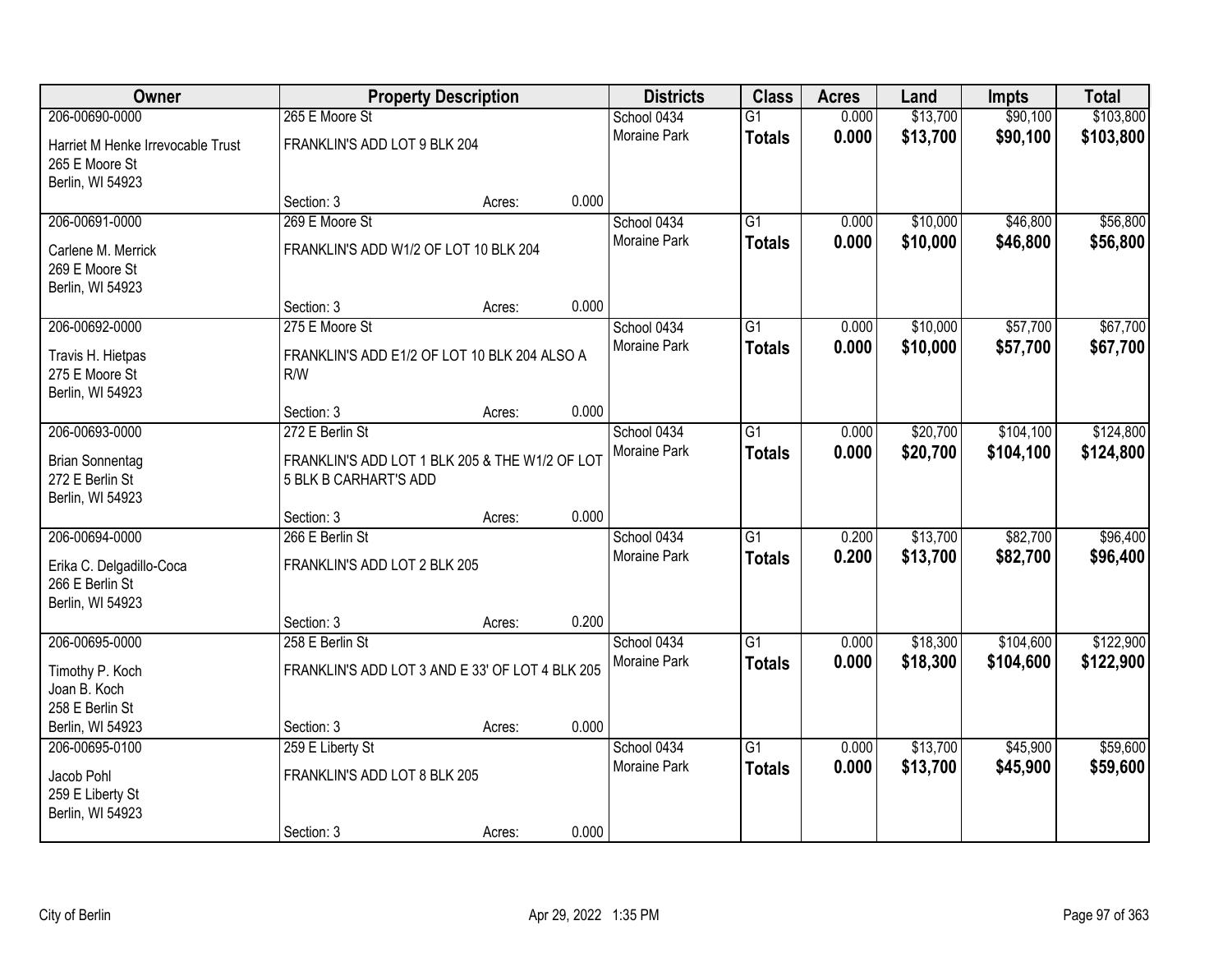| Owner                 |                                                 | <b>Property Description</b> |       | <b>Districts</b>    | <b>Class</b>    | <b>Acres</b> | Land     | <b>Impts</b> | <b>Total</b> |
|-----------------------|-------------------------------------------------|-----------------------------|-------|---------------------|-----------------|--------------|----------|--------------|--------------|
| 206-00696-0000        | 249 E Liberty St                                |                             |       | School 0434         | $\overline{G1}$ | 0.000        | \$21,400 | \$100,200    | \$121,600    |
| Lisa Krings           | FRANKLIN'S ADD LOTS 6 & 7 BLK 205               |                             |       | Moraine Park        | <b>Totals</b>   | 0.000        | \$21,400 | \$100,200    | \$121,600    |
| 249 E Liberty St      |                                                 |                             |       |                     |                 |              |          |              |              |
| Berlin, WI 54923      |                                                 |                             |       |                     |                 |              |          |              |              |
|                       | Section: 3                                      | Acres:                      | 0.000 |                     |                 |              |          |              |              |
| 206-00696-0100        | 240 Bates St                                    |                             |       | School 0434         | $\overline{G1}$ | 0.000        | \$18,300 | \$95,400     | \$113,700    |
| Melvin H. Smith       | FRANKLIN'S ADD LOT 5 & THE W1/2 OF LOT 4 BLK    |                             |       | Moraine Park        | <b>Totals</b>   | 0.000        | \$18,300 | \$95,400     | \$113,700    |
| Cindy L. Smith        | 205                                             |                             |       |                     |                 |              |          |              |              |
| 240 Bates St          |                                                 |                             |       |                     |                 |              |          |              |              |
| Berlin, WI 54923      | Section: 3                                      | Acres:                      | 0.000 |                     |                 |              |          |              |              |
| 206-00697-0000        | 265 E Liberty St                                |                             |       | School 0434         | G1              | 0.000        | \$13,700 | \$71,600     | \$85,300     |
| Mary A. Smith         | FRANKLIN'S ADD LOT 9 BLK 205                    |                             |       | <b>Moraine Park</b> | <b>Totals</b>   | 0.000        | \$13,700 | \$71,600     | \$85,300     |
| 265 E Liberty St      |                                                 |                             |       |                     |                 |              |          |              |              |
| Berlin, WI 54923      |                                                 |                             |       |                     |                 |              |          |              |              |
|                       | Section: 3                                      | Acres:                      | 0.000 |                     |                 |              |          |              |              |
| 206-00697-0100        | 275 E Liberty St                                |                             |       | School 0434         | G1              | 0.000        | \$17,400 | \$60,500     | \$77,900     |
| Chris Pike            | FRANKLIN'S ADD LOT 10 BLK 205                   |                             |       | <b>Moraine Park</b> | <b>Totals</b>   | 0.000        | \$17,400 | \$60,500     | \$77,900     |
| Kenneth H. Pike Jr    |                                                 |                             |       |                     |                 |              |          |              |              |
| 275 E Liberty St      |                                                 |                             |       |                     |                 |              |          |              |              |
| Berlin, WI 54923      | Section: 3                                      | Acres:                      | 0.000 |                     |                 |              |          |              |              |
| 206-00698-0000        | 237 Bates St                                    |                             |       | School 0434         | $\overline{G1}$ | 0.000        | \$18,400 | \$60,800     | \$79,200     |
| Jeane C. King         | FRANKLIN'S ADD LOT 1 AND E 34' OF LOT 2 BLK 206 |                             |       | Moraine Park        | <b>Totals</b>   | 0.000        | \$18,400 | \$60,800     | \$79,200     |
| 237 Bates St          |                                                 |                             |       |                     |                 |              |          |              |              |
| Berlin, WI 54923      |                                                 |                             |       |                     |                 |              |          |              |              |
|                       | Section: 3                                      | Acres:                      | 0.000 |                     |                 |              |          |              |              |
| 206-00698-0100        | 218 E Berlin St                                 |                             |       | School 0434         | $\overline{G1}$ | 0.200        | \$13,700 | \$86,300     | \$100,000    |
| Crystal Lynn Mcgregor | FRANKLIN'S ADD LOT 4 BLK 206                    |                             |       | Moraine Park        | <b>Totals</b>   | 0.200        | \$13,700 | \$86,300     | \$100,000    |
| 218 E Berlin St       |                                                 |                             |       |                     |                 |              |          |              |              |
| Berlin, WI 54923      |                                                 |                             |       |                     |                 |              |          |              |              |
|                       | Section: 3                                      | Acres:                      | 0.200 |                     |                 |              |          |              |              |
| 206-00698-0200        | 224 E Berlin St                                 |                             |       | School 0434         | $\overline{G1}$ | 0.000        | \$18,200 | \$92,700     | \$110,900    |
| Paul H. Roethel       | FRANKLIN'S ADD LOT 3 & THE W 32' OF LOT 2 BLK   |                             |       | Moraine Park        | <b>Totals</b>   | 0.000        | \$18,200 | \$92,700     | \$110,900    |
| Kay E. Roethel        | 206                                             |                             |       |                     |                 |              |          |              |              |
| 224 E Berlin St       |                                                 |                             |       |                     |                 |              |          |              |              |
| Berlin, WI 54923      | Section: 3                                      | Acres:                      | 0.000 |                     |                 |              |          |              |              |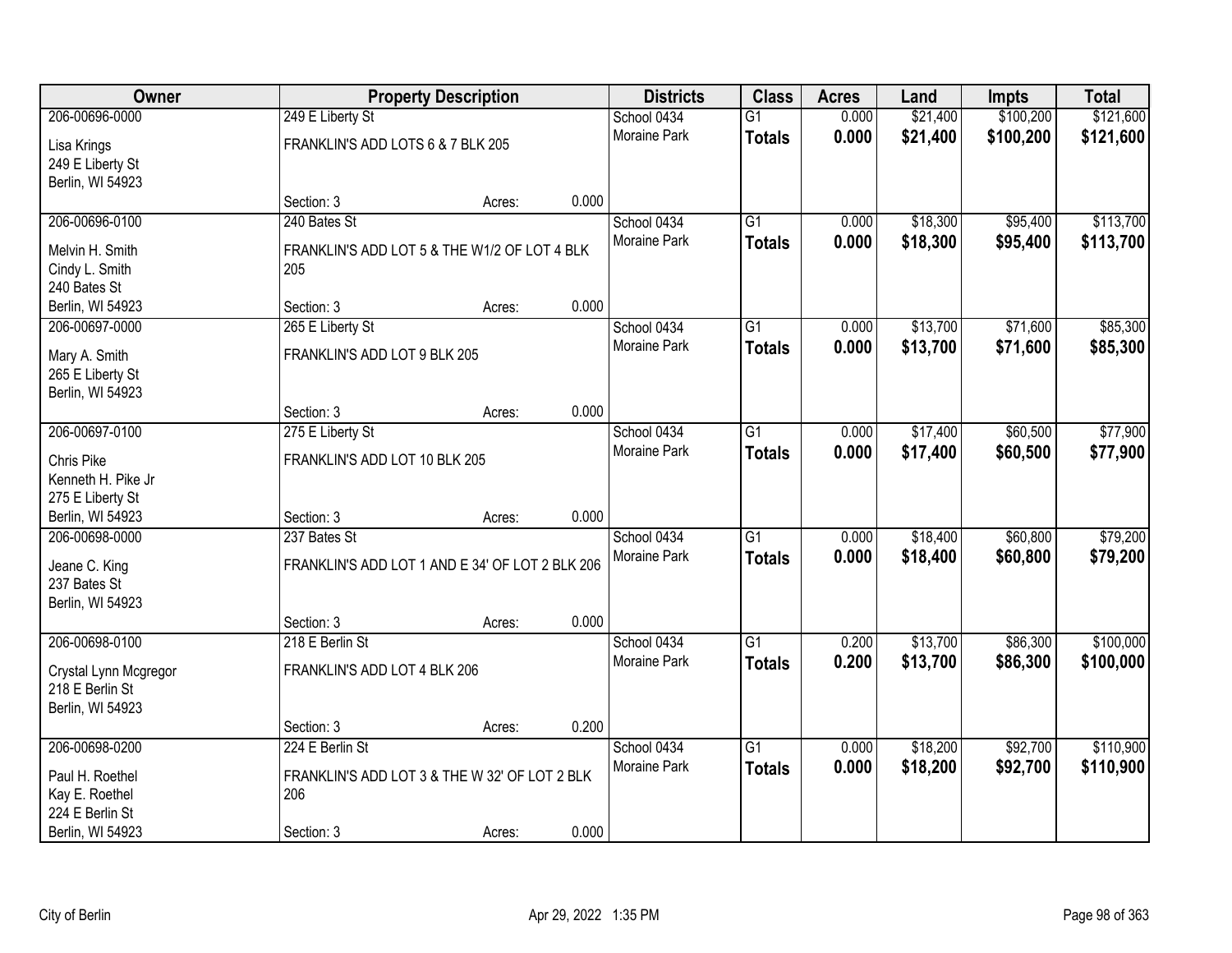| Owner                   |                                             | <b>Property Description</b> |       | <b>Districts</b>    | <b>Class</b>    | <b>Acres</b> | Land     | <b>Impts</b> | <b>Total</b> |
|-------------------------|---------------------------------------------|-----------------------------|-------|---------------------|-----------------|--------------|----------|--------------|--------------|
| 206-00699-0000          | 219 E Liberty St                            |                             |       | School 0434         | $\overline{G1}$ | 0.000        | \$12,900 | \$57,100     | \$70,000     |
| Sara A. Verch           | FRANKLIN'S ADD THE E 61' OF LOT 5 BLK 206   |                             |       | Moraine Park        | <b>Totals</b>   | 0.000        | \$12,900 | \$57,100     | \$70,000     |
| 219 E Liberty St        |                                             |                             |       |                     |                 |              |          |              |              |
| Berlin, WI 54923        |                                             |                             |       |                     |                 |              |          |              |              |
|                         | Section: 3                                  | Acres:                      | 0.000 |                     |                 |              |          |              |              |
| 206-00700-0000          | 223 E Liberty St                            |                             |       | School 0434         | $\overline{G1}$ | 0.000        | \$13,700 | \$36,200     | \$49,900     |
| Diane F. Kressin        | FRANKLIN'S ADD LOT 6 BLK 206                |                             |       | <b>Moraine Park</b> | <b>Totals</b>   | 0.000        | \$13,700 | \$36,200     | \$49,900     |
| 223 E Liberty St        |                                             |                             |       |                     |                 |              |          |              |              |
| Berlin, WI 54923        |                                             |                             |       |                     |                 |              |          |              |              |
|                         | Section: 3                                  | Acres:                      | 0.000 |                     |                 |              |          |              |              |
| 206-00701-0000          | 229 E Liberty St                            |                             |       | School 0434         | $\overline{G1}$ | 0.000        | \$13,700 | \$65,900     | \$79,600     |
| Rita Ann Bissett        | FRANKLIN'S ADD LOT 7 BLK 206                |                             |       | Moraine Park        | <b>Totals</b>   | 0.000        | \$13,700 | \$65,900     | \$79,600     |
| 1611 E Cypress Point Dr |                                             |                             |       |                     |                 |              |          |              |              |
| Venice, FL 34293        |                                             |                             |       |                     |                 |              |          |              |              |
|                         | Section: 3                                  | Acres:                      | 0.000 |                     |                 |              |          |              |              |
| 206-00702-0000          | 235 E Liberty St                            |                             |       | School 0434         | $\overline{G1}$ | 0.000        | \$13,700 | \$70,300     | \$84,000     |
| Noe E. Sanchez          | FRANKLIN'S ADD LOT 8 BLK 206                |                             |       | <b>Moraine Park</b> | <b>Totals</b>   | 0.000        | \$13,700 | \$70,300     | \$84,000     |
| Sandra L. Sanchez       |                                             |                             |       |                     |                 |              |          |              |              |
| 235 E Liberty St        |                                             |                             |       |                     |                 |              |          |              |              |
| Berlin, WI 54923        | Section: 3                                  | Acres:                      | 0.000 |                     |                 |              |          |              |              |
| 206-00703-0000          | 265 Bates St                                |                             |       | School 0434         | $\overline{G1}$ | 0.000        | \$20,500 | \$60,200     | \$80,700     |
| <b>Sharon Yasick</b>    | FRANKLIN'S ADD LOT A CERTIFIED SURVEY       |                             |       | <b>Moraine Park</b> | <b>Totals</b>   | 0.000        | \$20,500 | \$60,200     | \$80,700     |
| 265 Bates St            | MAP207 V1 (BEING PART OF BLK 207)           |                             |       |                     |                 |              |          |              |              |
| Berlin, WI 54923        |                                             |                             |       |                     |                 |              |          |              |              |
|                         | Section: 3                                  | Acres:                      | 0.000 |                     |                 |              |          |              |              |
| 206-00703-0100          | 224 E Marquette St                          |                             |       | School 0434         | $\overline{G1}$ | 0.000        | \$15,600 | \$81,000     | \$96,600     |
| Alex Robert Adams       | FRANKLIN'S ADD LOT B CERTIFIED SURVEY       |                             |       | <b>Moraine Park</b> | <b>Totals</b>   | 0.000        | \$15,600 | \$81,000     | \$96,600     |
| 224 E Marquette St      | MAP207 V1 (BEING A PART OF BLK 207)         |                             |       |                     |                 |              |          |              |              |
| Berlin, WI 54923        |                                             |                             |       |                     |                 |              |          |              |              |
|                         | Section: 3                                  | Acres:                      | 0.000 |                     |                 |              |          |              |              |
| 206-00703-0200          | 218 E Marquette St                          |                             |       | School 0434         | $\overline{G1}$ | 0.000        | \$15,600 | \$71,000     | \$86,600     |
| Michele Cunningham      | FRANKLIN'S ADD LOT C CERTIFIED SURVEY       |                             |       | <b>Moraine Park</b> | <b>Totals</b>   | 0.000        | \$15,600 | \$71,000     | \$86,600     |
| 218 E Marquette St      | MAP207 V1 (BEING A PART OF BLK 207) SUBJ TO |                             |       |                     |                 |              |          |              |              |
| Berlin, WI 54923        | ESMT OVER W 7.5' FOR UTILITIES              |                             |       |                     |                 |              |          |              |              |
|                         | Section: 3                                  | Acres:                      | 0.000 |                     |                 |              |          |              |              |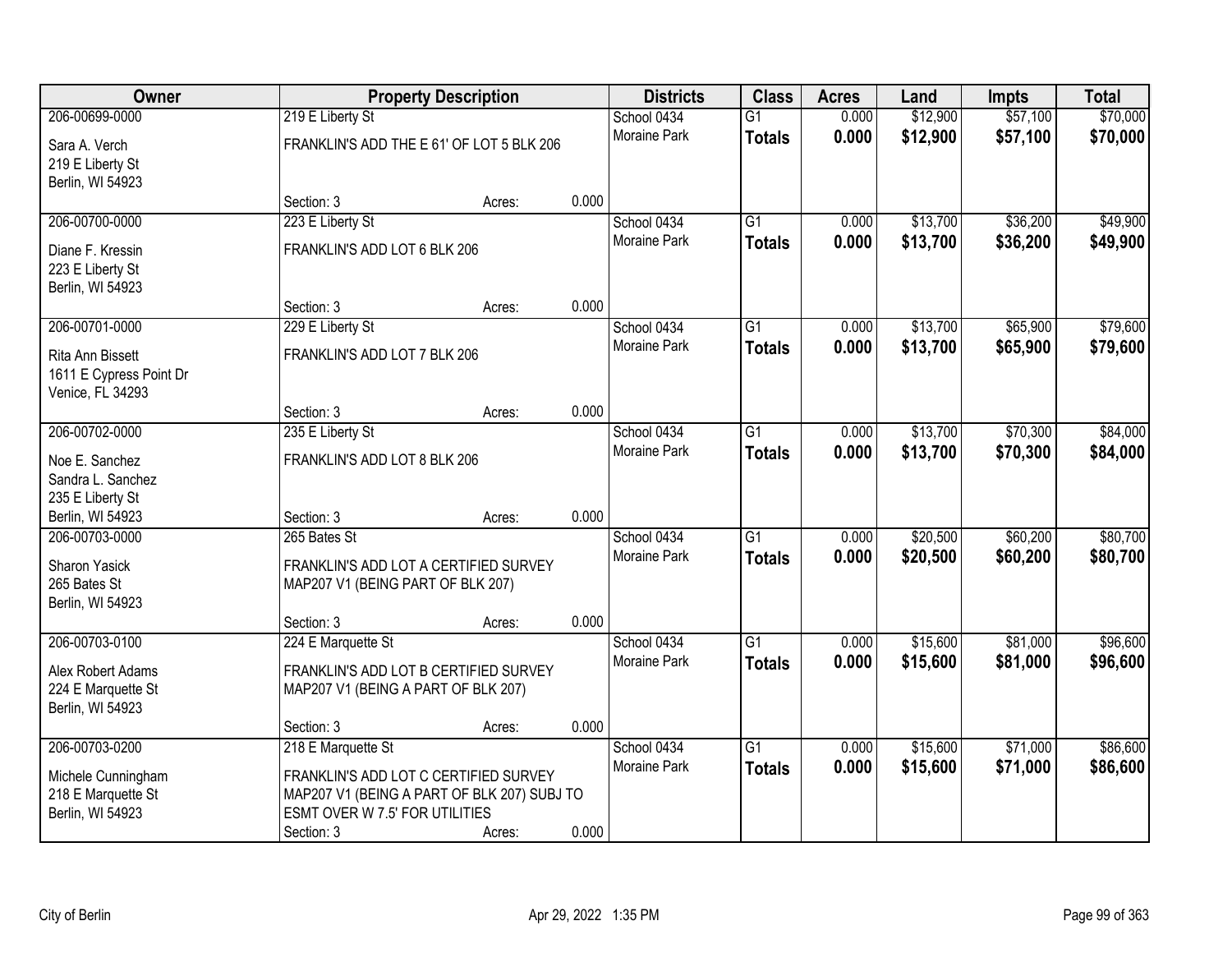| Owner                                                                  |                                                                                                | <b>Property Description</b> |       | <b>Districts</b>            | <b>Class</b>                     | <b>Acres</b>   | Land                 | Impts                  | <b>Total</b>           |
|------------------------------------------------------------------------|------------------------------------------------------------------------------------------------|-----------------------------|-------|-----------------------------|----------------------------------|----------------|----------------------|------------------------|------------------------|
| 206-00704-0000                                                         | 215 E Berlin St                                                                                |                             |       | School 0434                 | $\overline{G1}$                  | 0.000          | \$14,700             | \$112,900              | \$127,600              |
| Kristi L. Schneider<br>215 E Berlin St<br>Berlin, WI 54923             | FRANKLIN'S ADD LOT 5 BLK 207 INCL THAT PARCEL<br><b>DESC V761 P871</b>                         |                             |       | Moraine Park                | <b>Totals</b>                    | 0.000          | \$14,700             | \$112,900              | \$127,600              |
|                                                                        | Section: 3                                                                                     | Acres:                      | 0.000 |                             |                                  |                |                      |                        |                        |
| 206-00705-0000                                                         | 225 E Berlin St                                                                                |                             |       | School 0434                 | $\overline{G1}$                  | 0.000          | \$18,300             | \$81,300               | \$99,600               |
| Laurence R. Thompson<br>225 E Berlin St<br>Berlin, WI 54923            | FRANKLIN'S ADD LOT 6 & W1/2 OF LOT 7 BLK 207                                                   |                             |       | Moraine Park                | <b>Totals</b>                    | 0.000          | \$18,300             | \$81,300               | \$99,600               |
|                                                                        | Section: 3                                                                                     | Acres:                      | 0.000 |                             |                                  |                |                      |                        |                        |
| 206-00706-0000                                                         | 235 E Berlin St                                                                                |                             |       | School 0434                 | $\overline{G1}$                  | 0.000          | \$18,300             | \$54,600               | \$72,900               |
| Darlene J. Wagner<br>235 E Berlin St<br>Berlin, WI 54923               | FRANKLIN'S ADD LOT 8 & E1/2 OF LOT 7 BLK 207                                                   |                             |       | Moraine Park                | <b>Totals</b>                    | 0.000          | \$18,300             | \$54,600               | \$72,900               |
|                                                                        | Section: 3                                                                                     | Acres:                      | 0.000 |                             |                                  |                |                      |                        |                        |
| 206-00707-0000                                                         | 270 E Marquette St                                                                             |                             |       | School 0434                 | $\overline{G2}$                  | 0.758          | \$40,300             | \$0                    | \$40,300               |
| <b>Community Health Network</b><br>225 Memorial Dr<br>Berlin, WI 54923 | FRANKLIN'S ADD LOTS 1, 2 & 3, BLK 208 TOGETHER<br><b>WITH ESMT</b>                             |                             |       | Moraine Park                | <b>Totals</b>                    | 0.758          | \$40,300             | \$0                    | \$40,300               |
|                                                                        | Section: 3                                                                                     | Acres:                      | 0.758 |                             |                                  |                |                      |                        |                        |
| 206-00707-0100<br>Jerrod F. Lueck<br>April M. Lueck                    | 269 E Berlin St<br>FRANKLIN'S ADD LOTS 9 & 10 BLK 208 EXC THE W<br>17.32' THEREOF SUBJ TO ESMT |                             |       | School 0434<br>Moraine Park | $\overline{G1}$<br><b>Totals</b> | 0.000<br>0.000 | \$22,200<br>\$22,200 | \$112,200<br>\$112,200 | \$134,400<br>\$134,400 |
| 269 E Berlin St<br>Berlin, WI 54923                                    | Section: 3                                                                                     | Acres:                      | 0.000 |                             |                                  |                |                      |                        |                        |
| 206-00707-0200                                                         | 259 E Berlin St                                                                                |                             |       | School 0434                 | $\overline{G1}$                  | 0.000          | \$16,300             | \$97,300               | \$113,600              |
| Joe Stellmacher<br>259 E Berlin St<br>Berlin, WI 54923                 | FRANKLIN'S ADD LOT 8 & THE W 17.32' OF LOT 9<br><b>BLK 208</b>                                 |                             |       | Moraine Park                | <b>Totals</b>                    | 0.000          | \$16,300             | \$97,300               | \$113,600              |
|                                                                        | Section: 3                                                                                     | Acres:                      | 0.000 |                             |                                  |                |                      |                        |                        |
| 206-00708-0000                                                         | 254 E Marquette St                                                                             |                             |       | School 0434                 | $\overline{G1}$                  | 0.000          | \$14,100             | \$119,500              | \$133,600              |
| Dlouhy Rentals LLC<br>621 Voyagers Trl<br>Berlin, WI 54923             | FRANKLIN'S ADD LOT 4 BLK 208                                                                   |                             |       | <b>Moraine Park</b>         | <b>Totals</b>                    | 0.000          | \$14,100             | \$119,500              | \$133,600              |
|                                                                        | Section: 3                                                                                     | Acres:                      | 0.000 |                             |                                  |                |                      |                        |                        |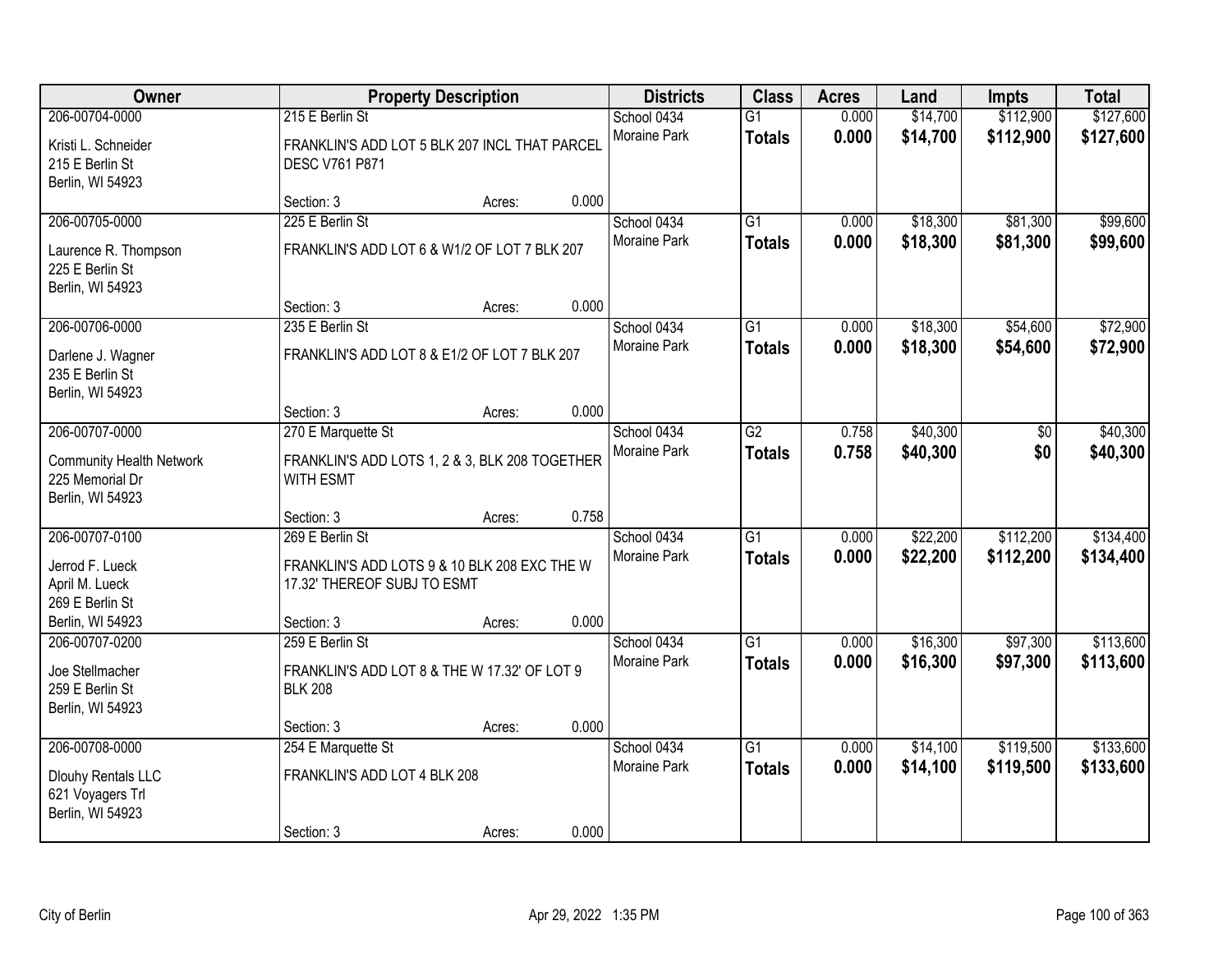| Owner                                                                  |                                   | <b>Property Description</b>                                                                                                                                             |        | <b>Districts</b>                   | <b>Class</b>                     | <b>Acres</b>     | Land                 | Impts                  | <b>Total</b>           |
|------------------------------------------------------------------------|-----------------------------------|-------------------------------------------------------------------------------------------------------------------------------------------------------------------------|--------|------------------------------------|----------------------------------|------------------|----------------------|------------------------|------------------------|
| 206-00708-0100                                                         | 247 E Berlin St                   |                                                                                                                                                                         |        | School 0434                        | $\overline{G1}$                  | 0.210            | \$14,100             | \$70,700               | \$84,800               |
| Schaffer Rental Properties, LLC<br>N438 24th Ave<br>Neshkoro, WI 54960 | FRANKLIN'S ADD LOT 6 BLK 208      |                                                                                                                                                                         |        | <b>Moraine Park</b>                | <b>Totals</b>                    | 0.210            | \$14,100             | \$70,700               | \$84,800               |
|                                                                        | Section: 3                        | Acres:                                                                                                                                                                  | 0.210  |                                    |                                  |                  |                      |                        |                        |
| 206-00708-0200                                                         | 253 E Berlin St                   |                                                                                                                                                                         |        | School 0434                        | $\overline{G1}$                  | 0.000            | \$14,100             | \$61,300               | \$75,400               |
| Chao Vang<br>253 E Berlin St<br>Berlin, WI 54923                       | FRANKLIN'S ADD LOT 7 BLK 208      |                                                                                                                                                                         |        | Moraine Park                       | <b>Totals</b>                    | 0.000            | \$14,100             | \$61,300               | \$75,400               |
|                                                                        | Section: 3                        | Acres:                                                                                                                                                                  | 0.000  |                                    |                                  |                  |                      |                        |                        |
| 206-00708-0300                                                         | 248 E Marquette St                |                                                                                                                                                                         |        | School 0434                        | $\overline{G1}$                  | 0.000            | \$14,100             | \$70,000               | \$84,100               |
| Darleen F. Klemp<br>248 E Marquette St<br>Berlin, WI 54923             | FRANKLIN'S ADD LOT 5 BLK 208      |                                                                                                                                                                         |        | <b>Moraine Park</b>                | <b>Totals</b>                    | 0.000            | \$14,100             | \$70,000               | \$84,100               |
|                                                                        | Section: 3                        | Acres:                                                                                                                                                                  | 0.000  |                                    |                                  |                  |                      |                        |                        |
| 206-00709-0501<br>Joint School District #1<br>295 E Marquette St       |                                   | THAT PORTION OF CUMBERLAND STREET LYING<br>BETWEEN A POINT 966.3' E OF THE CENTER OF                                                                                    |        | School 0434<br><b>Moraine Park</b> | $\overline{X4}$<br><b>Totals</b> | 1.030<br>1.030   | \$0<br>\$0           | $\overline{30}$<br>\$0 | $\overline{50}$<br>\$0 |
| Berlin, WI 54923                                                       |                                   | WISCONSIN STREET AND A POINT 361' E OF THE                                                                                                                              |        |                                    |                                  |                  |                      |                        |                        |
| 206-00709-0502                                                         | Section: 3                        | Acres:                                                                                                                                                                  | 1.030  | School 0434                        | $\overline{X4}$                  | 2.250            | $\sqrt{30}$          | $\overline{50}$        | $\overline{50}$        |
| Joint School District #1<br>295 E Marquette St<br>Berlin, WI 54923     | Section: 3                        | COM AT SW COR OF LOT 34 BERLIN ASP#1; E 25' TC<br>POB; E 155.51'; S70?E 115.25'; S24?W 384.77'; S<br>95.08'; S30?E 36.04'; S 153.88'; W 116.75'; N 669.88' TO<br>Acres: | 2.250  | Moraine Park                       | <b>Totals</b>                    | 2.250            | \$0                  | \$0                    | \$0                    |
| 206-00709-0503                                                         | 259 E Marquette St                |                                                                                                                                                                         |        | School 0434                        | X4                               | 21.410           | $\sqrt{50}$          | $\sqrt{6}$             | \$0                    |
| Joint School District #1<br>295 E Marquette St<br>Berlin, WI 54923     | Section: 3                        | ALL BLK 133 & 134 STRONG & GOTTS ADD; OL 1 & 2<br>FRANKLINS ADD, ALL LOTS 11-14 BLK F CARHARTS<br>ADD; INCL PT L 10, BLK F BEG AT NE COR LOT 10; S<br>Acres:            | 0.000  | Moraine Park                       | <b>Totals</b>                    | 21.410           | \$0                  | \$0                    | \$0                    |
| 206-00711-0000                                                         | 501 Dartford St                   |                                                                                                                                                                         |        | School 0434                        | $\overline{G1}$                  | 1.000            | \$8,300              | \$122,100              | \$130,400              |
| Joseph P. Trochinski<br>501 Dartford St<br>Berlin, WI 54923            | FORSYTH'S 2ND ADD LOTS 6, 7, 8, 9 |                                                                                                                                                                         |        | Moraine Park                       | G <sub>5</sub><br><b>Totals</b>  | 17.500<br>18.500 | \$13,200<br>\$21,500 | \$0<br>\$122,100       | \$13,200<br>\$143,600  |
|                                                                        | Section: 10                       | Acres:                                                                                                                                                                  | 18.500 |                                    |                                  |                  |                      |                        |                        |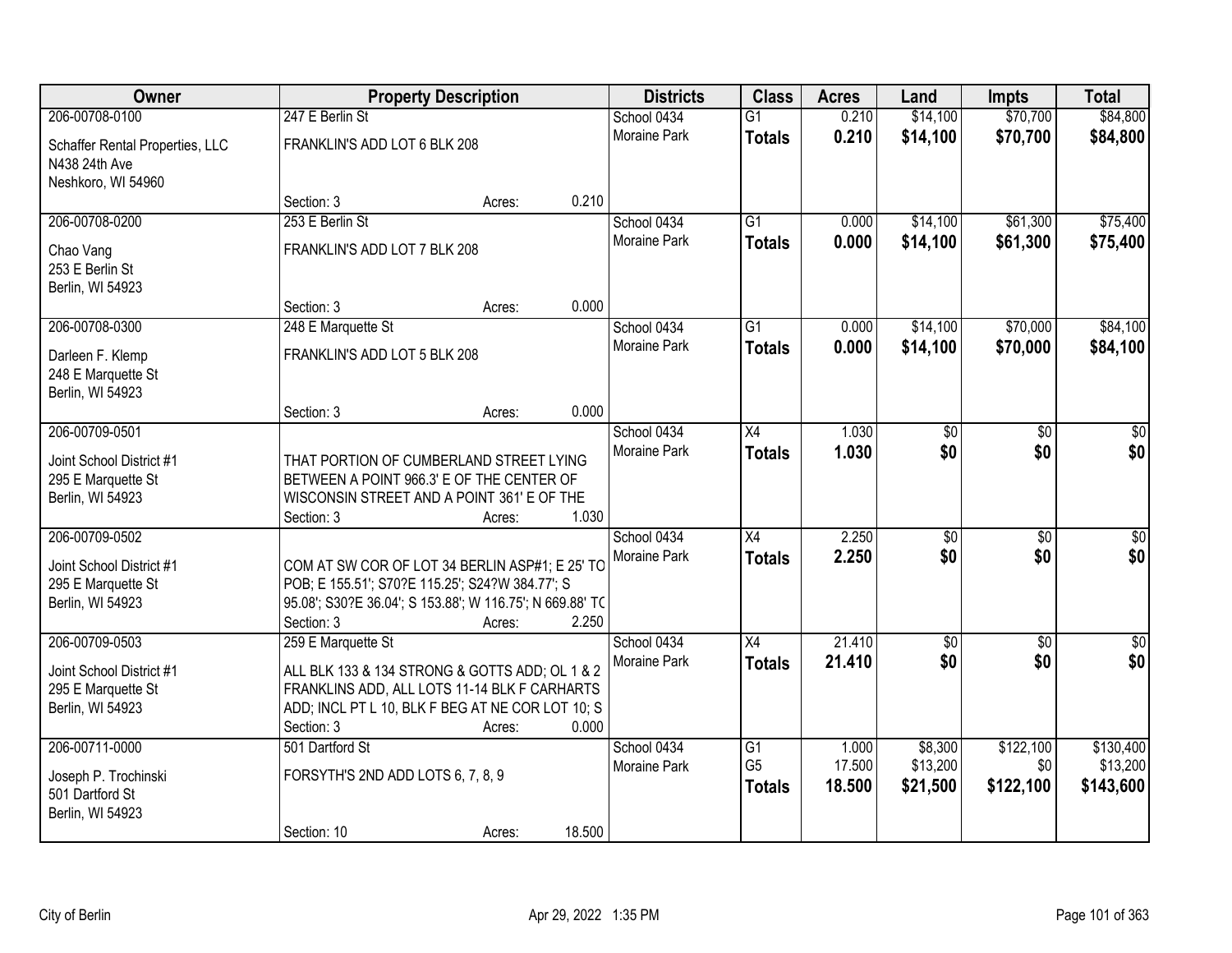| Owner                                                                                     |                                                      | <b>Property Description</b>                                                                                                                                       |        | <b>Districts</b>            | <b>Class</b>                                       | <b>Acres</b>              | Land                        | <b>Impts</b>              | <b>Total</b>                   |
|-------------------------------------------------------------------------------------------|------------------------------------------------------|-------------------------------------------------------------------------------------------------------------------------------------------------------------------|--------|-----------------------------|----------------------------------------------------|---------------------------|-----------------------------|---------------------------|--------------------------------|
| 206-00712-0000<br>Lucas C. Zahn<br>4125 W Calumet Rd<br>Milwaukee, WI 53209               | Dartford St<br>FORSYTH'S 2ND ADD LOTS 10, 11, 12, 13 |                                                                                                                                                                   |        | School 0434<br>Moraine Park | $\overline{G1}$<br>G <sub>5</sub><br><b>Totals</b> | 1.000<br>17.500<br>18.500 | \$500<br>\$9,400<br>\$9,900 | \$1,300<br>\$0<br>\$1,300 | \$1,800<br>\$9,400<br>\$11,200 |
|                                                                                           | Section: 10                                          | Acres:                                                                                                                                                            | 18.500 |                             |                                                    |                           |                             |                           |                                |
| 206-00714-0000<br>John F. Behm<br>349 E Park Ave<br>Berlin, WI 54923                      | 349 E Park Ave<br>Section: 3                         | GREENWOOD ADD W 55' OF S1/2 OF N1/2 OF LOT 1;<br>ALSO COM AT SW COR OF N1/2 OF LOT 1: W 22'; N<br>132'; E 22'; S TO BEG (BEING A PART OF SW1/4 OF<br>Acres:       | 0.000  | School 0434<br>Moraine Park | $\overline{G1}$<br><b>Totals</b>                   | 0.000<br>0.000            | \$15,400<br>\$15,400        | \$60,300<br>\$60,300      | \$75,700<br>\$75,700           |
| 206-00714-0100                                                                            | 354 E Noyes St                                       |                                                                                                                                                                   |        | School 0434                 | $\overline{G1}$                                    | 0.000                     | \$14,700                    | \$55,000                  | \$69,700                       |
| James E Marotz Living Trust<br>354 E Noyes St<br>Berlin, WI 54923                         | Section: 3                                           | GREENWOOD ADD THE W 50' OF N1/2 OF N1/2 OF<br>LOT 1, GREENWOOD ADD; ALSO COM AT NW COR<br>LOT 1: S 33' TO POB: E 22'; S 131.84'; W 22'; N TO BE(<br>Acres:        | 0.000  | Moraine Park                | <b>Totals</b>                                      | 0.000                     | \$14,700                    | \$55,000                  | \$69,700                       |
| 206-00715-0000                                                                            | 357 E Park Ave                                       |                                                                                                                                                                   |        | School 0434                 | G1                                                 | 0.000                     | \$7,700                     | \$200                     | \$7,900                        |
| Joseph P. Gonyo<br>Debra A. Gonyo<br>358 E Noyes St<br>Berlin, WI 54923                   | Section: 3                                           | GREENWOOD ADD S1/2 OF E 77' OF N1/2 OF LOT 1<br>Acres:                                                                                                            | 0.000  | Moraine Park                | <b>Totals</b>                                      | 0.000                     | \$7,700                     | \$200                     | \$7,900                        |
| 206-00716-0000<br>Joseph P. Gonyo<br>Debra A. Gonyo<br>358 E Noyes St<br>Berlin, WI 54923 | 358 E Noyes St<br>Section: 3                         | GREENWOOD ADD N1/2 OF E 82.08' OF N1/2 OF LOT<br>Acres:                                                                                                           | 0.000  | School 0434<br>Moraine Park | $\overline{G1}$<br><b>Totals</b>                   | 0.000<br>0.000            | \$16,100<br>\$16,100        | \$89,200<br>\$89,200      | \$105,300<br>\$105,300         |
| 206-00717-0000<br><b>Courtney Delaney</b><br>368 E Noyes St<br>Berlin, WI 54923           | 368 E Noyes St<br>$\overline{2}$<br>Section: 3       | GREENWOOD ADD N 140' OF W 100' OF N1/2 OF LOT<br>Acres:                                                                                                           | 0.000  | School 0434<br>Moraine Park | $\overline{G1}$<br><b>Totals</b>                   | 0.000<br>0.000            | \$19,000<br>\$19,000        | \$44,000<br>\$44,000      | \$63,000<br>\$63,000           |
| 206-00718-0000<br>Gordon S. Johnson Jr<br>212 Whitetail Run Ln<br>Sheboygan, WI 53081     | Section: 3                                           | GREENWOOD ADD N1/2 OF LOT 3; W 70.2' OF N1/2<br>OF LOT 4; ALSO COM SW COR OF N1/2 OF LOT 2: N<br>124'; E 100'; N 140'; E 32'; S 264'; W 132' TO BEG EXC<br>Acres: | 0.000  | School 0434<br>Moraine Park | $\overline{G1}$<br><b>Totals</b>                   | 0.000<br>0.000            | \$4,900<br>\$4,900          | $\overline{50}$<br>\$0    | \$4,900<br>\$4,900             |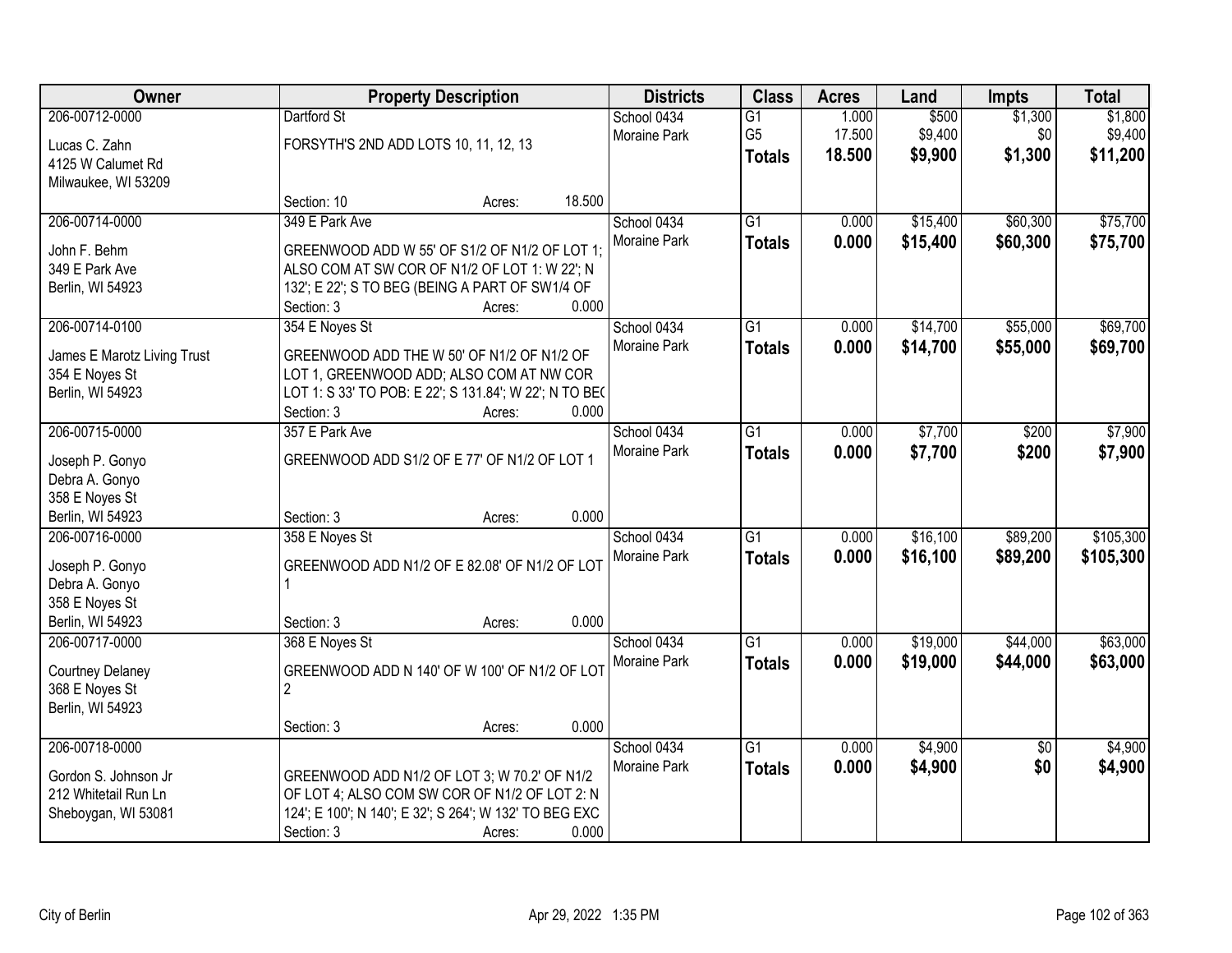| Owner                            | <b>Property Description</b>                                                                  |                 | <b>Districts</b> | <b>Class</b>    | <b>Acres</b> | Land     | <b>Impts</b>    | <b>Total</b>    |
|----------------------------------|----------------------------------------------------------------------------------------------|-----------------|------------------|-----------------|--------------|----------|-----------------|-----------------|
| 206-00718-0100                   |                                                                                              |                 | School 0434      | $\overline{G1}$ | 0.000        | \$500    | $\overline{50}$ | \$500           |
| Gordon S. Johnson Jr             | GREENWOOD ADD THE E 32' OF THE N 173' OFTHE                                                  |                 | Moraine Park     | <b>Totals</b>   | 0.000        | \$500    | \$0             | \$500           |
| 212 Whitetail Run Ln             | N1/2 OF LOT 2 & THE N 173' OF THE N1/2 OF LOTS 3                                             |                 |                  |                 |              |          |                 |                 |
| Sheboygan, WI 53081              | & 4 EXC THAT PARCEL DESC V780 PG39 SUBJ TO                                                   |                 |                  |                 |              |          |                 |                 |
|                                  | Section: 3                                                                                   | 0.000<br>Acres: |                  |                 |              |          |                 |                 |
| 206-00718-0101                   | 401 E Park Ave                                                                               |                 | School 0434      | $\overline{G1}$ | 0.000        | \$29,000 | \$500,100       | \$529,100       |
| Gordon S. Johnson Jr             | THAT PARCEL DESC V780 PG39                                                                   |                 | Moraine Park     | <b>Totals</b>   | 0.000        | \$29,000 | \$500,100       | \$529,100       |
| 212 Whitetail Run Ln             |                                                                                              |                 |                  |                 |              |          |                 |                 |
| Sheboygan, WI 53081              |                                                                                              |                 |                  |                 |              |          |                 |                 |
|                                  | Section: 3                                                                                   | 0.000<br>Acres: |                  |                 |              |          |                 |                 |
| 206-00721-0000                   |                                                                                              |                 | School 0434      | $\overline{G1}$ | 0.460        | \$10,500 | \$0             | \$10,500        |
|                                  |                                                                                              |                 | Moraine Park     | <b>Totals</b>   | 0.460        | \$10,500 | \$0             | \$10,500        |
| Mary J. Liptow<br>385 E Huron St | GREENWOOD ADD COM 75' E & 154' N OF THE SW<br>COR LOT 3: THENCE N 110'; E 127.29'; S 264'; W |                 |                  |                 |              |          |                 |                 |
| Berlin, WI 54923                 | 37.29'; N 154'; W 90' TO POB SUBJ TO ELEC ESMT                                               |                 |                  |                 |              |          |                 |                 |
|                                  | Section: 3                                                                                   | 0.460<br>Acres: |                  |                 |              |          |                 |                 |
| 206-00721-0100                   | 377 E Huron St                                                                               |                 | School 0434      | $\overline{G1}$ | 0.000        | \$18,500 | \$72,100        | \$90,600        |
|                                  |                                                                                              |                 | Moraine Park     | <b>Totals</b>   | 0.000        | \$18,500 | \$72,100        | \$90,600        |
| David W. Polakowski              | GREENWOOD ADD W 75' OF THE S1/2 OF LOT 3                                                     |                 |                  |                 |              |          |                 |                 |
| 377 E Huron St                   |                                                                                              |                 |                  |                 |              |          |                 |                 |
| Berlin, WI 54923                 | Section: 3                                                                                   | 0.000           |                  |                 |              |          |                 |                 |
| 206-00721-0200                   | 385 E Huron St                                                                               | Acres:          | School 0434      | $\overline{G1}$ | 0.310        | \$18,600 | \$100,700       | \$119,300       |
|                                  |                                                                                              |                 | Moraine Park     | <b>Totals</b>   | 0.310        | \$18,600 | \$100,700       | \$119,300       |
| Mary J. Liptow                   | GREENWOOD ADD COM 75' E OF SW COR LOT 3,                                                     |                 |                  |                 |              |          |                 |                 |
| 385 E Huron St                   | GREENWOOD ADD: N 154'; E 90'; S 154'; W 90' TO                                               |                 |                  |                 |              |          |                 |                 |
| Berlin, WI 54923                 | BEG SUBJ TO ELEC ESMT                                                                        |                 |                  |                 |              |          |                 |                 |
|                                  | Section: 3                                                                                   | 0.310<br>Acres: |                  |                 |              |          |                 |                 |
| 206-00722-0000                   |                                                                                              |                 | School 0434      | $\overline{G1}$ | 0.000        | \$4,200  | \$0             | \$4,200         |
| Mary J. Liptow                   | GREENWOOD ADD E 66' OF THE S1/2 OF LOT 4 SUB.                                                |                 | Moraine Park     | <b>Totals</b>   | 0.000        | \$4,200  | \$0             | \$4,200         |
| 385 E Huron St                   | TO ELEC ESMT                                                                                 |                 |                  |                 |              |          |                 |                 |
| Berlin, WI 54923                 |                                                                                              |                 |                  |                 |              |          |                 |                 |
|                                  | Section: 3                                                                                   | 0.000<br>Acres: |                  |                 |              |          |                 |                 |
| 206-00722-0100                   | 347 E Huron St                                                                               |                 | School 0434      | $\overline{X4}$ | 2.180        | \$0      | $\overline{30}$ | $\overline{50}$ |
| <b>Brown Wilcox Home</b>         | LOT 1 CSM 3841 VOL 23                                                                        |                 | Moraine Park     | <b>Totals</b>   | 2.180        | \$0      | \$0             | \$0             |
| PO Box 150                       |                                                                                              |                 |                  |                 |              |          |                 |                 |
| Berlin, WI 54923                 |                                                                                              |                 |                  |                 |              |          |                 |                 |
|                                  | Section: 3                                                                                   | 2.180<br>Acres: |                  |                 |              |          |                 |                 |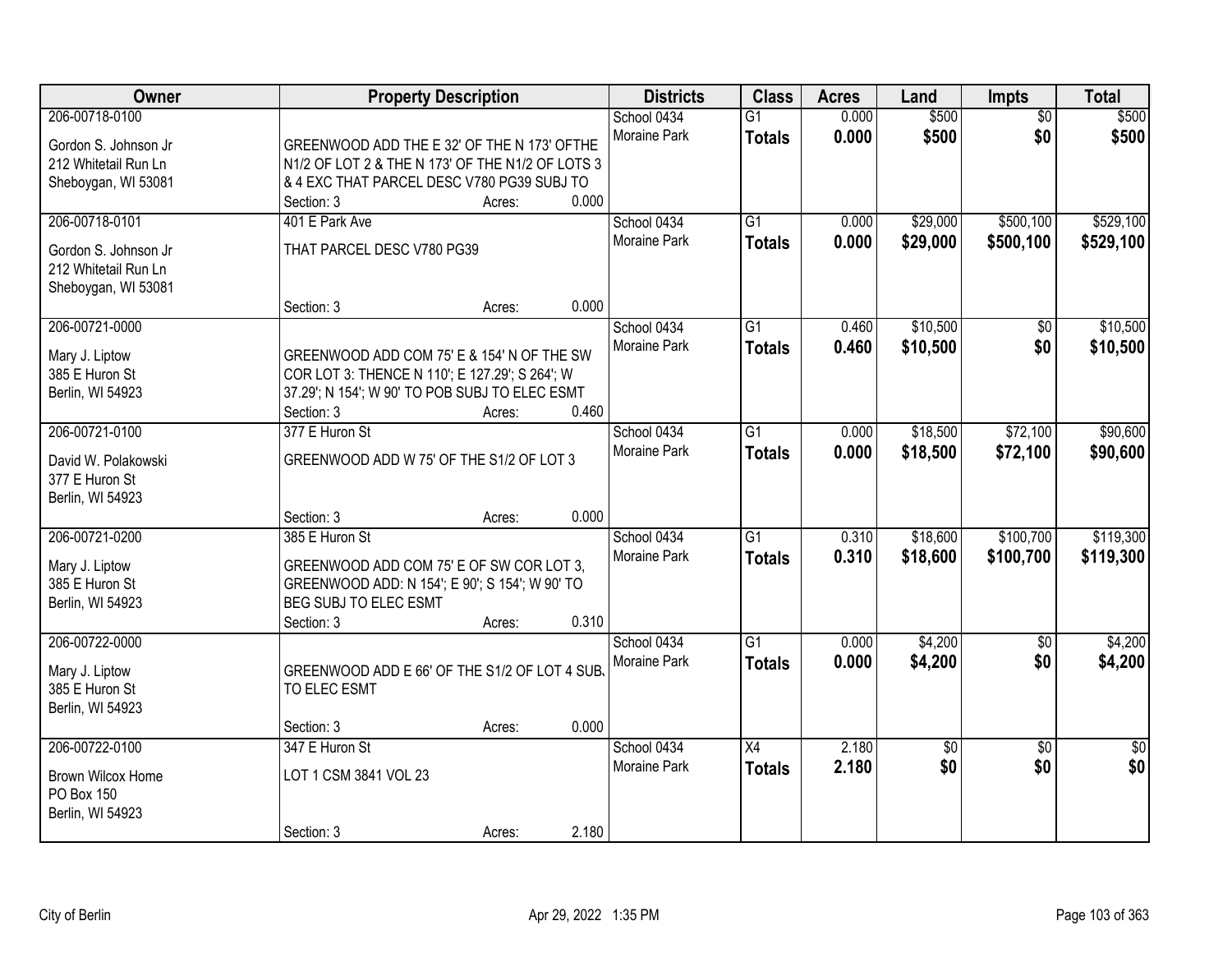| Owner                   |                                              | <b>Property Description</b> |       | <b>Districts</b>            | <b>Class</b>    | <b>Acres</b> | Land     | <b>Impts</b>    | <b>Total</b> |
|-------------------------|----------------------------------------------|-----------------------------|-------|-----------------------------|-----------------|--------------|----------|-----------------|--------------|
| 206-00723-0000          |                                              |                             |       | School 0434                 | $\overline{G1}$ | 0.000        | \$2,400  | $\overline{50}$ | \$2,400      |
| Gordon S. Johnson Jr    | GREENWOOD ADD E 66' OF THE N1/2 OF LOT 4EXC  |                             |       | Moraine Park                | <b>Totals</b>   | 0.000        | \$2,400  | \$0             | \$2,400      |
| 212 Whitetail Run Ln    | THE N 173' THEREOF EXC THAT PARCEL DESC      |                             |       |                             |                 |              |          |                 |              |
| Sheboygan, WI 53081     | V780 PG39 SUBJ TO ELEC ESMT                  |                             |       |                             |                 |              |          |                 |              |
|                         | Section: 3                                   | Acres:                      | 0.000 |                             |                 |              |          |                 |              |
| 206-00724-0000          | 164 Greenwood St                             |                             |       | School 0434                 | $\overline{G1}$ | 0.000        | \$22,800 | \$81,300        | \$104,100    |
| Donald M. Fink          | GREENWOOD ADD THE E1/2 OF LOT 5              |                             |       | Moraine Park                | <b>Totals</b>   | 0.000        | \$22,800 | \$81,300        | \$104,100    |
| 164 Greenwood St        | EXCGREENWOOD ST SUBJ TO ELECT ESMT           |                             |       |                             |                 |              |          |                 |              |
| Berlin, WI 54923        |                                              |                             |       |                             |                 |              |          |                 |              |
|                         | Section: 3                                   | Acres:                      | 0.000 |                             |                 |              |          |                 |              |
| 206-00724-0100          | 178 Greenwood St                             |                             |       | School 0434                 | $\overline{G1}$ | 0.900        | \$23,800 | \$125,700       | \$149,500    |
|                         |                                              |                             |       | Moraine Park                | <b>Totals</b>   | 0.900        | \$23,800 | \$125,700       | \$149,500    |
| Jeremy J. Fritz         | GREENWOOD ADD THE E1/2 OF LOT 6 EXC          |                             |       |                             |                 |              |          |                 |              |
| 178 Greenwood St        | GREENWOOD ST SUBJ TO ELEC ESMT               |                             |       |                             |                 |              |          |                 |              |
| Berlin, WI 54923        |                                              |                             |       |                             |                 |              |          |                 |              |
| 206-00725-0000          | Section: 3<br>164 Center St                  | Acres:                      | 0.900 |                             | $\overline{G1}$ |              | \$12,800 | \$74,200        | \$87,000     |
|                         |                                              |                             |       | School 0434<br>Moraine Park |                 | 0.000        |          |                 |              |
| Steven J. Paramo        | GREENWOOD ADD W 73' OF THE W1/2 OF LOT 5     |                             |       |                             | <b>Totals</b>   | 0.000        | \$12,800 | \$74,200        | \$87,000     |
| 164 Center St           |                                              |                             |       |                             |                 |              |          |                 |              |
| Berlin, WI 54923        |                                              |                             |       |                             |                 |              |          |                 |              |
|                         | Section: 3                                   | Acres:                      | 0.000 |                             |                 |              |          |                 |              |
| 206-00725-0100          | 359 E Noyes St                               |                             |       | School 0434                 | $\overline{G1}$ | 0.000        | \$17,200 | \$61,000        | \$78,200     |
| Paul W. Dahlstrom       | GREENWOOD ADD THE E 116' OF THE W1/2 OFLOT ! |                             |       | Moraine Park                | <b>Totals</b>   | 0.000        | \$17,200 | \$61,000        | \$78,200     |
| Terri L. Dahlstrom      |                                              |                             |       |                             |                 |              |          |                 |              |
| 359 E Noyes St          |                                              |                             |       |                             |                 |              |          |                 |              |
| Berlin, WI 54923        | Section: 3                                   | Acres:                      | 0.000 |                             |                 |              |          |                 |              |
| 206-00725-0200          | 351 E Noyes St                               |                             |       | School 0434                 | $\overline{G1}$ | 0.000        | \$13,100 | \$79,200        | \$92,300     |
| Christopher R. Steinike | GREENWOOD ADD THE E 75' OF THE W 148' OFTHE  |                             |       | Moraine Park                | <b>Totals</b>   | 0.000        | \$13,100 | \$79,200        | \$92,300     |
| 351 E Noyes St          | W1/2 OF LOT 5                                |                             |       |                             |                 |              |          |                 |              |
| Berlin, WI 54923        |                                              |                             |       |                             |                 |              |          |                 |              |
|                         | Section: 3                                   | Acres:                      | 0.000 |                             |                 |              |          |                 |              |
| 206-00726-0100          | 180 Center St                                |                             |       | School 0434                 | $\overline{G1}$ | 0.000        | \$21,400 | \$110,400       | \$131,800    |
|                         |                                              |                             |       | Moraine Park                | <b>Totals</b>   | 0.000        | \$21,400 | \$110,400       | \$131,800    |
| Gerald A. Parsons       | GREENWOOD ADD LOT 1 CERTIFIED SURVEY MAP     |                             |       |                             |                 |              |          |                 |              |
| Sharlene Parsons        | 1565 V6 (BEING THE W1/2 OF W1/2 OF LOT 6)    |                             |       |                             |                 |              |          |                 |              |
| 180 Center St           |                                              |                             | 0.000 |                             |                 |              |          |                 |              |
| Berlin, WI 54923        | Section: 3                                   | Acres:                      |       |                             |                 |              |          |                 |              |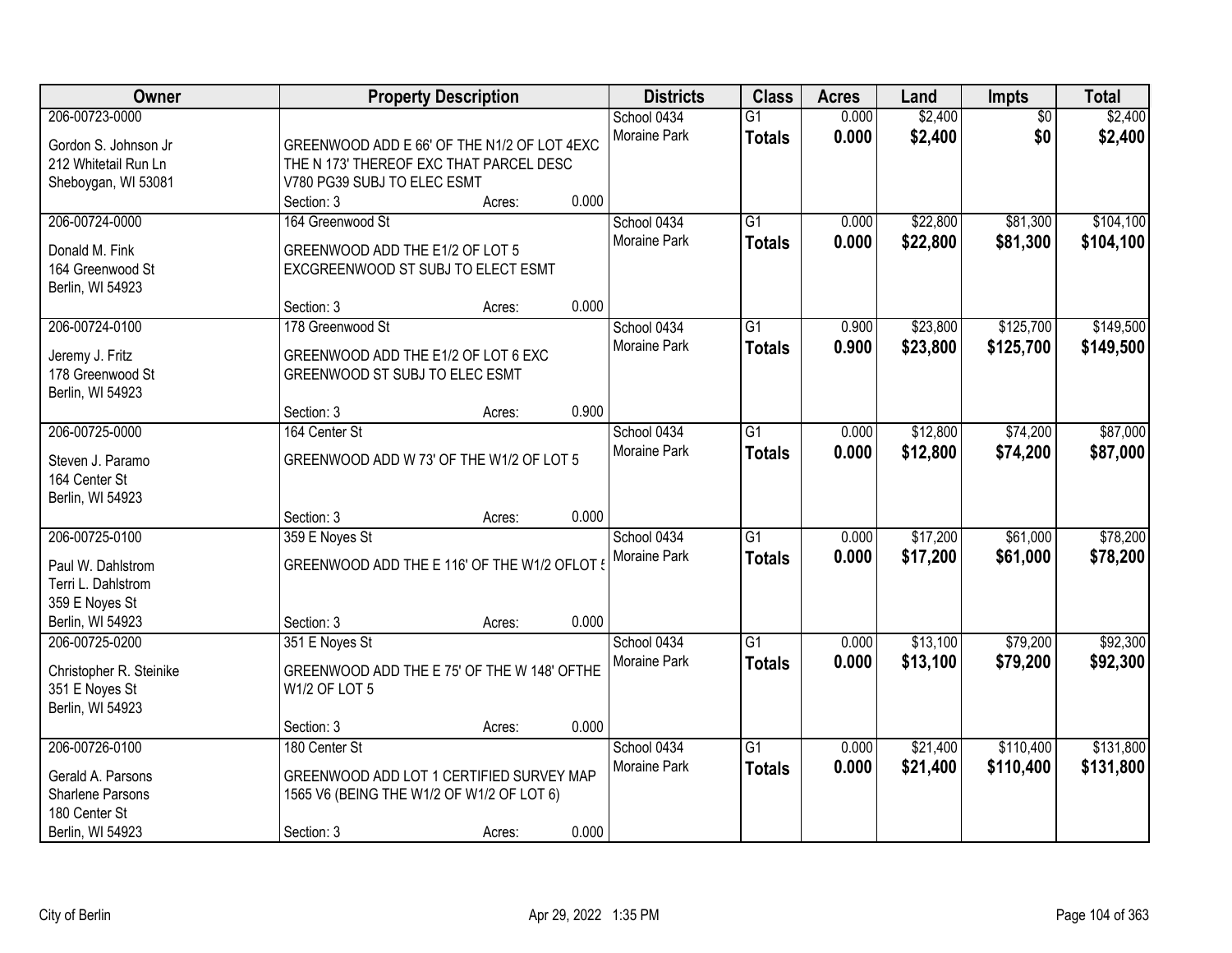| Owner                                                                                      | <b>Property Description</b>                                                                     |        |       | <b>Districts</b>            | <b>Class</b>                     | <b>Acres</b>   | Land                 | <b>Impts</b>           | <b>Total</b>           |
|--------------------------------------------------------------------------------------------|-------------------------------------------------------------------------------------------------|--------|-------|-----------------------------|----------------------------------|----------------|----------------------|------------------------|------------------------|
| 206-00726-0200<br>Dylan D. Kuglin<br>187 Greenwood St<br>Berlin, WI 54923                  | 187 Greenwood St<br>GREENWOOD ADD THE E1/2 OF THE W 1/2 OF LOT 6<br>ALSO LOTS 2 & 3 OF CSM 1524 |        |       | School 0434<br>Moraine Park | $\overline{G1}$<br><b>Totals</b> | 0.000<br>0.000 | \$27,500<br>\$27,500 | \$70,900<br>\$70,900   | \$98,400<br>\$98,400   |
|                                                                                            | Section: 3                                                                                      | Acres: | 0.000 |                             |                                  |                |                      |                        |                        |
| 206-00727-0000<br>David L. Olmstead<br>Mary A. Olmstead<br>186 Center St                   | 186 Center St<br>GREENWOOD ADD LOT 1 CERTIFIED SURVEY MAP<br>1524 V6                            |        |       | School 0434<br>Moraine Park | $\overline{G1}$<br><b>Totals</b> | 0.400<br>0.400 | \$21,400<br>\$21,400 | \$37,400<br>\$37,400   | \$58,800<br>\$58,800   |
| Berlin, WI 54923                                                                           | Section: 3                                                                                      | Acres: | 0.400 |                             |                                  |                |                      |                        |                        |
| 206-00728-0000<br>Diane K. Allen<br>186 Greenwood St<br>Berlin, WI 54923                   | 186 Greenwood St<br>GREENWOOD ADD S1/2 OF THE E1/2 OF LOT 7 SUBJ<br>TO ELEC ESMT                |        |       | School 0434<br>Moraine Park | G1<br><b>Totals</b>              | 0.000<br>0.000 | \$17,000<br>\$17,000 | \$43,100<br>\$43,100   | \$60,100<br>\$60,100   |
|                                                                                            | Section: 3                                                                                      | Acres: | 0.000 |                             |                                  |                |                      |                        |                        |
| 206-00729-0000<br>Turn Key Leasing, LLC<br>PO Box 513<br>Oxford, WI 53952                  | 192 Greenwood St<br>GREENWOOD ADD S 49.5' OF THE N1/2 OF THEE1/2<br>OF LOT 7 SUBJ TO ELEC ESMT  |        |       | School 0434<br>Moraine Park | G1<br><b>Totals</b>              | 0.000<br>0.000 | \$13,500<br>\$13,500 | \$32,500<br>\$32,500   | \$46,000<br>\$46,000   |
|                                                                                            | Section: 3                                                                                      | Acres: | 0.000 |                             |                                  |                |                      |                        |                        |
| 206-00730-0000<br>Michael N. Stimac<br>196 Greenwood St<br>Berlin, WI 54923                | 196 Greenwood St<br>LOT 1 CERTIFIED SURVEY MAP 3101 V16 SUBJ TO<br><b>ELEC ESMT</b>             |        |       | School 0434<br>Moraine Park | $\overline{G1}$<br><b>Totals</b> | 0.510<br>0.510 | \$19,600<br>\$19,600 | \$171,200<br>\$171,200 | \$190,800<br>\$190,800 |
|                                                                                            | Section: 3                                                                                      | Acres: | 0.510 |                             |                                  |                |                      |                        |                        |
| 206-00731-0000<br>Robert S. O'Kon<br>202 Greenwood St<br>Berlin, WI 54923                  | 202 Greenwood St<br>THAT PART OF THE E1/2 OF LOT 8 LYING NORTH<br>OF CSM 3101 SUBJ TO ELEC ESMT |        |       | School 0434<br>Moraine Park | $\overline{G1}$<br><b>Totals</b> | 0.000<br>0.000 | \$17,400<br>\$17,400 | \$88,100<br>\$88,100   | \$105,500<br>\$105,500 |
|                                                                                            | Section: 3                                                                                      | Acres: | 0.000 |                             |                                  |                |                      |                        |                        |
| 206-00732-0000<br>Michael J. Kargl<br>Malene K. Kargl<br>204 Center St<br>Berlin, WI 54923 | 204 Center St<br>GREENWOOD ADD THE N 66' OF THE W1/2 OFTHE<br>W1/2 OF LOT 8<br>Section: 3       | Acres: | 0.000 | School 0434<br>Moraine Park | $\overline{G1}$<br><b>Totals</b> | 0.000<br>0.000 | \$13,700<br>\$13,700 | \$77,800<br>\$77,800   | \$91,500<br>\$91,500   |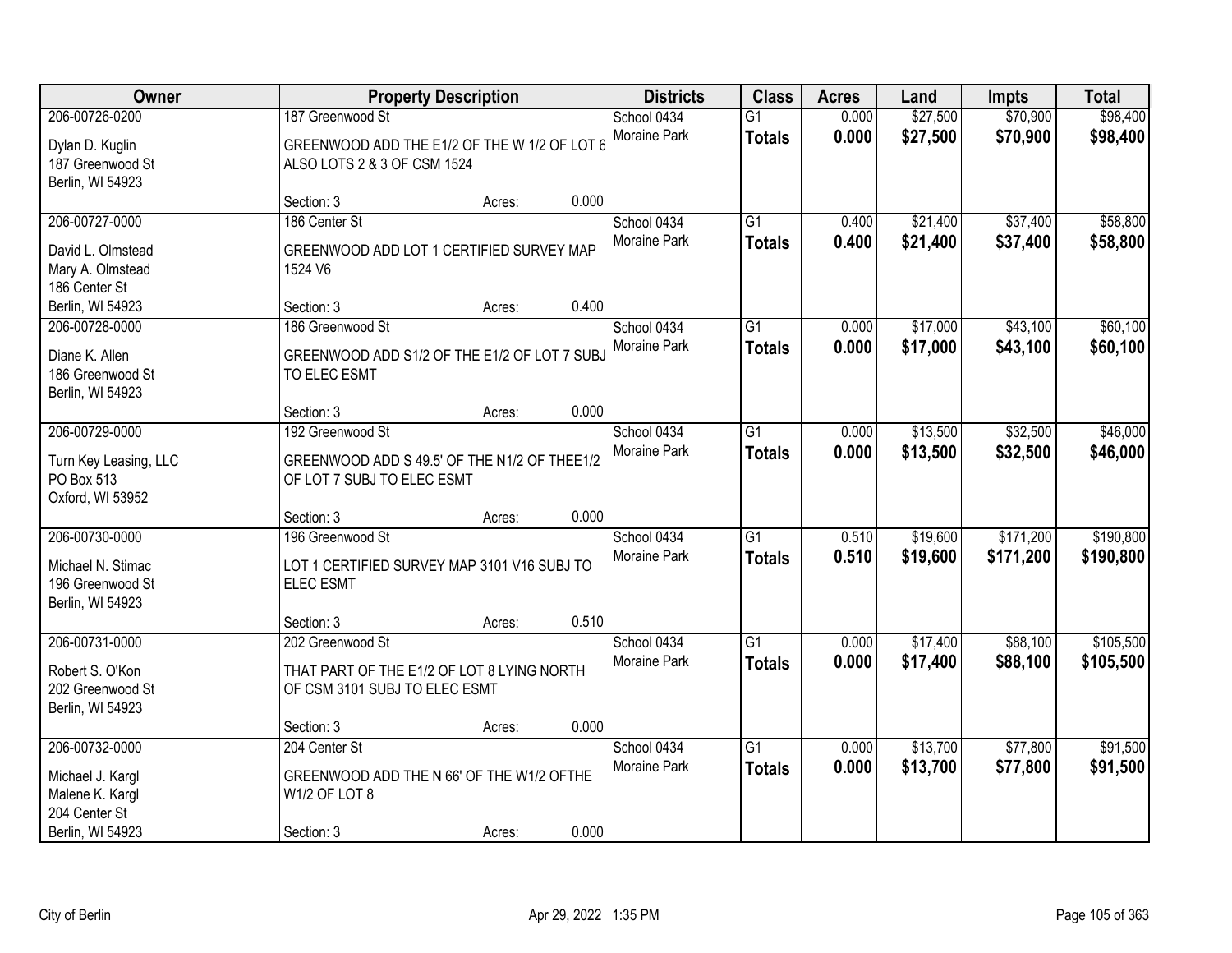| Owner                            |                                                         | <b>Property Description</b> |       | <b>Districts</b>    | <b>Class</b>    | <b>Acres</b> | Land     | <b>Impts</b> | <b>Total</b> |
|----------------------------------|---------------------------------------------------------|-----------------------------|-------|---------------------|-----------------|--------------|----------|--------------|--------------|
| 206-00732-0100                   | 200 Center St                                           |                             |       | School 0434         | $\overline{G1}$ | 0.000        | \$13,700 | \$83,900     | \$97,600     |
| <b>Kelly Sippel</b>              | GREENWOOD ADD S 66' OF THE W1/2 OF THEW1/2              |                             |       | Moraine Park        | <b>Totals</b>   | 0.000        | \$13,700 | \$83,900     | \$97,600     |
| 200 Center St                    | LOT <sub>8</sub>                                        |                             |       |                     |                 |              |          |              |              |
| Berlin, WI 54923                 |                                                         |                             |       |                     |                 |              |          |              |              |
|                                  | Section: 3                                              | Acres:                      | 0.000 |                     |                 |              |          |              |              |
| 206-00732-0200                   | 199 Greenwood St                                        |                             |       | School 0434         | $\overline{G1}$ | 0.000        | \$13,700 | \$71,500     | \$85,200     |
| Suzanne K. Cutts                 | GREENWOOD ADD THE S 66' OF THE E1/2 OFTHE               |                             |       | <b>Moraine Park</b> | <b>Totals</b>   | 0.000        | \$13,700 | \$71,500     | \$85,200     |
| 199 Greenwood St                 | W1/2 OF LOT 8                                           |                             |       |                     |                 |              |          |              |              |
| Berlin, WI 54923                 |                                                         |                             |       |                     |                 |              |          |              |              |
|                                  | Section: 3                                              | Acres:                      | 0.000 |                     |                 |              |          |              |              |
| 206-00732-0300                   | 205 Greenwood St                                        |                             |       | School 0434         | $\overline{G1}$ | 0.000        | \$13,700 | \$64,700     | \$78,400     |
| Jane A. Coppersmith              | GREENWOOD ADD THE N 66' OF THE E1/2 OFTHE               |                             |       | Moraine Park        | <b>Totals</b>   | 0.000        | \$13,700 | \$64,700     | \$78,400     |
| 205 Greenwood St                 | W1/2 OF LOT 8                                           |                             |       |                     |                 |              |          |              |              |
| Berlin, WI 54923                 |                                                         |                             |       |                     |                 |              |          |              |              |
|                                  | Section: 3                                              | Acres:                      | 0.000 |                     |                 |              |          |              |              |
| 206-00733-0000                   | 214 Center St                                           |                             |       | School 0434         | G1              | 0.000        | \$26,200 | \$30,000     | \$56,200     |
| Andrew N. Morris                 | GREENWOOD ADD W1/2 OF LOT 9                             |                             |       | <b>Moraine Park</b> | <b>Totals</b>   | 0.000        | \$26,200 | \$30,000     | \$56,200     |
| 214 Center St                    |                                                         |                             |       |                     |                 |              |          |              |              |
| Berlin, WI 54923                 |                                                         |                             |       |                     |                 |              |          |              |              |
|                                  | Section: 3                                              | Acres:                      | 0.000 |                     |                 |              |          |              |              |
| 206-00734-0000                   | 210 Greenwood St                                        |                             |       | School 0434         | $\overline{G1}$ | 0.000        | \$17,000 | \$62,300     | \$79,300     |
| Yedinak Brothers Investments LLC | GREENWOOD ADD THE S1/2 OF THE E1/2 OF LOT 9             |                             |       | Moraine Park        | <b>Totals</b>   | 0.000        | \$17,000 | \$62,300     | \$79,300     |
| PO Box 255                       | SUBJ TO ELEC ESMT                                       |                             |       |                     |                 |              |          |              |              |
| Berlin, WI 54923                 |                                                         |                             |       |                     |                 |              |          |              |              |
|                                  | Section: 3                                              | Acres:                      | 0.000 |                     |                 |              |          |              |              |
| 206-00735-0000                   | 214 Greenwood St                                        |                             |       | School 0434         | $\overline{G1}$ | 0.000        | \$26,400 | \$47,700     | \$74,100     |
| John Bella                       | <b>GREENWOOD ADD THE N1/2 OF THE E1/2 OF LOT9 &amp;</b> |                             |       | Moraine Park        | <b>Totals</b>   | 0.000        | \$26,400 | \$47,700     | \$74,100     |
| James R. Bella                   | THE S1/2 OF THE E1/2 OF LOT 10 SUBJ TO ELEC             |                             |       |                     |                 |              |          |              |              |
| 214 Greenwood St                 | <b>ESMT</b>                                             |                             |       |                     |                 |              |          |              |              |
| Berlin, WI 54923                 | Section: 3                                              | Acres:                      | 0.000 |                     |                 |              |          |              |              |
| 206-00736-0000                   | 228 Greenwood St                                        |                             |       | School 0434         | $\overline{G1}$ | 0.000        | \$22,600 | \$44,900     | \$67,500     |
| Mandi L. Gulch                   | GREENWOOD ADD THE N1/2 OF THE E1/2 OF LOT10             |                             |       | Moraine Park        | <b>Totals</b>   | 0.000        | \$22,600 | \$44,900     | \$67,500     |
| 228 Greenwood St                 | & THE S1/4 OF THE E1/2 OF LOT 11 SUBJ TO ELEC           |                             |       |                     |                 |              |          |              |              |
| Berlin, WI 54923                 | <b>ESMT</b>                                             |                             |       |                     |                 |              |          |              |              |
|                                  | Section: 3                                              | Acres:                      | 0.000 |                     |                 |              |          |              |              |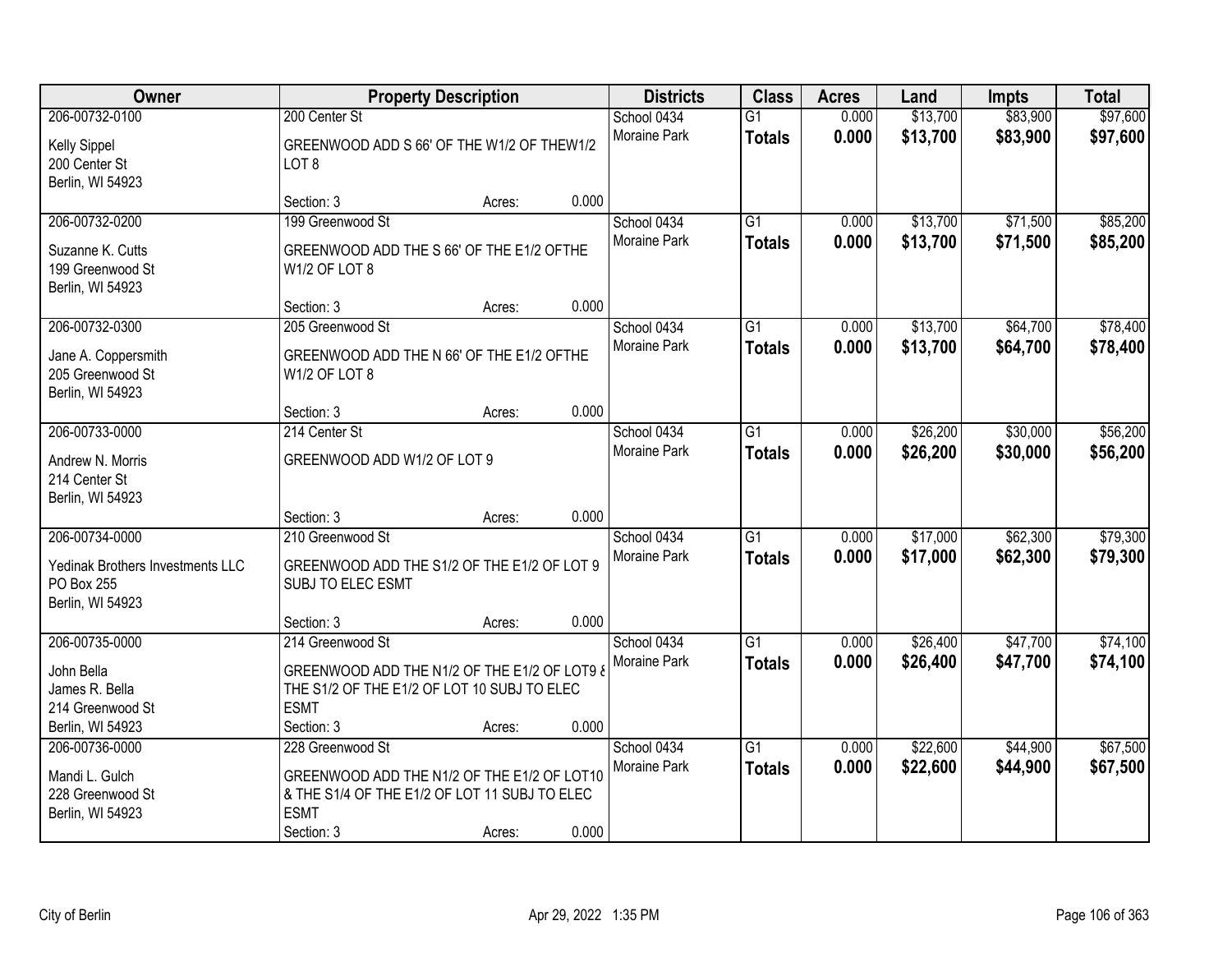| Owner                                                                                                |                                                                                                                                   | <b>Property Description</b> |       | <b>Districts</b>                   | <b>Class</b>                     | <b>Acres</b>   | Land                 | <b>Impts</b>           | <b>Total</b>           |
|------------------------------------------------------------------------------------------------------|-----------------------------------------------------------------------------------------------------------------------------------|-----------------------------|-------|------------------------------------|----------------------------------|----------------|----------------------|------------------------|------------------------|
| 206-00737-0000<br>Kurt Kruger<br>225 Greenwood St                                                    | 225 Greenwood St<br>GREENWOOD ADD THE E1/2 OF THE W1/2 OF LOT10                                                                   |                             |       | School 0434<br>Moraine Park        | $\overline{G1}$<br><b>Totals</b> | 0.000<br>0.000 | \$21,400<br>\$21,400 | \$49,300<br>\$49,300   | \$70,700<br>\$70,700   |
| Berlin, WI 54923                                                                                     | Section: 3                                                                                                                        | Acres:                      | 0.000 |                                    |                                  |                |                      |                        |                        |
| 206-00738-0000<br>Katlyn Steger<br>228 Center St<br>Berlin, WI 54923                                 | 228 Center St<br>GREENWOOD ADD THE W1/2 OF THE W1/2 OF LOT<br>10                                                                  |                             |       | School 0434<br><b>Moraine Park</b> | $\overline{G1}$<br><b>Totals</b> | 0.000<br>0.000 | \$21,400<br>\$21,400 | \$32,500<br>\$32,500   | \$53,900<br>\$53,900   |
| 206-00739-0000                                                                                       | Section: 3<br>240 Center St                                                                                                       | Acres:                      | 0.000 | School 0434                        | $\overline{G1}$                  | 0.000          | \$26,200             | \$83,800               | \$110,000              |
| Linda A. Appollo<br>240 Center St<br>Berlin, WI 54923                                                | GREENWOOD ADD LOT 1 CERTIFED SURVEY<br>MAP1787 V7                                                                                 |                             |       | Moraine Park                       | <b>Totals</b>                    | 0.000          | \$26,200             | \$83,800               | \$110,000              |
|                                                                                                      | Section: 3                                                                                                                        | Acres:                      | 0.000 |                                    |                                  |                |                      |                        |                        |
| 206-00740-0000<br><b>Badger Apartments LLC</b><br>W1323 County Road A Po Box 255<br>Berlin, WI 54923 | 244 Greenwood St<br>GREENWOOD ADD THE N 11' OF THE E1/2 OFLOT 11<br>& THE S 77' OF THE E1/2 OF LOT 12 SUBJ TO ELEC<br><b>ESMT</b> |                             |       | School 0434<br>Moraine Park        | G1<br><b>Totals</b>              | 0.000<br>0.000 | \$16,800<br>\$16,800 | \$36,900<br>\$36,900   | \$53,700<br>\$53,700   |
|                                                                                                      | Section: 3                                                                                                                        | Acres:                      | 0.000 |                                    |                                  |                |                      |                        |                        |
| 206-00740-0100<br><b>Badger Apartments LLC</b><br>W1323 County Road A Po Box 255<br>Berlin, WI 54923 | 238 Greenwood St<br>GREENWOOD ADD THE S 88' OF THE N 99' OFTHE<br>E1/2 OF LOT 11 SUBJ TO ELEC ESMT                                |                             |       | School 0434<br>Moraine Park        | $\overline{G1}$<br><b>Totals</b> | 0.000<br>0.000 | \$16,800<br>\$16,800 | \$105,000<br>\$105,000 | \$121,800<br>\$121,800 |
|                                                                                                      | Section: 3                                                                                                                        | Acres:                      | 0.000 |                                    |                                  |                |                      |                        |                        |
| 206-00741-0000<br>Jessica R. Ewald<br>256 Greenwood St<br>Berlin, WI 54923                           | 256 Greenwood St<br>GREENWOOD ADD THE S1/3 OF THE E1/2 OF LOT13<br>& THE N 55' OF THE E1/2 OF LOT 12 SUBJ TO ELEC<br><b>ESMT</b>  |                             |       | School 0434<br>Moraine Park        | $\overline{G1}$<br><b>Totals</b> | 0.000<br>0.000 | \$22,600<br>\$22,600 | \$35,700<br>\$35,700   | \$58,300<br>\$58,300   |
|                                                                                                      | Section: 3                                                                                                                        | Acres:                      | 0.000 |                                    |                                  |                |                      |                        |                        |
| 206-00742-0000<br>Kelly L. Lake<br>248 Center St<br>Berlin, WI 54923                                 | 248 Center St<br>GREENWOOD ADD THE W1/2 OF THE W1/2 OF LOT<br>12<br>Section: 3                                                    | Acres:                      | 0.000 | School 0434<br>Moraine Park        | $\overline{G1}$<br><b>Totals</b> | 0.000<br>0.000 | \$21,400<br>\$21,400 | \$49,800<br>\$49,800   | \$71,200<br>\$71,200   |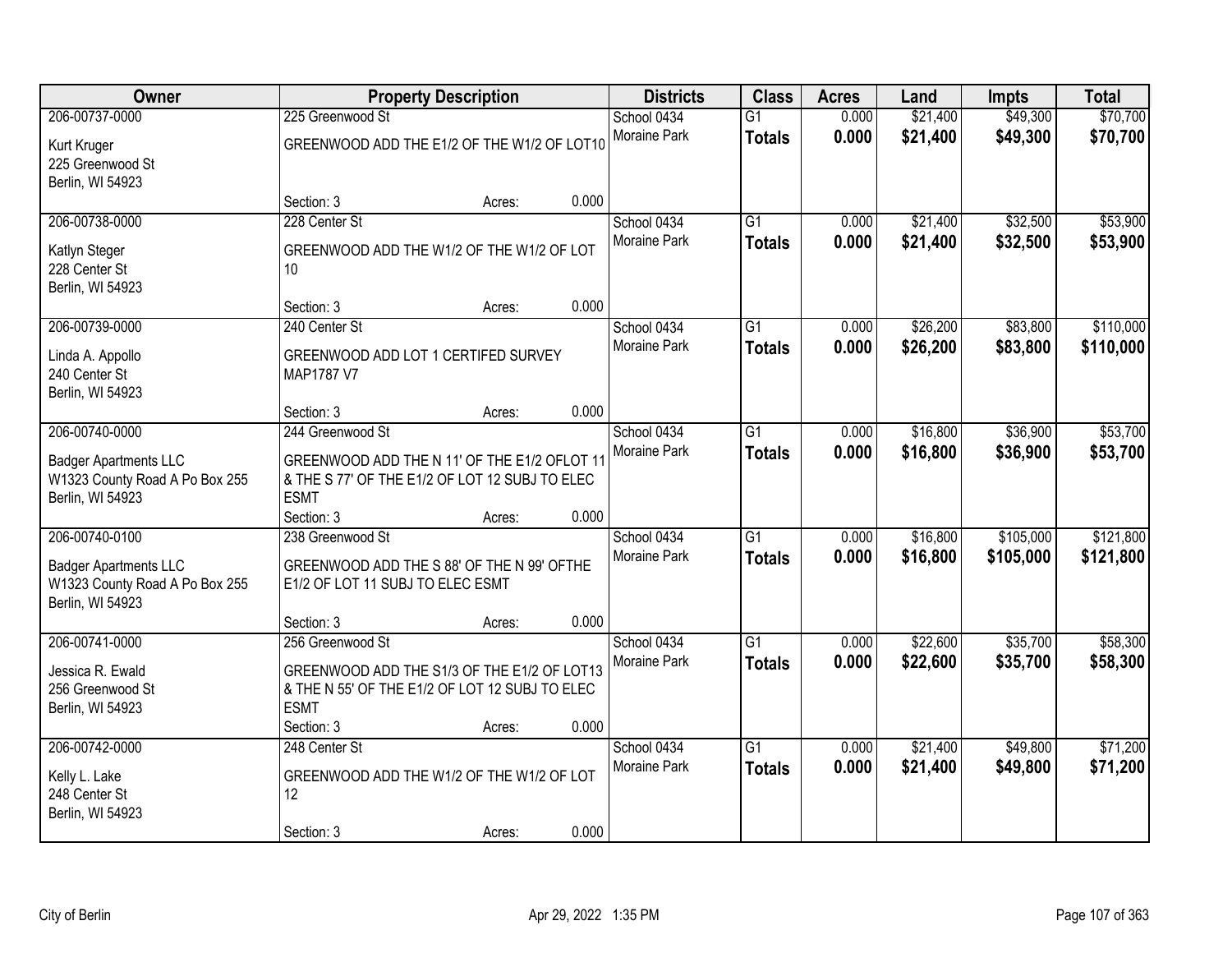| Owner                                                                                 |                                                                                                                            | <b>Property Description</b> |       | <b>Districts</b>                   | <b>Class</b>                     | <b>Acres</b>   | Land                 | <b>Impts</b>           | <b>Total</b>           |
|---------------------------------------------------------------------------------------|----------------------------------------------------------------------------------------------------------------------------|-----------------------------|-------|------------------------------------|----------------------------------|----------------|----------------------|------------------------|------------------------|
| 206-00742-0100<br>Stanley L. Hartzke<br>260 Center St<br>Berlin, WI 54923             | 267 Greenwood St<br>GREENWOOD ADD THE N1/2 OF THE E1/2 OF THE<br>W1/2 OF LOT 13                                            |                             |       | School 0434<br>Moraine Park        | $\overline{G2}$<br><b>Totals</b> | 0.000<br>0.000 | \$13,700<br>\$13,700 | \$4,200<br>\$4,200     | \$17,900<br>\$17,900   |
|                                                                                       | Section: 3                                                                                                                 | Acres:                      | 0.000 |                                    |                                  |                |                      |                        |                        |
| 206-00742-0200<br>Robert J. Martin<br>Sue C. Martin<br>249 Greenwood St               | 249 Greenwood St<br>GREENWOOD ADD THE S1/2 OF THE E1/2 OF<br>THEW1/2 OF LOT 13 & THE E1/2 OF THE W1/2 OF<br><b>LOT 12</b>  |                             |       | School 0434<br><b>Moraine Park</b> | $\overline{G1}$<br><b>Totals</b> | 0.000<br>0.000 | \$20,800<br>\$20,800 | \$59,500<br>\$59,500   | \$80,300<br>\$80,300   |
| Berlin, WI 54923                                                                      | Section: 3                                                                                                                 | Acres:                      | 0.000 |                                    |                                  |                |                      |                        |                        |
| 206-00743-0000<br>Stanley L. Hartzke<br>Josepha F. Hartzke<br>260 Center St           | 260 Center St<br>GREENWOOD ADD THE W1/2 OF THE W1/2 OF LOT<br>13                                                           |                             |       | School 0434<br>Moraine Park        | G1<br><b>Totals</b>              | 0.000<br>0.000 | \$21,400<br>\$21,400 | \$65,300<br>\$65,300   | \$86,700<br>\$86,700   |
| Berlin, WI 54923                                                                      | Section: 3                                                                                                                 | Acres:                      | 0.000 |                                    |                                  |                |                      |                        |                        |
| 206-00743-0100<br>Nlm Investments LLC<br>4933 Ormand Beach Ct<br>Oshkosh, WI 54904    | 348 E Marquette St<br>GREENWOOD ADD CERTIFIED SURVEY MAP 514, V2<br>& 23.67' N & ADJACENT BETWEEN LOT 14 &<br>MARQUETTE ST |                             |       | School 0434<br>Moraine Park        | $\overline{G2}$<br><b>Totals</b> | 0.000<br>0.000 | \$40,200<br>\$40,200 | \$426,000<br>\$426,000 | \$466,200<br>\$466,200 |
|                                                                                       | Section: 3                                                                                                                 | Acres:                      | 0.000 |                                    |                                  |                |                      |                        |                        |
| 206-00744-0000<br>Harriet J. Reetz<br>264 Greenwood St<br>Berlin, WI 54923            | 264 Greenwood St<br>GREENWOOD ADD THE N 2/3 OF THE E1/2 OFLOT 13<br>SUBJ TO ELEC ESMT                                      |                             |       | School 0434<br>Moraine Park        | $\overline{G1}$<br><b>Totals</b> | 0.000<br>0.000 | \$20,900<br>\$20,900 | \$22,900<br>\$22,900   | \$43,800<br>\$43,800   |
|                                                                                       | Section: 3                                                                                                                 | Acres:                      | 0.000 |                                    |                                  |                |                      |                        |                        |
| 206-00745-0200<br>Neil Pelishek<br>374 E Marquette St<br>Berlin, WI 54923             | 374 E Marquette St<br>GREENWOOD ADDITION LOT 1 CSM 2467<br>EXCEPTING THE EAST 70? AS DESC IN DOC 404584.                   |                             |       | School 0434<br><b>Moraine Park</b> | $\overline{G1}$<br><b>Totals</b> | 0.700<br>0.700 | \$24,300<br>\$24,300 | \$88,100<br>\$88,100   | \$112,400<br>\$112,400 |
|                                                                                       | Section: 3                                                                                                                 | Acres:                      | 0.700 |                                    |                                  |                |                      |                        |                        |
| 206-00746-0000<br>Donna Gregor Living Trust<br>343 E Marquette St<br>Berlin, WI 54923 | 343 E Marquette St<br>GREENWOOD ADD LOTS 3 & 4 CERTIFIED SURVEY<br>MAP 428 V2 (BEING A PART OF LOTS 15 & 16)<br>Section: 3 | Acres:                      | 0.000 | School 0434<br>Moraine Park        | $\overline{G1}$<br><b>Totals</b> | 0.000<br>0.000 | \$25,000<br>\$25,000 | \$69,000<br>\$69,000   | \$94,000<br>\$94,000   |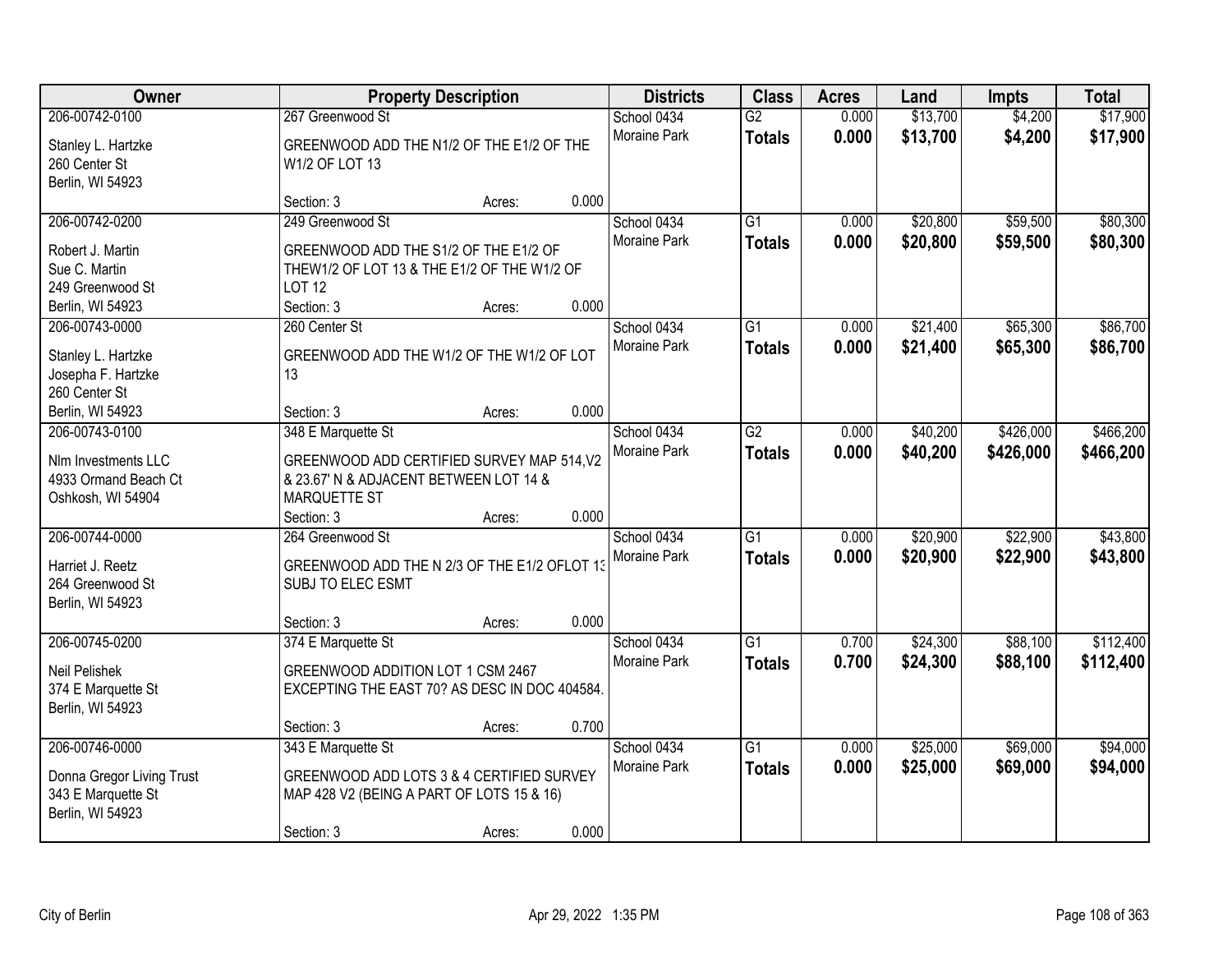| <b>Owner</b>                                                                                           |                                                                                                                                                             | <b>Property Description</b> | <b>Districts</b>                            | <b>Class</b>                     | <b>Acres</b>   | Land                 | <b>Impts</b>           | <b>Total</b>           |
|--------------------------------------------------------------------------------------------------------|-------------------------------------------------------------------------------------------------------------------------------------------------------------|-----------------------------|---------------------------------------------|----------------------------------|----------------|----------------------|------------------------|------------------------|
| 206-00746-0100<br>Pommerening Trust<br>312 Center St<br>Berlin, WI 54923                               | 312 Center St<br>GREENWOOD ADD THE N 90' OF THE S 324' OFTHAT<br>PART OF LOTS 15 & 16 LYING E OF CENTER ST                                                  |                             | School 0434<br>Moraine Park                 | $\overline{G1}$<br><b>Totals</b> | 0.000<br>0.000 | \$20,800<br>\$20,800 | \$68,000<br>\$68,000   | \$88,800<br>\$88,800   |
|                                                                                                        | Section: 3                                                                                                                                                  | Acres:                      | 0.000                                       |                                  |                |                      |                        |                        |
| 206-00746-0200<br>Richard F. Brunke<br>Barbara Brunke<br>200 S Wisconsin St<br>Berlin, WI 54923        | 318 Center St<br>GREENWOOD ADD COM 324' N OF SE COR OFLOT<br>16: RUN W TO E LN OF CENTER ST; N 90'; E TO E LN<br>OF LOT 16; S 90' TO BEG<br>Section: 3      | Acres:                      | School 0434<br>Moraine Park<br>0.000        | $\overline{G1}$<br><b>Totals</b> | 0.000<br>0.000 | \$20,800<br>\$20,800 | \$75,400<br>\$75,400   | \$96,200<br>\$96,200   |
| 206-00746-0300<br>Abigail M. Clark<br>328 Center St<br>Berlin, WI 54923                                | 328 Center St<br>GREENWOOD ADD COM 414' N & 101' W OF THE SE<br>COR OF LOT 16: RUN W 130'; N 90'; E TO A PT 90' N<br>OF BEG; S 90' TO BEG<br>Section: 3     | Acres:                      | School 0434<br>Moraine Park<br>0.270        | G1<br><b>Totals</b>              | 0.270<br>0.270 | \$17,200<br>\$17,200 | \$82,200<br>\$82,200   | \$99,400<br>\$99,400   |
| 206-00746-0400<br>John T. Kasubaski<br>Kathryn M. Kasubaski<br>354 E Cumberland St<br>Berlin, WI 54923 | 354 E Cumberland St<br>GREENWOOD ADD LOT 1 CERTIFIED SURVEY MAP<br>428 V2 (BEING PART OF LOTS 15 & 16) EXC THE N<br>119' OF THE W 31' THEREOF<br>Section: 3 | Acres:                      | School 0434<br>Moraine Park<br>0.000        | G1<br><b>Totals</b>              | 0.000<br>0.000 | \$20,100<br>\$20,100 | \$109,400<br>\$109,400 | \$129,500<br>\$129,500 |
| 206-00746-0500<br>Nlm Investments LLC<br>4933 Ormand Beach Ct<br>Oshkosh, WI 54904                     | 334 Center St<br>GREENWOOD ADD LOT 2 & THE N 119' OF THE W31<br>OF LOT 1 CERTIFIED SURVEY MAP 428 V2 (BEING<br>PART OF LOTS 15 & 16)<br>Section: 3          | Acres:                      | School 0434<br>Moraine Park<br>0.000        | $\overline{G2}$<br><b>Totals</b> | 0.000<br>0.000 | \$20,700<br>\$20,700 | \$213,000<br>\$213,000 | \$233,700<br>\$233,700 |
| 206-00747-0000<br>Vernon C. Krause<br>Kathryn A. Krause<br>369 E Marquette St<br>Berlin, WI 54923      | 369 E Marquette St<br>GREENWOOD ADD LOT 17 EXC THE N 330'THEREOF<br>AND E CUMBERLAND ST LYING THEREIN<br>Section: 3                                         | Acres:                      | School 0434<br>Moraine Park<br>0.000        | $\overline{G1}$<br><b>Totals</b> | 0.000<br>0.000 | \$25,800<br>\$25,800 | \$85,000<br>\$85,000   | \$110,800<br>\$110,800 |
| 206-00747-0100<br>Andrew R. Wallner<br>366 E Cumberland St<br>Berlin, WI 54923                         | 366 E Cumberland St<br>GREENWOOD ADD THE N 330' OF LOT 17<br>(WHICHEXCLUDES E CUMBERLAND ST)<br>Section: 3                                                  | Acres:                      | School 0434<br><b>Moraine Park</b><br>0.000 | $\overline{G1}$<br><b>Totals</b> | 0.000<br>0.000 | \$26,000<br>\$26,000 | \$70,700<br>\$70,700   | \$96,700<br>\$96,700   |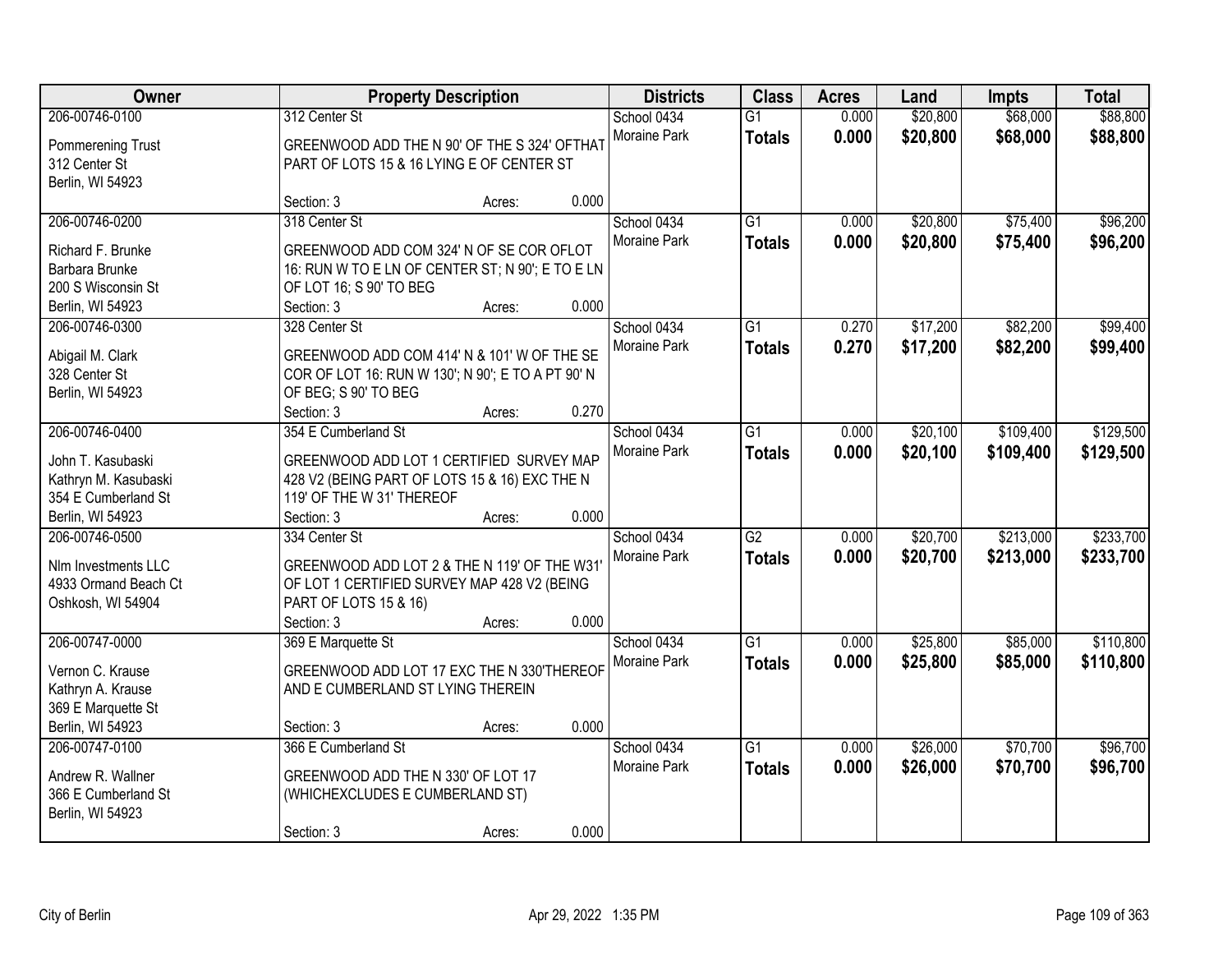| Owner                                                                             |                                                                                                              | <b>Property Description</b> |       | <b>Districts</b>                   | <b>Class</b>                     | <b>Acres</b>   | Land                 | <b>Impts</b>           | <b>Total</b>           |
|-----------------------------------------------------------------------------------|--------------------------------------------------------------------------------------------------------------|-----------------------------|-------|------------------------------------|----------------------------------|----------------|----------------------|------------------------|------------------------|
| 206-00748-0000<br>Ashley Erickson<br>325 Sacramento St<br>Berlin, WI 54923        | 325 Sacramento St<br>GREENWOOD ADDN LOT 1 CERTIFIED SURVEY MAP<br>2040 V9                                    |                             |       | School 0434<br>Moraine Park        | $\overline{G1}$<br><b>Totals</b> | 0.000<br>0.000 | \$24,900<br>\$24,900 | \$107,400<br>\$107,400 | \$132,300<br>\$132,300 |
|                                                                                   | Section: 3                                                                                                   | Acres:                      | 0.000 |                                    |                                  |                |                      |                        |                        |
| 206-00748-0100<br>Tara L. Schwersenska<br>377 E Marquette St<br>Berlin, WI 54923  | 377 E Marquette St<br>GREENWOOD ADDN COM IN THE SW COR OF LOT<br>18: RUN E 90'; N 180'; W 90'; S 180' TO BEG |                             |       | School 0434<br>Moraine Park        | $\overline{G1}$<br><b>Totals</b> | 0.000<br>0.000 | \$20,100<br>\$20,100 | \$67,900<br>\$67,900   | \$88,000<br>\$88,000   |
|                                                                                   | Section: 3                                                                                                   | Acres:                      | 0.000 |                                    |                                  |                |                      |                        |                        |
| 206-00748-0200<br>Kerygma Vd Rogers<br>385 E Marquette St<br>Berlin, WI 54923     | 385 E Marquette St<br>GREENWOOD ADDN LOT 1 CERTIFIED SURVEY MAP<br>2382 V11                                  |                             |       | School 0434<br>Moraine Park        | $\overline{G1}$<br><b>Totals</b> | 0.000<br>0.000 | \$19,200<br>\$19,200 | \$56,500<br>\$56,500   | \$75,700<br>\$75,700   |
|                                                                                   | Section: 3                                                                                                   | Acres:                      | 0.000 |                                    |                                  |                |                      |                        |                        |
| 206-00748-0201<br>Keith C. Hess<br>305 Sacramento St<br>Berlin, WI 54923          | 305 Sacramento St<br>GREENWOOD ADDN LOTS 2 & 3 CERTIFIED SURVEY<br>MAP 2382 V11                              |                             |       | School 0434<br><b>Moraine Park</b> | $\overline{G1}$<br><b>Totals</b> | 0.000<br>0.000 | \$26,200<br>\$26,200 | \$139,400<br>\$139,400 | \$165,600<br>\$165,600 |
|                                                                                   | Section: 3                                                                                                   | Acres:                      | 0.000 |                                    |                                  |                |                      |                        |                        |
| 206-00748-0300<br>Beth A. Krueger<br>376 E Cumberland St<br>Berlin, WI 54923-1207 | 376 E Cumberland St<br>GREENWOOD ADDN LOT 1 CERTIFIED SURVEY MAP<br>1999 V8                                  |                             |       | School 0434<br>Moraine Park        | $\overline{G1}$<br><b>Totals</b> | 0.000<br>0.000 | \$15,000<br>\$15,000 | \$105,300<br>\$105,300 | \$120,300<br>\$120,300 |
|                                                                                   | Section: 3                                                                                                   | Acres:                      | 0.000 |                                    |                                  |                |                      |                        |                        |
| 206-00748-0301<br>Jeffrey A. Eastberg<br>Kathy S. Eastberg<br>384 E Cumberland St | 384 E Cumberland St<br>GREENWOOD ADDN LOT 2 CERTIFIED SURVEY MAP<br>1999 V8                                  |                             |       | School 0434<br>Moraine Park        | $\overline{G1}$<br><b>Totals</b> | 0.000<br>0.000 | \$14,900<br>\$14,900 | \$113,900<br>\$113,900 | \$128,800<br>\$128,800 |
| Berlin, WI 54923                                                                  | Section: 3                                                                                                   | Acres:                      | 0.000 |                                    |                                  |                |                      |                        |                        |
| 206-00748-0302<br>Kimberly A. Smith<br>337 Sacramento St<br>Berlin, WI 54923      | 337 Sacramento St<br>GREENWOOD ADDN LOT 3 CERTIFIED SURVEY MAP<br>1999 V8<br>Section: 3                      | Acres:                      | 0.000 | School 0434<br>Moraine Park        | $\overline{G1}$<br><b>Totals</b> | 0.000<br>0.000 | \$14,800<br>\$14,800 | \$103,400<br>\$103,400 | \$118,200<br>\$118,200 |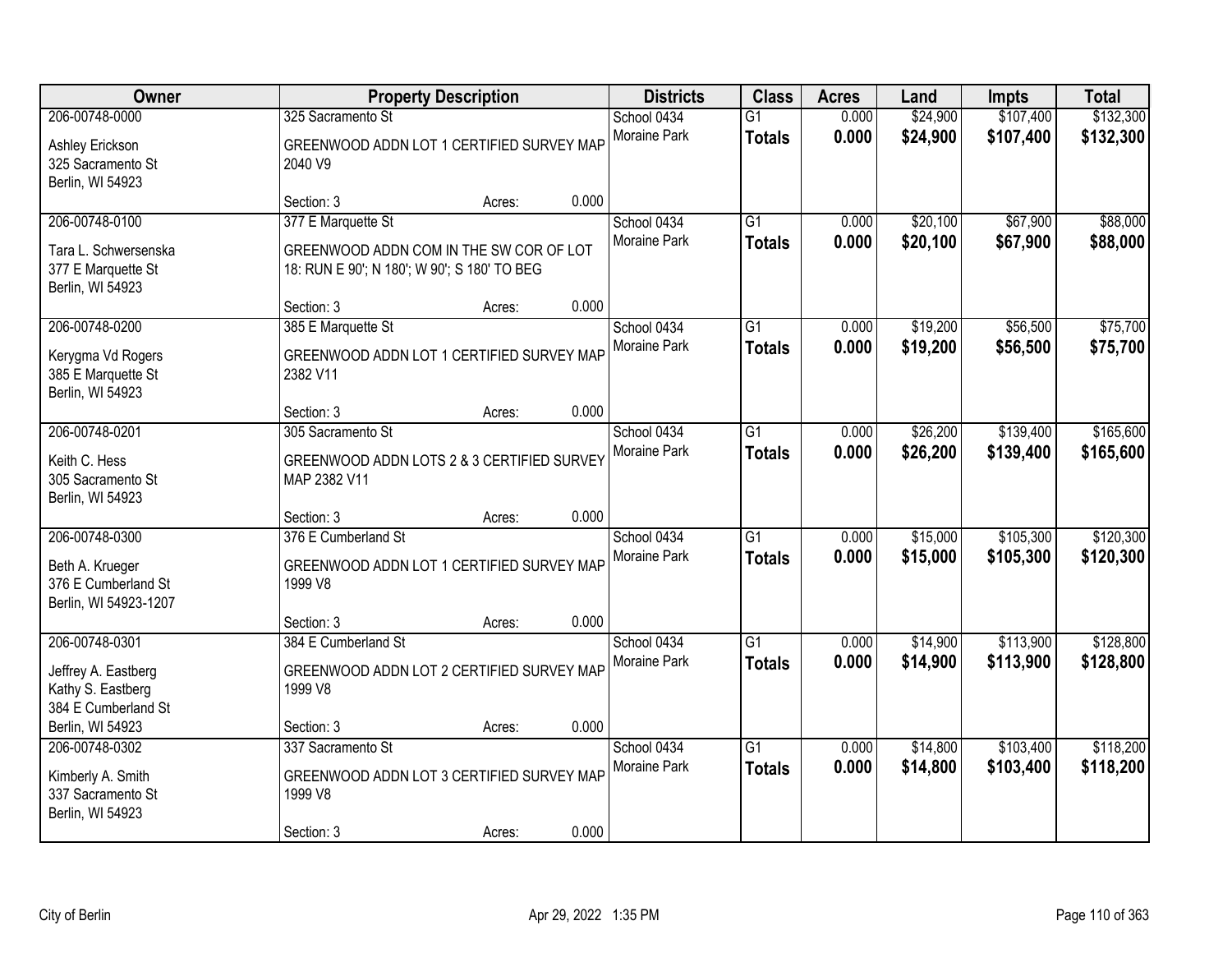| Owner                                                                             |                                                                                                   | <b>Property Description</b> |       | <b>Districts</b>                   | <b>Class</b>                     | <b>Acres</b>   | Land                 | <b>Impts</b>         | <b>Total</b>           |
|-----------------------------------------------------------------------------------|---------------------------------------------------------------------------------------------------|-----------------------------|-------|------------------------------------|----------------------------------|----------------|----------------------|----------------------|------------------------|
| 206-00748-0400<br>Jeffrey L. Hunger<br>Lisa B M. Hunger<br>317 Sacramento St      | 317 Sacramento St<br>GREENWOOD ADDN LOT 2 CERTIFIED SURVEY MAP<br>2040 V9                         |                             |       | School 0434<br>Moraine Park        | $\overline{G1}$<br><b>Totals</b> | 0.000<br>0.000 | \$24,900<br>\$24,900 | \$80,700<br>\$80,700 | \$105,600<br>\$105,600 |
| Berlin, WI 54923                                                                  | Section: 3                                                                                        | Acres:                      | 0.000 |                                    |                                  |                |                      |                      |                        |
| 206-00750-0000<br>M L Cubed LLC<br>W270 N7534 Oakwood Ct<br>Hartland, WI 53209    | 109 S Johnson St<br>LEFFERT'S ADDN LOT 1 BLK 137                                                  |                             |       | School 0434<br><b>Moraine Park</b> | $\overline{G1}$<br><b>Totals</b> | 0.000<br>0.000 | \$13,700<br>\$13,700 | \$32,800<br>\$32,800 | \$46,500<br>\$46,500   |
| 206-00751-0000                                                                    | Section: 10                                                                                       | Acres:                      | 0.000 |                                    |                                  |                |                      |                      |                        |
| Richard Medrano<br>298 Huron St<br>Berlin, WI 54923                               | 298 E Huron St<br>LEFFERT'S ADDN LOT 2 BLK 137                                                    |                             |       | School 0434<br>Moraine Park        | $\overline{G1}$<br><b>Totals</b> | 0.000<br>0.000 | \$13,700<br>\$13,700 | \$34,500<br>\$34,500 | \$48,200<br>\$48,200   |
|                                                                                   | Section: 10                                                                                       | Acres:                      | 0.000 |                                    |                                  |                |                      |                      |                        |
| 206-00752-0000<br>Christian Barrera P. Sanchez<br>292 E Huron<br>Berlin, WI 54923 | 292 E Huron St<br>LEFFERT'S ADDN E 40' OF LOT 3 BLK 137                                           |                             |       | School 0434<br>Moraine Park        | G1<br><b>Totals</b>              | 0.000<br>0.000 | \$9,000<br>\$9,000   | \$38,200<br>\$38,200 | \$47,200<br>\$47,200   |
|                                                                                   | Section: 10                                                                                       | Acres:                      | 0.000 |                                    |                                  |                |                      |                      |                        |
| 206-00753-0000<br>Raul Curiel Jr<br>106 S Swetting<br>Berlin, WI 54923-2137       | 286 E Huron St<br>LEFFERT'S ADD W 92' OF THE N 82' OF LOTS 3 & 4<br><b>BLK 137</b><br>Section: 10 | Acres:                      | 0.180 | School 0434<br>Moraine Park        | $\overline{G1}$<br><b>Totals</b> | 0.180<br>0.180 | \$13,500<br>\$13,500 | \$26,600<br>\$26,600 | \$40,100<br>\$40,100   |
| 206-00754-0000                                                                    | 110 S Swetting St                                                                                 |                             |       | School 0434                        | $\overline{G1}$                  | 0.000          | \$9,100              | \$59,600             | \$68,700               |
| Sharon J. Rhodes<br>110 S Swetting St<br>Berlin, WI 54923                         | LEFFERT'S ADDN S 50' OF W 92' OF LOTS 3 & 4 BLK<br>137                                            |                             |       | Moraine Park                       | <b>Totals</b>                    | 0.000          | \$9,100              | \$59,600             | \$68,700               |
|                                                                                   | Section: 10                                                                                       | Acres:                      | 0.000 |                                    |                                  |                |                      |                      |                        |
| 206-00755-0000<br>Sharon J. Rhodes<br>110 S Swetting St<br>Berlin, WI 54923       | 116 S Swetting St<br>LEFFERT'S ADDN LOT 5 BLK 137<br>Section: 10                                  | Acres:                      | 0.000 | School 0434<br><b>Moraine Park</b> | $\overline{G1}$<br><b>Totals</b> | 0.000<br>0.000 | \$13,700<br>\$13,700 | \$4,300<br>\$4,300   | \$18,000<br>\$18,000   |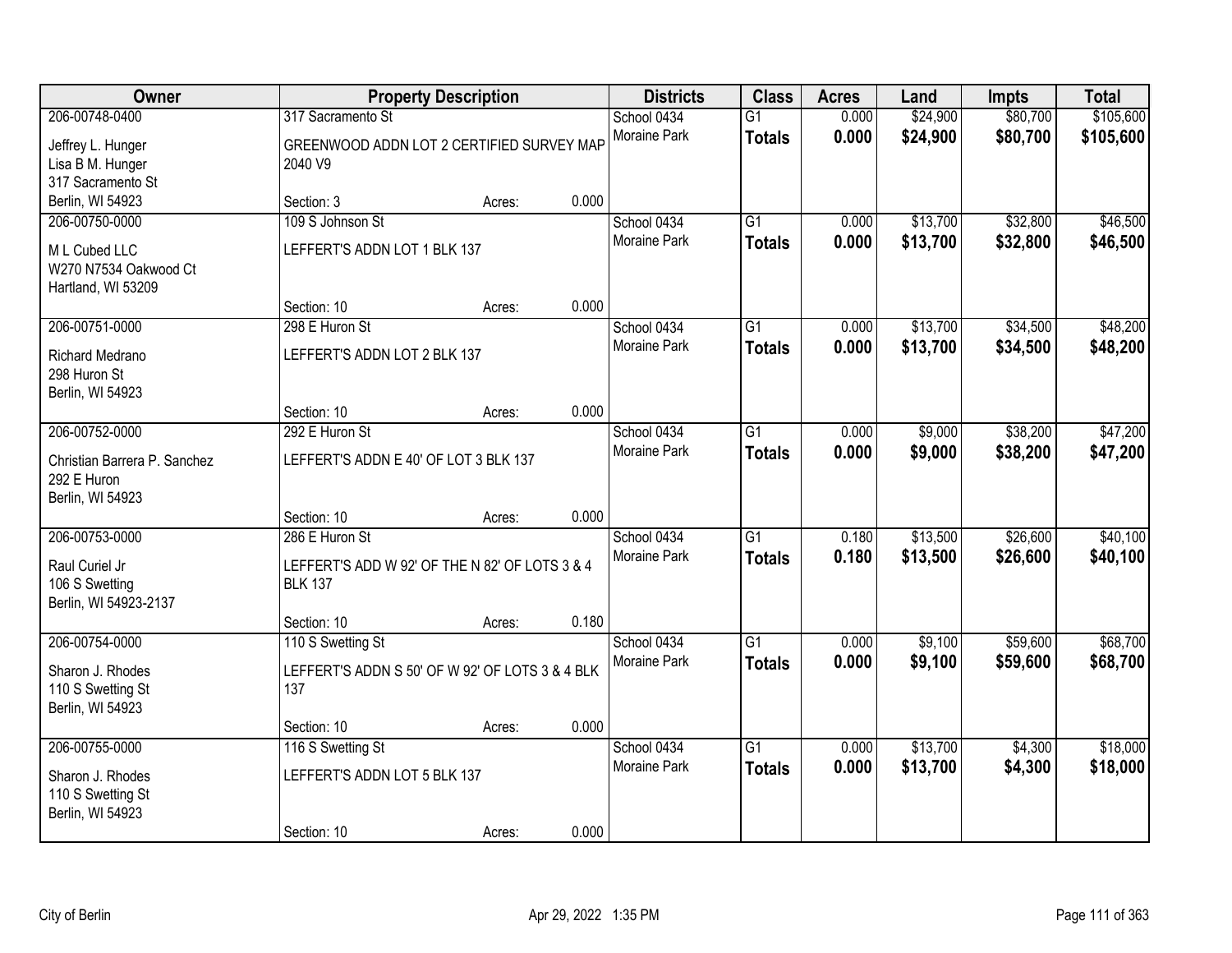|                                                       |                                               |       | <b>Districts</b>            | <b>Class</b>    | <b>Acres</b> | Land     | <b>Impts</b> | <b>Total</b> |
|-------------------------------------------------------|-----------------------------------------------|-------|-----------------------------|-----------------|--------------|----------|--------------|--------------|
| 206-00755-0100<br>124 S Swetting St                   |                                               |       | School 0434                 | $\overline{G1}$ | 0.000        | \$13,700 | \$58,200     | \$71,900     |
| Charlene M. Arendt                                    | LEFFERT'S ADDN LOT 6 BLK 137                  |       | <b>Moraine Park</b>         | <b>Totals</b>   | 0.000        | \$13,700 | \$58,200     | \$71,900     |
| 124 S Swetting St                                     |                                               |       |                             |                 |              |          |              |              |
| Berlin, WI 54923                                      |                                               |       |                             |                 |              |          |              |              |
| Section: 10                                           | Acres:                                        | 0.000 |                             |                 |              |          |              |              |
| 206-00756-0000<br>128 S Swetting St                   |                                               |       | School 0434<br>Moraine Park | $\overline{G1}$ | 0.000        | \$18,300 | \$72,200     | \$90,500     |
| Patrick C. Schuelke                                   | LEFFERT'S ADDN LOT 7 & THE N1/2 OF LOT 8 BLK  |       |                             | <b>Totals</b>   | 0.000        | \$18,300 | \$72,200     | \$90,500     |
| 128 S Swetting St<br>137                              |                                               |       |                             |                 |              |          |              |              |
| Berlin, WI 54923<br>Section: 10                       |                                               | 0.000 |                             |                 |              |          |              |              |
| 206-00756-0100<br>146 S Swetting St                   | Acres:                                        |       | School 0434                 | G1              | 0.000        | \$13,700 | \$50,700     | \$64,400     |
|                                                       |                                               |       | Moraine Park                | <b>Totals</b>   | 0.000        | \$13,700 | \$50,700     | \$64,400     |
| Christina Trochinski                                  | LEFFERT'S ADDN LOT 10 BLK 137                 |       |                             |                 |              |          |              |              |
| 146 S Swetting St<br>Berlin, WI 54923                 |                                               |       |                             |                 |              |          |              |              |
| Section: 10                                           | Acres:                                        | 0.000 |                             |                 |              |          |              |              |
| 206-00756-0200                                        |                                               |       | School 0434                 | G1              | 0.000        | \$9,200  | \$0          | \$9,200      |
|                                                       |                                               |       | Moraine Park                | <b>Totals</b>   | 0.000        | \$9,200  | \$0          | \$9,200      |
| Patrick C. Schuelke<br>128 S Swetting St<br>9 BLK 137 | LEFFERT'S ADDN THE S1/2 OF LOT 8 & ALL OF LOT |       |                             |                 |              |          |              |              |
| Berlin, WI 54923                                      |                                               |       |                             |                 |              |          |              |              |
| Section: 10                                           | Acres:                                        | 0.000 |                             |                 |              |          |              |              |
| 206-00756-0300<br>154 S Swetting St                   |                                               |       | School 0434                 | $\overline{G1}$ | 0.000        | \$13,700 | \$75,200     | \$88,900     |
| Joseph D. Drover                                      | LEFFERT'S ADDN LOT 11 BLK 137                 |       | Moraine Park                | <b>Totals</b>   | 0.000        | \$13,700 | \$75,200     | \$88,900     |
| 154 S Swetting St                                     |                                               |       |                             |                 |              |          |              |              |
| Berlin, WI 54923                                      |                                               |       |                             |                 |              |          |              |              |
| Section: 10                                           | Acres:                                        | 0.000 |                             |                 |              |          |              |              |
| 206-00757-0000<br>160 S Swetting St                   |                                               |       | School 0434                 | $\overline{G1}$ | 0.000        | \$13,700 | \$73,400     | \$87,100     |
| Jeffrey Harris                                        | LEFFERT'S ADDN LOT 12 BLK 137                 |       | Moraine Park                | <b>Totals</b>   | 0.000        | \$13,700 | \$73,400     | \$87,100     |
| 158 N Washington St                                   |                                               |       |                             |                 |              |          |              |              |
| Berlin, WI 54923                                      |                                               |       |                             |                 |              |          |              |              |
| Section: 10<br>206-00758-0000<br>164 S Swetting St    | Acres:                                        | 0.000 | School 0434                 | $\overline{G1}$ | 0.000        | \$13,700 | \$38,200     | \$51,900     |
|                                                       |                                               |       | <b>Moraine Park</b>         | <b>Totals</b>   | 0.000        | \$13,700 | \$38,200     | \$51,900     |
| Richard J. Trexell                                    | LEFFERT'S ADDN LOT 13 BLK 137                 |       |                             |                 |              |          |              |              |
| 164 S Swetting St<br>Berlin, WI 54923                 |                                               |       |                             |                 |              |          |              |              |
| Section: 10                                           | Acres:                                        | 0.000 |                             |                 |              |          |              |              |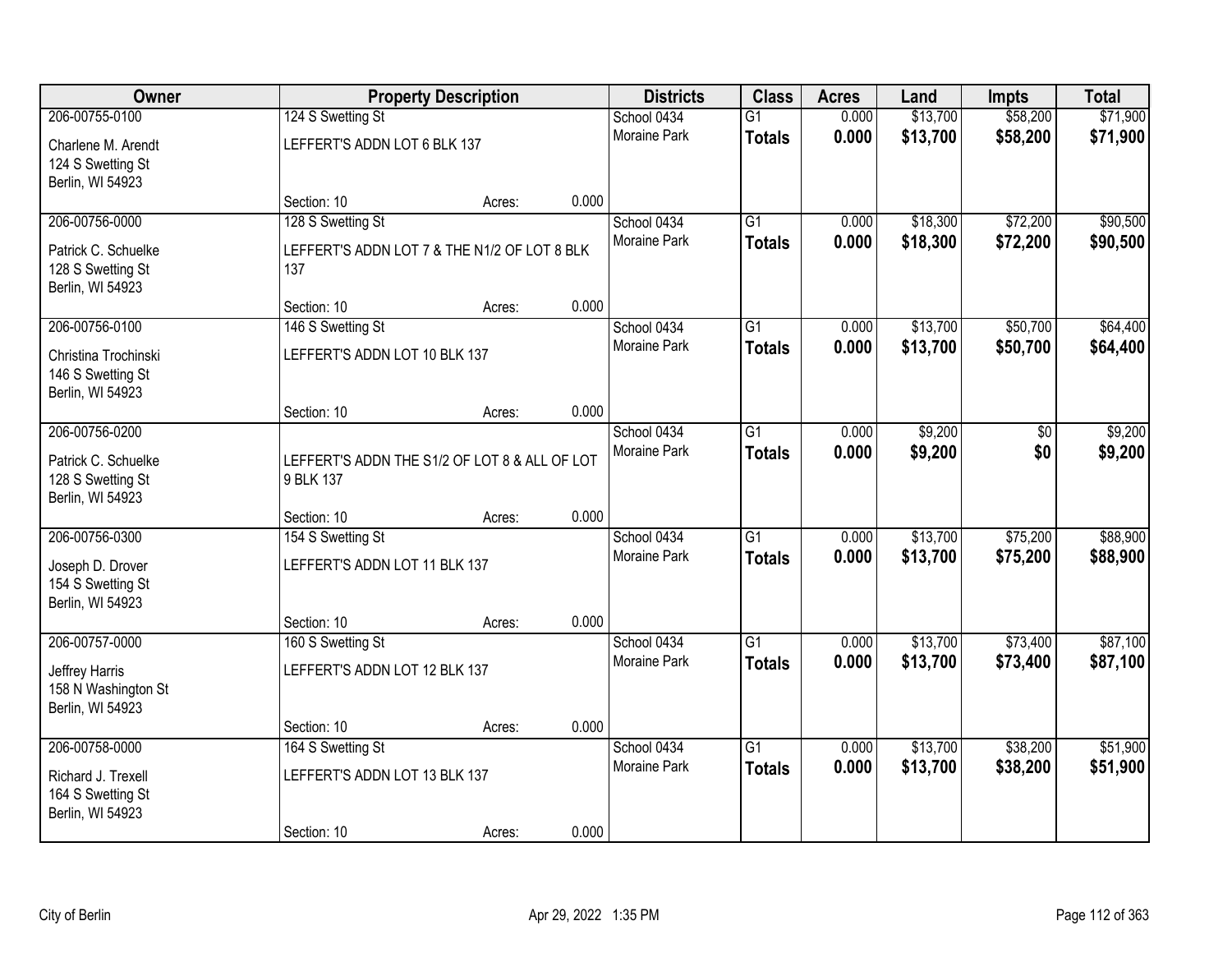| Owner              |                                             | <b>Property Description</b> |       | <b>Districts</b>    | <b>Class</b>    | <b>Acres</b> | Land     | <b>Impts</b> | <b>Total</b> |
|--------------------|---------------------------------------------|-----------------------------|-------|---------------------|-----------------|--------------|----------|--------------|--------------|
| 206-00760-0000     | 174 S Swetting St                           |                             |       | School 0434         | $\overline{G1}$ | 0.000        | \$21,400 | \$75,000     | \$96,400     |
| Kyle E. Boeck      | LEFFERT'S ADDN LOTS 14 & 15 BLK 137         |                             |       | Moraine Park        | <b>Totals</b>   | 0.000        | \$21,400 | \$75,000     | \$96,400     |
| 174 S Swetting St  |                                             |                             |       |                     |                 |              |          |              |              |
| Berlin, WI 54923   |                                             |                             |       |                     |                 |              |          |              |              |
|                    | Section: 10                                 | Acres:                      | 0.000 |                     |                 |              |          |              |              |
| 206-00761-0000     | 182 S Swetting St                           |                             |       | School 0434         | $\overline{G1}$ | 0.000        | \$13,700 | \$64,300     | \$78,000     |
| Marilyn Pavelske   | LEFFERT'S ADDN N1/2 OF LOTS 16 & 17 BLK 137 |                             |       | <b>Moraine Park</b> | <b>Totals</b>   | 0.000        | \$13,700 | \$64,300     | \$78,000     |
| 182 S Swetting St  |                                             |                             |       |                     |                 |              |          |              |              |
| Berlin, WI 54923   |                                             |                             |       |                     |                 |              |          |              |              |
|                    | Section: 10                                 | Acres:                      | 0.000 |                     |                 |              |          |              |              |
| 206-00762-0000     | 190 S Swetting St                           |                             |       | School 0434         | $\overline{G2}$ | 0.200        | \$13,700 | \$51,400     | \$65,100     |
| David P. Olson Sr  | LEFFERT'S ADDN S1/2 OF LOTS 16 & 17 BLK 137 |                             |       | Moraine Park        | <b>Totals</b>   | 0.200        | \$13,700 | \$51,400     | \$65,100     |
| 160 N Wisconsin St |                                             |                             |       |                     |                 |              |          |              |              |
| Berlin, WI 54923   |                                             |                             |       |                     |                 |              |          |              |              |
|                    | Section: 10                                 | Acres:                      | 0.200 |                     |                 |              |          |              |              |
| 206-00763-0000     | 299 Junction St                             |                             |       | School 0434         | $\overline{G1}$ | 0.000        | \$21,400 | \$72,200     | \$93,600     |
| Donald Detert      | LEFFERT'S ADDN LOTS 18 & 19 BLK 137         |                             |       | <b>Moraine Park</b> | <b>Totals</b>   | 0.000        | \$21,400 | \$72,200     | \$93,600     |
| Mary Ann Detert    |                                             |                             |       |                     |                 |              |          |              |              |
| 299 Junction St    |                                             |                             |       |                     |                 |              |          |              |              |
| Berlin, WI 54923   | Section: 10                                 | Acres:                      | 0.000 |                     |                 |              |          |              |              |
| 206-00764-0000     | 175 S Johnson St                            |                             |       | School 0434         | $\overline{G1}$ | 0.000        | \$13,700 | \$73,500     | \$87,200     |
| David J. Lamb      | LEFFERT'S ADDN LOT 20 BLK 137               |                             |       | Moraine Park        | <b>Totals</b>   | 0.000        | \$13,700 | \$73,500     | \$87,200     |
| 175 S Johnson St   |                                             |                             |       |                     |                 |              |          |              |              |
| Berlin, WI 54923   |                                             |                             |       |                     |                 |              |          |              |              |
|                    | Section: 10                                 | Acres:                      | 0.000 |                     |                 |              |          |              |              |
| 206-00765-0000     | 171 S Johnson St                            |                             |       | School 0434         | $\overline{G1}$ | 0.000        | \$13,700 | \$60,700     | \$74,400     |
| Alia M. Weylock    | LEFFERT'S ADDN LOT 21 BLK 137               |                             |       | Moraine Park        | <b>Totals</b>   | 0.000        | \$13,700 | \$60,700     | \$74,400     |
| 171 S Johnson St   |                                             |                             |       |                     |                 |              |          |              |              |
| Berlin, WI 54923   |                                             |                             |       |                     |                 |              |          |              |              |
|                    | Section: 10                                 | Acres:                      | 0.000 |                     |                 |              |          |              |              |
| 206-00766-0000     | 165 S Johnson St                            |                             |       | School 0434         | $\overline{G1}$ | 0.000        | \$13,700 | \$66,600     | \$80,300     |
| Seviero P. Leone   | LEFFERT'S ADDN LOT 22 BLK 137               |                             |       | <b>Moraine Park</b> | <b>Totals</b>   | 0.000        | \$13,700 | \$66,600     | \$80,300     |
| Ruth I. Leone      |                                             |                             |       |                     |                 |              |          |              |              |
| 165 S Johnson St   |                                             |                             |       |                     |                 |              |          |              |              |
| Berlin, WI 54923   | Section: 10                                 | Acres:                      | 0.000 |                     |                 |              |          |              |              |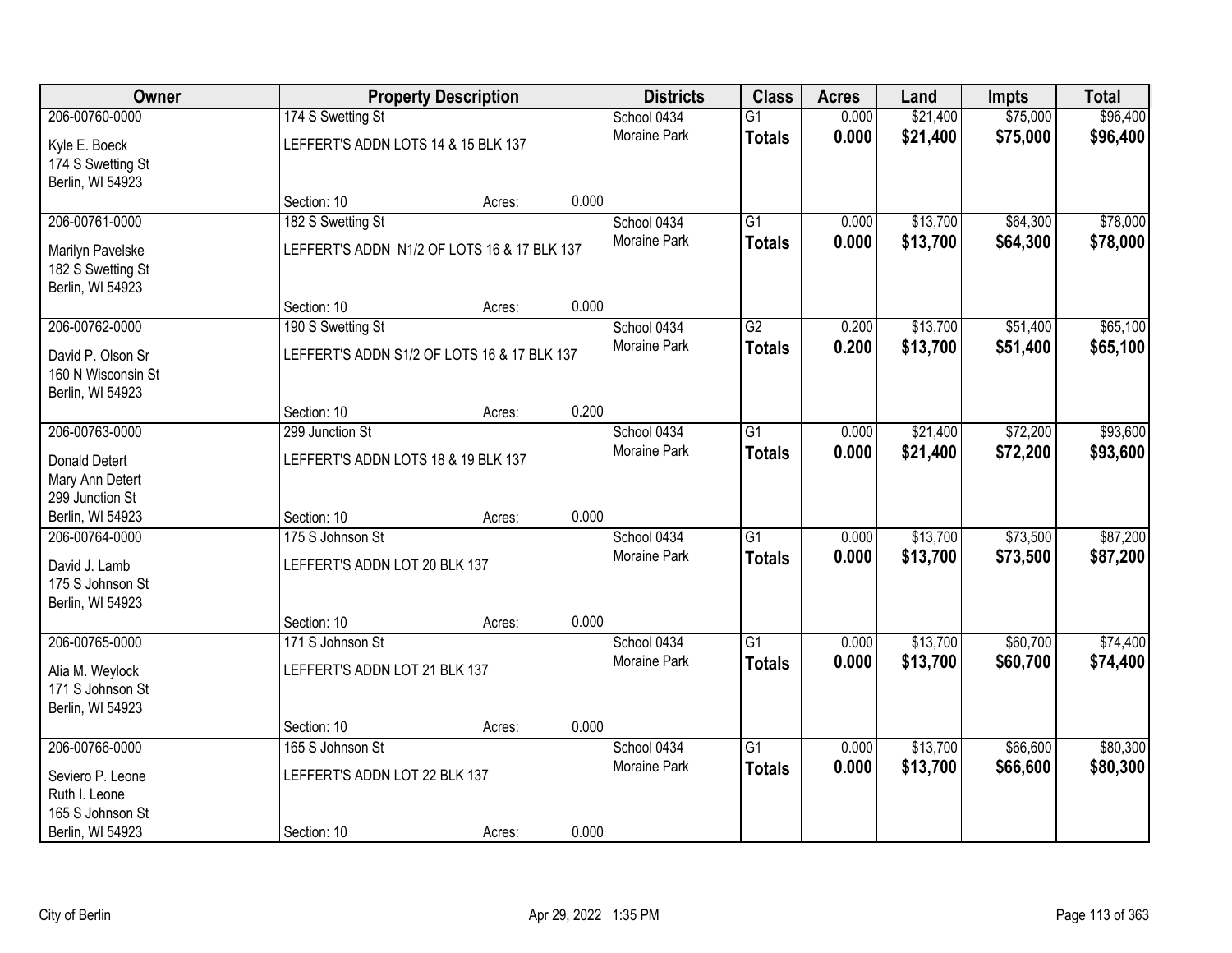| Owner                                                         |                                     | <b>Property Description</b> |       | <b>Districts</b>    | <b>Class</b>    | <b>Acres</b> | Land     | <b>Impts</b> | <b>Total</b> |
|---------------------------------------------------------------|-------------------------------------|-----------------------------|-------|---------------------|-----------------|--------------|----------|--------------|--------------|
| 206-00767-0000                                                | 161 S Johnson St                    |                             |       | School 0434         | $\overline{G1}$ | 0.000        | \$13,700 | \$12,900     | \$26,600     |
| Suzanne Helen Freitag<br>161 S Johnson St<br>Berlin, WI 54923 | LEFFERT'S ADDN LOT 23 BLK 137       |                             |       | Moraine Park        | <b>Totals</b>   | 0.000        | \$13,700 | \$12,900     | \$26,600     |
|                                                               | Section: 10                         | Acres:                      | 0.000 |                     |                 |              |          |              |              |
| 206-00768-0000                                                | 149 S Johnson St                    |                             |       | School 0434         | $\overline{G1}$ | 0.000        | \$21,400 | \$63,200     | \$84,600     |
| Raymond E. Spence<br>149 S Johnson St<br>Berlin, WI 54923     | LEFFERT'S ADDN LOTS 24 & 25 BLK 137 |                             |       | Moraine Park        | <b>Totals</b>   | 0.000        | \$21,400 | \$63,200     | \$84,600     |
|                                                               | Section: 10                         | Acres:                      | 0.000 |                     |                 |              |          |              |              |
| 206-00769-0000                                                | 139 S Johnson St                    |                             |       | School 0434         | $\overline{G1}$ | 0.000        | \$13,700 | \$83,900     | \$97,600     |
| Juana Barraza<br>Gerardo Barraza<br>139 S Johnson St          | LEFFERT'S ADDN LOT 26 BLK 137       |                             |       | Moraine Park        | <b>Totals</b>   | 0.000        | \$13,700 | \$83,900     | \$97,600     |
| Berlin, WI 54923                                              | Section: 10                         | Acres:                      | 0.000 |                     |                 |              |          |              |              |
| 206-00769-0100                                                | 131 S Johnson St                    |                             |       | School 0434         | G1              | 0.000        | \$13,700 | \$0          | \$13,700     |
| Melissa E. Rodgers<br>127 S Johnson St<br>Berlin, WI 54923    | LEFFERT'S ADDN LOT 27 BLK 137       |                             |       | Moraine Park        | <b>Totals</b>   | 0.000        | \$13,700 | \$0          | \$13,700     |
|                                                               | Section: 10                         | Acres:                      | 0.000 |                     |                 |              |          |              |              |
| 206-00769-0200                                                | 127 S Johnson St                    |                             |       | School 0434         | $\overline{G1}$ | 0.000        | \$13,700 | \$79,500     | \$93,200     |
| Melissa E. Rodgers<br>127 S Johnson St<br>Berlin, WI 54923    | LEFFERT'S ADDN LOT 28 BLK 137       |                             |       | Moraine Park        | <b>Totals</b>   | 0.000        | \$13,700 | \$79,500     | \$93,200     |
|                                                               | Section: 10                         | Acres:                      | 0.000 |                     |                 |              |          |              |              |
| 206-00770-0000                                                | 115 S Johnson St                    |                             |       | School 0434         | $\overline{G1}$ | 0.000        | \$13,700 | \$32,500     | \$46,200     |
| M L Cubed LLC<br>W270 N7534 Oakwood Ct<br>Hartland, WI 53209  | LEFFERT'S ADDN LOT 30 BLK 137       |                             |       | Moraine Park        | <b>Totals</b>   | 0.000        | \$13,700 | \$32,500     | \$46,200     |
|                                                               | Section: 10                         | Acres:                      | 0.000 |                     |                 |              |          |              |              |
| 206-00770-0100                                                | 121 S Johnson St                    |                             |       | School 0434         | $\overline{G1}$ | 0.000        | \$13,700 | \$95,000     | \$108,700    |
| Stacey Joseph Krenz<br>700 W Overland Rd<br>Payson, AZ 85541  | LEFFERT'S ADDN LOT 29 BLK 137       |                             |       | <b>Moraine Park</b> | <b>Totals</b>   | 0.000        | \$13,700 | \$95,000     | \$108,700    |
|                                                               | Section: 10                         | Acres:                      | 0.000 |                     |                 |              |          |              |              |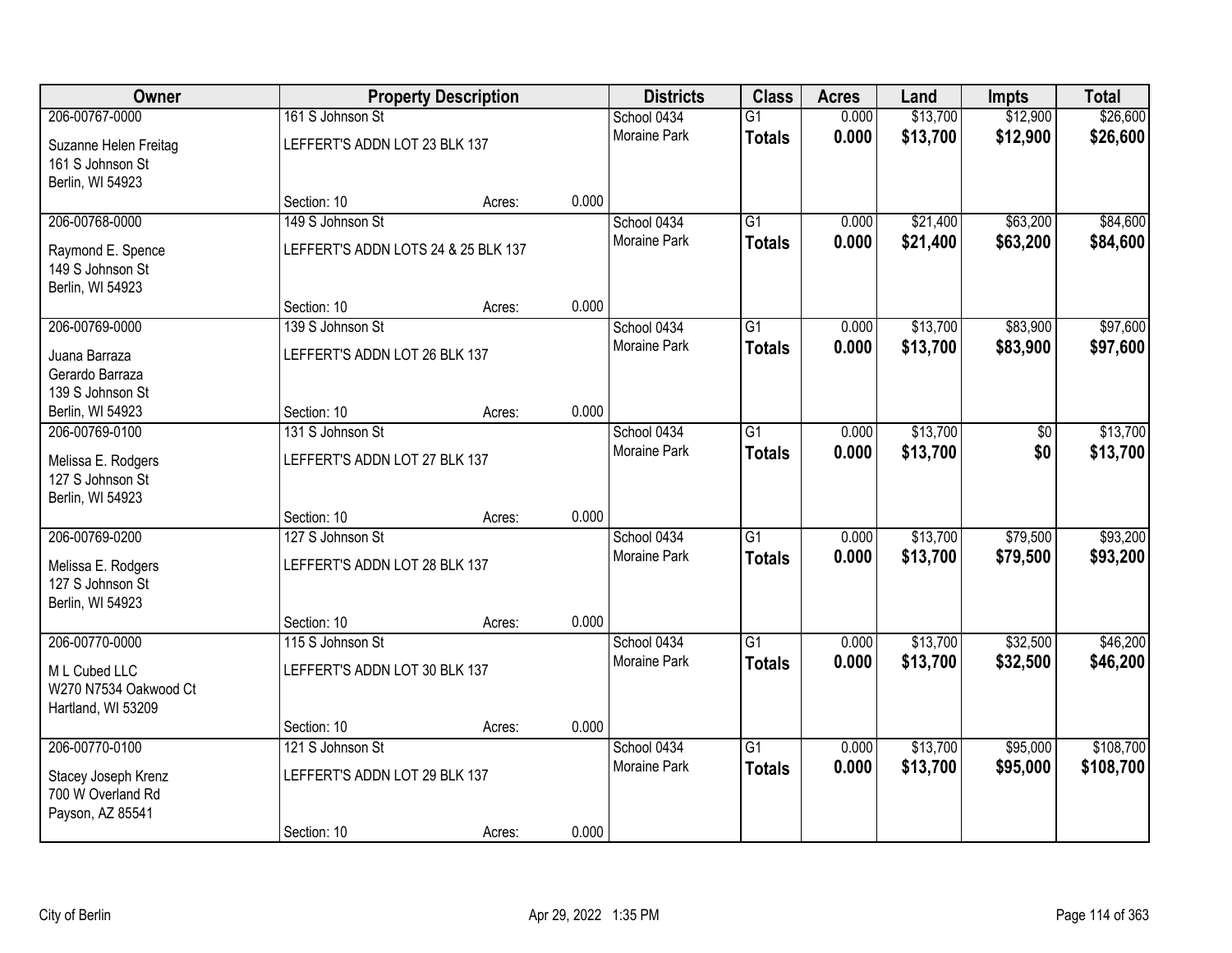| Owner               |                                               | <b>Property Description</b> |       | <b>Districts</b>    | <b>Class</b>    | <b>Acres</b> | Land     | <b>Impts</b> | <b>Total</b> |
|---------------------|-----------------------------------------------|-----------------------------|-------|---------------------|-----------------|--------------|----------|--------------|--------------|
| 206-00771-0100      | 272 E Huron St                                |                             |       | School 0434         | $\overline{G2}$ | 0.200        | \$13,700 | \$42,400     | \$56,100     |
| L David Phelps      | LEFFERT'S ADDN LOT 1, BLK 138                 |                             |       | Moraine Park        | <b>Totals</b>   | 0.200        | \$13,700 | \$42,400     | \$56,100     |
| 113 W G St Unit 429 |                                               |                             |       |                     |                 |              |          |              |              |
| San Diego, CA 92101 |                                               |                             |       |                     |                 |              |          |              |              |
|                     | Section: 10                                   | Acres:                      | 0.200 |                     |                 |              |          |              |              |
| 206-00771-0200      | 266 E Huron St                                |                             |       | School 0434         | $\overline{G1}$ | 0.000        | \$13,700 | \$32,700     | \$46,400     |
| Rose M. Israel      | LEFFERT'S ADDN LOT 2, BLK 138. LE GLENN &     |                             |       | Moraine Park        | <b>Totals</b>   | 0.000        | \$13,700 | \$32,700     | \$46,400     |
| 266 E Huron St      | <b>DEBORAH PRICE</b>                          |                             |       |                     |                 |              |          |              |              |
| Berlin, WI 54923    |                                               |                             |       |                     |                 |              |          |              |              |
|                     | Section: 10                                   | Acres:                      | 0.000 |                     |                 |              |          |              |              |
| 206-00772-0000      | 258 E Huron St                                |                             |       | School 0434         | $\overline{G1}$ | 0.000        | \$10,000 | \$98,200     | \$108,200    |
| Vicki J. Evans      | LEFFERT'S ADDN E 45' OF LOT 3 BLK 138 INCL 9' |                             |       | Moraine Park        | <b>Totals</b>   | 0.000        | \$10,000 | \$98,200     | \$108,200    |
| 258 E Huron St      | ESMT AS RECD V 394 P 588                      |                             |       |                     |                 |              |          |              |              |
| Berlin, WI 54923    |                                               |                             |       |                     |                 |              |          |              |              |
|                     | Section: 10                                   | Acres:                      | 0.000 |                     |                 |              |          |              |              |
| 206-00773-0000      | 252 E Huron St                                |                             |       | School 0434         | G1              | 0.000        | \$16,800 | \$19,200     | \$36,000     |
| David J. Eberhardy  | LEFFERT'S ADDN LOT 4 & W 21' OF LOT 3 BLK 138 |                             |       | Moraine Park        | <b>Totals</b>   | 0.000        | \$16,800 | \$19,200     | \$36,000     |
| 176 E Liberty St    | INCL 9' ESMT AS RECD V 394 P 588              |                             |       |                     |                 |              |          |              |              |
| Berlin, WI 54923    |                                               |                             |       |                     |                 |              |          |              |              |
|                     | Section: 10                                   | Acres:                      | 0.000 |                     |                 |              |          |              |              |
| 206-00774-0000      | 114 Leffert St                                |                             |       | School 0434         | $\overline{G1}$ | 0.000        | \$13,700 | \$51,600     | \$65,300     |
| Kent R. Strehlow    | LEFFERT'S ADDN LOT 5 BLK 138                  |                             |       | Moraine Park        | <b>Totals</b>   | 0.000        | \$13,700 | \$51,600     | \$65,300     |
| 51 Horseshoe Rd     |                                               |                             |       |                     |                 |              |          |              |              |
| Oshkosh, WI 54904   |                                               |                             |       |                     |                 |              |          |              |              |
|                     | Section: 10                                   | Acres:                      | 0.000 |                     |                 |              |          |              |              |
| 206-00775-0000      | 122 Leffert St                                |                             |       | School 0434         | $\overline{G1}$ | 0.000        | \$13,700 | \$49,700     | \$63,400     |
| William A. Werch    | LEFFERT'S ADDN LOT 6 BLK 138                  |                             |       | Moraine Park        | <b>Totals</b>   | 0.000        | \$13,700 | \$49,700     | \$63,400     |
| 122 Leffert St      |                                               |                             |       |                     |                 |              |          |              |              |
| Berlin, WI 54923    |                                               |                             |       |                     |                 |              |          |              |              |
|                     | Section: 10                                   | Acres:                      | 0.000 |                     |                 |              |          |              |              |
| 206-00776-0000      | 126 Leffert St                                |                             |       | School 0434         | $\overline{G1}$ | 0.000        | \$13,700 | \$24,500     | \$38,200     |
| Dennis J. Scolley   | LEFFERT'S ADDN LOT 7 BLK 138                  |                             |       | <b>Moraine Park</b> | <b>Totals</b>   | 0.000        | \$13,700 | \$24,500     | \$38,200     |
| 126 Leffert St      |                                               |                             |       |                     |                 |              |          |              |              |
| Berlin, WI 54923    |                                               |                             |       |                     |                 |              |          |              |              |
|                     | Section: 10                                   | Acres:                      | 0.000 |                     |                 |              |          |              |              |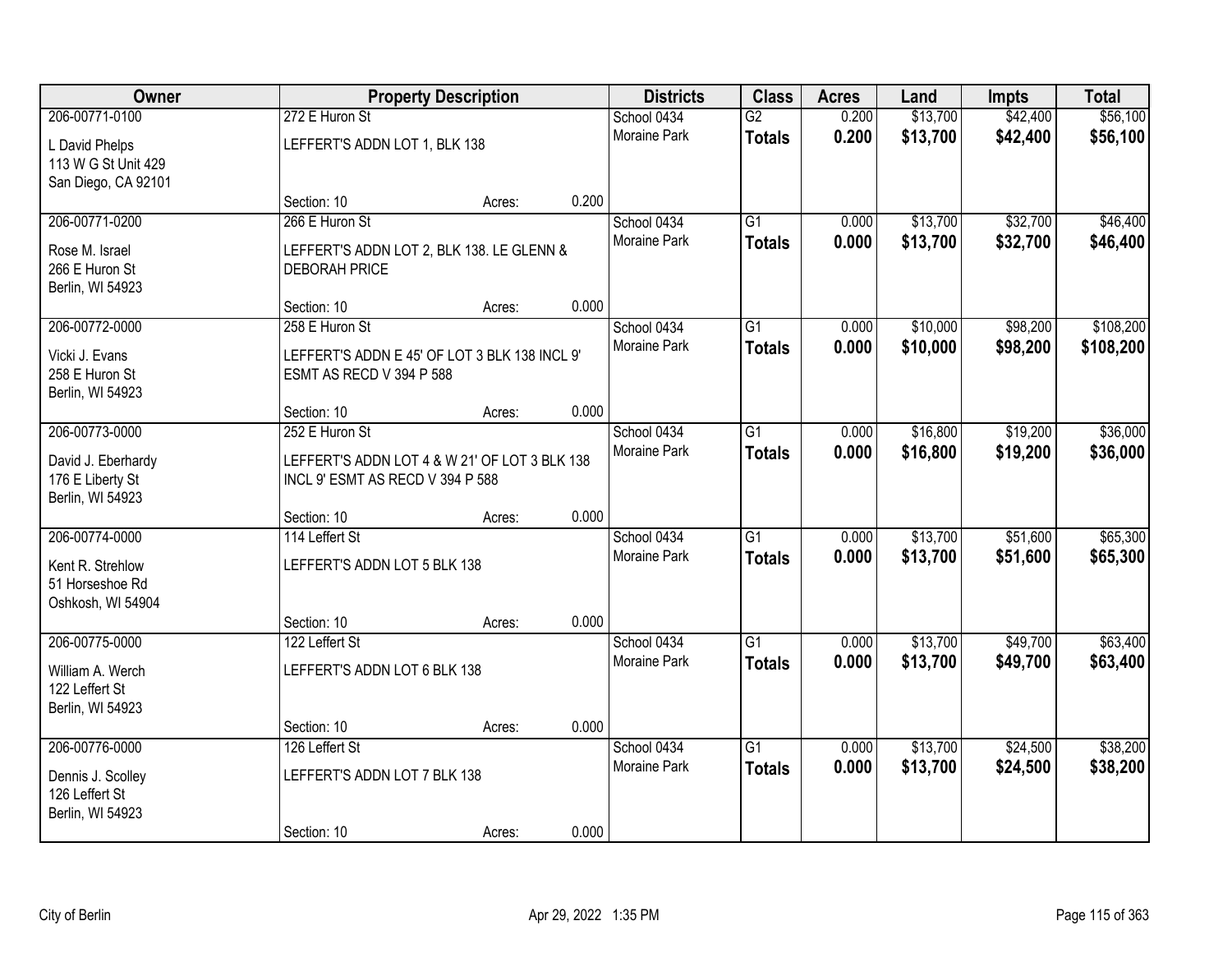| Owner                                                     |                                    | <b>Property Description</b>                    |       | <b>Districts</b>            | <b>Class</b>                     | <b>Acres</b>   | Land                 | Impts                  | <b>Total</b>           |
|-----------------------------------------------------------|------------------------------------|------------------------------------------------|-------|-----------------------------|----------------------------------|----------------|----------------------|------------------------|------------------------|
| 206-00777-0000                                            | 134 Leffert St                     |                                                |       | School 0434                 | $\overline{G1}$                  | 0.000          | \$13,700             | \$46,300               | \$60,000               |
| Marcia P. Walker<br>134 Leffert St<br>Berlin, WI 54923    | <b>SWEDERSKE</b>                   | LEFFERT'S ADDN LOT 8 BLK 138. LE SHIRLEE E     |       | <b>Moraine Park</b>         | <b>Totals</b>                    | 0.000          | \$13,700             | \$46,300               | \$60,000               |
|                                                           | Section: 10                        | Acres:                                         | 0.000 |                             |                                  |                |                      |                        |                        |
| 206-00778-0000                                            | 142 Leffert St                     |                                                |       | School 0434                 | $\overline{G1}$                  | 0.000          | \$21,400             | \$67,100               | \$88,500               |
| Helmut F. Emons<br>142 Leffert St<br>Berlin, WI 54923     | LEFFERT'S ADDN LOTS 9 & 10 BLK 138 |                                                |       | Moraine Park                | <b>Totals</b>                    | 0.000          | \$21,400             | \$67,100               | \$88,500               |
|                                                           | Section: 10                        | Acres:                                         | 0.000 |                             |                                  |                |                      |                        |                        |
| 206-00779-0000                                            | 152 Leffert St                     |                                                |       | School 0434                 | $\overline{G1}$                  | 0.000          | \$13,700             | \$45,900               | \$59,600               |
| James A. Treder<br>Edna M. Treder<br>152 Leffert St       | LEFFERT'S ADDN LOT 11 BLK 138      |                                                |       | Moraine Park                | <b>Totals</b>                    | 0.000          | \$13,700             | \$45,900               | \$59,600               |
| Berlin, WI 54923                                          | Section: 10                        | Acres:                                         | 0.000 |                             |                                  |                |                      |                        |                        |
| 206-00780-0000                                            | 170 Leffert St                     |                                                |       | School 0434                 | $\overline{G1}$                  | 0.000          | \$20,600             | \$66,700               | \$87,300               |
| Mark Putzke<br>N8709 Landing Rd<br>Berlin, WI 54923       | <b>THEREOF</b>                     | LEFFERT'S ADDN LOTS 13 & 14, BLK 138 EXC N 10' |       | Moraine Park                | <b>Totals</b>                    | 0.000          | \$20,600             | \$66,700               | \$87,300               |
|                                                           | Section: 10                        | Acres:                                         | 0.000 |                             |                                  |                |                      |                        |                        |
| 206-00780-0100<br>Billie M. Garlington<br>PO Box 900      | 158 Leffert St                     | LEFFERT'S ADDN LOT 12 & N 10' LOT 13 BLK 138   |       | School 0434<br>Moraine Park | $\overline{G1}$<br><b>Totals</b> | 0.000<br>0.000 | \$15,300<br>\$15,300 | \$101,200<br>\$101,200 | \$116,500<br>\$116,500 |
| Wautoma, WI 54982                                         |                                    |                                                |       |                             |                                  |                |                      |                        |                        |
|                                                           | Section: 10                        | Acres:                                         | 0.000 |                             |                                  |                |                      |                        |                        |
| 206-00781-0000                                            | 176 Leffert St                     |                                                |       | School 0434                 | $\overline{G1}$                  | 0.000          | \$13,700             | \$56,300               | \$70,000               |
| Christopher A. Mirr<br>176 Leffert St<br>Berlin, WI 54923 | LEFFERT'S ADDN LOT 15 BLK 138      |                                                |       | Moraine Park                | <b>Totals</b>                    | 0.000          | \$13,700             | \$56,300               | \$70,000               |
|                                                           | Section: 10                        | Acres:                                         | 0.000 |                             |                                  |                |                      |                        |                        |
| 206-00782-0000                                            | 182 Leffert St                     |                                                |       | School 0434                 | $\overline{G1}$                  | 0.000          | \$13,700             | \$59,000               | \$72,700               |
| Donna M. Bersch<br>2630 W 20th Ave<br>Oshkosh, WI 54904   |                                    | LEFFERT'S ADDN N1/2 OF LOTS 16 & 17 BLK 138    |       | <b>Moraine Park</b>         | <b>Totals</b>                    | 0.000          | \$13,700             | \$59,000               | \$72,700               |
|                                                           | Section: 10                        | Acres:                                         | 0.000 |                             |                                  |                |                      |                        |                        |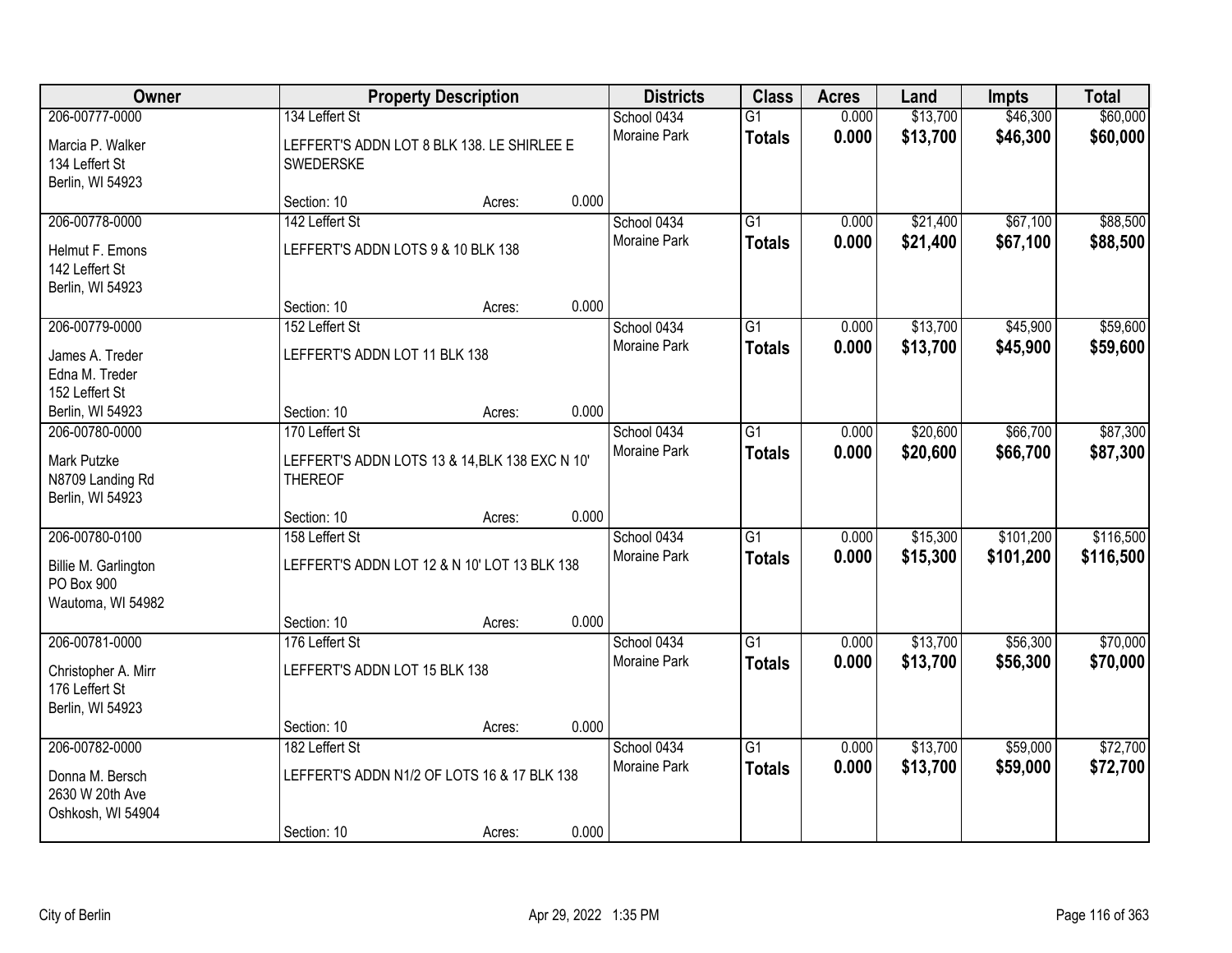| Owner                                                       |                                                                         | <b>Property Description</b> |       | <b>Districts</b>    | <b>Class</b>    | <b>Acres</b> | Land     | <b>Impts</b> | <b>Total</b> |
|-------------------------------------------------------------|-------------------------------------------------------------------------|-----------------------------|-------|---------------------|-----------------|--------------|----------|--------------|--------------|
| 206-00783-0000                                              | 190 Leffert St                                                          |                             |       | School 0434         | $\overline{G1}$ | 0.000        | \$13,700 | \$26,000     | \$39,700     |
| Stanish L. Disterhaft<br>594 Broadway<br>Berlin, WI 54923   | LEFFERT'S ADDN S1/2 OF LOTS 16 & 17 BLK 138                             |                             |       | Moraine Park        | <b>Totals</b>   | 0.000        | \$13,700 | \$26,000     | \$39,700     |
|                                                             | Section: 10                                                             | Acres:                      | 0.000 |                     |                 |              |          |              |              |
| 206-00784-0000                                              | 271 Junction St                                                         |                             |       | School 0434         | $\overline{G1}$ | 0.000        | \$13,700 | \$76,400     | \$90,100     |
| Randy A. Retzlaff<br>Rebecca J. Retzlaff<br>271 Junction St | LEFFERT'S ADDN S1/2 OF LOTS 18 & 19 BLK 138                             |                             |       | <b>Moraine Park</b> | <b>Totals</b>   | 0.000        | \$13,700 | \$76,400     | \$90,100     |
| Berlin, WI 54923                                            | Section: 10                                                             | Acres:                      | 0.000 |                     |                 |              |          |              |              |
| 206-00785-0000                                              | 181 S Swetting St                                                       |                             |       | School 0434         | $\overline{G1}$ | 0.000        | \$18,300 | \$69,000     | \$87,300     |
| Cheryl L. Hoffman<br>W1235 Cty Rd V<br>Berlin, WI 54923     | LEFFERT'S ADDN THE N1/2 OF LOTS 18 & 19 & THE<br>S1/2 OF LOT 20 BLK 138 |                             |       | Moraine Park        | <b>Totals</b>   | 0.000        | \$18,300 | \$69,000     | \$87,300     |
|                                                             | Section: 10                                                             | Acres:                      | 0.000 |                     |                 |              |          |              |              |
| 206-00785-0100                                              | 171 S Swetting St                                                       |                             |       | School 0434         | $\overline{G1}$ | 0.000        | \$18,300 | \$75,300     | \$93,600     |
| Deborah A. Bauer<br>171 S Swetting St<br>Berlin, WI 54923   | LEFFERT'S ADDN LOT 21 & THE N1/2 OF LOT 20 BLK<br>138                   |                             |       | Moraine Park        | <b>Totals</b>   | 0.000        | \$18,300 | \$75,300     | \$93,600     |
|                                                             | Section: 10                                                             | Acres:                      | 0.000 |                     |                 |              |          |              |              |
| 206-00785-0200                                              | 163 S Swetting St                                                       |                             |       | School 0434         | $\overline{G1}$ | 0.000        | \$13,700 | \$33,500     | \$47,200     |
| Laurel Brandenburg<br>163 S Swetting St<br>Berlin, WI 54923 | LEFFERT'S ADDN LOT 22 BLK 138                                           |                             |       | <b>Moraine Park</b> | <b>Totals</b>   | 0.000        | \$13,700 | \$33,500     | \$47,200     |
|                                                             | Section: 10                                                             | Acres:                      | 0.000 |                     |                 |              |          |              |              |
| 206-00785-0300                                              | 159 S Swetting St                                                       |                             |       | School 0434         | $\overline{G1}$ | 0.000        | \$13,700 | \$49,300     | \$63,000     |
| Thomas G. Yancy<br>159 S Swetting St<br>Berlin, WI 54923    | LEFFERT'S ADDN LOT 23 BLK 138                                           |                             |       | Moraine Park        | <b>Totals</b>   | 0.000        | \$13,700 | \$49,300     | \$63,000     |
|                                                             | Section: 10                                                             | Acres:                      | 0.000 |                     |                 |              |          |              |              |
| 206-00786-0000                                              | 147 S Swetting St                                                       |                             |       | School 0434         | $\overline{G1}$ | 0.000        | \$21,400 | \$72,200     | \$93,600     |
| Wayne E. Bending<br>147 S Swetting St<br>Berlin, WI 54923   | LEFFERT'S ADDN LOTS 24 & 25 BLK 138                                     |                             |       | <b>Moraine Park</b> | <b>Totals</b>   | 0.000        | \$21,400 | \$72,200     | \$93,600     |
|                                                             | Section: 10                                                             | Acres:                      | 0.000 |                     |                 |              |          |              |              |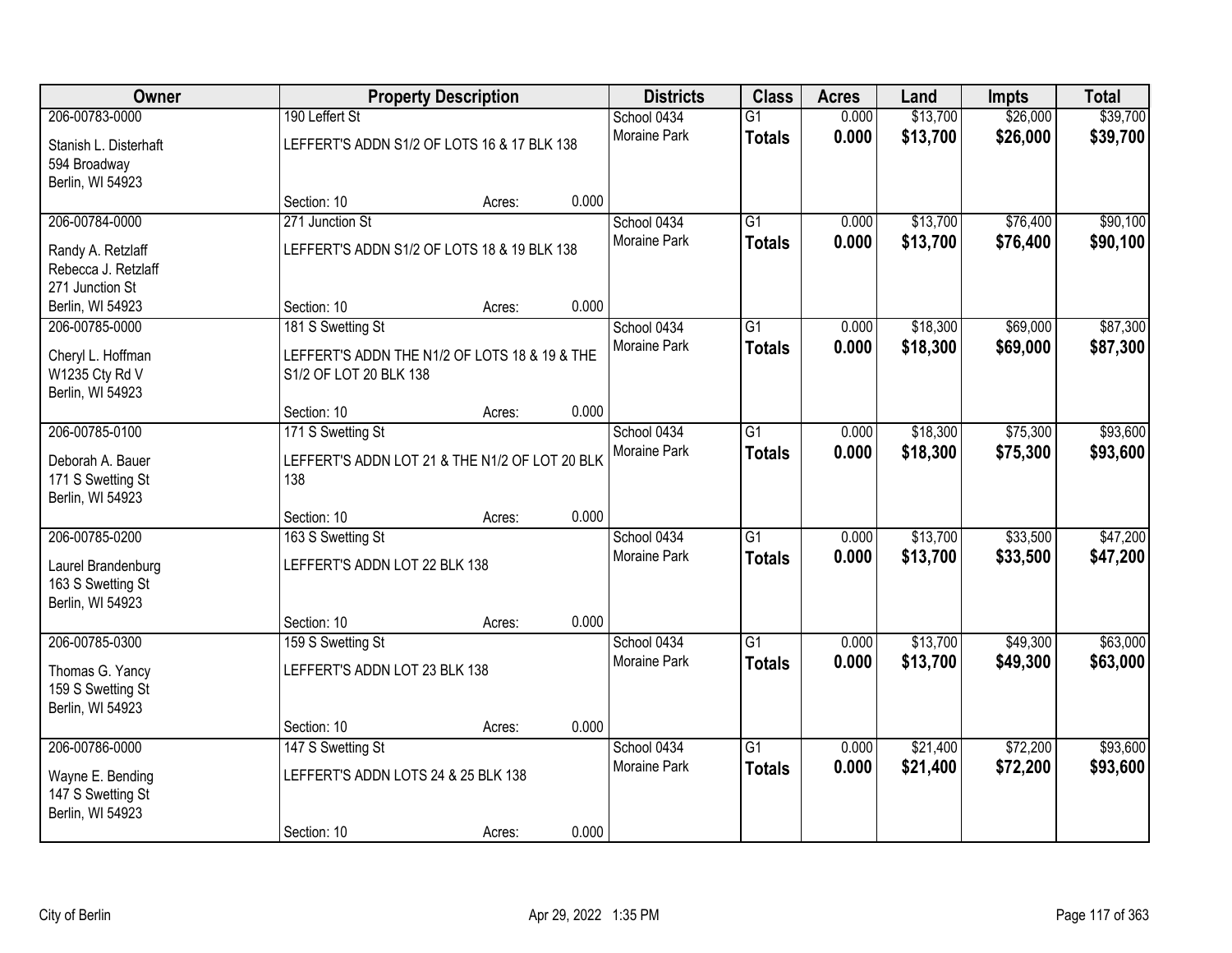| Owner                                                            |                                                        | <b>Property Description</b> |       | <b>Districts</b>                   | <b>Class</b>                     | <b>Acres</b>   | Land                 | <b>Impts</b>           | <b>Total</b>         |
|------------------------------------------------------------------|--------------------------------------------------------|-----------------------------|-------|------------------------------------|----------------------------------|----------------|----------------------|------------------------|----------------------|
| 206-00787-0000                                                   | 139 S Swetting St                                      |                             |       | School 0434                        | $\overline{G1}$                  | 0.000          | \$13,700             | \$65,300               | \$79,000             |
| Marilyn F. Krause<br>N8737 County Road V V<br>Berlin, WI 54923   | LEFFERT'S ADDN LOT 26 BLK 138                          |                             |       | Moraine Park                       | <b>Totals</b>                    | 0.000          | \$13,700             | \$65,300               | \$79,000             |
|                                                                  | Section: 10                                            | Acres:                      | 0.000 |                                    |                                  |                |                      |                        |                      |
| 206-00788-0000                                                   | 135 S Swetting St                                      |                             |       | School 0434                        | $\overline{G1}$                  | 0.000          | \$11,900             | \$28,700               | \$40,600             |
| Alexander P. Ewert<br>135 S Swetting St<br>Berlin, WI 54923      | LEFFERT'S ADDN S 55' OF LOT 27 BLK 138                 |                             |       | <b>Moraine Park</b>                | <b>Totals</b>                    | 0.000          | \$11,900             | \$28,700               | \$40,600             |
|                                                                  | Section: 10                                            | Acres:                      | 0.000 |                                    |                                  |                |                      |                        |                      |
| 206-00789-0000                                                   | 129 S Swetting St                                      |                             |       | School 0434                        | $\overline{G1}$                  | 0.000          | \$15,400             | \$77,300               | \$92,700             |
| Jason M. Hernandez<br>129 S Swetting St<br>Berlin, WI 54923      | LEFFERT'S ADDN LOT 28 & THE N 11' OF LOT 27 BLK<br>138 |                             |       | Moraine Park                       | <b>Totals</b>                    | 0.000          | \$15,400             | \$77,300               | \$92,700             |
|                                                                  | Section: 10                                            | Acres:                      | 0.000 |                                    |                                  |                |                      |                        |                      |
| 206-00790-0000                                                   | 119 S Swetting St                                      |                             |       | School 0434                        | $\overline{G1}$                  | 0.000          | \$13,700             | \$25,500               | \$39,200             |
| <b>Brett W. Altwies</b><br>119 S Swetting St<br>Berlin, WI 54923 | LEFFERT'S ADDN LOT 29 BLK 138                          |                             |       | <b>Moraine Park</b>                | <b>Totals</b>                    | 0.000          | \$13,700             | \$25,500               | \$39,200             |
|                                                                  | Section: 10                                            | Acres:                      | 0.000 |                                    |                                  |                |                      |                        |                      |
| 206-00791-0100<br>L David Phelps<br>113 W G St Unit 429          | LEFFERT'S ADDN LOT 30 BLK 138                          |                             |       | School 0434<br><b>Moraine Park</b> | $\overline{G1}$<br><b>Totals</b> | 0.200<br>0.200 | \$13,700<br>\$13,700 | $\overline{50}$<br>\$0 | \$13,700<br>\$13,700 |
| San Diego, CA 92101                                              | Section: 10                                            | Acres:                      | 0.200 |                                    |                                  |                |                      |                        |                      |
| 206-00792-0000                                                   | 242 E Huron St                                         |                             |       | School 0434                        | $\overline{G1}$                  | 0.000          | \$13,700             | \$47,100               | \$60,800             |
| Raul Rodriguez<br>Rosa Rodriguez<br>242 E Huron St               | LEFFERT'S ADDN LOT 1 BLK 139                           |                             |       | Moraine Park                       | <b>Totals</b>                    | 0.000          | \$13,700             | \$47,100               | \$60,800             |
| Berlin, WI 54923                                                 | Section: 10                                            | Acres:                      | 0.000 |                                    |                                  |                |                      |                        |                      |
| 206-00793-0000                                                   | 236 E Huron St                                         |                             |       | School 0434                        | $\overline{G1}$                  | 0.000          | \$13,700             | \$77,200               | \$90,900             |
| John F. Stetter<br>236 E Huron St<br>Berlin, WI 54923            | LEFFERT'S ADDN LOT 2 BLK 139<br>Section: 10            |                             | 0.000 | <b>Moraine Park</b>                | <b>Totals</b>                    | 0.000          | \$13,700             | \$77,200               | \$90,900             |
|                                                                  |                                                        | Acres:                      |       |                                    |                                  |                |                      |                        |                      |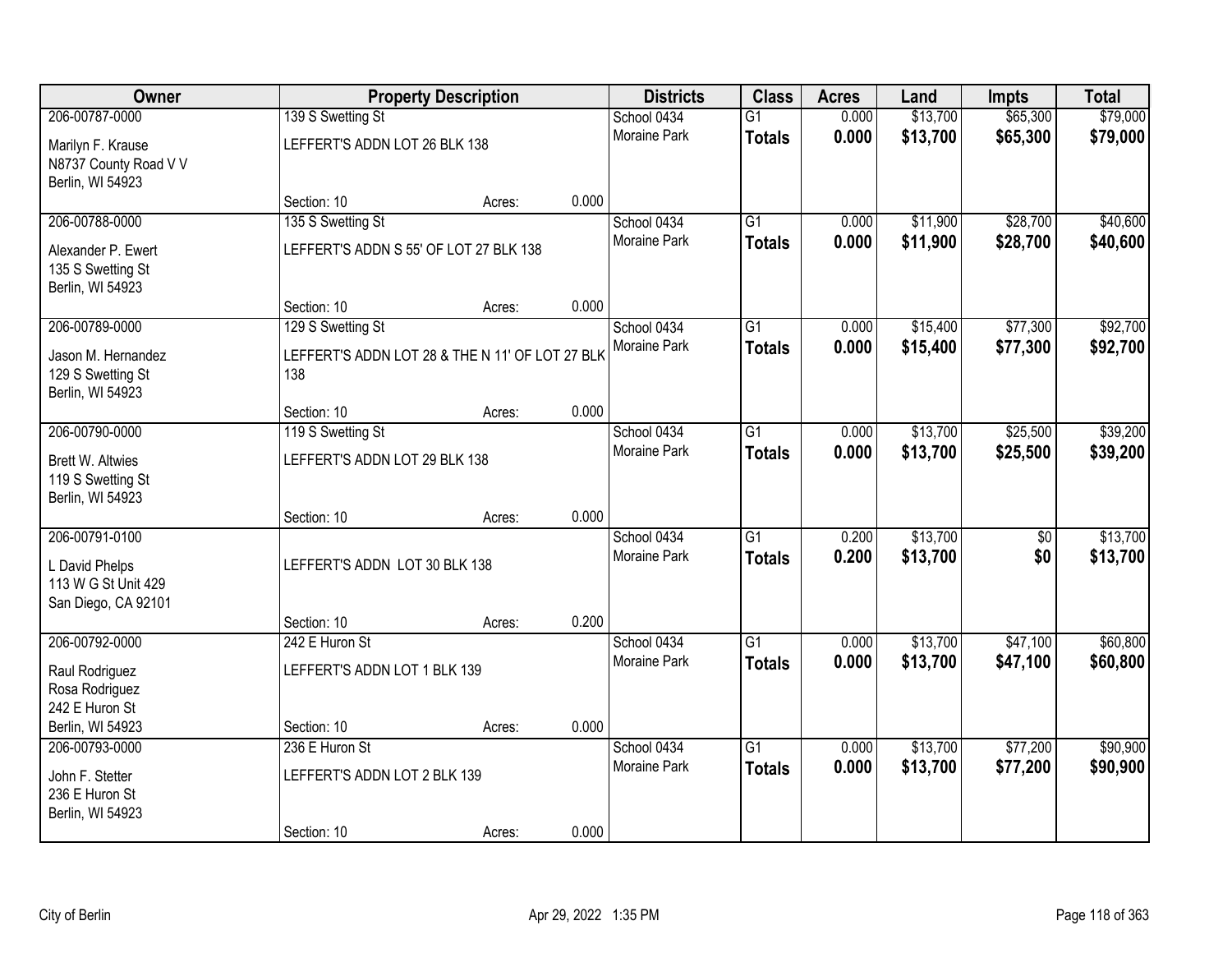| Owner                                                                                    |                                                                | <b>Property Description</b> |       | <b>Districts</b>                   | <b>Class</b>                     | <b>Acres</b>   | Land                 | <b>Impts</b>         | <b>Total</b><br>\$77,500<br>\$77,500 |
|------------------------------------------------------------------------------------------|----------------------------------------------------------------|-----------------------------|-------|------------------------------------|----------------------------------|----------------|----------------------|----------------------|--------------------------------------|
| 206-00794-0000<br>Pamela Toll<br>104 S Church St<br>Berlin, WI 54923                     | 104 S Church St<br>LEFFERT'S ADDN N1/2 OF LOTS 3 & 4 BLK 139   |                             |       | School 0434<br>Moraine Park        | $\overline{G1}$<br><b>Totals</b> | 0.000<br>0.000 | \$13,700<br>\$13,700 | \$63,800<br>\$63,800 |                                      |
|                                                                                          | Section: 10                                                    | Acres:                      | 0.000 |                                    |                                  |                |                      |                      |                                      |
| 206-00795-0000<br>Kilgore Properties LLC<br>W1101 Mc Connell Rd<br>Ripon, WI 54971       | 110 S Church St<br>LEFFERT'S ADDN S1/2 OF LOTS 3 & 4 BLK 139   |                             |       | School 0434<br><b>Moraine Park</b> | $\overline{G1}$<br><b>Totals</b> | 0.000<br>0.000 | \$13,700<br>\$13,700 | \$58,700<br>\$58,700 | \$72,400<br>\$72,400                 |
|                                                                                          | Section: 10                                                    | Acres:                      | 0.000 |                                    |                                  |                |                      |                      |                                      |
| 206-00796-0000<br>Thomas Vanderpluym<br>W5069 Quinney Rd<br>Chilton, WI 53014            | 116 S Church St<br>LEFFERT'S ADDN LOT 5 BLK 139                |                             |       | School 0434<br>Moraine Park        | $\overline{G1}$<br><b>Totals</b> | 0.000<br>0.000 | \$13,700<br>\$13,700 | \$24,400<br>\$24,400 | \$38,100<br>\$38,100                 |
|                                                                                          | Section: 10                                                    | Acres:                      | 0.000 |                                    |                                  |                |                      |                      |                                      |
| 206-00797-0000<br>Robert A. Sonnenschein III<br>W2698 County Rd H<br>Poy Sippi, WI 54967 | 122 S Church St<br>LEFFERT'S ADDN LOT 6 BLK 139                |                             |       | School 0434<br><b>Moraine Park</b> | G1<br><b>Totals</b>              | 0.000<br>0.000 | \$13,700<br>\$13,700 | \$19,600<br>\$19,600 | \$33,300<br>\$33,300                 |
|                                                                                          | Section: 10                                                    | Acres:                      | 0.000 |                                    |                                  |                |                      |                      |                                      |
| 206-00798-0000<br>Jordan R. Galow<br>126 S Church St<br>Berlin, WI 54923                 | 126 S Church St<br>LEFFERT'S ADDN LOT 7 BLK 139<br>Section: 10 | Acres:                      | 0.200 | School 0434<br>Moraine Park        | $\overline{G1}$<br><b>Totals</b> | 0.200<br>0.200 | \$13,700<br>\$13,700 | \$51,000<br>\$51,000 | \$64,700<br>\$64,700                 |
| 206-00799-0000                                                                           | 134 S Church St                                                |                             |       | School 0434                        | $\overline{G1}$                  | 0.000          | \$13,700             | \$60,500             | \$74,200                             |
| Thomas G. Trochinski<br>134 S Church St<br>Berlin, WI 54923                              | LEFFERT'S ADDN LOT 8 BLK 139                                   |                             |       | Moraine Park                       | <b>Totals</b>                    | 0.000          | \$13,700             | \$60,500             | \$74,200                             |
|                                                                                          | Section: 10                                                    | Acres:                      | 0.000 |                                    |                                  |                |                      |                      |                                      |
| 206-00800-0000<br>Donna J. Malson<br>142 S Church St<br>Berlin, WI 54923                 | 142 S Church St<br>LEFFERT'S ADDN LOT 9 BLK 139<br>Section: 10 |                             | 0.000 | School 0434<br><b>Moraine Park</b> | $\overline{G1}$<br><b>Totals</b> | 0.000<br>0.000 | \$13,700<br>\$13,700 | \$44,900<br>\$44,900 | \$58,600<br>\$58,600                 |
|                                                                                          |                                                                | Acres:                      |       |                                    |                                  |                |                      |                      |                                      |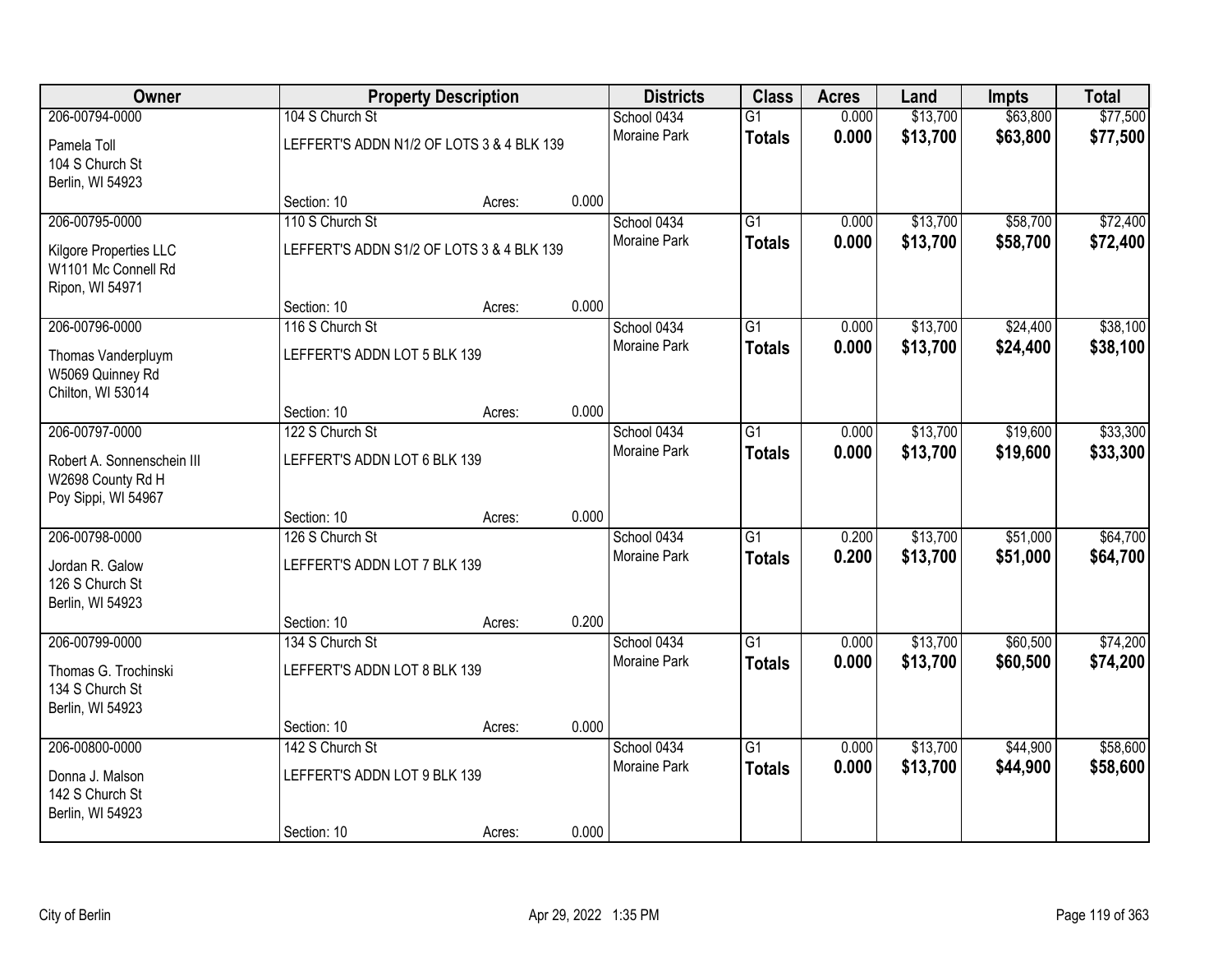| Owner                                                      |                                        | <b>Property Description</b>                        |       | <b>Districts</b> | <b>Class</b>    | <b>Acres</b> | Land     | <b>Impts</b> | <b>Total</b> |
|------------------------------------------------------------|----------------------------------------|----------------------------------------------------|-------|------------------|-----------------|--------------|----------|--------------|--------------|
| 206-00801-0000                                             | 148 S Church St                        |                                                    |       | School 0434      | $\overline{G1}$ | 0.000        | \$13,700 | \$58,500     | \$72,200     |
| Lyle J. Calkins Jr<br>148 S Church St<br>Berlin, WI 54923  | LEFFERT'S ADDN LOT 10 BLK 139          |                                                    |       | Moraine Park     | <b>Totals</b>   | 0.000        | \$13,700 | \$58,500     | \$72,200     |
|                                                            | Section: 10                            | Acres:                                             | 0.000 |                  |                 |              |          |              |              |
| 206-00802-0000                                             | 152 S Church St                        |                                                    |       | School 0434      | G1              | 0.000        | \$13,700 | \$18,300     | \$32,000     |
| Alfonso Coria<br>253 N Wisconsin St<br>Berlin, WI 54923    | LEFFERT'S ADDN LOT 11 BLK 139          |                                                    |       | Moraine Park     | <b>Totals</b>   | 0.000        | \$13,700 | \$18,300     | \$32,000     |
|                                                            | Section: 10                            | Acres:                                             | 0.000 |                  |                 |              |          |              |              |
| 206-00803-0000                                             | 158 S Church St                        |                                                    |       | School 0434      | G1              | 0.000        | \$13,700 | \$87,500     | \$101,200    |
| Stefan C. Palches<br>158 S Church St<br>Berlin, WI 54923   | LEFFERT'S ADDN LOT 12 BLK 139          |                                                    |       | Moraine Park     | <b>Totals</b>   | 0.000        | \$13,700 | \$87,500     | \$101,200    |
|                                                            | Section: 10                            | Acres:                                             | 0.000 |                  |                 |              |          |              |              |
| 206-00804-0000                                             | 164 S Church St                        |                                                    |       | School 0434      | $\overline{G1}$ | 0.000        | \$9,000  | \$34,500     | \$43,500     |
| Sandra L. Nighbor<br>W1555 County Rd V<br>Berlin, WI 54923 | LEFFERT'S ADDN N 40' OF LOT 13 BLK 139 |                                                    |       | Moraine Park     | <b>Totals</b>   | 0.000        | \$9,000  | \$34,500     | \$43,500     |
|                                                            | Section: 10                            | Acres:                                             | 0.000 |                  |                 |              |          |              |              |
| 206-00805-0000                                             | 170 S Church St                        |                                                    |       | School 0434      | $\overline{G1}$ | 0.000        | \$16,900 | \$67,600     | \$84,500     |
| Caesar S. Rizzi                                            |                                        | LEFFERT'S ADDN S 26' OF LOT 13; N 53' OF LOT 14;   |       | Moraine Park     | <b>Totals</b>   | 0.000        | \$16,900 | \$67,600     | \$84,500     |
| 170 S Church St                                            |                                        | W 20' OF S 26' OF LOT 22; W 20' OF N 53' OF LOT 21 |       |                  |                 |              |          |              |              |
| Berlin, WI 54923                                           | <b>BLK 139</b>                         |                                                    |       |                  |                 |              |          |              |              |
|                                                            | Section: 10                            | Acres:                                             | 0.000 |                  |                 |              |          |              |              |
| 206-00806-0000                                             | 176 S Church St                        |                                                    |       | School 0434      | $\overline{G1}$ | 0.000        | \$16,800 | \$52,800     | \$69,600     |
| Debra L. Wolff                                             |                                        | LEFFERT'S ADDN LOT 15; THE S 13' OF LOT 14; THE    |       | Moraine Park     | <b>Totals</b>   | 0.000        | \$16,800 | \$52,800     | \$69,600     |
| 176 S Church St                                            |                                        | S 13' OF THE W 19' OF LOT 21; & THE W 19' OF LOT   |       |                  |                 |              |          |              |              |
| Berlin, WI 54923                                           | 20 BLK 139                             |                                                    |       |                  |                 |              |          |              |              |
|                                                            | Section: 10                            | Acres:                                             | 0.000 |                  |                 |              |          |              |              |
| 206-00807-0000                                             | 182 S Church St                        |                                                    |       | School 0434      | $\overline{G1}$ | 0.000        | \$16,400 | \$76,300     | \$92,700     |
| Monica L. Wang                                             |                                        | LEFFERT'S ADDN N 72' OF LOTS 16 & 17; THE W 41'    |       | Moraine Park     | <b>Totals</b>   | 0.000        | \$16,400 | \$76,300     | \$92,700     |
| 182 S Church St                                            |                                        | OF THE N1/2 OF LOT 18; & THE W 12' OF THE S1/2     |       |                  |                 |              |          |              |              |
| Berlin, WI 54923                                           | OF LOT 18 BLK 139                      |                                                    |       |                  |                 |              |          |              |              |
|                                                            | Section: 10                            | Acres:                                             | 0.000 |                  |                 |              |          |              |              |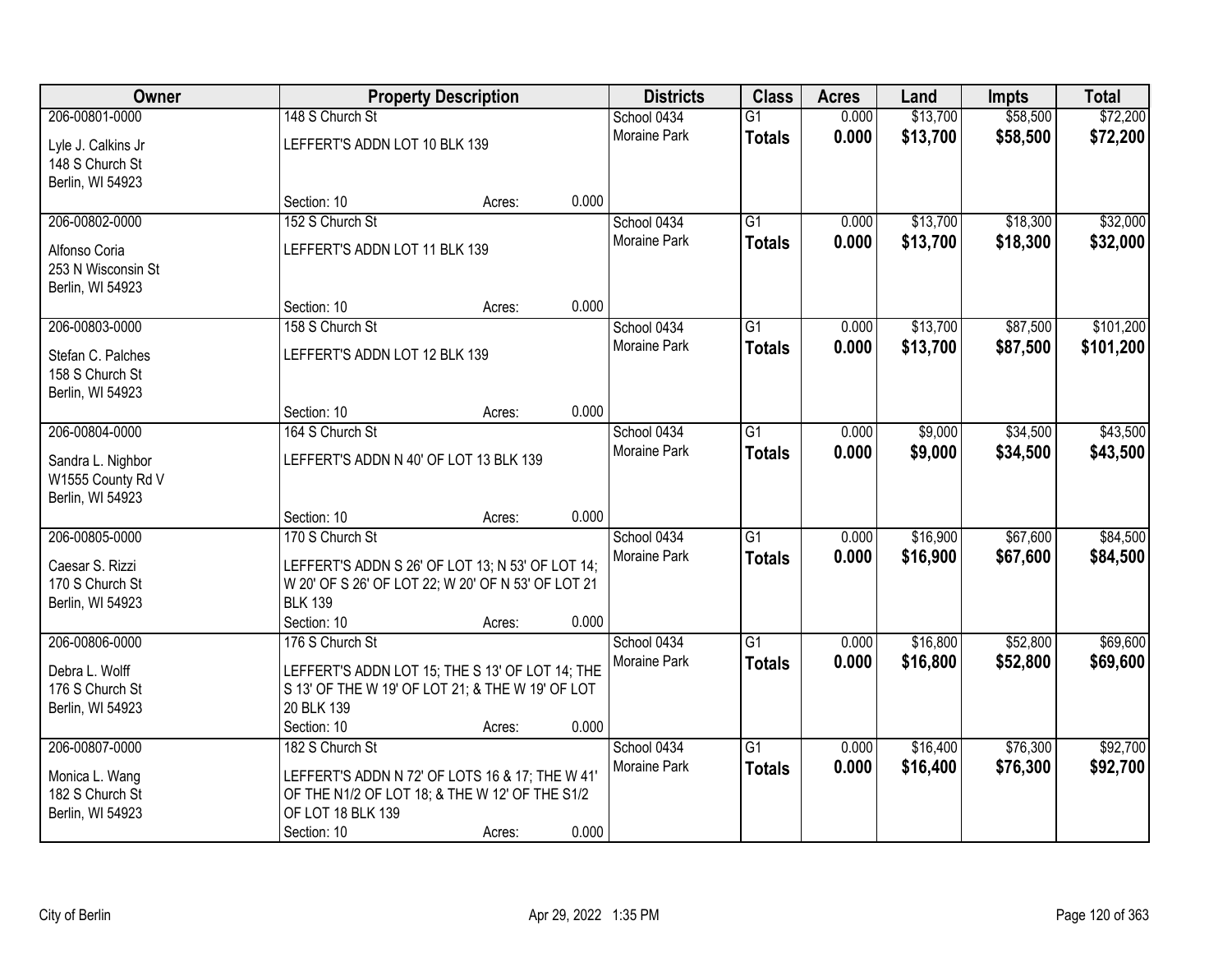| Owner                              |                                                                                      | <b>Property Description</b> |       | <b>Districts</b>    | <b>Class</b>    | <b>Acres</b> | Land     | <b>Impts</b> | <b>Total</b> |
|------------------------------------|--------------------------------------------------------------------------------------|-----------------------------|-------|---------------------|-----------------|--------------|----------|--------------|--------------|
| 206-00808-0000                     | 223 Junction St                                                                      |                             |       | School 0434         | $\overline{G1}$ | 0.000        | \$12,700 | \$84,500     | \$97,200     |
| Stephen E. Brajdic                 | LEFFERT'S ADDN S 60' OF LOTS 16 & 17 BLK 139                                         |                             |       | Moraine Park        | <b>Totals</b>   | 0.000        | \$12,700 | \$84,500     | \$97,200     |
| Sherry A. Brajdic                  |                                                                                      |                             |       |                     |                 |              |          |              |              |
| 223 Junction St                    |                                                                                      |                             |       |                     |                 |              |          |              |              |
| Berlin, WI 54923                   | Section: 10                                                                          | Acres:                      | 0.000 |                     |                 |              |          |              |              |
| 206-00809-0000                     | 241 Junction St                                                                      |                             |       | School 0434         | $\overline{G1}$ | 0.200        | \$13,100 | \$49,200     | \$62,300     |
| Michael J. Mathiesen               | LEFFERT'S ADDN THE S1/2 OF LOT 19 & THE S1/2                                         |                             |       | Moraine Park        | <b>Totals</b>   | 0.200        | \$13,100 | \$49,200     | \$62,300     |
| 241 Junction St                    | OF THE E 54' OF LOT 18 BLK 139                                                       |                             |       |                     |                 |              |          |              |              |
| Berlin, WI 54923                   |                                                                                      |                             |       |                     |                 |              |          |              |              |
|                                    | Section: 10                                                                          | Acres:                      | 0.200 |                     |                 |              |          |              |              |
| 206-00809-0100                     | 181 Leffert St                                                                       |                             |       | School 0434         | $\overline{G1}$ | 0.000        | \$11,400 | \$63,200     | \$74,600     |
| Michael A. Kohls                   | LEFFERT'S ADDN THE N1/2 OF LOT 19 & THE E 25'                                        |                             |       | Moraine Park        | <b>Totals</b>   | 0.000        | \$11,400 | \$63,200     | \$74,600     |
| Leann R. Kohls                     | OF THE N1/2 OF LOT 18 BLK 139                                                        |                             |       |                     |                 |              |          |              |              |
| 181 Leffert St                     |                                                                                      |                             |       |                     |                 |              |          |              |              |
| Berlin, WI 54923                   | Section: 10                                                                          | Acres:                      | 0.000 |                     |                 |              |          |              |              |
| 206-00810-0000                     | 173 Leffert St                                                                       |                             |       | School 0434         | G1              | 0.000        | \$14,500 | \$55,400     | \$69,900     |
|                                    |                                                                                      |                             |       | Moraine Park        | <b>Totals</b>   | 0.000        | \$14,500 | \$55,400     | \$69,900     |
| Daniel Vassar<br>E740 Golke Rd     | LEFFERT'S ADDN THE E 113' OF LOT 20 & THE E<br>113' OF THE S 13' OF LOT 21 BLK 139   |                             |       |                     |                 |              |          |              |              |
| Waupaca, WI 54981                  |                                                                                      |                             |       |                     |                 |              |          |              |              |
|                                    | Section: 10                                                                          | Acres:                      | 0.000 |                     |                 |              |          |              |              |
| 206-00810-0100                     | 167 Leffert St                                                                       |                             |       | School 0434         | $\overline{G1}$ | 0.000        | \$16,900 | \$101,000    | \$117,900    |
|                                    |                                                                                      |                             |       | Moraine Park        | <b>Totals</b>   | 0.000        | \$16,900 | \$101,000    | \$117,900    |
| Jeffrey S. Skou<br>PO Box 81       | LEFFERT'S ADDN THE E 112' OF THE S 26' OF LOT                                        |                             |       |                     |                 |              |          |              |              |
| Marquette, WI 53947                | 22; THE E 112' OF THE N 53' OF LOT 21; & THE S 20'<br>OF THE N 40' OF LOT 22 BLK 139 |                             |       |                     |                 |              |          |              |              |
|                                    | Section: 10                                                                          | Acres:                      | 0.000 |                     |                 |              |          |              |              |
| 206-00811-0000                     | 159 Leffert St                                                                       |                             |       | School 0434         | $\overline{G1}$ | 0.000        | \$16,700 | \$72,800     | \$89,500     |
|                                    |                                                                                      |                             |       | Moraine Park        | <b>Totals</b>   | 0.000        | \$16,700 | \$72,800     | \$89,500     |
| Michael W. Knutson                 | LEFFERT'S ADDN LOT 23 & THE N 20' OF LOT 22 BLK                                      |                             |       |                     |                 |              |          |              |              |
| Cheryl A. Knutson                  | 139                                                                                  |                             |       |                     |                 |              |          |              |              |
| 159 Leffert St<br>Berlin, WI 54923 | Section: 10                                                                          | Acres:                      | 0.000 |                     |                 |              |          |              |              |
| 206-00811-0100                     | 151 Leffert St                                                                       |                             |       | School 0434         | $\overline{G1}$ | 0.000        | \$13,700 | \$52,300     | \$66,000     |
|                                    |                                                                                      |                             |       | <b>Moraine Park</b> | <b>Totals</b>   | 0.000        | \$13,700 | \$52,300     | \$66,000     |
| Kent R. Strehlow                   | LEFFERT'S ADDN LOT 24 BLK 139                                                        |                             |       |                     |                 |              |          |              |              |
| 51 Horseshoe Rd                    |                                                                                      |                             |       |                     |                 |              |          |              |              |
| Oshkosh, WI 54904                  |                                                                                      |                             |       |                     |                 |              |          |              |              |
|                                    | Section: 10                                                                          | Acres:                      | 0.000 |                     |                 |              |          |              |              |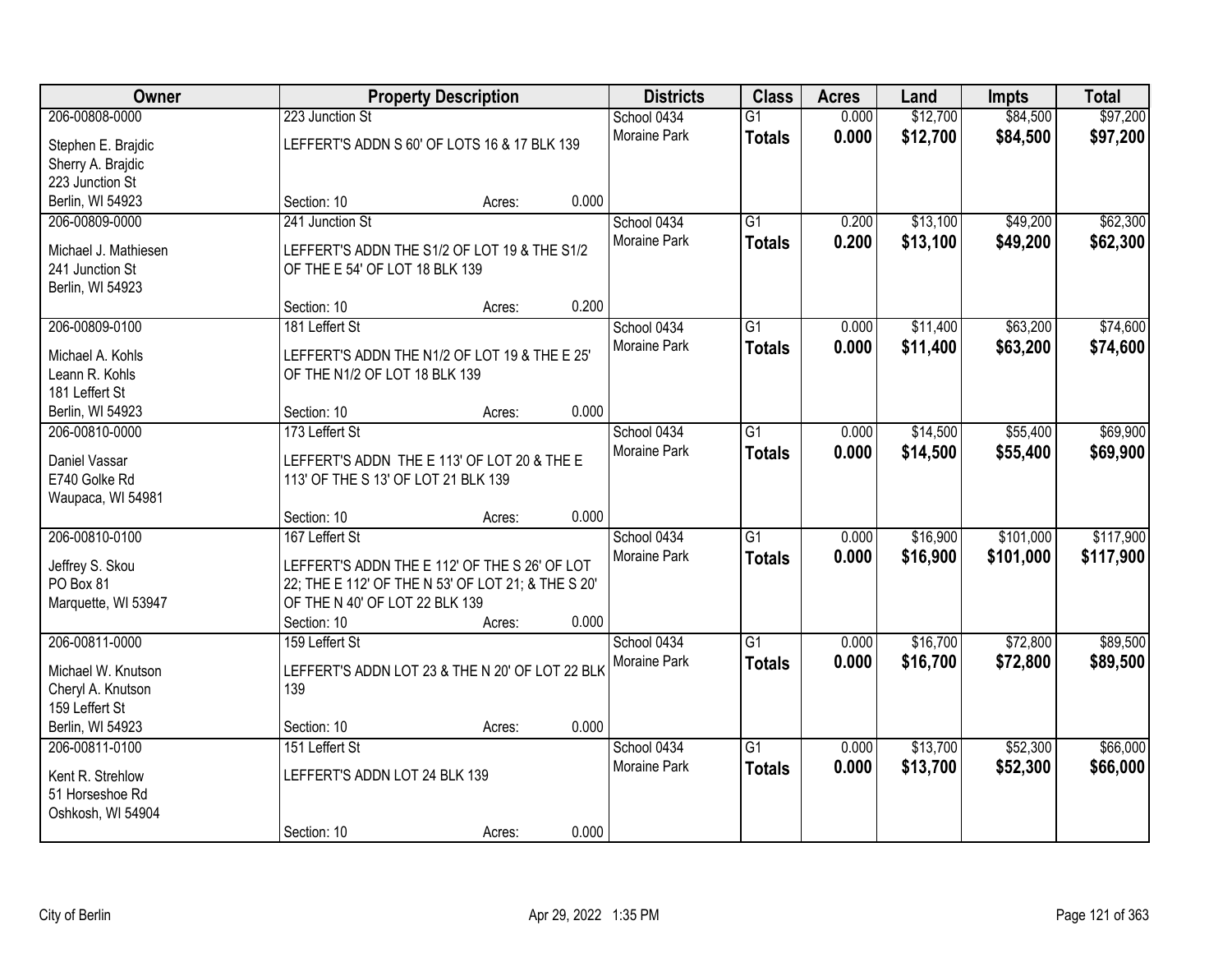| Owner                |                                               | <b>Property Description</b> |       | <b>Districts</b>            | <b>Class</b>    | <b>Acres</b>   | Land               | <b>Impts</b>       | <b>Total</b>       |
|----------------------|-----------------------------------------------|-----------------------------|-------|-----------------------------|-----------------|----------------|--------------------|--------------------|--------------------|
| 206-00812-0000       | 145 Leffert St                                |                             |       | School 0434                 | $\overline{G1}$ | 0.000          | \$13,700           | \$69,000           | \$82,700           |
| Russ A. Hartwig      | LEFFERT'S ADDN LOT 25 BLK 139                 |                             |       | <b>Moraine Park</b>         | <b>Totals</b>   | 0.000          | \$13,700           | \$69,000           | \$82,700           |
| 145 Leffert St       |                                               |                             |       |                             |                 |                |                    |                    |                    |
| Berlin, WI 54923     |                                               |                             |       |                             |                 |                |                    |                    |                    |
|                      | Section: 10                                   | Acres:                      | 0.000 |                             |                 |                |                    |                    |                    |
| 206-00812-0100       | 139 Leffert St                                |                             |       | School 0434                 | $\overline{G1}$ | 0.000          | \$13,700           | \$73,300           | \$87,000           |
| Justin J. Faretta    | LEFFERT'S ADDN LOT 26 BLK 139                 |                             |       | Moraine Park                | <b>Totals</b>   | 0.000          | \$13,700           | \$73,300           | \$87,000           |
| 139 Leffert St       |                                               |                             |       |                             |                 |                |                    |                    |                    |
| Berlin, WI 54923     |                                               |                             |       |                             |                 |                |                    |                    |                    |
|                      | Section: 10                                   | Acres:                      | 0.000 |                             |                 |                |                    |                    |                    |
| 206-00813-0000       | 133 Leffert St                                |                             |       | School 0434                 | $\overline{G1}$ | 0.000          | \$13,700           | \$51,200           | \$64,900           |
| Kent R. Strehlow     | LEFFERT'S ADDN LOT 27 BLK 139                 |                             |       | Moraine Park                | <b>Totals</b>   | 0.000          | \$13,700           | \$51,200           | \$64,900           |
| 51 Horseshoe Rd      |                                               |                             |       |                             |                 |                |                    |                    |                    |
| Oshkosh, WI 54904    |                                               |                             |       |                             |                 |                |                    |                    |                    |
|                      | Section: 10                                   | Acres:                      | 0.000 |                             |                 |                |                    |                    |                    |
| 206-00814-0000       | 127 Leffert St                                |                             |       | School 0434<br>Moraine Park | $\overline{G1}$ | 0.000          | \$13,700           | \$53,000           | \$66,700           |
| Savannah A. Neubauer | LEFFERT'S ADDN LOT 28 BLK 139                 |                             |       |                             | <b>Totals</b>   | 0.000          | \$13,700           | \$53,000           | \$66,700           |
| 127 Leffert St       |                                               |                             |       |                             |                 |                |                    |                    |                    |
| Berlin, WI 54923     |                                               |                             |       |                             |                 |                |                    |                    |                    |
|                      | Section: 10                                   | Acres:                      | 0.000 |                             |                 |                |                    |                    |                    |
| 206-00815-0000       | 119 Leffert St                                |                             |       | School 0434<br>Moraine Park | $\overline{G1}$ | 0.000          | \$18,300           | \$53,300           | \$71,600           |
| Russell C. Krause    | LEFFERT'S ADD LOT 29 & THE S1/2 OF LOT 30 BLK |                             |       |                             | <b>Totals</b>   | 0.000          | \$18,300           | \$53,300           | \$71,600           |
| 119 Leffert St       | 139                                           |                             |       |                             |                 |                |                    |                    |                    |
| Berlin, WI 54923     |                                               |                             |       |                             |                 |                |                    |                    |                    |
| 206-00816-0000       | Section: 10<br>113 Leffert St                 | Acres:                      | 0.000 |                             | $\overline{G1}$ |                |                    |                    |                    |
|                      |                                               |                             |       | School 0434<br>Moraine Park |                 | 0.000<br>0.000 | \$3,800<br>\$3,800 | \$5,600<br>\$5,600 | \$9,400<br>\$9,400 |
| John F. Stetter      | LEFFERT'S ADD N1/2 OF LOT 30 BLK 139          |                             |       |                             | <b>Totals</b>   |                |                    |                    |                    |
| 236 E Huron St       |                                               |                             |       |                             |                 |                |                    |                    |                    |
| Berlin, WI 54923     |                                               |                             | 0.000 |                             |                 |                |                    |                    |                    |
| 206-00817-0000       | Section: 10<br>210 S Church St                | Acres:                      |       | School 0434                 | $\overline{G2}$ | 0.400          | \$20,900           | \$52,900           | \$73,800           |
|                      |                                               |                             |       | <b>Moraine Park</b>         | <b>Totals</b>   | 0.400          | \$20,900           | \$52,900           | \$73,800           |
| John F. Stetter      | LEFFERT'S ADDN LOTS 5 & 22 BLK 140            |                             |       |                             |                 |                |                    |                    |                    |
| 236 E Huron St       |                                               |                             |       |                             |                 |                |                    |                    |                    |
| Berlin, WI 54923     | Section: 10                                   |                             | 0.400 |                             |                 |                |                    |                    |                    |
|                      |                                               | Acres:                      |       |                             |                 |                |                    |                    |                    |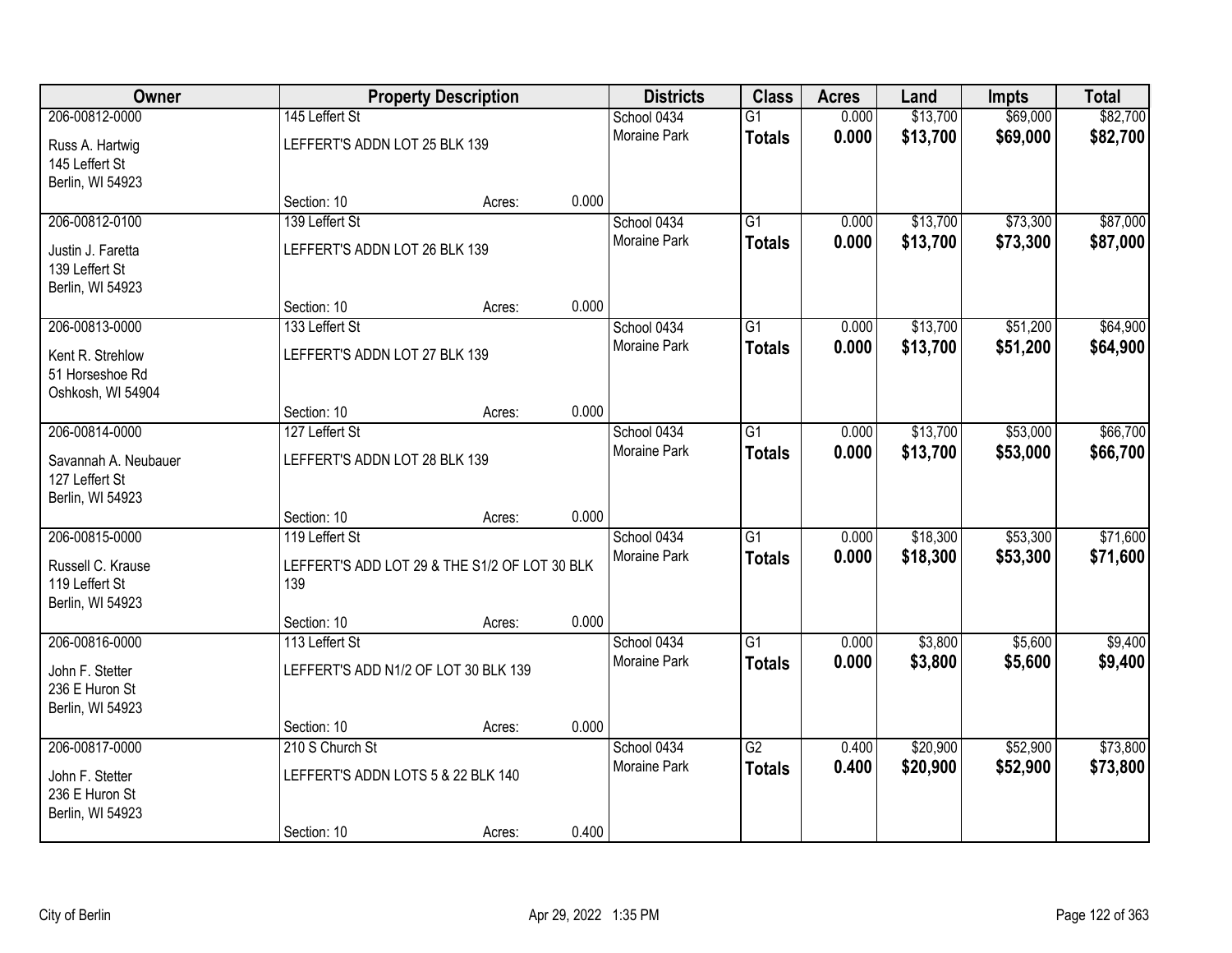| <b>Owner</b>                                  |                                         | <b>Property Description</b>                        |       | <b>Districts</b> | <b>Class</b>    | <b>Acres</b> | Land     | <b>Impts</b>    | <b>Total</b>    |
|-----------------------------------------------|-----------------------------------------|----------------------------------------------------|-------|------------------|-----------------|--------------|----------|-----------------|-----------------|
| 206-00817-0200                                | 222 S Church St                         |                                                    |       | School 0434      | $\overline{G2}$ | 0.000        | \$21,400 | \$65,800        | \$87,200        |
| Gary Gardner                                  | LEFFERT'S ADDN LOTS 6 & 7 BLK 140       |                                                    |       | Moraine Park     | <b>Totals</b>   | 0.000        | \$21,400 | \$65,800        | \$87,200        |
| PO Box 284                                    |                                         |                                                    |       |                  |                 |              |          |                 |                 |
| Berlin, WI 54923                              |                                         |                                                    |       |                  |                 |              |          |                 |                 |
|                                               | Section: 10                             | Acres:                                             | 0.000 |                  |                 |              |          |                 |                 |
| 206-00817-0201                                | 225 Leffert St                          |                                                    |       | School 0434      | $\overline{G2}$ | 0.000        | \$10,700 | \$500           | \$11,200        |
| Gary Gardner                                  | LEFFERT'S ADDN LOT 20 & 21 BLK 140      |                                                    |       | Moraine Park     | <b>Totals</b>   | 0.000        | \$10,700 | \$500           | \$11,200        |
| PO Box 284                                    |                                         |                                                    |       |                  |                 |              |          |                 |                 |
| Berlin, WI 54923                              |                                         |                                                    |       |                  |                 |              |          |                 |                 |
|                                               | Section: 10                             | Acres:                                             | 0.000 |                  |                 |              |          |                 |                 |
| 206-00818-0000                                | 200 S Church St                         |                                                    |       | School 0434      | $\overline{X4}$ | 0.820        | \$0      | $\overline{50}$ | $\overline{50}$ |
| Berlin Assembly of God                        | LEFFERT'S ADDN LOTS 1, 2, 3 & 4 BLK 140 |                                                    |       | Moraine Park     | <b>Totals</b>   | 0.820        | \$0      | \$0             | \$0             |
| 200 S Church St                               |                                         |                                                    |       |                  |                 |              |          |                 |                 |
| Berlin, WI 54923                              |                                         |                                                    |       |                  |                 |              |          |                 |                 |
|                                               | Section: 10                             | Acres:                                             | 0.820 |                  |                 |              |          |                 |                 |
| 206-00819-0000                                | 238 Ripon Rd                            |                                                    |       | School 0434      | $\overline{G2}$ | 0.000        | \$37,200 | \$118,700       | \$155,900       |
| Shepards Drive in Property LLC                |                                         | LEFFERT'S ADDN LOTS 8, 9, 18 & 19 BLK 140          |       | Moraine Park     | <b>Totals</b>   | 0.000        | \$37,200 | \$118,700       | \$155,900       |
| 521 Maple Ridge Rd                            |                                         |                                                    |       |                  |                 |              |          |                 |                 |
| Berlin, WI 54923-2415                         |                                         |                                                    |       |                  |                 |              |          |                 |                 |
|                                               | Section: 10                             | Acres:                                             | 0.000 |                  |                 |              |          |                 |                 |
| 206-00820-0000                                | 243 Leffert St                          |                                                    |       | School 0434      | $\overline{G2}$ | 0.000        | \$16,300 | \$6,500         | \$22,800        |
|                                               | LEFFERT'S ADDN LOTS 10 & 17 BLK 140     |                                                    |       | Moraine Park     | <b>Totals</b>   | 0.000        | \$16,300 | \$6,500         | \$22,800        |
| <b>Gsd Holdings LLC</b><br>N362 County Rd N   |                                         |                                                    |       |                  |                 |              |          |                 |                 |
| Neshkoro, WI 54960                            |                                         |                                                    |       |                  |                 |              |          |                 |                 |
|                                               | Section: 10                             | Acres:                                             | 0.000 |                  |                 |              |          |                 |                 |
| 206-00821-0000                                | 247 Ripon Rd                            |                                                    |       | School 0434      | G2              | 0.000        | \$75,000 | \$229,300       | \$304,300       |
|                                               |                                         |                                                    |       | Moraine Park     | <b>Totals</b>   | 0.000        | \$75,000 | \$229,300       | \$304,300       |
| Eileen W Bauman Family Trust<br>N7930 Doty Dr | TO R/W DESC R/W DESC IN V440 P220       | LEFFERT'S ADDN LOTS 11, 12 & 13 BLK 140, SUBJ      |       |                  |                 |              |          |                 |                 |
| Ripon, WI 54971                               |                                         |                                                    |       |                  |                 |              |          |                 |                 |
|                                               | Section: 10                             | Acres:                                             | 0.000 |                  |                 |              |          |                 |                 |
| 206-00822-0000                                | 262 Ripon Rd                            |                                                    |       | School 0434      | $\overline{G1}$ | 0.000        | \$6,900  | \$42,400        | \$49,300        |
|                                               |                                         | LEFFERT'S ADDN THAT PART OF LOTS 14 & 15BLK        |       | Moraine Park     | <b>Totals</b>   | 0.000        | \$6,900  | \$42,400        | \$49,300        |
|                                               |                                         | 140 S'LY OF FOLLOWING LN: COM 55.52' S OF NE       |       |                  |                 |              |          |                 |                 |
|                                               |                                         | COR OF LOT 15: S75*51'W 34'; S66*07'W 40' TO RIPOI |       |                  |                 |              |          |                 |                 |
|                                               | Section: 10                             | Acres:                                             | 0.000 |                  |                 |              |          |                 |                 |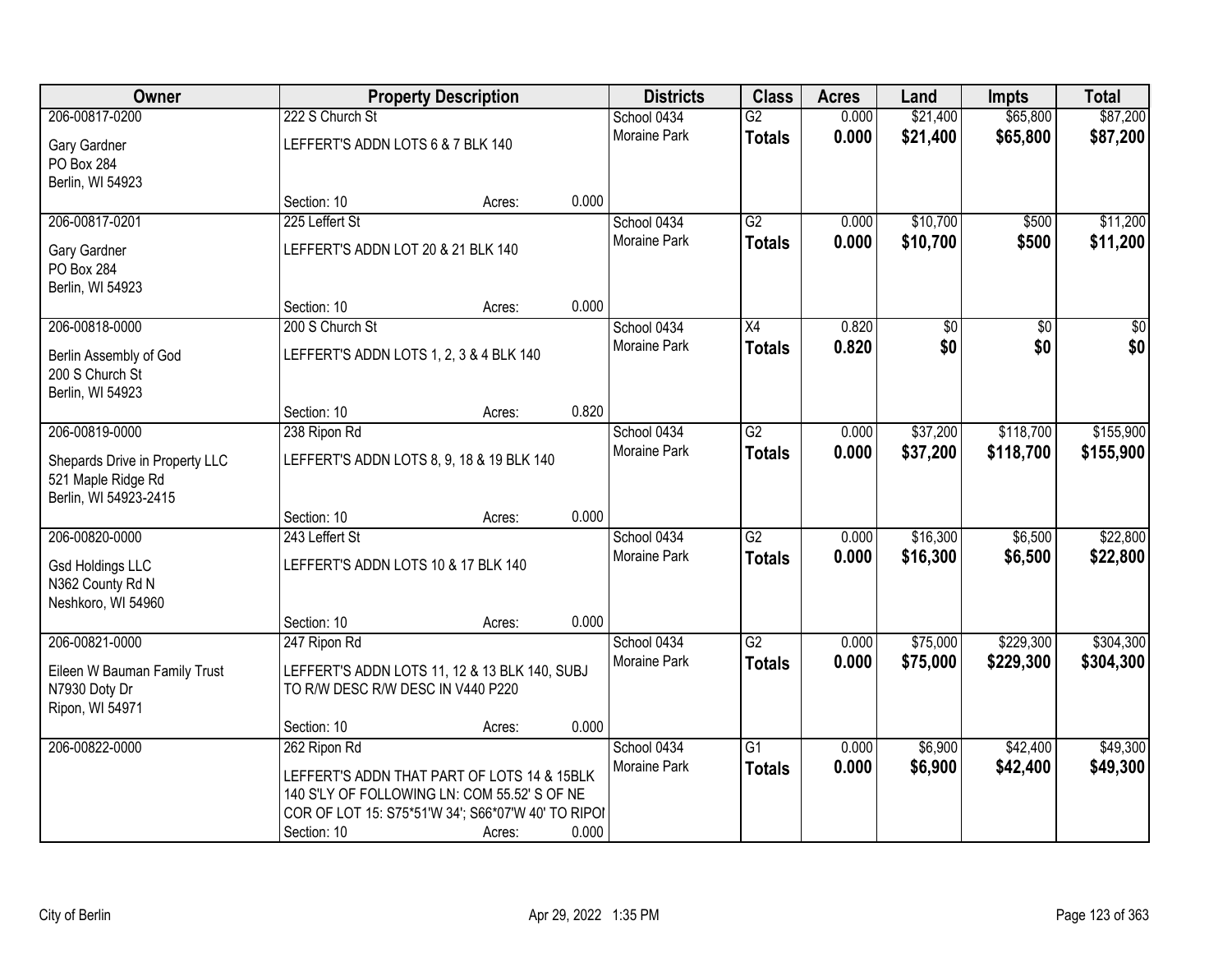| Owner                                                                                    |                                                                                                                                               | <b>Property Description</b> |       | <b>Districts</b>                   | <b>Class</b>                     | <b>Acres</b>   | Land                 | <b>Impts</b>           | <b>Total</b>           |
|------------------------------------------------------------------------------------------|-----------------------------------------------------------------------------------------------------------------------------------------------|-----------------------------|-------|------------------------------------|----------------------------------|----------------|----------------------|------------------------|------------------------|
| 206-00822-0100                                                                           | 258 Ripon Rd<br>LEFFERT'S ADDN COM IN NE COR OF LOT 15BLK<br>140: N88*58'W 128'; S35*09'E 101'; N66*07'E40';<br>N75*51'E 34'; N 55.52' TO BEG |                             |       | School 0434<br>Moraine Park        | $\overline{G2}$<br><b>Totals</b> | 0.000<br>0.000 | \$10,500<br>\$10,500 | \$30,500<br>\$30,500   | \$41,000<br>\$41,000   |
|                                                                                          | Section: 10                                                                                                                                   | Acres:                      | 0.000 |                                    |                                  |                |                      |                        |                        |
| 206-00823-0000<br>Marisol Delgadillo<br>247 Leffert St<br>Berlin, WI 54923               | 247 Leffert St<br>LEFFERT'S ADDN LOT 16 BLK 140                                                                                               |                             |       | School 0434<br><b>Moraine Park</b> | $\overline{G1}$<br><b>Totals</b> | 0.000<br>0.000 | \$13,600<br>\$13,600 | \$64,200<br>\$64,200   | \$77,800<br>\$77,800   |
| 206-00824-0000                                                                           | Section: 10<br>200 Leffert St                                                                                                                 | Acres:                      | 0.000 | School 0434                        | $\overline{G2}$                  | 0.000          | \$48,300             | \$0                    | \$48,300               |
| Ripon Award Jackets Inc<br>290 Junction St<br>Berlin, WI 54923                           | LEFFERT'S ADDN LOTS 1, 2, 3, 4, 5, 22 & THE N 32'<br>OF LOTS 6 & 21 BLK 141                                                                   |                             |       | Moraine Park                       | <b>Totals</b>                    | 0.000          | \$48,300             | \$0                    | \$48,300               |
|                                                                                          | Section: 10                                                                                                                                   | Acres:                      | 0.000 |                                    |                                  |                |                      |                        |                        |
| 206-00824-0100<br>Kendall Telephone Inc<br>c/o Tax Dept<br>PO Box 4065                   | 236 Leffert St<br>LEFFERT'S ADDN LOTS 8, 9, 18 & 19 BLK 141                                                                                   |                             |       | School 0434<br>Moraine Park        | X4<br><b>Totals</b>              | 0.800<br>0.800 | \$0<br>\$0           | \$0<br>\$0             | \$0<br>\$0             |
| Monroe, LA 71211                                                                         | Section: 10                                                                                                                                   | Acres:                      | 0.800 |                                    |                                  |                |                      |                        |                        |
| 206-00824-0200<br><b>Disabilities Services Inc</b><br>222 Leffert St<br>Berlin, WI 54923 | 222 Leffert St<br>LEFFERT'S ADDN LOTS 7 & 20 & THE S 34' OF LOTS<br>6 & 21 BLK 141<br>Section: 10                                             | Acres:                      | 0.615 | School 0434<br>Moraine Park        | $\overline{X4}$<br><b>Totals</b> | 0.615<br>0.615 | $\sqrt{30}$<br>\$0   | $\overline{50}$<br>\$0 | $\overline{50}$<br>\$0 |
| 206-00825-0000                                                                           | 242 Leffert St                                                                                                                                |                             |       | School 0434                        | $\overline{G1}$                  | 0.000          | \$16,800             | \$57,400               | \$74,200               |
| Phillip R. Becker<br>Jeanette Becker<br>242 Leffert St                                   | LEFFERT'S ADDN LOTS 10 & 17 BLK 141                                                                                                           |                             |       | Moraine Park                       | <b>Totals</b>                    | 0.000          | \$16,800             | \$57,400               | \$74,200               |
| Berlin, WI 54923                                                                         | Section: 10                                                                                                                                   | Acres:                      | 0.000 |                                    |                                  |                |                      |                        |                        |
| 206-00826-0000<br>Steven T. Mcquin<br>W9722 Cousins Ct<br>Beaver Dam, WI 53916           | 250 Leffert St<br>LEFFERT'S ADDN LOTS 11 & 16 BLK 141<br>Section: 10                                                                          | Acres:                      | 0.000 | School 0434<br><b>Moraine Park</b> | $\overline{G1}$<br><b>Totals</b> | 0.000<br>0.000 | \$16,800<br>\$16,800 | \$30,400<br>\$30,400   | \$47,200<br>\$47,200   |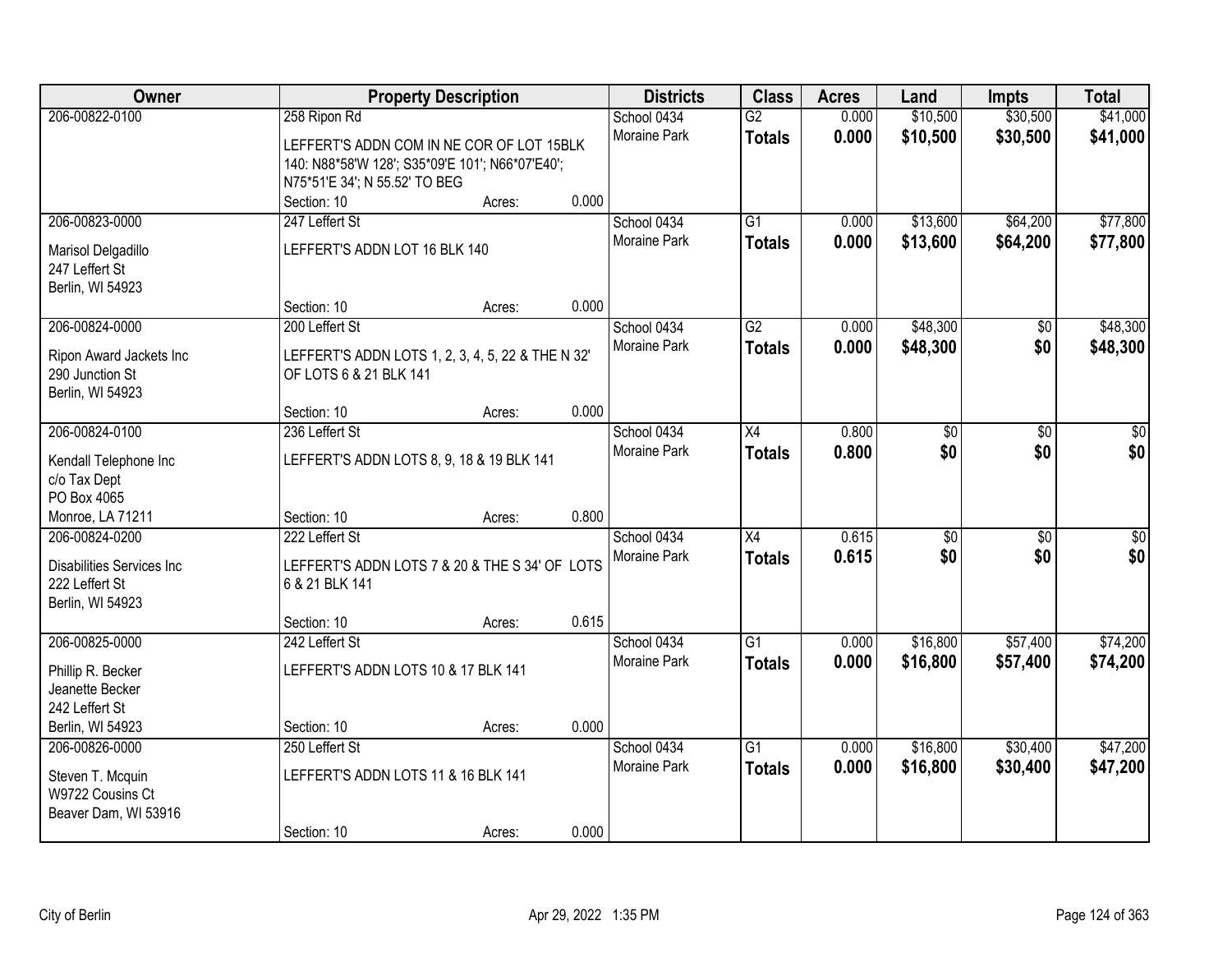| Owner                         |                                     | <b>Property Description</b>                             |       | <b>Districts</b>    | <b>Class</b>    | <b>Acres</b> | Land            | <b>Impts</b>    | <b>Total</b>    |
|-------------------------------|-------------------------------------|---------------------------------------------------------|-------|---------------------|-----------------|--------------|-----------------|-----------------|-----------------|
| 206-00827-0000                | 256 Leffert St                      |                                                         |       | School 0434         | $\overline{G1}$ | 0.000        | \$13,700        | \$36,300        | \$50,000        |
| Randall R. Galow              |                                     | LEFFERT'S ADDN N1/2 OF LOTS 12 & 13 BLK 141             |       | Moraine Park        | <b>Totals</b>   | 0.000        | \$13,700        | \$36,300        | \$50,000        |
| Cindy L. Galow                |                                     |                                                         |       |                     |                 |              |                 |                 |                 |
| 256 Leffert St                |                                     |                                                         |       |                     |                 |              |                 |                 |                 |
| Berlin, WI 54923              | Section: 10                         | Acres:                                                  | 0.000 |                     |                 |              |                 |                 |                 |
| 206-00828-0000                | 262 Leffert St                      |                                                         |       | School 0434         | $\overline{G1}$ | 0.000        | \$13,700        | \$48,900        | \$62,600        |
| Cindy Fischer                 |                                     | LEFFERT'S ADDN S1/2 OF LOTS 12 & 13 BLK 141             |       | Moraine Park        | <b>Totals</b>   | 0.000        | \$13,700        | \$48,900        | \$62,600        |
| 262 Leffert St                |                                     |                                                         |       |                     |                 |              |                 |                 |                 |
| Berlin, WI 54923              |                                     |                                                         |       |                     |                 |              |                 |                 |                 |
|                               | Section: 10                         | Acres:                                                  | 0.000 |                     |                 |              |                 |                 |                 |
| 206-00829-0000                | 265 June St                         |                                                         |       | School 0434         | G1              | 0.000        | \$18,200        | \$45,200        | \$63,400        |
| Nickolas Inda                 | LEFFERT'S ADDN LOTS 14 & 15 BLK 141 |                                                         |       | Moraine Park        | <b>Totals</b>   | 0.000        | \$18,200        | \$45,200        | \$63,400        |
| 265 June St                   |                                     |                                                         |       |                     |                 |              |                 |                 |                 |
| Berlin, WI 54923              |                                     |                                                         |       |                     |                 |              |                 |                 |                 |
|                               | Section: 10                         | Acres:                                                  | 0.000 |                     |                 |              |                 |                 |                 |
| 206-00830-0000                | 290 Junction St                     |                                                         |       | School 0434         | G3              | 2.600        | \$0             | \$0             | \$0             |
| Seven Maples LLP              |                                     | LEFFERT'S ADDN LOTS 1, 2, 3, 4, 5, 6, 7, 8, 19, 20, 21, |       | Er Tif 1-E          | <b>Totals</b>   | 2.600        | \$0             | \$0             | \$0             |
| 9081 Kaufman Rd               | 22 & N1/2 OF LOTS 9 & 18 BLK 142    |                                                         |       | Moraine Park        |                 |              |                 |                 |                 |
| Ripon, WI 54971               |                                     |                                                         |       |                     |                 |              |                 |                 |                 |
|                               | Section: 10                         | Acres:                                                  | 2.600 |                     |                 |              |                 |                 |                 |
| 206-00831-0100                | 275 June St                         |                                                         |       | School 0434         | $\overline{G3}$ | 0.910        | $\overline{50}$ | $\overline{50}$ | $\overline{50}$ |
| Seven Maples LLP              |                                     | LEFFERT'S ADDN LOTS 10, 11, 12 & 13 & THE S1/2          |       | Moraine Park        | <b>Totals</b>   | 0.910        | \$0             | \$0             | \$0             |
| 9081 Kaufman Rd               | OF LOT 9 BLK 142                    |                                                         |       |                     |                 |              |                 |                 |                 |
| Ripon, WI 54971               |                                     |                                                         |       |                     |                 |              |                 |                 |                 |
|                               | Section: 10                         | Acres:                                                  | 0.910 |                     |                 |              |                 |                 |                 |
| 206-00832-0000                | 301 June St                         |                                                         |       | School 0434         | $\overline{G3}$ | 0.900        | $\overline{60}$ | $\overline{50}$ | $\overline{50}$ |
| T&B Properties of Berlin, LLC |                                     | LEFFERTS ADDN LOTS 14, 15, 16, 17 & THE S1/2 OF         |       | Moraine Park        | <b>Totals</b>   | 0.900        | \$0             | \$0             | \$0             |
| N9622 Wildflower Ln           | LOT 18 BLK 142                      |                                                         |       |                     |                 |              |                 |                 |                 |
| Berlin, WI 54923              |                                     |                                                         |       |                     |                 |              |                 |                 |                 |
|                               | Section: 10                         | Acres:                                                  | 0.900 |                     |                 |              |                 |                 |                 |
| 206-00833-0000                | 304 Ripon Rd                        |                                                         |       | School 0434         | $\overline{G1}$ | 0.000        | \$16,500        | \$37,300        | \$53,800        |
| Jose M. Rivera                | LEFFERT'S ADDN LOTS 20 & 21 BLK 143 |                                                         |       | <b>Moraine Park</b> | <b>Totals</b>   | 0.000        | \$16,500        | \$37,300        | \$53,800        |
| 304 Ripon Rd                  |                                     |                                                         |       |                     |                 |              |                 |                 |                 |
| Berlin, WI 54923              |                                     |                                                         |       |                     |                 |              |                 |                 |                 |
|                               | Section: 10                         | Acres:                                                  | 0.000 |                     |                 |              |                 |                 |                 |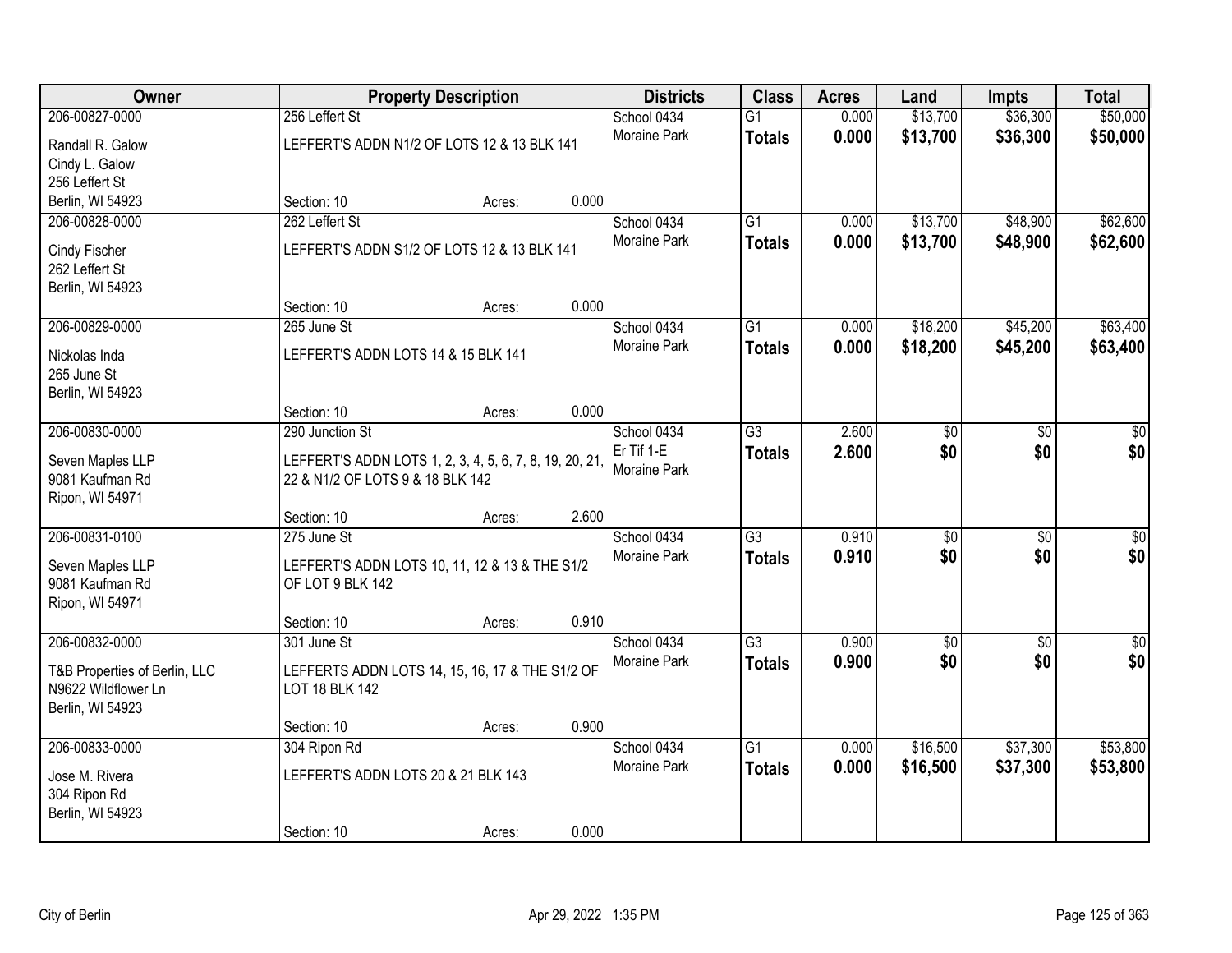| Owner                                                                                      |                                                                                                                                                                     | <b>Property Description</b> |       | <b>Districts</b>            | <b>Class</b>                     | <b>Acres</b>   | Land                 | <b>Impts</b>           | <b>Total</b>         |
|--------------------------------------------------------------------------------------------|---------------------------------------------------------------------------------------------------------------------------------------------------------------------|-----------------------------|-------|-----------------------------|----------------------------------|----------------|----------------------|------------------------|----------------------|
| 206-00833-0100<br>T&B Properties of Berlin, LLC<br>N9622 Wildflower Ln<br>Berlin, WI 54923 | LEFFERT'S ADDN LOTS 1, 2, 22, & 23 BLK 143                                                                                                                          |                             |       | School 0434<br>Moraine Park | $\overline{G2}$<br><b>Totals</b> | 0.800<br>0.800 | \$8,400<br>\$8,400   | $\overline{50}$<br>\$0 | \$8,400<br>\$8,400   |
|                                                                                            | Section: 10                                                                                                                                                         | Acres:                      | 0.800 |                             |                                  |                |                      |                        |                      |
| 206-00834-0000<br>Patti J. St Cyr<br>c/o Lu Ella Schendel Huebner<br>274 S Swetting St     | 274 S Swetting St<br>LEFFERT'S ADDN LOTS 3 & 4 BLK 143 EXC S 3R M/L<br>LIFE ESTATE: LU ELLA SCHENDEL HUEBNER                                                        |                             |       | School 0434<br>Moraine Park | $\overline{G1}$<br><b>Totals</b> | 0.000<br>0.000 | \$18,300<br>\$18,300 | \$57,900<br>\$57,900   | \$76,200<br>\$76,200 |
| Berlin, WI 54923                                                                           | Section: 10                                                                                                                                                         | Acres:                      | 0.000 |                             |                                  |                |                      |                        |                      |
| 206-00835-0000<br>Jonathan Boomgard<br>290 Ripon Rd<br>Berlin, WI 54923                    | 290 Ripon Rd<br>LEFFERT'S ADDN COM IN A NW'LY DIRECTION 4R4L<br>FROM SE COR OF LOT 7: NW 5R 7L; N8R; E 4R 12L; §<br>10R 19L TO BEG BLK 143<br>Section: 10           | Acres:                      | 0.000 | School 0434<br>Moraine Park | G1<br><b>Totals</b>              | 0.000<br>0.000 | \$16,200<br>\$16,200 | \$29,600<br>\$29,600   | \$45,800<br>\$45,800 |
| 206-00836-0000                                                                             | 296 Ripon Rd                                                                                                                                                        |                             |       | School 0434                 | G1                               | 0.000          | \$14,700             | \$54,400               | \$69,100             |
| Tiffany E. Phillips<br>296 Ripon Rd<br>Berlin, WI 54923                                    | LEFFERT'S ADDN COM SE COR OF LOT 7: NW ALG<br>RIPON RD 4R 4L; N 10R 19L; E 3R 13L; S 13R TO BEG<br><b>BLK 143</b>                                                   |                             |       | Moraine Park                | <b>Totals</b>                    | 0.000          | \$14,700             | \$54,400               | \$69,100             |
|                                                                                            | Section: 10                                                                                                                                                         | Acres:                      | 0.000 |                             |                                  |                |                      |                        |                      |
| 206-00837-0000<br>Joe Filtz<br>147501 Hosta Rd<br>Mosinee, WI 54455-5561                   | 295 Ripon Rd<br>LEFFERT'S ADDN LOTS 8 & 9 BLK 143                                                                                                                   |                             |       | School 0434<br>Moraine Park | $\overline{G1}$<br><b>Totals</b> | 0.200<br>0.200 | \$12,500<br>\$12,500 | \$25,600<br>\$25,600   | \$38,100<br>\$38,100 |
|                                                                                            | Section: 10                                                                                                                                                         | Acres:                      | 0.200 |                             |                                  |                |                      |                        |                      |
| 206-00838-0000<br>Juan F. Sanchez<br>Mary Sanchez<br>345 Broadway St                       | 322 S Swetting St<br>LEFFERT'S ADDN LOTS 10, 11, 12, 13 & 14 BLK 143<br>EXC RR R/W & EXC OL B CSM 1338                                                              |                             |       | School 0434<br>Moraine Park | $\overline{G1}$<br><b>Totals</b> | 0.000<br>0.000 | \$13,100<br>\$13,100 | \$5,700<br>\$5,700     | \$18,800<br>\$18,800 |
| Berlin, WI 54923                                                                           | Section: 10                                                                                                                                                         | Acres:                      | 0.000 |                             |                                  |                |                      |                        |                      |
| 206-00840-0000<br>Jason J. Hauman<br>307 Ripon Rd<br>Berlin, WI 54923                      | 307 Ripon Rd<br>LEFFERT'S ADDN COM NW COR LOT 19: S 295' TO<br>WICK TRAIL; E 97'; N 245'; NW TO BEG BLK 143<br>(BEING PART LOTS 15, 16, 17, 18 & 19)<br>Section: 10 | Acres:                      | 0.000 | School 0434<br>Moraine Park | $\overline{G1}$<br><b>Totals</b> | 0.000<br>0.000 | \$21,800<br>\$21,800 | \$32,100<br>\$32,100   | \$53,900<br>\$53,900 |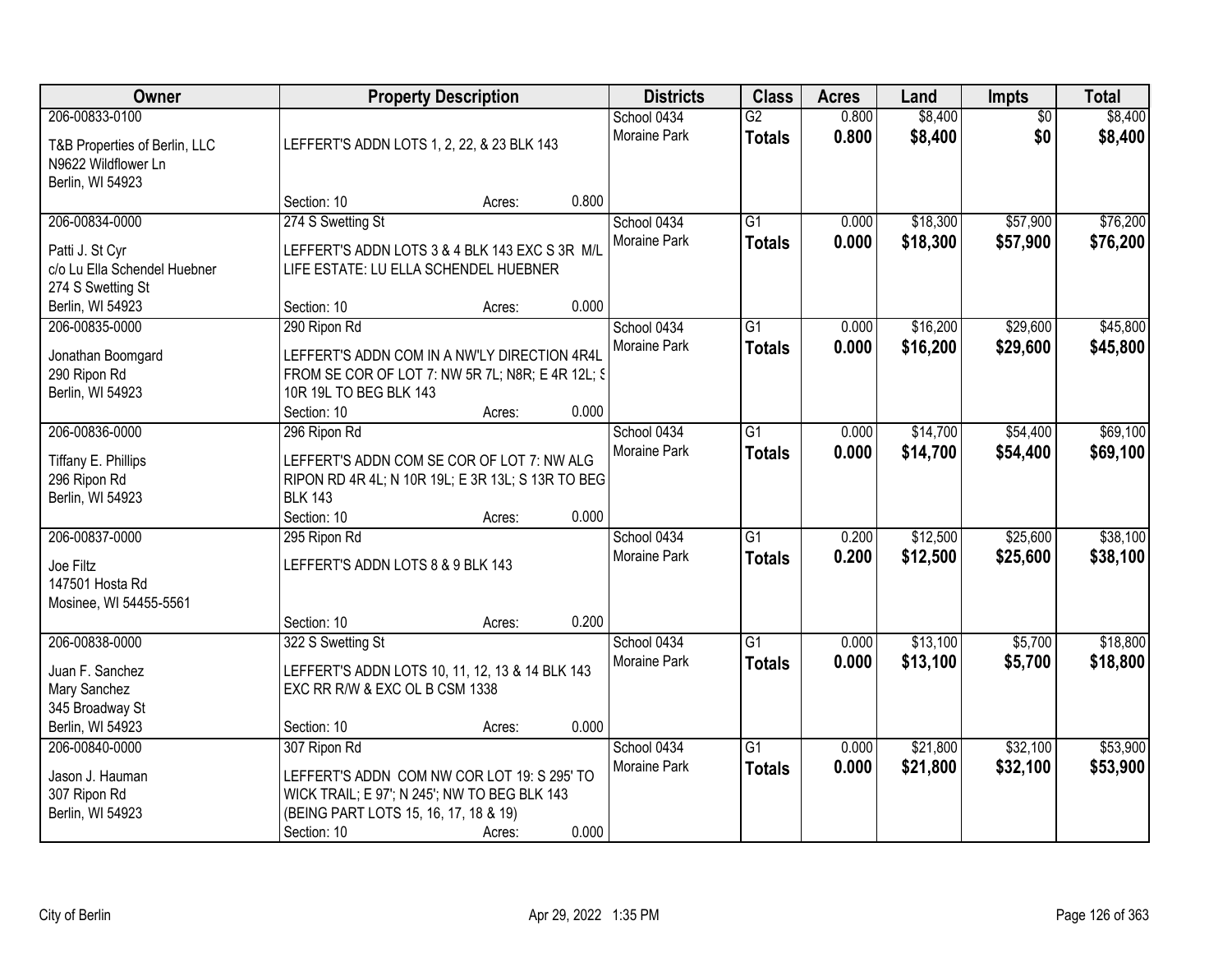| Owner                                                                                      |                                                                                                                                                                              | <b>Property Description</b> |       | <b>Districts</b>                   | <b>Class</b>                     | <b>Acres</b>   | Land                 | Impts                  | <b>Total</b>         |
|--------------------------------------------------------------------------------------------|------------------------------------------------------------------------------------------------------------------------------------------------------------------------------|-----------------------------|-------|------------------------------------|----------------------------------|----------------|----------------------|------------------------|----------------------|
| 206-00841-0100<br>Erin R. Anderson<br>317 Ripon Rd<br>Berlin, WI 54923                     | LEFFERT'S ADDN THE E 35' OF LOT 16 N OF WICK<br>TRAIL BLK 143                                                                                                                |                             |       | School 0434<br>Moraine Park        | $\overline{G1}$<br><b>Totals</b> | 0.000<br>0.000 | \$1,200<br>\$1,200   | $\overline{50}$<br>\$0 | \$1,200<br>\$1,200   |
|                                                                                            | Section: 10                                                                                                                                                                  | Acres:                      | 0.000 |                                    |                                  |                |                      |                        |                      |
| 206-00841-0200<br>Erin R. Anderson<br>317 Ripon Rd<br>Berlin, WI 54923                     | LEFFERT'S ADDN THE E 35' OF LOTS 17, 18 & 19 N<br>OF WICK TRAIL BLK 143                                                                                                      |                             |       | School 0434<br>Moraine Park        | $\overline{G1}$<br><b>Totals</b> | 0.000<br>0.000 | \$1,200<br>\$1,200   | \$0<br>\$0             | \$1,200<br>\$1,200   |
|                                                                                            | Section: 10                                                                                                                                                                  | Acres:                      | 0.000 |                                    |                                  |                |                      |                        |                      |
| 206-00842-0000<br>Bradley T. Olson<br>500 Hillside Dr<br>Berlin, WI 54923                  | 284 Ripon Rd<br>LEFFERT'S ADDN COM SE COR LOT 1: N TO NE<br>COR; W 33'; SW TO SW COR; SE TO SE COR TO BEG<br><b>BLK 144</b><br>Section: 10                                   | Acres:                      | 0.000 | School 0434<br>Moraine Park        | $\overline{G1}$<br><b>Totals</b> | 0.000<br>0.000 | \$9,700<br>\$9,700   | \$49,300<br>\$49,300   | \$59,000<br>\$59,000 |
| 206-00843-0000                                                                             | 280 Ripon Rd                                                                                                                                                                 |                             |       | School 0434                        | G1                               | 0.000          | \$9,700              | \$60,100               | \$69,800             |
| Stephen B. Smith<br>280 Ripon Rd<br>Berlin, WI 54923                                       | LEFFERT'S ADDN ALL THAT PART OF LOT 2 LYING E<br>OF A LN COM 41.38'E OF THE NW COR OF LOT 2<br>THEN S 32*15'W TO THE SW COR OF SD LOT 2 ALSC<br>Section: 10                  | Acres:                      | 0.000 | Moraine Park                       | <b>Totals</b>                    | 0.000          | \$9,700              | \$60,100               | \$69,800             |
| 206-00844-0000<br>Raymond & Maryann Kraft Family Trust<br>276 Ripon Rd<br>Berlin, WI 54923 | 276 Ripon Rd<br>LEFFERT'S ADDN LOT 3 & THAT PART LOT 2 LYING<br>W OF LN COM 41.38' E NW COR LOT 2; S32*15'W TO<br>SW COR LOT 2 BLK 144<br>Section: 10                        | Acres:                      | 0.000 | School 0434<br>Moraine Park        | $\overline{G1}$<br><b>Totals</b> | 0.000<br>0.000 | \$9,700<br>\$9,700   | \$59,000<br>\$59,000   | \$68,700<br>\$68,700 |
| 206-00845-0000<br>Bohn Farms Inc<br>2512 Hwy 116<br>Omro, WI 54963                         | 275 Ripon Rd<br>LEFFERT'S ADDN LOTS 4 & 5, N1/2 OF LOT 6 BLK<br>144; ALSO VAC E1/2 OF LEFFERT ST ADJ SAID<br><b>DESCRIPTION</b><br>Section: 10                               | Acres:                      | 0.000 | School 0434<br>Moraine Park        | $\overline{G2}$<br><b>Totals</b> | 0.000<br>0.000 | \$9,300<br>\$9,300   | $\sqrt{6}$<br>\$0      | \$9,300<br>\$9,300   |
| 206-00847-0000<br>Bohn Farms Inc<br>2512 Hwy 116<br>Omro, WI 54963                         | LEFFERT'S ADDN LOTS 7, 8, 9, 10, 11, 16, 17, 18, 19,<br>20, 21 & 22; THE S1/2 OF LOT 6; LOTS 12, 13, 14 & 15<br>N OF WICK TRAIL & VAC LEFFERT ST ADJ TO ABOVE<br>Section: 10 | Acres:                      | 0.000 | School 0434<br><b>Moraine Park</b> | $\overline{G2}$<br><b>Totals</b> | 0.000<br>0.000 | \$17,400<br>\$17,400 | $\overline{50}$<br>\$0 | \$17,400<br>\$17,400 |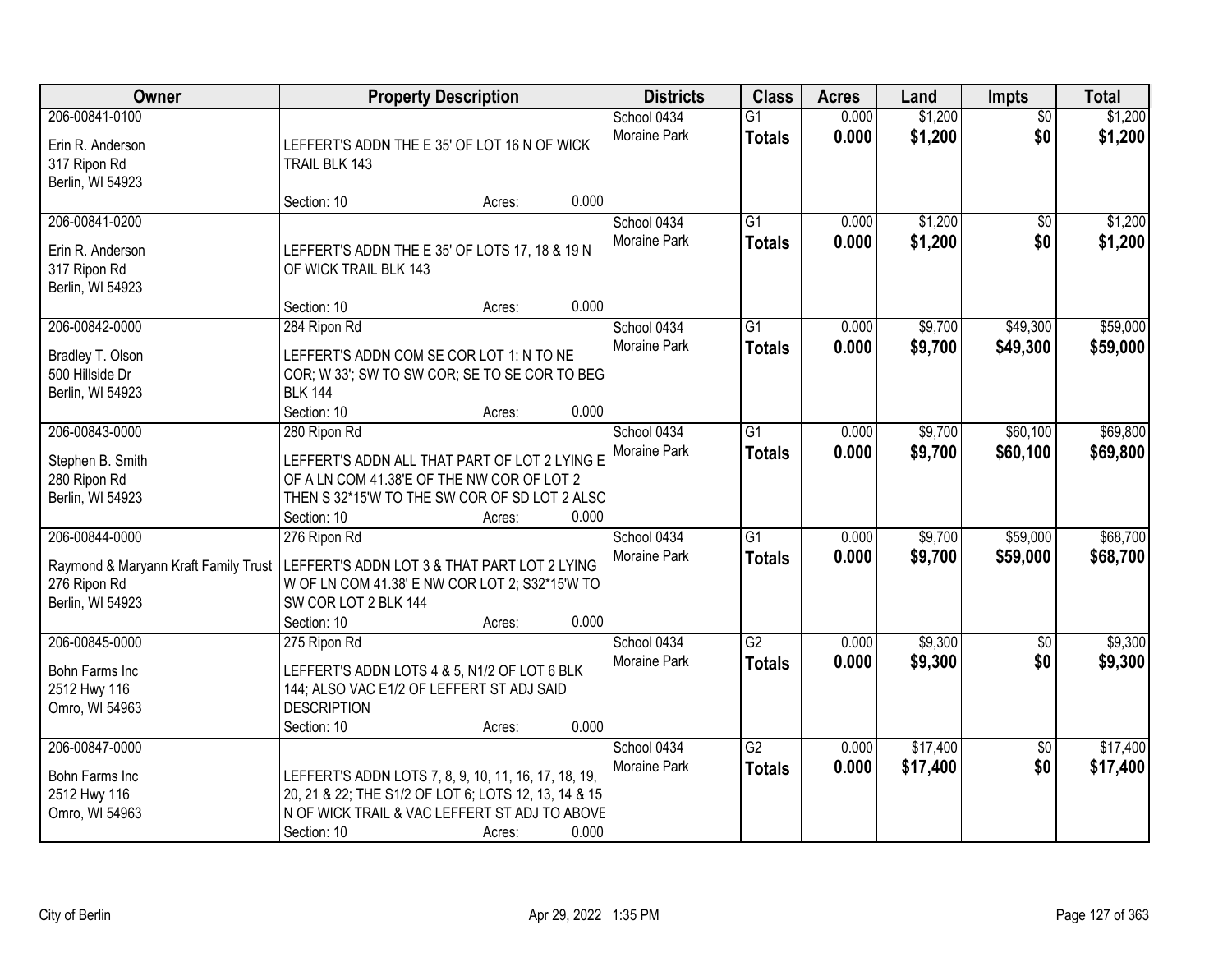| Owner                            |                                           | <b>Property Description</b>                        | <b>Districts</b>    | <b>Class</b>    | <b>Acres</b> | Land        | <b>Impts</b>    | <b>Total</b>    |
|----------------------------------|-------------------------------------------|----------------------------------------------------|---------------------|-----------------|--------------|-------------|-----------------|-----------------|
| 206-00848-0000                   | 308 S Church St                           |                                                    | School 0434         | $\overline{G2}$ | 0.000        | \$50,100    | \$188,500       | \$238,600       |
| Bohn Farms Inc                   |                                           | LEFFERT'S ADDN LOTS 7, 8, 9, 10 17, 18, 19, 20 &   | Moraine Park        | <b>Totals</b>   | 0.000        | \$50,100    | \$188,500       | \$238,600       |
| 2512 Hwy 116                     |                                           | THE S 30' OF LOTS 6 & 21; ALSO THAT PART LOTS11    |                     |                 |              |             |                 |                 |
| Omro, WI 54963                   | & 16 N OF WICKS TRAIL                     |                                                    |                     |                 |              |             |                 |                 |
|                                  | Section: 10                               | Acres:                                             | 0.000               |                 |              |             |                 |                 |
| 206-00849-0000                   | 242 June St                               |                                                    | School 0434         | $\overline{G1}$ | 0.000        | \$19,300    | \$45,700        | \$65,000        |
|                                  |                                           |                                                    | Moraine Park        | <b>Totals</b>   | 0.000        | \$19,300    | \$45,700        | \$65,000        |
| Phillip J. Skramstad             |                                           | LEFFERT'S ADDN LOT 1, N36' OF E 66' OF LOT 21; E   |                     |                 |              |             |                 |                 |
| 242 June St                      |                                           | 66' OF LOT 22; BLK 145 ALSO W 1/2 OF VAC LEFFERT   |                     |                 |              |             |                 |                 |
| Berlin, WI 54923                 | ST ADJ                                    |                                                    |                     |                 |              |             |                 |                 |
|                                  | Section: 10                               | Acres:                                             | 0.000               |                 |              |             |                 |                 |
| 206-00850-0000                   | 234 June St                               |                                                    | School 0434         | $\overline{G1}$ | 0.000        | \$22,000    | \$29,100        | \$51,100        |
| Susan M. Bannock                 |                                           | LEFFERT'S ADDN LOT 2, E 32' OF LOT 3 & 5, E 32' OF | Moraine Park        | <b>Totals</b>   | 0.000        | \$22,000    | \$29,100        | \$51,100        |
| 234 June St                      |                                           | N 36' OF LOT 6, W 66' OF LOT 22, W 66' OF N36' OF  |                     |                 |              |             |                 |                 |
| Berlin, WI 54923                 | LOT 21 BLK 145                            |                                                    |                     |                 |              |             |                 |                 |
|                                  | Section: 10                               | Acres:                                             | 0.000               |                 |              |             |                 |                 |
| 206-00851-0000                   | 280 S Church St                           |                                                    | School 0434         | G2              | 0.000        | \$45,200    | \$234,800       | \$280,000       |
|                                  |                                           |                                                    | Moraine Park        | <b>Totals</b>   | 0.000        | \$45,200    | \$234,800       | \$280,000       |
| Kurt A. Zemke                    |                                           | LEFFERT'S ADDN LOT 4; THE W 34' OF LOT 3; THE W    |                     |                 |              |             |                 |                 |
| 280 S Church St                  |                                           | 100' OF LOT 5 & THE W 100' OF THE N 36' OF LOT 6   |                     |                 |              |             |                 |                 |
| Berlin, WI 54923                 | <b>BLK 145</b>                            |                                                    |                     |                 |              |             |                 |                 |
|                                  | Section: 10                               | Acres:                                             | 0.000               |                 |              |             |                 |                 |
| 206-00853-0000                   | 328 S Church St                           |                                                    | School 0434         | $\overline{G2}$ | 0.000        | \$33,500    | \$97,000        | \$130,500       |
| <b>Berlin Feed Service</b>       |                                           | LEFFERT'S ADDN LOTS 12, 13, 14 & 15 S OF WICK      | <b>Moraine Park</b> | <b>Totals</b>   | 0.000        | \$33,500    | \$97,000        | \$130,500       |
| 328 S Church St                  |                                           | TRAIL & THAT PART OF LOT 11 S OF WICK TRAIL        |                     |                 |              |             |                 |                 |
| Berlin, WI 54923                 | <b>BLK 145</b>                            |                                                    |                     |                 |              |             |                 |                 |
|                                  | Section: 10                               | Acres:                                             | 0.000               |                 |              |             |                 |                 |
| 206-00854-0000                   | 277 S Church St                           |                                                    | School 0434         | $\overline{G2}$ | 0.000        | \$46,300    | \$311,700       | \$358,000       |
|                                  |                                           |                                                    | Moraine Park        | <b>Totals</b>   | 0.000        | \$46,300    | \$311,700       | \$358,000       |
| Clasen Joint Revocable Trust     | JAMES ADD LOTS 1, 2, 3, 4, 5 & 22 BLK 146 |                                                    |                     |                 |              |             |                 |                 |
| 4353 County Rd S                 |                                           |                                                    |                     |                 |              |             |                 |                 |
| Conover, WI 54519                |                                           |                                                    |                     |                 |              |             |                 |                 |
|                                  | Section: 10                               | Acres:                                             | 0.000               |                 |              |             |                 |                 |
| 206-00860-0100                   | 329 S Church St                           |                                                    | School 0434         | G3              | 1.470        | $\sqrt{$0}$ | $\overline{50}$ | $\overline{50}$ |
| <b>Badger Mining Corporation</b> |                                           | JAMES ADD ALL OF LOTS 9, 10 LYING S OF WICK        | <b>Moraine Park</b> | <b>Totals</b>   | 1.470        | \$0         | \$0             | \$0             |
| 409 S Church St                  |                                           | TRAIL; ALL OF LOTS 11, 12, 13, 14; LOT 15 LYING W  |                     |                 |              |             |                 |                 |
| Berlin, WI 54923-2114            |                                           | OF HWY R/W; LOTS 16 & 17 EXC WICK TRAIL LYING      |                     |                 |              |             |                 |                 |
|                                  | Section: 10                               | Acres:                                             | 1.470               |                 |              |             |                 |                 |
|                                  |                                           |                                                    |                     |                 |              |             |                 |                 |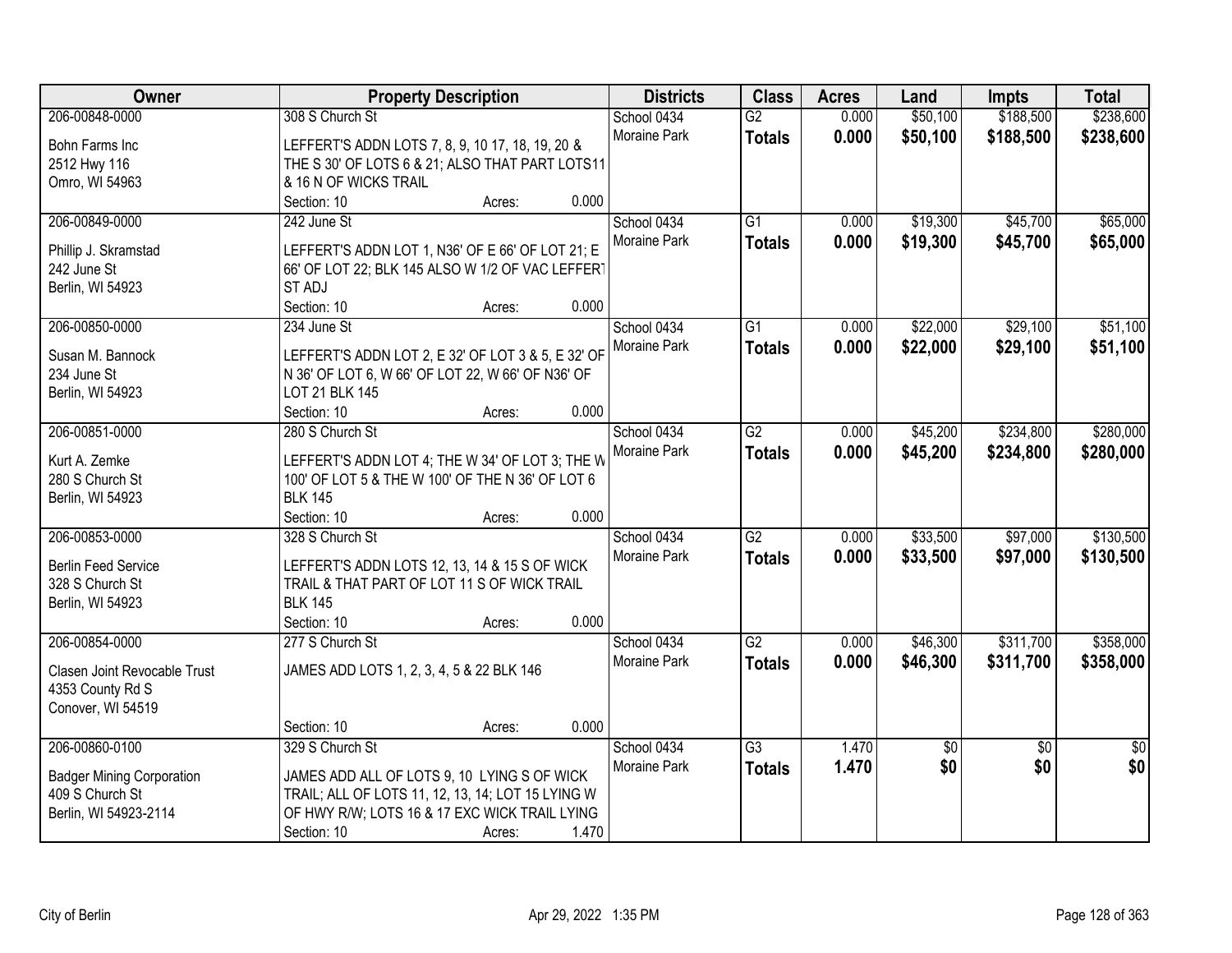| Owner                    |                                                    | <b>Property Description</b> |       | <b>Districts</b>    | <b>Class</b>    | <b>Acres</b> | Land     | <b>Impts</b> | <b>Total</b> |
|--------------------------|----------------------------------------------------|-----------------------------|-------|---------------------|-----------------|--------------|----------|--------------|--------------|
| 206-00864-0000           | 303 S Church St                                    |                             |       | School 0434         | $\overline{G1}$ | 0.000        | \$21,900 | \$30,000     | \$51,900     |
| Jerome W. Krukowski      | JAMES ADD LOTS 18 & 19 EXC RR R/W BLK 146          |                             |       | Moraine Park        | <b>Totals</b>   | 0.000        | \$21,900 | \$30,000     | \$51,900     |
| 303 S Church St          |                                                    |                             |       |                     |                 |              |          |              |              |
| Berlin, WI 54923         |                                                    |                             |       |                     |                 |              |          |              |              |
|                          | Section: 10                                        | Acres:                      | 0.000 |                     |                 |              |          |              |              |
| 206-00865-0000           | 289 S Church St                                    |                             |       | School 0434         | G2              | 0.000        | \$66,300 | \$531,800    | \$598,100    |
| Icc I Dg 4 Pack, LLC     | JAMES ADD LOTS 6, 7, 20, 21 & THAT PART OF LOTS    |                             |       | <b>Moraine Park</b> | <b>Totals</b>   | 0.000        | \$66,300 | \$531,800    | \$598,100    |
| 117 N Jefferson Ste 303  | 8 & 9 LYING NORTH OF WICK TRAIL BLK 146            |                             |       |                     |                 |              |          |              |              |
| Chicago, IL 60661        |                                                    |                             |       |                     |                 |              |          |              |              |
|                          | Section: 10                                        | Acres:                      | 0.000 |                     |                 |              |          |              |              |
| 206-00867-0000           | 197 S Church St                                    |                             |       | School 0434         | $\overline{G1}$ | 0.000        | \$12,600 | \$67,000     | \$79,600     |
| Nina M. Turner           | JAMES ADD THE N 78' OF LOT 1 & THE N 78' OF THE    |                             |       | Moraine Park        | <b>Totals</b>   | 0.000        | \$12,600 | \$67,000     | \$79,600     |
| 197 S Church St          | E 19' OF LOT 2 BLK 147                             |                             |       |                     |                 |              |          |              |              |
| Berlin, WI 54923         |                                                    |                             |       |                     |                 |              |          |              |              |
|                          | Section: 10                                        | Acres:                      | 0.000 |                     |                 |              |          |              |              |
| 206-00868-0000           | 204 Ripon Rd                                       |                             |       | School 0434         | $\overline{G1}$ | 0.000        | \$14,000 | \$41,400     | \$55,400     |
| Mas Rentals, LLC         | JAMES ADD COM 19' W OF NE COR OF LOT 2: S 78';     |                             |       | Moraine Park        | <b>Totals</b>   | 0.000        | \$14,000 | \$41,400     | \$55,400     |
| PO Box 255               | W TO RIPON RD; NW ALG ST TO NW COR OF LOT 3;       |                             |       |                     |                 |              |          |              |              |
| Berlin, WI 54923         | E TO BEG, BLK 147 EXC PARCEL 868.1 AS DESC         |                             |       |                     |                 |              |          |              |              |
|                          | Section: 10                                        | Acres:                      | 0.000 |                     |                 |              |          |              |              |
| 206-00869-0000           | 210 Ripon Rd                                       |                             |       | School 0434         | $\overline{G1}$ | 0.000        | \$11,600 | \$51,600     | \$63,200     |
| Judy A. Kohls            | JAMES ADD COM 77.78' S OF THE NE COR BLK 147;      |                             |       | Moraine Park        | <b>Totals</b>   | 0.000        | \$11,600 | \$51,600     | \$63,200     |
| 210 Ripon Rd             | THENCE S 53.84'; W 88.26'; S54*W 32.20'; N34*W ALG |                             |       |                     |                 |              |          |              |              |
| Berlin, WI 54923         | RIPON RD 90.87'; E 166.56' TO POB                  |                             |       |                     |                 |              |          |              |              |
|                          | Section: 10                                        | Acres:                      | 0.000 |                     |                 |              |          |              |              |
| 206-00870-0000           | 215 Ripon Rd                                       |                             |       | School 0434         | $\overline{G2}$ | 0.500        | \$48,200 | \$175,300    | \$223,500    |
| Gaytan Properties LLC    | JAMES ADD LOTS 4 & 5 & THAT PART OF LOT 19         |                             |       | Moraine Park        | <b>Totals</b>   | 0.500        | \$48,200 | \$175,300    | \$223,500    |
| 312 Ripon Rd             | LYING N OF S LN OF LOT 5 EXTENDED E TO HWY 49      |                             |       |                     |                 |              |          |              |              |
| Berlin, WI 54923         | BLK 147 & THE N 58' OF THE W 117' OF CSM 1372      |                             |       |                     |                 |              |          |              |              |
|                          | Section: 10                                        | Acres:                      | 0.500 |                     |                 |              |          |              |              |
| 206-00873-0000           | 227 Ripon Rd                                       |                             |       | School 0434         | $\overline{G2}$ | 0.000        | \$40,600 | \$402,400    | \$443,000    |
| Sharkfin Properties, LLC | JAMES ADD LOT 1 OF CERTIFIED SURVEY MAP 1372       |                             |       | <b>Moraine Park</b> | <b>Totals</b>   | 0.000        | \$40,600 | \$402,400    | \$443,000    |
| 505 S 24th Ave Ste 102   | V5: EXC THE N58' OF THE W117' THEREOF, EXC         |                             |       |                     |                 |              |          |              |              |
| Wausau, WI 54401         | ROAD R/W DESC IN V438 P137                         |                             |       |                     |                 |              |          |              |              |
|                          | Section: 10                                        | Acres:                      | 0.000 |                     |                 |              |          |              |              |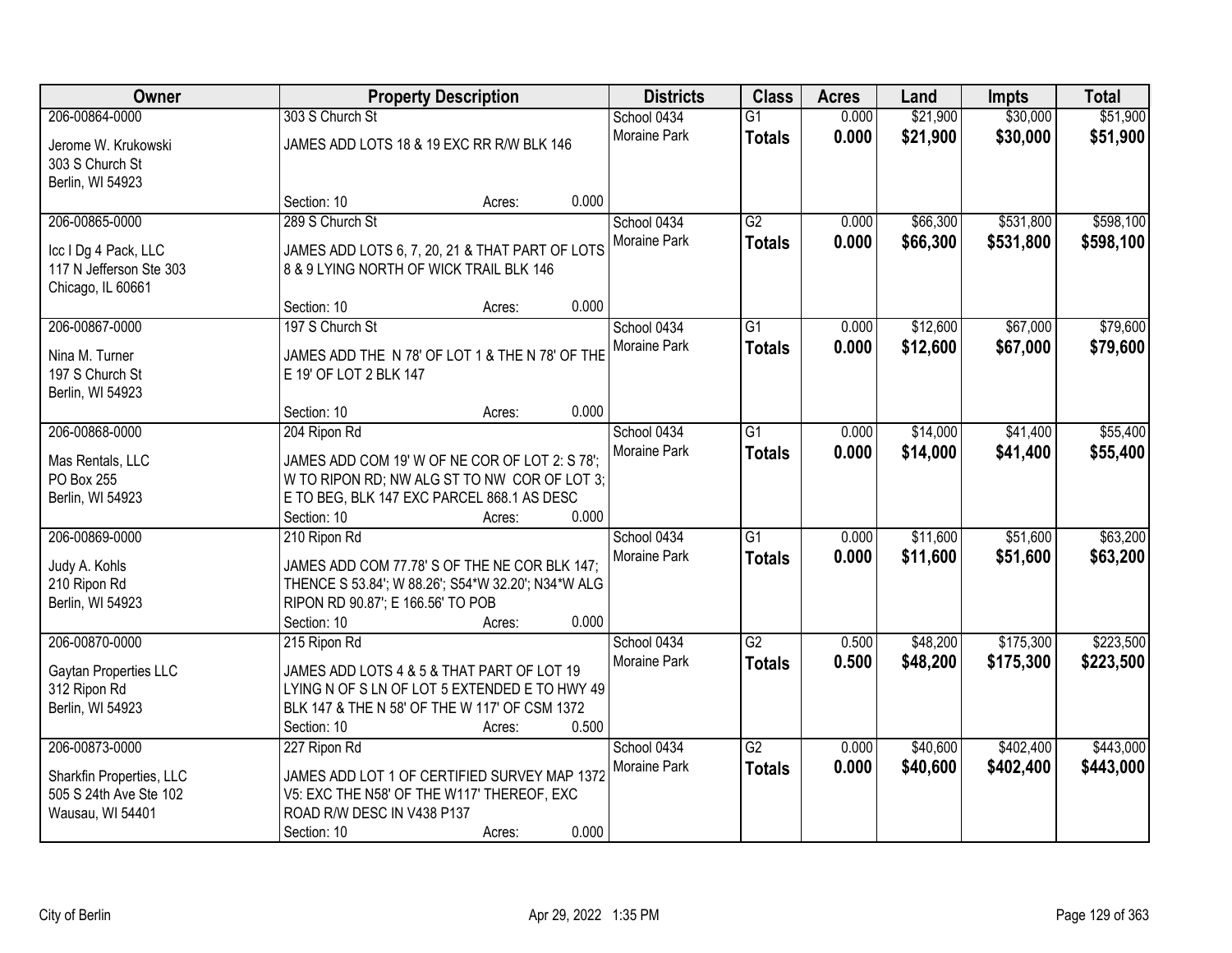| Owner                                    | <b>Property Description</b>                          |        | <b>Districts</b>            | <b>Class</b>    | <b>Acres</b> | Land            | <b>Impts</b>    | <b>Total</b> |
|------------------------------------------|------------------------------------------------------|--------|-----------------------------|-----------------|--------------|-----------------|-----------------|--------------|
| 206-00873-0100                           | 253 S Church St                                      |        | School 0434                 | $\overline{X4}$ | 1.980        | $\overline{50}$ | $\overline{50}$ | \$0          |
| River Shores Church Inc                  | JAMES ADD LOTS 8, 9, 10, 11, 12, 13, 14, 15, 16 & 17 |        | Moraine Park                | <b>Totals</b>   | 1.980        | \$0             | \$0             | \$0          |
| 253 S Church St                          | EXC THE N 6' OF LOTS 8 & 17 THEREOF BLK 147 &        |        |                             |                 |              |                 |                 |              |
| Berlin, WI 54923                         | EXC THAT PCL FOR ROAD PURPOSES AS DESC               |        |                             |                 |              |                 |                 |              |
|                                          | Section: 10                                          | Acres: | 1.980                       |                 |              |                 |                 |              |
| 206-00874-0000                           | 224 Ripon Rd                                         |        | School 0434                 | G2              | 0.000        | \$12,300        | \$19,900        | \$32,200     |
|                                          | JAMES ADD LOT 20 BLK 147                             |        | Moraine Park                | <b>Totals</b>   | 0.000        | \$12,300        | \$19,900        | \$32,200     |
| Klee Management LLC<br>N6641 St Marie Rd |                                                      |        |                             |                 |              |                 |                 |              |
| Green Lake, WI 54941                     |                                                      |        |                             |                 |              |                 |                 |              |
|                                          | Section: 10                                          | Acres: | 0.000                       |                 |              |                 |                 |              |
| 206-00875-0000                           | 218 Ripon Rd                                         |        | School 0434                 | G1              | 0.000        | \$11,100        | \$47,700        | \$58,800     |
|                                          |                                                      |        | Moraine Park                | <b>Totals</b>   | 0.000        | \$11,100        | \$47,700        | \$58,800     |
| Audra L. Garski                          | JAMES ADD COM 24' SE ALG RIPON RD FROM NW            |        |                             |                 |              |                 |                 |              |
| 218 Ripon Rd                             | COR OF LOT 21: NE 32' TO A PT 40' E OF NW COR OF     |        |                             |                 |              |                 |                 |              |
| Berlin, WI 54923                         | LOT 21; E TO E LN; S TO S LN; W TO RIPON RD; NW      |        |                             |                 |              |                 |                 |              |
|                                          | Section: 10                                          | Acres: | 0.000                       |                 |              |                 |                 |              |
| 206-00876-0000                           | 195 E Park Ave                                       |        | School 0434<br>Moraine Park | $\overline{G1}$ | 0.000        | \$13,400        | \$186,300       | \$199,700    |
| <b>Community Health Network</b>          | PARK BLOCK ADD LOT 1                                 |        |                             | <b>Totals</b>   | 0.000        | \$13,400        | \$186,300       | \$199,700    |
| 225 Memorial Dr                          |                                                      |        |                             |                 |              |                 |                 |              |
| Berlin, WI 54923                         |                                                      |        |                             |                 |              |                 |                 |              |
|                                          | Section: 3                                           | Acres: | 0.000                       |                 |              |                 |                 |              |
| 206-00877-0000                           | 199 E Park Ave                                       |        | School 0434                 | $\overline{G1}$ | 0.000        | \$15,400        | \$121,000       | \$136,400    |
| Jade J. Sturm                            | PARK BLOCK ADDITION LOT 2 & THE W 14' OF LOT 3       |        | Moraine Park                | <b>Totals</b>   | 0.000        | \$15,400        | \$121,000       | \$136,400    |
| 199 E Park Ave                           |                                                      |        |                             |                 |              |                 |                 |              |
| Berlin, WI 54923                         |                                                      |        |                             |                 |              |                 |                 |              |
|                                          | Section: 3                                           | Acres: | 0.000                       |                 |              |                 |                 |              |
| 206-00877-0100                           |                                                      |        | School 0434                 | $\overline{G1}$ | 0.000        | \$3,200         | \$1,000         | \$4,200      |
| John C. Koch Jr                          | PARK BLOCK ADD; THE W 40' OF THE E 99' OF LOT 5      |        | Moraine Park                | <b>Totals</b>   | 0.000        | \$3,200         | \$1,000         | \$4,200      |
| Suzanne Koch                             |                                                      |        |                             |                 |              |                 |                 |              |
| 209 E Park Ave Po Box 307                |                                                      |        |                             |                 |              |                 |                 |              |
| Berlin, WI 54923                         | Section: 3                                           | Acres: | 0.000                       |                 |              |                 |                 |              |
| 206-00878-0000                           | 209 E Park Ave                                       |        | School 0434                 | $\overline{G1}$ | 0.000        | \$18,200        | \$163,200       | \$181,400    |
|                                          |                                                      |        | Moraine Park                | <b>Totals</b>   | 0.000        | \$18,200        | \$163,200       | \$181,400    |
| John C. Koch Jr                          | PARK BLOCK ADD THE E 52' OF LOT 3 & THE W 49.5'      |        |                             |                 |              |                 |                 |              |
| Suzanne Koch                             | OF LOT 4                                             |        |                             |                 |              |                 |                 |              |
| 209 E Park Ave Po Box 307                |                                                      |        | 0.000                       |                 |              |                 |                 |              |
| Berlin, WI 54923                         | Section: 3                                           | Acres: |                             |                 |              |                 |                 |              |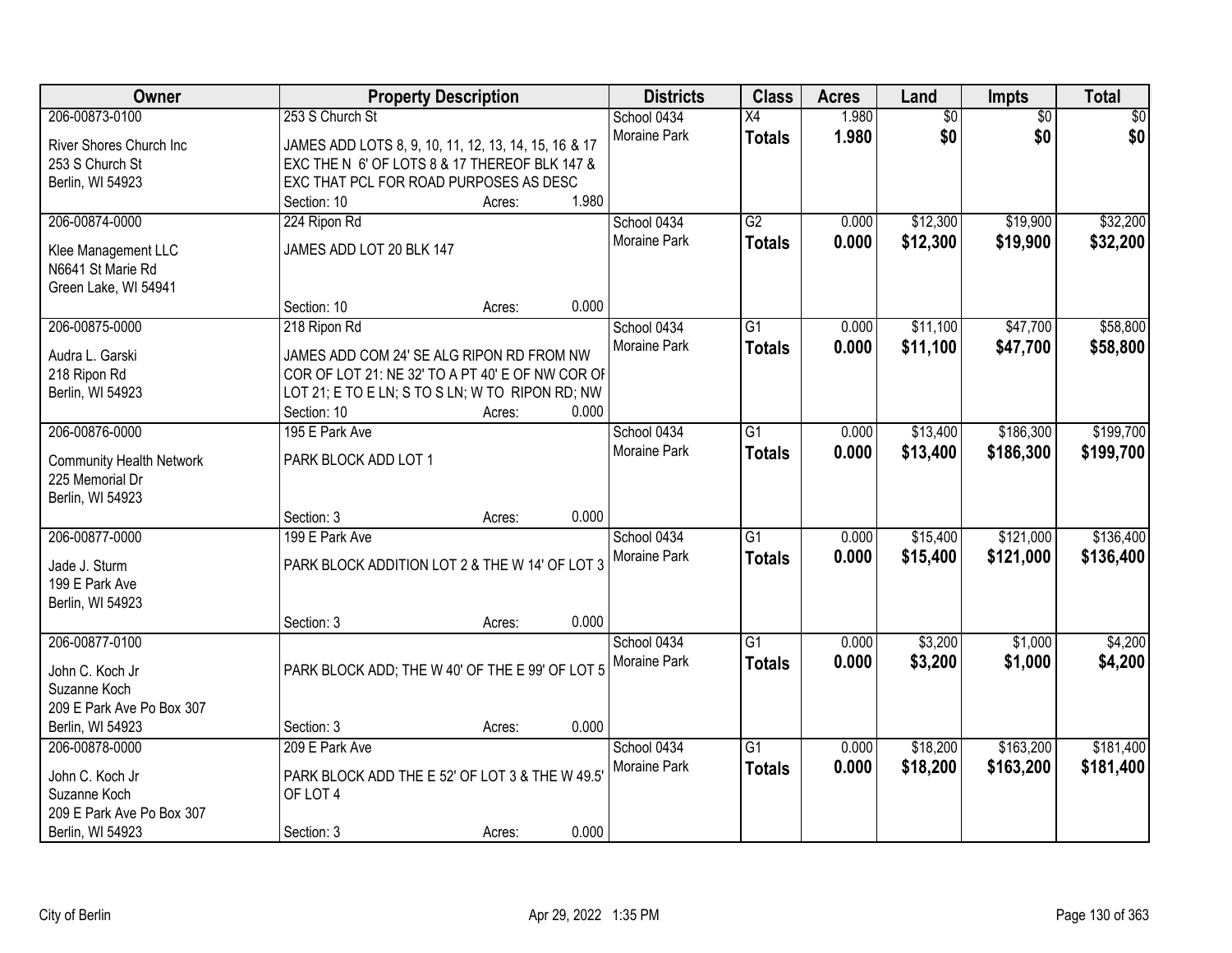| Owner                                 |                                                                                               | <b>Property Description</b> |       | <b>Districts</b>    | <b>Class</b>    | <b>Acres</b> | Land     | <b>Impts</b> | <b>Total</b> |
|---------------------------------------|-----------------------------------------------------------------------------------------------|-----------------------------|-------|---------------------|-----------------|--------------|----------|--------------|--------------|
| 206-00880-0000                        | 148 N State St                                                                                |                             |       | School 0434         | $\overline{G1}$ | 0.000        | \$14,400 | \$73,000     | \$87,400     |
| Shawn Stadler                         | PARK BLOCK ADD W 148.5' OF LOT 5                                                              |                             |       | Moraine Park        | <b>Totals</b>   | 0.000        | \$14,400 | \$73,000     | \$87,400     |
| 148 N State St                        |                                                                                               |                             |       |                     |                 |              |          |              |              |
| Berlin, WI 54923                      |                                                                                               |                             |       |                     |                 |              |          |              |              |
|                                       | Section: 3                                                                                    | Acres:                      | 0.000 |                     |                 |              |          |              |              |
| 206-00881-0000                        | 156 N State St                                                                                |                             |       | School 0434         | $\overline{G1}$ | 0.000        | \$17,100 | \$69,200     | \$86,300     |
| Dennis J. Yonke                       | PARK BLOCK ADD THE W 117.5' OF LOT 6 & THEW                                                   |                             |       | <b>Moraine Park</b> | <b>Totals</b>   | 0.000        | \$17,100 | \$69,200     | \$86,300     |
| Jean A. Yonke                         | 117.5' OF THE S1/2 OF LOT 7; EXC STREET                                                       |                             |       |                     |                 |              |          |              |              |
| 156 N State St                        |                                                                                               |                             |       |                     |                 |              |          |              |              |
| Berlin, WI 54923                      | Section: 3                                                                                    | Acres:                      | 0.000 |                     |                 |              |          |              |              |
| 206-00882-0000                        | 210 E Noyes St                                                                                |                             |       | School 0434         | $\overline{G1}$ | 0.000        | \$18,100 | \$78,800     | \$96,900     |
| Susan L. Shemanski                    | PARK BLOCK ADD THE E 59' OF LOT 5; THE E 130'                                                 |                             |       | Moraine Park        | <b>Totals</b>   | 0.000        | \$18,100 | \$78,800     | \$96,900     |
| 210 E Noyes St                        | OF LOT 6 & THE E 130' OF THE S1/2 OF LOT 7;                                                   |                             |       |                     |                 |              |          |              |              |
| Berlin, WI 54923                      | &PART OF VAC ALLEY, EXC STREET LE BARBARA M                                                   |                             |       |                     |                 |              |          |              |              |
|                                       | Section: 3                                                                                    | Acres:                      | 0.000 |                     |                 |              |          |              |              |
| 206-00884-0000                        | 164 N State St                                                                                |                             |       | School 0434         | $\overline{G1}$ | 0.000        | \$13,100 | \$90,100     | \$103,200    |
| Freeman M. Moore                      | PARK BLOCK ADD THE W 94.5' OF THE N 12.5' OF                                                  |                             |       | <b>Moraine Park</b> | <b>Totals</b>   | 0.000        | \$13,100 | \$90,100     | \$103,200    |
| 164 N State St                        | LOT 7 & THE W 94.5' OF LOT 8; EXC STREET                                                      |                             |       |                     |                 |              |          |              |              |
| Berlin, WI 54923                      |                                                                                               |                             |       |                     |                 |              |          |              |              |
|                                       | Section: 3                                                                                    | Acres:                      | 0.000 |                     |                 |              |          |              |              |
| 206-00885-0000                        | 201 E Noyes St                                                                                |                             |       | School 0434         | $\overline{G1}$ | 0.000        | \$11,000 | \$64,100     | \$75,100     |
| Rene N. Fannin                        | PARK BLOCK ADD THE E 70' OF THE W 164.5' OF                                                   |                             |       | <b>Moraine Park</b> | <b>Totals</b>   | 0.000        | \$11,000 | \$64,100     | \$75,100     |
| 201 E Noyes St                        | THE N 12.5' OF LOT 7 & THE E 70' OF THE W 164.5'OF                                            |                             |       |                     |                 |              |          |              |              |
| Berlin, WI 54923                      | LOT 8; EXC STREET                                                                             |                             |       |                     |                 |              |          |              |              |
|                                       | Section: 3                                                                                    | Acres:                      | 0.000 |                     |                 |              |          |              |              |
| 206-00886-0000                        | 209 E Noyes St                                                                                |                             |       | School 0434         | $\overline{G1}$ | 0.000        | \$12,500 | \$28,300     | \$40,800     |
| Carol D. Dieter                       | PARK BLOCK ADD THE E 83' OF THE N 12.5' OF LOT                                                |                             |       | Moraine Park        | <b>Totals</b>   | 0.000        | \$12,500 | \$28,300     | \$40,800     |
| 111 S Tyler St                        | 7 & THE E 83' OF LOT 8; EXC STREET                                                            |                             |       |                     |                 |              |          |              |              |
| Lancaster, WI 53813                   |                                                                                               |                             |       |                     |                 |              |          |              |              |
|                                       | Section: 3                                                                                    | Acres:                      | 0.000 |                     |                 |              |          |              |              |
| 206-00887-0000                        | 170 N State St                                                                                |                             |       | School 0434         | $\overline{G1}$ | 0.000        | \$18,100 | \$61,000     | \$79,100     |
|                                       |                                                                                               |                             |       | Moraine Park        | <b>Totals</b>   | 0.000        | \$18,100 | \$61,000     | \$79,100     |
| Johnathan K. Reeser<br>170 N State St | PARK BLOCK ADD COM NW COR OF LOT 9: E 197.5";<br>S 32'; E 50'; S 33'; W TO STATE ST; N TO BEG |                             |       |                     |                 |              |          |              |              |
| Berlin, WI 54923                      |                                                                                               |                             |       |                     |                 |              |          |              |              |
|                                       |                                                                                               |                             |       |                     |                 |              |          |              |              |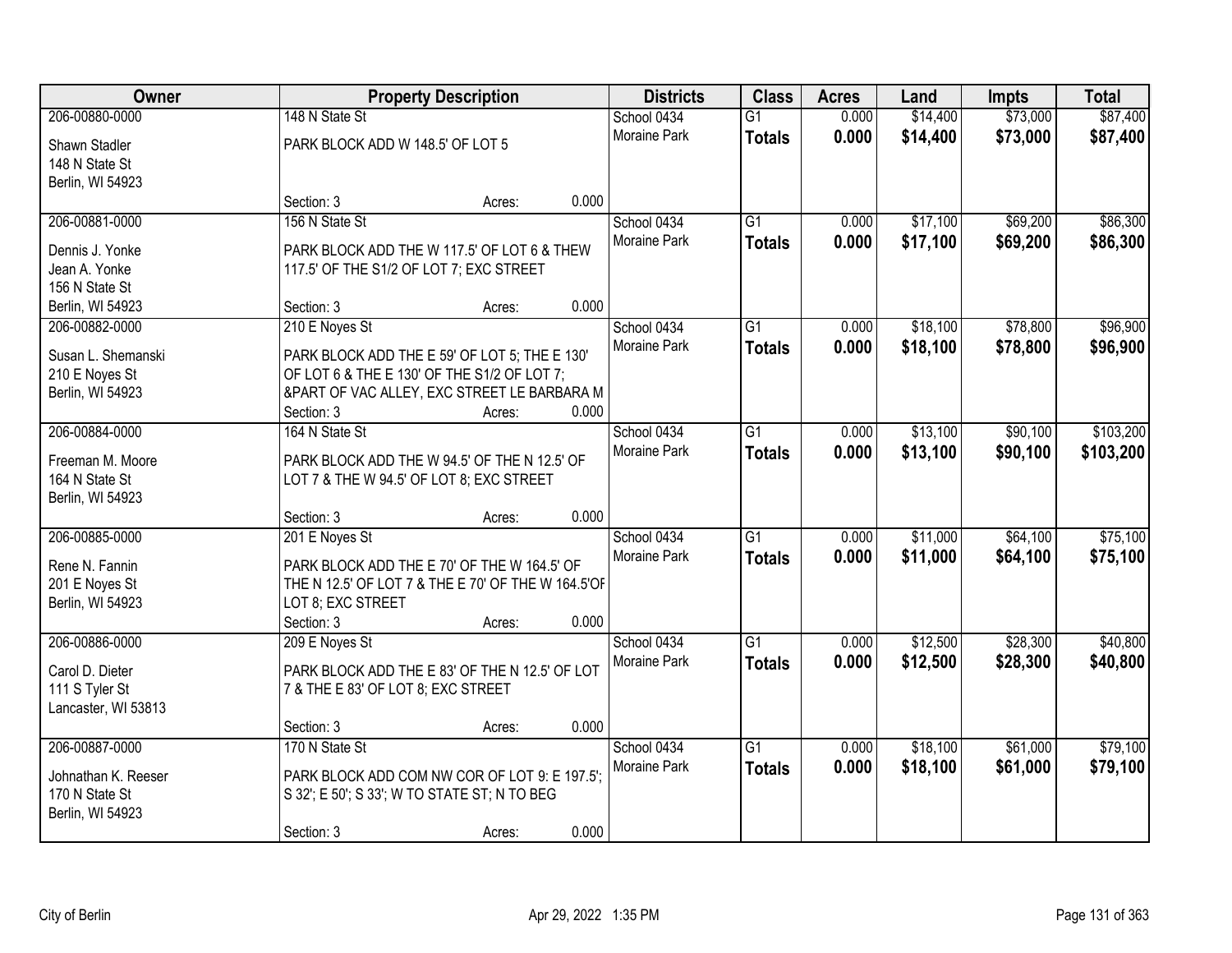| Owner                                                                                     | <b>Property Description</b>                                                                                                                                              |                | <b>Districts</b>            | <b>Class</b>                     | <b>Acres</b>   | Land                 | <b>Impts</b>           | <b>Total</b>           |
|-------------------------------------------------------------------------------------------|--------------------------------------------------------------------------------------------------------------------------------------------------------------------------|----------------|-----------------------------|----------------------------------|----------------|----------------------|------------------------|------------------------|
| 206-00888-0000<br>Nathan A. Nowak<br>176 N State St                                       | 176 N State St<br>PARK BLOCK ADD COM 69'S OF NW COR OF LOT 11<br>S 61'; E 127.5'; N 55'; W 62.5'; N 6'; W 65' TO BEG                                                     |                | School 0434<br>Moraine Park | $\overline{G1}$<br><b>Totals</b> | 0.000<br>0.000 | \$12,800<br>\$12,800 | \$57,600<br>\$57,600   | \$70,400<br>\$70,400   |
| Berlin, WI 54923                                                                          | Section: 3<br>Acres:                                                                                                                                                     | 0.000          |                             |                                  |                |                      |                        |                        |
| 206-00889-0000<br>Matthew J. Mullowney<br>182 N State St<br>Berlin, WI 54923              | 182 N State St<br>PARK BLOCK ADD THE W 65' OF LOT 11 & THE N 4'<br>OF THE W 65' OF LOT 10                                                                                |                | School 0434<br>Moraine Park | $\overline{G1}$<br><b>Totals</b> | 0.000<br>0.000 | \$10,000<br>\$10,000 | \$48,700<br>\$48,700   | \$58,700<br>\$58,700   |
| 206-00890-0000<br>June M. Halsey<br>200 E Moore St<br>Berlin, WI 54923                    | Section: 3<br>Acres:<br>200 E Moore St<br>PARK BLOCK ADD COM 65' E OF NW COR OF LOT 11<br>S 75'; E 62.5'; N 10'; W 20'; N 65'; W 42.5' TO BEG                            | 0.000          | School 0434<br>Moraine Park | G1<br><b>Totals</b>              | 0.000<br>0.000 | \$7,300<br>\$7,300   | \$39,200<br>\$39,200   | \$46,500<br>\$46,500   |
| 206-00891-0000<br>Donna B. Krause<br>W6675 State Rd 152<br>Wautoma, WI 54982              | Section: 3<br>Acres:<br>204 E Moore St<br>PARK BLOCK ADD COM 127.5' E OF SW COR OF LOT<br>10: N 65'; W 20'; N 65'; E 67'; S 130'; W 47' TO BEG LE<br>ORLOW E SOMMERFELDT | 0.000          | School 0434<br>Moraine Park | G1<br><b>Totals</b>              | 0.000<br>0.000 | \$13,700<br>\$13,700 | \$75,900<br>\$75,900   | \$89,600<br>\$89,600   |
| 206-00892-0000<br>Dianne Ustruck<br>236 W Marquette St<br>Berlin, WI 54923                | Section: 3<br>Acres:<br>212 E Moore St<br>PARK BLOCK ADD COM NE COR OF LOT 11: S162'; W<br>50'; N 32'; W 23'; N 132'; E 73' TO BEG<br>Section: 3<br>Acres:               | 0.000<br>0.000 | School 0434<br>Moraine Park | $\overline{G1}$<br><b>Totals</b> | 0.000<br>0.000 | \$14,700<br>\$14,700 | \$89,400<br>\$89,400   | \$104,100<br>\$104,100 |
| 206-00893-0000<br>Terry L. Wepner<br>Teri A. Wepner<br>147 N State St<br>Berlin, WI 54923 | 147 N State St<br>STRONGS ADD LOTS 15 & 16 BLK 201<br>Section: 3<br>Acres:                                                                                               | 0.000          | School 0434<br>Moraine Park | $\overline{G2}$<br><b>Totals</b> | 0.000<br>0.000 | \$21,300<br>\$21,300 | \$193,700<br>\$193,700 | \$215,000<br>\$215,000 |
| 206-00894-0000<br>Avery C. Latraille<br>170 E Noyes St<br>Berlin, WI 54923                | 170 E Noyes St<br>STRONGS ADD LOT 1 CERTIFIED SURVEY MAP1943<br>V8<br>Section: 3<br>Acres:                                                                               | 0.000          | School 0434<br>Moraine Park | $\overline{G1}$<br><b>Totals</b> | 0.000<br>0.000 | \$16,600<br>\$16,600 | \$40,600<br>\$40,600   | \$57,200<br>\$57,200   |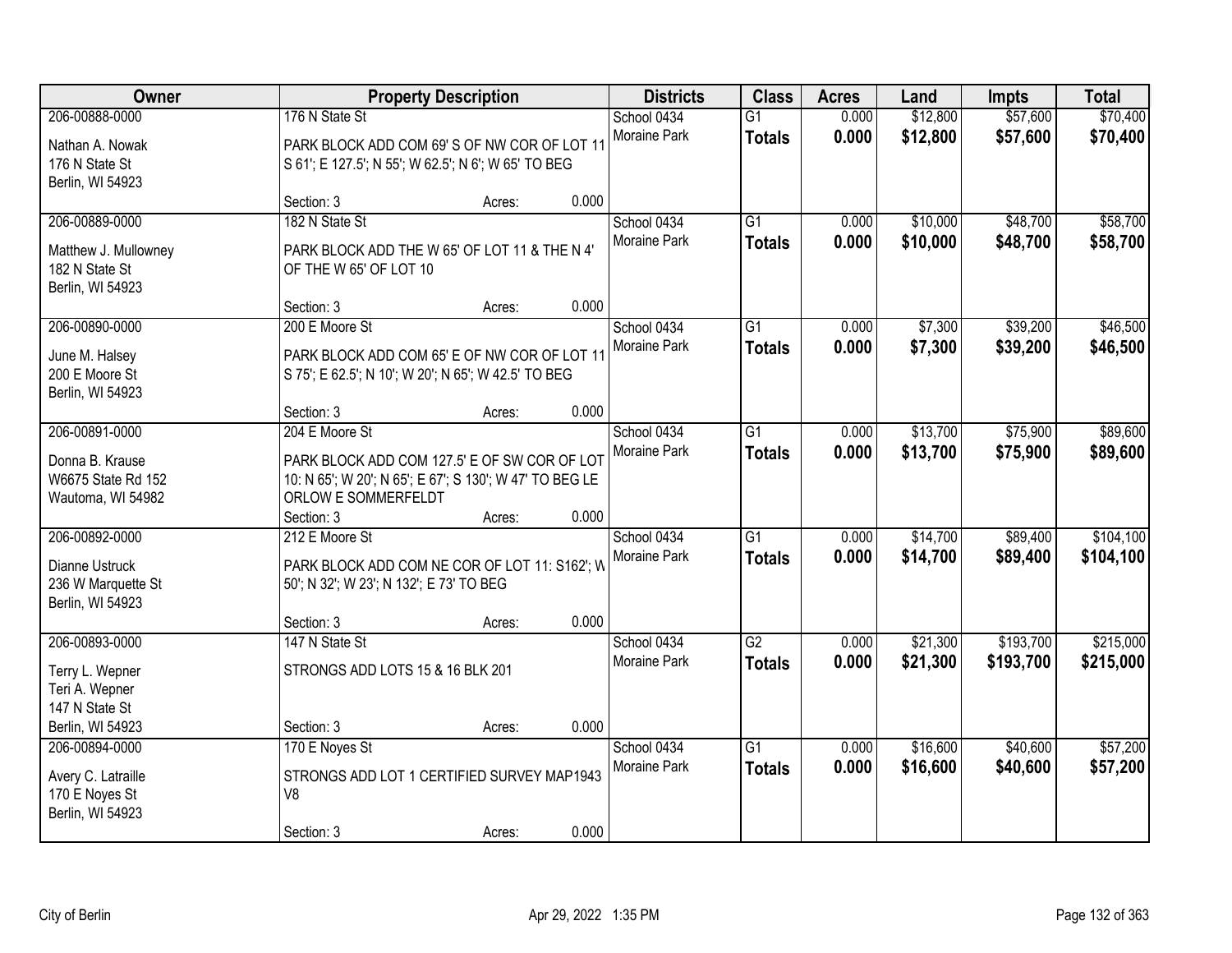| Owner                                                                       |                                                                                                | <b>Property Description</b> |       | <b>Districts</b>            | <b>Class</b>                     | <b>Acres</b>   | Land                 | <b>Impts</b>           | <b>Total</b>           |
|-----------------------------------------------------------------------------|------------------------------------------------------------------------------------------------|-----------------------------|-------|-----------------------------|----------------------------------|----------------|----------------------|------------------------|------------------------|
| 206-00895-0000<br>Donna L. Polakowski<br>162 E Noyes St<br>Berlin, WI 54923 | 162 E Noyes St<br>STRONGS ADD W 47' OF LOT 18, BLK 201 EXC THAT<br>PART CSM 1943 LYING THEREIN |                             |       | School 0434<br>Moraine Park | $\overline{G1}$<br><b>Totals</b> | 0.000<br>0.000 | \$10,400<br>\$10,400 | \$54,400<br>\$54,400   | \$64,800<br>\$64,800   |
|                                                                             | Section: 3                                                                                     | Acres:                      | 0.000 |                             |                                  |                |                      |                        |                        |
| 206-00896-0000<br>Joseph N. Maehl II<br>721 Congress Pl<br>Neenah, WI 54956 | 181 N State St<br>STRONGS ADD N1/2 OF LOT 1 BLK 202                                            |                             |       | School 0434<br>Moraine Park | $\overline{G1}$<br><b>Totals</b> | 0.000<br>0.000 | \$9,700<br>\$9,700   | \$75,800<br>\$75,800   | \$85,500<br>\$85,500   |
|                                                                             | Section: 3                                                                                     | Acres:                      | 0.000 |                             |                                  |                |                      |                        |                        |
| 206-00897-0000<br>Mike D. Grams<br>575 Mayparty Dr<br>Ripon, WI 54971       | 175 N State St<br>STRONGS ADD S1/2 OF LOT 1 BLK 202                                            |                             |       | School 0434<br>Moraine Park | $\overline{G1}$<br><b>Totals</b> | 0.000<br>0.000 | \$9,700<br>\$9,700   | \$54,900<br>\$54,900   | \$64,600<br>\$64,600   |
|                                                                             | Section: 3                                                                                     | Acres:                      | 0.000 |                             |                                  |                |                      |                        |                        |
| 206-00898-0000<br>Anthony M. Madosh<br>176 E Moore St<br>Berlin, WI 54923   | 176 E Moore St<br>STRONGS ADD LOT 2 BLK 202                                                    |                             |       | School 0434<br>Moraine Park | $\overline{G1}$<br><b>Totals</b> | 0.000<br>0.000 | \$13,700<br>\$13,700 | \$100,400<br>\$100,400 | \$114,100<br>\$114,100 |
|                                                                             | Section: 3                                                                                     | Acres:                      | 0.000 |                             |                                  |                |                      |                        |                        |
| 206-00899-0000<br>Paul Lee Williams<br>170 E Moore St<br>Berlin, WI 54923   | 170 E Moore St<br>STRONGS ADD LOT 3 BLK 202<br>Section: 3                                      | Acres:                      | 0.000 | School 0434<br>Moraine Park | $\overline{G1}$<br><b>Totals</b> | 0.000<br>0.000 | \$13,700<br>\$13,700 | \$75,500<br>\$75,500   | \$89,200<br>\$89,200   |
| 206-00900-0000                                                              | 164 E Moore St                                                                                 |                             |       | School 0434                 | $\overline{G1}$                  | 0.000          | \$13,600             | \$181,700              | \$195,300              |
| Walter J. Rainboth Jr<br>164 E Moore St<br>Berlin, WI 54923                 | STRONGS ADD N 130' OF LOT 4 BLK 202                                                            |                             |       | Moraine Park                | <b>Totals</b>                    | 0.000          | \$13,600             | \$181,700              | \$195,300              |
|                                                                             | Section: 3                                                                                     | Acres:                      | 0.000 |                             |                                  |                |                      |                        |                        |
| 206-00901-0000<br>Matthew J. Gomez<br>172 Oak St<br>Berlin, WI 54923        | 172 Oak St<br>STRONGS ADD S 2' OF LOT 4 & THE N 46' OF LOT 5<br><b>BLK 202</b><br>Section: 3   | Acres:                      | 0.080 | School 0434<br>Moraine Park | $\overline{G1}$<br><b>Totals</b> | 0.080<br>0.080 | \$7,500<br>\$7,500   | \$45,200<br>\$45,200   | \$52,700<br>\$52,700   |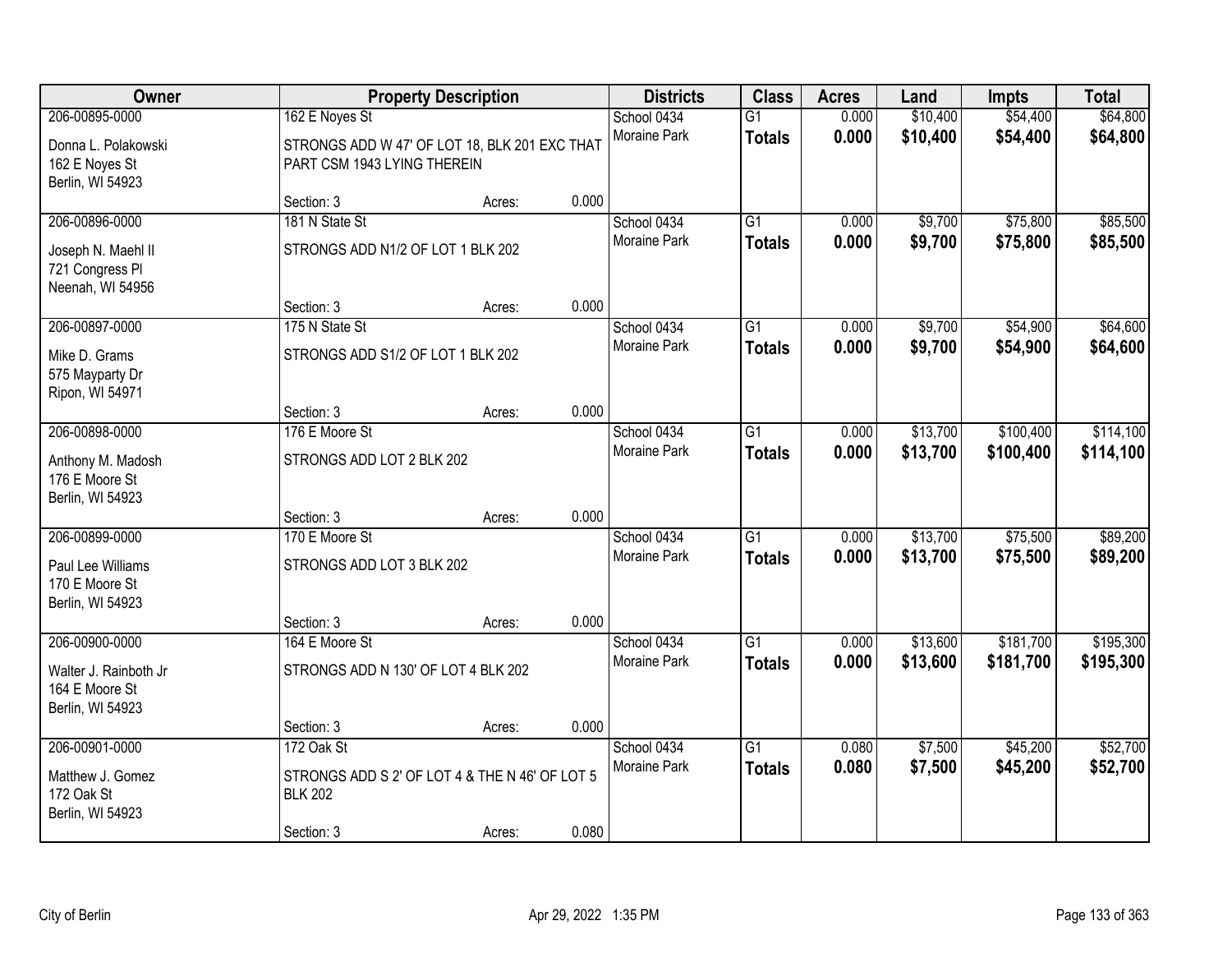| Owner               |                                                | <b>Property Description</b> |       | <b>Districts</b>    | <b>Class</b>    | <b>Acres</b> | Land     | Impts     | <b>Total</b> |
|---------------------|------------------------------------------------|-----------------------------|-------|---------------------|-----------------|--------------|----------|-----------|--------------|
| 206-00902-0000      | 163 E Noyes St                                 |                             |       | School 0434         | $\overline{G1}$ | 0.000        | \$10,800 | \$111,600 | \$122,400    |
| Justin W. Lindahl   | STRONGS ADD S 81.5' OF LOT 5 BLK 202           |                             |       | <b>Moraine Park</b> | <b>Totals</b>   | 0.000        | \$10,800 | \$111,600 | \$122,400    |
| Amy N. Lindahl      |                                                |                             |       |                     |                 |              |          |           |              |
| 163 E Noyes St      |                                                |                             |       |                     |                 |              |          |           |              |
| Berlin, WI 54923    | Section: 3                                     | Acres:                      | 0.000 |                     |                 |              |          |           |              |
| 206-00903-0000      | 169 E Noyes St                                 |                             |       | School 0434         | $\overline{G1}$ | 0.000        | \$13,500 | \$107,800 | \$121,300    |
| Paul T. Dakoske     | STRONGS ADD LOT 6 BLK 202                      |                             |       | Moraine Park        | <b>Totals</b>   | 0.000        | \$13,500 | \$107,800 | \$121,300    |
| 169 E Noyes St      |                                                |                             |       |                     |                 |              |          |           |              |
| Berlin, WI 54923    |                                                |                             |       |                     |                 |              |          |           |              |
|                     | Section: 3                                     | Acres:                      | 0.000 |                     |                 |              |          |           |              |
| 206-00904-0000      | 175 E Noyes St                                 |                             |       | School 0434         | $\overline{G1}$ | 0.000        | \$7,600  | \$67,600  | \$75,200     |
| John H. Kujawa      | STRONGS ADD W 50' OF THE S1/2 OF LOT 7 BLK 202 |                             |       | Moraine Park        | <b>Totals</b>   | 0.000        | \$7,600  | \$67,600  | \$75,200     |
| 308 Memorial Dr     |                                                |                             |       |                     |                 |              |          |           |              |
| Berlin, WI 54923    |                                                |                             |       |                     |                 |              |          |           |              |
|                     | Section: 3                                     | Acres:                      | 0.000 |                     |                 |              |          |           |              |
| 206-00905-0000      | 181 E Noyes St                                 |                             |       | School 0434         | $\overline{G1}$ | 0.000        | \$11,200 | \$51,400  | \$62,600     |
| Shawn T. Cassidy    | STRONGS ADD THE S1/2 OF LOT 8 & THE S1/2 OF    |                             |       | Moraine Park        | <b>Totals</b>   | 0.000        | \$11,200 | \$51,400  | \$62,600     |
| Michele D. Cassidy  | THE E 16' OF LOT 7 BLK 202                     |                             |       |                     |                 |              |          |           |              |
| 181 E Noyes St      |                                                |                             |       |                     |                 |              |          |           |              |
| Berlin, WI 54923    | Section: 3                                     | Acres:                      | 0.000 |                     |                 |              |          |           |              |
| 206-00906-0000      | 167 N State St                                 |                             |       | School 0434         | $\overline{G1}$ | 0.000        | \$13,400 | \$60,800  | \$74,200     |
| Darrell D. Tokarski | STRONGS ADD N1/2 OF LOTS 7 & 8 BLK 202         |                             |       | Moraine Park        | <b>Totals</b>   | 0.000        | \$13,400 | \$60,800  | \$74,200     |
| 167 N State St      |                                                |                             |       |                     |                 |              |          |           |              |
| Berlin, WI 54923    |                                                |                             |       |                     |                 |              |          |           |              |
|                     | Section: 3                                     | Acres:                      | 0.000 |                     |                 |              |          |           |              |
| 206-00907-0000      | 163 E Moore St                                 |                             |       | School 0434         | $\overline{G1}$ | 0.000        | \$18,500 | \$47,800  | \$66,300     |
| Diane A. Borgardt   | STRONG & GOTTS ADD LOTS 1 & 2 & THE W 11'      |                             |       | Moraine Park        | <b>Totals</b>   | 0.000        | \$18,500 | \$47,800  | \$66,300     |
| 163 E Moore St      | OFLOT 3 BLK 130                                |                             |       |                     |                 |              |          |           |              |
| Berlin, WI 54923    |                                                |                             |       |                     |                 |              |          |           |              |
|                     | Section: 3                                     | Acres:                      | 0.000 |                     |                 |              |          |           |              |
| 206-00908-0000      | 175 E Moore St                                 |                             |       | School 0434         | $\overline{G1}$ | 0.000        | \$18,300 | \$93,700  | \$112,000    |
| Donavon C. Rossow   | STRONG & GOTTS ADD LOT 4 & THE E 39' OF LOT 3  |                             |       | Moraine Park        | <b>Totals</b>   | 0.000        | \$18,300 | \$93,700  | \$112,000    |
| 175 E Moore St      | <b>BLK 130</b>                                 |                             |       |                     |                 |              |          |           |              |
| Berlin, WI 54923    |                                                |                             |       |                     |                 |              |          |           |              |
|                     | Section: 3                                     | Acres:                      | 0.000 |                     |                 |              |          |           |              |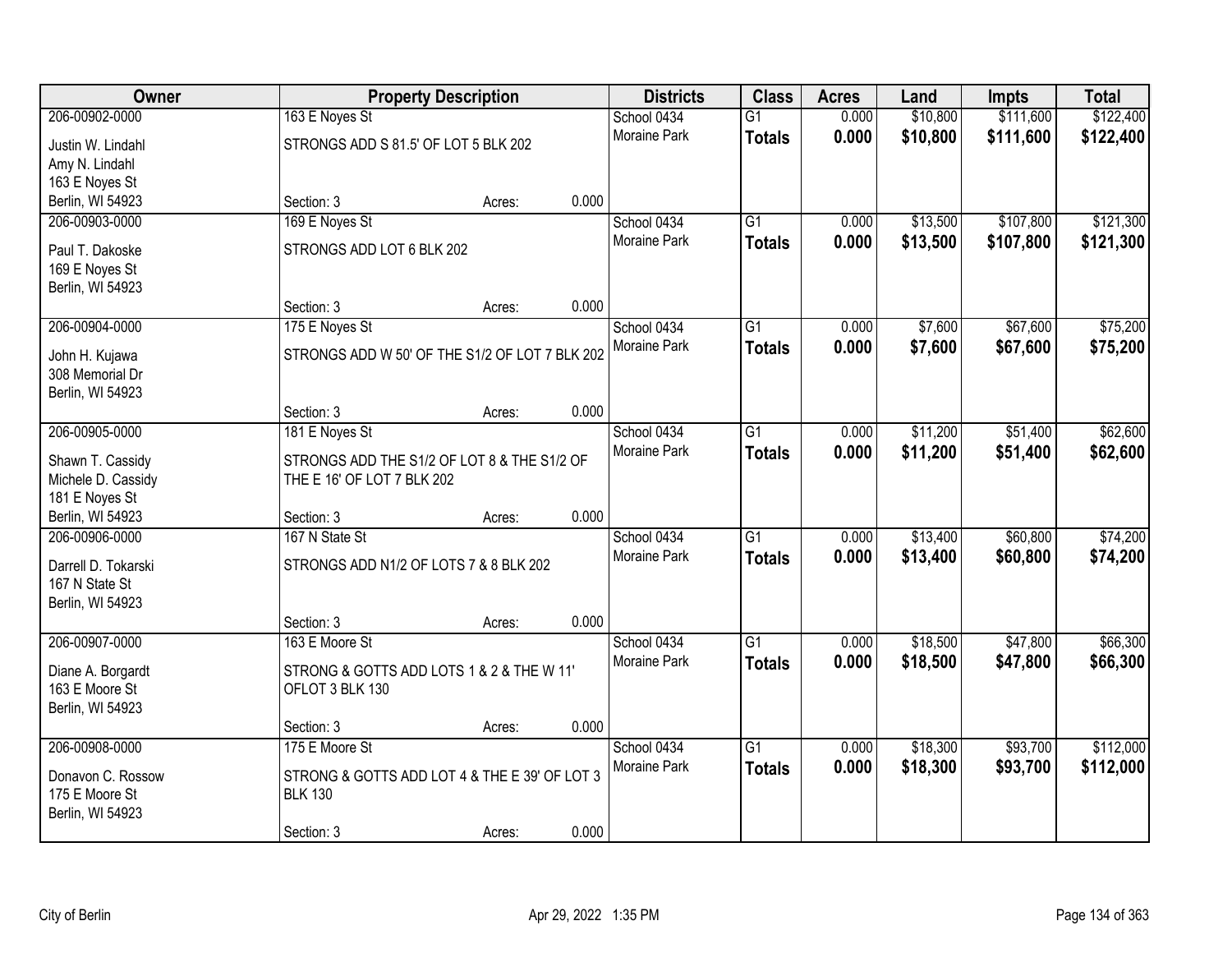| Owner                                                      |                                                                                          | <b>Property Description</b> |       | <b>Districts</b>                   | <b>Class</b>                     | <b>Acres</b>   | Land                 | <b>Impts</b>         | <b>Total</b>         |
|------------------------------------------------------------|------------------------------------------------------------------------------------------|-----------------------------|-------|------------------------------------|----------------------------------|----------------|----------------------|----------------------|----------------------|
| 206-00909-0000<br>Mersim Mena                              | 181 E Moore St<br>STRONG & GOTTS ADD W 45' OF LOT 5 BLK 130                              |                             |       | School 0434<br><b>Moraine Park</b> | $\overline{G1}$<br><b>Totals</b> | 0.000<br>0.000 | \$10,000<br>\$10,000 | \$70,500<br>\$70,500 | \$80,500<br>\$80,500 |
| 181 E Moore St<br>Berlin, WI 54923                         |                                                                                          |                             |       |                                    |                                  |                |                      |                      |                      |
|                                                            | Section: 3                                                                               | Acres:                      | 0.000 |                                    |                                  |                |                      |                      |                      |
| 206-00910-0000                                             | 187 E Moore St                                                                           |                             |       | School 0434<br>Moraine Park        | $\overline{G1}$<br><b>Totals</b> | 0.000<br>0.000 | \$13,600<br>\$13,600 | \$52,700<br>\$52,700 | \$66,300<br>\$66,300 |
| Baltazar Vera<br>Esthela Vera<br>187 E Moore St            | STRONG & GOTTS ADD LOT 6 & THE E 5' OF LOT<br>5BLK 130                                   |                             |       |                                    |                                  |                |                      |                      |                      |
| Berlin, WI 54923                                           | Section: 3                                                                               | Acres:                      | 0.000 |                                    |                                  |                |                      |                      |                      |
| 206-00911-0000                                             | 186 E Liberty St                                                                         |                             |       | School 0434                        | $\overline{G1}$                  | 0.000          | \$19,500             | \$74,900             | \$94,400             |
| Timothy R. Beulen<br>472 Sacramento St                     | STRONG & GOTTS ADD LOTS 7 & 8 BLK 130                                                    |                             |       | Moraine Park                       | <b>Totals</b>                    | 0.000          | \$19,500             | \$74,900             | \$94,400             |
| Berlin, WI 54923                                           | Section: 3                                                                               | Acres:                      | 0.000 |                                    |                                  |                |                      |                      |                      |
| 206-00912-0000                                             | 176 E Liberty St                                                                         |                             |       | School 0434                        | G1                               | 0.000          | \$18,300             | \$81,700             | \$100,000            |
| David J. Eberhardy<br>176 E Liberty St<br>Berlin, WI 54923 | STRONG & GOTTS ADD LOT 9 & THE E 39' OF LOT10<br><b>BLK 130</b>                          |                             |       | Moraine Park                       | <b>Totals</b>                    | 0.000          | \$18,300             | \$81,700             | \$100,000            |
|                                                            | Section: 3                                                                               | Acres:                      | 0.000 |                                    |                                  |                |                      |                      |                      |
| 206-00913-0000                                             | 212 Oak St                                                                               |                             |       | School 0434<br>Moraine Park        | $\overline{G1}$<br><b>Totals</b> | 0.000<br>0.000 | \$13,100<br>\$13,100 | \$51,400<br>\$51,400 | \$64,500<br>\$64,500 |
| Robert H. Stumpner<br>Sue A. Stumpner<br>212 Oak St        | STRONG & GOTTS ADD N1/2 OF LOTS 11 & 12 & THE<br>N1/2 OF THE W 11' OF LOT 10 BLK 130     |                             |       |                                    |                                  |                |                      |                      |                      |
| Berlin, WI 54923                                           | Section: 3                                                                               | Acres:                      | 0.000 |                                    |                                  |                |                      |                      |                      |
| 206-00914-0000                                             | 206 Oak St                                                                               |                             |       | School 0434                        | $\overline{G1}$                  | 0.000          | \$13,100             | \$63,500             | \$76,600             |
| Lisa L. Ritchie<br>206 Oak St<br>Berlin, WI 54923          | STRONG & GOTTS ADD THE S1/2 OF LOTS 11 & 12 &<br>THE S1/2 OF THE W 11' OF LOT 10 BLK 130 |                             |       | Moraine Park                       | <b>Totals</b>                    | 0.000          | \$13,100             | \$63,500             | \$76,600             |
|                                                            | Section: 3                                                                               | Acres:                      | 0.000 |                                    |                                  |                |                      |                      |                      |
| 206-00915-0000                                             | 163 E Liberty St                                                                         |                             |       | School 0434                        | $\overline{G1}$                  | 0.000          | \$14,400             | \$54,900             | \$69,300             |
| Janet A. Lair<br>163 E Liberty St<br>Berlin, WI 54923-1222 | STRONG & GOTTS ADD LOT 1 & THE W 20' OF LOT 2<br><b>BLK 131</b>                          |                             |       | Moraine Park                       | <b>Totals</b>                    | 0.000          | \$14,400             | \$54,900             | \$69,300             |
|                                                            | Section: 3                                                                               | Acres:                      | 0.000 |                                    |                                  |                |                      |                      |                      |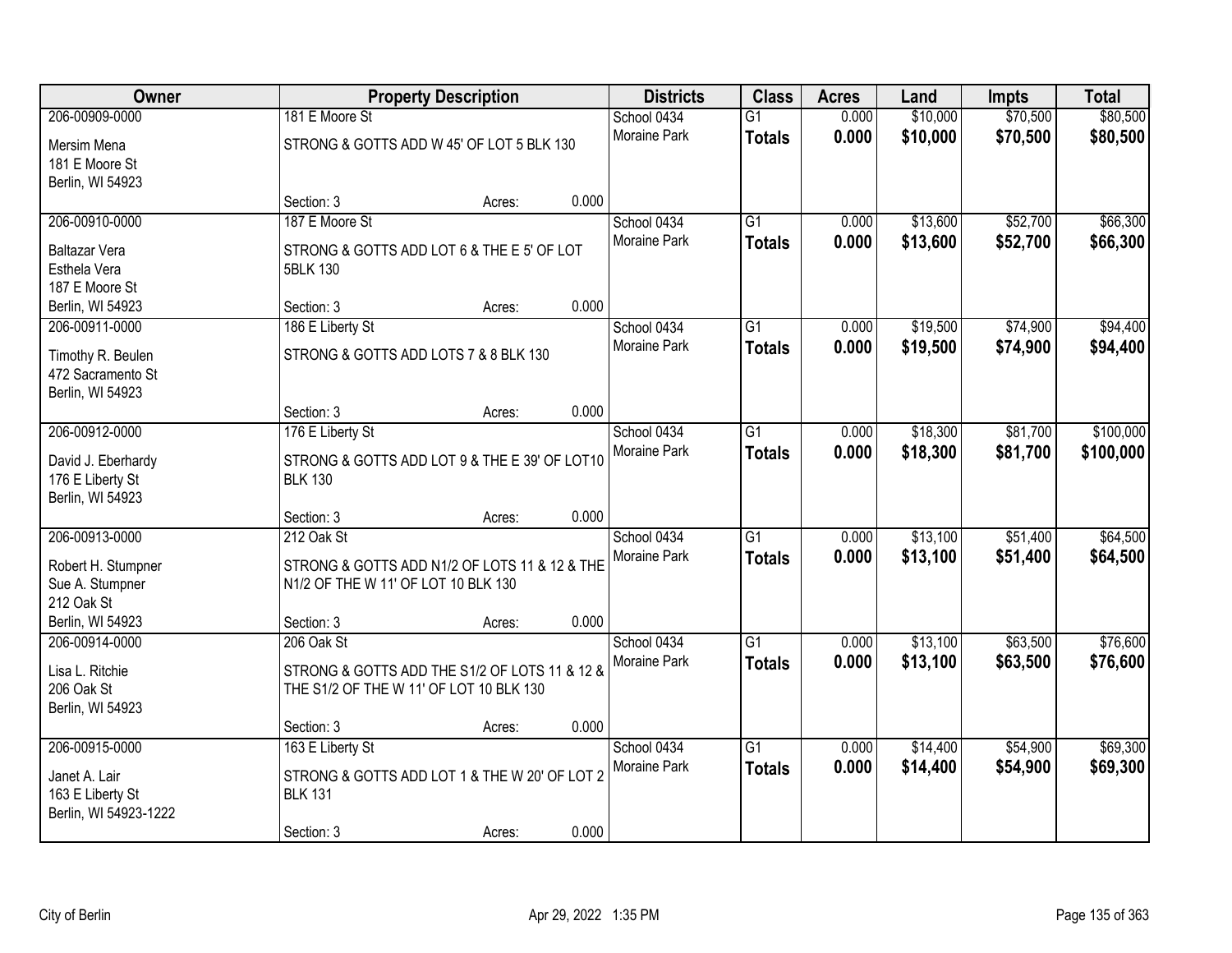| Owner                                                                                |                                                                                                      | <b>Property Description</b> |       | <b>Districts</b>                   | <b>Class</b>                     | <b>Acres</b>   | Land                 | <b>Impts</b>         | <b>Total</b>         |
|--------------------------------------------------------------------------------------|------------------------------------------------------------------------------------------------------|-----------------------------|-------|------------------------------------|----------------------------------|----------------|----------------------|----------------------|----------------------|
| 206-00916-0000<br>Tammy S. Baxter<br>169 E Liberty St<br>Berlin, WI 54923            | 169 E Liberty St<br>STRONG & GOTTS ADD THE E 40' OF LOT 2 & THE W<br>22' OF LOT 3 BLK 131            |                             |       | School 0434<br>Moraine Park        | $\overline{G1}$<br><b>Totals</b> | 0.000<br>0.000 | \$13,700<br>\$13,700 | \$60,000<br>\$60,000 | \$73,700<br>\$73,700 |
|                                                                                      | Section: 3                                                                                           | Acres:                      | 0.000 |                                    |                                  |                |                      |                      |                      |
| 206-00917-0000<br>Thomas G. Marvin<br>Darlene M. Marvin<br>175 E Liberty St          | 175 E Liberty St<br>STRONG & GOTTS ADD THE E 28' OF LOTS 3 & 10 &<br>THE W 38' OF LOTS 4 & 9 BLK 131 |                             |       | School 0434<br>Moraine Park        | $\overline{G1}$<br><b>Totals</b> | 0.000<br>0.000 | \$16,800<br>\$16,800 | \$52,900<br>\$52,900 | \$69,700<br>\$69,700 |
| Berlin, WI 54923                                                                     | Section: 3                                                                                           | Acres:                      | 0.000 |                                    |                                  |                |                      |                      |                      |
| 206-00918-0000<br>KLB Properties, LLC<br>W2273 Hickory View Ct<br>Kaukauna, WI 54130 | 179 E Liberty St<br>STRONG & GOTTS ADD LOT 5 & 8 & THE E 22'<br>OFLOTS 4 & 9 BLK 131                 |                             |       | School 0434<br>Moraine Park        | $\overline{G1}$<br><b>Totals</b> | 0.000<br>0.000 | \$17,900<br>\$17,900 | \$70,700<br>\$70,700 | \$88,600<br>\$88,600 |
|                                                                                      | Section: 3                                                                                           | Acres:                      | 0.000 |                                    |                                  |                |                      |                      |                      |
| 206-00918-0100<br>Judith A. Rich<br>188 E Berlin St<br>Berlin, WI 54923              | 188 E Berlin St<br>STRONG & GOTTS ADD LOT 7 BLK 131                                                  |                             |       | School 0434<br>Moraine Park        | G1<br><b>Totals</b>              | 0.000<br>0.000 | \$12,700<br>\$12,700 | \$63,700<br>\$63,700 | \$76,400<br>\$76,400 |
|                                                                                      | Section: 3                                                                                           | Acres:                      | 0.000 |                                    |                                  |                |                      |                      |                      |
| 206-00919-0000<br>Kathryn A. Welch<br>187 E Liberty St<br>Berlin, WI 54923           | 187 E Liberty St<br>STRONG & GOTTS ADD LOT 6 BLK 131                                                 |                             |       | School 0434<br>Moraine Park        | $\overline{G1}$<br><b>Totals</b> | 0.000<br>0.000 | \$12,700<br>\$12,700 | \$59,700<br>\$59,700 | \$72,400<br>\$72,400 |
|                                                                                      | Section: 3                                                                                           | Acres:                      | 0.000 |                                    |                                  |                |                      |                      |                      |
| 206-00920-0000<br>Sarah M. Richards<br>240 Oak St<br>Berlin, WI 54923                | 240 Oak St<br>STRONG & GOTTS ADD LOTS 11, 12 & THE W 22' OF<br>LOT 10 BLK 131                        |                             |       | School 0434<br>Moraine Park        | $\overline{G1}$<br><b>Totals</b> | 0.000<br>0.000 | \$21,400<br>\$21,400 | \$60,200<br>\$60,200 | \$81,600<br>\$81,600 |
|                                                                                      | Section: 3                                                                                           | Acres:                      | 0.000 |                                    |                                  |                |                      |                      |                      |
| 206-00921-0000<br>Calvin G L. Vesely<br>163 E Berlin St<br>Berlin, WI 54923          | 163 E Berlin St<br>STRONG & GOTTS ADD LOT 1 BLK 132<br>Section: 3                                    | Acres:                      | 0.000 | School 0434<br><b>Moraine Park</b> | $\overline{G1}$<br><b>Totals</b> | 0.000<br>0.000 | \$11,000<br>\$11,000 | \$37,600<br>\$37,600 | \$48,600<br>\$48,600 |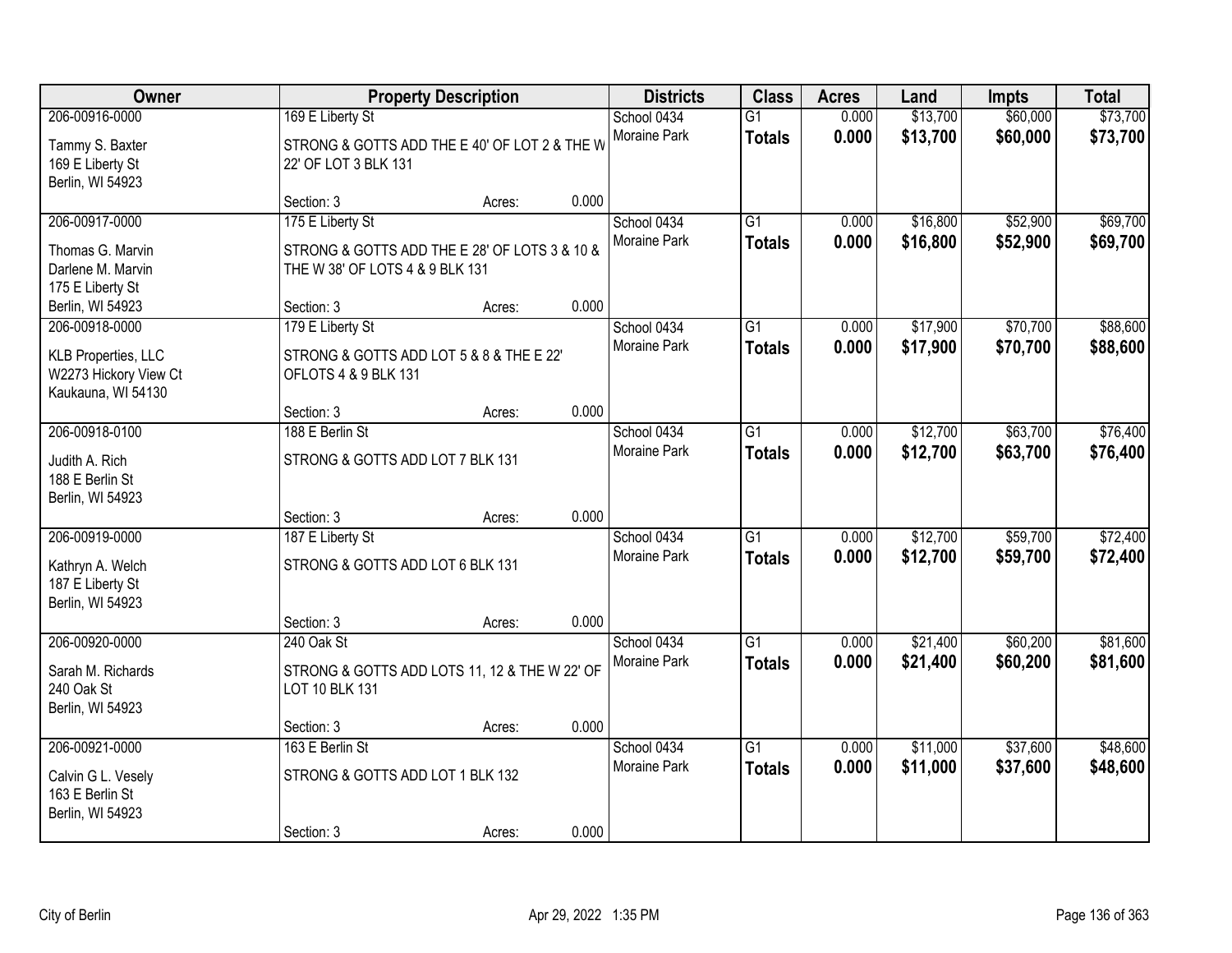| Owner                                                                           |                                                                                              | <b>Property Description</b> |       | <b>Districts</b>                   | <b>Class</b>                     | <b>Acres</b>   | Land                 | <b>Impts</b>         | <b>Total</b>           |
|---------------------------------------------------------------------------------|----------------------------------------------------------------------------------------------|-----------------------------|-------|------------------------------------|----------------------------------|----------------|----------------------|----------------------|------------------------|
| 206-00921-0100<br>Joseph J. Helmuth<br>169 E Berlin St                          | 169 E Berlin St<br>STRONG & GOTTS ADD LOT 2 & THE W1/2 OF LOT 3<br><b>BLK 132</b>            |                             |       | School 0434<br>Moraine Park        | $\overline{G1}$<br><b>Totals</b> | 0.000<br>0.000 | \$16,600<br>\$16,600 | \$73,500<br>\$73,500 | \$90,100<br>\$90,100   |
| Berlin, WI 54923                                                                | Section: 3                                                                                   | Acres:                      | 0.000 |                                    |                                  |                |                      |                      |                        |
| 206-00921-0200<br>Vicki Hunt<br>170 E Marquette St<br>Berlin, WI 54923          | 170 E Marquette St<br>STRONG & GOTTS ADD THE W1/2 OF LOT 10 & THE<br>E 42' OF LOT 11 BLK 132 |                             |       | School 0434<br>Moraine Park        | $\overline{G1}$<br><b>Totals</b> | 0.000<br>0.000 | \$13,900<br>\$13,900 | \$63,000<br>\$63,000 | \$76,900<br>\$76,900   |
|                                                                                 | Section: 3                                                                                   | Acres:                      | 0.000 |                                    |                                  |                |                      |                      |                        |
| 206-00921-0300<br>Bryan M. Evans<br>270 Oak St<br>Berlin, WI 54923              | 270 Oak St<br>STRONG & GOTTS ADD LOT 12 & THE W 18' OF LOT<br>11 BLK 132                     |                             |       | School 0434<br>Moraine Park        | $\overline{G1}$<br><b>Totals</b> | 0.000<br>0.000 | \$14,100<br>\$14,100 | \$91,000<br>\$91,000 | \$105,100<br>\$105,100 |
|                                                                                 | Section: 3                                                                                   | Acres:                      | 0.000 |                                    |                                  |                |                      |                      |                        |
| 206-00922-0000<br>Dan F & Kathryn M Beier Revocable<br>Trust<br>175 E Berlin St | 175 E Berlin St<br>STRONG & GOTTS ADD LOTS 4 & 5 & THE E1/2 OF<br>LOT 3 BLK 132              |                             |       | School 0434<br><b>Moraine Park</b> | $\overline{G1}$<br><b>Totals</b> | 0.000<br>0.000 | \$21,600<br>\$21,600 | \$71,600<br>\$71,600 | \$93,200<br>\$93,200   |
| Berlin, WI 54923                                                                | Section: 3                                                                                   | Acres:                      | 0.000 |                                    |                                  |                |                      |                      |                        |
| 206-00922-0100<br>Evan A. Tolsma<br>182 E Marquette St<br>Berlin, WI 54923      | 182 E Marquette St<br>STRONG & GOTTS ADD LOTS 7 & 8 & E 16' OF LOT 9<br><b>BLK 132</b>       |                             |       | School 0434<br>Moraine Park        | $\overline{G1}$<br><b>Totals</b> | 0.400<br>0.400 | \$21,000<br>\$21,000 | \$84,400<br>\$84,400 | \$105,400<br>\$105,400 |
|                                                                                 | Section: 3                                                                                   | Acres:                      | 0.400 |                                    |                                  |                |                      |                      |                        |
| 206-00922-0200<br>Curtis G. Olson<br>Jodie K. Olson<br>176 E Marquette St       | 176 E Marquette St<br>STRONG & GOTTS ADD THE E1/2 OF LOT 10 & THE<br>W 44' OF LOT 9 BLK 132  |                             |       | School 0434<br>Moraine Park        | $\overline{G1}$<br><b>Totals</b> | 0.000<br>0.000 | \$14,200<br>\$14,200 | \$75,700<br>\$75,700 | \$89,900<br>\$89,900   |
| Berlin, WI 54923                                                                | Section: 3                                                                                   | Acres:                      | 0.000 |                                    |                                  |                |                      |                      |                        |
| 206-00923-0000<br>Lance W. Smith<br>Tami M. Smith<br>189 E Berlin St            | 189 E Berlin St<br>STRONG & GOTTS ADD LOT 6 BLK 132                                          |                             |       | School 0434<br>Moraine Park        | $\overline{G1}$<br><b>Totals</b> | 0.000<br>0.000 | \$12,700<br>\$12,700 | \$68,700<br>\$68,700 | \$81,400<br>\$81,400   |
| Berlin, WI 54923                                                                | Section: 3                                                                                   | Acres:                      | 0.000 |                                    |                                  |                |                      |                      |                        |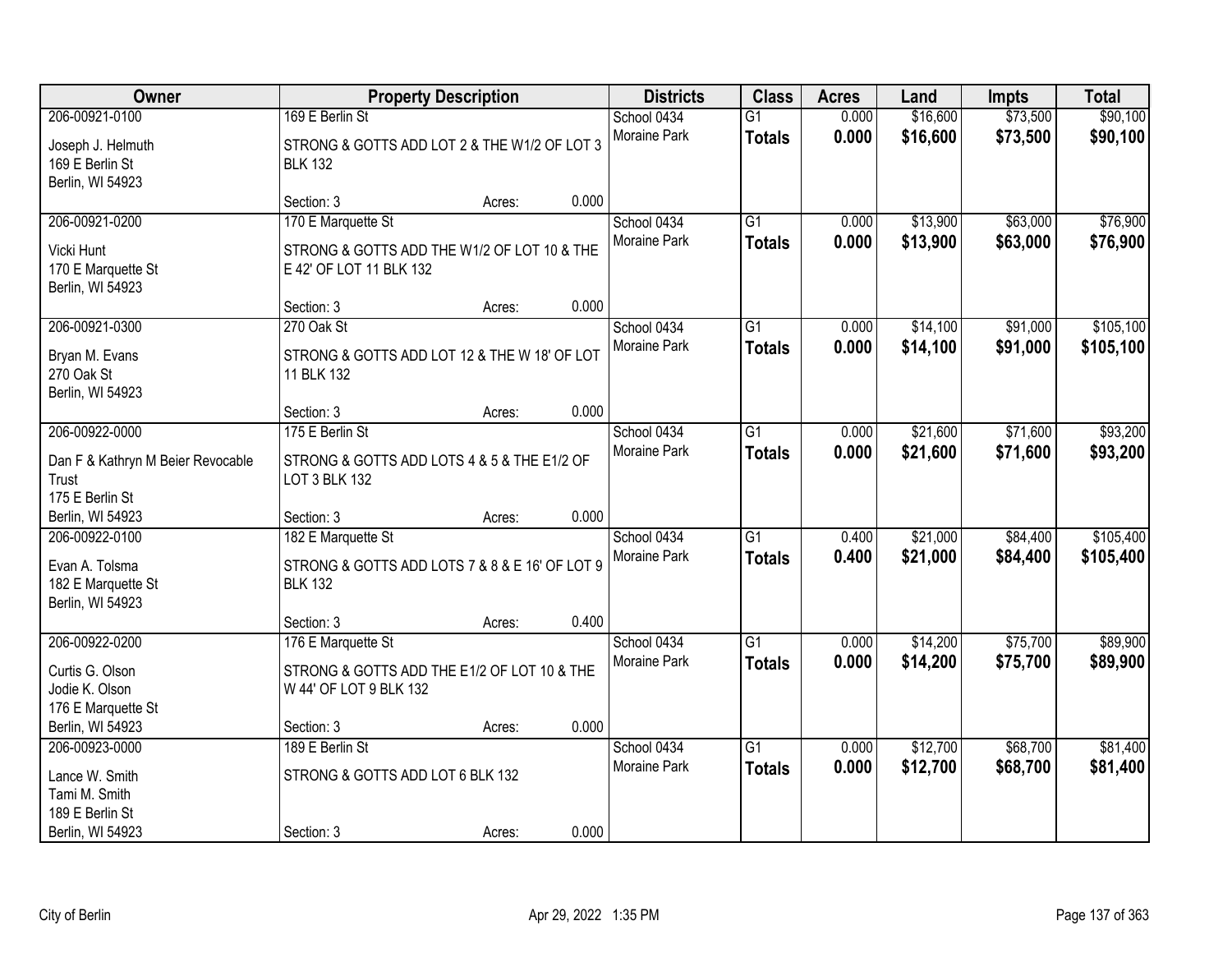| <b>Owner</b>                                  |                                                 | <b>Property Description</b> |       | <b>Districts</b>            | <b>Class</b>    | <b>Acres</b> | Land               | <b>Impts</b>       | <b>Total</b>       |
|-----------------------------------------------|-------------------------------------------------|-----------------------------|-------|-----------------------------|-----------------|--------------|--------------------|--------------------|--------------------|
| 206-00926-0100                                | 112 N Church St                                 |                             |       | School 0434                 | $\overline{G1}$ | 0.000        | \$23,000           | \$89,800           | \$112,800          |
| John M. Blazel                                | SMITHS ADD LOTS 1 & 2 & S 33' OF LOT 25         |                             |       | Moraine Park                | <b>Totals</b>   | 0.000        | \$23,000           | \$89,800           | \$112,800          |
| 112 N Church St                               |                                                 |                             |       |                             |                 |              |                    |                    |                    |
| Berlin, WI 54923                              |                                                 |                             |       |                             |                 |              |                    |                    |                    |
|                                               | Section: 3                                      | Acres:                      | 0.000 |                             |                 |              |                    |                    |                    |
| 206-00928-0000                                | 235 E Huron St                                  |                             |       | School 0434                 | $\overline{G1}$ | 0.000        | \$12,700           | \$50,800           | \$63,500           |
| Don A. Buchholz                               | SMITHS ADD LOT 3                                |                             |       | Moraine Park                | <b>Totals</b>   | 0.000        | \$12,700           | \$50,800           | \$63,500           |
| Susan C. Buchholz                             |                                                 |                             |       |                             |                 |              |                    |                    |                    |
| 235 E Huron St                                |                                                 |                             |       |                             |                 |              |                    |                    |                    |
| Berlin, WI 54923                              | Section: 3                                      | Acres:                      | 0.000 |                             |                 | 0.000        |                    |                    |                    |
| 206-00929-0000                                |                                                 |                             |       | School 0434<br>Moraine Park | $\overline{G2}$ | 0.000        | \$3,200<br>\$3,200 | \$1,000<br>\$1,000 | \$4,200<br>\$4,200 |
| Richard J. Milan                              | SMITHS ADD LOT 4                                |                             |       |                             | <b>Totals</b>   |              |                    |                    |                    |
| 400 N Richmond St Unit 445                    |                                                 |                             |       |                             |                 |              |                    |                    |                    |
| Appleton, WI 54911                            | Section: 3                                      | Acres:                      | 0.000 |                             |                 |              |                    |                    |                    |
| 206-00930-0000                                | 247 E Huron St                                  |                             |       | School 0434                 | G1              | 0.000        | \$17,200           | \$42,800           | \$60,000           |
|                                               |                                                 |                             |       | <b>Moraine Park</b>         | <b>Totals</b>   | 0.000        | \$17,200           | \$42,800           | \$60,000           |
| Ken N. Rauls                                  | SMITHS ADD LOT 5 & THE W1/2 OF LOT 6            |                             |       |                             |                 |              |                    |                    |                    |
| 247 E Huron St<br>Berlin, WI 54923            |                                                 |                             |       |                             |                 |              |                    |                    |                    |
|                                               | Section: 3                                      | Acres:                      | 0.000 |                             |                 |              |                    |                    |                    |
| 206-00931-0000                                | 257 E Huron St                                  |                             |       | School 0434                 | $\overline{G1}$ | 0.000        | \$17,200           | \$400              | \$17,600           |
|                                               |                                                 |                             |       | Moraine Park                | <b>Totals</b>   | 0.000        | \$17,200           | \$400              | \$17,600           |
| Shannon J. Klawitter<br>391 S West Ceresco St | SMITHS ADD LOT 7 & THE E1/2 OF LOT 6            |                             |       |                             |                 |              |                    |                    |                    |
| Berlin, WI 54923                              |                                                 |                             |       |                             |                 |              |                    |                    |                    |
|                                               | Section: 3                                      | Acres:                      | 0.000 |                             |                 |              |                    |                    |                    |
| 206-00932-0000                                | 263 E Huron St                                  |                             |       | School 0434                 | $\overline{G2}$ | 0.200        | \$12,100           | \$62,200           | \$74,300           |
| Shannon J. Klawitter                          | SMITHS ADD S 120' OF LOT 8                      |                             |       | Moraine Park                | <b>Totals</b>   | 0.200        | \$12,100           | \$62,200           | \$74,300           |
| 391 SW Ceresco St                             |                                                 |                             |       |                             |                 |              |                    |                    |                    |
| Berlin, WI 54923                              |                                                 |                             |       |                             |                 |              |                    |                    |                    |
|                                               | Section: 3                                      | Acres:                      | 0.200 |                             |                 |              |                    |                    |                    |
| 206-00933-0000                                | 117 N Swetting St                               |                             |       | School 0434                 | $\overline{G1}$ | 0.000        | \$6,500            | \$48,500           | \$55,000           |
| Jeffrey W. Jenkins                            | SMITHS ADD THE N 12' OF LOT 8, THE S 27' OF LOT |                             |       | Moraine Park                | <b>Totals</b>   | 0.000        | \$6,500            | \$48,500           | \$55,000           |
| Kimberly Jenkins                              | 20 & THE S 31' OF LOT 19                        |                             |       |                             |                 |              |                    |                    |                    |
| 117 N Swetting St                             |                                                 |                             |       |                             |                 |              |                    |                    |                    |
| Berlin, WI 54923                              | Section: 3                                      | Acres:                      | 0.000 |                             |                 |              |                    |                    |                    |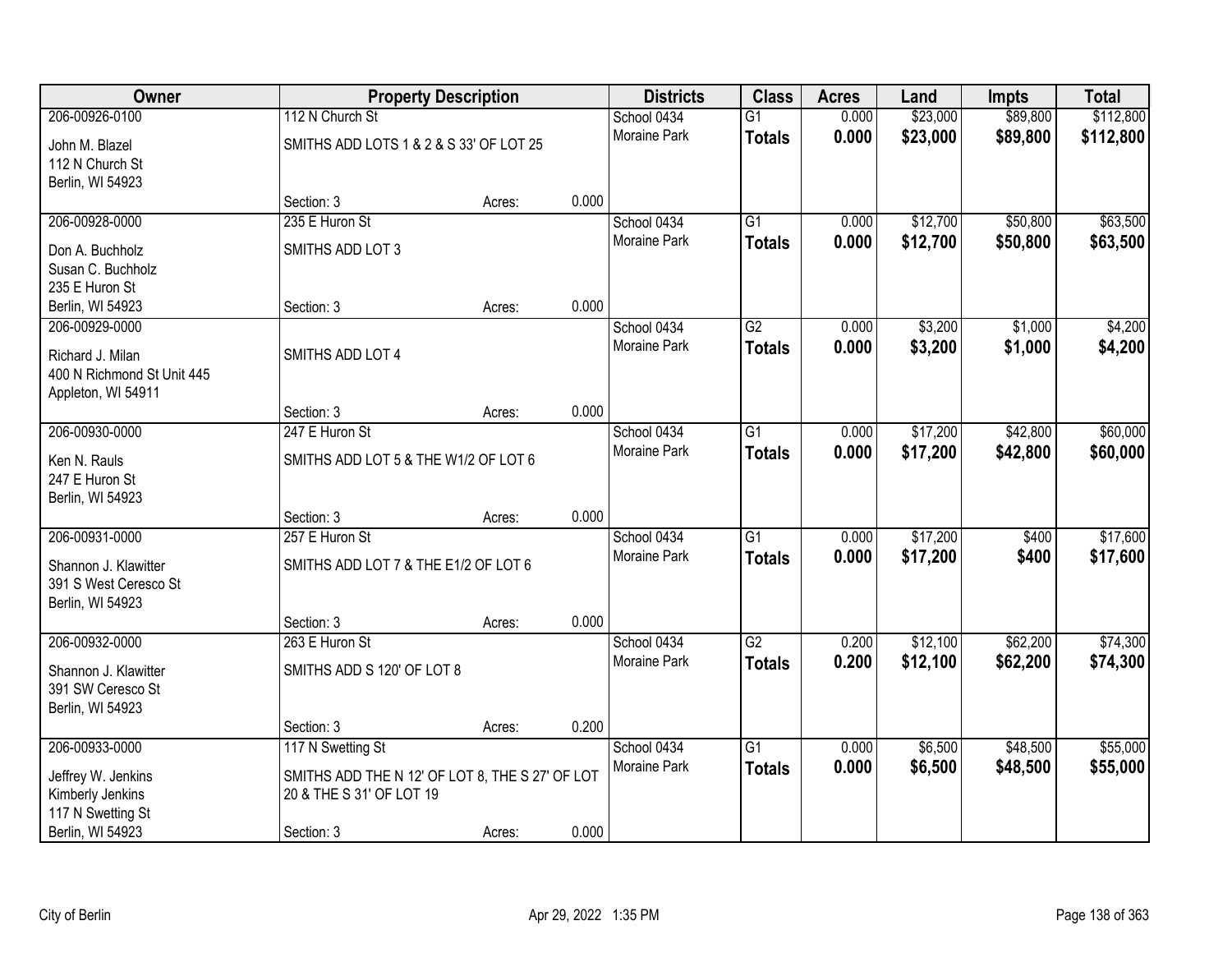| Owner                              |                                                  | <b>Property Description</b> |       | <b>Districts</b>            | <b>Class</b>    | <b>Acres</b>   | Land               | <b>Impts</b> | <b>Total</b> |
|------------------------------------|--------------------------------------------------|-----------------------------|-------|-----------------------------|-----------------|----------------|--------------------|--------------|--------------|
| 206-00935-0000                     | 264 E Park Ave                                   |                             |       | School 0434                 | $\overline{G1}$ | 0.000          | \$11,100           | \$48,500     | \$59,600     |
| Kevin Babin                        | SMITHS ADD N 101' OF LOT 19                      |                             |       | Moraine Park                | <b>Totals</b>   | 0.000          | \$11,100           | \$48,500     | \$59,600     |
| 264 E Park Ave                     |                                                  |                             |       |                             |                 |                |                    |              |              |
| Berlin, WI 54923                   |                                                  |                             |       |                             |                 |                |                    |              |              |
|                                    | Section: 3                                       | Acres:                      | 0.000 |                             |                 |                |                    |              |              |
| 206-00936-0000                     | 258 E Park Ave                                   |                             |       | School 0434                 | G1              | 0.200          | \$11,400           | \$55,900     | \$67,300     |
| Jamie L. Grubb                     | SMITHS ADD N 105' OF LOT 20                      |                             |       | Moraine Park                | <b>Totals</b>   | 0.200          | \$11,400           | \$55,900     | \$67,300     |
| 258 E Park Ave                     |                                                  |                             |       |                             |                 |                |                    |              |              |
| Berlin, WI 54923                   |                                                  |                             |       |                             |                 |                |                    |              |              |
|                                    | Section: 3                                       | Acres:                      | 0.200 |                             |                 |                |                    |              |              |
| 206-00937-0000                     | 242 E Park Ave                                   |                             |       | School 0434<br>Moraine Park | $\overline{G2}$ | 0.000<br>0.000 | \$9,300<br>\$9,300 | \$28,600     | \$37,900     |
| Richard J. Milan                   | SMITHS ADD LOTS 21, 22, 23                       |                             |       |                             | <b>Totals</b>   |                |                    | \$28,600     | \$37,900     |
| 400 N Richmond St Unit 445         |                                                  |                             |       |                             |                 |                |                    |              |              |
| Appleton, WI 54911                 | Section: 3                                       | Acres:                      | 0.000 |                             |                 |                |                    |              |              |
| 206-00938-0000                     | 236 E Park Ave                                   |                             |       | School 0434                 | G1              | 0.000          | \$12,700           | \$72,500     | \$85,200     |
|                                    |                                                  |                             |       | Moraine Park                | <b>Totals</b>   | 0.000          | \$12,700           | \$72,500     | \$85,200     |
| Lovella E. Schultz                 | SMITHS ADD LOT 24                                |                             |       |                             |                 |                |                    |              |              |
| 236 E Park Ave<br>Berlin, WI 54923 |                                                  |                             |       |                             |                 |                |                    |              |              |
|                                    | Section: 3                                       | Acres:                      | 0.000 |                             |                 |                |                    |              |              |
| 206-00939-0000                     | 232 E Park Ave                                   |                             |       | School 0434                 | $\overline{G1}$ | 0.100          | \$10,300           | \$117,400    | \$127,700    |
| Noah A. Potratz                    | SMITHS ADD THE E 55' OF LOTS 26 & 27 & THE E 55' |                             |       | Moraine Park                | <b>Totals</b>   | 0.100          | \$10,300           | \$117,400    | \$127,700    |
| 232 E Park Ave                     | OF THE N 11' OF LOT 25                           |                             |       |                             |                 |                |                    |              |              |
| Berlin, WI 54923                   |                                                  |                             |       |                             |                 |                |                    |              |              |
|                                    | Section: 3                                       | Acres:                      | 0.100 |                             |                 |                |                    |              |              |
| 206-00940-0000                     | 122 N Church St                                  |                             |       | School 0434                 | $\overline{G1}$ | 0.180          | \$13,400           | \$91,300     | \$104,700    |
| Kyle S. Hoesley                    | SMITHS ADD THE W 77' OF LOTS 26 & 27 & THE W 77  |                             |       | Moraine Park                | <b>Totals</b>   | 0.180          | \$13,400           | \$91,300     | \$104,700    |
| 122 N Church St                    | OF THE N 11' OF LOT 25                           |                             |       |                             |                 |                |                    |              |              |
| Berlin, WI 54923                   |                                                  |                             |       |                             |                 |                |                    |              |              |
|                                    | Section: 3                                       | Acres:                      | 0.180 |                             |                 |                |                    |              |              |
| 206-00942-0000                     | 225 E Park Ave                                   |                             |       | School 0434                 | $\overline{G1}$ | 0.000          | \$9,500            | \$82,800     | \$92,300     |
| Beverly A. Keelor                  | SMITHS ADD THE E1/2 OF LOT 28 & THE W 13.5' OF   |                             |       | Moraine Park                | <b>Totals</b>   | 0.000          | \$9,500            | \$82,800     | \$92,300     |
| 225 E Park Ave                     | <b>LOT 29</b>                                    |                             |       |                             |                 |                |                    |              |              |
| Berlin, WI 54923                   |                                                  |                             |       |                             |                 |                |                    |              |              |
|                                    | Section: 3                                       | Acres:                      | 0.000 |                             |                 |                |                    |              |              |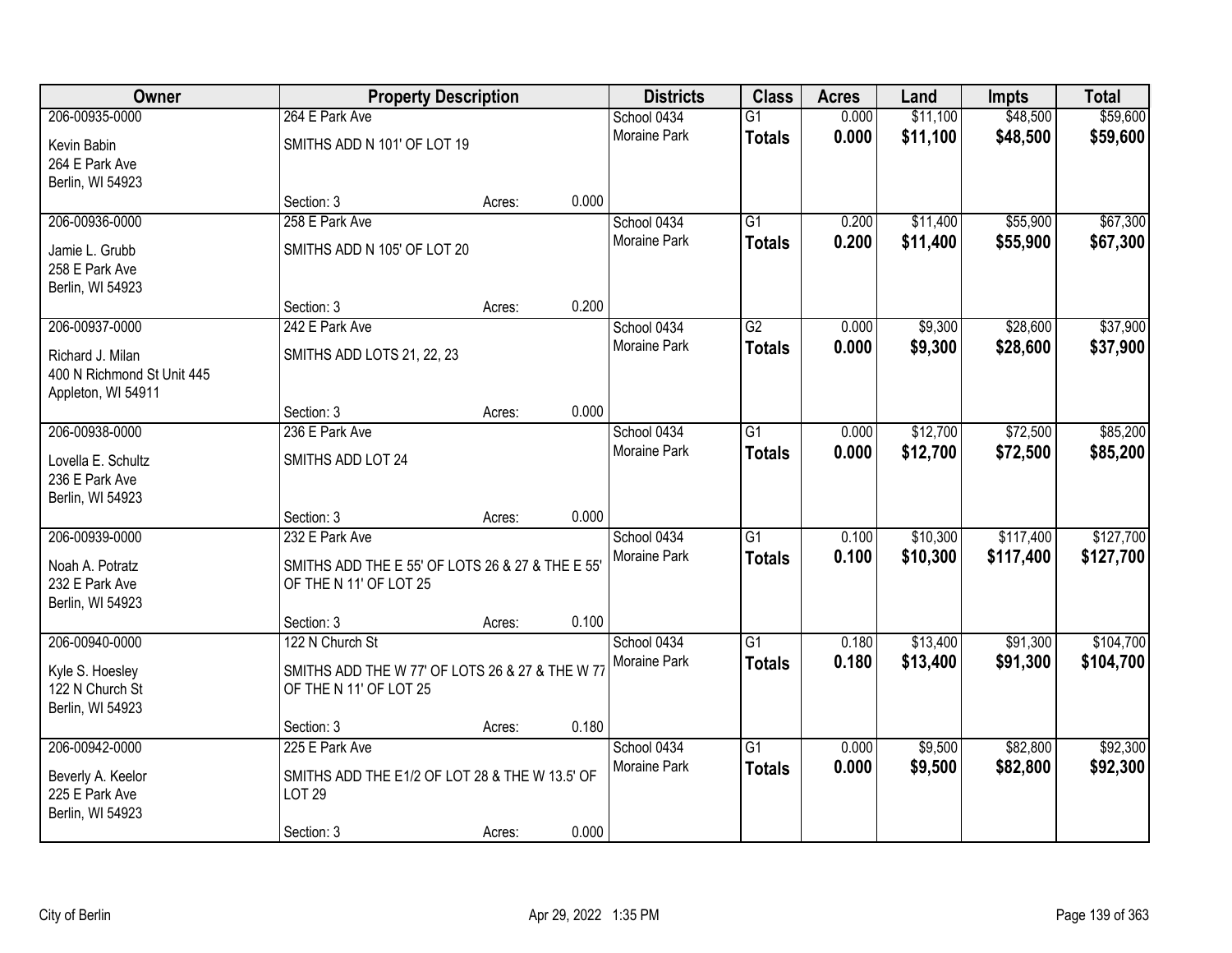| Owner                                                                                  |                                                                                                                                               | <b>Property Description</b> |       | <b>Districts</b>            | <b>Class</b>                     | <b>Acres</b>   | Land                 | <b>Impts</b>           | <b>Total</b>           |
|----------------------------------------------------------------------------------------|-----------------------------------------------------------------------------------------------------------------------------------------------|-----------------------------|-------|-----------------------------|----------------------------------|----------------|----------------------|------------------------|------------------------|
| 206-00943-0000                                                                         | 231 E Park Ave                                                                                                                                |                             |       | School 0434                 | $\overline{G1}$                  | 0.000          | \$10,400             | \$43,000               | \$53,400               |
| Sherri J. Thompson<br>231 E Park Ave<br>Berlin, WI 54923-1637                          | SMITHS ADD E 49.5' OF LOT 29. LE BERL C &<br>JEANETTE E THOMPSON                                                                              |                             |       | Moraine Park                | <b>Totals</b>                    | 0.000          | \$10,400             | \$43,000               | \$53,400               |
|                                                                                        | Section: 3                                                                                                                                    | Acres:                      | 0.000 |                             |                                  |                |                      |                        |                        |
| 206-00944-0000<br>George Kutschenreuter<br>145 Sumner St<br>Berlin, WI 54923           | 145 Sumner St<br>SMITHS ADD THE E 100' OF LOT 30 & THE E 100' OF<br>THE S 5' OF LOT 31                                                        |                             |       | School 0434<br>Moraine Park | G1<br><b>Totals</b>              | 0.150<br>0.150 | \$11,700<br>\$11,700 | \$69,200<br>\$69,200   | \$80,900<br>\$80,900   |
|                                                                                        | Section: 3                                                                                                                                    | Acres:                      | 0.150 |                             |                                  |                |                      |                        |                        |
| 206-00945-0000<br>Jeffrey L. Hunger<br>317 Sacramento St<br>Berlin, WI 54923           | 149 Sumner St<br>SMITHS ADD THE N 54' OF THE E 100' OF LOT 31 &<br>THE S 23' OF THE E 100' OF LOT 32                                          |                             |       | School 0434<br>Moraine Park | $\overline{G1}$<br><b>Totals</b> | 0.000<br>0.000 | \$13,400<br>\$13,400 | \$68,200<br>\$68,200   | \$81,600<br>\$81,600   |
|                                                                                        | Section: 3                                                                                                                                    | Acres:                      | 0.000 |                             |                                  |                |                      |                        |                        |
| 206-00946-0000<br>Gerard M. Piepiorka<br>1247 Harney Ave<br>Oshkosh, WI 54901-5438     | 159 Sumner St<br>SMITHS ADD COM 23' N OF SE COR OF LOT 32: W<br>100'; N 10'; W 26'; N 26'; E 126'; S 36' TO BEG PART OF<br>LOT 32 SUB TO ESMT |                             |       | School 0434<br>Moraine Park | $\overline{G1}$<br><b>Totals</b> | 0.000<br>0.000 | \$8,100<br>\$8,100   | \$84,400<br>\$84,400   | \$92,500<br>\$92,500   |
|                                                                                        | Section: 3                                                                                                                                    | Acres:                      | 0.000 |                             |                                  |                |                      |                        |                        |
| 206-00947-0000<br>Ann Marie Scott<br>243 E Park Ave<br>Berlin, WI 54923                | 243 E Park Ave<br>SMITHS ADD LOT 33                                                                                                           |                             | 0.000 | School 0434<br>Moraine Park | $\overline{G1}$<br><b>Totals</b> | 0.000<br>0.000 | \$12,100<br>\$12,100 | \$101,100<br>\$101,100 | \$113,200<br>\$113,200 |
| 206-00948-0000                                                                         | Section: 3                                                                                                                                    | Acres:                      |       | School 0434                 | $\overline{G2}$                  | 0.000          | \$3,000              | $\sqrt{6}$             | \$3,000                |
| Richard J. Milan<br>400 N Richmond St Unit 445<br>Appleton, WI 54911                   | SMITHS ADD LOT 34                                                                                                                             |                             |       | Moraine Park                | <b>Totals</b>                    | 0.000          | \$3,000              | \$0                    | \$3,000                |
|                                                                                        | Section: 3                                                                                                                                    | Acres:                      | 0.000 |                             |                                  |                |                      |                        |                        |
| 206-00949-0000<br>Richard J. Milan<br>400 N Richmond St Unit 445<br>Appleton, WI 54911 | SMITHS ADD LOT 35, THE W1/2 OF LOT 36, THE S 48<br>OF LOT 51 & THE S 48' OF THE W 30' OF LOT 50<br>Section: 3                                 | Acres:                      | 0.000 | School 0434<br>Moraine Park | $\overline{G2}$<br><b>Totals</b> | 0.000<br>0.000 | \$4,900<br>\$4,900   | $\overline{50}$<br>\$0 | \$4,900<br>\$4,900     |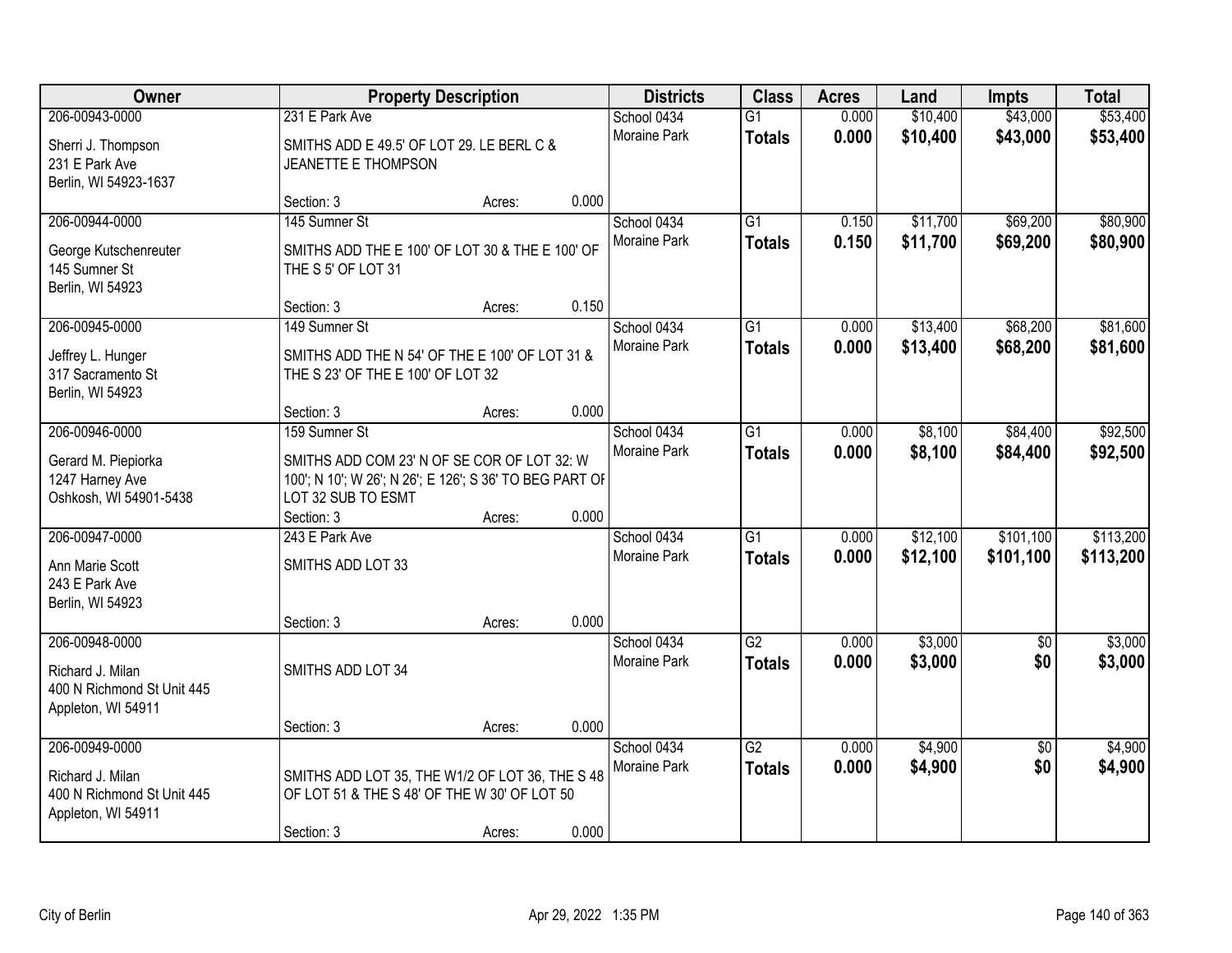| Owner                                         |                                                                                   | <b>Property Description</b> |       | <b>Districts</b>            | <b>Class</b>    | <b>Acres</b> | Land     | <b>Impts</b> | <b>Total</b> |
|-----------------------------------------------|-----------------------------------------------------------------------------------|-----------------------------|-------|-----------------------------|-----------------|--------------|----------|--------------|--------------|
| 206-00950-0000                                | 265 E Park Ave                                                                    |                             |       | School 0434                 | $\overline{G1}$ | 0.200        | \$14,100 | \$29,100     | \$43,200     |
| Mathison Investments, LLC<br>7222 County Rd B | SMITHS ADD THE S 88'9" OF LOT 37 & THE S 88'9"<br>OF THE E1/2 OF LOT 36           |                             |       | Moraine Park                | <b>Totals</b>   | 0.200        | \$14,100 | \$29,100     | \$43,200     |
| Winneconne, WI 54986                          |                                                                                   |                             |       |                             |                 |              |          |              |              |
|                                               | Section: 3                                                                        | Acres:                      | 0.200 |                             |                 |              |          |              |              |
| 206-00951-0000                                | 145 N Swetting St                                                                 |                             |       | School 0434                 | $\overline{G1}$ | 0.000        | \$13,900 | \$38,100     | \$52,000     |
| Mersim Mena                                   | SMITHS ADD THE N 31'3" OF LOT 37, THE N 31'3" OF                                  |                             |       | Moraine Park                | <b>Totals</b>   | 0.000        | \$13,900 | \$38,100     | \$52,000     |
| 181 E Moore St                                | THE E1/2 OF LOT 36, THE S 56' OF LOT 49 & THE S                                   |                             |       |                             |                 |              |          |              |              |
| Berlin, WI 54923                              | 56' OF THE E1/2 OF LOT 50                                                         |                             |       |                             |                 |              |          |              |              |
|                                               | Section: 3                                                                        | Acres:                      | 0.000 |                             |                 |              |          |              |              |
| 206-00952-0000                                | 151 N Swetting St                                                                 |                             |       | School 0434                 | $\overline{G1}$ | 0.000        | \$13,200 | \$56,500     | \$69,700     |
| Mark A. Hanson                                | SMITHS ADD THE N 88' OF LOT 49 & THE N 88' OF                                     |                             |       | Moraine Park                | <b>Totals</b>   | 0.000        | \$13,200 | \$56,500     | \$69,700     |
| 730 Woodfield Ct                              | THE E 20' OF LOT 50                                                               |                             |       |                             |                 |              |          |              |              |
| Neenah, WI 54956                              |                                                                                   |                             |       |                             |                 |              |          |              |              |
|                                               | Section: 3                                                                        | Acres:                      | 0.000 |                             |                 |              |          |              |              |
| 206-00953-0000                                | 256 E Noyes St                                                                    |                             |       | School 0434                 | $\overline{G1}$ | 0.000        | \$11,700 | \$79,100     | \$90,800     |
|                                               |                                                                                   |                             |       | <b>Moraine Park</b>         | <b>Totals</b>   | 0.000        | \$11,700 | \$79,100     | \$90,800     |
| Timothy I. Magdanz                            | SMITHS ADD THE N 96' OF THE W1/2 OF LOT 50,                                       |                             |       |                             |                 |              |          |              |              |
| Patrice Magdanz<br>256 E Noyes St             | THE N 96' OF THE E 15' OF LOT 51 & THE W 10'OF<br>THE E1/2 OF THE N 88' OF LOT 50 |                             |       |                             |                 |              |          |              |              |
| Berlin, WI 54923                              | Section: 3                                                                        | Acres:                      | 0.000 |                             |                 |              |          |              |              |
| 206-00954-0000                                | 252 E Noyes St                                                                    |                             |       | School 0434                 | $\overline{G1}$ | 0.000        | \$10,000 | \$81,300     | \$91,300     |
|                                               |                                                                                   |                             |       | <b>Moraine Park</b>         | <b>Totals</b>   | 0.000        | \$10,000 | \$81,300     | \$91,300     |
| Kenneth Hyler III                             | SMITHS ADD THE N 96' OF THE W 45' OF LOT 51,                                      |                             |       |                             |                 |              |          |              |              |
| W684 Buttercup Ct                             | THE E 8' OF LOT 54 & THE E 8' OF THE N 24' OF LOT                                 |                             |       |                             |                 |              |          |              |              |
| Berlin, WI 54923                              | 53                                                                                |                             |       |                             |                 |              |          |              |              |
|                                               | Section: 3                                                                        | Acres:                      | 0.000 |                             |                 |              |          |              |              |
| 206-00955-0000                                | 144 Sumner St                                                                     |                             |       | School 0434<br>Moraine Park | $\overline{G1}$ | 0.000        | \$14,000 | \$29,800     | \$43,800     |
| Andrew M. Arendt                              | SMITHS ADD LOT 52 & THE S1/2 OF LOT 53                                            |                             |       |                             | <b>Totals</b>   | 0.000        | \$14,000 | \$29,800     | \$43,800     |
| 144 Sumner St                                 |                                                                                   |                             |       |                             |                 |              |          |              |              |
| Berlin, WI 54923                              |                                                                                   |                             |       |                             |                 |              |          |              |              |
|                                               | Section: 3                                                                        | Acres:                      | 0.000 |                             |                 |              |          |              |              |
| 206-00956-0000                                | 152 Sumner St                                                                     |                             |       | School 0434                 | $\overline{G1}$ | 0.000        | \$13,500 | \$80,600     | \$94,100     |
| Taylor Schanilec                              | SMITHS ADD THE W 112' OF LOT 54 & THE W 112' OF                                   |                             |       | <b>Moraine Park</b>         | <b>Totals</b>   | 0.000        | \$13,500 | \$80,600     | \$94,100     |
| 152 Sumner St                                 | THE N1/2 OF LOT 53                                                                |                             |       |                             |                 |              |          |              |              |
| Berlin, WI 54923                              |                                                                                   |                             |       |                             |                 |              |          |              |              |
|                                               | Section: 3                                                                        | Acres:                      | 0.000 |                             |                 |              |          |              |              |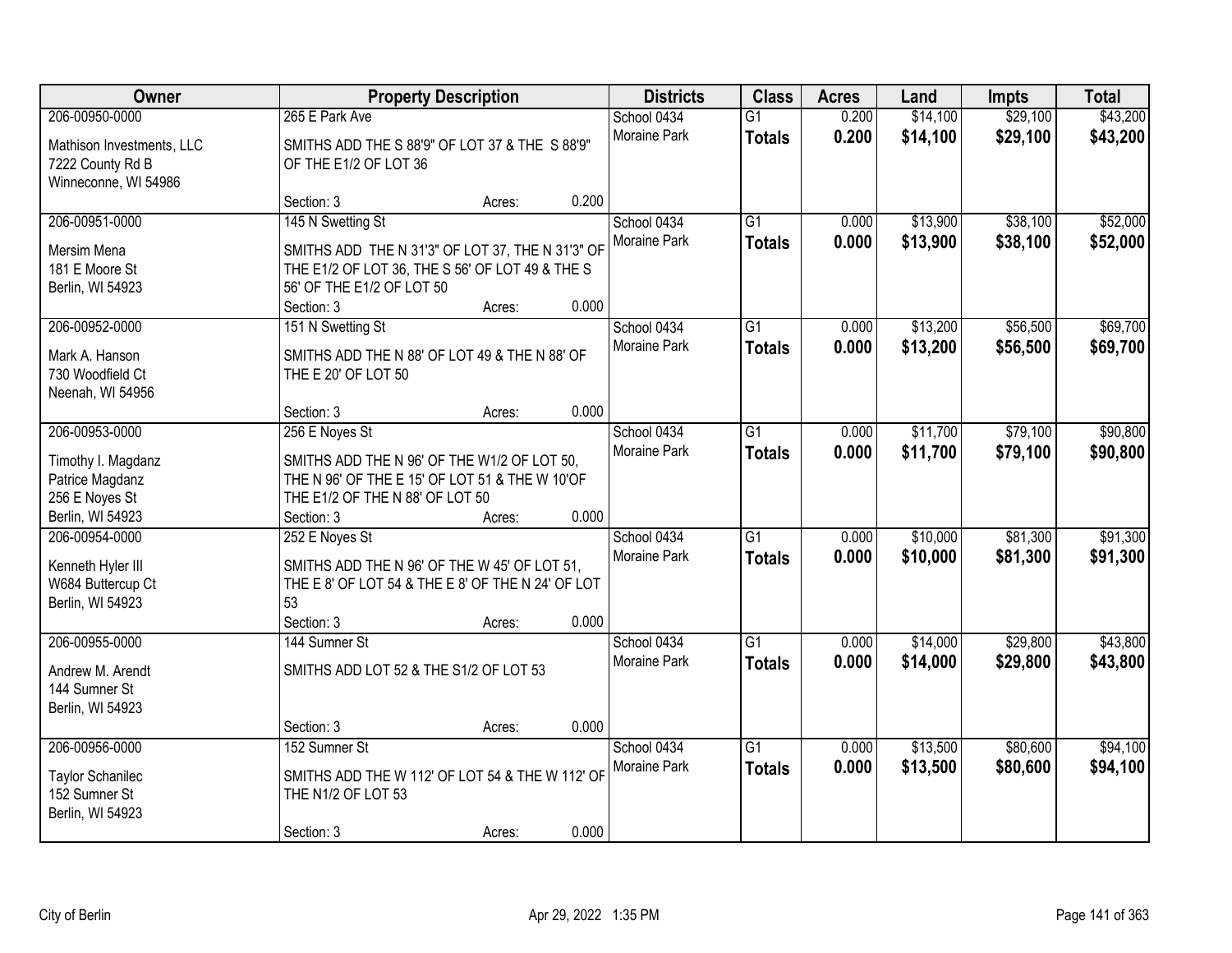| Owner                                 | <b>Property Description</b>                  |        |       | <b>Districts</b>    | <b>Class</b>    | <b>Acres</b> | Land      | <b>Impts</b> | <b>Total</b> |
|---------------------------------------|----------------------------------------------|--------|-------|---------------------|-----------------|--------------|-----------|--------------|--------------|
| 206-00957-0100                        | 289 E Huron St                               |        |       | School 0434         | $\overline{G2}$ | 5.152        | \$132,900 | \$753,600    | \$886,500    |
| Historic Berlin School Apartments LLC | LOT 1 CERTIFIED SURVEY MAP 3538 V20          |        |       | Moraine Park        | <b>Totals</b>   | 5.152        | \$132,900 | \$753,600    | \$886,500    |
| c/o Commonwealth Companies            |                                              |        |       |                     |                 |              |           |              |              |
| PO Box 1658                           |                                              |        |       |                     |                 |              |           |              |              |
| Fond Du Lac, WI 54936-1658            | Section: 3                                   | Acres: | 5.152 |                     |                 |              |           |              |              |
| 206-00958-0000                        | 351 Sacramento St                            |        |       | School 0434         | $\overline{G1}$ | 0.000        | \$22,700  | \$76,500     | \$99,200     |
| Joshua Wendt                          | WARNERS ADD THE E 100' OF LOT 1              |        |       | Moraine Park        | <b>Totals</b>   | 0.000        | \$22,700  | \$76,500     | \$99,200     |
| Sherri L. Wendt                       |                                              |        |       |                     |                 |              |           |              |              |
| 351 Sacramento St                     |                                              |        |       |                     |                 |              |           |              |              |
| Berlin, WI 54923                      | Section: 3                                   | Acres: | 0.000 |                     |                 |              |           |              |              |
| 206-00959-0000                        | 348 Sacramento St                            |        |       | School 0434         | G1              | 2.470        | \$27,600  | \$33,400     | \$61,000     |
| John Brayshaw                         | WARNERS ADD LOT 2 EXC THE N 160' THEREOF     |        |       | Moraine Park        | <b>Totals</b>   | 2.470        | \$27,600  | \$33,400     | \$61,000     |
| 348 Sacramento St                     |                                              |        |       |                     |                 |              |           |              |              |
| Berlin, WI 54923                      |                                              |        |       |                     |                 |              |           |              |              |
|                                       | Section: 3                                   | Acres: | 2.470 |                     |                 |              |           |              |              |
| 206-00959-0100                        | 364 Sacramento St                            |        |       | School 0434         | $\overline{G1}$ | 2.200        | \$26,100  | \$147,000    | \$173,100    |
| Peter D. Mauel                        | WARNERS ADD LOT 2 CERTIFIED SURVEY MAP1963   |        |       | <b>Moraine Park</b> | <b>Totals</b>   | 2.200        | \$26,100  | \$147,000    | \$173,100    |
| Teresa M. Mauel                       | V8                                           |        |       |                     |                 |              |           |              |              |
| 364 Sacramento St                     |                                              |        |       |                     |                 |              |           |              |              |
| Berlin, WI 54923                      | Section: 3                                   | Acres: | 2.200 |                     |                 |              |           |              |              |
| 206-00960-0000                        | 400 Sacramento St                            |        |       | School 0434         | G1              | 3.005        | \$22,000  | \$137,700    | \$159,700    |
| Jason P. Weiland                      | LOT 1 CERTIFIED SURVEY MAP 2818 V14 (A       |        |       | Moraine Park        | G4              | 4.000        | \$700     | \$0          | \$700        |
| 400 Sacramento St                     | RESURVEY OF PART OF CSM'S 1895 & 2006)       |        |       |                     | <b>Totals</b>   | 7.005        | \$22,700  | \$137,700    | \$160,400    |
| Berlin, WI 54923                      |                                              |        |       |                     |                 |              |           |              |              |
|                                       | Section: 3                                   | Acres: | 7.005 |                     |                 |              |           |              |              |
| 206-00960-0100                        | 396 Center St                                |        |       | School 0434         | $\overline{G1}$ | 1.910        | \$29,500  | \$127,500    | \$157,000    |
| Douglas G. Brooks                     | WARNERS ADD THE E 38R OF LOT 3 EXC LOTS 1, 2 |        |       | Moraine Park        | <b>Totals</b>   | 1.910        | \$29,500  | \$127,500    | \$157,000    |
| c/o Nancy C. Brooks                   | & 3 CSM 664 V3 & EXC PARCEL 960.6            |        |       |                     |                 |              |           |              |              |
| 396 Center St                         |                                              |        |       |                     |                 |              |           |              |              |
| Berlin, WI 54923                      | Section: 3                                   | Acres: | 1.910 |                     |                 |              |           |              |              |
| 206-00960-0200                        | 397 Sacramento St                            |        |       | School 0434         | $\overline{G1}$ | 0.000        | \$23,900  | \$115,700    | \$139,600    |
| Michael J. Ottman                     | WARNERS ADD LOT 1 CERTIFIED SURVEY MAP664    |        |       | Moraine Park        | <b>Totals</b>   | 0.000        | \$23,900  | \$115,700    | \$139,600    |
| Julie S. Ottman                       | V3 (BEING A PART OF LOT 3)                   |        |       |                     |                 |              |           |              |              |
| 397 Sacramento St                     |                                              |        |       |                     |                 |              |           |              |              |
| Berlin, WI 54923                      | Section: 3                                   | Acres: | 0.000 |                     |                 |              |           |              |              |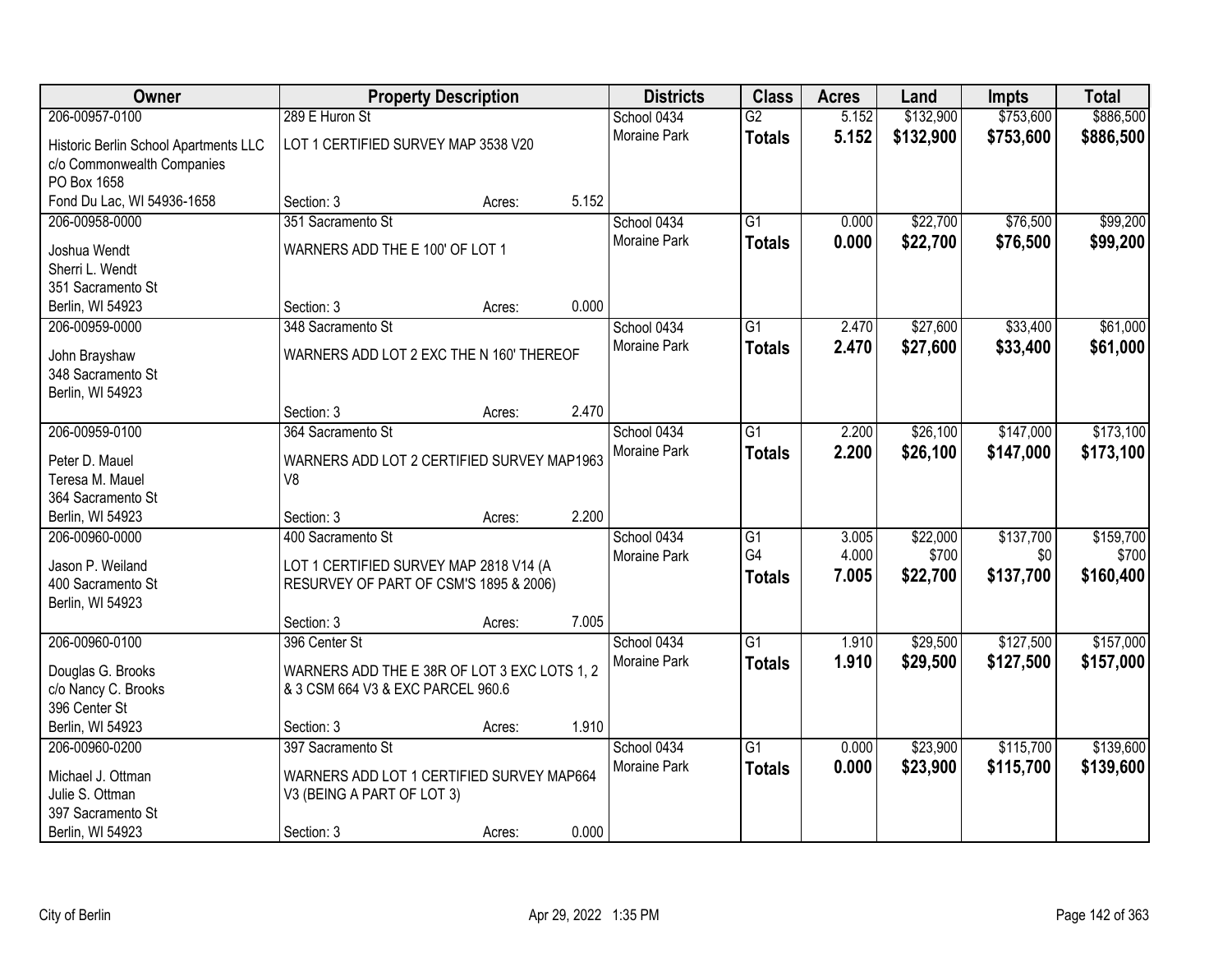| Owner                                       |                                                                                       | <b>Property Description</b> |       | <b>Districts</b>    | <b>Class</b>    | <b>Acres</b> | Land     | <b>Impts</b> | <b>Total</b> |
|---------------------------------------------|---------------------------------------------------------------------------------------|-----------------------------|-------|---------------------|-----------------|--------------|----------|--------------|--------------|
| 206-00960-0301                              | 391 Sacramento St                                                                     |                             |       | School 0434         | $\overline{G1}$ | 0.000        | \$28,100 | \$105,100    | \$133,200    |
| David B. Youngbauer                         | WARNERS ADD (BEING A PART OF LOT 3) LOTS 2 &                                          |                             |       | Moraine Park        | <b>Totals</b>   | 0.000        | \$28,100 | \$105,100    | \$133,200    |
| Anita A. Youngbauer                         | 3 CERTIFIED SURVEY MAP 664 V3                                                         |                             |       |                     |                 |              |          |              |              |
| 391 Sacramento St                           |                                                                                       |                             |       |                     |                 |              |          |              |              |
| Berlin, WI 54923                            | Section: 3                                                                            | Acres:                      | 0.000 |                     |                 |              |          |              |              |
| 206-00960-0500                              | 418 Sacramento St                                                                     |                             |       | School 0434         | $\overline{G1}$ | 0.000        | \$23,200 | \$72,500     | \$95,700     |
|                                             |                                                                                       |                             |       | Moraine Park        | <b>Totals</b>   | 0.000        | \$23,200 | \$72,500     | \$95,700     |
| Farmers & Merchants Bank                    | WARNERS ADD LOT 1 CERTIFIED SURVEY MAP 708                                            |                             |       |                     |                 |              |          |              |              |
| 5600 Granite Parkway VII<br>Plano, TX 75024 | V <sub>3</sub>                                                                        |                             |       |                     |                 |              |          |              |              |
|                                             | Section: 3                                                                            | Acres:                      | 0.000 |                     |                 |              |          |              |              |
| 206-00960-0600                              | 378 Center St                                                                         |                             |       | School 0434         | G1              | 0.000        | \$25,000 | \$111,800    | \$136,800    |
|                                             |                                                                                       |                             |       | Moraine Park        | <b>Totals</b>   | 0.000        | \$25,000 | \$111,800    | \$136,800    |
| Kim Holliday                                | WARNERS ADD COM NW COR OF LOT 3 CSM 664:                                              |                             |       |                     |                 |              |          |              |              |
| James C. Holliday                           | THENCE S 110' TO SW COR SD LOT 3; W 375'(M/L)TC                                       |                             |       |                     |                 |              |          |              |              |
| 378 Center St                               | SW COR LOT 3 WARNER'S ADD; N ALG W LN OF SD                                           |                             |       |                     |                 |              |          |              |              |
| Berlin, WI 54923                            | Section: 3                                                                            | Acres:                      | 0.000 |                     |                 |              |          |              |              |
| 206-00960-0700                              | 410 Sacramento St                                                                     |                             |       | School 0434         | $\overline{G1}$ | 0.000        | \$19,300 | \$67,300     | \$86,600     |
| Alexandra M. Rogers                         | WARNERS ADD LOT 1 CERTIFIED SURVEY MAP2356                                            |                             |       | <b>Moraine Park</b> | <b>Totals</b>   | 0.000        | \$19,300 | \$67,300     | \$86,600     |
| c/o Roger & Veronica Hoffman                | V <sub>11</sub>                                                                       |                             |       |                     |                 |              |          |              |              |
| 113 S Church St                             |                                                                                       |                             |       |                     |                 |              |          |              |              |
| Berlin, WI 54923                            | Section: 3                                                                            | Acres:                      | 0.000 |                     |                 |              |          |              |              |
| 206-00960-0800                              | 489 E Marquette St                                                                    |                             |       | School 0434         | $\overline{G1}$ | 4.715        | \$29,000 | \$214,700    | \$243,700    |
| Brian K. Johnson                            |                                                                                       |                             |       | Moraine Park        | <b>Totals</b>   | 4.715        | \$29,000 | \$214,700    | \$243,700    |
| Michelle L. Johnson                         | LOT 2 CERTIFIED SURVEY MAP 2818 V14 (A<br>RESURVEY OF PART OF CSM'S 1895 & 2006) SUBJ |                             |       |                     |                 |              |          |              |              |
| 489 E Marquette St                          | TO STORMWATER ESMT DESC IN DOC #385669                                                |                             |       |                     |                 |              |          |              |              |
| Berlin, WI 54923                            | Section: 3                                                                            | Acres:                      | 4.715 |                     |                 |              |          |              |              |
| 206-00961-0000                              | 378 Sacramento St                                                                     |                             |       | School 0434         | $\overline{G1}$ | 0.000        | \$22,600 | \$80,700     | \$103,300    |
|                                             |                                                                                       |                             |       | Moraine Park        | <b>Totals</b>   | 0.000        | \$22,600 | \$80,700     | \$103,300    |
| Roberto Aviles                              | WARNERS ADD LOT 1 CERTIFIED SURVEY MAP1963                                            |                             |       |                     |                 |              |          |              |              |
| 378 Sacramento St                           | V8                                                                                    |                             |       |                     |                 |              |          |              |              |
| Berlin, WI 54923                            |                                                                                       |                             |       |                     |                 |              |          |              |              |
|                                             | Section: 3                                                                            | Acres:                      | 0.000 |                     |                 |              |          |              |              |
| 206-00962-0000                              | 413 Sacramento St                                                                     |                             |       | School 0434         | $\overline{G1}$ | 1.200        | \$27,600 | \$86,800     | \$114,400    |
| Luis E. Lopez                               | WARNER'S ADD LOT 3 CERTIFIED SURVEY MAP                                               |                             |       | <b>Moraine Park</b> | <b>Totals</b>   | 1.200        | \$27,600 | \$86,800     | \$114,400    |
| 413 Sacramento St                           | 1396 V5 & COM SW COR LOT 2 CSM 1396; THENCE                                           |                             |       |                     |                 |              |          |              |              |
| Berlin, WI 54923                            | N 100'; E 20'; N 62'; E 126.73'; S 162'; W 146.21' TO                                 |                             |       |                     |                 |              |          |              |              |
|                                             | Section: 3                                                                            | Acres:                      | 1.200 |                     |                 |              |          |              |              |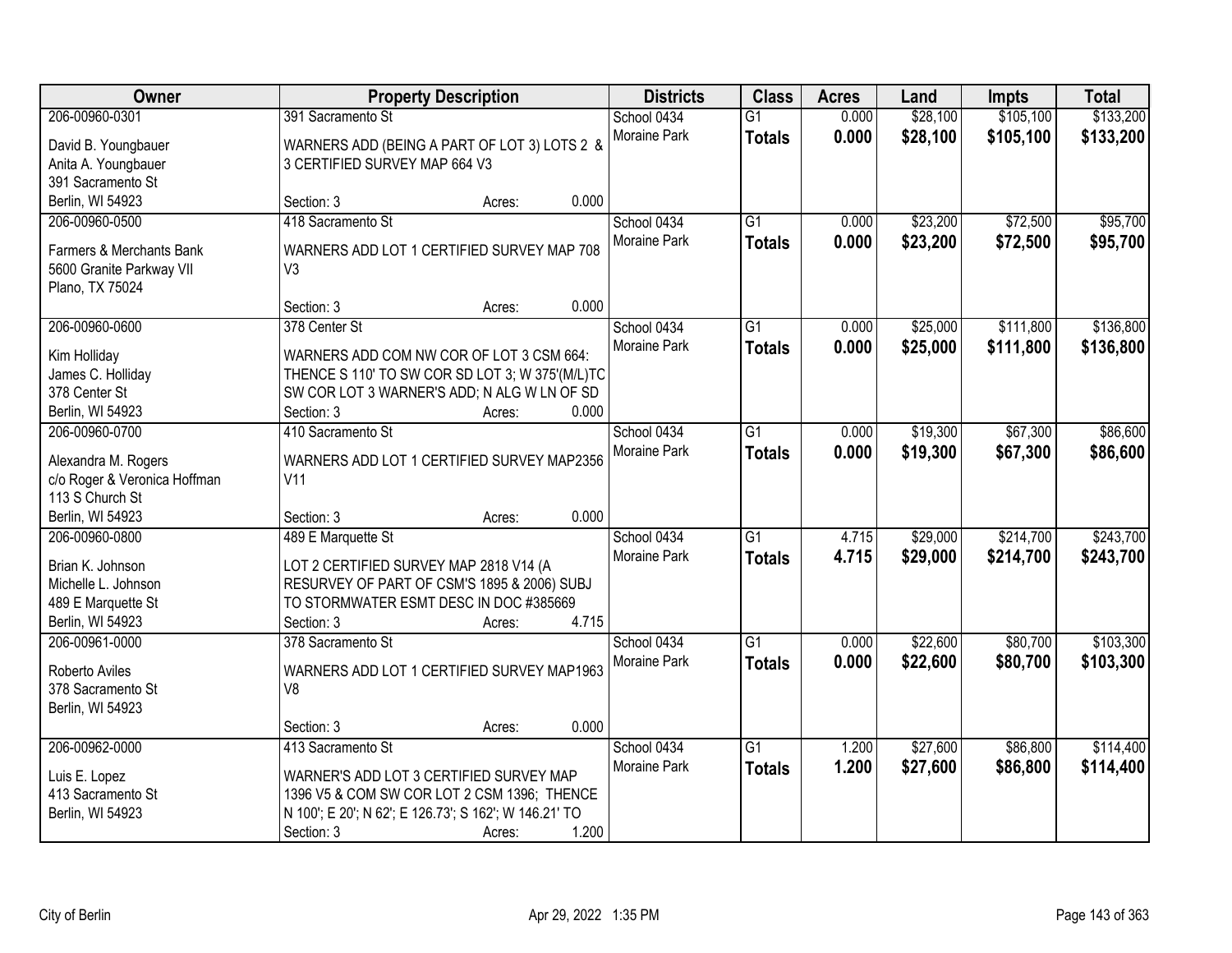| Owner                                                                                           | <b>Property Description</b>                                                                                                                                                                           | <b>Districts</b>            | <b>Class</b>                     | <b>Acres</b>   | Land                 | <b>Impts</b>           | <b>Total</b>           |
|-------------------------------------------------------------------------------------------------|-------------------------------------------------------------------------------------------------------------------------------------------------------------------------------------------------------|-----------------------------|----------------------------------|----------------|----------------------|------------------------|------------------------|
| 206-00962-0100<br>Linda L. Hertzberg<br>404 Center St<br>Berlin, WI 54923                       | 404 Center St<br>WARNERS ADD LOT 1 CERTIFIED MAP 1011 V4<br>(PART LOT 5)                                                                                                                              | School 0434<br>Moraine Park | $\overline{G1}$<br><b>Totals</b> | 0.000<br>0.000 | \$22,400<br>\$22,400 | \$115,500<br>\$115,500 | \$137,900<br>\$137,900 |
|                                                                                                 | 0.000<br>Section: 3<br>Acres:                                                                                                                                                                         |                             |                                  |                |                      |                        |                        |
| 206-00962-0200<br>Teresa D. Spanbauer<br>427 Sacramento St<br>Berlin, WI 54923                  | 427 Sacramento St<br>WARNERS ADD LOT 2 CERTIFIED SURVEY MAP<br>1396, V5 EXC COM SW COR SD LOT 2; THENCE N<br>100'; E 20'; N 62'; E 126.73'; S 162'; W 146.21' TO POB<br>1.990<br>Section: 3<br>Acres: | School 0434<br>Moraine Park | $\overline{G1}$<br><b>Totals</b> | 1.990<br>1.990 | \$27,500<br>\$27,500 | \$104,700<br>\$104,700 | \$132,200<br>\$132,200 |
| 206-00962-0300<br>James E. Nikolai<br>428 Center St<br>Berlin, WI 54923                         | WARNERS ADD LOT 1 CERTIFIED SURVEY MAP2829<br>V14<br>0.721<br>Section: 3<br>Acres:                                                                                                                    | School 0434<br>Moraine Park | $\overline{G1}$<br><b>Totals</b> | 0.721<br>0.721 | \$22,200<br>\$22,200 | \$0<br>\$0             | \$22,200<br>\$22,200   |
| 206-00962-0301<br>Sara J. Nikolai<br>428 Center St<br>Berlin, WI 54923                          | 428 Center St<br>WARNERS ADD LOT 2 CERTIFIED SURVEY MAP2829<br>V14                                                                                                                                    | School 0434<br>Moraine Park | $\overline{G1}$<br><b>Totals</b> | 0.721<br>0.721 | \$22,200<br>\$22,200 | \$150,400<br>\$150,400 | \$172,600<br>\$172,600 |
| 206-00963-0000<br>Marley J. Kasubaski<br>430 Sacramento St<br>Berlin, WI 54923                  | 0.721<br>Section: 3<br>Acres:<br>430 Sacramento St<br>WARNERS ADD N 6R OF LOT 6<br>0.000<br>Section: 3<br>Acres:                                                                                      | School 0434<br>Moraine Park | $\overline{G1}$<br><b>Totals</b> | 0.000<br>0.000 | \$25,800<br>\$25,800 | \$89,000<br>\$89,000   | \$114,800<br>\$114,800 |
| 206-00964-0000<br>Abigail D. Giffey<br>445 Sacramento St<br>Berlin, WI 54923                    | LOT 1 CERTIFIED SURVEY MAP 3122 V16 SUBJ TO<br>STORMWATER ESMT DESC IN DOC #385445<br>0.895<br>Section: 3<br>Acres:                                                                                   | School 0434<br>Moraine Park | $\overline{G1}$<br><b>Totals</b> | 0.895<br>0.895 | \$24,300<br>\$24,300 | $\sqrt{6}$<br>\$0      | \$24,300<br>\$24,300   |
| 206-00964-0100<br>Dale G. Kuklinski<br>Natalie A. Kuklinski<br>258 Water St<br>Berlin, WI 54923 | LOT 1 CERTIFIED SURVEY MAP 3121 V16 SUBJ TO<br>STORMWATER ESMT DESC IN DOC#384496<br>1.597<br>Section: 3<br>Acres:                                                                                    | School 0434<br>Moraine Park | $\overline{G1}$<br><b>Totals</b> | 1.597<br>1.597 | \$27,500<br>\$27,500 | $\overline{50}$<br>\$0 | \$27,500<br>\$27,500   |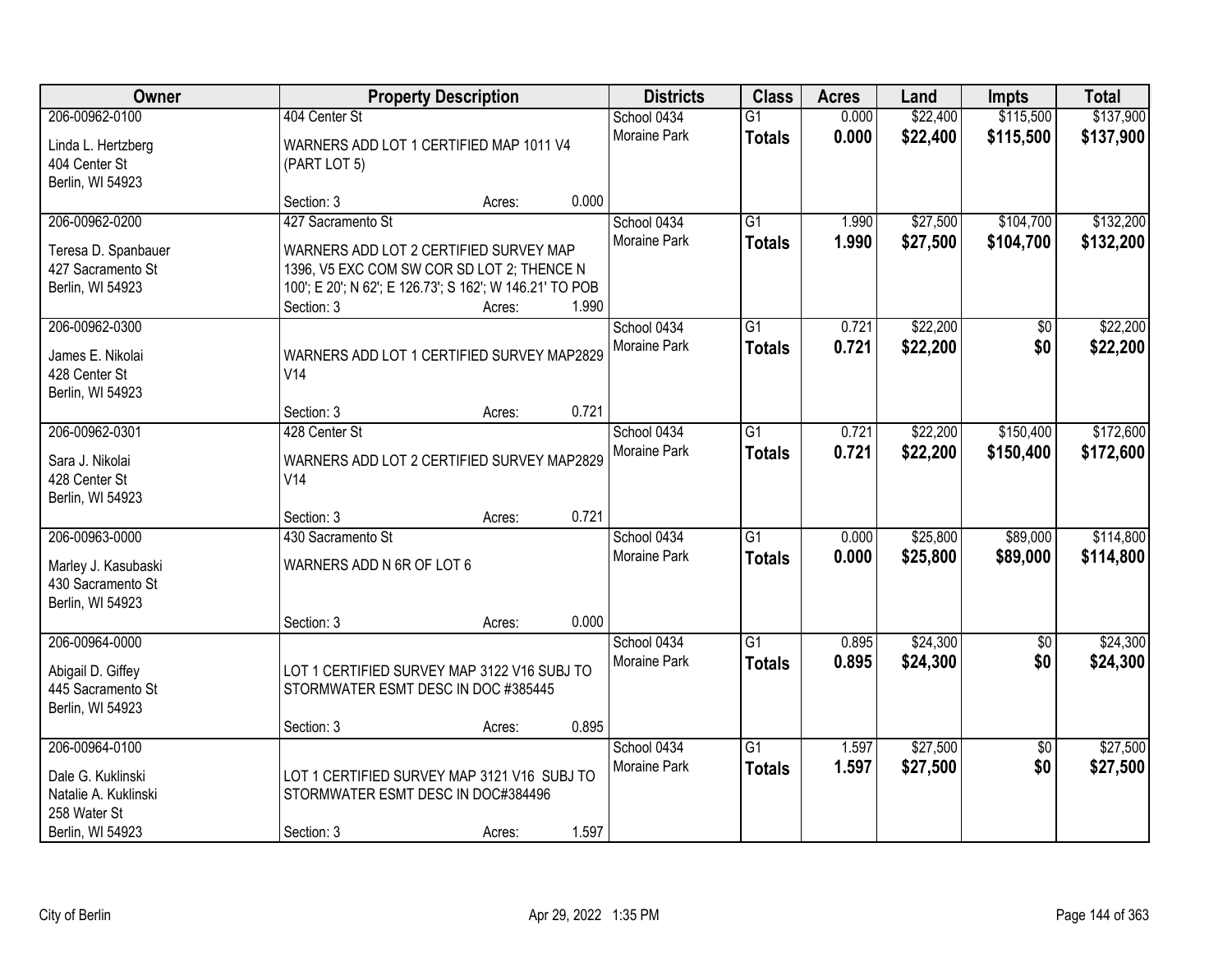| Owner                                                                 |                                                                                        | <b>Property Description</b> |       | <b>Districts</b>            | <b>Class</b>                     | <b>Acres</b>   | Land                 | <b>Impts</b>           | <b>Total</b>           |
|-----------------------------------------------------------------------|----------------------------------------------------------------------------------------|-----------------------------|-------|-----------------------------|----------------------------------|----------------|----------------------|------------------------|------------------------|
| 206-00964-0101                                                        | 438 Center St                                                                          |                             |       | School 0434                 | $\overline{G1}$                  | 0.686          | \$21,000             | \$164,000              | \$185,000              |
| <b>Brandon Schwingel</b><br>438 Center St<br>Berlin, WI 54923         | LOT 2 CERTIFIED SURVEY MAP 3121 V16                                                    |                             |       | <b>Moraine Park</b>         | <b>Totals</b>                    | 0.686          | \$21,000             | \$164,000              | \$185,000              |
|                                                                       | Section: 3                                                                             | Acres:                      | 0.686 |                             |                                  |                |                      |                        |                        |
| 206-00964-0200                                                        | 445 Sacramento St                                                                      |                             |       | School 0434                 | $\overline{G1}$                  | 0.000          | \$21,400             | \$189,000              | \$210,400              |
| Abigail D. Giffey<br>445 Sacramento St<br>Berlin, WI 54923            | LOT 2 CERTIFIED SURVEY MAP 3122 V16                                                    |                             |       | Moraine Park                | <b>Totals</b>                    | 0.000          | \$21,400             | \$189,000              | \$210,400              |
|                                                                       | Section: 3                                                                             | Acres:                      | 0.000 |                             |                                  |                |                      |                        |                        |
| 206-00965-0000                                                        | 446 Sacramento St                                                                      |                             |       | School 0434                 | $\overline{G1}$                  | 4.795          | \$29,900             | \$289,500              | \$319,400              |
| Gary V. Podoll<br>446 Sacramento St<br>Berlin, WI 54923               | WARNERS ADD LOT 8 SUBJ TO STORMWATER ESM<br><b>DESC IN DOC#385950</b>                  |                             |       | Moraine Park                | <b>Totals</b>                    | 4.795          | \$29,900             | \$289,500              | \$319,400              |
|                                                                       | Section: 3                                                                             | Acres:                      | 4.795 |                             |                                  |                |                      |                        |                        |
| 206-00966-0000                                                        | 481 Sacramento St                                                                      |                             |       | School 0434                 | $\overline{G1}$                  | 0.000          | \$29,800             | \$73,100               | \$102,900              |
| John F. Klawitter<br>Michelle M. Klawitter<br>481 Sacramento St       | WARNERS ADD THE E 38R OF THE S 14R OFLOT 9<br>EXC LOT 1 CSM 2179 V9 (INCL CSM 1964 V8) |                             |       | Moraine Park                | <b>Totals</b>                    | 0.000          | \$29,800             | \$73,100               | \$102,900              |
| Berlin, WI 54923                                                      | Section: 3                                                                             | Acres:                      | 0.000 |                             |                                  |                |                      |                        |                        |
| 206-00966-0100<br>Todd R. Janzen<br>476 Center St<br>Berlin, WI 54923 | 476 Center St<br>WARNERS ADD LOT 1 CERTIFIED SURVEY MAP2179<br>V9 (INCL CSM 1964 V8)   |                             |       | School 0434<br>Moraine Park | $\overline{G1}$<br><b>Totals</b> | 0.000<br>0.000 | \$28,300<br>\$28,300 | \$131,500<br>\$131,500 | \$159,800<br>\$159,800 |
|                                                                       | Section: 3                                                                             | Acres:                      | 0.000 |                             |                                  |                |                      |                        |                        |
| 206-00967-0000                                                        | 491 Sacramento St                                                                      |                             |       | School 0434                 | $\overline{G1}$                  | 0.000          | \$22,700             | \$66,400               | \$89,100               |
| Ann E. Schommer<br>491 Sacramento St<br>Berlin, WI 54923              | WARNERS ADD THE E 38R OF THE N 6R OFLOT 9<br>EXC LOT 1 CSM 2357 V11                    |                             |       | Moraine Park                | <b>Totals</b>                    | 0.000          | \$22,700             | \$66,400               | \$89,100               |
|                                                                       | Section: 3                                                                             | Acres:                      | 0.000 |                             |                                  |                |                      |                        |                        |
| 206-00967-0100                                                        | 488 Center St                                                                          |                             |       | School 0434                 | $\overline{G1}$                  | 0.550          | \$22,200             | \$171,400              | \$193,600              |
| Nicholas J. Roso<br>488 Center St<br>Berlin, WI 54923                 | WARNERS ADD LOT 1 CERTIFIED SURVEY MAP 2357<br>V <sub>11</sub>                         |                             |       | Moraine Park                | <b>Totals</b>                    | 0.550          | \$22,200             | \$171,400              | \$193,600              |
|                                                                       | Section: 3                                                                             | Acres:                      | 0.550 |                             |                                  |                |                      |                        |                        |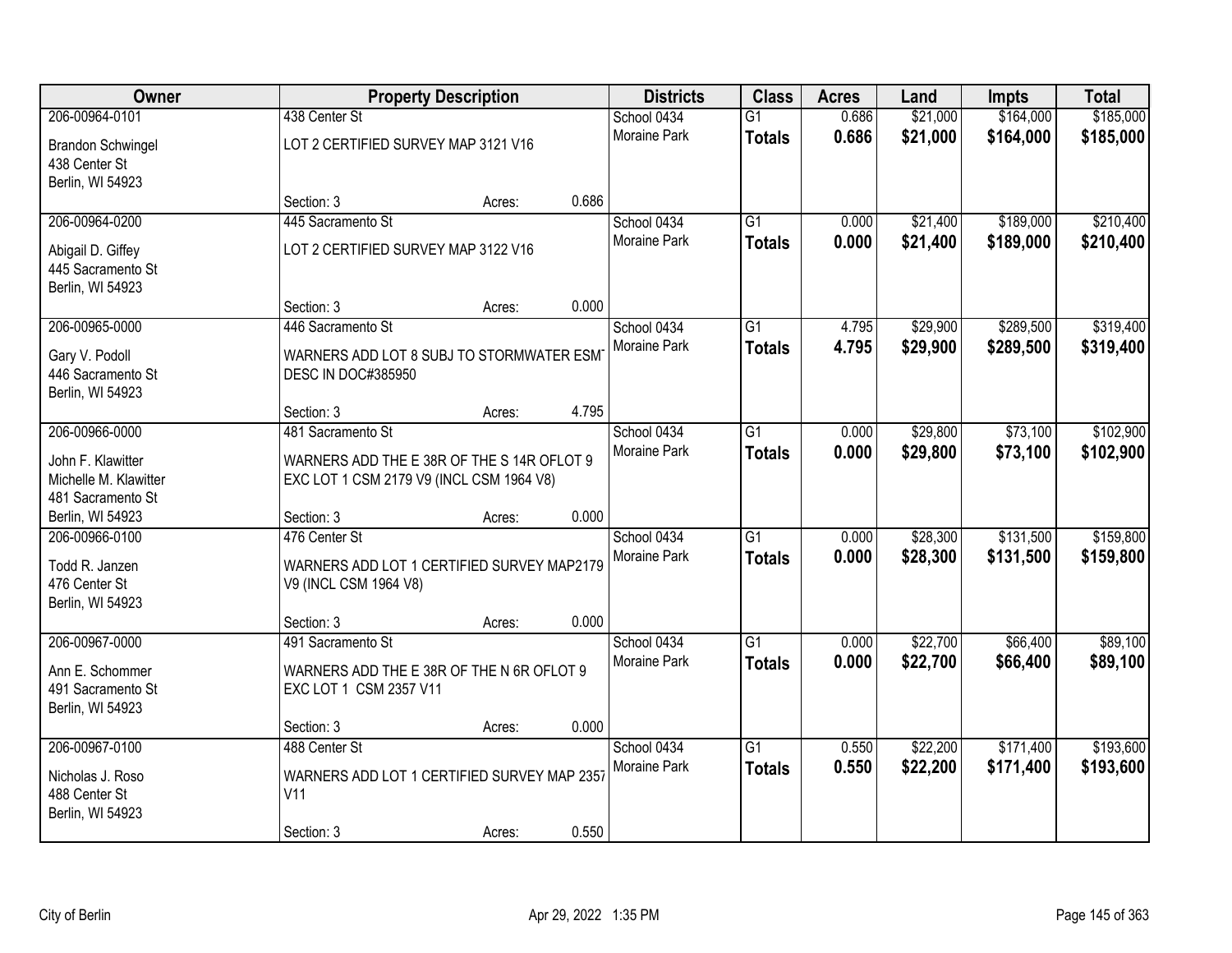| Owner                                                      |                                                                                     | <b>Property Description</b> |       | <b>Districts</b>            | <b>Class</b>                     | <b>Acres</b>   | Land                 | <b>Impts</b>         | <b>Total</b>           |
|------------------------------------------------------------|-------------------------------------------------------------------------------------|-----------------------------|-------|-----------------------------|----------------------------------|----------------|----------------------|----------------------|------------------------|
| 206-00968-0100<br>Deborah Thom et al                       | 482 Sacramento St<br>WARNERS ADDN LOT 2 CERTIFIED SURVEY                            |                             |       | School 0434<br>Moraine Park | $\overline{G1}$<br><b>Totals</b> | 1.230<br>1.230 | \$23,300<br>\$23,300 | \$47,500<br>\$47,500 | \$70,800<br>\$70,800   |
| c/o Roy Derksen<br>W11579 Hemp Rd                          | MAP2326 V10 (RES PT LOT 10)                                                         |                             |       |                             |                                  |                |                      |                      |                        |
| Brandon, WI 53919                                          | Section: 3                                                                          | Acres:                      | 1.230 |                             |                                  |                |                      |                      |                        |
| 206-00968-0200                                             | 472 Sacramento St                                                                   |                             |       | School 0434<br>Moraine Park | $\overline{G1}$                  | 2.460<br>2.460 | \$27,500<br>\$27,500 | \$82,700<br>\$82,700 | \$110,200<br>\$110,200 |
| Timothy R. Beulen<br>472 Sacramento St<br>Berlin, WI 54923 | WARNERS ADDN LOT 3 CERTIFIED SURVEY<br>MAP2326 V10 (RES PT LOT 10)                  |                             |       |                             | <b>Totals</b>                    |                |                      |                      |                        |
|                                                            | Section: 3                                                                          | Acres:                      | 2.460 |                             |                                  |                |                      |                      |                        |
| 206-00969-0000                                             | 503 Sacramento St                                                                   |                             |       | School 0434                 | $\overline{G1}$                  | 0.757          | \$27,400             | \$48,000             | \$75,400               |
| Betty L. Myer<br>503 Sacramento St<br>Berlin, WI 54923     | WARNERS ADDN LOT 1 CERTIFIED SURVEY<br>MAP1325                                      |                             |       | Moraine Park                | <b>Totals</b>                    | 0.757          | \$27,400             | \$48,000             | \$75,400               |
|                                                            | Section: 3                                                                          | Acres:                      | 0.757 |                             |                                  |                |                      |                      |                        |
| 206-00969-0100                                             | 508 Center St                                                                       |                             |       | School 0434                 | G1                               | 0.000          | \$35,200             | \$147,100            | \$182,300              |
| Conrad J. Falk Jr<br>Mary L. Falk<br>508 Center St         | WARNERS ADDN LOTS 1 & 2 & THE W'LY 208.87'OF<br>LOT 4 CERTIFIED SURVEY MAP 2199 V10 |                             |       | <b>Moraine Park</b>         | <b>Totals</b>                    | 0.000          | \$35,200             | \$147,100            | \$182,300              |
| Berlin, WI 54923                                           | Section: 3                                                                          | Acres:                      | 0.000 |                             |                                  |                |                      |                      |                        |
| 206-00969-0103                                             | Sacremento St                                                                       |                             |       | School 0434                 | $\overline{G1}$                  | 0.000          | \$20,500             | $\overline{50}$      | \$20,500               |
| James M. White                                             | WARNERS ADDN LOT 4 CERTIFIED SURVEY                                                 |                             |       | <b>Moraine Park</b>         | <b>Totals</b>                    | 0.000          | \$20,500             | \$0                  | \$20,500               |
| 212 E Marquette St<br>Berlin, WI 54923                     | MAP2199 V10 EXC WESTERLY 208.87' THEREOF                                            |                             |       |                             |                                  |                |                      |                      |                        |
|                                                            | Section: 3                                                                          | Acres:                      | 0.000 |                             |                                  |                |                      |                      |                        |
| 206-00970-0100                                             | 500 Sacramento St                                                                   |                             |       | School 0434                 | $\overline{G1}$                  | 1.430          | \$24,100             | \$117,700            | \$141,800              |
| James W. Williams<br>502 Sacramento St<br>Berlin, WI 54923 | WARNER'S ADD LOT 1 CERTIFIED SURVEY MAP<br>2326 & THE S 8R OF LOT 12                |                             |       | Moraine Park                | G4<br><b>Totals</b>              | 1.560<br>2.990 | \$300<br>\$24,400    | \$0<br>\$117,700     | \$300<br>\$142,100     |
|                                                            | Section: 3                                                                          | Acres:                      | 2.990 |                             |                                  |                |                      |                      |                        |
| 206-00971-0000                                             | 510 Sacramento St                                                                   |                             |       | School 0434                 | $\overline{G1}$                  | 2.800          | \$27,500             | \$81,900             | \$109,400              |
| Jason S. Werch<br>510 Sacramento St<br>Berlin, WI 54923    | WARNERS ADDN N 12R(3/5) OF LOT 12 SUBJ TO<br>STORMWATER ESMT DESC IN DOC 385948     |                             |       | <b>Moraine Park</b>         | <b>Totals</b>                    | 2.800          | \$27,500             | \$81,900             | \$109,400              |
|                                                            | Section: 3                                                                          | Acres:                      | 2.800 |                             |                                  |                |                      |                      |                        |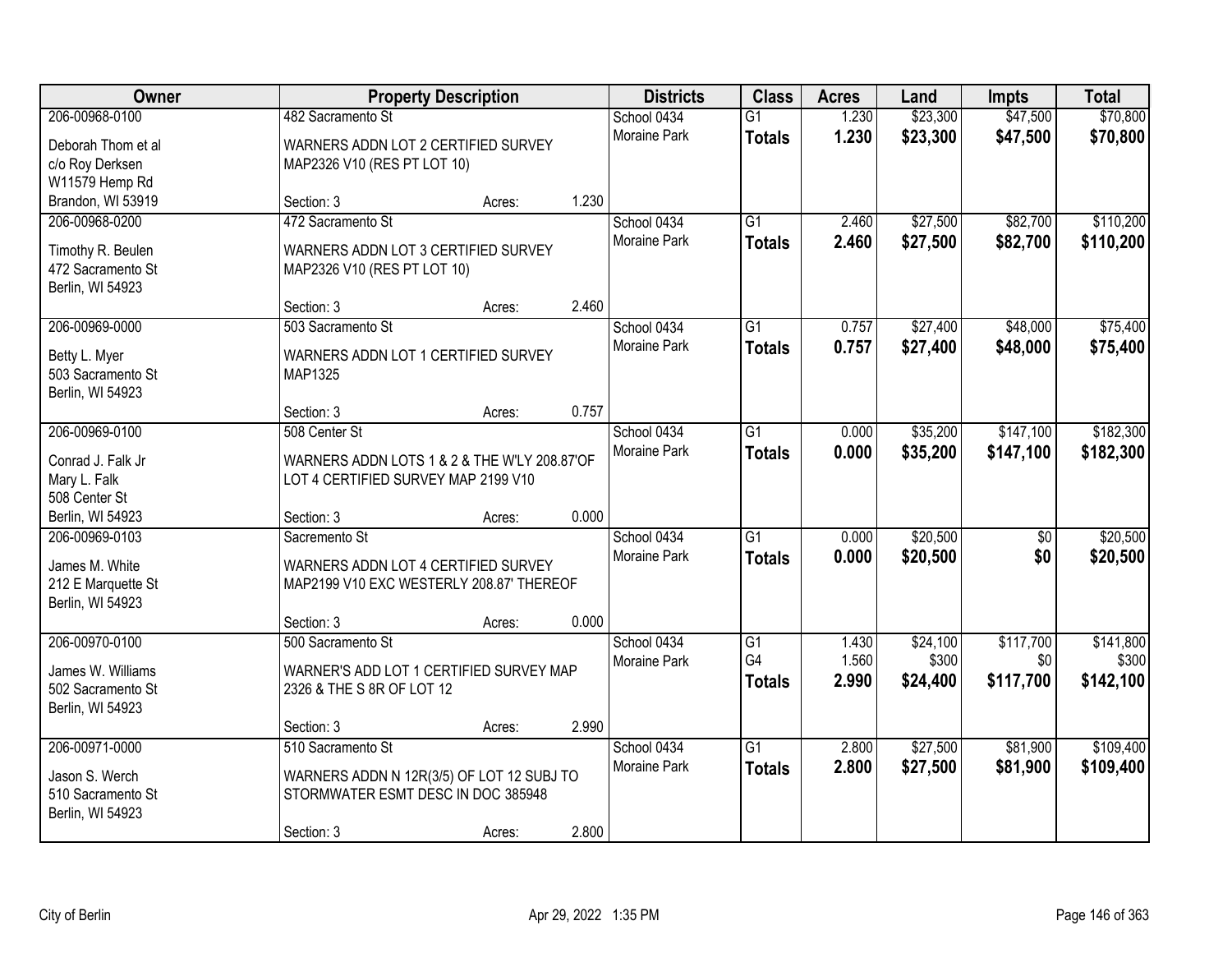| Owner                | <b>Property Description</b>                   |        |       | <b>Districts</b>    | <b>Class</b>    | <b>Acres</b> | Land     | <b>Impts</b> | <b>Total</b> |
|----------------------|-----------------------------------------------|--------|-------|---------------------|-----------------|--------------|----------|--------------|--------------|
| 206-00973-0000       | 540 Sacramento St                             |        |       | School 0434         | $\overline{G1}$ | 4.795        | \$36,700 | \$50,700     | \$87,400     |
| Terry L. Erdmann     | <b>WARNERS ADDN LOT 14</b>                    |        |       | Moraine Park        | <b>Totals</b>   | 4.795        | \$36,700 | \$50,700     | \$87,400     |
| 540 Sacramento St    |                                               |        |       |                     |                 |              |          |              |              |
| Berlin, WI 54923     |                                               |        |       |                     |                 |              |          |              |              |
|                      | Section: 3                                    | Acres: | 4.795 |                     |                 |              |          |              |              |
| 206-00973-0100       | 560 Sacramento St                             |        |       | School 0434         | $\overline{G1}$ | 2.390        | \$27,500 | \$113,900    | \$141,400    |
| Patsy L Hanson Trust | WARNERS ADDN LOT 1 CERTIFIED SURVEY           |        |       | <b>Moraine Park</b> | <b>Totals</b>   | 2.390        | \$27,500 | \$113,900    | \$141,400    |
| 560 Sacramento St    | MAP1335 V5 BEING THE S1/2 OF LOT 16           |        |       |                     |                 |              |          |              |              |
| Berlin, WI 54923     |                                               |        |       |                     |                 |              |          |              |              |
|                      | Section: 3                                    | Acres: | 2.390 |                     |                 |              |          |              |              |
| 206-00974-0000       | 594 Center St                                 |        |       | School 0434         | G1              | 0.000        | \$27,700 | \$123,500    | \$151,200    |
| Carol J. Bartol      | WARNERS ADDN THE E 18R OF THE W1/2 OF THE     |        |       | Moraine Park        | <b>Totals</b>   | 0.000        | \$27,700 | \$123,500    | \$151,200    |
| 594 Center St        | N1/2 OF LOT 15 & THE E 18R OF THE W1/2 OF LOT |        |       |                     |                 |              |          |              |              |
| Berlin, WI 54923     | 17 EXC THE S130' THEREOF                      |        |       |                     |                 |              |          |              |              |
|                      | Section: 3                                    | Acres: | 0.000 |                     |                 |              |          |              |              |
| 206-00974-0100       | 576 Center St                                 |        |       | School 0434         | G1              | 0.000        | \$26,400 | \$180,100    | \$206,500    |
| Ross Johnson         | WARNERS ADDN THE S130' OF THE W1/2 OF THE     |        |       | Moraine Park        | <b>Totals</b>   | 0.000        | \$26,400 | \$180,100    | \$206,500    |
| 576 Center St        | N1/2 LOT 15                                   |        |       |                     |                 |              |          |              |              |
| Berlin, WI 54923     |                                               |        |       |                     |                 |              |          |              |              |
|                      | Section: 3                                    | Acres: | 0.000 |                     |                 |              |          |              |              |
| 206-00975-0000       | 374 E Waushara St                             |        |       | School 0434         | $\overline{G1}$ | 0.570        | \$18,800 | \$129,400    | \$148,200    |
| Elmer J. Hannon      | LOT 1 CERTIFIED SURVEY MAP 3235 V17           |        |       | Moraine Park        | <b>Totals</b>   | 0.570        | \$18,800 | \$129,400    | \$148,200    |
| 374 E Waushara St    |                                               |        |       |                     |                 |              |          |              |              |
| Berlin, WI 54923     |                                               |        |       |                     |                 |              |          |              |              |
|                      | Section: 3                                    | Acres: | 0.570 |                     |                 |              |          |              |              |
| 206-00975-0101       | 589 Sacramento St                             |        |       | School 0434         | $\overline{G1}$ | 0.290        | \$17,500 | \$71,300     | \$88,800     |
| Destiny Lewis        | LOT 1 CERTIFIED SURVEY MAP 3683 VOL 21        |        |       | Moraine Park        | <b>Totals</b>   | 0.290        | \$17,500 | \$71,300     | \$88,800     |
| 589 Sacramento St    |                                               |        |       |                     |                 |              |          |              |              |
| Berlin, WI 54923     |                                               |        |       |                     |                 |              |          |              |              |
|                      | Section: 3                                    | Acres: | 0.290 |                     |                 |              |          |              |              |
| 206-00975-0102       | 581 Sacramento St                             |        |       | School 0434         | $\overline{G1}$ | 0.411        | \$18,500 | \$88,400     | \$106,900    |
| Mike Deren           | LOT 2 CERTIFIED SURVEY MAP 3683 VOL 21        |        |       | <b>Moraine Park</b> | <b>Totals</b>   | 0.411        | \$18,500 | \$88,400     | \$106,900    |
| 581 Sacramento St    |                                               |        |       |                     |                 |              |          |              |              |
| Berlin, WI 54923     |                                               |        |       |                     |                 |              |          |              |              |
|                      | Section: 3                                    | Acres: | 0.411 |                     |                 |              |          |              |              |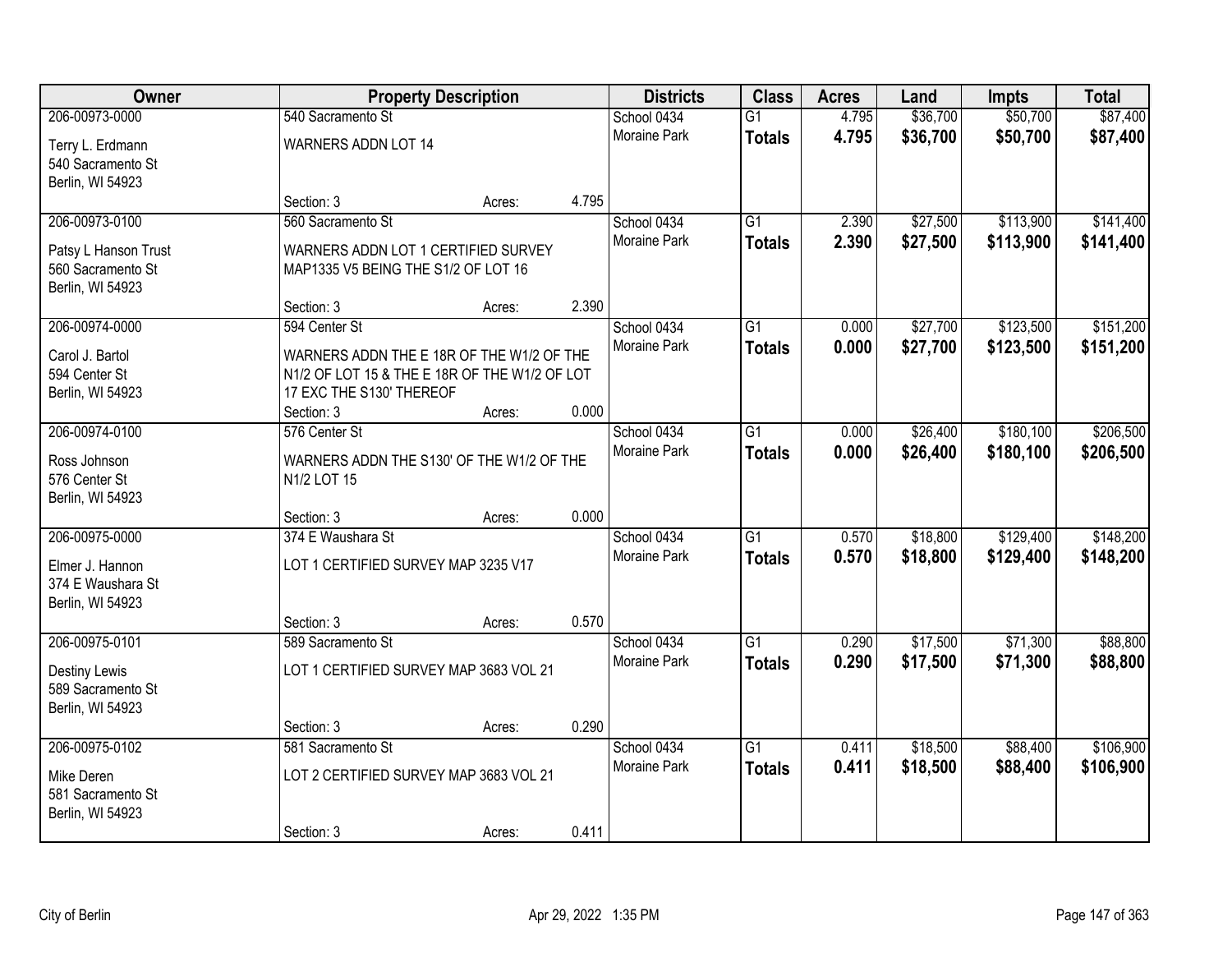| Owner                              | <b>Property Description</b>              |        |       | <b>Districts</b>            | <b>Class</b>    | <b>Acres</b> | Land     | Impts           | <b>Total</b> |
|------------------------------------|------------------------------------------|--------|-------|-----------------------------|-----------------|--------------|----------|-----------------|--------------|
| 206-00975-0103                     |                                          |        |       | School 0434                 | $\overline{G1}$ | 0.569        | \$17,600 | $\overline{50}$ | \$17,600     |
| Dee M. Evans                       | LOT 3 CERTIFIED SURVEY MAP 3683 VOL 21   |        |       | Moraine Park                | <b>Totals</b>   | 0.569        | \$17,600 | \$0             | \$17,600     |
| Lori L. Evans                      |                                          |        |       |                             |                 |              |          |                 |              |
| 8225 Arevee Dr                     |                                          |        |       |                             |                 |              |          |                 |              |
| Lot 428                            | Section: 3                               | Acres: | 0.569 |                             |                 |              |          |                 |              |
| New Port Richey, FL 34653          |                                          |        |       |                             |                 |              |          |                 |              |
| 206-00975-0104                     |                                          |        |       | School 0434                 | $\overline{G1}$ | 0.536        | \$17,600 | $\overline{50}$ | \$17,600     |
| Dee M. Evans                       | LOT 4 CERTIFIED SURVEY MAP 3683 VOL 21   |        |       | <b>Moraine Park</b>         | <b>Totals</b>   | 0.536        | \$17,600 | \$0             | \$17,600     |
| Lori L. Evans                      |                                          |        |       |                             |                 |              |          |                 |              |
| 8225 Arevee Dr                     |                                          |        |       |                             |                 |              |          |                 |              |
| Lot 428                            | Section: 3                               | Acres: | 0.536 |                             |                 |              |          |                 |              |
| New Port Richey, FL 34653          |                                          |        |       |                             |                 |              |          |                 |              |
| 206-00976-0000                     | 586 Sacramento St                        |        |       | School 0434                 | G1              | 4.900        | \$37,000 | \$76,000        | \$113,000    |
|                                    |                                          |        |       | Moraine Park                | <b>Totals</b>   | 4.900        | \$37,000 | \$76,000        | \$113,000    |
| Thomas H. Wirtz                    | WARNERS ADDN LOT 18 & THE N1/2 OF LOT 16 |        |       |                             |                 |              |          |                 |              |
| Patricia Wirtz                     |                                          |        |       |                             |                 |              |          |                 |              |
| 586 Sacramento St                  |                                          |        | 4.900 |                             |                 |              |          |                 |              |
| Berlin, WI 54923<br>206-00978-0000 | Section: 3<br>106 Park Ln                | Acres: |       |                             |                 |              |          | \$97,100        | \$118,600    |
|                                    |                                          |        |       | School 0434<br>Moraine Park | G1              | 0.000        | \$21,500 |                 |              |
| Timothy S. Page                    | NORTH PARK ADD LOT 1 BLK A               |        |       |                             | <b>Totals</b>   | 0.000        | \$21,500 | \$97,100        | \$118,600    |
| 106 Park Ln                        |                                          |        |       |                             |                 |              |          |                 |              |
| Berlin, WI 54923                   |                                          |        |       |                             |                 |              |          |                 |              |
|                                    | Section: 4                               | Acres: | 0.000 |                             |                 |              |          |                 |              |
| 206-00979-0000                     | 118 Park Ln                              |        |       | School 0434                 | G1              | 0.000        | \$19,300 | \$73,400        | \$92,700     |
| Ashlea Amber Kope                  | NORTH PARK ADD LOT 2 BLK A               |        |       | Moraine Park                | <b>Totals</b>   | 0.000        | \$19,300 | \$73,400        | \$92,700     |
| 118 Park Ln                        |                                          |        |       |                             |                 |              |          |                 |              |
| Berlin, WI 54923                   |                                          |        |       |                             |                 |              |          |                 |              |
|                                    | Section: 4                               | Acres: | 0.000 |                             |                 |              |          |                 |              |
| 206-00980-0000                     | 124 Park Ln                              |        |       | School 0434                 | $\overline{G1}$ | 0.000        | \$19,200 | \$84,600        | \$103,800    |
| Christopher L. Gimenez             | NORTH PARK ADD LOT 3 BLK A               |        |       | Moraine Park                | <b>Totals</b>   | 0.000        | \$19,200 | \$84,600        | \$103,800    |
| 124 Park Ln                        |                                          |        |       |                             |                 |              |          |                 |              |
| Berlin, WI 54923                   |                                          |        |       |                             |                 |              |          |                 |              |
|                                    | Section: 4                               | Acres: | 0.000 |                             |                 |              |          |                 |              |
| 206-00981-0000                     | 464 River Dr                             |        |       | School 0434                 | $\overline{G1}$ | 0.000        | \$21,200 | \$127,800       | \$149,000    |
|                                    |                                          |        |       | Moraine Park                | <b>Totals</b>   | 0.000        | \$21,200 | \$127,800       | \$149,000    |
| Steven J. Klika                    | NORTH PARK ADD LOT 4 BLK A               |        |       |                             |                 |              |          |                 |              |
| Diane M. Klika                     |                                          |        |       |                             |                 |              |          |                 |              |
| 464 River Dr                       |                                          |        |       |                             |                 |              |          |                 |              |
| Berlin, WI 54923                   | Section: 4                               | Acres: | 0.000 |                             |                 |              |          |                 |              |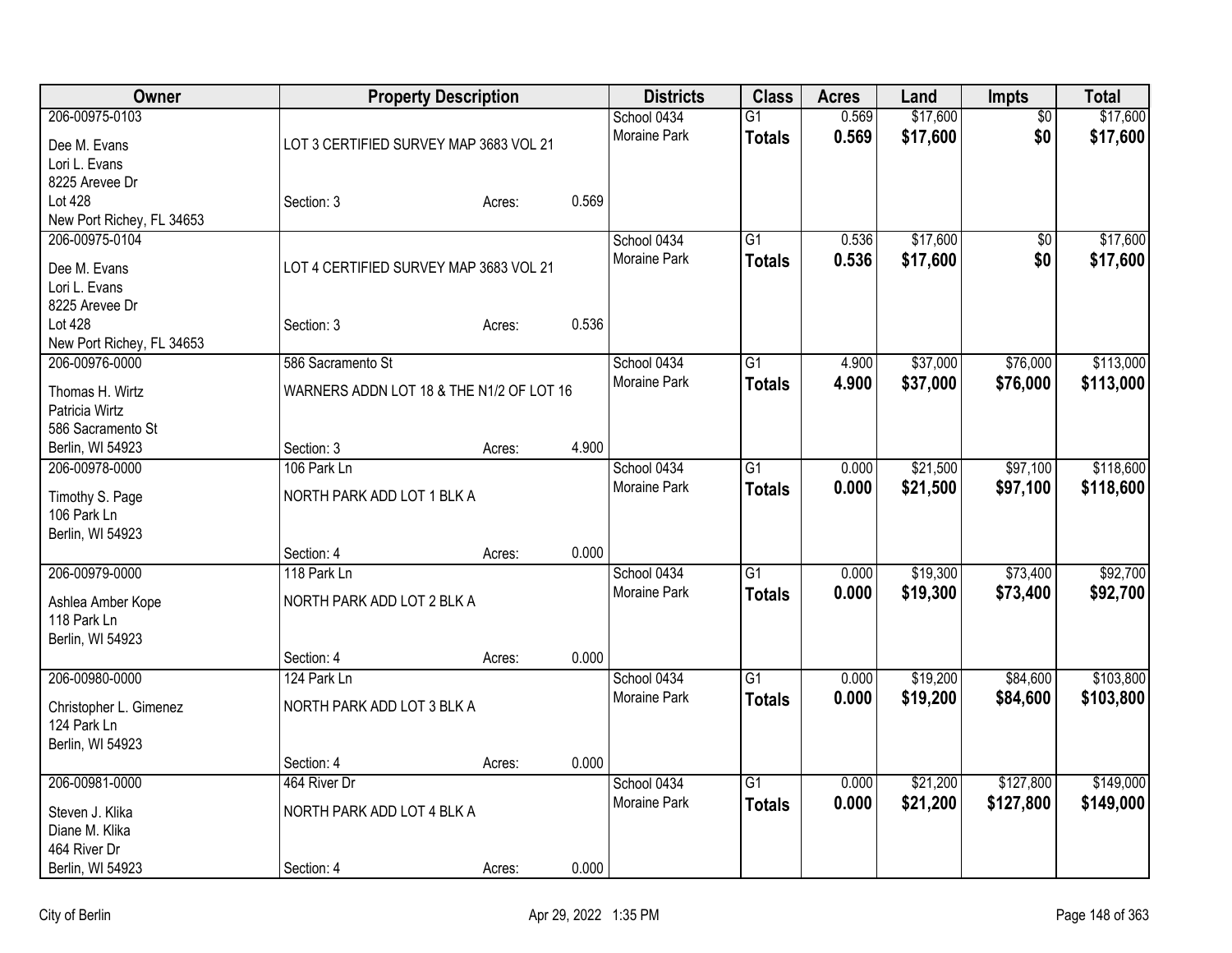| Owner                      | <b>Property Description</b>                        |        |       | <b>Districts</b>    | <b>Class</b>    | <b>Acres</b> | Land     | <b>Impts</b> | <b>Total</b> |
|----------------------------|----------------------------------------------------|--------|-------|---------------------|-----------------|--------------|----------|--------------|--------------|
| 206-00982-0000             | 458 River Dr                                       |        |       | School 0434         | $\overline{G1}$ | 0.000        | \$17,700 | \$110,100    | \$127,800    |
| Mark I. Lyne               | NORTH PARK ADD LOT 5 BLK A; EXC COM AT             |        |       | Moraine Park        | <b>Totals</b>   | 0.000        | \$17,700 | \$110,100    | \$127,800    |
| Julie A. Lyne              | SWCOR OF LOT 5: THENCE N39*30'E 5'; S52*10'E 75';  |        |       |                     |                 |              |          |              |              |
| 458 River Dr               | N56*W 75.17' TO BEG                                |        |       |                     |                 |              |          |              |              |
| Berlin, WI 54923           | Section: 4                                         | Acres: | 0.000 |                     |                 |              |          |              |              |
| 206-00983-0000             | 452 River Dr                                       |        |       | School 0434         | $\overline{G1}$ | 0.000        | \$19,100 | \$104,500    | \$123,600    |
|                            |                                                    |        |       | <b>Moraine Park</b> | <b>Totals</b>   | 0.000        | \$19,100 | \$104,500    | \$123,600    |
| Fred & Janet Lambert Trust | NORTH PARK ADD LOT 6 BLK A; ALSO COM ATSW          |        |       |                     |                 |              |          |              |              |
| 452 River Dr               | COR OF LOT 5: RUN N39*30'E 5'; S52*10'E 75'; N56*W |        |       |                     |                 |              |          |              |              |
| Berlin, WI 54923           | 75.17' TO BEG                                      |        |       |                     |                 |              |          |              |              |
|                            | Section: 4                                         | Acres: | 0.000 |                     |                 |              |          |              |              |
| 206-00984-0000             | 438 N Capron St                                    |        |       | School 0434         | $\overline{G1}$ | 0.000        | \$18,100 | \$107,000    | \$125,100    |
| Donna Jean Bolyard         | NORTH PARK ADD LOT 7 BLK A; EXC THE E              |        |       | Moraine Park        | <b>Totals</b>   | 0.000        | \$18,100 | \$107,000    | \$125,100    |
| 438 N Capron St            | 30'THEREOF                                         |        |       |                     |                 |              |          |              |              |
| Berlin, WI 54923           |                                                    |        |       |                     |                 |              |          |              |              |
|                            | Section: 4                                         | Acres: | 0.000 |                     |                 |              |          |              |              |
| 206-00985-0000             | 426 N Capron St                                    |        |       | School 0434         | $\overline{G1}$ | 0.000        | \$23,000 | \$141,000    | \$164,000    |
|                            |                                                    |        |       | Moraine Park        |                 | 0.000        | \$23,000 | \$141,000    | \$164,000    |
| Norman L. Fibiger          | NORTH PARK ADD THE E 30' OF LOT 7, LOT 8 & THE     |        |       |                     | <b>Totals</b>   |              |          |              |              |
| Nancy J. Fibiger           | W'LY 23' OF LOT 9 BLK A                            |        |       |                     |                 |              |          |              |              |
| 426 N Capron St            |                                                    |        |       |                     |                 |              |          |              |              |
| Berlin, WI 54923           | Section: 4                                         | Acres: | 0.000 |                     |                 |              |          |              |              |
| 206-00986-0000             | 422 N Capron St                                    |        |       | School 0434         | $\overline{G1}$ | 0.000        | \$11,800 | \$106,100    | \$117,900    |
| Daniel D. Miracle          | NORTH PARK ADD LOT 9 & 10 BLK A; EXC THEW'LY       |        |       | Moraine Park        | <b>Totals</b>   | 0.000        | \$11,800 | \$106,100    | \$117,900    |
| Tamara L. Miracle          | 23' OF LOT 9                                       |        |       |                     |                 |              |          |              |              |
| 422 N Capron St            |                                                    |        |       |                     |                 |              |          |              |              |
| Berlin, WI 54923           | Section: 4                                         |        | 0.000 |                     |                 |              |          |              |              |
|                            |                                                    | Acres: |       |                     |                 |              |          |              |              |
| 206-00988-0000             | 418 N Capron St                                    |        |       | School 0434         | $\overline{G1}$ | 0.000        | \$20,000 | \$84,500     | \$104,500    |
| Angela M. Schuster         | NORTH PARK ADD LOT 11 BLK A & THE N 23' OF LOT     |        |       | Moraine Park        | <b>Totals</b>   | 0.000        | \$20,000 | \$84,500     | \$104,500    |
| 418 N Capron St            | 12                                                 |        |       |                     |                 |              |          |              |              |
| Berlin, WI 54923           |                                                    |        |       |                     |                 |              |          |              |              |
|                            | Section: 4                                         | Acres: | 0.000 |                     |                 |              |          |              |              |
| 206-00989-0000             | 412 N Capron St                                    |        |       | School 0434         | $\overline{G1}$ | 0.000        | \$17,800 | \$74,900     | \$92,700     |
|                            |                                                    |        |       | <b>Moraine Park</b> | <b>Totals</b>   | 0.000        | \$17,800 | \$74,900     | \$92,700     |
| Connie J. Streblow         | NORTH PARK ADD S 82' OF LOT 12 BLK A               |        |       |                     |                 |              |          |              |              |
| 412 N Capron St            |                                                    |        |       |                     |                 |              |          |              |              |
| Berlin, WI 54923           |                                                    |        |       |                     |                 |              |          |              |              |
|                            | Section: 4                                         | Acres: | 0.000 |                     |                 |              |          |              |              |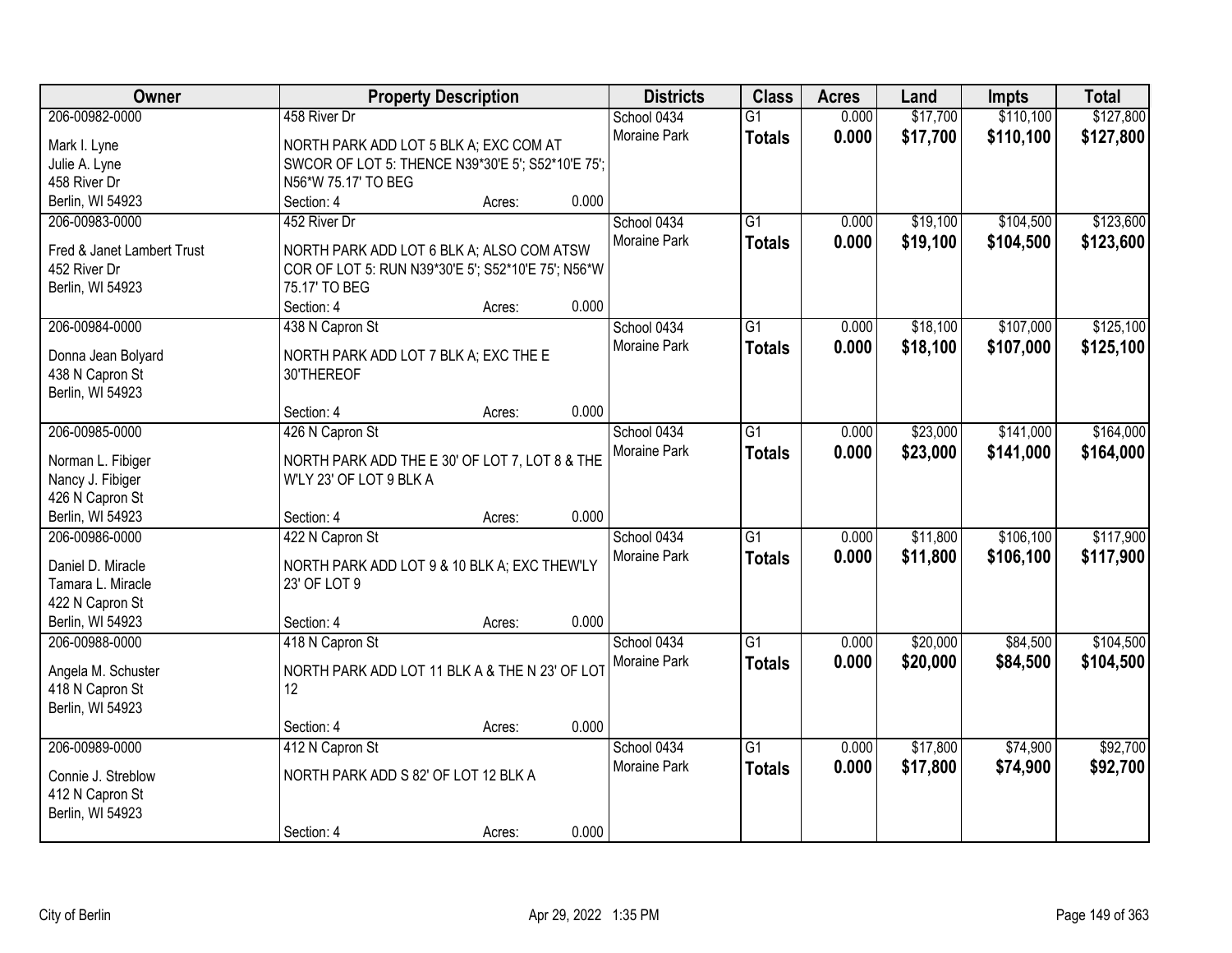| Owner                                                       |                             | <b>Property Description</b> |       | <b>Districts</b>    | <b>Class</b>    | <b>Acres</b> | Land     | <b>Impts</b> | <b>Total</b> |
|-------------------------------------------------------------|-----------------------------|-----------------------------|-------|---------------------|-----------------|--------------|----------|--------------|--------------|
| 206-00990-0000                                              | 402 N Capron St             |                             |       | School 0434         | $\overline{G1}$ | 0.000        | \$17,500 | \$95,400     | \$112,900    |
| Deborah L. Dugenske<br>402 N Capron St<br>Berlin, WI 54923  | NORTH PARK ADD LOT 13 BLK A |                             |       | <b>Moraine Park</b> | <b>Totals</b>   | 0.000        | \$17,500 | \$95,400     | \$112,900    |
|                                                             | Section: 4                  | Acres:                      | 0.000 |                     |                 |              |          |              |              |
| 206-00991-0000                                              | 398 N Capron St             |                             |       | School 0434         | $\overline{G1}$ | 0.000        | \$18,200 | \$86,500     | \$104,700    |
| Donald A. Krebsbach<br>398 N Capron St<br>Berlin, WI 54923  | NORTH PARK ADD LOT 14 BLK A |                             |       | Moraine Park        | <b>Totals</b>   | 0.000        | \$18,200 | \$86,500     | \$104,700    |
|                                                             | Section: 4                  | Acres:                      | 0.000 |                     |                 |              |          |              |              |
| 206-00992-0000                                              | 386 N Capron St             |                             |       | School 0434         | G1              | 0.000        | \$18,200 | \$100,600    | \$118,800    |
| Robert J. Mc Gregor<br>386 N Capron St<br>Berlin, WI 54923  | NORTH PARK ADD LOT 15 BLK A |                             |       | Moraine Park        | <b>Totals</b>   | 0.000        | \$18,200 | \$100,600    | \$118,800    |
|                                                             | Section: 4                  | Acres:                      | 0.000 |                     |                 |              |          |              |              |
| 206-00993-0000                                              | 380 N Capron St             |                             |       | School 0434         | $\overline{G1}$ | 0.310        | \$18,200 | \$74,900     | \$93,100     |
| Michelle Lichtenberg<br>380 N Capron St<br>Berlin, WI 54923 | NORTH PARK ADD LOT 16 BLK A |                             |       | Moraine Park        | <b>Totals</b>   | 0.310        | \$18,200 | \$74,900     | \$93,100     |
|                                                             | Section: 4                  | Acres:                      | 0.310 |                     |                 |              |          |              |              |
| 206-00994-0000                                              | 372 N Capron St             |                             |       | School 0434         | $\overline{G1}$ | 0.300        | \$18,200 | \$55,200     | \$73,400     |
| Robertta L. Nicholas<br>372 N Capron St<br>Berlin, WI 54923 | NORTH PARK ADD LOT 17 BLK A |                             |       | Moraine Park        | <b>Totals</b>   | 0.300        | \$18,200 | \$55,200     | \$73,400     |
|                                                             | Section: 4                  | Acres:                      | 0.300 |                     |                 |              |          |              |              |
| 206-00995-0000                                              | 366 N Capron St             |                             |       | School 0434         | $\overline{G1}$ | 0.000        | \$18,200 | \$68,300     | \$86,500     |
| Eric L. Haese<br>Mary A. Haese<br>366 N Capron St           | NORTH PARK ADD LOT 18 BLK A |                             |       | Moraine Park        | <b>Totals</b>   | 0.000        | \$18,200 | \$68,300     | \$86,500     |
| Berlin, WI 54923                                            | Section: 4                  | Acres:                      | 0.000 |                     |                 |              |          |              |              |
| 206-00996-0000                                              | 358 N Capron St             |                             |       | School 0434         | $\overline{G1}$ | 0.000        | \$18,200 | \$59,200     | \$77,400     |
| Juan P. Ledesma<br>358 N Capron St<br>Berlin, WI 54923      | NORTH PARK ADD LOT 19 BLK A |                             |       | <b>Moraine Park</b> | <b>Totals</b>   | 0.000        | \$18,200 | \$59,200     | \$77,400     |
|                                                             | Section: 4                  | Acres:                      | 0.000 |                     |                 |              |          |              |              |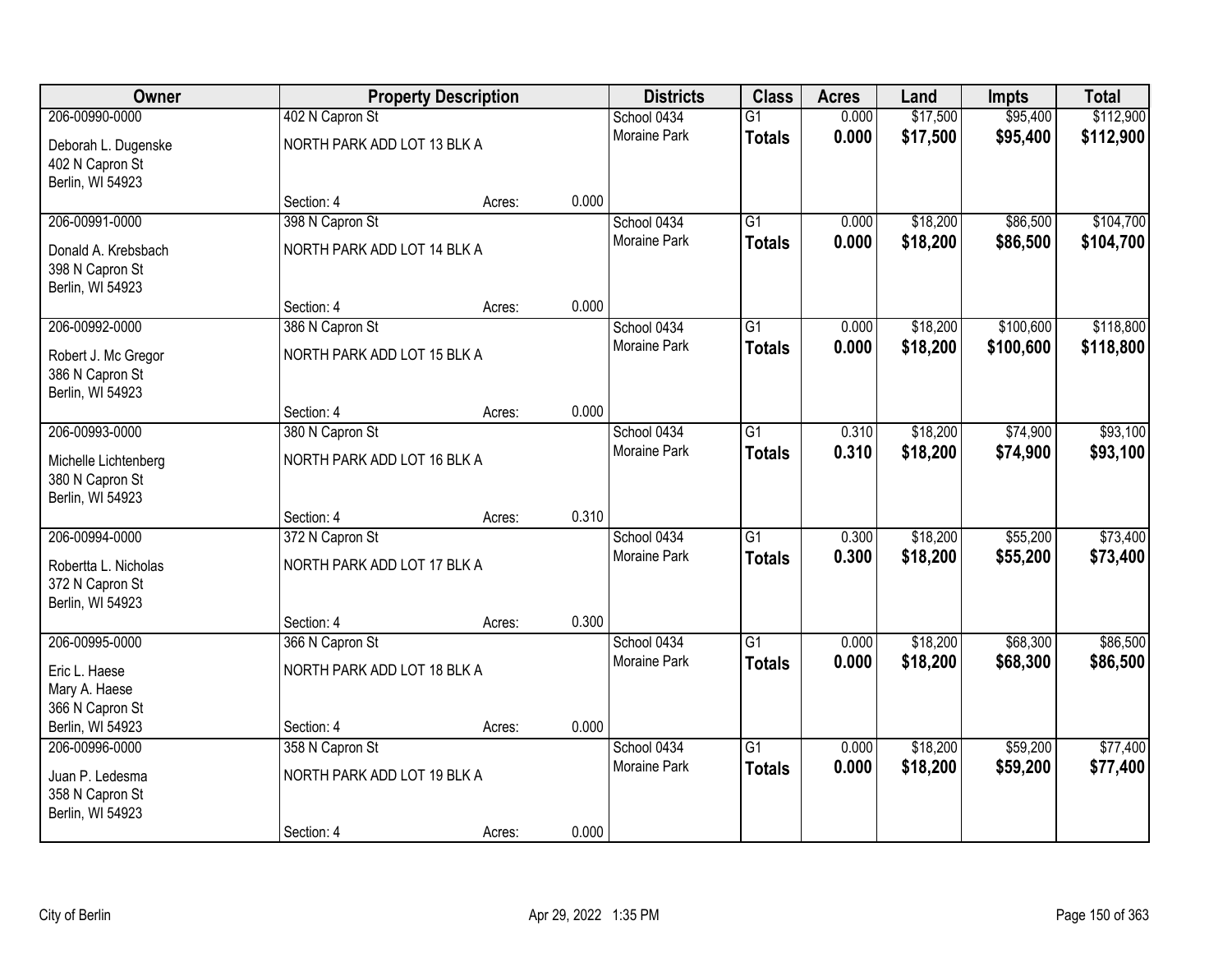| Owner                               |                             | <b>Property Description</b> |       | <b>Districts</b>                   | <b>Class</b>    | <b>Acres</b> | Land     | <b>Impts</b> | <b>Total</b> |
|-------------------------------------|-----------------------------|-----------------------------|-------|------------------------------------|-----------------|--------------|----------|--------------|--------------|
| 206-00997-0000                      | 125 W Cumberland St         |                             |       | School 0434                        | $\overline{G1}$ | 0.000        | \$18,200 | \$75,500     | \$93,700     |
| <b>Barbara Canales</b>              | NORTH PARK ADD LOT 20 BLK A |                             |       | <b>Moraine Park</b>                | <b>Totals</b>   | 0.000        | \$18,200 | \$75,500     | \$93,700     |
| 817 Uhen Ct                         |                             |                             |       |                                    |                 |              |          |              |              |
| Burlington, WI 53105                |                             |                             |       |                                    |                 |              |          |              |              |
|                                     | Section: 4                  | Acres:                      | 0.000 |                                    |                 |              |          |              |              |
| 206-00998-0000                      | 349 N Wisconsin St          |                             |       | School 0434                        | $\overline{G1}$ | 0.200        | \$18,700 | \$65,600     | \$84,300     |
| Brooke E. Jacquet                   | NORTH PARK ADD LOT 21 BLK A |                             |       | <b>Moraine Park</b>                | <b>Totals</b>   | 0.200        | \$18,700 | \$65,600     | \$84,300     |
| 349 N Wisconsin St                  |                             |                             |       |                                    |                 |              |          |              |              |
| Berlin, WI 54923                    |                             |                             |       |                                    |                 |              |          |              |              |
|                                     | Section: 4                  | Acres:                      | 0.200 |                                    |                 |              |          |              |              |
| 206-00999-0000                      | 361 N Wisconsin St          |                             |       | School 0434<br><b>Moraine Park</b> | $\overline{G1}$ | 0.000        | \$19,700 | \$27,500     | \$47,200     |
| Sarah Lee Hardel                    | NORTH PARK ADD LOT 22 BLK A |                             |       |                                    | <b>Totals</b>   | 0.000        | \$19,700 | \$27,500     | \$47,200     |
| 361 N Wisconsin St                  |                             |                             |       |                                    |                 |              |          |              |              |
| Berlin, WI 54923                    | Section: 4                  |                             | 0.000 |                                    |                 |              |          |              |              |
| 206-01000-0000                      | 371 N Wisconsin St          | Acres:                      |       | School 0434                        | $\overline{G1}$ | 0.000        | \$22,900 | \$80,600     | \$103,500    |
|                                     |                             |                             |       | Moraine Park                       | <b>Totals</b>   | 0.000        | \$22,900 | \$80,600     | \$103,500    |
| Michael H. Griffen                  | NORTH PARK ADD LOT 23 BLK A |                             |       |                                    |                 |              |          |              |              |
| 371 N Wisconsin St                  |                             |                             |       |                                    |                 |              |          |              |              |
| Berlin, WI 54923                    | Section: 4                  | Acres:                      | 0.000 |                                    |                 |              |          |              |              |
| 206-01001-0000                      | 387 N Wisconsin St          |                             |       | School 0434                        | $\overline{G1}$ | 0.000        | \$17,500 | \$56,800     | \$74,300     |
|                                     |                             |                             |       | <b>Moraine Park</b>                | <b>Totals</b>   | 0.000        | \$17,500 | \$56,800     | \$74,300     |
| Ronald Chappa<br>387 N Wisconsin St | NORTH PARK ADD LOT 24 BLK A |                             |       |                                    |                 |              |          |              |              |
| Berlin, WI 54923                    |                             |                             |       |                                    |                 |              |          |              |              |
|                                     | Section: 4                  | Acres:                      | 0.000 |                                    |                 |              |          |              |              |
| 206-01002-0000                      | 393 N Wisconsin St          |                             |       | School 0434                        | $\overline{G1}$ | 0.000        | \$17,500 | \$31,100     | \$48,600     |
| <b>Frederick Rivers</b>             | NORTH PARK ADD LOT 25 BLK A |                             |       | Moraine Park                       | <b>Totals</b>   | 0.000        | \$17,500 | \$31,100     | \$48,600     |
| 393 N Wisconsin St                  |                             |                             |       |                                    |                 |              |          |              |              |
| Berlin, WI 54923                    |                             |                             |       |                                    |                 |              |          |              |              |
|                                     | Section: 4                  | Acres:                      | 0.000 |                                    |                 |              |          |              |              |
| 206-01003-0000                      | 399 N Wisconsin St          |                             |       | School 0434                        | $\overline{G1}$ | 0.000        | \$17,500 | \$77,600     | \$95,100     |
| Nathan R and Amanda Beier           | NORTH PARK ADD LOT 26 BLK A |                             |       | <b>Moraine Park</b>                | <b>Totals</b>   | 0.000        | \$17,500 | \$77,600     | \$95,100     |
| 399 N Wisconsin St                  |                             |                             |       |                                    |                 |              |          |              |              |
| Berlin, WI 54923                    |                             |                             |       |                                    |                 |              |          |              |              |
|                                     | Section: 4                  | Acres:                      | 0.000 |                                    |                 |              |          |              |              |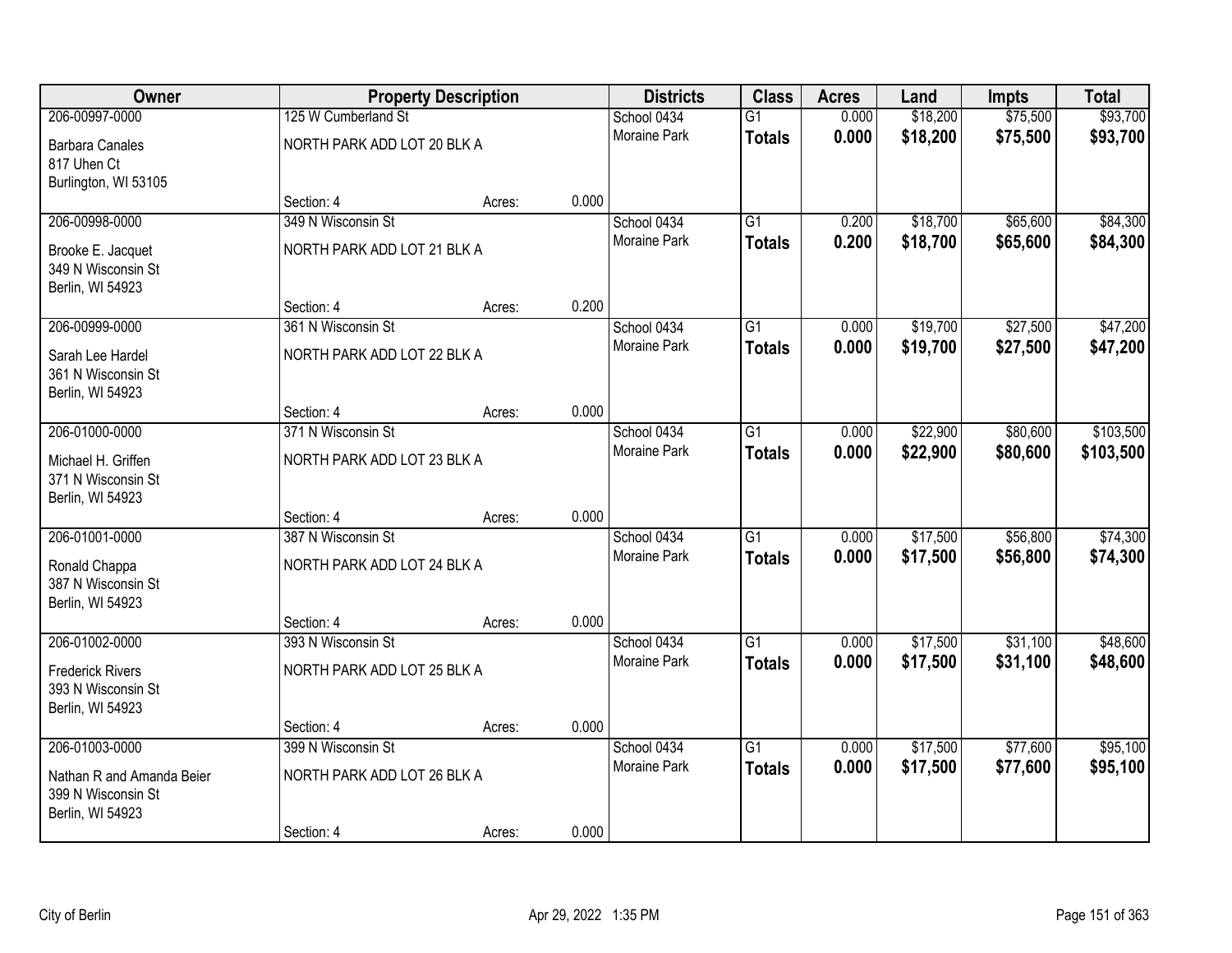| Owner                  |                             | <b>Property Description</b> |       | <b>Districts</b>    | <b>Class</b>    | <b>Acres</b> | Land     | <b>Impts</b> | <b>Total</b> |
|------------------------|-----------------------------|-----------------------------|-------|---------------------|-----------------|--------------|----------|--------------|--------------|
| 206-01004-0000         | 407 N Wisconsin St          |                             |       | School 0434         | $\overline{G1}$ | 0.000        | \$17,500 | \$77,000     | \$94,500     |
| Victor E. Schramer     | NORTH PARK ADD LOT 27 BLK A |                             |       | <b>Moraine Park</b> | <b>Totals</b>   | 0.000        | \$17,500 | \$77,000     | \$94,500     |
| Heidi Mar Schramer     |                             |                             |       |                     |                 |              |          |              |              |
| 407 N Wisconsin St     |                             |                             |       |                     |                 |              |          |              |              |
| Berlin, WI 54923       | Section: 4                  | Acres:                      | 0.000 |                     |                 |              |          |              |              |
| 206-01005-0000         | 415 N Wisconsin St          |                             |       | School 0434         | $\overline{G1}$ | 0.000        | \$17,500 | \$63,600     | \$81,100     |
| Glenn M. Ducharme      | NORTH PARK ADD LOT 28 BLK A |                             |       | Moraine Park        | <b>Totals</b>   | 0.000        | \$17,500 | \$63,600     | \$81,100     |
| 415 N Wisconsin St     |                             |                             |       |                     |                 |              |          |              |              |
| Berlin, WI 54923       |                             |                             |       |                     |                 |              |          |              |              |
|                        | Section: 4                  | Acres:                      | 0.000 |                     |                 |              |          |              |              |
| 206-01006-0000         | 423 N Wisconsin St          |                             |       | School 0434         | $\overline{G1}$ | 0.000        | \$17,500 | \$63,700     | \$81,200     |
| Lynn M. Andrews        | NORTH PARK ADD LOT 29 BLK A |                             |       | Moraine Park        | <b>Totals</b>   | 0.000        | \$17,500 | \$63,700     | \$81,200     |
| 423 N Wisconsin St     |                             |                             |       |                     |                 |              |          |              |              |
| Berlin, WI 54923       |                             |                             |       |                     |                 |              |          |              |              |
|                        | Section: 4                  | Acres:                      | 0.000 |                     |                 |              |          |              |              |
| 206-01007-0000         | 431 N Wisconsin St          |                             |       | School 0434         | $\overline{G1}$ | 0.000        | \$18,000 | \$51,400     | \$69,400     |
| Duane A. Schultz       | NORTH PARK ADD LOT 30 BLK A |                             |       | Moraine Park        | <b>Totals</b>   | 0.000        | \$18,000 | \$51,400     | \$69,400     |
| Barbara A. Schultz     |                             |                             |       |                     |                 |              |          |              |              |
| 431 N Wisconsin St     |                             |                             |       |                     |                 |              |          |              |              |
| Berlin, WI 54923       | Section: 4                  | Acres:                      | 0.000 |                     |                 |              |          |              |              |
| 206-01008-0000         | 437 N Wisconsin St          |                             |       | School 0434         | $\overline{G1}$ | 0.000        | \$18,800 | \$78,300     | \$97,100     |
| <b>Robert Dewhurst</b> | NORTH PARK ADD LOT 31 BLK A |                             |       | Moraine Park        | <b>Totals</b>   | 0.000        | \$18,800 | \$78,300     | \$97,100     |
| <b>Betty Dewhurst</b>  |                             |                             |       |                     |                 |              |          |              |              |
| 437 N Wisconsin St     |                             |                             |       |                     |                 |              |          |              |              |
| Berlin, WI 54923       | Section: 4                  | Acres:                      | 0.000 |                     |                 |              |          |              |              |
| 206-01009-0000         | 447 N Wisconsin St          |                             |       | School 0434         | G1              | 0.000        | \$18,800 | \$85,100     | \$103,900    |
| Timothy M. Bending     | NORTH PARK ADD LOT 32 BLK A |                             |       | Moraine Park        | <b>Totals</b>   | 0.000        | \$18,800 | \$85,100     | \$103,900    |
| 447 N Wisconsin St     |                             |                             |       |                     |                 |              |          |              |              |
| Berlin, WI 54923       |                             |                             |       |                     |                 |              |          |              |              |
|                        | Section: 4                  | Acres:                      | 0.000 |                     |                 |              |          |              |              |
| 206-01010-0000         | 423 N Capron St             |                             |       | School 0434         | $\overline{G1}$ | 0.000        | \$18,600 | \$137,400    | \$156,000    |
| Long Nguyen            | NORTH PARK ADD LOT 1 BLK B  |                             |       | <b>Moraine Park</b> | <b>Totals</b>   | 0.000        | \$18,600 | \$137,400    | \$156,000    |
| 423 N Capron St        |                             |                             |       |                     |                 |              |          |              |              |
| Berlin, WI 54923       |                             |                             |       |                     |                 |              |          |              |              |
|                        | Section: 4                  | Acres:                      | 0.000 |                     |                 |              |          |              |              |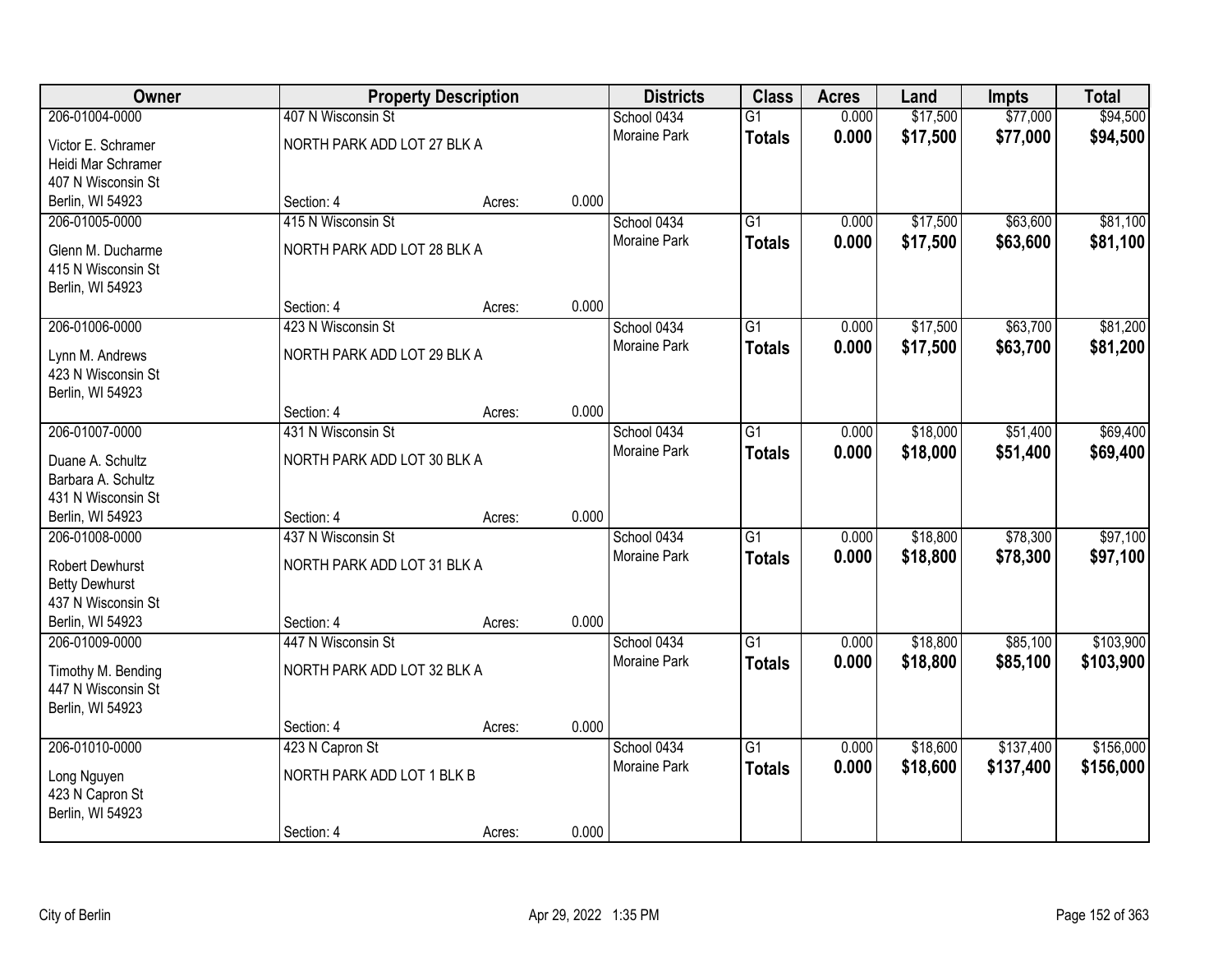| Owner                |                                 | <b>Property Description</b> |       | <b>Districts</b>    | <b>Class</b>    | <b>Acres</b> | Land     | <b>Impts</b> | <b>Total</b> |
|----------------------|---------------------------------|-----------------------------|-------|---------------------|-----------------|--------------|----------|--------------|--------------|
| 206-01011-0000       | 428 River Dr                    |                             |       | School 0434         | $\overline{G1}$ | 0.000        | \$18,600 | \$107,900    | \$126,500    |
| Jack L. Nation       | NORTH PARK ADD LOT 2 BLK B      |                             |       | Moraine Park        | <b>Totals</b>   | 0.000        | \$18,600 | \$107,900    | \$126,500    |
| 428 River Dr         |                                 |                             |       |                     |                 |              |          |              |              |
| Berlin, WI 54923     |                                 |                             |       |                     |                 |              |          |              |              |
|                      | Section: 4                      | Acres:                      | 0.000 |                     |                 |              |          |              |              |
| 206-01012-0000       | 420 River Dr                    |                             |       | School 0434         | $\overline{G1}$ | 0.330        | \$19,000 | \$79,300     | \$98,300     |
| David C. Hardel      | NORTH PARK ADD LOT 3 BLK B      |                             |       | <b>Moraine Park</b> | <b>Totals</b>   | 0.330        | \$19,000 | \$79,300     | \$98,300     |
| 420 River Dr         |                                 |                             |       |                     |                 |              |          |              |              |
| Berlin, WI 54923     |                                 |                             |       |                     |                 |              |          |              |              |
|                      | Section: 4                      | Acres:                      | 0.330 |                     |                 |              |          |              |              |
| 206-01013-0000       | 410 River Dr                    |                             |       | School 0434         | $\overline{G1}$ | 0.000        | \$17,500 | \$75,400     | \$92,900     |
| Delbert D. Krause    | NORTH PARK ADD LOT 4 BLK B      |                             |       | Moraine Park        | <b>Totals</b>   | 0.000        | \$17,500 | \$75,400     | \$92,900     |
| 410 River Dr         |                                 |                             |       |                     |                 |              |          |              |              |
| Berlin, WI 54923     |                                 |                             |       |                     |                 |              |          |              |              |
|                      | Section: 4                      | Acres:                      | 0.000 |                     |                 |              |          |              |              |
| 206-01014-0000       | 402 River Dr                    |                             |       | School 0434         | G1              | 0.000        | \$17,500 | \$54,400     | \$71,900     |
| Scott C. Patterson   | NORTH PARK ADD LOT 5 BLK B      |                             |       | <b>Moraine Park</b> | <b>Totals</b>   | 0.000        | \$17,500 | \$54,400     | \$71,900     |
| Barbara A. Patterson |                                 |                             |       |                     |                 |              |          |              |              |
| 402 River Dr         |                                 |                             |       |                     |                 |              |          |              |              |
| Berlin, WI 54923     | Section: 4                      | Acres:                      | 0.000 |                     |                 |              |          |              |              |
| 206-01015-0000       | 392 River Dr                    |                             |       | School 0434         | $\overline{G1}$ | 0.000        | \$25,200 | \$130,500    | \$155,700    |
| Thomas L. Jensen     | NORTH PARK ADD LOTS 6 & 7 BLK B |                             |       | Moraine Park        | <b>Totals</b>   | 0.000        | \$25,200 | \$130,500    | \$155,700    |
| Jill K. Jensen       |                                 |                             |       |                     |                 |              |          |              |              |
| 392 River Dr         |                                 |                             |       |                     |                 |              |          |              |              |
| Berlin, WI 54923     | Section: 4                      | Acres:                      | 0.000 |                     |                 |              |          |              |              |
| 206-01017-0000       | 376 River Dr                    |                             |       | School 0434         | $\overline{G1}$ | 0.000        | \$25,200 | \$119,100    | \$144,300    |
| Martin R. Trochinski | NORTH PARK ADD LOTS 8 & 9 BLK B |                             |       | Moraine Park        | <b>Totals</b>   | 0.000        | \$25,200 | \$119,100    | \$144,300    |
| 376 River Dr         |                                 |                             |       |                     |                 |              |          |              |              |
| Berlin, WI 54923     |                                 |                             |       |                     |                 |              |          |              |              |
|                      | Section: 4                      | Acres:                      | 0.000 |                     |                 |              |          |              |              |
| 206-01019-0000       | 364 River Dr                    |                             |       | School 0434         | $\overline{G1}$ | 0.000        | \$17,500 | \$138,800    | \$156,300    |
| Edward A. Schultz    | NORTH PARK ADD LOT 10 BLK B     |                             |       | <b>Moraine Park</b> | <b>Totals</b>   | 0.000        | \$17,500 | \$138,800    | \$156,300    |
| 364 River Dr         |                                 |                             |       |                     |                 |              |          |              |              |
| Berlin, WI 54923     |                                 |                             |       |                     |                 |              |          |              |              |
|                      | Section: 4                      | Acres:                      | 0.000 |                     |                 |              |          |              |              |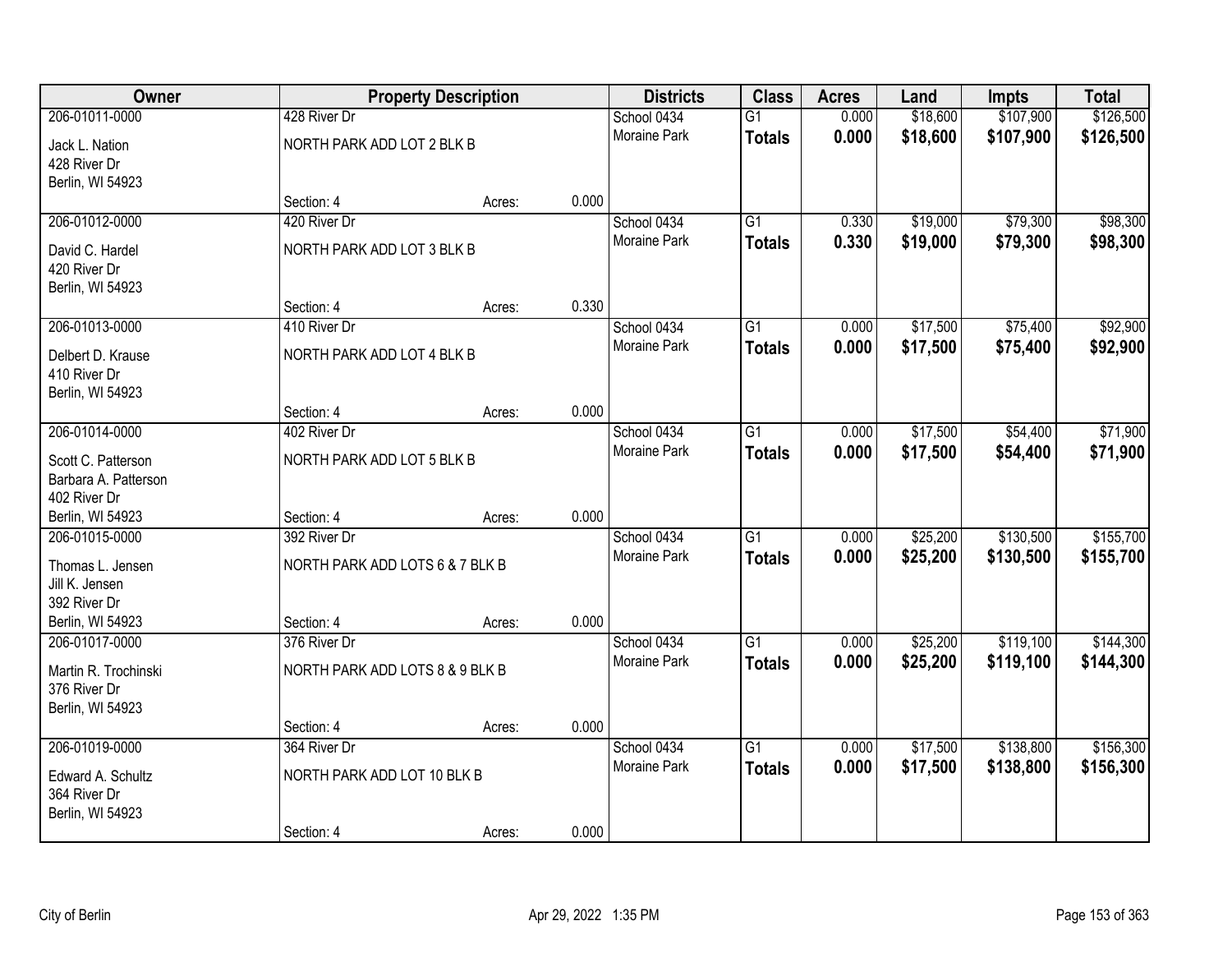| <b>Owner</b>                                                           |                                                                      | <b>Property Description</b> |       | <b>Districts</b>            | <b>Class</b>    | <b>Acres</b> | Land     | <b>Impts</b> | <b>Total</b> |
|------------------------------------------------------------------------|----------------------------------------------------------------------|-----------------------------|-------|-----------------------------|-----------------|--------------|----------|--------------|--------------|
| 206-01020-0000                                                         | 358 River Dr                                                         |                             |       | School 0434                 | $\overline{G1}$ | 0.000        | \$17,500 | \$105,900    | \$123,400    |
| Michelle A. Knutson                                                    | NORTH PARK ADD LOT 11 BLK B                                          |                             |       | Moraine Park                | <b>Totals</b>   | 0.000        | \$17,500 | \$105,900    | \$123,400    |
| 358 River Dr                                                           |                                                                      |                             |       |                             |                 |              |          |              |              |
| Berlin, WI 54923                                                       |                                                                      |                             |       |                             |                 |              |          |              |              |
|                                                                        | Section: 4                                                           | Acres:                      | 0.000 |                             |                 |              |          |              |              |
| 206-01021-0000                                                         | 348 River Dr                                                         |                             |       | School 0434                 | $\overline{G1}$ | 0.000        | \$20,300 | \$91,500     | \$111,800    |
| Dorothy A. Nelson                                                      | NORTH PARK ADD LOT 12 BLK B                                          |                             |       | Moraine Park                | <b>Totals</b>   | 0.000        | \$20,300 | \$91,500     | \$111,800    |
| 348 River Dr                                                           |                                                                      |                             |       |                             |                 |              |          |              |              |
| Berlin, WI 54923                                                       |                                                                      |                             |       |                             |                 |              |          |              |              |
|                                                                        | Section: 4                                                           | Acres:                      | 0.000 |                             |                 |              |          |              |              |
| 206-01022-0000                                                         | 349 N Capron St                                                      |                             |       | School 0434                 | $\overline{G1}$ | 0.000        | \$19,000 | \$66,000     | \$85,000     |
|                                                                        |                                                                      |                             |       | Moraine Park                | <b>Totals</b>   | 0.000        | \$19,000 | \$66,000     | \$85,000     |
| Robert A. Dean<br>Debra J. Dean                                        | NORTH PARK ADD LOT 13 BLK B; EXC THE E 102' OF<br>THE N 6.5' THEREOF |                             |       |                             |                 |              |          |              |              |
| 349 N Capron St                                                        |                                                                      |                             |       |                             |                 |              |          |              |              |
| Berlin, WI 54923                                                       | Section: 4                                                           | Acres:                      | 0.000 |                             |                 |              |          |              |              |
| 206-01023-0000                                                         | 357 N Capron St                                                      |                             |       | School 0434                 | G1              | 0.000        | \$19,300 | \$85,000     | \$104,300    |
|                                                                        |                                                                      |                             |       | Moraine Park                | <b>Totals</b>   | 0.000        | \$19,300 | \$85,000     | \$104,300    |
| Daniel A. Beyer                                                        | NORTH PARK ADD LOT 14 & THE E 102' OF THEN                           |                             |       |                             |                 |              |          |              |              |
| Luann Beyer                                                            | 6.5' OF LOT 13 BLK B                                                 |                             |       |                             |                 |              |          |              |              |
| 357 N Capron St                                                        |                                                                      |                             |       |                             |                 |              |          |              |              |
| Berlin, WI 54923<br>206-01024-0000                                     | Section: 4<br>365 N Capron St                                        | Acres:                      | 0.000 |                             | $\overline{G1}$ | 0.000        | \$18,200 | \$58,100     | \$76,300     |
|                                                                        |                                                                      |                             |       | School 0434<br>Moraine Park |                 |              |          |              |              |
| Cindy Klassa                                                           | NORTH PARK ADD LOT 15 BLK B LIFE ESTATE:                             |                             |       |                             | <b>Totals</b>   | 0.000        | \$18,200 | \$58,100     | \$76,300     |
| c/o Darlene Sierakowski                                                | DARLENE SIERAKOWSKI                                                  |                             |       |                             |                 |              |          |              |              |
| 365 N Capron St                                                        |                                                                      |                             |       |                             |                 |              |          |              |              |
| Berlin, WI 54923                                                       | Section: 4                                                           | Acres:                      | 0.000 |                             |                 |              |          |              |              |
| 206-01025-0000                                                         | 371 N Capron St                                                      |                             |       | School 0434                 | $\overline{G1}$ | 0.000        | \$18,200 | \$86,200     | \$104,400    |
| Robert & Patricia Kasubaski Living Trust   NORTH PARK ADD LOT 16 BLK B |                                                                      |                             |       | Moraine Park                | <b>Totals</b>   | 0.000        | \$18,200 | \$86,200     | \$104,400    |
| 371 N Capron St                                                        |                                                                      |                             |       |                             |                 |              |          |              |              |
| Berlin, WI 54923                                                       |                                                                      |                             |       |                             |                 |              |          |              |              |
|                                                                        | Section: 4                                                           | Acres:                      | 0.000 |                             |                 |              |          |              |              |
| 206-01026-0000                                                         | 381 N Capron St                                                      |                             |       | School 0434                 | $\overline{G1}$ | 0.000        | \$21,600 | \$57,800     | \$79,400     |
| Robert R. Marquis                                                      | NORTH PARK ADD LOT 17 & 18 BLK B                                     |                             |       | <b>Moraine Park</b>         | <b>Totals</b>   | 0.000        | \$21,600 | \$57,800     | \$79,400     |
| 381 N Capron St                                                        |                                                                      |                             |       |                             |                 |              |          |              |              |
| Berlin, WI 54923                                                       |                                                                      |                             |       |                             |                 |              |          |              |              |
|                                                                        | Section: 4                                                           | Acres:                      | 0.000 |                             |                 |              |          |              |              |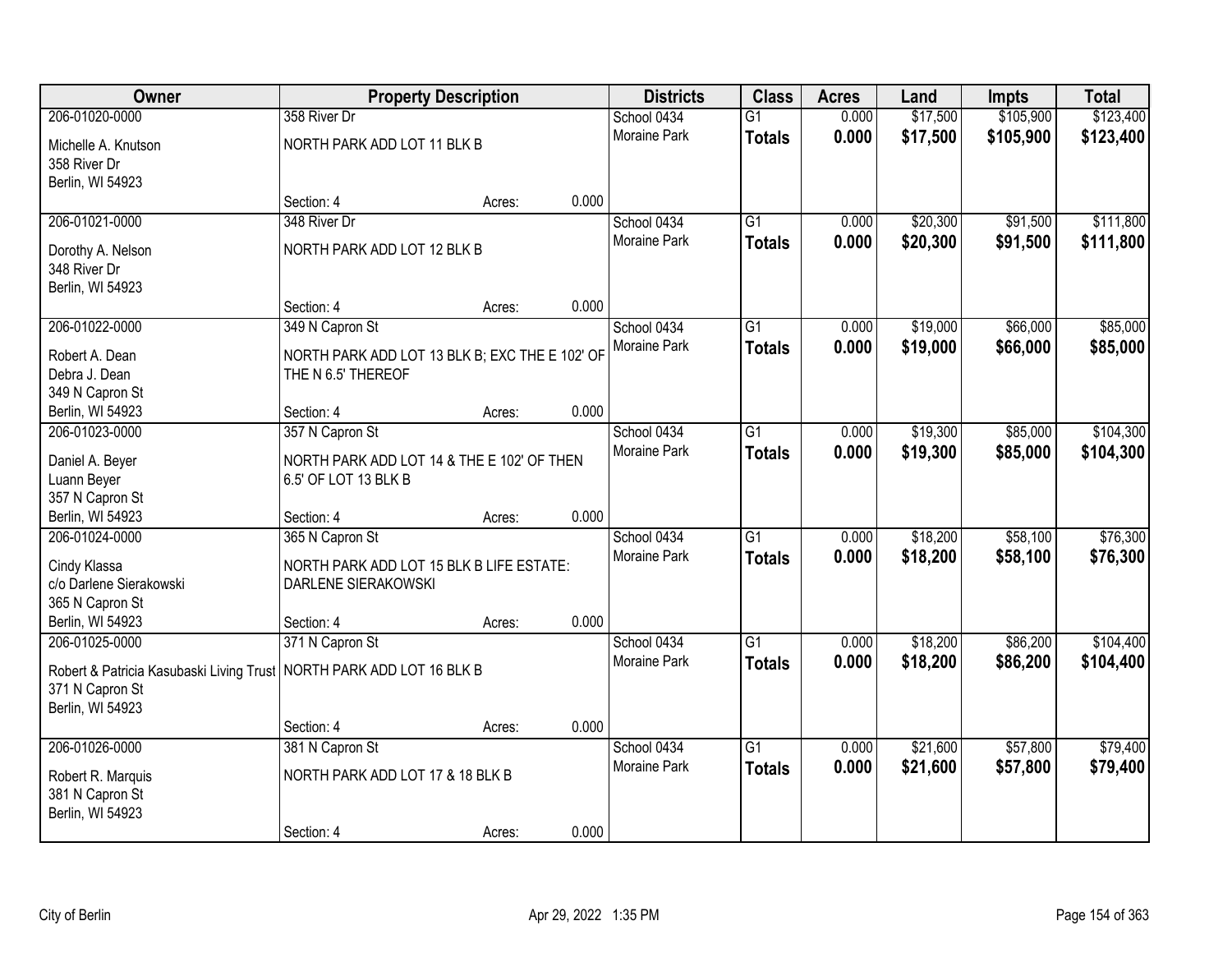| Owner                                                                             |                                                                            | <b>Property Description</b> |       | <b>Districts</b>    | <b>Class</b>    | <b>Acres</b> | Land            | <b>Impts</b>    | <b>Total</b> |
|-----------------------------------------------------------------------------------|----------------------------------------------------------------------------|-----------------------------|-------|---------------------|-----------------|--------------|-----------------|-----------------|--------------|
| 206-01028-0000                                                                    | 397 N Capron St                                                            |                             |       | School 0434         | $\overline{G1}$ | 0.000        | \$18,200        | \$84,400        | \$102,600    |
| Wayne E. Hartwig<br>397 N Capron St<br>Berlin, WI 54923                           | NORTH PARK ADD LOT 19 BLK B                                                |                             |       | <b>Moraine Park</b> | <b>Totals</b>   | 0.000        | \$18,200        | \$84,400        | \$102,600    |
|                                                                                   | Section: 4                                                                 | Acres:                      | 0.000 |                     |                 |              |                 |                 |              |
| 206-01029-0000                                                                    | 405 N Capron St                                                            |                             |       | School 0434         | $\overline{G1}$ | 0.000        | \$19,000        | \$68,400        | \$87,400     |
| Cynthia Ann Eaton<br>405 N Capron St<br>Berlin, WI 54923                          | NORTH PARK ADD LOT 20 BLK B LE ROBERT M &<br><b>MARCIA M NOWICKI</b>       |                             |       | <b>Moraine Park</b> | <b>Totals</b>   | 0.000        | \$19,000        | \$68,400        | \$87,400     |
|                                                                                   | Section: 4                                                                 | Acres:                      | 0.000 |                     |                 |              |                 |                 |              |
| 206-01030-0000                                                                    | 413 N Capron St                                                            |                             |       | School 0434         | $\overline{G1}$ | 0.000        | \$19,000        | \$90,700        | \$109,700    |
| Nextgen Properties, LLC<br>W1293 E County Rd A<br>Berlin, WI 54923                | NORTH PARK ADD LOT 21 BLK B                                                |                             |       | <b>Moraine Park</b> | <b>Totals</b>   | 0.000        | \$19,000        | \$90,700        | \$109,700    |
|                                                                                   | Section: 4                                                                 | Acres:                      | 0.000 |                     |                 |              |                 |                 |              |
| 206-01031-0000                                                                    |                                                                            |                             |       | School 0434         | $\overline{X4}$ | 0.665        | $\overline{50}$ | $\overline{30}$ | \$0          |
| City Of Berlin<br>108 N Capron St<br>Berlin, WI 54923                             | NORTH PARK ADD LOT 1 & THE N 80' OF LOT 2 BLK<br>C                         |                             |       | Moraine Park        | <b>Totals</b>   | 0.665        | \$0             | \$0             | \$0          |
|                                                                                   | Section: 4                                                                 | Acres:                      | 0.665 |                     |                 |              |                 |                 |              |
| 206-01032-0000                                                                    | <b>River Dr</b>                                                            |                             |       | School 0434         | $\overline{G1}$ | 0.000        | \$20,800        | \$0             | \$20,800     |
| Leora Richardson                                                                  | NORTH PARK ADD LOT 1 CERTIFIED SURVEY                                      |                             |       | <b>Moraine Park</b> | <b>Totals</b>   | 0.000        | \$20,800        | \$0             | \$20,800     |
| 12181 Us Highway 12<br>Naches, WA 98937                                           | MAP2637 V13 (PT LOTS 2 & 3 BLK C)                                          |                             |       |                     |                 |              |                 |                 |              |
|                                                                                   | Section: 4                                                                 | Acres:                      | 0.000 |                     |                 |              |                 |                 |              |
| 206-01034-0000                                                                    | <b>River Dr</b>                                                            |                             |       | School 0434         | G1              | 0.000        | \$20,800        | $\sqrt{6}$      | \$20,800     |
| Leora Richardson<br>12181 Us Highway 12<br>Naches, WA 98937                       | NORTH PARK ADD LOT 2 CERTIFIED SURVEY<br>MAP2637 V13 (PT LOTS 3 & 4 BLK C) |                             |       | Moraine Park        | <b>Totals</b>   | 0.000        | \$20,800        | \$0             | \$20,800     |
|                                                                                   | Section: 4                                                                 | Acres:                      | 0.000 |                     |                 |              |                 |                 |              |
| 206-01036-0000                                                                    | 552 River Dr                                                               |                             |       | School 0434         | $\overline{G1}$ | 0.000        | \$9,100         | $\overline{50}$ | \$9,100      |
| International Investment Group Corp<br>140 N Wildwood St<br>Sun Prairie, WI 53590 | NORTH PARK ADD LOT 6 BLK C                                                 |                             |       | <b>Moraine Park</b> | <b>Totals</b>   | 0.000        | \$9,100         | \$0             | \$9,100      |
|                                                                                   | Section: 4                                                                 | Acres:                      | 0.000 |                     |                 |              |                 |                 |              |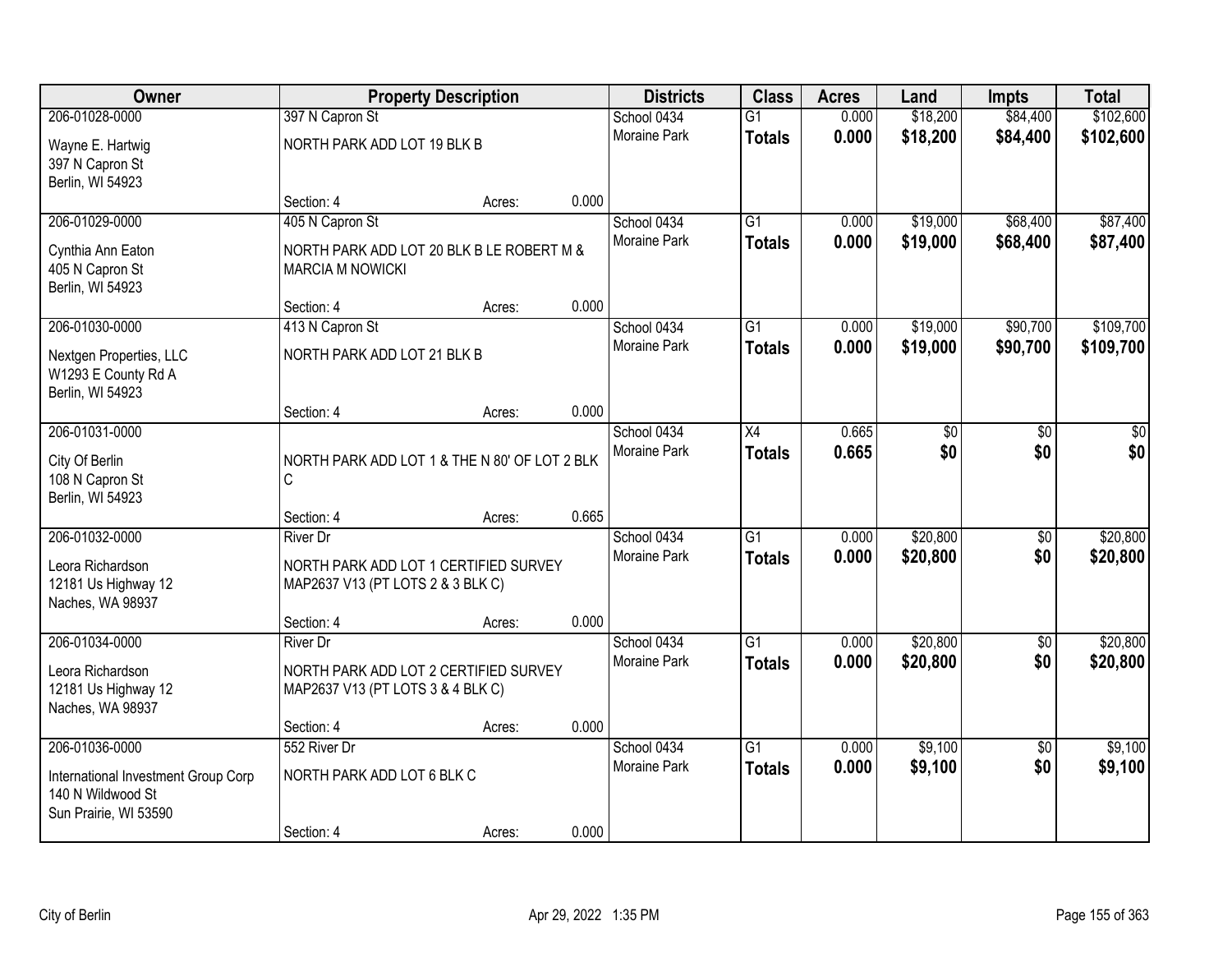| Owner                                                                             |                                             | <b>Property Description</b> |       | <b>Districts</b>    | <b>Class</b>    | <b>Acres</b> | Land     | Impts           | <b>Total</b> |
|-----------------------------------------------------------------------------------|---------------------------------------------|-----------------------------|-------|---------------------|-----------------|--------------|----------|-----------------|--------------|
| 206-01037-0000                                                                    | 546 River Dr                                |                             |       | School 0434         | $\overline{G1}$ | 0.000        | \$9,100  | $\overline{50}$ | \$9,100      |
| International Investment Group Corp<br>140 N Wildwood St                          | NORTH PARK ADD LOT 7 BLK C                  |                             |       | Moraine Park        | <b>Totals</b>   | 0.000        | \$9,100  | \$0             | \$9,100      |
| Sun Prairie, WI 53590                                                             | Section: 4                                  | Acres:                      | 0.000 |                     |                 |              |          |                 |              |
| 206-01038-0000                                                                    | 540 River Dr                                |                             |       | School 0434         | $\overline{G1}$ | 0.000        | \$9,100  | $\overline{50}$ | \$9,100      |
|                                                                                   |                                             |                             |       | Moraine Park        | <b>Totals</b>   | 0.000        | \$9,100  | \$0             | \$9,100      |
| International Investment Group Corp<br>140 N Wildwood St<br>Sun Prairie, WI 53590 | NORTH PARK ADD LOT 8 BLK C                  |                             |       |                     |                 |              |          |                 |              |
|                                                                                   | Section: 4                                  | Acres:                      | 0.000 |                     |                 |              |          |                 |              |
| 206-01039-0100                                                                    | 534 River Dr                                |                             |       | School 0434         | G1              | 0.000        | \$20,300 | \$142,900       | \$163,200    |
| International Investment Group Corp<br>140 N Wildwood St                          |                                             |                             |       | Moraine Park        | <b>Totals</b>   | 0.000        | \$20,300 | \$142,900       | \$163,200    |
| Sun Prairie, WI 53590                                                             |                                             |                             |       |                     |                 |              |          |                 |              |
|                                                                                   | Section: 4                                  | Acres:                      | 0.000 |                     |                 |              |          |                 |              |
| 206-01039-0200                                                                    | 536 River Dr                                |                             |       | School 0434         | G1              | 0.000        | \$20,300 | \$142,900       | \$163,200    |
| Pamela S Engstrom Trust                                                           |                                             |                             |       | <b>Moraine Park</b> | <b>Totals</b>   | 0.000        | \$20,300 | \$142,900       | \$163,200    |
| 536 River Dr                                                                      |                                             |                             |       |                     |                 |              |          |                 |              |
| Berlin, WI 54923                                                                  |                                             |                             |       |                     |                 |              |          |                 |              |
|                                                                                   | Section: 4                                  | Acres:                      | 0.000 |                     |                 |              |          |                 |              |
| 206-01040-0000                                                                    | 520 River Dr                                |                             |       | School 0434         | $\overline{G1}$ | 0.000        | \$19,700 | \$127,900       | \$147,600    |
| Darlene Opperman                                                                  | NORTH PARK ADD LOT 10 BLK C                 |                             |       | Moraine Park        | <b>Totals</b>   | 0.000        | \$19,700 | \$127,900       | \$147,600    |
| Darrell W. Opperman                                                               |                                             |                             |       |                     |                 |              |          |                 |              |
| 520 River Dr                                                                      |                                             |                             |       |                     |                 |              |          |                 |              |
| Berlin, WI 54923                                                                  | Section: 4                                  | Acres:                      | 0.000 |                     |                 |              |          |                 |              |
| 206-01041-0000                                                                    | 510 River Dr                                |                             |       | School 0434         | $\overline{G1}$ | 0.000        | \$19,700 | \$112,700       | \$132,400    |
| Tina Y. Bambrough                                                                 | NORTH PARK ADD LOT 11 BLK C                 |                             |       | Moraine Park        | <b>Totals</b>   | 0.000        | \$19,700 | \$112,700       | \$132,400    |
| 81 Maloney Dr                                                                     |                                             |                             |       |                     |                 |              |          |                 |              |
| Fitchburg, WI 53713                                                               |                                             |                             |       |                     |                 |              |          |                 |              |
|                                                                                   | Section: 4                                  | Acres:                      | 0.000 |                     |                 |              |          |                 |              |
| 206-01042-0000                                                                    | 499 N Wisconsin St                          |                             |       | School 0434         | $\overline{G1}$ | 0.000        | \$25,600 | \$121,600       | \$147,200    |
| Lee E. Born                                                                       | NORTH PARK ADD LOT 12; THE N60' OF LOT 21 & |                             |       | <b>Moraine Park</b> | <b>Totals</b>   | 0.000        | \$25,600 | \$121,600       | \$147,200    |
| Barbara L. Born                                                                   | THE S10' OF LOT 22 BLK C                    |                             |       |                     |                 |              |          |                 |              |
| 499 N Wisconsin St                                                                |                                             |                             |       |                     |                 |              |          |                 |              |
| Berlin, WI 54923                                                                  | Section: 4                                  | Acres:                      | 0.000 |                     |                 |              |          |                 |              |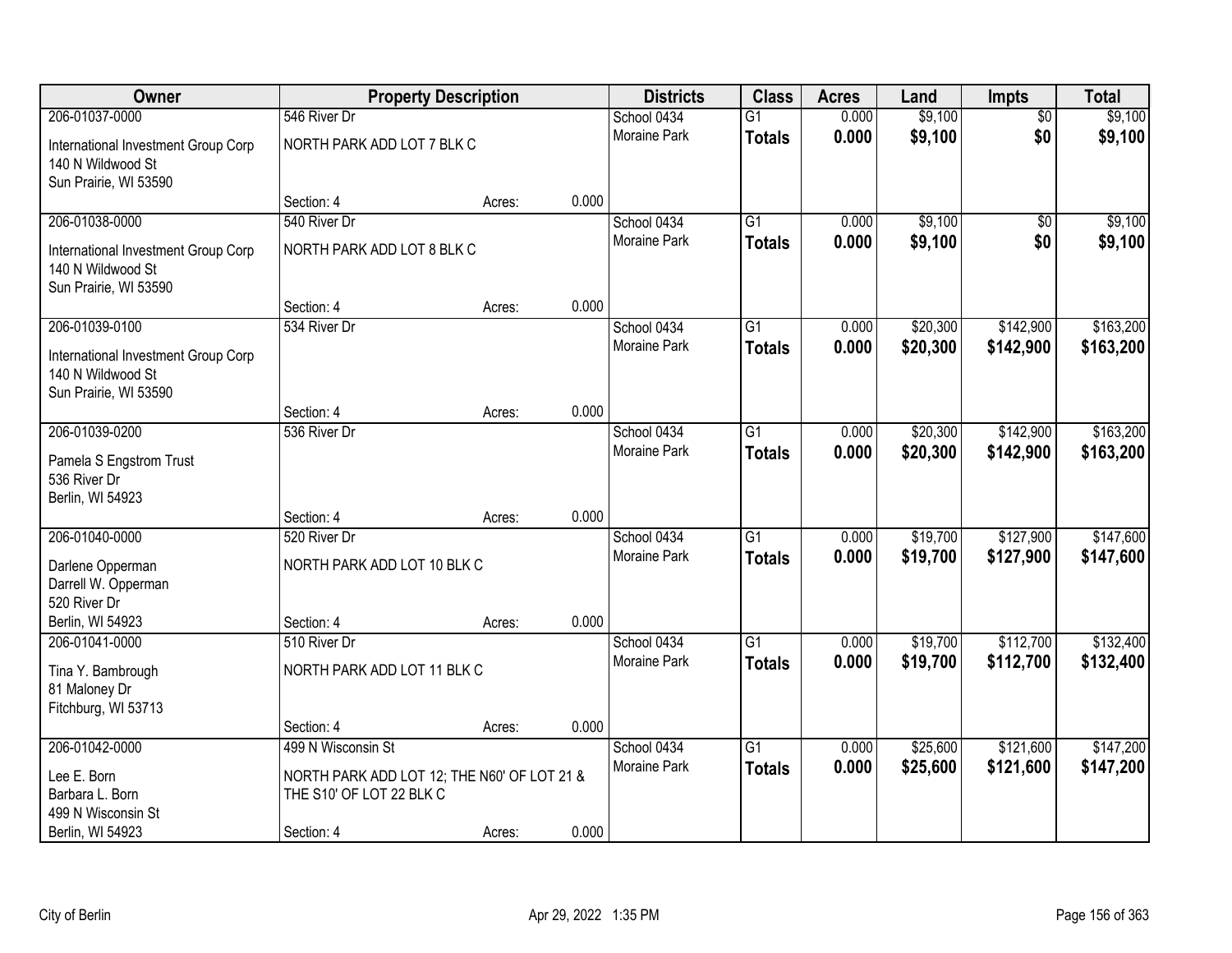| Owner                                                                         |                                                                                                 | <b>Property Description</b> |       | <b>Districts</b>                   | <b>Class</b>                     | <b>Acres</b>   | Land                 | Impts                  | <b>Total</b>           |
|-------------------------------------------------------------------------------|-------------------------------------------------------------------------------------------------|-----------------------------|-------|------------------------------------|----------------------------------|----------------|----------------------|------------------------|------------------------|
| 206-01043-0000<br>Lee Born<br>120 E Huron St<br>Berlin, WI 54923              | NORTH PARK ADD LOT 13 BLK C                                                                     |                             |       | School 0434<br>Moraine Park        | $\overline{G1}$<br><b>Totals</b> | 0.000<br>0.000 | \$19,000<br>\$19,000 | $\overline{50}$<br>\$0 | \$19,000<br>\$19,000   |
|                                                                               | Section: 4                                                                                      | Acres:                      | 0.000 |                                    |                                  |                |                      |                        |                        |
| 206-01044-0000<br><b>Edmund Roehl</b><br>Carol J. Roehl<br>485 N Wisconsin St | NORTH PARK ADD LOT 14 BLK C                                                                     |                             |       | School 0434<br><b>Moraine Park</b> | $\overline{G1}$<br><b>Totals</b> | 0.000<br>0.000 | \$18,800<br>\$18,800 | $\overline{50}$<br>\$0 | \$18,800<br>\$18,800   |
| Berlin, WI 54923                                                              | Section: 4                                                                                      | Acres:                      | 0.000 |                                    |                                  |                |                      |                        |                        |
| 206-01045-0000<br>Jason C. Johanknecht<br>478 River Dr<br>Berlin, WI 54923    | 478 River Dr<br>NORTH PARK ADD LOT 15 BLK C                                                     |                             |       | School 0434<br><b>Moraine Park</b> | G <sub>1</sub><br><b>Totals</b>  | 0.400<br>0.400 | \$20,700<br>\$20,700 | \$100,900<br>\$100,900 | \$121,600<br>\$121,600 |
|                                                                               | Section: 4                                                                                      | Acres:                      | 0.400 |                                    |                                  |                |                      |                        |                        |
| 206-01046-0000<br>Michael A. Majeskie<br>121 Park Ln<br>Berlin, WI 54923      | 121 Park Ln<br>NORTH PARK ADD LOT 16 BLK C                                                      |                             |       | School 0434<br><b>Moraine Park</b> | G1<br><b>Totals</b>              | 0.000<br>0.000 | \$17,900<br>\$17,900 | \$85,000<br>\$85,000   | \$102,900<br>\$102,900 |
|                                                                               | Section: 4                                                                                      | Acres:                      | 0.000 |                                    |                                  |                |                      |                        |                        |
| 206-01047-0000<br>Thomas A. Faulkner<br>105 Park Ln<br>Berlin, WI 54923       | 105 Park Ln<br>NORTH PARK ADD LOT 17 BLK C<br>Section: 4                                        | Acres:                      | 0.000 | School 0434<br>Moraine Park        | $\overline{G1}$<br><b>Totals</b> | 0.000<br>0.000 | \$17,900<br>\$17,900 | \$89,800<br>\$89,800   | \$107,700<br>\$107,700 |
| 206-01048-0000<br><b>Edmund Roehl</b><br>Carol J. Roehl<br>485 N Wisconsin St | 485 N Wisconsin St<br>NORTH PARK ADD LOTS 18 & 19 BLK C                                         |                             |       | School 0434<br>Moraine Park        | $\overline{G1}$<br><b>Totals</b> | 0.000<br>0.000 | \$25,200<br>\$25,200 | \$103,500<br>\$103,500 | \$128,700<br>\$128,700 |
| Berlin, WI 54923                                                              | Section: 4                                                                                      | Acres:                      | 0.000 |                                    |                                  |                |                      |                        |                        |
| 206-01050-0000<br>Scott M. Muhle<br>495 N Wisconsin St<br>Berlin, WI 54923    | 495 N Wisconsin St<br>NORTH PARK ADD LOT 20 & THE S 20' OF LOT 21<br><b>BLK C</b><br>Section: 4 | Acres:                      | 0.000 | School 0434<br>Moraine Park        | $\overline{G1}$<br><b>Totals</b> | 0.000<br>0.000 | \$20,300<br>\$20,300 | \$83,100<br>\$83,100   | \$103,400<br>\$103,400 |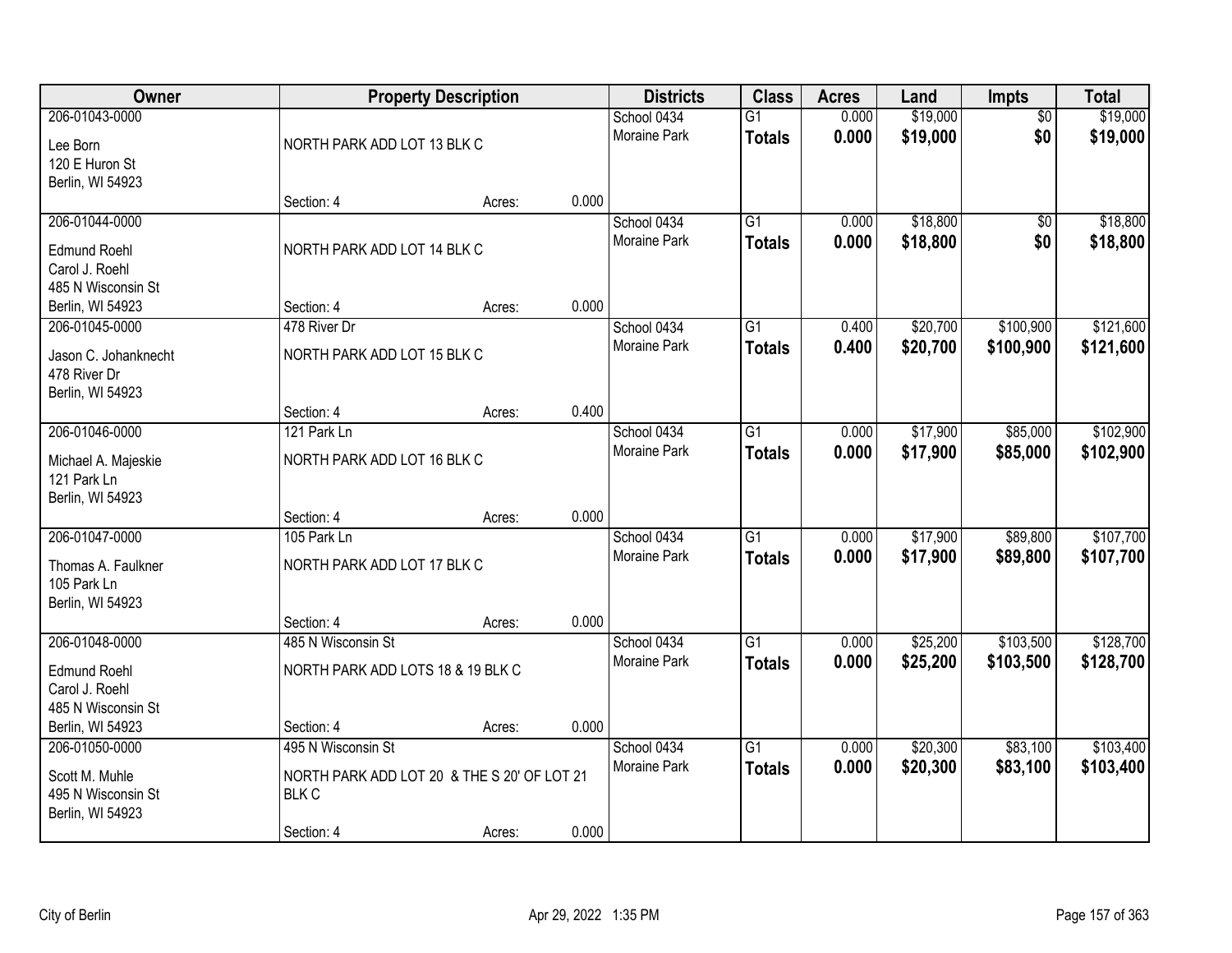| Owner                                                                             |                                                                  | <b>Property Description</b> |       | <b>Districts</b>            | <b>Class</b>                     | <b>Acres</b>   | Land                 | <b>Impts</b>           | <b>Total</b>           |
|-----------------------------------------------------------------------------------|------------------------------------------------------------------|-----------------------------|-------|-----------------------------|----------------------------------|----------------|----------------------|------------------------|------------------------|
| 206-01052-0000                                                                    | 503 N Wisconsin St                                               |                             |       | School 0434                 | $\overline{G1}$                  | 0.000          | \$15,600             | \$94,300               | \$109,900              |
| Brendan Lee Lavigne<br>503 N Wisconsin St<br>Berlin, WI 54923                     | NORTH PARK ADD THE S 69' OF THE N 70' OF LOT<br>22 BLK C         |                             |       | <b>Moraine Park</b>         | <b>Totals</b>                    | 0.000          | \$15,600             | \$94,300               | \$109,900              |
|                                                                                   | Section: 4                                                       | Acres:                      | 0.000 |                             |                                  |                |                      |                        |                        |
| 206-01053-0000                                                                    | 511 N Wisconsin St                                               |                             |       | School 0434                 | $\overline{G1}$                  | 0.000          | \$15,100             | \$91,700               | \$106,800              |
| Richard J. Brey<br>Amanda V. Brey<br>511 N Wisconsin St                           | NORTH PARK ADD THE N 1' OF LOT 22 & THE S 65'<br>OF LOT 23 BLK C |                             |       | Moraine Park                | <b>Totals</b>                    | 0.000          | \$15,100             | \$91,700               | \$106,800              |
| Berlin, WI 54923                                                                  | Section: 4                                                       | Acres:                      | 0.000 |                             |                                  |                |                      |                        |                        |
| 206-01054-0000                                                                    | 521 N Wisconsin St                                               |                             |       | School 0434                 | G1                               | 0.000          | \$19,700             | \$133,200              | \$152,900              |
| Darrell L. Schwersinske<br>521 N Wisconsin St<br>Berlin, WI 54923                 | NORTH PARK ADD LOT 24 & THE N 15' LOT 23 BLK C                   |                             |       | Moraine Park                | <b>Totals</b>                    | 0.000          | \$19,700             | \$133,200              | \$152,900              |
|                                                                                   | Section: 4                                                       | Acres:                      | 0.000 |                             |                                  |                |                      |                        |                        |
| 206-01055-0100                                                                    | 535 N Wisconsin St                                               |                             |       | School 0434                 | $\overline{G1}$                  | 0.000          | \$17,500             | \$142,900              | \$160,400              |
| Judith A. Lund<br>535 N Wisconsin St<br>Berlin, WI 54923                          | UNIT 2 BERLIN CONDOMINIUMNS                                      |                             |       | Moraine Park                | <b>Totals</b>                    | 0.000          | \$17,500             | \$142,900              | \$160,400              |
|                                                                                   | Section: 4                                                       | Acres:                      | 0.000 |                             |                                  |                |                      |                        |                        |
| 206-01055-0200                                                                    | 533 N Wisconsin St                                               |                             |       | School 0434<br>Moraine Park | $\overline{G1}$<br><b>Totals</b> | 0.000<br>0.000 | \$17,500<br>\$17,500 | \$142,900<br>\$142,900 | \$160,400<br>\$160,400 |
| Judith A. Lund<br>535 N Wisconsin St<br>Berlin, WI 54923                          | UNIT 4 BERLIN CONDOMINIUMS                                       |                             |       |                             |                                  |                |                      |                        |                        |
|                                                                                   | Section: 4                                                       | Acres:                      | 0.000 |                             |                                  |                |                      |                        |                        |
| 206-01056-0000                                                                    | 539 N Wisconsin St                                               |                             |       | School 0434                 | $\overline{G1}$                  | 0.000          | \$8,700              | \$0                    | \$8,700                |
| International Investment Group Corp<br>140 N Wildwood St<br>Sun Prairie, WI 53590 | NORTH PARK ADD LOT 26 BLK C                                      |                             |       | Moraine Park                | <b>Totals</b>                    | 0.000          | \$8,700              | \$0                    | \$8,700                |
|                                                                                   | Section: 4                                                       | Acres:                      | 0.000 |                             |                                  |                |                      |                        |                        |
| 206-01057-0000                                                                    | 545 N Wisconsin St                                               |                             |       | School 0434                 | $\overline{G1}$                  | 0.000          | \$8,700              | $\overline{50}$        | \$8,700                |
| International Investment Group Corp<br>140 N Wildwood St<br>Sun Prairie, WI 53590 | NORTH PARK ADD LOT 27 BLK C                                      |                             |       | <b>Moraine Park</b>         | <b>Totals</b>                    | 0.000          | \$8,700              | \$0                    | \$8,700                |
|                                                                                   | Section: 4                                                       | Acres:                      | 0.000 |                             |                                  |                |                      |                        |                        |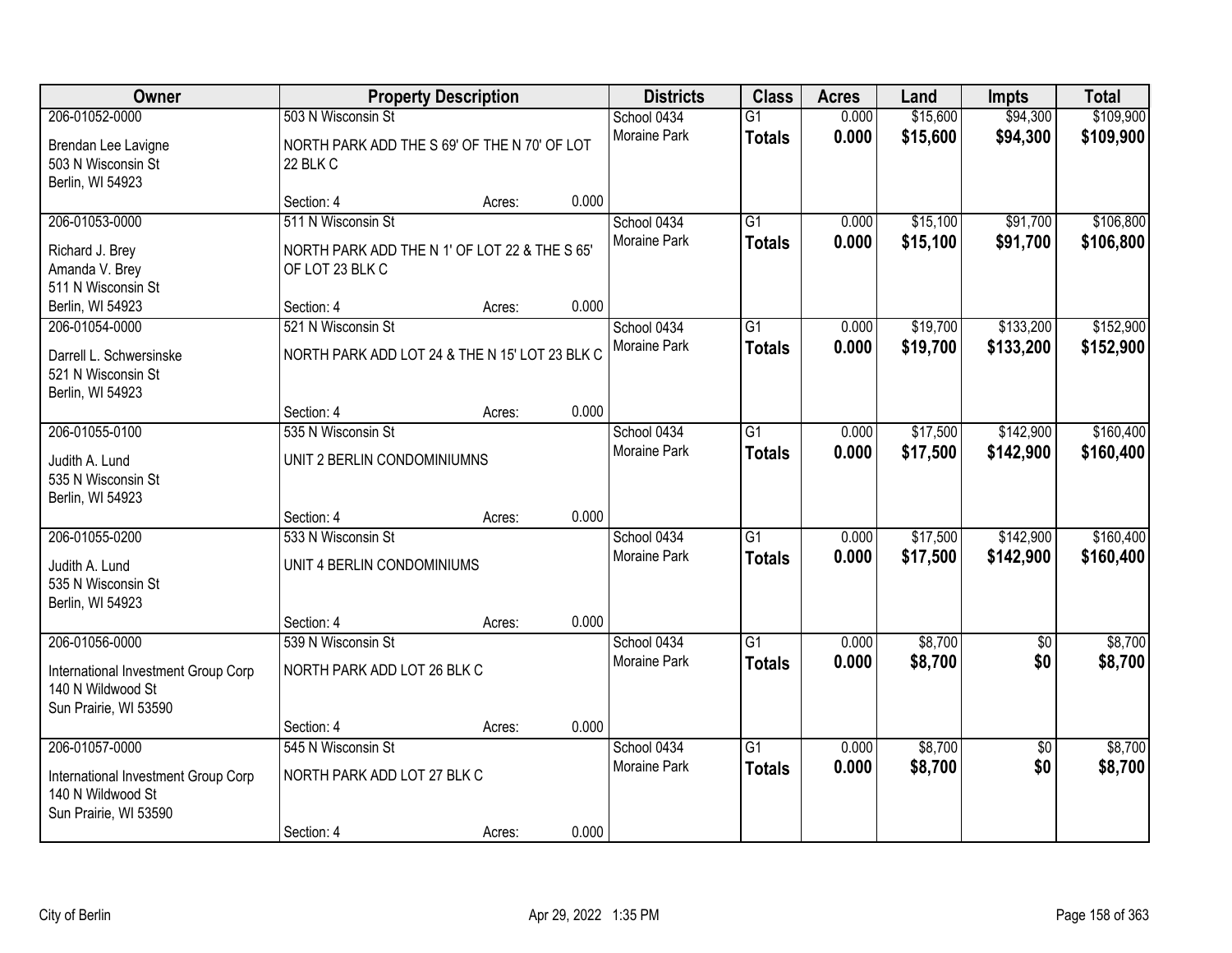| Owner                                                                                  |                                                                                                                                                             | <b>Property Description</b> |        | <b>Districts</b>            | <b>Class</b>                     | <b>Acres</b>   | Land                 | <b>Impts</b>           | <b>Total</b>           |
|----------------------------------------------------------------------------------------|-------------------------------------------------------------------------------------------------------------------------------------------------------------|-----------------------------|--------|-----------------------------|----------------------------------|----------------|----------------------|------------------------|------------------------|
| 206-01058-0000                                                                         | 551 N Wisconsin St                                                                                                                                          |                             |        | School 0434                 | $\overline{G1}$                  | 0.000          | \$8,700              | $\overline{50}$        | \$8,700                |
| International Investment Group Corp<br>140 N Wildwood St<br>Sun Prairie, WI 53590      | NORTH PARK ADD LOT 28 BLK C                                                                                                                                 |                             |        | Moraine Park                | <b>Totals</b>                    | 0.000          | \$8,700              | \$0                    | \$8,700                |
|                                                                                        | Section: 4                                                                                                                                                  | Acres:                      | 0.000  |                             |                                  |                |                      |                        |                        |
| 206-01063-0500                                                                         | 160 W Waushara St                                                                                                                                           |                             |        | School 0434                 | X4                               | 34.800         | \$0                  | $\overline{50}$        | \$0                    |
| City Of Berlin<br>108 N Capron St<br>Berlin, WI 54923                                  | RIVERSIDE PARK AREA DESC V853 P395                                                                                                                          |                             |        | Moraine Park                | <b>Totals</b>                    | 34.800         | \$0                  | \$0                    | \$0                    |
| 206-01064-0000                                                                         | Section: 4                                                                                                                                                  | Acres:                      | 34.800 |                             |                                  |                |                      |                        |                        |
| Gayle S. Marks<br>433 SW Ceresco St<br>Berlin, WI 54923                                | LOT 1 CERTIFIED SURVEY MAP 2716 V13 EXC THAT<br>PART DESC IN V614 P705 FOR STREET PURPOSES<br>SUBJ TO STORMWATER ESMT DESC IN DOC<br>Section: 3             | Acres:                      | 5.780  | School 0434<br>Moraine Park | $\overline{G1}$<br><b>Totals</b> | 5.780<br>5.780 | \$19,000<br>\$19,000 | \$0<br>\$0             | \$19,000<br>\$19,000   |
| 206-01065-0000                                                                         | 512 E Waushara St                                                                                                                                           |                             |        | School 0434                 | $\overline{G1}$                  | 2.590          | \$13,800             | \$110,400              | \$124,200              |
| David J. Pelko<br>Karen P. Pelko<br>1810 S Westhaven                                   | LOTS 3 & 4 CERTIFIED SURVEY MAP 572 V2 SEC 3                                                                                                                |                             | 2.590  | Moraine Park                | <b>Totals</b>                    | 2.590          | \$13,800             | \$110,400              | \$124,200              |
| Oshkosh, WI 54904<br>206-01065-0200                                                    | Section: 3                                                                                                                                                  | Acres:                      |        | School 0434                 | $\overline{G1}$                  | 0.865          | \$6,900              | \$0                    | \$6,900                |
| Pamela A. Matthias<br>400 Ocean Marina Dr<br>Flagler Beach, FL 32136                   | LOT 2 CERTIFIED SURVEY MAP 572 V2 SEC 3                                                                                                                     |                             |        | Moraine Park                | <b>Totals</b>                    | 0.865          | \$6,900              | \$0                    | \$6,900                |
|                                                                                        | Section: 3                                                                                                                                                  | Acres:                      | 0.865  |                             |                                  |                |                      |                        |                        |
| 206-01065-0300<br>Pamela A. Matthias<br>400 Ocean Marina Dr<br>Flagler Beach, FL 32136 | 466 E Waushara St<br>LOT 1 CERTIFIED SURVEY MAP 572 V2 SEC 3                                                                                                |                             |        | School 0434<br>Moraine Park | $\overline{G1}$<br><b>Totals</b> | 0.865<br>0.865 | \$6,900<br>\$6,900   | $\sqrt{6}$<br>\$0      | \$6,900<br>\$6,900     |
|                                                                                        | Section: 3                                                                                                                                                  | Acres:                      | 0.865  |                             |                                  |                |                      |                        |                        |
| 206-01066-0000<br>Scott T & Kelly S Zabel Trust<br>561 Leskey St<br>Berlin, WI 54923   | 561 Leskey St<br>COM SE COR LOT 16 WARNER ADD: E 40R; N 10R; W<br>40R; S 10R TO BEG SEC 3 EXC THAT PART DESC<br>V614 P697 FOR STREET PURPOSES<br>Section: 3 | Acres:                      | 2.420  | School 0434<br>Moraine Park | $\overline{G1}$<br><b>Totals</b> | 2.420<br>2.420 | \$13,300<br>\$13,300 | \$136,900<br>\$136,900 | \$150,200<br>\$150,200 |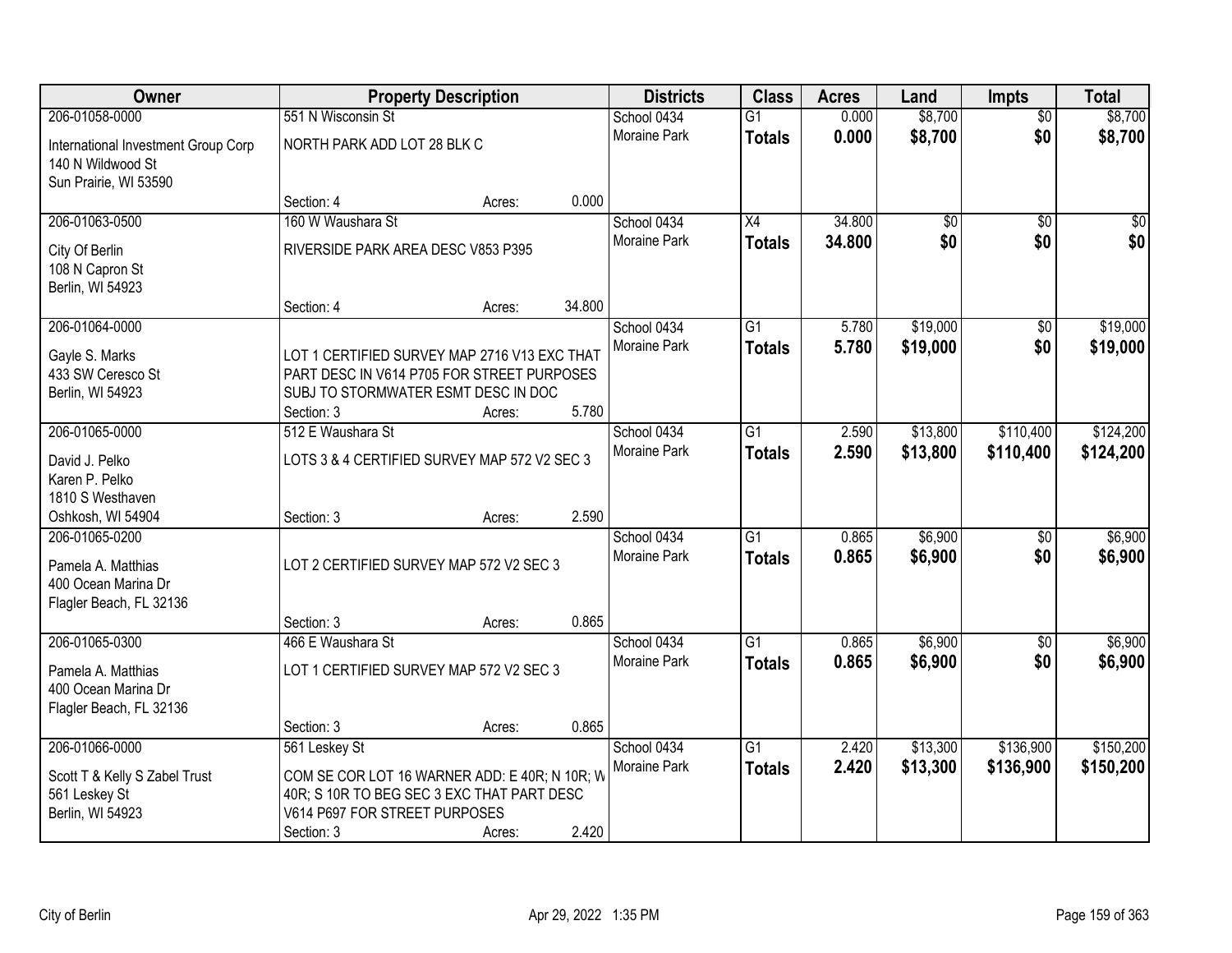| Owner                                   | <b>Property Description</b>                      |        |        | <b>Districts</b>    | <b>Class</b>    | <b>Acres</b> | Land     | <b>Impts</b>    | <b>Total</b> |
|-----------------------------------------|--------------------------------------------------|--------|--------|---------------------|-----------------|--------------|----------|-----------------|--------------|
| 206-01067-0000                          | 543 Leskey St                                    |        |        | School 0434         | $\overline{G1}$ | 5.030        | \$19,400 | \$198,200       | \$217,600    |
| Joseph A. Schellinger                   | COM 30R S OF THE NW COR OF THE E1/2 OF THE       |        |        | Moraine Park        | <b>Totals</b>   | 5.030        | \$19,400 | \$198,200       | \$217,600    |
| 543 Leskey St                           | NE1/4 OF SEC 3: THENCE S 21R; E 40R 7.5L; N 21R; |        |        |                     |                 |              |          |                 |              |
| Berlin, WI 54923                        | W 40R 7.5L TO BEG EXC THAT PART DESC V614        |        |        |                     |                 |              |          |                 |              |
|                                         | Section: 3                                       | Acres: | 5.030  |                     |                 |              |          |                 |              |
| 206-01068-0200                          | 457 Leskey St                                    |        |        | School 0434         | $\overline{G1}$ | 14.369       | \$57,600 | \$245,200       | \$302,800    |
|                                         |                                                  |        |        | Moraine Park        | <b>Totals</b>   | 14.369       | \$57,600 | \$245,200       | \$302,800    |
| Joshua T. Youngbauer                    | LOTS 1 & 2 CERTIFIED SURVEY MAP 2835 SUBJ TO     |        |        |                     |                 |              |          |                 |              |
| 457 Leskey St                           | STORM WATER ESMT DESC IN DOC#384494              |        |        |                     |                 |              |          |                 |              |
| Berlin, WI 54923                        |                                                  |        |        |                     |                 |              |          |                 |              |
|                                         | Section: 3                                       | Acres: | 14.369 |                     |                 |              |          |                 |              |
| 206-01069-0000                          | 415 Leskey St                                    |        |        | School 0434         | $\overline{G1}$ | 4.870        | \$19,300 | \$147,100       | \$166,400    |
| James A. Reinsbach                      | COM 40R N OF THE SW COR OF THE E1/2 OF THE       |        |        | Moraine Park        | <b>Totals</b>   | 4.870        | \$19,300 | \$147,100       | \$166,400    |
| Sherry Lyn Reinsbach                    | NE1/4 OF SEC 3: THENCE N 20R; E 40R; S 20R; W    |        |        |                     |                 |              |          |                 |              |
| 415 Leskey St                           | 40R TO BEG EXC THAT PART DESC V615 P01 FOR       |        |        |                     |                 |              |          |                 |              |
| Berlin, WI 54923                        | Section: 3                                       | Acres: | 4.870  |                     |                 |              |          |                 |              |
| 206-01071-0000                          | 391 Leskey St                                    |        |        | School 0434         | G1              | 1.235        | \$11,000 | \$119,300       | \$130,300    |
|                                         |                                                  |        |        | Moraine Park        | <b>Totals</b>   | 1.235        | \$11,000 | \$119,300       | \$130,300    |
| Eric S. Wrage                           | LOT 1 CERTIFIED SURVEY MAP 2525 V12 SEC 3        |        |        |                     |                 |              |          |                 |              |
| 391 Leskey St                           |                                                  |        |        |                     |                 |              |          |                 |              |
| Berlin, WI 54923                        |                                                  |        |        |                     |                 |              |          |                 |              |
|                                         | Section: 3                                       | Acres: | 1.235  |                     |                 |              |          |                 |              |
| 206-01071-0100                          | 499 E Marquette St                               |        |        | School 0434         | $\overline{G1}$ | 0.810        | \$14,900 | $\overline{50}$ | \$14,900     |
| Brian K. Johnson                        | LOT 1 CERTIFIED SURVEY MAP 2541 V12 (RES PT      |        |        | Moraine Park        | <b>Totals</b>   | 0.810        | \$14,900 | \$0             | \$14,900     |
| 489 E Marquette St                      | LOT 2 CSM 2465 V11) SEC 3                        |        |        |                     |                 |              |          |                 |              |
| Berlin, WI 54923                        |                                                  |        |        |                     |                 |              |          |                 |              |
|                                         | Section: 3                                       | Acres: | 0.810  |                     |                 |              |          |                 |              |
| 206-01071-0101                          | 511 E Marquette St                               |        |        | School 0434         | $\overline{G1}$ | 0.729        | \$14,800 | \$102,800       | \$117,600    |
|                                         | LOT 2 CERTIFIED SURVEY MAP 2541 V12 (RES PT      |        |        | Moraine Park        | <b>Totals</b>   | 0.729        | \$14,800 | \$102,800       | \$117,600    |
| Francisco Rodriguez<br>Teresa Rodriguez | LOT 2 CSM 2465 V11) SEC 3                        |        |        |                     |                 |              |          |                 |              |
| 511 E Marquette St                      |                                                  |        |        |                     |                 |              |          |                 |              |
| Berlin, WI 54923-9490                   | Section: 3                                       | Acres: | 0.729  |                     |                 |              |          |                 |              |
| 206-01071-0200                          | 373 Leskey St                                    |        |        | School 0434         | $\overline{G1}$ | 1.624        | \$18,000 | \$56,100        | \$74,100     |
|                                         |                                                  |        |        | <b>Moraine Park</b> |                 |              |          |                 |              |
| Patricia A. Mentuis                     | LOT 2 CERTIFIED SURVEY MAP 2525 V12 SEC 3        |        |        |                     | <b>Totals</b>   | 1.624        | \$18,000 | \$56,100        | \$74,100     |
| 373 Leskey St                           |                                                  |        |        |                     |                 |              |          |                 |              |
| Berlin, WI 54923                        |                                                  |        |        |                     |                 |              |          |                 |              |
|                                         | Section: 3                                       | Acres: | 1.624  |                     |                 |              |          |                 |              |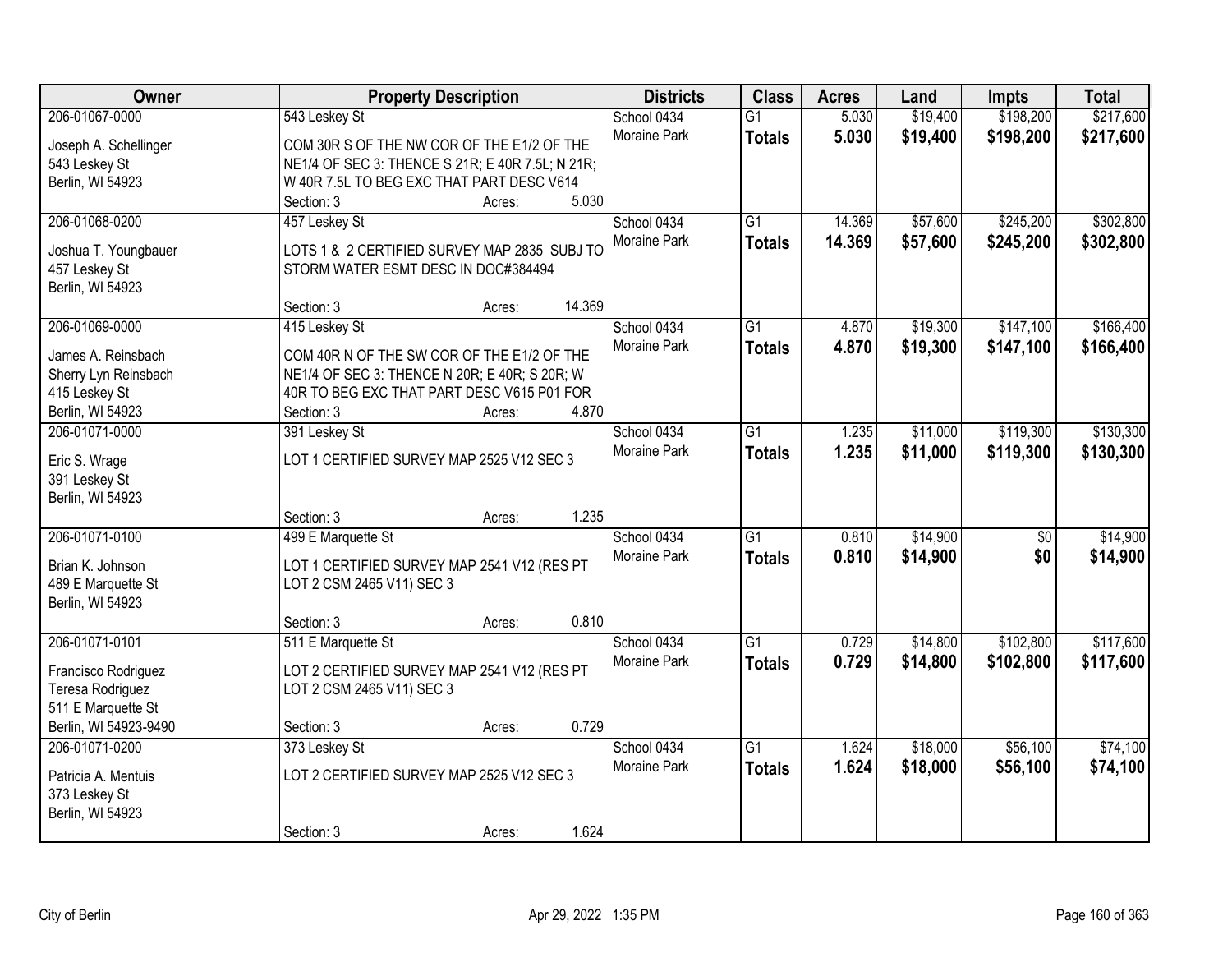| Owner                                                            |                                     | <b>Property Description</b>                                                                                                                                | <b>Districts</b>      | <b>Class</b>    | <b>Acres</b> | Land     | <b>Impts</b> | <b>Total</b> |
|------------------------------------------------------------------|-------------------------------------|------------------------------------------------------------------------------------------------------------------------------------------------------------|-----------------------|-----------------|--------------|----------|--------------|--------------|
| 206-01072-0100                                                   | 537 E Marquette St                  |                                                                                                                                                            | School 0434           | $\overline{G1}$ | 7.370        | \$28,000 | \$61,500     | \$89,500     |
| Richard L. Dekeyser<br>537 E Marquette St<br>Berlin, WI 54923    | Lot 1, CSM 3671                     |                                                                                                                                                            | Moraine Park          | <b>Totals</b>   | 7.370        | \$28,000 | \$61,500     | \$89,500     |
|                                                                  | Section: 3                          | Acres:                                                                                                                                                     | 7.370                 |                 |              |          |              |              |
| 206-01072-0200                                                   | 468 Leskey St                       |                                                                                                                                                            | School 0434           | $\overline{G1}$ | 9.700        | \$43,600 | \$311,300    | \$354,900    |
| Daniel R. Bohn<br>468 Leskey St<br>Berlin, WI 54923              | Lot 2, CSM 3671                     |                                                                                                                                                            | <b>Moraine Park</b>   | <b>Totals</b>   | 9.700        | \$43,600 | \$311,300    | \$354,900    |
|                                                                  | Section: 3                          | Acres:                                                                                                                                                     | 9.700                 |                 |              |          |              |              |
| 206-01073-0100                                                   | 553 E Marquette St                  |                                                                                                                                                            | School 0434           | $\overline{G1}$ | 6.469        | \$28,000 | \$177,000    | \$205,000    |
| Jeffrey S. Baxter<br>553 E Marquette St<br>Berlin, WI 54923-9490 | LOT 1 CERTIFIED SURVEY MAP 3334 V18 |                                                                                                                                                            | Moraine Park          | <b>Totals</b>   | 6.469        | \$28,000 | \$177,000    | \$205,000    |
|                                                                  | Section: 3                          | Acres:                                                                                                                                                     | 6.469                 |                 |              |          |              |              |
| 206-01073-0200                                                   | 567 E Marquette St                  |                                                                                                                                                            | School 0434           | G1              | 0.781        | \$20,600 | \$52,000     | \$72,600     |
| Nicholas W. Bijak<br>567 E Marquette St<br>Berlin, WI 54923      | LOT 2 CERTIFIED SURVEY MAP 3334 V18 |                                                                                                                                                            | <b>Moraine Park</b>   | <b>Totals</b>   | 0.781        | \$20,600 | \$52,000     | \$72,600     |
|                                                                  | Section: 3                          | Acres:                                                                                                                                                     | 0.781                 |                 |              |          |              |              |
| 206-01074-0000                                                   | Leskey St                           |                                                                                                                                                            | School 0434           | $\overline{G1}$ | 4.790        | \$4,000  | \$500        | \$4,500      |
| Debra L. Wolff                                                   |                                     | COM 100R N OF THE SE COR OF THE NE1/4 SEC 3:                                                                                                               | Moraine Park          | <b>Totals</b>   | 4.790        | \$4,000  | \$500        | \$4,500      |
| 176 S Church St                                                  |                                     | THENCE N 20R; W 40R; S 20R; E 40R TO BEG EXC                                                                                                               |                       |                 |              |          |              |              |
| Berlin, WI 54923                                                 | THAT PAR DESC V614 P699 FOR STREET  |                                                                                                                                                            |                       |                 |              |          |              |              |
|                                                                  | Section: 3                          | Acres:                                                                                                                                                     | 4.790                 |                 |              |          |              |              |
| 206-01075-0000                                                   | 550 Leskey St                       |                                                                                                                                                            | School 0434           | $\overline{G1}$ | 5.990        | \$19,800 | \$31,700     | \$51,500     |
| Andrew J. Disterhaft<br>550 Leskey St<br>Berlin, WI 54923        | Section: 3                          | COM 26R S OF THE NE COR OF E1/2 OF THE NE1/4<br>SEC 3: THENCE W 40R 7L; S 25R; E 40R 7L; N 25R TC<br>BEG EXC THAT PARC DESC V614 P694 FOR STREET<br>Acres: | Moraine Park<br>5.990 | <b>Totals</b>   | 5.990        | \$19,800 | \$31,700     | \$51,500     |
| 206-01076-0100                                                   | 543 Center St                       |                                                                                                                                                            | School 0434           | $\overline{G1}$ | 0.000        | \$28,900 | \$91,300     | \$120,200    |
| Matthew J. Trochinski<br>c/o Mary J. Trochinski<br>543 Center St | <b>J TROCHINSKI</b>                 | ASSESSORS PLAT #1 THE S 200' OF LOT 1 LE MARY                                                                                                              | Moraine Park          | <b>Totals</b>   | 0.000        | \$28,900 | \$91,300     | \$120,200    |
| Berlin, WI 54923                                                 | Section: 3                          | Acres:                                                                                                                                                     | 0.000                 |                 |              |          |              |              |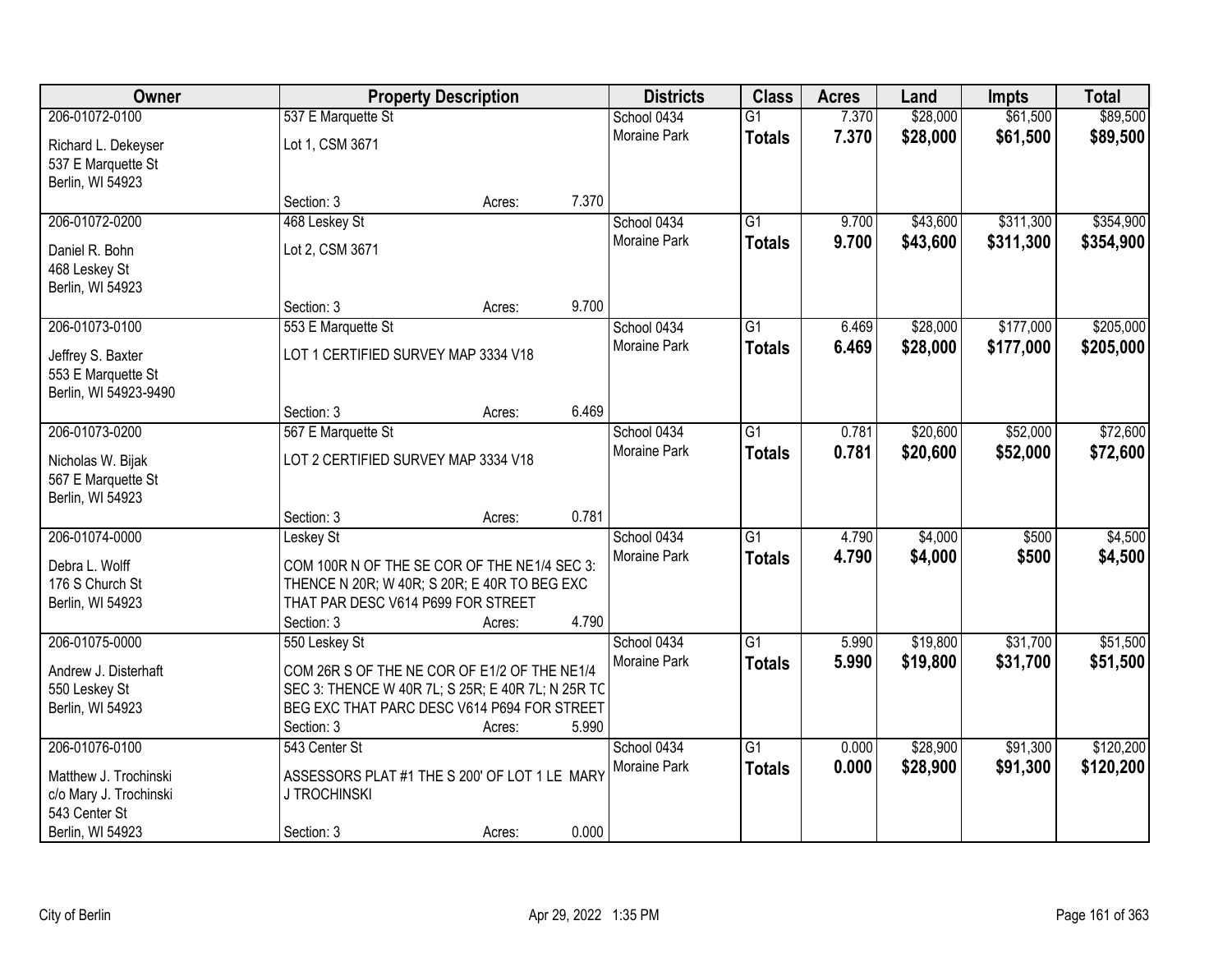| Owner                                                    |                                                                | <b>Property Description</b> |       | <b>Districts</b>    | <b>Class</b>    | <b>Acres</b> | Land     | Impts           | <b>Total</b> |
|----------------------------------------------------------|----------------------------------------------------------------|-----------------------------|-------|---------------------|-----------------|--------------|----------|-----------------|--------------|
| 206-01077-0100                                           | 282 E Waushara St                                              |                             |       | School 0434         | $\overline{G1}$ | 0.590        | \$24,700 | \$67,100        | \$91,800     |
| Jacob D. Fox                                             | ASSESSORS PLAT #1 LOT 1 CERTIFIED SURVEY                       |                             |       | Moraine Park        | <b>Totals</b>   | 0.590        | \$24,700 | \$67,100        | \$91,800     |
| 282 E Waushara St                                        | MAP 756 V3 & A STRIP OF LAND 37' IN WIDTH LYING                |                             |       |                     |                 |              |          |                 |              |
| Berlin, WI 54923                                         | E & ADJACENT THERETO                                           |                             |       |                     |                 |              |          |                 |              |
|                                                          | Section: 3                                                     | Acres:                      | 0.590 |                     |                 |              |          |                 |              |
| 206-01078-0100                                           |                                                                |                             |       | School 0434         | $\overline{G4}$ | 0.331        | \$100    | \$0             | \$100        |
| John E. Suster                                           | ASSESSORS PLAT #1 LOT 1 CERTIFIED SURVEY                       |                             |       | Moraine Park        | <b>Totals</b>   | 0.331        | \$100    | \$0             | \$100        |
| 650 Winnetka Mews Unit 211                               | MAP 2258 V10 (RES PT LOT 2 CSM 2243 V10)                       |                             |       |                     |                 |              |          |                 |              |
| Winnetka, IL 60093                                       |                                                                |                             |       |                     |                 |              |          |                 |              |
|                                                          | Section: 3                                                     | Acres:                      | 0.331 |                     |                 |              |          |                 |              |
| 206-01078-0101                                           |                                                                |                             |       | School 0434         | $\overline{G4}$ | 0.461        | \$100    | $\overline{50}$ | \$100        |
| John E. Suster                                           | ASSESSORS PLAT #1 LOT 2 CERTIFIED SURVEY                       |                             |       | <b>Moraine Park</b> | <b>Totals</b>   | 0.461        | \$100    | \$0             | \$100        |
| 650 Winnetka Mews Unit 211                               | MAP 2258 V10 SEC 3                                             |                             |       |                     |                 |              |          |                 |              |
| Winnetka, IL 60093                                       |                                                                |                             |       |                     |                 |              |          |                 |              |
|                                                          | Section: 3                                                     | Acres:                      | 0.461 |                     |                 |              |          |                 |              |
| 206-01078-0102                                           |                                                                |                             |       | School 0434         | $\overline{G4}$ | 7.736        | \$1,400  | $\overline{50}$ | \$1,400      |
| John E. Suster                                           |                                                                |                             |       | <b>Moraine Park</b> | <b>Totals</b>   | 7.736        | \$1,400  | \$0             | \$1,400      |
| 650 Winnetka Mews Unit 211                               | ASSESSORS PLAT #1 LOT 3 CERTIFIED SURVEY<br>MAP 2258 V10 SEC 3 |                             |       |                     |                 |              |          |                 |              |
| Winnetka, IL 60093                                       |                                                                |                             |       |                     |                 |              |          |                 |              |
|                                                          | Section: 3                                                     | Acres:                      | 7.736 |                     |                 |              |          |                 |              |
| 206-01078-0200                                           |                                                                |                             |       | School 0434         | $\overline{G1}$ | 0.485        | \$22,100 | $\overline{50}$ | \$22,100     |
|                                                          |                                                                |                             |       | <b>Moraine Park</b> | <b>Totals</b>   | 0.485        | \$22,100 | \$0             | \$22,100     |
| Paul M. Kasuboski<br>228 E Waushara St                   | ASSESSORS PLAT #1 LOT 1 CERTIFIED SURVEY<br>MAP 2261 V10 SEC 3 |                             |       |                     |                 |              |          |                 |              |
| Berlin, WI 54923                                         |                                                                |                             |       |                     |                 |              |          |                 |              |
|                                                          | Section: 3                                                     | Acres:                      | 0.485 |                     |                 |              |          |                 |              |
| 206-01078-0201                                           | 228 E Waushara St                                              |                             |       | School 0434         | $\overline{G1}$ | 0.727        | \$26,900 | \$72,500        | \$99,400     |
|                                                          |                                                                |                             |       | Moraine Park        | <b>Totals</b>   | 0.727        | \$26,900 | \$72,500        | \$99,400     |
| Paul M. Kasuboski<br>c/o Farmers & Merchants Bank Escrow | ASSESSORS PLAT #1 LOT 2 CERTIFIED SURVEY<br>MAP 2261 V10 SEC 3 |                             |       |                     |                 |              |          |                 |              |
| Services                                                 |                                                                |                             |       |                     |                 |              |          |                 |              |
| 228 E Waushara St                                        | Section: 3                                                     | Acres:                      | 0.727 |                     |                 |              |          |                 |              |
| Berlin, WI 54923                                         |                                                                |                             |       |                     |                 |              |          |                 |              |
| 206-01079-0000                                           | 196 E Waushara St                                              |                             |       | School 0434         | $\overline{G1}$ | 0.000        | \$27,600 | \$82,100        | \$109,700    |
| Amanda M. Thoma Weiner                                   | ASSESSORS PLAT #1 LOT 1 CERTIFIED SURVEY                       |                             |       | <b>Moraine Park</b> | <b>Totals</b>   | 0.000        | \$27,600 | \$82,100        | \$109,700    |
| 196 E Waushara St                                        | MAP 1080 V4 SEC 3                                              |                             |       |                     |                 |              |          |                 |              |
| Berlin, WI 54923                                         |                                                                |                             |       |                     |                 |              |          |                 |              |
|                                                          | Section: 3                                                     | Acres:                      | 0.000 |                     |                 |              |          |                 |              |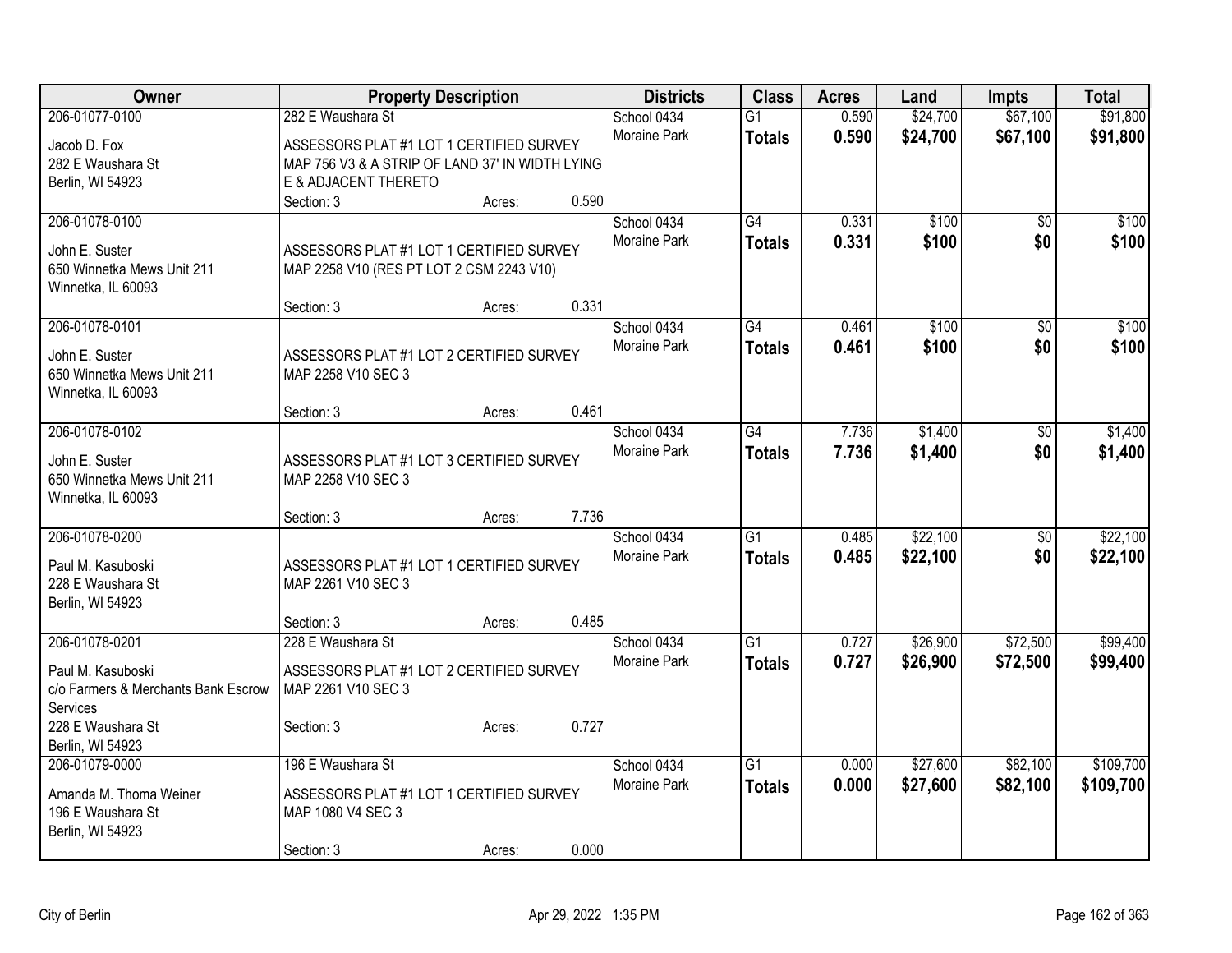| Owner                                 | <b>Property Description</b>                                         |        |       | <b>Districts</b>    | <b>Class</b>    | <b>Acres</b> | Land            | <b>Impts</b>    | <b>Total</b> |
|---------------------------------------|---------------------------------------------------------------------|--------|-------|---------------------|-----------------|--------------|-----------------|-----------------|--------------|
| 206-01079-0100                        | 204 E Waushara St                                                   |        |       | School 0434         | $\overline{G1}$ | 3.039        | \$31,800        | \$76,000        | \$107,800    |
| Casey C. Wollert                      | ASSESSORS PLAT #1 LOT 2 CERTIFIED SURVEY                            |        |       | <b>Moraine Park</b> | <b>Totals</b>   | 3.039        | \$31,800        | \$76,000        | \$107,800    |
| 204 E Waushara St                     | MAP 1080 V4 EXC PARCEL 1079.2 ALSO SUB TO R/W                       |        |       |                     |                 |              |                 |                 |              |
| Berlin, WI 54923                      | SEC 3 SUBJ TO WELL AGMT                                             |        |       |                     |                 |              |                 |                 |              |
|                                       | Section: 3                                                          | Acres: | 3.039 |                     |                 |              |                 |                 |              |
| 206-01079-0200                        | 206 E Waushara St                                                   |        |       | School 0434         | $\overline{G1}$ | 1.000        | \$28,200        | \$76,700        | \$104,900    |
| Michael J. Hostak                     | ASSESSORS PLAT #1 COM SE COR LOT 1                                  |        |       | <b>Moraine Park</b> | <b>Totals</b>   | 1.000        | \$28,200        | \$76,700        | \$104,900    |
| 206 E Waushara St                     | CERTIFIED SURVEY MAP 1080: S 246.10'; W 177' TO                     |        |       |                     |                 |              |                 |                 |              |
| Berlin, WI 54923                      | W LN; N 246.10'; E 177' TO BEG W/ESMT TOG WITH                      |        |       |                     |                 |              |                 |                 |              |
|                                       | Section: 3                                                          | Acres: | 1.000 |                     |                 |              |                 |                 |              |
| 206-01081-0000                        | 536 N Wisconsin St                                                  |        |       | School 0434         | G1              | 0.000        | \$29,500        | \$50,900        | \$80,400     |
|                                       |                                                                     |        |       | Moraine Park        | <b>Totals</b>   | 0.000        | \$29,500        | \$50,900        | \$80,400     |
| April L. Gilles<br>536 N Wisconsin St | ASSESSORS PLAT #1 LOT 6 & THE N 107' OF THEW<br>231' OF LOT 8 SEC 3 |        |       |                     |                 |              |                 |                 |              |
| Berlin, WI 54923                      |                                                                     |        |       |                     |                 |              |                 |                 |              |
|                                       | Section: 3                                                          | Acres: | 0.000 |                     |                 |              |                 |                 |              |
| 206-01082-0000                        | 516 N Wisconsin St                                                  |        |       | School 0434         | G1              | 0.850        | \$21,900        | \$86,100        | \$108,000    |
|                                       |                                                                     |        |       | <b>Moraine Park</b> | <b>Totals</b>   | 0.850        | \$21,900        | \$86,100        | \$108,000    |
| Kathy Berg                            | LOT 1 CERTIFIED SURVEY MAP 2689 V13 SEC 3                           |        |       |                     |                 |              |                 |                 |              |
| Thomas J. Berg Sr                     |                                                                     |        |       |                     |                 |              |                 |                 |              |
| 516 N Wisconsin St                    |                                                                     |        |       |                     |                 |              |                 |                 |              |
| Berlin, WI 54923                      | Section: 3                                                          | Acres: | 0.850 |                     |                 |              |                 |                 |              |
| 206-01082-0100                        |                                                                     |        |       | School 0434         | X4              | 1.322        | $\sqrt{50}$     | \$0             | $\sqrt{50}$  |
| City Of Berlin                        | ASSESSORS PLAT #1 LOT 1 CERTIFIED SURVEY                            |        |       | <b>Moraine Park</b> | <b>Totals</b>   | 1.322        | \$0             | \$0             | \$0          |
| 108 N Capron St                       | MAP 2271 V10 (RES CSM 2268 V10) SEC 3                               |        |       |                     |                 |              |                 |                 |              |
| Berlin, WI 54923                      |                                                                     |        |       |                     |                 |              |                 |                 |              |
|                                       | Section: 3                                                          | Acres: | 1.322 |                     |                 |              |                 |                 |              |
| 206-01082-0200                        |                                                                     |        |       | School 0434         | $\overline{G1}$ | 7.300        | \$34,400        | \$0             | \$34,400     |
| Richard L. Sobieski                   | LOT 1 CERTIFIED SURVEY MAP 3037 V15                                 |        |       | Moraine Park        | <b>Totals</b>   | 7.300        | \$34,400        | \$0             | \$34,400     |
| Krista J. Sobieski                    |                                                                     |        |       |                     |                 |              |                 |                 |              |
| N9607 Fountain Rd                     |                                                                     |        |       |                     |                 |              |                 |                 |              |
| Berlin, WI 54923                      | Section: 3                                                          | Acres: | 7.300 |                     |                 |              |                 |                 |              |
| 206-01082-0300                        |                                                                     |        |       | School 0434         | $\overline{X4}$ | 0.130        | $\overline{60}$ | $\overline{50}$ | \$0          |
|                                       |                                                                     |        |       | <b>Moraine Park</b> | <b>Totals</b>   | 0.130        | \$0             | \$0             | \$0          |
| City Of Berlin                        | OULOT 1 CERTIFIED SURVEY MAP 3037 V15                               |        |       |                     |                 |              |                 |                 |              |
| 108 N Capron St                       |                                                                     |        |       |                     |                 |              |                 |                 |              |
| Berlin, WI 54923                      |                                                                     |        |       |                     |                 |              |                 |                 |              |
|                                       | Section: 3                                                          | Acres: | 0.130 |                     |                 |              |                 |                 |              |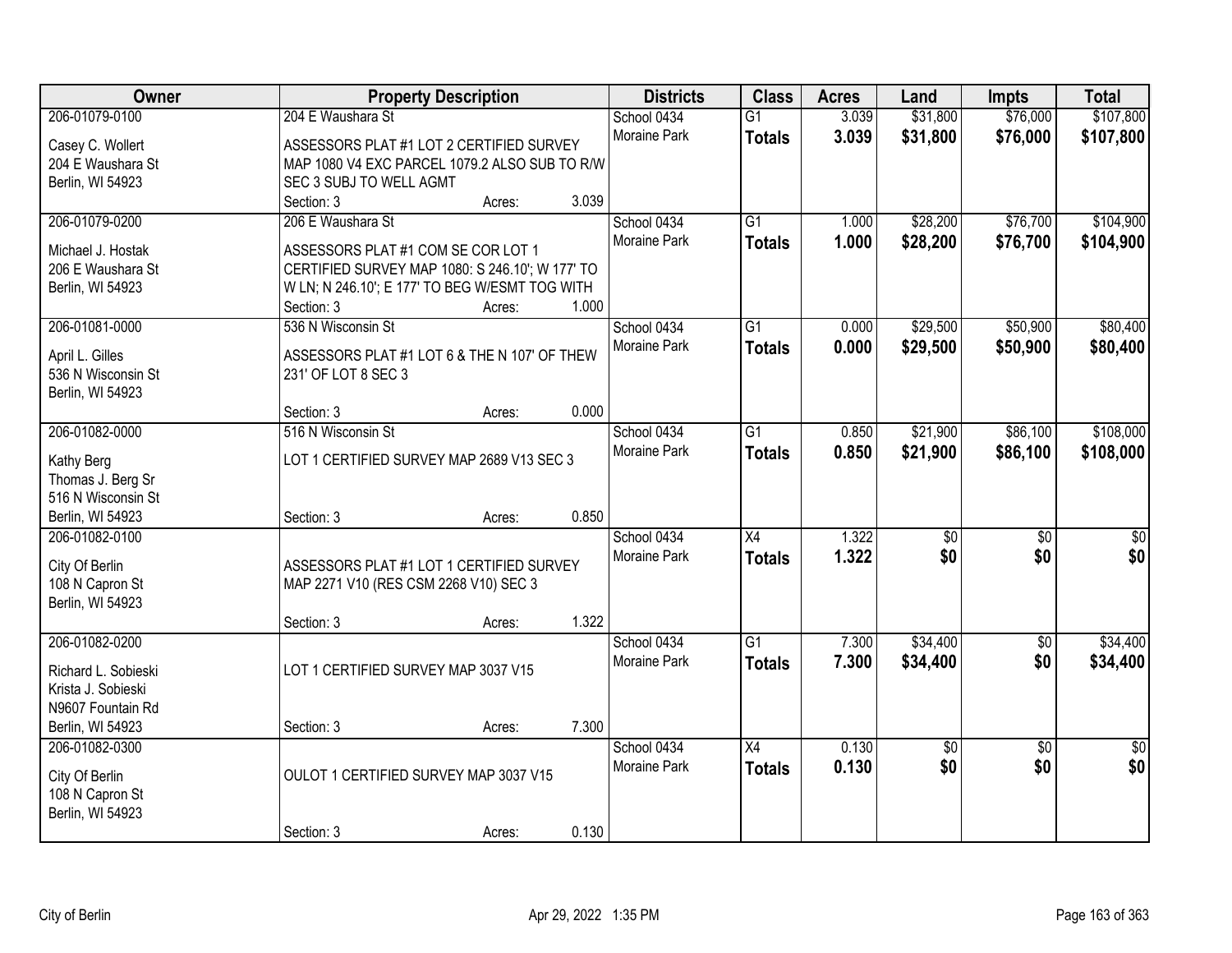| Owner                                                                           |                                                                                                        | <b>Property Description</b> |       | <b>Districts</b>                   | <b>Class</b>                     | <b>Acres</b>   | Land                   | Impts                  | <b>Total</b>           |
|---------------------------------------------------------------------------------|--------------------------------------------------------------------------------------------------------|-----------------------------|-------|------------------------------------|----------------------------------|----------------|------------------------|------------------------|------------------------|
| 206-01083-0000<br>St Stanislaus Cong<br>129 W Moore St<br>Berlin, WI 54923      | ASSESSORS PLAT #1 LOTS 8A & 9 & THE S 1R<br>OFLOT 8 SEC 3                                              |                             |       | School 0434<br>Moraine Park        | $\overline{X4}$<br><b>Totals</b> | 9.310<br>9.310 | $\overline{60}$<br>\$0 | $\overline{50}$<br>\$0 | \$0<br>\$0             |
|                                                                                 | Section: 3                                                                                             | Acres:                      | 9.310 |                                    |                                  |                |                        |                        |                        |
| 206-01084-0000<br>Daniel J. Brad<br>488 N Wisconsin St<br>Berlin, WI 54923      | 488 N Wisconsin St<br>ASSESSORS PLAT #1 LOT 15 SEC 3                                                   |                             |       | School 0434<br><b>Moraine Park</b> | $\overline{G1}$<br><b>Totals</b> | 0.000<br>0.000 | \$27,700<br>\$27,700   | \$87,600<br>\$87,600   | \$115,300<br>\$115,300 |
|                                                                                 | Section: 3                                                                                             | Acres:                      | 0.000 |                                    |                                  |                |                        |                        |                        |
| 206-01085-0000<br>Peter Resop<br>Roman Resop<br>476 N Wisconsin St              | 476 N Wisconsin St<br>ASSESSORS PLAT #1 LOT 16 SEC 3 LE RAMONA<br><b>RESOP</b>                         |                             |       | School 0434<br>Moraine Park        | $\overline{G1}$<br><b>Totals</b> | 0.000<br>0.000 | \$18,400<br>\$18,400   | \$56,500<br>\$56,500   | \$74,900<br>\$74,900   |
| Berlin, WI 54923                                                                | Section: 3                                                                                             | Acres:                      | 0.000 |                                    |                                  |                |                        |                        |                        |
| 206-01085-0100<br>George H. Baerber<br>468 N Wisconsin St<br>Berlin, WI 54923   | 468 N Wisconsin St<br>ASSESSORS PLAT #1 LOTS 17 & 18 SEC 3                                             |                             |       | School 0434<br><b>Moraine Park</b> | $\overline{G1}$<br><b>Totals</b> | 0.000<br>0.000 | \$27,100<br>\$27,100   | \$64,000<br>\$64,000   | \$91,100<br>\$91,100   |
|                                                                                 | Section: 3                                                                                             | Acres:                      | 0.000 |                                    |                                  |                |                        |                        |                        |
| 206-01086-0000<br>Valley Crest Apartments Limited<br>Partnership<br>PO Box 910  | 477 Oak St<br>ASSESSORS PLAT #1 LOT 1 CERTIFIED SURVEY<br>MAP 1490 V6 SEC 3 W/ROW                      |                             |       | School 0434<br><b>Moraine Park</b> | $\overline{G2}$<br><b>Totals</b> | 2.230<br>2.230 | \$46,900<br>\$46,900   | \$564,600<br>\$564,600 | \$611,500<br>\$611,500 |
| Corinth, MS 38835-0910                                                          | Section: 3                                                                                             | Acres:                      | 2.230 |                                    |                                  |                |                        |                        |                        |
| 206-01086-0300<br>Excalibur Investments, LLC<br>PO Box 200<br>Jackson, WI 53037 | 493 Oak St<br>ASSESSORS PLAT #1 LOT 2 CERTIFIED SURVEY<br>MAP 1490 V6 SEC 3 W/ROW                      |                             |       | School 0434<br>Moraine Park        | $\overline{G2}$<br><b>Totals</b> | 1.060<br>1.060 | \$40,400<br>\$40,400   | \$601,800<br>\$601,800 | \$642,200<br>\$642,200 |
|                                                                                 | Section: 3                                                                                             | Acres:                      | 1.060 |                                    |                                  |                |                        |                        |                        |
| 206-01087-0100<br>Jolene L. Hostak<br>456 N Wisconsin St<br>Berlin, WI 54923    | 456 N Wisconsin St<br>ASSESSORS PLAT #1 LOT 19 & THE N 40' OF LOT 20<br>SEC <sub>3</sub><br>Section: 3 | Acres:                      | 0.000 | School 0434<br><b>Moraine Park</b> | $\overline{G1}$<br><b>Totals</b> | 0.000<br>0.000 | \$26,100<br>\$26,100   | \$79,500<br>\$79,500   | \$105,600<br>\$105,600 |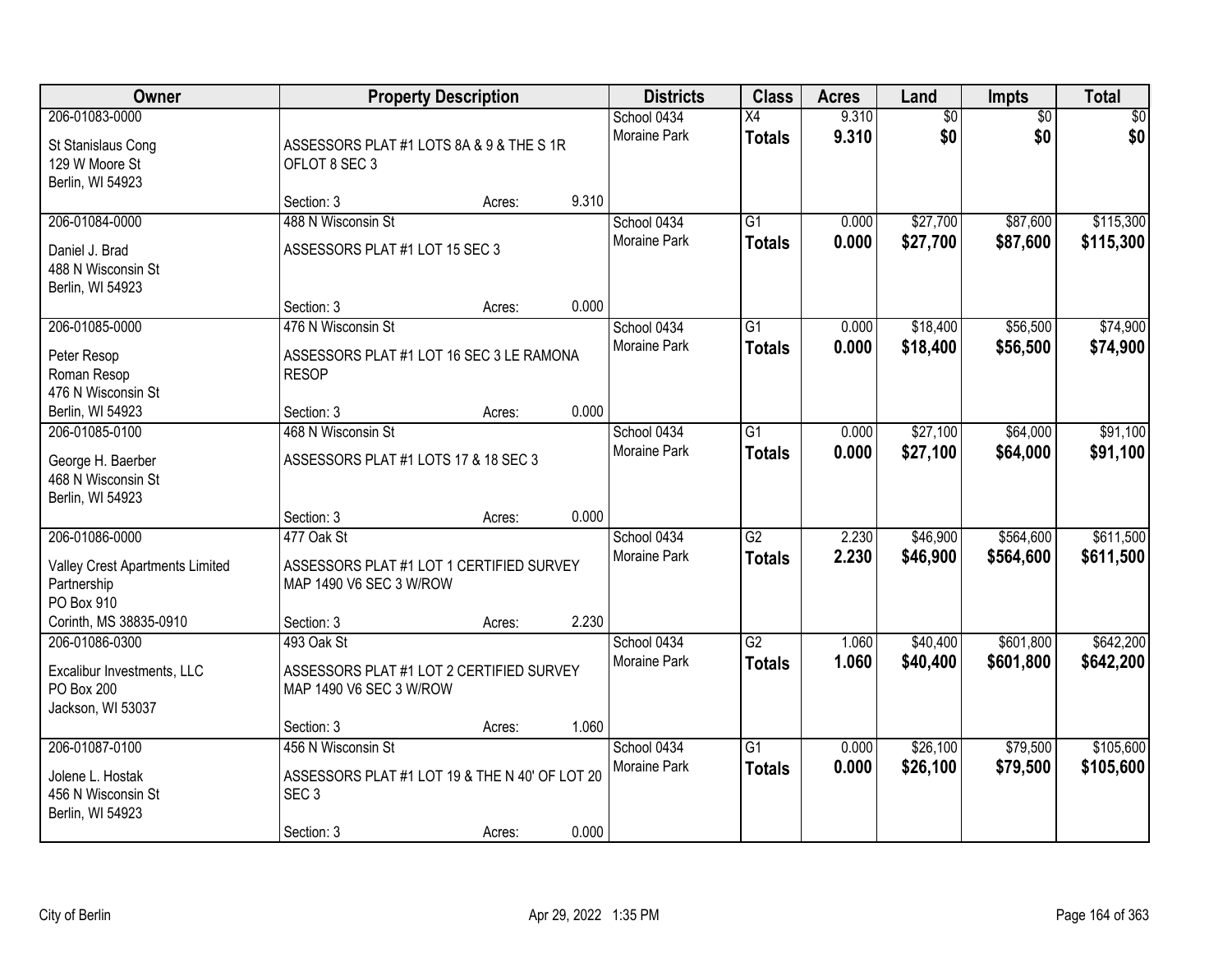| Owner                                 |                                               | <b>Property Description</b> |        | <b>Districts</b>    | <b>Class</b>    | <b>Acres</b> | Land            | Impts           | <b>Total</b>    |
|---------------------------------------|-----------------------------------------------|-----------------------------|--------|---------------------|-----------------|--------------|-----------------|-----------------|-----------------|
| 206-01087-0200                        | 225 Memorial Dr                               |                             |        | School 0434         | G2              | 1.148        | \$23,100        | \$1,914,500     | \$1,937,600     |
| <b>Community Health Network</b>       | LOT 1 CERTIFIED SURVEY MAP 3525 V20           |                             |        | <b>Moraine Park</b> | X4              | 35.512       | \$0             | \$0             | \$0             |
| 225 Memorial Dr                       |                                               |                             |        |                     | <b>Totals</b>   | 36.660       | \$23,100        | \$1,914,500     | \$1,937,600     |
| Berlin, WI 54923                      |                                               |                             |        |                     |                 |              |                 |                 |                 |
|                                       | Section: 3                                    | Acres:                      | 36.660 |                     |                 |              |                 |                 |                 |
| 206-01088-0000                        | 440 N Wisconsin St                            |                             |        | School 0434         | $\overline{G1}$ | 0.000        | \$26,600        | \$3,100         | \$29,700        |
| Terry P. Schry                        | ASSESSORS PLAT #1 THE S 129.9' OF LOT 20 SEC3 |                             |        | Moraine Park        | <b>Totals</b>   | 0.000        | \$26,600        | \$3,100         | \$29,700        |
| 440 N Wisconsin St                    |                                               |                             |        |                     |                 |              |                 |                 |                 |
| Berlin, WI 54923                      |                                               |                             |        |                     |                 |              |                 |                 |                 |
|                                       | Section: 3                                    | Acres:                      | 0.000  |                     |                 |              |                 |                 |                 |
| 206-01088-0100                        | 432 N Wisconsin St                            |                             |        | School 0434         | G1              | 0.000        | \$20,700        | \$80,100        | \$100,800       |
| Kevin M. Paramo                       | ASSESSORS PLAT #1 LOT 21 SEC 3                |                             |        | Moraine Park        | <b>Totals</b>   | 0.000        | \$20,700        | \$80,100        | \$100,800       |
| 432 N Wisconsin St                    |                                               |                             |        |                     |                 |              |                 |                 |                 |
| Berlin, WI 54923                      |                                               |                             |        |                     |                 |              |                 |                 |                 |
|                                       | Section: 3                                    | Acres:                      | 0.000  |                     |                 |              |                 |                 |                 |
| 206-01089-0000                        | 420 N Wisconsin St                            |                             |        | School 0434         | $\overline{X4}$ | 1.498        | $\overline{50}$ | $\overline{50}$ | $\overline{50}$ |
| Veterans of Foreign Wells Krause Post | ASSESSORS PLAT #1 LOT 22 SEC 3                |                             |        | Moraine Park        | <b>Totals</b>   | 1.498        | \$0             | \$0             | \$0             |
| 2925                                  |                                               |                             |        |                     |                 |              |                 |                 |                 |
| 420 N Wisconsin St                    |                                               |                             |        |                     |                 |              |                 |                 |                 |
| Berlin, WI 54923                      | Section: 3                                    | Acres:                      | 1.498  |                     |                 |              |                 |                 |                 |
| 206-01089-0100                        | 147 Memorial Dr                               |                             |        | School 0434         | $\overline{X2}$ | 3.482        | $\overline{60}$ | $\overline{50}$ | \$0             |
| State of Wisconsin Dma                | ASSESSORS PLAT #1 LOT 23 EXC THE E            |                             |        | Moraine Park        | <b>Totals</b>   | 3.482        | \$0             | \$0             | \$0             |
| 147 Memorial Dr                       | 21.8'THEREOF SEC 3                            |                             |        |                     |                 |              |                 |                 |                 |
| Berlin, WI 54923                      |                                               |                             |        |                     |                 |              |                 |                 |                 |
|                                       | Section: 3                                    | Acres:                      | 3.482  |                     |                 |              |                 |                 |                 |
| 206-01089-0400                        | 169 Memorial Dr                               |                             |        | School 0434         | G2              | 0.920        | \$45,200        | \$259,000       | \$304,200       |
| Happy Teeth Real Estate Holding LLC   | ASSESSORS PLAT #1 LOT 1 CERTIFIED SURVEY      |                             |        | Moraine Park        | <b>Totals</b>   | 0.920        | \$45,200        | \$259,000       | \$304,200       |
| 169 Memorial Dr                       | MAP 1554 V6 SEC 3                             |                             |        |                     |                 |              |                 |                 |                 |
| Berlin, WI 54923                      |                                               |                             |        |                     |                 |              |                 |                 |                 |
|                                       | Section: 3                                    | Acres:                      | 0.920  |                     |                 |              |                 |                 |                 |
| 206-01089-0700                        | 432 Oak St                                    |                             |        | School 0434         | G2              | 1.000        | \$81,200        | \$1,903,300     | \$1,984,500     |
| 432 Oak Street, LLC                   | LOT 1 CERTIFIED SURVEY MAP 3480 V19 SUBJ TO   |                             |        | <b>Moraine Park</b> | <b>Totals</b>   | 1.000        | \$81,200        | \$1,903,300     | \$1,984,500     |
| 7815 Geralayne Cir                    | UTILITY ESMT DESC IN DOC #388778              |                             |        |                     |                 |              |                 |                 |                 |
| Wauwatosa, WI 53213                   |                                               |                             |        |                     |                 |              |                 |                 |                 |
|                                       | Section: 3                                    | Acres:                      | 1.000  |                     |                 |              |                 |                 |                 |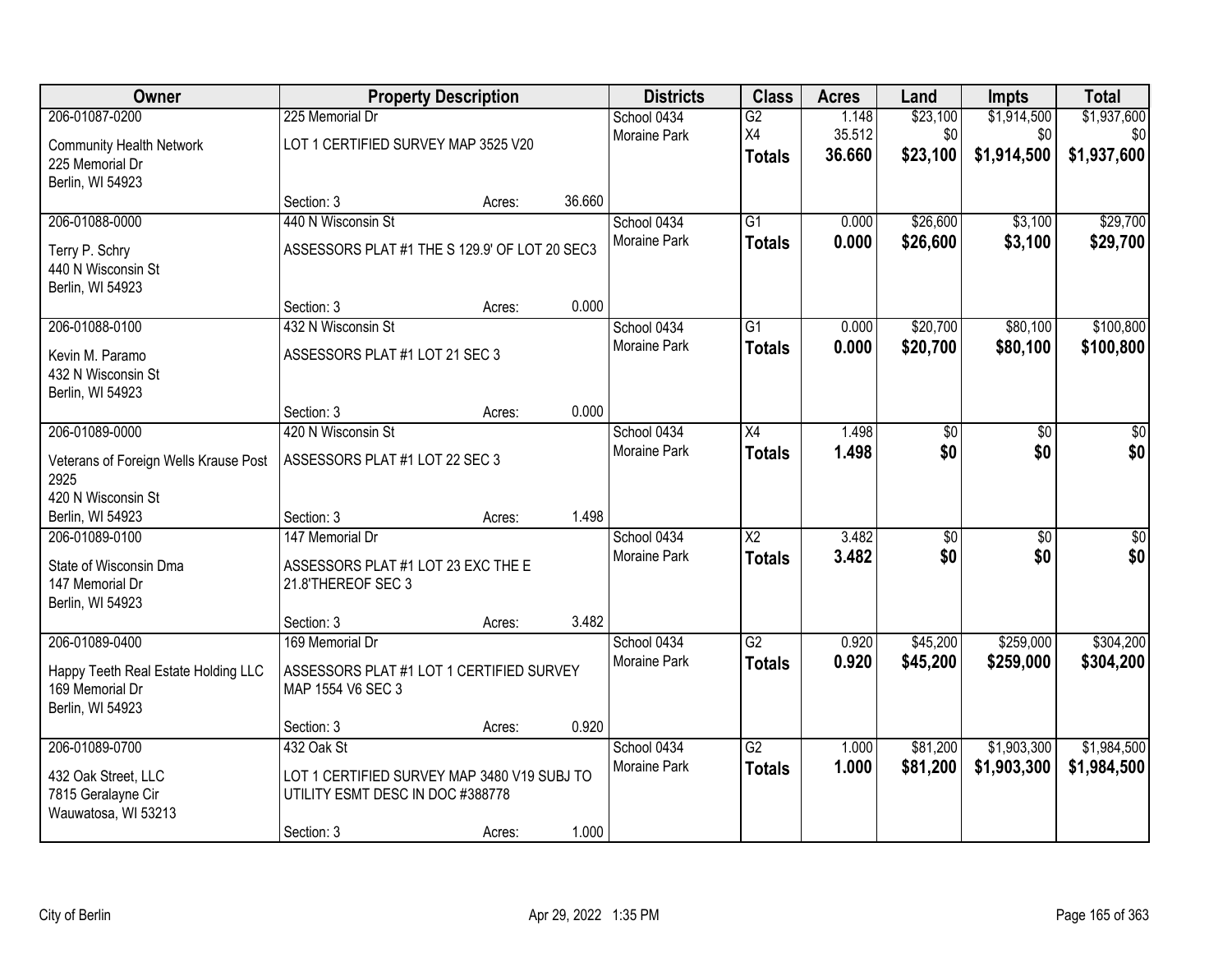| Owner                              |                                               | <b>Property Description</b> |       | <b>Districts</b> | <b>Class</b>    | <b>Acres</b> | Land            | <b>Impts</b>    | <b>Total</b>    |
|------------------------------------|-----------------------------------------------|-----------------------------|-------|------------------|-----------------|--------------|-----------------|-----------------|-----------------|
| 206-01090-0000                     | 400 N Wisconsin St                            |                             |       | School 0434      | $\overline{G1}$ | 0.000        | \$26,000        | \$36,700        | \$62,700        |
| Herschel L. Martin                 | ASSESSORS PLAT #1 LOT 36 EXC LOTS 1, 2 & 3CSM |                             |       | Moraine Park     | <b>Totals</b>   | 0.000        | \$26,000        | \$36,700        | \$62,700        |
| c/o Farmers & Merchants Escrow     | 731 & EXC THE E 90' OF LOT 1 CSM 459 SEC 3    |                             |       |                  |                 |              |                 |                 |                 |
| Services                           |                                               |                             |       |                  |                 |              |                 |                 |                 |
| PO Box 270                         | Section: 3                                    | Acres:                      | 0.000 |                  |                 |              |                 |                 |                 |
| Berlin, WI 54923                   |                                               |                             |       |                  |                 |              |                 |                 |                 |
| 206-01090-0101                     | 384 Oak St                                    |                             |       | School 0434      | X4              | 3.780        | \$0             | $\overline{60}$ | $\overline{50}$ |
| Lutheran Church Grace English Evan | ASSESSORS PLAT #1 LOTS 34 & 35; EXC S 75' OF  |                             |       | Moraine Park     | <b>Totals</b>   | 3.780        | \$0             | \$0             | \$0             |
| 384 Oak St                         | <b>LOT 34</b>                                 |                             |       |                  |                 |              |                 |                 |                 |
| Berlin, WI 54923                   |                                               |                             |       |                  |                 |              |                 |                 |                 |
|                                    | Section: 3                                    | Acres:                      | 3.780 |                  |                 |              |                 |                 |                 |
| 206-01090-0200                     | 126 Memorial Dr                               |                             |       | School 0434      | $\overline{G1}$ | 0.000        | \$18,000        | \$99,100        | \$117,100       |
| Thomas L. Butt                     | ASSESSORS PLAT #1 LOT 1 CERTIFIED SURVEY      |                             |       | Moraine Park     | <b>Totals</b>   | 0.000        | \$18,000        | \$99,100        | \$117,100       |
| Susan M. Butt                      | MAP 731 V3 SEC 3                              |                             |       |                  |                 |              |                 |                 |                 |
| 126 Memorial Dr                    |                                               |                             |       |                  |                 |              |                 |                 |                 |
| Berlin, WI 54923                   | Section: 3                                    | Acres:                      | 0.000 |                  |                 |              |                 |                 |                 |
| 206-01090-0300                     | 391 Oak St                                    |                             |       | School 0434      | $\overline{G1}$ | 0.270        | \$17,200        | \$107,000       | \$124,200       |
|                                    |                                               |                             |       | Moraine Park     | <b>Totals</b>   | 0.270        | \$17,200        | \$107,000       | \$124,200       |
| Robert A. Cauley                   | ASSESSORS PLAT #1 E 90' OF LOT 1 CERTIFIED    |                             |       |                  |                 |              |                 |                 |                 |
| 391 Oak St                         | SURVEY MAP 459 V2 SEC 3                       |                             |       |                  |                 |              |                 |                 |                 |
| Berlin, WI 54923                   |                                               |                             | 0.270 |                  |                 |              |                 |                 |                 |
| 206-01090-0400                     | Section: 3<br>142 Memorial Dr                 | Acres:                      |       | School 0434      | $\overline{G1}$ |              | \$17,900        | \$98,200        | \$116,100       |
|                                    |                                               |                             |       | Moraine Park     |                 | 0.000        |                 |                 |                 |
| Terry F. Schroeder                 | ASSESSORS PLAT #1 LOT 3 CERTIFIED SURVEY      |                             |       |                  | <b>Totals</b>   | 0.000        | \$17,900        | \$98,200        | \$116,100       |
| 142 Memorial Dr                    | MAP 731 V3 SEC 3                              |                             |       |                  |                 |              |                 |                 |                 |
| Berlin, WI 54923                   |                                               |                             |       |                  |                 |              |                 |                 |                 |
|                                    | Section: 3                                    | Acres:                      | 0.000 |                  |                 |              |                 |                 |                 |
| 206-01090-0500                     | 134 Memorial Dr                               |                             |       | School 0434      | $\overline{G1}$ | 0.000        | \$18,000        | \$71,500        | \$89,500        |
| Thomas R. Ottman                   | ASSESSORS PLAT #1 LOT 2 CERTIFIED SURVEY      |                             |       | Moraine Park     | <b>Totals</b>   | 0.000        | \$18,000        | \$71,500        | \$89,500        |
| Linda R. Ottman                    | MAP 731 V3 SEC 3                              |                             |       |                  |                 |              |                 |                 |                 |
| 134 Memorial Dr                    |                                               |                             |       |                  |                 |              |                 |                 |                 |
| Berlin, WI 54923                   | Section: 3                                    | Acres:                      | 0.000 |                  |                 |              |                 |                 |                 |
| 206-01090-0600                     |                                               |                             |       | School 0434      | $\overline{X4}$ | 0.480        | $\overline{50}$ | $\overline{50}$ | $\overline{50}$ |
| Berlin Area School District        | ASSESSORS PLAT #1 THE S 75' OF LOT 34         |                             |       | Moraine Park     | <b>Totals</b>   | 0.480        | \$0             | \$0             | \$0             |
| 295 E Marquette St                 |                                               |                             |       |                  |                 |              |                 |                 |                 |
| Berlin, WI 54923                   |                                               |                             |       |                  |                 |              |                 |                 |                 |
|                                    | Section: 3                                    | Acres:                      | 0.480 |                  |                 |              |                 |                 |                 |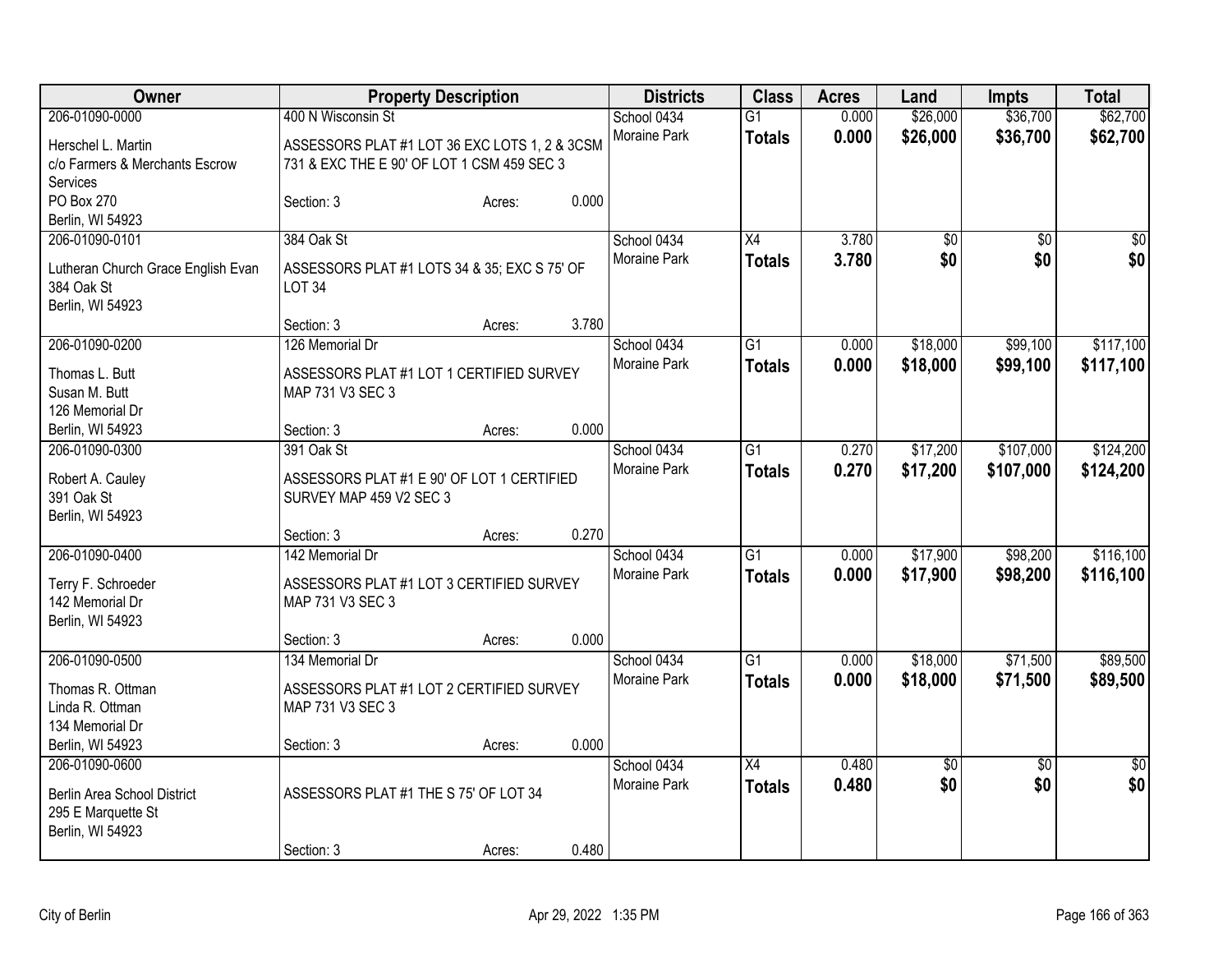| Owner                               |                                                        | <b>Property Description</b> |       | <b>Districts</b>    | <b>Class</b>    | <b>Acres</b> | Land     | <b>Impts</b> | <b>Total</b> |
|-------------------------------------|--------------------------------------------------------|-----------------------------|-------|---------------------|-----------------|--------------|----------|--------------|--------------|
| 206-01091-0000                      | 388 N Wisconsin St                                     |                             |       | School 0434         | $\overline{G1}$ | 0.000        | \$20,300 | \$57,400     | \$77,700     |
| Melissa Dexter                      | ASSESSORS PLAT #1 LOT 37 SEC 3                         |                             |       | Moraine Park        | <b>Totals</b>   | 0.000        | \$20,300 | \$57,400     | \$77,700     |
| Jamie S. Dexter                     |                                                        |                             |       |                     |                 |              |          |              |              |
| 388 N Wisconsin St                  |                                                        |                             |       |                     |                 |              |          |              |              |
| Berlin, WI 54923                    | Section: 3                                             | Acres:                      | 0.000 |                     |                 |              |          |              |              |
| 206-01092-0000                      | 378 N Wisconsin St                                     |                             |       | School 0434         | $\overline{G1}$ | 0.000        | \$27,700 | \$93,900     | \$121,600    |
|                                     | ASSESSORS PLAT #1 LOT 38 SEC 3                         |                             |       | <b>Moraine Park</b> | <b>Totals</b>   | 0.000        | \$27,700 | \$93,900     | \$121,600    |
| James E. Shie<br>378 N Wisconsin St |                                                        |                             |       |                     |                 |              |          |              |              |
| Berlin, WI 54923                    |                                                        |                             |       |                     |                 |              |          |              |              |
|                                     | Section: 3                                             | Acres:                      | 0.000 |                     |                 |              |          |              |              |
| 206-01094-0000                      | 350 N Wisconsin St                                     |                             |       | School 0434         | $\overline{G1}$ | 0.000        | \$14,600 | \$53,400     | \$68,000     |
|                                     |                                                        |                             |       | Moraine Park        | <b>Totals</b>   | 0.000        | \$14,600 | \$53,400     | \$68,000     |
| Carmin Eberly                       | ASSESSORS PLAT #1 LOT 40                               |                             |       |                     |                 |              |          |              |              |
| 350 N Wisconsin St                  |                                                        |                             |       |                     |                 |              |          |              |              |
| Berlin, WI 54923                    | Section: 3                                             | Acres:                      | 0.000 |                     |                 |              |          |              |              |
| 206-01095-0000                      | 358 N Wisconsin St                                     |                             |       | School 0434         | $\overline{G1}$ | 0.000        | \$30,500 | \$98,100     | \$128,600    |
|                                     |                                                        |                             |       | <b>Moraine Park</b> | <b>Totals</b>   | 0.000        | \$30,500 | \$98,100     | \$128,600    |
| Hsbc Bank Usa Na                    | ASSESSORS PLAT #1 THAT PART OF LOT 39                  |                             |       |                     |                 |              |          |              |              |
| One Mortgage Way Mailstop Sv03      | ASFOLLOWS: COM IN NW COR OF LOT 39 ON W LN             |                             |       |                     |                 |              |          |              |              |
| Mt.Laurel, NJ 08054                 | OF WISCONSIN ST: S 170'; E 150'; N 61'; E 95'; N 109'; |                             |       |                     |                 |              |          |              |              |
|                                     | Section: 3                                             | Acres:                      | 0.000 |                     |                 |              |          |              |              |
| 206-01095-0100                      | 117 E Cumberland St                                    |                             |       | School 0434         | $\overline{G1}$ | 0.000        | \$18,700 | \$99,500     | \$118,200    |
| Dolores Wilde                       | ASSESSORS PLAT #1 COM AT SE COR OF LOT 40,             |                             |       | <b>Moraine Park</b> | <b>Totals</b>   | 0.000        | \$18,700 | \$99,500     | \$118,200    |
| 117 E Cumberland St                 | THENCE N 127'; E 95'; S 127'; W 95' TO BEG (BEING      |                             |       |                     |                 |              |          |              |              |
| Berlin, WI 54923                    | PART OF LOT 39) SEC 3                                  |                             |       |                     |                 |              |          |              |              |
|                                     | Section: 3                                             | Acres:                      | 0.000 |                     |                 |              |          |              |              |
| 206-01095-0200                      | 149 E Cumberland St                                    |                             |       | School 0434         | $\overline{G1}$ | 0.000        | \$19,500 | \$102,900    | \$122,400    |
| Timothy L. Eastberg                 | ASSESSORS PLAT #1 LOT 1 CERTIFIED SURVEY               |                             |       | Moraine Park        | <b>Totals</b>   | 0.000        | \$19,500 | \$102,900    | \$122,400    |
| Kim L. Eastberg                     | MAP 437 V2                                             |                             |       |                     |                 |              |          |              |              |
| 149 E Cumberland St                 |                                                        |                             |       |                     |                 |              |          |              |              |
| Berlin, WI 54923                    | Section: 3                                             | Acres:                      | 0.000 |                     |                 |              |          |              |              |
| 206-01095-0300                      | 141 E Cumberland St                                    |                             |       | School 0434         | $\overline{G1}$ | 0.000        | \$17,600 | \$85,200     | \$102,800    |
| Jessey J. Rodencal                  | ASSESSORS PLAT #1 E 84' OF LOT 2                       |                             |       | Moraine Park        | <b>Totals</b>   | 0.000        | \$17,600 | \$85,200     | \$102,800    |
| Crystal M. Rodencal                 | CERTIFIEDSURVEY MAP 437 V2 SEC 3                       |                             |       |                     |                 |              |          |              |              |
| 141 E Cumberland St                 |                                                        |                             |       |                     |                 |              |          |              |              |
| Berlin, WI 54923                    | Section: 3                                             | Acres:                      | 0.000 |                     |                 |              |          |              |              |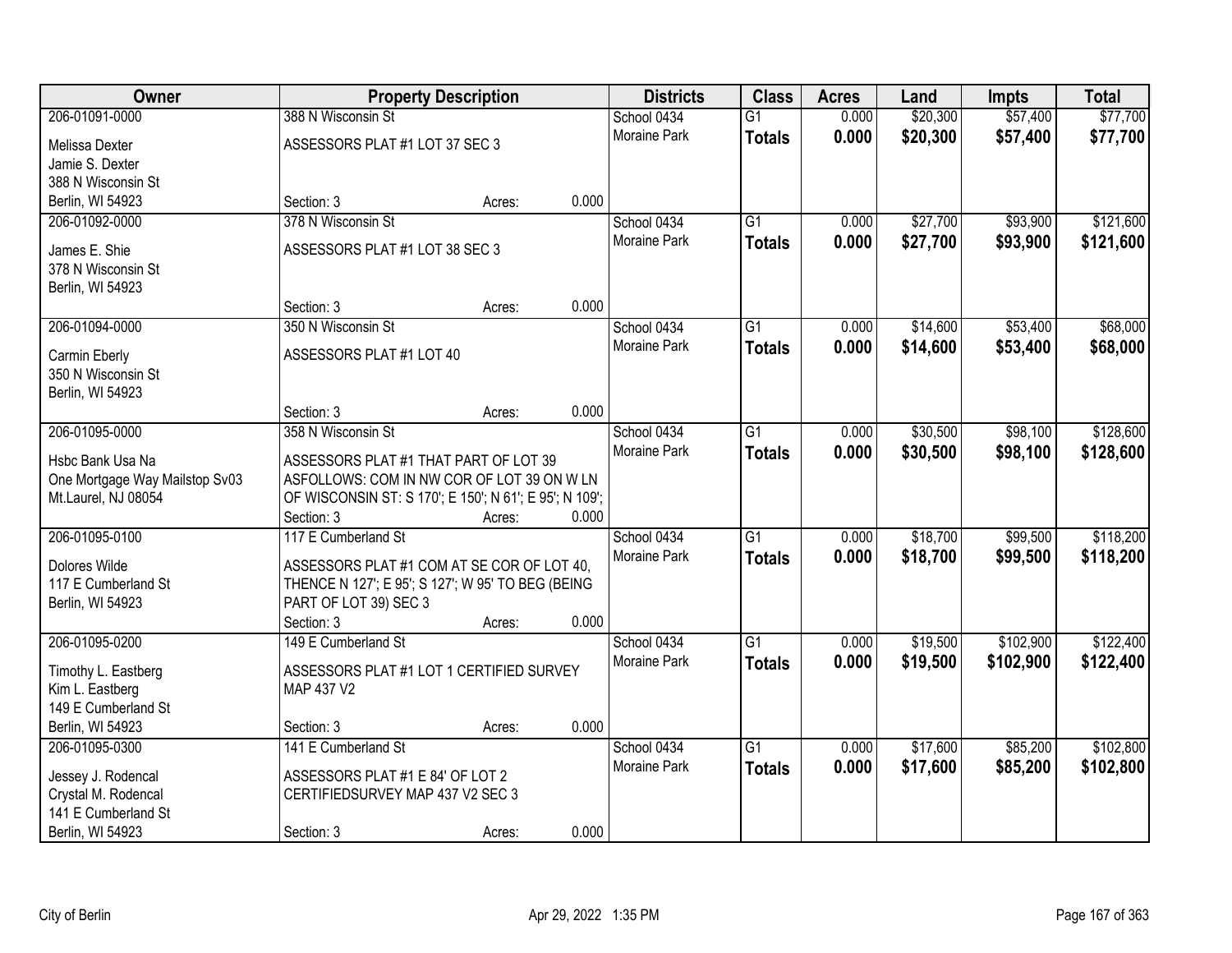| Owner                                                                                |                                                                                                                                    | <b>Property Description</b> |        | <b>Districts</b>                   | <b>Class</b>                     | <b>Acres</b>     | Land                 | <b>Impts</b>           | <b>Total</b>            |
|--------------------------------------------------------------------------------------|------------------------------------------------------------------------------------------------------------------------------------|-----------------------------|--------|------------------------------------|----------------------------------|------------------|----------------------|------------------------|-------------------------|
| 206-01095-0400<br>Barbara A. Christiansen<br>133 E Cumberland St<br>Berlin, WI 54923 | 133 E Cumberland St<br>ASSESSORS PLAT #1 LOT 3 & THE W 6' OF LOT<br>2CERTIFIED SURVEY MAP 437 V2                                   |                             |        | School 0434<br>Moraine Park        | $\overline{G1}$<br><b>Totals</b> | 0.000<br>0.000   | \$18,500<br>\$18,500 | \$119,000<br>\$119,000 | \$137,500<br>\$137,500  |
|                                                                                      | Section: 3                                                                                                                         | Acres:                      | 0.000  |                                    |                                  |                  |                      |                        |                         |
| 206-01095-0500<br>Shyla Mc Clelland<br>Dennis R. Mc Clelland<br>127 E Cumberland St  | 127 E Cumberland St<br>ASSESSORS PLAT #1 LOT 4 CERTIFIED SURVEY<br>MAP 437 V2 SEC 3                                                |                             |        | School 0434<br><b>Moraine Park</b> | $\overline{G1}$<br><b>Totals</b> | 0.000<br>0.000   | \$17,400<br>\$17,400 | \$91,800<br>\$91,800   | \$109,200<br>\$109,200  |
| Berlin, WI 54923                                                                     | Section: 3                                                                                                                         | Acres:                      | 0.000  |                                    |                                  |                  |                      |                        |                         |
| 206-01096-0100<br>Joint School District #1<br>295 E Marquette St<br>Berlin, WI 54923 | 222 Memorial Dr<br>ASSESSORS PLAT #1 LOTS 30, 31, 32 & 33 EXC<br>LANDS CONVEYEED TO CITY OF BERLIN, REC'D V22<br>P83<br>Section: 3 | Acres:                      | 22.900 | School 0434<br>Moraine Park        | X4<br><b>Totals</b>              | 22.900<br>22.900 | \$0<br>\$0           | \$0<br>\$0             | $\overline{\$0}$<br>\$0 |
| 206-01099-0000                                                                       | 379 Center St                                                                                                                      |                             |        | School 0434                        | G1                               | 0.000            | \$28,500             | \$51,600               | \$80,100                |
| Dennis D. Klak<br>379 Center St<br>Berlin, WI 54923                                  | ASSESSORS PLAT #1 LOT 29 EXC E 3.5' THEREOF                                                                                        |                             |        | <b>Moraine Park</b>                | <b>Totals</b>                    | 0.000            | \$28,500             | \$51,600               | \$80,100                |
|                                                                                      | Section: 3                                                                                                                         | Acres:                      | 0.000  |                                    |                                  |                  |                      |                        |                         |
| 206-01100-0000<br>Keith A. Yedinak<br>PO Box 255<br>Berlin, WI 54923                 | 387 Center St<br>ASSESSORS PLAT #1 THE E 146' OF LOT 28 EXCTHE<br>E 3.5' SEC 3                                                     |                             |        | School 0434<br>Moraine Park        | $\overline{G1}$<br><b>Totals</b> | 0.000<br>0.000   | \$21,900<br>\$21,900 | \$103,500<br>\$103,500 | \$125,400<br>\$125,400  |
|                                                                                      | Section: 3                                                                                                                         | Acres:                      | 0.000  |                                    |                                  |                  |                      |                        |                         |
| 206-01100-0100<br>John H. Kujawa<br>308 Memorial Dr<br>Berlin, WI 54923              | ASSESSORS PLAT #1 THE W 230' OF LOT 28 SEC 3                                                                                       |                             |        | School 0434<br>Moraine Park        | $\overline{G1}$<br><b>Totals</b> | 0.000<br>0.000   | \$13,600<br>\$13,600 | \$0<br>\$0             | \$13,600<br>\$13,600    |
|                                                                                      | Section: 3                                                                                                                         | Acres:                      | 0.000  |                                    |                                  |                  |                      |                        |                         |
| 206-01101-0000<br>Lisa Morris Schilling<br>397 Center St<br>Berlin, WI 54923         | 397 Center St<br>ASSESSORS PLAT #1 THE E 149.5' OF LOT 27 EXC<br>THE E 3.5' THEREOF SEC 3<br>Section: 3                            | Acres:                      | 0.000  | School 0434<br>Moraine Park        | $\overline{G1}$<br><b>Totals</b> | 0.000<br>0.000   | \$19,900<br>\$19,900 | \$49,500<br>\$49,500   | \$69,400<br>\$69,400    |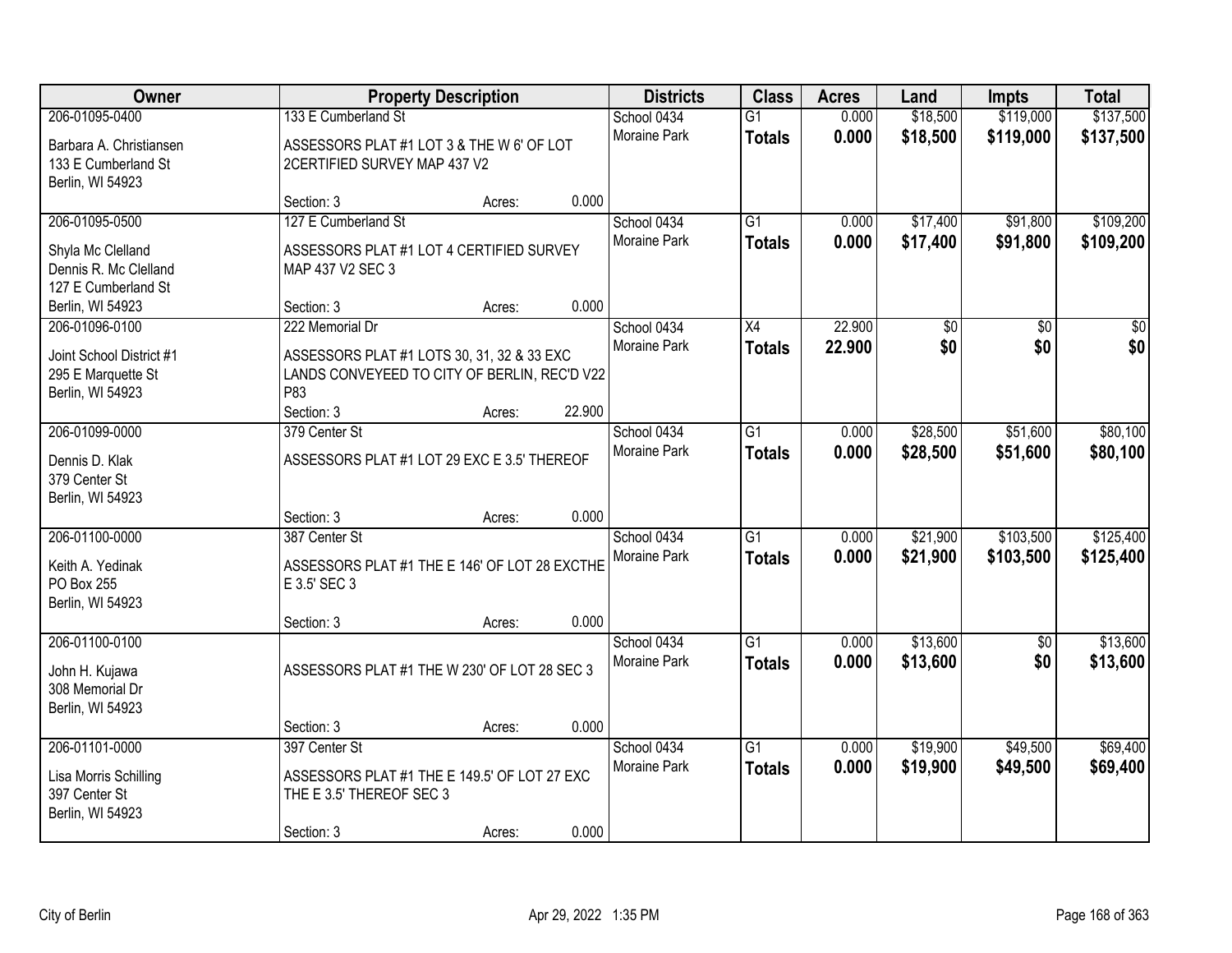| Owner                                                                                              |                                                                                                               | <b>Property Description</b> |       | <b>Districts</b>            | <b>Class</b>                     | <b>Acres</b>   | Land                 | <b>Impts</b>           | <b>Total</b>           |
|----------------------------------------------------------------------------------------------------|---------------------------------------------------------------------------------------------------------------|-----------------------------|-------|-----------------------------|----------------------------------|----------------|----------------------|------------------------|------------------------|
| 206-01101-0100<br>Scott R. Bartol<br>316 Memorial Dr<br>Berlin, WI 54923                           | 316 Memorial Dr<br>ASSESSORS PLAT #1 THE W 110' OF THE E 259.5' OF<br>LOT 27 SEC 3                            |                             |       | School 0434<br>Moraine Park | $\overline{G1}$<br><b>Totals</b> | 0.000<br>0.000 | \$17,600<br>\$17,600 | \$80,700<br>\$80,700   | \$98,300<br>\$98,300   |
|                                                                                                    | Section: 3                                                                                                    | Acres:                      | 0.000 |                             |                                  |                |                      |                        |                        |
| 206-01101-0200<br>John H. Kujawa<br>308 Memorial Dr<br>Berlin, WI 54923                            | 308 Memorial Dr<br>ASSESSORS PLAT #1 THE W 120' OF LOT 27 SEC 3                                               |                             |       | School 0434<br>Moraine Park | $\overline{G1}$<br><b>Totals</b> | 0.000<br>0.000 | \$18,500<br>\$18,500 | \$143,600<br>\$143,600 | \$162,100<br>\$162,100 |
| 206-01105-0000                                                                                     | Section: 3<br>503 Center St                                                                                   | Acres:                      | 0.000 | School 0434                 | $\overline{G1}$                  | 0.000          | \$27,700             | \$64,900               | \$92,600               |
| Jane T. Ingalls<br>503 Center St<br>Berlin, WI 54923                                               | ASSESSORS PLAT #1 LOT 11 SEC 3                                                                                |                             |       | Moraine Park                | <b>Totals</b>                    | 0.000          | \$27,700             | \$64,900               | \$92,600               |
|                                                                                                    | Section: 3                                                                                                    | Acres:                      | 0.000 |                             |                                  |                |                      |                        |                        |
| 206-01106-0000<br>Marlin L. Thull<br>342 Kennedy Dr<br>Berlin, WI 54923                            | 525 Center St<br>ASSESSORS PLAT #1 LOT 10 EXC LOT 1 CSM 2135<br>V9 SEC 3                                      |                             |       | School 0434<br>Moraine Park | $\overline{G1}$<br><b>Totals</b> | 0.000<br>0.000 | \$28,300<br>\$28,300 | \$53,400<br>\$53,400   | \$81,700<br>\$81,700   |
|                                                                                                    | Section: 3                                                                                                    | Acres:                      | 0.000 |                             |                                  |                |                      |                        |                        |
| 206-01107-0000<br>Louise H. Sedarski<br>333 Oak St<br>Berlin, WI 54923                             | 333 Oak St<br>LOT 4 CERTIFIED SURVEY MAP 559 V2 SEC 3                                                         |                             |       | School 0434<br>Moraine Park | $\overline{G1}$<br><b>Totals</b> | 0.000<br>0.000 | \$18,200<br>\$18,200 | \$95,000<br>\$95,000   | \$113,200<br>\$113,200 |
|                                                                                                    | Section: 3                                                                                                    | Acres:                      | 0.000 |                             |                                  |                |                      |                        |                        |
| 206-01107-0100<br>Joan A. Hardel<br>136 E Cumberland St<br>Berlin, WI 54923                        | 136 E Cumberland St<br>LOT 3 CERTIFIED SURVEY MAP 559 V2 SEC 3 SUBJ<br>TO ESMT AS RECD V437 PG 336            |                             |       | School 0434<br>Moraine Park | $\overline{G1}$<br><b>Totals</b> | 0.000<br>0.000 | \$21,300<br>\$21,300 | \$88,100<br>\$88,100   | \$109,400<br>\$109,400 |
|                                                                                                    | Section: 3                                                                                                    | Acres:                      | 0.000 |                             |                                  |                |                      |                        |                        |
| 206-01107-0200<br>Daniel R. Nighbor<br>Debra A. Nighbor<br>130 E Cumberland St<br>Berlin, WI 54923 | 130 E Cumberland St<br>LOT 2 CERTIFIED SURVEY MAP 559 V2 SEC 3 SUBJ<br>TO ESMT RECD V437 PG 337<br>Section: 3 | Acres:                      | 0.000 | School 0434<br>Moraine Park | $\overline{G1}$<br><b>Totals</b> | 0.000<br>0.000 | \$21,300<br>\$21,300 | \$92,300<br>\$92,300   | \$113,600<br>\$113,600 |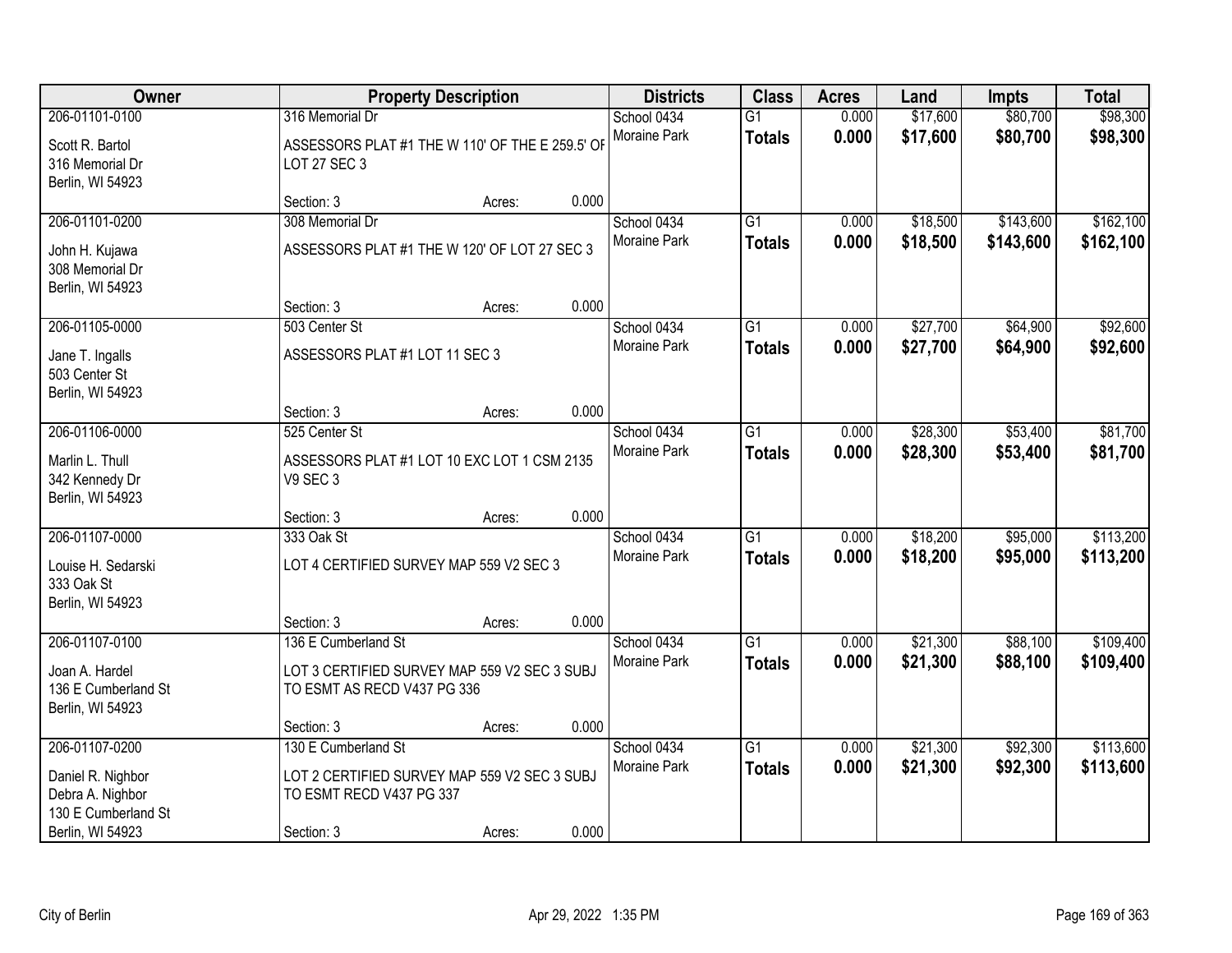| Owner                                       |                                                       | <b>Property Description</b> |       | <b>Districts</b>    | <b>Class</b>    | <b>Acres</b> | Land     | <b>Impts</b> | <b>Total</b> |
|---------------------------------------------|-------------------------------------------------------|-----------------------------|-------|---------------------|-----------------|--------------|----------|--------------|--------------|
| 206-01107-0300                              | 122 E Cumberland St                                   |                             |       | School 0434         | $\overline{G1}$ | 0.000        | \$19,200 | \$90,700     | \$109,900    |
| John Gonzales                               | LOT 1 CERTIFIED SURVEY MAP 559 V2 SEC 3               |                             |       | Moraine Park        | <b>Totals</b>   | 0.000        | \$19,200 | \$90,700     | \$109,900    |
| 122 E Cumberland St                         |                                                       |                             |       |                     |                 |              |          |              |              |
| Berlin, WI 54923                            |                                                       |                             |       |                     |                 |              |          |              |              |
|                                             | Section: 3                                            | Acres:                      | 0.000 |                     |                 |              |          |              |              |
| 206-01108-0000                              | 336 N Wisconsin St                                    |                             |       | School 0434         | $\overline{G1}$ | 0.300        | \$19,800 | \$71,400     | \$91,200     |
| Deanna L. Lueptow                           | COM 19' S OF THE NW COR OF THE SW1/4 SEC 3: S         |                             |       | Moraine Park        | <b>Totals</b>   | 0.300        | \$19,800 | \$71,400     | \$91,200     |
| 336 N Wisconsin St                          | 80'; E 183'; N 80'; W 183' TO BEG                     |                             |       |                     |                 |              |          |              |              |
| Berlin, WI 54923                            |                                                       |                             |       |                     |                 |              |          |              |              |
|                                             | Section: 3                                            | Acres:                      | 0.300 |                     |                 |              |          |              |              |
| 206-01109-0000                              | 330 N Wisconsin St                                    |                             |       | School 0434         | $\overline{G1}$ | 0.000        | \$22,000 | \$111,200    | \$133,200    |
|                                             |                                                       |                             |       | <b>Moraine Park</b> | <b>Totals</b>   | 0.000        | \$22,000 | \$111,200    | \$133,200    |
| Sara Smoody<br>c/o Farmers & Merchants Bank | LOT 1 CERTIFIED SURVEY MAP 378 V2 SEC 3               |                             |       |                     |                 |              |          |              |              |
| Attn: Escrow Services                       |                                                       |                             |       |                     |                 |              |          |              |              |
| PO Box 270                                  | Section: 3                                            | Acres:                      | 0.000 |                     |                 |              |          |              |              |
| Berlin, WI 54923                            |                                                       |                             |       |                     |                 |              |          |              |              |
| 206-01109-0100                              | 325 Oak St                                            |                             |       | School 0434         | G1              | 0.000        | \$18,400 | \$117,300    | \$135,700    |
|                                             |                                                       |                             |       | Moraine Park        | <b>Totals</b>   | 0.000        | \$18,400 | \$117,300    | \$135,700    |
| Mark Tod Deppe                              | LOT 1 CERTIFIED SURVEY MAP 575 V2 SEC 3               |                             |       |                     |                 |              |          |              |              |
| 325 Oak St                                  |                                                       |                             |       |                     |                 |              |          |              |              |
| Berlin, WI 54923                            |                                                       |                             | 0.000 |                     |                 |              |          |              |              |
| 206-01110-0000                              | Section: 3<br>322 N Wisconsin St                      | Acres:                      |       | School 0434         | $\overline{G1}$ | 0.000        | \$21,400 | \$99,700     | \$121,100    |
|                                             |                                                       |                             |       | Moraine Park        |                 |              |          |              |              |
| Michael D. Martelli                         | COM 198' S OF THE NW COR OF THE SW1/4 SEC 3:          |                             |       |                     | <b>Totals</b>   | 0.000        | \$21,400 | \$99,700     | \$121,100    |
| 322 N Wisconsin St                          | RUN E 230'; S 132'; W 64.07'; N 66'; W 165.93'; N 66' |                             |       |                     |                 |              |          |              |              |
| Berlin, WI 54923                            | TO BEG                                                |                             |       |                     |                 |              |          |              |              |
|                                             | Section: 3                                            | Acres:                      | 0.000 |                     |                 |              |          |              |              |
| 206-01110-0100                              | 315 Oak St                                            |                             |       | School 0434         | $\overline{G1}$ | 0.000        | \$23,500 | \$170,000    | \$193,500    |
| Casey P. Getz                               | COM 198' S & 230' E OF THE NW COR OF THE SW1/4        |                             |       | Moraine Park        | <b>Totals</b>   | 0.000        | \$23,500 | \$170,000    | \$193,500    |
| Katie M. Getz                               | SEC 3 RUN S 132'; E 401.20'; N 132'; W401.20' TO BEC  |                             |       |                     |                 |              |          |              |              |
| 315 Oak St                                  |                                                       |                             |       |                     |                 |              |          |              |              |
| Berlin, WI 54923                            | Section: 3                                            | Acres:                      | 0.000 |                     |                 |              |          |              |              |
| 206-01111-0000                              | 314 N Wisconsin St                                    |                             |       | School 0434         | $\overline{G1}$ | 0.000        | \$15,300 | \$68,000     | \$83,300     |
| Kevin R. Blank                              | COM 16R S OF THE NW COR OF THE SW1/4 SEC 3: E         |                             |       | Moraine Park        | <b>Totals</b>   | 0.000        | \$15,300 | \$68,000     | \$83,300     |
| 314 N Wisconsin St                          | 10R; S 4R; W 10R; N 4R TO BEG                         |                             |       |                     |                 |              |          |              |              |
| Berlin, WI 54923                            |                                                       |                             |       |                     |                 |              |          |              |              |
|                                             | Section: 3                                            | Acres:                      | 0.000 |                     |                 |              |          |              |              |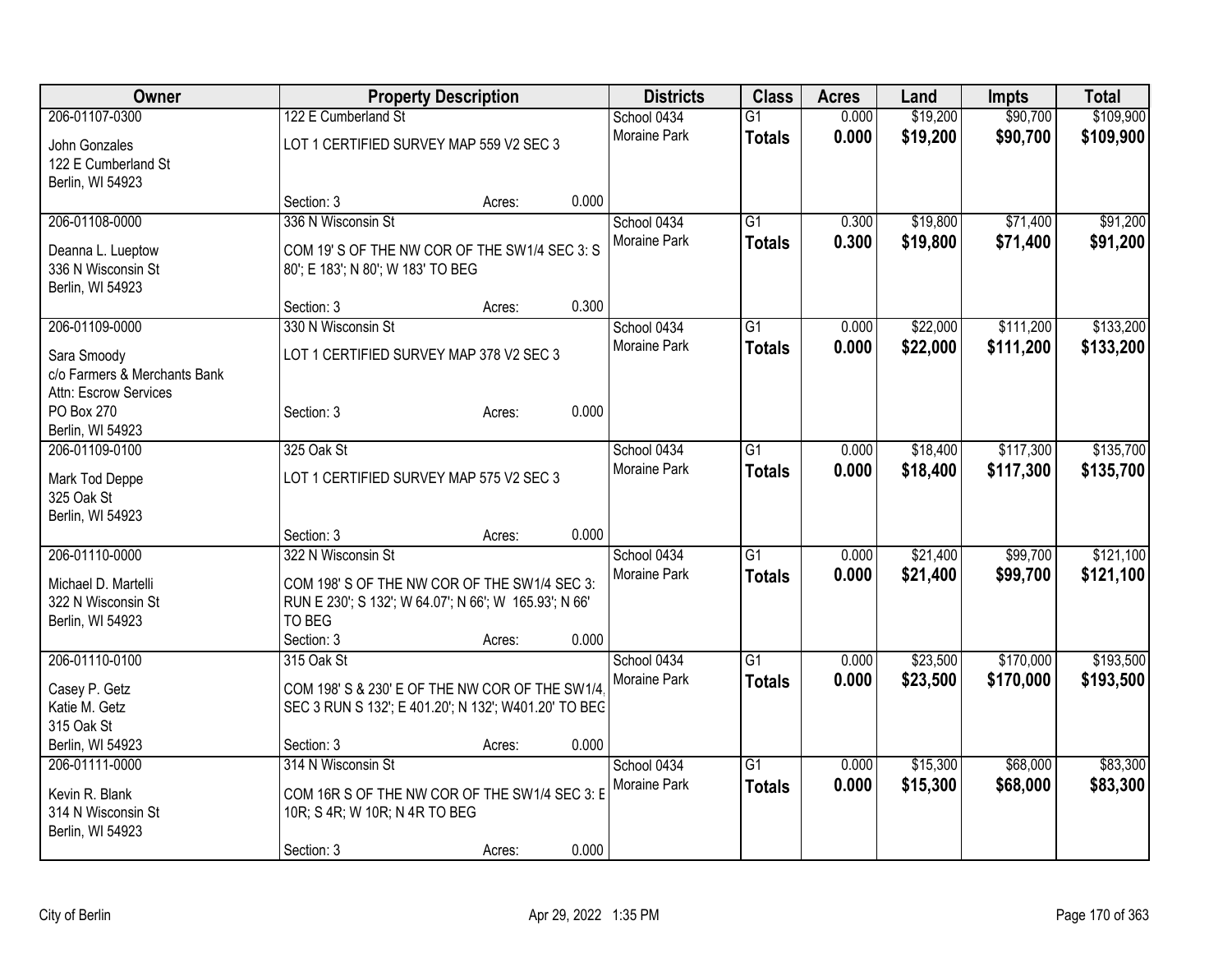| Owner                                                            |                                                                                         | <b>Property Description</b> |       | <b>Districts</b>            | <b>Class</b>                     | <b>Acres</b>   | Land                 | Impts                | <b>Total</b>           |
|------------------------------------------------------------------|-----------------------------------------------------------------------------------------|-----------------------------|-------|-----------------------------|----------------------------------|----------------|----------------------|----------------------|------------------------|
| 206-01112-0000                                                   | 310 N Wisconsin St                                                                      |                             |       | School 0434                 | $\overline{G1}$                  | 0.000          | \$23,700             | \$63,800             | \$87,500               |
| Peter J. Gonyo<br>310 N Wisconsin St<br>Berlin, WI 54923         | LOT 1 CERTIFIED SURVEY MAP 185 A & B SEC 3                                              |                             |       | Moraine Park                | <b>Totals</b>                    | 0.000          | \$23,700             | \$63,800             | \$87,500               |
|                                                                  | Section: 3                                                                              | Acres:                      | 0.000 |                             |                                  |                |                      |                      |                        |
| 206-01113-0000<br><b>Hk LLC</b>                                  | 300 N Wisconsin St<br>COM 26R S OF THE NW COR OF THE SW1/4 SEC 3: E                     |                             |       | School 0434<br>Moraine Park | $\overline{G1}$<br><b>Totals</b> | 0.000<br>0.000 | \$17,400<br>\$17,400 | \$34,700<br>\$34,700 | \$52,100<br>\$52,100   |
| 286 N Wisconsin St<br>Berlin, WI 54923                           | 21R; S 4R; W 21R; N 4R TO BEG<br>Section: 3                                             | Acres:                      | 0.000 |                             |                                  |                |                      |                      |                        |
| 206-01114-0000                                                   | 294 N Wisconsin St                                                                      |                             |       | School 0434                 | $\overline{G1}$                  | 0.000          | \$17,400             | \$84,600             | \$102,000              |
| Tyler D. Pease<br>294 N Wisconsin St<br>Berlin, WI 54923         | COM 30R S OF THE NW COR OF THE SW1/4 SEC 3: E<br>21R; S 4R; W 21R; N 4R TO BEG          |                             |       | Moraine Park                | <b>Totals</b>                    | 0.000          | \$17,400             | \$84,600             | \$102,000              |
|                                                                  | Section: 3                                                                              | Acres:                      | 0.000 |                             |                                  |                |                      |                      |                        |
| 206-01115-0000                                                   | 293 Oak St                                                                              |                             |       | School 0434                 | $\overline{G1}$                  | 0.000          | \$17,900             | \$95,700             | \$113,600              |
| Carissa L. Durkee<br>293 Oak St<br>Berlin, WI 54923              | LOT 3 CERTIFIED SURVEY MAP 185 A & B V1 SEC 3<br>SUBJ TO ESMT OVER N 7.5' FOR UTILITIES |                             |       | Moraine Park                | <b>Totals</b>                    | 0.000          | \$17,900             | \$95,700             | \$113,600              |
|                                                                  | Section: 3                                                                              | Acres:                      | 0.000 |                             |                                  |                |                      |                      |                        |
| 206-01115-0100<br>Donna M. Anderson<br>285 Oak St                | 285 Oak St<br>LOT 4 CERTIFIED SURVEY MAP 185 A & B V1 SEC 3                             |                             |       | School 0434<br>Moraine Park | $\overline{G1}$<br><b>Totals</b> | 0.300<br>0.300 | \$16,900<br>\$16,900 | \$97,100<br>\$97,100 | \$114,000<br>\$114,000 |
| Berlin, WI 54923                                                 |                                                                                         |                             |       |                             |                                  |                |                      |                      |                        |
|                                                                  | Section: 3                                                                              | Acres:                      | 0.300 |                             |                                  |                |                      |                      |                        |
| 206-01115-0200                                                   | 143 E Marquette St                                                                      |                             |       | School 0434<br>Moraine Park | $\overline{G1}$                  | 0.000          | \$15,700             | \$69,600             | \$85,300               |
| Michael E. Staranowicz<br>143 E Marquette St<br>Berlin, WI 54923 | LOT 1 CERTIFIED SURVEY MAP 186 A & B V1 SEC 3                                           |                             |       |                             | <b>Totals</b>                    | 0.000          | \$15,700             | \$69,600             | \$85,300               |
|                                                                  | Section: 3                                                                              | Acres:                      | 0.000 |                             |                                  |                |                      |                      |                        |
| 206-01115-0300                                                   | 133 E Marquette St                                                                      |                             |       | School 0434                 | $\overline{G1}$                  | 0.000          | \$20,800             | \$116,600            | \$137,400              |
| Joseph M. Lange<br>133 E Marquette St<br>Berlin, WI 54923        | LOT 2 CERTIFIED SURVEY MAP 186 A & B V1 SEC 3                                           |                             |       | Moraine Park                | <b>Totals</b>                    | 0.000          | \$20,800             | \$116,600            | \$137,400              |
|                                                                  | Section: 3                                                                              | Acres:                      | 0.000 |                             |                                  |                |                      |                      |                        |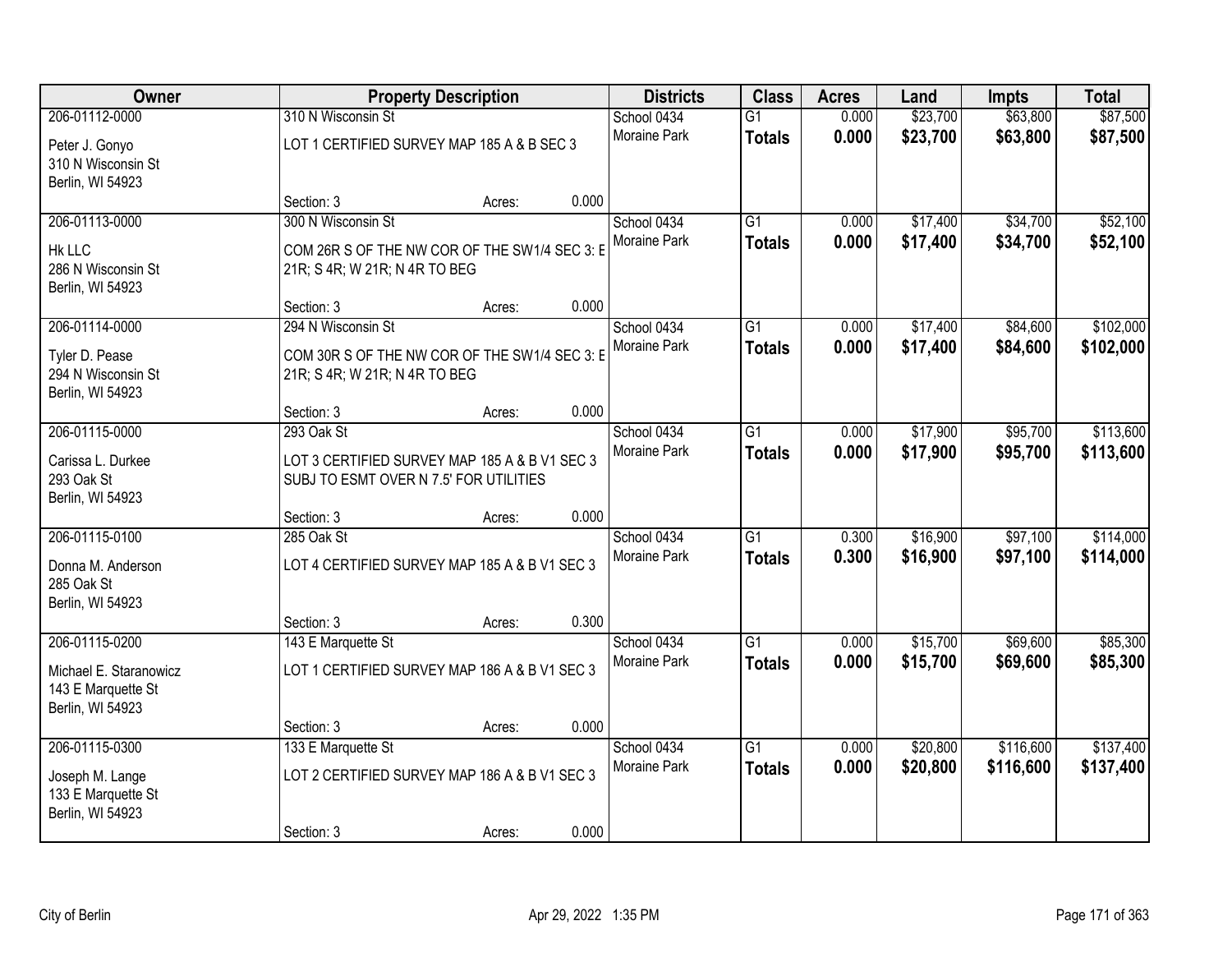| Owner                |                                                 | <b>Property Description</b> |       | <b>Districts</b>    | <b>Class</b>    | <b>Acres</b> | Land     | <b>Impts</b> | <b>Total</b> |
|----------------------|-------------------------------------------------|-----------------------------|-------|---------------------|-----------------|--------------|----------|--------------|--------------|
| 206-01115-0400       | 303 Oak St                                      |                             |       | School 0434         | $\overline{G1}$ | 0.000        | \$26,700 | \$130,000    | \$156,700    |
| Ruth Gelhar          | LOT 2 CERTIFIED SURVEY MAP 185 A & B V1 SEC 3   |                             |       | Moraine Park        | <b>Totals</b>   | 0.000        | \$26,700 | \$130,000    | \$156,700    |
| 303 Oak St           | SUBJ TO ESMT OVER S 7.5' OF W 12' FOR UTILITIES |                             |       |                     |                 |              |          |              |              |
| Berlin, WI 54923     |                                                 |                             |       |                     |                 |              |          |              |              |
|                      | Section: 3                                      | Acres:                      | 0.000 |                     |                 |              |          |              |              |
| 206-01116-0000       | 286 N Wisconsin St                              |                             |       | School 0434         | $\overline{G1}$ | 0.000        | \$19,700 | \$106,500    | \$126,200    |
| Harold J. Younglove  | LOT 3 CERTIFIED SURVEY MAP 187 A & B V1 SEC 3   |                             |       | Moraine Park        | <b>Totals</b>   | 0.000        | \$19,700 | \$106,500    | \$126,200    |
| Karen J. Younglove   | SUBJ TO ESMT OVER N 15' FOR UTILITIES           |                             |       |                     |                 |              |          |              |              |
| 286 N Wisconsin St   |                                                 |                             |       |                     |                 |              |          |              |              |
| Berlin, WI 54923     | Section: 3                                      | Acres:                      | 0.000 |                     |                 |              |          |              |              |
| 206-01116-0200       | 113 E Marquette St                              |                             |       | School 0434         | $\overline{G1}$ | 0.000        | \$17,200 | \$68,700     | \$85,900     |
| Theresa Meyer        | LOT 2 CERTIFIED SURVEY MAP 187 A & B V1 SEC 3   |                             |       | Moraine Park        | <b>Totals</b>   | 0.000        | \$17,200 | \$68,700     | \$85,900     |
| 113 E Marquette St   | SUBJ TO ESMT OVER N 15' FOR UTILITIES           |                             |       |                     |                 |              |          |              |              |
| Berlin, WI 54923     |                                                 |                             |       |                     |                 |              |          |              |              |
|                      | Section: 3                                      | Acres:                      | 0.000 |                     |                 |              |          |              |              |
| 206-01116-0300       | 125 E Marquette St                              |                             |       | School 0434         | $\overline{G1}$ | 0.000        | \$17,200 | \$73,200     | \$90,400     |
| Donald A. Krueger    | LOT 1 CERTIFIED SURVEY MAP 187 A & B V1 SEC 3   |                             |       | Moraine Park        | <b>Totals</b>   | 0.000        | \$17,200 | \$73,200     | \$90,400     |
| 125 E Marquette St   |                                                 |                             |       |                     |                 |              |          |              |              |
| Berlin, WI 54923     |                                                 |                             |       |                     |                 |              |          |              |              |
|                      | Section: 3                                      | Acres:                      | 0.000 |                     |                 |              |          |              |              |
| 206-01117-0000       | 274 N Wisconsin St                              |                             |       | School 0434         | $\overline{G1}$ | 0.000        | \$15,300 | \$69,400     | \$84,700     |
| Clifford A. Strey    | LOT 3 CERTIFIED SURVEY MAP 350 V2 SEC 3         |                             |       | <b>Moraine Park</b> | <b>Totals</b>   | 0.000        | \$15,300 | \$69,400     | \$84,700     |
| Darlene Strey        |                                                 |                             |       |                     |                 |              |          |              |              |
| 274 N Wisconsin St   |                                                 |                             |       |                     |                 |              |          |              |              |
| Berlin, WI 54923     | Section: 3                                      | Acres:                      | 0.000 |                     |                 |              |          |              |              |
| 206-01117-0100       | 124 E Marquette St                              |                             |       | School 0434         | $\overline{G1}$ | 0.000        | \$16,100 | \$83,500     | \$99,600     |
| Catherine Ransom     | LOT 1 CERTIFIED SURVEY MAP 350 V2 SEC 3         |                             |       | Moraine Park        | <b>Totals</b>   | 0.000        | \$16,100 | \$83,500     | \$99,600     |
| Barry L. Ransom      |                                                 |                             |       |                     |                 |              |          |              |              |
| 124 E Marquette St   |                                                 |                             |       |                     |                 |              |          |              |              |
| Berlin, WI 54923     | Section: 3                                      | Acres:                      | 0.000 |                     |                 |              |          |              |              |
| 206-01117-0200       | 118 E Marquette St                              |                             |       | School 0434         | $\overline{G1}$ | 0.000        | \$16,000 | \$113,400    | \$129,400    |
| Donna R. Nickolaisen | LOT 2 CERTIFIED SURVEY MAP 350 V2 SEC 3         |                             |       | <b>Moraine Park</b> | <b>Totals</b>   | 0.000        | \$16,000 | \$113,400    | \$129,400    |
| 118 E Marquette St   |                                                 |                             |       |                     |                 |              |          |              |              |
| Berlin, WI 54923     |                                                 |                             |       |                     |                 |              |          |              |              |
|                      | Section: 3                                      | Acres:                      | 0.000 |                     |                 |              |          |              |              |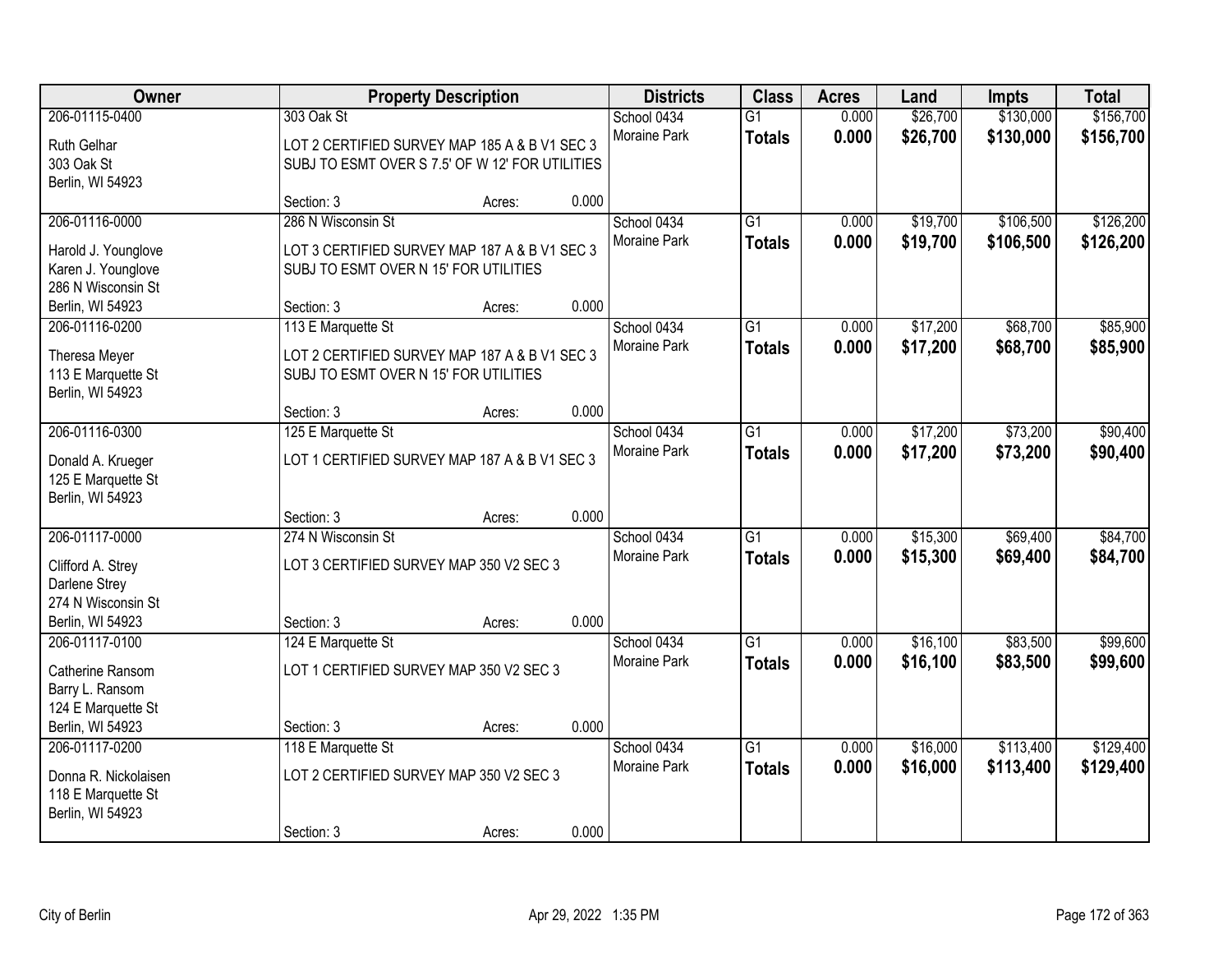| <b>Owner</b>                                   |                                                                                                   | <b>Property Description</b> |       | <b>Districts</b>    | <b>Class</b>    | <b>Acres</b> | Land     | <b>Impts</b> | <b>Total</b> |
|------------------------------------------------|---------------------------------------------------------------------------------------------------|-----------------------------|-------|---------------------|-----------------|--------------|----------|--------------|--------------|
| 206-01118-0000                                 | 268 N Wisconsin St                                                                                |                             |       | School 0434         | $\overline{G1}$ | 0.000        | \$14,900 | \$65,600     | \$80,500     |
| <b>Grant Schultz</b>                           | LOT 4 CERTIFIED SURVEY MAP 350 V2 SEC 3                                                           |                             |       | Moraine Park        | <b>Totals</b>   | 0.000        | \$14,900 | \$65,600     | \$80,500     |
| 268 N Wisconsin St                             |                                                                                                   |                             |       |                     |                 |              |          |              |              |
| Berlin, WI 54923                               |                                                                                                   |                             |       |                     |                 |              |          |              |              |
|                                                | Section: 3                                                                                        | Acres:                      | 0.000 |                     |                 |              |          |              |              |
| 206-01119-0000                                 | 262 N Wisconsin St                                                                                |                             |       | School 0434         | $\overline{G1}$ | 0.000        | \$19,700 | \$60,500     | \$80,200     |
| James A. Musha                                 | COM 52R S OF THE NW COR OF THE SW1/4 SEC 3:                                                       |                             |       | <b>Moraine Park</b> | <b>Totals</b>   | 0.000        | \$19,700 | \$60,500     | \$80,200     |
| 262 N Wisconsin St                             | THENCE E 20R; S 4R; W 20R; N 4R TO BEG                                                            |                             |       |                     |                 |              |          |              |              |
| Berlin, WI 54923                               |                                                                                                   |                             |       |                     |                 |              |          |              |              |
|                                                | Section: 3                                                                                        | Acres:                      | 0.000 |                     |                 |              |          |              |              |
| 206-01120-0000                                 | 254 N Wisconsin St                                                                                |                             |       | School 0434         | G1              | 0.600        | \$20,600 | \$87,200     | \$107,800    |
| Sandra L. Cartmill                             | COM 56R S OF THE NW COR OF THE SW1/4 SEC 3:                                                       |                             |       | Moraine Park        | <b>Totals</b>   | 0.600        | \$20,600 | \$87,200     | \$107,800    |
| 254 N Wisconsin St                             | RUN E 20R; S 5R; W 20R; N 5R TO BEG                                                               |                             |       |                     |                 |              |          |              |              |
| Berlin, WI 54923                               |                                                                                                   |                             |       |                     |                 |              |          |              |              |
|                                                | Section: 3                                                                                        | Acres:                      | 0.600 |                     |                 |              |          |              |              |
| 206-01121-0000                                 | 246 N Wisconsin St                                                                                |                             |       | School 0434         | G1              | 0.000        | \$20,500 | \$61,000     | \$81,500     |
| Leslie M. Zimmerman                            | COM 61R S OF THE NW COR OF THE SW1/4 SEC 3:                                                       |                             |       | <b>Moraine Park</b> | <b>Totals</b>   | 0.000        | \$20,500 | \$61,000     | \$81,500     |
| Jacquelin Zimmerman                            | THENCE E 20R; S 5R; W 20R; N 5R TO BEG                                                            |                             |       |                     |                 |              |          |              |              |
| 246 N Wisconsin St                             |                                                                                                   |                             |       |                     |                 |              |          |              |              |
| Berlin, WI 54923                               | Section: 3                                                                                        | Acres:                      | 0.000 |                     |                 |              |          |              |              |
| 206-01122-0000                                 | 238 N Wisconsin St                                                                                |                             |       | School 0434         | $\overline{G1}$ | 0.000        | \$20,300 | \$66,000     | \$86,300     |
|                                                |                                                                                                   |                             |       | Moraine Park        | <b>Totals</b>   | 0.000        | \$20,300 | \$66,000     | \$86,300     |
| Joe R. Sparkman<br>238 N Wisconsin St          | COM 66R S OF THE NW COR OF THE SW1/4 SEC 3:<br>THENCE E 12R; S 7R; W 12R; N 7R TO BEG             |                             |       |                     |                 |              |          |              |              |
| Berlin, WI 54923                               |                                                                                                   |                             |       |                     |                 |              |          |              |              |
|                                                | Section: 3                                                                                        | Acres:                      | 0.000 |                     |                 |              |          |              |              |
| 206-01123-0000                                 | 232 N Wisconsin St                                                                                |                             |       | School 0434         | $\overline{G1}$ | 0.000        | \$8,400  | \$54,200     | \$62,600     |
|                                                | COM 128.2' N & 33' E OF CEN OF INTER OF WI &                                                      |                             |       | Moraine Park        | <b>Totals</b>   | 0.000        | \$8,400  | \$54,200     | \$62,600     |
| Christopher R. Kasuboski<br>232 N Wisconsin St | LIBERTY STS: E100'; N 44.8'; W 100'; S 43.2' TO BEG                                               |                             |       |                     |                 |              |          |              |              |
| Berlin, WI 54923                               | SEC <sub>3</sub>                                                                                  |                             |       |                     |                 |              |          |              |              |
|                                                | Section: 3                                                                                        | Acres:                      | 0.000 |                     |                 |              |          |              |              |
| 206-01124-0000                                 | 226 N Wisconsin St                                                                                |                             |       | School 0434         | $\overline{G1}$ | 0.000        | \$15,500 | \$59,300     | \$74,800     |
|                                                |                                                                                                   |                             |       | <b>Moraine Park</b> | <b>Totals</b>   | 0.000        | \$15,500 | \$59,300     | \$74,800     |
| Van Gysel Builders LLC<br>PO Box 139           | COM 33' N & 33' E OF CEN OF INTER OF WI &<br>LIBERTY STS: E 100'; N 95.2'; W 100'; S 95.2' TO BEG |                             |       |                     |                 |              |          |              |              |
| Fall River, WI 53932                           | SEC <sub>3</sub>                                                                                  |                             |       |                     |                 |              |          |              |              |
|                                                | Section: 3                                                                                        | Acres:                      | 0.000 |                     |                 |              |          |              |              |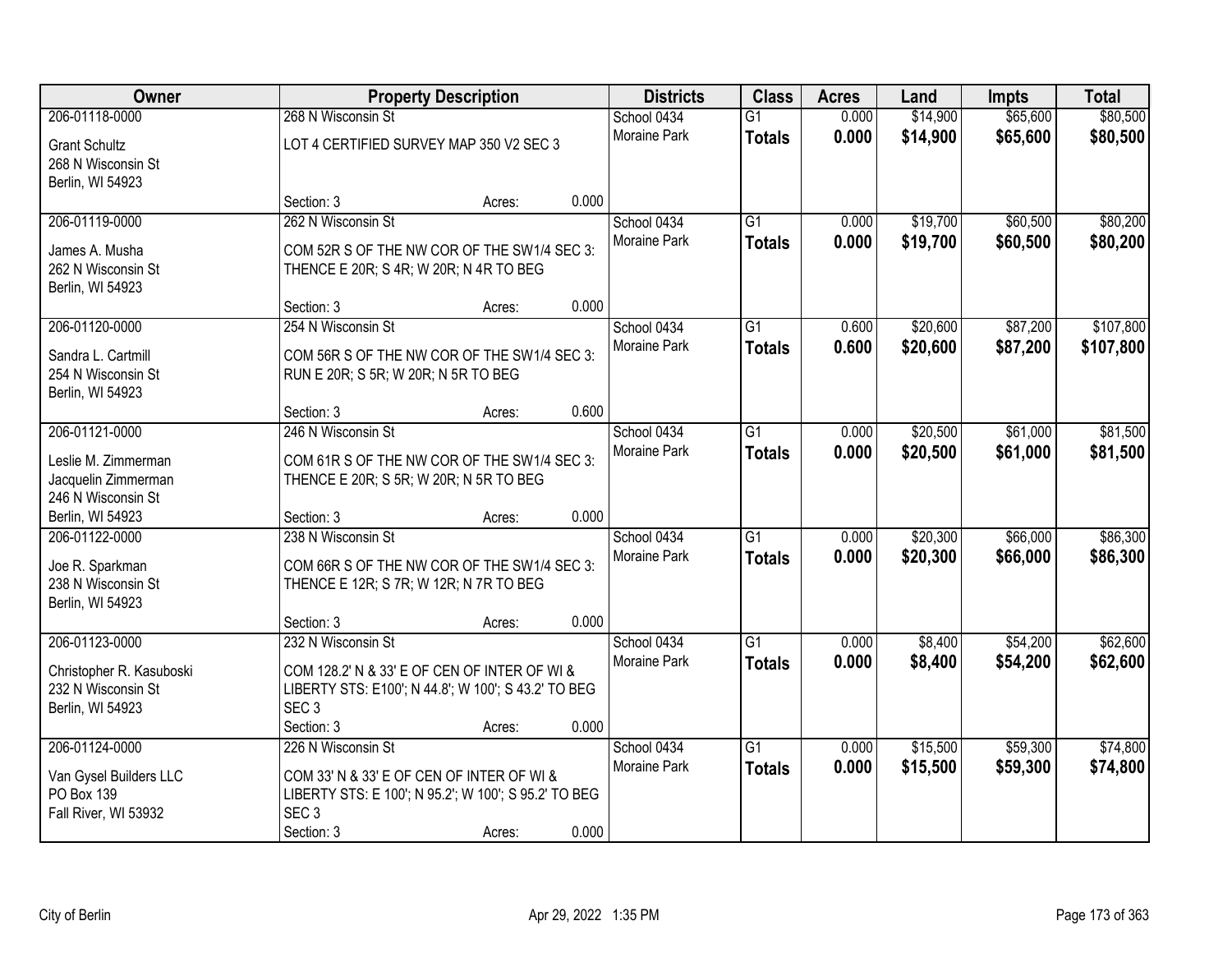| Owner                                        |                                                   | <b>Property Description</b> |       | <b>Districts</b>    | <b>Class</b>    | <b>Acres</b> | Land     | <b>Impts</b>    | <b>Total</b> |
|----------------------------------------------|---------------------------------------------------|-----------------------------|-------|---------------------|-----------------|--------------|----------|-----------------|--------------|
| 206-01125-0000                               | 113 E Liberty St                                  |                             |       | School 0434         | $\overline{G1}$ | 0.200        | \$14,500 | \$41,900        | \$56,400     |
| Marlin L. Thull                              | COM 33' N & 133' E OF CEN OF INTER OF WI &        |                             |       | Moraine Park        | <b>Totals</b>   | 0.200        | \$14,500 | \$41,900        | \$56,400     |
| 342 Kennedy Dr                               | LIBERTY STS: E 67.5'; N 140.2'; W 67.5'; S TO BEG |                             |       |                     |                 |              |          |                 |              |
| Berlin, WI 54923                             | SEC <sub>3</sub>                                  |                             |       |                     |                 |              |          |                 |              |
|                                              | Section: 3                                        | Acres:                      | 0.200 |                     |                 |              |          |                 |              |
| 206-01126-0000                               | 121 E Liberty St                                  |                             |       | School 0434         | $\overline{G1}$ | 0.000        | \$19,600 | \$19,800        | \$39,400     |
| Dean P. Spielvogel                           | COM 78R S & 12R E OF THE NW COR OF THE SW1/4      |                             |       | Moraine Park        | <b>Totals</b>   | 0.000        | \$19,600 | \$19,800        | \$39,400     |
| 121 E Liberty St                             | SEC 3: THENCE N 14R; E 5R; S 14R; W 5R TO BEG     |                             |       |                     |                 |              |          |                 |              |
| Berlin, WI 54923                             |                                                   |                             |       |                     |                 |              |          |                 |              |
|                                              | Section: 3                                        | Acres:                      | 0.000 |                     |                 |              |          |                 |              |
| 206-01127-0000                               | 127 E Liberty St                                  |                             |       | School 0434         | G1              | 0.000        | \$16,600 | \$89,200        | \$105,800    |
| William R. Schumann                          | COM 78R S & 17R E OF THE NW COR OF THE SW1/4      |                             |       | Moraine Park        | <b>Totals</b>   | 0.000        | \$16,600 | \$89,200        | \$105,800    |
| Sheila M. Schumann                           | SEC 3: THENCE N 14R; E 4R; S 14R; W 4R TO BEG     |                             |       |                     |                 |              |          |                 |              |
| PO Box 405                                   |                                                   |                             |       |                     |                 |              |          |                 |              |
| Berlin, WI 54923                             | Section: 3                                        | Acres:                      | 0.000 |                     |                 |              |          |                 |              |
| 206-01128-0000                               | 133 E Liberty St                                  |                             |       | School 0434         | G1              | 0.000        | \$15,700 | \$87,300        | \$103,000    |
|                                              | COM 78R S & 21R E OF THE NW COR OF THE SW1/4      |                             |       | Moraine Park        | <b>Totals</b>   | 0.000        | \$15,700 | \$87,300        | \$103,000    |
| Cheryl L. Schultz Parker<br>133 E Liberty St | SEC 3 THENCE N 24R; E 3.5R; S 24R; W 3.5R TO BEG  |                             |       |                     |                 |              |          |                 |              |
| Berlin, WI 54923                             |                                                   |                             |       |                     |                 |              |          |                 |              |
|                                              | Section: 3                                        | Acres:                      | 0.000 |                     |                 |              |          |                 |              |
| 206-01129-0000                               | 137 E Liberty St                                  |                             |       | School 0434         | $\overline{G1}$ | 0.000        | \$21,000 | \$47,700        | \$68,700     |
|                                              |                                                   |                             |       | Moraine Park        | <b>Totals</b>   | 0.000        | \$21,000 | \$47,700        | \$68,700     |
| Amanda Respalje                              | COM 78R S & 24.5R E OF THE NW COR OF THE          |                             |       |                     |                 |              |          |                 |              |
| 137 E Liberty St                             | SW1/4 SEC 3: THENCE N 24R; E 5R; S 24R; W 5R TO   |                             |       |                     |                 |              |          |                 |              |
| Berlin, WI 54923                             | BEG EXC THE N 132' THEREOF                        |                             |       |                     |                 |              |          |                 |              |
|                                              | Section: 3                                        | Acres:                      | 0.000 |                     |                 |              |          |                 |              |
| 206-01129-0100                               |                                                   |                             |       | School 0434         | $\overline{G1}$ | 0.000        | \$1,400  | $\overline{50}$ | \$1,400      |
| Steven J. Bolen                              | COM NW COR LOT 1 CSM 115 V1; THENCE W 82.5'; S    |                             |       | Moraine Park        | <b>Totals</b>   | 0.000        | \$1,400  | \$0             | \$1,400      |
| 249 Oak St                                   | 132'; E 82.5' TO SW COR SAID LOT 1; N TO POB SEC  |                             |       |                     |                 |              |          |                 |              |
| Berlin, WI 54923                             | 3                                                 |                             |       |                     |                 |              |          |                 |              |
|                                              | Section: 3                                        | Acres:                      | 0.000 |                     |                 |              |          |                 |              |
| 206-01130-0000                               | 145 E Liberty St                                  |                             |       | School 0434         | $\overline{G1}$ | 0.000        | \$15,000 | \$42,700        | \$57,700     |
|                                              |                                                   |                             |       | <b>Moraine Park</b> | <b>Totals</b>   | 0.000        | \$15,000 | \$42,700        | \$57,700     |
| Ronald Hoffman                               | LOT 3 CERTIFIED SURVEY MAP 115 V1 SEC 3           |                             |       |                     |                 |              |          |                 |              |
| 289 S Washington St                          |                                                   |                             |       |                     |                 |              |          |                 |              |
| Berlin, WI 54923                             |                                                   |                             | 0.000 |                     |                 |              |          |                 |              |
|                                              | Section: 3                                        | Acres:                      |       |                     |                 |              |          |                 |              |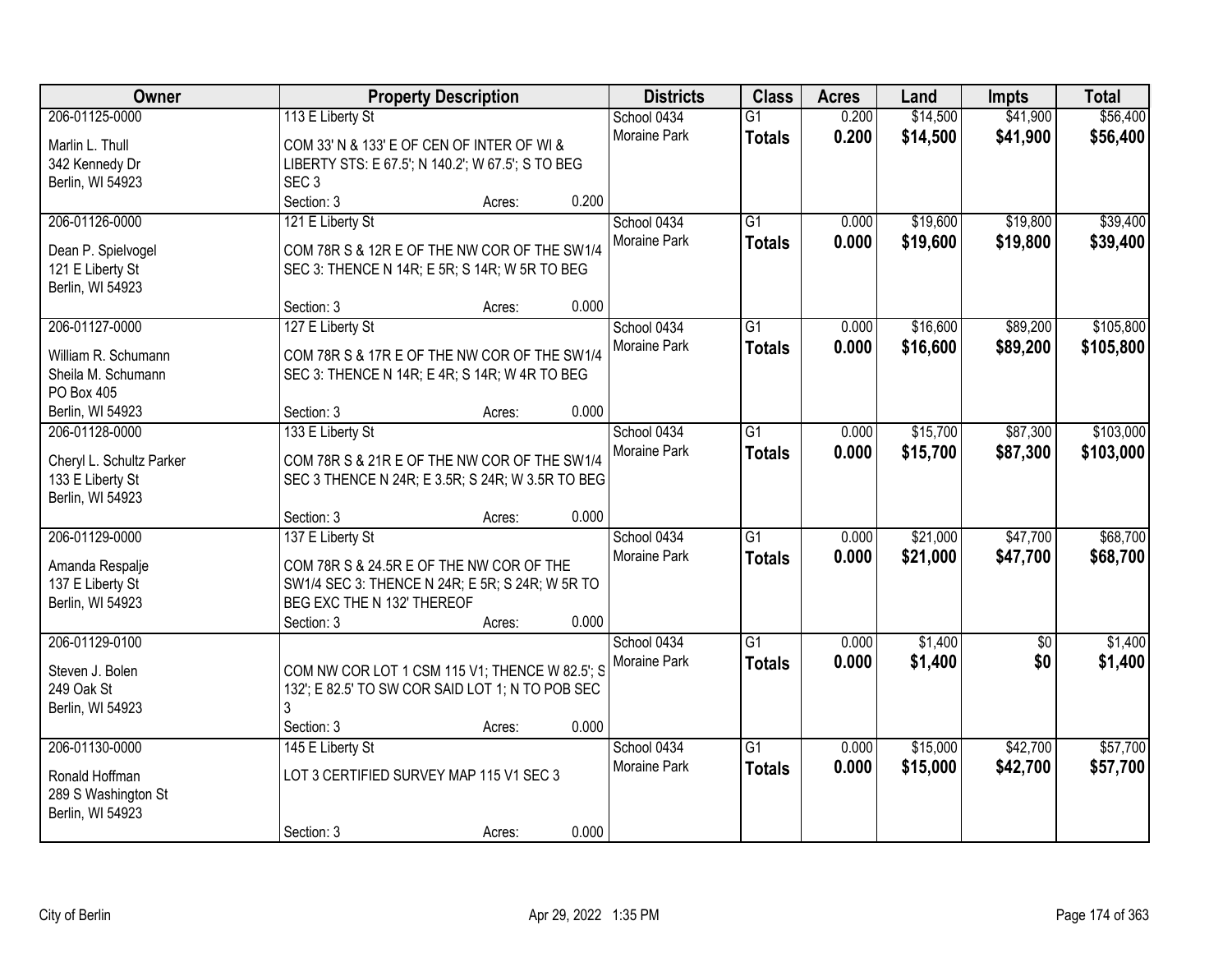| Owner                                                              |                                                                                             | <b>Property Description</b> |       | <b>Districts</b>            | <b>Class</b>                     | <b>Acres</b>   | Land                 | <b>Impts</b>         | <b>Total</b>         |
|--------------------------------------------------------------------|---------------------------------------------------------------------------------------------|-----------------------------|-------|-----------------------------|----------------------------------|----------------|----------------------|----------------------|----------------------|
| 206-01131-0000                                                     | 153 E Liberty St                                                                            |                             |       | School 0434<br>Moraine Park | $\overline{G1}$<br><b>Totals</b> | 0.000<br>0.000 | \$13,700<br>\$13,700 | \$58,000<br>\$58,000 | \$71,700<br>\$71,700 |
| Bpcp of Ripon LLC<br>N6678 County Rd Pp<br>Ripon, WI 54971         | LOT 4 CERTIFIED SURVEY MAP 115 V1 SEC 3                                                     |                             |       |                             |                                  |                |                      |                      |                      |
|                                                                    | Section: 3                                                                                  | Acres:                      | 0.000 |                             |                                  |                |                      |                      |                      |
| 206-01131-0100                                                     | 237 Oak St                                                                                  |                             |       | School 0434                 | $\overline{G1}$                  | 0.000          | \$18,600             | \$68,400             | \$87,000             |
| Pedro A. Paulete III<br>237 Oak St<br>Berlin, WI 54923             | LOT 2 CERTIFIED SURVEY MAP 115 V1 SEC 3 EXC<br>THE N18' THEREOF                             |                             |       | <b>Moraine Park</b>         | <b>Totals</b>                    | 0.000          | \$18,600             | \$68,400             | \$87,000             |
|                                                                    | Section: 3                                                                                  | Acres:                      | 0.000 |                             |                                  |                |                      |                      |                      |
| 206-01132-0000                                                     | 249 Oak St                                                                                  |                             |       | School 0434                 | $\overline{G1}$                  | 0.000          | \$22,600             | \$70,800             | \$93,400             |
| Steven J. Bolen<br>249 Oak St<br>Berlin, WI 54923                  | LOT 1 CERTIFIED SURVEY MAP 115 V1 SEC 3 INCL<br>THE N 18' OF LOT 2 CSM 115                  |                             |       | Moraine Park                | <b>Totals</b>                    | 0.000          | \$22,600             | \$70,800             | \$93,400             |
|                                                                    | Section: 3                                                                                  | Acres:                      | 0.000 |                             |                                  |                |                      |                      |                      |
| 206-01133-0000                                                     | 259 Oak St                                                                                  |                             |       | School 0434                 | $\overline{G1}$                  | 0.000          | \$13,700             | \$101,800            | \$115,500            |
| Adam Mlodzik<br>259 Oak St<br>Berlin, WI 54923                     | COM 54R S & 38R E OF THE NW COR OF THE SW1/4<br>SEC 3: THENCE N 4R; W 8R; S 4R; E 8R TO BEG |                             |       | Moraine Park                | <b>Totals</b>                    | 0.000          | \$13,700             | \$101,800            | \$115,500            |
|                                                                    | Section: 3                                                                                  | Acres:                      | 0.000 |                             |                                  |                |                      |                      |                      |
| 206-01134-0000                                                     | 152 E Marquette St                                                                          |                             |       | School 0434                 | $\overline{G1}$                  | 0.000          | \$20,100             | \$112,300            | \$132,400            |
| Curtis D. Snow                                                     | LOT 1 CERTIFIED SURVEY MAP 131 V1 SEC 3                                                     |                             |       | <b>Moraine Park</b>         | <b>Totals</b>                    | 0.000          | \$20,100             | \$112,300            | \$132,400            |
| Julie K. Snow                                                      |                                                                                             |                             |       |                             |                                  |                |                      |                      |                      |
| 152 E Marquette St                                                 |                                                                                             |                             |       |                             |                                  |                |                      |                      |                      |
| Berlin, WI 54923                                                   | Section: 3                                                                                  | Acres:                      | 0.000 |                             |                                  |                |                      |                      |                      |
| 206-01134-0200                                                     | 142 E Marquette St                                                                          |                             |       | School 0434                 | $\overline{G1}$                  | 0.000          | \$21,400             | \$86,700             | \$108,100            |
| KLB Properties, LLC<br>W2273 Hickory View Ct<br>Kaukauna, WI 54130 | LOT 1 CERTIFIED SURVEY MAP 116 V1 SEC 3                                                     |                             |       | Moraine Park                | <b>Totals</b>                    | 0.000          | \$21,400             | \$86,700             | \$108,100            |
|                                                                    | Section: 3                                                                                  | Acres:                      | 0.000 |                             |                                  |                |                      |                      |                      |
| 206-01134-0300                                                     | 134 E Marquette St                                                                          |                             |       | School 0434                 | $\overline{G1}$                  | 0.000          | \$17,600             | \$74,000             | \$91,600             |
| Beth M. Paskey                                                     | COM 50R S & 38R E OF THE NW COR OF THE SW1/4                                                |                             |       | Moraine Park                | <b>Totals</b>                    | 0.000          | \$17,600             | \$74,000             | \$91,600             |
| 134 E Marquette St                                                 | SEC 3: THENCE W 8R; S 4R; W 78.5' TO BEG: RUN W                                             |                             |       |                             |                                  |                |                      |                      |                      |
| Berlin, WI 54923                                                   | 70'; N 264'; E 70'; S 264' TO BEG; EXC PARCEL                                               |                             |       |                             |                                  |                |                      |                      |                      |
|                                                                    | Section: 3                                                                                  | Acres:                      | 0.000 |                             |                                  |                |                      |                      |                      |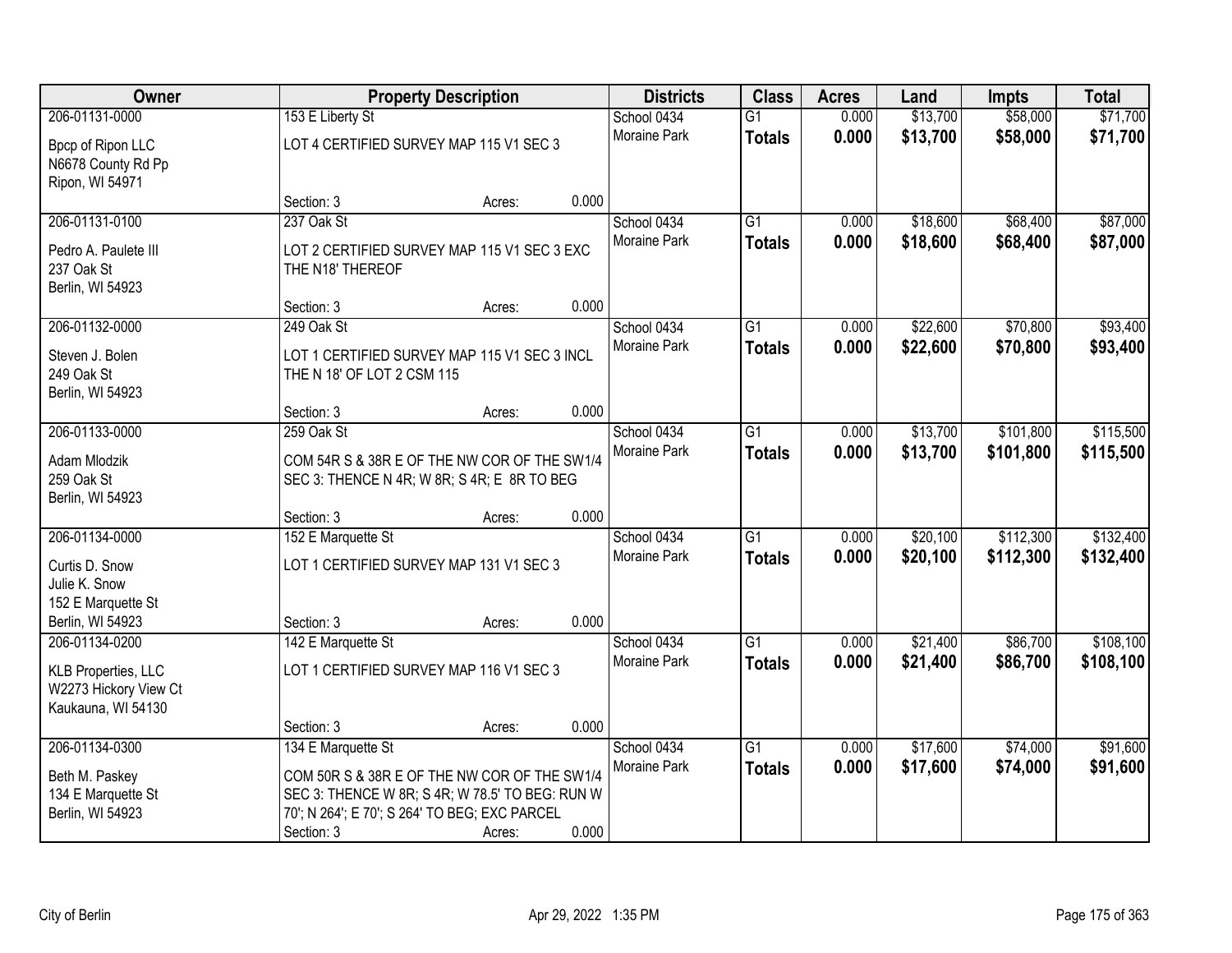| Owner              |                                                    | <b>Property Description</b> |       | <b>Districts</b>    | <b>Class</b>    | <b>Acres</b> | Land     | <b>Impts</b> | <b>Total</b> |
|--------------------|----------------------------------------------------|-----------------------------|-------|---------------------|-----------------|--------------|----------|--------------|--------------|
| 206-01136-0000     | 193 E Moore St                                     |                             |       | School 0434         | $\overline{G1}$ | 0.000        | \$9,800  | \$89,700     | \$99,500     |
| Molly L. Rank      | LOT 1 CERTIFIED SURVEY MAP 668 SEC 3               |                             |       | Moraine Park        | <b>Totals</b>   | 0.000        | \$9,800  | \$89,700     | \$99,500     |
| 193 E Moore St     |                                                    |                             |       |                     |                 |              |          |              |              |
| Berlin, WI 54923   |                                                    |                             |       |                     |                 |              |          |              |              |
|                    | Section: 3                                         | Acres:                      | 0.000 |                     |                 |              |          |              |              |
| 206-01137-0000     | 197 E Moore St                                     |                             |       | School 0434         | $\overline{G1}$ | 0.000        | \$9,800  | \$73,800     | \$83,600     |
| Candice M. Olofson | COM 44' E OF SE COR OF BLK 130 STRONG &            |                             |       | <b>Moraine Park</b> | <b>Totals</b>   | 0.000        | \$9,800  | \$73,800     | \$83,600     |
| 197 E Moore St     | GOTTS ADD: N 132'; E 44'; S 132'; W 44' TO BEG SEC |                             |       |                     |                 |              |          |              |              |
| Berlin, WI 54923   |                                                    |                             |       |                     |                 |              |          |              |              |
|                    | Section: 3                                         | Acres:                      | 0.000 |                     |                 |              |          |              |              |
| 206-01138-0000     | 201 E Moore St                                     |                             |       | School 0434         | G1              | 0.000        | \$9,800  | \$81,700     | \$91,500     |
|                    |                                                    |                             |       | Moraine Park        | <b>Totals</b>   | 0.000        | \$9,800  | \$81,700     | \$91,500     |
| Brock H. Walker    | COM 88' E OF SE COR OF BLK 130 STRONG &            |                             |       |                     |                 |              |          |              |              |
| 201 E Moore St     | GOTTS ADD: N 132'; E 44'; S 132'; W 44' TO BEG SEC |                             |       |                     |                 |              |          |              |              |
| Berlin, WI 54923   | Section: 3                                         | Acres:                      | 0.000 |                     |                 |              |          |              |              |
| 206-01139-0000     | 207 E Moore St                                     |                             |       | School 0434         | G1              | 0.000        | \$13,700 | \$59,400     | \$73,100     |
|                    |                                                    |                             |       | <b>Moraine Park</b> | <b>Totals</b>   | 0.000        | \$13,700 | \$59,400     | \$73,100     |
| Jeffrey D. Maxson  | COM 8R E OF SE COR OF BLK 130 STRONG &             |                             |       |                     |                 |              |          |              |              |
| Ann A. Maxson      | GOTTS ADD: N 8R; E 4R; S 8R; W 4R TO BEG SEC 3     |                             |       |                     |                 |              |          |              |              |
| 207 E Moore St     |                                                    |                             |       |                     |                 |              |          |              |              |
| Berlin, WI 54923   | Section: 3                                         | Acres:                      | 0.000 |                     |                 |              |          |              |              |
| 206-01140-0000     | 211 E Moore St                                     |                             |       | School 0434         | $\overline{G1}$ | 0.000        | \$13,700 | \$18,200     | \$31,900     |
| Sara Smoody        | COM 12R E OF SE COR OF BLK 130 STRONG &            |                             |       | <b>Moraine Park</b> | <b>Totals</b>   | 0.000        | \$13,700 | \$18,200     | \$31,900     |
| 330 N Wisconsin St | GOTTS ADD: N 8R; E 4R; S 8R; W 4R TO BEG SEC 3     |                             |       |                     |                 |              |          |              |              |
| Berlin, WI 54923   |                                                    |                             |       |                     |                 |              |          |              |              |
|                    | Section: 3                                         | Acres:                      | 0.000 |                     |                 |              |          |              |              |
| 206-01141-0000     | 197 E Berlin St                                    |                             |       | School 0434         | $\overline{G1}$ | 0.000        | \$21,400 | \$52,200     | \$73,600     |
| Luke T. Hartzke    | COM AT THE SE COR OF BLK 132 OF STRONG &           |                             |       | <b>Moraine Park</b> | <b>Totals</b>   | 0.000        | \$21,400 | \$52,200     | \$73,600     |
| 197 E Berlin St    | GOTTS ADD: RUN N 8R; E 8R; S 8R; W 8R TO BEG       |                             |       |                     |                 |              |          |              |              |
| Berlin, WI 54923   | SEC <sub>3</sub>                                   |                             |       |                     |                 |              |          |              |              |
|                    | Section: 3                                         | Acres:                      | 0.000 |                     |                 |              |          |              |              |
| 206-01141-0100     | 205 E Berlin St                                    |                             |       | School 0434         | $\overline{G1}$ | 0.000        | \$21,000 | \$75,800     | \$96,800     |
| Jean M. Camp       | LOT 1 CERTIFIED SURVEY MAP 142 V1 SEC 3 EXC        |                             |       | <b>Moraine Park</b> | <b>Totals</b>   | 0.000        | \$21,000 | \$75,800     | \$96,800     |
| 205 E Berlin St    | THAT PARCEL DESC V761 PG871                        |                             |       |                     |                 |              |          |              |              |
| Berlin, WI 54923   |                                                    |                             |       |                     |                 |              |          |              |              |
|                    | Section: 3                                         | Acres:                      | 0.000 |                     |                 |              |          |              |              |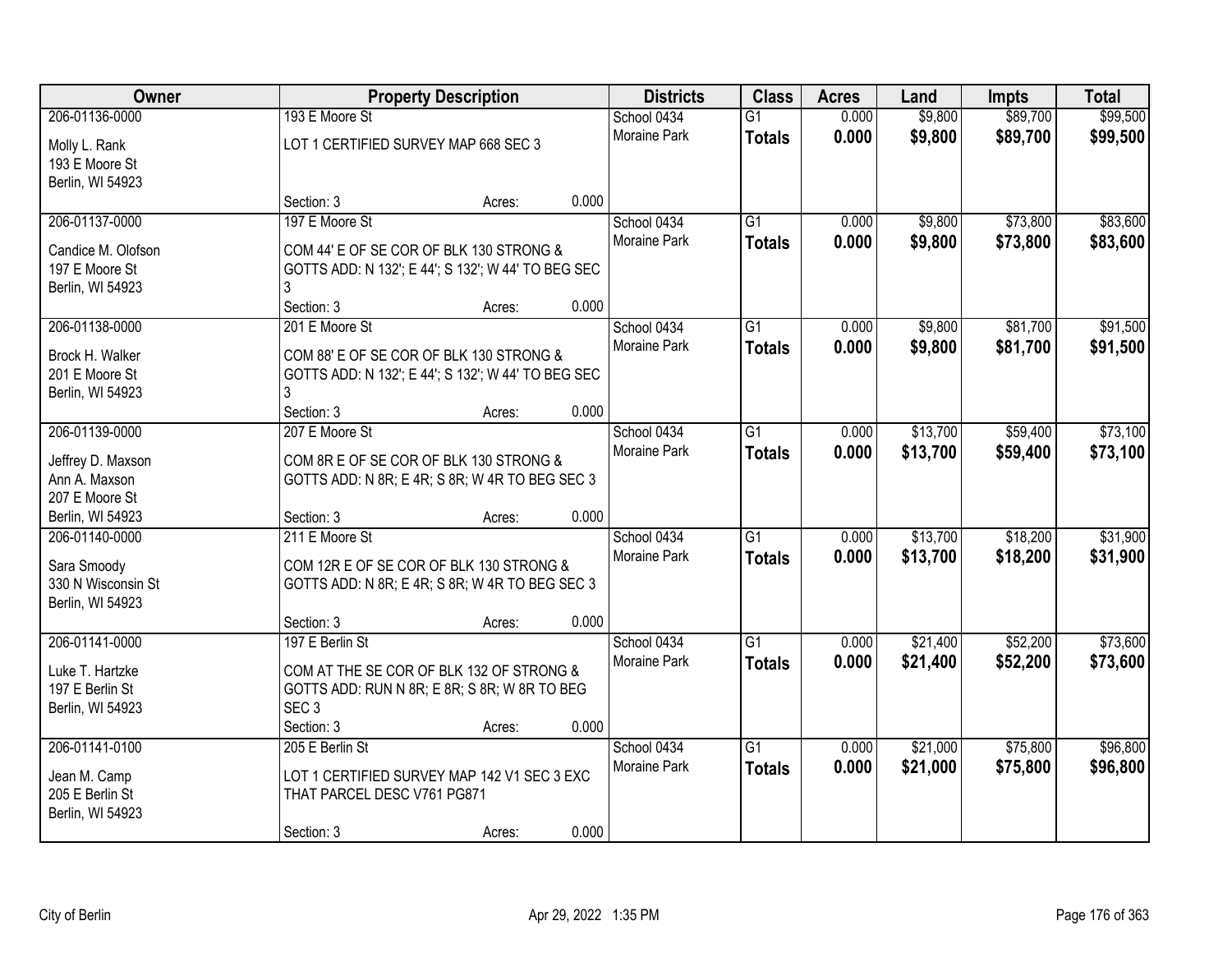| Owner                                | <b>Property Description</b>                                          |        | <b>Districts</b>    | <b>Class</b>    | <b>Acres</b> | Land     | <b>Impts</b> | <b>Total</b> |
|--------------------------------------|----------------------------------------------------------------------|--------|---------------------|-----------------|--------------|----------|--------------|--------------|
| 206-01141-0200                       | 212 E Marquette St                                                   |        | School 0434         | $\overline{G1}$ | 0.000        | \$17,000 | \$96,900     | \$113,900    |
| Rose M. White                        | COM 176' E OF SE COR OF LOT 7 BLK 132, STRONG                        |        | Moraine Park        | <b>Totals</b>   | 0.000        | \$17,000 | \$96,900     | \$113,900    |
| 212 E Marquette St                   | & GOTTS ADD: RUN N 165'; E 88'; S 165'; W 88' TO                     |        |                     |                 |              |          |              |              |
| Berlin, WI 54923                     | BEG SEC 3 SUBJ TO ESMT OVER E 7.5' FOR                               |        |                     |                 |              |          |              |              |
|                                      | Section: 3                                                           | Acres: | 0.000               |                 |              |          |              |              |
| 206-01141-0300                       | 208 E Marquette St                                                   |        | School 0434         | $\overline{G1}$ | 0.000        | \$17,000 | \$98,700     | \$115,700    |
|                                      |                                                                      |        | <b>Moraine Park</b> | <b>Totals</b>   | 0.000        | \$17,000 | \$98,700     | \$115,700    |
| Kathy W. Hatch<br>208 E Marquette St | COM 88' E OF THE SE COR OF LOT 7 BLK 132,                            |        |                     |                 |              |          |              |              |
| Berlin, WI 54923                     | STRONG & GOTTS ADD: RUN N 165'; E 88'; S 165'; W<br>88' TO BEG SEC 3 |        |                     |                 |              |          |              |              |
|                                      | Section: 3                                                           | Acres: | 0.000               |                 |              |          |              |              |
| 206-01141-0400                       | 198 E Marquette St                                                   |        | School 0434         | $\overline{G1}$ | 0.000        | \$17,000 | \$95,600     | \$112,600    |
|                                      |                                                                      |        | Moraine Park        | <b>Totals</b>   | 0.000        | \$17,000 | \$95,600     | \$112,600    |
| Justin F. Mlodzik                    | COM AT THE SE COR OF LOT 7 BLK 132 STRONG &                          |        |                     |                 |              |          |              |              |
| 198 E Marquette St                   | GOTTS ADD: RUN N 10R; E 88'; S 10R; W 88' TO BEG                     |        |                     |                 |              |          |              |              |
| Berlin, WI 54923                     | SEC <sub>3</sub>                                                     |        |                     |                 |              |          |              |              |
|                                      | Section: 3                                                           | Acres: | 0.000               |                 |              |          |              |              |
| 206-01143-0000                       |                                                                      |        | School 0434         | X4              | 1.629        | \$0      | \$0          | \$0          |
| City Of Berlin                       | COM 4R E OF SE COR OF BLK 6 1ST ADD: E 16R; N                        |        | <b>Moraine Park</b> | <b>Totals</b>   | 1.629        | \$0      | \$0          | \$0          |
| 108 N Capron St                      | 16R; E 16R; S 16R TO BEG PUBLIC SQUARE SEC 3                         |        |                     |                 |              |          |              |              |
| Berlin, WI 54923                     | (EAST PARK)                                                          |        |                     |                 |              |          |              |              |
|                                      | Section: 3                                                           | Acres: | 1.629               |                 |              |          |              |              |
| 206-01144-0000                       | 217 E Park Ave                                                       |        | School 0434         | $\overline{G1}$ | 0.000        | \$22,100 | \$184,100    | \$206,200    |
| Janet L. Broesch                     | COM SW COR OF LOT 28 SMITHS ADD: N 271'; W 66':                      |        | Moraine Park        | <b>Totals</b>   | 0.000        | \$22,100 | \$184,100    | \$206,200    |
| 540 N Lake Shore Dr Unit 617         | S 271'; E 66' TO BEG; E1/2 LOT 4 PARK BLOCK ADDN:                    |        |                     |                 |              |          |              |              |
| Chicago, IL 60611                    | W1/2 LOT 28; W 26' LOTS 30 & 31 & W 26' OF S 33' LO                  |        |                     |                 |              |          |              |              |
|                                      | Section: 3                                                           | Acres: | 0.000               |                 |              |          |              |              |
| 206-01145-0000                       |                                                                      |        | School 0434         | $\overline{G1}$ | 0.000        | \$5,600  | \$0          | \$5,600      |
|                                      |                                                                      |        | Moraine Park        | <b>Totals</b>   | 0.000        | \$5,600  | \$0          | \$5,600      |
| Gerard M. Piepiorka                  | COM 33' N OF NE COR LOT 32 SMITHS ADD: W                             |        |                     |                 |              |          |              |              |
| 1247 Harney Ave                      | 203.7'; S 26'; W 8'; S 33'; E 74'; N 26'; E 126'; N 33' TO           |        |                     |                 |              |          |              |              |
| Oshkosh, WI 54901-5438               | BEG; ALSO ESMT SEC 3                                                 |        |                     |                 |              |          |              |              |
|                                      | Section: 3                                                           | Acres: | 0.000               |                 |              |          |              |              |
| 206-01146-0000                       | 165 Sumner St                                                        |        | School 0434         | $\overline{G1}$ | 0.000        | \$16,300 | \$73,700     | \$90,000     |
| Betty J. Leppin                      | COM 24R N OF NE COR OF PUBLIC SQUARE: N 4R; E                        |        | <b>Moraine Park</b> | <b>Totals</b>   | 0.000        | \$16,300 | \$73,700     | \$90,000     |
| 165 Sumner St                        | 12R; S 4R; W 12R TO BEG SEC 3                                        |        |                     |                 |              |          |              |              |
| Berlin, WI 54923                     |                                                                      |        |                     |                 |              |          |              |              |
|                                      | Section: 3                                                           | Acres: | 0.000               |                 |              |          |              |              |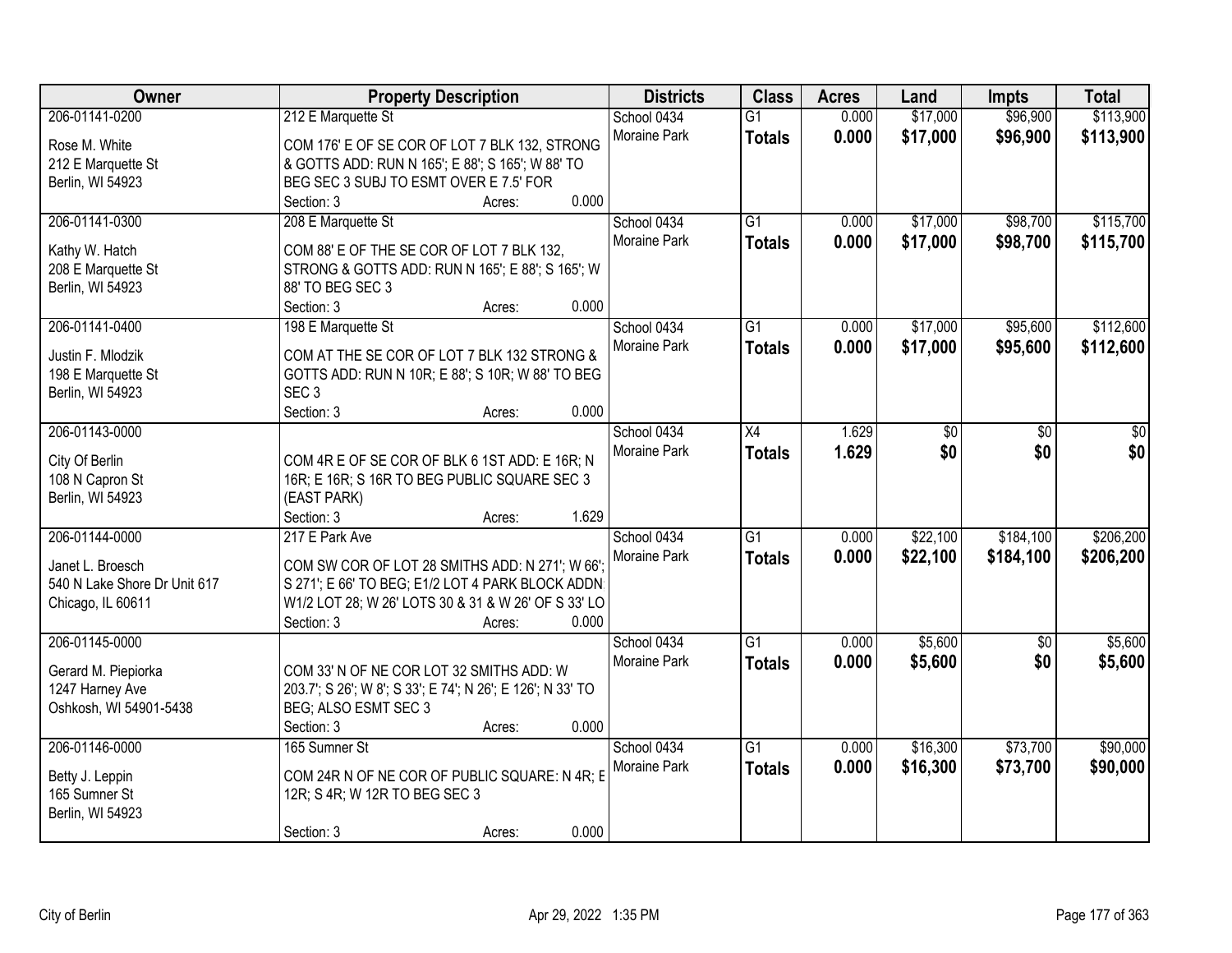| Owner                 |                                                | <b>Property Description</b> |       | <b>Districts</b>    | <b>Class</b>    | <b>Acres</b> | Land     | <b>Impts</b> | <b>Total</b> |
|-----------------------|------------------------------------------------|-----------------------------|-------|---------------------|-----------------|--------------|----------|--------------|--------------|
| 206-01147-0000        | 169 Sumner St                                  |                             |       | School 0434         | $\overline{G1}$ | 0.000        | \$17,000 | \$52,300     | \$69,300     |
| Brad A. Roost         | COM 28R N OF NE COR OF PUBLIC SQUARE: E 12R;   |                             |       | Moraine Park        | <b>Totals</b>   | 0.000        | \$17,000 | \$52,300     | \$69,300     |
| Nicole K. Roost       | N 4R 6'; W 8R; S 6'; W 4R; S 4R TO BEG SEC 3   |                             |       |                     |                 |              |          |              |              |
| 169 Sumner St         |                                                |                             |       |                     |                 |              |          |              |              |
| Berlin, WI 54923      | Section: 3                                     | Acres:                      | 0.000 |                     |                 |              |          |              |              |
| 206-01148-0000        | 177 Sumner St                                  |                             |       | School 0434         | $\overline{G1}$ | 0.000        | \$13,700 | \$71,900     | \$85,600     |
|                       |                                                |                             |       | Moraine Park        | <b>Totals</b>   | 0.000        | \$13,700 | \$71,900     | \$85,600     |
| Peggy A. Brisky       | COM 32R 6' N & 4R E OF NE COR OF PUBLIC        |                             |       |                     |                 |              |          |              |              |
| 177 Sumner St         | SQUARE: N 4R; E 8R; S 4R; W 8R TO BEG SEC 3    |                             |       |                     |                 |              |          |              |              |
| Berlin, WI 54923      |                                                |                             |       |                     |                 |              |          |              |              |
|                       | Section: 3                                     | Acres:                      | 0.000 |                     |                 |              |          |              |              |
| 206-01149-0000        | 183 Sumner St                                  |                             |       | School 0434         | G1              | 0.000        | \$12,700 | \$75,500     | \$88,200     |
| Richard A. Boe        | COM 40R N & 12R E OF NE COR OF PUBLIC          |                             |       | Moraine Park        | <b>Totals</b>   | 0.000        | \$12,700 | \$75,500     | \$88,200     |
| Kristin Boe           | SQUARE: W 8R; S 60'; E 8R; N TO BEG SEC 3      |                             |       |                     |                 |              |          |              |              |
| W1451 Cumberland Ave  |                                                |                             |       |                     |                 |              |          |              |              |
| Berlin, WI 54923-9058 | Section: 3                                     | Acres:                      | 0.000 |                     |                 |              |          |              |              |
| 206-01150-0000        | 218 E Moore St                                 |                             |       | School 0434         | G1              | 0.000        | \$13,700 | \$49,300     | \$63,000     |
|                       |                                                |                             |       | <b>Moraine Park</b> | <b>Totals</b>   | 0.000        | \$13,700 | \$49,300     | \$63,000     |
| Laurence H. Hoppa     | COM 32R N OF NE COR OF PUBLIC SQUARE: E 4R; N  |                             |       |                     |                 |              |          |              |              |
| 218 E Moore St        | 8R; W 4R; S 8R TO BEG SEC 3                    |                             |       |                     |                 |              |          |              |              |
| Berlin, WI 54923      |                                                |                             |       |                     |                 |              |          |              |              |
|                       | Section: 3                                     | Acres:                      | 0.000 |                     |                 |              |          |              |              |
| 206-01151-0000        | 313 E Park Ave                                 |                             |       | School 0434         | $\overline{G1}$ | 0.000        | \$12,400 | \$39,800     | \$52,200     |
| Paul A. Captain       | COM 12R W OF NW COR INTER OF PARK AVE &        |                             |       | Moraine Park        | <b>Totals</b>   | 0.000        | \$12,400 | \$39,800     | \$52,200     |
| 313 E Park Ave        | CENTER ST N 8R; W 4R; S 8R; E 4R TO BEG SEC 3  |                             |       |                     |                 |              |          |              |              |
| Berlin, WI 54923      |                                                |                             |       |                     |                 |              |          |              |              |
|                       | Section: 3                                     | Acres:                      | 0.000 |                     |                 |              |          |              |              |
| 206-01152-0000        | 319 E Park Ave                                 |                             |       | School 0434         | $\overline{G1}$ | 0.000        | \$12,400 | \$35,700     | \$48,100     |
|                       |                                                |                             |       | Moraine Park        | <b>Totals</b>   | 0.000        | \$12,400 | \$35,700     | \$48,100     |
| Arden F. Hartwig      | COM 8R W OF NW COR OF INTER OF PARK AVE &      |                             |       |                     |                 |              |          |              |              |
| Debra A. Hartwig      | CENTER ST: N 8R; W 4R; S 8R; E 4R TO BEG SEC 3 |                             |       |                     |                 |              |          |              |              |
| 319 E Park Ave        |                                                |                             | 0.000 |                     |                 |              |          |              |              |
| Berlin, WI 54923      | Section: 3                                     | Acres:                      |       |                     |                 |              |          |              |              |
| 206-01153-0000        | 327 E Park Ave                                 |                             |       | School 0434         | $\overline{G1}$ | 0.000        | \$12,400 | \$69,300     | \$81,700     |
| Kyle J. Kramer        | COM 4R W OF NW COR OF INTER OF PARK AVE &      |                             |       | <b>Moraine Park</b> | <b>Totals</b>   | 0.000        | \$12,400 | \$69,300     | \$81,700     |
| 327 E Park Ave        | CENTER ST: N 8R; W 4R; S 8R; E 4R TO BEG SEC 3 |                             |       |                     |                 |              |          |              |              |
| Berlin, WI 54923      |                                                |                             |       |                     |                 |              |          |              |              |
|                       | Section: 3                                     | Acres:                      | 0.000 |                     |                 |              |          |              |              |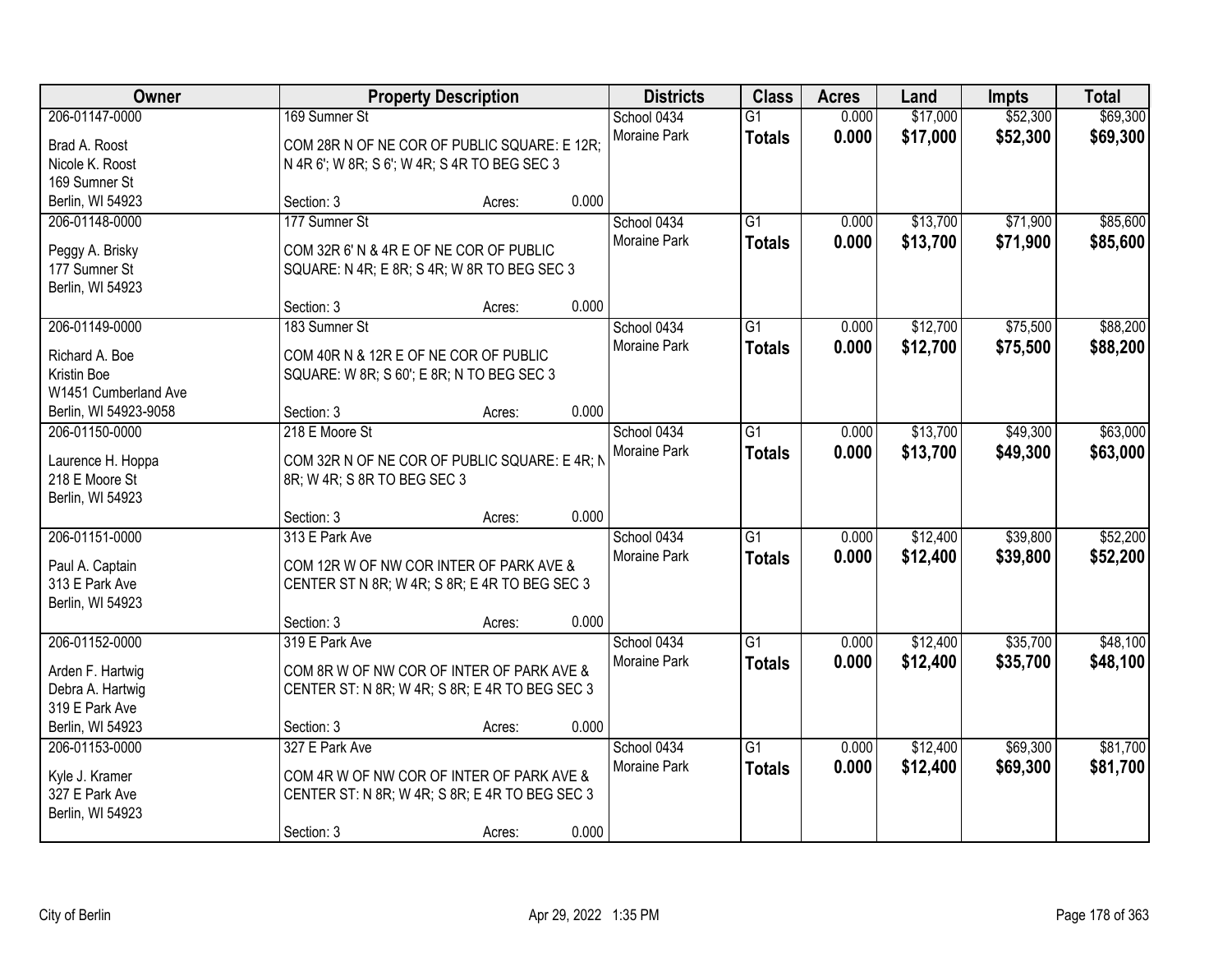| Owner                              |                                                      | <b>Property Description</b> |       | <b>Districts</b>    | <b>Class</b>    | <b>Acres</b> | Land     | <b>Impts</b> | <b>Total</b> |
|------------------------------------|------------------------------------------------------|-----------------------------|-------|---------------------|-----------------|--------------|----------|--------------|--------------|
| 206-01154-0000                     | 333 E Park Ave                                       |                             |       | School 0434         | $\overline{G1}$ | 0.000        | \$12,600 | \$41,100     | \$53,700     |
| Barbara L. Burmeister              | COM NW COR OF INTER OF PARK AVE & CENTER             |                             |       | Moraine Park        | <b>Totals</b>   | 0.000        | \$12,600 | \$41,100     | \$53,700     |
| N8720 Landing Rd                   | ST: N 8R; W 4R; S 8R; E 4R TO BEG; EXC THE N 21'     |                             |       |                     |                 |              |          |              |              |
| Berlin, WI 54923                   | THEREOF SEC 3                                        |                             |       |                     |                 |              |          |              |              |
|                                    | Section: 3                                           | Acres:                      | 0.000 |                     |                 |              |          |              |              |
| 206-01155-0000                     | 145 Center St                                        |                             |       | School 0434         | $\overline{G1}$ | 0.000        | \$15,500 | \$58,400     | \$73,900     |
|                                    |                                                      |                             |       | Moraine Park        | <b>Totals</b>   | 0.000        | \$15,500 | \$58,400     | \$73,900     |
| <b>Sharon Mattice</b>              | COM 111' N OF NW COR OF INTER OF PARK AVE &          |                             |       |                     |                 |              |          |              |              |
| c/o Barbara M. Tessaro             | CENTER ST: N 87'; W 8R; S 4R; E 66'; S 21'; E 66' TO |                             |       |                     |                 |              |          |              |              |
| 145 Center St                      | BEG SEC 3 LE BARBARA M TESSARO                       |                             |       |                     |                 |              |          |              |              |
| Berlin, WI 54923                   | Section: 3                                           | Acres:                      | 0.000 |                     |                 |              |          |              |              |
| 206-01156-0000                     | 151 Center St                                        |                             |       | School 0434         | G1              | 0.000        | \$13,700 | \$69,500     | \$83,200     |
| Shannon D. Boening                 | COM 12R N OF NW COR OF INTER OF PARK AVE &           |                             |       | Moraine Park        | <b>Totals</b>   | 0.000        | \$13,700 | \$69,500     | \$83,200     |
| 151 Center St                      | CENTER ST: N 4R; W 8R; S 4R; E 8R TO BEG SEC 3       |                             |       |                     |                 |              |          |              |              |
| Berlin, WI 54923                   |                                                      |                             |       |                     |                 |              |          |              |              |
|                                    | Section: 3                                           | Acres:                      | 0.000 |                     |                 |              |          |              |              |
| 206-01158-0000                     | 107 Center St                                        |                             |       | School 0434         | G1              | 0.000        | \$14,700 | \$118,200    | \$132,900    |
| Jean Abbott Revocable Living Trust | COM NW COR OF INTER OF HURON & CENTER STS:           |                             |       | Moraine Park        | <b>Totals</b>   | 0.000        | \$14,700 | \$118,200    | \$132,900    |
| 1228 Jane Dr                       | N 16R; W 56'; S 16R; E 56' TO BEG SEC 3              |                             |       |                     |                 |              |          |              |              |
| Sparta, WI 54656                   |                                                      |                             |       |                     |                 |              |          |              |              |
|                                    | Section: 3                                           | Acres:                      | 0.000 |                     |                 |              |          |              |              |
| 206-01159-0000                     | 327 E Huron St                                       |                             |       | School 0434         | $\overline{G1}$ | 0.000        | \$18,700 | \$74,800     | \$93,500     |
|                                    |                                                      |                             |       | <b>Moraine Park</b> |                 |              |          |              |              |
| Joshua E. Schubert                 | COM 56' W OF NW COR OF INTER OF HURON &              |                             |       |                     | <b>Totals</b>   | 0.000        | \$18,700 | \$74,800     | \$93,500     |
| 327 E Huron St                     | CENTER STS: W 76'; N 16R; E 76'; S 16R TO BEG SEC    |                             |       |                     |                 |              |          |              |              |
| Berlin, WI 54923                   |                                                      |                             |       |                     |                 |              |          |              |              |
|                                    | Section: 3                                           | Acres:                      | 0.000 |                     |                 |              |          |              |              |
| 206-01160-0000                     | 122 N Johnson St                                     |                             |       | School 0434         | $\overline{G1}$ | 0.000        | \$13,700 | \$44,600     | \$58,300     |
| Mary James                         | COM 4R S & 10R W OF INTER OF S LN OF PARK AVE        |                             |       | Moraine Park        | <b>Totals</b>   | 0.000        | \$13,700 | \$44,600     | \$58,300     |
| N6565 Westwind Dr                  | & E LN OF THE SW1/4 SEC 3: THENCE N 4R; W 8R;        |                             |       |                     |                 |              |          |              |              |
| Fond Du Lac, WI 54937              | S4R; E 8R TO BEG                                     |                             |       |                     |                 |              |          |              |              |
|                                    | Section: 3                                           | Acres:                      | 0.000 |                     |                 |              |          |              |              |
| 206-01161-0000                     | 118 N Johnson St                                     |                             |       | School 0434         | $\overline{G1}$ | 0.000        | \$11,000 | \$33,200     | \$44,200     |
|                                    |                                                      |                             |       | <b>Moraine Park</b> |                 |              |          |              |              |
| Star K Homes, LLC                  | COM 10R W OF E LN OF SW1/4 OF SEC 3 & 4R S OF        |                             |       |                     | <b>Totals</b>   | 0.000        | \$11,000 | \$33,200     | \$44,200     |
| 703 E Belin St                     | LN OF PARK AVE: W 8R; S 50'; E 8R; N 50' TO BEG      |                             |       |                     |                 |              |          |              |              |
| Neshkoro, WI 54960                 |                                                      |                             |       |                     |                 |              |          |              |              |
|                                    | Section: 3                                           | Acres:                      | 0.000 |                     |                 |              |          |              |              |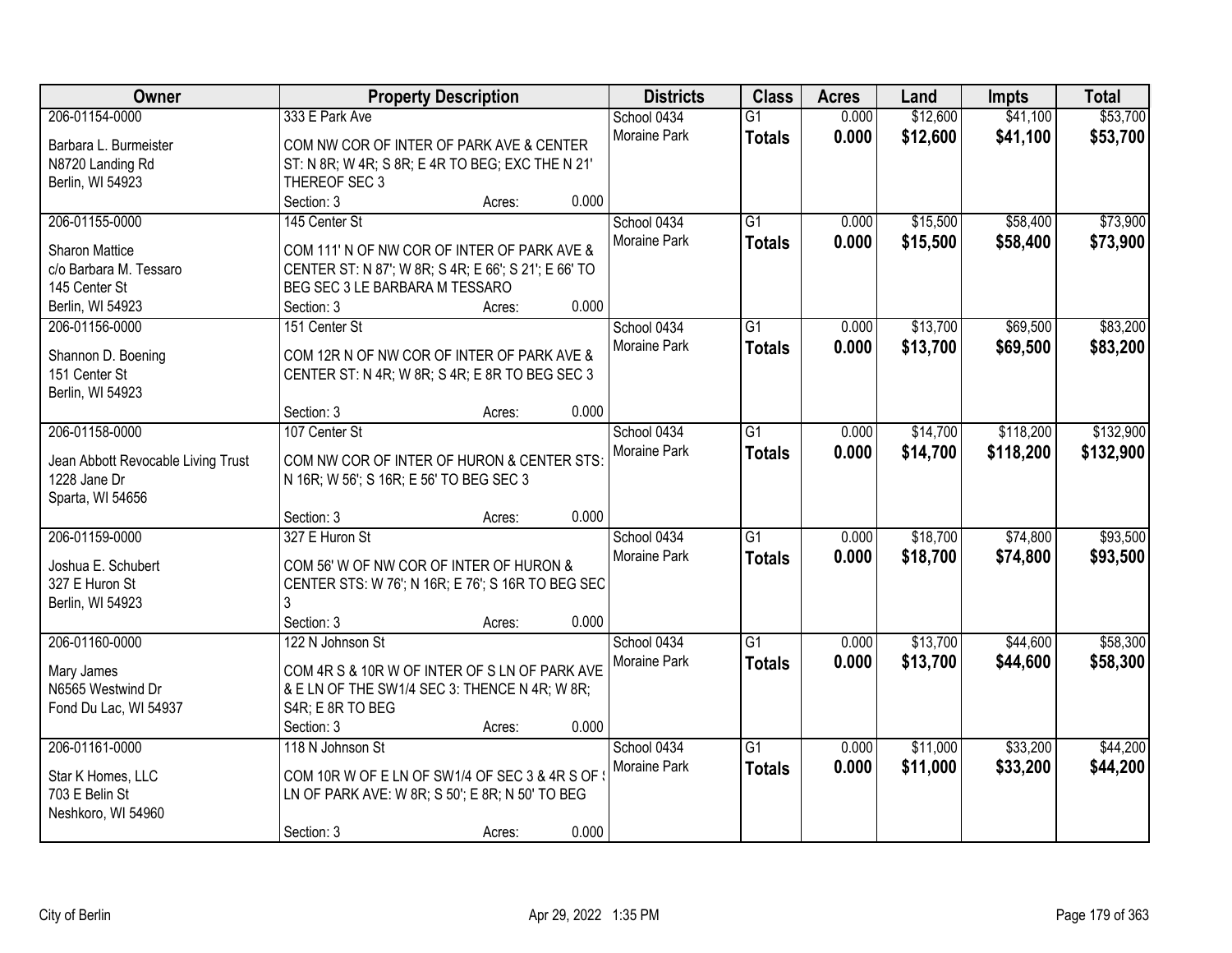| Owner                   |                               | <b>Property Description</b>                       | <b>Districts</b> | <b>Class</b>    | <b>Acres</b> | Land     | <b>Impts</b> | <b>Total</b> |
|-------------------------|-------------------------------|---------------------------------------------------|------------------|-----------------|--------------|----------|--------------|--------------|
| 206-01162-0000          | 112 N Johnson St              |                                                   | School 0434      | $\overline{G1}$ | 0.000        | \$11,000 | \$60,600     | \$71,600     |
| Kyle A. Crooks          |                               | COM 10R W OF E LN OF SW1/4 OF SEC 3 & 116' S OF   | Moraine Park     | <b>Totals</b>   | 0.000        | \$11,000 | \$60,600     | \$71,600     |
| 112 N Johnson St        |                               | S LN OF PARK AVE: W 8R; S 50'; E 8R; N 50' TO BEG |                  |                 |              |          |              |              |
| Berlin, WI 54923        |                               |                                                   |                  |                 |              |          |              |              |
|                         | Section: 3                    | Acres:                                            | 0.000            |                 |              |          |              |              |
| 206-01163-0000          | 106 N Johnson St              |                                                   | School 0434      | $\overline{G1}$ | 0.000        | \$11,100 | \$88,600     | \$99,700     |
| Dakota L. Homolka       |                               | COM 236' W OF 1/4 STAKE BETWEEN SEC 3 & 10: N     | Moraine Park     | <b>Totals</b>   | 0.000        | \$11,100 | \$88,600     | \$99,700     |
| 106 N Johnson St        |                               | TO A POINT 166' S OF S LN OF PARK AVE; W TO       |                  |                 |              |          |              |              |
| Berlin, WI 54923        |                               | JOHNSON ST; S TO PT DUE W OF BEG; E TO BEG        |                  |                 |              |          |              |              |
|                         | Section: 3                    | Acres:                                            | 0.000            |                 |              |          |              |              |
| 206-01164-0000          | 319 E Huron St                |                                                   | School 0434      | $\overline{G1}$ | 0.000        | \$12,500 | \$50,400     | \$62,900     |
|                         |                               |                                                   | Moraine Park     |                 | 0.000        | \$12,500 | \$50,400     | \$62,900     |
| Melissa Beulen          |                               | COM 10R W OF 1/4 LN BETWEEN SEC 3 & 10: N TO      |                  | <b>Totals</b>   |              |          |              |              |
| Scott J. Beulen         |                               | POINT 166' S OF S LN OF PARK AVE: W 71'; S TO     |                  |                 |              |          |              |              |
| 319 E Huron St          | POINT DUE W OF BEG; E TO BEG  |                                                   |                  |                 |              |          |              |              |
| Berlin, WI 54923        | Section: 3                    | Acres:                                            | 0.000            |                 |              |          |              |              |
| 206-01165-0200          |                               |                                                   | School 0434      | $\overline{G1}$ | 7.650        | \$21,100 | \$0          | \$21,100     |
| Steven W. Sponholtz     |                               | COM NE COR OF THE SE1/4 SEC 3: THENCE W 445';     | Moraine Park     | <b>Totals</b>   | 7.650        | \$21,100 | \$0          | \$21,100     |
| Cathleen Sponholtz      | S 748'; E 445'; N 748' TO BEG |                                                   |                  |                 |              |          |              |              |
| 143 Oak Ct              |                               |                                                   |                  |                 |              |          |              |              |
| Berlin, WI 54923        | Section: 3                    | Acres:                                            | 7.650            |                 |              |          |              |              |
| 206-01167-0000          | 469 E Marquette St            |                                                   | School 0434      | $\overline{G1}$ | 0.000        | \$16,500 | \$142,100    | \$158,600    |
|                         |                               |                                                   | Moraine Park     | <b>Totals</b>   | 0.000        | \$16,500 | \$142,100    | \$158,600    |
| Kenneth E. Mittelstaedt |                               | LOT 2, CERTIFIED SURVEY MAP 2006 V9 (RES THAT     |                  |                 |              |          |              |              |
| Jane L. Mittelstaedt    |                               | PART CSM 1155 LYING IN NE1/4 SE1/4, SEC 3) EXC    |                  |                 |              |          |              |              |
| 469 E Marquette St      |                               | THAT PART OF LOT 2 CSM 2006 DESC IN V535 P530     |                  |                 |              |          |              |              |
| Berlin, WI 54923        | Section: 3                    | Acres:                                            | 0.000            |                 |              |          |              |              |
| 206-01168-0000          | 443 E Marquette St            |                                                   | School 0434      | $\overline{G2}$ | 2.000        | \$15,000 | \$15,000     | \$30,000     |
| Timothy P. Koch         |                               | COM NE COR OF THE NW1/4 OF THE SE1/4 SEC 3:       | Moraine Park     | <b>Totals</b>   | 2.000        | \$15,000 | \$15,000     | \$30,000     |
| 258 E Berlin St         |                               | THENCE W 16R 20L; S 24R 2L; N59*E 19R 10L; N 14R  |                  |                 |              |          |              |              |
| Berlin, WI 54923        | TO BEG                        |                                                   |                  |                 |              |          |              |              |
|                         | Section: 3                    | Acres:                                            | 2.000            |                 |              |          |              |              |
| 206-01170-0200          | 452 E Marquette St            |                                                   | School 0434      | $\overline{G1}$ | 0.000        | \$28,000 | \$114,000    | \$142,000    |
|                         |                               |                                                   | Moraine Park     | <b>Totals</b>   | 0.000        | \$28,000 | \$114,000    | \$142,000    |
| Steven A. Ebert         |                               | COM 16R S OF THE NE COR OF THE NW1/4 OF THE       |                  |                 |              |          |              |              |
| 452 E Marquette St      |                               | SE1/4, SEC 3: THENCE S59*W 180'; SE'LY AT R/A TO  |                  |                 |              |          |              |              |
| Berlin, WI 54923        |                               | MARQUETTE ST 260' (M/L) TO N LN OF SPUR R/W;      |                  |                 |              |          |              |              |
|                         | Section: 3                    | Acres:                                            | 0.000            |                 |              |          |              |              |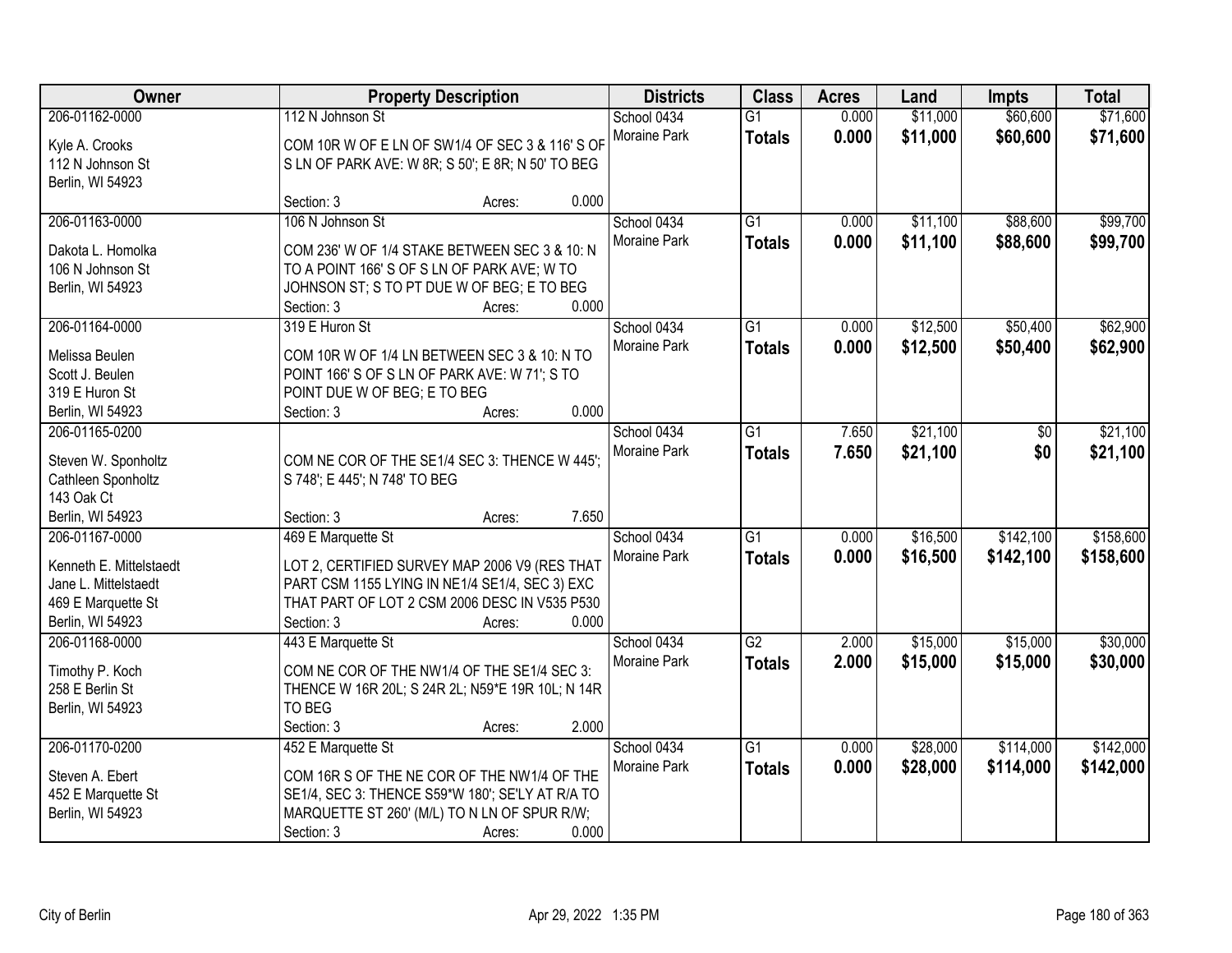| Owner                                                                 |                                                                                                                                                            | <b>Property Description</b> |       |                                    | <b>Class</b>                    | <b>Acres</b>   | Land                 | <b>Impts</b>         | <b>Total</b>           |
|-----------------------------------------------------------------------|------------------------------------------------------------------------------------------------------------------------------------------------------------|-----------------------------|-------|------------------------------------|---------------------------------|----------------|----------------------|----------------------|------------------------|
| 206-01170-0300<br>Thomas J. Parker Jr<br>444 E Marquette St           | 444 E Marquette St<br>LOT 2 CERTIFIED SURVEY MAP 915 V4 (A RES OF<br>LOT 1 CSM 846) SEC 3                                                                  |                             |       | School 0434<br><b>Moraine Park</b> | G <sub>1</sub><br><b>Totals</b> | 0.000<br>0.000 | \$23,300<br>\$23,300 | \$88,100<br>\$88,100 | \$111,400<br>\$111,400 |
| Berlin, WI 54923                                                      | Section: 3                                                                                                                                                 | Acres:                      | 0.000 |                                    |                                 |                |                      |                      |                        |
| 206-01170-0400                                                        | 434 E Marquette St                                                                                                                                         |                             |       | School 0434                        | $\overline{G1}$                 | 0.000          | \$23,300             | \$92,900             | \$116,200              |
| <b>Donald Mattice</b><br>434 E Marquette St<br>Berlin, WI 54923       | LOT 1 CERTIFIED SURVEY MAP 915 V4 (A RES OF<br>LOT 1 CSM 846) SEC 3                                                                                        |                             |       | Moraine Park                       | <b>Totals</b>                   | 0.000          | \$23,300             | \$92,900             | \$116,200              |
|                                                                       | Section: 3                                                                                                                                                 | Acres:                      | 0.000 |                                    |                                 |                |                      |                      |                        |
| 206-01170-0500                                                        | 422 E Marquette St                                                                                                                                         |                             |       | School 0434                        | $\overline{G1}$                 | 0.000          | \$23,100             | \$60,400             | \$83,500               |
| Jeffrey A. Deppe<br>4901 Hwy 116<br>Omro, WI 54963                    | LOT 1 CERTIFIED SURVEY MAP 1752 V7 SEC 3. EXC<br>THOSE LANDS DESC IN DOC 409308.                                                                           |                             |       | Moraine Park                       | <b>Totals</b>                   | 0.000          | \$23,100             | \$60,400             | \$83,500               |
|                                                                       | Section: 3                                                                                                                                                 | Acres:                      | 0.000 |                                    |                                 |                |                      |                      |                        |
| 206-01170-0600                                                        |                                                                                                                                                            |                             |       | School 0434                        | $\overline{G1}$                 | 0.000          | \$6,700              | $\sqrt{6}$           | \$6,700                |
| Brain Injury Law Group<br>212 Whitetail Run Ln<br>Sheboygan, WI 53081 | PART LOT 1 CSM 1752: COMM AT SE COR LOT 1<br>CSM 1752; THENCE SW ALONG S LN 254.44? TO<br>POB; CONT SW 85.40?; N 87?; W 19.80?; N 114.80?; W<br>Section: 3 | Acres:                      | 0.000 | <b>Moraine Park</b>                | <b>Totals</b>                   | 0.000          | \$6,700              | \$0                  | \$6,700                |
| 206-01171-0100                                                        |                                                                                                                                                            |                             |       | School 0434                        | $\overline{G1}$                 | 1.700          | \$4,600              | \$1,300              | \$5,900                |
| Robert B. Kallas<br>N2264 State Rd 49<br>Berlin, WI 54923             | THAT PART OF CSM 2467 LYING EAST OF A LN<br>RUNNING N & S BTWN A PT ON N LN LOT 1 WHICH<br>IS 243? E OF NW COR LOT 1 & A PT ON S LN LOT 1<br>Section: 3    | Acres:                      | 1.700 | <b>Moraine Park</b>                | <b>Totals</b>                   | 1.700          | \$4,600              | \$1,300              | \$5,900                |
| 206-01172-0101                                                        |                                                                                                                                                            |                             |       | School 0434                        | $\overline{G1}$                 | 0.000          | \$700                | \$0                  | \$700                  |
| Gordon S. Johnson Jr<br>212 Whitetail Run Ln<br>Sheboygan, WI 53081   | COM NE COR LOT 6 GREENWOOD ADDN; THENCE E<br>25'; S 264'; W 25' TO SE COR LOT 5 GREENWOOD<br>ADDN; N 264' TO POB SEC 3 SUBJ TO ELEC ESMT;<br>Section: 3    | Acres:                      | 0.000 | Moraine Park                       | <b>Totals</b>                   | 0.000          | \$700                | \$0                  | \$700                  |
| 206-01173-0100                                                        |                                                                                                                                                            |                             |       | School 0434                        | X4                              | 0.658          | $\overline{60}$      | $\overline{50}$      | \$0                    |
| City Of Berlin<br>108 N Capron St<br>Berlin, WI 54923                 | LOT 1 CERTIFIED SURVEY MAP 2012 V9 SEC 3<br>Section: 3                                                                                                     | Acres:                      | 0.658 | <b>Moraine Park</b>                | <b>Totals</b>                   | 0.658          | \$0                  | \$0                  | \$0                    |
|                                                                       |                                                                                                                                                            |                             |       |                                    |                                 |                |                      |                      |                        |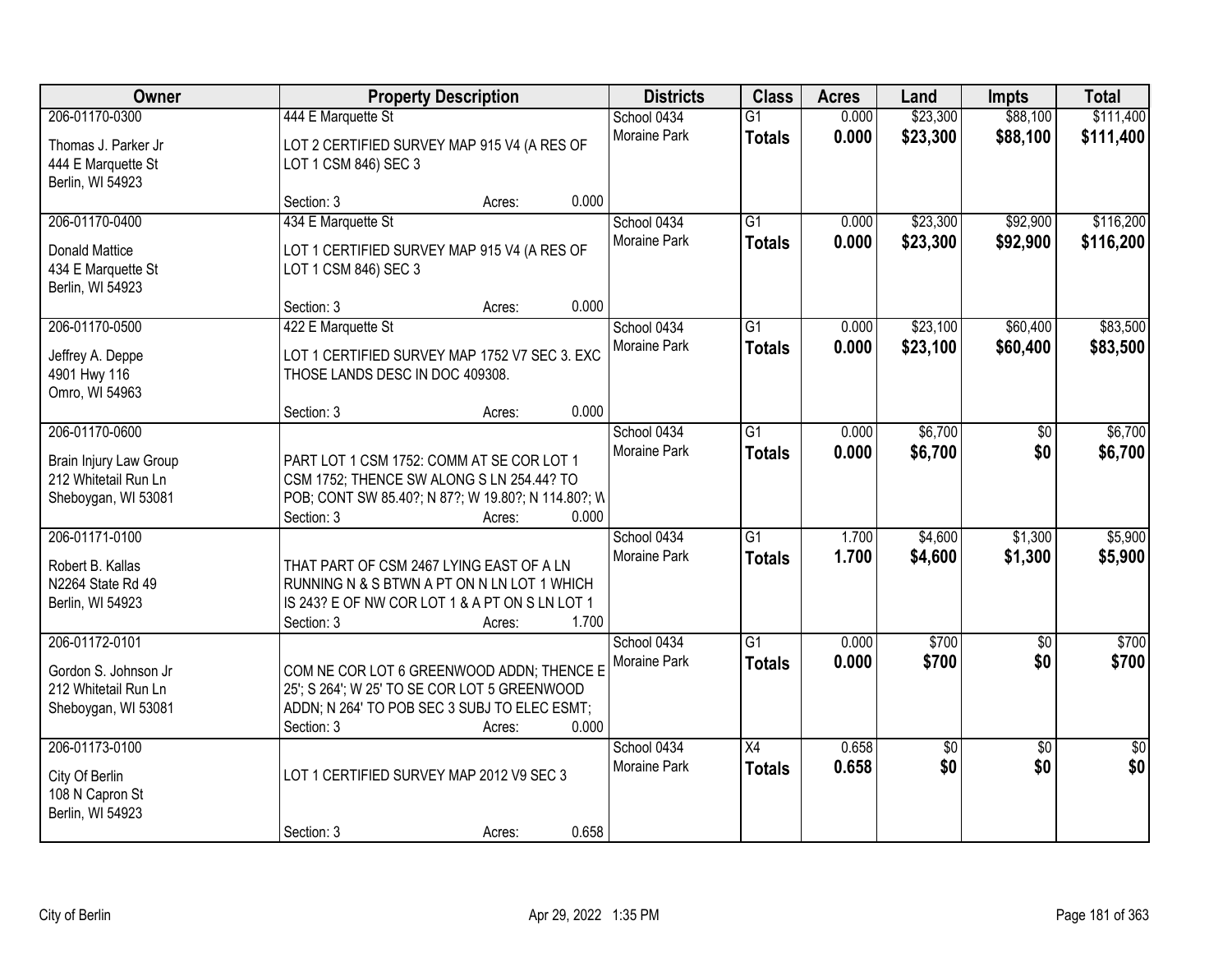| Owner                  | <b>Property Description</b>                                | <b>Districts</b>            | <b>Class</b>    | <b>Acres</b> | Land     | <b>Impts</b>    | <b>Total</b> |
|------------------------|------------------------------------------------------------|-----------------------------|-----------------|--------------|----------|-----------------|--------------|
| 206-01173-0101         |                                                            | School 0434                 | $\overline{G1}$ | 0.000        | \$1,000  | $\overline{50}$ | \$1,000      |
| Gordon S. Johnson Jr   | COM 363' N & 224' W OF THE SE COR OF THE SW1/4             | Moraine Park                | <b>Totals</b>   | 0.000        | \$1,000  | \$0             | \$1,000      |
| 212 Whitetail Run Ln   | OF THE SE1/4, SEC 3; N 134'; N40.5*W 160'; N4.5*W          |                             |                 |              |          |                 |              |
| Sheboygan, WI 53081    | 53'; ETC RECD IN V215 P235; EXC PARCELS IN V142            |                             |                 |              |          |                 |              |
|                        | 0.000<br>Section: 3<br>Acres:                              |                             |                 |              |          |                 |              |
| 206-01173-0201         |                                                            | School 0434                 | $\overline{G1}$ | 0.000        | \$30,000 | $\overline{50}$ | \$30,000     |
|                        |                                                            | Moraine Park                | <b>Totals</b>   | 0.000        | \$30,000 | \$0             | \$30,000     |
| Gordon S. Johnson Jr   | COM S55*W 114.72'; S79*W 223.08' & 171.33' S OF SW         |                             |                 |              |          |                 |              |
| 212 Whitetail Run Ln   | COR CSM 2012; THENCE S79.47' S69*W 66'; S54*W              |                             |                 |              |          |                 |              |
| Sheboygan, WI 53081    | 72.6'; S31*W 153.12'; S21*W 332.64'; S9*E 53.46';<br>0.000 |                             |                 |              |          |                 |              |
| 206-01173-0301         | Section: 3<br>Acres:                                       |                             | G1              | 18.110       | \$65,000 |                 | \$65,000     |
|                        |                                                            | School 0434<br>Moraine Park |                 |              |          | \$0             |              |
| Brain Injury Law Group | BEG AT SW COR OF O?HEARN?S ADD; S.89? 12' 00"              |                             | <b>Totals</b>   | 18.110       | \$65,000 | \$0             | \$65,000     |
| 212 Whitetail Run Ln   | E 480.00?; S.00?35' 23" E 135.00?; S.20?24' 37" W          |                             |                 |              |          |                 |              |
| Sheboygan, WI 53081    | 43.10?, TO NE COR LOT 1 CSM 2012; S.89?18' 00" W           |                             |                 |              |          |                 |              |
|                        | Section: 3<br>18.110<br>Acres:                             |                             |                 |              |          |                 |              |
| 206-01174-0000         | 150 Center St                                              | School 0434                 | G1              | 0.000        | \$18,300 | \$50,200        | \$68,500     |
| Nancy J. Gimenez       | COM 40R N & 2R E OF THE SW COR OF THE SE1/4                | Moraine Park                | <b>Totals</b>   | 0.000        | \$18,300 | \$50,200        | \$68,500     |
| 150 Center St          | SEC 3: THENCE E 77'; S 190'; W 77'; N 190' TO BEG          |                             |                 |              |          |                 |              |
| Berlin, WI 54923       |                                                            |                             |                 |              |          |                 |              |
|                        | 0.000<br>Section: 3<br>Acres:                              |                             |                 |              |          |                 |              |
| 206-01175-0000         | 343 E Park Ave                                             | School 0434                 | $\overline{G1}$ | 0.000        | \$15,900 | \$64,100        | \$80,000     |
|                        |                                                            | Moraine Park                | <b>Totals</b>   | 0.000        | \$15,900 | \$64,100        | \$80,000     |
| Rose Aubuchon          | COM 20R N & 2R E OF THE SW COR OF THE SE1/4                |                             |                 |              |          |                 |              |
| 343 E Park Ave         | SEC 3: THENCE N 140'; E 77'; S 140'; W 77' TO BEG          |                             |                 |              |          |                 |              |
| Berlin, WI 54923       |                                                            |                             |                 |              |          |                 |              |
|                        | 0.000<br>Section: 3<br>Acres:                              |                             |                 |              |          |                 |              |
| 206-01178-0000         | 411 E Huron St                                             | School 0434                 | $\overline{G1}$ | 0.000        | \$17,900 | \$60,600        | \$78,500     |
| Adam P. Liptow         | COM AT THE SE COR OF LOT 4 GREENWOOD ADD:                  | Moraine Park                | <b>Totals</b>   | 0.000        | \$17,900 | \$60,600        | \$78,500     |
| 411 E Huron St         | RUN E 145.5'; N 150'; E 100'; N'LY 114'; W 245.5'; S 264   |                             |                 |              |          |                 |              |
| Berlin, WI 54923       | TO BEG SEC 3                                               |                             |                 |              |          |                 |              |
|                        | 0.000<br>Section: 3<br>Acres:                              |                             |                 |              |          |                 |              |
| 206-01178-0100         | 435 E Huron St                                             | School 0434                 | $\overline{G1}$ | 0.000        | \$11,900 | $\overline{50}$ | \$11,900     |
| Gordon S. Johnson Jr   | COM N LINE EAST HURON ST 33' N & 1646.5' W OF              | Moraine Park                | <b>Totals</b>   | 0.000        | \$11,900 | \$0             | \$11,900     |
| 212 Whitetail Run Ln   | THE SE COR SEC 3; THENCE N 264'; E 109'; S 264'; W         |                             |                 |              |          |                 |              |
| Sheboygan, WI 53081    | 109' TO BEG                                                |                             |                 |              |          |                 |              |
|                        |                                                            |                             |                 |              |          |                 |              |
|                        | 0.000<br>Section: 3<br>Acres:                              |                             |                 |              |          |                 |              |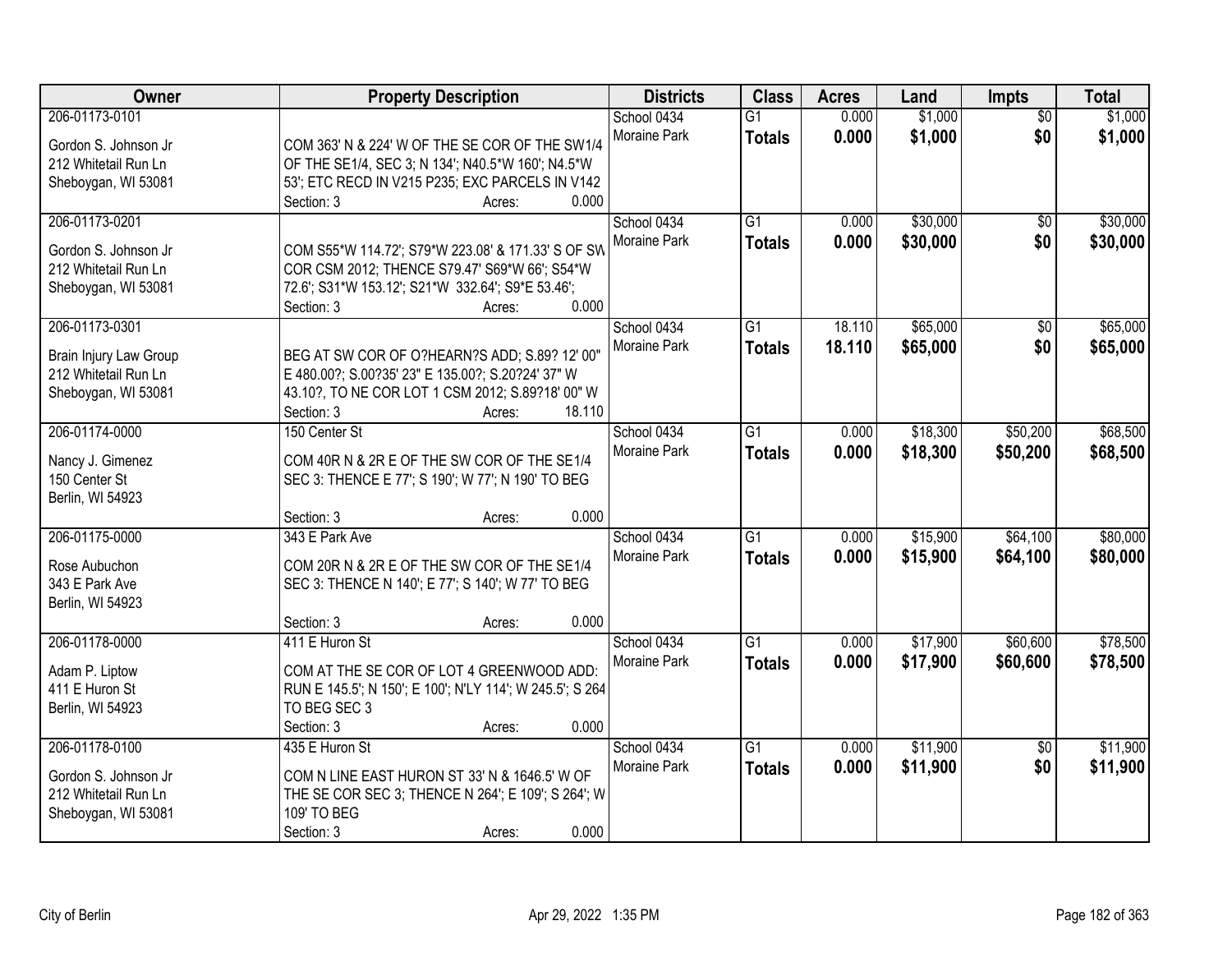| Owner                                                                                    |                                                                                                                       | <b>Property Description</b>                                                                                             |        | <b>Districts</b>                   | <b>Class</b>                     | <b>Acres</b>   | Land                 | <b>Impts</b>         | <b>Total</b>           |
|------------------------------------------------------------------------------------------|-----------------------------------------------------------------------------------------------------------------------|-------------------------------------------------------------------------------------------------------------------------|--------|------------------------------------|----------------------------------|----------------|----------------------|----------------------|------------------------|
| 206-01178-0200<br>Gordon S. Johnson Jr<br>212 Whitetail Run Ln<br>Sheboygan, WI 53081    | 425 E Huron St                                                                                                        | School 0434<br>Moraine Park<br>COM 33' N & 1734.5' W OF THE SE COR OF SEC 3:<br>RUN N 264'; E 88'; S 264'; W 88' TO BEG |        |                                    | $\overline{G2}$<br><b>Totals</b> | 0.000<br>0.000 | \$20,700<br>\$20,700 | \$18,500<br>\$18,500 | \$39,200<br>\$39,200   |
|                                                                                          | Section: 3                                                                                                            | Acres:                                                                                                                  | 0.000  |                                    |                                  |                |                      |                      |                        |
| 206-01179-0000<br>Gary A. Liptow<br>Mary J. Liptow<br>385 E Huron St<br>Berlin, WI 54923 | COM 33' N & 1734.5' W OF THE SE COR SEC<br>3: THENCE W 100'; N 150'; E 100'; S 150' TO BEG<br>Section: 3              | Acres:                                                                                                                  | 0.000  | School 0434<br><b>Moraine Park</b> | $\overline{G1}$<br><b>Totals</b> | 0.000<br>0.000 | \$11,800<br>\$11,800 | \$0<br>\$0           | \$11,800<br>\$11,800   |
| 206-01180-0000                                                                           | 443 E Huron St                                                                                                        |                                                                                                                         |        | School 0434                        | $\overline{G1}$                  | 0.000          | \$26,800             | \$17,100             | \$43,900               |
| Richard R. Graf<br>443 E Huron St<br>Berlin, WI 54923                                    | COM 5R W OF THE SE COR OF THE W1/2 OF THE<br>SE1/4 SEC 3: THENCE N 18R; W 135'; S 18R; E 135'<br>TO BEG<br>Section: 3 | Acres:                                                                                                                  | 0.000  | Moraine Park                       | <b>Totals</b>                    | 0.000          | \$26,800             | \$17,100             | \$43,900               |
| 206-01181-0100                                                                           | 525 E Huron St                                                                                                        |                                                                                                                         |        | School 0434                        | X4                               | 54.100         | \$0                  | \$0                  | \$0                    |
| Oakwood Cemetery<br>PO Box 272<br>Berlin, WI 54923                                       | LOT 1 CERTIFIED SURVEY MAP 2859 ALSO LANDS<br><b>DESC IN V853 P407</b>                                                |                                                                                                                         |        | Moraine Park                       | <b>Totals</b>                    | 54.100         | \$0                  | \$0                  | \$0                    |
| 206-01182-0100                                                                           | Section: 3<br>543 E Huron St                                                                                          | Acres:                                                                                                                  | 54.100 |                                    | $\overline{G2}$                  | 0.920          | \$20,800             | \$154,300            | \$175,100              |
| Perfection Body & Paint LLC<br>543 E Huron St<br>Berlin, WI 54923                        | LOT 1 CERTIFIED SURVEY MAP 3051 V16<br>Section: 3                                                                     | Acres:                                                                                                                  | 0.920  | School 0434<br><b>Moraine Park</b> | <b>Totals</b>                    | 0.920          | \$20,800             | \$154,300            | \$175,100              |
| 206-01182-0101                                                                           | 543 E Huron St                                                                                                        |                                                                                                                         |        | School 0434                        | $\overline{G2}$                  | 0.900          | \$20,200             | \$112,500            | \$132,700              |
| Perfection Body & Paint LLC<br>543 E Huron St<br>Berlin, WI 54923                        | LOT 2 CERTIFIED SURVEY MAP 3051 V16                                                                                   |                                                                                                                         |        | Moraine Park                       | <b>Totals</b>                    | 0.900          | \$20,200             | \$112,500            | \$132,700              |
|                                                                                          | Section: 3                                                                                                            | Acres:                                                                                                                  | 0.900  |                                    |                                  |                |                      |                      |                        |
| 206-01182-0200<br>Ricardo Adame<br>519 E Huron St<br>Berlin, WI 54923                    | 519 E Huron St<br>LOT 1 CERTIFIED SURVEY MAP 1770 V7 SEC 3<br>Section: 3                                              | Acres:                                                                                                                  | 1.194  | School 0434<br><b>Moraine Park</b> | $\overline{G1}$<br><b>Totals</b> | 1.194<br>1.194 | \$28,200<br>\$28,200 | \$76,900<br>\$76,900 | \$105,100<br>\$105,100 |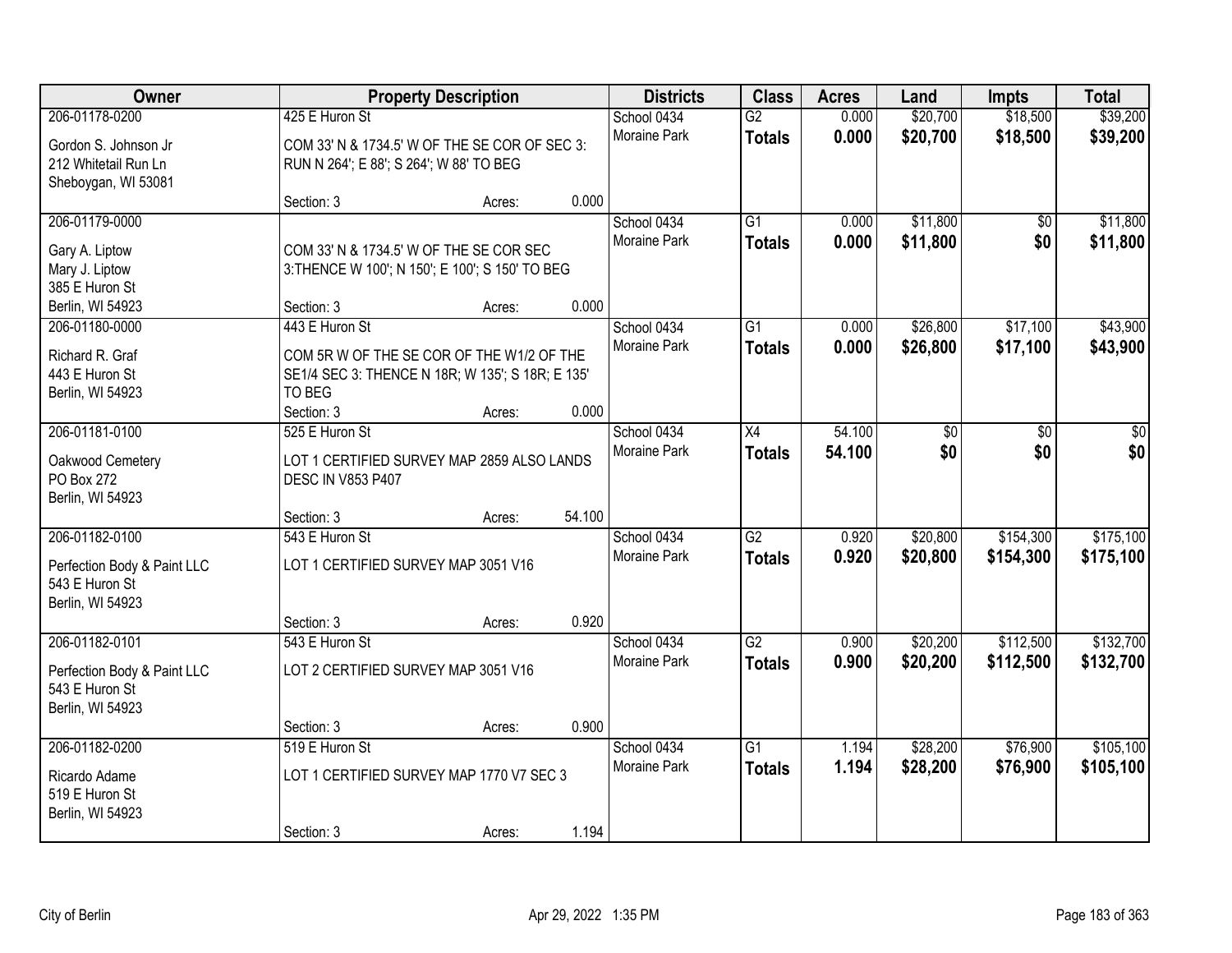| Owner                                                                     |                                                                                  | <b>Property Description</b> |       | <b>Districts</b>    | <b>Class</b>    | <b>Acres</b> | Land      | <b>Impts</b>    | <b>Total</b> |
|---------------------------------------------------------------------------|----------------------------------------------------------------------------------|-----------------------------|-------|---------------------|-----------------|--------------|-----------|-----------------|--------------|
| 206-01182-0300                                                            | E Huron St                                                                       |                             |       | School 0434         | $\overline{G1}$ | 1.520        | \$20,200  | $\overline{50}$ | \$20,200     |
| <b>Heather S Trust Fields</b><br>10180 Stonegate Rd                       | LOT 3 CERTIFIED SURVEY MAP 2859 V14 (A<br>RESURVEY OF LOT 3 & PT LOT 1 CSM 2521) |                             |       | Moraine Park        | <b>Totals</b>   | 1.520        | \$20,200  | \$0             | \$20,200     |
| Cedarburg, WI 53012                                                       |                                                                                  |                             |       |                     |                 |              |           |                 |              |
|                                                                           | Section: 3                                                                       | Acres:                      | 1.520 |                     |                 |              |           |                 |              |
| 206-01182-0400                                                            | E Huron St                                                                       |                             |       | School 0434         | $\overline{G1}$ | 0.730        | \$12,500  | $\overline{50}$ | \$12,500     |
| Juanita Belasquez<br>519 E Huron St<br>Berlin, WI 54923                   | LOT 1 CERTIFIED SURVEY MAP 2520 V12 SEC 3                                        |                             |       | Moraine Park        | Totals          | 0.730        | \$12,500  | \$0             | \$12,500     |
|                                                                           | Section: 3                                                                       | Acres:                      | 0.730 |                     |                 |              |           |                 |              |
| 206-01182-0500                                                            | E Huron St                                                                       |                             |       | School 0434         | $\overline{G1}$ | 0.320        | \$4,800   | \$0             | \$4,800      |
| Juanita Belasquez<br>519 E Huron St                                       | LOT 1 CERTIFIED SURVEY MAP 2590 V12 (RES LOT<br>2 CSM 2520 V12) SEC 3            |                             |       | Moraine Park        | <b>Totals</b>   | 0.320        | \$4,800   | \$0             | \$4,800      |
| Berlin, WI 54923                                                          | Section: 3                                                                       | Acres:                      | 0.320 |                     |                 |              |           |                 |              |
| 206-01182-0501                                                            | 501 E Huron St                                                                   |                             |       | School 0434         | $\overline{G1}$ | 0.400        | \$21,600  | \$0             | \$21,600     |
| <b>Heather S Trust Fields</b><br>10180 Stonegate Rd                       | LOT 2 CERTIFIED SURVEY MAP 2590 V12 (RES LOT<br>2 CSM 2520 V12) SEC 3            |                             |       | Moraine Park        | <b>Totals</b>   | 0.400        | \$21,600  | \$0             | \$21,600     |
| Cedarburg, WI 53012                                                       | Section: 3                                                                       | Acres:                      | 0.400 |                     |                 |              |           |                 |              |
| 206-01182-0600                                                            | 147 Eastridge Dr                                                                 |                             |       | School 0434         | $\overline{G2}$ | 6.580        | \$157,900 | \$2,039,800     | \$2,197,700  |
| Mnj Development LLC                                                       | LOT 6 EASTRIDGE SUBDIVISION                                                      |                             |       | Moraine Park        | <b>Totals</b>   | 6.580        | \$157,900 | \$2,039,800     | \$2,197,700  |
| N7752 Forest Ridge Rd<br>Berlin, WI 54923                                 |                                                                                  |                             |       |                     |                 |              |           |                 |              |
|                                                                           | Section: 2                                                                       | Acres:                      | 6.580 |                     |                 |              |           |                 |              |
| 206-01184-0000                                                            | 337 N Wisconsin St                                                               |                             |       | School 0434         | $\overline{G1}$ | 0.000        | \$15,300  | \$68,300        | \$83,600     |
| <b>KLB Properties, LLC</b><br>W2273 Hickory View Ct<br>Kaukauna, WI 54130 | COM NE COR OF THE SE1/4 SEC 4: THENCE S 4R; W<br>10R; N 4R; E 10R TO BEG         |                             |       | Moraine Park        | <b>Totals</b>   | 0.000        | \$15,300  | \$68,300        | \$83,600     |
|                                                                           | Section: 4                                                                       | Acres:                      | 0.000 |                     |                 |              |           |                 |              |
| 206-01185-0000                                                            | 333 N Wisconsin St                                                               |                             |       | School 0434         | $\overline{G1}$ | 0.000        | \$19,300  | \$62,100        | \$81,400     |
| Jean M. Olejnik                                                           | COM 4R S OF THE NE COR OF THE SE1/4 SEC 4:                                       |                             |       | <b>Moraine Park</b> | <b>Totals</b>   | 0.000        | \$19,300  | \$62,100        | \$81,400     |
| 333 N Wisconsin St<br>Berlin, WI 54923                                    | THENCE S 5R; W 192.5'; N 5R; E 192.5' TO BEG                                     |                             |       |                     |                 |              |           |                 |              |
|                                                                           | Section: 4                                                                       | Acres:                      | 0.000 |                     |                 |              |           |                 |              |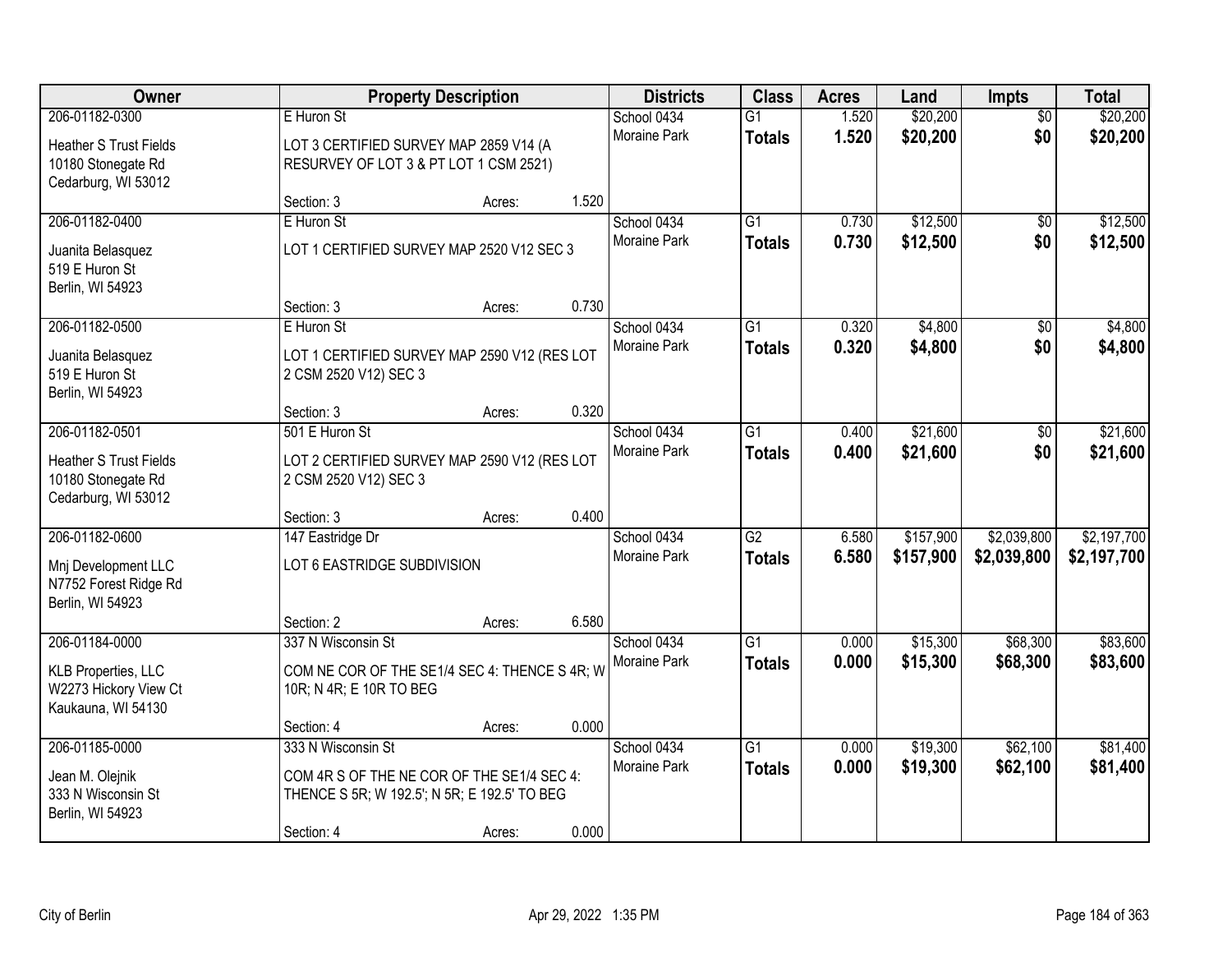| Owner                              | <b>Property Description</b>                              | <b>Districts</b> | <b>Class</b> | <b>Acres</b>    | Land  | Impts           | <b>Total</b>    |                 |
|------------------------------------|----------------------------------------------------------|------------------|--------------|-----------------|-------|-----------------|-----------------|-----------------|
| 206-01186-0000                     | 118 W Cumberland St                                      |                  | School 0434  | $\overline{G1}$ | 0.000 | \$19,400        | \$73,400        | \$92,800        |
| June I. Lubbert                    | COM 10R W OF THE NE COR OF THE SE1/4 SEC 4:              |                  | Moraine Park | <b>Totals</b>   | 0.000 | \$19,400        | \$73,400        | \$92,800        |
| 118 W Cumberland St                | THENCE S 4R; W 27.5'; S 5R; W 5R; N 9R; E 110' TO        |                  |              |                 |       |                 |                 |                 |
| Berlin, WI 54923                   | <b>BEG</b>                                               |                  |              |                 |       |                 |                 |                 |
|                                    | Section: 4                                               | Acres:           | 0.000        |                 |       |                 |                 |                 |
| 206-01187-0000                     | 128 W Cumberland St                                      |                  | School 0434  | $\overline{G1}$ | 0.000 | \$19,500        | \$89,200        | \$108,700       |
| Omar Carbajal Vicuna               | COM 275' W OF THE NE COR OF THE SE1/4 SEC 4:             |                  | Moraine Park | <b>Totals</b>   | 0.000 | \$19,500        | \$89,200        | \$108,700       |
| 128 W Cumberland St                | THENCE S 9R; W 6R; N 9R; E 6R TO BEG                     |                  |              |                 |       |                 |                 |                 |
| Berlin, WI 54923                   |                                                          |                  |              |                 |       |                 |                 |                 |
|                                    | Section: 4                                               | Acres:           | 0.000        |                 |       |                 |                 |                 |
| 206-01188-0000                     | 134 W Cumberland St                                      |                  | School 0434  | G1              | 0.000 | \$14,600        | \$52,200        | \$66,800        |
| Jeanne Randall                     | COM 374' W OF THE NE COR OF THE SE1/4 SEC 4:             |                  | Moraine Park | <b>Totals</b>   | 0.000 | \$14,600        | \$52,200        | \$66,800        |
| 134 W Cumberland St                | THENCE S 9R; W 4R; N 9R; E 4R TO BEG                     |                  |              |                 |       |                 |                 |                 |
| Berlin, WI 54923                   |                                                          |                  |              |                 |       |                 |                 |                 |
|                                    | Section: 4                                               | Acres:           | 0.000        |                 |       |                 |                 |                 |
| 206-01189-0000                     | 325 N Wisconsin St                                       |                  | School 0434  | G1              | 0.000 | \$18,500        | \$60,900        | \$79,400        |
| Paul Splittgerber                  | COM 9R S OF THE NE COR OF THE SE1/4, SEC 4:              |                  | Moraine Park | <b>Totals</b>   | 0.000 | \$18,500        | \$60,900        | \$79,400        |
| 325 N Wisconsin St                 | THENCE W 237'; S 76.14'; E 237'; N 76.14' TO BEG;        |                  |              |                 |       |                 |                 |                 |
| Berlin, WI 54923                   | SUB TO 10' ESMT ON N SIDE                                |                  |              |                 |       |                 |                 |                 |
|                                    | Section: 4                                               | Acres:           | 0.000        |                 |       |                 |                 |                 |
| 206-01189-0100                     | 319 N Wisconsin St                                       |                  | School 0434  | $\overline{G1}$ | 0.000 | \$24,600        | \$76,400        | \$101,000       |
|                                    |                                                          |                  | Moraine Park | <b>Totals</b>   | 0.000 | \$24,600        | \$76,400        | \$101,000       |
| Tina Marie Clankie                 | COM 9R S OF THE NE COR OF THE SE1/4 SEC 4: W             |                  |              |                 |       |                 |                 |                 |
| 319 N Wisconsin St                 | 237' TO POB; W 203'; S 217'; E 240'; N67'; E 200'; N 74' |                  |              |                 |       |                 |                 |                 |
| Berlin, WI 54923                   | W 237'; N 76.14' TO POB INCL 10' R/W                     |                  |              |                 |       |                 |                 |                 |
|                                    | Section: 4                                               | Acres:           | 0.000        |                 |       |                 |                 |                 |
| 206-01190-0000                     | 311 N Wisconsin St                                       |                  | School 0434  | $\overline{G1}$ | 0.000 | \$15,600        | \$73,700        | \$89,300        |
| Carol J. Frank                     | COM 22R 4L S OF THE E1/4 COR SEC 4: W 180'; N 67'        |                  | Moraine Park | <b>Totals</b>   | 0.000 | \$15,600        | \$73,700        | \$89,300        |
| 311 N Wisconsin St                 | E 180'; S 67' TO BEG INC COM 22R4L S OF NE COR           |                  |              |                 |       |                 |                 |                 |
| Berlin, WI 54923                   | OF SE 1/4 SEC 4; W 180' TO POB; W 20'; N67'; E 20'; S    |                  |              |                 |       |                 |                 |                 |
|                                    | Section: 4                                               | Acres:           | 0.000        |                 |       |                 |                 |                 |
| 206-01191-0000                     | 178 W Cumberland St                                      |                  | School 0434  | X4              | 2.387 | $\overline{50}$ | $\overline{50}$ | $\overline{50}$ |
| Board Of Trustees Methodist Church | COM 706' W OF THE NE COR OF THE SE1/4 SEC 4:             |                  | Moraine Park | <b>Totals</b>   | 2.387 | \$0             | \$0             | \$0             |
| 178 W Cumberland St                | RUN W 284'; S 365'; E 284'; N 365' TO BEG                |                  |              |                 |       |                 |                 |                 |
| Berlin, WI 54923                   |                                                          |                  |              |                 |       |                 |                 |                 |
|                                    | Section: 4                                               | Acres:           | 2.387        |                 |       |                 |                 |                 |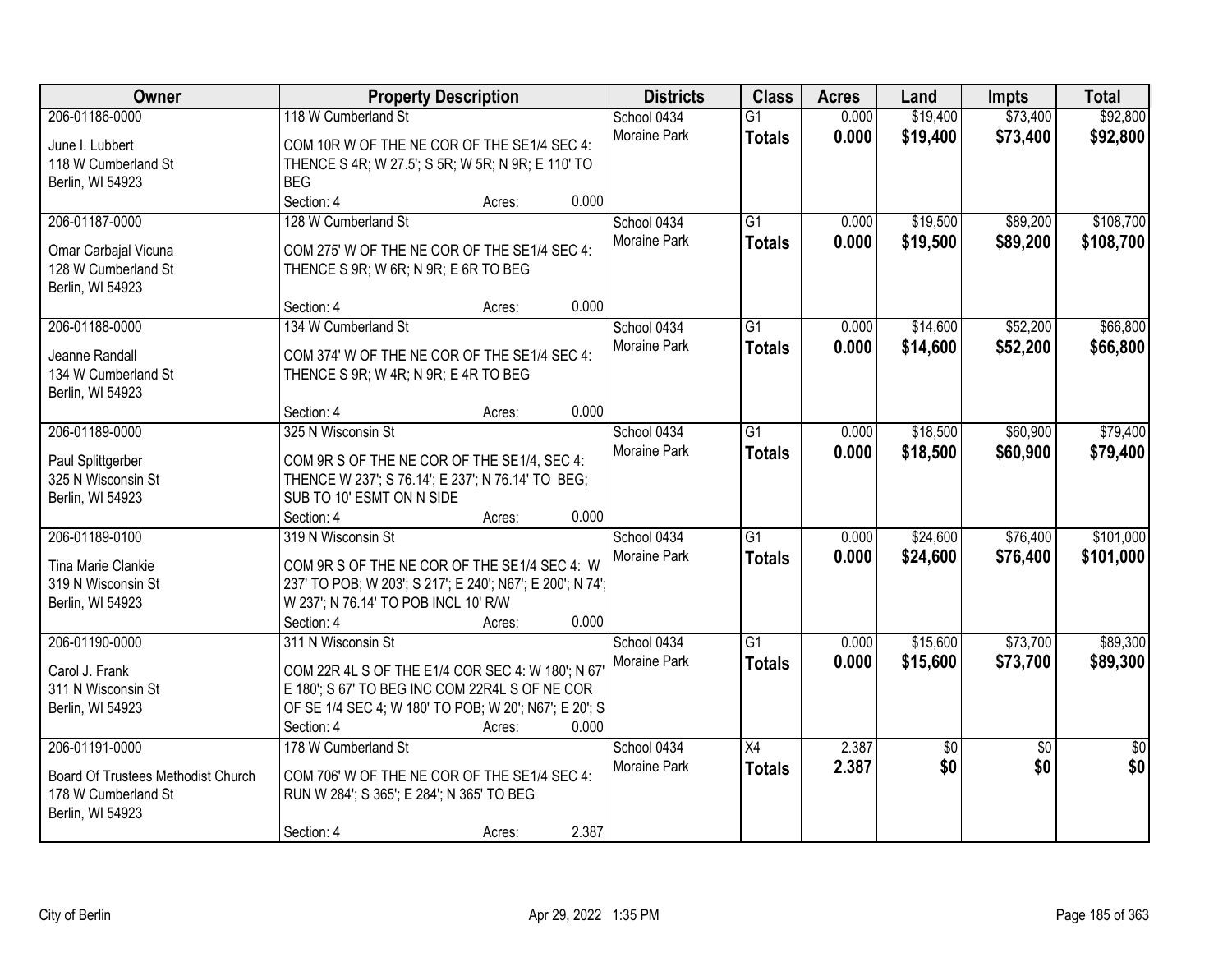| Owner                               |                                                | <b>Property Description</b>                              |              |                 | <b>Acres</b> | Land     | <b>Impts</b> | <b>Total</b> |
|-------------------------------------|------------------------------------------------|----------------------------------------------------------|--------------|-----------------|--------------|----------|--------------|--------------|
| 206-01191-0100                      | 142 W Cumberland St                            |                                                          | School 0434  | $\overline{G1}$ | 0.000        | \$17,000 | \$62,100     | \$79,100     |
| Nelma Brey A. Stertz                |                                                | COM 440' W OF THE NE COR OF THE SE1/4 SEC 4:             | Moraine Park | <b>Totals</b>   | 0.000        | \$17,000 | \$62,100     | \$79,100     |
| 142 W Cumberland St                 |                                                | RUN S 182.5'; W 60'; N 91.25'; W 10'; N 91.25'; E 70' TO |              |                 |              |          |              |              |
| Berlin, WI 54923                    | <b>BEG</b>                                     |                                                          |              |                 |              |          |              |              |
|                                     | Section: 4                                     | Acres:                                                   | 0.000        |                 |              |          |              |              |
| 206-01191-0200                      | 326 N Capron St                                |                                                          | School 0434  | $\overline{G1}$ | 0.000        | \$17,900 | \$71,300     | \$89,200     |
|                                     |                                                |                                                          | Moraine Park | <b>Totals</b>   | 0.000        | \$17,900 | \$71,300     | \$89,200     |
| Joshua D. Strebelinski              | COM 640' W & 91.25' S OF THE NE COR OF THE     |                                                          |              |                 |              |          |              |              |
| 326 N Capron St                     |                                                | SE1/4 SEC 4: RUN S 91.25'; E 140'; N 91.25'; W 140' TC   |              |                 |              |          |              |              |
| Berlin, WI 54923                    | <b>BEG</b>                                     |                                                          | 0.000        |                 |              |          |              |              |
|                                     | Section: 4                                     | Acres:                                                   |              |                 |              |          |              |              |
| 206-01191-0300                      | 314 N Capron St                                |                                                          | School 0434  | G1              | 0.000        | \$21,500 | \$107,800    | \$129,300    |
| Marc J. Metoxen                     |                                                | COM 440' W & 182.50' S OF THE NE COR OF THE              | Moraine Park | <b>Totals</b>   | 0.000        | \$21,500 | \$107,800    | \$129,300    |
| Crystal S. Metoxen                  |                                                | SE1/4 SEC 4: RUN W 200'; S 96.50'; E 200'; N 96.50' TC   |              |                 |              |          |              |              |
| 314 N Capron St                     | <b>BEG</b>                                     |                                                          |              |                 |              |          |              |              |
| Berlin, WI 54923                    | Section: 4                                     | Acres:                                                   | 0.000        |                 |              |          |              |              |
| 206-01191-0400                      | 308 N Capron St                                |                                                          | School 0434  | G1              | 0.000        | \$19,900 | \$102,300    | \$122,200    |
|                                     |                                                |                                                          | Moraine Park | <b>Totals</b>   | 0.000        | \$19,900 | \$102,300    | \$122,200    |
| Rebecca A. Guden                    |                                                | COM 440' W & 279' S OF THE NE COR OF THE SE1/4           |              |                 |              |          |              |              |
| 308 N Capron St<br>Berlin, WI 54923 | SEC 4: RUN W 200'; S 86'; E 200'; N 86' TO BEG |                                                          |              |                 |              |          |              |              |
|                                     | Section: 4                                     | Acres:                                                   | 0.000        |                 |              |          |              |              |
| 206-01191-0500                      | 334 N Capron St                                |                                                          | School 0434  | $\overline{G1}$ | 0.000        | \$17,200 | \$75,100     | \$92,300     |
|                                     |                                                |                                                          | Moraine Park |                 | 0.000        |          |              |              |
| KLB Properties, LLC                 |                                                | COM 510' W OF THE NE COR OF THE SE1/4 SEC 4:             |              | <b>Totals</b>   |              | \$17,200 | \$75,100     | \$92,300     |
| W2273 Hickory View Ct               | RUN W 130'; S 91.25'; E 130'; N 91.25' TO BEG  |                                                          |              |                 |              |          |              |              |
| Kaukauna, WI 54130                  |                                                |                                                          |              |                 |              |          |              |              |
|                                     | Section: 4                                     | Acres:                                                   | 0.000        |                 |              |          |              |              |
| 206-01194-0000                      | 229 W Marquette St                             |                                                          | School 0434  | $\overline{G1}$ | 0.000        | \$23,900 | \$49,700     | \$73,600     |
| Elliott G. Beulen                   |                                                | COM 18R W OF INTER OF FRONT & MARQUETTE                  | Moraine Park | <b>Totals</b>   | 0.000        | \$23,900 | \$49,700     | \$73,600     |
| 8803 Gilston Ln                     |                                                | STS: N 18R 15'; W 85.98'; S35*W TO E LN TRAVERSE         |              |                 |              |          |              |              |
| North Charleston, SC 29420          |                                                | ST IF EXTENDED; S TO PT DUE W OF BEG; E TO               |              |                 |              |          |              |              |
|                                     | Section: 4                                     | Acres:                                                   | 0.000        |                 |              |          |              |              |
| 206-01195-0000                      | 223 W Marquette St                             |                                                          | School 0434  | $\overline{G1}$ | 0.000        | \$14,600 | \$68,200     | \$82,800     |
|                                     |                                                |                                                          | Moraine Park | <b>Totals</b>   | 0.000        | \$14,600 | \$68,200     | \$82,800     |
| Roger D. Snell                      | COM 14R W OF WHERE CEN OF FRONTIER ST          |                                                          |              |                 |              |          |              |              |
| Therese A. Snell                    |                                                | INTER N LN OF MARQUETTE ST: N 18R 15'; W 4R; S           |              |                 |              |          |              |              |
| 223 W Marquette St                  |                                                | 18R 15'; E 4R TO BEG; EXC THE N 147'THEREOF SEC          |              |                 |              |          |              |              |
| Berlin, WI 54923                    | Section: 4                                     | Acres:                                                   | 0.000        |                 |              |          |              |              |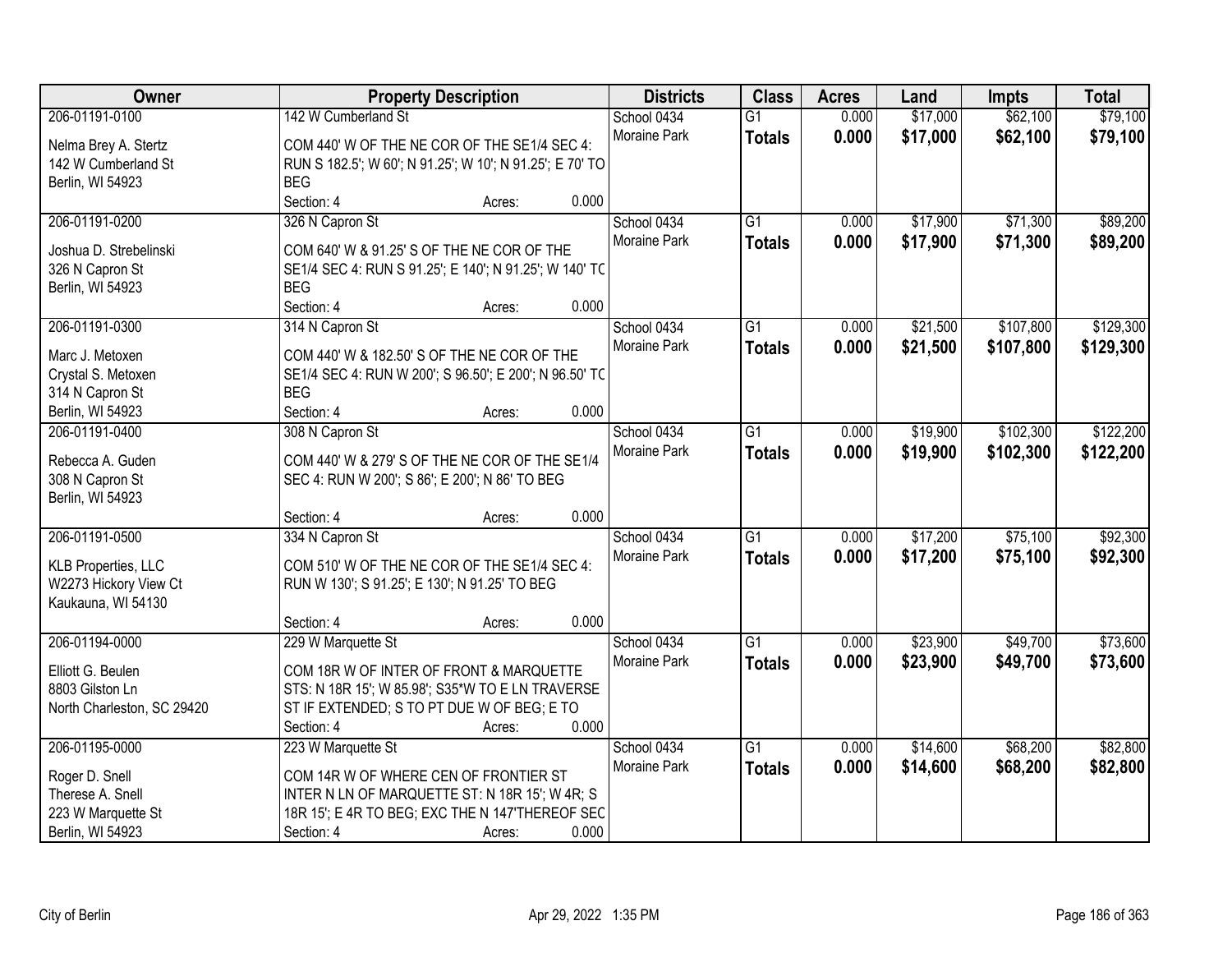| Owner               | <b>Property Description</b>                        | <b>Districts</b>    | <b>Class</b>    | <b>Acres</b> | Land     | <b>Impts</b>    | <b>Total</b> |
|---------------------|----------------------------------------------------|---------------------|-----------------|--------------|----------|-----------------|--------------|
| 206-01196-0000      | 219 W Marquette St                                 | School 0434         | $\overline{G1}$ | 0.200        | \$12,200 | \$40,500        | \$52,700     |
| Randy J. Meisel     | COM 11R W OF WHERE CEN OF FRONTIER ST              | Moraine Park        | <b>Totals</b>   | 0.200        | \$12,200 | \$40,500        | \$52,700     |
| 219 W Marquette St  | INTER N LN OF MARQUETTE ST: N 10R; W 3R; S         |                     |                 |              |          |                 |              |
| Berlin, WI 54923    | 10R; E 3R TO BEG SEC 4                             |                     |                 |              |          |                 |              |
|                     | 0.200<br>Section: 4<br>Acres:                      |                     |                 |              |          |                 |              |
| 206-01197-0000      | 211 W Marquette St                                 | School 0434         | $\overline{G1}$ | 0.000        | \$18,400 | \$31,100        | \$49,500     |
|                     |                                                    | Moraine Park        | <b>Totals</b>   | 0.000        | \$18,400 | \$31,100        | \$49,500     |
| Steven J. Rogers    | COM ON N LN MARQUETTE ST 5R 15' W OF CEN           |                     |                 |              |          |                 |              |
| 211 W Marquette St  | FRONTIER ST: W 5R 1.5'; N 10R; E 84'; S 165' SEC 4 |                     |                 |              |          |                 |              |
| Berlin, WI 54923    |                                                    |                     |                 |              |          |                 |              |
|                     | 0.000<br>Section: 4<br>Acres:                      |                     |                 |              |          |                 |              |
| 206-01198-0000      | 203 W Marquette St                                 | School 0434         | G1              | 0.000        | \$23,400 | \$42,600        | \$66,000     |
| Eleanor T. Lindow   | COM 27' E OF INTER FRONTIER & MARQUETTE STS:       | Moraine Park        | <b>Totals</b>   | 0.000        | \$23,400 | \$42,600        | \$66,000     |
| 203 W Marquette St  | N 165'; W 124.5'; S 165'; E 124.5'. SEC 4          |                     |                 |              |          |                 |              |
| Berlin, WI 54923    |                                                    |                     |                 |              |          |                 |              |
|                     | 0.000<br>Section: 4<br>Acres:                      |                     |                 |              |          |                 |              |
| 206-01199-0000      | 193 W Marquette St                                 | School 0434         | G1              | 0.000        | \$16,400 | \$60,400        | \$76,800     |
|                     |                                                    | Moraine Park        | <b>Totals</b>   | 0.000        | \$16,400 | \$60,400        | \$76,800     |
| Elizabeth A. Stobbe | COM 99' E OF WHERE CEN OF FRONTIER ST INTER        |                     |                 |              |          |                 |              |
| 193 W Marquette St  | THE N LN OF MARQUETTE ST: RUN N 165'; W 72'; S     |                     |                 |              |          |                 |              |
| Berlin, WI 54923    | 165'; E 72' TO BEG SEC 4                           |                     |                 |              |          |                 |              |
|                     | 0.000<br>Section: 4<br>Acres:                      |                     |                 |              |          |                 |              |
| 206-01200-0000      |                                                    | School 0434         | $\overline{G1}$ | 0.000        | \$15,300 | $\overline{50}$ | \$15,300     |
| Dianne Ustruck      | COM 935' W OF W LN OF WISCONSIN ST ON N LN OF      | Moraine Park        | <b>Totals</b>   | 0.000        | \$15,300 | \$0             | \$15,300     |
| c/o Michael Ustruck | MARQUETTE ST: N 165'; W 66'; S 165'; E 66' TO BEG  |                     |                 |              |          |                 |              |
| 212 E Moore St      | SEC <sub>4</sub>                                   |                     |                 |              |          |                 |              |
| Berlin, WI 54923    | Section: 4<br>0.000<br>Acres:                      |                     |                 |              |          |                 |              |
| 206-01201-0000      |                                                    | School 0434         | $\overline{G1}$ | 0.000        | \$15,300 | $\overline{60}$ | \$15,300     |
|                     |                                                    | Moraine Park        | <b>Totals</b>   | 0.000        | \$15,300 | \$0             | \$15,300     |
| Dianne Ustruck      | COM 869' W OF W LN OF WISCONSIN ST ON N LN OF      |                     |                 |              |          |                 |              |
| 236 W Marquette St  | MARQUETTE ST: N 165'; W 66'; E 165'; E 66' TO BEG  |                     |                 |              |          |                 |              |
| Berlin, WI 54923    | SEC <sub>4</sub>                                   |                     |                 |              |          |                 |              |
|                     | 0.000<br>Section: 4<br>Acres:                      |                     |                 |              |          |                 |              |
| 206-01202-0000      |                                                    | School 0434         | $\overline{G1}$ | 0.000        | \$20,300 | $\overline{50}$ | \$20,300     |
| Dianne Ustruck      | COM 673.20' W & 165' N OF NW COR OF INTER OF       | <b>Moraine Park</b> | <b>Totals</b>   | 0.000        | \$20,300 | \$0             | \$20,300     |
| 236 W Marquette St  | WISCONSIN & MARQUETTE STS: N 147'; W 330'; S       |                     |                 |              |          |                 |              |
| Berlin, WI 54923    | 147'; E 330' TO BEG SEC 4                          |                     |                 |              |          |                 |              |
|                     | 0.000<br>Section: 4<br>Acres:                      |                     |                 |              |          |                 |              |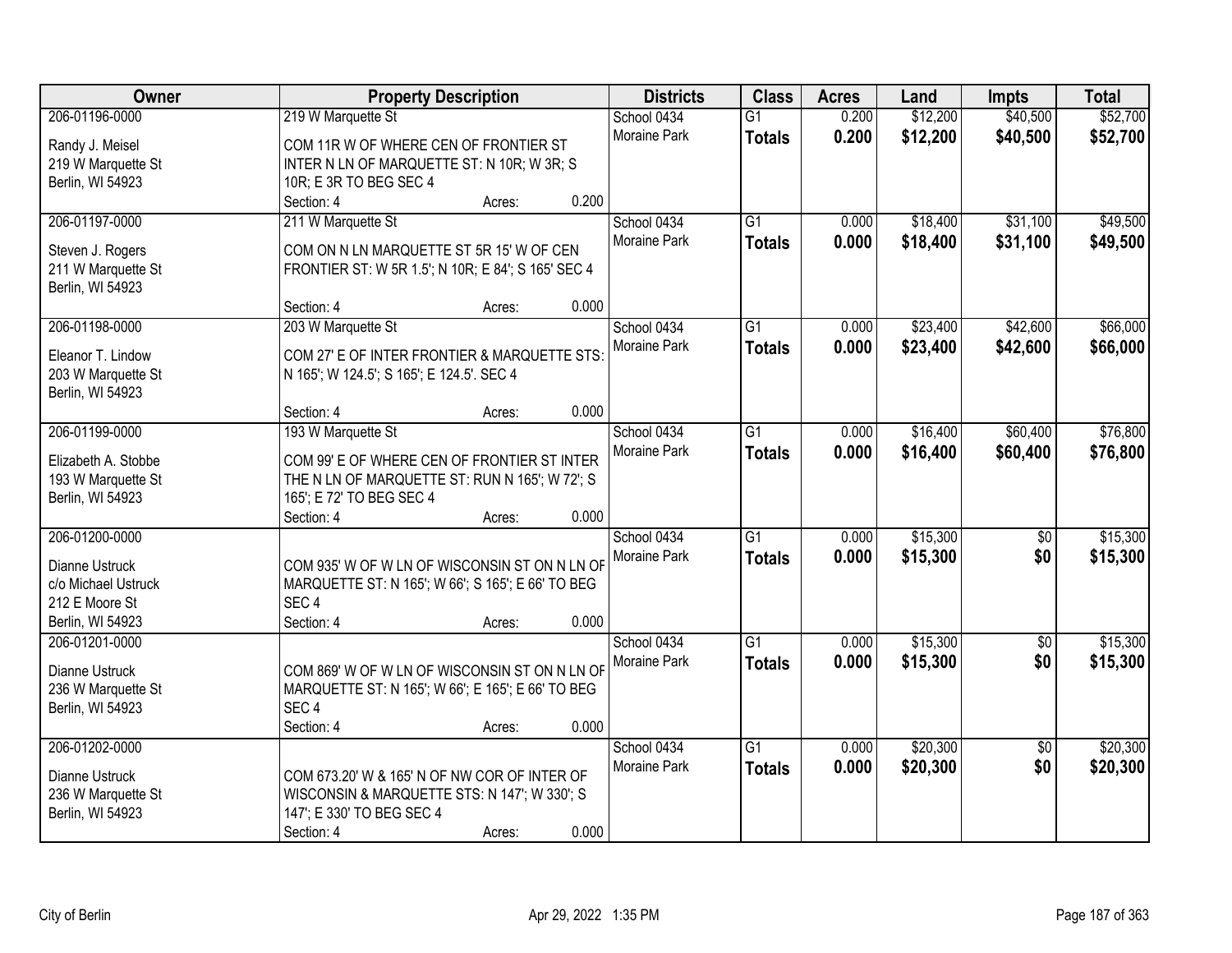| Owner              | <b>Property Description</b>                                           | <b>Districts</b>    | <b>Class</b>    | <b>Acres</b> | Land     | <b>Impts</b> | <b>Total</b> |
|--------------------|-----------------------------------------------------------------------|---------------------|-----------------|--------------|----------|--------------|--------------|
| 206-01203-0000     | 173 W Marquette St                                                    | School 0434         | $\overline{G1}$ | 0.500        | \$23,900 | \$79,800     | \$103,700    |
| Dianne Nowak       | COM ON N LN OF MARQUETTE ST 739.3' W OF W LN                          | Moraine Park        | <b>Totals</b>   | 0.500        | \$23,900 | \$79,800     | \$103,700    |
| 173 W Marquette St | OF WISCONSIN ST: N 165'; W 132'; S 165'; E 132' TO                    |                     |                 |              |          |              |              |
| Berlin, WI 54923   | BEG SEC 4                                                             |                     |                 |              |          |              |              |
|                    | Section: 4<br>0.500<br>Acres:                                         |                     |                 |              |          |              |              |
| 206-01204-0000     | 165 W Marquette St                                                    | School 0434         | $\overline{G1}$ | 0.000        | \$15,300 | \$61,900     | \$77,200     |
|                    |                                                                       | <b>Moraine Park</b> | <b>Totals</b>   | 0.000        | \$15,300 | \$61,900     | \$77,200     |
| Thomas Spanbauer   | COM ON N LN OF MARQUETTE ST 673.3' W OF W LN                          |                     |                 |              |          |              |              |
| 165 W Marquette St | OF WISCONSIN ST: N 165'; W 66'; S 165'; E 66' TO BE(                  |                     |                 |              |          |              |              |
| Berlin, WI 54923   | SEC <sub>4</sub>                                                      |                     |                 |              |          |              |              |
|                    | Section: 4<br>0.000<br>Acres:                                         |                     |                 |              |          |              |              |
| 206-01206-0000     | 153 W Marquette St                                                    | School 0434         | $\overline{G1}$ | 0.000        | \$19,100 | \$51,300     | \$70,400     |
| Denise Browning    | COM N LN OF MARQUETTE ST 537' W OF W LN OF                            | Moraine Park        | <b>Totals</b>   | 0.000        | \$19,100 | \$51,300     | \$70,400     |
| 153 W Marquette St | WISCONSIN ST: N 165'; E 12.3'; N 147'; W 80.3'; S 312'.               |                     |                 |              |          |              |              |
| Berlin, WI 54923   | E 68' TO BEG; EXC N 88'10" THEREOF SEC 4                              |                     |                 |              |          |              |              |
|                    | 0.000<br>Section: 4<br>Acres:                                         |                     |                 |              |          |              |              |
| 206-01207-0000     |                                                                       | School 0434         | $\overline{G1}$ | 0.000        | \$14,200 | \$0          | \$14,200     |
|                    |                                                                       | Moraine Park        | <b>Totals</b>   | 0.000        | \$14,200 | \$0          | \$14,200     |
| Dianne Ustruck     | COM 477' W OF W LN OF WISCONSIN ST ON N LN OF                         |                     |                 |              |          |              |              |
| 236 W Marquette St | MARQUETTE ST: N 165'; W 60'; S 165'; E 60' TO BEG                     |                     |                 |              |          |              |              |
| Berlin, WI 54923   | SEC <sub>4</sub>                                                      |                     |                 |              |          |              |              |
|                    | Section: 4<br>0.000<br>Acres:                                         |                     |                 |              |          |              |              |
| 206-01208-0000     | 143 W Marquette St                                                    | School 0434         | $\overline{G1}$ | 0.200        | \$14,200 | \$78,000     | \$92,200     |
| James A. Yerk      | COM N LN OF MARQUETTE ST 419.3' W OF W LN OF                          | Moraine Park        | <b>Totals</b>   | 0.200        | \$14,200 | \$78,000     | \$92,200     |
| 143 W Marquette St | WISCONSIN ST: N 165'; W 60'; S 165'; E 60' TO BEG                     |                     |                 |              |          |              |              |
| Berlin, WI 54923   | SEC <sub>4</sub>                                                      |                     |                 |              |          |              |              |
|                    | 0.200<br>Section: 4<br>Acres:                                         |                     |                 |              |          |              |              |
| 206-01209-0000     | 135 W Marquette St                                                    | School 0434         | $\overline{G1}$ | 0.000        | \$14,200 | \$54,600     | \$68,800     |
|                    | COM N LN OF MARQUETTE ST 359.3' W OF W LN OF                          | Moraine Park        | <b>Totals</b>   | 0.000        | \$14,200 | \$54,600     | \$68,800     |
| Susan M. Mc Carthy |                                                                       |                     |                 |              |          |              |              |
| 135 W Marquette St | WISCONSIN ST: N 165'; W 60'; S 165'; E 60' TO BEG<br>SEC <sub>4</sub> |                     |                 |              |          |              |              |
| Berlin, WI 54923   | 0.000<br>Section: 4                                                   |                     |                 |              |          |              |              |
| 206-01210-0000     | Acres:                                                                |                     | $\overline{G1}$ |              |          |              |              |
|                    | 129 W Marquette St                                                    | School 0434         |                 | 0.000        | \$14,200 | \$67,700     | \$81,900     |
| Richard J. Poos    | COM IN N LN OF MARQUETTE ST 299.3' W OF W LN                          | Moraine Park        | <b>Totals</b>   | 0.000        | \$14,200 | \$67,700     | \$81,900     |
| 129 W Marquette St | OF WISCONSIN ST: N 165'; W 60'; S 165'; E 60' TO BE                   |                     |                 |              |          |              |              |
| Berlin, WI 54923   | SEC <sub>4</sub>                                                      |                     |                 |              |          |              |              |
|                    | 0.000<br>Section: 4<br>Acres:                                         |                     |                 |              |          |              |              |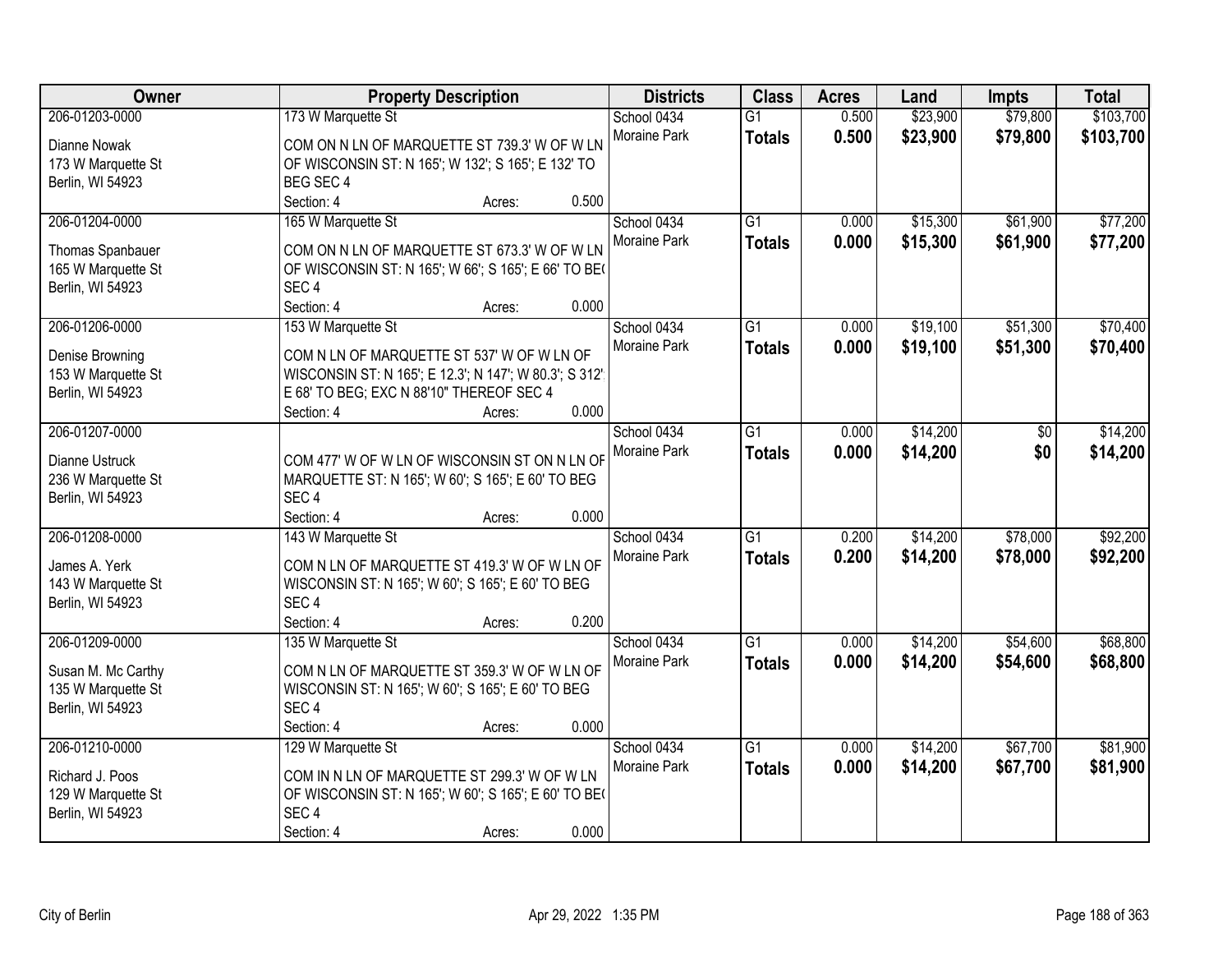| Owner                |                                                      | <b>Property Description</b> |                     |                 | <b>Acres</b> | Land     | <b>Impts</b> | <b>Total</b> |
|----------------------|------------------------------------------------------|-----------------------------|---------------------|-----------------|--------------|----------|--------------|--------------|
| 206-01211-0000       | 125 W Marquette St                                   |                             | School 0434         | $\overline{G1}$ | 0.000        | \$14,200 | \$76,000     | \$90,200     |
| Patricia J. Franzen  | COM ON N LN OF MARQUETTE ST 237' W OF W LN           |                             | Moraine Park        | <b>Totals</b>   | 0.000        | \$14,200 | \$76,000     | \$90,200     |
| 125 W Marquette St   | OF WISCONSIN ST: N 165'; W 60'; S 165'; E 60' TO BE( |                             |                     |                 |              |          |              |              |
| Berlin, WI 54923     | SEC <sub>4</sub>                                     |                             |                     |                 |              |          |              |              |
|                      | Section: 4                                           | Acres:                      | 0.000               |                 |              |          |              |              |
| 206-01212-0000       | 117 W Marquette St                                   |                             | School 0434         | $\overline{G1}$ | 0.000        | \$14,200 | \$55,600     | \$69,800     |
|                      |                                                      |                             | Moraine Park        | <b>Totals</b>   | 0.000        | \$14,200 | \$55,600     | \$69,800     |
| Perriann L. Fredrick | COM ON N LN OF MARQUETTE ST 177' W OF W LN           |                             |                     |                 |              |          |              |              |
| 117 W Marquette St   | OF WISCONSIN ST: N 165'; W 60'; S 165'; E 60' TO BE( |                             |                     |                 |              |          |              |              |
| Berlin, WI 54923     | SEC <sub>4</sub>                                     |                             |                     |                 |              |          |              |              |
|                      | Section: 4                                           | Acres:                      | 0.000               |                 |              |          |              |              |
| 206-01213-0000       | 113 W Marquette St                                   |                             | School 0434         | G1              | 0.000        | \$19,800 | \$143,400    | \$163,200    |
| Jean Ann Coulson     | LOT 1 CERTIFIED SURVEY MAP 1920 V8 SEC 4             |                             | Moraine Park        | <b>Totals</b>   | 0.000        | \$19,800 | \$143,400    | \$163,200    |
| 113 W Marquette St   |                                                      |                             |                     |                 |              |          |              |              |
| Berlin, WI 54923     |                                                      |                             |                     |                 |              |          |              |              |
|                      | Section: 4                                           | Acres:                      | 0.000               |                 |              |          |              |              |
| 206-01214-0000       | 101 W Marquette St                                   |                             | School 0434         | $\overline{G2}$ | 0.000        | \$10,800 | \$21,400     | \$32,200     |
|                      |                                                      |                             | <b>Moraine Park</b> | <b>Totals</b>   | 0.000        | \$10,800 | \$21,400     | \$32,200     |
| Annamae J. Caswell   | LOT 1 CERTIFIED SURVEY MAP 1913 V8 SEC 4             |                             |                     |                 |              |          |              |              |
| N9417 Ladwig Ln      |                                                      |                             |                     |                 |              |          |              |              |
| Berlin, WI 54923     |                                                      |                             |                     |                 |              |          |              |              |
|                      | Section: 4                                           | Acres:                      | 0.000               |                 |              |          |              |              |
| 206-01215-0000       | 289 N Wisconsin St                                   |                             | School 0434         | $\overline{G1}$ | 0.000        | \$14,200 | \$55,700     | \$69,900     |
| Annamae J. Caswell   | LOT 2 CERTIFIED SURVEY MAP 1920 V8 SEC 4             |                             | <b>Moraine Park</b> | <b>Totals</b>   | 0.000        | \$14,200 | \$55,700     | \$69,900     |
| N9417 Ladwig Ln      |                                                      |                             |                     |                 |              |          |              |              |
| Berlin, WI 54923     |                                                      |                             |                     |                 |              |          |              |              |
|                      | Section: 4                                           | Acres:                      | 0.000               |                 |              |          |              |              |
| 206-01216-0000       | 301 N Wisconsin St                                   |                             | School 0434         | $\overline{G1}$ | 0.630        | \$20,100 | \$78,500     | \$98,600     |
| Victor D. Shrock     | COM 365.64'S OF THE NE COR OF THE SE1/4 SEC 4;       |                             | Moraine Park        | <b>Totals</b>   | 0.630        | \$20,100 | \$78,500     | \$98,600     |
| W4258 County Rd E    | THENCE W 176', S 25', W 56', S 118.88', E 232', N    |                             |                     |                 |              |          |              |              |
| Berlin, WI 54923     | 143.88' TO POB,                                      |                             |                     |                 |              |          |              |              |
|                      | Section: 4                                           | Acres:                      | 0.630               |                 |              |          |              |              |
| 206-01216-0100       | 300 N Capron St                                      |                             | School 0434         | $\overline{G1}$ | 0.000        | \$24,300 | \$110,200    | \$134,500    |
|                      |                                                      |                             | <b>Moraine Park</b> | <b>Totals</b>   | 0.000        | \$24,300 | \$110,200    | \$134,500    |
| Gloria A. Boe        | COM 22R 4L S & 394' W OF THE NE COR OF THE           |                             |                     |                 |              |          |              |              |
| 300 N Capron St      | SE1/4 SEC 4: THENCE S 143.88'; W 178'; N 55.78'; W   |                             |                     |                 |              |          |              |              |
| Berlin, WI 54923     | TO E LN N CAPRON; N 88'10"; E TO BEG                 |                             |                     |                 |              |          |              |              |
|                      | Section: 4                                           | Acres:                      | 0.000               |                 |              |          |              |              |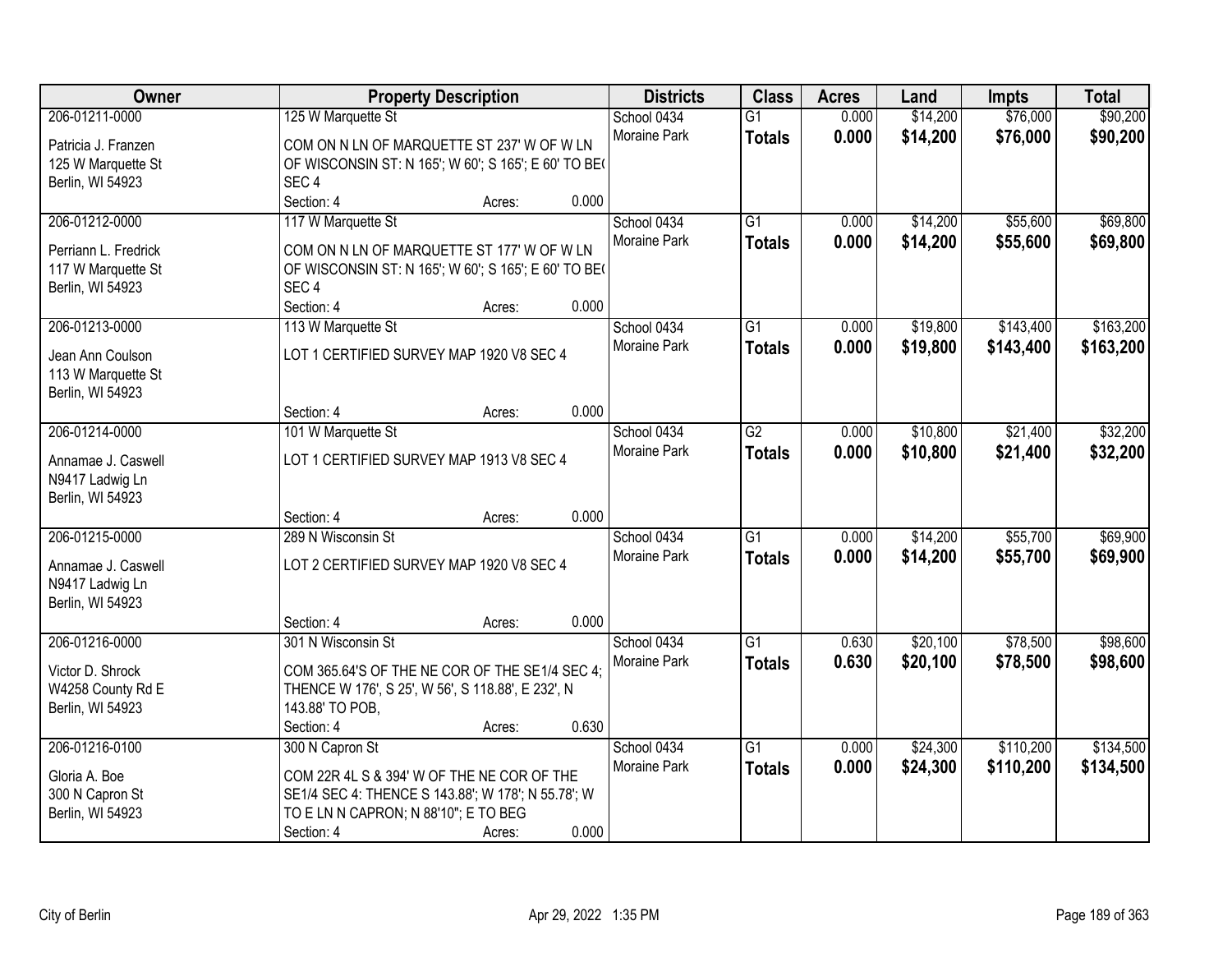| Owner                           |                                                                                               | <b>Property Description</b> |        | <b>Districts</b>                   | <b>Class</b>    | <b>Acres</b> | Land      | Impts           | <b>Total</b>    |
|---------------------------------|-----------------------------------------------------------------------------------------------|-----------------------------|--------|------------------------------------|-----------------|--------------|-----------|-----------------|-----------------|
| 206-01216-0200                  |                                                                                               |                             |        | School 0434                        | $\overline{G1}$ | 0.000        | \$2,700   | $\overline{50}$ | \$2,700         |
| Perriann L. Fredrick            | COM 22R 4L S & 176' W OF THE E1/4 COR SEC 4:                                                  |                             |        | Moraine Park                       | <b>Totals</b>   | 0.000        | \$2,700   | \$0             | \$2,700         |
| 125 W Marquette                 | THENCE W 214'; S 143.88'; E 158'; N 118.88'; E 56'; N                                         |                             |        |                                    |                 |              |           |                 |                 |
| Berlin, WI 54923                | 25' TO BEG. W/ESMT (RESTRICTED) LE C FRANK                                                    |                             |        |                                    |                 |              |           |                 |                 |
|                                 | Section: 4                                                                                    | Acres:                      | 0.000  |                                    |                 |              |           |                 |                 |
| 206-01219-0000                  |                                                                                               |                             |        | School 0434                        | G2              | 20.111       | \$280,000 | \$0             | \$280,000       |
| Boerke Company Inc the          | LOT 1 CERTIFIED SURVEY MAP 2945 V15                                                           |                             |        | Moraine Park                       | <b>Totals</b>   | 20.111       | \$280,000 | \$0             | \$280,000       |
| 731 N Jackson St Ste 700        |                                                                                               |                             |        |                                    |                 |              |           |                 |                 |
| Milwaukee, WI 53202             |                                                                                               |                             |        |                                    |                 |              |           |                 |                 |
|                                 | Section: 10                                                                                   | Acres:                      | 20.111 |                                    |                 |              |           |                 |                 |
| 206-01219-0100                  |                                                                                               |                             |        | School 0434                        | X4              | 12.150       | \$0       | $\overline{50}$ | $\overline{50}$ |
| <b>Berlin Conservation Club</b> |                                                                                               |                             |        | Moraine Park                       | <b>Totals</b>   | 12.150       | \$0       | \$0             | \$0             |
| PO Box 303                      | LOT 1 CERTIFIED SURVEY MAP 2104 V9 (RES CSM<br>2083 V9) SEC 10 EXC LANDS IN SE NE SEC 10 DESC |                             |        |                                    |                 |              |           |                 |                 |
| Berlin, WI 54923                | IN V805 P955                                                                                  |                             |        |                                    |                 |              |           |                 |                 |
|                                 | Section: 10                                                                                   | Acres:                      | 12.150 |                                    |                 |              |           |                 |                 |
| 206-01219-0201                  | 514 E Huron St                                                                                |                             |        | School 0434                        | G2              | 2.250        | \$13,500  | \$40,400        | \$53,900        |
|                                 |                                                                                               |                             |        | Moraine Park                       | <b>Totals</b>   | 2.250        | \$13,500  | \$40,400        | \$53,900        |
| David A. Hoppa                  | LOT 1 CERTFIED SURVEY MAP 3756 VOL 22                                                         |                             |        |                                    |                 |              |           |                 |                 |
| Debra A. Hoppa                  |                                                                                               |                             |        |                                    |                 |              |           |                 |                 |
| N7977 State Rd 49               |                                                                                               |                             | 2.250  |                                    |                 |              |           |                 |                 |
| Berlin, WI 54923                | Section: 10<br>510 E Huron St                                                                 | Acres:                      |        |                                    | $\overline{G2}$ |              |           | \$61,800        | \$120,900       |
| 206-01219-0202                  |                                                                                               |                             |        | School 0434<br><b>Moraine Park</b> |                 | 9.840        | \$59,100  |                 |                 |
| David A. Hoppa                  | LOT 2 CERTIFIED SURVEY MAP 3756 VOL 22                                                        |                             |        |                                    | <b>Totals</b>   | 9.840        | \$59,100  | \$61,800        | \$120,900       |
| Debra A. Hoppa                  |                                                                                               |                             |        |                                    |                 |              |           |                 |                 |
| N7977 State Rd 49               |                                                                                               |                             |        |                                    |                 |              |           |                 |                 |
| Berlin, WI 54923                | Section: 10                                                                                   | Acres:                      | 9.840  |                                    |                 |              |           |                 |                 |
| 206-01220-0000                  | 460 E Huron St                                                                                |                             |        | School 0434                        | G2              | 1.030        | \$6,000   | \$10,500        | \$16,500        |
| Dale G. Kuklinski               | LOT 1 CERTIFIED SURVEY MAP 2291 V10 SEC 10                                                    |                             |        | <b>Moraine Park</b>                | <b>Totals</b>   | 1.030        | \$6,000   | \$10,500        | \$16,500        |
| 258 Water St                    |                                                                                               |                             |        |                                    |                 |              |           |                 |                 |
| Berlin, WI 54923                |                                                                                               |                             |        |                                    |                 |              |           |                 |                 |
|                                 | Section: 10                                                                                   | Acres:                      | 1.030  |                                    |                 |              |           |                 |                 |
| 206-01220-0100                  | 478 E Huron St                                                                                |                             |        | School 0434                        | G2              | 5.600        | \$33,600  | \$105,700       | \$139,300       |
| Common Man Properties, LLC      | LOT 1 CERTIFIED SURVEY MAP 1936 V8 (RE CSM                                                    |                             |        | Moraine Park                       | <b>Totals</b>   | 5.600        | \$33,600  | \$105,700       | \$139,300       |
| 478 E Huron St                  | 316) SEC 10                                                                                   |                             |        |                                    |                 |              |           |                 |                 |
| Berlin, WI 54923                |                                                                                               |                             |        |                                    |                 |              |           |                 |                 |
|                                 | Section: 10                                                                                   | Acres:                      | 5.600  |                                    |                 |              |           |                 |                 |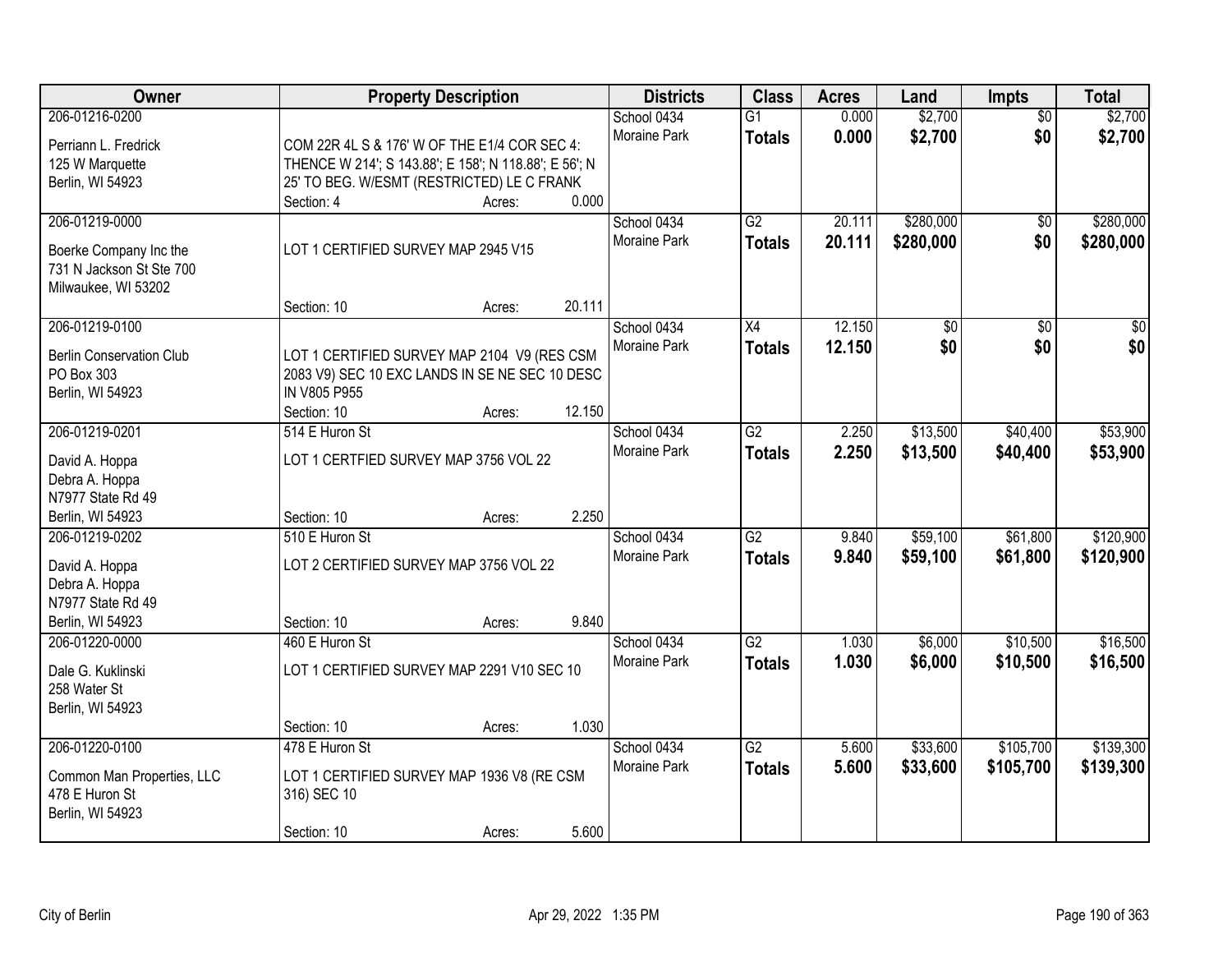| Owner                                  |                                                                                                | <b>Property Description</b> |        |                     | <b>Class</b>    | <b>Acres</b> | Land     | Impts           | <b>Total</b> |
|----------------------------------------|------------------------------------------------------------------------------------------------|-----------------------------|--------|---------------------|-----------------|--------------|----------|-----------------|--------------|
| 206-01220-0200                         | 462 E Huron St                                                                                 |                             |        | School 0434         | $\overline{G2}$ | 2.500        | \$15,000 | \$78,500        | \$93,500     |
| Dale G. Kuklinski                      | LOT 2 CERTIFIED SURVEY MAP 2291 V10 SEC 10                                                     |                             |        | Moraine Park        | <b>Totals</b>   | 2.500        | \$15,000 | \$78,500        | \$93,500     |
| 258 Water St                           |                                                                                                |                             |        |                     |                 |              |          |                 |              |
| Berlin, WI 54923                       |                                                                                                |                             |        |                     |                 |              |          |                 |              |
|                                        | Section: 10                                                                                    | Acres:                      | 2.500  |                     |                 |              |          |                 |              |
| 206-01220-0300                         |                                                                                                |                             |        | School 0434         | $\overline{G2}$ | 14.100       | \$14,800 | \$49,200        | \$64,000     |
| Dale G. Kuklinski                      | LOT 3 CERTIFIED SURVEY MAP 2291 V10 EXC LOT 1                                                  |                             |        | Moraine Park        | <b>Totals</b>   | 14.100       | \$14,800 | \$49,200        | \$64,000     |
| 258 Water St                           | CSM 2414 V11 SEC 10                                                                            |                             |        |                     |                 |              |          |                 |              |
| Berlin, WI 54923                       |                                                                                                |                             |        |                     |                 |              |          |                 |              |
| 206-01220-0301                         | Section: 10                                                                                    | Acres:                      | 14.100 | School 0434         | $\overline{G2}$ | 2.000        | \$12,000 |                 | \$12,000     |
|                                        |                                                                                                |                             |        | Moraine Park        |                 | 2.000        | \$12,000 | \$0<br>\$0      | \$12,000     |
| Dale G. Kuklinski                      | LOT 1 CERTIFIED SURVEY MAP 2414 V11 (PT LOT 3                                                  |                             |        |                     | <b>Totals</b>   |              |          |                 |              |
| 258 Water St                           | CSM 2291 V10) SEC 10                                                                           |                             |        |                     |                 |              |          |                 |              |
| Berlin, WI 54923                       | Section: 10                                                                                    | Acres:                      | 2.000  |                     |                 |              |          |                 |              |
| 206-01220-0400                         | 472 E Huron St                                                                                 |                             |        | School 0434         | $\overline{G3}$ | 15.440       | \$0      | $\overline{30}$ | \$0          |
|                                        |                                                                                                |                             |        | Moraine Park        | <b>Totals</b>   | 15.440       | \$0      | \$0             | \$0          |
| Mcc Inc                                | LOT 4 CERTIFIED SURVEY MAP 2291 V10 SEC 10                                                     |                             |        |                     |                 |              |          |                 |              |
| PO Box 1137<br>Appleton, WI 54912-1137 |                                                                                                |                             |        |                     |                 |              |          |                 |              |
|                                        | Section: 10                                                                                    | Acres:                      | 15.440 |                     |                 |              |          |                 |              |
| 206-01221-0000                         | 450 E Huron St                                                                                 |                             |        | School 0434         | $\overline{G1}$ | 0.000        | \$12,500 | \$64,700        | \$77,200     |
|                                        |                                                                                                |                             |        | Moraine Park        | <b>Totals</b>   | 0.000        | \$12,500 | \$64,700        | \$77,200     |
| Dennis L. Weeks<br>Tammy S. Weeks      | COM 9R 10 1/3' W OF THE NE COR OF THE E1/2 OF<br>THE W1/2 OF THE NE1/4 SEC 10: THENCE S 20R; E |                             |        |                     |                 |              |          |                 |              |
| 450 E Huron St                         | 85'; N 20R; W 85' TO BEG                                                                       |                             |        |                     |                 |              |          |                 |              |
| Berlin, WI 54923                       | Section: 10                                                                                    | Acres:                      | 0.000  |                     |                 |              |          |                 |              |
| 206-01222-0000                         | 442 E Huron St                                                                                 |                             |        | School 0434         | G1              | 0.000        | \$16,700 | \$46,200        | \$62,900     |
|                                        | COM 9R 10 1/3' W OF THE NE COR OF THE E1/2 OF                                                  |                             |        | Moraine Park        | <b>Totals</b>   | 0.000        | \$16,700 | \$46,200        | \$62,900     |
|                                        | THE W1/2 OF THE NE1/4 SEC 10: THENCE W 8R 10                                                   |                             |        |                     |                 |              |          |                 |              |
|                                        | 2/3'; S 20R; E 8R 10 2/3'; N 20R TO BEG                                                        |                             |        |                     |                 |              |          |                 |              |
|                                        | Section: 10                                                                                    | Acres:                      | 0.000  |                     |                 |              |          |                 |              |
| 206-01223-0000                         |                                                                                                |                             |        | School 0434         | $\overline{G1}$ | 0.490        | \$1,700  | $\overline{50}$ | \$1,700      |
| Thomas J. Hendricks                    | LOT 1 CERTIFIED SURVEY MAP 2892 V14                                                            |                             |        | <b>Moraine Park</b> | <b>Totals</b>   | 0.490        | \$1,700  | \$0             | \$1,700      |
| PO Box 1221                            |                                                                                                |                             |        |                     |                 |              |          |                 |              |
| Wautoma, WI 54982                      |                                                                                                |                             |        |                     |                 |              |          |                 |              |
|                                        | Section: 10                                                                                    | Acres:                      | 0.490  |                     |                 |              |          |                 |              |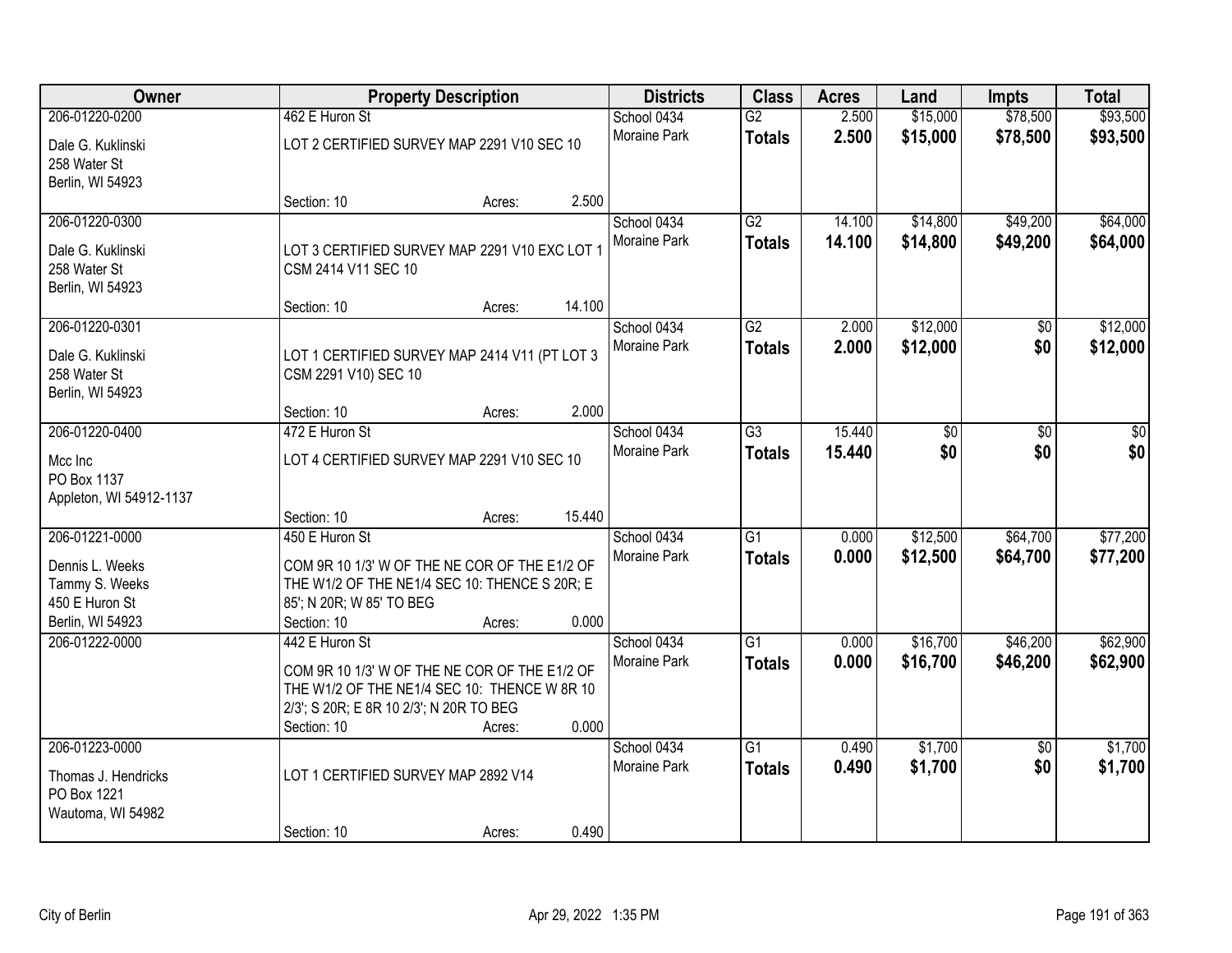| \$43,000<br>206-01223-0100<br>426 E Huron St<br>0.000<br>\$16,100<br>School 0434<br>$\overline{G1}$<br>0.000<br>Moraine Park<br>\$16,100<br>\$43,000<br><b>Totals</b><br>LOT 1 CERTIFIED SURVEY MAP 1214 V5 SEC 10<br>Zachary R. Polakowski<br>426 E Huron St<br>Berlin, WI 54923<br>0.000<br>Section: 10<br>Acres:<br>206-01223-0200<br>418 E Huron St<br>$\overline{G1}$<br>\$14,600<br>\$67,300<br>School 0434<br>0.400<br><b>Moraine Park</b><br>0.400<br>\$14,600<br>\$67,300<br><b>Totals</b><br>Diane C. Moran<br>COM 48.5R E OF THE NW COR OF THE NE1/4 SEC<br>418 E Huron<br>10: THENCE E 146.75'; S 156'; W 146.75'; N 156' TO<br>Berlin, WI 54923<br><b>BEG</b><br>Section: 10<br>0.400<br>Acres:<br>$\overline{G2}$<br>\$9,800<br>\$20,800<br>206-01223-0300<br>142 Quarry St<br>School 0434<br>0.000<br>Moraine Park<br>0.000<br>\$9,800<br>\$20,800<br><b>Totals</b><br>Clare Perr<br>COM 658.5' W & 537' S OF THE N1/4 COR SEC 10:<br>N7899 Forest Ridge Rd<br>THENCE E 140.25'; N 209.31'; E 224.05'; S 69.32'; W<br>364.36'; N 60' TO BEG<br>Berlin, WI 54923<br>0.000<br>Section: 10<br>Acres:<br>206-01224-0000<br>\$16,100<br>\$61,000<br>408 E Huron St<br>School 0434<br>G1<br>0.000<br>Moraine Park<br>0.000<br>\$16,100<br>\$61,000<br><b>Totals</b><br>LOT 1 CERTIFIED SURVEY MAP 235 SUB TO HWY<br>Yedinak Investments LLC<br>PO Box 255<br>ESMT RECD V318 P15 SEC 10 EXC FEE INT<br>Berlin, WI 54923-0255<br>0.000 | Owner | <b>Property Description</b> |        | <b>Districts</b> | <b>Class</b> | <b>Acres</b> | Land | <b>Impts</b> | <b>Total</b> |
|-----------------------------------------------------------------------------------------------------------------------------------------------------------------------------------------------------------------------------------------------------------------------------------------------------------------------------------------------------------------------------------------------------------------------------------------------------------------------------------------------------------------------------------------------------------------------------------------------------------------------------------------------------------------------------------------------------------------------------------------------------------------------------------------------------------------------------------------------------------------------------------------------------------------------------------------------------------------------------------------------------------------------------------------------------------------------------------------------------------------------------------------------------------------------------------------------------------------------------------------------------------------------------------------------------------------------------------------------------------------------------------------------------------------------------------------------|-------|-----------------------------|--------|------------------|--------------|--------------|------|--------------|--------------|
|                                                                                                                                                                                                                                                                                                                                                                                                                                                                                                                                                                                                                                                                                                                                                                                                                                                                                                                                                                                                                                                                                                                                                                                                                                                                                                                                                                                                                                               |       |                             |        |                  |              |              |      |              | \$59,100     |
|                                                                                                                                                                                                                                                                                                                                                                                                                                                                                                                                                                                                                                                                                                                                                                                                                                                                                                                                                                                                                                                                                                                                                                                                                                                                                                                                                                                                                                               |       |                             |        |                  |              |              |      |              | \$59,100     |
|                                                                                                                                                                                                                                                                                                                                                                                                                                                                                                                                                                                                                                                                                                                                                                                                                                                                                                                                                                                                                                                                                                                                                                                                                                                                                                                                                                                                                                               |       |                             |        |                  |              |              |      |              |              |
| \$81,900<br>\$81,900<br>\$30,600<br>\$30,600<br>\$77,100<br>\$77,100                                                                                                                                                                                                                                                                                                                                                                                                                                                                                                                                                                                                                                                                                                                                                                                                                                                                                                                                                                                                                                                                                                                                                                                                                                                                                                                                                                          |       |                             |        |                  |              |              |      |              |              |
|                                                                                                                                                                                                                                                                                                                                                                                                                                                                                                                                                                                                                                                                                                                                                                                                                                                                                                                                                                                                                                                                                                                                                                                                                                                                                                                                                                                                                                               |       |                             |        |                  |              |              |      |              |              |
|                                                                                                                                                                                                                                                                                                                                                                                                                                                                                                                                                                                                                                                                                                                                                                                                                                                                                                                                                                                                                                                                                                                                                                                                                                                                                                                                                                                                                                               |       |                             |        |                  |              |              |      |              |              |
|                                                                                                                                                                                                                                                                                                                                                                                                                                                                                                                                                                                                                                                                                                                                                                                                                                                                                                                                                                                                                                                                                                                                                                                                                                                                                                                                                                                                                                               |       |                             |        |                  |              |              |      |              |              |
|                                                                                                                                                                                                                                                                                                                                                                                                                                                                                                                                                                                                                                                                                                                                                                                                                                                                                                                                                                                                                                                                                                                                                                                                                                                                                                                                                                                                                                               |       |                             |        |                  |              |              |      |              |              |
|                                                                                                                                                                                                                                                                                                                                                                                                                                                                                                                                                                                                                                                                                                                                                                                                                                                                                                                                                                                                                                                                                                                                                                                                                                                                                                                                                                                                                                               |       |                             |        |                  |              |              |      |              |              |
|                                                                                                                                                                                                                                                                                                                                                                                                                                                                                                                                                                                                                                                                                                                                                                                                                                                                                                                                                                                                                                                                                                                                                                                                                                                                                                                                                                                                                                               |       |                             |        |                  |              |              |      |              |              |
|                                                                                                                                                                                                                                                                                                                                                                                                                                                                                                                                                                                                                                                                                                                                                                                                                                                                                                                                                                                                                                                                                                                                                                                                                                                                                                                                                                                                                                               |       |                             |        |                  |              |              |      |              |              |
|                                                                                                                                                                                                                                                                                                                                                                                                                                                                                                                                                                                                                                                                                                                                                                                                                                                                                                                                                                                                                                                                                                                                                                                                                                                                                                                                                                                                                                               |       |                             |        |                  |              |              |      |              |              |
|                                                                                                                                                                                                                                                                                                                                                                                                                                                                                                                                                                                                                                                                                                                                                                                                                                                                                                                                                                                                                                                                                                                                                                                                                                                                                                                                                                                                                                               |       |                             |        |                  |              |              |      |              |              |
|                                                                                                                                                                                                                                                                                                                                                                                                                                                                                                                                                                                                                                                                                                                                                                                                                                                                                                                                                                                                                                                                                                                                                                                                                                                                                                                                                                                                                                               |       |                             |        |                  |              |              |      |              |              |
|                                                                                                                                                                                                                                                                                                                                                                                                                                                                                                                                                                                                                                                                                                                                                                                                                                                                                                                                                                                                                                                                                                                                                                                                                                                                                                                                                                                                                                               |       |                             |        |                  |              |              |      |              |              |
|                                                                                                                                                                                                                                                                                                                                                                                                                                                                                                                                                                                                                                                                                                                                                                                                                                                                                                                                                                                                                                                                                                                                                                                                                                                                                                                                                                                                                                               |       |                             |        |                  |              |              |      |              |              |
|                                                                                                                                                                                                                                                                                                                                                                                                                                                                                                                                                                                                                                                                                                                                                                                                                                                                                                                                                                                                                                                                                                                                                                                                                                                                                                                                                                                                                                               |       |                             |        |                  |              |              |      |              |              |
|                                                                                                                                                                                                                                                                                                                                                                                                                                                                                                                                                                                                                                                                                                                                                                                                                                                                                                                                                                                                                                                                                                                                                                                                                                                                                                                                                                                                                                               |       |                             |        |                  |              |              |      |              |              |
|                                                                                                                                                                                                                                                                                                                                                                                                                                                                                                                                                                                                                                                                                                                                                                                                                                                                                                                                                                                                                                                                                                                                                                                                                                                                                                                                                                                                                                               |       |                             |        |                  |              |              |      |              |              |
|                                                                                                                                                                                                                                                                                                                                                                                                                                                                                                                                                                                                                                                                                                                                                                                                                                                                                                                                                                                                                                                                                                                                                                                                                                                                                                                                                                                                                                               |       | Section: 10                 | Acres: |                  |              |              |      |              |              |
| 12.030<br>\$18,900<br>\$24,400<br>206-01225-0000<br>180 Quarry St<br>$\overline{G2}$<br>\$5,500<br>School 0434                                                                                                                                                                                                                                                                                                                                                                                                                                                                                                                                                                                                                                                                                                                                                                                                                                                                                                                                                                                                                                                                                                                                                                                                                                                                                                                                |       |                             |        |                  |              |              |      |              |              |
| 12.030<br>Moraine Park<br>\$5,500<br>\$18,900<br>\$24,400<br><b>Totals</b><br>LOT 2 CERTIFIED SURVEY MAP 2892 V14<br>Thomas J. Hendricks                                                                                                                                                                                                                                                                                                                                                                                                                                                                                                                                                                                                                                                                                                                                                                                                                                                                                                                                                                                                                                                                                                                                                                                                                                                                                                      |       |                             |        |                  |              |              |      |              |              |
| PO Box 1221                                                                                                                                                                                                                                                                                                                                                                                                                                                                                                                                                                                                                                                                                                                                                                                                                                                                                                                                                                                                                                                                                                                                                                                                                                                                                                                                                                                                                                   |       |                             |        |                  |              |              |      |              |              |
| Wautoma, WI 54982                                                                                                                                                                                                                                                                                                                                                                                                                                                                                                                                                                                                                                                                                                                                                                                                                                                                                                                                                                                                                                                                                                                                                                                                                                                                                                                                                                                                                             |       |                             |        |                  |              |              |      |              |              |
| 12.030<br>Section: 10<br>Acres:                                                                                                                                                                                                                                                                                                                                                                                                                                                                                                                                                                                                                                                                                                                                                                                                                                                                                                                                                                                                                                                                                                                                                                                                                                                                                                                                                                                                               |       |                             |        |                  |              |              |      |              |              |
| 206-01225-0100<br>$\overline{G2}$<br>\$3,300<br>\$3,300<br>School 0434<br>0.000<br>$\overline{50}$                                                                                                                                                                                                                                                                                                                                                                                                                                                                                                                                                                                                                                                                                                                                                                                                                                                                                                                                                                                                                                                                                                                                                                                                                                                                                                                                            |       |                             |        |                  |              |              |      |              |              |
| Moraine Park<br>0.000<br>\$3,300<br>\$0<br>\$3,300<br><b>Totals</b><br>THAT PARCEL DESC V780 PG363                                                                                                                                                                                                                                                                                                                                                                                                                                                                                                                                                                                                                                                                                                                                                                                                                                                                                                                                                                                                                                                                                                                                                                                                                                                                                                                                            |       |                             |        |                  |              |              |      |              |              |
| Thomas J. Hendricks<br>PO Box 1221                                                                                                                                                                                                                                                                                                                                                                                                                                                                                                                                                                                                                                                                                                                                                                                                                                                                                                                                                                                                                                                                                                                                                                                                                                                                                                                                                                                                            |       |                             |        |                  |              |              |      |              |              |
| Wautoma, WI 54982                                                                                                                                                                                                                                                                                                                                                                                                                                                                                                                                                                                                                                                                                                                                                                                                                                                                                                                                                                                                                                                                                                                                                                                                                                                                                                                                                                                                                             |       |                             |        |                  |              |              |      |              |              |
| 0.000<br>Section: 10<br>Acres:                                                                                                                                                                                                                                                                                                                                                                                                                                                                                                                                                                                                                                                                                                                                                                                                                                                                                                                                                                                                                                                                                                                                                                                                                                                                                                                                                                                                                |       |                             |        |                  |              |              |      |              |              |
| 206-01225-0200<br>$\overline{G2}$<br>\$10,600<br>\$41,700<br>\$52,300<br>134 Quarry St<br>School 0434<br>0.000                                                                                                                                                                                                                                                                                                                                                                                                                                                                                                                                                                                                                                                                                                                                                                                                                                                                                                                                                                                                                                                                                                                                                                                                                                                                                                                                |       |                             |        |                  |              |              |      |              |              |
| <b>Moraine Park</b><br>0.000<br>\$10,600<br>\$52,300<br>\$41,700<br><b>Totals</b>                                                                                                                                                                                                                                                                                                                                                                                                                                                                                                                                                                                                                                                                                                                                                                                                                                                                                                                                                                                                                                                                                                                                                                                                                                                                                                                                                             |       |                             |        |                  |              |              |      |              |              |
| Joshua J. Nigbor<br>COM 264' S OF THE INTER OF THE S LN OF E                                                                                                                                                                                                                                                                                                                                                                                                                                                                                                                                                                                                                                                                                                                                                                                                                                                                                                                                                                                                                                                                                                                                                                                                                                                                                                                                                                                  |       |                             |        |                  |              |              |      |              |              |
| 273 N Washington St<br>HURON ST & THE E LN OF QUARRY ST: RUN E<br>Berlin, WI 54923<br>140.25'; S 240'; W 140.25'; N 240' TO BEG INC R/W                                                                                                                                                                                                                                                                                                                                                                                                                                                                                                                                                                                                                                                                                                                                                                                                                                                                                                                                                                                                                                                                                                                                                                                                                                                                                                       |       |                             |        |                  |              |              |      |              |              |
| 0.000<br>Section: 10<br>Acres:                                                                                                                                                                                                                                                                                                                                                                                                                                                                                                                                                                                                                                                                                                                                                                                                                                                                                                                                                                                                                                                                                                                                                                                                                                                                                                                                                                                                                |       |                             |        |                  |              |              |      |              |              |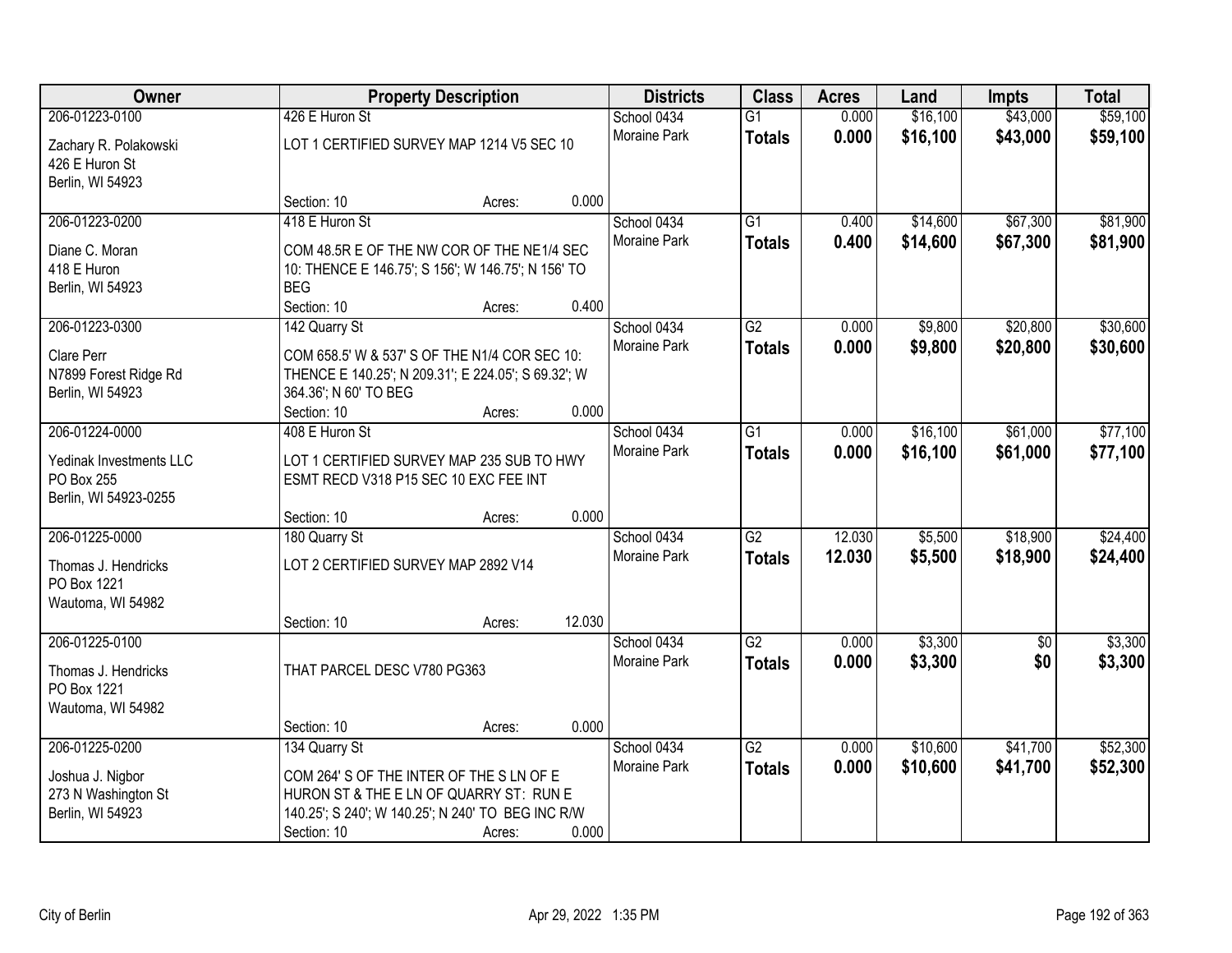| Owner                                                                                |                                                                                                                         | <b>Property Description</b> |       | <b>Districts</b>            | <b>Class</b>                     | <b>Acres</b>   | Land                   | <b>Impts</b>           | <b>Total</b>           |
|--------------------------------------------------------------------------------------|-------------------------------------------------------------------------------------------------------------------------|-----------------------------|-------|-----------------------------|----------------------------------|----------------|------------------------|------------------------|------------------------|
| 206-01227-0100<br>City Of Berlin<br>108 N Capron St<br>Berlin, WI 54923              | THAT PART OF FORMER R/R ROW AS DESC V342<br>PG342 SEC 10                                                                |                             |       | School 0434<br>Moraine Park | $\overline{X4}$<br><b>Totals</b> | 0.427<br>0.427 | $\overline{50}$<br>\$0 | $\overline{50}$<br>\$0 | $\sqrt{50}$<br>\$0     |
|                                                                                      | Section: 10                                                                                                             | Acres:                      | 0.427 |                             |                                  |                |                        |                        |                        |
| 206-01227-0200<br><b>Berlin Conservation Club</b><br>PO Box 303<br>Berlin, WI 54923  | LANDS IN SE 1/4 NE 1/4 SEC 10 DESC IN V805 P957<br>Section: 10                                                          | Acres:                      | 1.650 | School 0434<br>Moraine Park | $\overline{X4}$<br>Totals        | 1.650<br>1.650 | $\overline{50}$<br>\$0 | $\overline{50}$<br>\$0 | $\sqrt{50}$<br>\$0     |
| 206-01227-0400                                                                       |                                                                                                                         |                             |       | School 0434                 | $\overline{\text{X3}}$           | 7.600          | $\overline{50}$        | \$0                    | $\overline{\$0}$       |
| Green Lake County<br>571 County Rd A<br>Green Lake, WI 54941                         | LANDS AS DESC IN V854 P288 INCL ANY PORTION<br>OF VACATED S JOHNSON ST LYING THEREIN                                    |                             |       | Moraine Park                | <b>Totals</b>                    | 7.600          | \$0                    | \$0                    | \$0                    |
|                                                                                      | Section: 10                                                                                                             | Acres:                      | 7.600 |                             |                                  |                |                        |                        |                        |
| 206-01228-0000<br>Donald Gregor<br>David Gregor                                      | 386 E Huron St<br>LOT 1 CERTIFIED SURVEY MAP 1333 V5 SEC 10                                                             |                             |       | School 0434<br>Moraine Park | $\overline{G1}$<br><b>Totals</b> | 0.206<br>0.206 | \$9,900<br>\$9,900     | \$28,700<br>\$28,700   | \$38,600<br>\$38,600   |
| 386 E Huron St<br>Berlin, WI 54923                                                   | Section: 10                                                                                                             | Acres:                      | 0.206 |                             |                                  |                |                        |                        |                        |
| 206-01228-0100<br>Bay Area Estates LLC<br>196 Desplaine Rd<br>De Pere, WI 54115      | 115 Quarry St<br>LOT 2 CERTIFIED SURVEY MAP 1333 V5 SEC 10                                                              |                             |       | School 0434<br>Moraine Park | $\overline{G2}$<br><b>Totals</b> | 0.485<br>0.485 | \$31,600<br>\$31,600   | \$107,000<br>\$107,000 | \$138,600<br>\$138,600 |
|                                                                                      | Section: 10                                                                                                             | Acres:                      | 0.485 |                             |                                  |                |                        |                        |                        |
| 206-01228-0200<br>Donald F Johnson Survivors Trust<br>151 Oak St<br>Berlin, WI 54923 | LOT 3 CERTIFIED SURVEY MAP 1333 V5 SEC 10                                                                               |                             |       | School 0434<br>Moraine Park | $\overline{G1}$<br><b>Totals</b> | 0.487<br>0.487 | \$12,700<br>\$12,700   | \$0<br>\$0             | \$12,700<br>\$12,700   |
|                                                                                      | Section: 10                                                                                                             | Acres:                      | 0.487 |                             |                                  |                |                        |                        |                        |
| 206-01229-0000<br>Kent J. Kamps<br>PO Box 308<br>Berlin, WI 54923                    | 380 E Huron St<br>COM 26R E OF THE NW COR OF THE NE1/4 SEC 10:<br>THENCE S 36R; E 4R; N 36R; W 4R TO BEG<br>Section: 10 | Acres:                      | 0.000 | School 0434<br>Moraine Park | $\overline{G1}$<br><b>Totals</b> | 0.000<br>0.000 | \$11,400<br>\$11,400   | \$46,400<br>\$46,400   | \$57,800<br>\$57,800   |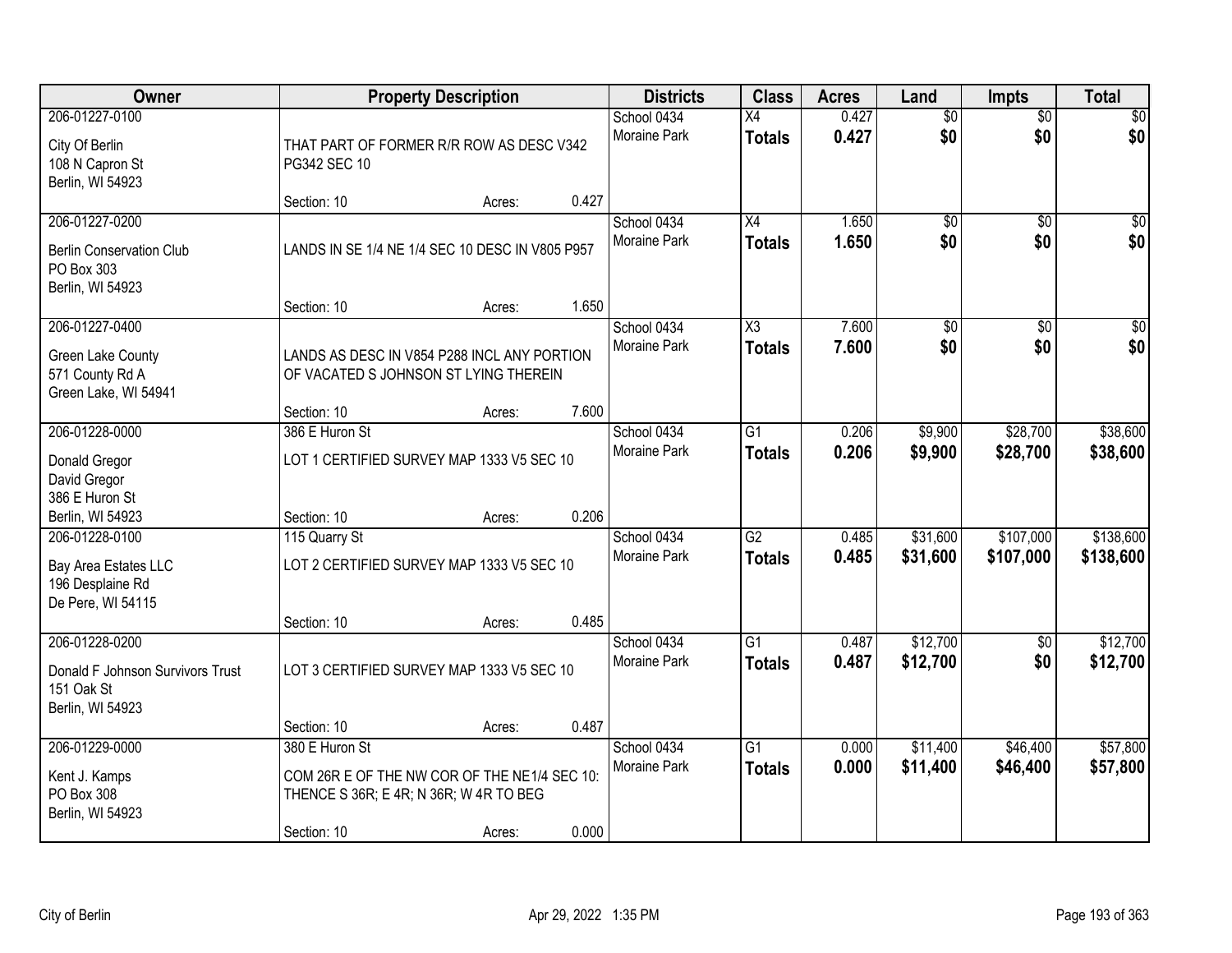| Owner                         |                                                                                                   | <b>Property Description</b> |        | <b>Districts</b>    | <b>Class</b>    | <b>Acres</b> | Land     | Impts           | <b>Total</b>    |
|-------------------------------|---------------------------------------------------------------------------------------------------|-----------------------------|--------|---------------------|-----------------|--------------|----------|-----------------|-----------------|
| 206-01230-0000                | <b>Quarry St</b>                                                                                  |                             |        | School 0434         | $\overline{G5}$ | 11.731       | \$5,900  | $\overline{50}$ | \$5,900         |
| Advocap Inc                   | LOT 1 CERTIFIED SURVEY MAP 1384 V5 SEC 10                                                         |                             |        | Moraine Park        | <b>Totals</b>   | 11.731       | \$5,900  | \$0             | \$5,900         |
| 19 W First St Box 1108        |                                                                                                   |                             |        |                     |                 |              |          |                 |                 |
| Fond Du Lac, WI 54936         |                                                                                                   |                             |        |                     |                 |              |          |                 |                 |
|                               | Section: 10                                                                                       | Acres:                      | 11.731 |                     |                 |              |          |                 |                 |
| 206-01230-0100                | 368 E Huron St                                                                                    |                             |        | School 0434         | $\overline{X4}$ | 5.580        | \$0      | $\overline{50}$ | $\overline{50}$ |
| Advocap Inc                   | LOT 1 CERTIFIED SURVEY MAP 1392 V5 SEC 10                                                         |                             |        | <b>Moraine Park</b> | <b>Totals</b>   | 5.580        | \$0      | \$0             | \$0             |
| 19 W First St Box 1108        |                                                                                                   |                             |        |                     |                 |              |          |                 |                 |
| Fond Du Lac, WI 54936         |                                                                                                   |                             |        |                     |                 |              |          |                 |                 |
|                               | Section: 10                                                                                       | Acres:                      | 5.580  |                     |                 |              |          |                 |                 |
| 206-01231-0000                | 352 E Huron St                                                                                    |                             |        | School 0434         | $\overline{G2}$ | 0.000        | \$22,100 | \$14,400        | \$36,500        |
| Christopher D. Featherston    | COM 33' S & 99' E OF THE NE COR OF THE NW1/4,                                                     |                             |        | Moraine Park        | <b>Totals</b>   | 0.000        | \$22,100 | \$14,400        | \$36,500        |
| PO Box 28                     | SEC 10: THENCE S 120'; E 172'; N 120'; W 172' TO                                                  |                             |        |                     |                 |              |          |                 |                 |
| Berlin, WI 54923              | <b>BEG</b>                                                                                        |                             |        |                     |                 |              |          |                 |                 |
|                               | Section: 10                                                                                       | Acres:                      | 0.000  |                     |                 |              |          |                 |                 |
| 206-01232-0000                | 126 S Johnson St                                                                                  |                             |        | School 0434         | G1              | 0.000        | \$20,500 | \$97,300        | \$117,800       |
| Christopher D. Featherston    | COM S LN HURON ST 2R E OF 1/4 LN SEC 10:                                                          |                             |        | Moraine Park        | <b>Totals</b>   | 0.000        | \$20,500 | \$97,300        | \$117,800       |
| PO Box 28                     | THENCE S 22R; E 4R; N 22R; W 4R TO BEG; ALSO A                                                    |                             |        |                     |                 |              |          |                 |                 |
| Berlin, WI 54923              | 4R STRIP W & ADJ TO ABOVE EXC THE N 181.5'                                                        |                             |        |                     |                 |              |          |                 |                 |
|                               | Section: 10                                                                                       | Acres:                      | 0.000  |                     |                 |              |          |                 |                 |
| 206-01232-0100                | 346 E Huron St                                                                                    |                             |        | School 0434         | $\overline{G2}$ | 0.550        | \$12,600 | $\overline{50}$ | \$12,600        |
|                               |                                                                                                   |                             |        | Moraine Park        | <b>Totals</b>   | 0.550        | \$12,600 | \$0             | \$12,600        |
| Christopher D. Featherston    | COM IN S BOUNDARY LN OF E HURON ST 2R W OF                                                        |                             |        |                     |                 |              |          |                 |                 |
| PO Box 28<br>Berlin, WI 54923 | A PT WHERE BOUNDARY LN CROSSES THE N/S 1/4<br>LN SEC 10; THENCE S 181 1/2"; E 132"; N 181 1/2" TO |                             |        |                     |                 |              |          |                 |                 |
|                               | Section: 10                                                                                       | Acres:                      | 0.550  |                     |                 |              |          |                 |                 |
| 206-01233-0000                | 328 Ripon Rd                                                                                      |                             |        | School 0434         | $\overline{G2}$ | 9.190        | \$42,100 | \$119,500       | \$161,600       |
|                               |                                                                                                   |                             |        | Moraine Park        | <b>Totals</b>   | 9.190        | \$42,100 | \$119,500       | \$161,600       |
| Adam Ventures LLC             | LOTS 1 & 2 CSM 1927 (RESURVEY OF CSM'S 333                                                        |                             |        |                     |                 |              |          |                 |                 |
| 8331 Oak Hill Rd              | &366) EXC LOT 4 CSM 354; EXC PARCEL 1233.1 EXC                                                    |                             |        |                     |                 |              |          |                 |                 |
| Omro, WI 54963                | STREET & SUB TO LIMITED HWY ESMT RECD V461                                                        |                             |        |                     |                 |              |          |                 |                 |
|                               | Section: 10                                                                                       | Acres:                      | 9.190  |                     |                 |              |          |                 |                 |
| 206-01233-0100                |                                                                                                   |                             |        | School 0434         | $\overline{X4}$ | 0.090        | \$0      | $\overline{50}$ | $\overline{50}$ |
| City Of Berlin                | COM N 156'; S51*E 51.1' & N84*E 723.23' OF CEN SEC                                                |                             |        | Moraine Park        | <b>Totals</b>   | 0.090        | \$0      | \$0             | \$0             |
| 108 N Capron St               | 10: N 46.18'; N31*W 38.42'; S 58*W 60.03'; S31*E 60';                                             |                             |        |                     |                 |              |          |                 |                 |
| Berlin, WI 54923              | N84*E 40.98'; ALSO AS REC'D V362 P84                                                              |                             |        |                     |                 |              |          |                 |                 |
|                               | Section: 10                                                                                       | Acres:                      | 0.090  |                     |                 |              |          |                 |                 |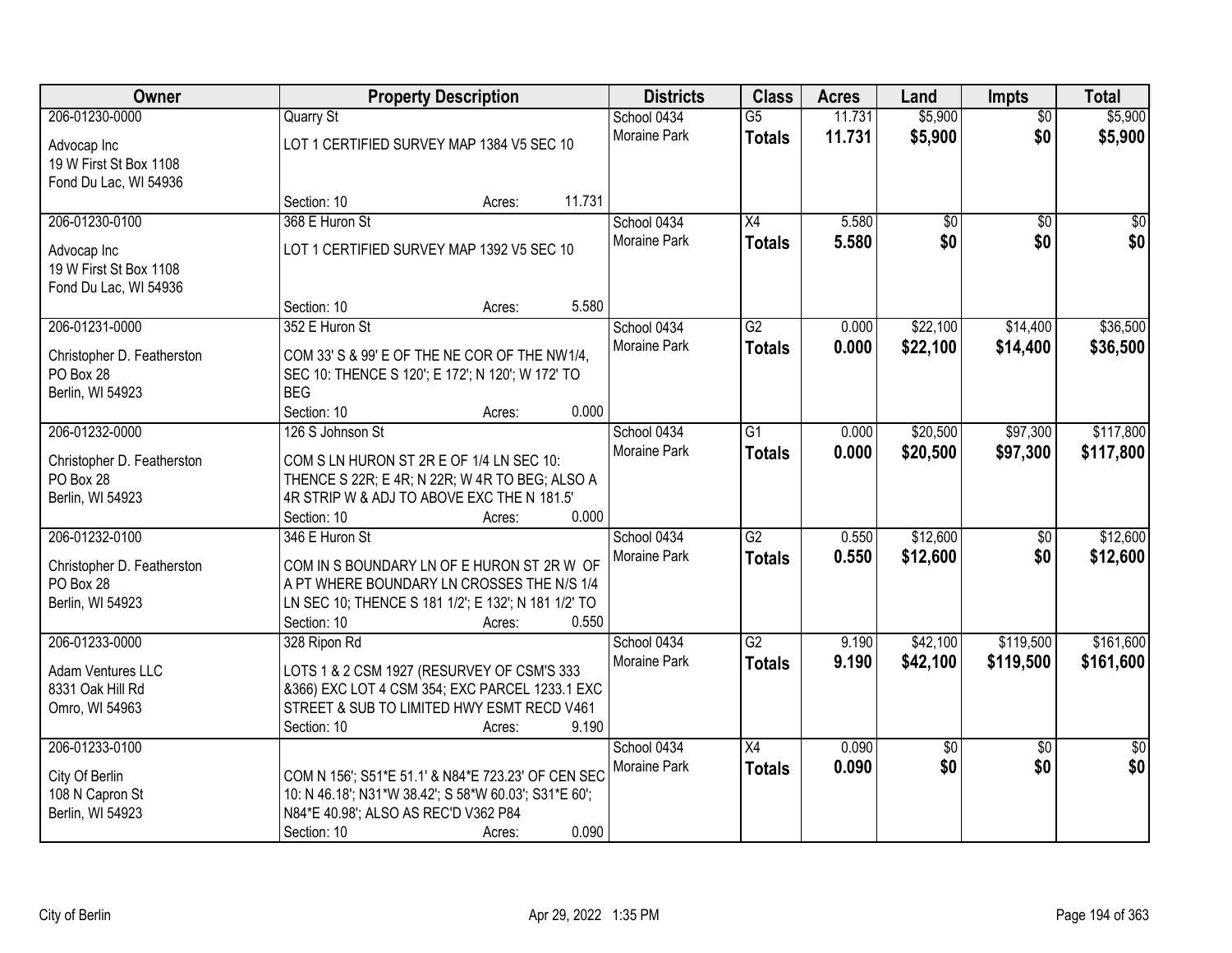| Owner                      |                                                     | <b>Property Description</b> |       | <b>Districts</b>    | <b>Class</b>    | <b>Acres</b> | Land     | <b>Impts</b>    | <b>Total</b> |
|----------------------------|-----------------------------------------------------|-----------------------------|-------|---------------------|-----------------|--------------|----------|-----------------|--------------|
| 206-01234-0100             | 136 S Johnson St                                    |                             |       | School 0434         | $\overline{G1}$ | 0.000        | \$18,900 | \$63,900        | \$82,800     |
| Josie Orona                | LOT 2 CERTIFIED SURVEY MAP 281 V1 SEC 10            |                             |       | <b>Moraine Park</b> | <b>Totals</b>   | 0.000        | \$18,900 | \$63,900        | \$82,800     |
| 136 S Johnson St           |                                                     |                             |       |                     |                 |              |          |                 |              |
| Berlin, WI 54923           |                                                     |                             |       |                     |                 |              |          |                 |              |
|                            | Section: 10                                         | Acres:                      | 0.000 |                     |                 |              |          |                 |              |
| 206-01234-0200             | 144 S Johnson St                                    |                             |       | School 0434         | $\overline{G1}$ | 0.000        | \$18,900 | \$111,800       | \$130,700    |
| Kenneth H. Losinske        | LOT 3 CERTIFIED SURVEY MAP 281 V1 SEC 10            |                             |       | <b>Moraine Park</b> | <b>Totals</b>   | 0.000        | \$18,900 | \$111,800       | \$130,700    |
| Kathleen Losinske          |                                                     |                             |       |                     |                 |              |          |                 |              |
| 144 S Johnson St           |                                                     |                             |       |                     |                 |              |          |                 |              |
| Berlin, WI 54923           | Section: 10                                         | Acres:                      | 0.000 |                     |                 |              |          |                 |              |
| 206-01235-0000             | 322 E Huron St                                      |                             |       | School 0434         | G1              | 0.000        | \$17,200 | \$18,100        | \$35,300     |
| Christopher D. Featherston | COM 8R E OF THE NE COR LOT 1 BLK 137                |                             |       | <b>Moraine Park</b> | <b>Totals</b>   | 0.000        | \$17,200 | \$18,100        | \$35,300     |
| PO Box 28                  | LEFFERTS ADD: THENCE E 8R; S 8R; W 8R; N 8R TO      |                             |       |                     |                 |              |          |                 |              |
| Berlin, WI 54923           | BEG; EXC THE E 14'; W/ESMT SEC 10                   |                             |       |                     |                 |              |          |                 |              |
|                            | Section: 10                                         | Acres:                      | 0.000 |                     |                 |              |          |                 |              |
| 206-01235-0100             |                                                     |                             |       | School 0434         | G1              | 0.000        | \$11,900 | \$0             | \$11,900     |
| Christopher D. Featherston | COM ON THE S LN OF HURON ST 184' E OF E LN OF       |                             |       | Moraine Park        | <b>Totals</b>   | 0.000        | \$11,900 | \$0             | \$11,900     |
| PO Box 28                  | JOHNSON ST: RUN S 132'; E 80'; N 132'; W 80' TO BE( |                             |       |                     |                 |              |          |                 |              |
| Berlin, WI 54923           | <b>SEC 10</b>                                       |                             |       |                     |                 |              |          |                 |              |
|                            | Section: 10                                         | Acres:                      | 0.000 |                     |                 |              |          |                 |              |
| 206-01235-0200             |                                                     |                             |       | School 0434         | $\overline{G1}$ | 0.000        | \$8,400  | $\overline{50}$ | \$8,400      |
| Christopher D. Featherston | COM 33' W & 165' S OF THE NE COR OF THE NW1/4       |                             |       | Moraine Park        | <b>Totals</b>   | 0.000        | \$8,400  | \$0             | \$8,400      |
| PO Box 28                  | SEC 10: THENCE W 264'; S 64'; E 264'; N 64' TO BEG  |                             |       |                     |                 |              |          |                 |              |
| Berlin, WI 54923           |                                                     |                             |       |                     |                 |              |          |                 |              |
|                            | Section: 10                                         | Acres:                      | 0.000 |                     |                 |              |          |                 |              |
| 206-01236-0000             | 314 E Huron St                                      |                             |       | School 0434         | $\overline{G1}$ | 0.000        | \$13,700 | \$54,400        | \$68,100     |
| James B. Currier           | COM 4R E OF THE NE COR OF BLK 137, LEFFERTS         |                             |       | Moraine Park        | <b>Totals</b>   | 0.000        | \$13,700 | \$54,400        | \$68,100     |
| 314 E Huron St             | ADD: THENCE S 8R; E 4R; N 8R; W 4R TO BEG;          |                             |       |                     |                 |              |          |                 |              |
| Berlin, WI 54923           | (SUBJECT TO R/W) SEC 10                             |                             |       |                     |                 |              |          |                 |              |
|                            | Section: 10                                         | Acres:                      | 0.000 |                     |                 |              |          |                 |              |
| 206-01237-0000             | 122 S Johnson St                                    |                             |       | School 0434         | $\overline{G1}$ | 0.000        | \$16,800 | \$39,300        | \$56,100     |
| Harold Featherston         | COM 4R E & 12R S OF THE NE COR OF BLK 137,          |                             |       | <b>Moraine Park</b> | <b>Totals</b>   | 0.000        | \$16,800 | \$39,300        | \$56,100     |
| 295 Canal St               | LEFFERTS ADD: THENCE E 16R; S 4R; W 16R; N 4R       |                             |       |                     |                 |              |          |                 |              |
| Berlin, WI 54923           | TO BEG SEC 10                                       |                             |       |                     |                 |              |          |                 |              |
|                            | Section: 10                                         | Acres:                      | 0.000 |                     |                 |              |          |                 |              |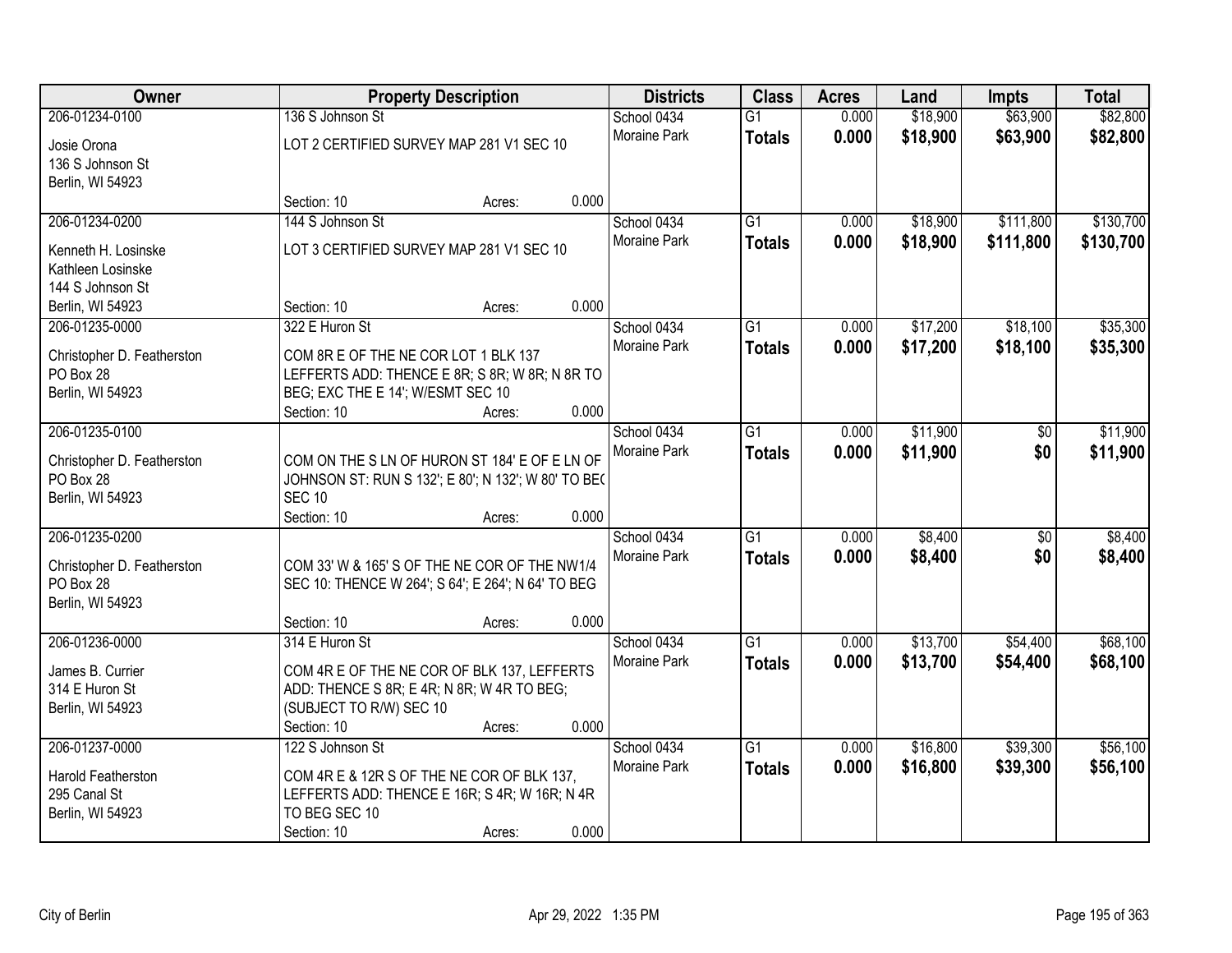| Owner                                                             |                                                                                                                         | <b>Property Description</b> |       | <b>Districts</b>                  | <b>Class</b>                     | <b>Acres</b>   | Land                   | <b>Impts</b>           | <b>Total</b>           |
|-------------------------------------------------------------------|-------------------------------------------------------------------------------------------------------------------------|-----------------------------|-------|-----------------------------------|----------------------------------|----------------|------------------------|------------------------|------------------------|
| 206-01238-0000                                                    | 150 S Johnson St                                                                                                        |                             |       | School 0434                       | $\overline{G1}$                  | 0.000          | \$24,800               | \$52,500               | \$77,300               |
| Stacey L. Trampf<br>150 S Johnson St<br>Berlin, WI 54923          | LOT 1 CERTIFIED SURVEY MAP 329 SEC 10                                                                                   |                             |       | Moraine Park                      | <b>Totals</b>                    | 0.000          | \$24,800               | \$52,500               | \$77,300               |
|                                                                   | Section: 10                                                                                                             | Acres:                      | 0.000 |                                   |                                  |                |                        |                        |                        |
| 206-01238-0100<br>Giniene P. Rodriguez                            | 166 S Johnson St<br>COM NW COR CERTIFIED SURVEY MAP 330: E                                                              |                             |       | School 0434<br>Moraine Park       | $\overline{G1}$<br><b>Totals</b> | 0.000<br>0.000 | \$16,800<br>\$16,800   | \$39,100<br>\$39,100   | \$55,900<br>\$55,900   |
| 166 S Johnson St<br>Berlin, WI 54923                              | 270.04'; S 66'; W 270.04'; N 66' TO BEG (CSM 330 &<br>PART LOT 2 CSM 329) SEC 10                                        |                             |       |                                   |                                  |                |                        |                        |                        |
|                                                                   | Section: 10                                                                                                             | Acres:                      | 0.000 |                                   |                                  |                |                        |                        |                        |
| 206-01238-0400                                                    | 178 S Johnson St                                                                                                        |                             |       | School 0434                       | G1                               | 1.112          | \$28,700               | \$101,000              | \$129,700              |
| Rodney W. Pitzrick Jr<br>Lenae Pitzrick<br>178 S Johnson St       | LOT 1 CERTIFIED SURVEY MAP 3570 V20                                                                                     |                             |       | Moraine Park                      | <b>Totals</b>                    | 1.112          | \$28,700               | \$101,000              | \$129,700              |
| Berlin, WI 54923                                                  | Section: 10                                                                                                             | Acres:                      | 1.112 |                                   |                                  |                |                        |                        |                        |
| 206-01239-0000                                                    | 202 S Johnson St                                                                                                        |                             |       | School 0434                       | G3                               | 2.440          | \$0                    | \$0                    | \$0                    |
| Nelson Name Plate Co<br>2800 Casitas Ave<br>Los Angeles, CA 90039 | LOT 1 CERTIFIED SURVEY MAP 161 V1 SEC 10                                                                                |                             |       | <b>Moraine Park</b>               | <b>Totals</b>                    | 2.440          | \$0                    | \$0                    | \$0                    |
|                                                                   | Section: 10                                                                                                             | Acres:                      | 2.440 |                                   |                                  |                |                        |                        |                        |
| 206-01242-0000                                                    |                                                                                                                         |                             |       | School 0434<br>Moraine Park       | $\overline{G3}$<br><b>Totals</b> | 1.330<br>1.330 | $\overline{50}$<br>\$0 | $\overline{50}$<br>\$0 | $\overline{50}$<br>\$0 |
| Nelson Name Plate Co<br>2800 Casitas Ave<br>Los Angeles, CA 90039 | COM IN SW COR OF CERTIFIED SURVEY MAP 161:<br>RUN E 268'; S 5.61'; E 33'; S 11R 11.5L; W 18R; N<br>195.2' TO BEG SEC 10 |                             |       |                                   |                                  |                |                        |                        |                        |
|                                                                   | Section: 10                                                                                                             | Acres:                      | 1.330 |                                   |                                  |                |                        |                        |                        |
| 206-01243-0000                                                    | 268 S Johnson St                                                                                                        |                             |       | School 0434                       | $\overline{G2}$                  | 8.500          | \$40,000               | \$281,600              | \$321,600              |
| Johnson Street Properties, LLC<br>PO Box 206<br>Berlin, WI 54923  | LOTS 1, 2, 3 & 4 CERTIFIED SURVEY MAP 354, V2;<br>EXC LANDS AS DESC IN V320 P684 (PT LOT 1 IN<br><b>NE1/4 SEC 10)</b>   |                             |       | Er Tif 2-E<br><b>Moraine Park</b> | <b>Totals</b>                    | 8.500          | \$40,000               | \$281,600              | \$321,600              |
|                                                                   | Section: 10                                                                                                             | Acres:                      | 8.500 |                                   |                                  |                |                        |                        |                        |
| 206-01246-0000                                                    | 312 Ripon Rd                                                                                                            |                             |       | School 0434<br>Moraine Park       | $\overline{G1}$                  | 0.000          | \$16,500               | \$19,800               | \$36,300               |
| Aidee Lopez                                                       | COM WHERE E LN OF JOHNSON ST NTERSECTS NE                                                                               |                             |       |                                   | <b>Totals</b>                    | 0.000          | \$16,500               | \$19,800               | \$36,300               |
| 312 Ripon Rd                                                      | LN OF RIPON RD: N 10R 15L; S84*E 10R 18L; S23.5*W                                                                       |                             |       |                                   |                                  |                |                        |                        |                        |
| Berlin, WI 54923                                                  | 14R 6L TO NE LN OF RIPON RD; N55*W TO BEG                                                                               |                             |       |                                   |                                  |                |                        |                        |                        |
|                                                                   | Section: 10                                                                                                             | Acres:                      | 0.000 |                                   |                                  |                |                        |                        |                        |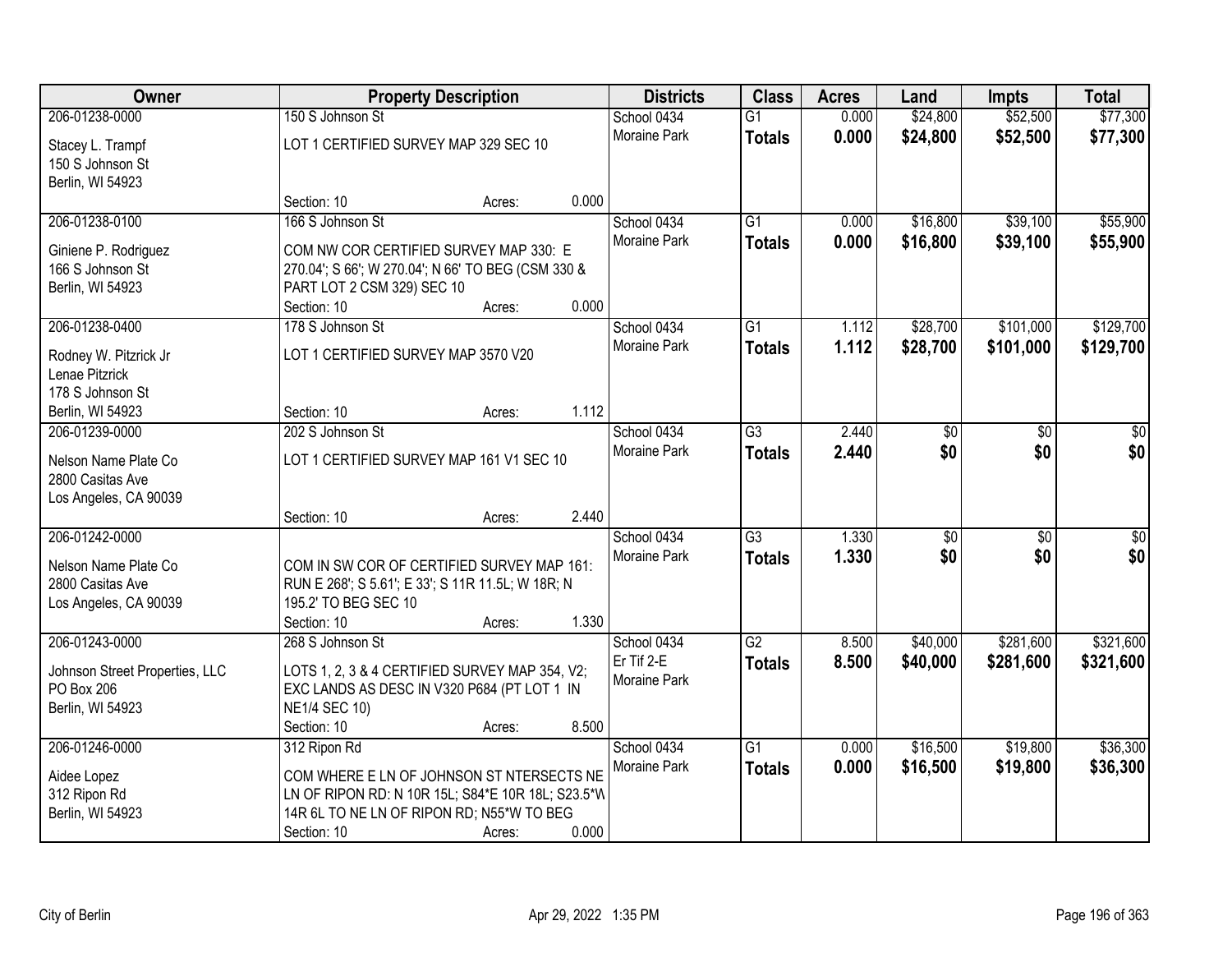| Owner                         | <b>Property Description</b>                     | <b>Districts</b>    | <b>Class</b>    | <b>Acres</b> | Land            | <b>Impts</b>    | <b>Total</b>    |
|-------------------------------|-------------------------------------------------|---------------------|-----------------|--------------|-----------------|-----------------|-----------------|
| 206-01247-0000                | 318 Ripon Rd                                    | School 0434         | $\overline{G1}$ | 0.000        | \$13,200        | \$84,900        | \$98,100        |
| Timothy T. Benson             | LOT 1 CERTIFIED SURVEY MAP 984, V4; ALSO A      | <b>Moraine Park</b> | <b>Totals</b>   | 0.000        | \$13,200        | \$84,900        | \$98,100        |
| 318 Ripon Rd                  | TRIANGLE PARCEL LYING W & ADJACENT; BEING 8'    |                     |                 |              |                 |                 |                 |
| Berlin, WI 54923              | WIDE ON THE ROAD (A RESURVEY OF CSM 976 &       |                     |                 |              |                 |                 |                 |
|                               | 0.000<br>Section: 10<br>Acres:                  |                     |                 |              |                 |                 |                 |
| 206-01248-0000                | 322 Ripon Rd                                    | School 0434         | $\overline{G1}$ | 0.000        | \$13,800        | \$36,700        | \$50,500        |
|                               |                                                 | Moraine Park        | <b>Totals</b>   | 0.000        | \$13,800        | \$36,700        | \$50,500        |
| Michael A. Johnson            | COM WHERE E LN OF THE NW1/4 OF SEC 10 INTER     |                     |                 |              |                 |                 |                 |
| Bonnie J. Johnson             | N LN OF RIPON RD: THENCE N55*W 12R 18.5L;       |                     |                 |              |                 |                 |                 |
| 322 Ripon Rd                  | N67.5*E 11R 16L TO 1/4 LN; S 12R TO BEG         |                     |                 |              |                 |                 |                 |
| Berlin, WI 54923              | 0.000<br>Section: 10<br>Acres:                  |                     |                 |              |                 |                 |                 |
| 206-01249-0100                | 317 Ripon Rd                                    | School 0434         | G1              | 0.000        | \$10,600        | \$93,400        | \$104,000       |
| Erin R. Anderson              | COM ON S SIDE OF RIPON RD & ON E LN OF S        | Moraine Park        | <b>Totals</b>   | 0.000        | \$10,600        | \$93,400        | \$104,000       |
| 317 Ripon Rd                  | JOHNSON ST: S1/2?W 10R 5L; N35?E 8R 21L; N58?W  |                     |                 |              |                 |                 |                 |
| Berlin, WI 54923              | 5R 21L TO POB; INCL THAT PARCEL DESC V729       |                     |                 |              |                 |                 |                 |
|                               | 0.000<br>Section: 10<br>Acres:                  |                     |                 |              |                 |                 |                 |
| 206-01250-0100                | 321 Ripon Rd                                    | School 0434         | $\overline{G1}$ | 0.000        | \$13,800        | \$65,100        | \$78,900        |
|                               |                                                 | Moraine Park        | <b>Totals</b>   | 0.000        | \$13,800        | \$65,100        | \$78,900        |
| <b>Trampf Revocable Trust</b> | COM WHERE N LN OF RR INTER W LN OF RIPON RD     |                     |                 |              |                 |                 |                 |
| N8629 Seward Dr               | N57*W 13.5R; S33*W 9.5R TO N LN OF RR; E ALG RR |                     |                 |              |                 |                 |                 |
| Berlin, WI 54923              | TO POB; EXC THAT PARCEL DESC V729 P397; INCL    |                     |                 |              |                 |                 |                 |
|                               | 0.000<br>Section: 10<br>Acres:                  |                     |                 |              |                 |                 |                 |
| 206-01251-0000                |                                                 | School 0434         | $\overline{X4}$ | 100.000      | \$0             | $\overline{30}$ | $\overline{50}$ |
| City Of Berlin                | COM NE COR OF THE SW1/4 SEC 10: THENCE W 2R;    | Moraine Park        | <b>Totals</b>   | 100.000      | \$0             | \$0             | \$0             |
| 108 N Capron St               | S 27R 18L; NW TO HWY 49; SW ALG E SIDE OF HWY   |                     |                 |              |                 |                 |                 |
| Berlin, WI 54923              | TO S LN SEC 10; E TO SE COR; N TO BEG; SUB TO   |                     |                 |              |                 |                 |                 |
|                               | Section: 10<br>100.000<br>Acres:                |                     |                 |              |                 |                 |                 |
| 206-01251-1000                |                                                 | School 0434         | $\overline{X4}$ | 33.880       | $\sqrt{50}$     | $\overline{50}$ | \$0             |
|                               |                                                 | Moraine Park        | <b>Totals</b>   | 33.880       | \$0             | \$0             | \$0             |
| City Of Berlin                | NW1/4 OF THE NW1/4 SEC 15 EXC PART OF PARCEL    |                     |                 |              |                 |                 |                 |
| 108 N Capron St               | DESCR V116 P240 SUBJ TO HWY R/W V140            |                     |                 |              |                 |                 |                 |
| Berlin, WI 54923              | P353ANNEXED FROM TOWN OF BERLIN 08-11-2020      |                     |                 |              |                 |                 |                 |
|                               | 33.880<br>Section: 15<br>Acres:                 |                     |                 |              |                 |                 |                 |
| 206-01251-2000                |                                                 | School 0434         | X4              | 40.000       | $\overline{50}$ | $\overline{30}$ | $\overline{50}$ |
| City Of Berlin                | NE1/4 OF THE NW1/4 SEC 15ANNEXED FROM TOWN      | Moraine Park        | <b>Totals</b>   | 40.000       | \$0             | \$0             | \$0             |
| 108 N Capron St               | OF BERLIN 08-11-2020                            |                     |                 |              |                 |                 |                 |
| Berlin, WI 54923              |                                                 |                     |                 |              |                 |                 |                 |
|                               | 40.000<br>Section: 15<br>Acres:                 |                     |                 |              |                 |                 |                 |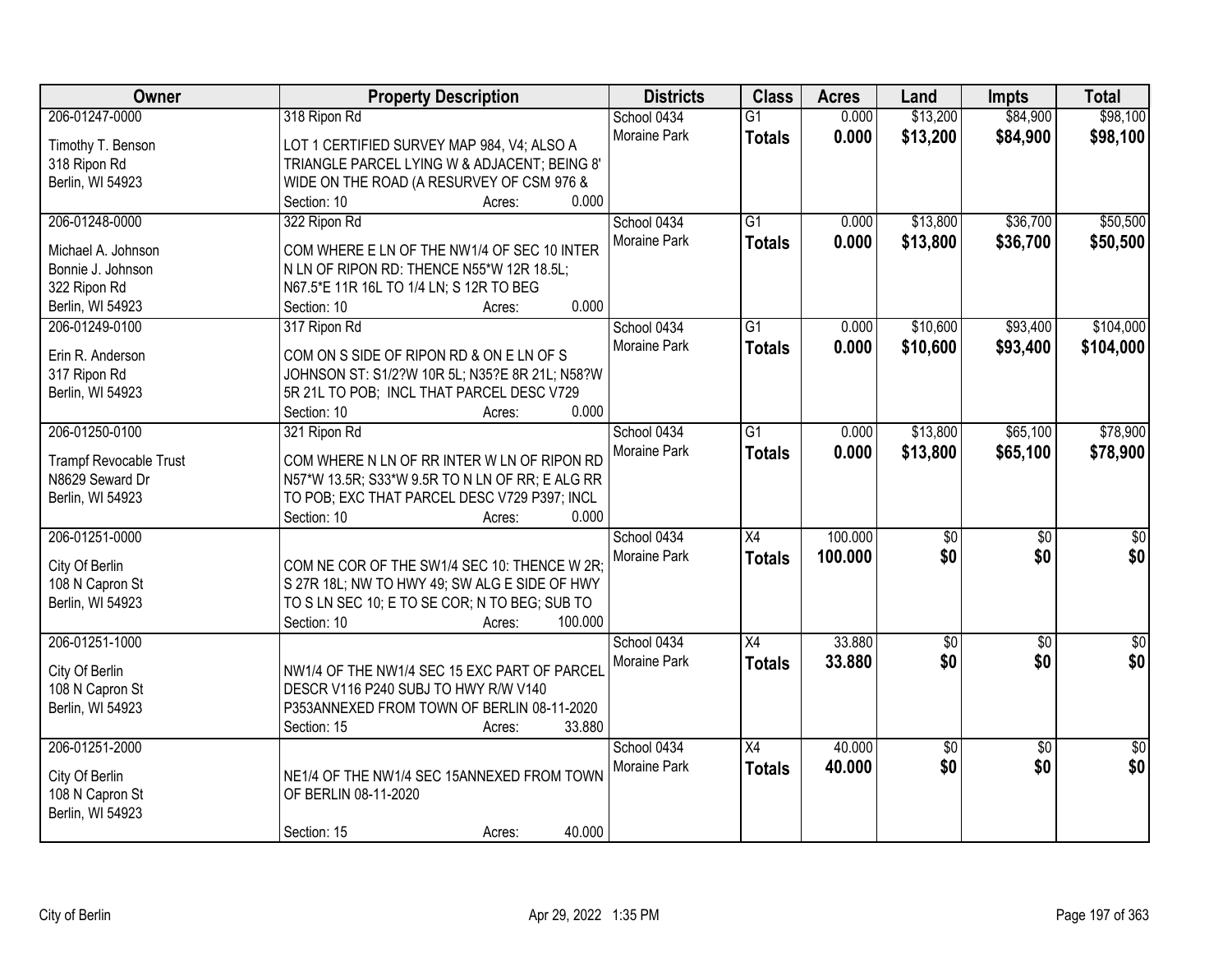| Owner                                  |                                                    | <b>Property Description</b> |        | <b>Districts</b>    | <b>Class</b>    | <b>Acres</b> | Land            | Impts           | <b>Total</b> |
|----------------------------------------|----------------------------------------------------|-----------------------------|--------|---------------------|-----------------|--------------|-----------------|-----------------|--------------|
| 206-01251-3000                         |                                                    |                             |        | School 0434         | $\overline{X4}$ | 10.120       | $\overline{60}$ | $\overline{50}$ | \$0          |
| City Of Berlin                         | N 283' OF THE SE1/4 OF THE NW1/4 SEC               |                             |        | Moraine Park        | <b>Totals</b>   | 10.120       | \$0             | \$0             | \$0          |
| 108 N Capron St                        | 15ANNEXED FROM TOWN OF BERLIN 08-11-2020           |                             |        |                     |                 |              |                 |                 |              |
| Berlin, WI 54923                       |                                                    |                             |        |                     |                 |              |                 |                 |              |
|                                        | Section: 15                                        | Acres:                      | 10.120 |                     |                 |              |                 |                 |              |
| 206-01252-0000                         |                                                    |                             |        | School 0434         | $\overline{G1}$ | 9.100        | \$8,300         | \$0             | \$8,300      |
| <b>Trampf Revocable Trust</b>          | COM NE COR OF THE SW1/4 SEC 10: THENCE W 41F       |                             |        | Moraine Park        | <b>Totals</b>   | 9.100        | \$8,300         | \$0             | \$8,300      |
| N8629 Seward Dr                        | 17L; S 6R; W 14R; S 21R 18L TO CREEK; E 55R 17L; N |                             |        |                     |                 |              |                 |                 |              |
| Berlin, WI 54923                       | 27R 18L TO BEG; EXC 2R STRIP ON E SIDE             |                             |        |                     |                 |              |                 |                 |              |
|                                        | Section: 10                                        | Acres:                      | 9.100  |                     |                 |              |                 |                 |              |
| 206-01253-0000                         |                                                    |                             |        | School 0434         | $\overline{G1}$ | 0.600        | \$1,400         | $\overline{50}$ | \$1,400      |
| Bohn Farms Inc                         | COM 41R 17L W OF THE NE COR OF THE SW1/4 SEC       |                             |        | Moraine Park        | <b>Totals</b>   | 0.600        | \$1,400         | \$0             | \$1,400      |
| 2512 Hwy 116                           | 10: THENCE S 6R; W 14R; N 6R; E 14R TO BEG         |                             |        |                     |                 |              |                 |                 |              |
| Omro, WI 54963                         |                                                    |                             |        |                     |                 |              |                 |                 |              |
|                                        | Section: 10                                        | Acres:                      | 0.600  |                     |                 |              |                 |                 |              |
| 206-01254-0100                         | 244 South St                                       |                             |        | School 0434         | $\overline{G2}$ | 0.000        | \$22,600        | \$25,000        | \$47,600     |
| Landmark Services Co Op                | LOT 2 CERTIFIED SURVEY MAP 870 V3 SEC 10           |                             |        | Moraine Park        | <b>Totals</b>   | 0.000        | \$22,600        | \$25,000        | \$47,600     |
| 203 W Cottage Grove Rd                 |                                                    |                             |        |                     |                 |              |                 |                 |              |
| Cottage Grove, WI 53527                |                                                    |                             |        |                     |                 |              |                 |                 |              |
|                                        | Section: 10                                        | Acres:                      | 0.000  |                     |                 |              |                 |                 |              |
| 206-01254-0200                         | 356 S Church St                                    |                             |        | School 0434         | $\overline{G2}$ | 0.900        | \$16,400        | \$43,600        | \$60,000     |
| Donald H. Abitz                        | LOT 1 CERTIFIED SURVEY MAP 3302 V18                |                             |        | Moraine Park        | <b>Totals</b>   | 0.900        | \$16,400        | \$43,600        | \$60,000     |
| 356 S Church St                        |                                                    |                             |        |                     |                 |              |                 |                 |              |
| Berlin, WI 54923                       |                                                    |                             |        |                     |                 |              |                 |                 |              |
|                                        | Section: 10                                        | Acres:                      | 0.900  |                     |                 |              |                 |                 |              |
| 206-01254-0300                         | 360 S Church St                                    |                             |        | School 0434         | $\overline{G2}$ | 1.130        | \$19,200        | \$67,800        | \$87,000     |
|                                        |                                                    |                             |        | <b>Moraine Park</b> | <b>Totals</b>   | 1.130        | \$19,200        | \$67,800        | \$87,000     |
| Berlin Blasting & Painting LLC         | LOT 2 CERTIFIED SURVEY MAP 3302 V18                |                             |        |                     |                 |              |                 |                 |              |
| W411 County Rd E<br>Neshkoro, WI 54960 |                                                    |                             |        |                     |                 |              |                 |                 |              |
|                                        | Section: 10                                        | Acres:                      | 1.130  |                     |                 |              |                 |                 |              |
| 206-01256-0000                         | 196 South St                                       |                             |        | School 0434         | $\overline{G1}$ | 0.000        | \$20,700        | \$44,400        | \$65,100     |
|                                        |                                                    |                             |        | Moraine Park        | <b>Totals</b>   | 0.000        | \$20,700        | \$44,400        | \$65,100     |
| Barry L. Abbott                        | COM AT INTER OF THE W LN OF HWY & N LN OF          |                             |        |                     |                 |              |                 |                 |              |
| 107 Center St                          | THE NW1/4 OF THE SW1/4 SEC 10: THENCE W TO         |                             |        |                     |                 |              |                 |                 |              |
| Berlin, WI 54923                       | RIVER; S26.5*W ALG RIVER 13R 5L TO CREEK; SE'LY    |                             |        |                     |                 |              |                 |                 |              |
|                                        | Section: 10                                        | Acres:                      | 0.000  |                     |                 |              |                 |                 |              |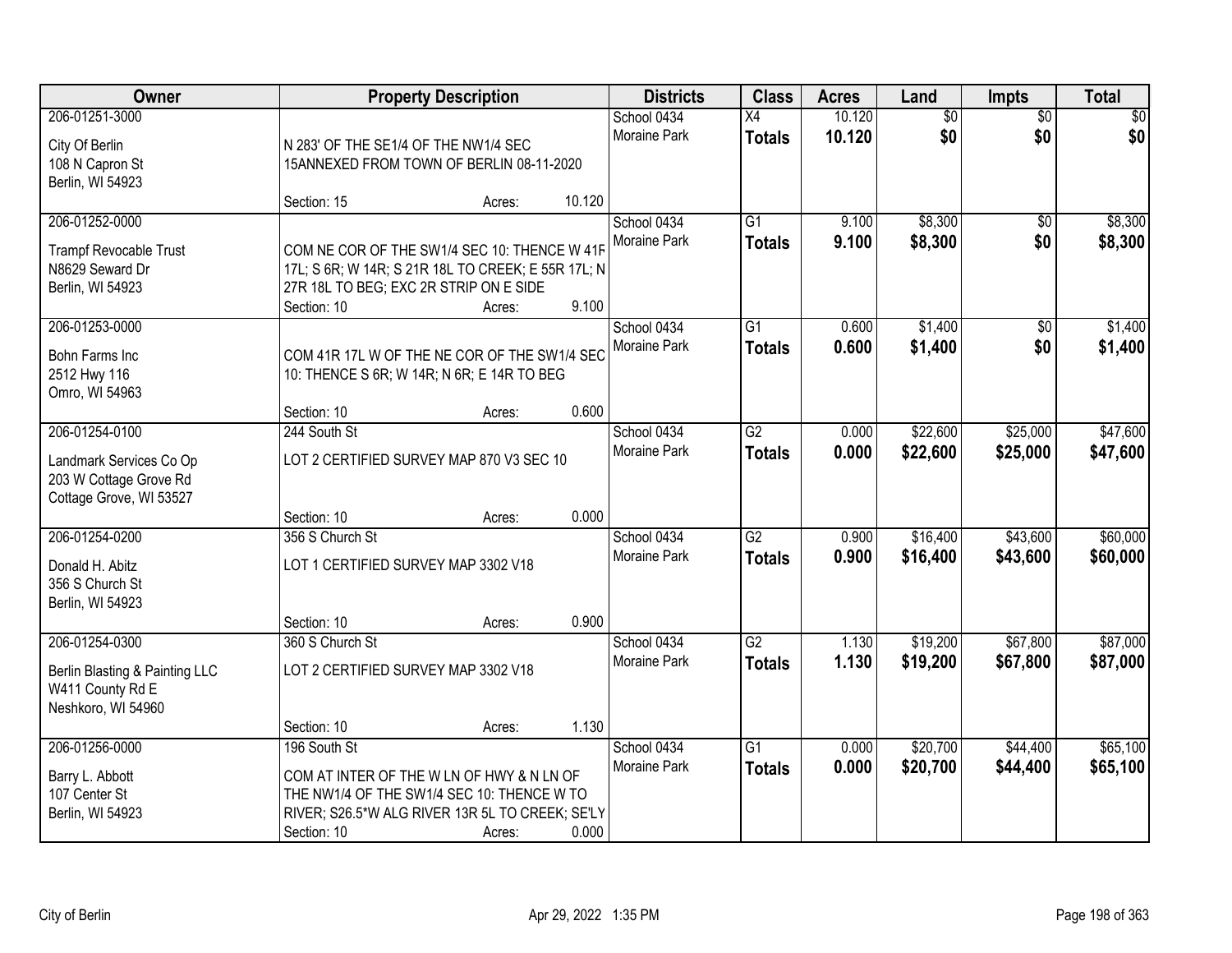| Owner                                                                                                      |                                                                                                                                                                     | <b>Property Description</b> |        |                             | <b>Class</b>        | <b>Acres</b>     | Land                   | <b>Impts</b>           | <b>Total</b>           |
|------------------------------------------------------------------------------------------------------------|---------------------------------------------------------------------------------------------------------------------------------------------------------------------|-----------------------------|--------|-----------------------------|---------------------|------------------|------------------------|------------------------|------------------------|
| 206-01257-0000                                                                                             | 409 S Church St                                                                                                                                                     |                             |        | School 0434                 | $\overline{G3}$     | 14.620           | $\overline{50}$        | $\overline{50}$        | $\overline{30}$        |
| <b>Badger Mining Corporation</b><br>409 S Church St<br>Berlin, WI 54923-2114                               | LOT 1 & OUTLOT 1, CERTIFIED SURVEY MAP 2136<br>V9 (RES CSM 2116) SEC 10                                                                                             |                             |        | Moraine Park                | <b>Totals</b>       | 14.620           | \$0                    | \$0                    | \$0                    |
|                                                                                                            | Section: 10                                                                                                                                                         | Acres:                      | 14.620 |                             |                     |                  |                        |                        |                        |
| 206-01258-0000                                                                                             |                                                                                                                                                                     |                             |        | School 0434<br>Moraine Park | X4<br><b>Totals</b> | 13.000<br>13.000 | $\overline{50}$<br>\$0 | $\overline{50}$<br>\$0 | $\overline{30}$<br>\$0 |
| City Of Berlin<br>108 N Capron St<br>Berlin, WI 54923                                                      | COM ON E SHORE OF FOX RIVER ON W LN OF SEC<br>10: S 74R; E 22R; N ABOUT 37R TO A BAYOU; NW<br>ALG BAYOU TO RIVER; SW TO BEG<br>Section: 10                          | Acres:                      | 13.000 |                             |                     |                  |                        |                        |                        |
| 206-01259-0000                                                                                             |                                                                                                                                                                     |                             |        | School 0434                 | X4                  | 12.800           | \$0                    | \$0                    | $\overline{30}$        |
| City Of Berlin<br>108 N Capron St<br>Berlin, WI 54923                                                      | COM AT SW COR SEC 10: E TO HWY; N20*42'E 77R<br>2.5'; N80*W 27R S TO PT 47R 14.5' N & 22R E OF SW<br>COR SEC 10; W TO W LN OF SEC 10; S TO BEG; SUB<br>Section: 10  | Acres:                      | 12.800 | Moraine Park                | <b>Totals</b>       | 12.800           | \$0                    | \$0                    | \$0                    |
| 206-01262-0000                                                                                             |                                                                                                                                                                     |                             |        | School 0434                 | X4                  | 3.717            | \$0                    | \$0                    | $\sqrt{50}$            |
| <b>Berlin Conservation Club</b><br>PO Box 303<br>Berlin, WI 54923                                          | COM SE COR OF THE NE1/4 OF THE SE1/4 SEC 10:<br>W 33'; N 933'; W 217'; N 646' TO R/W; 250' TO SEC LN;<br>S TO BEG EXC COM SE COR OF THE NE1/4 OF THE<br>Section: 10 | Acres:                      | 3.717  | Moraine Park                | <b>Totals</b>       | 3.717            | \$0                    | \$0                    | \$0                    |
| 206-01264-0000                                                                                             | 350 Ripon Rd                                                                                                                                                        |                             |        | School 0434                 | X4                  | 3.148            | $\overline{50}$        | $\overline{50}$        | $\overline{50}$        |
| Wisconsin Power & Light<br>Attn: Real Estate Dept<br>4902 N Biltmore Ln Ste 1000<br>Madison, WI 53718-2148 | COM 38.25' N & 79.96' E OF CEN OF SEC 10: S48*43'E<br>618.56'; S44*49'E 101.44'; N20*56'E 514.78' TO R/W; W<br>ALG R/W 720' TO BEG<br>Section: 10                   | Acres:                      | 3.148  | Moraine Park                | <b>Totals</b>       | 3.148            | \$0                    | \$0                    | \$0                    |
| 206-01265-0000                                                                                             | 343 Ripon Rd                                                                                                                                                        |                             |        | School 0434                 | G5                  | 18.700           | \$14,100               | $\overline{50}$        | \$14,100               |
| <b>Trampf Revocable Trust</b><br>N8629 Seward Dr<br>Berlin, WI 54923                                       | COM AT NW COR OF THE SE1/4 SEC 10: THENCE S<br>65R 14L; E 77R 23L TO CEN OF RIPON RD; NW ALG<br>CEN OF RD TO E LN & W1/4 LN; W TO BEG<br>Section: 10                | Acres:                      | 19.700 | Moraine Park                | G7<br><b>Totals</b> | 1.000<br>19,700  | \$3,800<br>\$17,900    | \$24,500<br>\$24,500   | \$28,300<br>\$42,400   |
| 206-01266-0000                                                                                             | 451 Dartford St                                                                                                                                                     |                             |        | School 0434                 | $\overline{G1}$     | 0.000            | \$20,900               | \$95,500               | \$116,400              |
| Robbie A. Blaske<br>451 Dartford Rd<br>Berlin, WI 54923                                                    | COM AT SW COR OF THE NW1/4 OF THE SE1/4 SEC<br>10: THENCE E 80R 12L; N 11R 16L TO CEN OF RIPON<br>RD; NW 3R L6; W 77R 22L TO 1/4 LN; S ON 1/4 LN 13<br>Section: 10  | Acres:                      | 0.000  | Moraine Park                | <b>Totals</b>       | 0.000            | \$20,900               | \$95,500               | \$116,400              |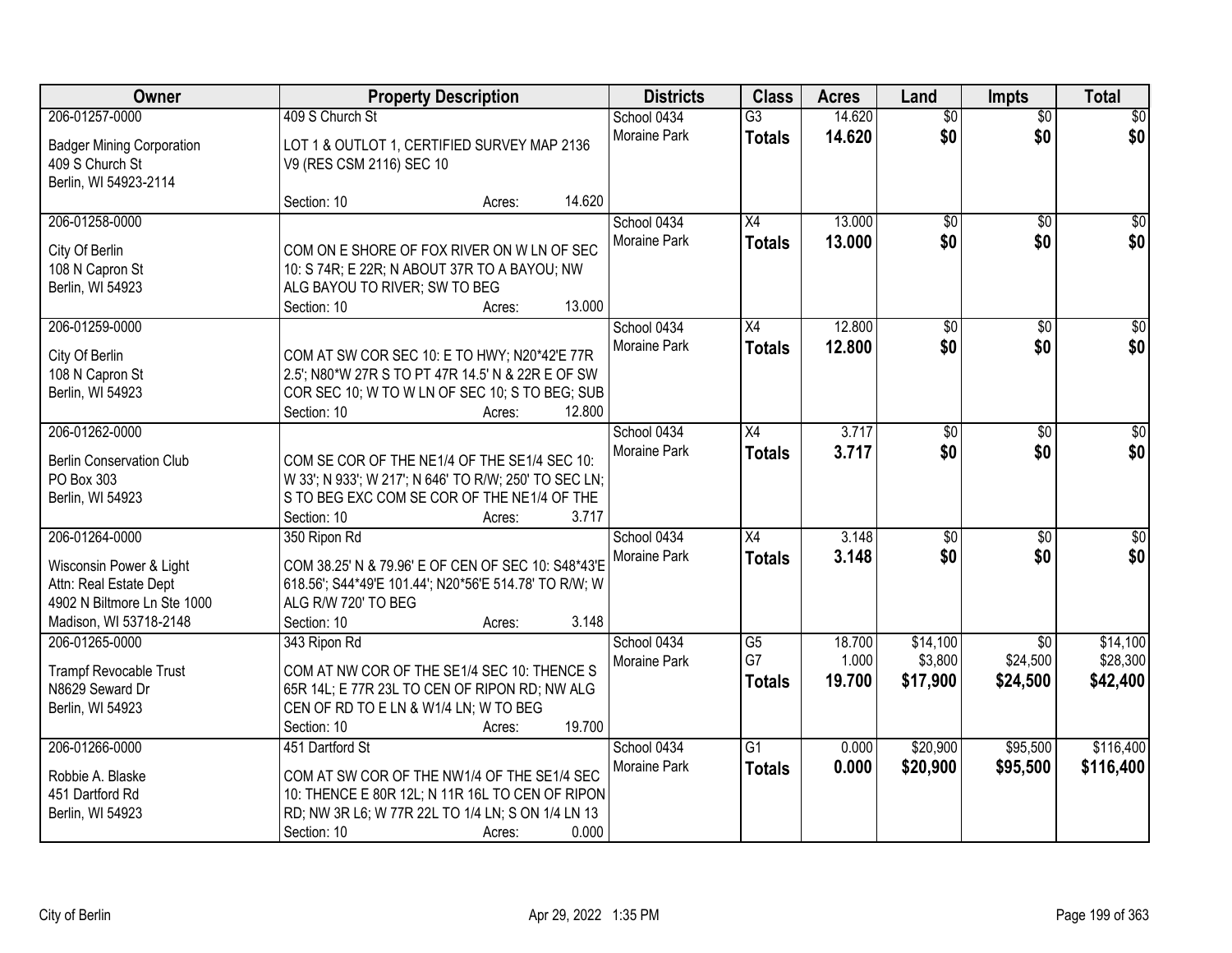| Owner                                                                              | <b>Property Description</b>                       |                  | <b>Districts</b>    | <b>Class</b>    | <b>Acres</b> | Land     | <b>Impts</b>    | <b>Total</b> |
|------------------------------------------------------------------------------------|---------------------------------------------------|------------------|---------------------|-----------------|--------------|----------|-----------------|--------------|
| 206-01267-0000                                                                     | 475 Ripon Rd                                      |                  | School 0434         | $\overline{G1}$ | 0.000        | \$13,800 | \$101,400       | \$115,200    |
| Matthew G. Thom                                                                    | COM 752.40' W & 894.23' N05*28'24"W OF THE SECOF  |                  | Moraine Park        | <b>Totals</b>   | 0.000        | \$13,800 | \$101,400       | \$115,200    |
| 475 Ripon Rd                                                                       | OF SEC 10: N75*34'23"W 495' TO C/L OF DARTFORD    |                  |                     |                 |              |          |                 |              |
| Berlin, WI 54923                                                                   | ST; N 499.88' ALG CEN TO CEN OF RIPON RD;         |                  |                     |                 |              |          |                 |              |
|                                                                                    | Section: 10                                       | 0.000<br>Acres:  |                     |                 |              |          |                 |              |
| 206-01269-0300                                                                     | 519 Ripon Rd                                      |                  | School 0434         | $\overline{G1}$ | 2.124        | \$11,700 | \$66,100        | \$77,800     |
|                                                                                    |                                                   |                  | <b>Moraine Park</b> | <b>Totals</b>   | 2.124        | \$11,700 | \$66,100        | \$77,800     |
| Allen D. Lorenz                                                                    | LOT 1 CERTIFIED SURVEY MAP 876 V3 SEC 10          |                  |                     |                 |              |          |                 |              |
| 519 Ripon Rd                                                                       |                                                   |                  |                     |                 |              |          |                 |              |
| Berlin, WI 54923                                                                   | Section: 10                                       | 2.124            |                     |                 |              |          |                 |              |
| 206-01269-0400                                                                     | 553 Ripon Rd                                      | Acres:           | School 0434         | G1              | 6.474        | \$26,800 | \$152,100       | \$178,900    |
|                                                                                    |                                                   |                  | Moraine Park        |                 |              |          |                 |              |
| Steven A & Carla M Buchholz Revocable LOTS 2, 3, 4 CERTIFIED SURVEY MAP 876 V3 SEC |                                                   |                  |                     | <b>Totals</b>   | 6.474        | \$26,800 | \$152,100       | \$178,900    |
| Trust                                                                              | 10                                                |                  |                     |                 |              |          |                 |              |
| 553 Ripon Rd                                                                       |                                                   |                  |                     |                 |              |          |                 |              |
| Berlin, WI 54923                                                                   | Section: 10                                       | 6.474<br>Acres:  |                     |                 |              |          |                 |              |
| 206-01270-0000                                                                     |                                                   |                  | School 0434         | G4              | 5.500        | \$800    | \$0             | \$800        |
| <b>Trampf Revocable Trust</b>                                                      | COM 283' S OF THE NE COR OF THE SE1/4 OF THE      |                  | Moraine Park        | G <sub>5</sub>  | 4.735        | \$3,600  | \$0             | \$3,600      |
| N8629 Seward Dr                                                                    | SE1/4, SEC 10: THENCE S88*24'W 440'; N69*21'W     |                  |                     | <b>Totals</b>   | 10.235       | \$4,400  | \$0             | \$4,400      |
| Berlin, WI 54923                                                                   | 106.85'; N 209.45'; S88*24'W TO E LN RIPON RD; SE |                  |                     |                 |              |          |                 |              |
|                                                                                    | Section: 10                                       | 10.235<br>Acres: |                     |                 |              |          |                 |              |
| 206-01270-0100                                                                     | 564 White Ridge Rd                                |                  | School 0434         | $\overline{G1}$ | 2.208        | \$15,200 | \$87,200        | \$102,400    |
|                                                                                    |                                                   |                  | Moraine Park        | <b>Totals</b>   | 2.208        | \$15,200 | \$87,200        | \$102,400    |
| Timothy R & Julaine Keliher Living Trust                                           | COM AT THE NE COR OF THE SE1/4 OF THE SE1/4,      |                  |                     |                 |              |          |                 |              |
| 564 White Ridge Rd                                                                 | SEC 10: RUN W 340'; S 283'; E 340'; N 283' TO BEG |                  |                     |                 |              |          |                 |              |
| Berlin, WI 54923                                                                   |                                                   |                  |                     |                 |              |          |                 |              |
|                                                                                    | Section: 10                                       | 2.208<br>Acres:  |                     |                 |              |          |                 |              |
| 206-01270-0200                                                                     |                                                   |                  | School 0434         | G4              | 0.570        | \$100    | \$0             | \$100        |
| <b>Trampf Revocable Trust</b>                                                      | LOT 1 CERTIFIED SURVEY MAP 294 V1 SEC 10          |                  | Moraine Park        | <b>Totals</b>   | 0.570        | \$100    | \$0             | \$100        |
| N8629 Seward Dr                                                                    |                                                   |                  |                     |                 |              |          |                 |              |
| Berlin, WI 54923                                                                   |                                                   |                  |                     |                 |              |          |                 |              |
|                                                                                    | Section: 10                                       | 0.570<br>Acres:  |                     |                 |              |          |                 |              |
| 206-01270-0300                                                                     |                                                   |                  | School 0434         | $\overline{G4}$ | 0.520        | \$100    | $\overline{30}$ | \$100        |
| <b>Trampf Revocable Trust</b>                                                      | LOT 2 CERTIFIED SURVEY MAP 294 V1 SEC 10          |                  | <b>Moraine Park</b> | <b>Totals</b>   | 0.520        | \$100    | \$0             | \$100        |
| N8629 Seward Dr                                                                    |                                                   |                  |                     |                 |              |          |                 |              |
| Berlin, WI 54923                                                                   |                                                   |                  |                     |                 |              |          |                 |              |
|                                                                                    | Section: 10                                       | 0.520<br>Acres:  |                     |                 |              |          |                 |              |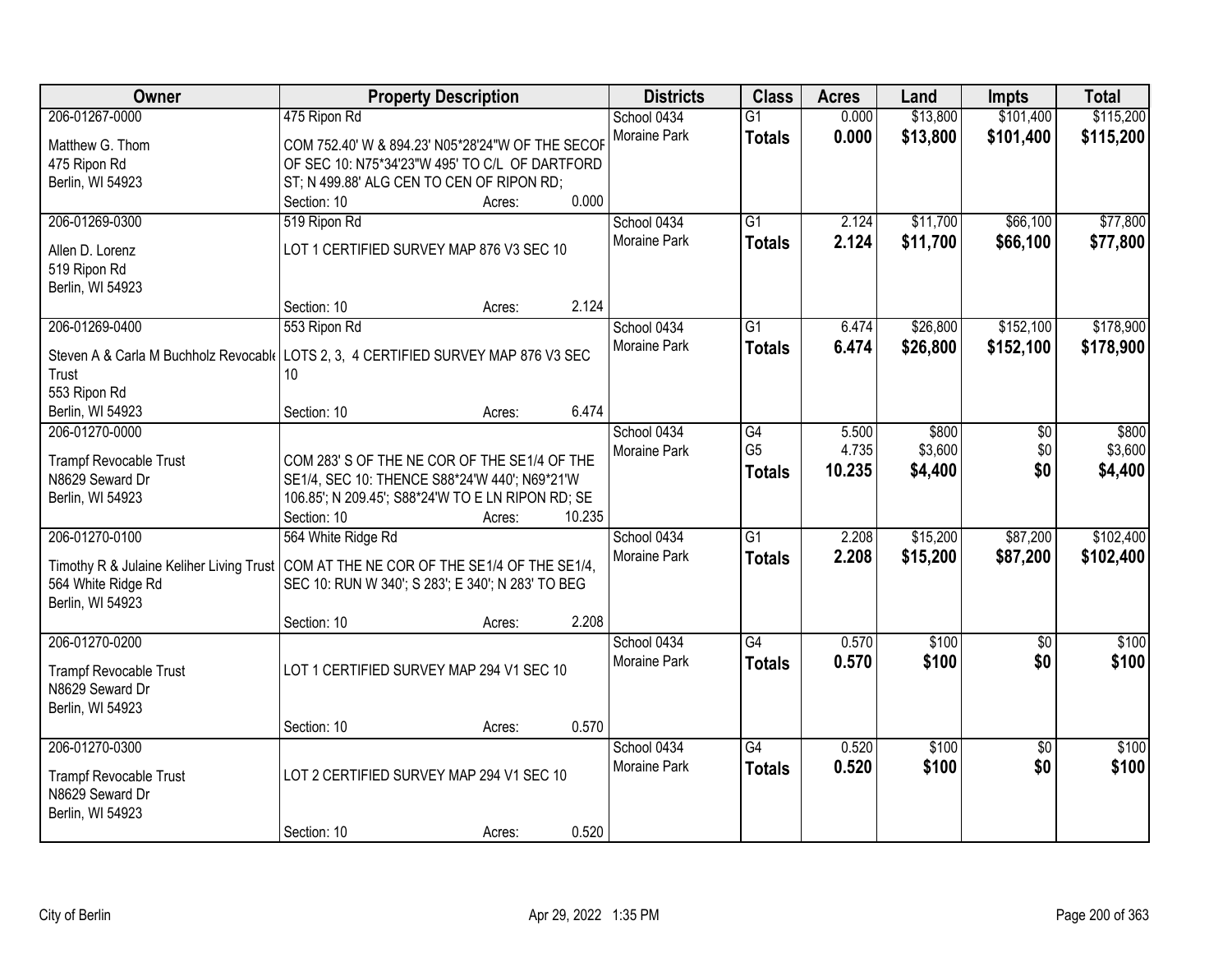| Owner                |                                                  | <b>Property Description</b> |       | <b>Districts</b>    | <b>Class</b>    | <b>Acres</b> | Land     | <b>Impts</b>    | <b>Total</b> |
|----------------------|--------------------------------------------------|-----------------------------|-------|---------------------|-----------------|--------------|----------|-----------------|--------------|
| 206-01271-0000       | 554 SW Ceresco St                                |                             |       | School 0434         | $\overline{G1}$ | 0.000        | \$19,200 | \$46,900        | \$66,100     |
| Juan Rodriquez       | ARNOLDS ADD LOTS 1 & 2 BLK A                     |                             |       | Moraine Park        | <b>Totals</b>   | 0.000        | \$19,200 | \$46,900        | \$66,100     |
| 554 SW Ceresco St    |                                                  |                             |       |                     |                 |              |          |                 |              |
| Berlin, WI 54923     |                                                  |                             |       |                     |                 |              |          |                 |              |
|                      | Section: 9                                       | Acres:                      | 0.000 |                     |                 |              |          |                 |              |
| 206-01271-0100       | 566 SW Ceresco St                                |                             |       | School 0434         | $\overline{G1}$ | 0.000        | \$14,400 | \$35,500        | \$49,900     |
| Tyler A. Mcdowell    | ARNOLDS ADD LOT 3 BLK A EXC THE W7'              |                             |       | <b>Moraine Park</b> | <b>Totals</b>   | 0.000        | \$14,400 | \$35,500        | \$49,900     |
| 571 Mill St          |                                                  |                             |       |                     |                 |              |          |                 |              |
| Green Lake, WI 54941 |                                                  |                             |       |                     |                 |              |          |                 |              |
|                      | Section: 9                                       | Acres:                      | 0.000 |                     |                 |              |          |                 |              |
| 206-01271-0300       | 574 SW Ceresco St                                |                             |       | School 0434         | G1              | 0.340        | \$18,500 | \$72,800        | \$91,300     |
| Michael D. Bennett   | ARNOLDS ADD LOT 4 BLK A INC THE W7' OF LOT 3     |                             |       | Moraine Park        | <b>Totals</b>   | 0.340        | \$18,500 | \$72,800        | \$91,300     |
| 574 SW Ceresco St    | INC THE WEST 82.9 FEET OF LOT 5 BLOCK A          |                             |       |                     |                 |              |          |                 |              |
| Berlin, WI 54923     |                                                  |                             |       |                     |                 |              |          |                 |              |
|                      | Section: 9                                       | Acres:                      | 0.340 |                     |                 |              |          |                 |              |
| 206-01272-0100       | 175 Arnold St                                    |                             |       | School 0434         | G1              | 0.360        | \$16,500 | \$37,100        | \$53,600     |
| Cynthia R. Schuett   | LOT 5 BLOCK A IN ARNOLD'S ADDITION EXC THE       |                             |       | Moraine Park        | <b>Totals</b>   | 0.360        | \$16,500 | \$37,100        | \$53,600     |
| 175 Arnold St        | WEST 82.9 FT THEREOF                             |                             |       |                     |                 |              |          |                 |              |
| Berlin, WI 54923     |                                                  |                             |       |                     |                 |              |          |                 |              |
|                      | Section: 9                                       | Acres:                      | 0.360 |                     |                 |              |          |                 |              |
| 206-01273-0000       | 187 Arnold St                                    |                             |       | School 0434         | $\overline{G1}$ | 0.900        | \$18,600 | \$67,700        | \$86,300     |
| Garrett D. Petraszak | ARNOLDS ADD LOT 6 BLK A                          |                             |       | Moraine Park        | <b>Totals</b>   | 0.900        | \$18,600 | \$67,700        | \$86,300     |
| 187 Arnold St        |                                                  |                             |       |                     |                 |              |          |                 |              |
| Berlin, WI 54923     |                                                  |                             |       |                     |                 |              |          |                 |              |
|                      | Section: 9                                       | Acres:                      | 0.900 |                     |                 |              |          |                 |              |
| 206-01274-0000       | 193 Arnold St                                    |                             |       | School 0434         | $\overline{G1}$ | 0.000        | \$13,300 | \$62,600        | \$75,900     |
| Denise G. Toney      | ARNOLDS ADD LOT 7 BLK A                          |                             |       | Moraine Park        | <b>Totals</b>   | 0.000        | \$13,300 | \$62,600        | \$75,900     |
| 193 Arnold St        |                                                  |                             |       |                     |                 |              |          |                 |              |
| Berlin, WI 54923     |                                                  |                             |       |                     |                 |              |          |                 |              |
|                      | Section: 9                                       | Acres:                      | 0.000 |                     |                 |              |          |                 |              |
| 206-01275-0000       |                                                  |                             |       | School 0434         | $\overline{G1}$ | 6.410        | \$8,800  | $\overline{50}$ | \$8,800      |
| Kathryn C. Stewart   | ARNOLDS ADD LOTS 8, 9, 10, 11, 12, 13 & 14 BLK A |                             |       | <b>Moraine Park</b> | <b>Totals</b>   | 6.410        | \$8,800  | \$0             | \$8,800      |
| W1397 County Rd V    |                                                  |                             |       |                     |                 |              |          |                 |              |
| Berlin, WI 54923     |                                                  |                             |       |                     |                 |              |          |                 |              |
|                      | Section: 9                                       | Acres:                      | 6.410 |                     |                 |              |          |                 |              |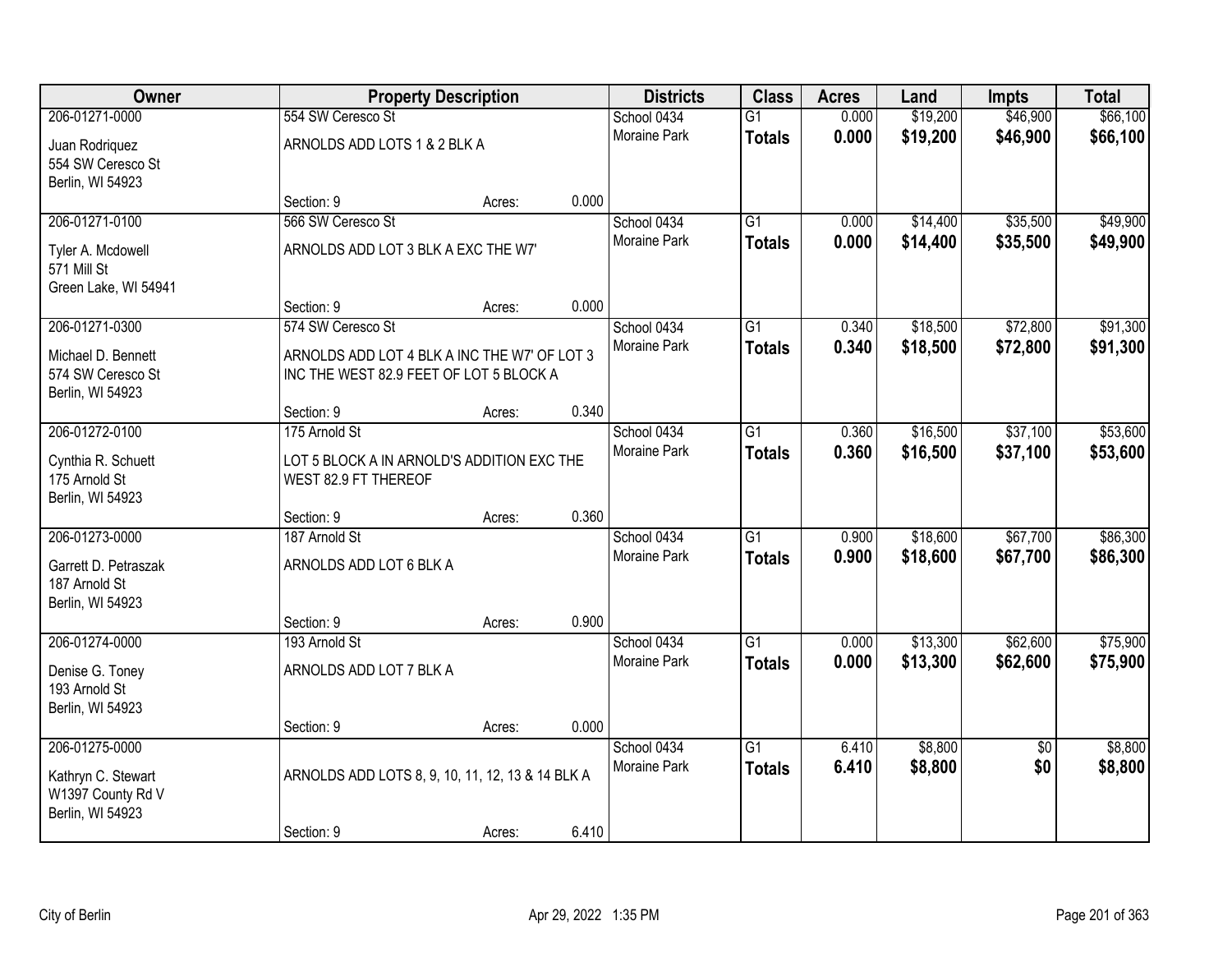| Owner                                     | <b>Property Description</b>                                                                | <b>Districts</b>            | <b>Class</b>                     | <b>Acres</b>   | Land               | Impts                  | <b>Total</b>       |
|-------------------------------------------|--------------------------------------------------------------------------------------------|-----------------------------|----------------------------------|----------------|--------------------|------------------------|--------------------|
| 206-01277-0000                            | <b>Arnold St</b>                                                                           | School 0434<br>Moraine Park | $\overline{G1}$<br><b>Totals</b> | 4.400<br>4.400 | \$3,600<br>\$3,600 | $\overline{50}$<br>\$0 | \$3,600<br>\$3,600 |
| Kathryn C. Stewart                        | ARNOLDS ADD COM AT THE SW COR OF LOT 1CSM                                                  |                             |                                  |                |                    |                        |                    |
| W1397 County Rd V<br>Berlin, WI 54923     | 2622 V13; THENCE E 300.35'; S 635.54'; W302.84'; N<br>635.53' TO POB                       |                             |                                  |                |                    |                        |                    |
|                                           | Section: 9<br>4.400<br>Acres:                                                              |                             |                                  |                |                    |                        |                    |
| 206-01277-0100                            | 218 Arnold St                                                                              | School 0434                 | $\overline{G1}$                  | 1.380          | \$14,300           | \$44,900               | \$59,200           |
|                                           |                                                                                            | Moraine Park                | <b>Totals</b>                    | 1.380          | \$14,300           | \$44,900               | \$59,200           |
| Dirk Verheyen                             | ARNOLDS ADD LOT 1 CERTIFIED SURVEY MAP2622                                                 |                             |                                  |                |                    |                        |                    |
| 218 Arnold St                             | V13                                                                                        |                             |                                  |                |                    |                        |                    |
| Berlin, WI 54923                          |                                                                                            |                             |                                  |                |                    |                        |                    |
|                                           | 1.380<br>Section: 9<br>Acres:                                                              |                             |                                  |                |                    |                        |                    |
| 206-01279-0000                            | 520 SW Ceresco St                                                                          | School 0434                 | $\overline{G1}$                  | 0.000          | \$21,300           | \$68,700               | \$90,000           |
| Andrew J. Stobbe                          | ARNOLDS ADD LOT 1 CERTIFIED SURVEY MAP250                                                  | Moraine Park                | <b>Totals</b>                    | 0.000          | \$21,300           | \$68,700               | \$90,000           |
| 520 SW Ceresco St                         | V <sub>1</sub>                                                                             |                             |                                  |                |                    |                        |                    |
| Berlin, WI 54923                          |                                                                                            |                             |                                  |                |                    |                        |                    |
|                                           | 0.000<br>Section: 9<br>Acres:                                                              |                             |                                  |                |                    |                        |                    |
| 206-01279-0100                            | 538 SW Ceresco St                                                                          | School 0434                 | G1                               | 0.000          | \$15,100           | \$67,300               | \$82,400           |
| Gary L. Fay                               | ARNOLDS ADD LOT 1 CERTIFIED SURVEY MAP240                                                  | Moraine Park                | <b>Totals</b>                    | 0.000          | \$15,100           | \$67,300               | \$82,400           |
| 538 SW Ceresco St                         | V1 (BEING A PART OF OUTLOT 1 OF BLK B)                                                     |                             |                                  |                |                    |                        |                    |
| Berlin, WI 54923                          |                                                                                            |                             |                                  |                |                    |                        |                    |
|                                           | 0.000<br>Section: 9<br>Acres:                                                              |                             |                                  |                |                    |                        |                    |
| 206-01279-0200                            | 530 SW Ceresco St                                                                          | School 0434                 | $\overline{G1}$                  | 0.000          | \$17,600           | \$87,400               | \$105,000          |
| Robert A. Krause                          | ARNOLDS ADD LOT 2 CERTIFIED SURVEY MAP250                                                  | Moraine Park                | <b>Totals</b>                    | 0.000          | \$17,600           | \$87,400               | \$105,000          |
| Shari L. Krause                           | V1 (PART OF OUTLOT 1 BLK B)                                                                |                             |                                  |                |                    |                        |                    |
| 530 SW Ceresco St                         |                                                                                            |                             |                                  |                |                    |                        |                    |
| Berlin, WI 54923                          | 0.000<br>Section: 9<br>Acres:                                                              |                             |                                  |                |                    |                        |                    |
| 206-01279-0300                            | 182 Arnold St                                                                              | School 0434                 | G1                               | 1.800          | \$17,100           | \$94,300               | \$111,400          |
| <b>William Austin</b>                     | ARNOLDS ADD LOT 3 CERTIFIED SURVEY MAP250                                                  | Moraine Park                | <b>Totals</b>                    | 1.800          | \$17,100           | \$94,300               | \$111,400          |
| 182 Arnold St                             | V <sub>1</sub>                                                                             |                             |                                  |                |                    |                        |                    |
| Berlin, WI 54923                          |                                                                                            |                             |                                  |                |                    |                        |                    |
|                                           | 1.800<br>Section: 9<br>Acres:                                                              |                             |                                  |                |                    |                        |                    |
| 206-01279-0400                            |                                                                                            | School 0434                 | $\overline{G1}$                  | 1.000          | \$4,200            | $\overline{50}$        | \$4,200            |
|                                           |                                                                                            | Moraine Park                | <b>Totals</b>                    | 1.000          | \$4,200            | \$0                    | \$4,200            |
| William M. Mcmonigal<br>N1038 Windwood Dr | ARNOLDS ADD COM AT NW COR OF LOT 1 CSM2622<br>V13; THENCE N 145.55'; E ALG S LN OF CSM 250 |                             |                                  |                |                    |                        |                    |
| Neshkoro, WI 54960                        | 299.00'; S 145.55'; W ALG N LN CSM 2622 299.57' TO                                         |                             |                                  |                |                    |                        |                    |
|                                           | 1.000<br>Section: 9<br>Acres:                                                              |                             |                                  |                |                    |                        |                    |
|                                           |                                                                                            |                             |                                  |                |                    |                        |                    |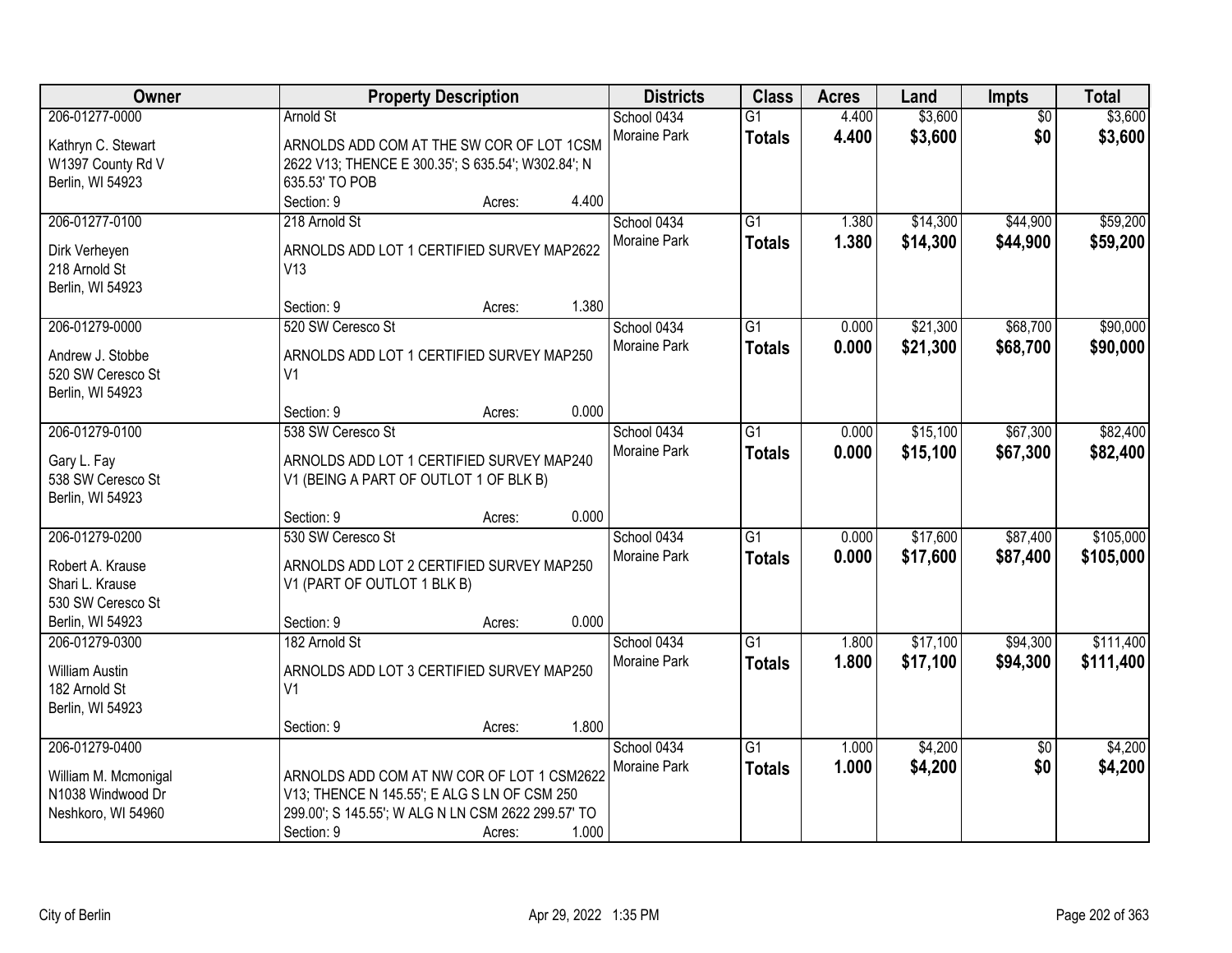| Owner                                                          |                                      | <b>Property Description</b> |       | <b>Districts</b>    | <b>Class</b>    | <b>Acres</b> | Land     | <b>Impts</b> | <b>Total</b> |
|----------------------------------------------------------------|--------------------------------------|-----------------------------|-------|---------------------|-----------------|--------------|----------|--------------|--------------|
| 206-01280-0000                                                 | 249 N Washington St                  |                             |       | School 0434         | $\overline{G1}$ | 0.000        | \$18,900 | \$55,000     | \$73,900     |
| Curtis Caylor<br>249 N Washington St<br>Berlin, WI 54923       | CAPRONS ADD LOTS 1 & 8 BLK 192       |                             |       | Moraine Park        | <b>Totals</b>   | 0.000        | \$18,900 | \$55,000     | \$73,900     |
|                                                                | Section: 4                           | Acres:                      | 0.000 |                     |                 |              |          |              |              |
| 206-01281-0000                                                 | 239 N Washington St                  |                             |       | School 0434         | $\overline{G1}$ | 0.000        | \$18,900 | \$81,300     | \$100,200    |
| Lathrop E. Baniel<br>239 N Washington St<br>Berlin, WI 54923   | CAPRONS ADD LOTS 2 & 7 BLK 192       |                             |       | <b>Moraine Park</b> | <b>Totals</b>   | 0.000        | \$18,900 | \$81,300     | \$100,200    |
|                                                                | Section: 4                           | Acres:                      | 0.000 |                     |                 |              |          |              |              |
| 206-01282-0000                                                 | 227 N Washington St                  |                             |       | School 0434         | $\overline{G2}$ | 0.810        | \$26,700 | \$87,900     | \$114,600    |
| Amanda L. Kasuboski<br>217 Jackson St<br>Berlin, WI 54923      | CAPRONS ADD LOTS 3, 4, 5, 6 BLK 192  |                             |       | Moraine Park        | <b>Totals</b>   | 0.810        | \$26,700 | \$87,900     | \$114,600    |
|                                                                | Section: 4                           | Acres:                      | 0.810 |                     |                 |              |          |              |              |
| 206-01283-0100                                                 | 379 Lafayette St                     |                             |       | School 0434         | $\overline{G1}$ | 0.000        | \$18,300 | \$70,300     | \$88,600     |
| George W. Kiernicki<br>Catherine Kiernicki<br>379 Lafayette St | CAPRONS ADD LOTS 4, 5 & 6 BLK 193    |                             |       | <b>Moraine Park</b> | <b>Totals</b>   | 0.000        | \$18,300 | \$70,300     | \$88,600     |
| Berlin, WI 54923                                               | Section: 4                           | Acres:                      | 0.000 |                     |                 |              |          |              |              |
| 206-01283-0300                                                 | 388 Seward St                        |                             |       | School 0434         | $\overline{G1}$ | 0.000        | \$27,600 | \$104,100    | \$131,700    |
| Andrew D. Krause<br>388 Seward St<br>Berlin, WI 54923          | CAPRONS ADD LOTS 1, 2, 7 & 8 BLK 193 |                             |       | <b>Moraine Park</b> | <b>Totals</b>   | 0.000        | \$27,600 | \$104,100    | \$131,700    |
|                                                                | Section: 4                           | Acres:                      | 0.000 |                     |                 |              |          |              |              |
| 206-01284-0000                                                 | 367 Lafayette St                     |                             |       | School 0434         | $\overline{G1}$ | 0.000        | \$14,000 | \$25,000     | \$39,000     |
| Amy Mcquin<br>W9722 Cousins Ct<br>Beaver Dam, WI 53916         | CAPRONS ADD LOT 3 BLK 193            |                             |       | Moraine Park        | <b>Totals</b>   | 0.000        | \$14,000 | \$25,000     | \$39,000     |
|                                                                | Section: 4                           | Acres:                      | 0.000 |                     |                 |              |          |              |              |
| 206-01285-0000                                                 | 239 Jefferson St                     |                             |       | School 0434         | $\overline{G1}$ | 0.000        | \$22,300 | \$79,100     | \$101,400    |
| Robert D. Frank<br>239 Jefferson St<br>Berlin, WI 54923        | CAPRONS ADD LOTS 1 & 2 BLK 194       |                             |       | <b>Moraine Park</b> | <b>Totals</b>   | 0.000        | \$22,300 | \$79,100     | \$101,400    |
|                                                                | Section: 4                           | Acres:                      | 0.000 |                     |                 |              |          |              |              |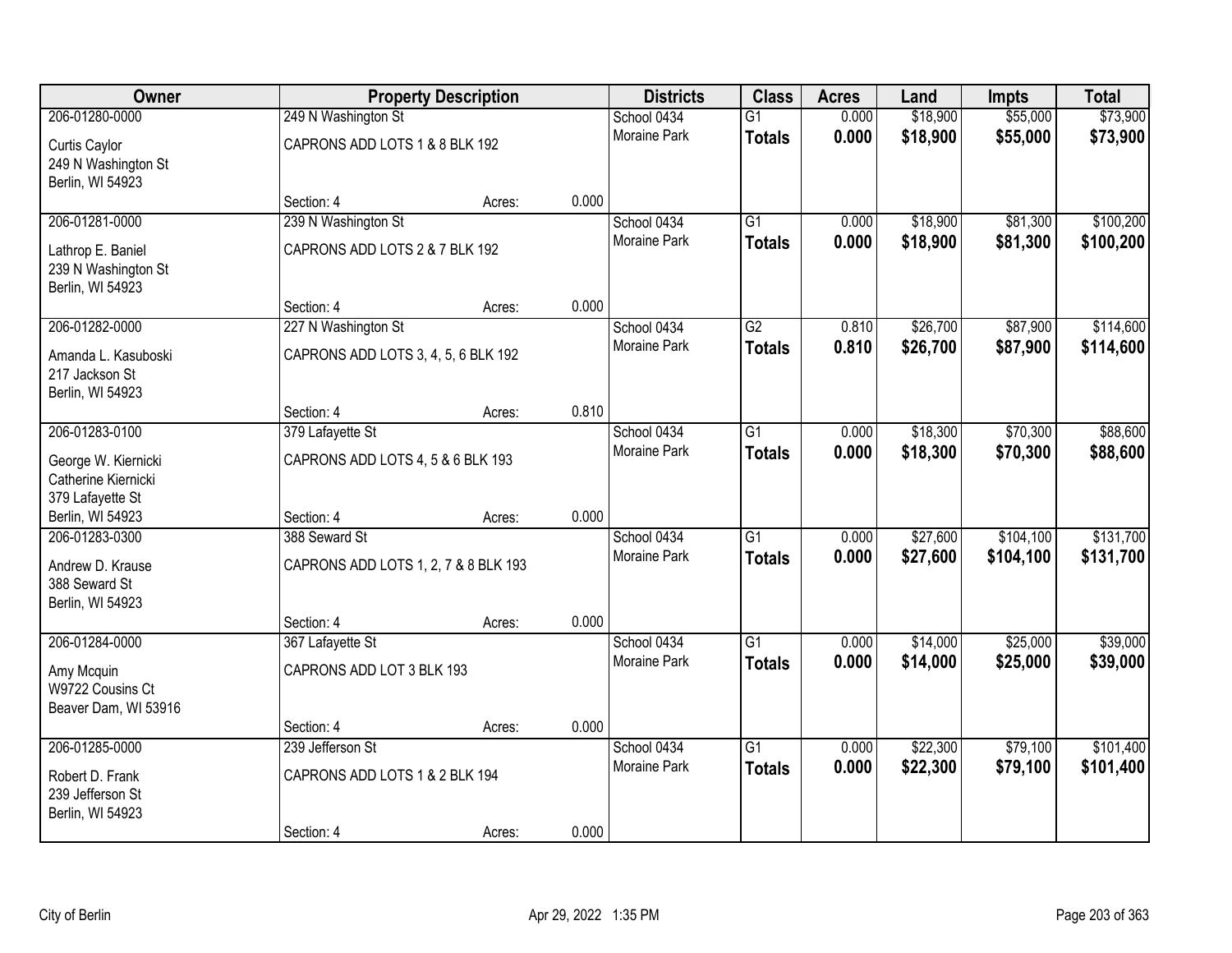| Owner                |                                                 | <b>Property Description</b> |       | <b>Districts</b> | <b>Class</b>    | <b>Acres</b> | Land     | <b>Impts</b>    | <b>Total</b> |
|----------------------|-------------------------------------------------|-----------------------------|-------|------------------|-----------------|--------------|----------|-----------------|--------------|
| 206-01285-0100       | 405 Lafayette St                                |                             |       | School 0434      | $\overline{G1}$ | 0.000        | \$14,100 | \$53,900        | \$68,000     |
| Daniel J. Dych       | CAPRONS ADD LOT 4 BLK 194                       |                             |       | Moraine Park     | <b>Totals</b>   | 0.000        | \$14,100 | \$53,900        | \$68,000     |
| 405 Lafayette St     |                                                 |                             |       |                  |                 |              |          |                 |              |
| Berlin, WI 54923     |                                                 |                             |       |                  |                 |              |          |                 |              |
|                      | Section: 4                                      | Acres:                      | 0.000 |                  |                 |              |          |                 |              |
| 206-01285-0200       | 399 Lafayette St                                |                             |       | School 0434      | $\overline{G1}$ | 0.000        | \$13,500 | \$0             | \$13,500     |
| Jason S. Werch       | CAPRONS ADD LOT 3 BLK 194                       |                             |       | Moraine Park     | <b>Totals</b>   | 0.000        | \$13,500 | \$0             | \$13,500     |
| 510 Sacramento St    |                                                 |                             |       |                  |                 |              |          |                 |              |
| Berlin, WI 54923     |                                                 |                             |       |                  |                 |              |          |                 |              |
|                      | Section: 4                                      | Acres:                      | 0.000 |                  |                 |              |          |                 |              |
| 206-01286-0000       | 411 Lafayette St                                |                             |       | School 0434      | G1              | 0.900        | \$26,400 | \$75,100        | \$101,500    |
| Thomas J. Dych       | CAPRONS ADD LOTS 5, 6, 17 & 18 BLK 194          |                             |       | Moraine Park     | <b>Totals</b>   | 0.900        | \$26,400 | \$75,100        | \$101,500    |
| 411 Lafayette St     |                                                 |                             |       |                  |                 |              |          |                 |              |
| Berlin, WI 54923     |                                                 |                             |       |                  |                 |              |          |                 |              |
|                      | Section: 4                                      | Acres:                      | 0.900 |                  |                 |              |          |                 |              |
| 206-01287-0000       | 435 Lafayette St                                |                             |       | School 0434      | G1              | 0.000        | \$30,000 | \$87,400        | \$117,400    |
| Karen D. Toney       | CAPRONS ADD LOTS 7, 8, & 9 AND THE E1/2 OF LOT  |                             |       | Moraine Park     | <b>Totals</b>   | 0.000        | \$30,000 | \$87,400        | \$117,400    |
| 435 Lafayette St     | 10 BLK 194                                      |                             |       |                  |                 |              |          |                 |              |
| Berlin, WI 54923     |                                                 |                             |       |                  |                 |              |          |                 |              |
|                      | Section: 4                                      | Acres:                      | 0.000 |                  |                 |              |          |                 |              |
| 206-01287-0101       | 230 N Kossuth St                                |                             |       | School 0434      | $\overline{G1}$ | 0.000        | \$18,900 | \$63,100        | \$82,000     |
| Corey N. Gneiser     | CAPRONS ADD THE W1/2 OF LOT 10 & ALL OF LOT     |                             |       | Moraine Park     | <b>Totals</b>   | 0.000        | \$18,900 | \$63,100        | \$82,000     |
| 230 N Kossuth St     | 11 BLK 194                                      |                             |       |                  |                 |              |          |                 |              |
| Berlin, WI 54923     |                                                 |                             |       |                  |                 |              |          |                 |              |
|                      | Section: 4                                      | Acres:                      | 0.000 |                  |                 |              |          |                 |              |
| 206-01288-0000       | 248 N Kossuth St                                |                             |       | School 0434      | $\overline{G1}$ | 0.000        | \$21,000 | \$137,900       | \$158,900    |
| John Van Loon        | CAPRONS ADD LOTS 12, 13, 14, 15, 16 BLK 194     |                             |       | Moraine Park     | <b>Totals</b>   | 0.000        | \$21,000 | \$137,900       | \$158,900    |
| 248 N Kossuth St     |                                                 |                             |       |                  |                 |              |          |                 |              |
| Berlin, WI 54923     |                                                 |                             |       |                  |                 |              |          |                 |              |
|                      | Section: 4                                      | Acres:                      | 0.000 |                  |                 |              |          |                 |              |
| 206-01289-0000       |                                                 |                             |       | School 0434      | $\overline{G1}$ | 0.000        | \$7,600  | $\overline{50}$ | \$7,600      |
| Gerald F. Thom       | CAPRONS ADD COM 20R E OF NE COR OF INTER        |                             |       | Moraine Park     | <b>Totals</b>   | 0.000        | \$7,600  | \$0             | \$7,600      |
| 398 NW Cumberland St | OF KOSSUTH & SEWARD STS: RUN E 165.37'; N TO    |                             |       |                  |                 |              |          |                 |              |
| Berlin, WI 54923     | BLK 197; W TO A PT DUE N OF BEG; S TO BEG (PART |                             |       |                  |                 |              |          |                 |              |
|                      | Section: 4                                      | Acres:                      | 0.000 |                  |                 |              |          |                 |              |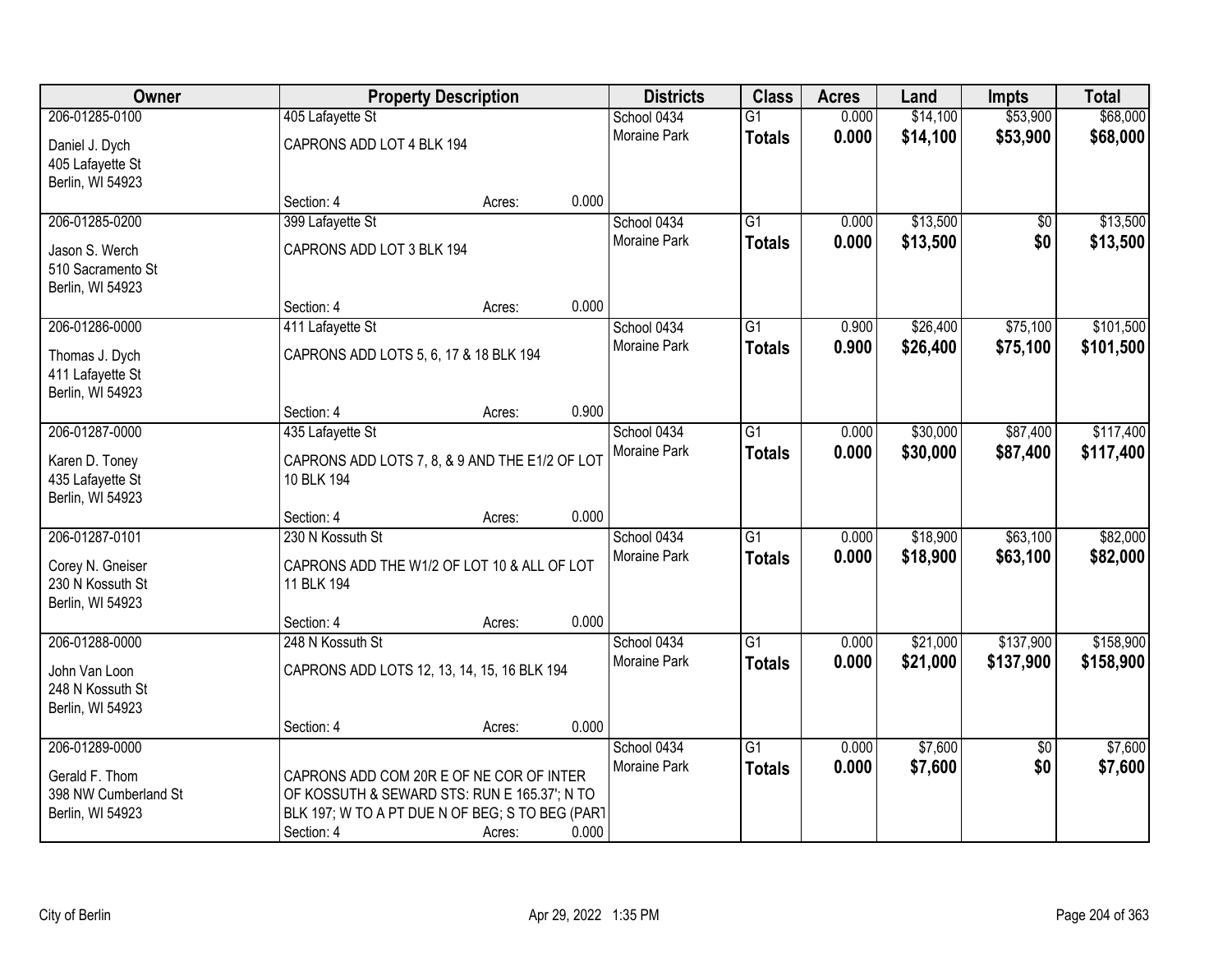| Owner                |                                       | <b>Property Description</b>                        | <b>Districts</b>                   | <b>Class</b>    | <b>Acres</b> | Land     | <b>Impts</b> | <b>Total</b> |
|----------------------|---------------------------------------|----------------------------------------------------|------------------------------------|-----------------|--------------|----------|--------------|--------------|
| 206-01290-0000       | 308 N Kossuth St                      |                                                    | School 0434                        | $\overline{G1}$ | 0.000        | \$20,200 | \$47,500     | \$67,700     |
| Rodney G. Barthels   |                                       | CAPRONS ADD COM SW COR BLK 196: E 20R; S 8R;       | Moraine Park                       | <b>Totals</b>   | 0.000        | \$20,200 | \$47,500     | \$67,700     |
| Lenette R. Barthels  |                                       | W 20R; N 8R TO BEG, BLK 195 & LOTS 4 & 5BLK 196    |                                    |                 |              |          |              |              |
| 308 N Kossuth St     |                                       |                                                    |                                    |                 |              |          |              |              |
| Berlin, WI 54923     | Section: 4                            | Acres:                                             | 0.000                              |                 |              |          |              |              |
| 206-01291-0000       | 260 N Kossuth St                      |                                                    | School 0434                        | $\overline{G1}$ | 0.000        | \$21,900 | \$53,300     | \$75,200     |
| Kent M. Frailing Jr  |                                       | CAPRONS ADD COM 8R S OF SW COR OF BLK 196: \$      | Moraine Park                       | <b>Totals</b>   | 0.000        | \$21,900 | \$53,300     | \$75,200     |
| 260 N Kossuth St     |                                       | 24R TO SEWARD ST; E 20R; N 24R; W 20R TO BEG;      |                                    |                 |              |          |              |              |
| Berlin, WI 54923     | EXC PARCEL 1291.1 LE ROBERT R NOWICKI |                                                    |                                    |                 |              |          |              |              |
|                      | Section: 4                            | Acres:                                             | 0.000                              |                 |              |          |              |              |
| 206-01291-0100       | 282 N Kossuth St                      |                                                    | School 0434                        | G1              | 0.000        | \$21,600 | \$131,100    | \$152,700    |
|                      |                                       |                                                    | Moraine Park                       | <b>Totals</b>   | 0.000        | \$21,600 | \$131,100    | \$152,700    |
| Lisa A. Nighbor      |                                       | CAPRONS ADD THE N1/2 OF LOT 9; ALL OF LOTS 10      |                                    |                 |              |          |              |              |
| 282 N Kossuth St     |                                       | & 11; THE S 11' OF LOT 12; THE W 132' OF THE S 11' |                                    |                 |              |          |              |              |
| Berlin, WI 54923     |                                       | OF LOT 1; THE W 132' OF LOTS 2 & 3 & THE N1/2 OF   | 0.000                              |                 |              |          |              |              |
| 206-01292-0000       | Section: 4<br>426 NW Cumberland St    | Acres:                                             |                                    |                 | 0.000        | \$20,200 | \$67,900     | \$88,100     |
|                      |                                       |                                                    | School 0434<br><b>Moraine Park</b> | G1              |              |          |              |              |
| Myron J. Bongert     |                                       | CAPRONS ADD LOTS 1 & 2 & THE E 11.04' OF LOTS 7    |                                    | <b>Totals</b>   | 0.000        | \$20,200 | \$67,900     | \$88,100     |
| 426 NW Cumberland St | & 8 BLK 196                           |                                                    |                                    |                 |              |          |              |              |
| Berlin, WI 54923     |                                       |                                                    |                                    |                 |              |          |              |              |
|                      | Section: 4                            | Acres:                                             | 0.000                              |                 |              |          |              |              |
| 206-01293-0000       | 322 N Kossuth St                      |                                                    | School 0434                        | $\overline{G1}$ | 0.000        | \$17,700 | \$81,900     | \$99,600     |
| <b>Terry Luscher</b> |                                       | CAPRONS ADD LOT 7 & 8 EXC E 11.04' THEREOF &       | Moraine Park                       | <b>Totals</b>   | 0.000        | \$17,700 | \$81,900     | \$99,600     |
| Sue Luscher          | LOTS 3 & 6 BLK 196                    |                                                    |                                    |                 |              |          |              |              |
| 322 N Kossuth St     |                                       |                                                    |                                    |                 |              |          |              |              |
| Berlin, WI 54923     | Section: 4                            | Acres:                                             | 0.000                              |                 |              |          |              |              |
| 206-01295-0000       | 309 Jackson St                        |                                                    | School 0434                        | $\overline{G2}$ | 0.000        | \$26,900 | \$17,500     | \$44,400     |
| Gerald F. Thom       |                                       |                                                    | Moraine Park                       | <b>Totals</b>   | 0.000        | \$26,900 | \$17,500     | \$44,400     |
| 398 NW Cumberland St | V12                                   | CAPRONS ADD LOT 1 CERTIFIED SURVEY MAP2591         |                                    |                 |              |          |              |              |
| Berlin, WI 54923     |                                       |                                                    |                                    |                 |              |          |              |              |
|                      | Section: 4                            | Acres:                                             | 0.000                              |                 |              |          |              |              |
| 206-01295-0100       | 368 NW Cumberland St                  |                                                    | School 0434                        | $\overline{G1}$ | 0.950        | \$19,600 | \$50,400     | \$70,000     |
|                      |                                       |                                                    | Moraine Park                       | <b>Totals</b>   | 0.950        | \$19,600 | \$50,400     | \$70,000     |
| Lacy Mcbrair         |                                       | CAPRONS ADD LOT 1 CERTIFIED SURVEY MAP1760         |                                    |                 |              |          |              |              |
| 368 NW Cumberland St |                                       | V7 (BEING LOT 1 & PART OF LOTS 2, 9, & 10 BLK 197  |                                    |                 |              |          |              |              |
| Berlin, WI 54923     | EXC THE WEST 105' THEREOF             |                                                    |                                    |                 |              |          |              |              |
|                      | Section: 4                            | Acres:                                             | 0.950                              |                 |              |          |              |              |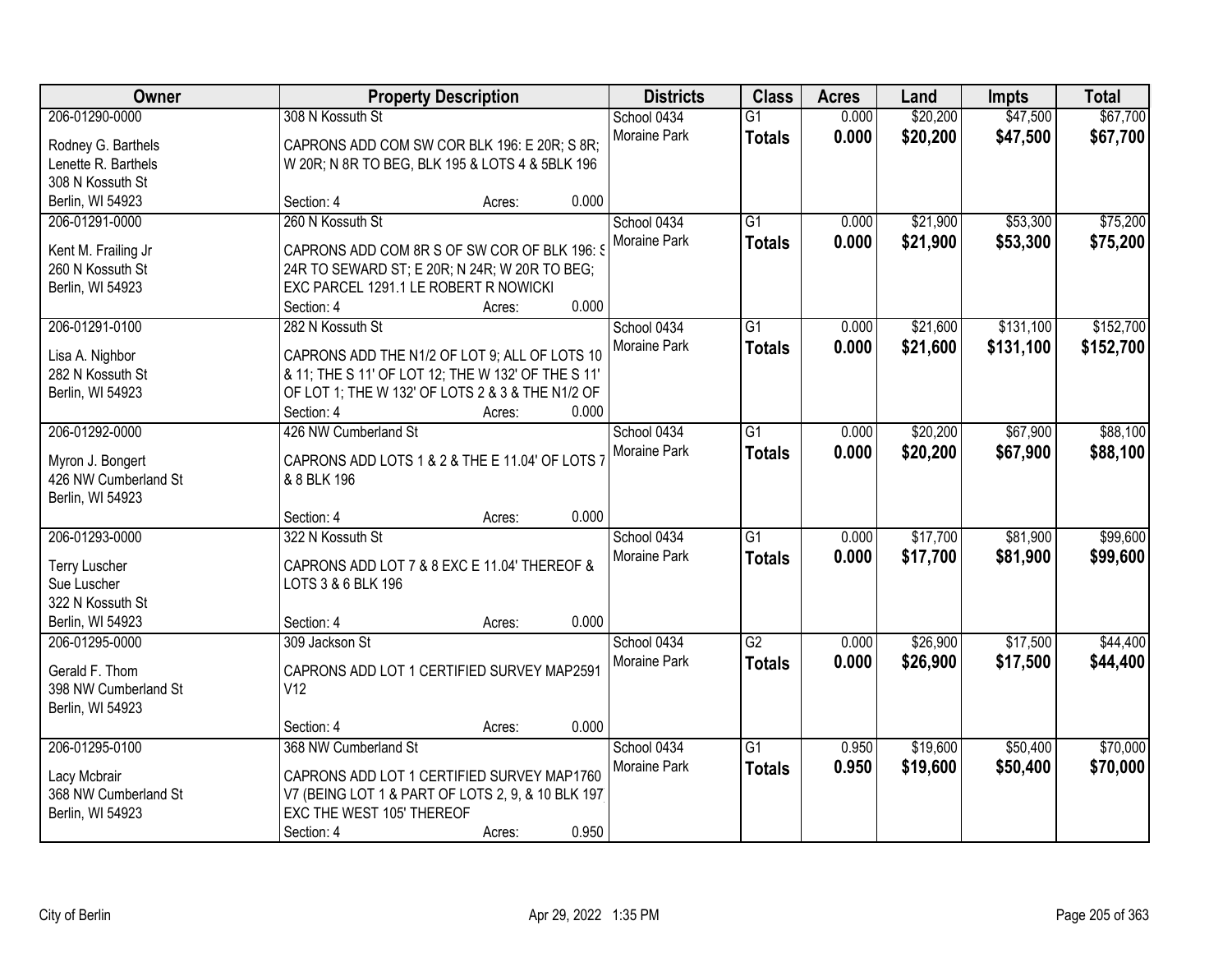| Owner                                                                                             | <b>Property Description</b><br>THE WEST 105' OF LOT 1 CSM 1760 V7                                                                                                                       |        | <b>Districts</b>                     | <b>Class</b>                     | <b>Acres</b>   | Land                 | <b>Impts</b>           | <b>Total</b>           |
|---------------------------------------------------------------------------------------------------|-----------------------------------------------------------------------------------------------------------------------------------------------------------------------------------------|--------|--------------------------------------|----------------------------------|----------------|----------------------|------------------------|------------------------|
| 206-01295-0101<br>Gerald F. Thom<br>398 NW Cumberland St<br>Berlin, WI 54923                      |                                                                                                                                                                                         |        | School 0434<br>Moraine Park          | $\overline{G1}$<br><b>Totals</b> | 0.950<br>0.950 | \$11,900<br>\$11,900 | $\overline{50}$<br>\$0 | \$11,900<br>\$11,900   |
|                                                                                                   | Section: 4                                                                                                                                                                              | Acres: | 0.950                                |                                  |                |                      |                        |                        |
| 206-01296-0000<br>Gerald F. Thom<br>398 NW Cumberland St<br>Berlin, WI 54923                      | 398 NW Cumberland St<br>CAPRONS ADD COM NE COR OF BLK 196; THENCE<br>E 230'; S 25.7R; W 230'; N 25.7R TO BEG, BLK 197 &<br>COM SW COR BLK 197; THENCE E 164.53'; S 33'; W<br>Section: 4 | Acres: | School 0434<br>Moraine Park<br>0.000 | $\overline{G1}$<br><b>Totals</b> | 0.000<br>0.000 | \$23,400<br>\$23,400 | \$56,900<br>\$56,900   | \$80,300<br>\$80,300   |
| 206-01297-0000                                                                                    |                                                                                                                                                                                         |        | School 0434                          | $\overline{G1}$                  | 0.000          | \$21,700             | \$0                    | \$21,700               |
| Dirk Verheyen<br>218 Arnold St<br>Berlin, WI 54923                                                | CAPRONS ADD COM NE COR OF BLK 198: S 148.5'; W<br>125'; S 20'; W 126'; N TO NW COR OF BLK; E TO BEG                                                                                     |        | Moraine Park                         | <b>Totals</b>                    | 0.000          | \$21,700             | \$0                    | \$21,700               |
|                                                                                                   | Section: 4                                                                                                                                                                              | Acres: | 0.000                                |                                  |                |                      |                        |                        |
| 206-01298-0000<br>Edward J. Kirchhoff<br>N9489 32nd Dr<br>Berlin, WI 54923                        | 325 N Washington St<br>CAPRONS ADD COM 148.5' S OF NE COR OF BLK<br>198: S 40'; W 125'; N 40'; E 125' TO BEG BLK 198                                                                    |        | School 0434<br>Moraine Park          | $\overline{G2}$<br><b>Totals</b> | 0.000<br>0.000 | \$11,100<br>\$11,100 | \$53,000<br>\$53,000   | \$64,100<br>\$64,100   |
|                                                                                                   | Section: 4                                                                                                                                                                              | Acres: | 0.000                                |                                  |                |                      |                        |                        |
| 206-01299-0000<br>Moriarty Investments LLC<br>PO Box 31<br>Berlin, WI 54923                       | 315 N Washington St<br>CAPRONS ADD LOT 2 CERTIFIED SURVEY MAP2591<br>V12                                                                                                                |        | School 0434<br>Moraine Park          | $\overline{G2}$<br><b>Totals</b> | 0.000<br>0.000 | \$41,600<br>\$41,600 | \$112,200<br>\$112,200 | \$153,800<br>\$153,800 |
|                                                                                                   | Section: 4                                                                                                                                                                              | Acres: | 0.000                                |                                  |                |                      |                        |                        |
| 206-01300-0000<br>Jose L. Fuentes<br>199 Mound St<br>Berlin, WI 54923                             | 303 N Washington St<br>CAPRONS ADD S 45' (M/L) OF BLK 198; ALSO N 30'<br>OF OF VAC COTTAGE ST; (INCL LOT 1 CSM 404),<br>EXC THE N 9' FOR ESMT                                           |        | School 0434<br>Moraine Park          | $\overline{G2}$<br><b>Totals</b> | 0.000<br>0.000 | \$20,500<br>\$20,500 | \$40,600<br>\$40,600   | \$61,100<br>\$61,100   |
|                                                                                                   | Section: 4                                                                                                                                                                              | Acres: | 0.000                                |                                  |                |                      |                        |                        |
| 206-01301-0000<br>Victor A. Dretske<br>Jean L. Dretske<br>295 N Washington St<br>Berlin, WI 54923 | 295 N Washington St<br>CAPRONS ADD LOT 1 BLK 199; ALSO THE S 36' OF<br>VACATED COTTAGE ST<br>Section: 4                                                                                 | Acres: | School 0434<br>Moraine Park<br>0.000 | $\overline{G1}$<br><b>Totals</b> | 0.000<br>0.000 | \$28,000<br>\$28,000 | \$96,800<br>\$96,800   | \$124,800<br>\$124,800 |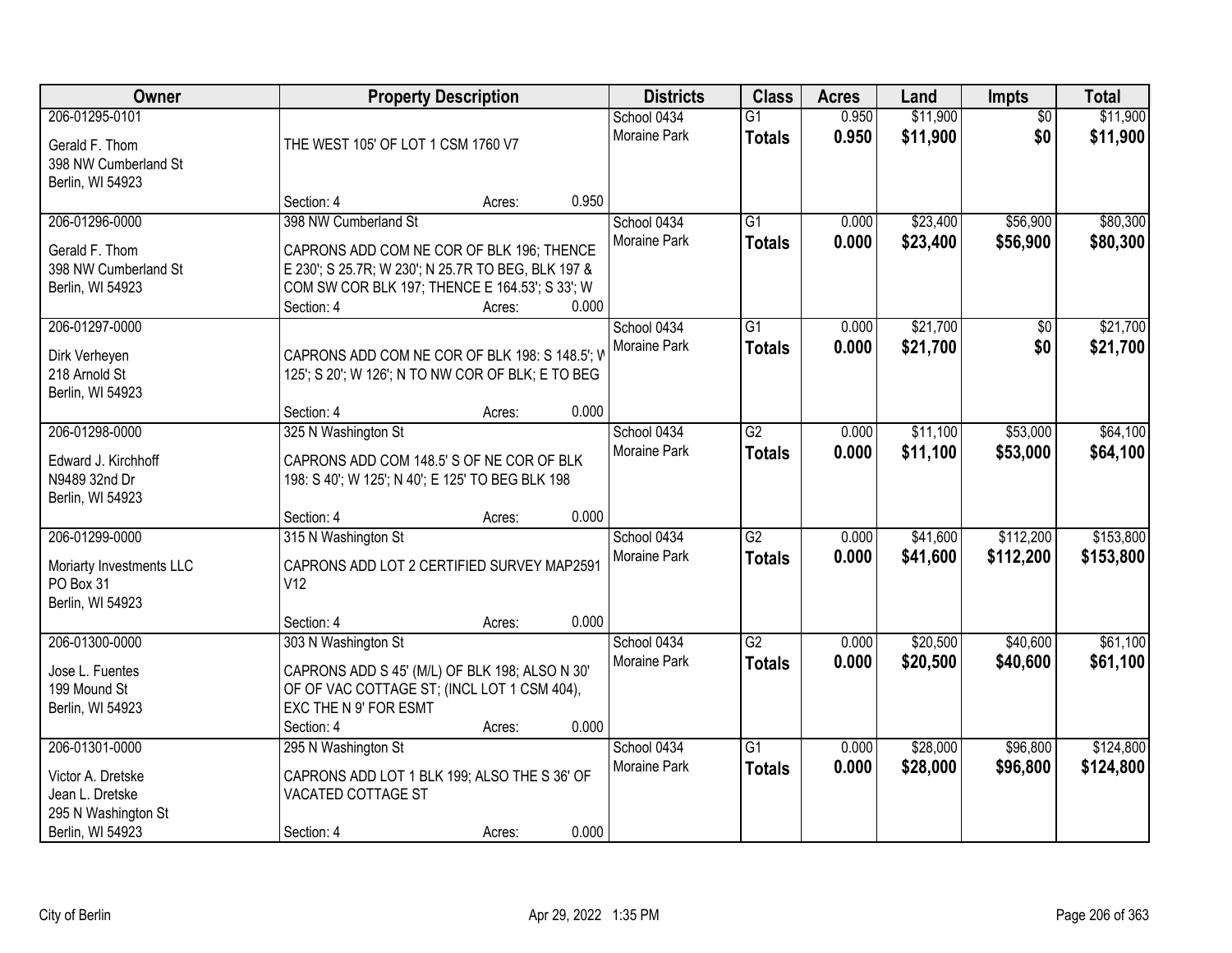| \$102,500<br>206-01302-0000<br>273 N Washington St<br>0.000<br>\$32,400<br>\$70,100<br>School 0434<br>$\overline{G1}$<br>Moraine Park<br>0.000<br>\$32,400<br>\$70,100<br>\$102,500<br><b>Totals</b><br>CAPRONS ADD LOT 2 BLK 199<br>Joshua J. Nigbor<br>273 N Washington St<br>Berlin, WI 54923<br>0.000<br>Section: 4<br>Acres: |
|-----------------------------------------------------------------------------------------------------------------------------------------------------------------------------------------------------------------------------------------------------------------------------------------------------------------------------------|
|                                                                                                                                                                                                                                                                                                                                   |
|                                                                                                                                                                                                                                                                                                                                   |
|                                                                                                                                                                                                                                                                                                                                   |
|                                                                                                                                                                                                                                                                                                                                   |
|                                                                                                                                                                                                                                                                                                                                   |
| 397 Seward St<br>\$143,500<br>\$164,900<br>206-01303-0100<br>School 0434<br>$\overline{G1}$<br>\$21,400<br>0.400                                                                                                                                                                                                                  |
| <b>Moraine Park</b><br>0.400<br>\$21,400<br>\$143,500<br>\$164,900<br><b>Totals</b><br>LOT 2 CERTIFIED SURVEY MAP 3004 V15<br><b>Tobin Daniel Huibregtse</b>                                                                                                                                                                      |
| c/o Charles A. Huibregtse                                                                                                                                                                                                                                                                                                         |
| 397 Seward St                                                                                                                                                                                                                                                                                                                     |
| 0.400<br>Berlin, WI 54923<br>Section: 4<br>Acres:                                                                                                                                                                                                                                                                                 |
| $\overline{G1}$<br>\$23,100<br>\$85,400<br>\$108,500<br>206-01303-0300<br>367 Seward St<br>School 0434<br>0.514                                                                                                                                                                                                                   |
| Moraine Park<br>0.514<br>\$23,100<br>\$85,400<br>\$108,500<br><b>Totals</b><br>LOT 3 CERTIFIED SURVEY MAP 3128 V16<br>Harold D & Adeline T Featherston Joint                                                                                                                                                                      |
| Revocable Trust                                                                                                                                                                                                                                                                                                                   |
| 295 Canal St                                                                                                                                                                                                                                                                                                                      |
| 0.514<br>Berlin, WI 54923<br>Section: 4<br>Acres:                                                                                                                                                                                                                                                                                 |
| \$560,000<br>School 0434<br>$\overline{G2}$<br>\$88,000<br>\$472,000<br>206-01303-0500<br>277 Jackson St<br>4.190                                                                                                                                                                                                                 |
| Moraine Park<br>4.190<br>\$88,000<br>\$472,000<br>\$560,000<br><b>Totals</b><br>LOT 1 CERTIFIED SURVEY MAP 3418 V19<br><b>Berlin Senior Village LLC</b>                                                                                                                                                                           |
| c/o Cap Services                                                                                                                                                                                                                                                                                                                  |
| 2900 Hoover Ave Ste a                                                                                                                                                                                                                                                                                                             |
| 4.190<br>Stevens Point, WI 54482<br>Section: 4<br>Acres:                                                                                                                                                                                                                                                                          |
| $\overline{G1}$<br>\$42,400<br>206-01304-0200<br>190 N Washington St<br>0.000<br>\$42,000<br>\$84,400<br>School 0434                                                                                                                                                                                                              |
| Moraine Park<br>0.000<br>\$42,000<br>\$42,400<br>\$84,400<br><b>Totals</b>                                                                                                                                                                                                                                                        |
| Sylvaine K. Latham<br>FORSYTHS ADD LOTS 1, 3, 4, 5 & 6 BLK 101, & BEG<br>AT NW COR LOT 1 BLK 101; N40'; E TO FOX RIVER;<br>W6251 Alpine Dr                                                                                                                                                                                        |
| SE'LY TO NE COR LOT 5 BLK 101; W TO POB<br>Wautoma, WI 54982                                                                                                                                                                                                                                                                      |
| 0.000<br>Section: 4<br>Acres:                                                                                                                                                                                                                                                                                                     |
| \$40,900<br>\$54,000<br>206-01305-0000<br>184 N Washington St<br>School 0434<br>$\overline{G1}$<br>\$13,100<br>0.000                                                                                                                                                                                                              |
| Moraine Park<br>0.000<br>\$13,100<br>\$40,900<br>\$54,000<br><b>Totals</b><br>FORSYTHS ADD LOT 2 BLK 101                                                                                                                                                                                                                          |
| Gary L. Peterson<br>N142 Czech Dr                                                                                                                                                                                                                                                                                                 |
| Coloma, WI 54930                                                                                                                                                                                                                                                                                                                  |
| 0.000<br>Section: 4<br>Acres:                                                                                                                                                                                                                                                                                                     |
| $\overline{G1}$<br>\$18,300<br>\$45,100<br>\$63,400<br>206-01306-0000<br>176 N Washington St<br>School 0434<br>0.280                                                                                                                                                                                                              |
| 0.280<br>Moraine Park<br>\$18,300<br>\$45,100<br>\$63,400<br><b>Totals</b>                                                                                                                                                                                                                                                        |
| Orin N. Nitschke<br>FORSYTHS ADD LOT 1 BLK 102; ALSO THE N1/2 OF                                                                                                                                                                                                                                                                  |
| LOT 1 CSM 300A<br>176 N Washington St<br>Berlin, WI 54923                                                                                                                                                                                                                                                                         |
| 0.280<br>Section: 4<br>Acres:                                                                                                                                                                                                                                                                                                     |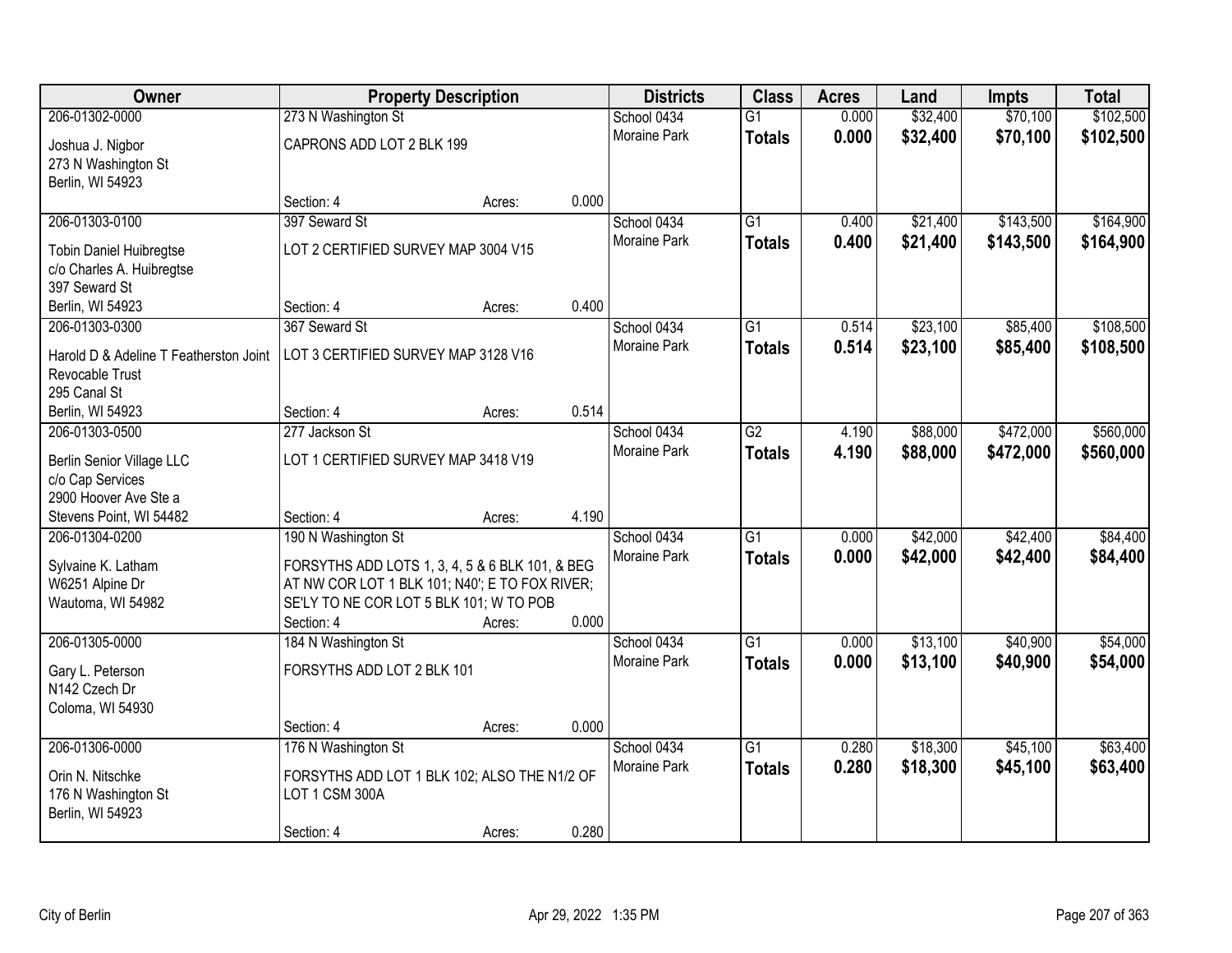| Owner                                                      |                                                   | <b>Property Description</b> |       | <b>Districts</b>            | <b>Class</b>    | <b>Acres</b> | Land     | Impts    | <b>Total</b> |
|------------------------------------------------------------|---------------------------------------------------|-----------------------------|-------|-----------------------------|-----------------|--------------|----------|----------|--------------|
| 206-01308-0000                                             | 316 Darling St                                    |                             |       | School 0434                 | $\overline{G1}$ | 0.000        | \$12,500 | \$39,700 | \$52,200     |
| Yedinak Brothers Investments LLC<br>PO Box 255             | FORSYTHS ADD N1/2 OF LOTS 3 & 4 BLK 102           |                             |       | <b>Moraine Park</b>         | <b>Totals</b>   | 0.000        | \$12,500 | \$39,700 | \$52,200     |
| Berlin, WI 54923                                           |                                                   |                             |       |                             |                 |              |          |          |              |
| 206-01309-0000                                             | Section: 4<br>121 N Grove St                      | Acres:                      | 0.000 |                             | $\overline{G1}$ | 0.000        | \$12,600 | \$67,700 | \$80,300     |
|                                                            |                                                   |                             |       | School 0434<br>Moraine Park |                 | 0.000        | \$12,600 |          |              |
| Irene Chase<br>121 N Grove St<br>Berlin, WI 54923          | FORSYTHS & BASSETTS ADD N 112' OF LOT 1 BLK<br>92 |                             |       |                             | <b>Totals</b>   |              |          | \$67,700 | \$80,300     |
|                                                            | Section: 4                                        | Acres:                      | 0.000 |                             |                 |              |          |          |              |
| 206-01310-0000                                             | 318 Webster St                                    |                             |       | School 0434                 | $\overline{G1}$ | 0.000        | \$13,700 | \$43,400 | \$57,100     |
| Darren Danke<br>318 Webster St<br>Berlin, WI 54923         | FORSYTHS & BASSETTS ADD LOT 2 BLK 92              |                             |       | Moraine Park                | <b>Totals</b>   | 0.000        | \$13,700 | \$43,400 | \$57,100     |
|                                                            | Section: 4                                        | Acres:                      | 0.000 |                             |                 |              |          |          |              |
| 206-01311-0000                                             | 320 Webster St                                    |                             |       | School 0434                 | $\overline{G1}$ | 0.000        | \$7,600  | \$52,600 | \$60,200     |
| George R. Sage<br>320 Webster St<br>Berlin, WI 54923       | FORSYTHS & BASSETTS ADD E1/2 OF LOT 3 BLK 92      |                             |       | Moraine Park                | <b>Totals</b>   | 0.000        | \$7,600  | \$52,600 | \$60,200     |
|                                                            | Section: 4                                        | Acres:                      | 0.000 |                             |                 |              |          |          |              |
| 206-01312-0000                                             | 324 Webster St                                    |                             |       | School 0434                 | $\overline{G1}$ | 0.000        | \$7,600  | \$26,600 | \$34,200     |
| Robert E. Sage                                             | FORSYTHS & BASSETTS ADD W1/2 OF LOT 3 BLK 92      |                             |       | Moraine Park                | <b>Totals</b>   | 0.000        | \$7,600  | \$26,600 | \$34,200     |
| 324 Webster St<br>Berlin, WI 54923                         |                                                   |                             |       |                             |                 |              |          |          |              |
|                                                            | Section: 4                                        | Acres:                      | 0.000 |                             |                 |              |          |          |              |
| 206-01313-0000                                             | 122 N Washington St                               |                             |       | School 0434                 | $\overline{G1}$ | 0.000        | \$9,700  | \$34,400 | \$44,100     |
| Monique M. Sage<br>122 N Washington St<br>Berlin, WI 54923 | FORSYTHS & BASSETTS ADD N1/2 OF LOT 4 BLK 92      |                             |       | Moraine Park                | <b>Totals</b>   | 0.000        | \$9,700  | \$34,400 | \$44,100     |
|                                                            | Section: 4                                        | Acres:                      | 0.000 |                             |                 |              |          |          |              |
| 206-01314-0000                                             | 116 N Washington St                               |                             |       | School 0434                 | $\overline{G1}$ | 0.000        | \$9,700  | \$500    | \$10,200     |
| Robert E. Sage<br>324 Webster St<br>Berlin, WI 54923       | FORSYTHS & BASSETTS ADD S1/2 OF LOT 4 BLK 92      |                             |       | Moraine Park                | <b>Totals</b>   | 0.000        | \$9,700  | \$500    | \$10,200     |
|                                                            | Section: 4                                        | Acres:                      | 0.000 |                             |                 |              |          |          |              |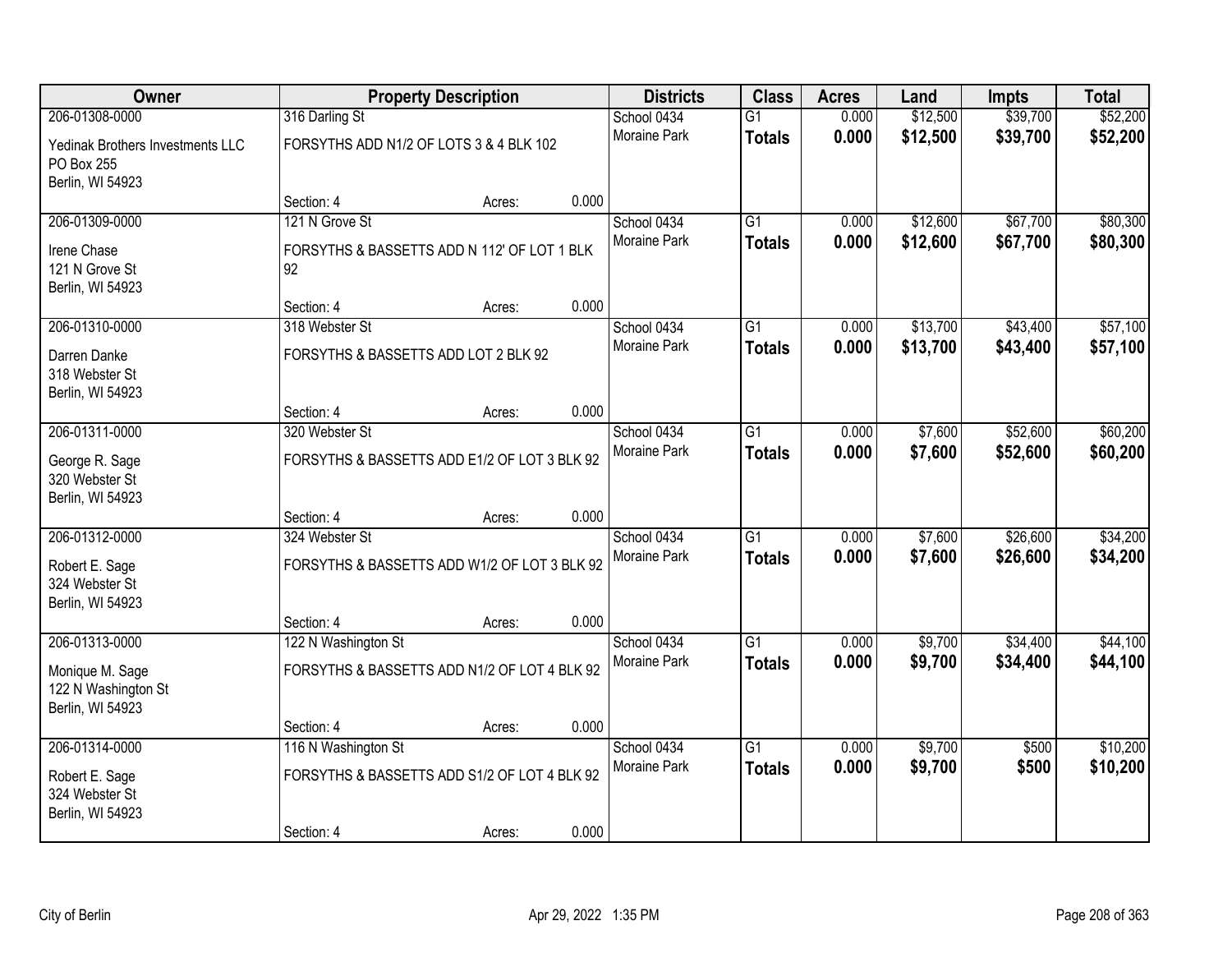| Owner<br><b>Property Description</b>                                                                       |                                                                                                                          | <b>Districts</b> | <b>Class</b> | <b>Acres</b>                                 | Land                             | <b>Impts</b>   | <b>Total</b>           |                        |                        |
|------------------------------------------------------------------------------------------------------------|--------------------------------------------------------------------------------------------------------------------------|------------------|--------------|----------------------------------------------|----------------------------------|----------------|------------------------|------------------------|------------------------|
| 206-01315-0000<br>Krause's Mobil Inc<br>327 Broadway St                                                    | 108 N Washington St<br>FORSYTHS & BASSETTS ADD N 46' OF LOTS 5 & 6<br><b>BLK 92</b>                                      |                  |              | School 0434<br>Moraine Park                  | $\overline{G1}$<br><b>Totals</b> | 0.000<br>0.000 | \$10,200<br>\$10,200   | \$29,000<br>\$29,000   | \$39,200<br>\$39,200   |
| Berlin, WI 54923                                                                                           | Section: 4                                                                                                               | Acres:           | 0.000        |                                              |                                  |                |                        |                        |                        |
| 206-01316-0000<br>Krause's Mobil Inc<br>327 Broadway St<br>Berlin, WI 54923                                | 327 Broadway<br>FORSYTHS & BASSETTS ADD LOTS 5 & 6; EXC N 46'<br>BLK 92; ALSO PART OF BROADWAY VAC ADJ<br><b>THERETO</b> |                  |              | School 0434<br>Moraine Park                  | $\overline{G2}$<br><b>Totals</b> | 0.000<br>0.000 | \$28,000<br>\$28,000   | \$59,800<br>\$59,800   | \$87,800<br>\$87,800   |
|                                                                                                            | Section: 4                                                                                                               | Acres:           | 0.000        |                                              |                                  |                |                        |                        |                        |
| 206-01317-0000<br>Wayne P. Fink Jr<br>Susan M. Fink<br>315 Broadway St                                     | 315 Broadway St<br>FORSYTHS & BASSETTS ADD LOT 7 BLK 92; ALSO<br>PART OF BROADWAY VAC ADJ THERETO                        |                  |              | School 0434<br>Moraine Park                  | $\overline{G1}$<br><b>Totals</b> | 0.000<br>0.000 | \$13,100<br>\$13,100   | \$64,100<br>\$64,100   | \$77,200<br>\$77,200   |
| Berlin, WI 54923                                                                                           | Section: 4                                                                                                               | Acres:           | 0.000        |                                              |                                  |                |                        |                        |                        |
| 206-01318-0000<br>Yuzhen Yang<br>309 Broadway<br>Berlin, WI 54923                                          | 309 Broadway St<br>FORSYTHS & BASSETTS ADD S 82' OF LOT 8 BLK 92<br>ALSO PART OF BROADWAY VAC ADJ THERETO                |                  |              | School 0434<br>Moraine Park                  | G1<br><b>Totals</b>              | 0.000<br>0.000 | \$10,000<br>\$10,000   | \$43,800<br>\$43,800   | \$53,800<br>\$53,800   |
|                                                                                                            | Section: 4                                                                                                               | Acres:           | 0.000        |                                              |                                  |                |                        |                        |                        |
| 206-01319-0000<br>Joni A. Perr<br>109 N Grove St<br>Berlin, WI 54923                                       | 109 N Grove St<br>FORSYTHS & BASSETTS ADD N 50' OF LOT 8 & S 20'<br>OF LOT 1 BLK 92                                      |                  |              | School 0434<br>Moraine Park                  | $\overline{G1}$<br><b>Totals</b> | 0.000<br>0.000 | \$10,200<br>\$10,200   | \$57,400<br>\$57,400   | \$67,600<br>\$67,600   |
|                                                                                                            | Section: 4                                                                                                               | Acres:           | 0.000        |                                              |                                  |                |                        |                        |                        |
| 206-01320-0000<br>113 Brooklyn Street LLC<br>PO Box 324<br>Amherst, WI 54406                               | 113 N Brooklyn St<br>FORSYTHS & BASSETTS ADD LOTS 1, 2, 7 & 8 BLK<br>93 INC PORTION OF VACATED BROADWAY                  |                  |              | School 0434<br><b>Tid 15</b><br>Moraine Park | $\overline{G2}$<br><b>Totals</b> | 0.800<br>0.800 | \$121,400<br>\$121,400 | $\overline{50}$<br>\$0 | \$121,400<br>\$121,400 |
|                                                                                                            | Section: 4                                                                                                               | Acres:           | 0.800        |                                              |                                  |                |                        |                        |                        |
| 206-01322-0000<br>Archland Property I LLC<br>c/o Jack King<br>N8621 Red Tail Hawk Blvd<br>Berlin, WI 54923 | 295 Broadway<br>FORSYTH & BASSETTS ADD LOTS 3, 4, 5 & 6 BLK 93<br>Section: 4                                             | Acres:           | 0.000        | School 0434<br><b>Moraine Park</b>           | $\overline{G2}$<br><b>Totals</b> | 0.000<br>0.000 | \$121,400<br>\$121,400 | \$595,500<br>\$595,500 | \$716,900<br>\$716,900 |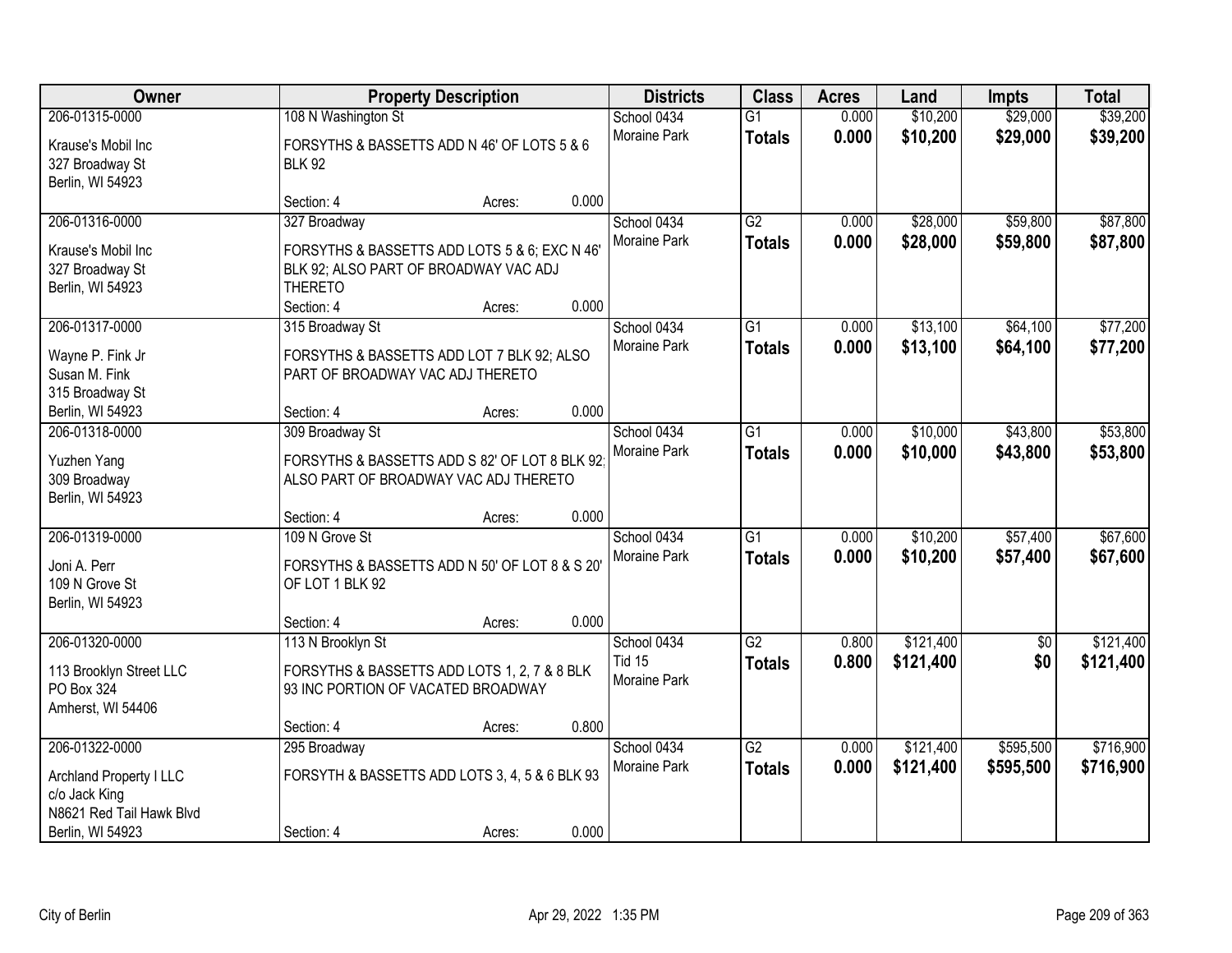| Owner                                                                                      | <b>Property Description</b>                                                                                                                                                              | <b>Districts</b>                             | <b>Class</b>                     | <b>Acres</b>   | Land                 | Impts                  | <b>Total</b>         |
|--------------------------------------------------------------------------------------------|------------------------------------------------------------------------------------------------------------------------------------------------------------------------------------------|----------------------------------------------|----------------------------------|----------------|----------------------|------------------------|----------------------|
| 206-01328-0000<br>Lyners LLC<br>2605 Lake Shore Dr<br>Escanaba, MI 49829                   | 255 Broadway<br>FORSYTHS & BASSETTS ADD LOTS 2 & 7 BLK 94;<br>ALSO PART OF BROADWAY VAC ADJ THERETO                                                                                      | School 0434<br><b>Tid 15</b><br>Moraine Park | $\overline{G2}$<br><b>Totals</b> | 0.000<br>0.000 | \$30,400<br>\$30,400 | $\overline{50}$<br>\$0 | \$30,400<br>\$30,400 |
|                                                                                            | 0.000<br>Section: 4<br>Acres:                                                                                                                                                            |                                              |                                  |                |                      |                        |                      |
| 206-01329-0000<br>Berlin Brewing Company Inc<br>2247 Hidalgo St<br>Mercedes, TX 78570-9608 | 120 N Brooklyn St<br>FORSYTHS & BASSETTS ADD LOTS 3 & 4 BLK 94<br>Section: 4<br>0.000<br>Acres:                                                                                          | School 0434<br><b>Tid 15</b><br>Moraine Park | G2<br><b>Totals</b>              | 0.000<br>0.000 | \$21,400<br>\$21,400 | \$11,400<br>\$11,400   | \$32,800<br>\$32,800 |
| 206-01330-0000                                                                             | 265 Broadway                                                                                                                                                                             | School 0434                                  | $\overline{G2}$                  | 0.000          | \$23,800             | \$128,700              | \$152,500            |
| 265 Broadway, LLC<br>265 Broadway St<br>Berlin, WI 54923                                   | FORSYTHS & BASSETTS ADDN LOT 5 BLK 94 ALSO<br>PART OF VACATED BROADWAY STREET                                                                                                            | <b>Tid 15</b><br>Moraine Park                | <b>Totals</b>                    | 0.000          | \$23,800             | \$128,700              | \$152,500            |
|                                                                                            | 0.000<br>Section: 4<br>Acres:                                                                                                                                                            |                                              |                                  |                |                      |                        |                      |
| 206-01332-0000<br>Scott R. Munsch<br>261 Broadway<br>Berlin, WI 54923                      | 261 Broadway St<br>FORSYTHS & BASSETTS ADD LOT 6 BLK 94 ALSO<br>PARTOF BROADWAY VAC ADJ THERETO                                                                                          | School 0434<br><b>Tid 15</b><br>Moraine Park | $\overline{G2}$<br><b>Totals</b> | 0.000<br>0.000 | \$13,100<br>\$13,100 | \$71,600<br>\$71,600   | \$84,700<br>\$84,700 |
|                                                                                            | 0.000<br>Section: 4<br>Acres:                                                                                                                                                            |                                              |                                  |                |                      |                        |                      |
| 206-01333-0000<br>Matthew J. Shubat<br>328 W Larrabee St<br>Omro, WI 54963                 | 217 Broadway St<br>FORSYTHS & BASSETTS ADD LOT 12 & THAT PART<br>OF LOT 1 LYING E OF E LN OF LOT 11 EXTENDED N<br>TO N LN OF LOT 1 BLK 95; ALSO PART OF<br>0.062<br>Section: 4<br>Acres: | School 0434<br>Moraine Park                  | $\overline{G2}$<br><b>Totals</b> | 0.062<br>0.062 | \$9,200<br>\$9,200   | \$42,700<br>\$42,700   | \$51,900<br>\$51,900 |
| 206-01334-0000                                                                             | 219 Broadway                                                                                                                                                                             | School 0434                                  | $\overline{G2}$                  | 0.000          | \$9,200              | \$74,200               | \$83,400             |
| Nicholas W. Bijak<br>567 E Marquette<br>Berlin, WI 54923                                   | FORSYTHS & BASSETTS ADD LOT 11 & THAT PART<br>OF LOT 1 LYING W OF E LN OF LOT 11 EXTENDED N<br>TO N LN OF LOT 1 BLK 95; ALSO PART OF<br>0.000<br>Section: 4<br>Acres:                    | <b>Tid 15</b><br>Moraine Park                | <b>Totals</b>                    | 0.000          | \$9,200              | \$74,200               | \$83,400             |
| 206-01335-0000                                                                             | 221 Broadway                                                                                                                                                                             | School 0434                                  | $\overline{G2}$                  | 0.000          | \$10,100             | \$79,500               | \$89,600             |
| Patricia D. Day<br>N485 36th Ct<br>Berlin, WI 54923                                        | FORSYTHS & BASSETTS ADD LOTS 2 & 10, BLK 95;<br>ALSO PART OF BROADWAY VAC ADJ THERETO<br>0.000<br>Section: 4<br>Acres:                                                                   | <b>Tid 15</b><br>Moraine Park                | <b>Totals</b>                    | 0.000          | \$10,100             | \$79,500               | \$89,600             |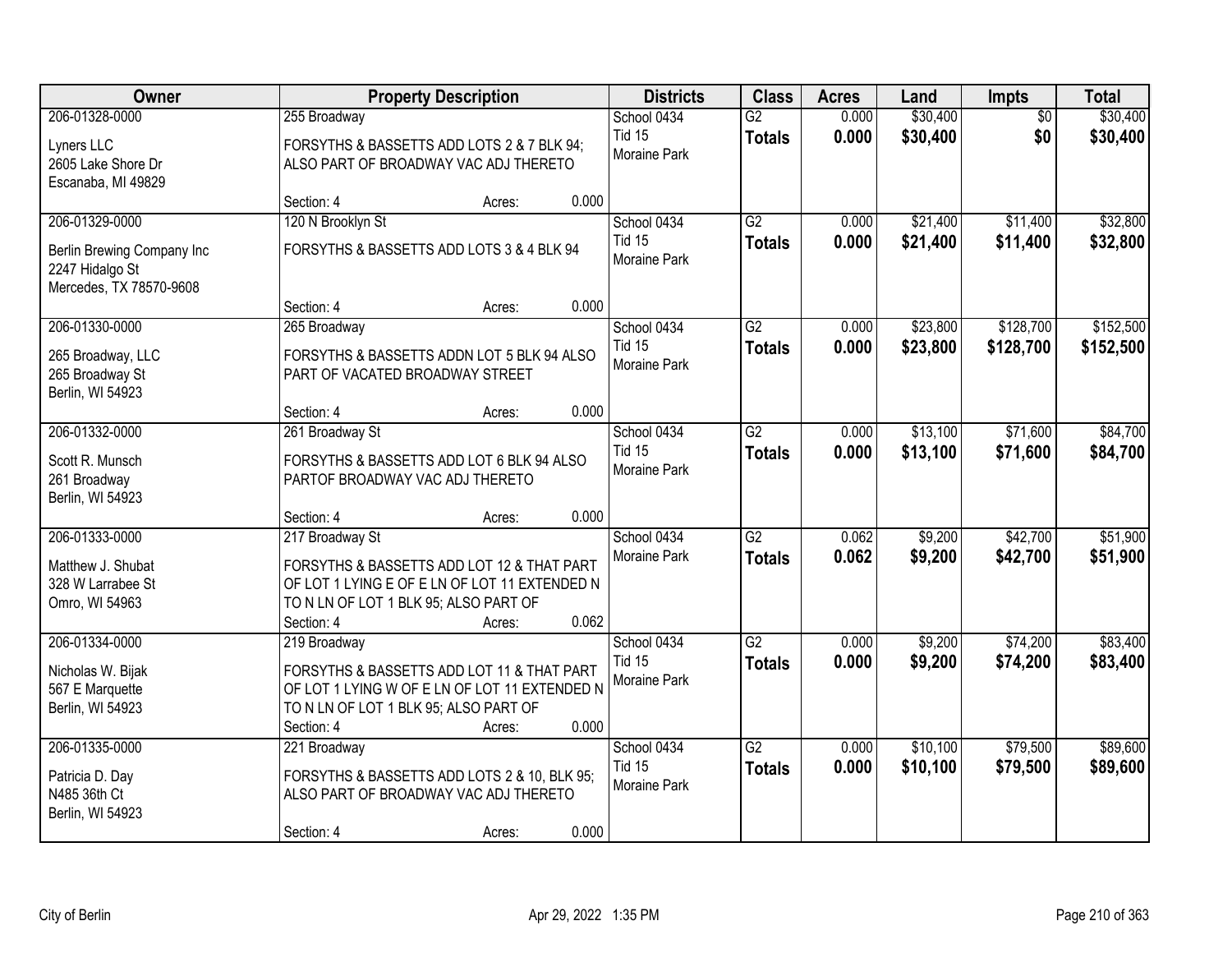| Owner<br><b>Property Description</b>                                              |                                                                                                                                                                           | <b>Districts</b> | <b>Class</b> | <b>Acres</b>                                 | Land                             | <b>Impts</b>   | <b>Total</b>         |                        |                        |
|-----------------------------------------------------------------------------------|---------------------------------------------------------------------------------------------------------------------------------------------------------------------------|------------------|--------------|----------------------------------------------|----------------------------------|----------------|----------------------|------------------------|------------------------|
| 206-01336-0000                                                                    | 225 Broadway St                                                                                                                                                           |                  |              | School 0434                                  | $\overline{G2}$                  | 0.000          | \$19,800             | \$39,400               | \$59,200               |
| Theodore C. Bombinski<br>W1967 Dakota Ave<br>Berlin, WI 54923                     | FORSYTHS & BASSETTS ADD LOTS 3, 4 & 8 BLK 95;<br>ALSO PART OF BROADWAY VAC ADJ THERETO                                                                                    |                  |              | <b>Tid 15</b><br>Moraine Park                | <b>Totals</b>                    | 0.000          | \$19,800             | \$39,400               | \$59,200               |
|                                                                                   | Section: 4                                                                                                                                                                | Acres:           | 0.000        |                                              |                                  |                |                      |                        |                        |
| 206-01337-0000<br>Boomba's Ltd<br>223 Broadway St<br>Berlin, WI 54923             | FORSYTHS & BASSETTS ADD LOTS 5, 6, 7 BLK 95                                                                                                                               |                  |              | School 0434<br><b>Tid 15</b><br>Moraine Park | $\overline{G1}$<br><b>Totals</b> | 0.000<br>0.000 | \$5,100<br>\$5,100   | \$0<br>\$0             | \$5,100<br>\$5,100     |
|                                                                                   | Section: 4                                                                                                                                                                | Acres:           | 0.000        |                                              |                                  |                |                      |                        |                        |
| 206-01338-0000<br>Boomba's Ltd<br>223 Broadway St<br>Berlin, WI 54923             | 223 Broadway<br>FORSYTHS & BASSETTS ADD LOT 9 BLK 95; ALSO<br>PART OF BROADWAY VAC ADJ THERETO                                                                            |                  |              | School 0434<br><b>Tid 15</b><br>Moraine Park | $\overline{G2}$<br><b>Totals</b> | 0.000<br>0.000 | \$9,200<br>\$9,200   | \$56,100<br>\$56,100   | \$65,300<br>\$65,300   |
|                                                                                   | Section: 4                                                                                                                                                                | Acres:           | 0.000        |                                              |                                  |                |                      |                        |                        |
| 206-01339-0000<br>Robert Schrei<br>550 N Fulton St<br>Princeton, WI 54968         | 227 Broadway<br>FORSYTHS & BASSETTS ADD COM AT SE COR OF<br>TAVERN LOT: W 24'; N 8R; E 24'; S 8R TO BEG BLK<br>95; ALSO PART OF BROADWAY VAC ADJ THERETO<br>Section: 4    | Acres:           | 0.000        | School 0434<br><b>Tid 15</b><br>Moraine Park | $\overline{G2}$<br><b>Totals</b> | 0.000<br>0.000 | \$11,800<br>\$11,800 | \$35,200<br>\$35,200   | \$47,000<br>\$47,000   |
| 206-01340-0000<br>Robert Schrei<br>550 N Fulton St<br>Princeton, WI 54968         | FORSYTHS & BASSETTS ADD COM 8R N OF SE COR<br>OF TAVERN LOT: W 24'; N TO N LN OF BLK 95; E ON<br>LOT LN TO NW COR OF LOT 7; S TO BEG BLK 95<br>Section: 4                 | Acres:           | 0.000        | School 0434<br><b>Tid 15</b><br>Moraine Park | $\overline{G2}$<br><b>Totals</b> | 0.000<br>0.000 | \$2,400<br>\$2,400   | \$0<br>\$0             | \$2,400<br>\$2,400     |
| 206-01341-0000<br>Deppe Holdings LLC Broadway<br>1155 Circle 27<br>Mico, TX 78056 | 229 Broadway St<br>FORSYTHS & BASSETTS ADD COM 24' W OF SE COR<br>OF TAVERN LOT: W 22'; N 16R; E 22'; S 16R TO BEG<br>BLK 95; ALSO PART OF BROADWAY VAC ADJ<br>Section: 4 | Acres:           | 0.000        | School 0434<br><b>Tid 15</b><br>Moraine Park | $\overline{G2}$<br><b>Totals</b> | 0.000<br>0.000 | \$13,600<br>\$13,600 | \$24,600<br>\$24,600   | \$38,200<br>\$38,200   |
| 206-01342-0000<br>Lyners LLC<br>2605 Lake Shore Dr<br>Escanaba, MI 49829          | 247 Broadway St<br>FORSYTHS & BASSETTS ADD TAVERN LOT, EXC E<br>106' BLK 95; INCL LOTS 1 & 8 BLK 94; & PART OF VAC<br>BROADWAY ST ADJ THERETO<br>Section: 4               | Acres:           | 0.000        | School 0434<br><b>Tid 15</b><br>Moraine Park | $\overline{G2}$<br><b>Totals</b> | 0.000<br>0.000 | \$81,400<br>\$81,400 | \$379,000<br>\$379,000 | \$460,400<br>\$460,400 |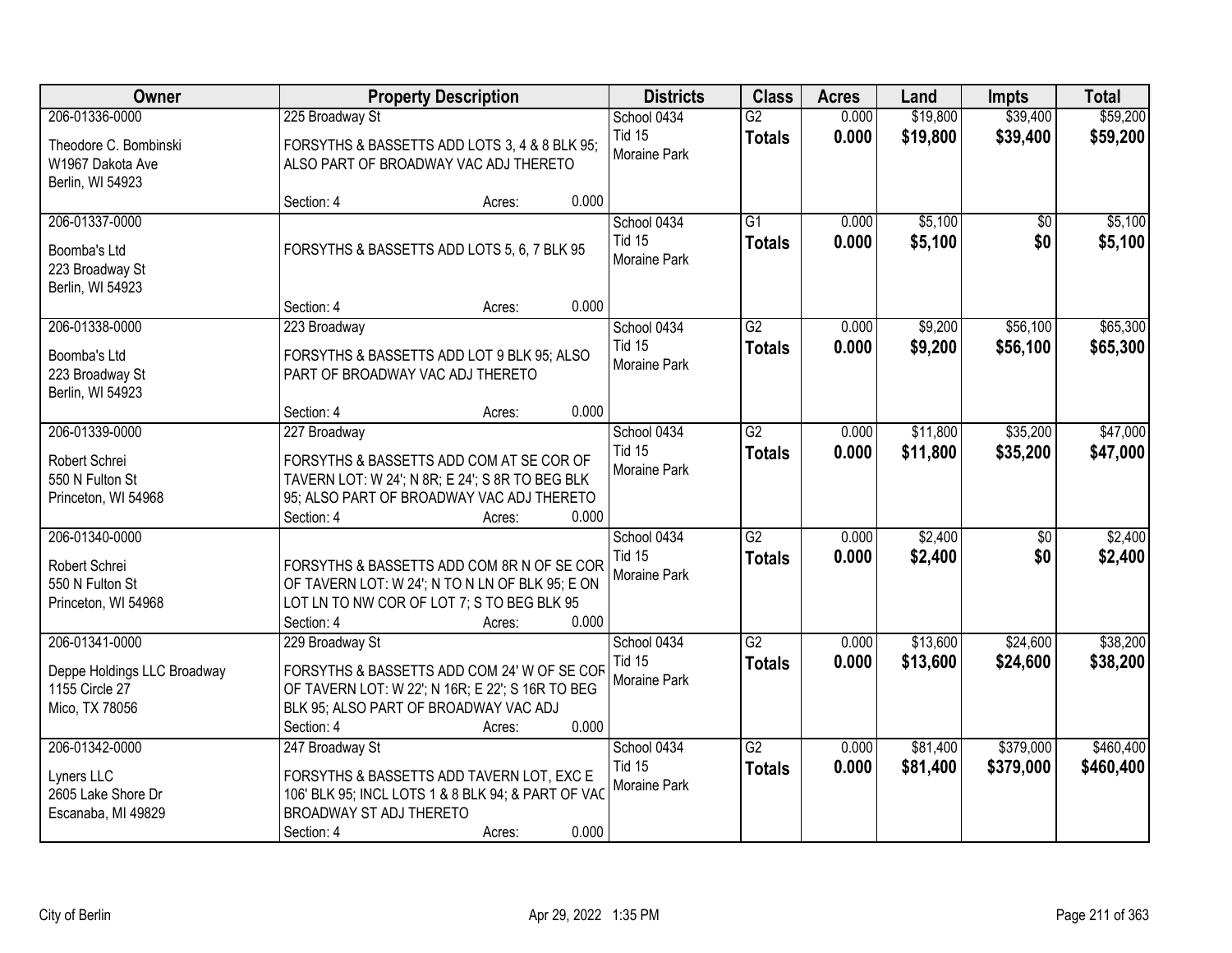| Owner                                                                      |                                                                                                                                                   | <b>Property Description</b> |       | <b>Districts</b>              | <b>Class</b>    | <b>Acres</b> | Land            | Impts           | <b>Total</b> |
|----------------------------------------------------------------------------|---------------------------------------------------------------------------------------------------------------------------------------------------|-----------------------------|-------|-------------------------------|-----------------|--------------|-----------------|-----------------|--------------|
| 206-01342-0100                                                             | 237 Broadway St                                                                                                                                   |                             |       | School 0434                   | $\overline{X4}$ | 0.354        | $\overline{60}$ | $\overline{50}$ | \$0          |
| Advocap Inc<br>PO Box 1108<br>Fond Du Lac, WI 54936                        | FORSYTHS & BASSETTS ADD LOT 1 CERTIFIED<br>SURVEY MAP 2050 V9                                                                                     |                             |       | <b>Tid 15</b><br>Moraine Park | <b>Totals</b>   | 0.354        | \$0             | \$0             | \$0          |
|                                                                            | Section: 4                                                                                                                                        | Acres:                      | 0.354 |                               |                 |              |                 |                 |              |
| 206-01343-0000                                                             | 209 Broadway St                                                                                                                                   |                             |       | School 0434                   | G2              | 0.000        | \$11,400        | \$55,600        | \$67,000     |
| <b>Boecks Rentals LLC</b><br>W2110 Puchyan Rd<br>Berlin, WI 54923          | FORSYTHS & BASSETTS ADD LOTS 1 & 3 BLK 96;<br>ALSO PART OF BROADWAY VAC ADJ THERETO                                                               |                             |       | <b>Tid 15</b><br>Moraine Park | <b>Totals</b>   | 0.000        | \$11,400        | \$55,600        | \$67,000     |
|                                                                            | Section: 4                                                                                                                                        | Acres:                      | 0.000 |                               |                 |              |                 |                 |              |
| 206-01344-0000                                                             | 207 Broadway St                                                                                                                                   |                             |       | School 0434                   | $\overline{G2}$ | 0.000        | \$11,000        | \$40,500        | \$51,500     |
| Susan L. Yankowski<br>199 Broadway<br>Berlin, WI 54923                     | FORSYTHS & BASSETTS ADD LOTS 2 & 4 BLK 96;<br>ALSO PART OF BROADWAY VAC ADJ THERETO                                                               |                             |       | <b>Tid 15</b><br>Moraine Park | <b>Totals</b>   | 0.000        | \$11,000        | \$40,500        | \$51,500     |
|                                                                            | Section: 4                                                                                                                                        | Acres:                      | 0.000 |                               |                 |              |                 |                 |              |
| 206-01345-0000                                                             | 205 Broadway St                                                                                                                                   |                             |       | School 0434                   | $\overline{G2}$ | 0.000        | \$9,700         | \$42,900        | \$52,600     |
| Thomas L. Yankowski<br>199 Broadway St<br>Berlin, WI 54923                 | FORSYTHS & BASSETTS ADD LOT 5, BLK 96; ALSO<br>PART OF BROADWAY VAC ADJ THERETO SUB TO<br>ESMT WP&L LE ALVIN WALLACE                              |                             |       | <b>Tid 15</b><br>Moraine Park | <b>Totals</b>   | 0.000        | \$9,700         | \$42,900        | \$52,600     |
|                                                                            | Section: 4                                                                                                                                        | Acres:                      | 0.000 |                               |                 |              |                 |                 |              |
| 206-01346-0000                                                             | 203 Broadway St                                                                                                                                   |                             |       | School 0434                   | $\overline{G2}$ | 0.000        | \$9,200         | \$29,300        | \$38,500     |
| Fox River Property Management, LLC<br><b>PO Box 424</b><br>Athol, ID 83801 | FORSYTHS & BASSETTS ADD LOT 6 BLK 96; ALSO<br>PART OF BROADWAY VAC ADJ THERETO                                                                    |                             |       | <b>Tid 15</b><br>Moraine Park | <b>Totals</b>   | 0.000        | \$9,200         | \$29,300        | \$38,500     |
|                                                                            | Section: 4                                                                                                                                        | Acres:                      | 0.000 |                               |                 |              |                 |                 |              |
| 206-01347-0000                                                             | 199 Broadway                                                                                                                                      |                             |       | School 0434                   | $\overline{G2}$ | 0.000        | \$19,700        | \$85,000        | \$104,700    |
| Susan L. Yankowski<br>199 Broadway<br>Berlin, WI 54923                     | FORSYTHS & BASSETTS ADD LOT 7 BLK 96; ALSO<br>PART VAC BROADWAY ADJ THERETO; EXC R/W<br>REC'D V295 P77; EXC CSM 591; EXC LANDS DESC<br>Section: 4 | Acres:                      | 0.000 | <b>Tid 15</b><br>Moraine Park | <b>Totals</b>   | 0.000        | \$19,700        | \$85,000        | \$104,700    |
| 206-01349-0000                                                             | 195 Broadway St                                                                                                                                   |                             |       | School 0434                   | $\overline{G2}$ | 0.100        | \$13,600        | \$61,800        | \$75,400     |
| Vivo Investments LLC<br>210 E Main St<br>Little Chute, WI 54140-1833       | FORSYTHS & BASSETTS ADD LOTS 1 & 2<br>CERTIFIED SURVEY MAP 591 V2 (BEING PART LOTS<br>7, 8 & 9 BLK 96)<br>Section: 4                              | Acres:                      | 0.100 | <b>Tid 15</b><br>Moraine Park | <b>Totals</b>   | 0.100        | \$13,600        | \$61,800        | \$75,400     |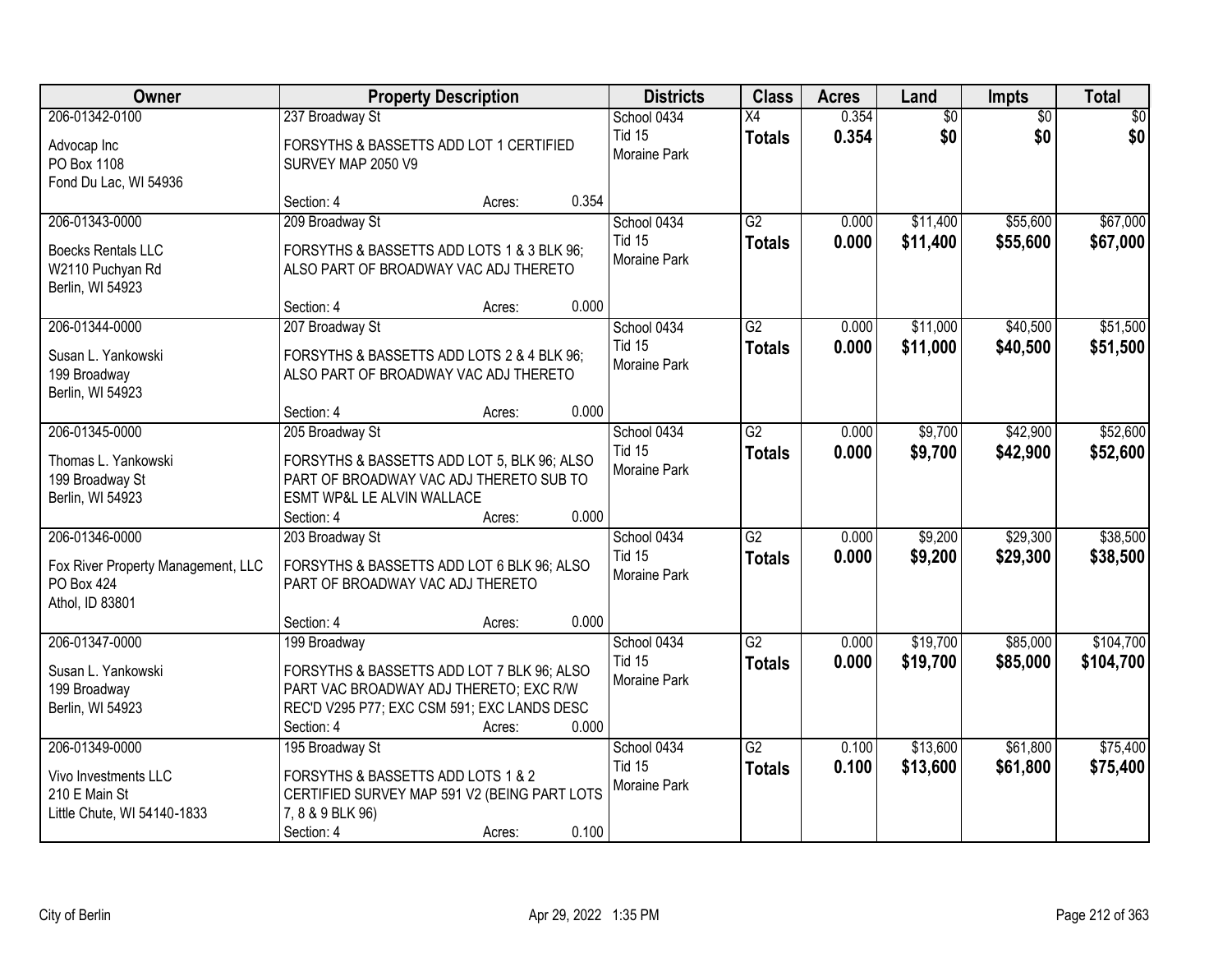| Owner                                         | <b>Property Description</b>                          | <b>Districts</b> | <b>Class</b>    | <b>Acres</b> | Land     | <b>Impts</b> | <b>Total</b> |
|-----------------------------------------------|------------------------------------------------------|------------------|-----------------|--------------|----------|--------------|--------------|
| 206-01351-0000                                | 191 Broadway St                                      | School 0434      | $\overline{G2}$ | 0.000        | \$21,800 | \$134,000    | \$155,800    |
| Wayside Investments LLC                       | FORSYTHS & BASSETTS ADD THE E 7.5' OF LOT 9;         | <b>Tid 15</b>    | <b>Totals</b>   | 0.000        | \$21,800 | \$134,000    | \$155,800    |
| 201 E Main St                                 | ALL OF LOT 10; THE W 4/5 OF LOT 11; ALSO COM 7.5     | Moraine Park     |                 |              |          |              |              |
| Little Chute, WI 54140                        | W & 84' N OF SE COR OF LOT 9: N 9'; E 22'; S TO N LN |                  |                 |              |          |              |              |
|                                               | 0.000<br>Section: 4<br>Acres:                        |                  |                 |              |          |              |              |
| 206-01353-0000                                | 189 Broadway                                         | School 0434      | $\overline{G2}$ | 0.000        | \$11,200 | \$62,900     | \$74,100     |
|                                               | FORSYTHS & BASSETTS ADD LOTS 12 & 13 & THE E         | <b>Tid 15</b>    | <b>Totals</b>   | 0.000        | \$11,200 | \$62,900     | \$74,100     |
| J & D Investments of Ripon, Inc<br>PO Box 306 | 1/5 OF LOT 11 BLK 96; ALSO PART OF BROADWAY          | Moraine Park     |                 |              |          |              |              |
| Ripon, WI 54971                               | VAC ADJ THE ABOVE DESCRIPTION                        |                  |                 |              |          |              |              |
|                                               | 0.000<br>Section: 4<br>Acres:                        |                  |                 |              |          |              |              |
| 206-01355-0000                                | 207 Dock St                                          | School 0434      | $\overline{G2}$ | 0.000        | \$6,700  | \$900        | \$7,600      |
|                                               |                                                      | <b>Tid 15</b>    | <b>Totals</b>   | 0.000        | \$6,700  | \$900        | \$7,600      |
| Susan L. Yankowski                            | FORSYTHS & BASSETTS ADD LOTS 2, 3, 4 & 5;            | Moraine Park     |                 |              |          |              |              |
| 199 Broadway                                  | EXCTHE N'LY 8' OF THE W 'LY 30' OF LOT 5 BLK 97      |                  |                 |              |          |              |              |
| Berlin, WI 54923                              | SUBJ TO ESMT<br>0.000<br>Section: 4<br>Acres:        |                  |                 |              |          |              |              |
| 206-01355-0100                                | 201 Dock St                                          | School 0434      | $\overline{G2}$ | 0.000        | \$2,200  | \$1,700      | \$3,900      |
|                                               |                                                      | <b>Tid 15</b>    | <b>Totals</b>   | 0.000        | \$2,200  | \$1,700      | \$3,900      |
| Susan L. Yankowski                            | FORSYTHS & BASSETTS ADD LOT 1 BLK 97 INCL            | Moraine Park     |                 |              |          |              |              |
| 199 Broadway                                  | <b>ESMT</b>                                          |                  |                 |              |          |              |              |
| Berlin, WI 54923                              |                                                      |                  |                 |              |          |              |              |
|                                               | 0.000<br>Section: 4<br>Acres:                        |                  |                 |              |          |              |              |
| 206-01356-0000                                | 213 Dock St                                          | School 0434      | $\overline{G1}$ | 0.000        | \$3,200  | \$0          | \$3,200      |
| Thomas J. Hendricks                           | FORSYTHS & BASSETTS ADD LOTS 6 & 7; EXC COM          | <b>Tid 15</b>    | <b>Totals</b>   | 0.000        | \$3,200  | \$0          | \$3,200      |
| PO Box 1221                                   | 3' E OF W LN LOT 6 & 40' N OF S LN LOT 6: N'LY 30';  | Moraine Park     |                 |              |          |              |              |
| Wautoma, WI 54982                             | E'LY 22'; S'LY 30'; W'LY 22' TO BEG                  |                  |                 |              |          |              |              |
|                                               | 0.000<br>Section: 4<br>Acres:                        |                  |                 |              |          |              |              |
| 206-01356-0100                                |                                                      | School 0434      | $\overline{G1}$ | 0.000        | \$1,700  | $\sqrt{6}$   | \$1,700      |
| Thomas J. Hendricks                           | FORSYTHS & BASSETTS ADD COM 3' E OF W'LY LN          | <b>Tid 15</b>    | <b>Totals</b>   | 0.000        | \$1,700  | \$0          | \$1,700      |
| PO Box 1221                                   | & 40' N OF S'LY LN OF LOT 6: RUN N PARALLEL W'LY     | Moraine Park     |                 |              |          |              |              |
| Wautoma, WI 54982                             | LN OF LOT 6, 30'; E PARALLEL S'LY LN 30'; S'LY 30';  |                  |                 |              |          |              |              |
|                                               | 0.000<br>Section: 4<br>Acres:                        |                  |                 |              |          |              |              |
| 206-01357-0000                                | 213 Dock St                                          | School 0434      | $\overline{G1}$ | 0.000        | \$2,100  | \$1,200      | \$3,300      |
|                                               | FORSYTHS & BASSETTS ADD LOT 8 BLK 97                 | <b>Tid 15</b>    | <b>Totals</b>   | 0.000        | \$2,100  | \$1,200      | \$3,300      |
| Thomas J. Hendricks<br>PO Box 1221            |                                                      | Moraine Park     |                 |              |          |              |              |
| Wautoma, WI 54982                             |                                                      |                  |                 |              |          |              |              |
|                                               | 0.000<br>Section: 4<br>Acres:                        |                  |                 |              |          |              |              |
|                                               |                                                      |                  |                 |              |          |              |              |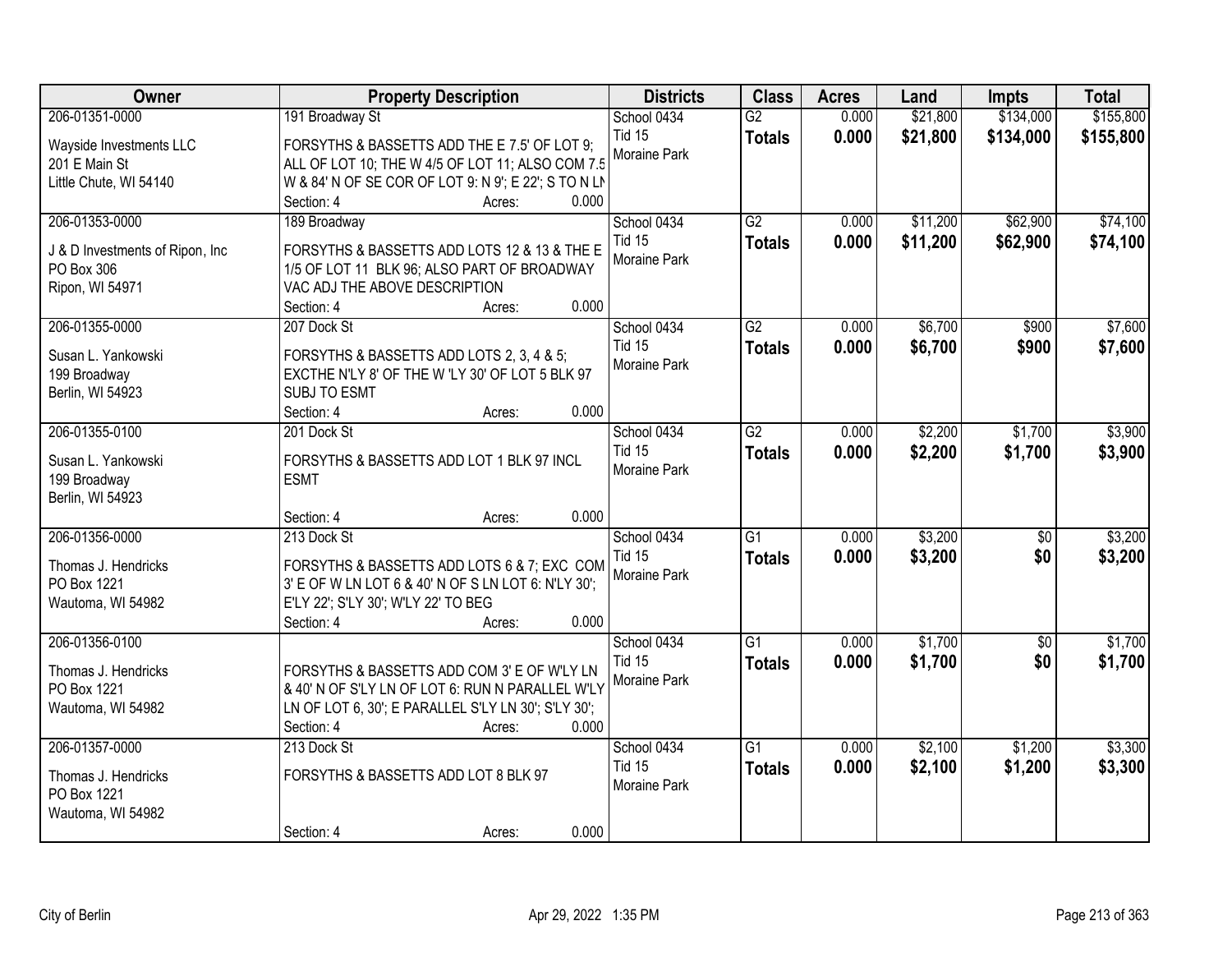| Owner                | <b>Property Description</b>                                                             |              | <b>Class</b>    | <b>Acres</b> | Land            | Impts           | <b>Total</b>    |
|----------------------|-----------------------------------------------------------------------------------------|--------------|-----------------|--------------|-----------------|-----------------|-----------------|
| 206-01366-0000       | 309 Webster St                                                                          | School 0434  | $\overline{G1}$ | 0.300        | \$16,300        | \$15,500        | \$31,800        |
| Timothy A. Busse     | FORSYTHS & BASSETTS ADD LOT 1 ALSO COM NE                                               | Moraine Park | <b>Totals</b>   | 0.300        | \$16,300        | \$15,500        | \$31,800        |
| 309 Webster St       | COR OF LOT 1: N 4R; W 4R; S 4R; E 4R TO BEG BLK                                         |              |                 |              |                 |                 |                 |
| Berlin, WI 54923     | 100                                                                                     |              |                 |              |                 |                 |                 |
|                      | Section: 4<br>0.300<br>Acres:                                                           |              |                 |              |                 |                 |                 |
| 206-01367-0000       | 315 Webster St                                                                          | School 0434  | $\overline{G1}$ | 0.000        | \$15,700        | \$54,500        | \$70,200        |
|                      |                                                                                         | Moraine Park | <b>Totals</b>   | 0.000        | \$15,700        | \$54,500        | \$70,200        |
| Mark R. Kettlewell   | FORSYTHS & BASSETTS ADD THE E 63' OF LOT 2;                                             |              |                 |              |                 |                 |                 |
| 315 Webster St       | ALSO COM NE COR LOT 2 BLK 100: N 4R; W 4R; S 4R<br>E TO BEG EXC R/W ESMT RECD V 295 P75 |              |                 |              |                 |                 |                 |
| Berlin, WI 54923     | 0.000<br>Section: 4<br>Acres:                                                           |              |                 |              |                 |                 |                 |
| 206-01368-0000       | 319 Webster St                                                                          | School 0434  | $\overline{G1}$ | 0.200        | \$13,100        | \$55,600        | \$68,700        |
|                      |                                                                                         |              |                 |              |                 |                 |                 |
| Shawn W. Kaufman     | FORSYTHS & BASSETTS ADDN THE W 3' OF LOT 2 &                                            | Moraine Park | <b>Totals</b>   | 0.200        | \$13,100        | \$55,600        | \$68,700        |
| 9144 Meadow Brook Rd | THE E 59' OF LOT 3 BLK 100                                                              |              |                 |              |                 |                 |                 |
| Ripon, WI 54971      |                                                                                         |              |                 |              |                 |                 |                 |
|                      | 0.200<br>Section: 4<br>Acres:                                                           |              |                 |              |                 |                 |                 |
| 206-01369-0000       | 134 N Washington St                                                                     | School 0434  | $\overline{G1}$ | 0.100        | \$11,000        | \$40,000        | \$51,000        |
| Kent R. Strehlow     | FORSYTHS & BASSETTS ADD COM SW COR OF LOT                                               | Moraine Park | <b>Totals</b>   | 0.100        | \$11,000        | \$40,000        | \$51,000        |
| 51 Horseshoe Rd      | 4: E 73'; N 72'9"; W 73'; S 72'9" TO BEG BLK 100                                        |              |                 |              |                 |                 |                 |
| Oshkosh, WI 54904    |                                                                                         |              |                 |              |                 |                 |                 |
|                      | 0.100<br>Section: 4<br>Acres:                                                           |              |                 |              |                 |                 |                 |
| 206-01370-0000       | 140 N Washington St                                                                     | School 0434  | $\overline{G1}$ | 0.000        | \$7,400         | \$69,600        | \$77,000        |
|                      |                                                                                         | Moraine Park |                 | 0.000        | \$7,400         | \$69,600        | \$77,000        |
| Kimberly A. Haase    | FORSYTHS & BASSETTS ADD COM 72'9" N OF SW                                               |              | <b>Totals</b>   |              |                 |                 |                 |
| 140 N Washington St  | COR OF LOT 4: E 73'; N 45'3"; W 73'; S 45'3" TO BEG                                     |              |                 |              |                 |                 |                 |
| Berlin, WI 54923     | <b>BLK 100</b>                                                                          |              |                 |              |                 |                 |                 |
|                      | Section: 4<br>0.000<br>Acres:                                                           |              |                 |              |                 |                 |                 |
| 206-01371-0000       | 142 N Washington St                                                                     | School 0434  | $\overline{G1}$ | 0.000        | \$13,700        | \$48,900        | \$62,600        |
| Mary Ann Johnson     | FORSYTHS & BASSETTS ADD N 14' OF LOT 14, BLK                                            | Moraine Park | <b>Totals</b>   | 0.000        | \$13,700        | \$48,900        | \$62,600        |
| N2022 State Rd 49    | 100, THE N 14' OF THE W 7' OF LOT 3, & COM NW                                           |              |                 |              |                 |                 |                 |
| Berlin, WI 54923     | COR LOT 4, BLK 100: N 4R; E 8R; S 4R; W 8R TO                                           |              |                 |              |                 |                 |                 |
|                      | 0.000<br>Section: 4<br>Acres:                                                           |              |                 |              |                 |                 |                 |
| 206-01373-0100       | 255 Webster St                                                                          | School 0434  | X4              | 5.300        | $\overline{60}$ | $\overline{50}$ | $\overline{50}$ |
|                      |                                                                                         | Moraine Park | <b>Totals</b>   | 5.300        | \$0             | \$0             | \$0             |
| City Of Berlin       | FORSYTHS & BASSETTS ADD LOTS 9-13 BLK 97; ALL                                           |              |                 |              |                 |                 |                 |
| 108 N Capron St      | OF BLK 98; ALL OF BLK 99; LOT 1 CSM 704; ALSO                                           |              |                 |              |                 |                 |                 |
| Berlin, WI 54923     | PORTION OF TANNERY LOT AS DESC V853 P404                                                |              |                 |              |                 |                 |                 |
|                      | 5.300<br>Section: 4<br>Acres:                                                           |              |                 |              |                 |                 |                 |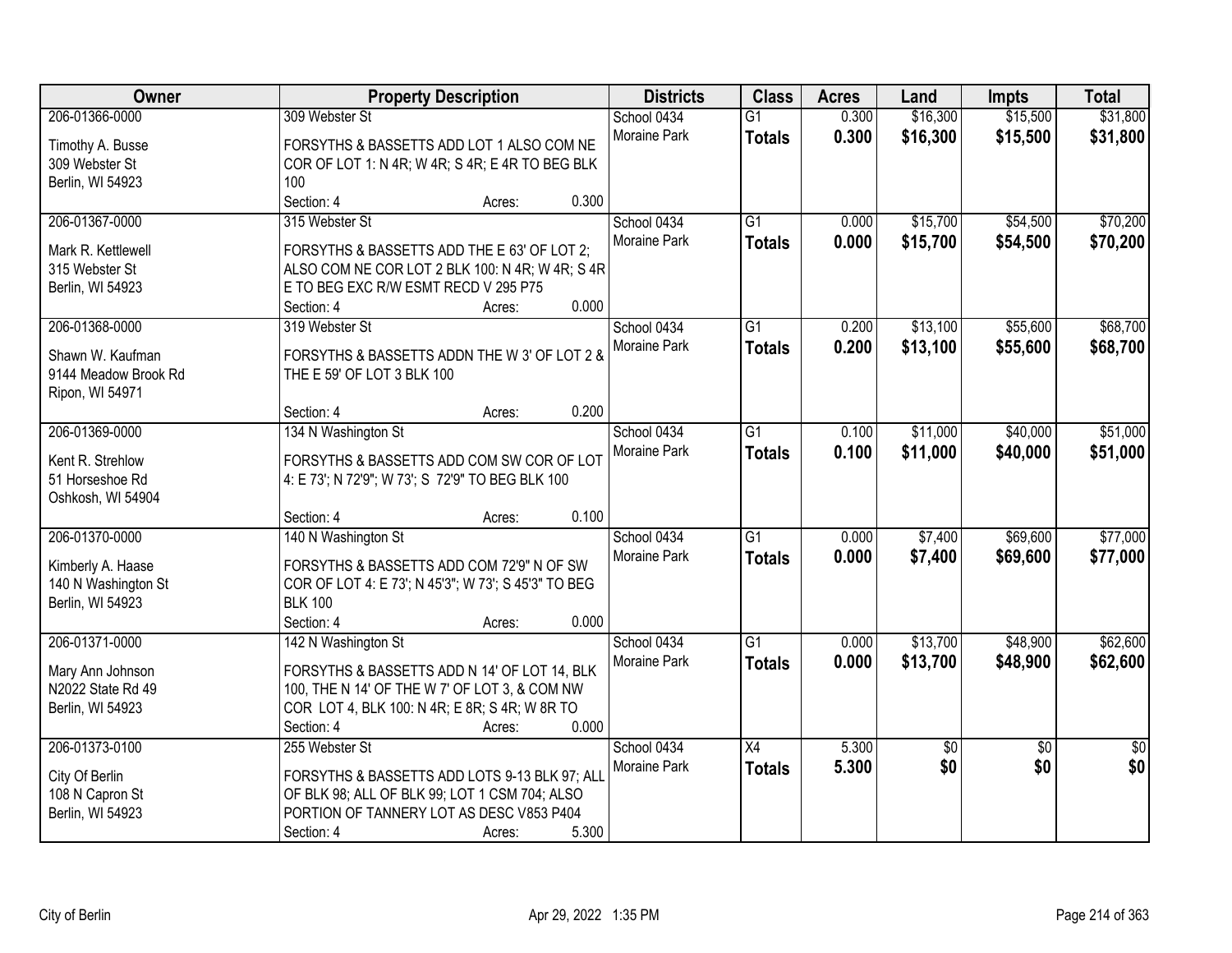| Owner                                | <b>Property Description</b>                             | <b>Districts</b> | <b>Class</b>    | <b>Acres</b> | Land     | <b>Impts</b>    | <b>Total</b> |
|--------------------------------------|---------------------------------------------------------|------------------|-----------------|--------------|----------|-----------------|--------------|
| 206-01375-0000                       | 164 N Washington St                                     | School 0434      | $\overline{G1}$ | 0.000        | \$19,800 | \$52,000        | \$71,800     |
| Geraldine M Robinson Revocable Trust | FORSYTHS & BASSETTS ADD LOT 2 & THE S1/2 OF             | Moraine Park     | <b>Totals</b>   | 0.000        | \$19,800 | \$52,000        | \$71,800     |
| 164 N Washington St                  | LOT 1 CERTIFIED SURVEY MAP 300A (W 134.5' OF            |                  |                 |              |          |                 |              |
| Berlin, WI 54923                     | TANNERY LOT)                                            |                  |                 |              |          |                 |              |
|                                      | 0.000<br>Section: 4<br>Acres:                           |                  |                 |              |          |                 |              |
| 206-01375-0100                       | 310 Darling St                                          | School 0434      | $\overline{G2}$ | 0.000        | \$16,500 | \$121,500       | \$138,000    |
|                                      |                                                         | Moraine Park     | <b>Totals</b>   | 0.000        | \$16,500 | \$121,500       | \$138,000    |
| E&S Enterprise, LLC                  | FORSYTHS & BASSETTS ADD COM NW COR LOT 4.               |                  |                 |              |          |                 |              |
| W995 Buttercup Ct                    | CERTIFIED SURVEY MAP 300A: E 15'; S 132.64'; W          |                  |                 |              |          |                 |              |
| Berlin, WI 54923                     | 52.50'; S 72'; W 80'; N 142.64'; E 117.5'; N 62' TO BEG |                  |                 |              |          |                 |              |
|                                      | 0.000<br>Section: 4<br>Acres:                           |                  |                 |              |          |                 |              |
| 206-01375-0200                       | 304 Darling St                                          | School 0434      | G1              | 0.000        | \$8,000  | \$112,300       | \$120,300    |
| Brian K. Ballard                     | FORSYTHS & BASSETTS ADD COM 15' E NW COR                | Moraine Park     | <b>Totals</b>   | 0.000        | \$8,000  | \$112,300       | \$120,300    |
| 304 Darling St                       | LOT 4 CERTIFIED SURVEY MAP 300A: E 15'; S 124'; E       |                  |                 |              |          |                 |              |
| Berlin, WI 54923                     | 62'; N85*04'E 116.49'; E 91.89'; S55*06'E 17.47'; W     |                  |                 |              |          |                 |              |
|                                      | 0.000<br>Section: 4<br>Acres:                           |                  |                 |              |          |                 |              |
| 206-01375-0300                       | 298 Darling St                                          | School 0434      | G1              | 0.000        | \$31,700 | \$77,900        | \$109,600    |
|                                      |                                                         | Moraine Park     | <b>Totals</b>   | 0.000        | \$31,700 | \$77,900        | \$109,600    |
| Jeffrey S. Skou                      | FORSYTHS & BASSETTS ADD COM 30' E OF THE NW             |                  |                 |              |          |                 |              |
| PO Box 81                            | COR OF LOT 4 CERTIFIED SURVEY MAP 300A: E               |                  |                 |              |          |                 |              |
| Marquette, WI 53947                  | 105'; S 55*06'E 199.26'; W 91.89'; S85*04'W 116.49'; W  |                  |                 |              |          |                 |              |
|                                      | Section: 4<br>0.000<br>Acres:                           |                  |                 |              |          |                 |              |
| 206-01376-0000                       | 158 N Washington St                                     | School 0434      | $\overline{G1}$ | 0.000        | \$14,600 | \$61,800        | \$76,400     |
| Schaffer Rental Properties, LLC      | FORSYTHS & BASSETTS ADD COM 80.64' S OF THE             | Moraine Park     | <b>Totals</b>   | 0.000        | \$14,600 | \$61,800        | \$76,400     |
| N438 24th Ave                        | NW COR OF TANNERY LOT: E 174.49' TO NW COR              |                  |                 |              |          |                 |              |
| Neshkoro, WI 54960                   | OF LOT 1, CERTIFIED SURVEY MAP 704; S 60'; W            |                  |                 |              |          |                 |              |
|                                      | 0.000<br>Section: 4<br>Acres:                           |                  |                 |              |          |                 |              |
| 206-01377-0000                       | 152 N Washington St                                     | School 0434      | $\overline{G1}$ | 0.000        | \$14,600 | \$22,700        | \$37,300     |
|                                      |                                                         | Moraine Park     | <b>Totals</b>   | 0.000        | \$14,600 | \$22,700        | \$37,300     |
| Yu Hua Yang                          | FORSYTHS & BASSETTS ADD COM 140.64' S OF NW             |                  |                 |              |          |                 |              |
| 152 N Washington St                  | COR OF TANNERY LOT: E 174.49' TO THE W LN OF            |                  |                 |              |          |                 |              |
| Berlin, WI 54923                     | LOT 1, CERTIFIED SURVEY MAP 704; S 60'; W 174.52'       |                  |                 |              |          |                 |              |
|                                      | 0.000<br>Section: 4<br>Acres:                           |                  | $\overline{G4}$ |              |          |                 |              |
| 206-01378-0000                       |                                                         | School 0434      |                 | 4.650        | \$900    | $\overline{30}$ | \$900        |
| Jeffrey A. Toll                      | LOT 1 CERTIFIED SURVEY MAP 3268 V18                     | Moraine Park     | <b>Totals</b>   | 4.650        | \$900    | \$0             | \$900        |
| 587 Rural St                         |                                                         |                  |                 |              |          |                 |              |
| Berlin, WI 54923                     |                                                         |                  |                 |              |          |                 |              |
|                                      | 4.650<br>Section: 5<br>Acres:                           |                  |                 |              |          |                 |              |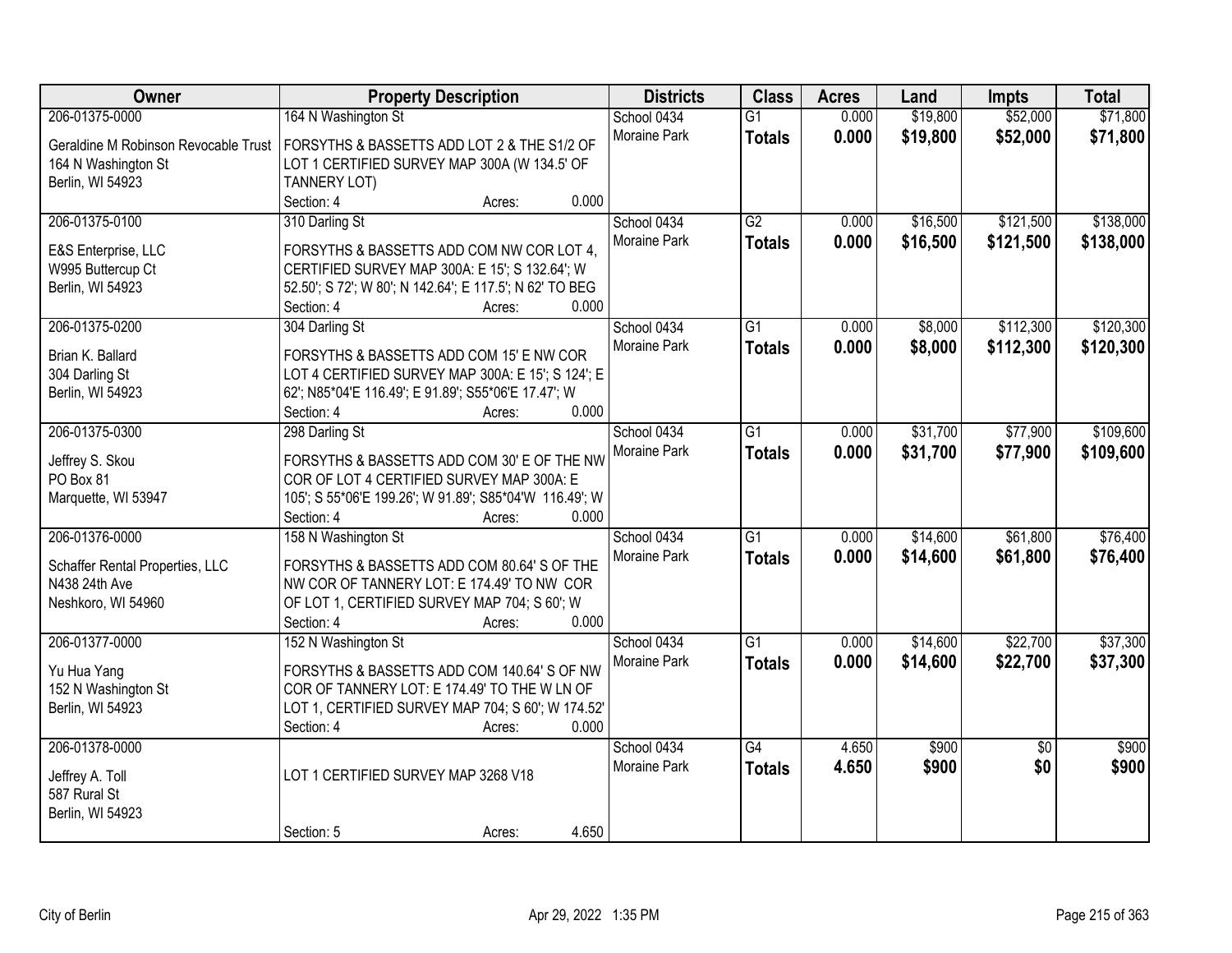| Owner                            | <b>Property Description</b>           |                                                      | <b>Districts</b> | <b>Class</b>        | <b>Acres</b>    | Land   | <b>Impts</b> | <b>Total</b>    |           |
|----------------------------------|---------------------------------------|------------------------------------------------------|------------------|---------------------|-----------------|--------|--------------|-----------------|-----------|
| 206-01378-0100                   | 587 Rural St                          |                                                      |                  | School 0434         | $\overline{G1}$ | 5.000  | \$17,000     | \$77,600        | \$94,600  |
| Annamae Jean Coulson             | LOT 2 CERTIFIED SURVEY MAP 3268 V18   |                                                      |                  | Moraine Park        | <b>Totals</b>   | 5.000  | \$17,000     | \$77,600        | \$94,600  |
| c/o Farmers & Merchants Bank     |                                       |                                                      |                  |                     |                 |        |              |                 |           |
| Attn: Escrow Services            |                                       |                                                      |                  |                     |                 |        |              |                 |           |
| PO Box 270                       | Section: 5                            | Acres:                                               | 5.000            |                     |                 |        |              |                 |           |
| Berlin, WI 54923                 |                                       |                                                      |                  |                     |                 |        |              |                 |           |
| 206-01379-0300                   | 641 Rural St                          |                                                      |                  | School 0434         | $\overline{G1}$ | 2.520  | \$12,700     | \$86,100        | \$98,800  |
|                                  |                                       | FRENCH'S ADD LOT 4 CERTIFIED SURVEY MAP 577          |                  | Moraine Park        | <b>Totals</b>   | 2.520  | \$12,700     | \$86,100        | \$98,800  |
| Pamela Kay Davis<br>641 Rural St | & LOT 1 CSM 1022                      |                                                      |                  |                     |                 |        |              |                 |           |
| Berlin, WI 54923                 |                                       |                                                      |                  |                     |                 |        |              |                 |           |
|                                  | Section: 5                            | Acres:                                               | 2.520            |                     |                 |        |              |                 |           |
| 206-01379-0500                   | 689 Rural St                          |                                                      |                  | School 0434         | G1              | 2.500  | \$17,400     | \$108,300       | \$125,700 |
|                                  |                                       |                                                      |                  | Moraine Park        | G4              | 5.000  | \$1,100      | \$0             | \$1,100   |
| David D. Dretske                 |                                       | FRENCHS ADD LOTS 1, 2, 3 CERTIFIED SURVEY            |                  |                     | <b>Totals</b>   | 7.500  | \$18,500     | \$108,300       | \$126,800 |
| Christine A. Dretske             | MAP577 V2 (BEING LOT 4 & W 1/2 LOT 3) |                                                      |                  |                     |                 |        |              |                 |           |
| 689 Rural St                     |                                       |                                                      |                  |                     |                 |        |              |                 |           |
| Berlin, WI 54923                 | Section: 5                            | Acres:                                               | 7.500            |                     |                 |        |              |                 |           |
| 206-01380-0000                   |                                       |                                                      |                  | School 0434         | G4              | 17.350 | \$2,400      | \$0             | \$2,400   |
| Sandra Werch                     |                                       | FRENCHS ADD LOTS 5, 6, 7, 8, 9, 10, 11, 12 & 13; EXC |                  | Moraine Park        | G <sub>5</sub>  | 35.000 | \$5,800      | \$0             | \$5,800   |
| 709 NW Cumberland St             | LOTS 1 & 2 OF CSM 985                 |                                                      |                  |                     | <b>Totals</b>   | 52.350 | \$8,200      | \$0             | \$8,200   |
| Berlin, WI 54923                 |                                       |                                                      |                  |                     |                 |        |              |                 |           |
|                                  | Section: 5                            | Acres:                                               | 52.350           |                     |                 |        |              |                 |           |
| 206-01380-0100                   | <b>Rural St</b>                       |                                                      |                  | School 0434         | $\overline{G1}$ | 0.918  | \$8,300      | \$0             | \$8,300   |
|                                  |                                       |                                                      |                  | Moraine Park        | <b>Totals</b>   | 0.918  | \$8,300      | \$0             | \$8,300   |
| Sandra Werch                     |                                       | FRENCHS ADD LOT 1 CERTIFIED SURVEY MAP985            |                  |                     |                 |        |              |                 |           |
| 709 NW Cumberland St             | V <sub>4</sub>                        |                                                      |                  |                     |                 |        |              |                 |           |
| Berlin, WI 54923                 | Section: 5                            | Acres:                                               | 0.918            |                     |                 |        |              |                 |           |
| 206-01380-0200                   | 672 Rural St                          |                                                      |                  | School 0434         | $\overline{G1}$ | 0.918  | \$8,300      | \$87,000        | \$95,300  |
|                                  |                                       |                                                      |                  | Moraine Park        |                 |        |              |                 |           |
| Randy A. Krombos                 |                                       | FRENCHS ADD LOT 2 CERTIFIED SURVEY MAP985            |                  |                     | <b>Totals</b>   | 0.918  | \$8,300      | \$87,000        | \$95,300  |
| 672 Rural St                     | V <sub>4</sub>                        |                                                      |                  |                     |                 |        |              |                 |           |
| Berlin, WI 54923-9102            |                                       |                                                      |                  |                     |                 |        |              |                 |           |
|                                  | Section: 5                            | Acres:                                               | 0.918            |                     |                 |        |              |                 |           |
| 206-01381-0000                   |                                       |                                                      |                  | School 0434         | $\overline{G1}$ | 8.670  | \$12,000     | $\overline{50}$ | \$12,000  |
| John F. Trochinski               |                                       | FRENCHS ADD LOTS 14, 15 & 16; EXC PARCEL             |                  | <b>Moraine Park</b> | <b>Totals</b>   | 8.670  | \$12,000     | \$0             | \$12,000  |
| 594 Rural St                     |                                       | 1381.1 & 1381.2 EXC THAT PART LYING SOUTH            |                  |                     |                 |        |              |                 |           |
| Berlin, WI 54923                 | OFBARNES CREEK                        |                                                      |                  |                     |                 |        |              |                 |           |
|                                  | Section: 5                            | Acres:                                               | 8.670            |                     |                 |        |              |                 |           |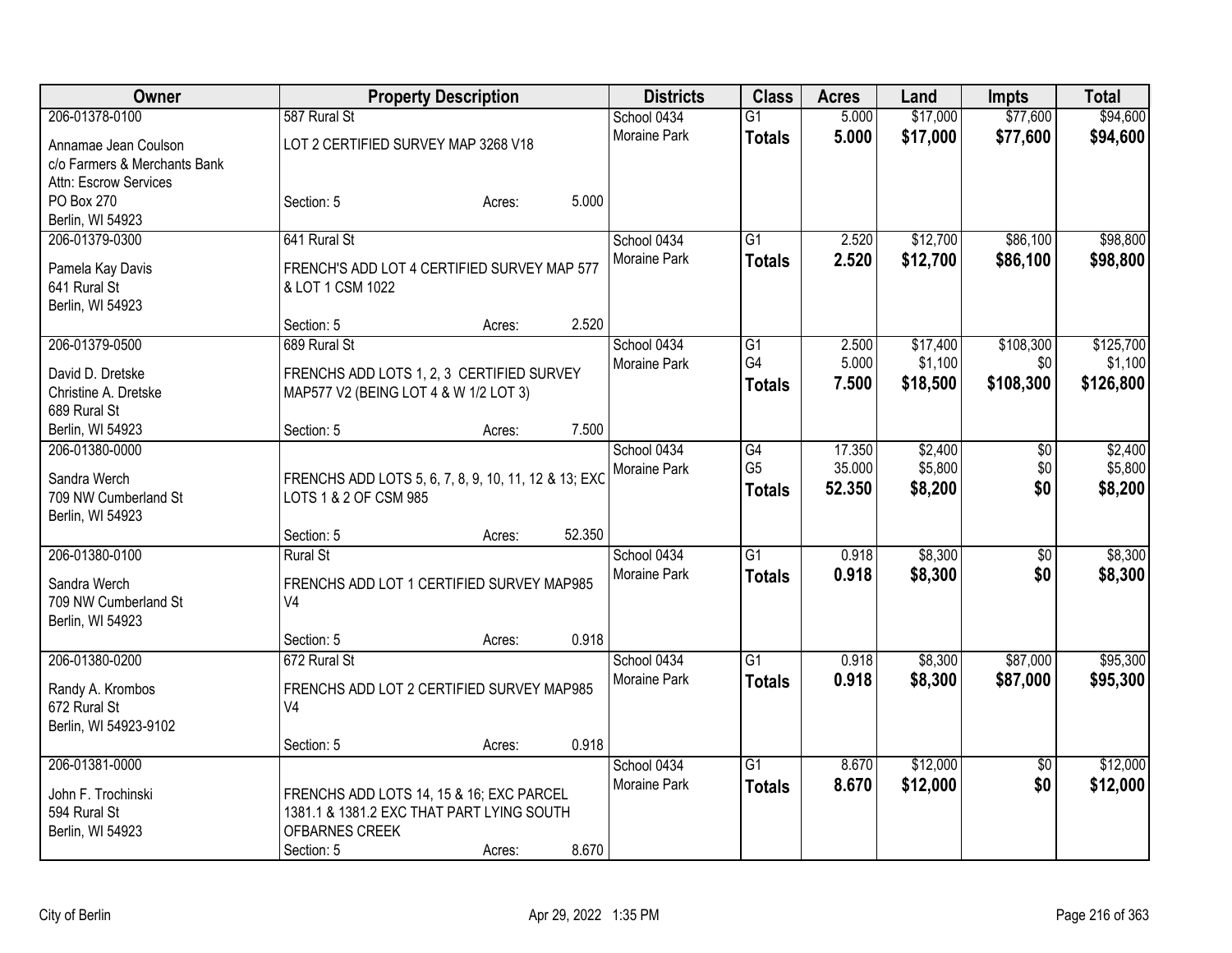| Owner                                | <b>Property Description</b>                                              | <b>Districts</b>            | <b>Class</b>    | <b>Acres</b>   | Land     | Impts           | <b>Total</b> |
|--------------------------------------|--------------------------------------------------------------------------|-----------------------------|-----------------|----------------|----------|-----------------|--------------|
| 206-01381-0100                       |                                                                          | School 0434                 | $\overline{G1}$ | 0.000          | \$1,400  | $\overline{50}$ | \$1,400      |
| John F. Trochinski                   | FRENCHS ADD A STRIP OF LAND 28.96' E & W BY                              | <b>Moraine Park</b>         | <b>Totals</b>   | 0.000          | \$1,400  | \$0             | \$1,400      |
| 594 Rural St                         | 308' N & S TAKEN FROM & OUT OF THE NE COR OF                             |                             |                 |                |          |                 |              |
| Berlin, WI 54923                     | LOT 16 BEING A PART OF PARCEL 1478.2 RURAL                               |                             |                 |                |          |                 |              |
|                                      | 0.000<br>Section: 5<br>Acres:                                            |                             |                 |                |          |                 |              |
| 206-01381-0200                       | 594 Rural St                                                             | School 0434                 | $\overline{G1}$ | 4.286          | \$14,700 | \$128,700       | \$143,400    |
| John F. Trochinski                   | FRENCHS ADD COM 683.90' S & 28.96' W OF NE COR                           | Moraine Park                | <b>Totals</b>   | 4.286          | \$14,700 | \$128,700       | \$143,400    |
| 594 Rural St                         | SEC 5: RUN S 450'; S82*50'14"W 375.16'; N 497'; E 372'                   |                             |                 |                |          |                 |              |
| Berlin, WI 54923                     | & LANDS BET THE FOREGOING & BARNES CREEK                                 |                             |                 |                |          |                 |              |
|                                      | 4.286<br>Section: 5<br>Acres:                                            |                             |                 |                |          |                 |              |
| 206-01381-0300                       |                                                                          | School 0434                 | $\overline{G5}$ | 4.540          | \$1,200  | \$0             | \$1,200      |
|                                      |                                                                          | Moraine Park                | <b>Totals</b>   | 4.540          | \$1,200  | \$0             | \$1,200      |
|                                      | FRENCHS ADD THAT PART OF LOTS 14, 15 & 16<br>LYING SOUTH OF BARNES CREEK |                             |                 |                |          |                 |              |
|                                      |                                                                          |                             |                 |                |          |                 |              |
|                                      | 4.540<br>Section: 5<br>Acres:                                            |                             |                 |                |          |                 |              |
| 206-01382-0000                       | 404 Lafayette St                                                         | School 0434                 | $\overline{G1}$ | 0.200          | \$13,000 | \$99,900        | \$112,900    |
| Jose L. Romero                       | HUSTEDS ADD LOT 1 BLK 209                                                | Moraine Park                | <b>Totals</b>   | 0.200          | \$13,000 | \$99,900        | \$112,900    |
| <b>Habitat For Humanity</b>          |                                                                          |                             |                 |                |          |                 |              |
| PO Box 464                           |                                                                          |                             |                 |                |          |                 |              |
| Wautoma, WI 54982                    | 0.200<br>Section: 4<br>Acres:                                            |                             |                 |                |          |                 |              |
| 206-01383-0000                       | 207 Jefferson St                                                         | School 0434                 | $\overline{G1}$ | 0.000          | \$18,300 | \$58,100        | \$76,400     |
|                                      |                                                                          | Moraine Park                | <b>Totals</b>   | 0.000          | \$18,300 | \$58,100        | \$76,400     |
| Karen A. Keil                        | HUSTEDS ADD LOT 2 & THE N1/2 OF LOT 17 BLK 209                           |                             |                 |                |          |                 |              |
| 207 Jefferson St<br>Berlin, WI 54923 |                                                                          |                             |                 |                |          |                 |              |
|                                      | 0.000<br>Section: 4<br>Acres:                                            |                             |                 |                |          |                 |              |
| 206-01384-0000                       | 413 Monroe St                                                            | School 0434                 | $\overline{G1}$ | 0.000          | \$17,100 | \$50,000        | \$67,100     |
|                                      |                                                                          | Moraine Park                | <b>Totals</b>   | 0.000          | \$17,100 | \$50,000        | \$67,100     |
| Tammy Mc Connell                     | HUSTEDS ADD LOT 3 & LOT 16 BLK 209                                       |                             |                 |                |          |                 |              |
| 413 Monroe St                        |                                                                          |                             |                 |                |          |                 |              |
| Berlin, WI 54923                     |                                                                          |                             |                 |                |          |                 |              |
|                                      | 0.000<br>Section: 4<br>Acres:                                            |                             | $\overline{G1}$ |                |          |                 |              |
| 206-01385-0000                       | 422 Lafayette St                                                         | School 0434<br>Moraine Park |                 | 0.000<br>0.000 | \$21,400 | \$45,400        | \$66,800     |
| Jonathan D. Sahotsky                 | HUSTEDS ADD LOTS 4 & 5 BLK 209                                           |                             | <b>Totals</b>   |                | \$21,400 | \$45,400        | \$66,800     |
| Theresa Sahotsky                     |                                                                          |                             |                 |                |          |                 |              |
| 422 Lafayette St                     |                                                                          |                             |                 |                |          |                 |              |
| Berlin, WI 54923                     | 0.000<br>Section: 4<br>Acres:                                            |                             |                 |                |          |                 |              |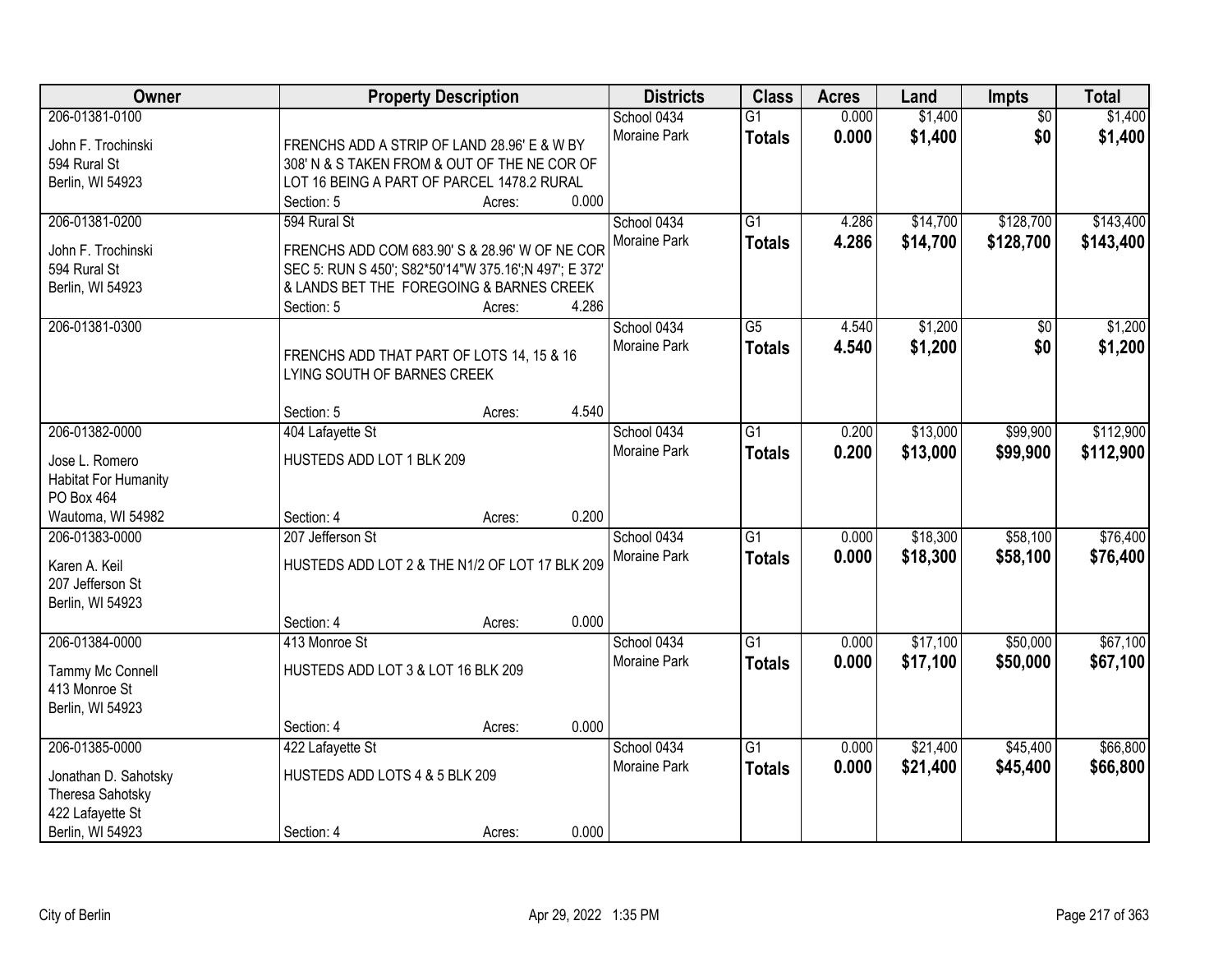| <b>Owner</b>            |                                                | <b>Property Description</b> |       | <b>Districts</b>    | <b>Class</b>    | <b>Acres</b> | Land     | <b>Impts</b> | <b>Total</b> |
|-------------------------|------------------------------------------------|-----------------------------|-------|---------------------|-----------------|--------------|----------|--------------|--------------|
| 206-01386-0000          | 436 Lafayette St                               |                             |       | School 0434         | $\overline{G1}$ | 0.000        | \$13,900 | \$79,700     | \$93,600     |
| Shaw Radloff            | HUSTEDS ADD LOTS 6 & 7 BLK 209                 |                             |       | <b>Moraine Park</b> | <b>Totals</b>   | 0.000        | \$13,900 | \$79,700     | \$93,600     |
| Teena R. Radloff        |                                                |                             |       |                     |                 |              |          |              |              |
| 436 Lafayette St        |                                                |                             |       |                     |                 |              |          |              |              |
| Berlin, WI 54923        | Section: 4                                     | Acres:                      | 0.000 |                     |                 |              |          |              |              |
| 206-01387-0000          | 218 N Kossuth St                               |                             |       | School 0434         | $\overline{G1}$ | 0.000        | \$21,400 | \$75,400     | \$96,800     |
| Tabitha A. Colegrove    | HUSTEDS ADD LOTS 8 & 9 BLK 209                 |                             |       | Moraine Park        | <b>Totals</b>   | 0.000        | \$21,400 | \$75,400     | \$96,800     |
| 218 N Kossuth St        |                                                |                             |       |                     |                 |              |          |              |              |
| Berlin, WI 54293        |                                                |                             |       |                     |                 |              |          |              |              |
|                         | Section: 4                                     | Acres:                      | 0.000 |                     |                 |              |          |              |              |
| 206-01388-0000          | 200 N Kossuth St                               |                             |       | School 0434         | $\overline{G1}$ | 0.000        | \$13,700 | \$72,000     | \$85,700     |
| Dale G. Kuklinski       | HUSTEDS ADD LOT 10 BLK 209                     |                             |       | Moraine Park        | <b>Totals</b>   | 0.000        | \$13,700 | \$72,000     | \$85,700     |
| 258 Water St            |                                                |                             |       |                     |                 |              |          |              |              |
| Berlin, WI 54923        |                                                |                             |       |                     |                 |              |          |              |              |
|                         | Section: 4                                     | Acres:                      | 0.000 |                     |                 |              |          |              |              |
| 206-01388-0100          | 441 Monroe St                                  |                             |       | School 0434         | $\overline{G1}$ | 0.000        | \$13,700 | \$78,900     | \$92,600     |
| Michael Eichstedt Sr    | HUSTEDS ADD LOT 11 BLK 209                     |                             |       | Moraine Park        | <b>Totals</b>   | 0.000        | \$13,700 | \$78,900     | \$92,600     |
| Maureen Eichstedt       |                                                |                             |       |                     |                 |              |          |              |              |
| 441 Monroe St Po Box 11 |                                                |                             |       |                     |                 |              |          |              |              |
| Berlin, WI 54923        | Section: 4                                     | Acres:                      | 0.000 |                     |                 |              |          |              |              |
| 206-01389-0000          | 433 Monroe St                                  |                             |       | School 0434         | $\overline{G1}$ | 0.000        | \$21,400 | \$45,300     | \$66,700     |
| Dale R. Krause          | HUSTEDS ADD LOTS 12 & 13 BLK 209               |                             |       | Moraine Park        | <b>Totals</b>   | 0.000        | \$21,400 | \$45,300     | \$66,700     |
| 433 Monroe St           |                                                |                             |       |                     |                 |              |          |              |              |
| Berlin, WI 54923        |                                                |                             |       |                     |                 |              |          |              |              |
|                         | Section: 4                                     | Acres:                      | 0.000 |                     |                 |              |          |              |              |
| 206-01390-0100          | 423 Monroe St                                  |                             |       | School 0434         | $\overline{G1}$ | 0.000        | \$21,400 | \$76,200     | \$97,600     |
| Bruce J. Raub           | HUSTEDS ADD LOT 14 & W 2.1' OF LOT 15 BLK 209; |                             |       | Moraine Park        | <b>Totals</b>   | 0.000        | \$21,400 | \$76,200     | \$97,600     |
| 423 Monroe St           | HUSTEDS ADD E 63.9' OF LOT 15 BLK 209          |                             |       |                     |                 |              |          |              |              |
| Berlin, WI 54923        |                                                |                             |       |                     |                 |              |          |              |              |
|                         | Section: 4                                     | Acres:                      | 0.000 |                     |                 |              |          |              |              |
| 206-01392-0000          | 197 Jefferson St                               |                             |       | School 0434         | $\overline{G1}$ | 0.000        | \$18,300 | \$43,200     | \$61,500     |
| Hugo Arturo Galindo Sr  | HUSTEDS ADD LOT 18 & THE S1/2 OF LOT 17 BLK    |                             |       | <b>Moraine Park</b> | <b>Totals</b>   | 0.000        | \$18,300 | \$43,200     | \$61,500     |
| 197 Jefferson St        | 209                                            |                             |       |                     |                 |              |          |              |              |
| Berlin, WI 54923        |                                                |                             |       |                     |                 |              |          |              |              |
|                         | Section: 4                                     | Acres:                      | 0.000 |                     |                 |              |          |              |              |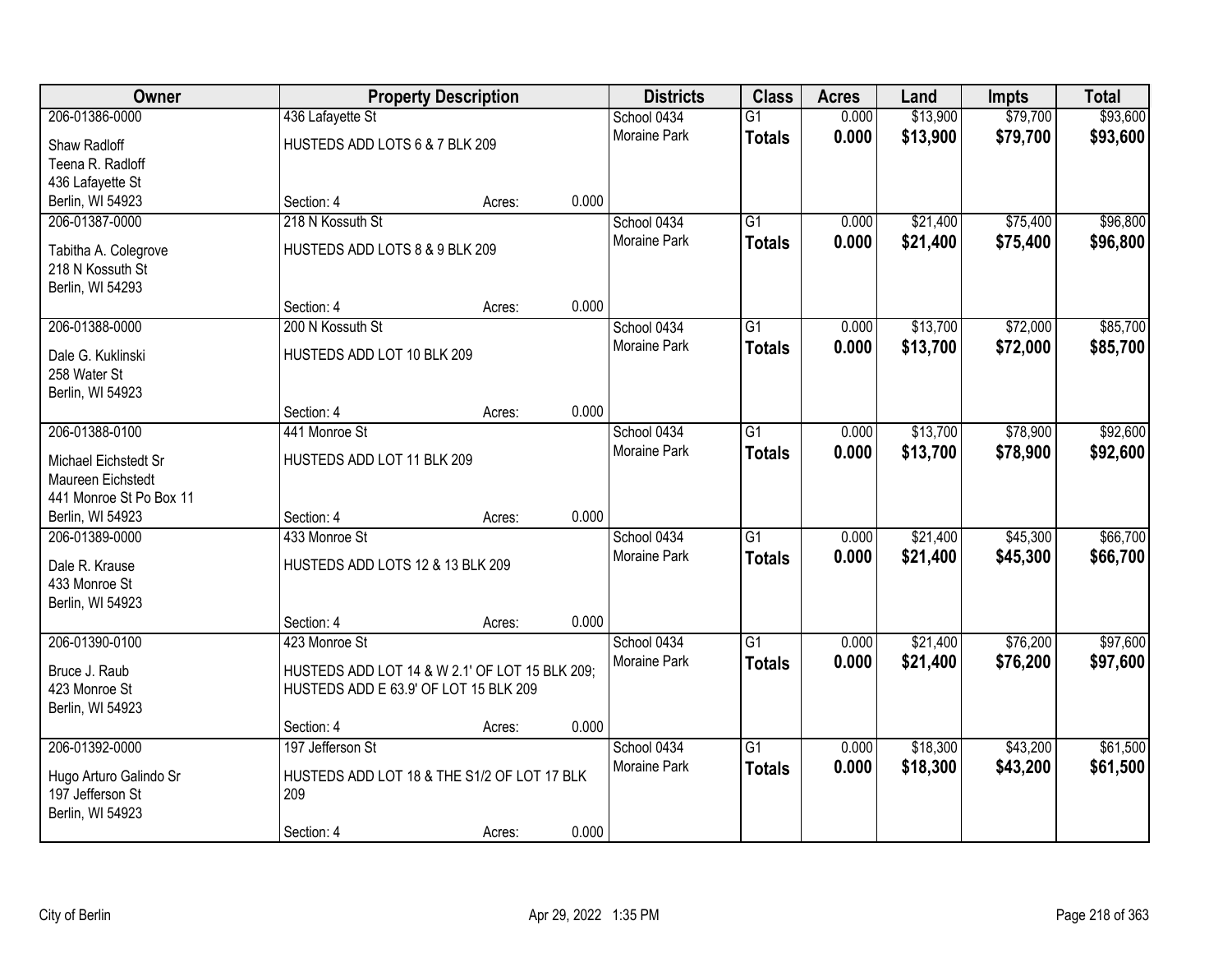| <b>Owner</b><br><b>Property Description</b>                                      |                                                                                                                | <b>Districts</b> | <b>Class</b> | <b>Acres</b>                       | Land                             | <b>Impts</b>   | <b>Total</b>         |                        |                        |
|----------------------------------------------------------------------------------|----------------------------------------------------------------------------------------------------------------|------------------|--------------|------------------------------------|----------------------------------|----------------|----------------------|------------------------|------------------------|
| 206-01393-0000<br>Brian J. Wallace<br>W1734 County Rd Tw<br>Mayville, WI 53050   | 194 Mound St<br>RIVERSIDE PARK - LYLES ADD W 58'4" OF LOT 1 BLK                                                |                  |              | School 0434<br>Moraine Park        | $\overline{G1}$<br><b>Totals</b> | 0.200<br>0.200 | \$12,100<br>\$12,100 | \$48,400<br>\$48,400   | \$60,500<br>\$60,500   |
|                                                                                  | Section: 9                                                                                                     | Acres:           | 0.200        |                                    |                                  |                |                      |                        |                        |
| 206-01394-0000<br>Michael M. Werch<br>120 Rolling Green Cir<br>Oshkosh, WI 54904 | 232 Canal St<br>RIVERSIDE PARK - LYLES ADD E 7'8" OF LOT 1 &<br>THE W 58'4" OF LOT 2 BLK 1                     |                  |              | School 0434<br>Moraine Park        | $\overline{G1}$<br><b>Totals</b> | 0.000<br>0.000 | \$13,400<br>\$13,400 | \$36,400<br>\$36,400   | \$49,800<br>\$49,800   |
|                                                                                  | Section: 9                                                                                                     | Acres:           | 0.000        |                                    |                                  |                |                      |                        |                        |
| 206-01395-0000<br>Thomas J. Blau<br>228 Canal St<br>Berlin, WI 54923             | 228 Canal St<br>RIVERSIDE PARK - LYLES ADD THE E 7'8" OF LOT 2;<br>LOT 3; & LOT 4 EXC THE W 125' THEREOF BLK 1 |                  |              | School 0434<br>Moraine Park        | $\overline{G1}$<br><b>Totals</b> | 0.300<br>0.300 | \$23,400<br>\$23,400 | \$69,800<br>\$69,800   | \$93,200<br>\$93,200   |
|                                                                                  | Section: 9                                                                                                     | Acres:           | 0.300        |                                    |                                  |                |                      |                        |                        |
| 206-01396-0000<br>Jeremy J. Kemnitz<br>206 Mound St<br>Berlin, WI 54923          | 206 Mound St<br>RIVERSIDE PARK - LYLES ADD W 125' OF LOT 4 BLK                                                 |                  |              | School 0434<br><b>Moraine Park</b> | $\overline{G1}$<br><b>Totals</b> | 0.000<br>0.000 | \$20,000<br>\$20,000 | \$68,100<br>\$68,100   | \$88,100<br>\$88,100   |
|                                                                                  | Section: 9                                                                                                     | Acres:           | 0.000        |                                    |                                  |                |                      |                        |                        |
| 206-01397-0000<br>Mary A. Boomgard<br>212 Mound St<br>Berlin, WI 54923           | 212 Mound St<br>RIVERSIDE PARK - LYLES ADD LOT 5 BLK 1<br>Section: 9                                           | Acres:           | 0.000        | School 0434<br>Moraine Park        | $\overline{G1}$<br><b>Totals</b> | 0.000<br>0.000 | \$22,800<br>\$22,800 | \$87,600<br>\$87,600   | \$110,400<br>\$110,400 |
| 206-01397-0100                                                                   | 218 Mound St                                                                                                   |                  |              | School 0434                        | $\overline{G1}$                  | 0.000          | \$22,700             | \$88,100               | \$110,800              |
| Cheryl L. Pica<br>218 Mound St<br>Berlin, WI 54923                               | RIVERSIDE PARK - LYLES ADD LOT 6 BLK 1                                                                         |                  |              | Moraine Park                       | <b>Totals</b>                    | 0.000          | \$22,700             | \$88,100               | \$110,800              |
|                                                                                  | Section: 9                                                                                                     | Acres:           | 0.000        |                                    |                                  |                |                      |                        |                        |
| 206-01398-0000<br>Frances Becker<br>224 Mound St<br>Berlin, WI 54923             | 224 Mound St<br>RIVERSIDE PARK - LYLES ADD LOTS 7 & 8 BLK 1<br>Section: 9                                      |                  | 0.000        | School 0434<br>Moraine Park        | $\overline{G1}$<br><b>Totals</b> | 0.000<br>0.000 | \$35,400<br>\$35,400 | \$110,500<br>\$110,500 | \$145,900<br>\$145,900 |
|                                                                                  |                                                                                                                | Acres:           |              |                                    |                                  |                |                      |                        |                        |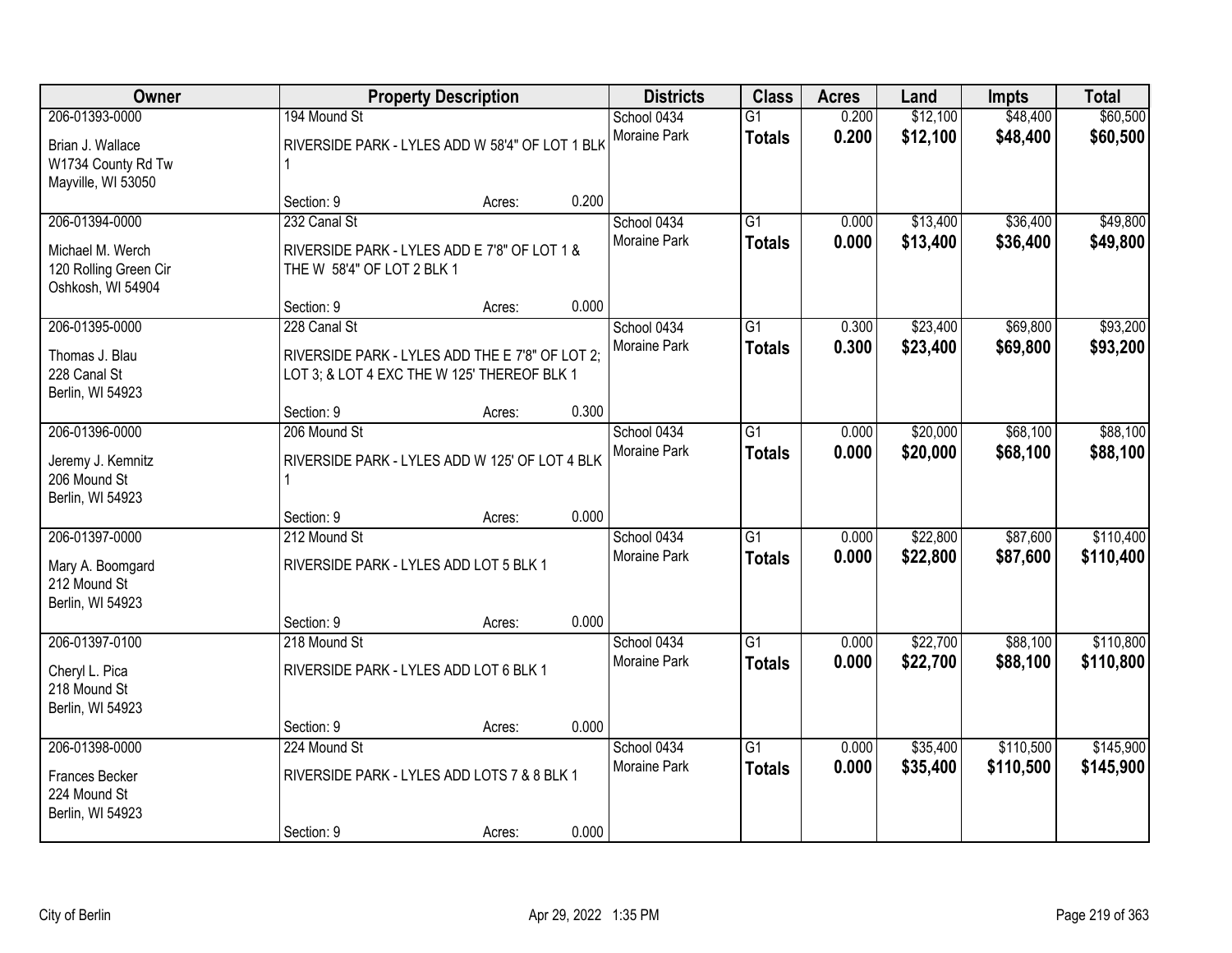| Owner                                                        |                                   | <b>Property Description</b>                                                                     |       | <b>Districts</b>            | <b>Class</b>                     | <b>Acres</b>   | Land                 | Impts                  | <b>Total</b>           |
|--------------------------------------------------------------|-----------------------------------|-------------------------------------------------------------------------------------------------|-------|-----------------------------|----------------------------------|----------------|----------------------|------------------------|------------------------|
| 206-01399-0000                                               | 240 Mound St                      |                                                                                                 |       | School 0434                 | $\overline{G1}$                  | 0.000          | \$37,000             | \$82,100               | \$119,100              |
| Patek Revocable Trust<br>240 Mound St<br>Berlin, WI 54923    |                                   | RIVERSIDE PARK - LYLES ADD LOTS 9 & 10 BLK 1                                                    |       | Moraine Park                | <b>Totals</b>                    | 0.000          | \$37,000             | \$82,100               | \$119,100              |
|                                                              | Section: 9                        | Acres:                                                                                          | 0.000 |                             |                                  |                |                      |                        |                        |
| 206-01400-0000<br>Evyn L. Stadler                            | 248 Mound St                      | RIVERSIDE PARK - LYLES ADD THE N 65.17' OF LOT                                                  |       | School 0434<br>Moraine Park | $\overline{G1}$<br><b>Totals</b> | 0.000<br>0.000 | \$24,500<br>\$24,500 | \$98,100<br>\$98,100   | \$122,600<br>\$122,600 |
| 248 Mound St<br>Berlin, WI 54923                             | 11 BLK 1<br>Section: 9            | Acres:                                                                                          | 0.000 |                             |                                  |                |                      |                        |                        |
| 206-01400-0100                                               | 256 Mound St                      |                                                                                                 |       | School 0434                 | $\overline{G1}$                  | 0.000          | \$33,800             | \$72,200               | \$106,000              |
| Joseph Formiller<br>W4490 Chappa Rd<br>Berlin, WI 54923      |                                   | RIVERSIDE PARK - LYLES ADD THE S 1' OF LOT 11<br>ALL OF LOT 12 AND THE N 32.83' OF LOT 13 BLK 1 |       | Moraine Park                | <b>Totals</b>                    | 0.000          | \$33,800             | \$72,200               | \$106,000              |
|                                                              | Section: 9                        | Acres:                                                                                          | 0.000 |                             |                                  |                |                      |                        |                        |
| 206-01401-0000                                               | 262 Mound St                      |                                                                                                 |       | School 0434                 | $\overline{G2}$                  | 0.000          | \$25,400             | \$131,900              | \$157,300              |
| James D. Brown<br>W14388 County Hwy As<br>Markesan, WI 53946 | LOT 14 & THE N 4' OF LOT 15 BLK 1 | RIVERSIDE PARK - LYLES ADD S1/2 LOT 13 ALL OF                                                   |       | Moraine Park                | <b>Totals</b>                    | 0.000          | \$25,400             | \$131,900              | \$157,300              |
|                                                              | Section: 9                        | Acres:                                                                                          | 0.000 |                             |                                  |                |                      |                        |                        |
| 206-01401-0100                                               | 274 Mound St                      |                                                                                                 |       | School 0434                 | $\overline{G1}$                  | 0.000          | \$21,200             | \$44,500               | \$65,700               |
| Aaron D. Hein                                                |                                   | RIVERSIDE PARK - LYLES ADD S 62' OF THE W 275'                                                  |       | Moraine Park                | <b>Totals</b>                    | 0.000          | \$21,200             | \$44,500               | \$65,700               |
| 274 Mound St                                                 |                                   | OF LOT 15 & THE N 28' OF THE W 275' OF LOT 16                                                   |       |                             |                                  |                |                      |                        |                        |
| Berlin, WI 54923                                             | BLK <sub>1</sub>                  |                                                                                                 |       |                             |                                  |                |                      |                        |                        |
|                                                              | Section: 9                        | Acres:                                                                                          | 0.000 |                             |                                  |                |                      |                        |                        |
| 206-01401-0200                                               | 284 Mound St                      |                                                                                                 |       | School 0434                 | X4                               | 0.650          | $\sqrt{6}$           | $\overline{50}$        | $\frac{6}{3}$          |
| Clarity Care Inc                                             |                                   | RIVERSIDE PARK - LYLES ADD THE S 38' OF THE W                                                   |       | Moraine Park                | <b>Totals</b>                    | 0.650          | \$0                  | \$0                    | \$0                    |
| 424 Washington Ave                                           |                                   | 275' OF LOT 16; THE W 275' OF LOT 17; & THE N 13'                                               |       |                             |                                  |                |                      |                        |                        |
| Oshkosh, WI 54901                                            | OF THE W 275' OF LOT 18 BLK 1     |                                                                                                 |       |                             |                                  |                |                      |                        |                        |
|                                                              | Section: 9                        | Acres:                                                                                          | 0.650 |                             |                                  |                |                      |                        |                        |
| 206-01401-0300                                               |                                   |                                                                                                 |       | School 0434<br>Moraine Park | $\overline{X4}$                  | 1.641<br>1.641 | \$0<br>\$0           | $\overline{50}$<br>\$0 | $\sqrt{50}$<br>\$0     |
| Whpc-Edgewater LLC                                           |                                   | RIVERSIDE PARK - LYLES ADD LOT 15, EXC THE N 4'                                                 |       |                             | <b>Totals</b>                    |                |                      |                        |                        |
| 150 E Gilman St                                              |                                   | & THE W 275' THEREOF; LOTS 16 & 17 EXC THE W                                                    |       |                             |                                  |                |                      |                        |                        |
| <b>Suite 1500</b>                                            |                                   | 275' THEREOF; LOT 18 EXC THE N 13' OF THE W                                                     |       |                             |                                  |                |                      |                        |                        |
| Madison, WI 53703                                            | Section: 9                        | Acres:                                                                                          | 1.641 |                             |                                  |                |                      |                        |                        |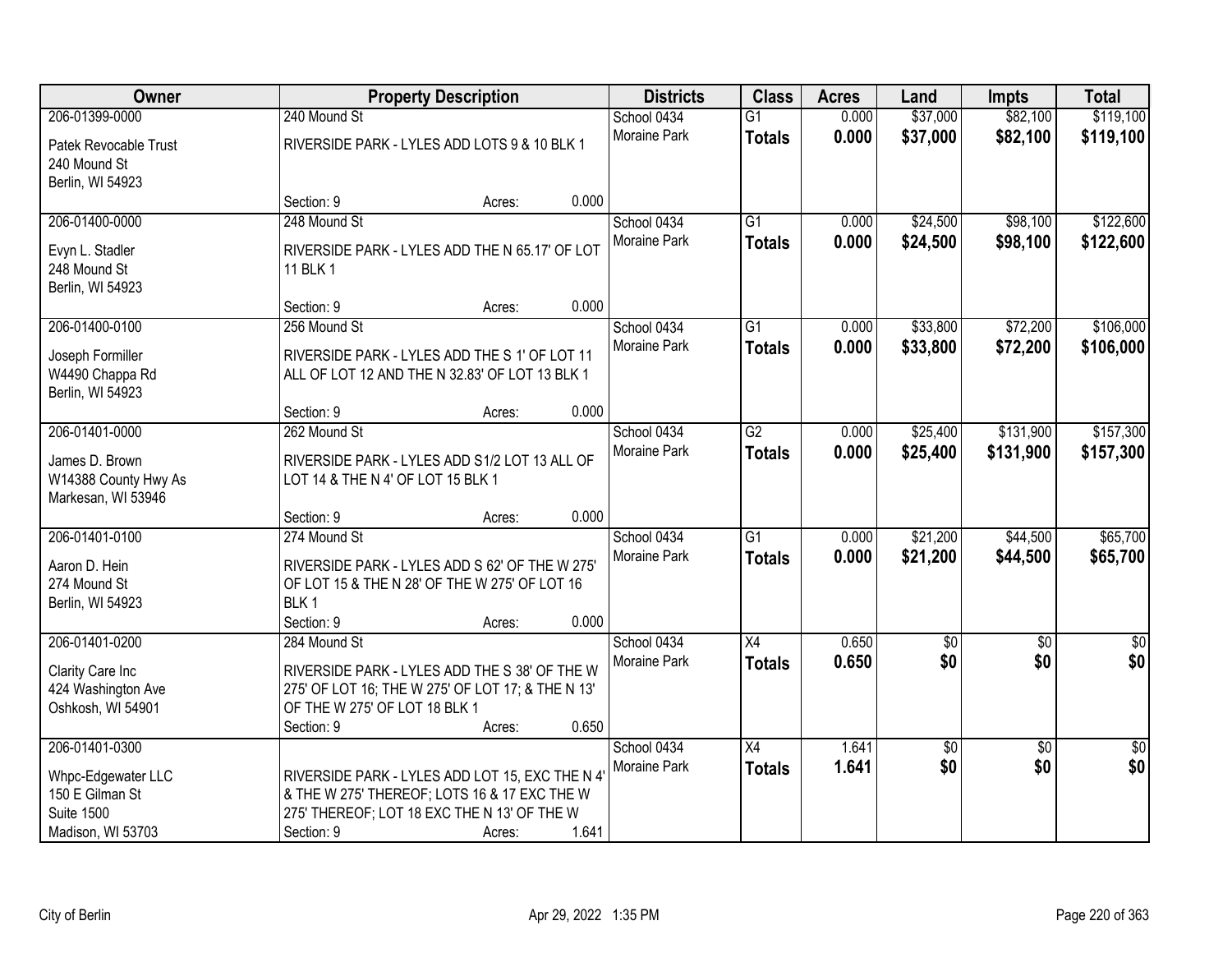| Owner                                  | <b>Property Description</b>                         | <b>Districts</b> | <b>Class</b>    | <b>Acres</b> | Land            | <b>Impts</b>    | <b>Total</b>    |
|----------------------------------------|-----------------------------------------------------|------------------|-----------------|--------------|-----------------|-----------------|-----------------|
| 206-01402-0000                         | 324 Mound St                                        | School 0434      | $\overline{G1}$ | 0.000        | \$16,800        | \$83,200        | \$100,000       |
| Yee Vang                               | RIVERSIDE PARK - LYLES ADD COM 100' N OF THE        | Moraine Park     | <b>Totals</b>   | 0.000        | \$16,800        | \$83,200        | \$100,000       |
| Mee Y. Vang                            | SW COR OF BLK 1 LYLES ADD: RUN E 110'; N 100'; W    |                  |                 |              |                 |                 |                 |
| 324 Mound St                           | 110'; S 100' TO BEG (BEING PART OF LOTS 22, 23, 24  |                  |                 |              |                 |                 |                 |
| Berlin, WI 54923                       | 0.000<br>Section: 9<br>Acres:                       |                  |                 |              |                 |                 |                 |
| 206-01402-0100                         | 332 Mound St                                        | School 0434      | $\overline{G1}$ | 0.000        | \$16,800        | \$72,200        | \$89,000        |
|                                        |                                                     | Moraine Park     | <b>Totals</b>   | 0.000        | \$16,800        | \$72,200        | \$89,000        |
| Rachelle M. Myers                      | RIVERSIDE PARK - LYLES ADD COM AT THE SW            |                  |                 |              |                 |                 |                 |
| 332 Mound St                           | COR OF LOT 25, BLK 1: RUN N 100'; E 110'; S 100'; W |                  |                 |              |                 |                 |                 |
| Berlin, WI 54923                       | 110' TO BEG (BEING PT OF LOTS 24 & 25 BLK 1)        |                  |                 |              |                 |                 |                 |
|                                        | 0.000<br>Section: 9<br>Acres:                       |                  |                 |              |                 |                 |                 |
| 206-01402-0200                         | 310 Mound St                                        | School 0434      | $\overline{X4}$ | 1.226        | $\overline{50}$ | $\overline{50}$ | $\overline{30}$ |
| Whpc-Edgewater LLC                     | RIVERSIDE PARK - LYLES ADD LOT 1 CERTIFIED          | Moraine Park     | <b>Totals</b>   | 1.226        | \$0             | \$0             | \$0             |
| 150 E Gilman St                        | SURVEY MAP 842; ALSO COM 252.85' E OF NW COR        |                  |                 |              |                 |                 |                 |
| <b>Suite 1500</b>                      | LOT 1 CSM 842: N 18.50'; E 32.15'; S 18.47'; W TO   |                  |                 |              |                 |                 |                 |
| Madison, WI 53703                      | 1.226<br>Section: 9<br>Acres:                       |                  |                 |              |                 |                 |                 |
| 206-01402-0400                         | 225 Van Horn St                                     | School 0434      | $\overline{G1}$ | 0.000        | \$13,500        | \$69,800        | \$83,300        |
|                                        |                                                     | Moraine Park     | <b>Totals</b>   | 0.000        | \$13,500        | \$69,800        | \$83,300        |
| Fevziye Browning                       | RIVERSIDE PARK - LYLES ADD THE E 253' OF LOT 25     |                  |                 |              |                 |                 |                 |
| 225 Van Horn St                        | & THE E 253' OF THE S 34' OF LOT 24 BLK 1           |                  |                 |              |                 |                 |                 |
| Berlin, WI 54923                       |                                                     |                  |                 |              |                 |                 |                 |
|                                        | 0.000<br>Section: 9<br>Acres:                       |                  |                 |              |                 |                 |                 |
| 206-01402-0500                         | 320 Mound St                                        | School 0434      | $\overline{G1}$ | 0.000        | \$16,700        | \$52,400        | \$69,100        |
| Jacquelyn K. Albert                    | RIVERSIDE PARK - LYLES ADD LOT 2 CERTIFIED          | Moraine Park     | <b>Totals</b>   | 0.000        | \$16,700        | \$52,400        | \$69,100        |
| 320 Mound St                           | SURVEY MAP 970 V4                                   |                  |                 |              |                 |                 |                 |
| Berlin, WI 54923                       |                                                     |                  |                 |              |                 |                 |                 |
|                                        | 0.000<br>Section: 9<br>Acres:                       |                  |                 |              |                 |                 |                 |
| 206-01402-0600                         | 322 Mound St                                        | School 0434      | $\overline{G1}$ | 0.000        | \$13,100        | \$72,300        | \$85,400        |
|                                        |                                                     | Moraine Park     |                 |              |                 |                 |                 |
| Mary Beth D (Decd Mamerow              | RIVERSIDE PARK - LYLES ADD LOT 1 CERTIFIED          |                  | <b>Totals</b>   | 0.000        | \$13,100        | \$72,300        | \$85,400        |
| 309 Huenink Ave                        | SURVEY MAP 970 V4                                   |                  |                 |              |                 |                 |                 |
| Cedar Grove, WI 53013                  |                                                     |                  |                 |              |                 |                 |                 |
|                                        | 0.000<br>Section: 9<br>Acres:                       |                  |                 |              |                 |                 |                 |
| 206-01403-0000                         | 193 Mound St                                        | School 0434      | $\overline{G1}$ | 0.000        | \$18,100        | \$81,000        | \$99,100        |
|                                        | RIVERSIDE PARK - LYLES ADD OUTLOT 1 BLK 2 EXC       | Moraine Park     | <b>Totals</b>   | 0.000        | \$18,100        | \$81,000        | \$99,100        |
| Dale A. Schroeder<br>Emma L. Schroeder | S 2' THEREOF                                        |                  |                 |              |                 |                 |                 |
| 193 Mound St                           |                                                     |                  |                 |              |                 |                 |                 |
| Berlin, WI 54923                       | 0.000<br>Section: 9                                 |                  |                 |              |                 |                 |                 |
|                                        | Acres:                                              |                  |                 |              |                 |                 |                 |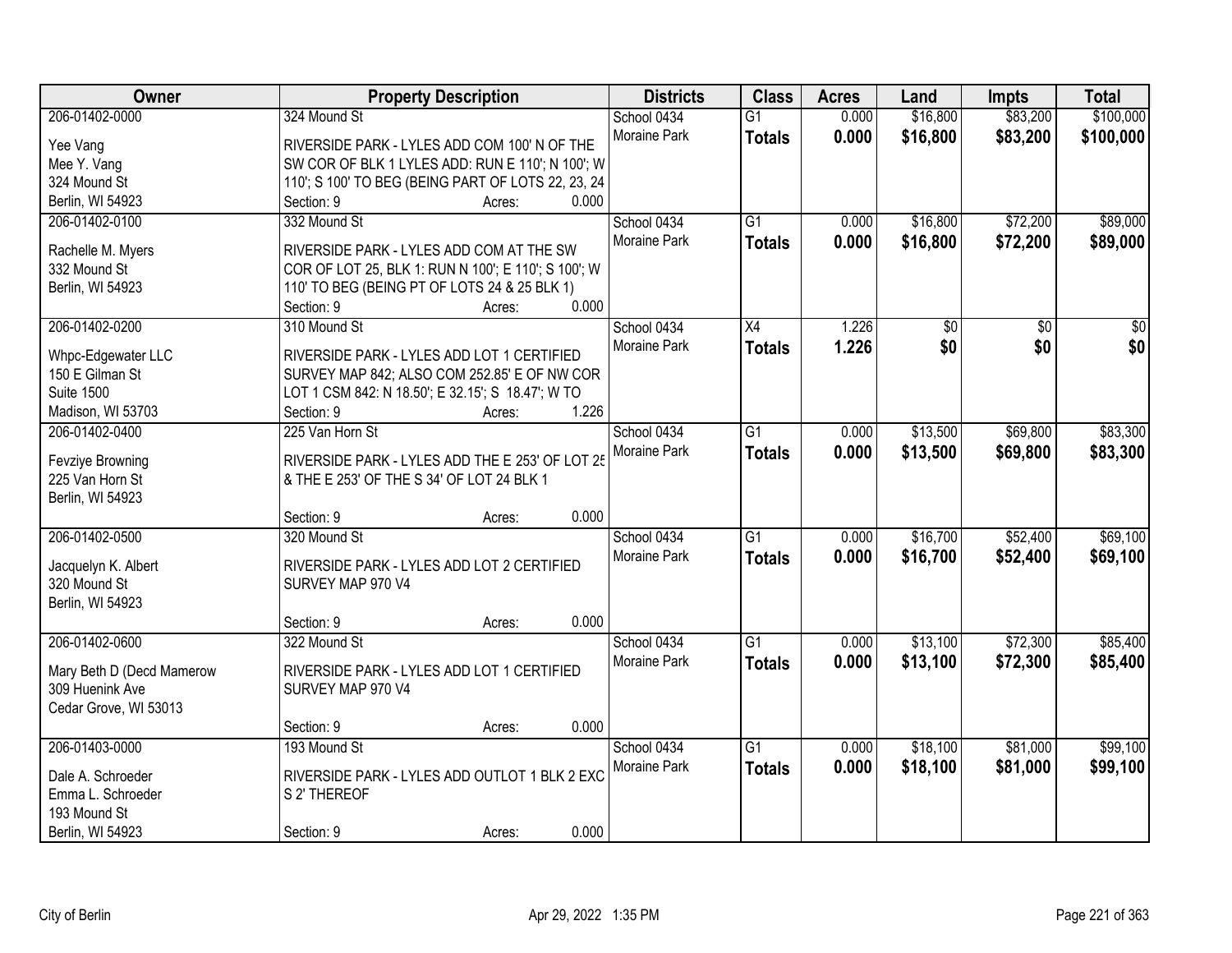| Owner                                   | <b>Property Description</b>                                           |        |       | <b>Districts</b>    | <b>Class</b>    | <b>Acres</b> | Land     | <b>Impts</b> | <b>Total</b> |
|-----------------------------------------|-----------------------------------------------------------------------|--------|-------|---------------------|-----------------|--------------|----------|--------------|--------------|
| 206-01404-0000                          | 199 Mound St                                                          |        |       | School 0434         | $\overline{G1}$ | 0.000        | \$13,700 | \$35,100     | \$48,800     |
| Jose L. Fuentes                         | RIVERSIDE PARK - LYLES ADD N1/2 OF OUTLOT 2                           |        |       | Moraine Park        | <b>Totals</b>   | 0.000        | \$13,700 | \$35,100     | \$48,800     |
| Maria Irma Fuentes                      | EXC THE S 2' THEREOF & THE S 2' OF OUTLOT 1                           |        |       |                     |                 |              |          |              |              |
| 199 Mound St                            | BLK <sub>2</sub>                                                      |        |       |                     |                 |              |          |              |              |
| Berlin, WI 54923                        | Section: 9                                                            | Acres: | 0.000 |                     |                 |              |          |              |              |
| 206-01405-0000                          | 207 Mound St                                                          |        |       | School 0434         | $\overline{G1}$ | 0.000        | \$14,100 | \$57,900     | \$72,000     |
| Karen Mcconnell                         | RIVERSIDE PARK - LYLES ADD S1/2 OF OUTLOT 2 &                         |        |       | <b>Moraine Park</b> | <b>Totals</b>   | 0.000        | \$14,100 | \$57,900     | \$72,000     |
| 207 Mound St                            | THE S 2' OF THE N1/2 OUTLOT 2 BLK 2                                   |        |       |                     |                 |              |          |              |              |
| Berlin, WI 54923                        |                                                                       |        |       |                     |                 |              |          |              |              |
|                                         | Section: 9                                                            | Acres: | 0.000 |                     |                 |              |          |              |              |
| 206-01406-0000                          | 268 Canal St                                                          |        |       | School 0434         | $\overline{G1}$ | 0.350        | \$20,200 | \$57,900     | \$78,100     |
|                                         |                                                                       |        |       | Moraine Park        | <b>Totals</b>   | 0.350        | \$20,200 | \$57,900     | \$78,100     |
| <b>Gerald Krause</b><br>Carol A. Krause | RIVERSIDE PARK - LYLES ADD LOTS 1 & 2 BLK 2;<br>EXC THE S 14' THEREOF |        |       |                     |                 |              |          |              |              |
| 268 Canal St                            |                                                                       |        |       |                     |                 |              |          |              |              |
| Berlin, WI 54923                        | Section: 9                                                            | Acres: | 0.350 |                     |                 |              |          |              |              |
| 206-01406-0100                          | 206 S Brooklyn St                                                     |        |       | School 0434         | $\overline{G1}$ | 0.000        | \$15,900 | \$95,800     | \$111,700    |
|                                         |                                                                       |        |       | <b>Moraine Park</b> | <b>Totals</b>   | 0.000        | \$15,900 | \$95,800     | \$111,700    |
| Donald Groskreutz                       | RIVERSIDE PARK - LYLES ADD LOT 3 AND THE S 14'                        |        |       |                     |                 |              |          |              |              |
| 206 S Brooklyn St                       | OF LOTS 1 & 2 BLK 2                                                   |        |       |                     |                 |              |          |              |              |
| Berlin, WI 54923                        |                                                                       |        |       |                     |                 |              |          |              |              |
|                                         | Section: 9                                                            | Acres: | 0.000 |                     |                 |              |          |              |              |
| 206-01407-0000                          | 214 S Brooklyn St                                                     |        |       | School 0434         | $\overline{G1}$ | 0.000        | \$21,400 | \$74,300     | \$95,700     |
| Ryan O. Gaetzke                         | RIVERSIDE PARK - LYLES ADD LOTS 4 & 5 BLK 2                           |        |       | <b>Moraine Park</b> | <b>Totals</b>   | 0.000        | \$21,400 | \$74,300     | \$95,700     |
| 214 S Brooklyn St                       |                                                                       |        |       |                     |                 |              |          |              |              |
| Berlin, WI 54923                        |                                                                       |        |       |                     |                 |              |          |              |              |
|                                         | Section: 9                                                            | Acres: | 0.000 |                     |                 |              |          |              |              |
| 206-01408-0000                          | 226 S Brooklyn St                                                     |        |       | School 0434         | $\overline{G1}$ | 0.000        | \$21,400 | \$91,400     | \$112,800    |
| Tawnii T. Thompson                      | RIVERSIDE PARK - LYLES ADD LOTS 6 & 7 BLK 2                           |        |       | Moraine Park        | <b>Totals</b>   | 0.000        | \$21,400 | \$91,400     | \$112,800    |
| 226 S Brooklyn St                       |                                                                       |        |       |                     |                 |              |          |              |              |
| Berlin, WI 54923                        |                                                                       |        |       |                     |                 |              |          |              |              |
|                                         | Section: 9                                                            | Acres: | 0.000 |                     |                 |              |          |              |              |
| 206-01409-0000                          | 236 S Brooklyn St                                                     |        |       | School 0434         | $\overline{G1}$ | 0.000        | \$13,700 | \$62,200     | \$75,900     |
|                                         |                                                                       |        |       | <b>Moraine Park</b> | <b>Totals</b>   | 0.000        | \$13,700 | \$62,200     | \$75,900     |
| Kiersten Hunt                           | RIVERSIDE PARK - LYLES ADD LOT 8 BLK 2                                |        |       |                     |                 |              |          |              |              |
| 236 S Brooklyn St                       |                                                                       |        |       |                     |                 |              |          |              |              |
| Berlin, WI 54923                        | Section: 9                                                            |        | 0.000 |                     |                 |              |          |              |              |
|                                         |                                                                       | Acres: |       |                     |                 |              |          |              |              |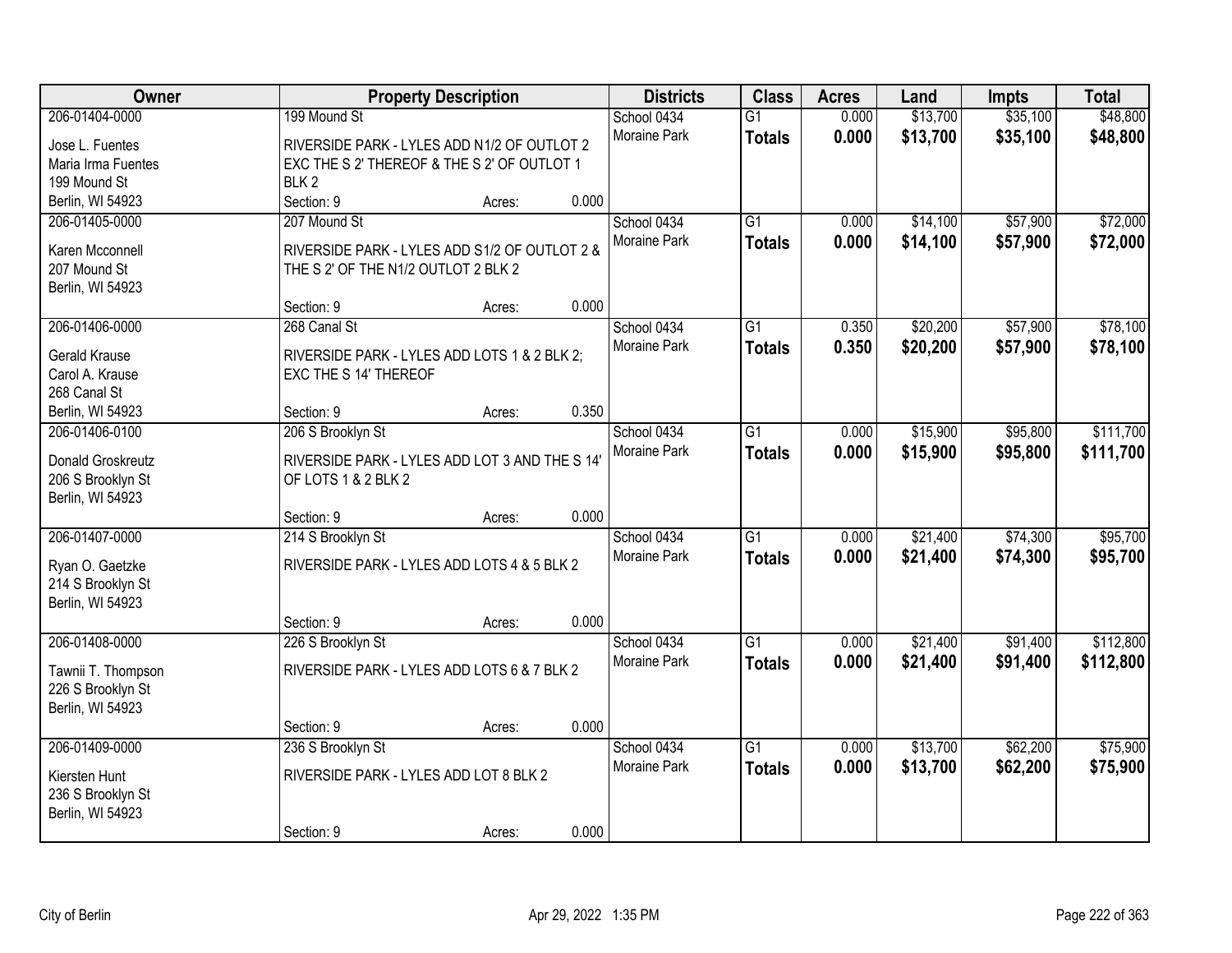| <b>Owner</b>                             | <b>Property Description</b>                                                                 |        | <b>Districts</b> | <b>Class</b>        | <b>Acres</b>    | Land  | <b>Impts</b> | <b>Total</b> |           |
|------------------------------------------|---------------------------------------------------------------------------------------------|--------|------------------|---------------------|-----------------|-------|--------------|--------------|-----------|
| 206-01410-0000                           | 241 Mound St                                                                                |        |                  | School 0434         | $\overline{G1}$ | 0.000 | \$13,700     | \$72,900     | \$86,600  |
| Danial G. Sawyer                         | RIVERSIDE PARK - LYLES ADD LOT 20 BLK 2                                                     |        |                  | Moraine Park        | <b>Totals</b>   | 0.000 | \$13,700     | \$72,900     | \$86,600  |
| 241 Mound St                             |                                                                                             |        |                  |                     |                 |       |              |              |           |
| Berlin, WI 54923                         |                                                                                             |        |                  |                     |                 |       |              |              |           |
|                                          | Section: 9                                                                                  | Acres: | 0.000            |                     |                 |       |              |              |           |
| 206-01410-0100                           | 247 Mound St                                                                                |        |                  | School 0434         | $\overline{G1}$ | 0.000 | \$13,700     | \$58,400     | \$72,100  |
| Mary J. Chappa                           | RIVERSIDE PARK - LYLES ADD LOT 19 BLK 2                                                     |        |                  | <b>Moraine Park</b> | <b>Totals</b>   | 0.000 | \$13,700     | \$58,400     | \$72,100  |
| 247 Mound St                             |                                                                                             |        |                  |                     |                 |       |              |              |           |
| Berlin, WI 54923                         |                                                                                             |        |                  |                     |                 |       |              |              |           |
|                                          | Section: 9                                                                                  | Acres: | 0.000            |                     |                 |       |              |              |           |
| 206-01410-0200                           | 248 S Brooklyn St                                                                           |        |                  | School 0434         | $\overline{G1}$ | 0.000 | \$23,000     | \$71,400     | \$94,400  |
| Jackie L. Greer                          | RIVERSIDE PARK - LYLES ADD LOTS 9 & 10 & THE                                                |        |                  | Moraine Park        | <b>Totals</b>   | 0.000 | \$23,000     | \$71,400     | \$94,400  |
| James E. Greer                           | N1/2 OF LOT 11 BLK 2                                                                        |        |                  |                     |                 |       |              |              |           |
| 248 S Brooklyn St                        |                                                                                             |        |                  |                     |                 |       |              |              |           |
| Berlin, WI 54923                         | Section: 9                                                                                  | Acres: | 0.000            |                     |                 |       |              |              |           |
| 206-01411-0000                           | 253 Mound St                                                                                |        |                  | School 0434         | $\overline{G1}$ | 0.000 | \$13,700     | \$42,500     | \$56,200  |
| Kelie J. Block                           | RIVERSIDE PARK - LYLES ADD LOT 18 BLK 2                                                     |        |                  | Moraine Park        | <b>Totals</b>   | 0.000 | \$13,700     | \$42,500     | \$56,200  |
| 253 Mound St                             |                                                                                             |        |                  |                     |                 |       |              |              |           |
| Berlin, WI 54923                         |                                                                                             |        |                  |                     |                 |       |              |              |           |
|                                          | Section: 9                                                                                  | Acres: | 0.000            |                     |                 |       |              |              |           |
| 206-01412-0000                           | 262 S Brooklyn St                                                                           |        |                  | School 0434         | $\overline{G1}$ | 0.000 | \$19,800     | \$102,900    | \$122,700 |
|                                          |                                                                                             |        |                  | Moraine Park        | <b>Totals</b>   | 0.000 | \$19,800     | \$102,900    | \$122,700 |
| Ralph W. Fabricius<br>Kathy J. Fabricius | RIVERSIDE PARK - LYLES ADD THE S1/2 OF LOT 11<br>& ALL OF LOT 12 & THE N14' OF LOT 13 BLK 2 |        |                  |                     |                 |       |              |              |           |
| 262 S Brooklyn St                        |                                                                                             |        |                  |                     |                 |       |              |              |           |
| Berlin, WI 54923                         | Section: 9                                                                                  | Acres: | 0.000            |                     |                 |       |              |              |           |
| 206-01412-0100                           | 270 S Brooklyn St                                                                           |        |                  | School 0434         | $\overline{G1}$ | 0.000 | \$20,300     | \$78,400     | \$98,700  |
|                                          |                                                                                             |        |                  | Moraine Park        | <b>Totals</b>   | 0.000 | \$20,300     | \$78,400     | \$98,700  |
| Elaine Pearl Kafer                       | RIVERSIDE PARK - LYLES ADD LOT 14 & THE S 52'                                               |        |                  |                     |                 |       |              |              |           |
| 609 Broadway<br>Apt 53                   | OF LOT 13 BLK 2                                                                             |        |                  |                     |                 |       |              |              |           |
| Berlin, WI 54923                         | Section: 9                                                                                  | Acres: | 0.000            |                     |                 |       |              |              |           |
| 206-01412-0200                           | 269 Mound St                                                                                |        |                  | School 0434         | $\overline{G1}$ | 0.000 | \$21,400     | \$93,200     | \$114,600 |
|                                          |                                                                                             |        |                  | <b>Moraine Park</b> | <b>Totals</b>   | 0.000 | \$21,400     | \$93,200     | \$114,600 |
| Edmund M. Marks                          | RIVERSIDE PARK - LYLES ADD LOTS 15 & 16 BLK 2                                               |        |                  |                     |                 |       |              |              |           |
| Linda L. Marks<br>269 Mound St           |                                                                                             |        |                  |                     |                 |       |              |              |           |
| Berlin, WI 54923                         | Section: 9                                                                                  | Acres: | 0.000            |                     |                 |       |              |              |           |
|                                          |                                                                                             |        |                  |                     |                 |       |              |              |           |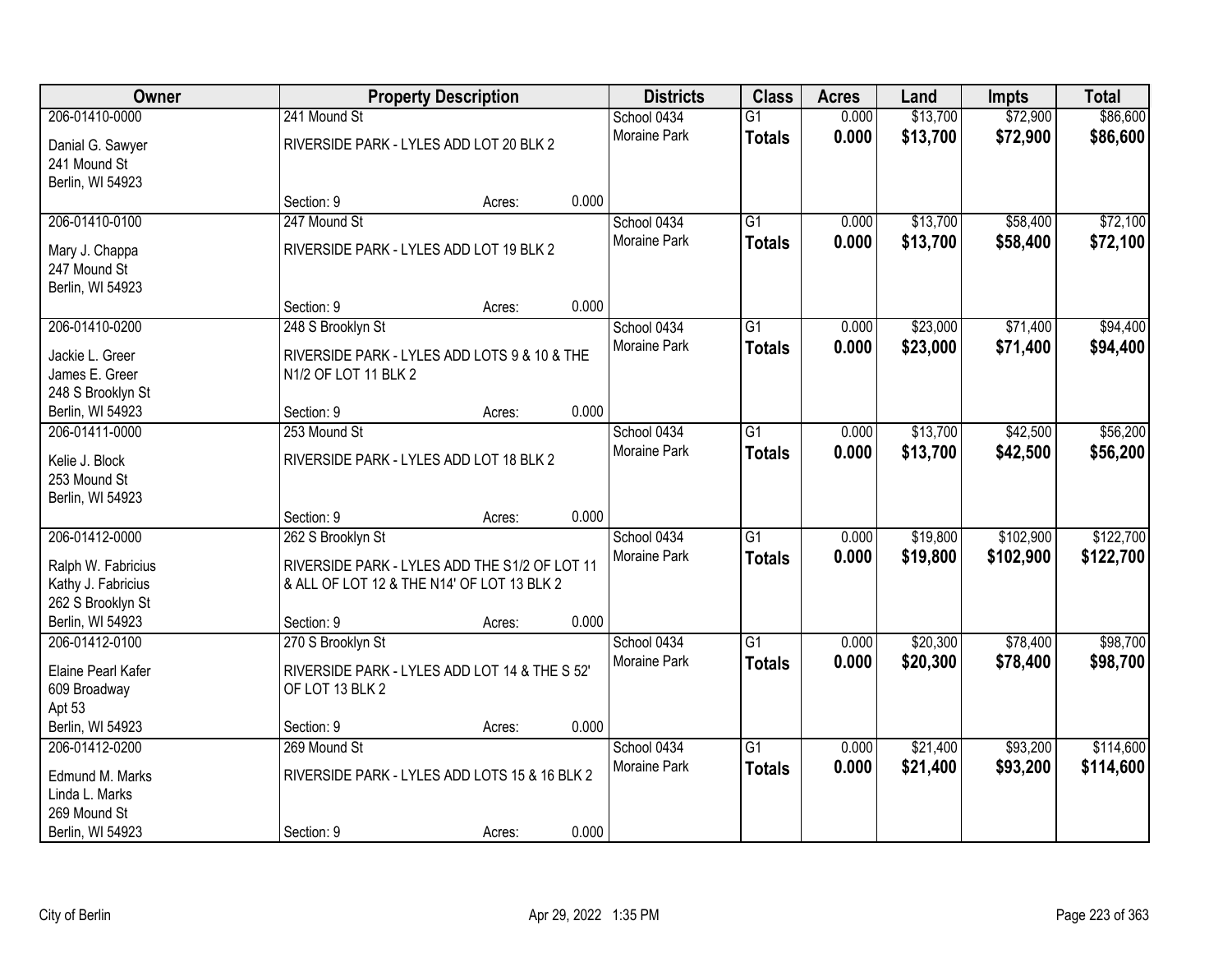| Owner                               | <b>Property Description</b>                                             |        | <b>Districts</b> | <b>Class</b>        | <b>Acres</b>    | Land  | <b>Impts</b> | <b>Total</b> |           |
|-------------------------------------|-------------------------------------------------------------------------|--------|------------------|---------------------|-----------------|-------|--------------|--------------|-----------|
| 206-01413-0000                      | 257 Mound St                                                            |        |                  | School 0434         | $\overline{G1}$ | 0.000 | \$13,700     | \$54,300     | \$68,000  |
| Kay L. Zietlow                      | RIVERSIDE PARK - LYLES ADD LOT 17 BLK 2                                 |        |                  | Moraine Park        | <b>Totals</b>   | 0.000 | \$13,700     | \$54,300     | \$68,000  |
| 257 Mound St                        |                                                                         |        |                  |                     |                 |       |              |              |           |
| Berlin, WI 54923                    | Section: 9                                                              |        | 0.000            |                     |                 |       |              |              |           |
| 206-01414-0000                      | 225 Mound St                                                            | Acres: |                  | School 0434         | $\overline{G1}$ | 0.000 | \$13,700     | \$45,300     | \$59,000  |
|                                     |                                                                         |        |                  | <b>Moraine Park</b> | <b>Totals</b>   | 0.000 | \$13,700     | \$45,300     | \$59,000  |
| David A. Schmidt                    | RIVERSIDE PARK - LYLES ADD N1/2 OF LOT 22 &                             |        |                  |                     |                 |       |              |              |           |
| 225 Mound St                        | THE S1/2 OF LOT 23 BLK 2                                                |        |                  |                     |                 |       |              |              |           |
| Berlin, WI 54923                    | Section: 9                                                              | Acres: | 0.000            |                     |                 |       |              |              |           |
| 206-01414-0100                      | 233 Mound St                                                            |        |                  | School 0434         | $\overline{G1}$ | 0.000 | \$18,300     | \$111,600    | \$129,900 |
|                                     |                                                                         |        |                  | Moraine Park        | <b>Totals</b>   | 0.000 | \$18,300     | \$111,600    | \$129,900 |
| Thomas P. Hansen                    | RIVERSIDE PARK - LYLES ADD LOT 21 & THE S1/2                            |        |                  |                     |                 |       |              |              |           |
| Linda A. Hansen<br>233 Mound St     | OF LOT 22 BLK 2                                                         |        |                  |                     |                 |       |              |              |           |
| Berlin, WI 54923                    | Section: 9                                                              | Acres: | 0.000            |                     |                 |       |              |              |           |
| 206-01414-0200                      | 219 Mound St                                                            |        |                  | School 0434         | G1              | 0.000 | \$13,700     | \$69,700     | \$83,400  |
|                                     |                                                                         |        |                  | <b>Moraine Park</b> | <b>Totals</b>   | 0.000 | \$13,700     | \$69,700     | \$83,400  |
| Merlyn B. Soda<br>N7554 State Rd 49 | RIVERSIDE PARK - LYLES ADD N1/2 OF LOT 23 &<br>THE S1/2 OF LOT 24 BLK 2 |        |                  |                     |                 |       |              |              |           |
| Berlin, WI 54923                    |                                                                         |        |                  |                     |                 |       |              |              |           |
|                                     | Section: 9                                                              | Acres: | 0.000            |                     |                 |       |              |              |           |
| 206-01415-0000                      | 213 Mound St                                                            |        |                  | School 0434         | $\overline{G1}$ | 0.000 | \$13,700     | \$73,100     | \$86,800  |
| Dylan C. Scheuers                   | RIVERSIDE PARK - LYLES ADD N1/2 OF LOT 24 & ALI                         |        |                  | Moraine Park        | <b>Totals</b>   | 0.000 | \$13,700     | \$73,100     | \$86,800  |
| 213 Mound St                        | OF LOT 25 BLK 2                                                         |        |                  |                     |                 |       |              |              |           |
| Berlin, WI 54923                    |                                                                         |        |                  |                     |                 |       |              |              |           |
|                                     | Section: 9                                                              | Acres: | 0.000            |                     |                 |       |              |              |           |
| 206-01416-0000                      | 196 S Grove St                                                          |        |                  | School 0434         | $\overline{G1}$ | 0.000 | \$13,700     | \$70,000     | \$83,700  |
| Debra K. Reetz                      | RIVERSIDE PARK - LYLES ADD LOT 1 BLK 3                                  |        |                  | Moraine Park        | <b>Totals</b>   | 0.000 | \$13,700     | \$70,000     | \$83,700  |
| 196 S Grove St                      |                                                                         |        |                  |                     |                 |       |              |              |           |
| Berlin, WI 54923                    |                                                                         |        |                  |                     |                 |       |              |              |           |
|                                     | Section: 9                                                              | Acres: | 0.000            |                     |                 |       |              |              |           |
| 206-01416-0100                      | 290 Canal St                                                            |        |                  | School 0434         | $\overline{G1}$ | 0.000 | \$13,700     | \$46,400     | \$60,100  |
| Peter D. Seaman                     | RIVERSIDE PARK - LYLES ADD LOT 2 BLK 3                                  |        |                  | Moraine Park        | <b>Totals</b>   | 0.000 | \$13,700     | \$46,400     | \$60,100  |
| PO Box 342                          |                                                                         |        |                  |                     |                 |       |              |              |           |
| Berlin, WI 54923                    |                                                                         |        |                  |                     |                 |       |              |              |           |
|                                     | Section: 9                                                              | Acres: | 0.000            |                     |                 |       |              |              |           |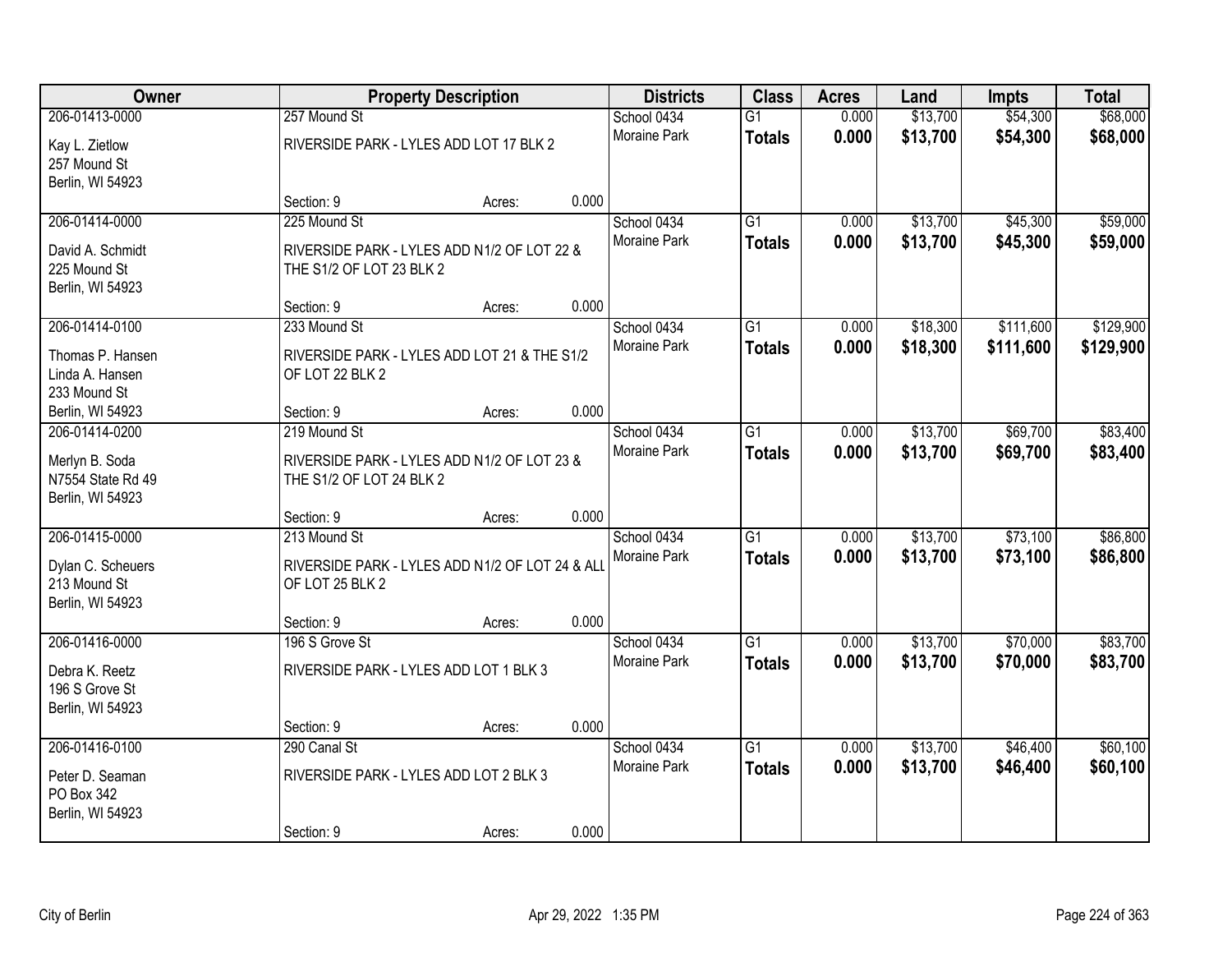| Owner                                                                               |                                                                                             | <b>Property Description</b>                                                   |       | <b>Districts</b>                   | <b>Class</b>                     | <b>Acres</b>   | Land                 | Impts                  | <b>Total</b>           |
|-------------------------------------------------------------------------------------|---------------------------------------------------------------------------------------------|-------------------------------------------------------------------------------|-------|------------------------------------|----------------------------------|----------------|----------------------|------------------------|------------------------|
| 206-01416-0200<br>Peter D. Seaman<br>PO Box 342<br>Berlin, WI 54923                 | LOT 4 BLK 3                                                                                 | School 0434<br>Moraine Park<br>RIVERSIDE PARK - LYLES ADD LOT 3 & THE N1/2 OF |       |                                    | $\overline{G1}$<br><b>Totals</b> | 0.000<br>0.000 | \$18,300<br>\$18,300 | $\overline{50}$<br>\$0 | \$18,300<br>\$18,300   |
|                                                                                     | Section: 9                                                                                  | Acres:                                                                        | 0.000 |                                    |                                  |                |                      |                        |                        |
| 206-01417-0000<br>Rosemarie Quimby<br>c/o Elizabeth Whitmore<br>224 S Grove St      | 224 S Grove St<br>RIVERSIDE PARK - LYLES ADD LOT 6 BLK 3 LIFE<br>ESTATE: ELIZABETH WHITMORE |                                                                               |       | School 0434<br><b>Moraine Park</b> | $\overline{G1}$<br><b>Totals</b> | 0.000<br>0.000 | \$13,700<br>\$13,700 | \$65,600<br>\$65,600   | \$79,300<br>\$79,300   |
| Berlin, WI 54923                                                                    | Section: 9                                                                                  | Acres:                                                                        | 0.000 |                                    |                                  |                |                      |                        |                        |
| 206-01417-0100<br>Thomas A Nigus Living Trust<br>230 S Grove St<br>Berlin, WI 54923 | 230 S Grove St<br>RIVERSIDE PARK - LYLES ADD LOT 7 BLK 3                                    |                                                                               |       | School 0434<br>Moraine Park        | $\overline{G1}$<br><b>Totals</b> | 0.000<br>0.000 | \$13,700<br>\$13,700 | \$98,400<br>\$98,400   | \$112,100<br>\$112,100 |
|                                                                                     | Section: 9                                                                                  | Acres:                                                                        | 0.000 |                                    |                                  |                |                      |                        |                        |
| 206-01417-0101<br>Alejandro Vera<br>Rafaela Vera<br>236 S Grove St                  | 236 S Grove St<br>RIVERSIDE PARK - LYLES ADD LOT 8 BLK 3                                    |                                                                               |       | School 0434<br>Moraine Park        | G1<br><b>Totals</b>              | 0.000<br>0.000 | \$13,700<br>\$13,700 | \$130,300<br>\$130,300 | \$144,000<br>\$144,000 |
| Berlin, WI 54923                                                                    | Section: 9                                                                                  | Acres:                                                                        | 0.000 |                                    |                                  |                |                      |                        |                        |
| 206-01417-0200<br>Debra K. Lux<br>W10633 Triangle Rd<br>Pickett, WI 54964           | RIVERSIDE PARK - LYLES ADD LOT 25 BLK 3                                                     |                                                                               |       | School 0434<br><b>Moraine Park</b> | $\overline{G1}$<br><b>Totals</b> | 0.000<br>0.000 | \$13,700<br>\$13,700 | $\overline{50}$<br>\$0 | \$13,700<br>\$13,700   |
|                                                                                     | Section: 9                                                                                  | Acres:                                                                        | 0.000 |                                    |                                  |                |                      |                        |                        |
| 206-01417-0300<br>Stone Holding Group LLC<br>PO Box 28512<br>Green Bay, WI 54324    | 235 S Brooklyn St<br>RIVERSIDE PARK - LYLES ADD LOT 21 BLK 3                                |                                                                               |       | School 0434<br>Moraine Park        | $\overline{G1}$<br><b>Totals</b> | 0.200<br>0.200 | \$13,700<br>\$13,700 | \$66,100<br>\$66,100   | \$79,800<br>\$79,800   |
|                                                                                     | Section: 9                                                                                  | Acres:                                                                        | 0.200 |                                    |                                  |                |                      |                        |                        |
| 206-01417-0400<br>Kevin M. Krause<br>229 S Brooklyn St<br>Berlin, WI 54923          | 229 S Brooklyn St<br>RIVERSIDE PARK - LYLES ADD LOT 22 BLK 3<br>Section: 9                  | Acres:                                                                        | 0.000 | School 0434<br><b>Moraine Park</b> | $\overline{G1}$<br><b>Totals</b> | 0.000<br>0.000 | \$13,700<br>\$13,700 | \$63,900<br>\$63,900   | \$77,600<br>\$77,600   |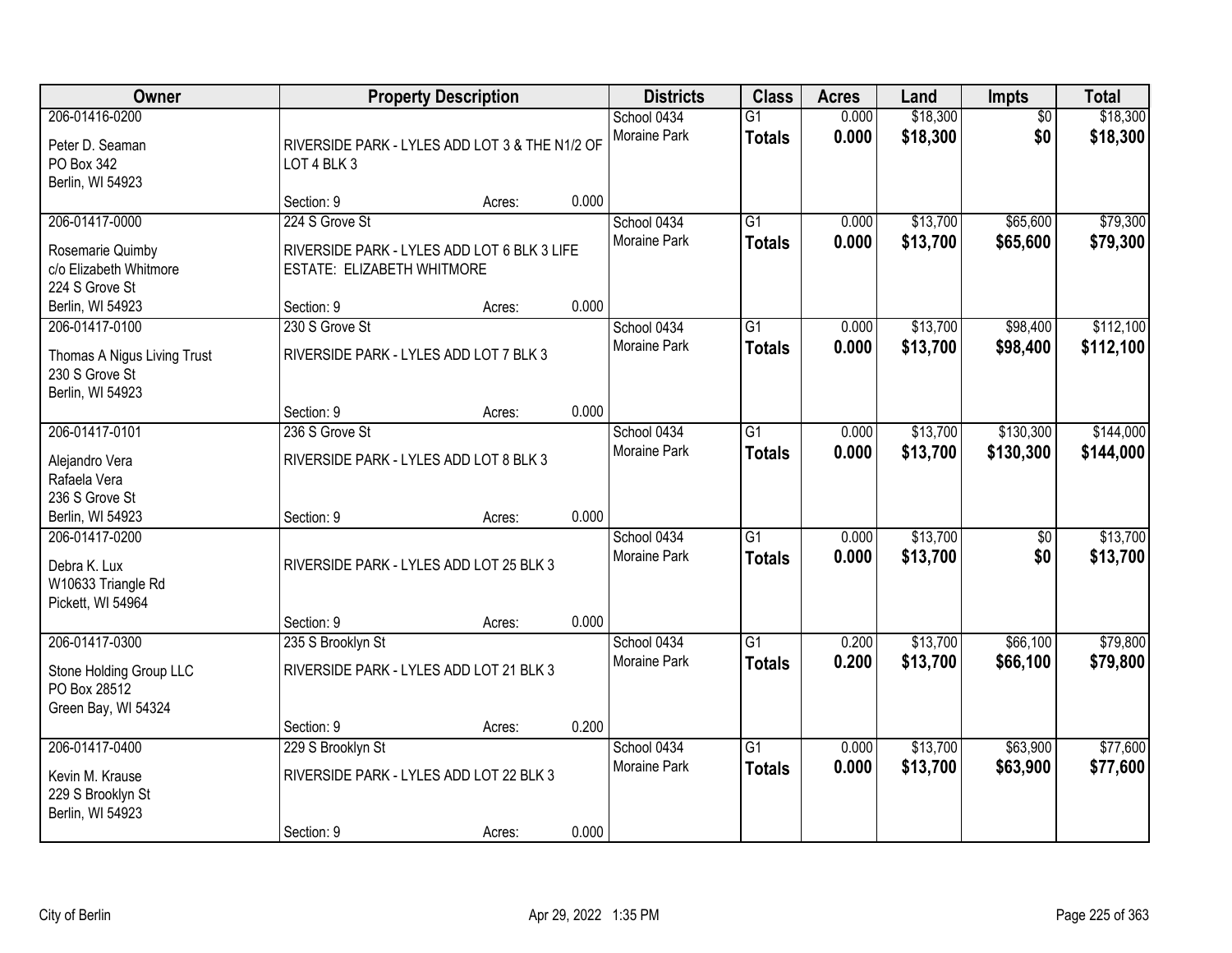| Owner                                                             |                                                               | <b>Property Description</b> |       |                             | <b>Districts</b><br><b>Class</b> | <b>Acres</b>   | Land                 | <b>Impts</b>         | <b>Total</b>         |
|-------------------------------------------------------------------|---------------------------------------------------------------|-----------------------------|-------|-----------------------------|----------------------------------|----------------|----------------------|----------------------|----------------------|
| 206-01417-0500                                                    | 217 S Brooklyn St                                             |                             |       | School 0434<br>Moraine Park | $\overline{G1}$                  | 0.000<br>0.000 | \$13,700<br>\$13,700 | \$58,000<br>\$58,000 | \$71,700<br>\$71,700 |
| David L. Rozek<br>217 S Brooklyn St<br>Berlin, WI 54923           | RIVERSIDE PARK - LYLES ADD LOT 24 BLK 3                       |                             |       |                             | <b>Totals</b>                    |                |                      |                      |                      |
|                                                                   | Section: 9                                                    | Acres:                      | 0.000 |                             |                                  |                |                      |                      |                      |
| 206-01417-0600                                                    | 223 S Brooklyn St                                             |                             |       | School 0434                 | $\overline{G1}$                  | 0.200          | \$13,700             | \$73,000             | \$86,700             |
| Richard Lastra<br>223 S Brooklyn St<br>Berlin, WI 54923           | RIVERSIDE PARK - LYLES ADD LOT 23 BLK 3                       |                             |       | <b>Moraine Park</b>         | <b>Totals</b>                    | 0.200          | \$13,700             | \$73,000             | \$86,700             |
|                                                                   | Section: 9                                                    | Acres:                      | 0.200 |                             |                                  |                |                      |                      |                      |
| 206-01417-0700                                                    | 218 S Grove St                                                |                             |       | School 0434                 | $\overline{G1}$                  | 0.000          | \$18,300             | \$30,400             | \$48,700             |
| <b>Brian Wilson</b><br>N3361 County Rd Ee<br>Redgranite, WI 54970 | RIVERSIDE PARK - LYLES ADD LOT 5 & THE S1/2 OF<br>LOT 4 BLK 3 |                             |       | Moraine Park                | <b>Totals</b>                    | 0.000          | \$18,300             | \$30,400             | \$48,700             |
|                                                                   | Section: 9                                                    | Acres:                      | 0.000 |                             |                                  |                |                      |                      |                      |
| 206-01418-0000                                                    | 242 S Grove St                                                |                             |       | School 0434                 | $\overline{G1}$                  | 0.000          | \$13,700             | \$76,900             | \$90,600             |
| Pablo Barrera Belmontes<br>242 S Grove St<br>Berlin, WI 54923     | RIVERSIDE PARK - LYLES ADD LOT 9 BLK 3                        |                             |       | <b>Moraine Park</b>         | <b>Totals</b>                    | 0.000          | \$13,700             | \$76,900             | \$90,600             |
|                                                                   | Section: 9                                                    | Acres:                      | 0.000 |                             |                                  |                |                      |                      |                      |
| 206-01418-0100                                                    | 248 S Grove St                                                |                             |       | School 0434                 | $\overline{G1}$                  | 0.000          | \$13,700             | \$77,400             | \$91,100             |
| Candace J. Schuelke                                               | RIVERSIDE PARK - LYLES ADD LOT 10 BLK 3                       |                             |       | <b>Moraine Park</b>         | <b>Totals</b>                    | 0.000          | \$13,700             | \$77,400             | \$91,100             |
| 248 S Grove St                                                    |                                                               |                             |       |                             |                                  |                |                      |                      |                      |
| Berlin, WI 54923                                                  |                                                               |                             |       |                             |                                  |                |                      |                      |                      |
|                                                                   | Section: 9                                                    | Acres:                      | 0.000 |                             |                                  |                |                      |                      |                      |
| 206-01418-0200                                                    | 254 S Grove St                                                |                             |       | School 0434                 | $\overline{G1}$                  | 0.000          | \$13,700             | \$79,100             | \$92,800             |
| Thomas C. Lenz                                                    | RIVERSIDE PARK - LYLES ADD LOT 11 BLK 3                       |                             |       | Moraine Park                | <b>Totals</b>                    | 0.000          | \$13,700             | \$79,100             | \$92,800             |
| Diane M. Lenz                                                     |                                                               |                             |       |                             |                                  |                |                      |                      |                      |
| 254 S Grove St                                                    |                                                               |                             |       |                             |                                  |                |                      |                      |                      |
| Berlin, WI 54923                                                  | Section: 9                                                    | Acres:                      | 0.000 |                             |                                  |                |                      |                      |                      |
| 206-01418-0300                                                    | 260 S Grove St                                                |                             |       | School 0434                 | $\overline{G1}$                  | 0.200          | \$13,700             | \$87,000             | \$100,700            |
| Stone Holding Group LLC<br>PO Box 28512<br>Green Bay, WI 54324    | RIVERSIDE PARK - LYLES ADD LOT 12 BLK 3                       |                             |       | <b>Moraine Park</b>         | <b>Totals</b>                    | 0.200          | \$13,700             | \$87,000             | \$100,700            |
|                                                                   | Section: 9                                                    | Acres:                      | 0.200 |                             |                                  |                |                      |                      |                      |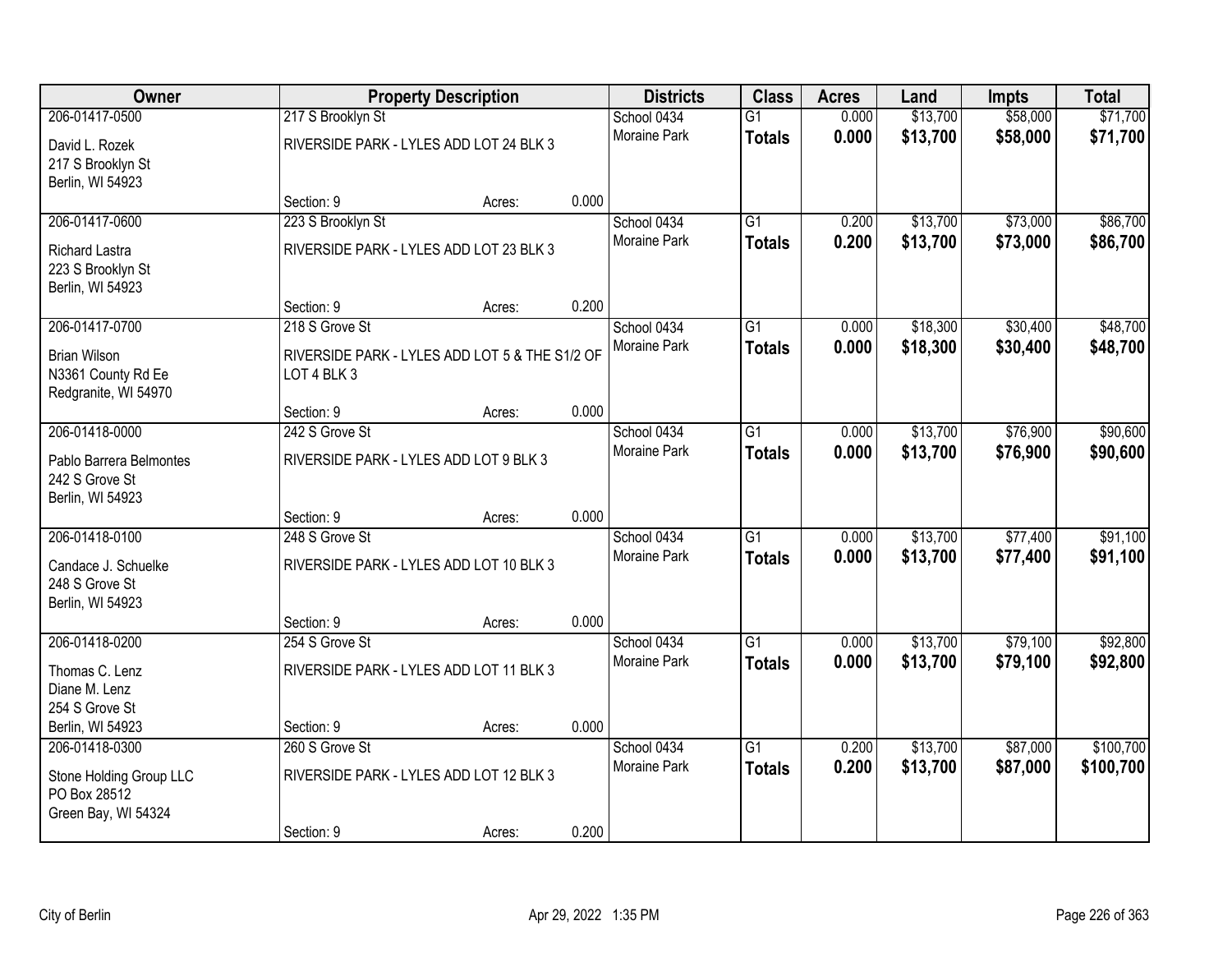| Owner                                     |                                                                    | <b>Property Description</b> |       |                     | <b>Class</b>    | <b>Acres</b> | Land     | Impts    | <b>Total</b> |
|-------------------------------------------|--------------------------------------------------------------------|-----------------------------|-------|---------------------|-----------------|--------------|----------|----------|--------------|
| 206-01418-0400                            | 264 S Grove St                                                     |                             |       | School 0434         | $\overline{G1}$ | 0.000        | \$13,700 | \$77,300 | \$91,000     |
| Andrew Stellmacher                        | RIVERSIDE PARK - LYLES ADD LOT 13 BLK 3                            |                             |       | <b>Moraine Park</b> | <b>Totals</b>   | 0.000        | \$13,700 | \$77,300 | \$91,000     |
| 264 S Grove St                            |                                                                    |                             |       |                     |                 |              |          |          |              |
| Berlin, WI 54923                          | Section: 9                                                         | Acres:                      | 0.000 |                     |                 |              |          |          |              |
| 206-01418-0500                            | 295 Forest St                                                      |                             |       | School 0434         | $\overline{G1}$ | 0.000        | \$13,700 | \$80,100 | \$93,800     |
|                                           |                                                                    |                             |       | Moraine Park        | <b>Totals</b>   | 0.000        | \$13,700 | \$80,100 | \$93,800     |
| John A. Neubauer                          | RIVERSIDE PARK - LYLES ADD LOT 14 BLK 3                            |                             |       |                     |                 |              |          |          |              |
| Mary Lou Neubauer<br>295 Forest St        |                                                                    |                             |       |                     |                 |              |          |          |              |
| Berlin, WI 54923                          | Section: 9                                                         | Acres:                      | 0.000 |                     |                 |              |          |          |              |
| 206-01418-0600                            | 279 Forest St                                                      |                             |       | School 0434         | $\overline{G1}$ | 0.200        | \$13,700 | \$71,300 | \$85,000     |
|                                           |                                                                    |                             |       | Moraine Park        | <b>Totals</b>   | 0.200        | \$13,700 | \$71,300 | \$85,000     |
| Jaysen Jeffers                            | RIVERSIDE PARK - LYLES ADD LOT 15 BLK 3                            |                             |       |                     |                 |              |          |          |              |
| 279 Forest St<br>Berlin, WI 54923         |                                                                    |                             |       |                     |                 |              |          |          |              |
|                                           | Section: 9                                                         | Acres:                      | 0.200 |                     |                 |              |          |          |              |
| 206-01418-0700                            | 267 S Brooklyn St                                                  |                             |       | School 0434         | $\overline{G1}$ | 0.000        | \$13,700 | \$81,100 | \$94,800     |
|                                           |                                                                    |                             |       | Moraine Park        | <b>Totals</b>   | 0.000        | \$13,700 | \$81,100 | \$94,800     |
| <b>Manuel Bosquez</b>                     | RIVERSIDE PARK - LYLES ADD LOT 16 BLK 3                            |                             |       |                     |                 |              |          |          |              |
| 267 S Brooklyn St<br>Berlin, WI 54923     |                                                                    |                             |       |                     |                 |              |          |          |              |
|                                           | Section: 9                                                         | Acres:                      | 0.000 |                     |                 |              |          |          |              |
| 206-01418-0800                            | 261 S Brooklyn St                                                  |                             |       | School 0434         | $\overline{G1}$ | 0.000        | \$13,700 | \$78,600 | \$92,300     |
|                                           |                                                                    |                             |       | <b>Moraine Park</b> | <b>Totals</b>   | 0.000        | \$13,700 | \$78,600 | \$92,300     |
| Douglas J. Wiese                          | RIVERSIDE PARK - LYLES ADD LOT 17 BLK 3                            |                             |       |                     |                 |              |          |          |              |
| 261 S Brooklyn St<br>Berlin, WI 54923     |                                                                    |                             |       |                     |                 |              |          |          |              |
|                                           | Section: 9                                                         | Acres:                      | 0.000 |                     |                 |              |          |          |              |
| 206-01418-0900                            | 253 S Brooklyn St                                                  |                             |       | School 0434         | $\overline{G1}$ | 0.200        | \$13,700 | \$85,600 | \$99,300     |
|                                           |                                                                    |                             |       | Moraine Park        | <b>Totals</b>   | 0.200        | \$13,700 | \$85,600 | \$99,300     |
| Thomas Piotrowski<br>c/o Rose Piotrowski  | RIVERSIDE PARK - LYLES ADD LOT 18 BLK 3; LE<br>FOR ROSE PIOTROWSKI |                             |       |                     |                 |              |          |          |              |
| 253 S Brooklyn                            |                                                                    |                             |       |                     |                 |              |          |          |              |
| Berlin, WI 54923                          | Section: 9                                                         | Acres:                      | 0.200 |                     |                 |              |          |          |              |
| 206-01418-1000                            | 247 S Brooklyn St                                                  |                             |       | School 0434         | $\overline{G1}$ | 0.000        | \$13,700 | \$78,000 | \$91,700     |
|                                           |                                                                    |                             |       | <b>Moraine Park</b> | <b>Totals</b>   | 0.000        | \$13,700 | \$78,000 | \$91,700     |
| <b>Trevor Krizan</b><br>247 S Brooklyn St | RIVERSIDE PARK - LYLES ADD LOT 19 BLK 3                            |                             |       |                     |                 |              |          |          |              |
| Berlin, WI 54923                          |                                                                    |                             |       |                     |                 |              |          |          |              |
|                                           | Section: 9                                                         | Acres:                      | 0.000 |                     |                 |              |          |          |              |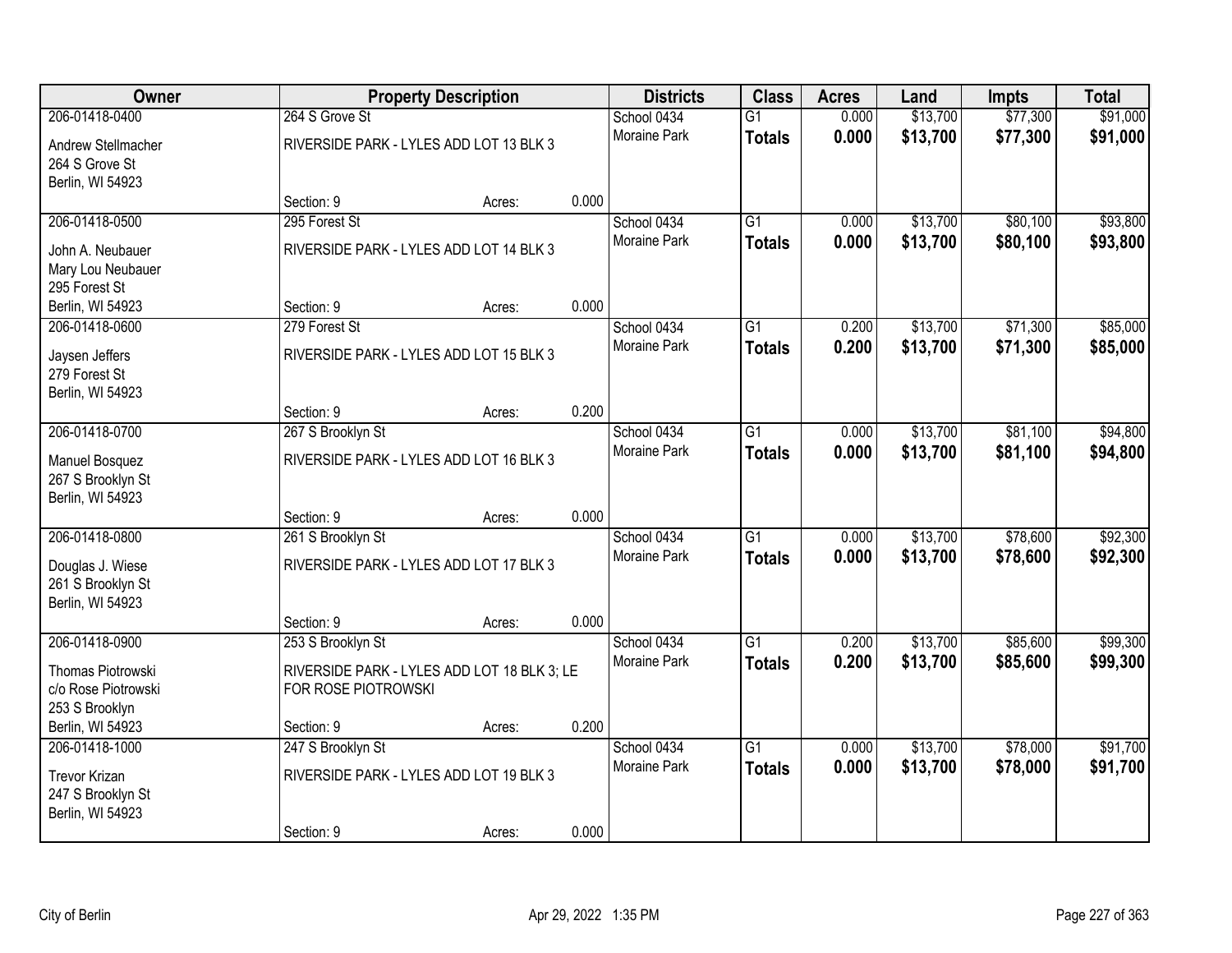| Owner                                  | <b>Property Description</b>                     |        |       | <b>Districts</b> | <b>Class</b>    | <b>Acres</b> | Land     | <b>Impts</b> | <b>Total</b> |
|----------------------------------------|-------------------------------------------------|--------|-------|------------------|-----------------|--------------|----------|--------------|--------------|
| 206-01418-1100                         | 241 S Brooklyn St                               |        |       | School 0434      | $\overline{G1}$ | 0.000        | \$13,700 | \$72,200     | \$85,900     |
| <b>Richard Heil</b>                    | RIVERSIDE PARK - LYLES ADD LOT 20 BLK 3         |        |       | Moraine Park     | <b>Totals</b>   | 0.000        | \$13,700 | \$72,200     | \$85,900     |
| 241 S Brooklyn St                      |                                                 |        |       |                  |                 |              |          |              |              |
| Berlin, WI 54923                       |                                                 |        |       |                  |                 |              |          |              |              |
|                                        | Section: 9                                      | Acres: | 0.000 |                  |                 |              |          |              |              |
| 206-01419-0000                         | 205 S Brooklyn St                               |        |       | School 0434      | $\overline{G1}$ | 0.000        | \$13,700 | \$26,700     | \$40,400     |
| Loren R. Schmid                        | RIVERSIDE PARK - LYLES ADD LOT 26 BLK 3         |        |       | Moraine Park     | <b>Totals</b>   | 0.000        | \$13,700 | \$26,700     | \$40,400     |
| 205 S Brooklyn                         |                                                 |        |       |                  |                 |              |          |              |              |
| Berlin, WI 54923                       |                                                 |        |       |                  |                 |              |          |              |              |
|                                        | Section: 9                                      | Acres: | 0.000 |                  |                 |              |          |              |              |
| 206-01420-0000                         | 280 Canal St                                    |        |       | School 0434      | G1              | 0.000        | \$21,400 | \$76,800     | \$98,200     |
|                                        |                                                 |        |       | Moraine Park     | <b>Totals</b>   | 0.000        | \$21,400 | \$76,800     | \$98,200     |
| Michael F. Simon<br>Joanne M. Simon    | RIVERSIDE PARK - LYLES ADD LOTS 27 & 28 BLK 3   |        |       |                  |                 |              |          |              |              |
| 280 Canal St                           |                                                 |        |       |                  |                 |              |          |              |              |
| Berlin, WI 54923                       | Section: 9                                      | Acres: | 0.000 |                  |                 |              |          |              |              |
| 206-01421-0000                         | 326 Canal St                                    |        |       | School 0434      | G1              | 0.000        | \$18,400 | \$66,200     | \$84,600     |
|                                        |                                                 |        |       | Moraine Park     | <b>Totals</b>   | 0.000        | \$18,400 | \$66,200     | \$84,600     |
| Emma L. Schroeder                      | RIVERSIDE PARK - LYLES ADD LOT 1 & THE W 34' OF |        |       |                  |                 |              |          |              |              |
| c/o David & Belva Rux                  | LOT 2 BLK 4 LIFE ESTATE: DAVID AND BELVA RUX    |        |       |                  |                 |              |          |              |              |
| 326 Canal St<br>Berlin, WI 54923       | Section: 9                                      |        | 0.000 |                  |                 |              |          |              |              |
| 206-01421-0100                         | 320 Canal St                                    | Acres: |       | School 0434      | $\overline{G1}$ | 0.000        | \$15,000 | \$52,600     | \$67,600     |
|                                        |                                                 |        |       | Moraine Park     |                 | 0.000        | \$15,000 | \$52,600     | \$67,600     |
| Harold D & Adeline T Featherston Joint | RIVERSIDE PARK - LYLES ADD THE E 32' OF LOT 2 & |        |       |                  | <b>Totals</b>   |              |          |              |              |
| Revocable Trust                        | THE W 42' OF LOT 27 BLK 4                       |        |       |                  |                 |              |          |              |              |
| 295 Canal St                           |                                                 |        |       |                  |                 |              |          |              |              |
| Berlin, WI 54923                       | Section: 9                                      | Acres: | 0.000 |                  |                 |              |          |              |              |
| 206-01421-0300                         | 206 S Washington St                             |        |       | School 0434      | $\overline{G1}$ | 0.000        | \$13,600 | \$159,000    | \$172,600    |
| Diane Toraason                         | UNIT 1 SOUTHSIDE CONDOMINIUMS                   |        |       | Moraine Park     | <b>Totals</b>   | 0.000        | \$13,600 | \$159,000    | \$172,600    |
| 206 S Washington St                    |                                                 |        |       |                  |                 |              |          |              |              |
| Berlin, WI 54923                       |                                                 |        |       |                  |                 |              |          |              |              |
|                                        | Section: 9                                      | Acres: | 0.000 |                  |                 |              |          |              |              |
| 206-01421-0400                         | 211 S Grove St                                  |        |       | School 0434      | $\overline{G1}$ | 0.000        | \$18,300 | \$89,900     | \$108,200    |
| Patrick A. Siegmund                    | RIVERSIDE PARK - LYLES ADD LOT 25 & THE S1/2    |        |       | Moraine Park     | <b>Totals</b>   | 0.000        | \$18,300 | \$89,900     | \$108,200    |
| Laurie L. Siegmund                     | OF LOT 26 BLK 4                                 |        |       |                  |                 |              |          |              |              |
| 211 S Grove St                         |                                                 |        |       |                  |                 |              |          |              |              |
| Berlin, WI 54923                       | Section: 9                                      | Acres: | 0.000 |                  |                 |              |          |              |              |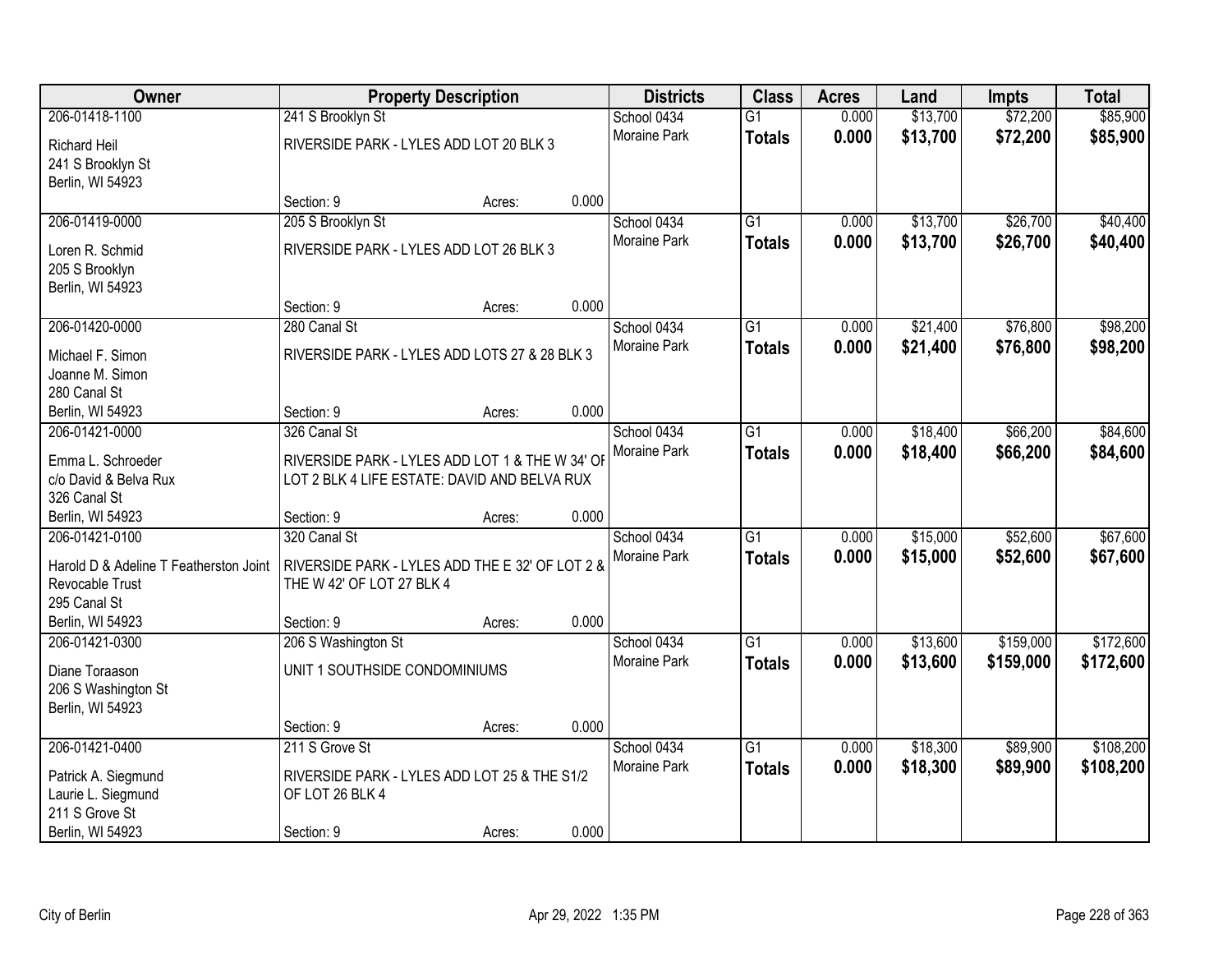| 208 S Washington St<br>\$159,000<br>\$172,600<br>206-01421-0500<br>$\overline{G1}$<br>0.000<br>\$13,600<br>School 0434<br>0.000<br>\$13,600<br>\$159,000<br><b>Moraine Park</b><br>\$172,600<br><b>Totals</b><br>RIVERSIDE PARK - LOT 4 LYLE'S ADDITION<br>Robert Kersten<br>53 S Juniper<br>North Aurora, IL 60542<br>0.000<br>Section: 9<br>Acres:<br>310 Canal St<br>\$19,100<br>\$80,800<br>\$99,900<br>206-01421-0600<br>School 0434<br>$\overline{G1}$<br>0.000<br>Moraine Park<br>0.000<br>\$19,100<br>\$80,800<br>\$99,900<br><b>Totals</b><br>RIVERSIDE PARK - LYLES ADD LOT 28 & N1/2 LOT 26<br>Chad S. Dalton<br>310 Canal St<br>& E 24' OF LOT 27 BLK 4<br>Berlin, WI 54923<br>0.000<br>Section: 9<br>Acres:<br>\$13,700<br>\$68,000<br>\$81,700<br>206-01422-0000<br>School 0434<br>$\overline{G1}$<br>0.200<br>218 S Washington St<br>Moraine Park<br>\$13,700<br>0.200<br>\$68,000<br>\$81,700<br><b>Totals</b><br>Michael Crump<br>RIVERSIDE PARK - LYLES ADD LOT 5 BLK 4 LE FOR<br>c/o Reid & Roberta Crump<br><b>REID &amp; ROBERTA CRUMP</b><br>218 S Washington St<br>0.200<br>Berlin, WI 54923<br>Section: 9<br>Acres:<br>\$76,400<br>\$90,100<br>206-01422-0100<br>224 S Washington St<br>$\overline{G1}$<br>0.000<br>\$13,700<br>School 0434<br>Moraine Park<br>0.000<br>\$13,700<br>\$76,400<br>\$90,100<br><b>Totals</b><br>RIVERSIDE PARK - LYLES ADD LOT 6 BLK 4<br>Gary D & Virginia A Radtke Revocable<br>Trust<br>224 S Washington St<br>0.000<br>Berlin, WI 54923<br>Section: 9<br>Acres:<br>206-01422-0200<br>230 S Washington St<br>$\overline{G1}$<br>\$13,700<br>\$82,500<br>\$96,200<br>School 0434<br>0.000<br>0.000<br>\$13,700<br>\$82,500<br><b>Moraine Park</b><br>\$96,200<br><b>Totals</b><br>RIVERSIDE PARK - LYLES ADD LOT 7 BLK 4<br>Rosemary Jodarski<br>Gerald J. Jodarski<br>230 S Washington St<br>0.000<br>Berlin, WI 54923<br>Section: 9<br>Acres:<br>\$72,100<br>206-01422-0300<br>236 S Washington St<br>School 0434<br>\$13,700<br>\$58,400<br>$\overline{G1}$<br>0.000<br>Moraine Park<br>0.000<br>\$13,700<br>\$58,400<br>\$72,100<br><b>Totals</b><br>RIVERSIDE PARK - LYLES ADD LOT 8 BLK 4<br>Joshua T. Christensen<br>236 S Washington St<br>Berlin, WI 54923<br>0.000<br>Section: 9<br>Acres:<br>\$73,900<br>206-01422-0400<br>242 S Washington St<br>$\overline{G1}$<br>\$13,700<br>\$60,200<br>School 0434<br>0.000<br>0.000<br>\$13,700<br>\$60,200<br>\$73,900<br><b>Moraine Park</b><br><b>Totals</b><br>RIVERSIDE PARK - LYLES ADD LOT 9 BLK 4<br>Hannah L. Von Lossow<br>242 S Washington St<br>Berlin, WI 54923 | Owner |            | <b>Property Description</b> |       | <b>Districts</b> | <b>Class</b> | <b>Acres</b> | Land | Impts | <b>Total</b> |
|---------------------------------------------------------------------------------------------------------------------------------------------------------------------------------------------------------------------------------------------------------------------------------------------------------------------------------------------------------------------------------------------------------------------------------------------------------------------------------------------------------------------------------------------------------------------------------------------------------------------------------------------------------------------------------------------------------------------------------------------------------------------------------------------------------------------------------------------------------------------------------------------------------------------------------------------------------------------------------------------------------------------------------------------------------------------------------------------------------------------------------------------------------------------------------------------------------------------------------------------------------------------------------------------------------------------------------------------------------------------------------------------------------------------------------------------------------------------------------------------------------------------------------------------------------------------------------------------------------------------------------------------------------------------------------------------------------------------------------------------------------------------------------------------------------------------------------------------------------------------------------------------------------------------------------------------------------------------------------------------------------------------------------------------------------------------------------------------------------------------------------------------------------------------------------------------------------------------------------------------------------------------------------------------------------------------------------------------------------------------------------------------------------------------------------------------------------------------------------------------------------------------------------------------------------------------------------------|-------|------------|-----------------------------|-------|------------------|--------------|--------------|------|-------|--------------|
|                                                                                                                                                                                                                                                                                                                                                                                                                                                                                                                                                                                                                                                                                                                                                                                                                                                                                                                                                                                                                                                                                                                                                                                                                                                                                                                                                                                                                                                                                                                                                                                                                                                                                                                                                                                                                                                                                                                                                                                                                                                                                                                                                                                                                                                                                                                                                                                                                                                                                                                                                                                       |       |            |                             |       |                  |              |              |      |       |              |
|                                                                                                                                                                                                                                                                                                                                                                                                                                                                                                                                                                                                                                                                                                                                                                                                                                                                                                                                                                                                                                                                                                                                                                                                                                                                                                                                                                                                                                                                                                                                                                                                                                                                                                                                                                                                                                                                                                                                                                                                                                                                                                                                                                                                                                                                                                                                                                                                                                                                                                                                                                                       |       |            |                             |       |                  |              |              |      |       |              |
|                                                                                                                                                                                                                                                                                                                                                                                                                                                                                                                                                                                                                                                                                                                                                                                                                                                                                                                                                                                                                                                                                                                                                                                                                                                                                                                                                                                                                                                                                                                                                                                                                                                                                                                                                                                                                                                                                                                                                                                                                                                                                                                                                                                                                                                                                                                                                                                                                                                                                                                                                                                       |       |            |                             |       |                  |              |              |      |       |              |
|                                                                                                                                                                                                                                                                                                                                                                                                                                                                                                                                                                                                                                                                                                                                                                                                                                                                                                                                                                                                                                                                                                                                                                                                                                                                                                                                                                                                                                                                                                                                                                                                                                                                                                                                                                                                                                                                                                                                                                                                                                                                                                                                                                                                                                                                                                                                                                                                                                                                                                                                                                                       |       |            |                             |       |                  |              |              |      |       |              |
|                                                                                                                                                                                                                                                                                                                                                                                                                                                                                                                                                                                                                                                                                                                                                                                                                                                                                                                                                                                                                                                                                                                                                                                                                                                                                                                                                                                                                                                                                                                                                                                                                                                                                                                                                                                                                                                                                                                                                                                                                                                                                                                                                                                                                                                                                                                                                                                                                                                                                                                                                                                       |       |            |                             |       |                  |              |              |      |       |              |
|                                                                                                                                                                                                                                                                                                                                                                                                                                                                                                                                                                                                                                                                                                                                                                                                                                                                                                                                                                                                                                                                                                                                                                                                                                                                                                                                                                                                                                                                                                                                                                                                                                                                                                                                                                                                                                                                                                                                                                                                                                                                                                                                                                                                                                                                                                                                                                                                                                                                                                                                                                                       |       |            |                             |       |                  |              |              |      |       |              |
|                                                                                                                                                                                                                                                                                                                                                                                                                                                                                                                                                                                                                                                                                                                                                                                                                                                                                                                                                                                                                                                                                                                                                                                                                                                                                                                                                                                                                                                                                                                                                                                                                                                                                                                                                                                                                                                                                                                                                                                                                                                                                                                                                                                                                                                                                                                                                                                                                                                                                                                                                                                       |       |            |                             |       |                  |              |              |      |       |              |
|                                                                                                                                                                                                                                                                                                                                                                                                                                                                                                                                                                                                                                                                                                                                                                                                                                                                                                                                                                                                                                                                                                                                                                                                                                                                                                                                                                                                                                                                                                                                                                                                                                                                                                                                                                                                                                                                                                                                                                                                                                                                                                                                                                                                                                                                                                                                                                                                                                                                                                                                                                                       |       |            |                             |       |                  |              |              |      |       |              |
|                                                                                                                                                                                                                                                                                                                                                                                                                                                                                                                                                                                                                                                                                                                                                                                                                                                                                                                                                                                                                                                                                                                                                                                                                                                                                                                                                                                                                                                                                                                                                                                                                                                                                                                                                                                                                                                                                                                                                                                                                                                                                                                                                                                                                                                                                                                                                                                                                                                                                                                                                                                       |       |            |                             |       |                  |              |              |      |       |              |
|                                                                                                                                                                                                                                                                                                                                                                                                                                                                                                                                                                                                                                                                                                                                                                                                                                                                                                                                                                                                                                                                                                                                                                                                                                                                                                                                                                                                                                                                                                                                                                                                                                                                                                                                                                                                                                                                                                                                                                                                                                                                                                                                                                                                                                                                                                                                                                                                                                                                                                                                                                                       |       |            |                             |       |                  |              |              |      |       |              |
|                                                                                                                                                                                                                                                                                                                                                                                                                                                                                                                                                                                                                                                                                                                                                                                                                                                                                                                                                                                                                                                                                                                                                                                                                                                                                                                                                                                                                                                                                                                                                                                                                                                                                                                                                                                                                                                                                                                                                                                                                                                                                                                                                                                                                                                                                                                                                                                                                                                                                                                                                                                       |       |            |                             |       |                  |              |              |      |       |              |
|                                                                                                                                                                                                                                                                                                                                                                                                                                                                                                                                                                                                                                                                                                                                                                                                                                                                                                                                                                                                                                                                                                                                                                                                                                                                                                                                                                                                                                                                                                                                                                                                                                                                                                                                                                                                                                                                                                                                                                                                                                                                                                                                                                                                                                                                                                                                                                                                                                                                                                                                                                                       |       |            |                             |       |                  |              |              |      |       |              |
|                                                                                                                                                                                                                                                                                                                                                                                                                                                                                                                                                                                                                                                                                                                                                                                                                                                                                                                                                                                                                                                                                                                                                                                                                                                                                                                                                                                                                                                                                                                                                                                                                                                                                                                                                                                                                                                                                                                                                                                                                                                                                                                                                                                                                                                                                                                                                                                                                                                                                                                                                                                       |       |            |                             |       |                  |              |              |      |       |              |
|                                                                                                                                                                                                                                                                                                                                                                                                                                                                                                                                                                                                                                                                                                                                                                                                                                                                                                                                                                                                                                                                                                                                                                                                                                                                                                                                                                                                                                                                                                                                                                                                                                                                                                                                                                                                                                                                                                                                                                                                                                                                                                                                                                                                                                                                                                                                                                                                                                                                                                                                                                                       |       |            |                             |       |                  |              |              |      |       |              |
|                                                                                                                                                                                                                                                                                                                                                                                                                                                                                                                                                                                                                                                                                                                                                                                                                                                                                                                                                                                                                                                                                                                                                                                                                                                                                                                                                                                                                                                                                                                                                                                                                                                                                                                                                                                                                                                                                                                                                                                                                                                                                                                                                                                                                                                                                                                                                                                                                                                                                                                                                                                       |       |            |                             |       |                  |              |              |      |       |              |
|                                                                                                                                                                                                                                                                                                                                                                                                                                                                                                                                                                                                                                                                                                                                                                                                                                                                                                                                                                                                                                                                                                                                                                                                                                                                                                                                                                                                                                                                                                                                                                                                                                                                                                                                                                                                                                                                                                                                                                                                                                                                                                                                                                                                                                                                                                                                                                                                                                                                                                                                                                                       |       |            |                             |       |                  |              |              |      |       |              |
|                                                                                                                                                                                                                                                                                                                                                                                                                                                                                                                                                                                                                                                                                                                                                                                                                                                                                                                                                                                                                                                                                                                                                                                                                                                                                                                                                                                                                                                                                                                                                                                                                                                                                                                                                                                                                                                                                                                                                                                                                                                                                                                                                                                                                                                                                                                                                                                                                                                                                                                                                                                       |       |            |                             |       |                  |              |              |      |       |              |
|                                                                                                                                                                                                                                                                                                                                                                                                                                                                                                                                                                                                                                                                                                                                                                                                                                                                                                                                                                                                                                                                                                                                                                                                                                                                                                                                                                                                                                                                                                                                                                                                                                                                                                                                                                                                                                                                                                                                                                                                                                                                                                                                                                                                                                                                                                                                                                                                                                                                                                                                                                                       |       |            |                             |       |                  |              |              |      |       |              |
|                                                                                                                                                                                                                                                                                                                                                                                                                                                                                                                                                                                                                                                                                                                                                                                                                                                                                                                                                                                                                                                                                                                                                                                                                                                                                                                                                                                                                                                                                                                                                                                                                                                                                                                                                                                                                                                                                                                                                                                                                                                                                                                                                                                                                                                                                                                                                                                                                                                                                                                                                                                       |       |            |                             |       |                  |              |              |      |       |              |
|                                                                                                                                                                                                                                                                                                                                                                                                                                                                                                                                                                                                                                                                                                                                                                                                                                                                                                                                                                                                                                                                                                                                                                                                                                                                                                                                                                                                                                                                                                                                                                                                                                                                                                                                                                                                                                                                                                                                                                                                                                                                                                                                                                                                                                                                                                                                                                                                                                                                                                                                                                                       |       |            |                             |       |                  |              |              |      |       |              |
|                                                                                                                                                                                                                                                                                                                                                                                                                                                                                                                                                                                                                                                                                                                                                                                                                                                                                                                                                                                                                                                                                                                                                                                                                                                                                                                                                                                                                                                                                                                                                                                                                                                                                                                                                                                                                                                                                                                                                                                                                                                                                                                                                                                                                                                                                                                                                                                                                                                                                                                                                                                       |       |            |                             |       |                  |              |              |      |       |              |
|                                                                                                                                                                                                                                                                                                                                                                                                                                                                                                                                                                                                                                                                                                                                                                                                                                                                                                                                                                                                                                                                                                                                                                                                                                                                                                                                                                                                                                                                                                                                                                                                                                                                                                                                                                                                                                                                                                                                                                                                                                                                                                                                                                                                                                                                                                                                                                                                                                                                                                                                                                                       |       |            |                             |       |                  |              |              |      |       |              |
|                                                                                                                                                                                                                                                                                                                                                                                                                                                                                                                                                                                                                                                                                                                                                                                                                                                                                                                                                                                                                                                                                                                                                                                                                                                                                                                                                                                                                                                                                                                                                                                                                                                                                                                                                                                                                                                                                                                                                                                                                                                                                                                                                                                                                                                                                                                                                                                                                                                                                                                                                                                       |       |            |                             |       |                  |              |              |      |       |              |
|                                                                                                                                                                                                                                                                                                                                                                                                                                                                                                                                                                                                                                                                                                                                                                                                                                                                                                                                                                                                                                                                                                                                                                                                                                                                                                                                                                                                                                                                                                                                                                                                                                                                                                                                                                                                                                                                                                                                                                                                                                                                                                                                                                                                                                                                                                                                                                                                                                                                                                                                                                                       |       |            |                             |       |                  |              |              |      |       |              |
|                                                                                                                                                                                                                                                                                                                                                                                                                                                                                                                                                                                                                                                                                                                                                                                                                                                                                                                                                                                                                                                                                                                                                                                                                                                                                                                                                                                                                                                                                                                                                                                                                                                                                                                                                                                                                                                                                                                                                                                                                                                                                                                                                                                                                                                                                                                                                                                                                                                                                                                                                                                       |       |            |                             |       |                  |              |              |      |       |              |
|                                                                                                                                                                                                                                                                                                                                                                                                                                                                                                                                                                                                                                                                                                                                                                                                                                                                                                                                                                                                                                                                                                                                                                                                                                                                                                                                                                                                                                                                                                                                                                                                                                                                                                                                                                                                                                                                                                                                                                                                                                                                                                                                                                                                                                                                                                                                                                                                                                                                                                                                                                                       |       |            |                             |       |                  |              |              |      |       |              |
|                                                                                                                                                                                                                                                                                                                                                                                                                                                                                                                                                                                                                                                                                                                                                                                                                                                                                                                                                                                                                                                                                                                                                                                                                                                                                                                                                                                                                                                                                                                                                                                                                                                                                                                                                                                                                                                                                                                                                                                                                                                                                                                                                                                                                                                                                                                                                                                                                                                                                                                                                                                       |       |            |                             |       |                  |              |              |      |       |              |
|                                                                                                                                                                                                                                                                                                                                                                                                                                                                                                                                                                                                                                                                                                                                                                                                                                                                                                                                                                                                                                                                                                                                                                                                                                                                                                                                                                                                                                                                                                                                                                                                                                                                                                                                                                                                                                                                                                                                                                                                                                                                                                                                                                                                                                                                                                                                                                                                                                                                                                                                                                                       |       |            |                             |       |                  |              |              |      |       |              |
|                                                                                                                                                                                                                                                                                                                                                                                                                                                                                                                                                                                                                                                                                                                                                                                                                                                                                                                                                                                                                                                                                                                                                                                                                                                                                                                                                                                                                                                                                                                                                                                                                                                                                                                                                                                                                                                                                                                                                                                                                                                                                                                                                                                                                                                                                                                                                                                                                                                                                                                                                                                       |       |            |                             |       |                  |              |              |      |       |              |
|                                                                                                                                                                                                                                                                                                                                                                                                                                                                                                                                                                                                                                                                                                                                                                                                                                                                                                                                                                                                                                                                                                                                                                                                                                                                                                                                                                                                                                                                                                                                                                                                                                                                                                                                                                                                                                                                                                                                                                                                                                                                                                                                                                                                                                                                                                                                                                                                                                                                                                                                                                                       |       |            |                             |       |                  |              |              |      |       |              |
|                                                                                                                                                                                                                                                                                                                                                                                                                                                                                                                                                                                                                                                                                                                                                                                                                                                                                                                                                                                                                                                                                                                                                                                                                                                                                                                                                                                                                                                                                                                                                                                                                                                                                                                                                                                                                                                                                                                                                                                                                                                                                                                                                                                                                                                                                                                                                                                                                                                                                                                                                                                       |       |            |                             |       |                  |              |              |      |       |              |
|                                                                                                                                                                                                                                                                                                                                                                                                                                                                                                                                                                                                                                                                                                                                                                                                                                                                                                                                                                                                                                                                                                                                                                                                                                                                                                                                                                                                                                                                                                                                                                                                                                                                                                                                                                                                                                                                                                                                                                                                                                                                                                                                                                                                                                                                                                                                                                                                                                                                                                                                                                                       |       |            |                             |       |                  |              |              |      |       |              |
|                                                                                                                                                                                                                                                                                                                                                                                                                                                                                                                                                                                                                                                                                                                                                                                                                                                                                                                                                                                                                                                                                                                                                                                                                                                                                                                                                                                                                                                                                                                                                                                                                                                                                                                                                                                                                                                                                                                                                                                                                                                                                                                                                                                                                                                                                                                                                                                                                                                                                                                                                                                       |       |            |                             |       |                  |              |              |      |       |              |
|                                                                                                                                                                                                                                                                                                                                                                                                                                                                                                                                                                                                                                                                                                                                                                                                                                                                                                                                                                                                                                                                                                                                                                                                                                                                                                                                                                                                                                                                                                                                                                                                                                                                                                                                                                                                                                                                                                                                                                                                                                                                                                                                                                                                                                                                                                                                                                                                                                                                                                                                                                                       |       |            |                             |       |                  |              |              |      |       |              |
|                                                                                                                                                                                                                                                                                                                                                                                                                                                                                                                                                                                                                                                                                                                                                                                                                                                                                                                                                                                                                                                                                                                                                                                                                                                                                                                                                                                                                                                                                                                                                                                                                                                                                                                                                                                                                                                                                                                                                                                                                                                                                                                                                                                                                                                                                                                                                                                                                                                                                                                                                                                       |       | Section: 9 | Acres:                      | 0.000 |                  |              |              |      |       |              |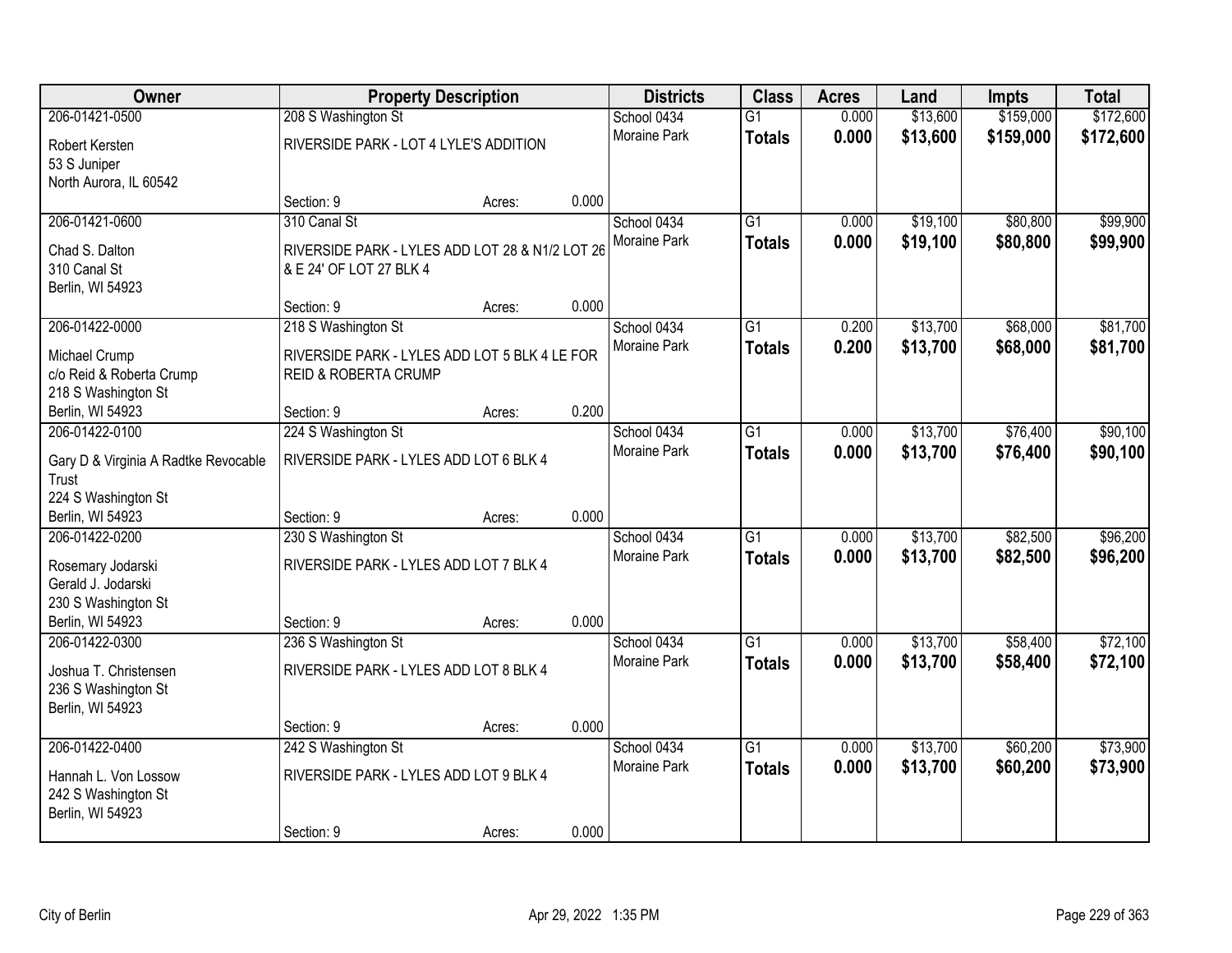| Owner                                                           |                                         | <b>Property Description</b> |       | <b>Districts</b>    | <b>Class</b>    | <b>Acres</b> | Land     | Impts    | <b>Total</b> |
|-----------------------------------------------------------------|-----------------------------------------|-----------------------------|-------|---------------------|-----------------|--------------|----------|----------|--------------|
| 206-01422-0500                                                  | 248 S Washington St                     |                             |       | School 0434         | $\overline{G1}$ | 0.000        | \$13,700 | \$67,700 | \$81,400     |
| <b>Michael Dimas</b><br>248 S Washington St<br>Berlin, WI 54923 | RIVERSIDE PARK - LYLES ADD LOT 10 BLK 4 |                             |       | <b>Moraine Park</b> | <b>Totals</b>   | 0.000        | \$13,700 | \$67,700 | \$81,400     |
|                                                                 | Section: 9                              | Acres:                      | 0.000 |                     |                 |              |          |          |              |
| 206-01422-0600                                                  | 252 S Washington St                     |                             |       | School 0434         | $\overline{G1}$ | 0.000        | \$13,700 | \$48,700 | \$62,400     |
| Jason D. Paulus<br>252 S Washington St<br>Berlin, WI 54923      | RIVERSIDE PARK - LYLES ADD LOT 11 BLK 4 |                             |       | Moraine Park        | <b>Totals</b>   | 0.000        | \$13,700 | \$48,700 | \$62,400     |
|                                                                 | Section: 9                              | Acres:                      | 0.000 |                     |                 |              |          |          |              |
| 206-01422-0700                                                  | 258 S Washington St                     |                             |       | School 0434         | $\overline{G1}$ | 0.000        | \$13,700 | \$55,100 | \$68,800     |
| Michael A. Newbold<br>258 S Washington St<br>Berlin, WI 54923   | RIVERSIDE PARK - LYLES ADD LOT 12 BLK 4 |                             |       | Moraine Park        | <b>Totals</b>   | 0.000        | \$13,700 | \$55,100 | \$68,800     |
|                                                                 | Section: 9                              | Acres:                      | 0.000 |                     |                 |              |          |          |              |
| 206-01422-0800                                                  | 264 S Washington St                     |                             |       | School 0434         | $\overline{G1}$ | 0.000        | \$13,700 | \$58,800 | \$72,500     |
| Dolores L. Carreon<br>264 S Washington St<br>Berlin, WI 54923   | RIVERSIDE PARK - LYLES ADD LOT 13 BLK 4 |                             |       | Moraine Park        | <b>Totals</b>   | 0.000        | \$13,700 | \$58,800 | \$72,500     |
|                                                                 | Section: 9                              | Acres:                      | 0.000 |                     |                 |              |          |          |              |
| 206-01422-0900                                                  | 325 Forest St                           |                             |       | School 0434         | $\overline{G1}$ | 0.000        | \$13,700 | \$60,500 | \$74,200     |
| Nathan Pezewski<br>325 Forest St<br>Berlin, WI 54923            | RIVERSIDE PARK - LYLES ADD LOT 14 BLK 4 |                             |       | <b>Moraine Park</b> | <b>Totals</b>   | 0.000        | \$13,700 | \$60,500 | \$74,200     |
|                                                                 | Section: 9                              | Acres:                      | 0.000 |                     |                 |              |          |          |              |
| 206-01422-1000                                                  | 311 Forest St                           |                             |       | School 0434         | $\overline{G1}$ | 0.000        | \$13,700 | \$96,600 | \$110,300    |
| James E. Helmuth<br>311 Forest St<br>Berlin, WI 54923           | RIVERSIDE PARK - LYLES ADD LOT 15 BLK 4 |                             |       | Moraine Park        | <b>Totals</b>   | 0.000        | \$13,700 | \$96,600 | \$110,300    |
|                                                                 | Section: 9                              | Acres:                      | 0.000 |                     |                 |              |          |          |              |
| 206-01422-1100                                                  | 265 S Grove St                          |                             |       | School 0434         | $\overline{G1}$ | 0.000        | \$13,700 | \$70,600 | \$84,300     |
| Jean C. Hoppa<br>265 S Grove St<br>Berlin, WI 54923-1940        | RIVERSIDE PARK - LYLES ADD LOT 16 BLK 4 |                             |       | <b>Moraine Park</b> | <b>Totals</b>   | 0.000        | \$13,700 | \$70,600 | \$84,300     |
|                                                                 | Section: 9                              | Acres:                      | 0.000 |                     |                 |              |          |          |              |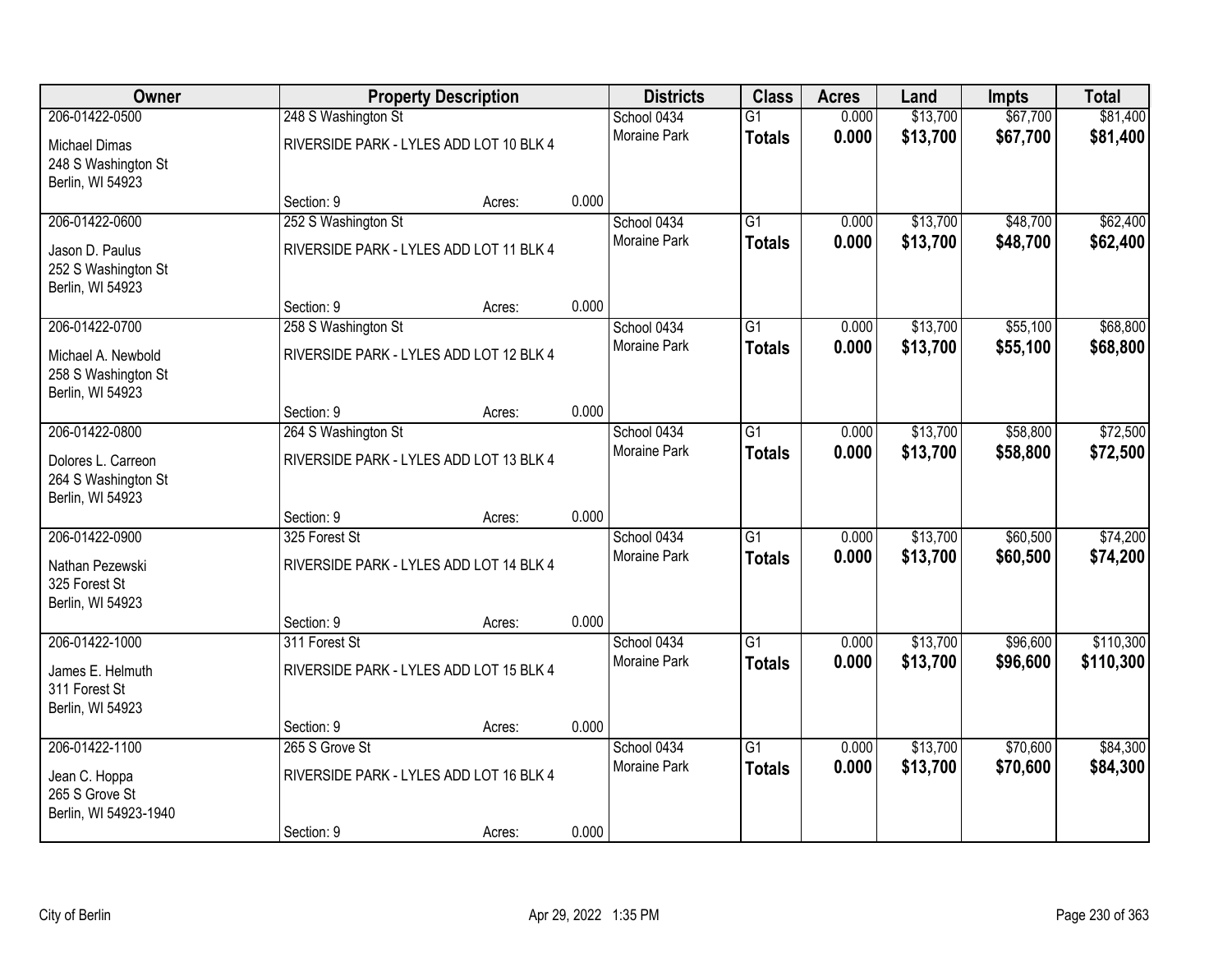| Owner                           |                                                  | <b>Property Description</b> |       | <b>Districts</b>    | <b>Class</b>    | <b>Acres</b> | Land     | Impts     | <b>Total</b> |
|---------------------------------|--------------------------------------------------|-----------------------------|-------|---------------------|-----------------|--------------|----------|-----------|--------------|
| 206-01422-1200                  | 259 S Grove St                                   |                             |       | School 0434         | $\overline{G1}$ | 0.000        | \$13,700 | \$59,400  | \$73,100     |
| John Robert Klika               | RIVERSIDE PARK - LYLES ADD LOT 17 BLK 4          |                             |       | <b>Moraine Park</b> | <b>Totals</b>   | 0.000        | \$13,700 | \$59,400  | \$73,100     |
| 259 S Grove St                  |                                                  |                             |       |                     |                 |              |          |           |              |
| Berlin, WI 54923                |                                                  |                             |       |                     |                 |              |          |           |              |
|                                 | Section: 9                                       | Acres:                      | 0.000 |                     |                 |              |          |           |              |
| 206-01422-1300                  | 253 S Grove St                                   |                             |       | School 0434         | $\overline{G1}$ | 0.000        | \$13,700 | \$81,800  | \$95,500     |
| Lilia Valtierrez                | RIVERSIDE PARK - LYLES ADD LOT 18 BLK 4          |                             |       | Moraine Park        | <b>Totals</b>   | 0.000        | \$13,700 | \$81,800  | \$95,500     |
| 253 S Grove St                  |                                                  |                             |       |                     |                 |              |          |           |              |
| Berlin, WI 54923                |                                                  |                             |       |                     |                 |              |          |           |              |
|                                 | Section: 9                                       | Acres:                      | 0.000 |                     |                 |              |          |           |              |
| 206-01422-1400                  | 247 S Grove St                                   |                             |       | School 0434         | $\overline{G1}$ | 0.000        | \$13,700 | \$107,900 | \$121,600    |
|                                 |                                                  |                             |       | Moraine Park        | <b>Totals</b>   | 0.000        | \$13,700 | \$107,900 | \$121,600    |
| Rafeal Pizano<br>247 S Grove St | RIVERSIDE PARK - LYLES ADD LOT 19 BLK 4          |                             |       |                     |                 |              |          |           |              |
| Berlin, WI 54923                |                                                  |                             |       |                     |                 |              |          |           |              |
|                                 | Section: 9                                       | Acres:                      | 0.000 |                     |                 |              |          |           |              |
| 206-01422-1500                  | 241 S Grove St                                   |                             |       | School 0434         | $\overline{G1}$ | 0.000        | \$18,300 | \$72,600  | \$90,900     |
|                                 |                                                  |                             |       | Moraine Park        | <b>Totals</b>   | 0.000        | \$18,300 | \$72,600  | \$90,900     |
| Ronald Jaworski                 | RIVERSIDE PARK - LYLES ADD LOT 1 CERTIFIED       |                             |       |                     |                 |              |          |           |              |
| 241 S Grove St                  | SURVEY MAP 2299 V10                              |                             |       |                     |                 |              |          |           |              |
| Berlin, WI 54923                |                                                  |                             |       |                     |                 |              |          |           |              |
|                                 | Section: 9<br>227 S Grove St                     | Acres:                      | 0.000 |                     | $\overline{G1}$ |              |          |           |              |
| 206-01422-1700                  |                                                  |                             |       | School 0434         |                 | 0.000        | \$21,400 | \$111,800 | \$133,200    |
| Francis F. Stobbe               | RIVERSIDE PARK - LYLES ADD LOT 2 CERTIFIED       |                             |       | Moraine Park        | <b>Totals</b>   | 0.000        | \$21,400 | \$111,800 | \$133,200    |
| Cynthia Stobbe                  | SURVEY MAP 540 V2 (BEING LOT 22 & S1/2 LOT 23) & |                             |       |                     |                 |              |          |           |              |
| 227 S Grove St                  | THE N1/2 LOT 21 BLK 4                            |                             |       |                     |                 |              |          |           |              |
| Berlin, WI 54923                | Section: 9                                       | Acres:                      | 0.000 |                     |                 |              |          |           |              |
| 206-01422-1900                  | 219 S Grove St                                   |                             |       | School 0434         | G1              | 0.000        | \$18,300 | \$88,100  | \$106,400    |
| Dennis L. Mulder                | RIVERSIDE PARK - LYLES ADD LOT 1 CERTIFIED       |                             |       | Moraine Park        | <b>Totals</b>   | 0.000        | \$18,300 | \$88,100  | \$106,400    |
| Carol A. Mulder                 | SURVEY MAP 540 V2 (BEING LOT 24 & THE N'LY1/2    |                             |       |                     |                 |              |          |           |              |
| 219 S Grove St                  | OF LOT 23)                                       |                             |       |                     |                 |              |          |           |              |
| Berlin, WI 54923                | Section: 9                                       | Acres:                      | 0.000 |                     |                 |              |          |           |              |
| 206-01423-0000                  | 266 Forest St                                    |                             |       | School 0434         | $\overline{G1}$ | 0.000        | \$20,000 | \$108,100 | \$128,100    |
| Joshua J. Harris                | RIVERSIDE PARK - LYLES ADD LOTS 1 & 2 BLK 5      |                             |       | <b>Moraine Park</b> | <b>Totals</b>   | 0.000        | \$20,000 | \$108,100 | \$128,100    |
| 266 Forest St                   |                                                  |                             |       |                     |                 |              |          |           |              |
| Berlin, WI 54923                |                                                  |                             |       |                     |                 |              |          |           |              |
|                                 | Section: 9                                       | Acres:                      | 0.000 |                     |                 |              |          |           |              |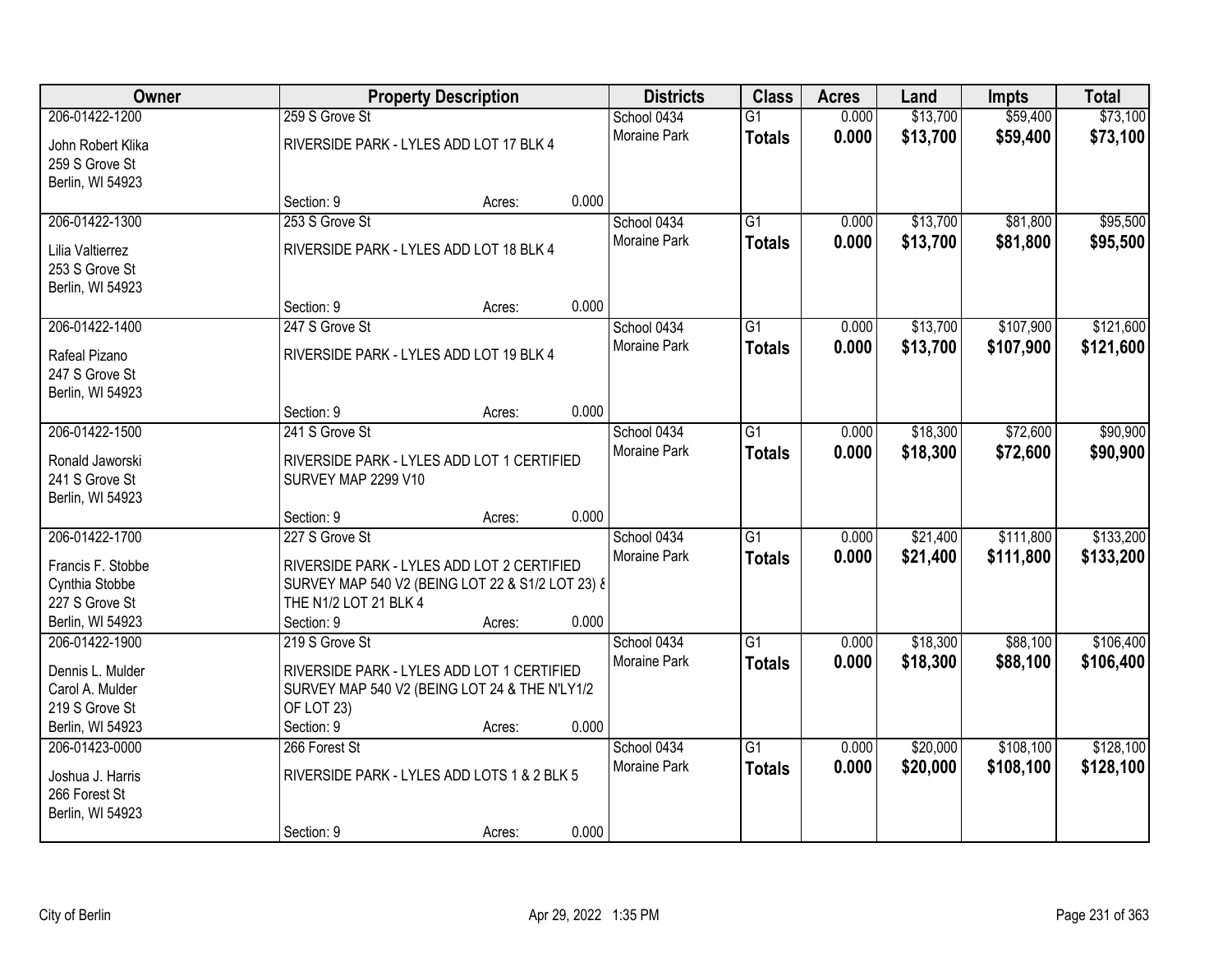| Owner                                                                                 |                                                                                                  | <b>Property Description</b> |       | <b>Districts</b>            | <b>Class</b>                     | <b>Acres</b>   | Land                   | <b>Impts</b>           | <b>Total</b>           |
|---------------------------------------------------------------------------------------|--------------------------------------------------------------------------------------------------|-----------------------------|-------|-----------------------------|----------------------------------|----------------|------------------------|------------------------|------------------------|
| 206-01423-0100<br>Daniel J. Petraszak<br>469 Pleasant Cr                              | 285 Mound St<br>RIVERSIDE PARK - LYLES ADD LOTS 17 & 18 BLK 5                                    |                             |       | School 0434<br>Moraine Park | $\overline{G1}$<br><b>Totals</b> | 0.000<br>0.000 | \$20,100<br>\$20,100   | \$67,500<br>\$67,500   | \$87,600<br>\$87,600   |
| Berlin, WI 54923                                                                      | Section: 9                                                                                       | Acres:                      | 0.000 |                             |                                  |                |                        |                        |                        |
| 206-01424-0000<br>Future Wisconsin Berlin LLC<br>PO Box 620800<br>Middleton, WI 53562 | 253 Van Horn St<br>RIVERSIDE PARK - LYLES ADD LOTS 4, 5, 6, 7, 8, 9,<br>10, 11, 12 & 13 BLK 5    |                             |       | School 0434<br>Moraine Park | $\overline{X4}$<br><b>Totals</b> | 2.012<br>2.012 | $\overline{50}$<br>\$0 | $\overline{50}$<br>\$0 | $\sqrt{50}$<br>\$0     |
| 206-01424-0100                                                                        | Section: 9                                                                                       | Acres:                      | 2.012 | School 0434                 | X4                               | 0.805          | \$0                    | \$0                    | $\overline{30}$        |
| City Of Berlin<br>108 N Capron St<br>Berlin, WI 54923                                 | RIVERSIDE PARK - LYLES ADD LOTS 3, 14, 15 & 16<br>BLK <sub>5</sub>                               |                             |       | Moraine Park                | <b>Totals</b>                    | 0.805          | \$0                    | \$0                    | \$0                    |
|                                                                                       | Section: 9                                                                                       | Acres:                      | 0.805 |                             |                                  |                |                        |                        |                        |
| 206-01425-0000<br>Gerald J. Eastman Jr<br>Alice Eastman                               | 313 S Brooklyn St<br>RIVERSIDE PARK - LYLES ADD LOT 13 BLK 6                                     |                             |       | School 0434<br>Moraine Park | G1<br><b>Totals</b>              | 0.000<br>0.000 | \$13,700<br>\$13,700   | \$87,100<br>\$87,100   | \$100,800<br>\$100,800 |
| 313 S Brooklyn St<br>Berlin, WI 54923                                                 | Section: 9                                                                                       | Acres:                      | 0.000 |                             |                                  |                |                        |                        |                        |
| 206-01425-0100<br>Berlin Apts LLC<br>W7428 Hogsback Rd<br>Juneau, WI 53039            | 285 S Brooklyn St<br>RIVERSIDE PARK - LYLES ADD LOTS 1, 2, 3, 4, 5, 14,<br>15, 16, 17 & 18 BLK 6 |                             |       | School 0434<br>Moraine Park | $\overline{G2}$<br><b>Totals</b> | 0.000<br>0.000 | \$51,700<br>\$51,700   | \$500,000<br>\$500,000 | \$551,700<br>\$551,700 |
|                                                                                       | Section: 9                                                                                       | Acres:                      | 0.000 |                             |                                  |                |                        |                        |                        |
| 206-01425-0200<br>Michael J. Lock<br>314 S Grove St<br>Berlin, WI 54923               | 314 S Grove St<br>RIVERSIDE PARK - LYLES ADD LOT 6 & THE N 16.5'<br>OF LOT 7 BLK 6               |                             |       | School 0434<br>Moraine Park | $\overline{G1}$<br><b>Totals</b> | 0.000<br>0.000 | \$16,300<br>\$16,300   | \$86,400<br>\$86,400   | \$102,700<br>\$102,700 |
|                                                                                       | Section: 9                                                                                       | Acres:                      | 0.000 |                             |                                  |                |                        |                        |                        |
| 206-01425-0300<br>Cheryl L. Coats<br>295 Van Horn St<br>Berlin, WI 54923              | 295 Van Horn St<br>RIVERSIDE PARK - LYLES ADD LOT 9 & THE S1/2 OF<br>LOT 8 BLK 6                 |                             |       | School 0434<br>Moraine Park | $\overline{G1}$<br><b>Totals</b> | 0.000<br>0.000 | \$18,400<br>\$18,400   | \$97,500<br>\$97,500   | \$115,900<br>\$115,900 |
|                                                                                       | Section: 9                                                                                       | Acres:                      | 0.000 |                             |                                  |                |                        |                        |                        |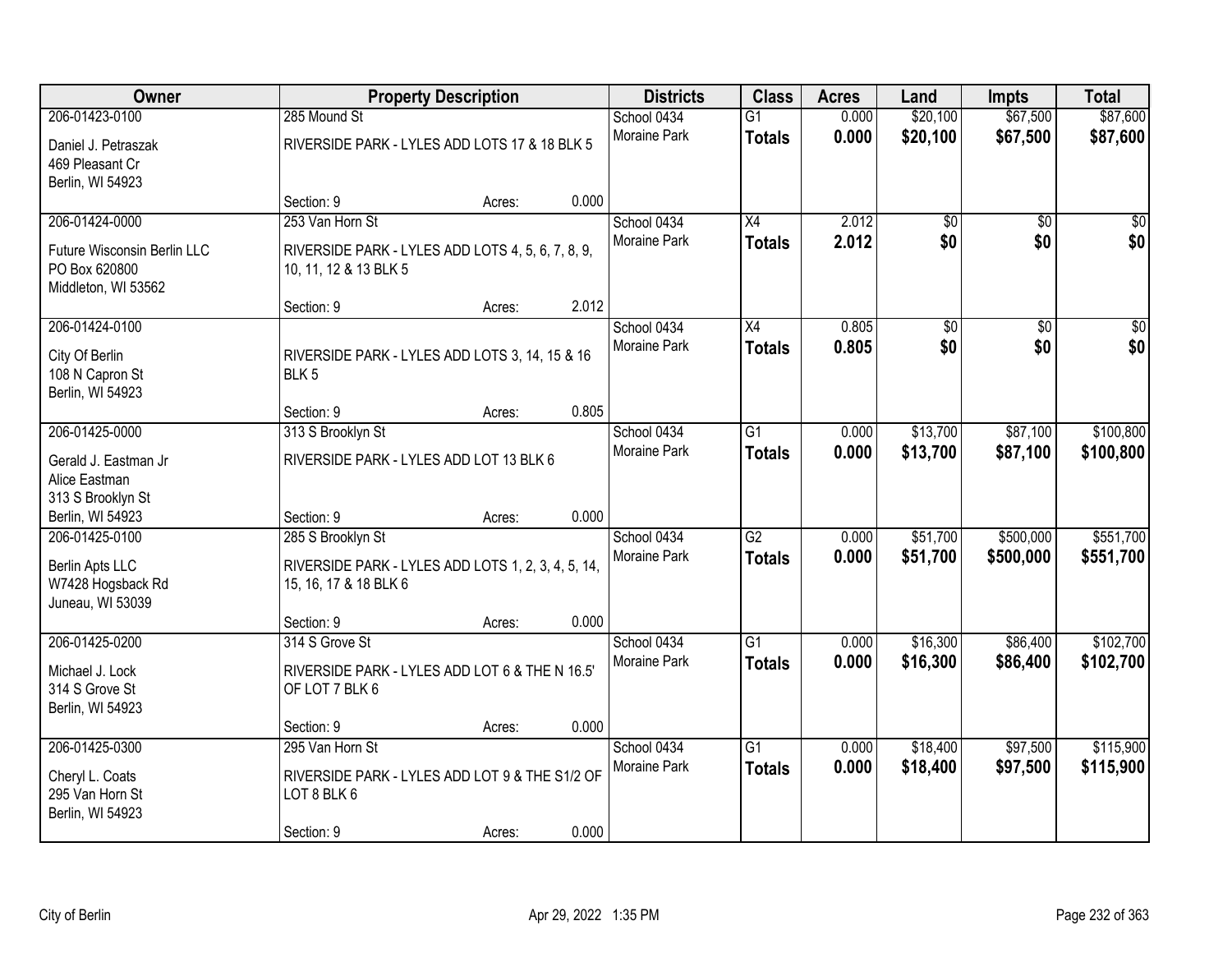| Owner                                                                              |                                                                                         | <b>Property Description</b> |       | <b>Districts</b>                   | <b>Class</b>                     | <b>Acres</b>   | Land                 | <b>Impts</b>         | <b>Total</b>           |
|------------------------------------------------------------------------------------|-----------------------------------------------------------------------------------------|-----------------------------|-------|------------------------------------|----------------------------------|----------------|----------------------|----------------------|------------------------|
| 206-01425-0400<br>Mary Jo Helmrick<br>322 S Grove St                               | 322 S Grove St<br>RIVERSIDE PARK - LYLES ADD N 33' OF LOT 8 & S<br>49.5' OF LOT 7 BLK 6 |                             |       | School 0434<br><b>Moraine Park</b> | $\overline{G1}$<br><b>Totals</b> | 0.000<br>0.000 | \$16,300<br>\$16,300 | \$87,500<br>\$87,500 | \$103,800<br>\$103,800 |
| Berlin, WI 54923                                                                   | Section: 9                                                                              | Acres:                      | 0.000 |                                    |                                  |                |                      |                      |                        |
| 206-01425-0501                                                                     | 319 S Brooklyn St                                                                       |                             |       | School 0434                        | $\overline{G1}$                  | 0.400          | \$20,700             | \$84,700             | \$105,400              |
| Keith A. Olson<br>319 S Brooklyn St<br>Berlin, WI 54923                            | RIVERSIDE PARK - LYLES ADD LOT 11 & 12 BLK 6                                            |                             |       | Moraine Park                       | <b>Totals</b>                    | 0.400          | \$20,700             | \$84,700             | \$105,400              |
|                                                                                    | Section: 9                                                                              | Acres:                      | 0.400 |                                    |                                  |                |                      |                      |                        |
| 206-01425-0700                                                                     | 281 Van Horn St                                                                         |                             |       | School 0434                        | $\overline{G1}$                  | 0.000          | \$13,800             | \$104,300            | \$118,100              |
| <b>Badger Apartments LLC</b><br>W1323 County Road A Po Box 255<br>Berlin, WI 54923 | RIVERSIDE PARK - LYLES ADD LOT 10 BLK 6                                                 |                             |       | Moraine Park                       | <b>Totals</b>                    | 0.000          | \$13,800             | \$104,300            | \$118,100              |
|                                                                                    | Section: 9                                                                              | Acres:                      | 0.000 |                                    |                                  |                |                      |                      |                        |
| 206-01426-0000                                                                     | 290 S Washington St                                                                     |                             |       | School 0434                        | $\overline{G1}$                  | 0.000          | \$19,600             | \$75,900             | \$95,500               |
| Eugene R. Mattice<br>Ronald E. Mattice<br>290 S Washington St                      | RIVERSIDE PARK - LYLES ADD LOTS 1 & 2 BLK 7                                             |                             |       | Moraine Park                       | <b>Totals</b>                    | 0.000          | \$19,600             | \$75,900             | \$95,500               |
| Berlin, WI 54923                                                                   | Section: 9                                                                              | Acres:                      | 0.000 |                                    |                                  |                |                      |                      |                        |
| 206-01426-0200                                                                     | 296 S Washington St                                                                     |                             |       | School 0434                        | $\overline{G1}$                  | 0.200          | \$13,700             | \$62,100             | \$75,800               |
| Stone Holding Group LLC<br>PO Box 28512<br>Green Bay, WI 54324                     | RIVERSIDE PARK - LYLES ADD LOT 3 BLK 7                                                  |                             |       | Moraine Park                       | <b>Totals</b>                    | 0.200          | \$13,700             | \$62,100             | \$75,800               |
|                                                                                    | Section: 9                                                                              | Acres:                      | 0.200 |                                    |                                  |                |                      |                      |                        |
| 206-01426-0300                                                                     | 302 S Washington St                                                                     |                             |       | School 0434                        | $\overline{G1}$                  | 0.000          | \$13,700             | \$68,100             | \$81,800               |
| Kevin Block<br>302 S Washington St<br>Berlin, WI 54923                             | RIVERSIDE PARK - LYLES ADD LOT 4 BLK 7                                                  |                             |       | Moraine Park                       | <b>Totals</b>                    | 0.000          | \$13,700             | \$68,100             | \$81,800               |
|                                                                                    | Section: 9                                                                              | Acres:                      | 0.000 |                                    |                                  |                |                      |                      |                        |
| 206-01426-0400                                                                     | 308 S Washington St                                                                     |                             |       | School 0434                        | $\overline{G1}$                  | 0.000          | \$13,700             | \$60,900             | \$74,600               |
| Dennis Hopperdietzel<br>308 S Washington St<br>Berlin, WI 54923                    | RIVERSIDE PARK - LYLES ADD LOT 5 BLK 7                                                  |                             |       | <b>Moraine Park</b>                | <b>Totals</b>                    | 0.000          | \$13,700             | \$60,900             | \$74,600               |
|                                                                                    | Section: 9                                                                              | Acres:                      | 0.000 |                                    |                                  |                |                      |                      |                        |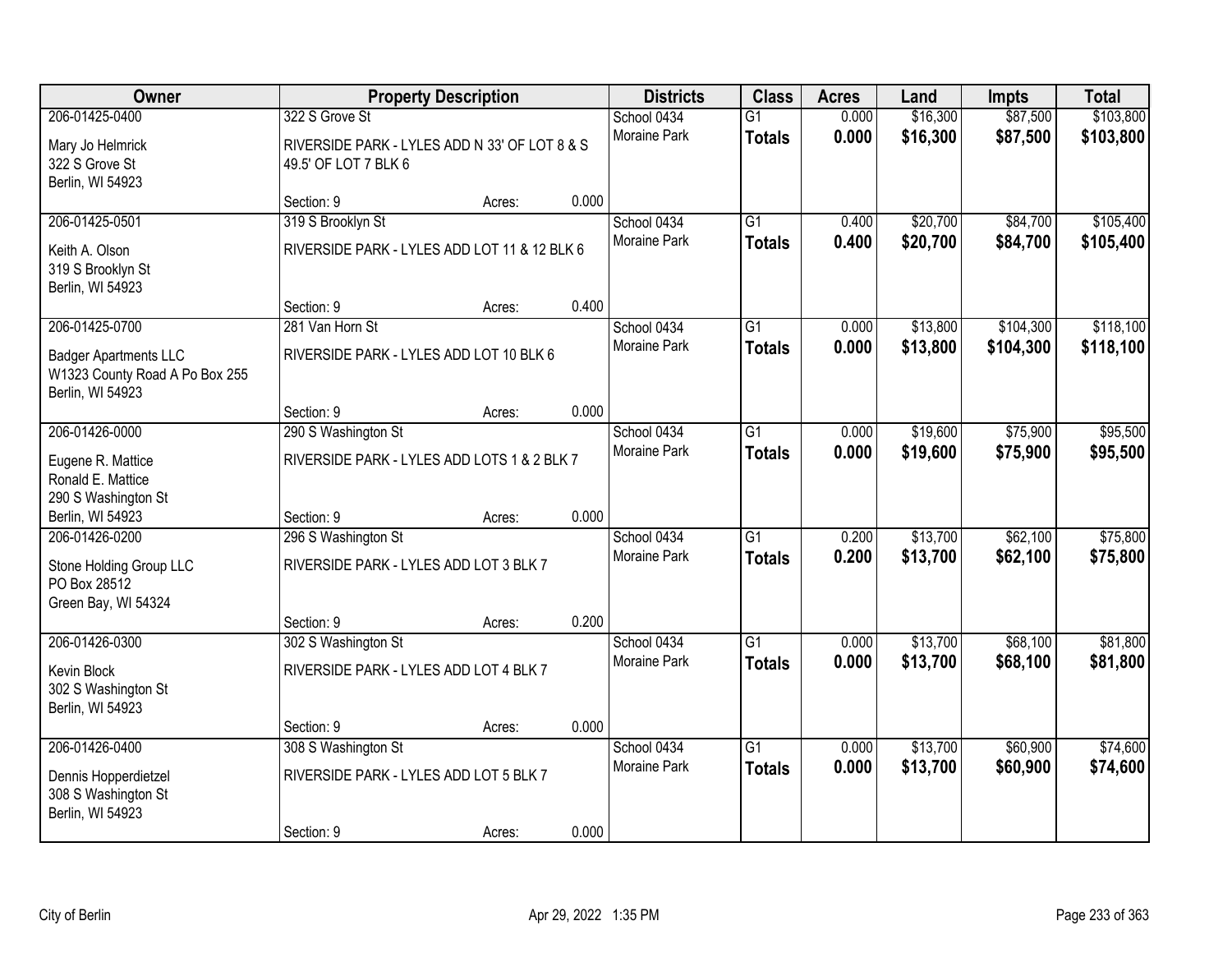| Owner                                                             |                                         | <b>Property Description</b> |       | <b>Districts</b>    | <b>Class</b>    | <b>Acres</b> | Land     | <b>Impts</b> | <b>Total</b> |
|-------------------------------------------------------------------|-----------------------------------------|-----------------------------|-------|---------------------|-----------------|--------------|----------|--------------|--------------|
| 206-01426-0500                                                    | 314 S Washington St                     |                             |       | School 0434         | $\overline{G1}$ | 0.000        | \$13,700 | \$68,000     | \$81,700     |
| Alyssa R. Berger<br>314 S Washington St<br>Berlin, WI 54923       | RIVERSIDE PARK - LYLES ADD LOT 6 BLK 7  |                             |       | Moraine Park        | <b>Totals</b>   | 0.000        | \$13,700 | \$68,000     | \$81,700     |
|                                                                   | Section: 9                              | Acres:                      | 0.000 |                     |                 |              |          |              |              |
| 206-01426-0600                                                    | 322 S Washington St                     |                             |       | School 0434         | $\overline{G1}$ | 0.000        | \$13,700 | \$74,200     | \$87,900     |
| Patricia A. Durrant<br>322 S Washington St<br>Berlin, WI 54923    | RIVERSIDE PARK - LYLES ADD LOT 7 BLK 7  |                             |       | <b>Moraine Park</b> | <b>Totals</b>   | 0.000        | \$13,700 | \$74,200     | \$87,900     |
|                                                                   | Section: 9                              | Acres:                      | 0.000 |                     |                 |              |          |              |              |
| 206-01426-0700                                                    | 326 S Washington St                     |                             |       | School 0434         | $\overline{G1}$ | 0.000        | \$13,700 | \$79,900     | \$93,600     |
| Teresa Simonis<br>326 S Washington St<br>Berlin, WI 54923         | RIVERSIDE PARK - LYLES ADD LOT 8 BLK 7  |                             |       | Moraine Park        | <b>Totals</b>   | 0.000        | \$13,700 | \$79,900     | \$93,600     |
|                                                                   | Section: 9                              | Acres:                      | 0.000 |                     |                 |              |          |              |              |
| 206-01426-0800                                                    | 332 S Washington St                     |                             |       | School 0434         | $\overline{G1}$ | 0.000        | \$13,700 | \$67,000     | \$80,700     |
| John C. Gilgenbach<br>Sharon R. Gilgenbach<br>332 S Washington St | RIVERSIDE PARK - LYLES ADD LOT 9 BLK 7  |                             |       | <b>Moraine Park</b> | <b>Totals</b>   | 0.000        | \$13,700 | \$67,000     | \$80,700     |
| Berlin, WI 54923                                                  | Section: 9                              | Acres:                      | 0.000 |                     |                 |              |          |              |              |
| 206-01426-0900                                                    | 331 S Grove St                          |                             |       | School 0434         | $\overline{G1}$ | 0.000        | \$13,700 | \$60,900     | \$74,600     |
| Brian A. Smith<br>331 S Grove St<br>Berlin, WI 54923              | RIVERSIDE PARK - LYLES ADD LOT 10 BLK 7 |                             |       | <b>Moraine Park</b> | <b>Totals</b>   | 0.000        | \$13,700 | \$60,900     | \$74,600     |
|                                                                   | Section: 9                              | Acres:                      | 0.000 |                     |                 |              |          |              |              |
| 206-01426-1000                                                    | 325 S Grove St                          |                             |       | School 0434         | $\overline{G1}$ | 0.000        | \$13,700 | \$75,500     | \$89,200     |
| Sarah M. Judas<br>325 S Grove St<br>Berlin, WI 54923              | RIVERSIDE PARK - LYLES ADD LOT 11 BLK 7 |                             |       | Moraine Park        | <b>Totals</b>   | 0.000        | \$13,700 | \$75,500     | \$89,200     |
|                                                                   | Section: 9                              | Acres:                      | 0.000 |                     |                 |              |          |              |              |
| 206-01426-1100                                                    | 319 S Grove St                          |                             |       | School 0434         | $\overline{G1}$ | 0.000        | \$13,700 | \$70,800     | \$84,500     |
| Thomas A. Zuhlke<br>Nancy C. Zuhlke<br>319 S Grove St             | RIVERSIDE PARK - LYLES ADD LOT 12 BLK 7 |                             |       | <b>Moraine Park</b> | <b>Totals</b>   | 0.000        | \$13,700 | \$70,800     | \$84,500     |
| Berlin, WI 54923                                                  | Section: 9                              | Acres:                      | 0.000 |                     |                 |              |          |              |              |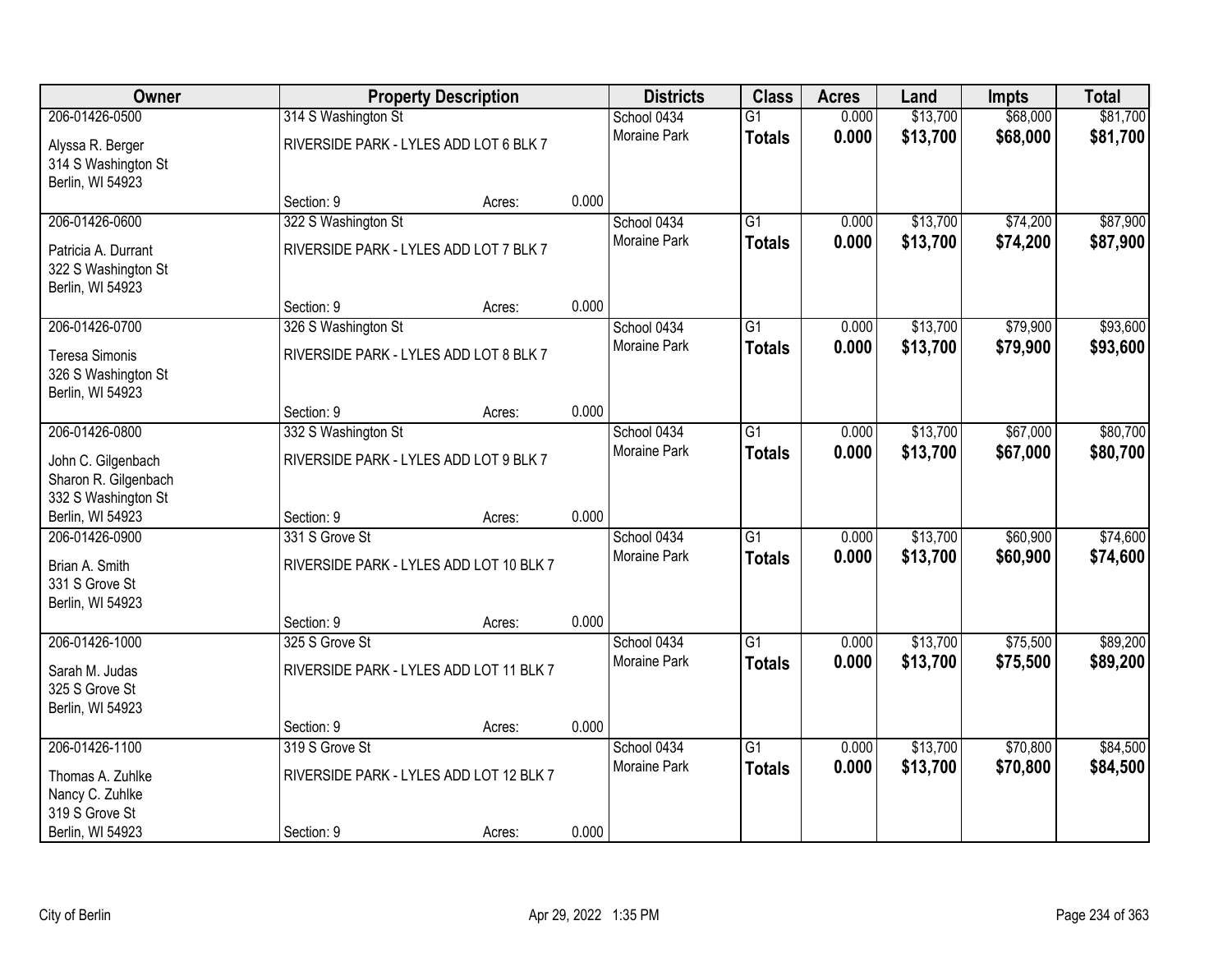| <b>Owner</b>                       |                                               | <b>Property Description</b> |       | <b>Districts</b>            | <b>Class</b>    | <b>Acres</b>   | Land     | Impts    | <b>Total</b> |
|------------------------------------|-----------------------------------------------|-----------------------------|-------|-----------------------------|-----------------|----------------|----------|----------|--------------|
| 206-01426-1200                     | 313 S Grove St                                |                             |       | School 0434                 | $\overline{G1}$ | 0.000          | \$13,700 | \$62,100 | \$75,800     |
| Julia M. Tovar                     | RIVERSIDE PARK - LYLES ADD LOT 13 BLK 7       |                             |       | <b>Moraine Park</b>         | <b>Totals</b>   | 0.000          | \$13,700 | \$62,100 | \$75,800     |
| 313 S Grove St                     |                                               |                             |       |                             |                 |                |          |          |              |
| Berlin, WI 54923                   |                                               |                             |       |                             |                 |                |          |          |              |
| 206-01426-1300                     | Section: 9<br>307 S Grove St                  | Acres:                      | 0.000 | School 0434                 | $\overline{G1}$ | 0.000          | \$18,300 | \$61,900 | \$80,200     |
|                                    |                                               |                             |       | Moraine Park                | <b>Totals</b>   | 0.000          | \$18,300 | \$61,900 | \$80,200     |
| Rhonda Jo Ferrel                   | RIVERSIDE PARK - LYLES ADD LOT 14 & THE S1/2  |                             |       |                             |                 |                |          |          |              |
| 307 S Grove St<br>Berlin, WI 54923 | OF LOT 15 BLK 7                               |                             |       |                             |                 |                |          |          |              |
|                                    | Section: 9                                    | Acres:                      | 0.000 |                             |                 |                |          |          |              |
| 206-01426-1500                     | 297 S Grove St                                |                             |       | School 0434                 | $\overline{G1}$ | 0.000          | \$18,300 | \$77,400 | \$95,700     |
| Gregory A. Heiar                   | RIVERSIDE PARK - LYLES ADD LOT 16 & THE N1/2  |                             |       | Moraine Park                | <b>Totals</b>   | 0.000          | \$18,300 | \$77,400 | \$95,700     |
| 297 S Grove St                     | OF LOT 15 BLK 7                               |                             |       |                             |                 |                |          |          |              |
| Berlin, WI 54923                   |                                               |                             |       |                             |                 |                |          |          |              |
|                                    | Section: 9                                    | Acres:                      | 0.000 |                             |                 |                |          |          |              |
| 206-01426-1600                     | 289 S Grove St                                |                             |       | School 0434                 | $\overline{G1}$ | 0.000          | \$17,800 | \$76,200 | \$94,000     |
| Ryan Stauske                       | RIVERSIDE PARK - LYLES ADD LOTS 17 & 18 BLK 7 |                             |       | Moraine Park                | <b>Totals</b>   | 0.000          | \$17,800 | \$76,200 | \$94,000     |
| 289 S Grove St                     |                                               |                             |       |                             |                 |                |          |          |              |
| Berlin, WI 54923                   |                                               |                             | 0.000 |                             |                 |                |          |          |              |
| 206-01428-0000                     | Section: 9<br>457 Broadway St                 | Acres:                      |       | School 0434                 | $\overline{G1}$ | 0.000          | \$13,100 | \$70,200 | \$83,300     |
|                                    |                                               |                             |       | Moraine Park                | <b>Totals</b>   | 0.000          | \$13,100 | \$70,200 | \$83,300     |
| Steven P. Resop<br>457 Broadway    | REAS & BUCKS ADD LOT 1 BLK 36                 |                             |       |                             |                 |                |          |          |              |
| Berlin, WI 54923                   |                                               |                             |       |                             |                 |                |          |          |              |
|                                    | Section: 4                                    | Acres:                      | 0.000 |                             |                 |                |          |          |              |
| 206-01429-0000                     | 465 Broadway St                               |                             |       | School 0434                 | $\overline{G1}$ | 0.000          | \$13,100 | \$65,600 | \$78,700     |
| Michelle Hawkins                   | REAS & BUCKS ADD LOT 2 BLK 36                 |                             |       | Moraine Park                | <b>Totals</b>   | 0.000          | \$13,100 | \$65,600 | \$78,700     |
| 465 Broadway St                    |                                               |                             |       |                             |                 |                |          |          |              |
| Berlin, WI 54923                   |                                               |                             |       |                             |                 |                |          |          |              |
|                                    | Section: 4                                    | Acres:                      | 0.000 |                             |                 |                |          |          |              |
| 206-01430-0000                     | 115 N Kossuth St                              |                             |       | School 0434<br>Moraine Park | $\overline{G1}$ | 0.000<br>0.000 | \$13,700 | \$42,100 | \$55,800     |
| Victor H. Torres                   | REAS & BUCKS ADD LOT 3 BLK 36                 |                             |       |                             | <b>Totals</b>   |                | \$13,700 | \$42,100 | \$55,800     |
| 115 N Kossuth St                   |                                               |                             |       |                             |                 |                |          |          |              |
| Berlin, WI 54923                   | Section: 4                                    | Acres:                      | 0.000 |                             |                 |                |          |          |              |
|                                    |                                               |                             |       |                             |                 |                |          |          |              |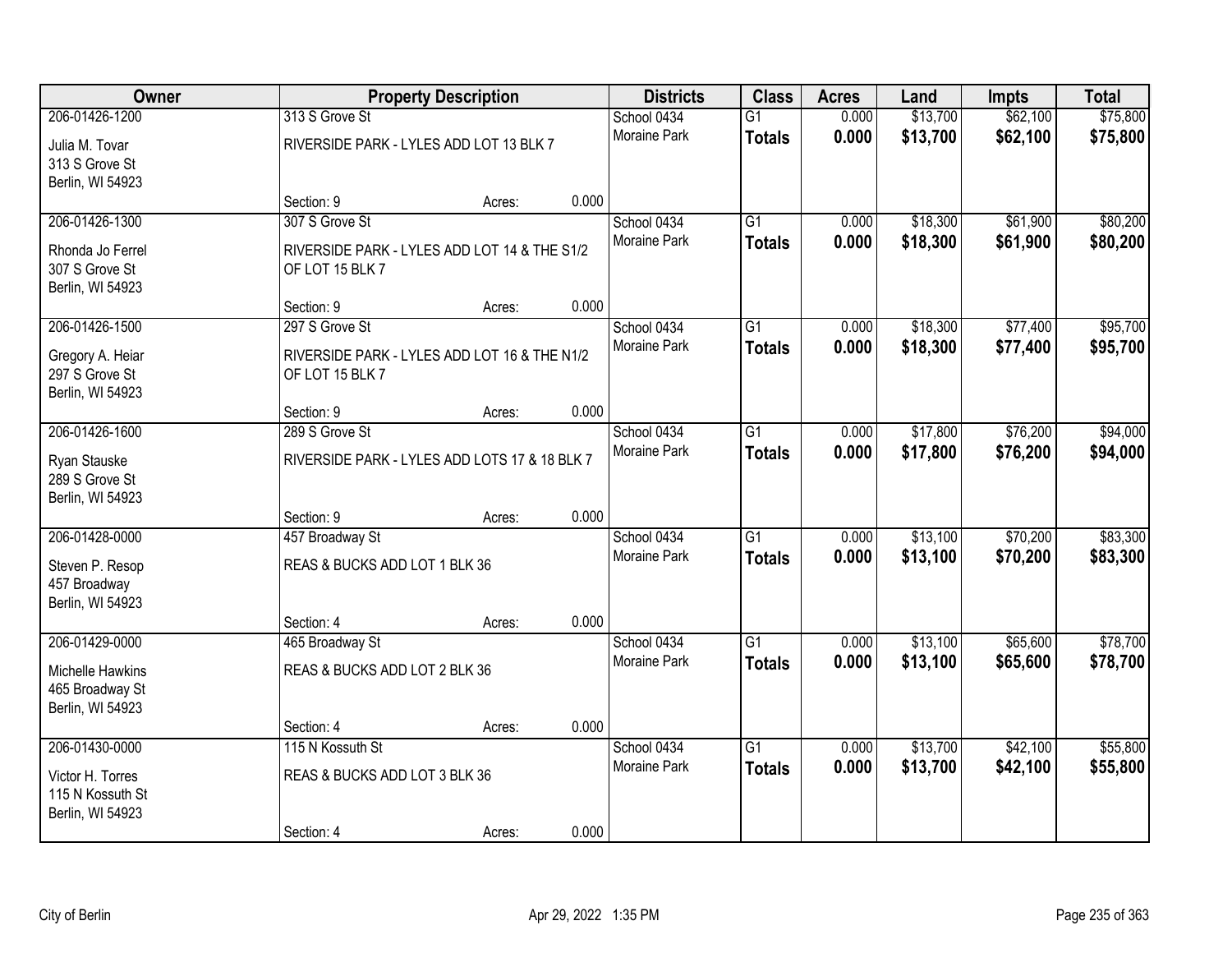| Owner                                                 |                               | <b>Property Description</b>                    | <b>Districts</b>            | <b>Class</b>    | <b>Acres</b>   | Land     | <b>Impts</b> | <b>Total</b> |
|-------------------------------------------------------|-------------------------------|------------------------------------------------|-----------------------------|-----------------|----------------|----------|--------------|--------------|
| 206-01431-0000                                        | 121 N Kossuth St              |                                                | School 0434                 | $\overline{G1}$ | 0.000          | \$13,700 | \$16,400     | \$30,100     |
| Christopher A. Rogers                                 | REAS & BUCKS ADD LOT 4 BLK 36 |                                                | Moraine Park                | <b>Totals</b>   | 0.000          | \$13,700 | \$16,400     | \$30,100     |
| 113 S Church St                                       |                               |                                                |                             |                 |                |          |              |              |
| Berlin, WI 54923                                      |                               |                                                |                             |                 |                |          |              |              |
|                                                       | Section: 4                    | Acres:                                         | 0.000                       |                 |                |          |              |              |
| 206-01432-0000                                        | 472 Webster St                |                                                | School 0434                 | $\overline{G1}$ | 0.000          | \$13,700 | \$66,700     | \$80,400     |
| Dustin J. Nighbor                                     | REAS & BUCKS ADD LOT 5 BLK 36 |                                                | Moraine Park                | <b>Totals</b>   | 0.000          | \$13,700 | \$66,700     | \$80,400     |
| 472 Webster St                                        |                               |                                                |                             |                 |                |          |              |              |
| Berlin, WI 54923                                      |                               |                                                |                             |                 |                |          |              |              |
|                                                       | Section: 4                    | Acres:                                         | 0.000                       |                 |                |          |              |              |
| 206-01432-0100                                        | 478 Webster St                |                                                | School 0434                 | G1              | 0.000          | \$15,000 | \$81,900     | \$96,900     |
| Thoma, LLC                                            | REAS & BUCKS ADD LOT 6 BLK 36 |                                                | <b>Moraine Park</b>         | <b>Totals</b>   | 0.000          | \$15,000 | \$81,900     | \$96,900     |
| 242 S Pearl St                                        |                               |                                                |                             |                 |                |          |              |              |
| Berlin, WI 54923                                      |                               |                                                |                             |                 |                |          |              |              |
|                                                       | Section: 4                    | Acres:                                         | 0.000                       |                 |                |          |              |              |
| 206-01433-0000                                        | 479 Broadway St               |                                                | School 0434<br>Moraine Park | $\overline{G1}$ | 0.000<br>0.000 | \$14,300 | \$49,700     | \$64,000     |
| Robert C. Rosenberg                                   | REAS & BUCKS ADD LOT 7 BLK 36 |                                                |                             | <b>Totals</b>   |                | \$14,300 | \$49,700     | \$64,000     |
| 479 Broadway St                                       |                               |                                                |                             |                 |                |          |              |              |
| Berlin, WI 54923                                      |                               |                                                | 0.000                       |                 |                |          |              |              |
| 206-01434-0000                                        | Section: 4<br>473 Broadway St | Acres:                                         | School 0434                 | $\overline{G1}$ | 0.000          | \$13,100 | \$54,300     | \$67,400     |
|                                                       |                               |                                                | Moraine Park                | <b>Totals</b>   | 0.000          | \$13,100 | \$54,300     | \$67,400     |
| Peter L. Hall et al                                   | REAS & BUCKS ADD LOT 8 BLK 36 |                                                |                             |                 |                |          |              |              |
| c/o Farmers & Merchants Bank<br>Attn: Escrow Services |                               |                                                |                             |                 |                |          |              |              |
| PO Box 270                                            | Section: 4                    | Acres:                                         | 0.000                       |                 |                |          |              |              |
| Berlin, WI 54923                                      |                               |                                                |                             |                 |                |          |              |              |
| 206-01435-0000                                        | 135 N Kossuth St              |                                                | School 0434                 | $\overline{G1}$ | 0.000          | \$15,300 | \$36,600     | \$51,900     |
| Jeffrey W. Kuhn                                       |                               | REAS & BUCKS ADD E 76' OF LOTS 1 & 2 BLK 37    | Moraine Park                | <b>Totals</b>   | 0.000          | \$15,300 | \$36,600     | \$51,900     |
| 135 N Kossuth St                                      |                               |                                                |                             |                 |                |          |              |              |
| Berlin, WI 54923                                      |                               |                                                |                             |                 |                |          |              |              |
|                                                       | Section: 4                    | Acres:                                         | 0.000                       |                 |                |          |              |              |
| 206-01436-0000                                        | 467 Webster St                |                                                | School 0434                 | $\overline{G1}$ | 0.000          | \$13,600 | \$25,500     | \$39,100     |
| Richard A. Austin                                     |                               | REAS & BUCKS ADD THE W 56' OF LOTS 1 & 2 & THE | Moraine Park                | <b>Totals</b>   | 0.000          | \$13,600 | \$25,500     | \$39,100     |
| 467 Webster St                                        | E 9/66 OF LOT 8 BLK 37        |                                                |                             |                 |                |          |              |              |
| Berlin, WI 54923                                      |                               |                                                |                             |                 |                |          |              |              |
|                                                       | Section: 4                    | Acres:                                         | 0.000                       |                 |                |          |              |              |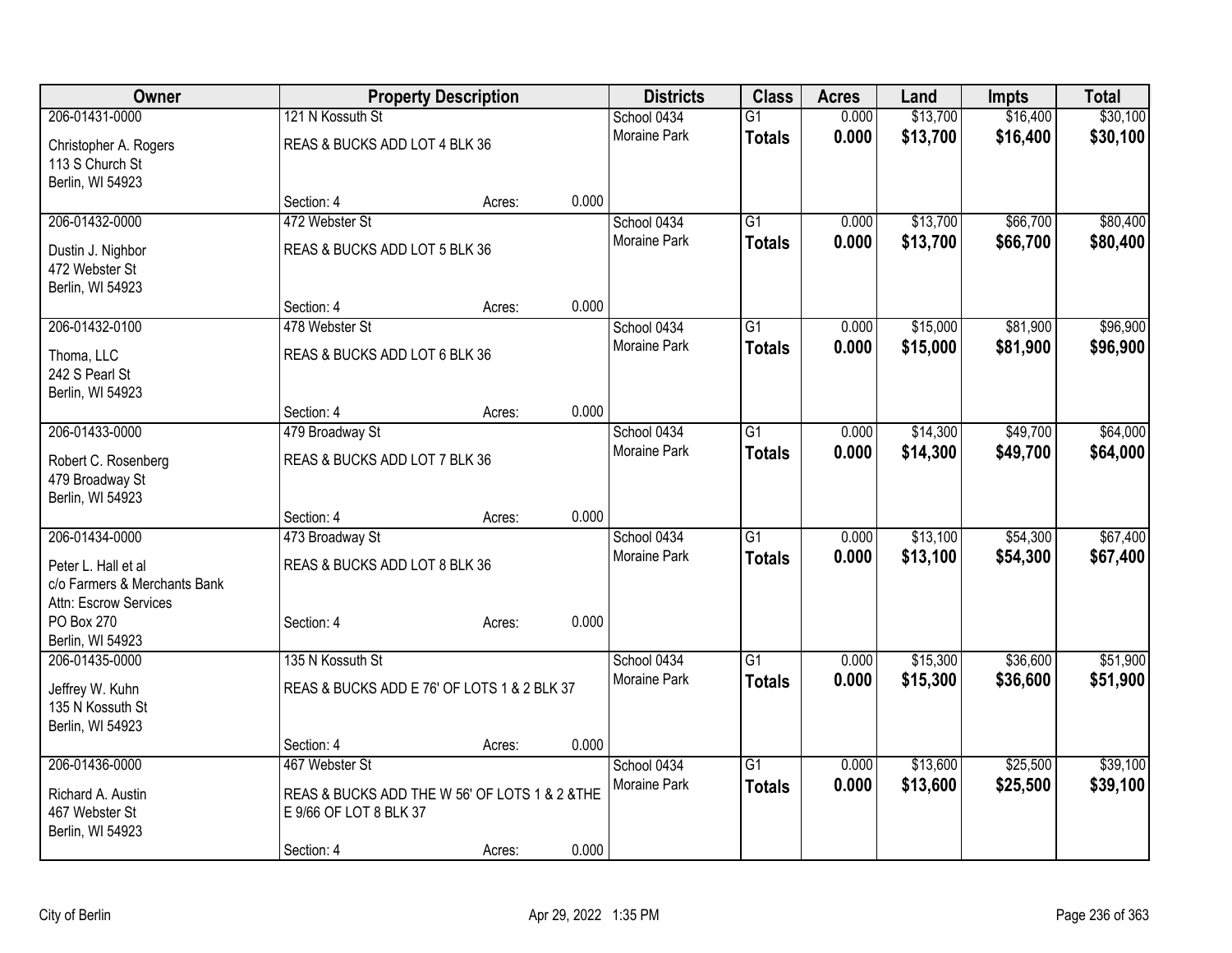| Owner                                                          |                                        | <b>Property Description</b> |       | <b>Districts</b>    | <b>Class</b>    | <b>Acres</b> | Land     | Impts    | <b>Total</b> |
|----------------------------------------------------------------|----------------------------------------|-----------------------------|-------|---------------------|-----------------|--------------|----------|----------|--------------|
| 206-01437-0000                                                 | 145 N Kossuth St                       |                             |       | School 0434         | $\overline{G1}$ | 0.000        | \$13,700 | \$65,000 | \$78,700     |
| Joshua L. Benbo<br>145 N Kossuth St<br>Berlin, WI 54923        | REAS & BUCKS ADD LOT 3 BLK 37          |                             |       | <b>Moraine Park</b> | <b>Totals</b>   | 0.000        | \$13,700 | \$65,000 | \$78,700     |
|                                                                | Section: 4                             | Acres:                      | 0.000 |                     |                 |              |          |          |              |
| 206-01438-0000                                                 | 151 N Kossuth St                       |                             |       | School 0434         | $\overline{G1}$ | 0.200        | \$13,700 | \$0      | \$13,700     |
| Enrique Botello Lopez<br>465 Elm St<br>Berlin, WI 54923        | REAS & BUCKS ADD LOT 4 BLK 37          |                             |       | Moraine Park        | <b>Totals</b>   | 0.200        | \$13,700 | \$0      | \$13,700     |
|                                                                | Section: 4                             | Acres:                      | 0.200 |                     |                 |              |          |          |              |
| 206-01439-0000                                                 | 472 Elm St                             |                             |       | School 0434         | $\overline{G1}$ | 0.000        | \$13,700 | \$33,600 | \$47,300     |
| William A. Tarr<br>472 Elm St<br>Berlin, WI 54923              | REAS & BUCKS ADD LOT 5 BLK 37          |                             |       | Moraine Park        | <b>Totals</b>   | 0.000        | \$13,700 | \$33,600 | \$47,300     |
|                                                                | Section: 4                             | Acres:                      | 0.000 |                     |                 |              |          |          |              |
| 206-01440-0000                                                 | 479 Webster St                         |                             |       | School 0434         | $\overline{G1}$ | 0.000        | \$18,300 | \$51,500 | \$69,800     |
| Lucas Siebers<br>479 Webster St<br>Berlin, WI 54923            | REAS & BUCKS ADD LOTS 6 & 7 BLK 37     |                             |       | Moraine Park        | <b>Totals</b>   | 0.000        | \$18,300 | \$51,500 | \$69,800     |
|                                                                | Section: 4                             | Acres:                      | 0.000 |                     |                 |              |          |          |              |
| 206-01441-0000                                                 | 475 Webster St                         |                             |       | School 0434         | $\overline{G1}$ | 0.000        | \$12,200 | \$36,200 | \$48,400     |
| David Roger Price<br>N7576 Turtle Trl<br>Pardeeville, WI 53954 | REAS & BUCKS ADD W 57' OF LOT 8 BLK 37 |                             |       | <b>Moraine Park</b> | <b>Totals</b>   | 0.000        | \$12,200 | \$36,200 | \$48,400     |
|                                                                | Section: 4                             | Acres:                      | 0.000 |                     |                 |              |          |          |              |
| 206-01442-0000                                                 | 135 Rease St                           |                             |       | School 0434         | $\overline{G1}$ | 0.000        | \$21,400 | \$60,800 | \$82,200     |
| William A. Kasuboski<br>Judy L. Kasuboski<br>135 Rease St      | REAS & BUCKS ADD LOTS 1 & 2 BLK 38     |                             |       | Moraine Park        | <b>Totals</b>   | 0.000        | \$21,400 | \$60,800 | \$82,200     |
| Berlin, WI 54923                                               | Section: 4                             | Acres:                      | 0.000 |                     |                 |              |          |          |              |
| 206-01443-0000                                                 | 490 Elm St                             |                             |       | School 0434         | $\overline{G1}$ | 0.000        | \$10,300 | \$4,800  | \$15,100     |
| Brian B. Seaman<br>3569 Sand Pit Rd<br>Oshkosh, WI 54904-9361  | REAS & BUCKS ADD LOT 3 BLK 38          |                             |       | <b>Moraine Park</b> | <b>Totals</b>   | 0.000        | \$10,300 | \$4,800  | \$15,100     |
|                                                                | Section: 4                             | Acres:                      | 0.000 |                     |                 |              |          |          |              |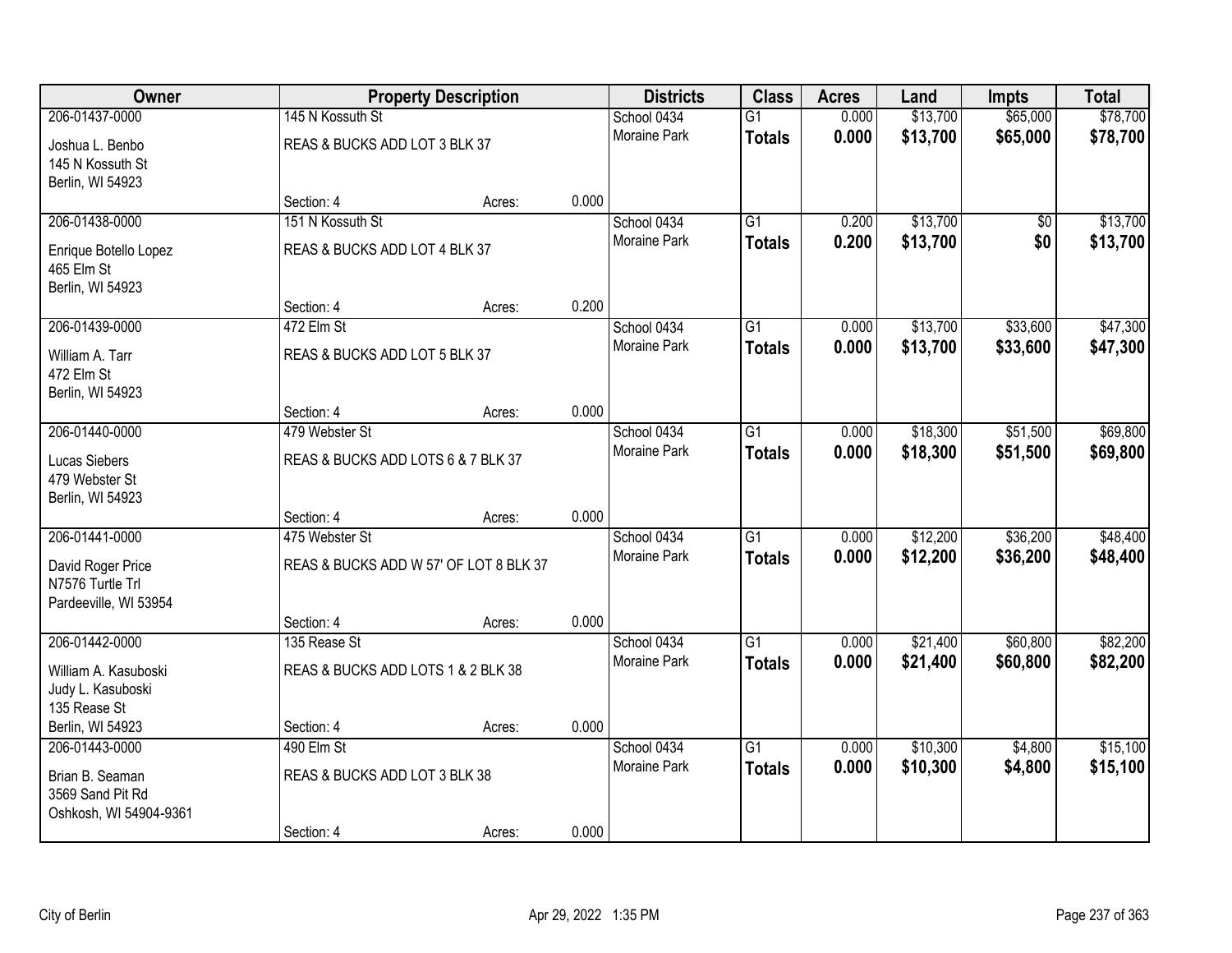| Owner                         |                                                | <b>Property Description</b> |       | <b>Districts</b>    | <b>Class</b>    | <b>Acres</b> | Land     | <b>Impts</b> | <b>Total</b> |
|-------------------------------|------------------------------------------------|-----------------------------|-------|---------------------|-----------------|--------------|----------|--------------|--------------|
| 206-01444-0000                | 150 Smith St                                   |                             |       | School 0434         | $\overline{G1}$ | 0.000        | \$20,500 | \$56,400     | \$76,900     |
| Clint E. Hartzke              | REAS & BUCKS ADD LOTS 4, 5, 6 BLK 38           |                             |       | Moraine Park        | <b>Totals</b>   | 0.000        | \$20,500 | \$56,400     | \$76,900     |
| Brenda M. Hartzke             |                                                |                             |       |                     |                 |              |          |              |              |
| 150 Smith St                  |                                                |                             |       |                     |                 |              |          |              |              |
| Berlin, WI 54923              | Section: 4                                     | Acres:                      | 0.000 |                     |                 |              |          |              |              |
| 206-01445-0000                | 509 Webster St                                 |                             |       | School 0434         | $\overline{G1}$ | 0.000        | \$16,300 | \$54,300     | \$70,600     |
| Jeremiah J. Parsons           | REAS & BUCKS ADD LOT 7 BLK 38                  |                             |       | <b>Moraine Park</b> | <b>Totals</b>   | 0.000        | \$16,300 | \$54,300     | \$70,600     |
| 509 Webster St                |                                                |                             |       |                     |                 |              |          |              |              |
| Berlin, WI 54923              |                                                |                             |       |                     |                 |              |          |              |              |
|                               | Section: 4                                     | Acres:                      | 0.000 |                     |                 |              |          |              |              |
| 206-01446-0000                | 501 Webster St                                 |                             |       | School 0434         | G1              | 0.000        | \$13,700 | \$41,400     | \$55,100     |
| Bradley K. Warwick            | REAS & BUCKS ADD LOT 8 BLK 38                  |                             |       | Moraine Park        | <b>Totals</b>   | 0.000        | \$13,700 | \$41,400     | \$55,100     |
| 501 Webster St                |                                                |                             |       |                     |                 |              |          |              |              |
| Berlin, WI 54923              |                                                |                             |       |                     |                 |              |          |              |              |
|                               | Section: 4                                     | Acres:                      | 0.000 |                     |                 |              |          |              |              |
| 206-01447-0000                | 489 Elm St                                     |                             |       | School 0434         | G1              | 0.000        | \$11,600 | \$59,100     | \$70,700     |
| Justin Jantz                  | REAS & BUCKS ADD LOTS 1 & 3 & THE W1/2 OFLOT ( |                             |       | Moraine Park        | <b>Totals</b>   | 0.000        | \$11,600 | \$59,100     | \$70,700     |
| 489 Elm St                    | <b>BLK 39</b>                                  |                             |       |                     |                 |              |          |              |              |
| Berlin, WI 54923              |                                                |                             |       |                     |                 |              |          |              |              |
|                               | Section: 4                                     | Acres:                      | 0.000 |                     |                 |              |          |              |              |
| 206-01448-0500                | 499 Elm St                                     |                             |       | School 0434         | $\overline{G1}$ | 0.700        | \$12,400 | \$42,200     | \$54,600     |
| Zachary K. Knoke              | REAS & BUCKS ADD LOTS 2, 7 & 8 BLK 39          |                             |       | Moraine Park        | <b>Totals</b>   | 0.700        | \$12,400 | \$42,200     | \$54,600     |
| 499 Elm St                    |                                                |                             |       |                     |                 |              |          |              |              |
| Berlin, WI 54923              |                                                |                             |       |                     |                 |              |          |              |              |
|                               | Section: 4                                     | Acres:                      | 0.700 |                     |                 |              |          |              |              |
| 206-01450-0000                |                                                |                             |       | School 0434         | $\overline{G1}$ | 0.000        | \$5,700  | $\sqrt{6}$   | \$5,700      |
| Patricia L Gonyo Living Trust | REAS & BUCKS ADD LOTS 5 & 6 BLK 39             |                             |       | Moraine Park        | <b>Totals</b>   | 0.000        | \$5,700  | \$0          | \$5,700      |
| 213 Smith St                  |                                                |                             |       |                     |                 |              |          |              |              |
| Berlin, WI 54923              |                                                |                             |       |                     |                 |              |          |              |              |
|                               | Section: 4                                     | Acres:                      | 0.000 |                     |                 |              |          |              |              |
| 206-01451-0100                | 489 Broadway St                                |                             |       | School 0434         | $\overline{G1}$ | 0.200        | \$10,500 | \$48,400     | \$58,900     |
| Houdek Enterprises LLC        | REAS & BUCKS ADD THE S1/2 OF THE E1/2 OF THE   |                             |       | Moraine Park        | <b>Totals</b>   | 0.200        | \$10,500 | \$48,400     | \$58,900     |
| 1617 Willow Rd                | E1/2 OF SHIPMAN BLK                            |                             |       |                     |                 |              |          |              |              |
| Mt Pleasant, WI 53177         |                                                |                             |       |                     |                 |              |          |              |              |
|                               | Section: 4                                     | Acres:                      | 0.200 |                     |                 |              |          |              |              |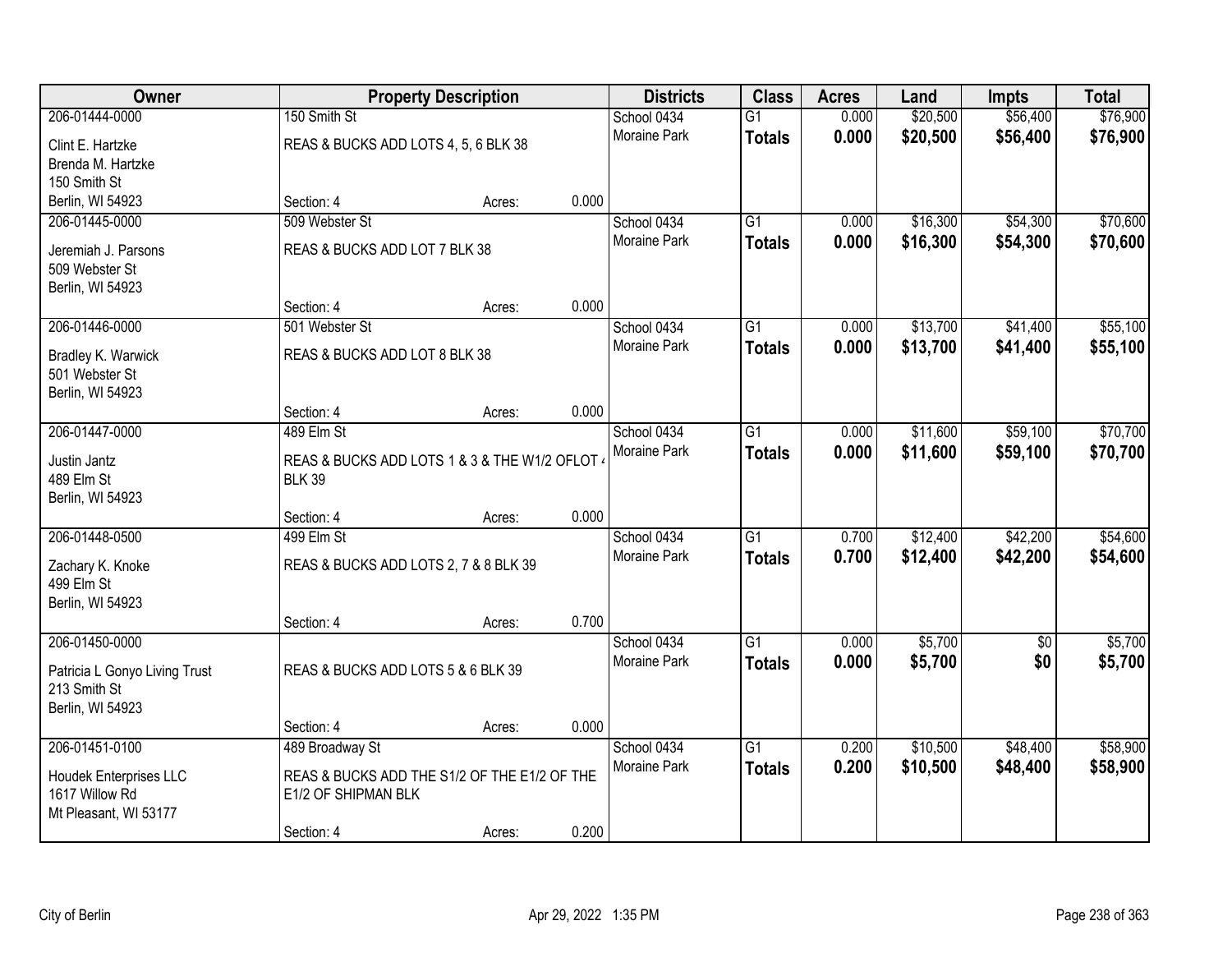| Owner                                                                                |                                                                                                      | <b>Property Description</b> |       | <b>Districts</b>                   | <b>Class</b>                     | <b>Acres</b>   | Land                 | Impts                  | <b>Total</b>           |
|--------------------------------------------------------------------------------------|------------------------------------------------------------------------------------------------------|-----------------------------|-------|------------------------------------|----------------------------------|----------------|----------------------|------------------------|------------------------|
| 206-01451-0200<br>Houdek Enterprises LLC<br>1617 Willow Rd<br>Mt Pleasant, WI 53177  | REAS & BUCKS ADD THE S1/2 OF THE W1/2 OF THE<br>E1/2 OF SHIPMAN BLK                                  |                             |       | School 0434<br>Moraine Park        | $\overline{G1}$<br><b>Totals</b> | 0.200<br>0.200 | \$5,600<br>\$5,600   | $\overline{50}$<br>\$0 | \$5,600<br>\$5,600     |
|                                                                                      | Section: 4                                                                                           | Acres:                      | 0.200 |                                    |                                  |                |                      |                        |                        |
| 206-01451-0400<br>Cynthia R. Schuett<br>175 Arnold St<br>Berlin, WI 54923            | REAS & BUCKS ADD THE N1/2 OF THE E1/2 OF<br><b>SHIPMAN BLK</b>                                       |                             |       | School 0434<br><b>Moraine Park</b> | $\overline{G1}$<br><b>Totals</b> | 0.000<br>0.000 | \$20,800<br>\$20,800 | \$1,700<br>\$1,700     | \$22,500<br>\$22,500   |
|                                                                                      | Section: 4                                                                                           | Acres:                      | 0.000 |                                    |                                  |                |                      |                        |                        |
| 206-01452-0000<br>Yedinak Brothers Investments LLC<br>PO Box 255<br>Berlin, WI 54923 | 507 Broadway St<br>REAS & BUCKS ADD THE W1/2 OF THE W1/2<br>OFSHIPMAN BLK                            |                             |       | School 0434<br>Moraine Park        | G1<br><b>Totals</b>              | 0.000<br>0.000 | \$17,500<br>\$17,500 | \$41,500<br>\$41,500   | \$59,000<br>\$59,000   |
|                                                                                      | Section: 4                                                                                           | Acres:                      | 0.000 |                                    |                                  |                |                      |                        |                        |
| 206-01453-0000<br>Kurt J. Allan<br>501 Broadway<br>Berlin, WI 54923                  | 501 Broadway St<br>REAS & BUCKS ADD THE E1/2 OF THE W1/2<br>OFSHIPMAN BLK                            |                             |       | School 0434<br>Moraine Park        | G1<br><b>Totals</b>              | 0.000<br>0.000 | \$17,500<br>\$17,500 | \$44,400<br>\$44,400   | \$61,900<br>\$61,900   |
|                                                                                      | Section: 4                                                                                           | Acres:                      | 0.000 |                                    |                                  |                |                      |                        |                        |
| 206-01454-0000<br>Chad Geis<br>227 S Washington St<br>Berlin, WI 54923               | 227 S Washington St<br>RUDDOCKS ADD LOTS 1 & 8 BLK 1 EXC THE W1/2<br><b>THEREOF</b>                  |                             |       | School 0434<br>Moraine Park        | $\overline{G1}$<br><b>Totals</b> | 0.000<br>0.000 | \$13,700<br>\$13,700 | \$62,300<br>\$62,300   | \$76,000<br>\$76,000   |
|                                                                                      | Section: 9                                                                                           | Acres:                      | 0.000 |                                    |                                  |                |                      |                        |                        |
| 206-01454-0100<br>Ryan C. Reitz<br>346 Vliet St<br>Berlin, WI 54923                  | 346 Vliet St<br>RUDDOCKS ADD LOT 1 CERTIFIED SURVEY<br>MAP1965 V8 (RES OF THE W1/2 LOTS 1 & 8 BLK 1) |                             |       | School 0434<br>Moraine Park        | $\overline{G1}$<br><b>Totals</b> | 0.000<br>0.000 | \$13,700<br>\$13,700 | \$91,500<br>\$91,500   | \$105,200<br>\$105,200 |
|                                                                                      | Section: 9                                                                                           | Acres:                      | 0.000 |                                    |                                  |                |                      |                        |                        |
| 206-01455-0000<br>Keith D. Willhite<br>358 Vliet St<br>Berlin, WI 54923              | 358 Vliet St<br>RUDDOCKS ADD LOTS 2 & 3 BLK 1<br>Section: 9                                          | Acres:                      | 0.000 | School 0434<br><b>Moraine Park</b> | $\overline{G1}$<br><b>Totals</b> | 0.000<br>0.000 | \$21,400<br>\$21,400 | \$48,300<br>\$48,300   | \$69,700<br>\$69,700   |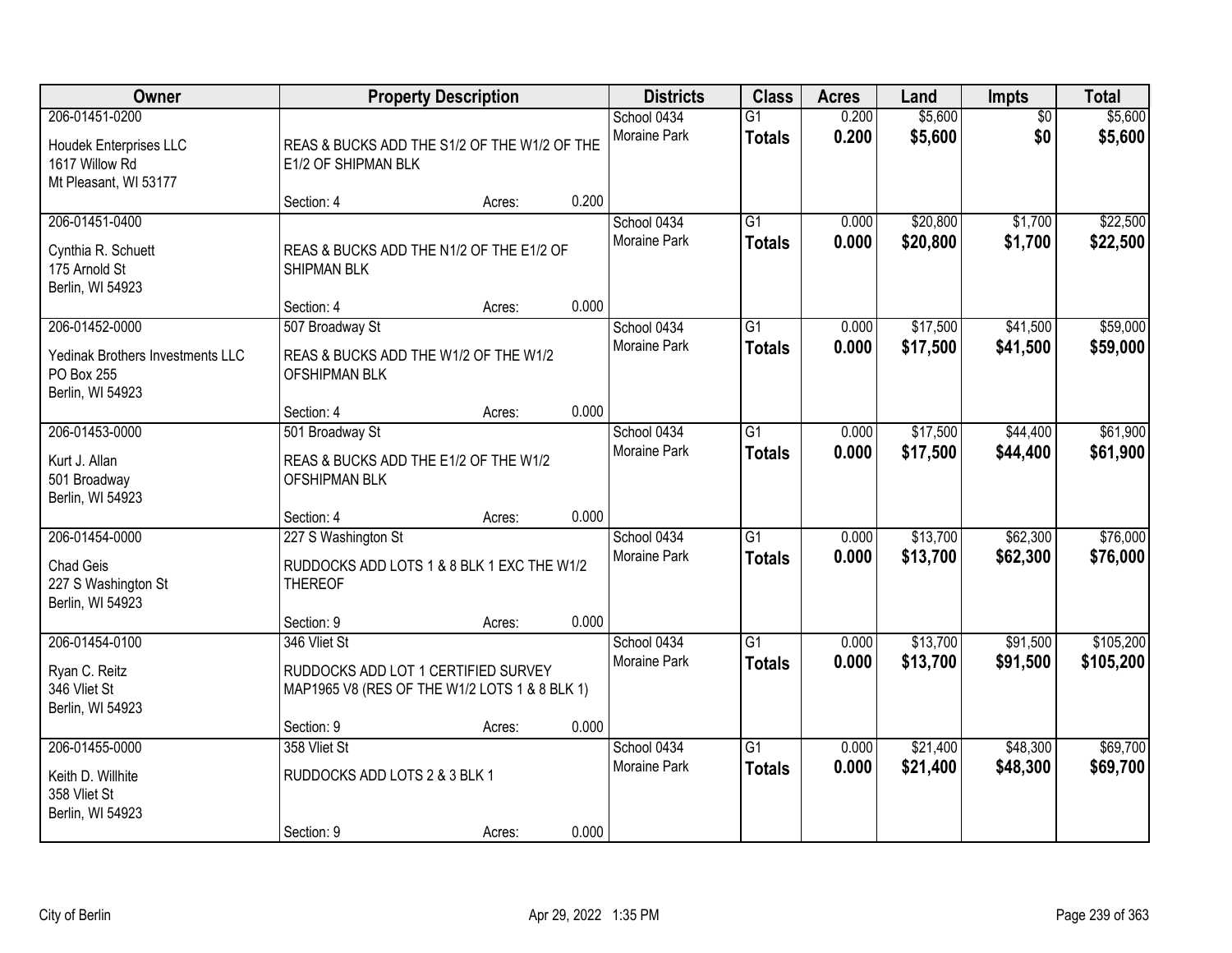| Owner                        |                                    | <b>Property Description</b> |       | <b>Districts</b>    | <b>Class</b>    | <b>Acres</b> | Land     | Impts           | <b>Total</b> |
|------------------------------|------------------------------------|-----------------------------|-------|---------------------|-----------------|--------------|----------|-----------------|--------------|
| 206-01456-0000               | 243 S Washington St                |                             |       | School 0434         | $\overline{G1}$ | 0.000        | \$21,400 | \$33,900        | \$55,300     |
| Victor D. Shrock             | RUDDOCKS ADD LOTS 6 & 7 BLK 1      |                             |       | <b>Moraine Park</b> | <b>Totals</b>   | 0.000        | \$21,400 | \$33,900        | \$55,300     |
| Diana L. Shrock              |                                    |                             |       |                     |                 |              |          |                 |              |
| W4158 County Rd E            |                                    |                             |       |                     |                 |              |          |                 |              |
| Berlin, WI 54923             | Section: 9                         | Acres:                      | 0.000 |                     |                 |              |          |                 |              |
| 206-01456-0100               |                                    |                             |       | School 0434         | $\overline{G1}$ | 0.200        | \$13,700 | \$0             | \$13,700     |
| Habitat For Humanity Waushar | RUDDOCKS ADD LOT 4 BLK 1           |                             |       | Moraine Park        | <b>Totals</b>   | 0.200        | \$13,700 | \$0             | \$13,700     |
| 345 S Cambridge St           |                                    |                             |       |                     |                 |              |          |                 |              |
| Wautoma, WI 54982            |                                    |                             |       |                     |                 |              |          |                 |              |
|                              | Section: 9                         | Acres:                      | 0.200 |                     |                 |              |          |                 |              |
| 206-01456-0200               |                                    |                             |       | School 0434         | $\overline{G1}$ | 0.200        | \$13,700 | $\overline{50}$ | \$13,700     |
| Habitat For Humanity Waushar | RUDDOCKS ADD LOT 5 BLK 1           |                             |       | Moraine Park        | <b>Totals</b>   | 0.200        | \$13,700 | \$0             | \$13,700     |
| 345 S Cambridge St           |                                    |                             |       |                     |                 |              |          |                 |              |
| Wautoma, WI 54982            |                                    |                             |       |                     |                 |              |          |                 |              |
|                              | Section: 9                         | Acres:                      | 0.200 |                     |                 |              |          |                 |              |
| 206-01457-0000               |                                    |                             |       | School 0434         | $\overline{G1}$ | 1.600        | \$1,800  | $\overline{30}$ | \$1,800      |
| Timothy L. Johnson           | RUDDOCKS ADD LOTS 1 THRU 8 BLK 2   |                             |       | Moraine Park        | <b>Totals</b>   | 1.600        | \$1,800  | \$0             | \$1,800      |
| Kristine Johnson             |                                    |                             |       |                     |                 |              |          |                 |              |
| 399 Railroad St              |                                    |                             |       |                     |                 |              |          |                 |              |
| Berlin, WI 54923             | Section: 9                         | Acres:                      | 1.600 |                     |                 |              |          |                 |              |
| 206-01458-0000               | 399 Railroad St                    |                             |       | School 0434         | $\overline{G1}$ | 3.600        | \$13,800 | \$118,100       | \$131,900    |
| Kristine Johnson             | RUDDOCKS ADD LOTS 1 THRU 18 BLK 3  |                             |       | Moraine Park        | <b>Totals</b>   | 3.600        | \$13,800 | \$118,100       | \$131,900    |
| Timothy L. Johnson           |                                    |                             |       |                     |                 |              |          |                 |              |
| 399 Railroad St              |                                    |                             |       |                     |                 |              |          |                 |              |
| Berlin, WI 54923             | Section: 9                         | Acres:                      | 3.600 |                     |                 |              |          |                 |              |
| 206-01459-0000               |                                    |                             |       | School 0434         | $\overline{G1}$ | 0.000        | \$6,500  | $\sqrt{6}$      | \$6,500      |
| Betty J. Leppin              | RUDDOCKS ADD LOTS 1, 4, 5, 8 BLK 4 |                             |       | Moraine Park        | <b>Totals</b>   | 0.000        | \$6,500  | \$0             | \$6,500      |
| 165 Sumner St                |                                    |                             |       |                     |                 |              |          |                 |              |
| Berlin, WI 54923             |                                    |                             |       |                     |                 |              |          |                 |              |
|                              | Section: 9                         | Acres:                      | 0.000 |                     |                 |              |          |                 |              |
| 206-01460-0000               | 386 Railroad St                    |                             |       | School 0434         | $\overline{G2}$ | 0.000        | \$10,000 | \$66,500        | \$76,500     |
| Timothy L. Johnson           | RUDDOCKS ADD LOTS 2, 3, 6, 7 BLK 4 |                             |       | Moraine Park        | <b>Totals</b>   | 0.000        | \$10,000 | \$66,500        | \$76,500     |
| Kristine Johnson             |                                    |                             |       |                     |                 |              |          |                 |              |
| 399 Railroad St              |                                    |                             |       |                     |                 |              |          |                 |              |
| Berlin, WI 54923             | Section: 9                         | Acres:                      | 0.000 |                     |                 |              |          |                 |              |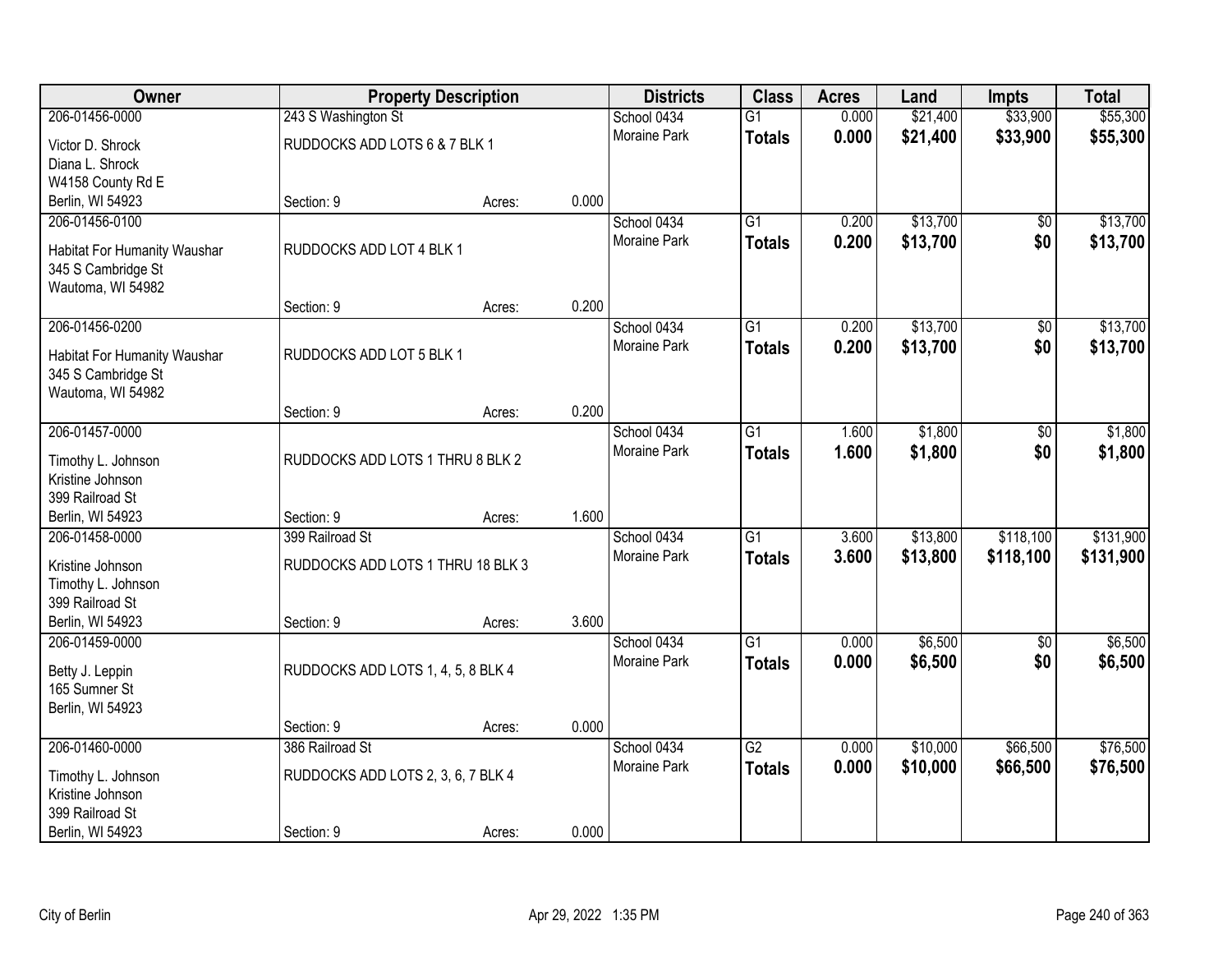| <b>Owner</b>                                                     |                                                             | <b>Property Description</b> |       | <b>Districts</b>            | <b>Class</b>                     | <b>Acres</b>   | Land               | <b>Impts</b>           | <b>Total</b>       |
|------------------------------------------------------------------|-------------------------------------------------------------|-----------------------------|-------|-----------------------------|----------------------------------|----------------|--------------------|------------------------|--------------------|
| 206-01461-0100                                                   | 265 S Washington St                                         |                             |       | School 0434                 | $\overline{G1}$                  | 0.000          | \$13,100           | $\overline{50}$        | \$13,100           |
| Betty J. Leppin<br>165 Sumner St<br>Berlin, WI 54923             | RUDDOCKS ADD LOTS 1, 2, 3, 4 BLK 5                          |                             |       | <b>Moraine Park</b>         | <b>Totals</b>                    | 0.000          | \$13,100           | \$0                    | \$13,100           |
|                                                                  | Section: 9                                                  | Acres:                      | 0.000 |                             |                                  |                |                    |                        |                    |
| 206-01461-0200                                                   | 265 S Washington St                                         |                             |       | School 0434                 | $\overline{G1}$                  | 0.000          | \$13,100           | \$1,500                | \$14,600           |
| Gregory G. Gimenez<br>PO Box 362<br>Berlin, WI 54923             | RUDDOCKS ADD LOTS 5, 6, 7, 8 BLK 5                          |                             |       | Moraine Park                | <b>Totals</b>                    | 0.000          | \$13,100           | \$1,500                | \$14,600           |
|                                                                  | Section: 9                                                  | Acres:                      | 0.000 |                             |                                  |                |                    |                        |                    |
| 206-01462-0000                                                   | 289 S Washington St                                         |                             |       | School 0434                 | $\overline{G1}$                  | 0.000          | \$21,000           | \$32,400               | \$53,400           |
| Ronald Hoffman<br>289 S Washington St<br>Berlin, WI 54923        | RUDDOCKS ADD LOTS 1, 2, 3, 18 BLK 6                         |                             |       | Moraine Park                | <b>Totals</b>                    | 0.000          | \$21,000           | \$32,400               | \$53,400           |
|                                                                  | Section: 9                                                  | Acres:                      | 0.000 |                             |                                  |                |                    |                        |                    |
| 206-01463-0000                                                   | 297 S Washington St                                         |                             |       | School 0434                 | $\overline{G1}$                  | 0.000          | \$21,000           | \$42,600               | \$63,600           |
| Liz Y. Botello<br>297 S Washington St<br>Berlin, WI 54923        | RUDDOCKS ADD LOTS 4, 5, 16, 17 BLK 6                        |                             |       | Moraine Park                | <b>Totals</b>                    | 0.000          | \$21,000           | \$42,600               | \$63,600           |
|                                                                  | Section: 9                                                  | Acres:                      | 0.000 |                             |                                  |                |                    |                        |                    |
| 206-01464-0000                                                   | 315 S Washington St                                         |                             |       | School 0434                 | $\overline{G1}$                  | 0.000          | \$19,200           | \$58,900               | \$78,100           |
| Juan Botello<br>315 S Washington St<br>Berlin, WI 54923          | RUDDOCKS ADD LOTS 6 & 15 & THE N1/2 OF LOTS 7<br>& 14 BLK 6 |                             |       | Moraine Park                | <b>Totals</b>                    | 0.000          | \$19,200           | \$58,900               | \$78,100           |
|                                                                  | Section: 9                                                  | Acres:                      | 0.000 |                             |                                  |                |                    |                        |                    |
| 206-01465-0000                                                   | 323 S Washington St                                         |                             |       | School 0434                 | $\overline{G1}$                  | 0.300          | \$15,600           | \$63,200               | \$78,800           |
| Stone Holding Group LLC<br>PO Box 28512<br>Green Bay, WI 54324   | RUDDOCKS ADD LOT 13 & THE S1/2 OF LOT 14 BLK<br>6           |                             |       | Moraine Park                | <b>Totals</b>                    | 0.300          | \$15,600           | \$63,200               | \$78,800           |
|                                                                  | Section: 9                                                  | Acres:                      | 0.300 |                             |                                  |                |                    |                        |                    |
| 206-01465-0100<br>Donald F Johnson Survivors Trust<br>151 Oak St | RUDDOCKS ADD LOT 8 & THE S1/2 OF LOT 7 BLK 6                |                             |       | School 0434<br>Moraine Park | $\overline{G1}$<br><b>Totals</b> | 0.000<br>0.000 | \$1,400<br>\$1,400 | $\overline{50}$<br>\$0 | \$1,400<br>\$1,400 |
| Berlin, WI 54923                                                 | Section: 9                                                  | Acres:                      | 0.000 |                             |                                  |                |                    |                        |                    |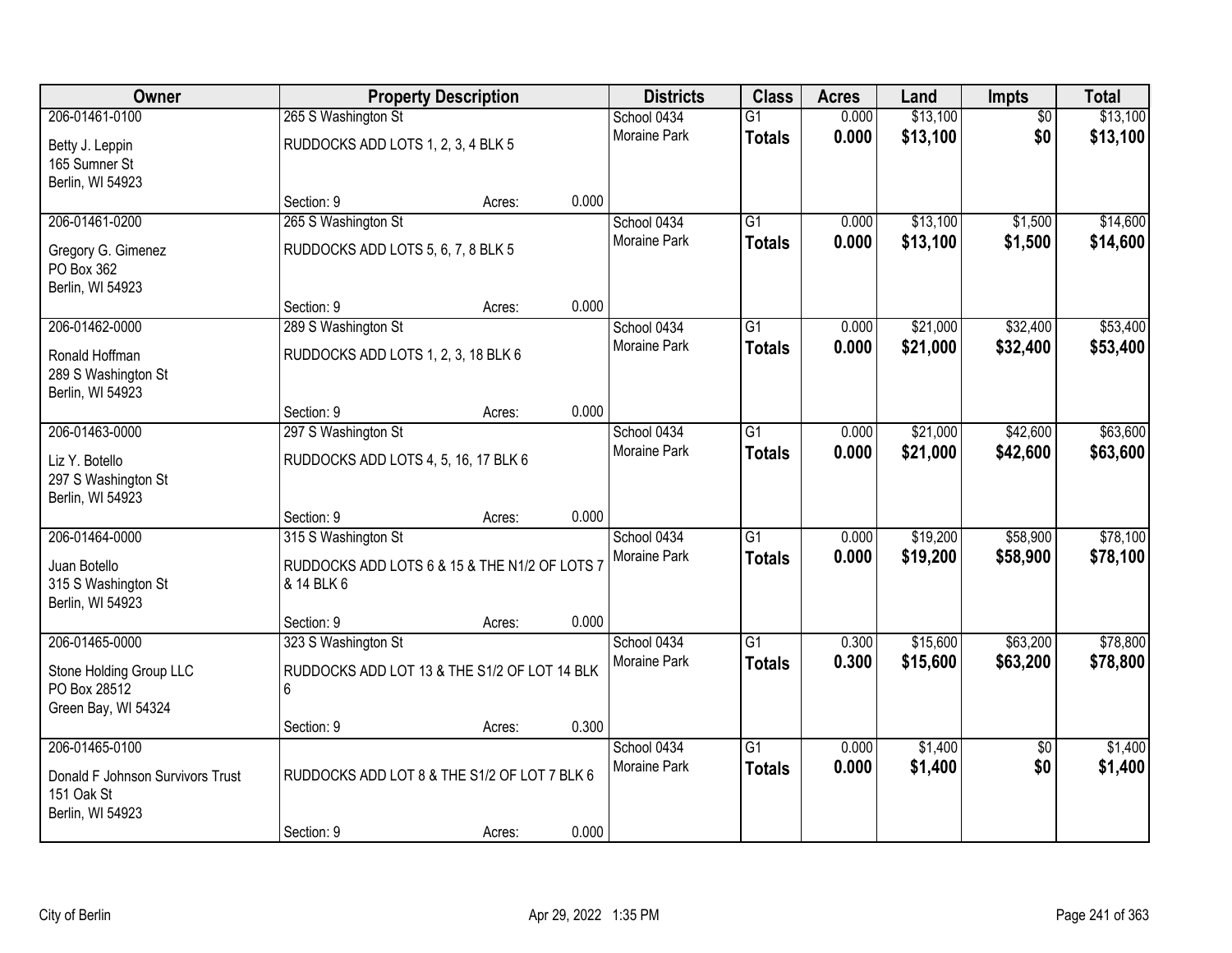| Owner                                                                       |                                       | <b>Property Description</b>                    |       | <b>Districts</b>                   | <b>Class</b>                     | <b>Acres</b>   | Land               | <b>Impts</b>           | <b>Total</b>           |
|-----------------------------------------------------------------------------|---------------------------------------|------------------------------------------------|-------|------------------------------------|----------------------------------|----------------|--------------------|------------------------|------------------------|
| 206-01466-0000                                                              | 331 S Washington St                   |                                                |       | School 0434                        | $\overline{G1}$                  | 0.000          | \$20,400           | $\overline{50}$        | \$20,400               |
| Raymond H. Stumpner<br>412 N Washington St<br>Berlin, WI 54923              | RUDDOCKS ADD LOTS 9, 10, 11, 12 BLK 6 |                                                |       | <b>Moraine Park</b>                | <b>Totals</b>                    | 0.000          | \$20,400           | \$0                    | \$20,400               |
|                                                                             | Section: 9                            | Acres:                                         | 0.000 |                                    |                                  |                |                    |                        |                        |
| 206-01467-0000<br>Ronald Hoffman<br>289 S Washington St                     | RUDDOCKS ADD LOTS 1 & 18 BLK 7        |                                                |       | School 0434<br>Moraine Park        | $\overline{G1}$<br><b>Totals</b> | 0.000<br>0.000 | \$1,400<br>\$1,400 | \$0<br>\$0             | \$1,400<br>\$1,400     |
| Berlin, WI 54923                                                            | Section: 9                            | Acres:                                         | 0.000 |                                    |                                  |                |                    |                        |                        |
| 206-01468-0000                                                              |                                       |                                                |       | School 0434                        | $\overline{G1}$                  | 1.400          | \$1,500            | \$0                    | \$1,500                |
| Timothy L. Johnson<br>Kristine Johnson<br>399 Railroad St                   |                                       | RUDDOCKS ADD LOTS 2, 3, 4, 5, 6, 7 & 8 BLK 7   |       | <b>Moraine Park</b>                | <b>Totals</b>                    | 1.400          | \$1,500            | \$0                    | \$1,500                |
| Berlin, WI 54923                                                            | Section: 9                            | Acres:                                         | 1.400 |                                    |                                  |                |                    |                        |                        |
| 206-01468-0100                                                              | 385 Van Horn St                       |                                                |       | School 0434                        | $\overline{G1}$                  | 0.000          | \$16,100           | \$73,800               | \$89,900               |
| Michael E. Horn<br>Patti Jo Horn<br>385 Van Horn St                         | MAP1420 V5 (BEING LOTS 9 & 10 BLK 7)  | RUDDOCKS ADD LOT 1 CERTIFIED SURVEY            |       | Moraine Park                       | <b>Totals</b>                    | 0.000          | \$16,100           | \$73,800               | \$89,900               |
| Berlin, WI 54923                                                            | Section: 9                            | Acres:                                         | 0.000 |                                    |                                  |                |                    |                        |                        |
| 206-01469-0000<br>Michael E. Horn<br>385 Van Horn St<br>Berlin, WI 54923    | 14 BLK 7                              | RUDDOCKS ADD LOTS 11, 12, 13 & THE S1/2 OF LOT |       | School 0434<br>Moraine Park        | $\overline{G1}$<br><b>Totals</b> | 0.000<br>0.000 | \$6,400<br>\$6,400 | $\overline{50}$<br>\$0 | \$6,400<br>\$6,400     |
|                                                                             | Section: 9                            | Acres:                                         | 0.000 |                                    |                                  |                |                    |                        |                        |
| 206-01470-0000<br>City Of Berlin<br>108 N Capron St<br>Berlin, WI 54923     | BLK7                                  | RUDDOCKS ADD N1/2 OF LOT 14 & ALL OF LOT 15    |       | School 0434<br>Moraine Park        | X4<br><b>Totals</b>              | 0.302<br>0.302 | \$0<br>\$0         | $\sqrt{6}$<br>\$0      | $\overline{50}$<br>\$0 |
|                                                                             | Section: 9                            | Acres:                                         | 0.302 |                                    |                                  |                |                    |                        |                        |
| 206-01471-0000<br>Liz Y. Botello<br>297 S Washington St<br>Berlin, WI 54923 | RUDDOCKS ADD LOTS 16 & 17 BLK 7       |                                                |       | School 0434<br><b>Moraine Park</b> | $\overline{G1}$<br><b>Totals</b> | 0.000<br>0.000 | \$1,400<br>\$1,400 | $\overline{50}$<br>\$0 | \$1,400<br>\$1,400     |
|                                                                             | Section: 9                            | Acres:                                         | 0.000 |                                    |                                  |                |                    |                        |                        |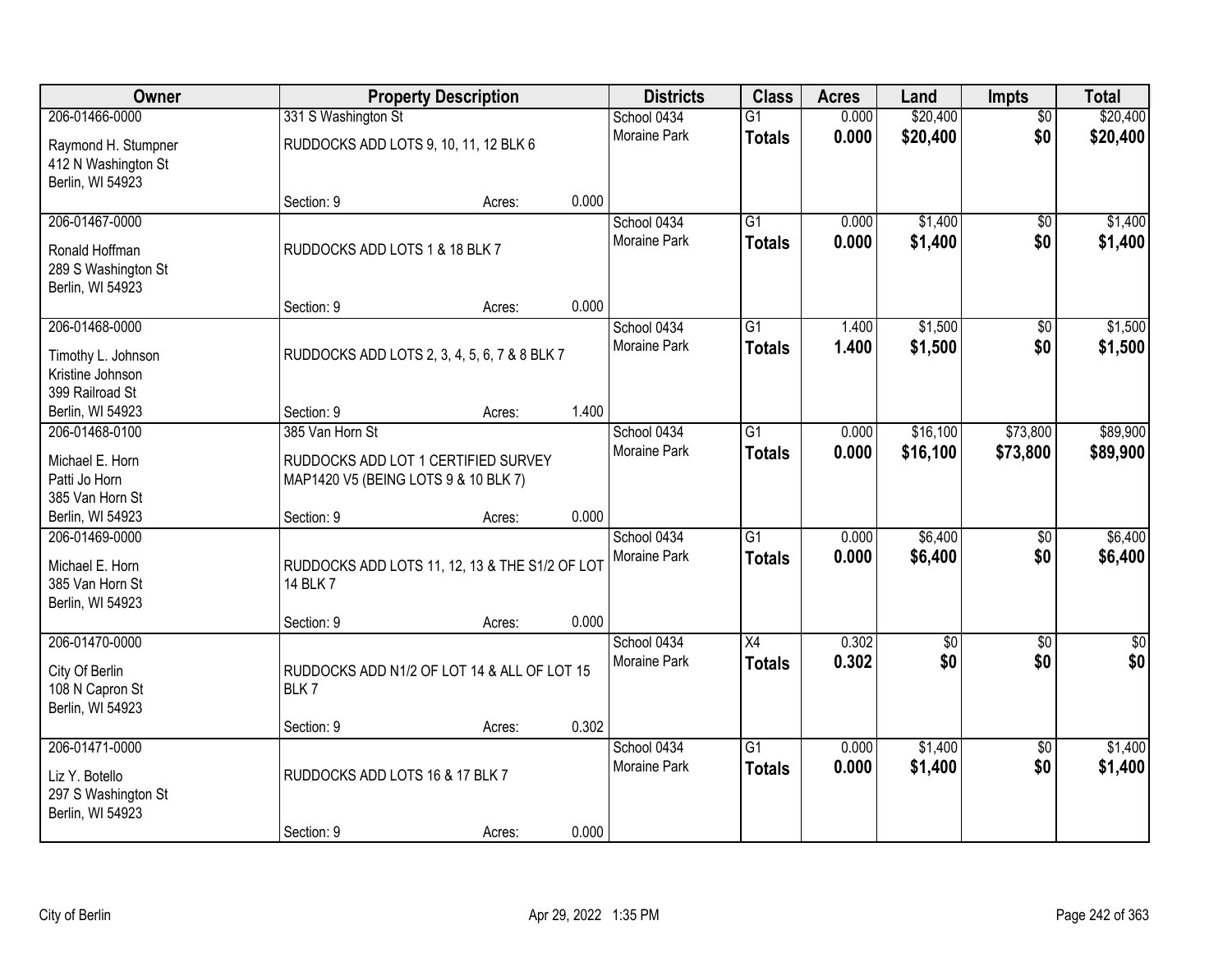| Owner                                                                                 |                                                                                                                                                             | <b>Property Description</b> |        | <b>Districts</b>                   | <b>Class</b>                          | <b>Acres</b>              | Land                          | <b>Impts</b>           | <b>Total</b>                  |
|---------------------------------------------------------------------------------------|-------------------------------------------------------------------------------------------------------------------------------------------------------------|-----------------------------|--------|------------------------------------|---------------------------------------|---------------------------|-------------------------------|------------------------|-------------------------------|
| 206-01472-0000<br>Gerald J. Resop<br>Alice A. Resop<br>N521 36th Rd                   | RUDDOCKS ADD LOTS 1 THRU 7 & LOTS 14 THRU<br>18 BLK 8                                                                                                       |                             |        | School 0434<br>Moraine Park        | $\overline{G1}$<br><b>Totals</b>      | 0.000<br>0.000            | \$8,800<br>\$8,800            | $\overline{50}$<br>\$0 | \$8,800<br>\$8,800            |
| Berlin, WI 54923                                                                      | Section: 9                                                                                                                                                  | Acres:                      | 0.000  |                                    |                                       |                           |                               |                        |                               |
| 206-01473-0000<br>Alan L. Resop<br>N7951 County Rd N<br>Neshkoro, WI 54960            | 417 Van Horn St<br>RUDDOCKS ADD LOTS 8 THRU 13 BLK 8<br>Section: 9                                                                                          | Acres:                      | 0.000  | School 0434<br>Moraine Park        | $\overline{G1}$<br>Totals             | 0.000<br>0.000            | \$15,300<br>\$15,300          | \$58,800<br>\$58,800   | \$74,100<br>\$74,100          |
| 206-01474-0000                                                                        | 563 N Washington St                                                                                                                                         |                             |        | School 0434                        | G2                                    | 10.000                    | \$44,000                      | \$834,900              | \$878,900                     |
| Sondalle Properties LLC<br>563 N Washington St<br>Berlin, WI 54923                    | RURAL ADD LOT 1 EXC THE S 8.25' THEREOF; LOT 2<br>EXC THE S 8.25' OF THE E 20R THEREOF; & THAT<br>PART OF LOT 1 AS RECD V265 P381 TO STATE OF<br>Section: 4 | Acres:                      | 10.000 | Moraine Park                       | <b>Totals</b>                         | 10.000                    | \$44,000                      | \$834,900              | \$878,900                     |
| 206-01475-0000<br>Jeffrey A. Toll<br>N133 State Rd 49<br>Berlin, WI 54923             | RURAL ADD LOTS 3, 4, 5 & 14                                                                                                                                 |                             |        | School 0434<br><b>Moraine Park</b> | G4<br>G <sub>5</sub><br><b>Totals</b> | 15.020<br>6.480<br>21.500 | \$2,800<br>\$3,300<br>\$6,100 | \$0<br>\$0<br>\$0      | \$2,800<br>\$3,300<br>\$6,100 |
|                                                                                       | Section: 4                                                                                                                                                  | Acres:                      | 21.500 |                                    |                                       |                           |                               |                        |                               |
| 206-01476-0000<br>Jeffrey A. Toll<br>N133 State Rd 49<br>Berlin, WI 54923             | RURAL ADD N2/3 OF LOTS 6, 7 & 8                                                                                                                             |                             |        | School 0434<br>Moraine Park        | $\overline{G4}$<br><b>Totals</b>      | 9.940<br>9.940            | \$1,900<br>\$1,900            | $\overline{30}$<br>\$0 | \$1,900<br>\$1,900            |
|                                                                                       | Section: 4                                                                                                                                                  | Acres:                      | 9.940  |                                    |                                       |                           |                               |                        |                               |
| 206-01477-0000<br>Nels K. Brown<br>509 Rural St<br>Berlin, WI 54923                   | 509 Rural St<br>RURAL ADD THE S1/3 OF LOT 7 EXC THE W 170' OF<br>THE S 220' THEREOF & THE W1/3 OF THE S1/3 OF<br>LOT <sub>6</sub>                           |                             |        | School 0434<br>Moraine Park        | $\overline{G1}$<br><b>Totals</b>      | 1.360<br>1.360            | \$16,900<br>\$16,900          | \$114,800<br>\$114,800 | \$131,700<br>\$131,700        |
|                                                                                       | Section: 4                                                                                                                                                  | Acres:                      | 1.360  |                                    |                                       |                           |                               |                        |                               |
| 206-01477-0100<br>Daniel L & Louise A Chier Trust<br>491 Rural St<br>Berlin, WI 54923 | 491 Rural St<br>RURAL ADD THE E1/3 OF THE W2/3 OF THE S1/3 OF<br>LOT <sub>6</sub><br>Section: 4                                                             | Acres:                      | 0.000  | School 0434<br><b>Moraine Park</b> | $\overline{G1}$<br><b>Totals</b>      | 0.000<br>0.000            | \$11,700<br>\$11,700          | \$77,600<br>\$77,600   | \$89,300<br>\$89,300          |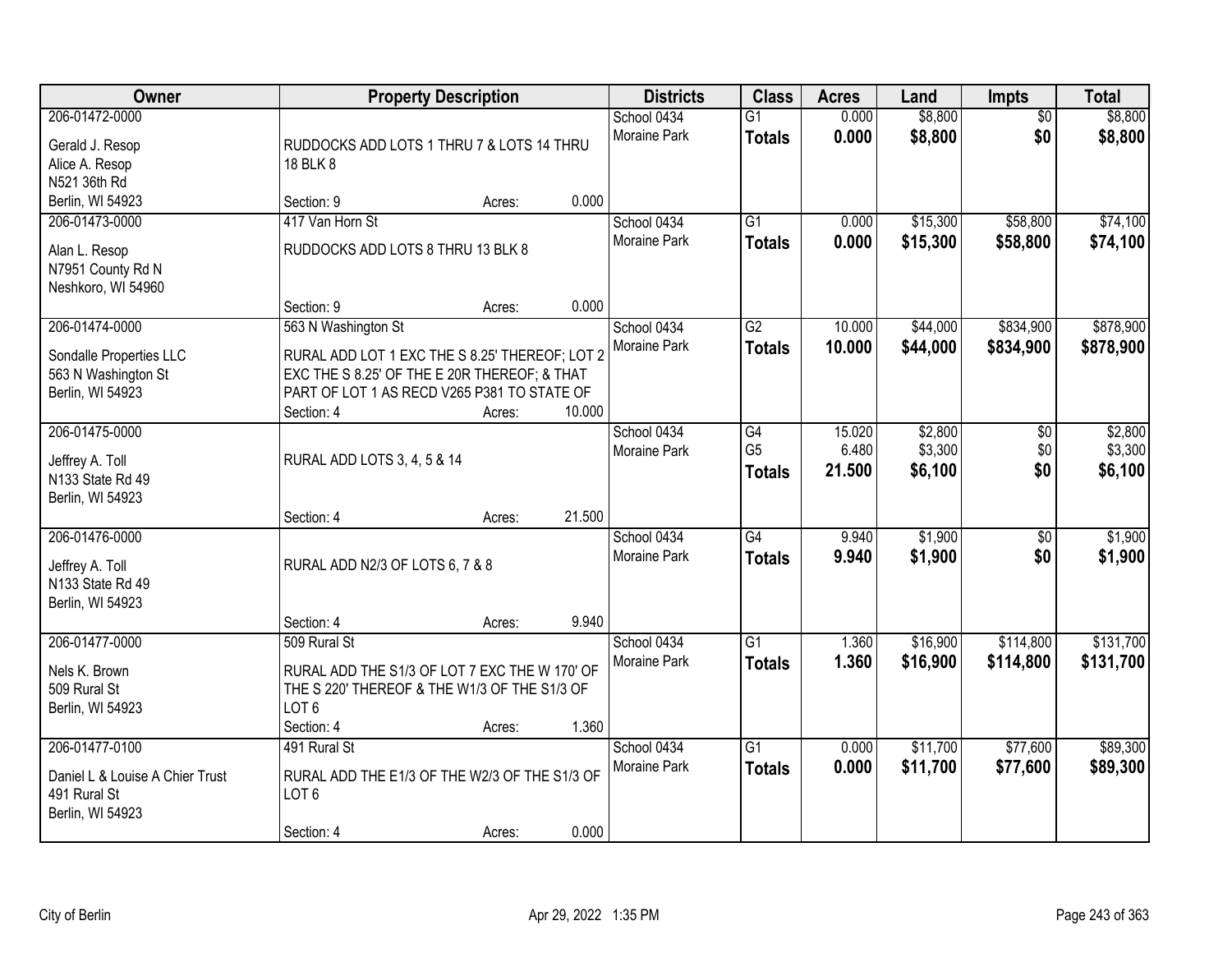| Owner                                                                                 |                                             | <b>Property Description</b>                                                                                                                                  |       | <b>Districts</b>                   | <b>Class</b>                     | <b>Acres</b>   | Land                 | Impts                  | <b>Total</b>           |
|---------------------------------------------------------------------------------------|---------------------------------------------|--------------------------------------------------------------------------------------------------------------------------------------------------------------|-------|------------------------------------|----------------------------------|----------------|----------------------|------------------------|------------------------|
| 206-01477-0200<br>Daniel L & Louise A Chier Trust<br>491 Rural St<br>Berlin, WI 54923 | RURAL ADD THE E1/3 OF THE S1/3 OF LOT 6     |                                                                                                                                                              |       | School 0434<br>Moraine Park        | $\overline{G1}$<br><b>Totals</b> | 0.000<br>0.000 | \$3,300<br>\$3,300   | $\overline{50}$<br>\$0 | \$3,300<br>\$3,300     |
|                                                                                       | Section: 4                                  | Acres:                                                                                                                                                       | 0.000 |                                    |                                  |                |                      |                        |                        |
| 206-01477-0300<br>Sharon Krause<br>553 Rural St<br>Berlin, WI 54923                   | 553 Rural St<br>RURAL ADD THE S1/3 OF LOT 8 |                                                                                                                                                              |       | School 0434<br><b>Moraine Park</b> | $\overline{G1}$<br><b>Totals</b> | 1.630<br>1.630 | \$14,300<br>\$14,300 | \$93,800<br>\$93,800   | \$108,100<br>\$108,100 |
|                                                                                       | Section: 4                                  | Acres:                                                                                                                                                       | 1.630 |                                    |                                  |                |                      |                        |                        |
| 206-01477-0400<br>Sylvia F Wells Survivors Trust<br>535 Rural<br>Berlin, WI 54923     | 535 Rural St                                | RURAL ADD THE W 170' OF THE S 220' OF LOT 7                                                                                                                  |       | School 0434<br>Moraine Park        | G1<br><b>Totals</b>              | 0.000<br>0.000 | \$13,900<br>\$13,900 | \$222,800<br>\$222,800 | \$236,700<br>\$236,700 |
|                                                                                       | Section: 4                                  | Acres:                                                                                                                                                       | 0.000 |                                    |                                  |                |                      |                        |                        |
| 206-01478-0000<br>John F. Trochinski<br>594 Rural St<br>Berlin, WI 54923              | LYING SOUTH OF BARNES CREEK                 | RURAL ADD LOT 9 & THE W 9R 19L OF LOT 10; EXC<br>PARCELS 1478.1 & 1478.2 ALSO EXC THAT PART                                                                  |       | School 0434<br>Moraine Park        | G1<br><b>Totals</b>              | 0.000<br>0.000 | \$2,800<br>\$2,800   | $\sqrt[6]{}$<br>\$0    | \$2,800<br>\$2,800     |
|                                                                                       | Section: 4                                  | Acres:                                                                                                                                                       | 0.000 |                                    |                                  |                |                      |                        |                        |
| 206-01478-0100<br>Ricky M. Bending<br>528 Rural St<br>Berlin, WI 54923                | 528 Rural St<br>Section: 4                  | RURAL ADD COM AT THE SW COR OF LOT 9: E 29R<br>19L; N TO CEN OF RURAL ST & POB: RUN W 312'; S<br>318', E 312', N 318' TO BEG (BEING PART OF LOTS 9<br>Acres: | 0.000 | School 0434<br>Moraine Park        | $\overline{G1}$<br><b>Totals</b> | 0.000<br>0.000 | \$16,100<br>\$16,100 | \$97,200<br>\$97,200   | \$113,300<br>\$113,300 |
| 206-01478-0200<br>John F. Trochinski<br>594 Rural St<br>Berlin, WI 54923              | Section: 4                                  | RURAL ADD COM SW COR LOT 9: E 29R 19L; N TO<br>CEN OF RURAL ST; W 312' & POB: W 208'; S 308'; E<br>208'; N 308' (PART LOT 9, RURAL ADD & PART LOT<br>Acres:  | 1.471 | School 0434<br>Moraine Park        | $\overline{G1}$<br><b>Totals</b> | 1.471<br>1.471 | \$2,100<br>\$2,100   | $\overline{50}$<br>\$0 | \$2,100<br>\$2,100     |
| 206-01478-0300                                                                        | Section: 4                                  | RURAL ADD THAT PART OF LOT 9 & THE W 9R & 19L<br>OF LOT 10 LYING SOUTH OF BARNES CREEK<br>Acres:                                                             | 2.480 | School 0434<br>Moraine Park        | $\overline{G5}$<br><b>Totals</b> | 2.480<br>2.480 | \$600<br>\$600       | $\overline{50}$<br>\$0 | \$600<br>\$600         |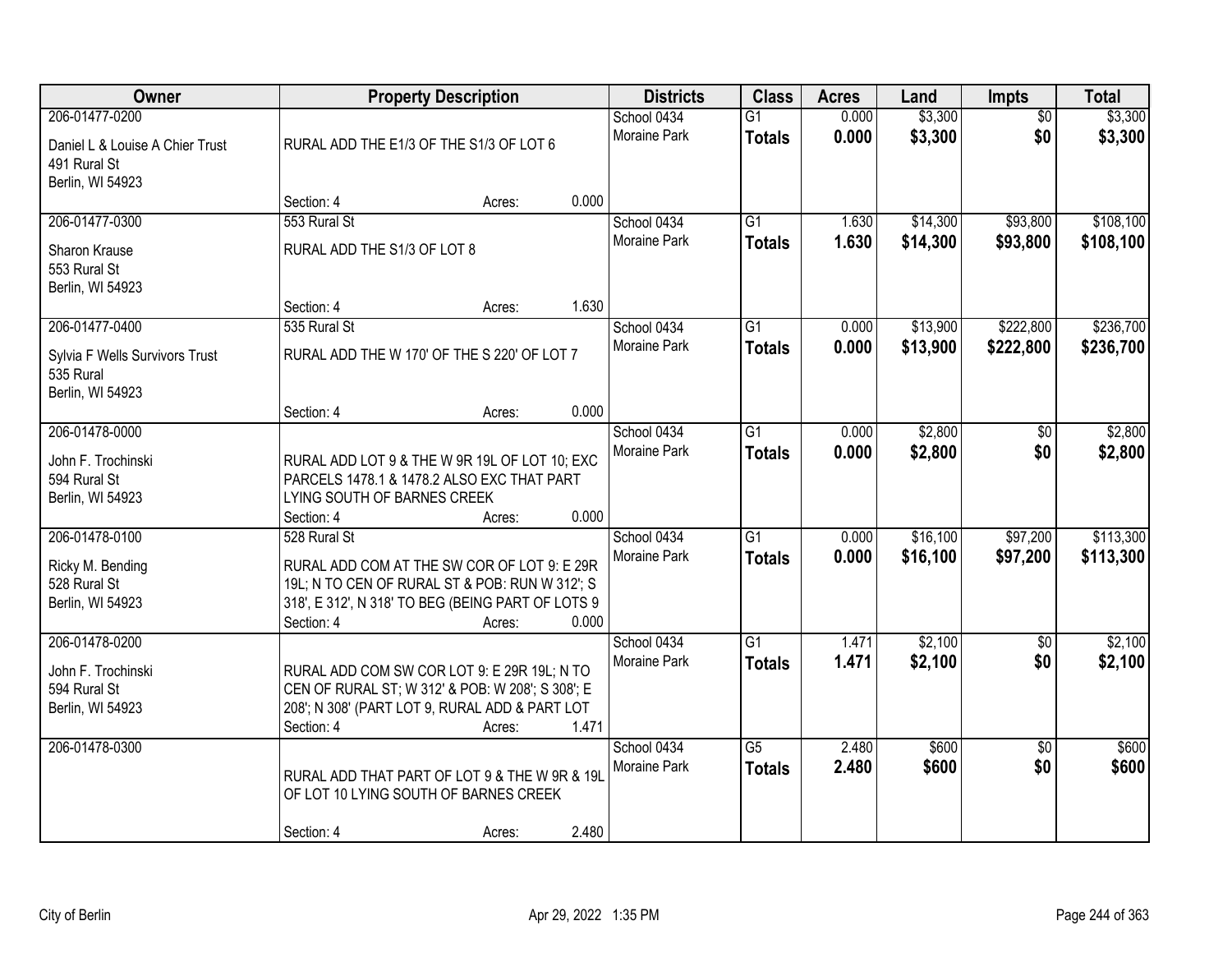| Owner                                                                                 |                                                                                                                       | <b>Property Description</b> |        | <b>Districts</b>            | <b>Class</b>                     | <b>Acres</b>     | Land                 | Impts                  | <b>Total</b>           |
|---------------------------------------------------------------------------------------|-----------------------------------------------------------------------------------------------------------------------|-----------------------------|--------|-----------------------------|----------------------------------|------------------|----------------------|------------------------|------------------------|
| 206-01479-0000<br>Edward J. Franko                                                    | 488 Rural St<br>RURAL ADD THE E 10R 6L OF LOT 10; ALL OF LOT<br>11; & THE W 5R OF LOT 12                              |                             |        | School 0434<br>Moraine Park | $\overline{G1}$<br><b>Totals</b> | 11.640<br>11.640 | \$22,000<br>\$22,000 | \$166,200<br>\$166,200 | \$188,200<br>\$188,200 |
| 488 Rural St<br>Berlin, WI 54923                                                      | Section: 4                                                                                                            | Acres:                      | 11.640 |                             |                                  |                  |                      |                        |                        |
| 206-01480-0000<br>Lyle Et AI E. Smerling                                              | 462 Rural St<br>RURAL ADD COM NW COR OF E 15R OF LOT 12: S                                                            |                             |        | School 0434<br>Moraine Park | $\overline{G1}$<br>G4            | 2.000<br>5.870   | \$9,700<br>\$1,100   | \$56,600<br>\$0        | \$66,300<br>\$1,100    |
| 462 Rural St<br>Berlin, WI 54923                                                      | 537'; E 458.5'; S 273.37'; E TO E LN OF LOT 13; N TO<br>NE COR OF LOT 13; W TO BEG<br>Section: 4                      | Acres:                      | 7.870  |                             | <b>Totals</b>                    | 7.870            | \$10,800             | \$56,600               | \$67,400               |
| 206-01481-0000                                                                        | 380 Rural St                                                                                                          |                             |        | School 0434                 | G1                               | 6.450            | \$20,700             | \$291,600              | \$312,300              |
| Kenneth R. Inda<br>380 Rural St<br>Berlin, WI 54923                                   | RURAL ADD LOT 15; EXC THE N 8.25' THEREOF                                                                             |                             |        | Moraine Park                | <b>Totals</b>                    | 6.450            | \$20,700             | \$291,600              | \$312,300              |
|                                                                                       | Section: 4                                                                                                            | Acres:                      | 6.450  |                             |                                  |                  |                      |                        |                        |
| 206-01481-0100                                                                        | 529 N Washington St                                                                                                   |                             |        | School 0434                 | $\overline{G2}$                  | 6.398            | \$38,400             | \$75,000               | \$113,400              |
| Thoma, LLC<br>PO Box 208<br>Berlin, WI 54923                                          | RURAL ADD LOT 16, EXC THE N 8.25'                                                                                     |                             |        | Moraine Park                | <b>Totals</b>                    | 6.398            | \$38,400             | \$75,000               | \$113,400              |
|                                                                                       | Section: 4                                                                                                            | Acres:                      | 6.398  |                             |                                  |                  |                      |                        |                        |
| 206-01482-0000<br>Christopher J. Kasuboski<br>217 Jackson St<br>Berlin, WI 54923-1441 | 227 N Washington St<br>TURNERS ADD LOT 9 EXC THE S 10' THEREOF; LOT<br>1 EXC THE W 90' THEREOF & ALL OF LOT10 BLK 121 |                             |        | School 0434<br>Moraine Park | $\overline{G2}$<br><b>Totals</b> | 0.383<br>0.383   | \$11,900<br>\$11,900 | \$0<br>\$0             | \$11,900<br>\$11,900   |
|                                                                                       | Section: 4                                                                                                            | Acres:                      | 0.383  |                             |                                  |                  |                      |                        |                        |
| 206-01482-0100                                                                        | 212 Jackson St                                                                                                        |                             |        | School 0434                 | $\overline{G1}$                  | 0.000            | \$17,300             | \$76,900               | \$94,200               |
| Steven R. Nigbor<br>212 Jackson St<br>Berlin, WI 54923                                | TURNERS ADD THE W 90' OF LOT 1 & ALL OF LOT 2<br><b>BLK 121</b>                                                       |                             |        | Moraine Park                | <b>Totals</b>                    | 0.000            | \$17,300             | \$76,900               | \$94,200               |
|                                                                                       | Section: 4                                                                                                            | Acres:                      | 0.000  |                             |                                  |                  |                      |                        |                        |
| 206-01483-0000                                                                        | 357 Monroe St                                                                                                         |                             |        | School 0434                 | $\overline{G1}$                  | 0.000            | \$6,100              | \$100                  | \$6,200                |
| Eric C. Schroeder<br>357 Monroe St<br>Berlin, WI 54923                                | TURNERS ADD LOT 3 BLK 121                                                                                             |                             |        | <b>Moraine Park</b>         | <b>Totals</b>                    | 0.000            | \$6,100              | \$100                  | \$6,200                |
|                                                                                       | Section: 4                                                                                                            | Acres:                      | 0.000  |                             |                                  |                  |                      |                        |                        |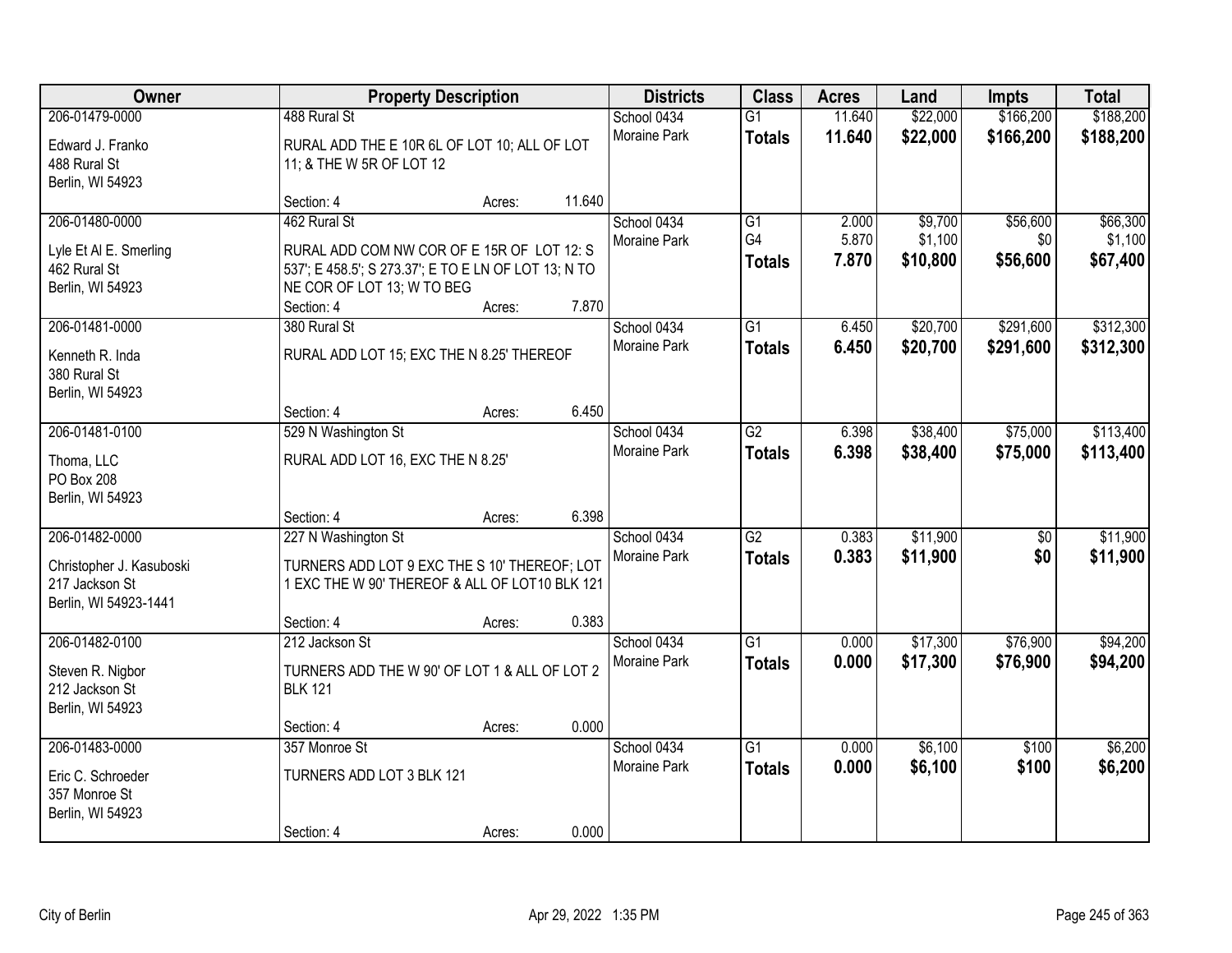| Owner                                                         | <b>Property Description</b>    |                                                                |       | <b>Districts</b>    | <b>Class</b>    | <b>Acres</b> | Land     | Impts    | <b>Total</b> |
|---------------------------------------------------------------|--------------------------------|----------------------------------------------------------------|-------|---------------------|-----------------|--------------|----------|----------|--------------|
| 206-01484-0000                                                | 357 Monroe St                  |                                                                |       | School 0434         | $\overline{G1}$ | 0.000        | \$19,600 | \$64,900 | \$84,500     |
| Eric C. Schroeder<br>357 Monroe St<br>Berlin, WI 54923        | TURNERS ADD LOTS 4 & 5 BLK 121 |                                                                |       | <b>Moraine Park</b> | <b>Totals</b>   | 0.000        | \$19,600 | \$64,900 | \$84,500     |
|                                                               | Section: 4                     | Acres:                                                         | 0.000 |                     |                 |              |          |          |              |
| 206-01485-0000                                                | 339 Monroe St                  |                                                                |       | School 0434         | $\overline{G1}$ | 0.000        | \$12,100 | \$51,200 | \$63,300     |
| Garrett J. Schuster<br>W232 County Rd V<br>Berlin, WI 54923   | TURNERS ADD LOT 6 BLK 121      |                                                                |       | <b>Moraine Park</b> | <b>Totals</b>   | 0.000        | \$12,100 | \$51,200 | \$63,300     |
|                                                               | Section: 4                     | Acres:                                                         | 0.000 |                     |                 |              |          |          |              |
| 206-01486-0000                                                | 199 N Washington St            |                                                                |       | School 0434         | $\overline{G1}$ | 0.000        | \$12,100 | \$65,700 | \$77,800     |
| Patricia A. Stobbe<br>199 N Washington St<br>Berlin, WI 54923 | TURNERS ADD LOT 7 BLK 121      |                                                                |       | <b>Moraine Park</b> | <b>Totals</b>   | 0.000        | \$12,100 | \$65,700 | \$77,800     |
|                                                               | Section: 4                     | Acres:                                                         | 0.000 |                     |                 |              |          |          |              |
| 206-01487-0000                                                | 205 N Washington St            |                                                                |       | School 0434         | $\overline{G1}$ | 0.000        | \$13,700 | \$52,600 | \$66,300     |
| Margery E. Freda<br>205 N Washington St<br>Berlin, WI 54923   |                                | Moraine Park<br>TURNERS ADD LOT 8 & THE S 10' OF LOT 9 BLK 121 |       |                     | <b>Totals</b>   | 0.000        | \$13,700 | \$52,600 | \$66,300     |
|                                                               | Section: 4                     | Acres:                                                         | 0.000 |                     |                 |              |          |          |              |
| 206-01488-0000                                                | 216 Jefferson St               |                                                                |       | School 0434         | $\overline{G1}$ | 0.000        | \$20,200 | \$36,500 | \$56,700     |
| Zacharia P. Peterson<br>216 Jefferson St<br>Berlin, WI 54923  | TURNERS ADD LOTS 1 & 2 BLK 122 |                                                                |       | <b>Moraine Park</b> | <b>Totals</b>   | 0.000        | \$20,200 | \$36,500 | \$56,700     |
|                                                               | Section: 4                     | Acres:                                                         | 0.000 |                     |                 |              |          |          |              |
| 206-01489-0000                                                | 204 Jefferson St               |                                                                |       | School 0434         | G1              | 0.000        | \$12,700 | \$78,800 | \$91,500     |
| Peggy J. Weeks<br>204 Jefferson St<br>Berlin, WI 54923        | TURNERS ADD LOT 3 BLK 122      |                                                                |       | Moraine Park        | <b>Totals</b>   | 0.000        | \$12,700 | \$78,800 | \$91,500     |
|                                                               | Section: 4                     | Acres:                                                         | 0.000 |                     |                 |              |          |          |              |
| 206-01490-0000                                                | 198 Jefferson St               |                                                                |       | School 0434         | $\overline{G1}$ | 0.000        | \$12,700 | \$73,200 | \$85,900     |
| Betty J. Delzer<br>198 Jefferson St<br>Berlin, WI 54923       | TURNERS ADD LOT 4 BLK 122      |                                                                |       | <b>Moraine Park</b> | <b>Totals</b>   | 0.000        | \$12,700 | \$73,200 | \$85,900     |
|                                                               | Section: 4                     | Acres:                                                         | 0.000 |                     |                 |              |          |          |              |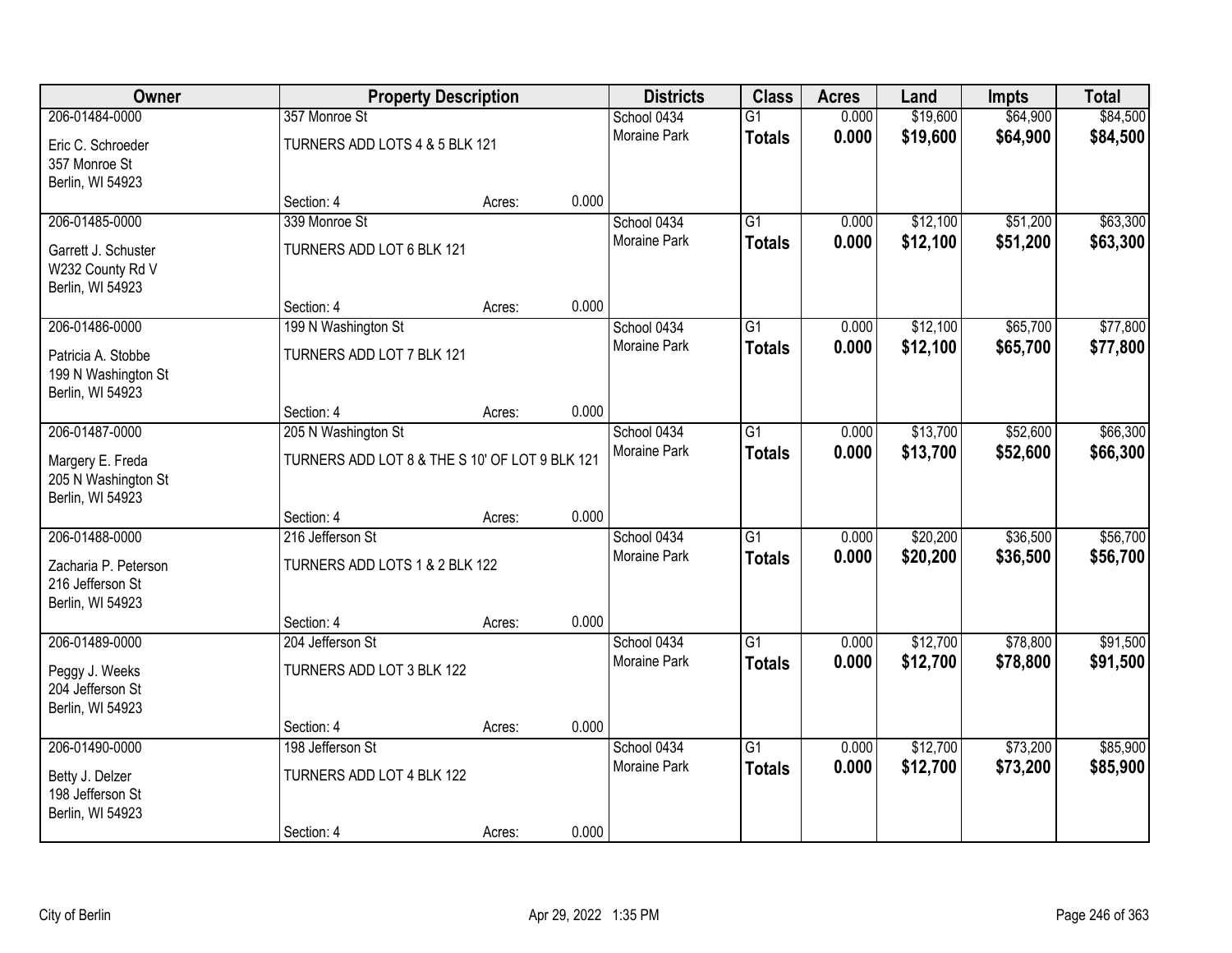| Owner                                                                      | <b>Property Description</b>     |        |              | <b>Districts</b>    | <b>Class</b>    | <b>Acres</b> | Land     | <b>Impts</b> | <b>Total</b> |
|----------------------------------------------------------------------------|---------------------------------|--------|--------------|---------------------|-----------------|--------------|----------|--------------|--------------|
| 206-01491-0000                                                             | 194 Jefferson St                |        |              | School 0434         | $\overline{G1}$ | 0.000        | \$12,700 | \$66,800     | \$79,500     |
| Brittany S. Hager<br>194 Jefferson St<br>Berlin, WI 54923                  | TURNERS ADD LOT 5 BLK 122       |        |              | Moraine Park        | <b>Totals</b>   | 0.000        | \$12,700 | \$66,800     | \$79,500     |
|                                                                            | Section: 4                      | Acres: | 0.000        |                     |                 |              |          |              |              |
| 206-01492-0000                                                             | 191 Jackson St                  |        |              | School 0434         | $\overline{G1}$ | 0.000        | \$12,700 | \$39,900     | \$52,600     |
| Robin L. Joslin<br>191 Jackson St<br>Berlin, WI 54923                      | TURNERS ADD LOT 6 BLK 122       |        |              | <b>Moraine Park</b> | <b>Totals</b>   | 0.000        | \$12,700 | \$39,900     | \$52,600     |
|                                                                            | Section: 4                      | Acres: | 0.000        |                     |                 |              |          |              |              |
| 206-01492-0100                                                             | 205 Jackson St                  |        |              | School 0434         | G1              | 0.000        | \$20,400 | \$8,700      | \$29,100     |
| <b>Gabriel Wright</b><br>205 Jackson St<br>Berlin, WI 54923                | TURNERS ADD LOTS 7 & 8 BLK 122  |        |              | Moraine Park        | <b>Totals</b>   | 0.000        | \$20,400 | \$8,700      | \$29,100     |
|                                                                            | Section: 4                      | Acres: | 0.000        |                     |                 |              |          |              |              |
| 206-01493-0000                                                             | 217 Jackson St                  |        |              | School 0434         | G1              | 0.000        | \$20,400 | \$38,800     | \$59,200     |
| Amanda L. Kasuboski<br>217 Jackson St<br>Berlin, WI 54923                  | TURNERS ADD LOTS 9 & 10 BLK 122 |        | Moraine Park | <b>Totals</b>       | 0.000           | \$20,400     | \$38,800 | \$59,200     |              |
|                                                                            | Section: 4                      | Acres: | 0.000        |                     |                 |              |          |              |              |
| 206-01494-0000                                                             | 184 Jefferson St                |        |              | School 0434         | $\overline{G1}$ | 0.000        | \$13,800 | \$64,800     | \$78,600     |
| Kathy Eid<br>184 Jefferson St<br>Berlin, WI 54923                          | TURNERS ADD LOT 1 BLK 123       |        |              | Moraine Park        | <b>Totals</b>   | 0.000        | \$13,800 | \$64,800     | \$78,600     |
|                                                                            | Section: 4                      | Acres: | 0.000        |                     |                 |              |          |              |              |
| 206-01495-0000                                                             | 176 Jefferson St                |        |              | School 0434         | $\overline{G1}$ | 0.000        | \$13,800 | \$57,800     | \$71,600     |
| 176 Jefferson Street Berlin Trust<br>PO Box 433<br>Campbellsport, WI 53010 | TURNERS ADD LOT 2 BLK 123       |        |              | Moraine Park        | <b>Totals</b>   | 0.000        | \$13,800 | \$57,800     | \$71,600     |
|                                                                            | Section: 4                      | Acres: | 0.000        |                     |                 |              |          |              |              |
| 206-01496-0000                                                             | 170 Jefferson St                |        |              | School 0434         | $\overline{G1}$ | 0.000        | \$13,800 | \$50,300     | \$64,100     |
| James A. Thompson<br>170 Jefferson St<br>Berlin, WI 54923                  | TURNERS ADD LOT 3 BLK 123       |        |              | <b>Moraine Park</b> | <b>Totals</b>   | 0.000        | \$13,800 | \$50,300     | \$64,100     |
|                                                                            | Section: 4                      | Acres: | 0.000        |                     |                 |              |          |              |              |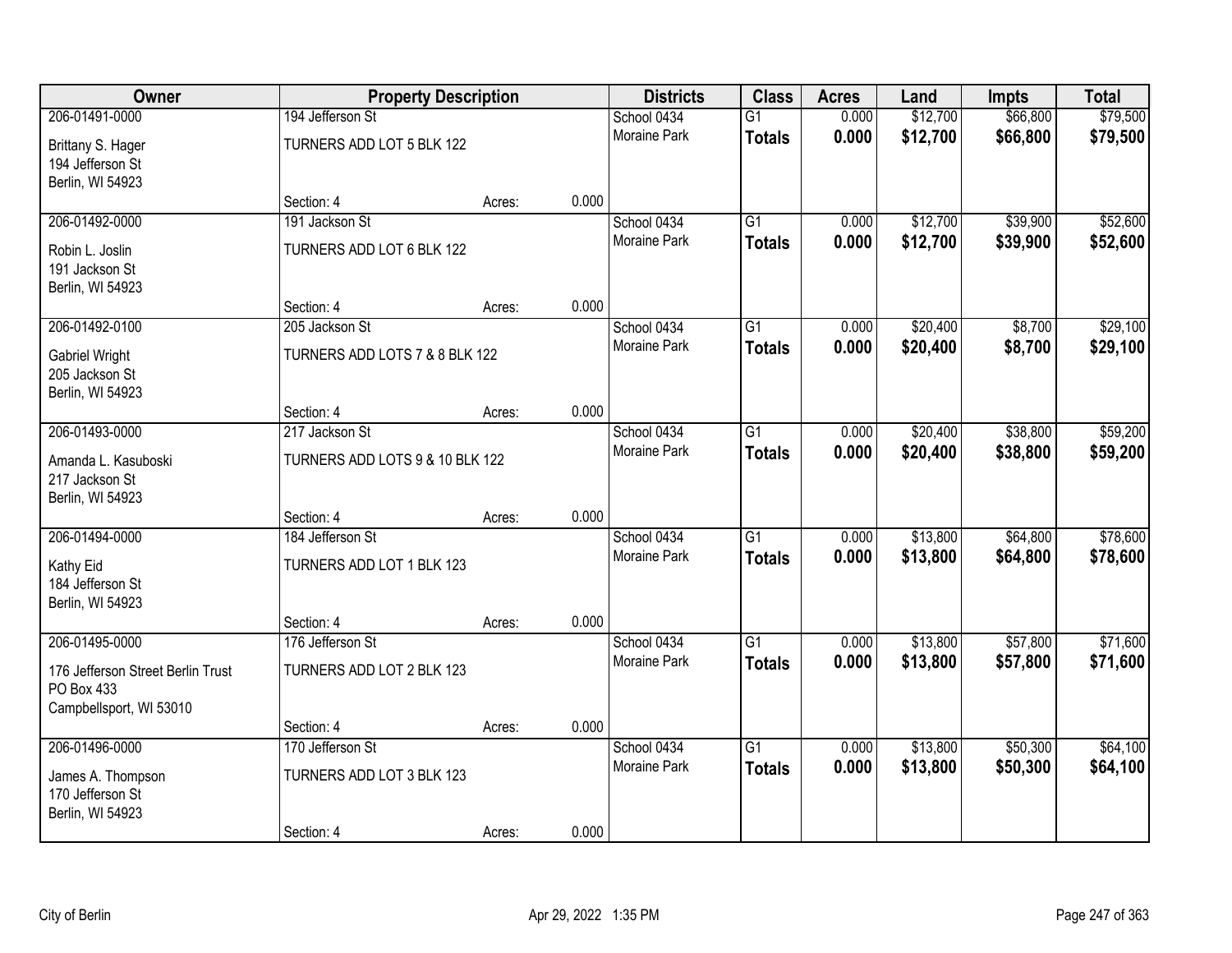| Owner                                                     | <b>Property Description</b>                    |        |       | <b>Districts</b>    | <b>Class</b>    | <b>Acres</b> | Land     | Impts    | <b>Total</b> |
|-----------------------------------------------------------|------------------------------------------------|--------|-------|---------------------|-----------------|--------------|----------|----------|--------------|
| 206-01497-0000                                            | 164 Jefferson St                               |        |       | School 0434         | $\overline{G1}$ | 0.000        | \$13,900 | \$30,300 | \$44,200     |
| Headlands Asset Management Fund III<br><b>LP</b>          | TURNERS ADD LOT 4 BLK 123                      |        |       | <b>Moraine Park</b> | <b>Totals</b>   | 0.000        | \$13,900 | \$30,300 | \$44,200     |
| 765 Baywood Dr Ste 340                                    |                                                |        |       |                     |                 |              |          |          |              |
| Petaluma, CA 94954                                        | Section: 4                                     | Acres: | 0.000 |                     |                 |              |          |          |              |
| 206-01498-0000                                            | 163 Jackson St                                 |        |       | School 0434         | $\overline{G1}$ | 0.000        | \$13,700 | \$47,600 | \$61,300     |
|                                                           |                                                |        |       | Moraine Park        | <b>Totals</b>   | 0.000        | \$13,700 | \$47,600 | \$61,300     |
| Paul Soenksen Jr                                          | TURNERS ADD LOT 5 BLK 123                      |        |       |                     |                 |              |          |          |              |
| Tracey L. Soenksen<br>113 W Park St                       |                                                |        |       |                     |                 |              |          |          |              |
| Wautoma, WI 54982-8518                                    | Section: 4                                     | Acres: | 0.000 |                     |                 |              |          |          |              |
| 206-01498-0100                                            | 167 Jackson St                                 |        |       | School 0434         | $\overline{G1}$ | 0.000        | \$13,700 | \$73,600 | \$87,300     |
|                                                           |                                                |        |       | Moraine Park        | <b>Totals</b>   | 0.000        | \$13,700 | \$73,600 | \$87,300     |
| Stephen J. Horen                                          | TURNERS ADD LOT 6 BLK 123                      |        |       |                     |                 |              |          |          |              |
| Rosemary Horen                                            |                                                |        |       |                     |                 |              |          |          |              |
| 167 Jackson St                                            |                                                |        |       |                     |                 |              |          |          |              |
| Berlin, WI 54923<br>206-01499-0000                        | Section: 4<br>173 Jackson St                   | Acres: | 0.000 | School 0434         | $\overline{G1}$ | 0.000        |          | \$91,700 | \$107,000    |
|                                                           |                                                |        |       | Moraine Park        |                 |              | \$15,300 |          |              |
| Nicole M. Thomas                                          | TURNERS ADD LOT 7 & THE S 10' OF LOT 8 BLK 123 |        |       |                     | <b>Totals</b>   | 0.000        | \$15,300 | \$91,700 | \$107,000    |
| 173 Jackson St                                            |                                                |        |       |                     |                 |              |          |          |              |
| Berlin, WI 54923                                          |                                                |        |       |                     |                 |              |          |          |              |
|                                                           | Section: 4                                     | Acres: | 0.000 |                     |                 |              |          |          |              |
| 206-01499-0100                                            | 181 Jackson St                                 |        |       | School 0434         | $\overline{G1}$ | 0.000        | \$12,000 | \$62,400 | \$74,400     |
| Jesus Alcorta                                             | TURNERS ADD LOT 8, EXC THE S 10' THEREOF BLK   |        |       | Moraine Park        | <b>Totals</b>   | 0.000        | \$12,000 | \$62,400 | \$74,400     |
| 181 Jackson St                                            | 123                                            |        |       |                     |                 |              |          |          |              |
| Berlin, WI 54923                                          |                                                |        |       |                     |                 |              |          |          |              |
|                                                           | Section: 4                                     | Acres: | 0.000 |                     |                 |              |          |          |              |
| 206-01500-0000                                            | 358 Monroe St                                  |        |       | School 0434         | $\overline{G1}$ | 0.000        | \$13,200 | \$68,000 | \$81,200     |
| Evan J. Beulen                                            | TURNERS ADD W1/2 OF LOTS 1 & 2 BLK 124         |        |       | Moraine Park        | <b>Totals</b>   | 0.000        | \$13,200 | \$68,000 | \$81,200     |
| 358 Monroe St                                             |                                                |        |       |                     |                 |              |          |          |              |
| Berlin, WI 54923                                          |                                                |        |       |                     |                 |              |          |          |              |
|                                                           | Section: 4                                     | Acres: | 0.000 |                     |                 |              |          |          |              |
| 206-01501-0000                                            | 352 Monroe St                                  |        |       | School 0434         | $\overline{G1}$ | 0.200        | \$13,200 | \$42,100 | \$55,300     |
|                                                           | TURNERS ADD E1/2 OF LOTS 1 & 2 BLK 124         |        |       | Moraine Park        | <b>Totals</b>   | 0.200        | \$13,200 | \$42,100 | \$55,300     |
| Harold D & Adeline T Featherston Joint<br>Revocable Trust |                                                |        |       |                     |                 |              |          |          |              |
| 295 Canal St                                              |                                                |        |       |                     |                 |              |          |          |              |
| Berlin, WI 54923                                          | Section: 4                                     | Acres: | 0.200 |                     |                 |              |          |          |              |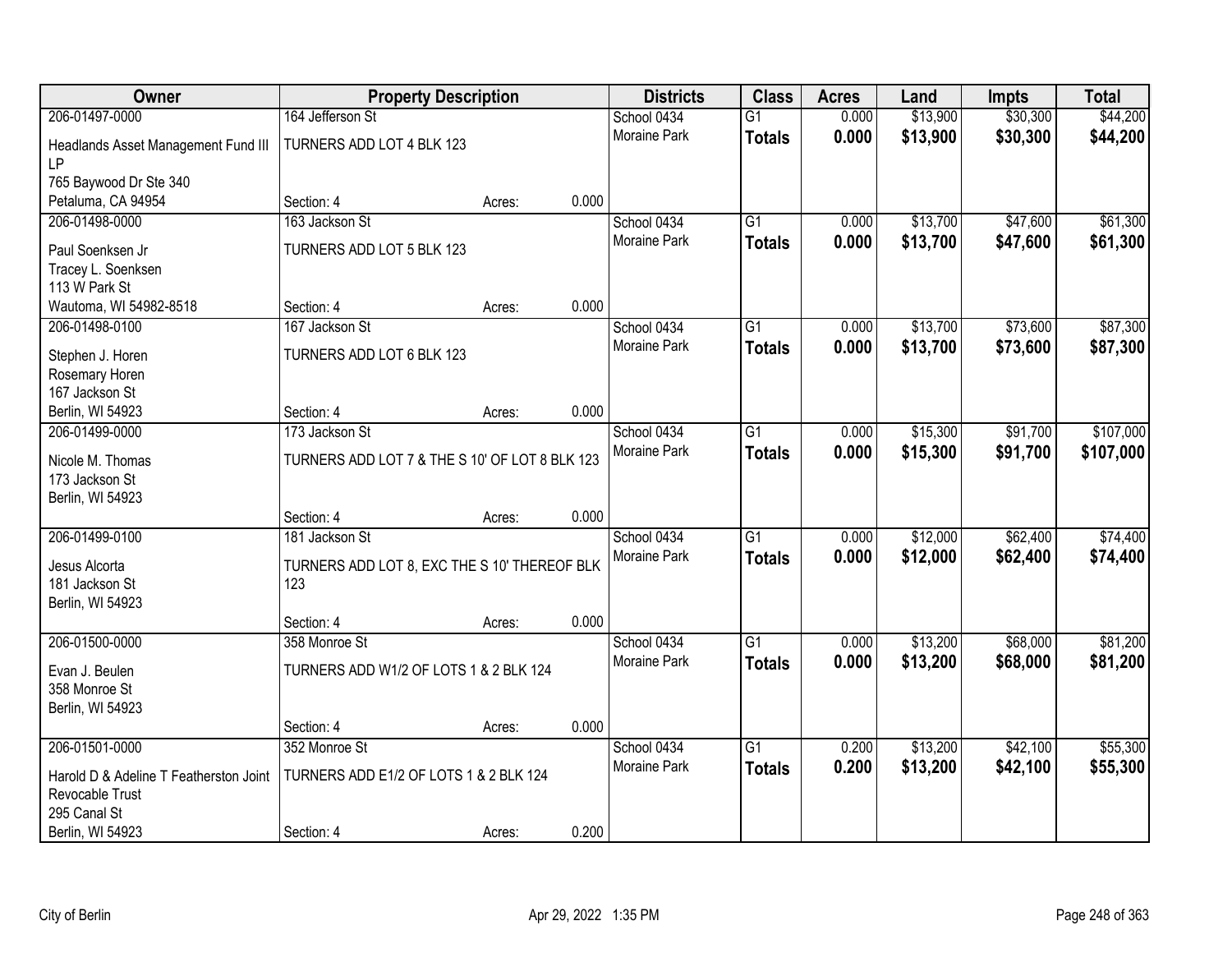| Owner                                            |                                                  | <b>Property Description</b> |       | <b>Districts</b>            | <b>Class</b>    | <b>Acres</b> | Land     | <b>Impts</b> | <b>Total</b> |
|--------------------------------------------------|--------------------------------------------------|-----------------------------|-------|-----------------------------|-----------------|--------------|----------|--------------|--------------|
| 206-01502-0000                                   | 355 Elm St                                       |                             |       | School 0434                 | $\overline{G1}$ | 0.000        | \$13,700 | \$87,200     | \$100,900    |
| Scott J. Wolfe                                   | TURNERS ADD W 66'3" OF LOTS 3 & 4 BLK 124        |                             |       | Moraine Park                | <b>Totals</b>   | 0.000        | \$13,700 | \$87,200     | \$100,900    |
| Darlene M. Wolfe                                 |                                                  |                             |       |                             |                 |              |          |              |              |
| 355 Elm St                                       |                                                  |                             |       |                             |                 |              |          |              |              |
| Berlin, WI 54923                                 | Section: 4                                       | Acres:                      | 0.000 |                             |                 |              |          |              |              |
| 206-01503-0000                                   | 349 Elm St                                       |                             |       | School 0434                 | $\overline{G1}$ | 0.000        | \$12,700 | \$67,300     | \$80,000     |
| Amy J. Mastricola                                | TURNERS ADD THE E 60' OF LOTS 3 & 4 BLK 124      |                             |       | Moraine Park                | <b>Totals</b>   | 0.000        | \$12,700 | \$67,300     | \$80,000     |
| 349 Elm St                                       |                                                  |                             |       |                             |                 |              |          |              |              |
| Berlin, WI 54923                                 |                                                  |                             |       |                             |                 |              |          |              |              |
|                                                  | Section: 4                                       | Acres:                      | 0.000 |                             |                 |              |          |              |              |
| 206-01504-0000                                   | 163 N Washington St                              |                             |       | School 0434                 | G1              | 0.000        | \$13,400 | \$60,000     | \$73,400     |
|                                                  | TURNERS ADD LOT 5 BLK 124                        |                             |       | Moraine Park                | <b>Totals</b>   | 0.000        | \$13,400 | \$60,000     | \$73,400     |
| Eric J. Nigbor<br>c/o Charles H & Barbara Nigbor |                                                  |                             |       |                             |                 |              |          |              |              |
| 163 N Washington St                              |                                                  |                             |       |                             |                 |              |          |              |              |
| Berlin, WI 54923                                 | Section: 4                                       | Acres:                      | 0.000 |                             |                 |              |          |              |              |
| 206-01505-0000                                   | 169 N Washington St                              |                             |       | School 0434                 | G1              | 0.000        | \$13,400 | \$48,300     | \$61,700     |
|                                                  |                                                  |                             |       | <b>Moraine Park</b>         | <b>Totals</b>   | 0.000        | \$13,400 | \$48,300     | \$61,700     |
| John W. Krings                                   | TURNERS ADD LOT 6 BLK 124                        |                             |       |                             |                 |              |          |              |              |
| 169 N Washington St<br>Berlin, WI 54923          |                                                  |                             |       |                             |                 |              |          |              |              |
|                                                  | Section: 4                                       | Acres:                      | 0.000 |                             |                 |              |          |              |              |
| 206-01506-0000                                   | 179 N Washington St                              |                             |       | School 0434                 | $\overline{G1}$ | 0.000        | \$20,900 | \$79,400     | \$100,300    |
|                                                  |                                                  |                             |       | Moraine Park                | <b>Totals</b>   | 0.000        | \$20,900 | \$79,400     | \$100,300    |
| Mark E. Goodroe Jr                               | TURNERS ADD LOTS 7 & 8 BLK 124                   |                             |       |                             |                 |              |          |              |              |
| 179 N Washington St                              |                                                  |                             |       |                             |                 |              |          |              |              |
| Berlin, WI 54923                                 | Section: 4                                       | Acres:                      | 0.000 |                             |                 |              |          |              |              |
| 206-01507-0000                                   | 358 Elm St                                       |                             |       | School 0434                 | $\overline{G1}$ | 0.000        | \$11,000 | \$53,000     | \$64,000     |
|                                                  |                                                  |                             |       | Moraine Park                | <b>Totals</b>   | 0.000        | \$11,000 | \$53,000     | \$64,000     |
| Nancy L. Trochinski                              | TURNERS ADD W 60' OF LOT 1 & THE W 60' OF THE    |                             |       |                             |                 |              |          |              |              |
| 358 Elm St                                       | N1/2 OF LOT 2 BLK 125                            |                             |       |                             |                 |              |          |              |              |
| Berlin, WI 54923                                 |                                                  |                             |       |                             |                 |              |          |              |              |
| 206-01508-0000                                   | Section: 4                                       | Acres:                      | 0.000 |                             |                 |              |          |              |              |
|                                                  | 348 Elm St                                       |                             |       | School 0434<br>Moraine Park | $\overline{G1}$ | 0.000        | \$14,300 | \$66,600     | \$80,900     |
| Roger C. Williams                                | TURNERS ADD THE E 60.5' OF LOT 1; THE E 60.5' OF |                             |       |                             | <b>Totals</b>   | 0.000        | \$14,300 | \$66,600     | \$80,900     |
| 348 Elm St                                       | THE N1/2 OF LOT 2; & THE W 25' OF LOTS 7 & 8 BLK |                             |       |                             |                 |              |          |              |              |
| Berlin, WI 54923                                 | 125                                              |                             |       |                             |                 |              |          |              |              |
|                                                  | Section: 4                                       | Acres:                      | 0.000 |                             |                 |              |          |              |              |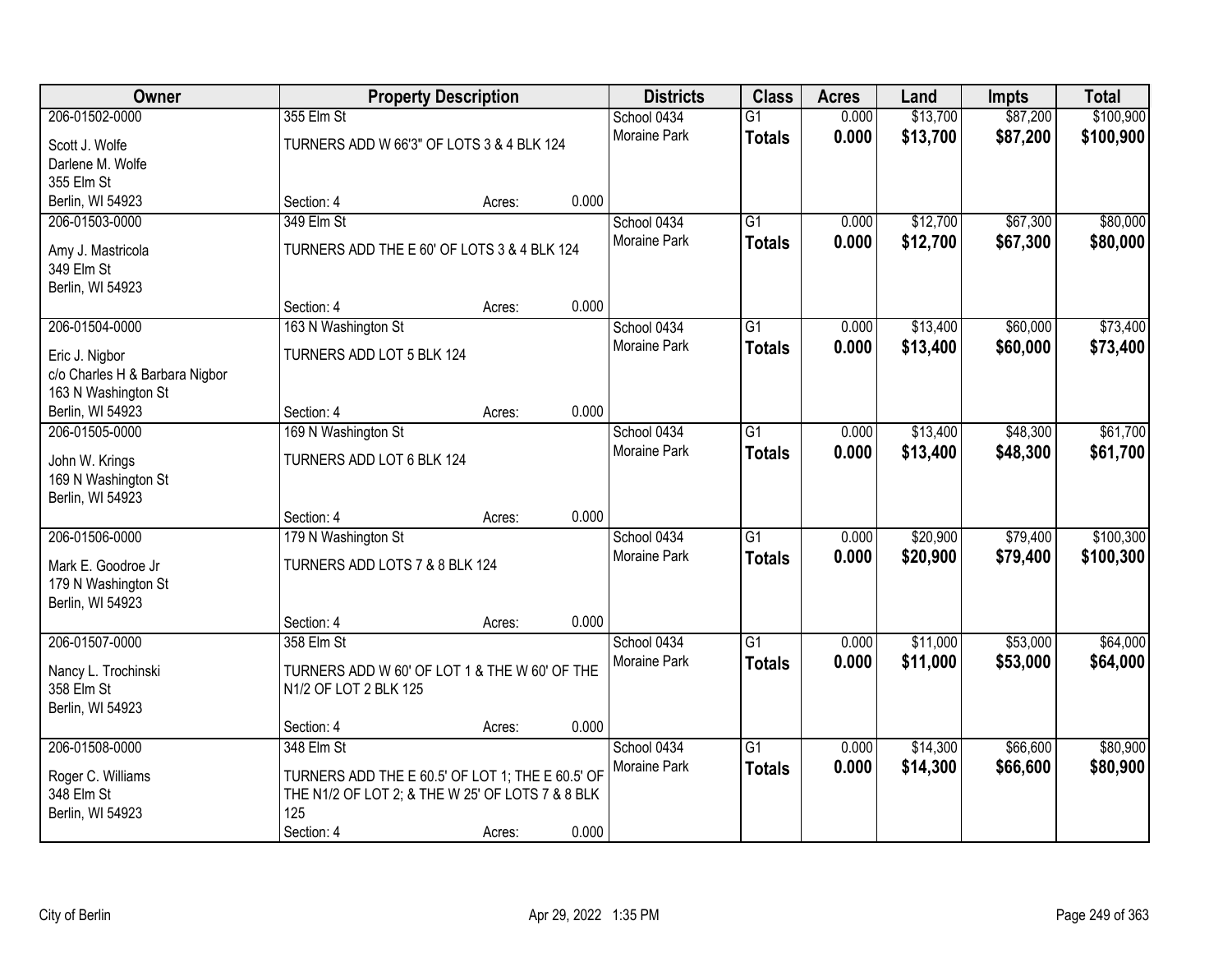| Owner                              |                                                        | <b>Property Description</b> |       | <b>Districts</b>            | <b>Class</b>    | <b>Acres</b> | Land     | Impts                | <b>Total</b> |
|------------------------------------|--------------------------------------------------------|-----------------------------|-------|-----------------------------|-----------------|--------------|----------|----------------------|--------------|
| 206-01509-0000                     | 144 Jackson St                                         |                             |       | School 0434                 | $\overline{G1}$ | 0.000        | \$13,100 | \$56,100             | \$69,200     |
| Cathleen L. Rehberg                | TURNERS ADD THE S1/2 OF LOT 2; THE N1/2 OF             |                             |       | <b>Moraine Park</b>         | <b>Totals</b>   | 0.000        | \$13,100 | \$56,100             | \$69,200     |
| 144 Jackson St                     | LOT 3 & THE N2/3 OF THE W 49.5' OF LOT 6 BLK 125       |                             |       |                             |                 |              |          |                      |              |
| Berlin, WI 54923                   |                                                        |                             |       |                             |                 |              |          |                      |              |
|                                    | Section: 4                                             | Acres:                      | 0.000 |                             |                 |              |          |                      |              |
| 206-01510-0000                     | 357 Webster St                                         |                             |       | School 0434<br>Moraine Park | $\overline{G1}$ | 0.000        | \$18,200 | \$67,500<br>\$67,500 | \$85,700     |
| Lori A. Burns                      | TURNERS ADD THE W1/2 OF THE S 6R BLK 125 LIFE          |                             |       |                             | <b>Totals</b>   | 0.000        | \$18,200 |                      | \$85,700     |
| 357 Webster St                     | <b>ESTATE: NANCY SEAMAN</b>                            |                             |       |                             |                 |              |          |                      |              |
| Berlin, WI 54923                   | Section: 4                                             | Acres:                      | 0.000 |                             |                 |              |          |                      |              |
| 206-01511-0000                     | 133 N Washington St                                    |                             |       | School 0434                 | G1              | 0.000        | \$11,400 | \$51,100             | \$62,500     |
|                                    |                                                        |                             |       | Moraine Park                | <b>Totals</b>   | 0.000        | \$11,400 | \$51,100             | \$62,500     |
| Mersim Mena                        | TURNERS ADD COM AT SE COR OF LOT 5: N 47.7'; W         |                             |       |                             |                 |              |          |                      |              |
| 181 E Moore St<br>Berlin, WI 54923 | 100'; N 48'; W 26.3'; S 95.7'; E 126'3" TO BEG BLK 125 |                             |       |                             |                 |              |          |                      |              |
|                                    | Section: 4                                             | Acres:                      | 0.000 |                             |                 |              |          |                      |              |
| 206-01512-0000                     | 137 N Washington St                                    |                             |       | School 0434                 | $\overline{G1}$ | 0.000        | \$9,200  | \$33,800             | \$43,000     |
| Noe Sanchez Rodriguez              | TURNERS ADD COM 95.7' N OF THE SE COR OF BLK           |                             |       | Moraine Park                | <b>Totals</b>   | 0.000        | \$9,200  | \$33,800             | \$43,000     |
| W1397 Cty Rd V                     | 125: THENCE W 100'; S 48'; E 100'; N 48' TO BEG BLK    |                             |       |                             |                 |              |          |                      |              |
| Berlin, WI 54923                   | 125                                                    |                             |       |                             |                 |              |          |                      |              |
|                                    | Section: 4                                             | Acres:                      | 0.000 |                             |                 |              |          |                      |              |
| 206-01513-0000                     | 143 N Washington St                                    |                             |       | School 0434                 | $\overline{G1}$ | 0.000        | \$13,700 | \$45,400             | \$59,100     |
| Gladis Camarena Hernandez          | TURNERS ADD THE N 66' OF THE E 132' OF LOT 6           |                             |       | Moraine Park                | <b>Totals</b>   | 0.000        | \$13,700 | \$45,400             | \$59,100     |
| 143 N Washington St                | <b>BLK 125</b>                                         |                             |       |                             |                 |              |          |                      |              |
| Berlin, WI 54923                   |                                                        |                             |       |                             |                 |              |          |                      |              |
|                                    | Section: 4                                             | Acres:                      | 0.000 |                             |                 |              |          |                      |              |
| 206-01514-0000                     | 151 N Washington St                                    |                             |       | School 0434<br>Moraine Park | $\overline{G1}$ | 0.000        | \$16,500 | \$41,100             | \$57,600     |
| James M. Sheets Jr                 | TURNERS ADD E 107' OF LOTS 7 & 8 BLK 125               |                             |       |                             | <b>Totals</b>   | 0.000        | \$16,500 | \$41,100             | \$57,600     |
| 151 N Washington St                |                                                        |                             |       |                             |                 |              |          |                      |              |
| Berlin, WI 54923                   | Section: 4                                             |                             | 0.000 |                             |                 |              |          |                      |              |
| 206-01515-0000                     | 152 Jefferson St                                       | Acres:                      |       | School 0434                 | $\overline{G1}$ | 0.000        | \$13,900 | \$82,900             | \$96,800     |
|                                    |                                                        |                             |       | <b>Moraine Park</b>         | <b>Totals</b>   | 0.000        | \$13,900 | \$82,900             | \$96,800     |
| Mark F. Dolata<br>152 Jefferson St | TURNERS ADD LOT 1 BLK 126                              |                             |       |                             |                 |              |          |                      |              |
| Berlin, WI 54923                   |                                                        |                             |       |                             |                 |              |          |                      |              |
|                                    | Section: 4                                             | Acres:                      | 0.000 |                             |                 |              |          |                      |              |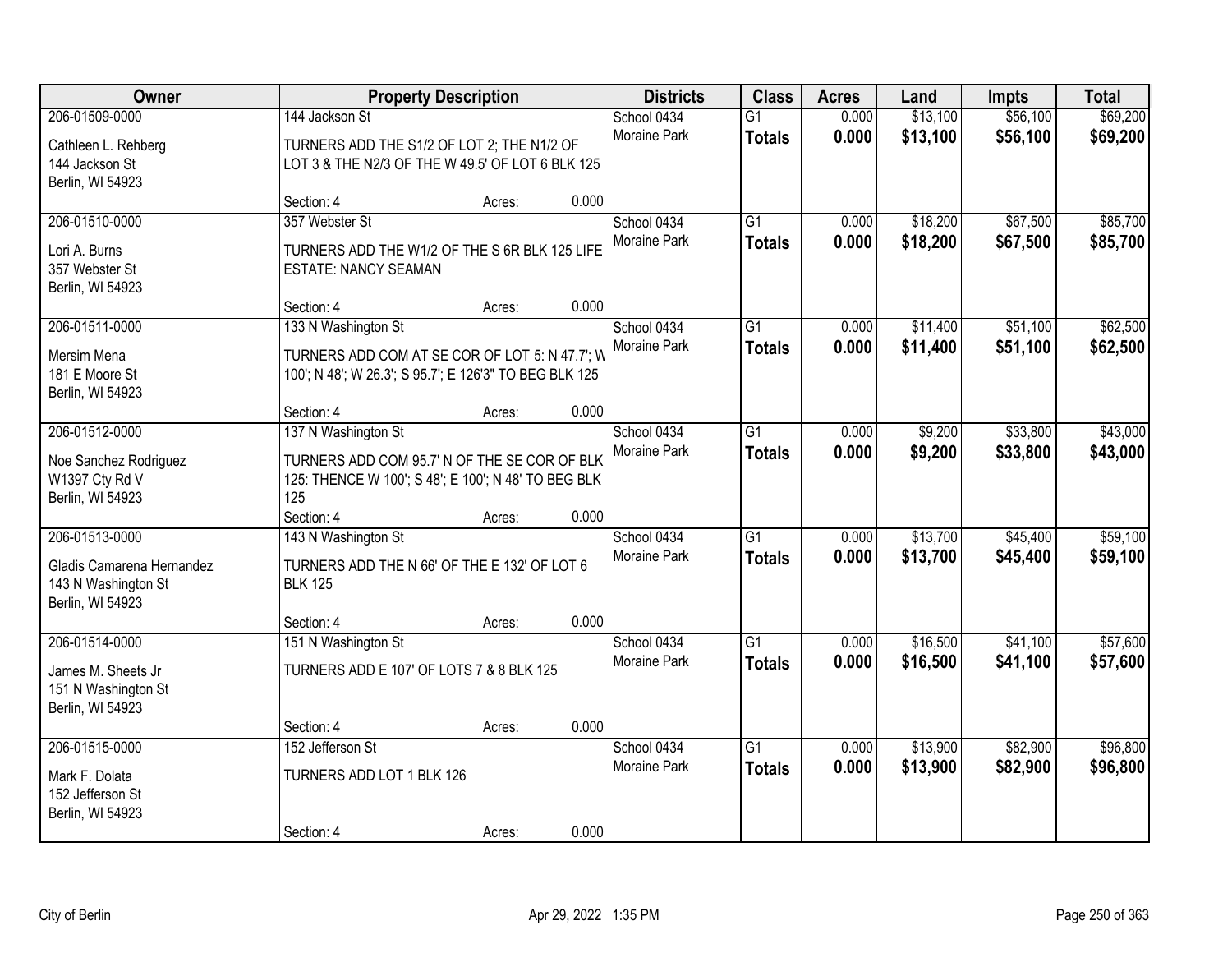| Owner                 |                                                     | <b>Property Description</b> |       | <b>Districts</b> | <b>Class</b>    | <b>Acres</b> | Land     | <b>Impts</b> | <b>Total</b> |
|-----------------------|-----------------------------------------------------|-----------------------------|-------|------------------|-----------------|--------------|----------|--------------|--------------|
| 206-01515-0100        | 146 Jefferson St                                    |                             |       | School 0434      | $\overline{G1}$ | 0.000        | \$14,000 | \$80,400     | \$94,400     |
| Kathryn Thums         | TURNERS ADD LOT 2 BLK 126                           |                             |       | Moraine Park     | <b>Totals</b>   | 0.000        | \$14,000 | \$80,400     | \$94,400     |
| 146 Jefferson St      |                                                     |                             |       |                  |                 |              |          |              |              |
| Berlin, WI 54923      |                                                     |                             |       |                  |                 |              |          |              |              |
|                       | Section: 4                                          | Acres:                      | 0.000 |                  |                 |              |          |              |              |
| 206-01516-0000        | 385 Webster St                                      |                             |       | School 0434      | $\overline{G1}$ | 0.000        | \$18,600 | \$72,900     | \$91,500     |
| Patrick D. Garczynski | TURNERS ADD LOTS 3 & 4 BLK 126                      |                             |       | Moraine Park     | <b>Totals</b>   | 0.000        | \$18,600 | \$72,900     | \$91,500     |
| Bridget Garczynski    |                                                     |                             |       |                  |                 |              |          |              |              |
| 385 Webster St        |                                                     |                             |       |                  |                 |              |          |              |              |
| Berlin, WI 54923      | Section: 4                                          | Acres:                      | 0.000 |                  |                 |              |          |              |              |
| 206-01517-0000        | 133 Jackson St                                      |                             |       | School 0434      | G1              | 0.000        | \$13,800 | \$56,500     | \$70,300     |
| Lori A. Pavelske      | TURNERS ADD LOT 5 BLK 126                           |                             |       | Moraine Park     | <b>Totals</b>   | 0.000        | \$13,800 | \$56,500     | \$70,300     |
| 133 Jackson St        |                                                     |                             |       |                  |                 |              |          |              |              |
| Berlin, WI 54923      |                                                     |                             |       |                  |                 |              |          |              |              |
|                       | Section: 4                                          | Acres:                      | 0.000 |                  |                 |              |          |              |              |
| 206-01518-0000        | 139 Jackson St                                      |                             |       | School 0434      | G1              | 0.000        | \$13,700 | \$84,000     | \$97,700     |
| Gerald T. Felix       | TURNERS ADD LOT 6 BLK 126                           |                             |       | Moraine Park     | <b>Totals</b>   | 0.000        | \$13,700 | \$84,000     | \$97,700     |
| 263 N Kossuth St      |                                                     |                             |       |                  |                 |              |          |              |              |
| Berlin, WI 54923      |                                                     |                             |       |                  |                 |              |          |              |              |
|                       | Section: 4                                          | Acres:                      | 0.000 |                  |                 |              |          |              |              |
| 206-01519-0000        | 145 Jackson St                                      |                             |       | School 0434      | $\overline{G1}$ | 0.000        | \$13,700 | \$142,200    | \$155,900    |
| Gerald T. Felix       | TURNERS ADD LOT 7 BLK 126                           |                             |       | Moraine Park     | <b>Totals</b>   | 0.000        | \$13,700 | \$142,200    | \$155,900    |
| 263 N Kossuth St      |                                                     |                             |       |                  |                 |              |          |              |              |
| Berlin, WI 54923      |                                                     |                             |       |                  |                 |              |          |              |              |
|                       | Section: 4                                          | Acres:                      | 0.000 |                  |                 |              |          |              |              |
| 206-01520-0000        | 153 Jackson St                                      |                             |       | School 0434      | $\overline{G1}$ | 0.000        | \$13,700 | \$43,600     | \$57,300     |
| Jolene A. Evert       | TURNERS ADD LOT 8 BLK 126                           |                             |       | Moraine Park     | <b>Totals</b>   | 0.000        | \$13,700 | \$43,600     | \$57,300     |
| 153 Jackson St        |                                                     |                             |       |                  |                 |              |          |              |              |
| Berlin, WI 54923      |                                                     |                             |       |                  |                 |              |          |              |              |
|                       | Section: 4                                          | Acres:                      | 0.000 |                  |                 |              |          |              |              |
| 206-01521-0000        | 374 Webster St                                      |                             |       | School 0434      | $\overline{G1}$ | 0.000        | \$19,700 | \$79,300     | \$99,000     |
| Faye G. Huber         | TURNERS ADD LOT 1 EXC S 15'; THE E 60' OF LOT       |                             |       | Moraine Park     | <b>Totals</b>   | 0.000        | \$19,700 | \$79,300     | \$99,000     |
| 374 Webster St        | 2; THE N 113.5' OF THE W 3.3' OF LOT 2; THE N 113.5 |                             |       |                  |                 |              |          |              |              |
| Berlin, WI 54923      | OF THE E 14'9" OF LOT 3 BLK 127                     |                             |       |                  |                 |              |          |              |              |
|                       | Section: 4                                          | Acres:                      | 0.000 |                  |                 |              |          |              |              |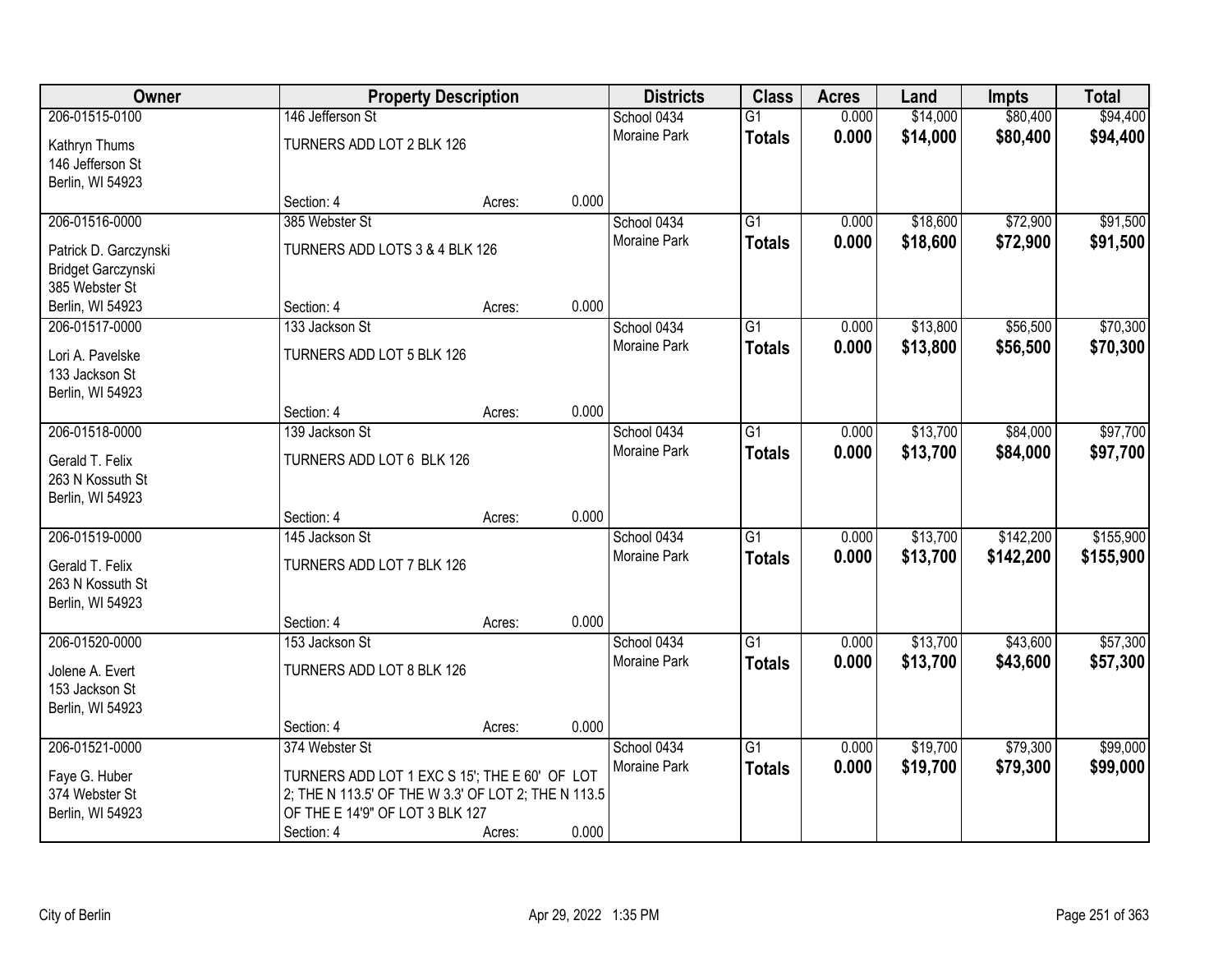| \$12,100<br>\$68,400<br>\$80,500<br>206-01522-0000<br>School 0434<br>0.000<br>371 Broadway St<br>$\overline{G1}$<br>Moraine Park<br>0.000<br>\$12,100<br>\$68,400<br>\$80,500<br><b>Totals</b><br>TURNERS ADD THE E 60' OF LOT 7 BLK 127<br>Lyle E. Schrank<br>Dorothy M. Schrank<br>371 Broadway St |
|------------------------------------------------------------------------------------------------------------------------------------------------------------------------------------------------------------------------------------------------------------------------------------------------------|
|                                                                                                                                                                                                                                                                                                      |
|                                                                                                                                                                                                                                                                                                      |
|                                                                                                                                                                                                                                                                                                      |
|                                                                                                                                                                                                                                                                                                      |
| Berlin, WI 54923<br>0.000<br>Section: 4<br>Acres:                                                                                                                                                                                                                                                    |
| 206-01523-0000<br>379 Broadway St<br>\$13,300<br>\$99,300<br>\$112,600<br>School 0434<br>$\overline{G1}$<br>0.000                                                                                                                                                                                    |
| Moraine Park<br>0.000<br>\$13,300<br>\$99,300<br>\$112,600<br><b>Totals</b>                                                                                                                                                                                                                          |
| TURNERS ADD THE W 3.3' OF LOT 7; THE E 56'9" OF<br>Christopher D. Featherston                                                                                                                                                                                                                        |
| PO Box 28<br>LOT 6; THE W 3.3' OF LOT 2, EXC THE N 113.5'; THE E<br>56'9" OF LOT 3, EXC THE N 113.5' OF THE E14'9" BLK                                                                                                                                                                               |
| Berlin, WI 54923<br>0.000<br>Section: 4<br>Acres:                                                                                                                                                                                                                                                    |
| \$17,200<br>\$71,200<br>\$88,400<br>206-01524-0000<br>122 Jefferson St<br>School 0434<br>G1<br>0.000                                                                                                                                                                                                 |
| <b>Moraine Park</b>                                                                                                                                                                                                                                                                                  |
| 0.000<br>\$17,200<br>\$71,200<br>\$88,400<br><b>Totals</b><br>Ken Oelke<br>TURNERS ADD LOT 4 & THE W 6'6" OF LOT 3 BLK                                                                                                                                                                               |
| 122 Jefferson St<br>127                                                                                                                                                                                                                                                                              |
| Berlin, WI 54923                                                                                                                                                                                                                                                                                     |
| 0.000<br>Section: 4<br>Acres:                                                                                                                                                                                                                                                                        |
| \$43,400<br>206-01525-0000<br>$\overline{G1}$<br>\$16,400<br>\$59,800<br>385 Broadway St<br>School 0434<br>0.300                                                                                                                                                                                     |
| <b>Moraine Park</b><br>0.300<br>\$16,400<br>\$43,400<br>\$59,800<br><b>Totals</b><br>TURNERS ADD LOT 5 & THE W 6'6" OF LOT 6 BLK<br>Douglas J. Kujawa                                                                                                                                                |
| N6442 Aniwa Rd<br>127                                                                                                                                                                                                                                                                                |
| Plainfield, WI 54966                                                                                                                                                                                                                                                                                 |
| 0.300<br>Section: 4<br>Acres:                                                                                                                                                                                                                                                                        |
| 206-01526-0000<br>\$53,100<br>\$66,700<br>109 Jackson St<br>$\overline{G1}$<br>\$13,600<br>School 0434<br>0.000                                                                                                                                                                                      |
| \$13,600<br>\$53,100<br>Moraine Park<br>0.000<br>\$66,700<br><b>Totals</b>                                                                                                                                                                                                                           |
| <b>Curt Chier</b><br>TURNERS ADD LOT 8 & THE S 15' OF LOT 1 BLK 127                                                                                                                                                                                                                                  |
| c/o Farmers & Merchants Bank Escrow                                                                                                                                                                                                                                                                  |
| Services                                                                                                                                                                                                                                                                                             |
| 0.000<br>PO Box 270<br>Section: 4<br>Acres:                                                                                                                                                                                                                                                          |
| Berlin, WI 54923                                                                                                                                                                                                                                                                                     |
| 123 N Washington St<br>\$6,500<br>\$28,100<br>\$34,600<br>206-01528-0000<br>School 0434<br>$\overline{G1}$<br>0.000                                                                                                                                                                                  |
| Moraine Park<br>0.000<br>\$28,100<br>\$6,500<br>\$34,600<br><b>Totals</b><br>TURNERS ADD COM NE COR OF WOODWORTH BLK<br>Mayra I. Lopez Gaytan                                                                                                                                                        |
| 123 N Washington St<br>S 26'10.5"; W 86'3"; S 5'; W 40'; N 31'10.5"; E 126' 3" TO                                                                                                                                                                                                                    |
| Berlin, WI 54923<br><b>BEG</b>                                                                                                                                                                                                                                                                       |
| 0.000<br>Section: 4<br>Acres:                                                                                                                                                                                                                                                                        |
| 206-01529-0000<br>$\overline{G1}$<br>\$7,600<br>\$38,800<br>\$46,400<br>121 N Washington St<br>School 0434<br>0.000                                                                                                                                                                                  |
| <b>Moraine Park</b><br>0.000<br>\$7,600<br>\$38,800<br><b>Totals</b><br>\$46,400<br>Billi J. Kaufman<br>TURNERS ADD COM 62'10.5" S OF NE COR OF                                                                                                                                                      |
| 9144 Meadow Brook Rd<br>WOODWORTH BLK: W 126'3"; N 31'; E 40'; N 5'; E 86'3'                                                                                                                                                                                                                         |
| S 36' TO BEG<br>Ripon, WI 54971                                                                                                                                                                                                                                                                      |
| 0.000<br>Section: 4<br>Acres:                                                                                                                                                                                                                                                                        |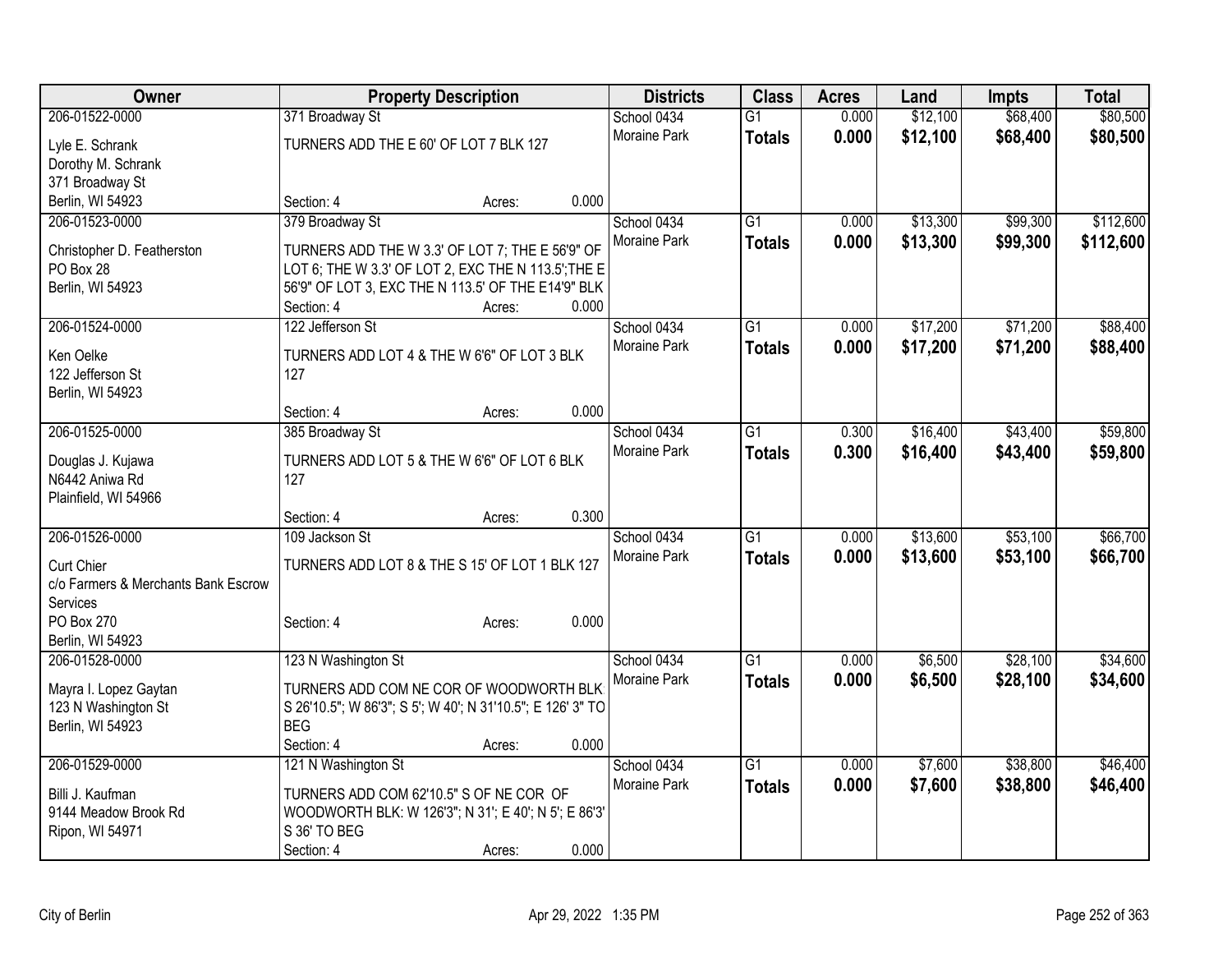| <b>Owner</b>                                                         |                                                                         | <b>Property Description</b> |       | <b>Districts</b>                   | <b>Class</b>                     | <b>Acres</b>   | Land                 | <b>Impts</b>         | <b>Total</b>         |
|----------------------------------------------------------------------|-------------------------------------------------------------------------|-----------------------------|-------|------------------------------------|----------------------------------|----------------|----------------------|----------------------|----------------------|
| 206-01530-0000                                                       | 117 N Washington St                                                     |                             |       | School 0434                        | $\overline{G1}$                  | 0.000          | \$12,800             | \$43,700             | \$56,500             |
| Todd A. Schapekahn<br>117 N Washington St<br>Berlin, WI 54923        | TURNERS ADD THE S1/2 OF THE NE1/4<br>OFWOODWORTH BLK                    |                             |       | Moraine Park                       | <b>Totals</b>                    | 0.000          | \$12,800             | \$43,700             | \$56,500             |
|                                                                      | Section: 4                                                              | Acres:                      | 0.000 |                                    |                                  |                |                      |                      |                      |
| 206-01531-0000<br>Anders J. Meyer                                    | 122 Jackson St<br>TURNERS ADD THE N 65'3" OF THE W1/2                   |                             |       | School 0434<br><b>Moraine Park</b> | $\overline{G1}$<br><b>Totals</b> | 0.000<br>0.000 | \$13,300<br>\$13,300 | \$54,600<br>\$54,600 | \$67,900<br>\$67,900 |
| Ramona M. Meyer<br>3134 S Logan Ave                                  | OFWOODWORTH BLK                                                         |                             |       |                                    |                                  |                |                      |                      |                      |
| Milwaukee, WI 53207                                                  | Section: 4                                                              | Acres:                      | 0.000 |                                    |                                  |                |                      |                      |                      |
| 206-01532-0000                                                       | 114 Jackson St                                                          |                             |       | School 0434                        | $\overline{G1}$                  | 0.000          | \$12,400             | \$51,300             | \$63,700             |
| Marcus A. Peschke<br>114 Jackson St<br>Berlin, WI 54923              | TURNERS ADD THE S 60' OF THE N1/2 OF THE W1/2<br>OF WOODWORTH BLK       |                             |       | Moraine Park                       | <b>Totals</b>                    | 0.000          | \$12,400             | \$51,300             | \$63,700             |
|                                                                      | Section: 4                                                              | Acres:                      | 0.000 |                                    |                                  |                |                      |                      |                      |
| 206-01533-0000                                                       | 357 Broadway St                                                         |                             |       | School 0434                        | G1                               | 0.000          | \$20,500             | \$58,100             | \$78,600             |
| Amanda M. Reschlein<br>357 Broadway<br>Berlin, WI 54923              | TURNERS ADD THE W1/2 OF THE S1/2<br>OFWOODWORTH BLK                     |                             |       | Moraine Park                       | <b>Totals</b>                    | 0.000          | \$20,500             | \$58,100             | \$78,600             |
|                                                                      | Section: 4                                                              | Acres:                      | 0.000 |                                    |                                  |                |                      |                      |                      |
| 206-01534-0000<br>Juan F. Sanchez<br>Mary Sanchez<br>345 Broadway St | 345 Broadway St<br>TURNERS ADD THE W1/2 OF THE SE1/4<br>OFWOODWORTH BLK |                             |       | School 0434<br>Moraine Park        | $\overline{G1}$<br><b>Totals</b> | 0.000<br>0.000 | \$12,900<br>\$12,900 | \$52,900<br>\$52,900 | \$65,800<br>\$65,800 |
| Berlin, WI 54923                                                     | Section: 4                                                              | Acres:                      | 0.000 |                                    |                                  |                |                      |                      |                      |
| 206-01535-0000                                                       | 339 Broadway                                                            |                             |       | School 0434                        | $\overline{G1}$                  | 0.000          | \$11,600             | $\overline{50}$      | \$11,600             |
| Leonard H. Davis Sr<br>105A W 8th Ave<br>Oshkosh, WI 54902-5049      | TURNERS ADD THE E1/2 OF THE SE1/4 OF<br>WOODWORTH BLK                   |                             |       | Moraine Park                       | <b>Totals</b>                    | 0.000          | \$11,600             | \$0                  | \$11,600             |
|                                                                      | Section: 4                                                              | Acres:                      | 0.000 |                                    |                                  |                |                      |                      |                      |
| 206-01536-0000                                                       | 308 Broadway St                                                         |                             |       | School 0434                        | $\overline{G1}$                  | 0.000          | \$13,300             | \$66,100             | \$79,400             |
| Carl J. Voigtlander<br>Sheila M. Voigtlander<br>310 Broadway St      | VAN HORNS ADD LOT 1 BLK 60; ALSO PART<br>OFBROADWAY VAC ADJ THERETO     |                             |       | <b>Moraine Park</b>                | <b>Totals</b>                    | 0.000          | \$13,300             | \$66,100             | \$79,400             |
| Berlin, WI 54923                                                     | Section: 9                                                              | Acres:                      | 0.000 |                                    |                                  |                |                      |                      |                      |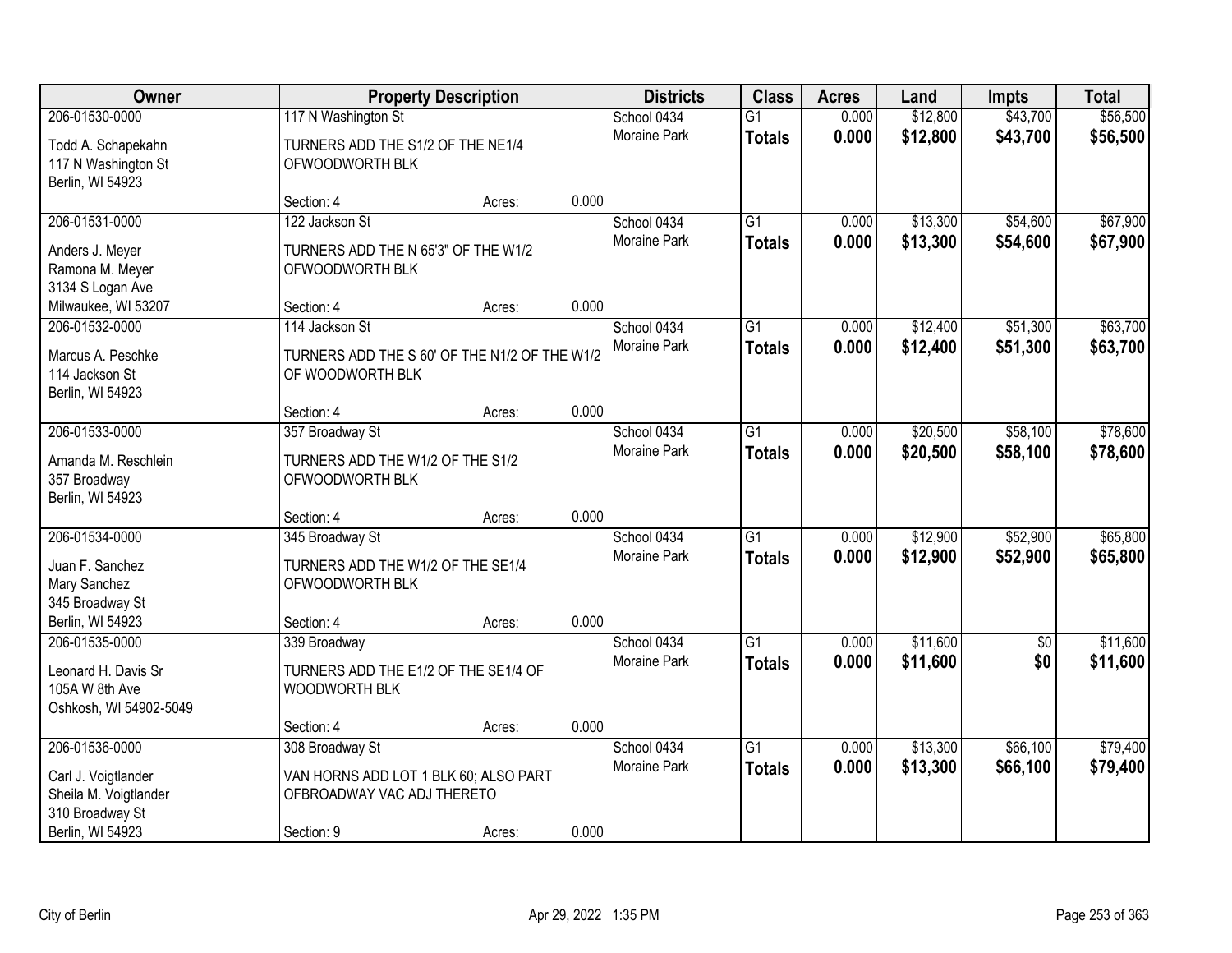| Owner                                                                                       | <b>Property Description</b>                                                                                                 |        |       | <b>Districts</b>                   | <b>Class</b>                     | <b>Acres</b>   | Land                 | Impts                  | <b>Total</b>           |
|---------------------------------------------------------------------------------------------|-----------------------------------------------------------------------------------------------------------------------------|--------|-------|------------------------------------|----------------------------------|----------------|----------------------|------------------------|------------------------|
| 206-01537-0000<br>Lake Stelnot LLC<br>PO Box 509<br>Wautoma, WI 54982                       | 314 Broadway<br>VAN HORNS ADD LOT 2 BLK 60; ALSO PART<br>OFBRAODWAY VAC ADJ THERETO                                         |        |       | School 0434<br>Moraine Park        | $\overline{G2}$<br><b>Totals</b> | 0.000<br>0.000 | \$13,300<br>\$13,300 | $\overline{50}$<br>\$0 | \$13,300<br>\$13,300   |
|                                                                                             | Section: 9                                                                                                                  | Acres: | 0.000 |                                    |                                  |                |                      |                        |                        |
| 206-01538-0000<br>Lake Stelnot LLC<br>PO Box 509<br>Wautoma, WI 54982                       | 322 Broadway<br>VAN HORNS ADD LOT 3 & THE E 6' OF LOT 4 BLK 60;<br>ALSO PART OF BROADWAY VAC ADJ THERETO                    |        |       | School 0434<br>Moraine Park        | G2<br><b>Totals</b>              | 0.000<br>0.000 | \$14,200<br>\$14,200 | \$107,900<br>\$107,900 | \$122,100<br>\$122,100 |
|                                                                                             | Section: 9                                                                                                                  | Acres: | 0.000 |                                    |                                  |                |                      |                        |                        |
| 206-01539-0000<br>Fox River Property Management, LLC<br>463 Hillside Dr<br>Berlin, WI 54923 | 328 Broadway St<br>VAN HORNS ADD THE W 60' OF THE N 69' OF LOT 4<br>BLK 60; ALSO PART OF BROADWAY VAC ADJ<br><b>THERETO</b> |        |       | School 0434<br>Moraine Park        | $\overline{G1}$<br><b>Totals</b> | 0.100<br>0.100 | \$9,400<br>\$9,400   | \$55,300<br>\$55,300   | \$64,700<br>\$64,700   |
| 206-01540-0000                                                                              | Section: 9<br>110 S Washington St                                                                                           | Acres: | 0.100 | School 0434                        | G1                               | 0.000          | \$7,500              | \$56,700               | \$64,200               |
| Jonathan Rodriguez Barrera<br>7923 Harwood Ave<br>Milwaukee, WI 53213-2525                  | VAN HORNS ADD THE W 60' OF THE S 51' OF LOT 4<br><b>BLK 60</b>                                                              |        |       | <b>Moraine Park</b>                | <b>Totals</b>                    | 0.000          | \$7,500              | \$56,700               | \$64,200               |
|                                                                                             | Section: 9                                                                                                                  | Acres: | 0.000 |                                    |                                  |                |                      |                        |                        |
| 206-01541-0000<br>Barbara S. Hobbs<br>471 W Lincoln Ave<br>Redgranite, WI 54970             | 114 S Washington St<br>VAN HORNS ADD N1/2 OF LOT 5 BLK 60                                                                   |        |       | School 0434<br>Moraine Park        | $\overline{G1}$<br><b>Totals</b> | 0.000<br>0.000 | \$9,700<br>\$9,700   | \$43,700<br>\$43,700   | \$53,400<br>\$53,400   |
| 206-01542-0000                                                                              | Section: 9<br>327 SW Franklin St                                                                                            | Acres: | 0.000 | School 0434                        | $\overline{G1}$                  | 0.000          | \$9,700              | \$116,600              | \$126,300              |
| Jane A. Walker<br>327 SW Franklin St<br>Berlin, WI 54923                                    | VAN HORNS ADD S1/2 OF LOT 5 BLK 60                                                                                          |        |       | Moraine Park                       | <b>Totals</b>                    | 0.000          | \$9,700              | \$116,600              | \$126,300              |
|                                                                                             | Section: 9                                                                                                                  | Acres: | 0.000 |                                    |                                  |                |                      |                        |                        |
| 206-01543-0000<br>Mas Rentals, LLC<br>PO Box 255<br>Berlin, WI 54923                        | 321 SW Franklin St<br>VAN HORNS ADD LOT 6 BLK 60<br>Section: 9                                                              | Acres: | 0.000 | School 0434<br><b>Moraine Park</b> | $\overline{G1}$<br><b>Totals</b> | 0.000<br>0.000 | \$13,700<br>\$13,700 | \$31,800<br>\$31,800   | \$45,500<br>\$45,500   |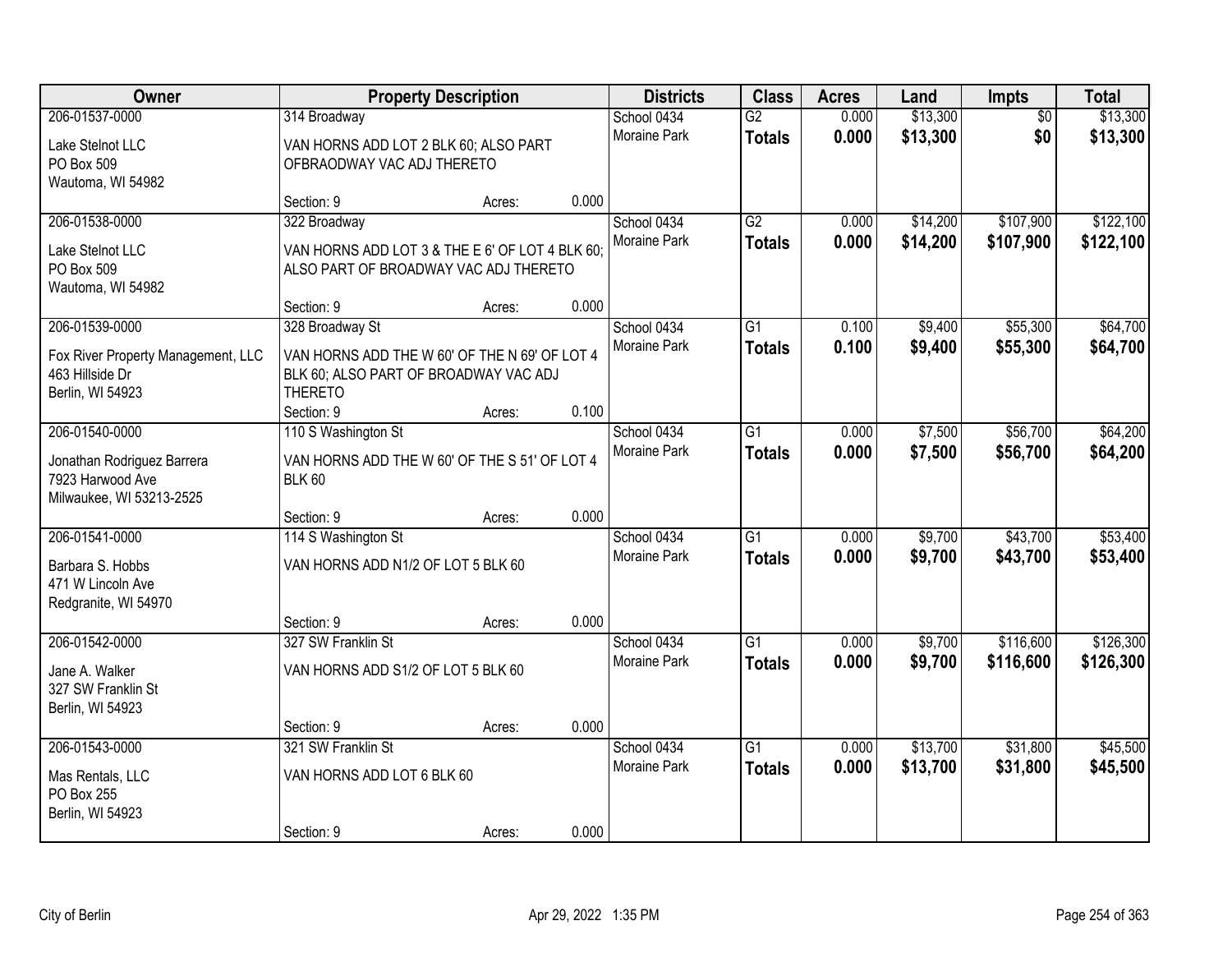| Owner                                                                                          | <b>Property Description</b>                                                                                                                                      |        |       | <b>Districts</b>            | <b>Class</b>                     | <b>Acres</b>   | Land       | Impts                  | <b>Total</b>           |
|------------------------------------------------------------------------------------------------|------------------------------------------------------------------------------------------------------------------------------------------------------------------|--------|-------|-----------------------------|----------------------------------|----------------|------------|------------------------|------------------------|
| 206-01544-0000                                                                                 | 317 SW Franklin St                                                                                                                                               |        |       | School 0434                 | $\overline{G1}$                  | 0.000          | \$13,700   | \$59,400               | \$73,100               |
| Andrew C. Watkins<br>317 SW Franklin St<br>Berlin, WI 54923                                    | VAN HORNS ADD LOT 7 BLK 60                                                                                                                                       |        |       | <b>Moraine Park</b>         | <b>Totals</b>                    | 0.000          | \$13,700   | \$59,400               | \$73,100               |
|                                                                                                | Section: 9                                                                                                                                                       | Acres: | 0.000 |                             |                                  |                |            |                        |                        |
| 206-01545-0000                                                                                 | 309 SW Franklin St                                                                                                                                               |        |       | School 0434                 | $\overline{G1}$                  | 0.000          | \$13,700   | \$54,000               | \$67,700               |
| Steven J. Koscher<br>Lyssa M. Koscher<br>309 SW Franklin St                                    | VAN HORNS ADD LOT 8 BLK 60                                                                                                                                       |        | 0.000 | Moraine Park                | <b>Totals</b>                    | 0.000          | \$13,700   | \$54,000               | \$67,700               |
| Berlin, WI 54923<br>206-01546-0000                                                             | Section: 9<br>280 Broadway                                                                                                                                       | Acres: |       | School 0434                 | G2                               | 0.000          | \$23,200   | \$55,800               | \$79,000               |
| Klee Management LLC<br>N6641 St Marie Rd<br>Green Lake, WI 54941                               | VAN HORNS ADD COM AT THE NE COR OF LOT 1: S<br>72'; W 68'; N 12'; W 10'; N 60'; E 78' TO BEG BLK 61;<br>ALSO PART OF BROADWAY VAC ADJ THE ABOVE<br>Section: 9    | Acres: | 0.000 | Moraine Park                | <b>Totals</b>                    | 0.000          | \$23,200   | \$55,800               | \$79,000               |
| 206-01548-0000                                                                                 | 290 Broadway St                                                                                                                                                  |        |       | School 0434                 | $\overline{G1}$                  | 0.000          | \$19,800   | \$34,700               | \$54,500               |
| Cap Properties LLC<br>316 W Larrabee<br>Omro, WI 54963                                         | VAN HORNS ADD LOT 3 & COM 12' W OF NE COR<br>LOT 2: S 60'; E 10'; S TO S LN LOT 2; W 64' TO W LN<br>LOT 2; N TO N LN LOT 2; E TO BEG; ALSO PART OF<br>Section: 9 | Acres: | 0.000 | Moraine Park                | <b>Totals</b>                    | 0.000          | \$19,800   | \$34,700               | \$54,500               |
| 206-01549-0000                                                                                 | 298 Broadway                                                                                                                                                     |        |       | School 0434                 | $\overline{G2}$                  | 0.000          | \$13,300   | \$90,100               | \$103,400              |
| Harold D & Adeline T Featherston Joint<br>Revocable Trust<br>295 Canal St<br>Berlin, WI 54923  | VAN HORNS ADD LOT 4 BLK 61; ALSO PART<br>OFBROADWAY VAC ADJ THERETO<br>Section: 9                                                                                | Acres: | 0.000 | Moraine Park                | <b>Totals</b>                    | 0.000          | \$13,300   | \$90,100               | \$103,400              |
| 206-01550-0000                                                                                 | 114 S Grove St                                                                                                                                                   |        |       | School 0434                 | $\overline{G1}$                  | 0.000          | \$18,900   | \$67,100               | \$86,000               |
| Harold D & Adeline T Featherston<br>Revocable Trust<br>295 Canal St                            | VAN HORNS ADD LOT 5 & W 38' OF LOT 6 BLK 61                                                                                                                      |        |       | Moraine Park                | <b>Totals</b>                    | 0.000          | \$18,900   | \$67,100               | \$86,000               |
| Berlin, WI 54923                                                                               | Section: 9                                                                                                                                                       | Acres: | 0.000 |                             |                                  |                |            |                        |                        |
| 206-01551-0000<br>W C Russell Mocassin Co<br>285 SW Franklin St Po Box 309<br>Berlin, WI 54923 | 285 SW Franklin St<br>VAN HORNS ADD LOT 7 & THE E 28' OF LOT 6 BLK 61<br>Section: 9                                                                              | Acres: | 0.285 | School 0434<br>Moraine Park | $\overline{G3}$<br><b>Totals</b> | 0.285<br>0.285 | \$0<br>\$0 | $\overline{30}$<br>\$0 | $\overline{50}$<br>\$0 |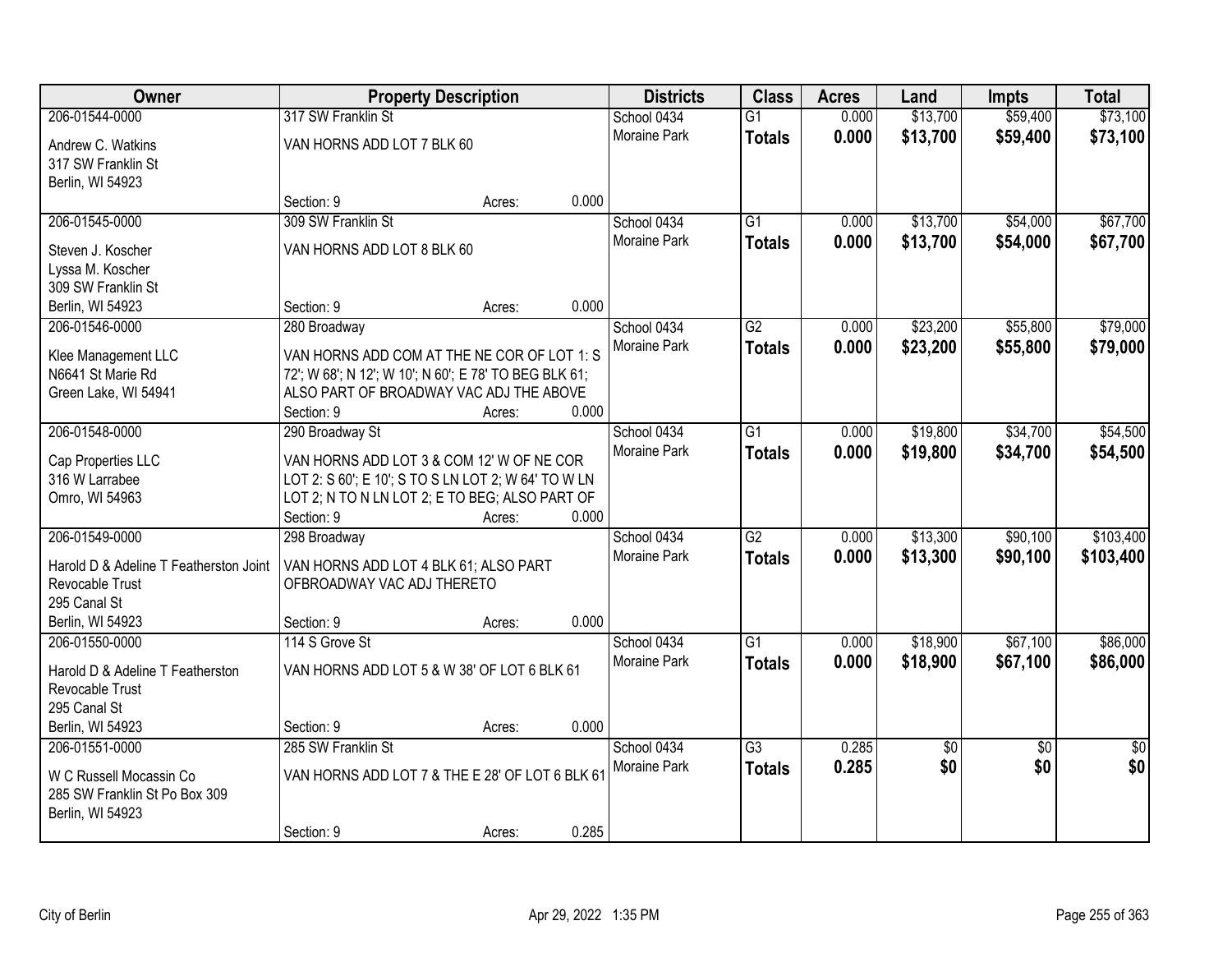| Owner                                | <b>Property Description</b>                                                                     | <b>Districts</b>    | <b>Class</b>    | <b>Acres</b> | Land           | <b>Impts</b>    | <b>Total</b>  |
|--------------------------------------|-------------------------------------------------------------------------------------------------|---------------------|-----------------|--------------|----------------|-----------------|---------------|
| 206-01552-0000                       |                                                                                                 | School 0434         | $\overline{G1}$ | 0.000        | \$16,000       | $\overline{50}$ | \$16,000      |
| Seaman Revocable Trust               | VAN HORNS ADD LOT 8; ALSO COM 72' S OF NE                                                       | Moraine Park        | <b>Totals</b>   | 0.000        | \$16,000       | \$0             | \$16,000      |
| 369 Morris St                        | COR LOT 1: S TO SE COR LOT 1; W 68'; N TO PT W                                                  |                     |                 |              |                |                 |               |
| Berlin, WI 54923                     | OF BEG; E TO BEG BLK 61                                                                         |                     |                 |              |                |                 |               |
|                                      | 0.000<br>Section: 9<br>Acres:                                                                   |                     |                 |              |                |                 |               |
| 206-01555-0100                       | 270 Broadway                                                                                    | School 0434         | $\overline{G2}$ | 1.550        | \$202,900      | \$1,314,500     | \$1,517,400   |
|                                      |                                                                                                 | Moraine Park        | <b>Totals</b>   | 1.550        | \$202,900      | \$1,314,500     | \$1,517,400   |
| Kwik Trip Inc<br>1626 Oak St         | VAN HORNS ADD LOT 1 CERTIFIED SURVEY MAP<br>3504 V20                                            |                     |                 |              |                |                 |               |
| La Crosse, WI 54603                  |                                                                                                 |                     |                 |              |                |                 |               |
|                                      | 1.550<br>Section: 9<br>Acres:                                                                   |                     |                 |              |                |                 |               |
| 206-01559-0000                       | 220 Broadway St                                                                                 | School 0434         | $\overline{G2}$ | 0.000        | \$36,000       | \$80,000        | \$116,000     |
|                                      |                                                                                                 | <b>Tid 15</b>       | <b>Totals</b>   | 0.000        | \$36,000       | \$80,000        | \$116,000     |
| Zabel Holdings LLC                   | VAN HORNS ADD LOT 1; E 22' OF LOT 2; S 45' OF                                                   | Moraine Park        |                 |              |                |                 |               |
| N5751 Dixon Rd                       | THE W 44' LOT 2; & LOTS 7 & 8 EXC THE S 100'; INC                                               |                     |                 |              |                |                 |               |
| Brandon, WI 53919                    | PART VAC BROADWAY ST ADJ THERETO BLK 63                                                         |                     |                 |              |                |                 |               |
|                                      | 0.000<br>Section: 9<br>Acres:                                                                   |                     |                 |              |                |                 |               |
| 206-01565-0000                       | 236 Broadway                                                                                    | School 0434         | $\overline{G2}$ | 0.000        | \$134,100      | \$249,000       | \$383,100     |
| Berlin 232-240 Broadway, LLC         | VAN HORNS ADD LOT 1 OF CERTIFIED SURVEYMAP                                                      | Moraine Park        | <b>Totals</b>   | 0.000        | \$134,100      | \$249,000       | \$383,100     |
| 5830 E 2nd St                        | 1151, V4 (BEING LOTS 3, 4, 5 & 6, BLK 63) & THE W                                               |                     |                 |              |                |                 |               |
| Casper, WY 82609                     | 44' OF THE N75' OF LOT 2 BLK 63; ALSO PART OF                                                   |                     |                 |              |                |                 |               |
|                                      | 0.000<br>Section: 9<br>Acres:                                                                   |                     |                 |              |                |                 |               |
| 206-01566-0000                       | 119 Pierce St                                                                                   | School 0434         | $\overline{G1}$ | 0.000        | \$18,400       | \$60,400        | \$78,800      |
| Jeffrey Giebel                       | VAN HORNS ADD THE S 100' OF LOTS 7 & 8 BLK 63                                                   | <b>Tid 15</b>       | <b>Totals</b>   | 0.000        | \$18,400       | \$60,400        | \$78,800      |
| 119 Pierce St                        |                                                                                                 | <b>Moraine Park</b> |                 |              |                |                 |               |
| Berlin, WI 54923                     |                                                                                                 |                     |                 |              |                |                 |               |
|                                      | 0.000<br>Section: 9<br>Acres:                                                                   |                     |                 |              |                |                 |               |
| 206-01567-0100                       |                                                                                                 | School 0434         | $\overline{X4}$ | 0.100        | $\sqrt[6]{30}$ | $\overline{50}$ | $\frac{1}{6}$ |
|                                      |                                                                                                 | Moraine Park        | <b>Totals</b>   | 0.100        | \$0            | \$0             | \$0           |
| City Of Berlin<br>108 N Capron St    | VAN HORNS ADD COM NE COR OF LOT 1; THENCE<br>W 40' (M/L) TO A PT 9.5' E OF THE NE COR OF LOT 2; |                     |                 |              |                |                 |               |
| Berlin, WI 54923                     | S 99.4' TO A PT 20' N OF N LN LOT 6; E 40' N TO POB,                                            |                     |                 |              |                |                 |               |
|                                      | 0.100<br>Section: 9<br>Acres:                                                                   |                     |                 |              |                |                 |               |
| 206-01568-0000                       | 200 Broadway                                                                                    | School 0434         | $\overline{G2}$ | 0.000        | \$27,900       | \$54,700        | \$82,600      |
|                                      |                                                                                                 | <b>Tid 15</b>       | <b>Totals</b>   | 0.000        | \$27,900       | \$54,700        | \$82,600      |
| Terrance J Mulville Survivor's Trust | VAN HORNS ADD COM 40' W OF THE NE COR OF                                                        | Moraine Park        |                 |              |                |                 |               |
| N3698 State Highway 73               | LOT 1: W 33'; S 119.4'; E 73'; N 20'; W 40'; N 99.4' TO                                         |                     |                 |              |                |                 |               |
| Markesan, WI 53946                   | BEG & THE W 26' OF LOT 2 BLK 64; ALSO PART OF                                                   |                     |                 |              |                |                 |               |
|                                      | 0.000<br>Section: 9<br>Acres:                                                                   |                     |                 |              |                |                 |               |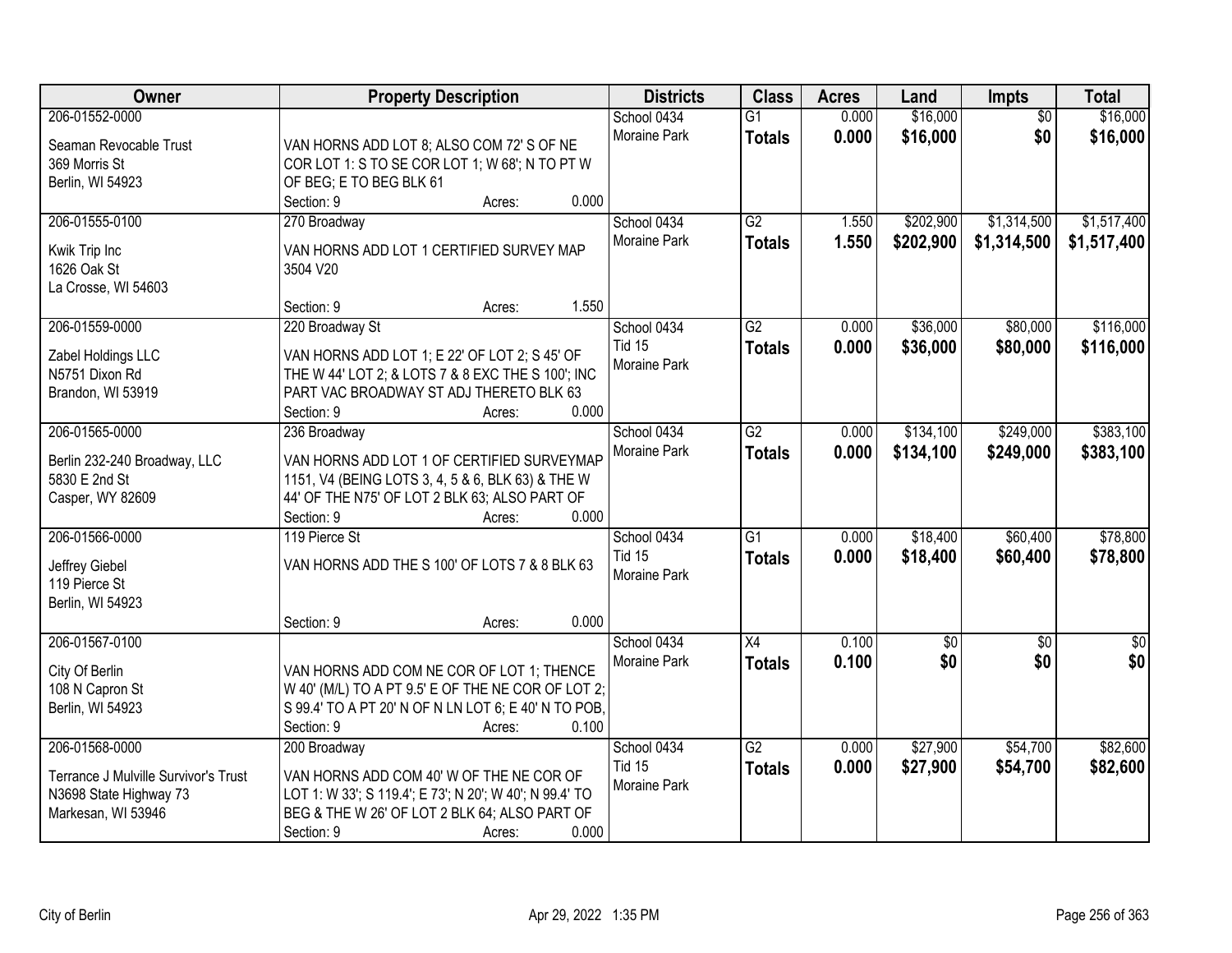| Owner                                                   | <b>Property Description</b>                               |                 | <b>Districts</b>              | <b>Class</b>    | <b>Acres</b> | Land            | <b>Impts</b>    | <b>Total</b>    |
|---------------------------------------------------------|-----------------------------------------------------------|-----------------|-------------------------------|-----------------|--------------|-----------------|-----------------|-----------------|
| 206-01570-0000                                          | 204 Broadway St                                           |                 | School 0434                   | $\overline{G2}$ | 0.000        | \$10,600        | \$54,500        | \$65,100        |
| Terrance J Mulville Survivor's Trust                    | VAN HORNS ADD COM AT NE COR OF LOT 3; S 120';             |                 | <b>Tid 15</b><br>Moraine Park | <b>Totals</b>   | 0.000        | \$10,600        | \$54,500        | \$65,100        |
| N3698 State Rd 73                                       | W 66'; N 22'; E 22'; N 8'; E 22'; N 90'; E 22' TO BEG BLK |                 |                               |                 |              |                 |                 |                 |
| Markesan, WI 53946                                      | 64; ALSO PART OF BROADWAY VAC ADJ THERETO                 |                 |                               |                 |              |                 |                 |                 |
|                                                         | Section: 9                                                | 0.000<br>Acres: |                               |                 |              |                 |                 |                 |
| 206-01571-0000                                          | 208 Broadway St                                           |                 | School 0434                   | $\overline{G2}$ | 0.000        | \$24,000        | \$73,000        | \$97,000        |
| Fox River Property Management, LLC                      | VAN HORNS ADD THE W 44' OF LOT 3 BLK 64;ALSO              |                 | <b>Tid 15</b>                 | <b>Totals</b>   | 0.000        | \$24,000        | \$73,000        | \$97,000        |
| 464 Hillside Dr                                         | PART OF BROADWAY VAC ADJ THERETO                          |                 | Moraine Park                  |                 |              |                 |                 |                 |
| Berlin, WI 54923                                        |                                                           |                 |                               |                 |              |                 |                 |                 |
|                                                         | Section: 9                                                | 0.000<br>Acres: |                               |                 |              |                 |                 |                 |
| 206-01572-0000                                          | 114 Pierce St                                             |                 | School 0434                   | X4              | 0.200        | \$0             | \$0             | \$0             |
| City Of Berlin                                          | VAN HORNS ADD LOT 4 BLK 64                                |                 | Tid 15                        | <b>Totals</b>   | 0.200        | \$0             | \$0             | \$0             |
| 108 N Capron St                                         |                                                           |                 | Moraine Park                  |                 |              |                 |                 |                 |
| Berlin, WI 54923                                        |                                                           |                 |                               |                 |              |                 |                 |                 |
|                                                         | Section: 9                                                | 0.200<br>Acres: |                               |                 |              |                 |                 |                 |
| 206-01573-0000                                          |                                                           |                 | School 0434                   | X4              | 0.230        | \$0             | \$0             | \$0             |
|                                                         |                                                           |                 | <b>Tid 15</b>                 | <b>Totals</b>   | 0.230        | \$0             | \$0             | \$0             |
| City Of Berlin                                          | VAN HORNS ADD THE S 34' OF LOT 6 & ALL OF LOT             |                 | Moraine Park                  |                 |              |                 |                 |                 |
| 108 N Capron St                                         | 5 BLK 64 (SUB TO A R/W)                                   |                 |                               |                 |              |                 |                 |                 |
| Berlin, WI 54923                                        |                                                           |                 |                               |                 |              |                 |                 |                 |
|                                                         | Section: 9                                                | 0.230<br>Acres: |                               |                 |              |                 |                 |                 |
| 206-01574-0000                                          | 119 Commercial St                                         |                 | School 0434                   | $\overline{X4}$ | 0.070        | $\overline{50}$ | $\overline{50}$ | $\overline{50}$ |
| City Of Berlin                                          | VAN HORNS ADD N 32' OF LOT 6 BLK 64                       |                 | <b>Tid 15</b>                 | <b>Totals</b>   | 0.070        | \$0             | \$0             | \$0             |
| 108 N Capron St                                         |                                                           |                 | Moraine Park                  |                 |              |                 |                 |                 |
| Berlin, WI 54923                                        |                                                           |                 |                               |                 |              |                 |                 |                 |
|                                                         | Section: 9                                                | 0.070<br>Acres: |                               |                 |              |                 |                 |                 |
| 206-01575-0000                                          | 186 Broadway                                              |                 | School 0434                   | $\overline{G2}$ | 0.000        | \$45,700        | \$207,500       | \$253,200       |
| Two Bridges LLC                                         | VAN HORNS ADD LOTS 1, 2 & 3 BLK 65 ALSOTHAT               |                 | <b>Tid 15</b>                 | <b>Totals</b>   | 0.000        | \$45,700        | \$207,500       | \$253,200       |
| 186 Broadway                                            | PART OF BROADWAY VAC ADJ THERETO                          |                 | Moraine Park                  |                 |              |                 |                 |                 |
| Berlin, WI 54923                                        |                                                           |                 |                               |                 |              |                 |                 |                 |
|                                                         | Section: 9                                                | 0.000<br>Acres: |                               |                 |              |                 |                 |                 |
| 206-01576-0000                                          | 120 Commercial St                                         |                 | School 0434                   | $\overline{G2}$ | 0.000        | \$21,600        | \$86,400        | \$108,000       |
|                                                         |                                                           |                 | <b>Tid 15</b>                 | <b>Totals</b>   | 0.000        | \$21,600        | \$86,400        | \$108,000       |
| Happy Teeth Real Estate Holdings LLC<br>169 Memorial Dr | VAN HORNS ADD LOT 4 BLK 65                                |                 | Moraine Park                  |                 |              |                 |                 |                 |
| Berlin, WI 54923                                        |                                                           |                 |                               |                 |              |                 |                 |                 |
|                                                         | Section: 9                                                | 0.000           |                               |                 |              |                 |                 |                 |
|                                                         |                                                           | Acres:          |                               |                 |              |                 |                 |                 |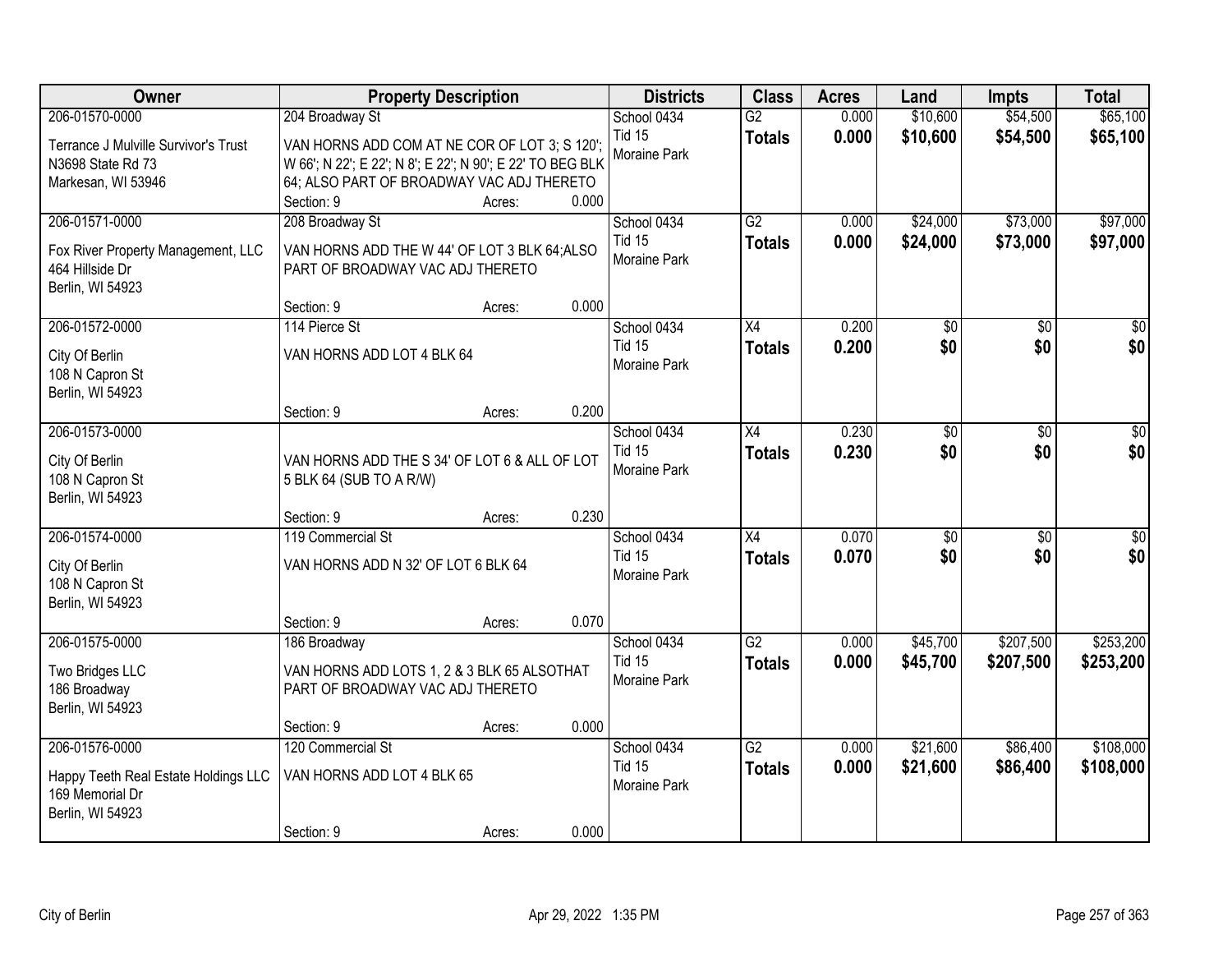| Owner                                                                                 |                                                                                                      | <b>Property Description</b> |       | <b>Districts</b>                             | <b>Class</b>                     | <b>Acres</b>   | Land                 | <b>Impts</b>           | <b>Total</b>           |
|---------------------------------------------------------------------------------------|------------------------------------------------------------------------------------------------------|-----------------------------|-------|----------------------------------------------|----------------------------------|----------------|----------------------|------------------------|------------------------|
| 206-01577-0000<br>City Of Berlin<br>108 N Capron St<br>Berlin, WI 54923               | VAN HORNS ADD LOT 1, 2, 3, 4 BLK 66 EXC THAT<br>PART FOR HWY PURPOSES DESC V630 P656                 |                             |       | School 0434<br><b>Tid 15</b><br>Moraine Park | $\overline{X4}$<br><b>Totals</b> | 0.350<br>0.350 | \$0<br>\$0           | $\overline{50}$<br>\$0 | \$0<br>\$0             |
|                                                                                       | Section: 9                                                                                           | Acres:                      | 0.350 |                                              |                                  |                |                      |                        |                        |
| 206-01578-0000<br>David Macknick<br>540 N Lake Shore Dr Unit 320<br>Chicago, IL 60611 | 136 Pierce St<br>VAN HORNS ADD LOTS 1, 2 & 6 BLK 67 ESC THAT<br>PART FOR HWY PURPOSES DESC V630 P655 |                             |       | School 0434<br>Moraine Park                  | $\overline{G1}$<br><b>Totals</b> | 0.500<br>0.500 | \$21,600<br>\$21,600 | \$103,300<br>\$103,300 | \$124,900<br>\$124,900 |
|                                                                                       | Section: 9                                                                                           | Acres:                      | 0.500 |                                              |                                  |                |                      |                        |                        |
| 206-01579-0000<br>David L. Custer<br>152 Pierce St<br>Berlin, WI 54923                | 152 Pierce St<br>VAN HORNS ADD LOTS 3, 4, 5 BLK 67                                                   |                             |       | School 0434<br>Moraine Park                  | $\overline{G1}$<br><b>Totals</b> | 0.000<br>0.000 | \$23,900<br>\$23,900 | \$93,000<br>\$93,000   | \$116,900<br>\$116,900 |
|                                                                                       | Section: 9                                                                                           | Acres:                      | 0.000 |                                              |                                  |                |                      |                        |                        |
| 206-01580-0500<br>St Johns Evan Luth Ch<br>141 Pierce St<br>Berlin, WI 54923          | 146 Mound St<br>VAN HORNS LOTS 1-8, BLK 68                                                           |                             |       | School 0434<br>Moraine Park                  | X4<br><b>Totals</b>              | 1.580<br>1.580 | \$0<br>\$0           | $\overline{30}$<br>\$0 | \$0<br>\$0             |
|                                                                                       | Section: 9                                                                                           | Acres:                      | 1.580 |                                              |                                  |                |                      |                        |                        |
| 206-01585-0000<br>Keith A. Yedinak<br>PO Box 255<br>Berlin, WI 54923                  | 133 Mound St<br>VAN HORNS ADD N 86' OF LOT 1 BLK 69                                                  |                             |       | School 0434<br><b>Moraine Park</b>           | $\overline{G1}$<br><b>Totals</b> | 0.000<br>0.000 | \$11,100<br>\$11,100 | \$70,500<br>\$70,500   | \$81,600<br>\$81,600   |
|                                                                                       | Section: 9                                                                                           | Acres:                      | 0.000 |                                              |                                  |                |                      |                        |                        |
| 206-01586-0000<br>James S. Plato<br>139 Mound St<br>Berlin, WI 54923                  | 139 Mound St<br>VAN HORNS ADD S 46' OF LOT 1 BLK 69 AND THE<br>N10-1/2' OF LOT 8                     |                             |       | School 0434<br>Moraine Park                  | $\overline{G1}$<br><b>Totals</b> | 0.000<br>0.000 | \$8,600<br>\$8,600   | \$53,800<br>\$53,800   | \$62,400<br>\$62,400   |
|                                                                                       | Section: 9                                                                                           | Acres:                      | 0.000 |                                              |                                  |                |                      |                        |                        |
| 206-01587-0000<br>Anthony D. Featherston<br>228 Canal St<br>Berlin, WI 54923          | 256 SW Franklin St<br>VAN HORNS ADD LOT 2 BLK 69<br>Section: 9                                       | Acres:                      | 0.000 | School 0434<br><b>Moraine Park</b>           | $\overline{G1}$<br><b>Totals</b> | 0.000<br>0.000 | \$13,700<br>\$13,700 | \$73,900<br>\$73,900   | \$87,600<br>\$87,600   |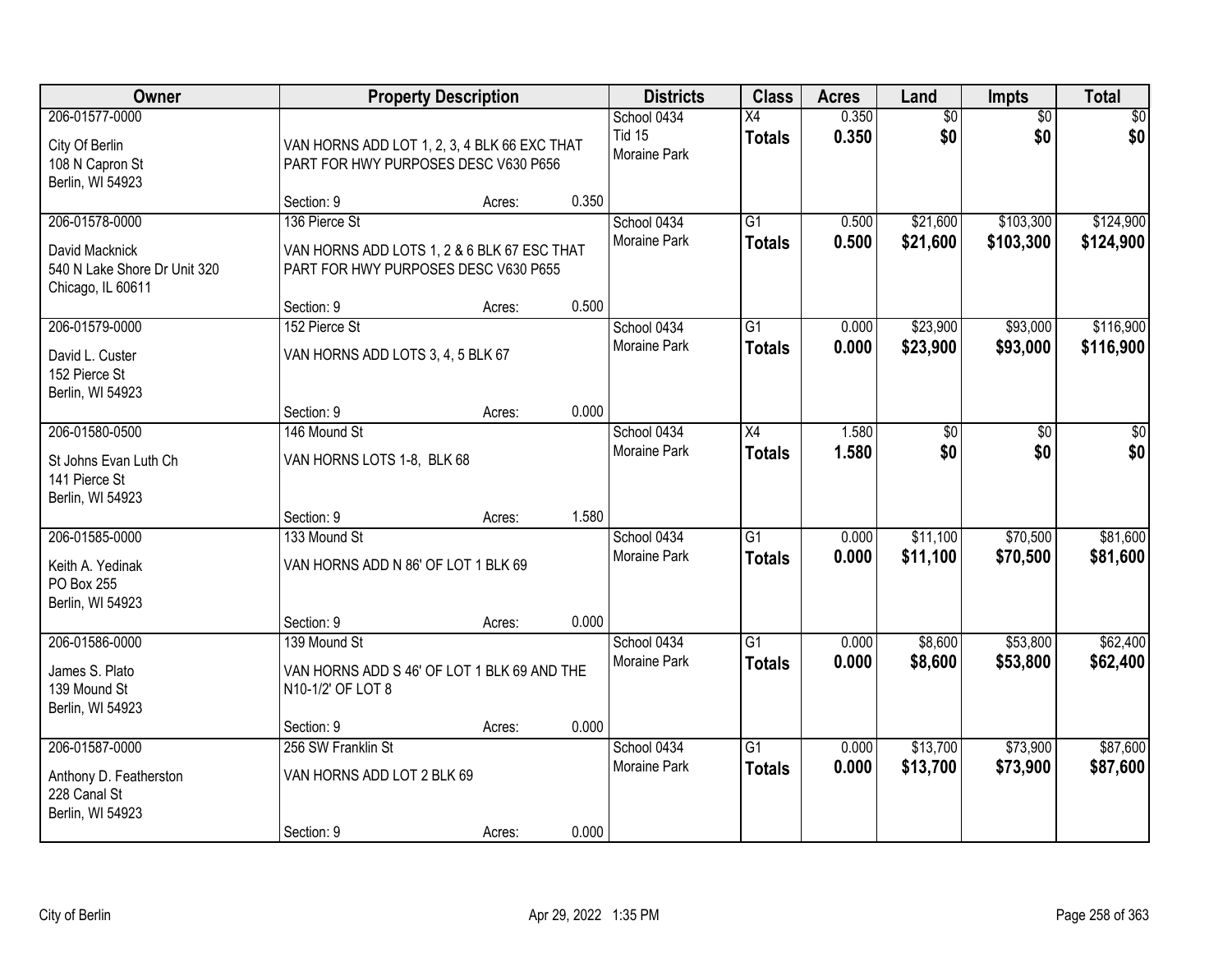| Owner                  |                                            | <b>Property Description</b> |       |                     | <b>Class</b><br><b>Districts</b> | <b>Acres</b> | Land     | <b>Impts</b>    | <b>Total</b> |
|------------------------|--------------------------------------------|-----------------------------|-------|---------------------|----------------------------------|--------------|----------|-----------------|--------------|
| 206-01588-0000         | 260 SW Franklin St                         |                             |       | School 0434         | $\overline{G1}$                  | 0.000        | \$13,700 | \$66,200        | \$79,900     |
| Deborah Klapper        | VAN HORNS ADD LOT 3 BLK 69                 |                             |       | Moraine Park        | <b>Totals</b>                    | 0.000        | \$13,700 | \$66,200        | \$79,900     |
| Richard A. Klapper     |                                            |                             |       |                     |                                  |              |          |                 |              |
| 260 SW Franklin St     |                                            |                             |       |                     |                                  |              |          |                 |              |
| Berlin, WI 54923       | Section: 9                                 | Acres:                      | 0.000 |                     |                                  |              |          |                 |              |
| 206-01589-0000         | 268 SW Franklin St                         |                             |       | School 0434         | $\overline{G1}$                  | 0.000        | \$13,700 | \$24,500        | \$38,200     |
| Matthew A. Drover      | VAN HORNS ADD LOT 4 BLK 69                 |                             |       | <b>Moraine Park</b> | <b>Totals</b>                    | 0.000        | \$13,700 | \$24,500        | \$38,200     |
| W2345 County Rd F      |                                            |                             |       |                     |                                  |              |          |                 |              |
| Berlin, WI 54923       |                                            |                             |       |                     |                                  |              |          |                 |              |
|                        | Section: 9                                 | Acres:                      | 0.000 |                     |                                  |              |          |                 |              |
| 206-01590-0000         | 267 SW Ceresco St                          |                             |       | School 0434         | $\overline{G1}$                  | 0.000        | \$13,700 | \$41,000        | \$54,700     |
| Randolph B. Schmude    | VAN HORNS ADD LOT 5 BLK 69                 |                             |       | Moraine Park        | <b>Totals</b>                    | 0.000        | \$13,700 | \$41,000        | \$54,700     |
| S3726 W Bent Tree Dr   |                                            |                             |       |                     |                                  |              |          |                 |              |
| Baraboo, WI 53913      |                                            |                             |       |                     |                                  |              |          |                 |              |
|                        | Section: 9                                 | Acres:                      | 0.000 |                     |                                  |              |          |                 |              |
| 206-01591-0000         | 261 SW Ceresco St                          |                             |       | School 0434         | $\overline{G1}$                  | 0.000        | \$13,700 | \$31,700        | \$45,400     |
| Cap Properties LLC     | VAN HORNS ADD LOT 6 BLK 69                 |                             |       | <b>Moraine Park</b> | <b>Totals</b>                    | 0.000        | \$13,700 | \$31,700        | \$45,400     |
| 910 Murdock Ave        |                                            |                             |       |                     |                                  |              |          |                 |              |
| Oshkosh, WI 54901      |                                            |                             |       |                     |                                  |              |          |                 |              |
|                        | Section: 9                                 | Acres:                      | 0.000 |                     |                                  |              |          |                 |              |
| 206-01592-0000         | 255 SW Ceresco St                          |                             |       | School 0434         | $\overline{G1}$                  | 0.000        | \$13,700 | \$18,400        | \$32,100     |
| Cap Properties LLC     | VAN HORNS ADD LOT 7 BLK 69                 |                             |       | <b>Moraine Park</b> | <b>Totals</b>                    | 0.000        | \$13,700 | \$18,400        | \$32,100     |
| 316 W Larrabee         |                                            |                             |       |                     |                                  |              |          |                 |              |
| Omro, WI 54963         |                                            |                             |       |                     |                                  |              |          |                 |              |
|                        | Section: 9                                 | Acres:                      | 0.000 |                     |                                  |              |          |                 |              |
| 206-01593-0000         | 151 Mound St                               |                             |       | School 0434         | $\overline{G1}$                  | 0.000        | \$13,200 | \$41,000        | \$54,200     |
| James L. Plato Sr      | VAN HORNS ADD LOT 8 BLK 69 EXC THE N101/2' |                             |       | Moraine Park        | <b>Totals</b>                    | 0.000        | \$13,200 | \$41,000        | \$54,200     |
| 163 Eastridge Dr       | <b>THEREOF</b>                             |                             |       |                     |                                  |              |          |                 |              |
| Unit 8                 |                                            |                             |       |                     |                                  |              |          |                 |              |
| Berlin, WI 54923       | Section: 9                                 | Acres:                      | 0.000 |                     |                                  |              |          |                 |              |
| 206-01594-0000         |                                            |                             |       | School 0434         | $\overline{G1}$                  | 0.000        | \$21,400 | $\overline{50}$ | \$21,400     |
| Seaman Revocable Trust | VAN HORNS ADD LOTS 1 & 2 BLK 70            |                             |       | <b>Moraine Park</b> | <b>Totals</b>                    | 0.000        | \$21,400 | \$0             | \$21,400     |
| 369 Morris St          |                                            |                             |       |                     |                                  |              |          |                 |              |
| Berlin, WI 54923       |                                            |                             |       |                     |                                  |              |          |                 |              |
|                        | Section: 9                                 | Acres:                      | 0.000 |                     |                                  |              |          |                 |              |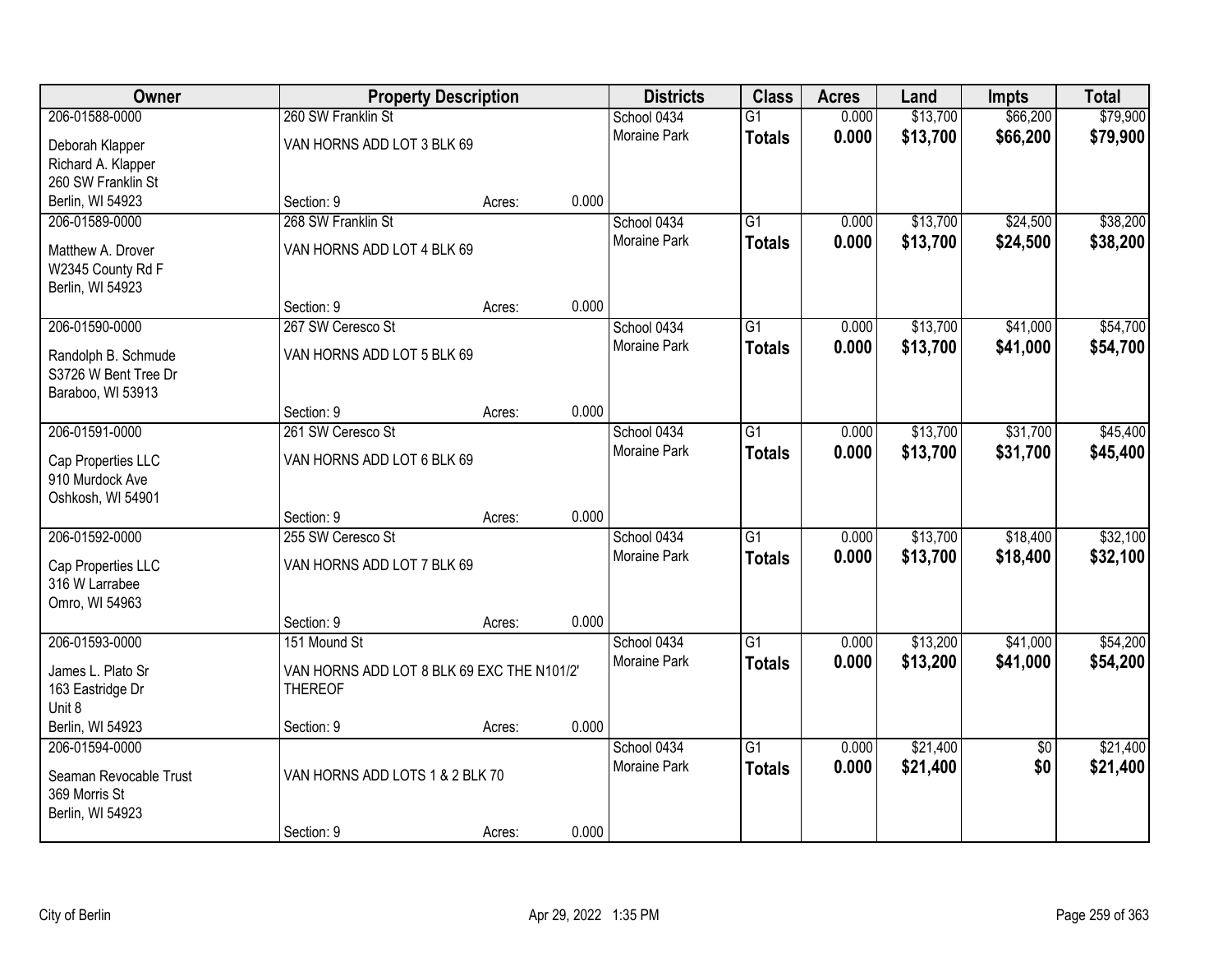| Owner                                                          |                                            |        | <b>Districts</b><br><b>Property Description</b> |                     |                 | <b>Acres</b> | Land     | Impts      | <b>Total</b>  |
|----------------------------------------------------------------|--------------------------------------------|--------|-------------------------------------------------|---------------------|-----------------|--------------|----------|------------|---------------|
| 206-01596-0100                                                 | 290 SW Franklin St                         |        |                                                 | School 0434         | $\overline{G1}$ | 0.000        | \$16,400 | \$56,000   | \$72,400      |
| Timothy P. Astrach<br>290 SW Franklin St<br>Berlin, WI 54923   | VAN HORNS N 83.5' OF LOTS 3 & 4, BLK 70    |        |                                                 | Moraine Park        | <b>Totals</b>   | 0.000        | \$16,400 | \$56,000   | \$72,400      |
|                                                                | Section: 9                                 | Acres: | 0.000                                           |                     |                 |              |          |            |               |
| 206-01597-0000                                                 | 140 S Grove St                             |        |                                                 | School 0434         | $\overline{G1}$ | 0.000        | \$10,800 | \$36,500   | \$47,300      |
| Susan M. Brents<br>140 S Grove St<br>Berlin, WI 54923          | VAN HORNS ADD S 48.5' OF LOTS 3 & 4 BLK 70 |        |                                                 | Moraine Park        | <b>Totals</b>   | 0.000        | \$10,800 | \$36,500   | \$47,300      |
|                                                                | Section: 9                                 | Acres: | 0.000                                           |                     |                 |              |          |            |               |
| 206-01598-0000                                                 | 299 SW Ceresco St                          |        |                                                 | School 0434         | $\overline{G1}$ | 0.000        | \$13,700 | \$50,900   | \$64,600      |
| <b>Michael Martin</b><br>299 SW Ceresco St<br>Berlin, WI 54923 | VAN HORNS ADD LOT 5 BLK 70                 |        |                                                 | Moraine Park        | <b>Totals</b>   | 0.000        | \$13,700 | \$50,900   | \$64,600      |
|                                                                | Section: 9                                 | Acres: | 0.000                                           |                     |                 |              |          |            |               |
| 206-01599-0000                                                 | 291 SW Ceresco St                          |        |                                                 | School 0434         | $\overline{G1}$ | 0.000        | \$13,700 | \$54,200   | \$67,900      |
| Debra A. Schubert<br>291 SW Ceresco St<br>Berlin, WI 54923     | VAN HORNS ADD LOT 6 BLK 70                 |        |                                                 | Moraine Park        | <b>Totals</b>   | 0.000        | \$13,700 | \$54,200   | \$67,900      |
|                                                                | Section: 9                                 | Acres: | 0.000                                           |                     |                 |              |          |            |               |
| 206-01600-0000                                                 | 279 SW Ceresco St                          |        |                                                 | School 0434         | $\overline{G1}$ | 0.000        | \$16,100 | \$12,400   | \$28,500      |
| Matthew A. Drover<br>279 SW Ceresco St<br>Berlin, WI 54923     | VAN HORNS ADD LOTS 7 & 8 BLK 70            |        |                                                 | Moraine Park        | <b>Totals</b>   | 0.000        | \$16,100 | \$12,400   | \$28,500      |
|                                                                | Section: 9                                 | Acres: | 0.000                                           |                     |                 |              |          |            |               |
| 206-01601-0000                                                 | 151 S Grove St                             |        |                                                 | School 0434         | X4              | 1.007        | \$0      | $\sqrt{6}$ | $\frac{1}{6}$ |
| St Michaels Congregation<br>151 S Grove St<br>Berlin, WI 54923 | VAN HORNS ADD LOTS 1, 2, 3, 7 & 8 BLK 71   |        |                                                 | Moraine Park        | <b>Totals</b>   | 1.007        | \$0      | \$0        | \$0           |
|                                                                | Section: 9                                 | Acres: | 1.007                                           |                     |                 |              |          |            |               |
| 206-01602-0000                                                 | 328 SW Franklin St                         |        |                                                 | School 0434         | $\overline{G1}$ | 0.000        | \$13,700 | \$56,600   | \$70,300      |
| Duane G. Ewald<br>Gail E. Ewald<br>328 SW Franklin St          | VAN HORNS ADD LOT 4 BLK 71                 |        |                                                 | <b>Moraine Park</b> | <b>Totals</b>   | 0.000        | \$13,700 | \$56,600   | \$70,300      |
| Berlin, WI 54923                                               | Section: 9                                 | Acres: | 0.000                                           |                     |                 |              |          |            |               |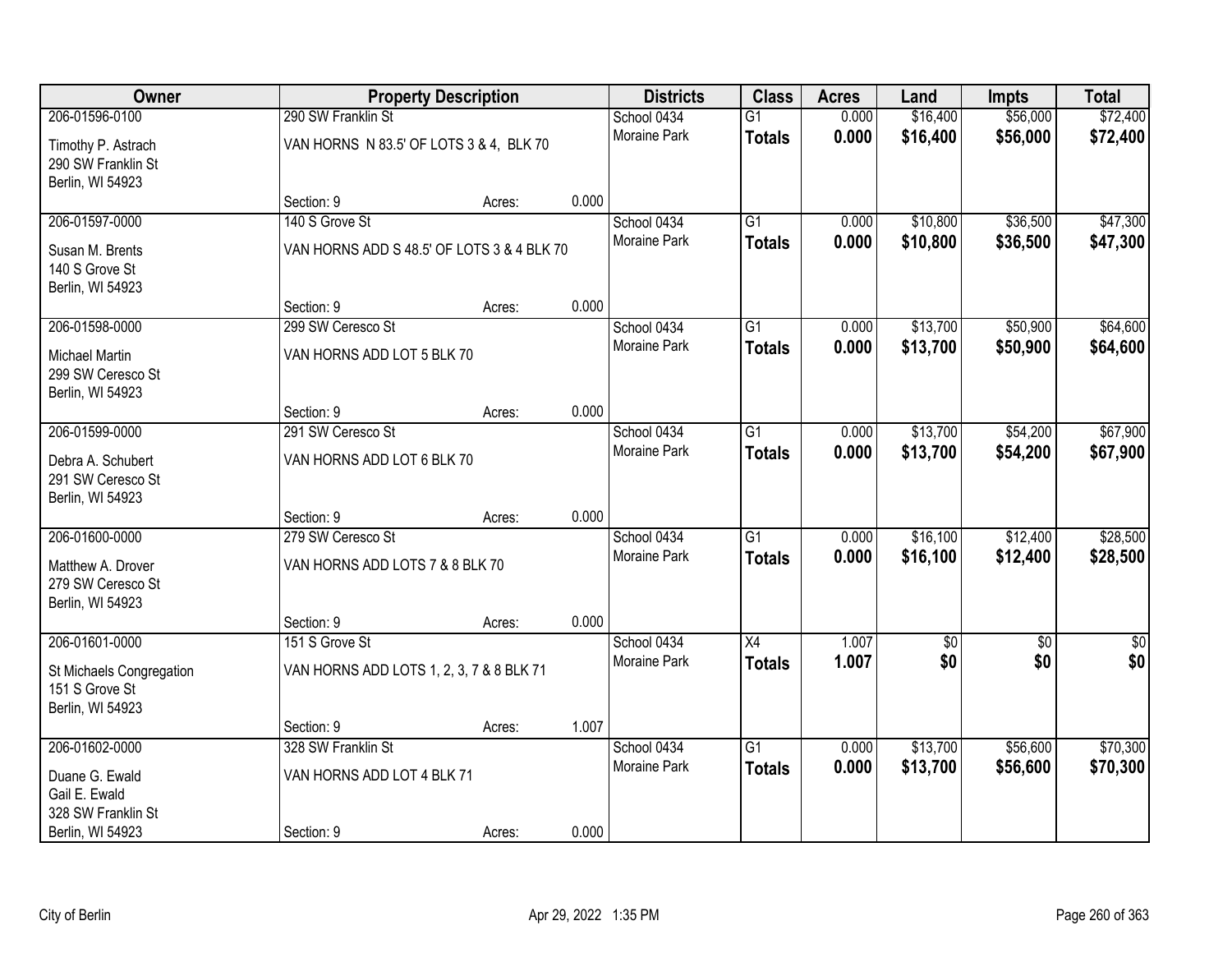| Owner                                                                            |                                                                 | <b>Property Description</b> |       | <b>Districts</b>                   | <b>Class</b>                     | <b>Acres</b>   | Land                   | Impts                  | <b>Total</b>           |
|----------------------------------------------------------------------------------|-----------------------------------------------------------------|-----------------------------|-------|------------------------------------|----------------------------------|----------------|------------------------|------------------------|------------------------|
| 206-01603-0000<br>St Michaels Congregation<br>151 S Grove St<br>Berlin, WI 54923 | VAN HORNS ADD LOT 5 BLK 71                                      |                             |       | School 0434<br><b>Moraine Park</b> | $\overline{X4}$<br><b>Totals</b> | 0.202<br>0.202 | $\overline{50}$<br>\$0 | $\overline{50}$<br>\$0 | \$0<br>\$0             |
|                                                                                  | Section: 9                                                      | Acres:                      | 0.202 |                                    |                                  |                |                        |                        |                        |
| 206-01604-0000<br>St Michaels Congregation<br>151 S Grove St<br>Berlin, WI 54923 | VAN HORNS ADD LOT 6 BLK 71                                      |                             |       | School 0434<br><b>Moraine Park</b> | $\overline{X4}$<br><b>Totals</b> | 0.201<br>0.201 | \$0<br>\$0             | $\overline{50}$<br>\$0 | $\sqrt{50}$<br>\$0     |
| 206-01605-0100                                                                   | Section: 9<br>163 S Grove St                                    | Acres:                      | 0.201 | School 0434                        | $\overline{G1}$                  | 0.000          | \$21,400               | \$65,800               | \$87,200               |
| Elizabeth Ortega Cruz<br>163 S Grove St<br>Berlin, WI 54923                      | VAN HORNS ADD LOT 1 AND LOT 2 BLOCK 72                          |                             |       | Moraine Park                       | <b>Totals</b>                    | 0.000          | \$21,400               | \$65,800               | \$87,200               |
|                                                                                  | Section: 9                                                      | Acres:                      | 0.000 |                                    |                                  |                |                        |                        |                        |
| 206-01607-0000<br>Ryan J. Kautzer<br>322 SW Ceresco St<br>Berlin, WI 54923       | 322 SW Ceresco St<br>VAN HORNS ADD LOT 3 BLK 72                 |                             |       | School 0434<br><b>Moraine Park</b> | G1<br><b>Totals</b>              | 0.200<br>0.200 | \$13,700<br>\$13,700   | \$57,500<br>\$57,500   | \$71,200<br>\$71,200   |
|                                                                                  | Section: 9                                                      | Acres:                      | 0.200 |                                    |                                  |                |                        |                        |                        |
| 206-01608-0000<br>Katie L. Bowman<br>330 SW Ceresci St<br>Berlin, WI 54923       | 330 SW Ceresco St<br>VAN HORNS ADD LOT 4 BLK 72<br>Section: 9   | Acres:                      | 0.000 | School 0434<br><b>Moraine Park</b> | $\overline{G1}$<br><b>Totals</b> | 0.000<br>0.000 | \$13,700<br>\$13,700   | \$25,300<br>\$25,300   | \$39,000<br>\$39,000   |
| 206-01609-0000                                                                   | 180 S Washington St                                             |                             |       | School 0434                        | $\overline{G1}$                  | 0.000          | \$21,400               | \$39,700               | \$61,100               |
| Emma Ingles<br>180 S Washington St<br>Berlin, WI 54923                           | VAN HORNS ADD LOTS 5 & 6 BLK 72                                 |                             |       | Moraine Park                       | <b>Totals</b>                    | 0.000          | \$21,400               | \$39,700               | \$61,100               |
|                                                                                  | Section: 9                                                      | Acres:                      | 0.000 |                                    |                                  |                |                        |                        |                        |
| 206-01609-0100<br>Leone E. Thull<br>181 S Grove St<br>Berlin, WI 54923           | 181 S Grove St<br>VAN HORNS ADD LOTS 7 & 8 BLK 72<br>Section: 9 | Acres:                      | 0.000 | School 0434<br><b>Moraine Park</b> | $\overline{G1}$<br><b>Totals</b> | 0.000<br>0.000 | \$21,400<br>\$21,400   | \$86,500<br>\$86,500   | \$107,900<br>\$107,900 |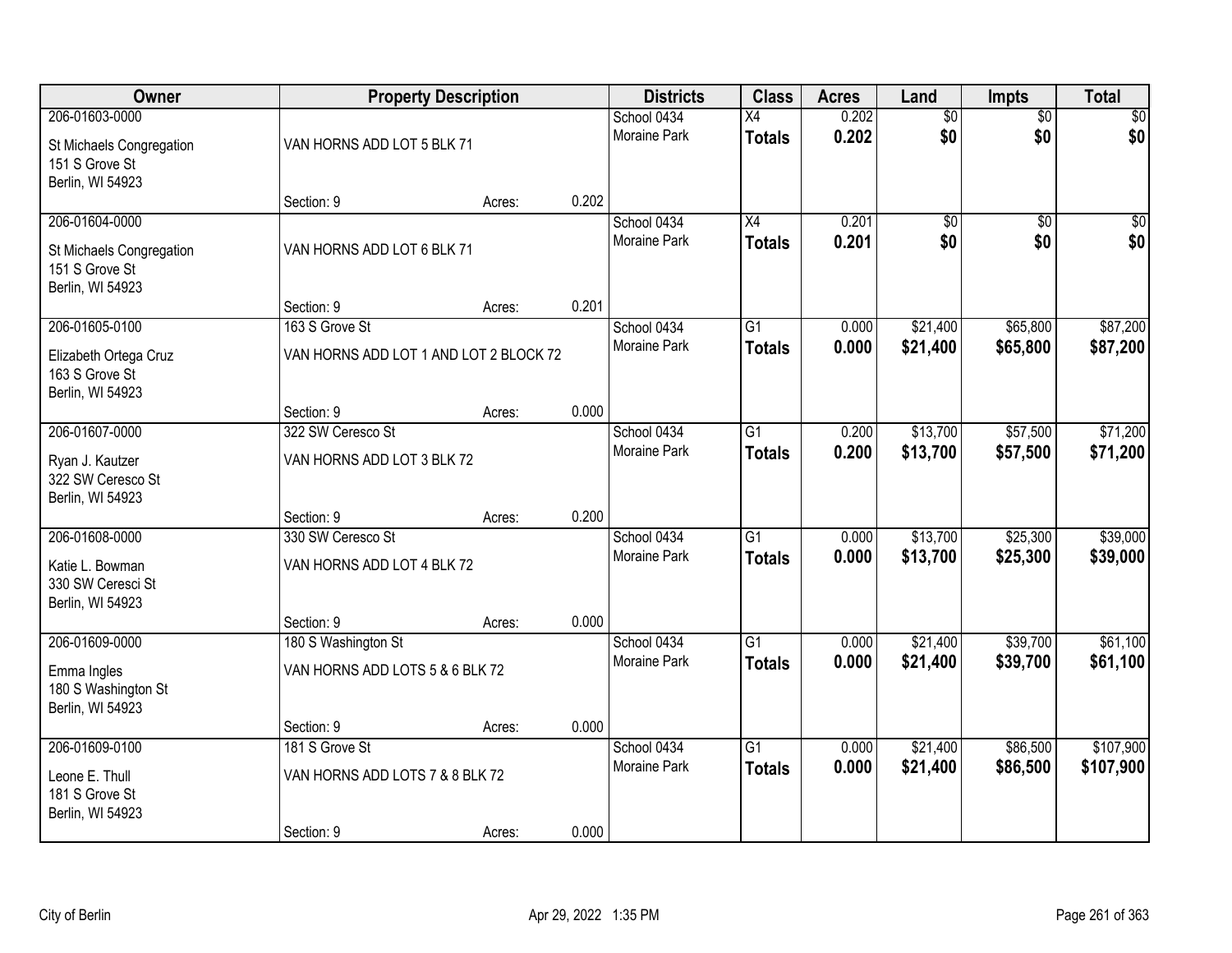| Owner                                     | <b>Property Description</b>     |        |       | <b>Districts</b>    | <b>Class</b>    | <b>Acres</b> | Land     | <b>Impts</b> | <b>Total</b> |
|-------------------------------------------|---------------------------------|--------|-------|---------------------|-----------------|--------------|----------|--------------|--------------|
| 206-01610-0000                            | 278 SW Ceresco St               |        |       | School 0434         | $\overline{G1}$ | 0.000        | \$13,700 | \$34,300     | \$48,000     |
| Robert W. Rice                            | VAN HORNS ADD LOT 1 BLK 73      |        |       | Moraine Park        | <b>Totals</b>   | 0.000        | \$13,700 | \$34,300     | \$48,000     |
| 278 SW Ceresco St                         |                                 |        |       |                     |                 |              |          |              |              |
| Berlin, WI 54923                          |                                 |        |       |                     |                 |              |          |              |              |
|                                           | Section: 9                      | Acres: | 0.000 |                     |                 |              |          |              |              |
| 206-01611-0000                            | 286 SW Ceresco St               |        |       | School 0434         | $\overline{G1}$ | 0.000        | \$13,700 | \$32,600     | \$46,300     |
| Sandra L. Nighbor                         | VAN HORNS ADD LOT 2 BLK 73      |        |       | Moraine Park        | <b>Totals</b>   | 0.000        | \$13,700 | \$32,600     | \$46,300     |
| W1555 County Rd V                         |                                 |        |       |                     |                 |              |          |              |              |
| Berlin, WI 54923                          |                                 |        |       |                     |                 |              |          |              |              |
|                                           | Section: 9                      | Acres: | 0.000 |                     |                 |              |          |              |              |
| 206-01612-0000                            | 292 SW Ceresco St               |        |       | School 0434         | $\overline{G1}$ | 0.000        | \$13,700 | \$0          | \$13,700     |
| Harold D & Adeline T Featherston Joint    | VAN HORNS ADD LOT 3 BLK 73      |        |       | Moraine Park        | <b>Totals</b>   | 0.000        | \$13,700 | \$0          | \$13,700     |
| Revocable Trust                           |                                 |        |       |                     |                 |              |          |              |              |
| 295 Canal St                              |                                 |        |       |                     |                 |              |          |              |              |
| Berlin, WI 54923                          | Section: 9                      | Acres: | 0.000 |                     |                 |              |          |              |              |
| 206-01613-0000                            | 298 SW Ceresco St               |        |       | School 0434         | G1              | 0.000        | \$13,700 | \$64,200     | \$77,900     |
| Harold D & Adeline T Featherston Joint    | VAN HORNS ADD LOT 4 BLK 73      |        |       | Moraine Park        | <b>Totals</b>   | 0.000        | \$13,700 | \$64,200     | \$77,900     |
| Revocable Trust                           |                                 |        |       |                     |                 |              |          |              |              |
| 295 Canal St                              |                                 |        |       |                     |                 |              |          |              |              |
| Berlin, WI 54923                          | Section: 9                      | Acres: | 0.000 |                     |                 |              |          |              |              |
| 206-01614-0000                            | 295 Canal St                    |        |       | School 0434         | $\overline{G1}$ | 0.000        | \$21,400 | \$76,900     | \$98,300     |
| Harold D & Adeline T Featherston          | VAN HORNS ADD LOTS 5 & 6 BLK 73 |        |       | Moraine Park        | <b>Totals</b>   | 0.000        | \$21,400 | \$76,900     | \$98,300     |
| <b>Revocable Trust</b>                    |                                 |        |       |                     |                 |              |          |              |              |
| 295 Canal St                              |                                 |        |       |                     |                 |              |          |              |              |
| Berlin, WI 54923                          | Section: 9                      | Acres: | 0.000 |                     |                 |              |          |              |              |
| 206-01615-0000                            | 181 S Brooklyn St               |        |       | School 0434         | $\overline{G1}$ | 0.000        | \$21,400 | \$35,100     | \$56,500     |
|                                           |                                 |        |       | Moraine Park        | <b>Totals</b>   | 0.000        | \$21,400 | \$35,100     | \$56,500     |
| Charles K. Keller                         | VAN HORNS ADD LOTS 7 & 8 BLK 73 |        |       |                     |                 |              |          |              |              |
| W2027 Dakota Ave<br>Berlin, WI 54923-9103 |                                 |        |       |                     |                 |              |          |              |              |
|                                           | Section: 9                      | Acres: | 0.000 |                     |                 |              |          |              |              |
| 206-01616-0000                            | 250 SW Ceresco St               |        |       | School 0434         | $\overline{G1}$ | 0.000        | \$13,700 | \$67,700     | \$81,400     |
|                                           |                                 |        |       | <b>Moraine Park</b> | <b>Totals</b>   | 0.000        | \$13,700 | \$67,700     | \$81,400     |
| Kurt M. Kuklinski                         | VAN HORNS ADD LOT 1 BLK 74      |        |       |                     |                 |              |          |              |              |
| 250 SW Ceresco St                         |                                 |        |       |                     |                 |              |          |              |              |
| Berlin, WI 54923-1718                     | Section: 9                      |        | 0.000 |                     |                 |              |          |              |              |
|                                           |                                 | Acres: |       |                     |                 |              |          |              |              |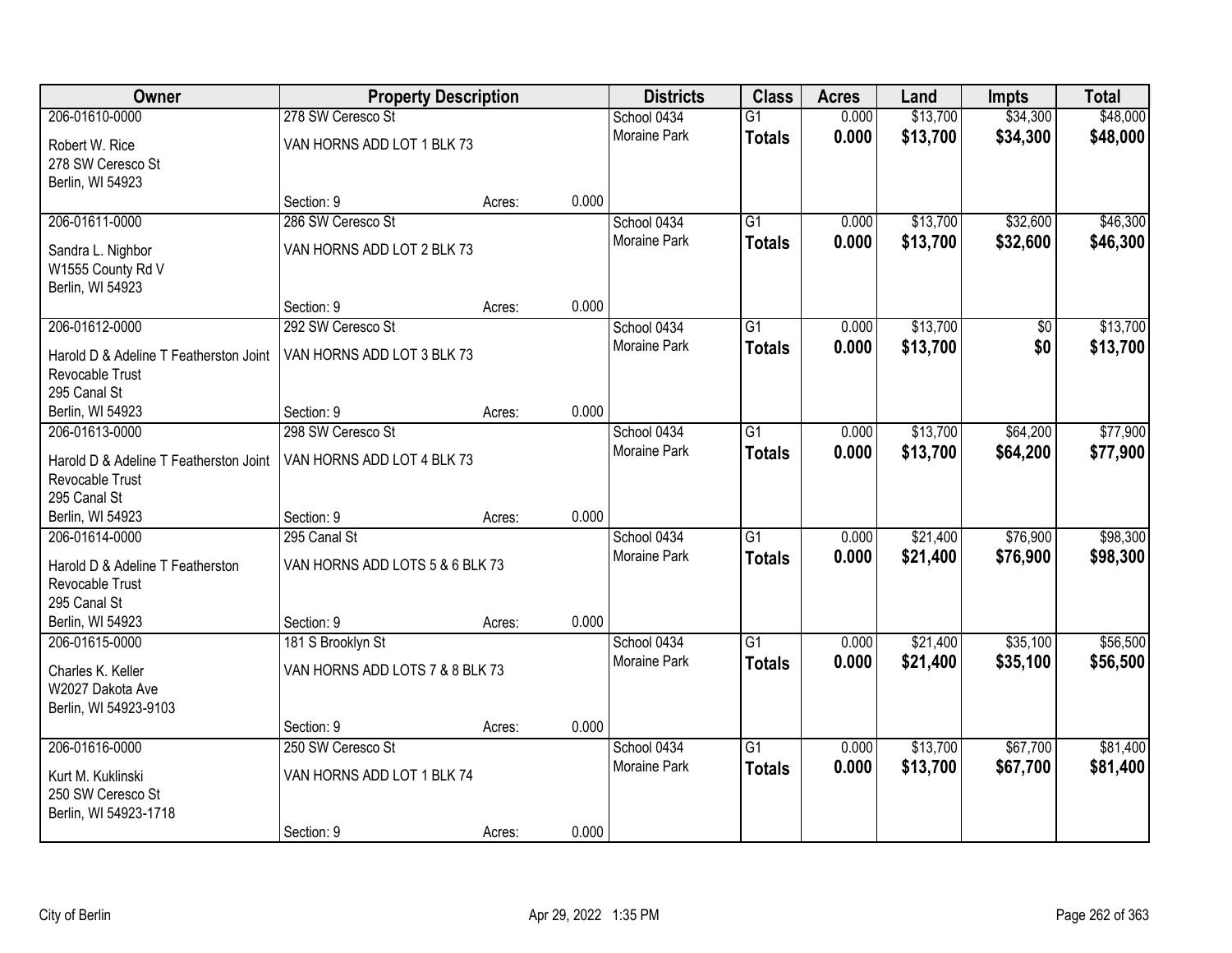| Owner                                |                                                      | <b>Property Description</b> |       | <b>Districts</b> | <b>Class</b>    | <b>Acres</b> | Land     | <b>Impts</b>    | <b>Total</b>    |
|--------------------------------------|------------------------------------------------------|-----------------------------|-------|------------------|-----------------|--------------|----------|-----------------|-----------------|
| 206-01617-0000                       | 254 SW Ceresco St                                    |                             |       | School 0434      | $\overline{G1}$ | 0.000        | \$13,700 | \$39,100        | \$52,800        |
| Penny Kasuboski                      | VAN HORNS ADD LOT 2 BLK 74                           |                             |       | Moraine Park     | <b>Totals</b>   | 0.000        | \$13,700 | \$39,100        | \$52,800        |
| 254 SW Ceresco St                    |                                                      |                             |       |                  |                 |              |          |                 |                 |
| Berlin, WI 54923                     |                                                      |                             |       |                  |                 |              |          |                 |                 |
|                                      | Section: 9                                           | Acres:                      | 0.000 |                  |                 |              |          |                 |                 |
| 206-01618-0000                       | 262 SW Ceresco St                                    |                             |       | School 0434      | $\overline{G1}$ | 0.000        | \$13,700 | \$51,100        | \$64,800        |
| Justin L. Prahl                      | VAN HORNS ADD LOT 1 CERTIFIED SURVEY MAP             |                             |       | Moraine Park     | <b>Totals</b>   | 0.000        | \$13,700 | \$51,100        | \$64,800        |
| 262 SW Ceresco St                    | 2741 V13                                             |                             |       |                  |                 |              |          |                 |                 |
| Berlin, WI 54923                     |                                                      |                             |       |                  |                 |              |          |                 |                 |
|                                      | Section: 9                                           | Acres:                      | 0.000 |                  |                 |              |          |                 |                 |
| 206-01619-0000                       | 268 SW Ceresco St                                    |                             |       | School 0434      | $\overline{G1}$ | 0.000        | \$13,700 | \$60,000        | \$73,700        |
| Harold D & Adeline T Featherston     | VAN HORNS ADD LOT 4 BLK 74                           |                             |       | Moraine Park     | <b>Totals</b>   | 0.000        | \$13,700 | \$60,000        | \$73,700        |
| Revocable Trust                      |                                                      |                             |       |                  |                 |              |          |                 |                 |
| 295 Canal St                         |                                                      |                             |       |                  |                 |              |          |                 |                 |
| Berlin, WI 54923                     | Section: 9                                           | Acres:                      | 0.000 |                  |                 |              |          |                 |                 |
| 206-01619-0100                       | 263 Canal St                                         |                             |       | School 0434      | $\overline{G1}$ | 0.000        | \$21,400 | \$101,200       | \$122,600       |
|                                      |                                                      |                             |       | Moraine Park     | <b>Totals</b>   | 0.000        | \$21,400 | \$101,200       | \$122,600       |
| James G. Mueller<br>Tracy D. Mueller | VAN HORNS ADD LOTS 5 & 6 BLK 74                      |                             |       |                  |                 |              |          |                 |                 |
| 263 Canal St                         |                                                      |                             |       |                  |                 |              |          |                 |                 |
| Berlin, WI 54923                     | Section: 9                                           | Acres:                      | 0.000 |                  |                 |              |          |                 |                 |
| 206-01620-0000                       | 175 Mound St                                         |                             |       | School 0434      | $\overline{G1}$ | 0.200        | \$12,100 | \$35,900        | \$48,000        |
|                                      |                                                      |                             |       | Moraine Park     | <b>Totals</b>   | 0.200        | \$12,100 | \$35,900        | \$48,000        |
| Deanna Luedtke                       | VAN HORNS ADD THE N 79' OF LOT 8 & N 79' OF E        |                             |       |                  |                 |              |          |                 |                 |
| 107 10th St S                        | 16' OF LOT 7, BLK 74; ALSO COM SW COR OFABOVE        |                             |       |                  |                 |              |          |                 |                 |
| Northwood, IA 50459-1725             | E 21'; NW TO PT 21' N OF BEG; CON NW 4'; N 58'; E 4' |                             | 0.200 |                  |                 |              |          |                 |                 |
| 206-01620-0100                       | Section: 9<br>249 Canal St                           | Acres:                      |       | School 0434      | $\overline{G1}$ | 0.000        | \$15,500 | \$88,700        | \$104,200       |
|                                      |                                                      |                             |       | Moraine Park     |                 | 0.000        | \$15,500 |                 |                 |
| Roger W. Borland                     | VAN HORNS ADD LOT 1 CERTIFIED SURVEY                 |                             |       |                  | <b>Totals</b>   |              |          | \$88,700        | \$104,200       |
| 249 Canal St                         | MAP1368, V5; ALSO COM 79.22' S OF NE COR CSM         |                             |       |                  |                 |              |          |                 |                 |
| Berlin, WI 54932                     | 1368: N 21'; SE TO PT 21' E OF POB; W TO BEG; EXC    |                             |       |                  |                 |              |          |                 |                 |
|                                      | Section: 9                                           | Acres:                      | 0.000 |                  |                 |              |          |                 |                 |
| 206-01622-0500                       | 168 Mound St                                         |                             |       | School 0434      | $\overline{X4}$ | 1.350        | \$0      | $\overline{30}$ | $\overline{50}$ |
| St John Evangelical Lutheran Church  | VAN HORNS ADD LOTS 1-6 & W 59' OF S 98' LOT 7,       |                             |       | Moraine Park     | <b>Totals</b>   | 1.350        | \$0      | \$0             | \$0             |
| <b>Berlin</b>                        | BLK 75 (INC LOT 1 CERTIFIED SURVEY MAP 2033          |                             |       |                  |                 |              |          |                 |                 |
| 168 Mound St                         | V9)                                                  |                             |       |                  |                 |              |          |                 |                 |
| Berlin, WI 54923                     | Section: 9                                           | Acres:                      | 1.350 |                  |                 |              |          |                 |                 |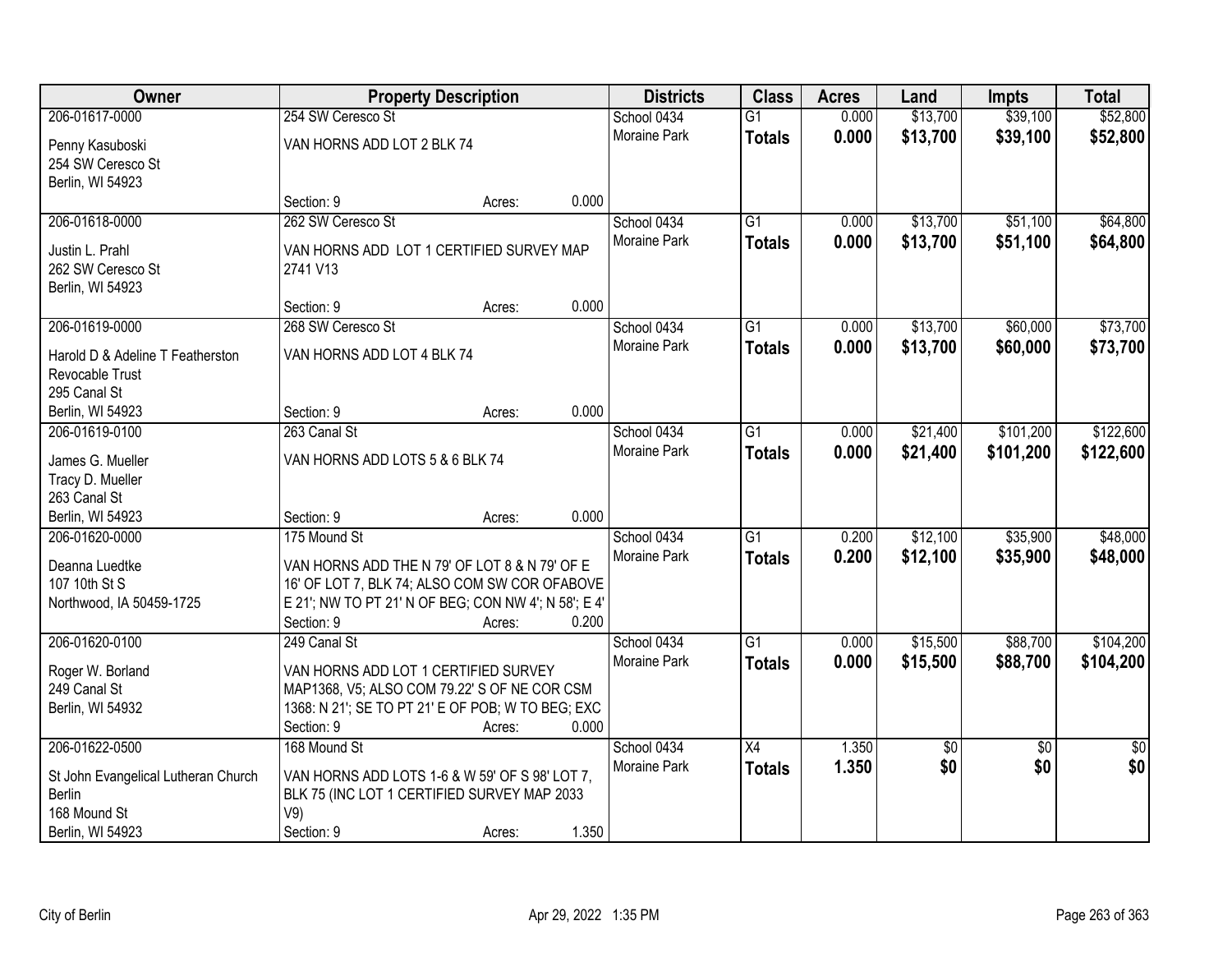| Owner                                                   |                                                                              | <b>Property Description</b> |       | <b>Districts</b> | <b>Class</b>    | <b>Acres</b> | Land            | <b>Impts</b>    | <b>Total</b> |
|---------------------------------------------------------|------------------------------------------------------------------------------|-----------------------------|-------|------------------|-----------------|--------------|-----------------|-----------------|--------------|
| 206-01625-0000                                          | 173 Pierce St                                                                |                             |       | School 0434      | $\overline{X4}$ | 0.110        | $\overline{60}$ | $\overline{50}$ | \$0          |
| St John Lutheran Church of the City of<br><b>Berlin</b> | VAN HORNS ADD N 34' OF LOTS 7 & 8 BLK 75                                     |                             |       | Moraine Park     | <b>Totals</b>   | 0.110        | \$0             | \$0             | \$0          |
| 146 Mound St                                            |                                                                              |                             |       |                  |                 |              |                 |                 |              |
| Berlin, WI 54923                                        | Section: 9                                                                   | Acres:                      | 0.000 |                  |                 |              |                 |                 |              |
| 206-01626-0000                                          | 177 Pierce St                                                                |                             |       | School 0434      | $\overline{G1}$ | 0.000        | \$8,900         | \$53,400        | \$62,300     |
| <b>Ruben Fuentes</b>                                    | LOT 1 OF CSM 749                                                             |                             |       | Moraine Park     | <b>Totals</b>   | 0.000        | \$8,900         | \$53,400        | \$62,300     |
| <b>Xochitl Fuentes</b>                                  |                                                                              |                             |       |                  |                 |              |                 |                 |              |
| 177 Pierce St                                           |                                                                              |                             |       |                  |                 |              |                 |                 |              |
| Berlin, WI 54923                                        | Section: 9                                                                   | Acres:                      | 0.000 |                  |                 |              |                 |                 |              |
| 206-01627-0000                                          | 208 SW Ceresco St                                                            |                             |       | School 0434      | G1              | 0.000        | \$13,400        | \$0             | \$13,400     |
| Jessica R. Poletti                                      | VAN HORNS ADD LOT 2 CERTIFIED SURVEY MAP                                     |                             |       | Moraine Park     | <b>Totals</b>   | 0.000        | \$13,400        | \$0             | \$13,400     |
| 264 N Capron St                                         | 556 V2                                                                       |                             |       |                  |                 |              |                 |                 |              |
| Berlin, WI 54923                                        |                                                                              |                             |       |                  |                 |              |                 |                 |              |
|                                                         | Section: 9                                                                   | Acres:                      | 0.000 |                  |                 |              |                 |                 |              |
| 206-01627-0100                                          |                                                                              |                             |       | School 0434      | G1              | 0.190        | \$11,000        | \$0             | \$11,000     |
|                                                         |                                                                              |                             |       | Moraine Park     | <b>Totals</b>   | 0.190        | \$11,000        | \$0             | \$11,000     |
| Joseph J. Resop<br>264 N Capron St                      | VAN HORNS ADD LOT 1 CERTIFIED SURVEY<br>MAP2363 V11 (RES LOTS 1 & 3 CSM 556) |                             |       |                  |                 |              |                 |                 |              |
| Berlin, WI 54923                                        |                                                                              |                             |       |                  |                 |              |                 |                 |              |
|                                                         | Section: 9                                                                   | Acres:                      | 0.190 |                  |                 |              |                 |                 |              |
| 206-01627-0200                                          | 172 Pierce St                                                                |                             |       | School 0434      | $\overline{G1}$ | 0.340        | \$27,500        | \$67,600        | \$95,100     |
|                                                         |                                                                              |                             |       | Moraine Park     | <b>Totals</b>   | 0.340        | \$27,500        | \$67,600        | \$95,100     |
| Larry A. Golder                                         | VAN HORNS ADD LOT 2 CERTIFIED SURVEY                                         |                             |       |                  |                 |              |                 |                 |              |
| 172 Pierce St<br>Berlin, WI 54923                       | MAP2363 V11 (RES LOTS 1 & 3 CSM 556)                                         |                             |       |                  |                 |              |                 |                 |              |
|                                                         | Section: 9                                                                   | Acres:                      | 0.340 |                  |                 |              |                 |                 |              |
| 206-01628-0000                                          | 228 N Washington St                                                          |                             |       | School 0434      | $\overline{G1}$ | 0.000        | \$35,500        | \$72,500        | \$108,000    |
|                                                         |                                                                              |                             |       | Moraine Park     | <b>Totals</b>   | 0.000        | \$35,500        | \$72,500        | \$108,000    |
| Jon Hoffman                                             | VERBANKS ADD THE N 122' OF THE S 148' OF LOT 1                               |                             |       |                  |                 |              |                 |                 |              |
| Rebecca Hoffman<br>228 N Washington St                  |                                                                              |                             |       |                  |                 |              |                 |                 |              |
| Berlin, WI 54923                                        | Section: 4                                                                   | Acres:                      | 0.000 |                  |                 |              |                 |                 |              |
| 206-01629-0000                                          | 246 N Washington St                                                          |                             |       | School 0434      | $\overline{G2}$ | 0.000        | \$41,400        | \$422,600       | \$464,000    |
|                                                         |                                                                              |                             |       | Moraine Park     | <b>Totals</b>   | 0.000        | \$41,400        | \$422,600       | \$464,000    |
| Fox River Commons LLC                                   | VERBANKS ADD THE N 80' OF LOT 1 & COM 99' S OF                               |                             |       |                  |                 |              |                 |                 |              |
| W7428 Hogsback Rd                                       | THE NW COR LOT 2; S 167'; E TO RIVER; NE ON ML                               |                             |       |                  |                 |              |                 |                 |              |
| Juneau, WI 53039                                        | OF RIVER TO PT DUE E OF BEG; W TO BEG EXC THE                                |                             |       |                  |                 |              |                 |                 |              |
|                                                         | Section: 4                                                                   | Acres:                      | 0.000 |                  |                 |              |                 |                 |              |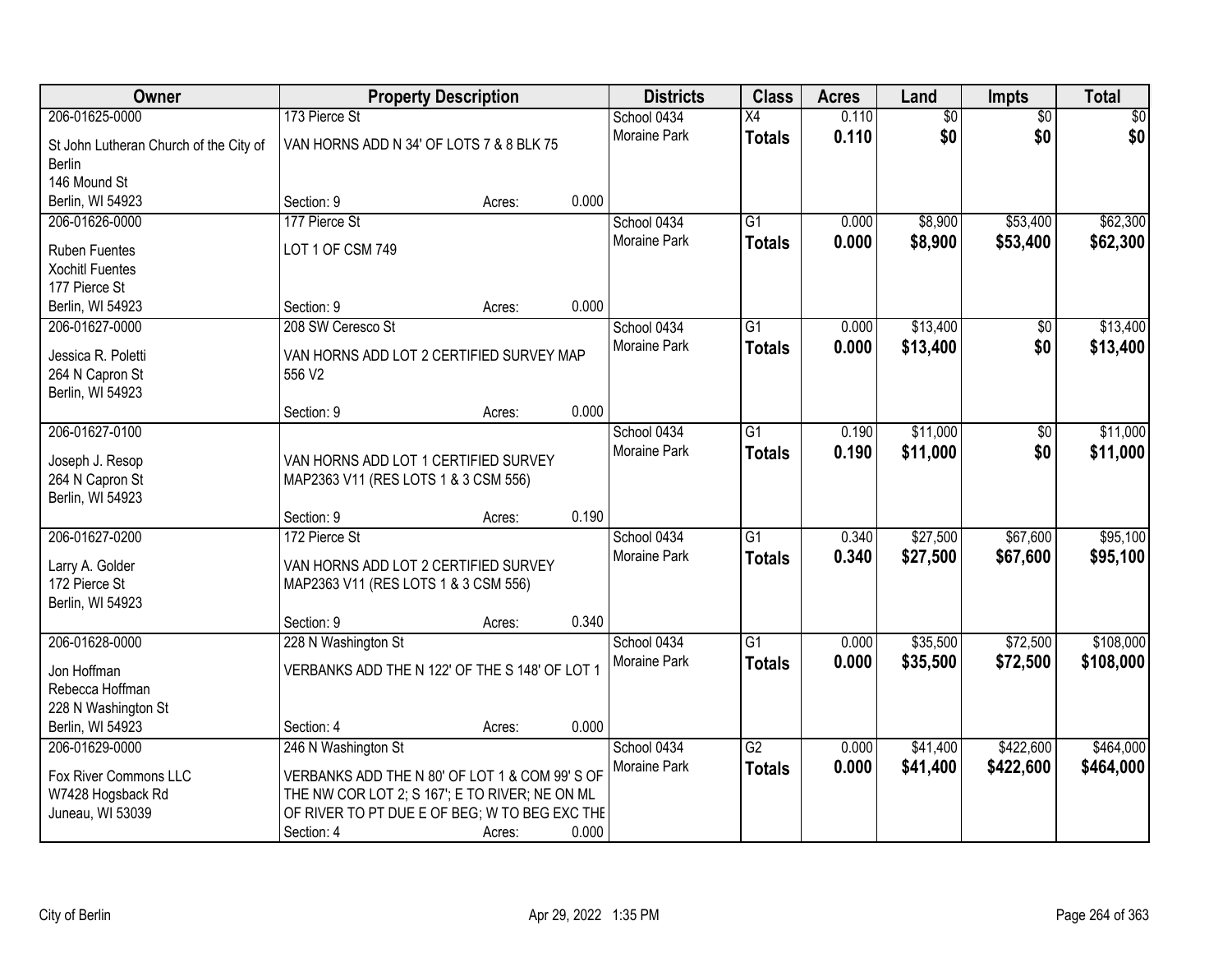| Owner                                     | <b>Property Description</b>                                                                     | <b>Districts</b>    | <b>Class</b>    | <b>Acres</b> | Land     | <b>Impts</b> | <b>Total</b> |
|-------------------------------------------|-------------------------------------------------------------------------------------------------|---------------------|-----------------|--------------|----------|--------------|--------------|
| 206-01629-0100                            | 260 N Washington St                                                                             | School 0434         | G2              | 0.000        | \$38,500 | \$481,500    | \$520,000    |
| Fox River Commons LLC                     | VERBANKS ADD THE N 125' OF THE S 235.3' OF LOT                                                  | Moraine Park        | <b>Totals</b>   | 0.000        | \$38,500 | \$481,500    | \$520,000    |
| W7428 Hogsback Rd                         | $\overline{2}$                                                                                  |                     |                 |              |          |              |              |
| Juneau, WI 53039                          |                                                                                                 |                     |                 |              |          |              |              |
|                                           | 0.000<br>Section: 4<br>Acres:                                                                   |                     |                 |              |          |              |              |
| 206-01630-0000                            | 270 N Washington St                                                                             | School 0434         | $\overline{G1}$ | 0.000        | \$34,900 | \$39,600     | \$74,500     |
| Joseph E. Lucht                           | VERBANKS ADD N 99' OF LOT 2                                                                     | <b>Moraine Park</b> | <b>Totals</b>   | 0.000        | \$34,900 | \$39,600     | \$74,500     |
| 8455 Oak Hill Rd                          |                                                                                                 |                     |                 |              |          |              |              |
| Omro, WI 54963                            |                                                                                                 |                     |                 |              |          |              |              |
|                                           | 0.000<br>Section: 4<br>Acres:                                                                   |                     |                 |              |          |              |              |
| 206-01631-0000                            | 276 N Washington St                                                                             | School 0434         | G1              | 1.000        | \$35,700 | \$40,800     | \$76,500     |
| Janis L. Almandi                          | VERBANKS ADD COM AT SW COR OF LOT 3: N 98'6";                                                   | Moraine Park        | <b>Totals</b>   | 1.000        | \$35,700 | \$40,800     | \$76,500     |
| 276 N Washington St                       | E 460' TO FOX RIVER; SW'LY ALONG W BANK OF                                                      |                     |                 |              |          |              |              |
| Berlin, WI 54923                          | RIVER TO A PT DUE E OF BEG; W TO BEG (S 1 ACRE                                                  |                     |                 |              |          |              |              |
|                                           | Section: 4<br>1.000<br>Acres:                                                                   |                     |                 |              |          |              |              |
| 206-01632-0100                            | 290 N Washington St                                                                             | School 0434         | $\overline{G1}$ | 0.000        | \$73,100 | \$85,300     | \$158,400    |
| Thomas J. Malchetske                      | VERBANKS ADD LOT 3 EXC A STRIP CONTAINING 1                                                     | Moraine Park        | <b>Totals</b>   | 0.000        | \$73,100 | \$85,300     | \$158,400    |
| 290 N Washington St                       | ACRE TAKEN FROM AND OUT OF THE SOUTH SIDE                                                       |                     |                 |              |          |              |              |
| Berlin, WI 54923                          | <b>THEREOF</b>                                                                                  |                     |                 |              |          |              |              |
|                                           | 0.000<br>Section: 4<br>Acres:                                                                   |                     |                 |              |          |              |              |
| 206-01634-0000                            | 312 N Washington St                                                                             | School 0434         | $\overline{G1}$ | 6.600        | \$44,700 | \$97,100     | \$141,800    |
|                                           |                                                                                                 | Moraine Park        | <b>Totals</b>   | 6.600        | \$44,700 | \$97,100     | \$141,800    |
| Robert M. Moriarty<br>312 N Washington St | VERBANKS ADD COM 16.93R S OF NW COR OF LOT<br>7: E 18.9R; N 18.93R TO 1/4 LN OF SEC 4; E TO FOX |                     |                 |              |          |              |              |
| Berlin, WI 54923                          | RIVER; S'LY ALG RIVER TO N LN LOT 3; W TO E LN                                                  |                     |                 |              |          |              |              |
|                                           | Section: 4<br>6.600<br>Acres:                                                                   |                     |                 |              |          |              |              |
| 206-01635-0000                            | 318 N Washington St                                                                             | School 0434         | $\overline{G2}$ | 0.000        | \$21,200 | \$99,700     | \$120,900    |
|                                           |                                                                                                 | Moraine Park        | <b>Totals</b>   | 0.000        | \$21,200 | \$99,700     | \$120,900    |
| Robert M. Moriarty                        | VERBANKS ADD COM 13.3R S OF NW COR OF LOT 7                                                     |                     |                 |              |          |              |              |
| 312 N Washington St<br>Berlin, WI 54923   | RUN S 60'; E 18.9R; N 16.93R; W 6.9R; S 13.3R; W 12R<br>TO BEG; EXC PARCEL 1635.1               |                     |                 |              |          |              |              |
|                                           | 0.000<br>Section: 4<br>Acres:                                                                   |                     |                 |              |          |              |              |
| 206-01635-0100                            |                                                                                                 | School 0434         | G2              | 0.000        | \$17,900 | \$3,200      | \$21,100     |
|                                           |                                                                                                 | Moraine Park        | <b>Totals</b>   | 0.000        | \$17,900 | \$3,200      | \$21,100     |
| Moriarty Revocable Trust                  | VERBANKS ADD COM AT A PNT ON CUMBERLAND                                                         |                     |                 |              |          |              |              |
| 336 N Washington St                       | ST 12R E OF THE NW COR OF LOT 7: RUN S 13.3R; E                                                 |                     |                 |              |          |              |              |
| Berlin, WI 54923                          | 6.9R TO A PT IN E LN OF LOT 5; N 13.3R (M/L) TO NE<br>0.000<br>Section: 4<br>Acres:             |                     |                 |              |          |              |              |
|                                           |                                                                                                 |                     |                 |              |          |              |              |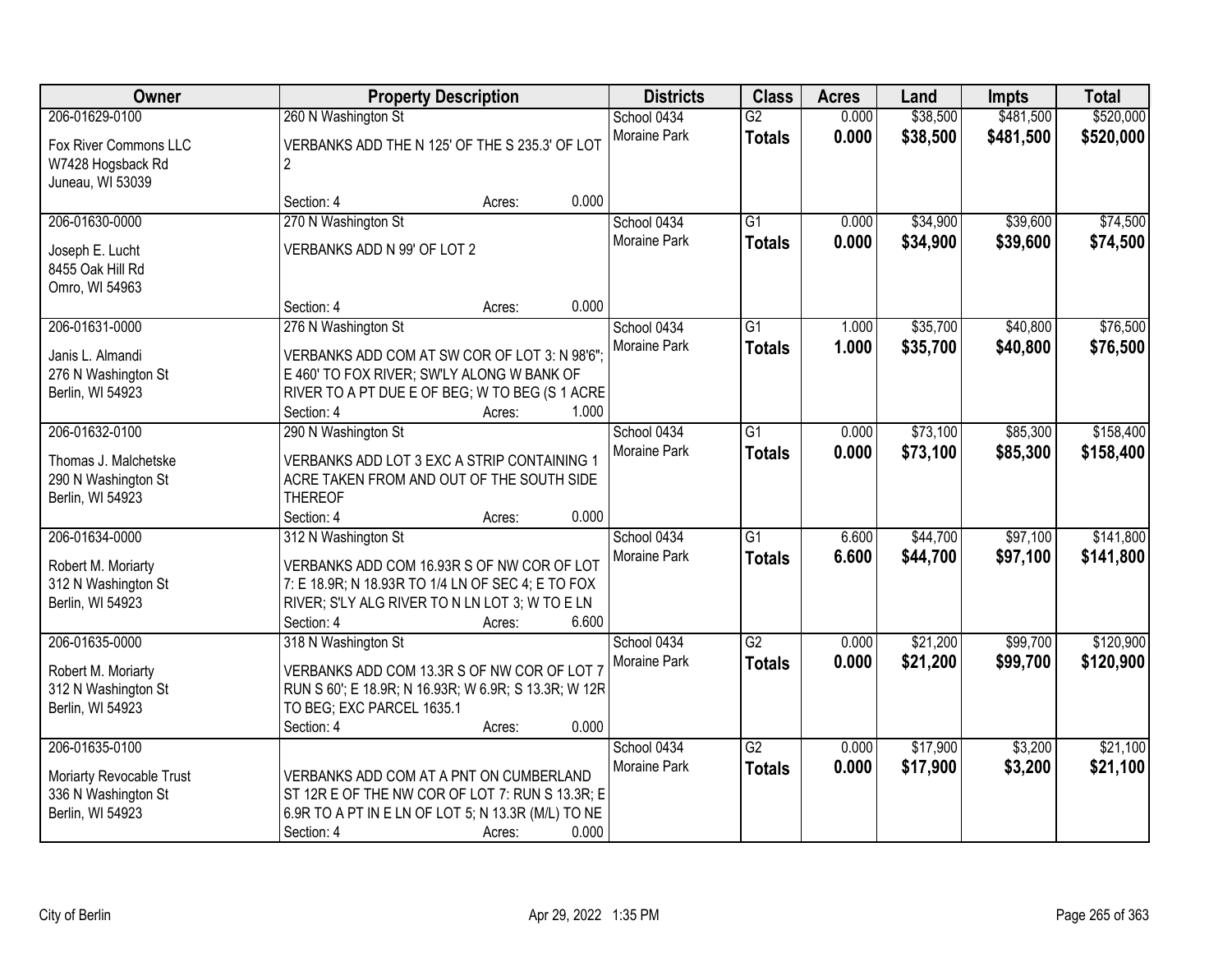| Owner                                                                                   | <b>Property Description</b>                                                     |                                                                                                                            | <b>Districts</b> | <b>Class</b>                       | <b>Acres</b>                     | Land           | Impts                | <b>Total</b>           |                        |
|-----------------------------------------------------------------------------------------|---------------------------------------------------------------------------------|----------------------------------------------------------------------------------------------------------------------------|------------------|------------------------------------|----------------------------------|----------------|----------------------|------------------------|------------------------|
| 206-01636-0000<br>Moriarty Revocable Trust<br>336 N Washington St<br>Berlin, WI 54923   | 336 N Washington St                                                             | School 0434<br>Moraine Park<br>VERBANKS ADD COM AT THE NW COR OF LOT 7:<br>RUN S 137.45'; E 198'; N 137.45'; W 198' TO BEG |                  |                                    | $\overline{G1}$<br><b>Totals</b> | 0.000<br>0.000 | \$19,400<br>\$19,400 | \$130,600<br>\$130,600 | \$150,000<br>\$150,000 |
|                                                                                         | Section: 4                                                                      | Acres:                                                                                                                     | 0.000            |                                    |                                  |                |                      |                        |                        |
| 206-01636-0100<br>Robert M. Moriarty<br>318 N Washington St<br>Berlin, WI 54923         | 328 N Washington St<br>7: RUN S 82'; E 198'; N 82'; W 198' TO BEG<br>Section: 4 | VERBANKS ADD COM 137.45' S OF NW COR OF LOT                                                                                | 0.000            | School 0434<br><b>Moraine Park</b> | $\overline{G1}$<br><b>Totals</b> | 0.000<br>0.000 | \$14,400<br>\$14,400 | \$0<br>\$0             | \$14,400<br>\$14,400   |
| 206-01637-0000                                                                          | 151 Jefferson St                                                                | Acres:                                                                                                                     |                  | School 0434                        | $\overline{G1}$                  | 0.000          | \$13,200             | \$60,600               | \$73,800               |
| Gregory T. Arndt<br>151 Jefferson St Unit a<br>Berlin, WI 54923-1418                    | LIFE ESTATE: THOMAS G ARNDT                                                     | WEST SIDE PARK ADD N1/2 OF LOTS 1 & 2 BLK A                                                                                |                  | Moraine Park                       | <b>Totals</b>                    | 0.000          | \$13,200             | \$60,600               | \$73,800               |
|                                                                                         | Section: 4                                                                      | Acres:                                                                                                                     | 0.000            |                                    |                                  |                |                      |                        |                        |
| 206-01638-0000<br>Murphy Properties, LLC<br>403 W Webster St<br>Berlin, WI 54923        | 145 Jefferson St                                                                | WEST SIDE PARK ADD S1/2 OF LOTS 1 & 2 BLK A                                                                                |                  | School 0434<br><b>Moraine Park</b> | G1<br><b>Totals</b>              | 0.000<br>0.000 | \$13,200<br>\$13,200 | \$48,700<br>\$48,700   | \$61,900<br>\$61,900   |
|                                                                                         | Section: 4                                                                      | Acres:                                                                                                                     | 0.000            |                                    |                                  |                |                      |                        |                        |
| 206-01639-0000<br><b>Trampf Joint Revocable Trust</b><br>412 Elm St<br>Berlin, WI 54923 | 412 Elm St<br>4 BLK A<br>Section: 4                                             | WEST SIDE PARK ADD LOT 3 & THE E 27.56' OF LOT                                                                             | 0.000            | School 0434<br>Moraine Park        | $\overline{G1}$<br><b>Totals</b> | 0.000<br>0.000 | \$16,700<br>\$16,700 | \$105,500<br>\$105,500 | \$122,200<br>\$122,200 |
| 206-01640-0000                                                                          | 415 Webster St                                                                  | Acres:                                                                                                                     |                  | School 0434                        | $\overline{G1}$                  | 0.000          | \$20,200             | \$68,400               | \$88,600               |
| Andrew J. Gustke<br>415 Webster St<br>Berlin, WI 54923                                  | WEST SIDE PARK ADD LOT 5 BLK A                                                  |                                                                                                                            |                  | Moraine Park                       | <b>Totals</b>                    | 0.000          | \$20,200             | \$68,400               | \$88,600               |
|                                                                                         | Section: 4                                                                      | Acres:                                                                                                                     | 0.000            |                                    |                                  |                |                      |                        |                        |
| 206-01641-0000<br>Mark Murphy<br>403 Webster St<br>Berlin, WI 54923                     | 403 Webster St<br>WEST SIDE PARK ADD LOTS 6 & 7 BLK A<br>Section: 4             | Acres:                                                                                                                     | 0.000            | School 0434<br><b>Moraine Park</b> | $\overline{G1}$<br><b>Totals</b> | 0.000<br>0.000 | \$20,500<br>\$20,500 | \$67,400<br>\$67,400   | \$87,900<br>\$87,900   |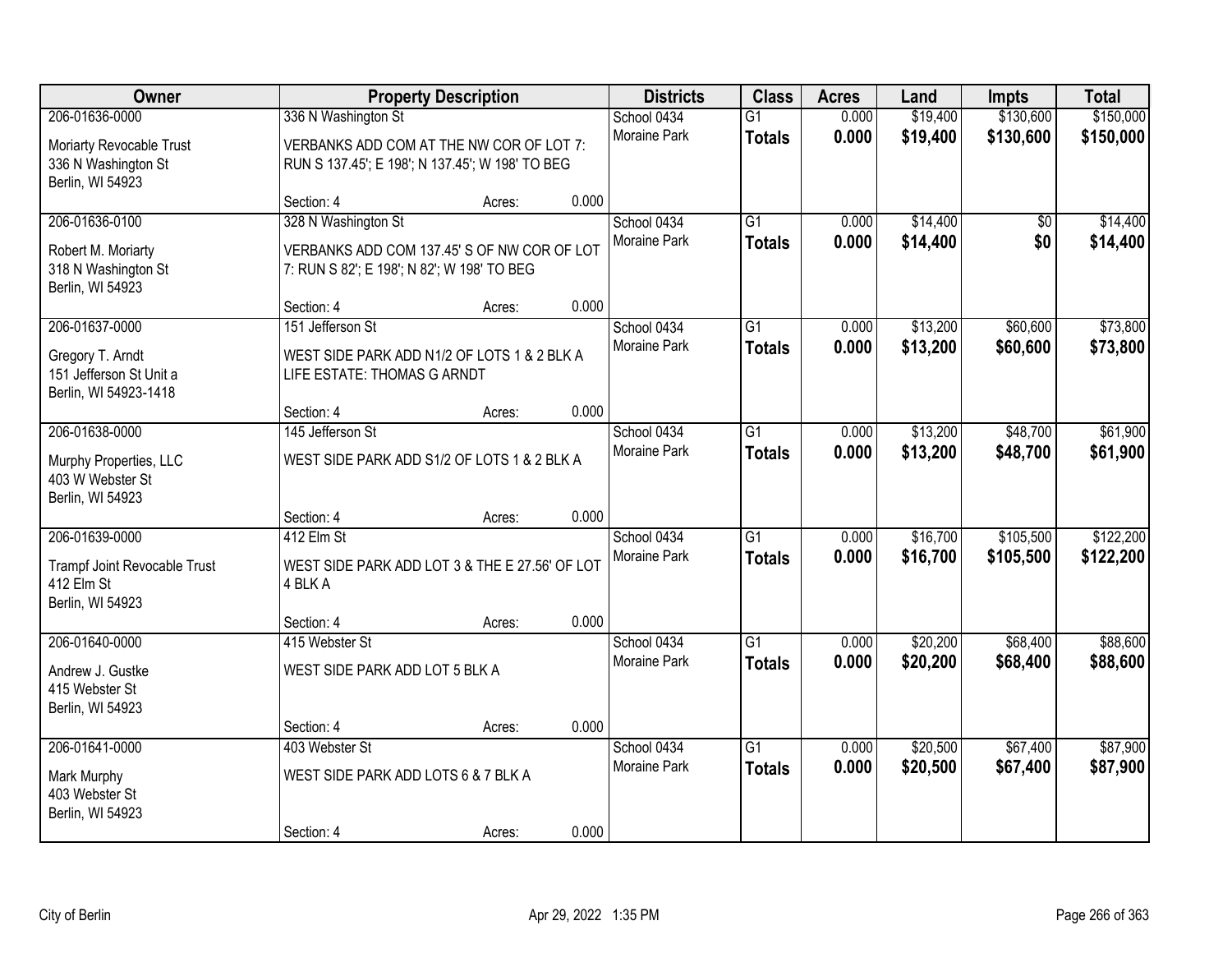| <b>Owner</b>                                                            |                                                    | <b>Property Description</b>                                                  |       | <b>Districts</b>            | <b>Class</b>                     | <b>Acres</b>   | Land                 | Impts                  | <b>Total</b>         |
|-------------------------------------------------------------------------|----------------------------------------------------|------------------------------------------------------------------------------|-------|-----------------------------|----------------------------------|----------------|----------------------|------------------------|----------------------|
| 206-01642-0000<br>City Of Berlin<br>108 N Capron St<br>Berlin, WI 54923 |                                                    | School 0434<br><b>Moraine Park</b><br>WEST SIDE PARK ADD LOTS 1 THRU 7 BLK B |       |                             | X4<br><b>Totals</b>              | 1.353<br>1.353 | \$0<br>\$0           | $\overline{50}$<br>\$0 | \$0<br>\$0           |
|                                                                         | Section: 4                                         | Acres:                                                                       | 1.353 |                             |                                  |                |                      |                        |                      |
| 206-01643-0000                                                          | 422 Webster St                                     |                                                                              |       | School 0434                 | $\overline{G1}$                  | 0.000          | \$13,700             | \$48,400               | \$62,100             |
| Douglas J. Nighbor<br>531 NW Cumberland St<br>Berlin, WI 54923          | WHEELERS ADD LOT 1 BLK 128                         |                                                                              |       | Moraine Park                | <b>Totals</b>                    | 0.000          | \$13,700             | \$48,400               | \$62,100             |
|                                                                         | Section: 4                                         | Acres:                                                                       | 0.000 |                             |                                  |                |                      |                        |                      |
| 206-01644-0000                                                          | 426 Webster St                                     |                                                                              |       | School 0434                 | $\overline{G1}$                  | 0.200          | \$13,700             | \$54,300               | \$68,000             |
| Anthony Krysiak<br>426 Webster St<br>Berlin, WI 54923                   | WHEELERS ADD LOT 2 BLK 128                         |                                                                              |       | Moraine Park                | <b>Totals</b>                    | 0.200          | \$13,700             | \$54,300               | \$68,000             |
|                                                                         | Section: 4                                         | Acres:                                                                       | 0.200 |                             |                                  |                |                      |                        |                      |
| 206-01645-0000                                                          | 432 Webster St                                     |                                                                              |       | School 0434                 | $\overline{G1}$                  | 0.000          | \$11,900             | \$53,000               | \$64,900             |
| <b>Dennis Scheuers</b><br>432 Webster St<br>Berlin, WI 54923            | WHEELERS ADD N 100' OF LOT 3 BLK 128               |                                                                              |       | Moraine Park                | <b>Totals</b>                    | 0.000          | \$11,900             | \$53,000               | \$64,900             |
|                                                                         | Section: 4                                         | Acres:                                                                       | 0.000 |                             |                                  |                |                      |                        |                      |
| 206-01646-0000<br>Sarah L. Gross                                        | 439 Broadway St<br>WHEELERS ADD LOTS 4 & 5 BLK 128 |                                                                              |       | School 0434<br>Moraine Park | $\overline{G1}$<br><b>Totals</b> | 0.000<br>0.000 | \$16,700<br>\$16,700 | \$75,000<br>\$75,000   | \$91,700<br>\$91,700 |
| 439 Broadway St                                                         |                                                    |                                                                              |       |                             |                                  |                |                      |                        |                      |
| Berlin, WI 54923                                                        | Section: 4                                         |                                                                              | 0.000 |                             |                                  |                |                      |                        |                      |
| 206-01647-0000                                                          | 433 Broadway St                                    | Acres:                                                                       |       | School 0434                 | $\overline{G1}$                  | 0.200          | \$14,700             | \$71,200               | \$85,900             |
| Kristine C. Wiegman<br>433 Broadway                                     | WHEELERS ADD LOT 6 & THE S 32' OF LOT 3 BLK<br>128 |                                                                              |       | Moraine Park                | <b>Totals</b>                    | 0.200          | \$14,700             | \$71,200               | \$85,900             |
| Berlin, WI 54923                                                        |                                                    |                                                                              |       |                             |                                  |                |                      |                        |                      |
|                                                                         | Section: 4                                         | Acres:                                                                       | 0.200 |                             |                                  |                |                      |                        |                      |
| 206-01648-0000                                                          | 425 Broadway St                                    |                                                                              |       | School 0434                 | $\overline{G1}$                  | 0.000          | \$13,100             | \$50,100               | \$63,200             |
| Clinton C. Drover<br>425 Broadway<br>Berlin, WI 54923                   | WHEELERS ADD LOT 7 BLK 128                         |                                                                              |       | <b>Moraine Park</b>         | <b>Totals</b>                    | 0.000          | \$13,100             | \$50,100               | \$63,200             |
|                                                                         | Section: 4                                         | Acres:                                                                       | 0.000 |                             |                                  |                |                      |                        |                      |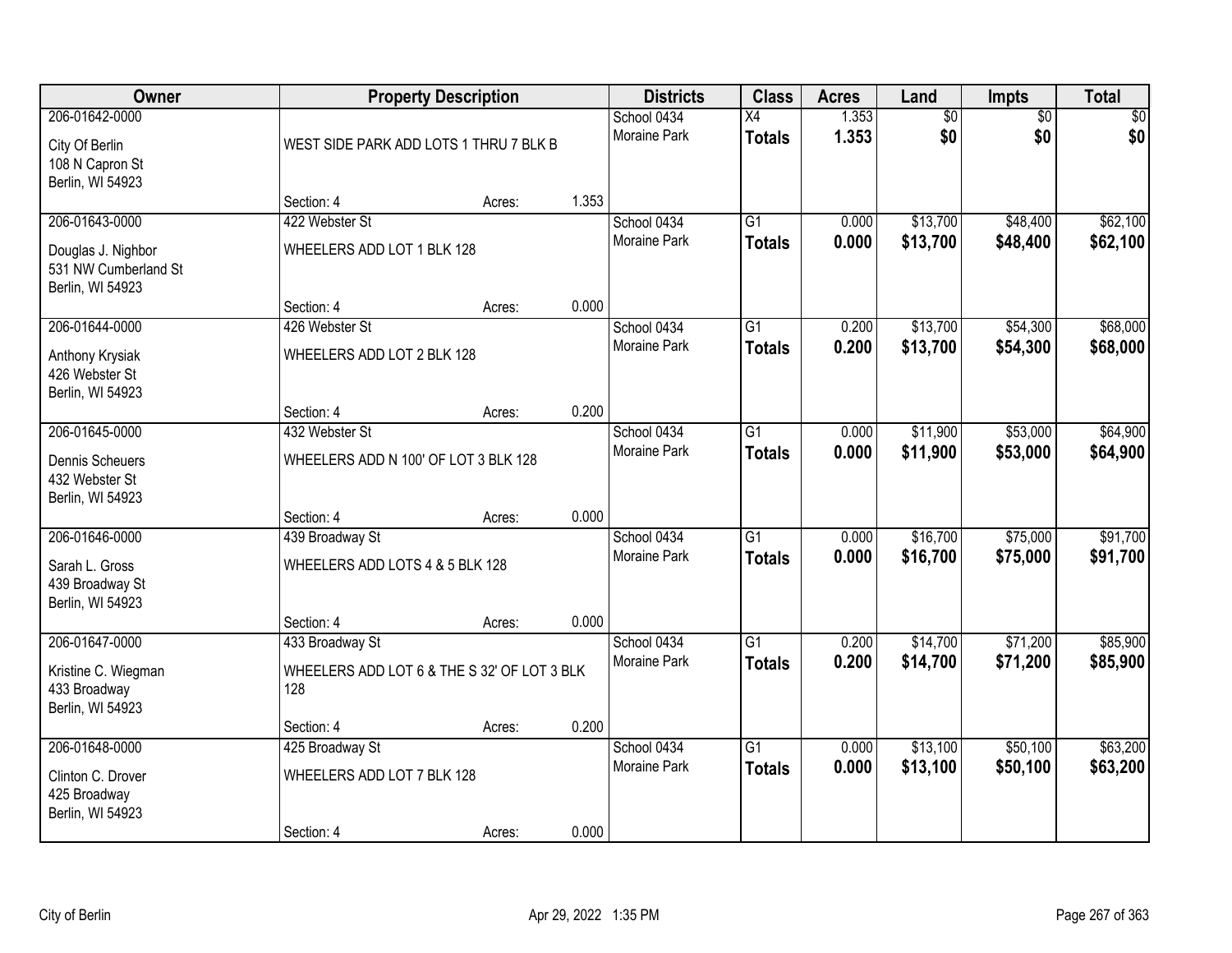| Owner                                          |                                                | <b>Property Description</b>                   |        | <b>Districts</b>            | <b>Class</b>    | <b>Acres</b> | Land     | <b>Impts</b> | <b>Total</b> |
|------------------------------------------------|------------------------------------------------|-----------------------------------------------|--------|-----------------------------|-----------------|--------------|----------|--------------|--------------|
| 206-01649-0000                                 | 421 Broadway St                                |                                               |        | School 0434                 | $\overline{G1}$ | 0.000        | \$13,100 | \$35,900     | \$49,000     |
| Bailey D. Reese                                | WHEELERS ADD LOT 8 BLK 128                     |                                               |        | Moraine Park                | <b>Totals</b>   | 0.000        | \$13,100 | \$35,900     | \$49,000     |
| 421 Broadway St                                |                                                |                                               |        |                             |                 |              |          |              |              |
| Berlin, WI 54923                               |                                                |                                               |        |                             |                 |              |          |              |              |
|                                                | Section: 4                                     | Acres:                                        | 0.000  |                             |                 |              |          |              |              |
| 206-01650-0100                                 | 427 Webster St                                 |                                               |        | School 0434                 | $\overline{G1}$ | 0.000        | \$27,000 | \$61,700     | \$88,700     |
| Carol A. Gelhar                                | WHEELERS ADD LOTS 1, 2, 11 AND 12, BLK 129 &   |                                               |        | <b>Moraine Park</b>         | <b>Totals</b>   | 0.000        | \$27,000 | \$61,700     | \$88,700     |
| 427 Webster St                                 | THE W 30.19' OF LOT 4 BLK A WEST SIDE PARK ADD |                                               |        |                             |                 |              |          |              |              |
| Berlin, WI 54923                               |                                                |                                               |        |                             |                 |              |          |              |              |
|                                                | Section: 4                                     | Acres:                                        | 0.000  |                             |                 |              |          |              |              |
| 206-01652-0000                                 | 435 Webster St                                 |                                               |        | School 0434                 | $\overline{G1}$ | 0.000        | \$21,600 | \$145,500    | \$167,100    |
| Eric Tischer                                   | WHEELERS ADD THE S 32' OF LOTS 3 & 4 & ALL OF  |                                               |        | Moraine Park                | <b>Totals</b>   | 0.000        | \$21,600 | \$145,500    | \$167,100    |
| 1218 Primrose Ln                               | LOTS 9 & 10 BLK 129                            |                                               |        |                             |                 |              |          |              |              |
| Neenah, WI 54956-3950                          |                                                |                                               |        |                             |                 |              |          |              |              |
|                                                | Section: 4                                     | Acres:                                        | 0.000  |                             |                 |              |          |              |              |
| 206-01652-0100                                 | 438 Elm St                                     |                                               |        | School 0434<br>Moraine Park | $\overline{G1}$ | 0.000        | \$15,800 | \$83,500     | \$99,300     |
| Jacilyn K. Boening                             |                                                | WHEELERS ADD THE N 100' OF LOTS 3 & 4 BLK 129 |        |                             | <b>Totals</b>   | 0.000        | \$15,800 | \$83,500     | \$99,300     |
| Gary H. Boening                                |                                                |                                               |        |                             |                 |              |          |              |              |
| 438 Elm St<br>Berlin, WI 54923                 |                                                |                                               | 0.000  |                             |                 |              |          |              |              |
| 206-01653-0000                                 | Section: 4<br>148 N Kossuth St                 | Acres:                                        |        | School 0434                 | $\overline{G1}$ | 0.000        | \$18,300 | \$64,800     | \$83,100     |
|                                                |                                                |                                               |        | <b>Moraine Park</b>         | <b>Totals</b>   | 0.000        | \$18,300 | \$64,800     | \$83,100     |
| Carmen K. Schmidt                              | WHEELERS ADD LOTS 5 & 6 BLK 129                |                                               |        |                             |                 |              |          |              |              |
| 148 N Kossuth St                               |                                                |                                               |        |                             |                 |              |          |              |              |
| Berlin, WI 54923                               | Section: 4                                     | Acres:                                        | 0.000  |                             |                 |              |          |              |              |
| 206-01653-0100                                 | 447 Webster St                                 |                                               |        | School 0434                 | $\overline{G1}$ | 0.000        | \$18,300 | \$38,600     | \$56,900     |
|                                                |                                                |                                               |        | Moraine Park                | <b>Totals</b>   | 0.000        | \$18,300 | \$38,600     | \$56,900     |
| Frederick J. Neuenfeldt<br>N12331 County Rd Kk | WHEELERS ADD LOTS 7 & 8 BLK 129                |                                               |        |                             |                 |              |          |              |              |
| Ripon, WI 54971                                |                                                |                                               |        |                             |                 |              |          |              |              |
|                                                | Section: 4                                     | Acres:                                        | 0.000  |                             |                 |              |          |              |              |
| 206-01654-0000                                 | 560 N Washington St                            |                                               |        | School 0434                 | $\overline{G1}$ | 21.000       | \$41,200 | \$72,400     | \$113,600    |
| Renee E. Hammen                                | COM NW COR OF THE NE1/4 SEC 4: THENCE S 40R;   |                                               |        | Moraine Park                | <b>Totals</b>   | 21.000       | \$41,200 | \$72,400     | \$113,600    |
| 560 N Washington                               | E TO FOX RIVER; NE ALG RIVER TO N LN OF SEC 4  |                                               |        |                             |                 |              |          |              |              |
| Berlin, WI 54923                               | W TO BEG                                       |                                               |        |                             |                 |              |          |              |              |
|                                                | Section: 4                                     | Acres:                                        | 21.000 |                             |                 |              |          |              |              |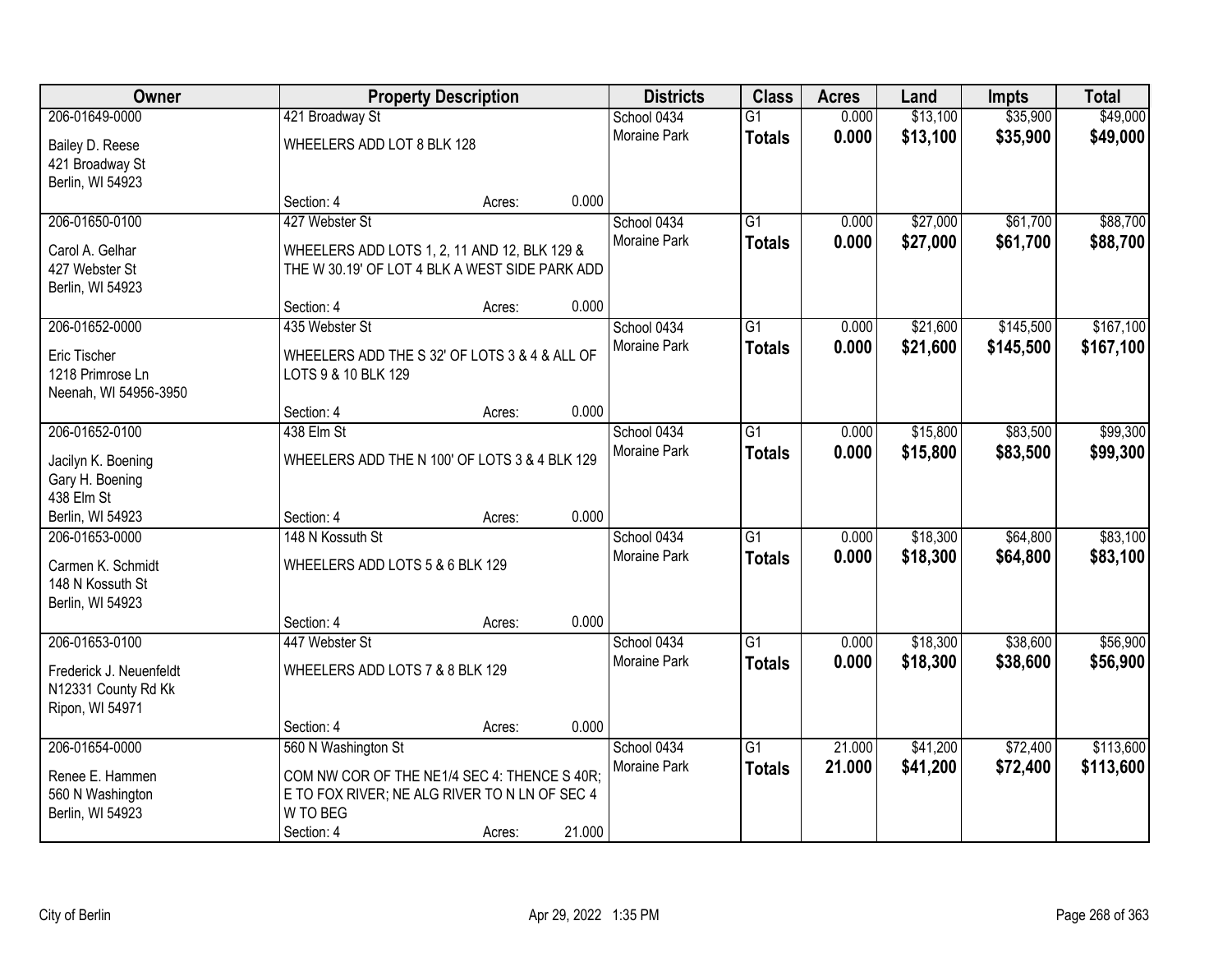| Owner                    | <b>Property Description</b>                     |       | <b>Districts</b>    | <b>Class</b>    | <b>Acres</b> | Land     | <b>Impts</b>    | <b>Total</b> |
|--------------------------|-------------------------------------------------|-------|---------------------|-----------------|--------------|----------|-----------------|--------------|
| 206-01655-0000           | 530 N Washington St                             |       | School 0434         | $\overline{G1}$ | 3.530        | \$20,700 | \$76,700        | \$97,400     |
| <b>Christian Stemler</b> | LOT 1 CERTIFIED SURVEY MAP 1710 V7 SEC 4        |       | Moraine Park        | <b>Totals</b>   | 3.530        | \$20,700 | \$76,700        | \$97,400     |
| Linda Stemler            |                                                 |       |                     |                 |              |          |                 |              |
| 530 N Washington St      |                                                 |       |                     |                 |              |          |                 |              |
| Berlin, WI 54923         | Section: 4<br>Acres:                            | 3.530 |                     |                 |              |          |                 |              |
| 206-01657-0000           |                                                 |       | School 0434         | $\overline{G2}$ | 5.650        | \$17,000 | \$81,100        | \$98,100     |
|                          |                                                 |       | Moraine Park        | <b>Totals</b>   | 5.650        | \$17,000 | \$81,100        | \$98,100     |
| Lowveld LLC              | COM 62R 20L S & 42R E OF THE NW COR OF THE      |       |                     |                 |              |          |                 |              |
| PO Box 230               | NE1/4 SEC 4: THENCE N 22R 20L; E TO FOX RIVER;  |       |                     |                 |              |          |                 |              |
| Berlin, WI 54923         | S ALG RIVER TO A PT DUE E OF BEG; W TO BEG      |       |                     |                 |              |          |                 |              |
|                          | Section: 4<br>Acres:                            | 5.650 |                     |                 |              |          |                 |              |
| 206-01658-0000           |                                                 |       | School 0434         | G1              | 7.035        | \$10,500 | \$0             | \$10,500     |
| Lowveld LLC              | COM 62R 20L S OF NW COR OF THE NE1/4 SEC 4:     |       | Moraine Park        | <b>Totals</b>   | 7.035        | \$10,500 | \$0             | \$10,500     |
| PO Box 230               | RUN E 42R; S 26R 20L; W 42R; N 26R 20L TO BEG;  |       |                     |                 |              |          |                 |              |
| Berlin, WI 54923         | EXC THAT PART AS DESC V265 P377 & EXC OUTLOT    |       |                     |                 |              |          |                 |              |
|                          | Section: 4<br>Acres:                            | 7.035 |                     |                 |              |          |                 |              |
| 206-01658-0200           |                                                 |       | School 0434         | X4              | 0.026        | \$0      | \$0             | \$0          |
|                          |                                                 |       | Moraine Park        | <b>Totals</b>   | 0.026        | \$0      | \$0             | \$0          |
| City Of Berlin           | OUTLOT 1 CERTIFIED SURVEY MAP 2327 V10 SEC 4    |       |                     |                 |              |          |                 |              |
| 108 N Capron St          |                                                 |       |                     |                 |              |          |                 |              |
| Berlin, WI 54923         |                                                 | 0.026 |                     |                 |              |          |                 |              |
|                          | Section: 4<br>Acres:                            |       |                     | $\overline{G2}$ |              |          |                 |              |
| 206-01659-0000           | 520 N Washington St                             |       | School 0434         |                 | 5.000        | \$15,000 | \$95,400        | \$110,400    |
| Lowveld LLC              | COM 62R 20L S & 42R E OF THE NW COR OF THE      |       | Moraine Park        | <b>Totals</b>   | 5.000        | \$15,000 | \$95,400        | \$110,400    |
| PO Box 230               | NE1/4 SEC 4: THENCE S 13R 10L; E TO RIVER; N ON |       |                     |                 |              |          |                 |              |
| Berlin, WI 54923         | RIVER TO PT DUE E OF BEG; W TO BEG; INCL S 2R   |       |                     |                 |              |          |                 |              |
|                          | Section: 4<br>Acres:                            | 5.000 |                     |                 |              |          |                 |              |
| 206-01660-0000           |                                                 |       | School 0434         | $\overline{G1}$ | 3.250        | \$9,700  | $\overline{50}$ | \$9,700      |
| Lowveld LLC              | COM 75R 30L S & 42R E OF THE NW COR OF THE      |       | Moraine Park        | <b>Totals</b>   | 3.250        | \$9,700  | \$0             | \$9,700      |
| PO Box 230               | NE1/4 SEC 4: THENCE S 13R 10L; E TO FOX RIVER;  |       |                     |                 |              |          |                 |              |
| Berlin, WI 54923         | N ALG RIVER TO A PT DUE E OF BEG; W TO BEG      |       |                     |                 |              |          |                 |              |
|                          | Section: 4<br>Acres:                            | 3.250 |                     |                 |              |          |                 |              |
| 206-01661-0000           | 458 N Washington St                             |       | School 0434         | $\overline{G2}$ | 4.000        | \$30,000 | \$126,700       | \$156,700    |
|                          |                                                 |       | <b>Moraine Park</b> |                 |              |          |                 |              |
| Dana P. Rossow           | COM IN CEN OF WASHINGTON ST 2R W OF NW COR      |       |                     | <b>Totals</b>   | 4.000        | \$30,000 | \$126,700       | \$156,700    |
| Kay M. Rossow            | OF FRACTIONAL LOT 7: E 40R; S 16R; W TO CEN OF  |       |                     |                 |              |          |                 |              |
| 458 N Washington St      | WASHINGTON ST; N 16R TO BEG; EXC THAT PART      |       |                     |                 |              |          |                 |              |
| Berlin, WI 54923         | Section: 4<br>Acres:                            | 4.000 |                     |                 |              |          |                 |              |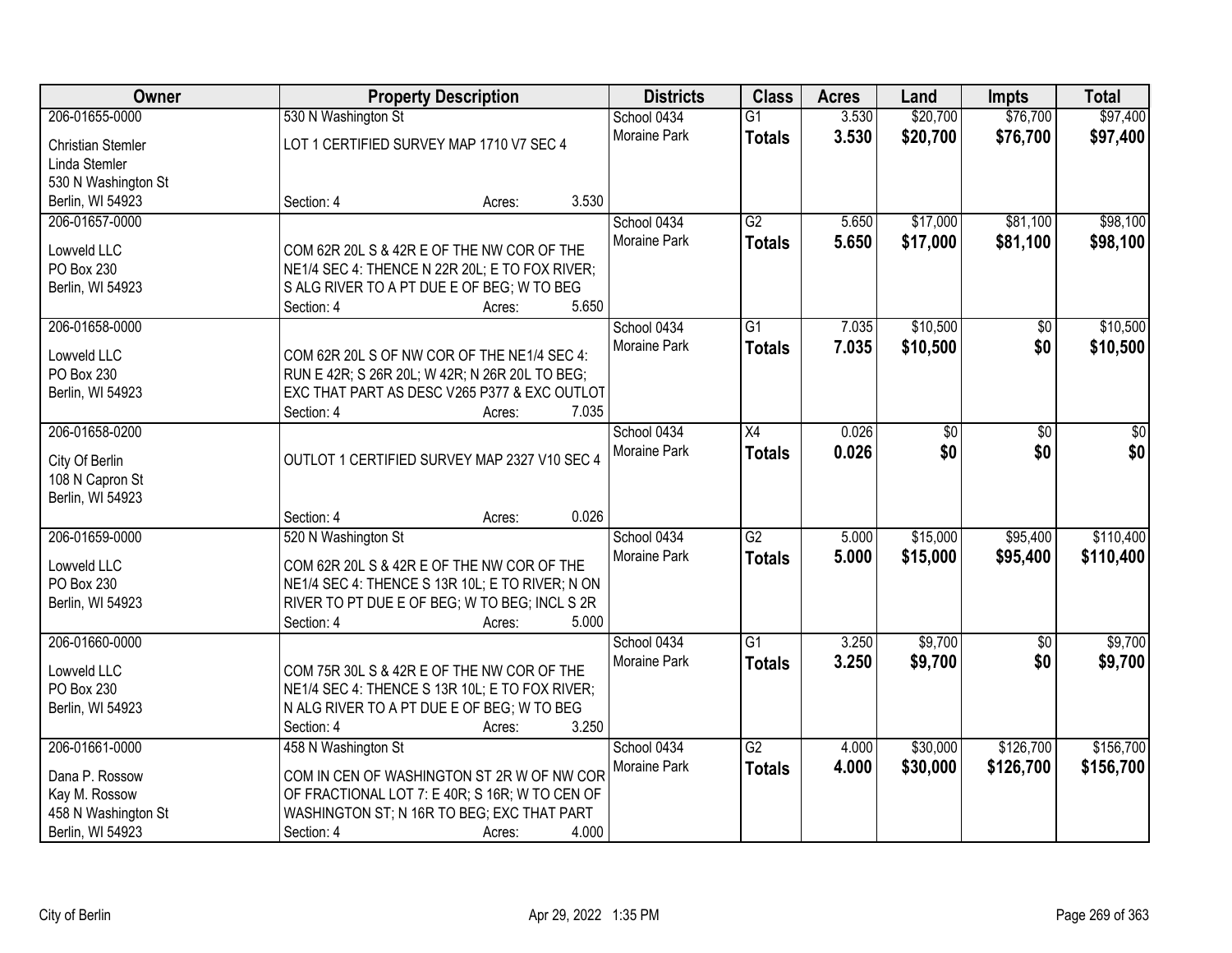| Owner               | <b>Property Description</b>                          | <b>Districts</b> | <b>Class</b>    | <b>Acres</b> | Land     | Impts           | <b>Total</b> |
|---------------------|------------------------------------------------------|------------------|-----------------|--------------|----------|-----------------|--------------|
| 206-01662-0000      |                                                      | School 0434      | G4              | 13.500       | \$2,500  | $\overline{50}$ | \$2,500      |
| Robert M. Moriarty  | COM NW COR LOT 1 CERTIFIED SURVEY MAP 182: N         | Moraine Park     | G5M             | 5.000        | \$7,500  | \$0             | \$7,500      |
| 318 N Washington St | 36R 4.5'; E 40R; N 16R; E TO RIVER; SW'LY ALG        |                  | <b>Totals</b>   | 18.500       | \$10,000 | \$0             | \$10,000     |
| Berlin, WI 54923    | RIVER TO N LN OF LOT 1, CSM 182; W ALG SAID N        |                  |                 |              |          |                 |              |
|                     | 18.500<br>Section: 4<br>Acres:                       |                  |                 |              |          |                 |              |
| 206-01662-0100      | 412 N Washington St                                  | School 0434      | $\overline{G1}$ | 2.124        | \$27,200 | \$71,100        | \$98,300     |
|                     |                                                      | Moraine Park     | <b>Totals</b>   | 2.124        | \$27,200 | \$71,100        | \$98,300     |
| Raymond H. Stumpner | COM AT THE NW COR LOT 1 CSM 285 (ALSO BEING          |                  |                 |              |          |                 |              |
| 412 N Washington St | THE NW COR LOT 1 CSM 182); THENCE E ALG THE          |                  |                 |              |          |                 |              |
| Berlin, WI 54923    | N LN OF SD CSM 17' TO POB; THENCE E ALG THE N        |                  |                 |              |          |                 |              |
|                     | 2.124<br>Section: 4<br>Acres:                        |                  |                 |              |          |                 |              |
| 206-01663-0000      |                                                      | School 0434      | $\overline{G1}$ | 5.700        | \$35,300 | $\overline{50}$ | \$35,300     |
| Robert M. Moriarty  | COM AT A PT ON E LN OF WASHINGTON ST, 457.50'        | Moraine Park     | <b>Totals</b>   | 5.700        | \$35,300 | \$0             | \$35,300     |
| 318 N Washington St | N OF S LN FRACT LOT 7: E 500' TO POB: E 669.50';     |                  |                 |              |          |                 |              |
| Berlin, WI 54923    | S30*37'W 496.80'; W 418.90'; N 457.50' TO BEG SEC 4; |                  |                 |              |          |                 |              |
|                     | 5.700<br>Section: 4<br>Acres:                        |                  |                 |              |          |                 |              |
| 206-01663-0100      | 352 N Washington St                                  | School 0434      | $\overline{G1}$ | 2.330        | \$23,000 | \$21,700        | \$44,700     |
|                     |                                                      | Moraine Park     | <b>Totals</b>   | 2.330        | \$23,000 | \$21,700        | \$44,700     |
| Paul L. Astrack     | COM ON E LN WASHINGTON ST, 33' N OF S                |                  |                 |              |          |                 |              |
| Martha E. Astrack   | LNFRACT LOT 7: N 203.65'; E 500'; S 203.65'; W 500'  |                  |                 |              |          |                 |              |
| 352 N Washington St | TO BEG SEC 4                                         |                  |                 |              |          |                 |              |
| Berlin, WI 54923    | 2.330<br>Section: 4<br>Acres:                        |                  |                 |              |          |                 |              |
| 206-01663-0200      | 378 N Washington St                                  | School 0434      | $\overline{G2}$ | 0.000        | \$16,500 | \$17,500        | \$34,000     |
| Paul A. Schubert    | COM NW COR LOT 1 CERTIFIED SURVEY MAP 182;           | Moraine Park     | <b>Totals</b>   | 0.000        | \$16,500 | \$17,500        | \$34,000     |
| 376 N Washington St | THENCE E 200'; S 100'; W 200'; N 100' TO POB (INCL   |                  |                 |              |          |                 |              |
| Berlin, WI 54923    | CSM 285) SEC 4                                       |                  |                 |              |          |                 |              |
|                     | 0.000<br>Section: 4<br>Acres:                        |                  |                 |              |          |                 |              |
| 206-01663-0300      | 376 N Washington St                                  | School 0434      | $\overline{G1}$ | 0.000        | \$21,800 | \$86,100        | \$107,900    |
|                     |                                                      | Moraine Park     | <b>Totals</b>   | 0.000        | \$21,800 | \$86,100        | \$107,900    |
| Paul A. Schubert    | LOT 1 CERTIFIED SURVEY MAP 656 V3 EXC PARCEL         |                  |                 |              |          |                 |              |
| 376 N Washington St | 1663.2 SEC 4                                         |                  |                 |              |          |                 |              |
| Berlin, WI 54923    |                                                      |                  |                 |              |          |                 |              |
|                     | 0.000<br>Section: 4<br>Acres:                        |                  |                 |              |          |                 |              |
| 206-01664-0000      |                                                      | School 0434      | $\overline{G1}$ | 10.811       | \$32,400 | $\overline{50}$ | \$32,400     |
| James R. Marks      | LOT 1 CERTIFIED SURVEY MAP 2668                      | Moraine Park     | <b>Totals</b>   | 10.811       | \$32,400 | \$0             | \$32,400     |
| 500 Hillside Dr     |                                                      |                  |                 |              |          |                 |              |
| Berlin, WI 54923    |                                                      |                  |                 |              |          |                 |              |
|                     | 10.811<br>Section: 4<br>Acres:                       |                  |                 |              |          |                 |              |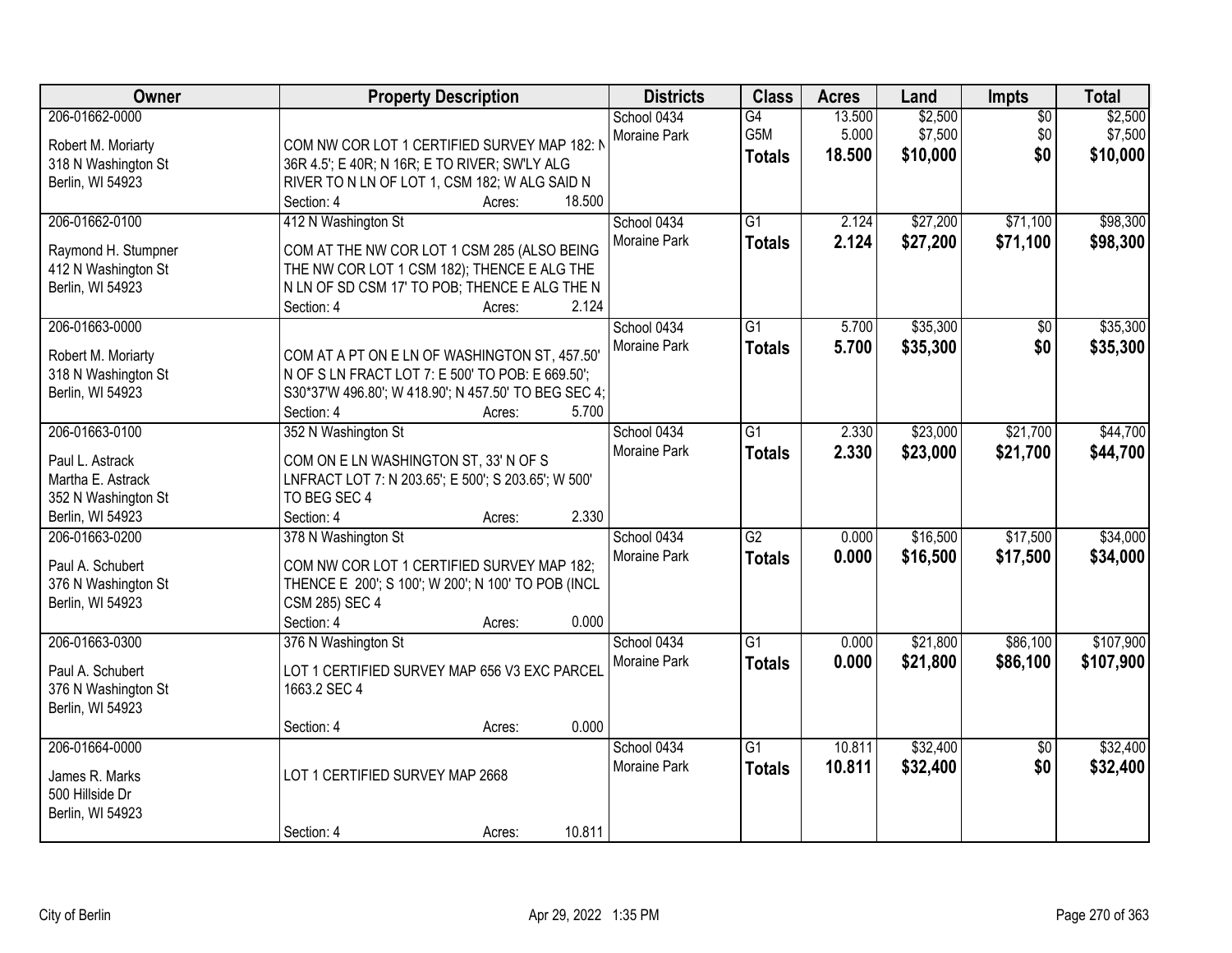| Owner                                                                             |                                                                                                                 | <b>Property Description</b> |       | <b>Districts</b>                   | <b>Class</b>                     | <b>Acres</b>   | Land                 | <b>Impts</b>         | <b>Total</b>         |
|-----------------------------------------------------------------------------------|-----------------------------------------------------------------------------------------------------------------|-----------------------------|-------|------------------------------------|----------------------------------|----------------|----------------------|----------------------|----------------------|
| 206-01665-0000                                                                    | 351 N Washington St                                                                                             |                             |       | School 0434                        | $\overline{G2}$                  | 5.000          | \$30,000             | \$18,000             | \$48,000             |
| Gerald F. Thom<br>398 NW Cumberland St<br>Berlin, WI 54923                        | COM SE COR OF THE NW1/4 SEC 4: THENCE W 20R;<br>N 40R; E 20R; S 40R TO BEG                                      |                             |       | Moraine Park                       | <b>Totals</b>                    | 5.000          | \$30,000             | \$18,000             | \$48,000             |
|                                                                                   | Section: 4                                                                                                      | Acres:                      | 5.000 |                                    |                                  |                |                      |                      |                      |
| 206-01666-0000<br>City Of Berlin<br>108 N Capron St<br>Berlin, WI 54923           | LOT 1 CERTIFIED SURVEY MAP 3270 V18                                                                             |                             |       | School 0434<br><b>Moraine Park</b> | $\overline{X4}$<br><b>Totals</b> | 5.070<br>5.070 | \$0<br>\$0           | \$0<br>\$0           | \$0<br>\$0           |
|                                                                                   | Section: 4                                                                                                      | Acres:                      | 5.070 |                                    |                                  |                |                      |                      |                      |
| 206-01666-0200<br>Jeffrey R. Lind<br>381 NW Cumberland St<br>Berlin, WI 54923     | 381 NW Cumberland St<br>COM 516' W OF THE SE COR OF SEC 4: RUN N 200';<br>W 100'; S 200'; E 100' TO BEG         |                             |       | School 0434<br>Moraine Park        | $\overline{G1}$<br><b>Totals</b> | 0.000<br>0.000 | \$18,000<br>\$18,000 | \$78,700<br>\$78,700 | \$96,700<br>\$96,700 |
|                                                                                   | Section: 4                                                                                                      | Acres:                      | 0.000 |                                    |                                  |                |                      |                      |                      |
| 206-01666-0400                                                                    | 389 NW Cumberland St                                                                                            |                             |       | School 0434                        | G1                               | 0.000          | \$18,200             | \$97,100             | \$115,300            |
| Thomas G. Doherty<br>389 NW Cumberland St<br>Berlin, WI 54923                     | COM 701' W OF THE SE COR OF THE NW1/4 SEC 4:<br>RUN N 200'; E 135'; S 200'; W 135' TO BEG                       |                             |       | <b>Moraine Park</b>                | <b>Totals</b>                    | 0.000          | \$18,200             | \$97,100             | \$115,300            |
|                                                                                   | Section: 4                                                                                                      | Acres:                      | 0.000 |                                    |                                  |                |                      |                      |                      |
| 206-01666-0500<br>Eugene W. Berlowski<br>373 NW Cumberland St<br>Berlin, WI 54923 | LOT 2 CERTIFIED SURVEY MAP 3270 V18 SEC 4                                                                       |                             |       | School 0434<br><b>Moraine Park</b> | $\overline{G1}$<br><b>Totals</b> | 1.270<br>1.270 | \$10,900<br>\$10,900 | \$9,800<br>\$9,800   | \$20,700<br>\$20,700 |
|                                                                                   | Section: 4                                                                                                      | Acres:                      | 1.270 |                                    |                                  |                |                      |                      |                      |
| 206-01666-0600<br>Eugene W. Berlowski<br>373 NW Cumberland St<br>Berlin, WI 54923 | 373 NW Cumberland St<br>COM 420' W OF THE SE COR OF THE NW1/4 SEC 4:<br>RUN N 200'; W 96'; S 200'; E 96' TO BEG |                             |       | School 0434<br>Moraine Park        | $\overline{G1}$<br><b>Totals</b> | 0.000<br>0.000 | \$15,200<br>\$15,200 | \$72,900<br>\$72,900 | \$88,100<br>\$88,100 |
|                                                                                   | Section: 4                                                                                                      | Acres:                      | 0.000 |                                    |                                  |                |                      |                      |                      |
| 206-01666-0700                                                                    | 407 NW Cumberland St                                                                                            |                             |       | School 0434                        | $\overline{G1}$                  | 0.640          | \$21,000             | \$101,300            | \$122,300            |
| Andrea M. Will<br>407 NW Cumberland St<br>Berlin, WI 54923                        | COM 751' W OF THE SE COR OF THE NW1/4 SEC 4:<br>RUN W140'; N200'; E 140'; S 200' TO POB. TO BEG                 |                             |       | Moraine Park                       | <b>Totals</b>                    | 0.640          | \$21,000             | \$101,300            | \$122,300            |
|                                                                                   | Section: 4                                                                                                      | Acres:                      | 0.640 |                                    |                                  |                |                      |                      |                      |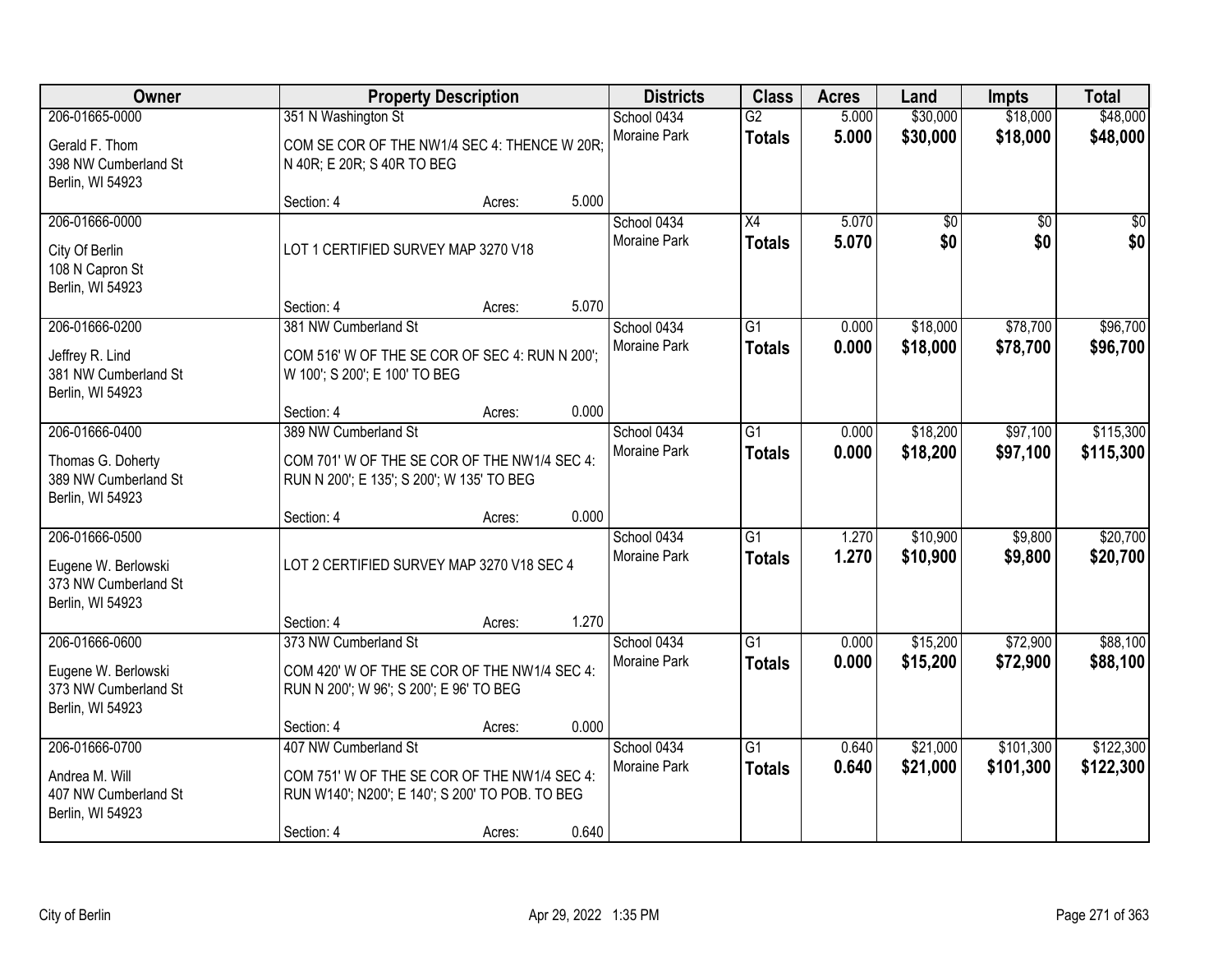| 206-01667-0100<br>415 Walkush St<br>2.370<br>\$14,700<br>\$51,900<br>\$66,600<br>School 0434<br>$\overline{G1}$<br>Moraine Park<br>2.370<br>\$14,700<br>\$51,900<br><b>Totals</b><br>LOT 1 CERTIFIED SURVEY MAP 2664 V13 SEC 4<br>Kyle S. Allen<br>415 Walkush St<br>Berlin, WI 54923<br>2.370<br>Section: 4<br>Acres:<br>\$3,000<br>206-01667-0200<br>School 0434<br>\$500<br>G1<br>1.000<br>G4<br>8.630<br>\$1,600<br>\$0<br>Moraine Park<br>COM 74R W & 40R N OF SE COR OF THE NW1/4 SEC<br>Darren Lyle Smerling<br>G <sub>5</sub><br>3.500<br>\$1,800<br>\$0<br>462 Rural St<br>4; W 24R; N 40R; E 48R; S 40R; W 24R TO BEG EXC<br>\$6,900<br>13.130<br>\$3,900<br>\$3,000<br><b>Totals</b><br>Berlin, WI 54923<br>LOT 1 CSM 2664 V13; ALSO INC BEG 537' S OF NW<br>13.130<br>Section: 4<br>Acres:<br>206-01668-0000<br>$\overline{G1}$<br>\$20,700<br>\$100,300<br>429 NW Cumberland St<br>School 0434<br>3.750<br>Moraine Park<br>\$20,700<br>3.750<br>\$100,300<br><b>Totals</b><br>COM 54R W OF THE SE COR OF THE NW1/4 SEC 4:<br>Danny L. Angle<br>THENCE N 40R; W 20R; S 40R; E 20R TO BEG & LOT<br>Amy E. Angle<br>429 NW Cumberland St<br>1, CERTIFIED SURVEY MAP 1650 V7 EXC S 240' OF<br>3.750<br>Berlin, WI 54923<br>Section: 4<br>Acres:<br>\$65,500<br>417 NW Cumberland St<br>\$18,000<br>206-01668-0100<br>School 0434<br>G1<br>0.000<br>Moraine Park<br>0.000<br>\$65,500<br>\$18,000<br><b>Totals</b><br>COM 54R W OF THE SE COR OF THE NW1/4 SEC 4;<br>James J. Knutson<br>417 NW Cumberland St<br>RUN W 120'; N 240'; E 120'; S 240' TO POB<br>Berlin, WI 54923<br>0.000<br>Section: 4<br>Acres:<br>206-01669-0000<br>451 NW Cumberland St<br>$\overline{G1}$<br>\$18,600<br>\$62,000<br>School 0434<br>2.850<br>2.850<br>\$18,600<br>\$62,000<br>Moraine Park<br><b>Totals</b><br>COM 74R W OF THE SE COR OF THE NW1/4 SEC 4:<br>Karla Loveland<br>c/o Kathleen M. Rodencal<br>RUN N 19R; W 24R; S 19R; E 24R TO BEG LE<br>451 NW Cumberland St<br>KATHLEEN M RODENCAL<br>2.850<br>Berlin, WI 54923<br>Section: 4<br>Acres:<br>206-01669-0100<br>School 0434<br>G4<br>3.150<br>\$600<br>$\overline{50}$<br>3.150<br>\$600<br>\$0<br>Moraine Park<br><b>Totals</b><br>COM 74R W & 19R N OF THE SE COR OF THE NW1/4<br>Darren Lyle Smerling<br>462 Rural St<br>SEC 4: RUN N 21R; W 24R; S 21R; E 24R TO BEG<br>Berlin, WI 54923<br>3.150<br>Section: 4<br>Acres:<br>\$22,000<br>\$62,400<br>206-01670-0000<br>493 NW Cumberland St<br>$\overline{G1}$<br>School 0434<br>4.000<br>Moraine Park<br>4.000<br>\$22,000<br>\$62,400<br><b>Totals</b><br>Christine M E. Bosveld<br>COM 98R W OF THE SE COR OF THE NW1/4, SEC 4:<br>493 NW Cumberland St<br>RUN N 80R; W 16R; S 80R; E 16R TO BEG; EXC<br><b>PARCEL 1670.1</b><br>Berlin, WI 54923 | Owner |            | <b>Property Description</b> |       | <b>Districts</b><br><b>Class</b> | <b>Acres</b> | Land | <b>Impts</b> | <b>Total</b> |
|-------------------------------------------------------------------------------------------------------------------------------------------------------------------------------------------------------------------------------------------------------------------------------------------------------------------------------------------------------------------------------------------------------------------------------------------------------------------------------------------------------------------------------------------------------------------------------------------------------------------------------------------------------------------------------------------------------------------------------------------------------------------------------------------------------------------------------------------------------------------------------------------------------------------------------------------------------------------------------------------------------------------------------------------------------------------------------------------------------------------------------------------------------------------------------------------------------------------------------------------------------------------------------------------------------------------------------------------------------------------------------------------------------------------------------------------------------------------------------------------------------------------------------------------------------------------------------------------------------------------------------------------------------------------------------------------------------------------------------------------------------------------------------------------------------------------------------------------------------------------------------------------------------------------------------------------------------------------------------------------------------------------------------------------------------------------------------------------------------------------------------------------------------------------------------------------------------------------------------------------------------------------------------------------------------------------------------------------------------------------------------------------------------------------------------------------------------------------------------------------------------------------------------------------------------------------------------------------------------------------------------------------------------------------------------------------------------------------------------------------------------------------|-------|------------|-----------------------------|-------|----------------------------------|--------------|------|--------------|--------------|
|                                                                                                                                                                                                                                                                                                                                                                                                                                                                                                                                                                                                                                                                                                                                                                                                                                                                                                                                                                                                                                                                                                                                                                                                                                                                                                                                                                                                                                                                                                                                                                                                                                                                                                                                                                                                                                                                                                                                                                                                                                                                                                                                                                                                                                                                                                                                                                                                                                                                                                                                                                                                                                                                                                                                                                   |       |            |                             |       |                                  |              |      |              |              |
|                                                                                                                                                                                                                                                                                                                                                                                                                                                                                                                                                                                                                                                                                                                                                                                                                                                                                                                                                                                                                                                                                                                                                                                                                                                                                                                                                                                                                                                                                                                                                                                                                                                                                                                                                                                                                                                                                                                                                                                                                                                                                                                                                                                                                                                                                                                                                                                                                                                                                                                                                                                                                                                                                                                                                                   |       |            |                             |       |                                  |              |      |              | \$66,600     |
|                                                                                                                                                                                                                                                                                                                                                                                                                                                                                                                                                                                                                                                                                                                                                                                                                                                                                                                                                                                                                                                                                                                                                                                                                                                                                                                                                                                                                                                                                                                                                                                                                                                                                                                                                                                                                                                                                                                                                                                                                                                                                                                                                                                                                                                                                                                                                                                                                                                                                                                                                                                                                                                                                                                                                                   |       |            |                             |       |                                  |              |      |              |              |
|                                                                                                                                                                                                                                                                                                                                                                                                                                                                                                                                                                                                                                                                                                                                                                                                                                                                                                                                                                                                                                                                                                                                                                                                                                                                                                                                                                                                                                                                                                                                                                                                                                                                                                                                                                                                                                                                                                                                                                                                                                                                                                                                                                                                                                                                                                                                                                                                                                                                                                                                                                                                                                                                                                                                                                   |       |            |                             |       |                                  |              |      |              |              |
| \$3,500<br>\$1,600<br>\$1,800<br>\$121,000<br>\$121,000<br>\$83,500<br>\$83,500<br>\$80,600<br>\$80,600<br>\$600<br>\$600<br>\$84,400<br>\$84,400                                                                                                                                                                                                                                                                                                                                                                                                                                                                                                                                                                                                                                                                                                                                                                                                                                                                                                                                                                                                                                                                                                                                                                                                                                                                                                                                                                                                                                                                                                                                                                                                                                                                                                                                                                                                                                                                                                                                                                                                                                                                                                                                                                                                                                                                                                                                                                                                                                                                                                                                                                                                                 |       |            |                             |       |                                  |              |      |              |              |
|                                                                                                                                                                                                                                                                                                                                                                                                                                                                                                                                                                                                                                                                                                                                                                                                                                                                                                                                                                                                                                                                                                                                                                                                                                                                                                                                                                                                                                                                                                                                                                                                                                                                                                                                                                                                                                                                                                                                                                                                                                                                                                                                                                                                                                                                                                                                                                                                                                                                                                                                                                                                                                                                                                                                                                   |       |            |                             |       |                                  |              |      |              |              |
|                                                                                                                                                                                                                                                                                                                                                                                                                                                                                                                                                                                                                                                                                                                                                                                                                                                                                                                                                                                                                                                                                                                                                                                                                                                                                                                                                                                                                                                                                                                                                                                                                                                                                                                                                                                                                                                                                                                                                                                                                                                                                                                                                                                                                                                                                                                                                                                                                                                                                                                                                                                                                                                                                                                                                                   |       |            |                             |       |                                  |              |      |              |              |
|                                                                                                                                                                                                                                                                                                                                                                                                                                                                                                                                                                                                                                                                                                                                                                                                                                                                                                                                                                                                                                                                                                                                                                                                                                                                                                                                                                                                                                                                                                                                                                                                                                                                                                                                                                                                                                                                                                                                                                                                                                                                                                                                                                                                                                                                                                                                                                                                                                                                                                                                                                                                                                                                                                                                                                   |       |            |                             |       |                                  |              |      |              |              |
|                                                                                                                                                                                                                                                                                                                                                                                                                                                                                                                                                                                                                                                                                                                                                                                                                                                                                                                                                                                                                                                                                                                                                                                                                                                                                                                                                                                                                                                                                                                                                                                                                                                                                                                                                                                                                                                                                                                                                                                                                                                                                                                                                                                                                                                                                                                                                                                                                                                                                                                                                                                                                                                                                                                                                                   |       |            |                             |       |                                  |              |      |              |              |
|                                                                                                                                                                                                                                                                                                                                                                                                                                                                                                                                                                                                                                                                                                                                                                                                                                                                                                                                                                                                                                                                                                                                                                                                                                                                                                                                                                                                                                                                                                                                                                                                                                                                                                                                                                                                                                                                                                                                                                                                                                                                                                                                                                                                                                                                                                                                                                                                                                                                                                                                                                                                                                                                                                                                                                   |       |            |                             |       |                                  |              |      |              |              |
|                                                                                                                                                                                                                                                                                                                                                                                                                                                                                                                                                                                                                                                                                                                                                                                                                                                                                                                                                                                                                                                                                                                                                                                                                                                                                                                                                                                                                                                                                                                                                                                                                                                                                                                                                                                                                                                                                                                                                                                                                                                                                                                                                                                                                                                                                                                                                                                                                                                                                                                                                                                                                                                                                                                                                                   |       |            |                             |       |                                  |              |      |              |              |
|                                                                                                                                                                                                                                                                                                                                                                                                                                                                                                                                                                                                                                                                                                                                                                                                                                                                                                                                                                                                                                                                                                                                                                                                                                                                                                                                                                                                                                                                                                                                                                                                                                                                                                                                                                                                                                                                                                                                                                                                                                                                                                                                                                                                                                                                                                                                                                                                                                                                                                                                                                                                                                                                                                                                                                   |       |            |                             |       |                                  |              |      |              |              |
|                                                                                                                                                                                                                                                                                                                                                                                                                                                                                                                                                                                                                                                                                                                                                                                                                                                                                                                                                                                                                                                                                                                                                                                                                                                                                                                                                                                                                                                                                                                                                                                                                                                                                                                                                                                                                                                                                                                                                                                                                                                                                                                                                                                                                                                                                                                                                                                                                                                                                                                                                                                                                                                                                                                                                                   |       |            |                             |       |                                  |              |      |              |              |
|                                                                                                                                                                                                                                                                                                                                                                                                                                                                                                                                                                                                                                                                                                                                                                                                                                                                                                                                                                                                                                                                                                                                                                                                                                                                                                                                                                                                                                                                                                                                                                                                                                                                                                                                                                                                                                                                                                                                                                                                                                                                                                                                                                                                                                                                                                                                                                                                                                                                                                                                                                                                                                                                                                                                                                   |       |            |                             |       |                                  |              |      |              |              |
|                                                                                                                                                                                                                                                                                                                                                                                                                                                                                                                                                                                                                                                                                                                                                                                                                                                                                                                                                                                                                                                                                                                                                                                                                                                                                                                                                                                                                                                                                                                                                                                                                                                                                                                                                                                                                                                                                                                                                                                                                                                                                                                                                                                                                                                                                                                                                                                                                                                                                                                                                                                                                                                                                                                                                                   |       |            |                             |       |                                  |              |      |              |              |
|                                                                                                                                                                                                                                                                                                                                                                                                                                                                                                                                                                                                                                                                                                                                                                                                                                                                                                                                                                                                                                                                                                                                                                                                                                                                                                                                                                                                                                                                                                                                                                                                                                                                                                                                                                                                                                                                                                                                                                                                                                                                                                                                                                                                                                                                                                                                                                                                                                                                                                                                                                                                                                                                                                                                                                   |       |            |                             |       |                                  |              |      |              |              |
|                                                                                                                                                                                                                                                                                                                                                                                                                                                                                                                                                                                                                                                                                                                                                                                                                                                                                                                                                                                                                                                                                                                                                                                                                                                                                                                                                                                                                                                                                                                                                                                                                                                                                                                                                                                                                                                                                                                                                                                                                                                                                                                                                                                                                                                                                                                                                                                                                                                                                                                                                                                                                                                                                                                                                                   |       |            |                             |       |                                  |              |      |              |              |
|                                                                                                                                                                                                                                                                                                                                                                                                                                                                                                                                                                                                                                                                                                                                                                                                                                                                                                                                                                                                                                                                                                                                                                                                                                                                                                                                                                                                                                                                                                                                                                                                                                                                                                                                                                                                                                                                                                                                                                                                                                                                                                                                                                                                                                                                                                                                                                                                                                                                                                                                                                                                                                                                                                                                                                   |       |            |                             |       |                                  |              |      |              |              |
|                                                                                                                                                                                                                                                                                                                                                                                                                                                                                                                                                                                                                                                                                                                                                                                                                                                                                                                                                                                                                                                                                                                                                                                                                                                                                                                                                                                                                                                                                                                                                                                                                                                                                                                                                                                                                                                                                                                                                                                                                                                                                                                                                                                                                                                                                                                                                                                                                                                                                                                                                                                                                                                                                                                                                                   |       |            |                             |       |                                  |              |      |              |              |
|                                                                                                                                                                                                                                                                                                                                                                                                                                                                                                                                                                                                                                                                                                                                                                                                                                                                                                                                                                                                                                                                                                                                                                                                                                                                                                                                                                                                                                                                                                                                                                                                                                                                                                                                                                                                                                                                                                                                                                                                                                                                                                                                                                                                                                                                                                                                                                                                                                                                                                                                                                                                                                                                                                                                                                   |       |            |                             |       |                                  |              |      |              |              |
|                                                                                                                                                                                                                                                                                                                                                                                                                                                                                                                                                                                                                                                                                                                                                                                                                                                                                                                                                                                                                                                                                                                                                                                                                                                                                                                                                                                                                                                                                                                                                                                                                                                                                                                                                                                                                                                                                                                                                                                                                                                                                                                                                                                                                                                                                                                                                                                                                                                                                                                                                                                                                                                                                                                                                                   |       |            |                             |       |                                  |              |      |              |              |
|                                                                                                                                                                                                                                                                                                                                                                                                                                                                                                                                                                                                                                                                                                                                                                                                                                                                                                                                                                                                                                                                                                                                                                                                                                                                                                                                                                                                                                                                                                                                                                                                                                                                                                                                                                                                                                                                                                                                                                                                                                                                                                                                                                                                                                                                                                                                                                                                                                                                                                                                                                                                                                                                                                                                                                   |       |            |                             |       |                                  |              |      |              |              |
|                                                                                                                                                                                                                                                                                                                                                                                                                                                                                                                                                                                                                                                                                                                                                                                                                                                                                                                                                                                                                                                                                                                                                                                                                                                                                                                                                                                                                                                                                                                                                                                                                                                                                                                                                                                                                                                                                                                                                                                                                                                                                                                                                                                                                                                                                                                                                                                                                                                                                                                                                                                                                                                                                                                                                                   |       |            |                             |       |                                  |              |      |              |              |
|                                                                                                                                                                                                                                                                                                                                                                                                                                                                                                                                                                                                                                                                                                                                                                                                                                                                                                                                                                                                                                                                                                                                                                                                                                                                                                                                                                                                                                                                                                                                                                                                                                                                                                                                                                                                                                                                                                                                                                                                                                                                                                                                                                                                                                                                                                                                                                                                                                                                                                                                                                                                                                                                                                                                                                   |       |            |                             |       |                                  |              |      |              |              |
|                                                                                                                                                                                                                                                                                                                                                                                                                                                                                                                                                                                                                                                                                                                                                                                                                                                                                                                                                                                                                                                                                                                                                                                                                                                                                                                                                                                                                                                                                                                                                                                                                                                                                                                                                                                                                                                                                                                                                                                                                                                                                                                                                                                                                                                                                                                                                                                                                                                                                                                                                                                                                                                                                                                                                                   |       |            |                             |       |                                  |              |      |              |              |
|                                                                                                                                                                                                                                                                                                                                                                                                                                                                                                                                                                                                                                                                                                                                                                                                                                                                                                                                                                                                                                                                                                                                                                                                                                                                                                                                                                                                                                                                                                                                                                                                                                                                                                                                                                                                                                                                                                                                                                                                                                                                                                                                                                                                                                                                                                                                                                                                                                                                                                                                                                                                                                                                                                                                                                   |       |            |                             |       |                                  |              |      |              |              |
|                                                                                                                                                                                                                                                                                                                                                                                                                                                                                                                                                                                                                                                                                                                                                                                                                                                                                                                                                                                                                                                                                                                                                                                                                                                                                                                                                                                                                                                                                                                                                                                                                                                                                                                                                                                                                                                                                                                                                                                                                                                                                                                                                                                                                                                                                                                                                                                                                                                                                                                                                                                                                                                                                                                                                                   |       |            |                             |       |                                  |              |      |              |              |
|                                                                                                                                                                                                                                                                                                                                                                                                                                                                                                                                                                                                                                                                                                                                                                                                                                                                                                                                                                                                                                                                                                                                                                                                                                                                                                                                                                                                                                                                                                                                                                                                                                                                                                                                                                                                                                                                                                                                                                                                                                                                                                                                                                                                                                                                                                                                                                                                                                                                                                                                                                                                                                                                                                                                                                   |       |            |                             |       |                                  |              |      |              |              |
|                                                                                                                                                                                                                                                                                                                                                                                                                                                                                                                                                                                                                                                                                                                                                                                                                                                                                                                                                                                                                                                                                                                                                                                                                                                                                                                                                                                                                                                                                                                                                                                                                                                                                                                                                                                                                                                                                                                                                                                                                                                                                                                                                                                                                                                                                                                                                                                                                                                                                                                                                                                                                                                                                                                                                                   |       |            |                             |       |                                  |              |      |              |              |
|                                                                                                                                                                                                                                                                                                                                                                                                                                                                                                                                                                                                                                                                                                                                                                                                                                                                                                                                                                                                                                                                                                                                                                                                                                                                                                                                                                                                                                                                                                                                                                                                                                                                                                                                                                                                                                                                                                                                                                                                                                                                                                                                                                                                                                                                                                                                                                                                                                                                                                                                                                                                                                                                                                                                                                   |       |            |                             |       |                                  |              |      |              |              |
|                                                                                                                                                                                                                                                                                                                                                                                                                                                                                                                                                                                                                                                                                                                                                                                                                                                                                                                                                                                                                                                                                                                                                                                                                                                                                                                                                                                                                                                                                                                                                                                                                                                                                                                                                                                                                                                                                                                                                                                                                                                                                                                                                                                                                                                                                                                                                                                                                                                                                                                                                                                                                                                                                                                                                                   |       |            |                             |       |                                  |              |      |              |              |
|                                                                                                                                                                                                                                                                                                                                                                                                                                                                                                                                                                                                                                                                                                                                                                                                                                                                                                                                                                                                                                                                                                                                                                                                                                                                                                                                                                                                                                                                                                                                                                                                                                                                                                                                                                                                                                                                                                                                                                                                                                                                                                                                                                                                                                                                                                                                                                                                                                                                                                                                                                                                                                                                                                                                                                   |       |            |                             |       |                                  |              |      |              |              |
|                                                                                                                                                                                                                                                                                                                                                                                                                                                                                                                                                                                                                                                                                                                                                                                                                                                                                                                                                                                                                                                                                                                                                                                                                                                                                                                                                                                                                                                                                                                                                                                                                                                                                                                                                                                                                                                                                                                                                                                                                                                                                                                                                                                                                                                                                                                                                                                                                                                                                                                                                                                                                                                                                                                                                                   |       |            |                             |       |                                  |              |      |              |              |
|                                                                                                                                                                                                                                                                                                                                                                                                                                                                                                                                                                                                                                                                                                                                                                                                                                                                                                                                                                                                                                                                                                                                                                                                                                                                                                                                                                                                                                                                                                                                                                                                                                                                                                                                                                                                                                                                                                                                                                                                                                                                                                                                                                                                                                                                                                                                                                                                                                                                                                                                                                                                                                                                                                                                                                   |       |            |                             |       |                                  |              |      |              |              |
|                                                                                                                                                                                                                                                                                                                                                                                                                                                                                                                                                                                                                                                                                                                                                                                                                                                                                                                                                                                                                                                                                                                                                                                                                                                                                                                                                                                                                                                                                                                                                                                                                                                                                                                                                                                                                                                                                                                                                                                                                                                                                                                                                                                                                                                                                                                                                                                                                                                                                                                                                                                                                                                                                                                                                                   |       | Section: 4 | Acres:                      | 4.000 |                                  |              |      |              |              |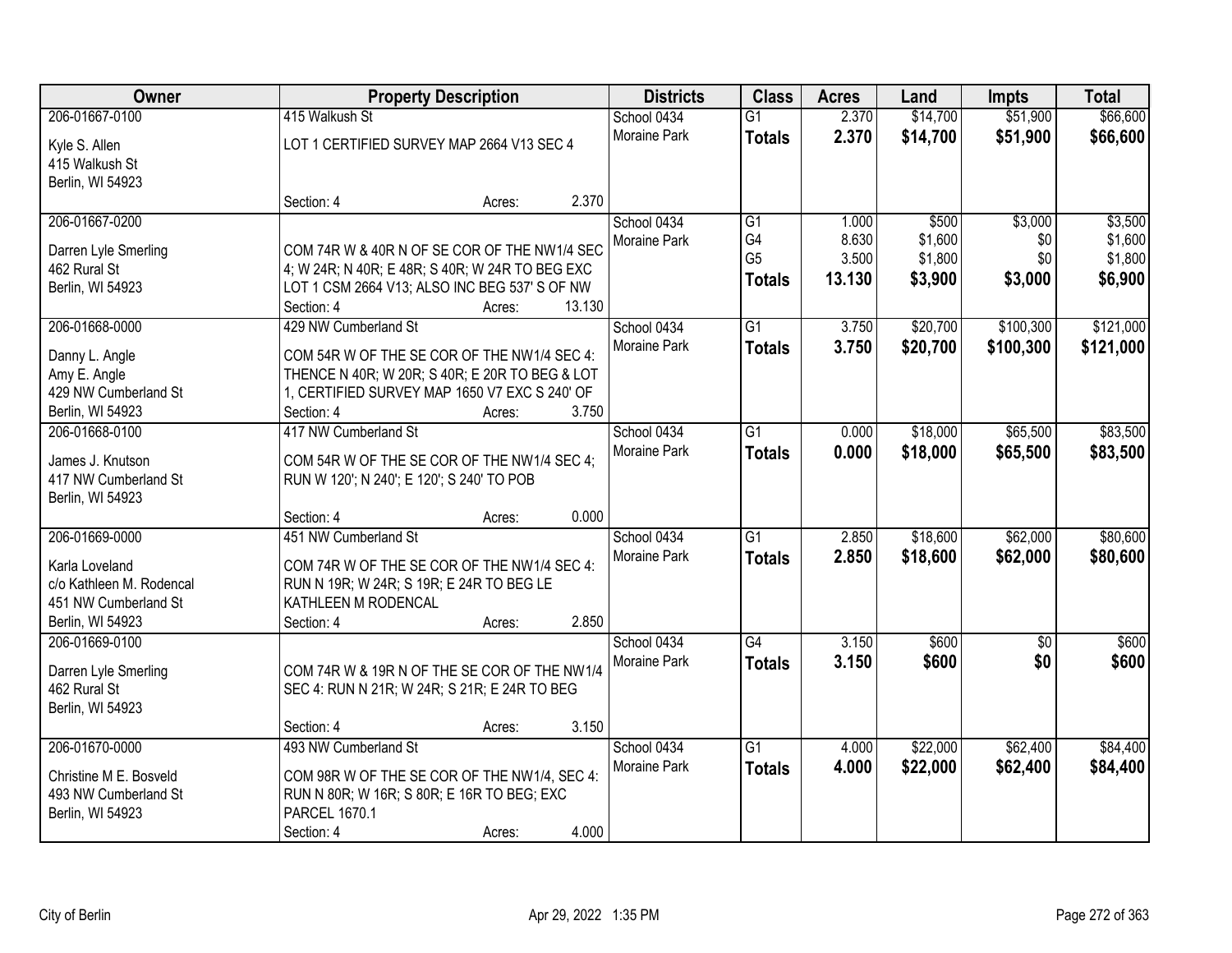| Owner                                                                            |                                                                                                                                                                                     | <b>Property Description</b> |        |                             | <b>Class</b>                           | <b>Acres</b>              | Land                            | <b>Impts</b>                  | <b>Total</b>                      |
|----------------------------------------------------------------------------------|-------------------------------------------------------------------------------------------------------------------------------------------------------------------------------------|-----------------------------|--------|-----------------------------|----------------------------------------|---------------------------|---------------------------------|-------------------------------|-----------------------------------|
| 206-01670-0100<br><b>Robert Peters</b><br>491 Walkush St<br>Berlin, WI 54923     | 491 Walkush St<br>LOT 1 CERTIFIED SURVEY MAP 2371 V11 SEC 4                                                                                                                         |                             |        | School 0434<br>Moraine Park | $\overline{G1}$<br><b>Totals</b>       | 3.871<br>3.871            | \$21,300<br>\$21,300            | \$81,600<br>\$81,600          | \$102,900<br>\$102,900            |
|                                                                                  | Section: 4                                                                                                                                                                          | Acres:                      | 3.871  |                             |                                        |                           |                                 |                               |                                   |
| 206-01671-0000<br>Thomas E. Rodaks<br>507 Walkush St<br>Berlin, WI 54923         | 507 Walkush St<br>COM 34R W & 40R N OF THE SE COR OF THE W1/2<br>OF THE NW1/4 SEC 4: THENCE N 40R; W 16R; S 40R;<br>E 16R TO BEG<br>Section: 4                                      | Acres:                      | 4.000  | School 0434<br>Moraine Park | $\overline{G1}$<br><b>Totals</b>       | 4.000<br>4.000            | \$22,000<br>\$22,000            | \$81,600<br>\$81,600          | \$103,600<br>\$103,600            |
| 206-01672-0000<br>Douglas J. Nighbor<br>531 NW Cumberland St<br>Berlin, WI 54923 | 511 NW Cumberland St<br>LOT 1 CERTIFIED SURVEY MAP 2830 V14<br>Section: 4                                                                                                           | Acres:                      | 3.600  | School 0434<br>Moraine Park | G1<br><b>Totals</b>                    | 3.600<br>3.600            | \$19,800<br>\$19,800            | \$0<br>\$0                    | \$19,800<br>\$19,800              |
| 206-01673-0000<br>Douglas J. Nighbor<br>531 NW Cumberland St<br>Berlin, WI 54923 | 531 NW Cumberland St<br>THE E 201' OF THE S 380' OF THE FOLLOWING: COM<br>SW COR OF THE NW1/4 SEC 4 THENCE N80R, E 30R<br>S 80R, W 30R TO POB<br>Section: 4                         | Acres:                      | 1.750  | School 0434<br>Moraine Park | G1<br><b>Totals</b>                    | 1.750<br>1.750            | \$14,400<br>\$14,400            | \$89,100<br>\$89,100          | \$103,500<br>\$103,500            |
| 206-01673-0100                                                                   | 569 NW Cumberland St<br>COM AT SW COR OF THE NW1/4 SEC 4 THENCE N<br>80R, E 30R, S 80R, W 30R TO POB EXC THE E 201' OF<br>THE S 380' THEREOF SUBJ TO 12' ESMT DESC IN<br>Section: 4 | Acres:                      | 13.250 | School 0434<br>Moraine Park | $\overline{G1}$<br>G4<br><b>Totals</b> | 1.250<br>12.000<br>13.250 | \$13,200<br>\$2,200<br>\$15,400 | \$163,900<br>\$0<br>\$163,900 | \$177,100<br>\$2,200<br>\$179,300 |
| 206-01674-0000<br>Colleen K. Caulfield<br>181 Jefferson St<br>Berlin, WI 54923   | 181 Jefferson St<br>COM 58R N & 32R E OF SW COR OF FRACT LOT 5: E<br>8R; S 8R; W 8R; N 8R TO BEG SEC 4<br>Section: 4                                                                |                             | 0.000  | School 0434<br>Moraine Park | $\overline{G1}$<br><b>Totals</b>       | 0.000<br>0.000            | \$18,300<br>\$18,300            | \$67,700<br>\$67,700          | \$86,000<br>\$86,000              |
| 206-01675-0000<br>Leland D. Heise<br>173 Jefferson St<br>Berlin, WI 54923        | 173 Jefferson St<br>COM AT NW COR BLK 126, TURNERS ADD: N 66'; W<br>66';N 99.07' TO POB: W 102.4'; N 66.13'; E 102.42'; S<br>66.04' TO BEG SEC 4<br>Section: 4                      | Acres:<br>Acres:            | 0.000  | School 0434<br>Moraine Park | $\overline{G1}$<br><b>Totals</b>       | 0.000<br>0.000            | \$11,900<br>\$11,900            | \$54,000<br>\$54,000          | \$65,900<br>\$65,900              |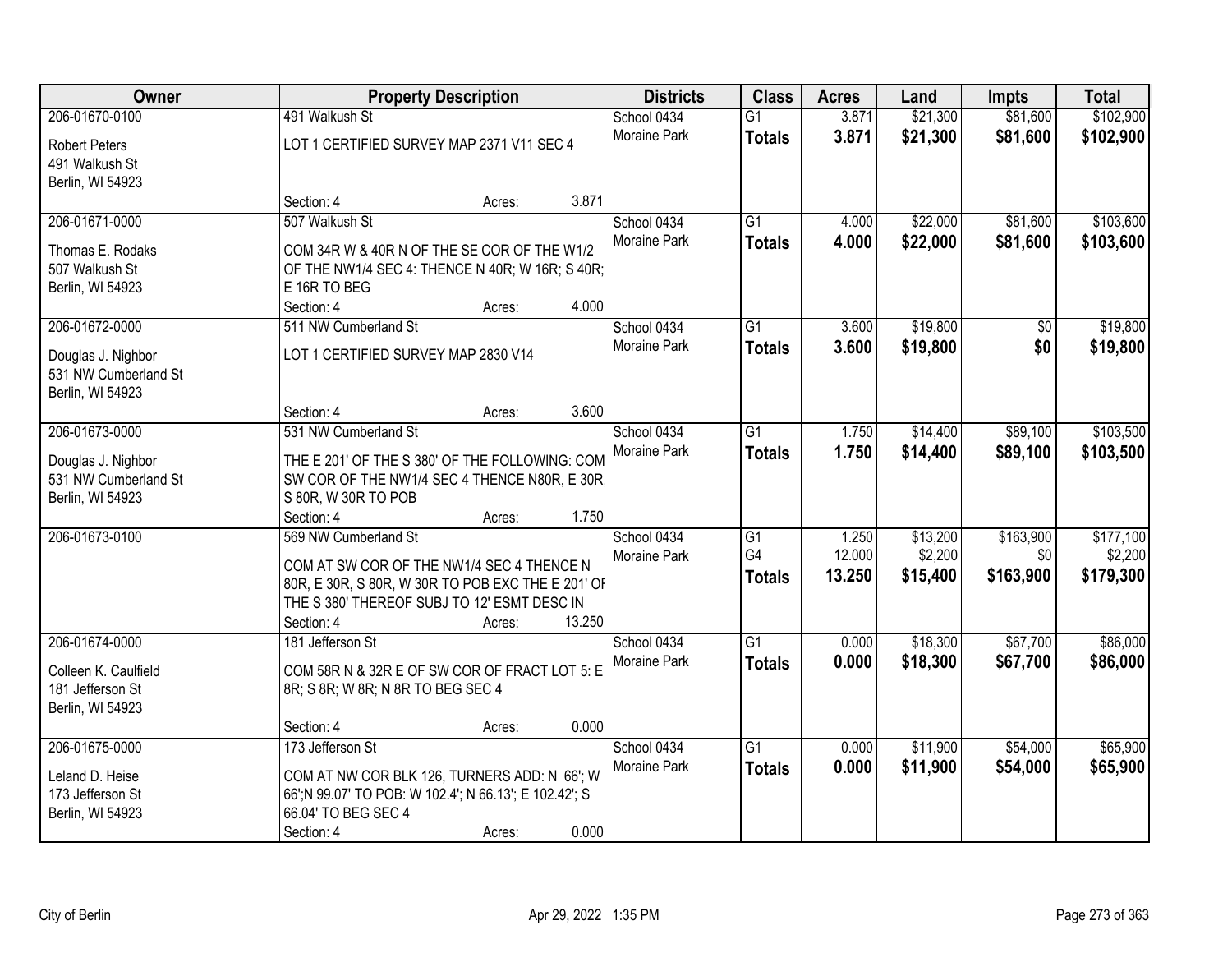| Owner                                                                      | <b>Property Description</b>                                                                                                                                                                    | <b>Districts</b>            | <b>Class</b>                     | <b>Acres</b>   | Land                 | <b>Impts</b>           | <b>Total</b>           |
|----------------------------------------------------------------------------|------------------------------------------------------------------------------------------------------------------------------------------------------------------------------------------------|-----------------------------|----------------------------------|----------------|----------------------|------------------------|------------------------|
| 206-01676-0000<br>Kirk D. Wilson<br>Jaimie M. Wilson                       | 399 Elm St<br>COM 40R N & 40R E OF SW COR OF FRACT LOT 5: W<br>8R; N 6R; E 8R; S 6R TO BEG SEC 4                                                                                               | School 0434<br>Moraine Park | $\overline{G1}$<br><b>Totals</b> | 0.000<br>0.000 | \$15,900<br>\$15,900 | \$58,700<br>\$58,700   | \$74,600<br>\$74,600   |
| 399 Elm St<br>Berlin, WI 54923                                             | 0.000<br>Section: 4<br>Acres:                                                                                                                                                                  |                             |                                  |                |                      |                        |                        |
| 206-01677-0000<br>Michael Hille<br>408 Monroe St<br>Berlin, WI 54923       | 408 Monroe St<br>COM 58R N & 32R E OF SW COR OF THE SE1/4 OF<br>THE SW1/4 SEC 4: THENCE S 120'; W 60'; N 120'; E 60<br>TO BEG<br>0.000<br>Section: 4<br>Acres:                                 | School 0434<br>Moraine Park | $\overline{G1}$<br><b>Totals</b> | 0.000<br>0.000 | \$12,100<br>\$12,100 | \$33,000<br>\$33,000   | \$45,100<br>\$45,100   |
| 206-01678-0000<br>Jennifer S. Fischer<br>414 Monroe St<br>Berlin, WI 54923 | 414 Monroe St<br>COM 58R N & 24R E OF SW COR OF THE SE1/4 OF<br>THE SW1/4 SEC 4: THENCE S 120'; E 72'; N 120'; W 72<br>TO BEG<br>Section: 4<br>0.000<br>Acres:                                 | School 0434<br>Moraine Park | G1<br><b>Totals</b>              | 0.000<br>0.000 | \$14,000<br>\$14,000 | \$51,800<br>\$51,800   | \$65,800<br>\$65,800   |
| 206-01679-0000<br>Darran L. Dutcher<br>415 Elm St<br>Berlin, WI 54923      | 415 Elm St<br>COM 40R N & 24R E OF THE SE1/4 OF THE SW1/4<br>SEC 4: THENCE N 177'; E 132'; S 177'; W 132' TO BEG<br>0.000<br>Section: 4<br>Acres:                                              | School 0434<br>Moraine Park | G1<br><b>Totals</b>              | 0.000<br>0.000 | \$21,100<br>\$21,100 | \$80,200<br>\$80,200   | \$101,300<br>\$101,300 |
| 206-01680-0000<br>Wayne A. Schultz<br>421 Elm St<br>Berlin, WI 54923       | 421 Elm St<br>COM 40R N & 20R E OF THE SW COR OF THE SE1/4<br>OF THE SW1/4 SEC 4: RUN E 4R; N 10R; W 4R; S 10R<br>TO BEG & COM 18R E & 40R N OF THE SW COR OF<br>Section: 4<br>0.000<br>Acres: | School 0434<br>Moraine Park | $\overline{G1}$<br><b>Totals</b> | 0.000<br>0.000 | \$17,400<br>\$17,400 | \$51,000<br>\$51,000   | \$68,400<br>\$68,400   |
| 206-01680-0100<br>Austin A. Reyes<br>434 Monroe St<br>Berlin, WI 54923     | COM 16R E & 40R N OF THE SW COR OF THE SE1/4<br>OF THE SW1/4 SEC 4; THENCE N 10R TO POB;<br>THENCE E 8R; N 8R; W 8R; S 8R TO POB<br>0.000<br>Section: 4<br>Acres:                              | School 0434<br>Moraine Park | $\overline{G1}$<br><b>Totals</b> | 0.000<br>0.000 | \$5,400<br>\$5,400   | $\overline{50}$<br>\$0 | \$5,400<br>\$5,400     |
| 206-01681-0000<br>Austin A. Reyes<br>434 Monroe St<br>Berlin, WI 54923     | 434 Monroe St<br>COM 50R N & 144'10" E OF SW COR OF FRACT LOT<br>5: N 132'; E 119'2"; S 132'; W 119'2" TO BEG SEC 4<br>0.000<br>Section: 4<br>Acres:                                           | School 0434<br>Moraine Park | $\overline{G1}$<br><b>Totals</b> | 0.000<br>0.000 | \$20,400<br>\$20,400 | \$65,800<br>\$65,800   | \$86,200<br>\$86,200   |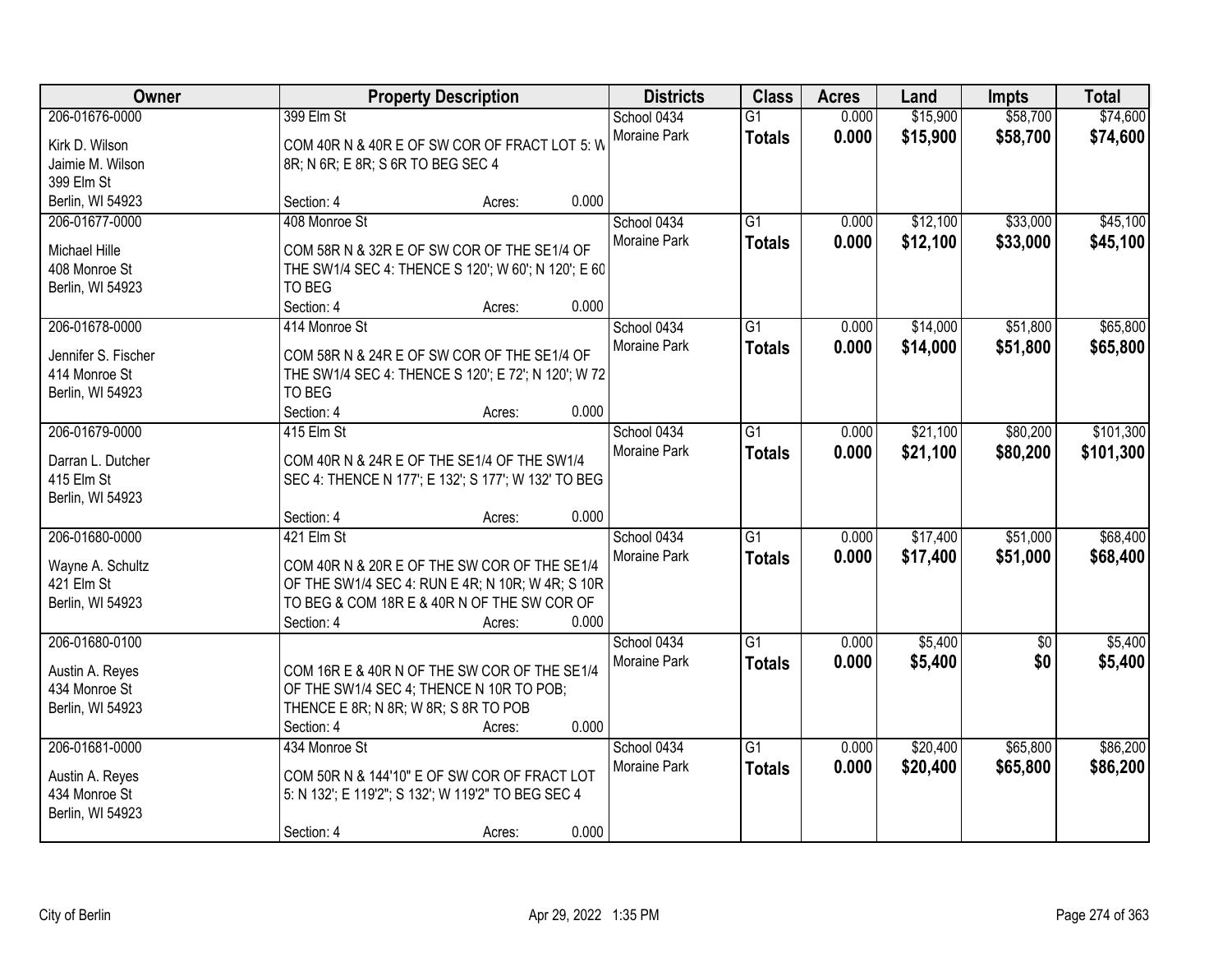| Owner                                                                                     | <b>Property Description</b>                                                              |                                                                                                                                                               | <b>Districts</b>                     | <b>Class</b>                     | <b>Acres</b>   | Land                 | <b>Impts</b>         | <b>Total</b>           |
|-------------------------------------------------------------------------------------------|------------------------------------------------------------------------------------------|---------------------------------------------------------------------------------------------------------------------------------------------------------------|--------------------------------------|----------------------------------|----------------|----------------------|----------------------|------------------------|
| 206-01682-0000<br><b>Brandt Ewald</b><br>184 N Kossuth St<br>Berlin, WI 54923             | 184 N Kossuth St                                                                         | COM 825' N & 25'8" E OF SW COR OF FRACT LOT 5:<br>N 132'; E 119'2"; S 132'; W 119'2" TO BEG SEC 4                                                             | School 0434<br>Moraine Park          | $\overline{G1}$<br><b>Totals</b> | 0.000<br>0.000 | \$17,300<br>\$17,300 | \$88,500<br>\$88,500 | \$105,800<br>\$105,800 |
|                                                                                           | Section: 4                                                                               | Acres:                                                                                                                                                        | 0.000                                |                                  |                |                      |                      |                        |
| 206-01683-0000<br>Joseph A. Stemler II<br>447 Elm St<br>Berlin, WI 54923                  | 447 Elm St<br>10R; E 16R; S 10R; W 16R TO BEG; EXC E 90'<br><b>THEREOF</b><br>Section: 4 | COM 40R N OF SW COR OF FRACT LOT 5 SEC 4: N<br>Acres:                                                                                                         | School 0434<br>Moraine Park<br>0.000 | $\overline{G1}$<br><b>Totals</b> | 0.000<br>0.000 | \$22,000<br>\$22,000 | \$56,100<br>\$56,100 | \$78,100<br>\$78,100   |
| 206-01683-0100<br>Nathan J. Jorgensen<br>437 Elm St<br>Berlin, WI 54923                   | 437 Elm St<br>Section: 4                                                                 | COM 40R N & 16R E OF FRACT LOT 5 IN THE SW1/4<br>OF SEC 4: RUN N 10R; W 90'; S 10R; E 90 ' TO BEG &<br>COM 16R E & 40R N OF THE SW COR OF THE SE1/4<br>Acres: | School 0434<br>Moraine Park<br>0.000 | $\overline{G1}$<br><b>Totals</b> | 0.000<br>0.000 | \$19,700<br>\$19,700 | \$92,000<br>\$92,000 | \$111,700<br>\$111,700 |
| 206-01684-0000<br>Joseph P. Gonyo<br>Debra A. Gonyo<br>358 E Noyes St<br>Berlin, WI 54923 | 450 Webster St<br>ROAD; S 75' TO BEG<br>Section: 4                                       | COM 189' N OF THE SW COR OF THE SE1/4 OF THE<br>SW1/4 SEC 4: THENCE E 8R; N 75'; W 8R TO CEN OF<br>Acres:                                                     | School 0434<br>Moraine Park<br>0.000 | $\overline{G1}$<br><b>Totals</b> | 0.000<br>0.000 | \$13,100<br>\$13,100 | \$29,900<br>\$29,900 | \$43,000<br>\$43,000   |
| 206-01685-0000<br>Melissa K. Wojtowicz<br>447 Broadway St<br>Berlin, WI 54923             | 447 Broadway St<br>4: E 8R; N 189'; W 8R; S 189' TO BEG<br>Section: 4                    | COM AT SW COR OF THE SE1/4 OF THE SW1/4 SEC<br>Acres:                                                                                                         | School 0434<br>Moraine Park<br>0.000 | $\overline{G1}$<br><b>Totals</b> | 0.000<br>0.000 | \$21,700<br>\$21,700 | \$90,500<br>\$90,500 | \$112,200<br>\$112,200 |
| 206-01686-0000<br>Eric M. Brown<br>301 N Kossuth St<br>Berlin, WI 54923                   | 337 N Kossuth St<br>N 11.5R; E 20R TO BEG SEC 4<br>Section: 4                            | COM AT NW COR OF FRACT LOT 6: S 11.5R; W 20R;<br>Acres:                                                                                                       | School 0434<br>Moraine Park<br>0.000 | $\overline{G1}$<br><b>Totals</b> | 0.000<br>0.000 | \$21,800<br>\$21,800 | \$44,200<br>\$44,200 | \$66,000<br>\$66,000   |
| 206-01687-0000<br>Donald J. Knaak<br>315 N Kossuth St<br>Berlin, WI 54923                 | 315 N Kossuth St<br>20R; N 12R; E 20R TO BEG SEC 4<br>Section: 4                         | COM 11.5R S OF NW COR OF FRACT LOT 6: S 12R; W<br>Acres:                                                                                                      | School 0434<br>Moraine Park<br>0.000 | $\overline{G1}$<br><b>Totals</b> | 0.000<br>0.000 | \$21,700<br>\$21,700 | \$55,000<br>\$55,000 | \$76,700<br>\$76,700   |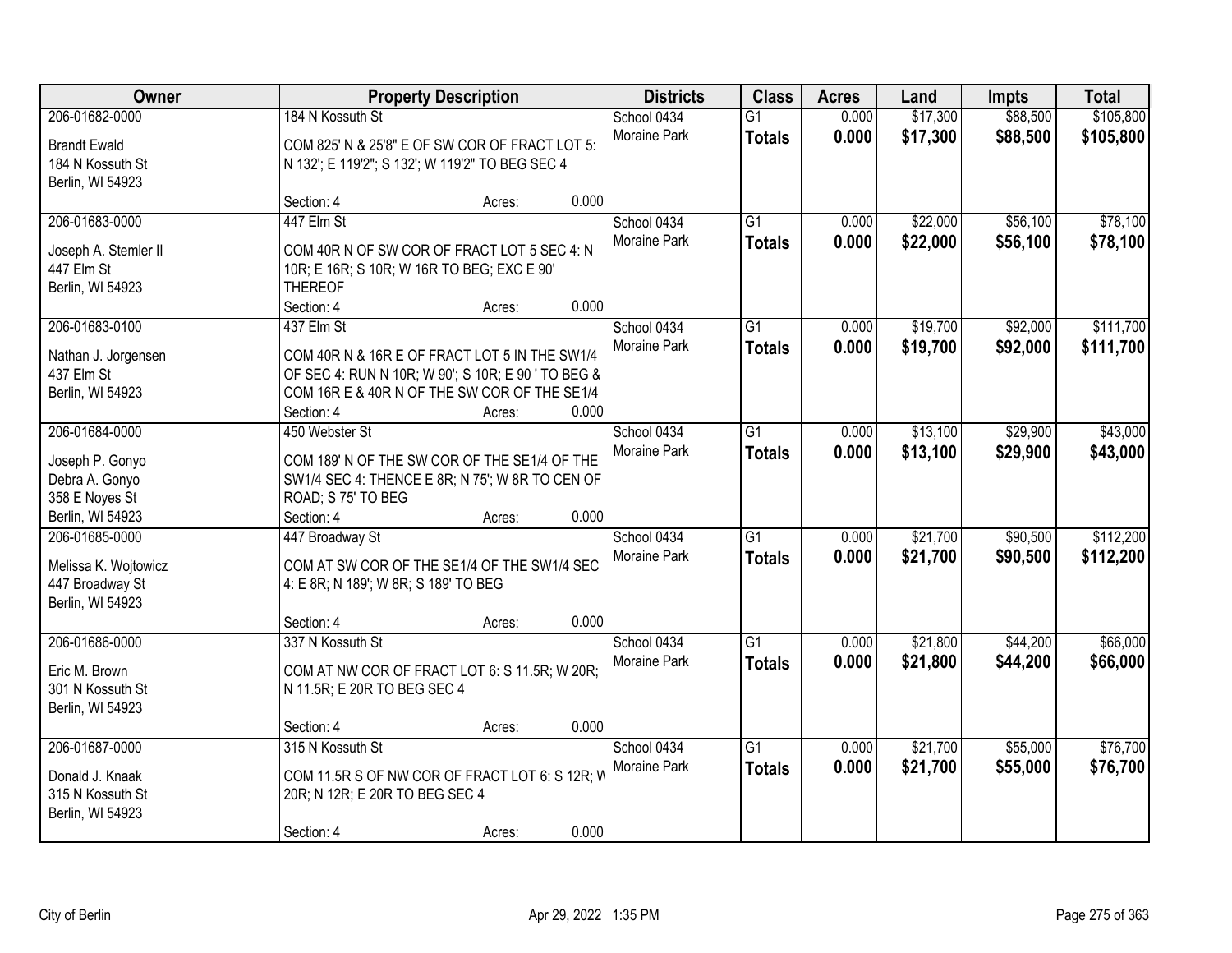| Owner                          |                                                 | <b>Property Description</b> |       | <b>Districts</b> | <b>Class</b>    | <b>Acres</b> | Land     | <b>Impts</b>    | <b>Total</b> |
|--------------------------------|-------------------------------------------------|-----------------------------|-------|------------------|-----------------|--------------|----------|-----------------|--------------|
| 206-01688-0000                 | 301 N Kossuth St                                |                             |       | School 0434      | $\overline{G1}$ | 0.000        | \$18,900 | \$74,300        | \$93,200     |
| Michael T. Brown               | COM 23.5R S OF NW COR OF FRACT LOT 6: S 7R; W   |                             |       | Moraine Park     | <b>Totals</b>   | 0.000        | \$18,900 | \$74,300        | \$93,200     |
| Mary E. Brown                  | 20R; N 7R; E 20R TO BEG SEC 4                   |                             |       |                  |                 |              |          |                 |              |
| 301 N Kossuth St               |                                                 |                             |       |                  |                 |              |          |                 |              |
| Berlin, WI 54923               | Section: 4                                      | Acres:                      | 0.000 |                  |                 |              |          |                 |              |
| 206-01689-0000                 | 293 N Kossuth St                                |                             |       | School 0434      | $\overline{G1}$ | 0.000        | \$17,400 | \$64,800        | \$82,200     |
|                                |                                                 |                             |       | Moraine Park     | <b>Totals</b>   | 0.000        | \$17,400 | \$64,800        | \$82,200     |
| Bryce A. Congdon               | COM 30.5R S OF NW COR OF FRACT LOT 6: W 20R; \$ |                             |       |                  |                 |              |          |                 |              |
| 293 N Kossuth St               | 100'; E 20R; N 100' TO BEG SEC 4                |                             |       |                  |                 |              |          |                 |              |
| Berlin, WI 54923               |                                                 |                             | 0.000 |                  |                 |              |          |                 |              |
|                                | Section: 4                                      | Acres:                      |       |                  |                 |              |          |                 |              |
| 206-01690-0000                 | 279 N Kossuth St                                |                             |       | School 0434      | G1              | 0.000        | \$21,400 | \$89,000        | \$110,400    |
| Linda L Seaman Revocable Trust | COM 6031/4' S OF NW COR OF FRACT LOT 6: RUN W   |                             |       | Moraine Park     | <b>Totals</b>   | 0.000        | \$21,400 | \$89,000        | \$110,400    |
| 279 N Kossuth St               | 20R; S 155.75'; E 20R; N 155.75' TO BEG SEC 4   |                             |       |                  |                 |              |          |                 |              |
| Berlin, WI 54923               |                                                 |                             |       |                  |                 |              |          |                 |              |
|                                | Section: 4                                      | Acres:                      | 0.000 |                  |                 |              |          |                 |              |
| 206-01691-0000                 | 269 N Kossuth St                                |                             |       | School 0434      | G1              | 0.000        | \$21,700 | \$62,000        | \$83,700     |
| Donald N. Konen                | COM 46R S OF NW COR OF FRACT LOT 6: S 10R; W    |                             |       | Moraine Park     | <b>Totals</b>   | 0.000        | \$21,700 | \$62,000        | \$83,700     |
| Vicki J. Konen                 | 20R; N 10R; E 20R TO BEG SEC 4                  |                             |       |                  |                 |              |          |                 |              |
| 269 N Kossuth St               |                                                 |                             |       |                  |                 |              |          |                 |              |
| Berlin, WI 54923               | Section: 4                                      | Acres:                      | 0.000 |                  |                 |              |          |                 |              |
| 206-01692-0000                 |                                                 |                             |       | School 0434      | $\overline{G1}$ | 9.540        | \$13,100 | $\overline{50}$ | \$13,100     |
|                                |                                                 |                             |       | Moraine Park     | <b>Totals</b>   | 9.540        | \$13,100 | \$0             | \$13,100     |
| John C. Resop Jr               | LOT 1 CERTIFIED SURVEY MAP 584 V2 SEC 4         |                             |       |                  |                 |              |          |                 |              |
| Sandra L. Resop                |                                                 |                             |       |                  |                 |              |          |                 |              |
| 544 NW Cumberland St           |                                                 |                             |       |                  |                 |              |          |                 |              |
| Berlin, WI 54923               | Section: 4                                      | Acres:                      | 9.540 |                  |                 |              |          |                 |              |
| 206-01692-0100                 |                                                 |                             |       | School 0434      | $\overline{G1}$ | 1.400        | \$2,800  | $\overline{50}$ | \$2,800      |
| Eric M. Brown                  | COM 367.94' W & 33' N OF THE NW COR OF BLK 196  |                             |       | Moraine Park     | <b>Totals</b>   | 1.400        | \$2,800  | \$0             | \$2,800      |
| 301 N Kossuth St               | OF CAPRONS ADD: RUN W 134.55'; S 485.98'; E     |                             |       |                  |                 |              |          |                 |              |
| Berlin, WI 54923               | 134.55'; N TO BEG SEC 4                         |                             |       |                  |                 |              |          |                 |              |
|                                | Section: 4                                      | Acres:                      | 1.400 |                  |                 |              |          |                 |              |
| 206-01693-0000                 | 544 NW Cumberland St                            |                             |       | School 0434      | $\overline{G1}$ | 6.000        | \$13,600 | \$131,000       | \$144,600    |
|                                |                                                 |                             |       | Moraine Park     | <b>Totals</b>   | 6.000        | \$13,600 | \$131,000       | \$144,600    |
| John C. Resop Jr               | COM 80R N OF SW COR OF SEC 4: N 50R; E 30R; S   |                             |       |                  |                 |              |          |                 |              |
| Sandra L. Resop                | 30R; E 10R; S 60R; W 17R; N 40R; W 23R TO BEG;  |                             |       |                  |                 |              |          |                 |              |
| 544 NW Cumberland St           | EXC PARCELS 1693.1 & 1693.2 & EXC THAT PART     |                             |       |                  |                 |              |          |                 |              |
| Berlin, WI 54923               | Section: 4                                      | Acres:                      | 6.000 |                  |                 |              |          |                 |              |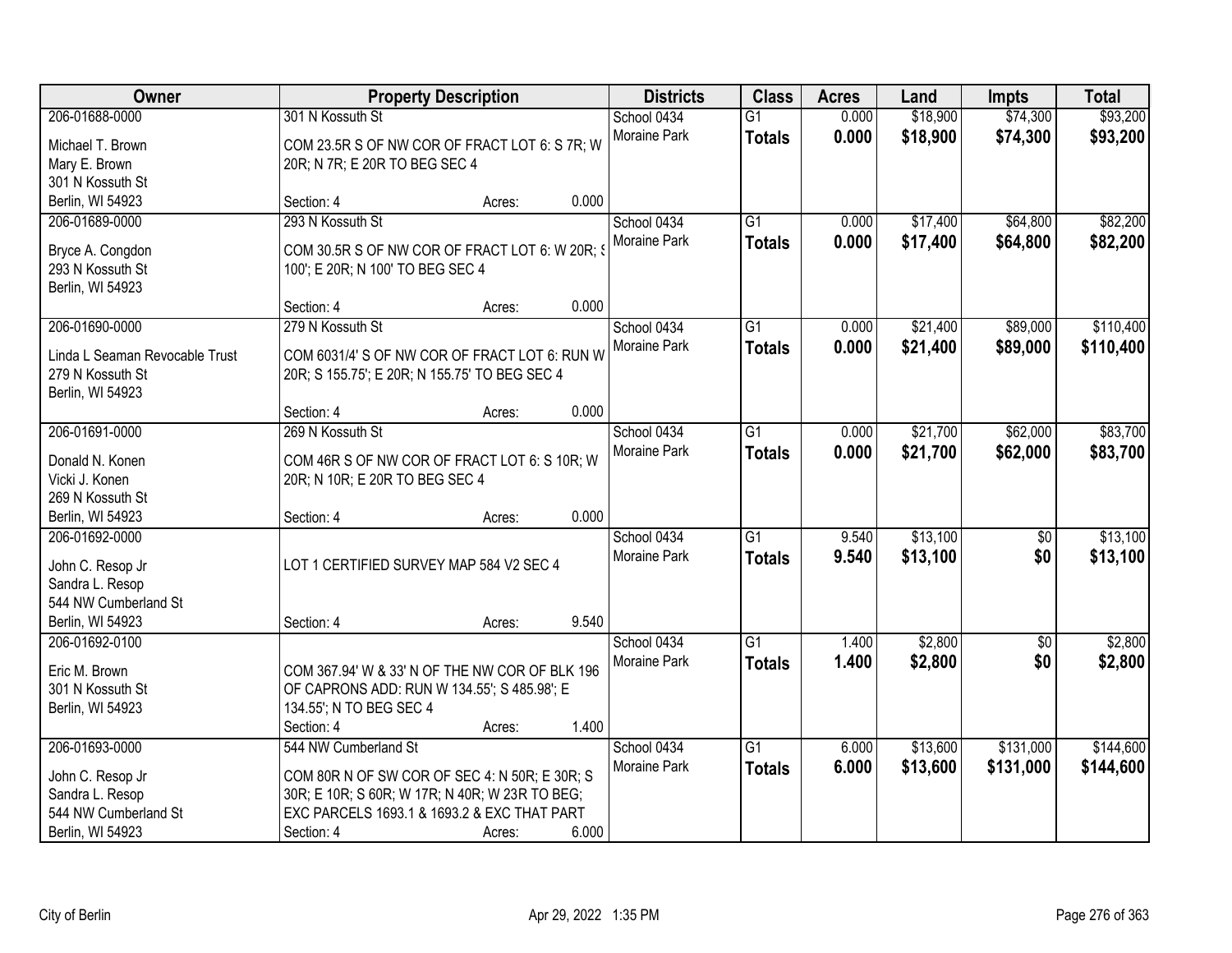| Owner                                |                                                                                           | <b>Property Description</b> |       | <b>Districts</b> | <b>Class</b>    | <b>Acres</b> | Land     | <b>Impts</b>    | <b>Total</b> |
|--------------------------------------|-------------------------------------------------------------------------------------------|-----------------------------|-------|------------------|-----------------|--------------|----------|-----------------|--------------|
| 206-01693-0100                       | 165 Smith St                                                                              |                             |       | School 0434      | $\overline{G1}$ | 0.000        | \$17,500 | \$108,900       | \$126,400    |
| Jeffrey J. Wasniak                   | LOT 1 CERTIFIED SURVEY MAP 785 V3 SEC 4                                                   |                             |       | Moraine Park     | <b>Totals</b>   | 0.000        | \$17,500 | \$108,900       | \$126,400    |
| Sophie M. Wasniak                    |                                                                                           |                             |       |                  |                 |              |          |                 |              |
| 165 Smith St                         |                                                                                           |                             |       |                  |                 |              |          |                 |              |
| Berlin, WI 54923                     | Section: 4                                                                                | Acres:                      | 0.000 |                  |                 |              |          |                 |              |
| 206-01693-0200                       |                                                                                           |                             |       | School 0434      | $\overline{X4}$ | 1.355        | \$0      | $\overline{50}$ | \$0          |
| City Of Berlin                       | CERTIFIED SURVEY MAPS 793 & 794 V3 SEC 4                                                  |                             |       | Moraine Park     | <b>Totals</b>   | 1.355        | \$0      | \$0             | \$0          |
| 108 N Capron St                      |                                                                                           |                             |       |                  |                 |              |          |                 |              |
| Berlin, WI 54923                     |                                                                                           |                             |       |                  |                 |              |          |                 |              |
|                                      | Section: 4                                                                                | Acres:                      | 1.355 |                  |                 |              |          |                 |              |
| 206-01694-0000                       | 263 N Kossuth St                                                                          |                             |       | School 0434      | $\overline{G1}$ | 6.420        | \$14,900 | \$90,800        | \$105,700    |
|                                      |                                                                                           |                             |       | Moraine Park     | <b>Totals</b>   | 6.420        | \$14,900 | \$90,800        | \$105,700    |
| Gerald T. Felix<br>263 N Kossuth St  | LOT 2 CERTIFIED SURVEY MAP 630 V3 SEC 4; EXC<br>PARCEL 1694.2 SUBJ TO D/W & UTILITY ESMTS |                             |       |                  |                 |              |          |                 |              |
| Berlin, WI 54923                     | DESC DOC #380674                                                                          |                             |       |                  |                 |              |          |                 |              |
|                                      | Section: 4                                                                                | Acres:                      | 6.420 |                  |                 |              |          |                 |              |
| 206-01694-0100                       | 265 N Kossuth St                                                                          |                             |       | School 0434      | $\overline{G1}$ | 1.540        | \$13,600 | \$59,000        | \$72,600     |
|                                      |                                                                                           |                             |       | Moraine Park     | <b>Totals</b>   | 1.540        | \$13,600 | \$59,000        | \$72,600     |
| Gerald R. Beuthin                    | LOT 1 CERTIFIED SURVEY MAP 630 V3 SEC 4 TOG                                               |                             |       |                  |                 |              |          |                 |              |
| Margaret Beuthin                     | W/D/W & UTILITY ESMTS DESC DOC#380674                                                     |                             |       |                  |                 |              |          |                 |              |
| 265 N Kossuth St<br>Berlin, WI 54923 | Section: 4                                                                                | Acres:                      | 1.540 |                  |                 |              |          |                 |              |
| 206-01694-0200                       | 237 N Kossuth St                                                                          |                             |       | School 0434      | $\overline{G1}$ | 1.540        | \$19,400 | \$91,500        | \$110,900    |
|                                      |                                                                                           |                             |       | Moraine Park     | <b>Totals</b>   | 1.540        | \$19,400 | \$91,500        | \$110,900    |
| Alan J. White                        | THE S 1.54 ACRES (M/L) OF LOT 2 CERTIFIED                                                 |                             |       |                  |                 |              |          |                 |              |
| Donna J. White                       | SURVEY MAP 630 V3                                                                         |                             |       |                  |                 |              |          |                 |              |
| 237 N Kossuth St                     |                                                                                           |                             |       |                  |                 |              |          |                 |              |
| Berlin, WI 54923                     | Section: 4                                                                                | Acres:                      | 1.540 |                  |                 |              |          |                 |              |
| 206-01695-0000                       |                                                                                           |                             |       | School 0434      | $\overline{G1}$ | 2.000        | \$5,000  | $\overline{50}$ | \$5,000      |
| Patricia L Gonyo Living Trust        | COM 8.5R W OF NE COR OF LOT 4 REAS & BUCKS                                                |                             |       | Moraine Park     | <b>Totals</b>   | 2.000        | \$5,000  | \$0             | \$5,000      |
| 213 Smith St                         | ADD: N 32R; W 10R; S 32R; E 10R TO BEG                                                    |                             |       |                  |                 |              |          |                 |              |
| Berlin, WI 54923                     |                                                                                           |                             |       |                  |                 |              |          |                 |              |
|                                      | Section: 4                                                                                | Acres:                      | 2.000 |                  |                 |              |          |                 |              |
| 206-01696-0100                       | 183 Rease St                                                                              |                             |       | School 0434      | $\overline{G1}$ | 2.100        | \$20,200 | \$207,500       | \$227,700    |
|                                      | REAS & BUCKS ADD E1/2 LOT 4, BLK 39; ALSO BEG                                             |                             |       | Moraine Park     | <b>Totals</b>   | 2.100        | \$20,200 | \$207,500       | \$227,700    |
|                                      | 1.5R E OF NE COR OF LOT 4 REAS & BUCKS ADD: N                                             |                             |       |                  |                 |              |          |                 |              |
|                                      | 32R; W 10R; S 32R; E 10R TO BEG                                                           |                             |       |                  |                 |              |          |                 |              |
|                                      | Section: 4                                                                                | Acres:                      | 2.100 |                  |                 |              |          |                 |              |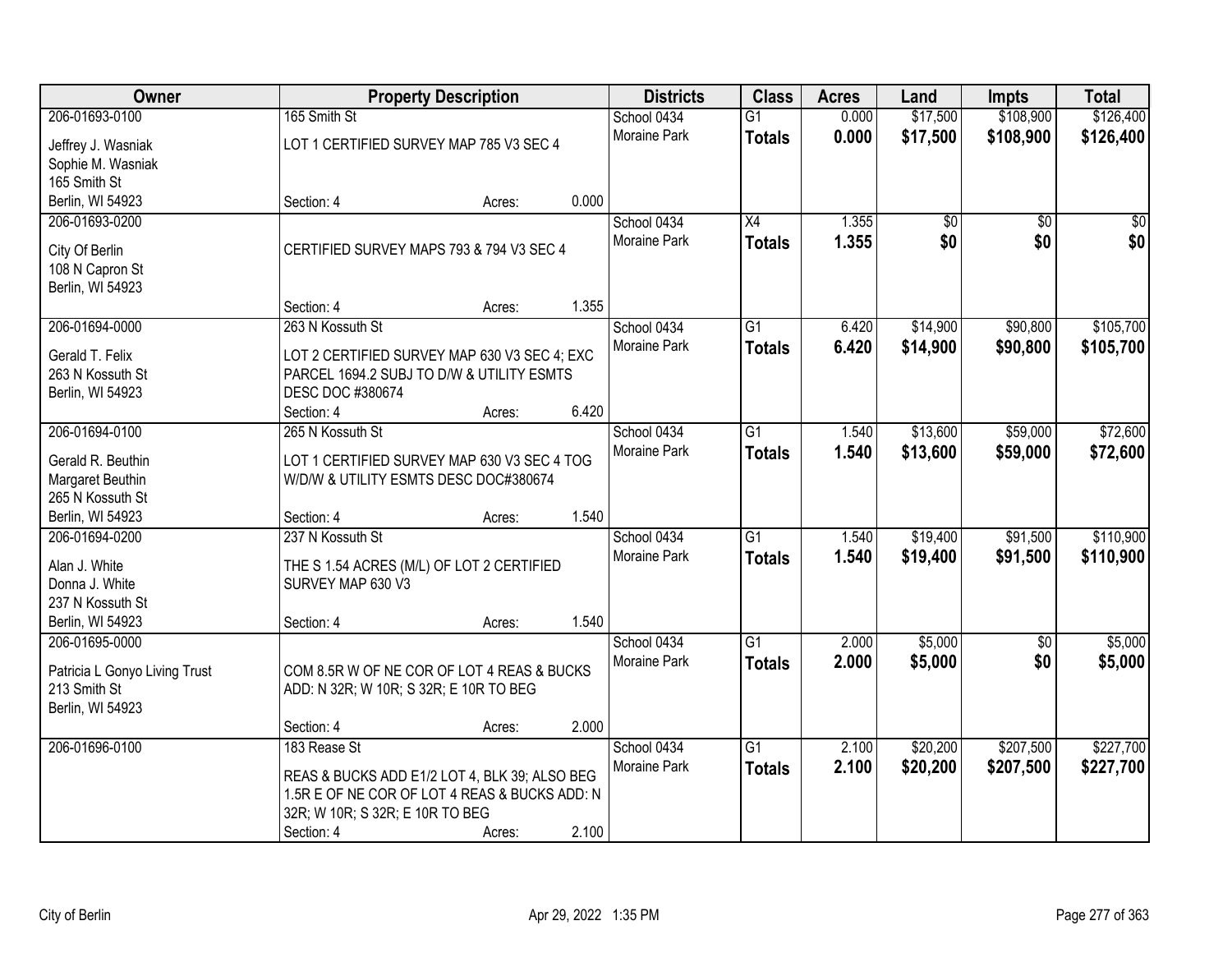| Owner                                                                           |                                                                                                                  | <b>Property Description</b> |       | <b>Districts</b>                   | <b>Class</b>                     | <b>Acres</b>   | Land                 | <b>Impts</b>         | <b>Total</b>         |
|---------------------------------------------------------------------------------|------------------------------------------------------------------------------------------------------------------|-----------------------------|-------|------------------------------------|----------------------------------|----------------|----------------------|----------------------|----------------------|
| 206-01697-0000<br>Joseph A. Stemler II<br>447 Elm St<br>Berlin, WI 54923        | 217 N Kossuth St<br>COM 1232.5' N OF THE SW COR OF FRACT LOT 5:<br>RUN N 231.38'; W 20R; S 231.38'; E 20R TO BEG |                             |       | School 0434<br>Moraine Park        | $\overline{G1}$<br><b>Totals</b> | 0.000<br>0.000 | \$22,600<br>\$22,600 | \$48,300<br>\$48,300 | \$70,900<br>\$70,900 |
|                                                                                 | Section: 4                                                                                                       | Acres:                      | 0.000 |                                    |                                  |                |                      |                      |                      |
| 206-01698-0000<br><b>William Dennis</b><br>207 N Kossuth St<br>Berlin, WI 54923 | 207 N Kossuth St<br>COM 13R S OF NW COR OF FRACT LOT 5: N 127'; W<br>20R; S 127'; E 20R TO BEG                   |                             |       | School 0434<br>Moraine Park        | $\overline{G1}$<br><b>Totals</b> | 0.000<br>0.000 | \$19,600<br>\$19,600 | \$64,400<br>\$64,400 | \$84,000<br>\$84,000 |
|                                                                                 | Section: 4                                                                                                       | Acres:                      | 0.000 |                                    |                                  |                |                      |                      |                      |
| 206-01699-0000<br>Keith W. Peters<br>Lynne M. Peters<br>193 N Kossuth St        | 193 N Kossuth St<br>LOT 1 CERTIFIED SURVEY MAP 138 V1 SEC 4                                                      |                             |       | School 0434<br>Moraine Park        | G1<br><b>Totals</b>              | 1.350<br>1.350 | \$21,400<br>\$21,400 | \$37,900<br>\$37,900 | \$59,300<br>\$59,300 |
| Berlin, WI 54923                                                                | Section: 4                                                                                                       | Acres:                      | 1.350 |                                    |                                  |                |                      |                      |                      |
| 206-01700-0000<br>Mark A. Hanson<br>730 Woodfield Ct<br>Neenah, WI 54956        | 180 Rease St<br>COM 25R S & 11R W OF NW COR OF FRACT LOT 5: V<br>9R; S 4R 10'; E 9R; N 4R 10' TO BEG SEC 4       |                             |       | School 0434<br>Moraine Park        | G1<br><b>Totals</b>              | 0.000<br>0.000 | \$15,000<br>\$15,000 | \$33,300<br>\$33,300 | \$48,300<br>\$48,300 |
|                                                                                 | Section: 4                                                                                                       | Acres:                      | 0.000 |                                    |                                  |                |                      |                      |                      |
| 206-01701-0000<br>Jeffrey A. Astrach<br>181 N Kossuth St<br>Berlin, WI 54923    | 181 N Kossuth St<br>LOT 2 CERTIFIED SURVEY MAP 138 V1 SEC 4                                                      |                             |       | School 0434<br><b>Moraine Park</b> | $\overline{G1}$<br><b>Totals</b> | 0.000<br>0.000 | \$19,000<br>\$19,000 | \$48,100<br>\$48,100 | \$67,100<br>\$67,100 |
|                                                                                 | Section: 4                                                                                                       | Acres:                      | 0.000 |                                    |                                  |                |                      |                      |                      |
| 206-01702-0000<br>Jeffrey R. Kapp<br>c/o Vilas Kapp<br>475 Elm St               | 475 Elm St<br>LOT 4, CERTIFIED SURVEY MAP 138 V1 SEC 4LE<br><b>MARY JANE KAPP</b>                                |                             |       | School 0434<br>Moraine Park        | $\overline{G1}$<br><b>Totals</b> | 0.000<br>0.000 | \$22,000<br>\$22,000 | \$53,500<br>\$53,500 | \$75,500<br>\$75,500 |
| Berlin, WI 54923                                                                | Section: 4                                                                                                       | Acres:                      | 0.000 |                                    |                                  |                |                      |                      |                      |
| 206-01702-0100<br>Enrique Botello<br>465 Elm St<br>Berlin, WI 54923             | 465 Elm St<br>THE W1/2 OF LOT 3 CERTIFIED SURVEY MAP 138 V1<br>SEC <sub>4</sub><br>Section: 4                    | Acres:                      | 0.000 | School 0434<br>Moraine Park        | $\overline{G1}$<br><b>Totals</b> | 0.000<br>0.000 | \$13,700<br>\$13,700 | \$68,900<br>\$68,900 | \$82,600<br>\$82,600 |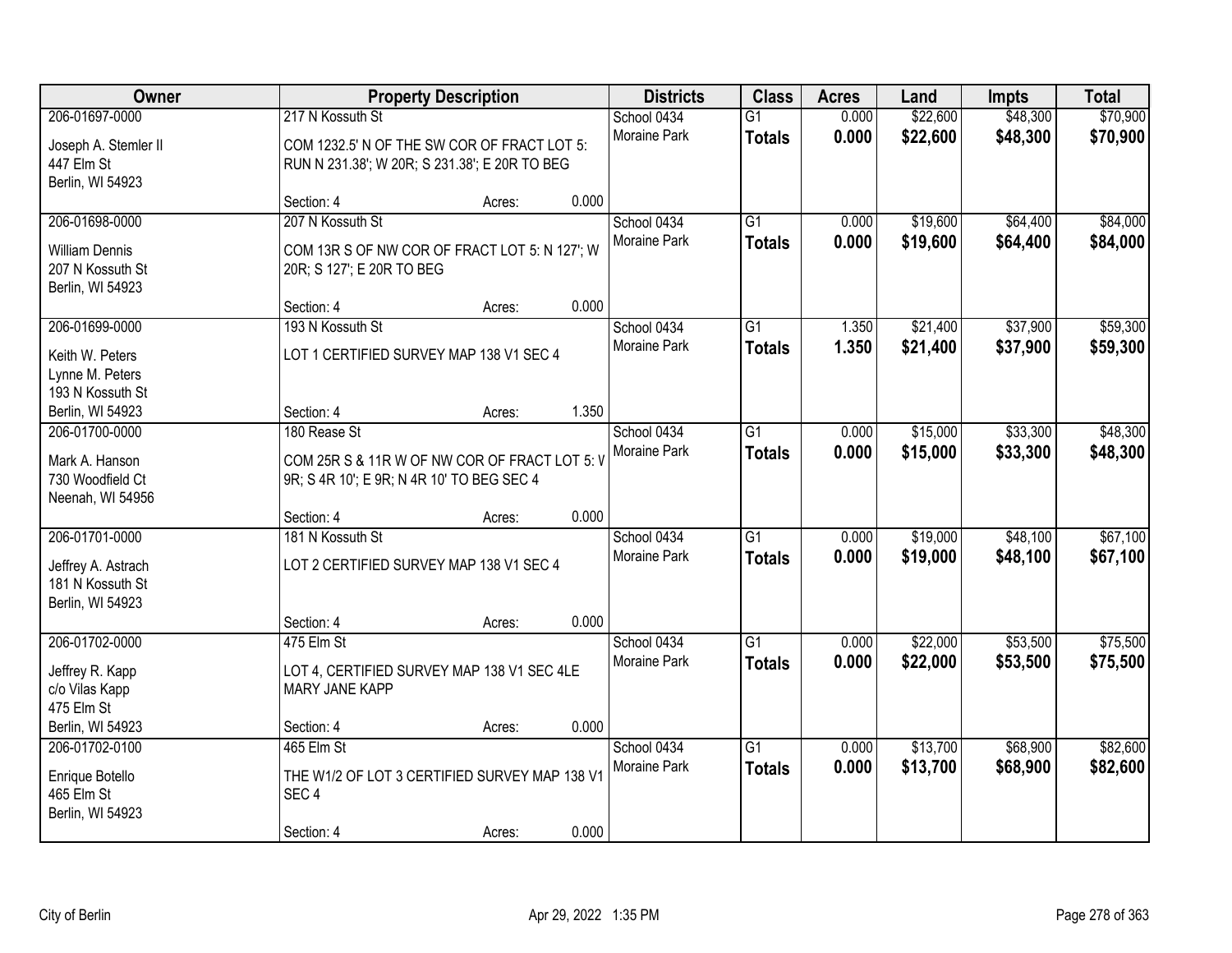| Owner                                                      |                                                                   | <b>Property Description</b> |        | <b>Districts</b>                   | <b>Class</b>                     | <b>Acres</b>     | Land                 | <b>Impts</b>           | <b>Total</b>           |
|------------------------------------------------------------|-------------------------------------------------------------------|-----------------------------|--------|------------------------------------|----------------------------------|------------------|----------------------|------------------------|------------------------|
| 206-01702-0200                                             | 163 N Kossuth St                                                  |                             |        | School 0434                        | $\overline{G1}$                  | 0.000            | \$13,700             | \$70,500               | \$84,200               |
| Gregory J. Wallace<br>163 N Kossuth St<br>Berlin, WI 54923 | THE E1/2 OF LOT 3 CERTIFIED SURVEY MAP 138 V1<br>SEC <sub>4</sub> |                             |        | Moraine Park                       | <b>Totals</b>                    | 0.000            | \$13,700             | \$70,500               | \$84,200               |
|                                                            | Section: 4                                                        | Acres:                      | 0.000  |                                    |                                  |                  |                      |                        |                        |
| 206-01703-0000<br>Patricia L Gonyo Living Trust            | 213 Smith St<br>LOT 1 CERTIFIED SURVEY MAP 2070 V9 SEC 4          |                             |        | School 0434<br><b>Moraine Park</b> | $\overline{G1}$<br><b>Totals</b> | 12.431<br>12.431 | \$30,800<br>\$30,800 | \$184,800<br>\$184,800 | \$215,600<br>\$215,600 |
| 213 Smith St<br>Berlin, WI 54923                           |                                                                   |                             |        |                                    |                                  |                  |                      |                        |                        |
|                                                            | Section: 4                                                        | Acres:                      | 12.431 |                                    |                                  |                  |                      |                        |                        |
| 206-01703-0200                                             | 539 Broadway St                                                   |                             |        | School 0434                        | $\overline{G1}$                  | 2.870            | \$20,900             | \$53,600               | \$74,500               |
| Kenneth C. Keller                                          | LOT 1 CERTIFIED SURVEY MAP 1945 V8 SEC 4 EXC                      |                             |        | Moraine Park                       | <b>Totals</b>                    | 2.870            | \$20,900             | \$53,600               | \$74,500               |
| 539 Broadway St                                            | THAT PARCEL DESC V560 P216 EXC PARC DESC                          |                             |        |                                    |                                  |                  |                      |                        |                        |
| Berlin, WI 54923                                           | V584 P367 AND THAT PART OF THE SW1/4 SW1/4                        |                             |        |                                    |                                  |                  |                      |                        |                        |
|                                                            | Section: 4                                                        | Acres:                      | 2.870  |                                    |                                  |                  |                      |                        |                        |
| 206-01704-0000                                             | 561 Broadway St                                                   |                             |        | School 0434<br><b>Moraine Park</b> | $\overline{G1}$                  | 2.690            | \$19,300             | \$79,400               | \$98,700               |
| Adam J. Kurczek Jr                                         | COM 20R N OF CEN OF BROADWAY ON W LN OF                           |                             |        |                                    | <b>Totals</b>                    | 2.690            | \$19,300             | \$79,400               | \$98,700               |
| Mary L. Kurczek                                            | SEC 4: N 36.5R; E 11R 20L; S 36.5R; W 11R 20L TO                  |                             |        |                                    |                                  |                  |                      |                        |                        |
| 561 Broadway St                                            | <b>BEG</b>                                                        |                             |        |                                    |                                  |                  |                      |                        |                        |
| Berlin, WI 54923                                           | Section: 4                                                        | Acres:                      | 2.690  |                                    |                                  |                  |                      |                        |                        |
| 206-01705-0000                                             | 567 Broadway St                                                   |                             |        | School 0434<br><b>Moraine Park</b> | $\overline{G1}$                  | 0.000            | \$23,700             | \$35,000               | \$58,700               |
| Milwaukeeinvest, LLC                                       | COM IN CEN OF BROADWAY 3R S OF SW COR OF                          |                             |        |                                    | <b>Totals</b>                    | 0.000            | \$23,700             | \$35,000               | \$58,700               |
| 12605 W North Ave #201                                     | THE SW1/4 SEC 4: N 20R; E 8R; S 20R; W 8R TO BEG                  |                             |        |                                    |                                  |                  |                      |                        |                        |
| Brookfield, WI 53005                                       |                                                                   |                             |        |                                    |                                  |                  |                      |                        |                        |
|                                                            | Section: 4                                                        | Acres:                      | 0.000  |                                    |                                  |                  |                      |                        |                        |
| 206-01706-0000                                             | 559 Broadway St                                                   |                             |        | School 0434<br><b>Moraine Park</b> | $\overline{G1}$                  | 0.000            | \$16,100             | \$45,800               | \$61,900               |
| Steven C. Feldmann                                         | COM IN CEN OF BROADWAY 3R S & 8R E OF SW                          |                             |        |                                    | <b>Totals</b>                    | 0.000            | \$16,100             | \$45,800               | \$61,900               |
| 559 Broadway                                               | COR OF THE SW1/4 SEC 4: THENCE E 8R 20L; N 20R                    |                             |        |                                    |                                  |                  |                      |                        |                        |
| Berlin, WI 54923                                           | W 3R 20L; S 20R TO BEG                                            |                             |        |                                    |                                  |                  |                      |                        |                        |
|                                                            | Section: 4                                                        | Acres:                      | 0.000  |                                    |                                  |                  |                      |                        |                        |
| 206-01707-0000                                             | 553 Broadway St                                                   |                             |        | School 0434<br><b>Moraine Park</b> | $\overline{G1}$                  | 0.000            | \$20,600             | \$66,500               | \$87,100               |
| Jason L. Fairweather                                       | COM ON N LN OF BROADWAY 11R 20L E OF W LN OF                      |                             |        |                                    | <b>Totals</b>                    | 0.000            | \$20,600             | \$66,500               | \$87,100               |
| 553 Broadway                                               | THE SW1/4 SEC 4: THENCE N 8R; E 8R; S 8R; W 8R                    |                             |        |                                    |                                  |                  |                      |                        |                        |
| Berlin, WI 54923                                           | TO BEG                                                            |                             |        |                                    |                                  |                  |                      |                        |                        |
|                                                            | Section: 4                                                        | Acres:                      | 0.000  |                                    |                                  |                  |                      |                        |                        |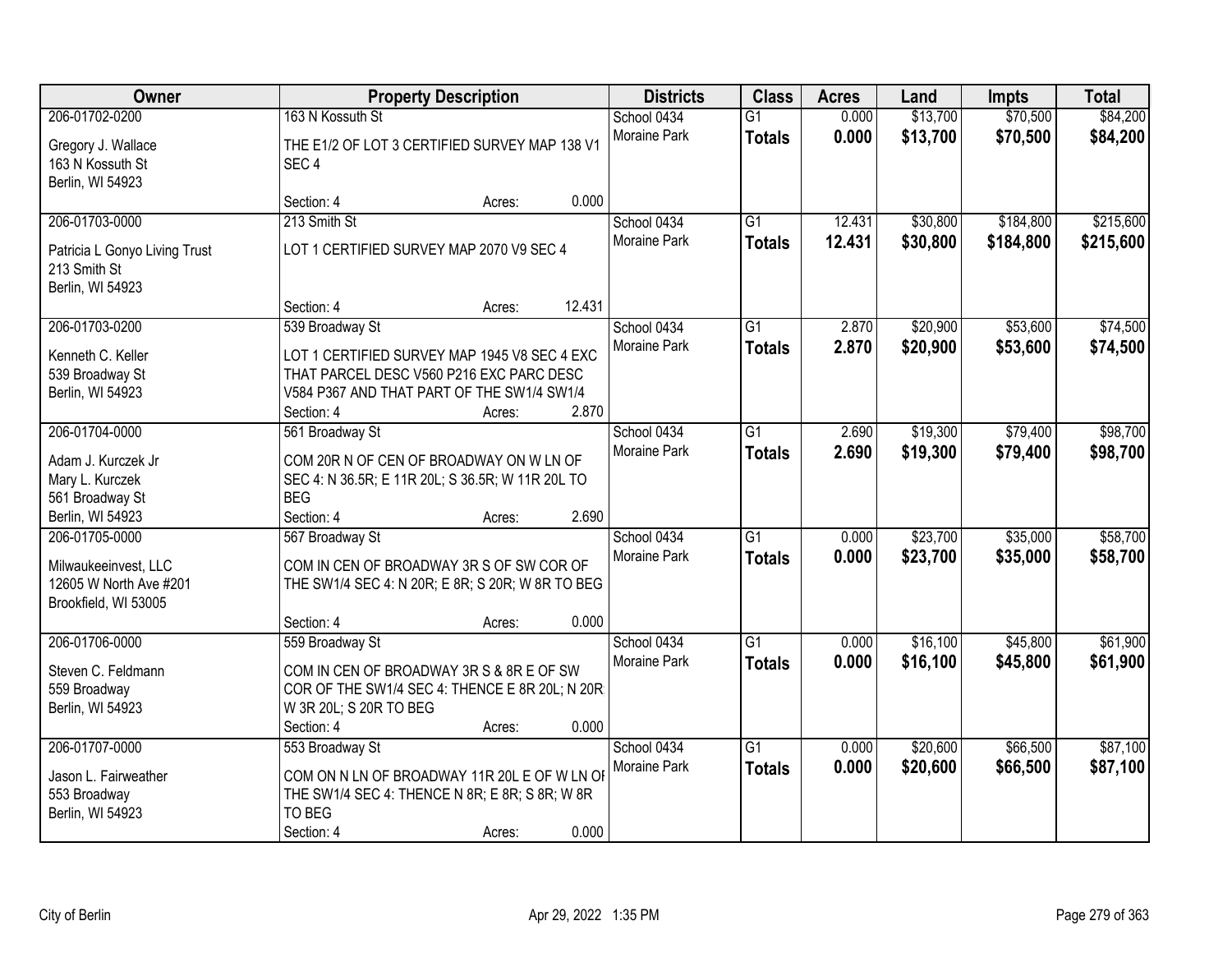| Owner               | <b>Property Description</b>                           |       | <b>Districts</b>    | <b>Class</b>    | <b>Acres</b> | Land     | <b>Impts</b>    | <b>Total</b> |
|---------------------|-------------------------------------------------------|-------|---------------------|-----------------|--------------|----------|-----------------|--------------|
| 206-01708-0000      | 529 Broadway St                                       |       | School 0434         | $\overline{G1}$ | 0.000        | \$22,500 | \$69,000        | \$91,500     |
| Robert L. Rohde     | COM IN CEN BROADWAY 3R S & 23R 15L E OF SW            |       | Moraine Park        | <b>Totals</b>   | 0.000        | \$22,500 | \$69,000        | \$91,500     |
| Carol M. Rohde      | COR SEC 4: THENCE N6*E TO PT 9R 15L N OF N LN         |       |                     |                 |              |          |                 |              |
| 529 Broadway St     | OF BROADWAY; E TO PT 5.5R W OF CEN OF SMITH           |       |                     |                 |              |          |                 |              |
| Berlin, WI 54923    | Section: 4<br>Acres:                                  | 0.000 |                     |                 |              |          |                 |              |
| 206-01709-0000      | 517 Broadway St                                       |       | School 0434         | $\overline{G1}$ | 0.000        | \$17,400 | \$71,600        | \$89,000     |
|                     |                                                       |       | <b>Moraine Park</b> | <b>Totals</b>   | 0.000        | \$17,400 | \$71,600        | \$89,000     |
|                     | COM WHERE CEN OF SMITH ST INTER CEN OF                |       |                     |                 |              |          |                 |              |
|                     | BROADWAY: N 7R 15L; W 5 3/4R; S 7R 15L; E 5 3/4R      |       |                     |                 |              |          |                 |              |
|                     | TO BEG SEC 4; LIFE ESTATE GERALD M DUTCHER            |       |                     |                 |              |          |                 |              |
|                     | Section: 4<br>Acres:                                  | 0.000 |                     |                 |              |          |                 |              |
| 206-01710-0000      | 115 Smith St                                          |       | School 0434         | G1              | 0.480        | \$22,400 | \$51,800        | \$74,200     |
| James Herbst Jr     | COM 9R 15L N OF SW COR OF REAS & BUCKS ADD:           |       | Moraine Park        | <b>Totals</b>   | 0.480        | \$22,400 | \$51,800        | \$74,200     |
| 115 Smith St        | W 15R 5L; N'LY 5R; E 14R 18L; S 7R; W 5 3/4R; N 2R; I |       |                     |                 |              |          |                 |              |
| Berlin, WI 54923    | 5 3/4R TO BEG SEC 4                                   |       |                     |                 |              |          |                 |              |
|                     | Section: 4<br>Acres:                                  | 0.480 |                     |                 |              |          |                 |              |
| 206-01711-0100      | 125 Smith St                                          |       | School 0434         | G1              | 0.400        | \$19,500 | \$50,300        | \$69,800     |
|                     |                                                       |       | Moraine Park        | <b>Totals</b>   | 0.400        | \$19,500 | \$50,300        | \$69,800     |
| Vincent B. Schmid   | COM AT SE COR LOT 1 CSM 1557; S 16.53' TO POB; S      |       |                     |                 |              |          |                 |              |
| 125 Smith St        | 82.65'; W 218.16'; N05?E 83.10'; E 210.25' TO POB     |       |                     |                 |              |          |                 |              |
| Berlin, WI 54923    |                                                       |       |                     |                 |              |          |                 |              |
|                     | Section: 4<br>Acres:                                  | 0.400 |                     |                 |              |          |                 |              |
| 206-01711-0200      |                                                       |       | School 0434         | $\overline{G1}$ | 0.070        | \$500    | $\overline{50}$ | \$500        |
| Vincent B. Schmid   | BEG AT MOST E'LY COR LOT 1 CSM 1945; S 16.53'; W      |       | Moraine Park        | <b>Totals</b>   | 0.070        | \$500    | \$0             | \$500        |
| 125 Smith St        | 210.25'; N66?E 40.49' TO SW COR LOT 1 CSM 1557; E     |       |                     |                 |              |          |                 |              |
| Berlin, WI 54923    | 173.25' TO POB                                        |       |                     |                 |              |          |                 |              |
|                     | Section: 4<br>Acres:                                  | 0.070 |                     |                 |              |          |                 |              |
| 206-01712-0000      | Smith St                                              |       | School 0434         | $\overline{G1}$ | 1.678        | \$19,500 | $\overline{50}$ | \$19,500     |
|                     |                                                       |       | Moraine Park        | <b>Totals</b>   | 1.678        | \$19,500 | \$0             | \$19,500     |
| Keith A. Cram       | LOT 1 CERTIFIED SURVEY MAP 1557 V6 SEC 4              |       |                     |                 |              |          |                 |              |
| 1764 Clairville Rd  |                                                       |       |                     |                 |              |          |                 |              |
| Oshkosh, WI 54904   |                                                       |       |                     |                 |              |          |                 |              |
|                     | Section: 4<br>Acres:                                  | 1.678 |                     |                 |              |          |                 |              |
| 206-01713-0000      | 218 N Washington St                                   |       | School 0434         | $\overline{G1}$ | 0.000        | \$32,700 | \$57,800        | \$90,500     |
| Bryan L. Peppler    | COM 226' N OF NW COR FORSYTHS ADD: N 74' TO S         |       | Moraine Park        | <b>Totals</b>   | 0.000        | \$32,700 | \$57,800        | \$90,500     |
| 218 N Washington St | LN VERBANKS ADD; E TO RIVER; SE ON RIVER TO           |       |                     |                 |              |          |                 |              |
| Berlin, WI 54923    | PT E OF BEG; W TO BEG; ALSO S 26' LOT 1               |       |                     |                 |              |          |                 |              |
|                     | Section: 4<br>Acres:                                  | 0.000 |                     |                 |              |          |                 |              |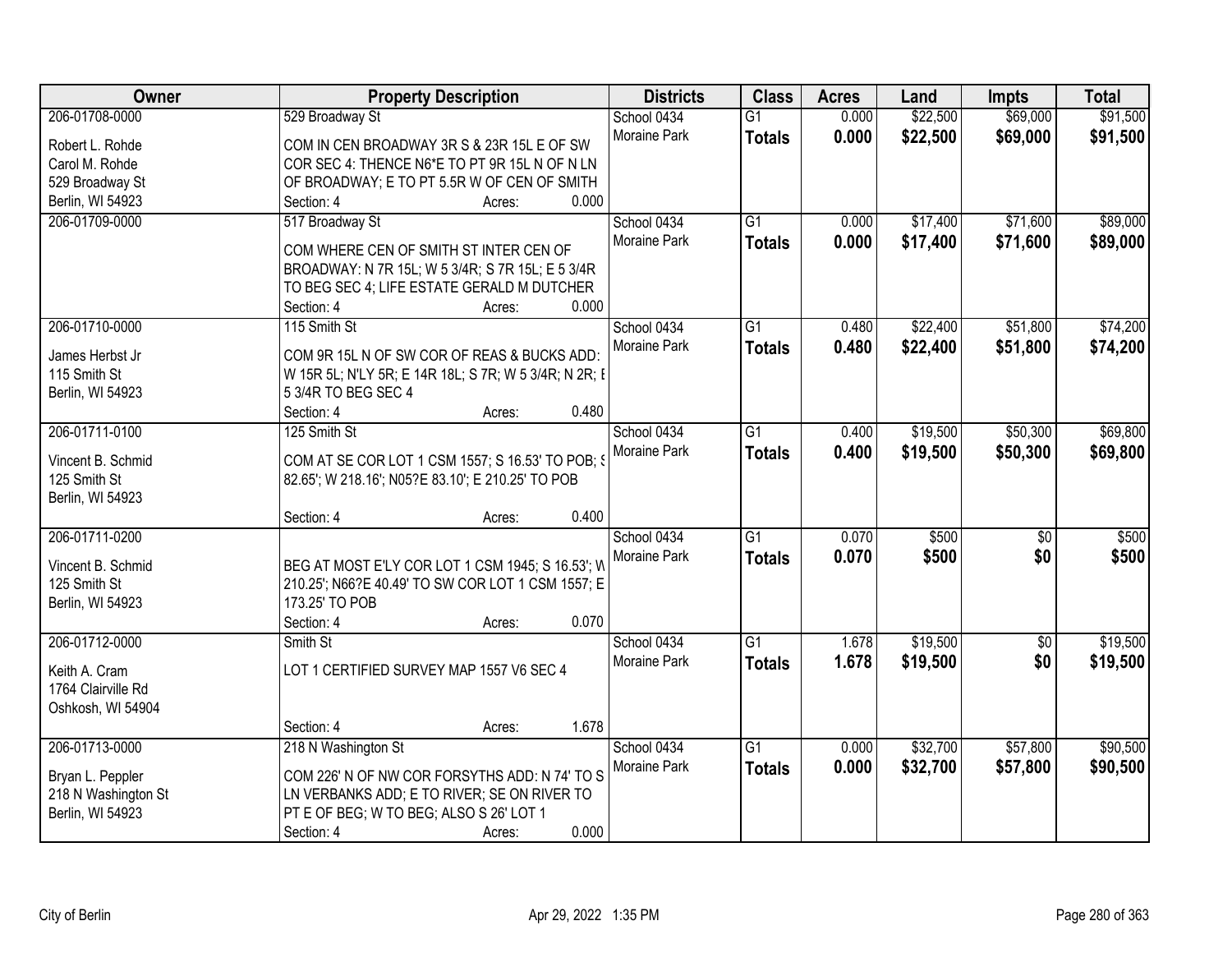| Owner                | <b>Property Description</b>                          | <b>Districts</b>            | <b>Class</b>    | <b>Acres</b> | Land     | <b>Impts</b>    | <b>Total</b> |
|----------------------|------------------------------------------------------|-----------------------------|-----------------|--------------|----------|-----------------|--------------|
| 206-01715-0000       | 214 N Washington St                                  | School 0434                 | $\overline{G1}$ | 0.000        | \$19,000 | \$40,300        | \$59,300     |
| Aslyn E. Nizzia      | COM 226' N OF NW COR OF LOT 1, FORSYTHS ADD:         | Moraine Park                | <b>Totals</b>   | 0.000        | \$19,000 | \$40,300        | \$59,300     |
| 214 N Washington St  | S 48'; E 80'; N 4'; E TO RIVER; NW ALG RIVER TO A PT |                             |                 |              |          |                 |              |
| Berlin, WI 54923     | 74' DUE S OF S LN OF LOT 1, VERBANKS ADD; W TO       |                             |                 |              |          |                 |              |
|                      | 0.000<br>Section: 4<br>Acres:                        |                             |                 |              |          |                 |              |
| 206-01716-0000       | 206 N Washington St                                  | School 0434                 | $\overline{G1}$ | 0.000        | \$28,300 | \$54,600        | \$82,900     |
|                      |                                                      | Moraine Park                | <b>Totals</b>   | 0.000        | \$28,300 | \$54,600        | \$82,900     |
| Ronald Harke         | COM 200'S OF SW COR OF LOT 1, VERBANKS ADD:          |                             |                 |              |          |                 |              |
| 206 N Washington St  | N 78'; E 80'; N 4'; E TO RIVER; SE ALG RIVER TO A PT |                             |                 |              |          |                 |              |
| Berlin, WI 54923     | DUE E OF BEG; W TO BEG<br>0.000<br>Acres:            |                             |                 |              |          |                 |              |
| 206-01717-0000       | Section: 4                                           |                             | G1              | 0.000        | \$23,500 | \$73,800        | \$97,300     |
|                      | 200 N Washington St                                  | School 0434<br>Moraine Park |                 |              |          |                 |              |
| Lori A. Seaman Burns | COM 40' N OF NW COR OF LOT 1 BLK 101                 |                             | <b>Totals</b>   | 0.000        | \$23,500 | \$73,800        | \$97,300     |
| 200 N Washington St  | FORSYTHS ADD: N 60'; E TO RIVER; SE ALG RIVER        |                             |                 |              |          |                 |              |
| Berlin, WI 54923     | TO A PT DUE E OF BEG; W TO BEG SEC 4                 |                             |                 |              |          |                 |              |
|                      | 0.000<br>Section: 4<br>Acres:                        |                             |                 |              |          |                 |              |
| 206-01719-0000       | 599 NW Cumberland St                                 | School 0434                 | G1              | 2.000        | \$12,400 | \$63,900        | \$76,300     |
| Mark N. Hodge        | COM AT SE COR OF THE NE1/4 SEC 5: THENCE N           | Moraine Park                | G4              | 15.000       | \$2,800  | \$0             | \$2,800      |
| 569 NW Cumberland    | 80R; W 40R; S 40R; E 38R; S 40R; E 2R TO BEG LE      |                             | <b>Totals</b>   | 17.000       | \$15,200 | \$63,900        | \$79,100     |
| Berlin, WI 54923     | SUBJ TO 12' ESMT DESC IN V618 P232                   |                             |                 |              |          |                 |              |
|                      | 17.000<br>Section: 5<br>Acres:                       |                             |                 |              |          |                 |              |
| 206-01720-0000       | 709 NW Cumberland St                                 | School 0434                 | $\overline{G4}$ | 52.000       | \$9,700  | $\overline{30}$ | \$9,700      |
|                      |                                                      | Moraine Park                | G7              | 2.500        | \$18,800 | \$125,800       | \$144,600    |
| Sandra Werch         | THE SW1/4 OF THE NE1/4 SEC 5; ALSO COM NW            |                             | <b>Totals</b>   | 54.500       | \$28,500 | \$125,800       | \$154,300    |
| 709 NW Cumberland St | COR OF THE SE1/4 OF THE NE1/4 SEC5: S 80R; E         |                             |                 |              |          |                 |              |
| Berlin, WI 54923     | 20R; N 40R; E 20R; N 40R; W 40R TO BEG; (INCL CSM    |                             |                 |              |          |                 |              |
|                      | 54.500<br>Section: 5<br>Acres:                       |                             |                 |              |          |                 |              |
| 206-01720-0200       | 414 N Hunter St                                      | School 0434                 | $\overline{G1}$ | 1.000        | \$12,400 | \$134,500       | \$146,900    |
| Michael J. Multerer  | LOT 1 CERTIFIED SURVEY MAP 2426 V11 SEC 5            | Moraine Park                | <b>Totals</b>   | 1.000        | \$12,400 | \$134,500       | \$146,900    |
| 414 N Hunter St      |                                                      |                             |                 |              |          |                 |              |
| Berlin, WI 54923     |                                                      |                             |                 |              |          |                 |              |
|                      | 1.000<br>Section: 5<br>Acres:                        |                             |                 |              |          |                 |              |
| 206-01721-0000       | 643 NW Cumberland St                                 | School 0434                 | $\overline{G1}$ | 3.000        | \$16,500 | \$69,500        | \$86,000     |
|                      |                                                      | Moraine Park                | G4              | 3.000        | \$600    | \$0             | \$600        |
| Timothy J. Rodgers   | COM 36R W OF THE SE COR OF THE NE1/4 SEC 5:          |                             | <b>Totals</b>   | 6.000        | \$17,100 | \$69,500        | \$86,600     |
| 643 NW Cumberland St | THENCE N 40R; W 24R; S 40R; E 24R TO BEG             |                             |                 |              |          |                 |              |
| Berlin, WI 54923     |                                                      |                             |                 |              |          |                 |              |
|                      | 6.000<br>Section: 5<br>Acres:                        |                             |                 |              |          |                 |              |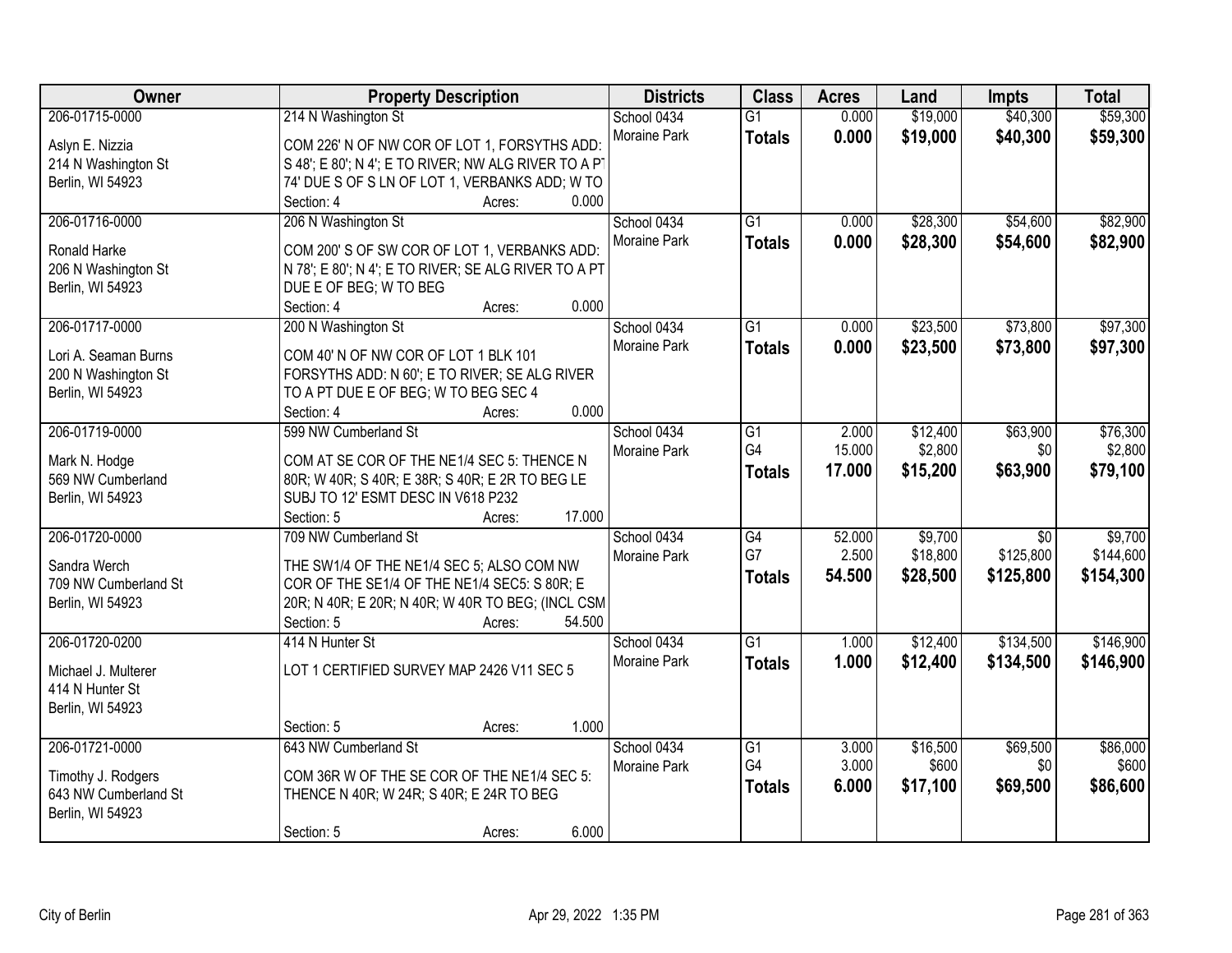| Owner                                                                                      |                                                                                                                                   | <b>Property Description</b> |                 | <b>Districts</b>            | <b>Class</b>                           | <b>Acres</b>              | Land                           | Impts                         | <b>Total</b>                    |
|--------------------------------------------------------------------------------------------|-----------------------------------------------------------------------------------------------------------------------------------|-----------------------------|-----------------|-----------------------------|----------------------------------------|---------------------------|--------------------------------|-------------------------------|---------------------------------|
| 206-01722-0000<br>Mark N. Hodge<br>569 NW Cumberland<br>Berlin, WI 54923                   | COM 10R W OF THE SE COR OF THE NE1/4 SEC 5:<br>THENCE W 26R; N 40R; E 26R; S 40R TO BEG SUBJ<br>TO 12' ESMT DESC V618 P237        |                             |                 | School 0434<br>Moraine Park | G4<br>G <sub>5</sub><br><b>Totals</b>  | 3.000<br>3.500<br>6.500   | \$600<br>\$3,500<br>\$4,100    | $\overline{50}$<br>\$0<br>\$0 | \$600<br>\$3,500<br>\$4,100     |
| 206-01723-0000<br>Mark N. Hodge<br>569 NW Cumberland<br>Berlin, WI 54923                   | Section: 5<br>COM 2R W OF THE SE COR OF THE NE1/4 SEC 5: W<br>8R; N 40R; E 8R; S 40R TO BEG SUBJ TO 12' ESMT<br>DESC IN V618 P237 | Acres:                      | 6.500           | School 0434<br>Moraine Park | G4<br>G <sub>5</sub><br><b>Totals</b>  | 1.500<br>0.500<br>2.000   | \$300<br>\$1,000<br>\$1,300    | $\overline{50}$<br>\$0<br>\$0 | \$300<br>\$1,000<br>\$1,300     |
| 206-01724-0000<br>Daniel L & Louise A Chier Trust<br>491 Rural St<br>Berlin, WI 54923      | Section: 5<br>609 Broadway<br>LOT 1 CERTIFIED SURVEY MAP 3142 V16                                                                 | Acres:                      | 2.000           | School 0434<br>Moraine Park | G1<br><b>Totals</b>                    | 5.650<br>5.650            | \$18,700<br>\$18,700           | \$0<br>\$0                    | \$18,700<br>\$18,700            |
| 206-01724-0100<br>David J. Wirth<br>Marcia K. Wirth<br>580 NW Cumberland St                | Section: 5<br>580 NW Cumberland St<br>ASSESSORS PLAT 2 LOT 1 AKA LOT 1 CERTIFIED<br>SURVEY MAP 952                                | Acres:                      | 5.650           | School 0434<br>Moraine Park | G1<br><b>Totals</b>                    | 1.970<br>1.970            | \$13,800<br>\$13,800           | \$104,300<br>\$104,300        | \$118,100<br>\$118,100          |
| Berlin, WI 54923<br>206-01724-0200<br>Nba Holdings LLC<br>PO Box 120<br>Neshkoro, WI 54960 | Section: 5<br>609 Broadway St<br>LOT 2 CERTIFIED SURVEY MAP 3142 V16<br>Section: 5                                                | Acres:<br>Acres:            | 1.970<br>21.030 | School 0434<br>Moraine Park | $\overline{G2}$<br><b>Totals</b>       | 21.030<br>21.030          | \$210,300<br>\$210,300         | \$4,068,400<br>\$4,068,400    | \$4,278,700<br>\$4,278,700      |
| 206-01725-0000<br>Gary L. Peterson<br>N142 Czech Dr<br>Coloma, WI 54930                    | ASSESSORS PLAT 2 LOT 19                                                                                                           |                             | 3.000           | School 0434<br>Moraine Park | $\overline{G1}$<br><b>Totals</b>       | 3.000<br>3.000            | \$1,200<br>\$1,200             | $\overline{50}$<br>\$0        | \$1,200<br>\$1,200              |
| 206-01727-0000<br>Gary L and Linda L Peterson<br>N142 Czech Dr<br>Coloma, WI 54930         | Section: 5<br>674 NW Cumberland St<br>ASSESSORS PLAT 2 LOT 18<br>Section: 5                                                       | Acres:<br>Acres:            | 10.500          | School 0434<br>Moraine Park | $\overline{G1}$<br>G4<br><b>Totals</b> | 0.500<br>10.000<br>10.500 | \$8,300<br>\$1,900<br>\$10,200 | \$84,200<br>\$0<br>\$84,200   | \$92,500<br>\$1,900<br>\$94,400 |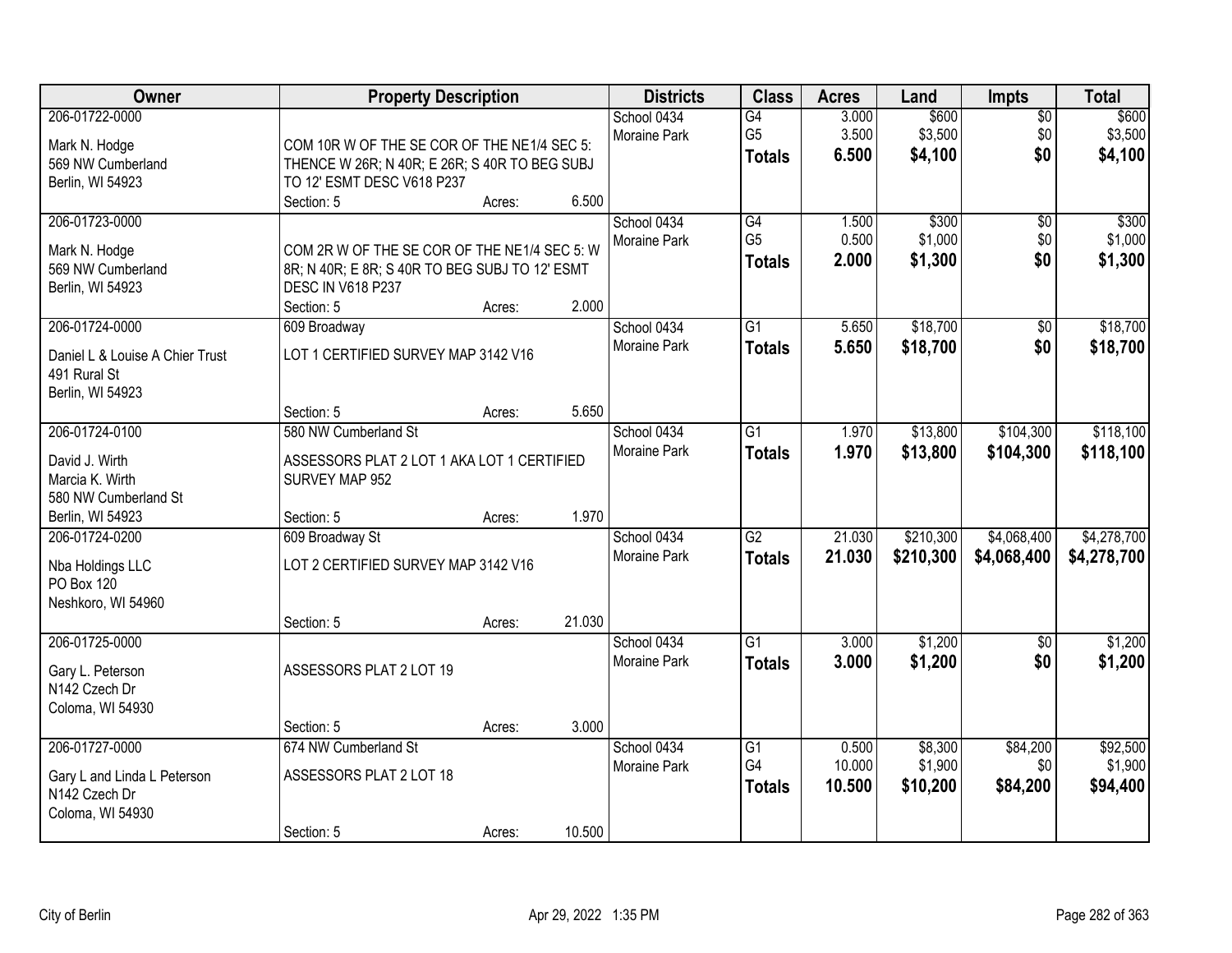| Owner                                                                  | <b>Property Description</b>                   |        |        | <b>Districts</b>    | <b>Class</b>    | <b>Acres</b> | Land            | <b>Impts</b>    | <b>Total</b> |
|------------------------------------------------------------------------|-----------------------------------------------|--------|--------|---------------------|-----------------|--------------|-----------------|-----------------|--------------|
| 206-01728-0000                                                         | 742 NW Cumberland St                          |        |        | School 0434         | $\overline{G1}$ | 6.850        | \$18,500        | \$127,100       | \$145,600    |
| Gary R. Johnson                                                        | ASSESSORS PLAT #2 LOT 1 CERTIFIED SURVEY      |        |        | Moraine Park        | <b>Totals</b>   | 6.850        | \$18,500        | \$127,100       | \$145,600    |
| Karen J. Johnson                                                       | MAP 2375 V11                                  |        |        |                     |                 |              |                 |                 |              |
| 742 NW Cumberland St                                                   |                                               |        |        |                     |                 |              |                 |                 |              |
| Berlin, WI 54923                                                       | Section: 5                                    | Acres: | 6.850  |                     |                 |              |                 |                 |              |
| 206-01728-0100                                                         | 716 NW Cumberland St                          |        |        | School 0434         | $\overline{G1}$ | 6.030        | \$17,200        | \$132,300       | \$149,500    |
|                                                                        |                                               |        |        | Moraine Park        | <b>Totals</b>   | 6.030        | \$17,200        | \$132,300       | \$149,500    |
| Bernard R. Johnson                                                     | LOT 2 CERTIFIED SURVEY MAP 2514 V12 (LOT 17 & |        |        |                     |                 |              |                 |                 |              |
| Kathryn Johnson                                                        | PT LOT 16 & RES PT LOT 2 CSM 2375 V11)        |        |        |                     |                 |              |                 |                 |              |
| 716 NW Cumberland St                                                   |                                               |        |        |                     |                 |              |                 |                 |              |
| Berlin, WI 54923                                                       | Section: 5                                    | Acres: | 6.030  |                     |                 |              |                 |                 |              |
| 206-01728-0200                                                         | 732 NW Cumberland St                          |        |        | School 0434         | G1              | 1.230        | \$11,000        | \$56,400        | \$67,400     |
| Troy R. Johnson                                                        | ASSESSORS PLAT #2 LOT 1 CERTIFIED SURVEY      |        |        | Moraine Park        | <b>Totals</b>   | 1.230        | \$11,000        | \$56,400        | \$67,400     |
| 732 NW Cumberland St                                                   | MAP 2514 V12 (RES PT LOT 2 CSM 2375 V11)      |        |        |                     |                 |              |                 |                 |              |
| Berlin, WI 54923                                                       |                                               |        |        |                     |                 |              |                 |                 |              |
|                                                                        | Section: 5                                    | Acres: | 1.230  |                     |                 |              |                 |                 |              |
| 206-01729-0000                                                         | 758 NW Cumberland St                          |        |        | School 0434         | G1              | 1.510        | \$12,400        | \$92,700        | \$105,100    |
|                                                                        |                                               |        |        | Moraine Park        | <b>Totals</b>   | 1.510        | \$12,400        | \$92,700        | \$105,100    |
| Daniel R. Verch                                                        | ASSESSORS PLAT 2 LOT 1 CERTIFIED SURVEY MAP   |        |        |                     |                 |              |                 |                 |              |
| Felicia I. Verch<br>758 NW Cumberland St                               | 2366 V11 (PT LOT 2)                           |        |        |                     |                 |              |                 |                 |              |
|                                                                        |                                               |        |        |                     |                 |              |                 |                 |              |
| Berlin, WI 54923                                                       | Section: 5<br>216 N Hunter St                 | Acres: | 1.510  |                     | $\overline{G1}$ |              |                 |                 |              |
| 206-01729-0101                                                         |                                               |        |        | School 0434         |                 | 0.344        | \$24,600        | \$133,300       | \$157,900    |
| Randal E. Klimke                                                       | ASSESSORS PLAT 2 LOT 1 CERTIFIED SURVEY MAP   |        |        | Moraine Park        | <b>Totals</b>   | 0.344        | \$24,600        | \$133,300       | \$157,900    |
| Lucile N. Klimke                                                       | 2575 V12                                      |        |        |                     |                 |              |                 |                 |              |
| 216 N Hunter                                                           |                                               |        |        |                     |                 |              |                 |                 |              |
| Berlin, WI 54923                                                       | Section: 5                                    | Acres: | 0.344  |                     |                 |              |                 |                 |              |
| 206-01729-0102                                                         | 804 Seward St                                 |        |        | School 0434         | $\overline{G1}$ | 0.451        | \$23,700        | \$150,100       | \$173,800    |
|                                                                        |                                               |        |        | Moraine Park        | <b>Totals</b>   | 0.451        | \$23,700        | \$150,100       | \$173,800    |
| Nibaw Trust                                                            | ASSESSORS PLAT 2 LOT 2 CERTIFIED SURVEY MAP   |        |        |                     |                 |              |                 |                 |              |
| 804 Seward St                                                          | 2575 V12                                      |        |        |                     |                 |              |                 |                 |              |
| Berlin, WI 54923                                                       | Section: 5                                    |        | 0.451  |                     |                 |              |                 |                 |              |
| 206-01730-0000                                                         |                                               | Acres: |        | School 0434         | $\overline{X4}$ | 10.745       | $\overline{60}$ | $\overline{50}$ | \$0          |
|                                                                        |                                               |        |        |                     |                 |              |                 |                 |              |
| City of Berlin Et Al Joint School District 1   ASSESSORS PLAT 2 LOT 14 |                                               |        |        | <b>Moraine Park</b> | <b>Totals</b>   | 10.745       | \$0             | \$0             | \$0          |
| 295 E Marquette St                                                     |                                               |        |        |                     |                 |              |                 |                 |              |
| Berlin, WI 54923                                                       |                                               |        |        |                     |                 |              |                 |                 |              |
|                                                                        | Section: 5                                    | Acres: | 10.745 |                     |                 |              |                 |                 |              |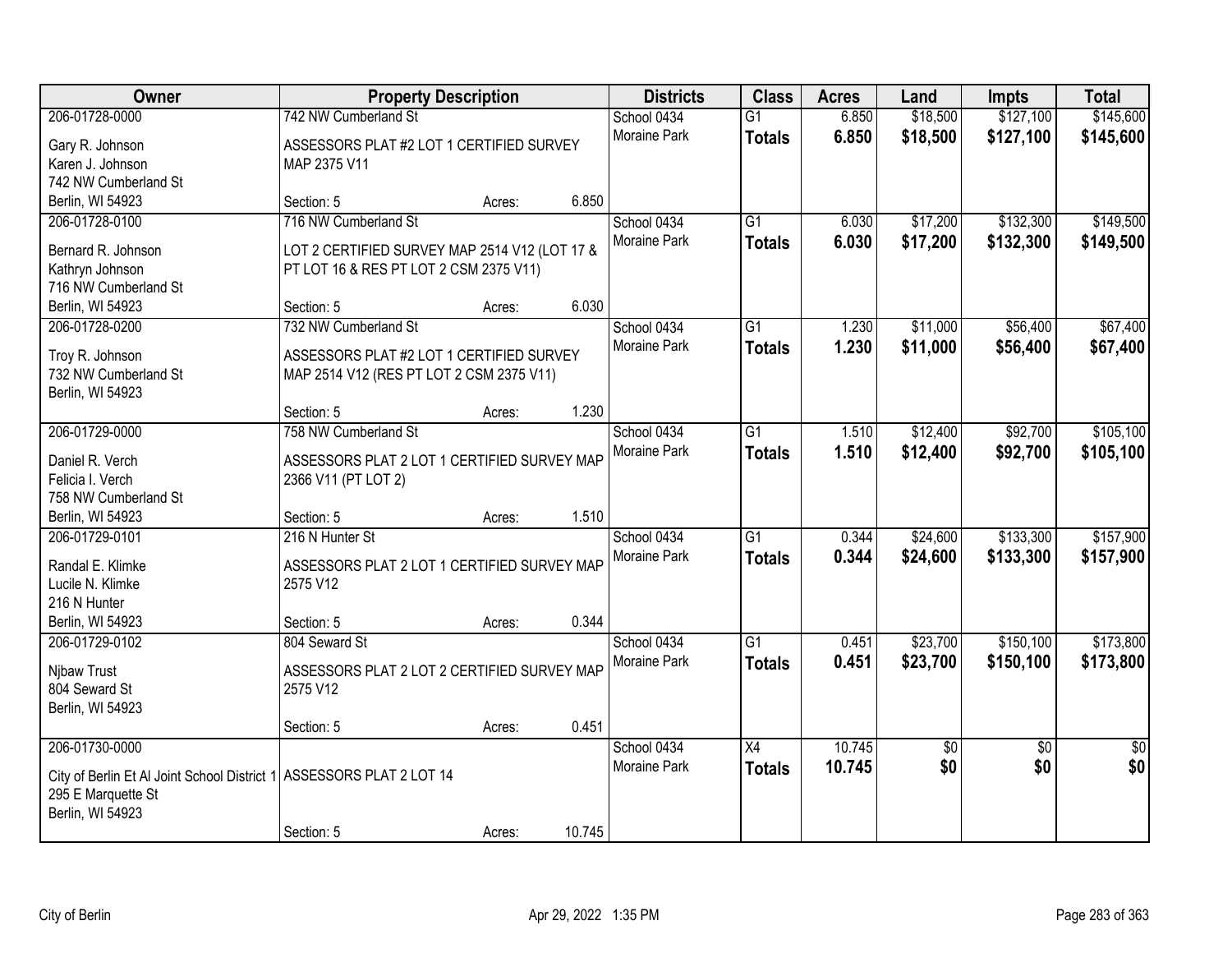| <b>Owner</b>                                                                  | <b>Property Description</b>                                                                                                                             |        |        | <b>Districts</b>                   | <b>Class</b>                     | <b>Acres</b>   | Land                   | Impts                  | <b>Total</b> |
|-------------------------------------------------------------------------------|---------------------------------------------------------------------------------------------------------------------------------------------------------|--------|--------|------------------------------------|----------------------------------|----------------|------------------------|------------------------|--------------|
| 206-01731-0000<br>St Michaels Congregation<br>PO Box 269                      | ASSESSORS PLAT 2 LOT 13 EXC THAT PORTION<br>FOR STREET PURPOSES DESC V765 P417 & EXC                                                                    |        |        | School 0434<br><b>Moraine Park</b> | $\overline{X4}$<br><b>Totals</b> | 9.100<br>9.100 | $\overline{50}$<br>\$0 | $\overline{50}$<br>\$0 | \$0<br>\$0   |
| Berlin, WI 54923                                                              | THAT PORTION FOR HWY PURPOSES DESC V765<br>Section: 5                                                                                                   | Acres: | 9.100  |                                    |                                  |                |                        |                        |              |
| 206-01732-0000                                                                | 745 Broadway St                                                                                                                                         |        |        | School 0434                        | G2                               | 6.730          | \$43,600               | \$87,600               | \$131,200    |
| Julie Boeck<br>745 Broadway St<br>Berlin, WI 54923                            | ASSESSORS PLAT 2 LOT 12                                                                                                                                 |        |        | <b>Moraine Park</b>                | <b>Totals</b>                    | 6.730          | \$43,600               | \$87,600               | \$131,200    |
|                                                                               | Section: 5                                                                                                                                              | Acres: | 6.730  |                                    |                                  |                |                        |                        |              |
| 206-01733-0000                                                                | 715 Broadway                                                                                                                                            |        |        | School 0434                        | $\overline{G2}$                  | 0.000          | \$9,400                | \$0                    | \$9,400      |
| Himgiri, LLC<br>3045 Winnipeg St<br>Menasha, WI 54952                         | ASSESSORS PLAT 2 LOT 11                                                                                                                                 |        |        | Moraine Park                       | <b>Totals</b>                    | 0.000          | \$9,400                | \$0                    | \$9,400      |
|                                                                               | Section: 5                                                                                                                                              | Acres: | 0.000  |                                    |                                  |                |                        |                        |              |
| 206-01734-0000                                                                |                                                                                                                                                         |        |        | School 0434                        | G1                               | 12.000         | \$24,800               | \$0                    | \$24,800     |
| <b>Rustick Laurels LLC</b><br>W816 Brooklyn J<br>Ripon, WI 54971              | ASSESSORS PLAT 2 LOT 8 EXC S 400' OF THE<br>W299.93' THEREOF INCL OUTLOT 1 CSM 1908 LYING<br>THEREIN & EXC THAT PART LOT 1 CSM 1908 LYING<br>Section: 5 | Acres: | 12.000 | <b>Moraine Park</b>                | <b>Totals</b>                    | 12.000         | \$24,800               | \$0                    | \$24,800     |
| 206-01734-0100                                                                | 713 Broadway                                                                                                                                            |        |        | School 0434                        | $\overline{G2}$                  | 0.000          | \$88,600               | \$261,700              | \$350,300    |
| Himgiri, LLC<br>3045 Winnipeg St<br>Menasha, WI 54952                         | ASSESSORS PLAT 2 S 175' OF LOT 10                                                                                                                       |        |        | <b>Moraine Park</b>                | <b>Totals</b>                    | 0.000          | \$88,600               | \$261,700              | \$350,300    |
|                                                                               | Section: 5                                                                                                                                              | Acres: | 0.000  |                                    |                                  |                |                        |                        |              |
| 206-01734-0101                                                                | 707 Broadway St                                                                                                                                         |        |        | School 0434                        | $\overline{G2}$                  | 0.000          | \$9,100                | \$23,400               | \$32,500     |
| Himgiri, LLC<br>3045 Winnipeg St<br>Menasha, WI 54952                         | ASSESSORS PLAT 2 N 125' OF LOT 10 INCL<br>ESMTSAS RECD V384 P98                                                                                         |        |        | Moraine Park                       | <b>Totals</b>                    | 0.000          | \$9,100                | \$23,400               | \$32,500     |
|                                                                               | Section: 5                                                                                                                                              | Acres: | 0.000  |                                    |                                  |                |                        |                        |              |
| 206-01734-0200                                                                | 689 Broadway St                                                                                                                                         |        |        | School 0434                        | $\overline{G2}$                  | 0.000          | \$71,900               | \$208,100              | \$280,000    |
| Farmers & Merchants Bank<br>123 W Huron Street Po Box 270<br>Berlin, WI 54923 | ASSESSORS PLAT 2 LOT 1 CERTIFIED SURVEY MAP<br>1908 V8 SEC 5                                                                                            |        |        | <b>Moraine Park</b>                | <b>Totals</b>                    | 0.000          | \$71,900               | \$208,100              | \$280,000    |
|                                                                               | Section: 5                                                                                                                                              | Acres: | 0.000  |                                    |                                  |                |                        |                        |              |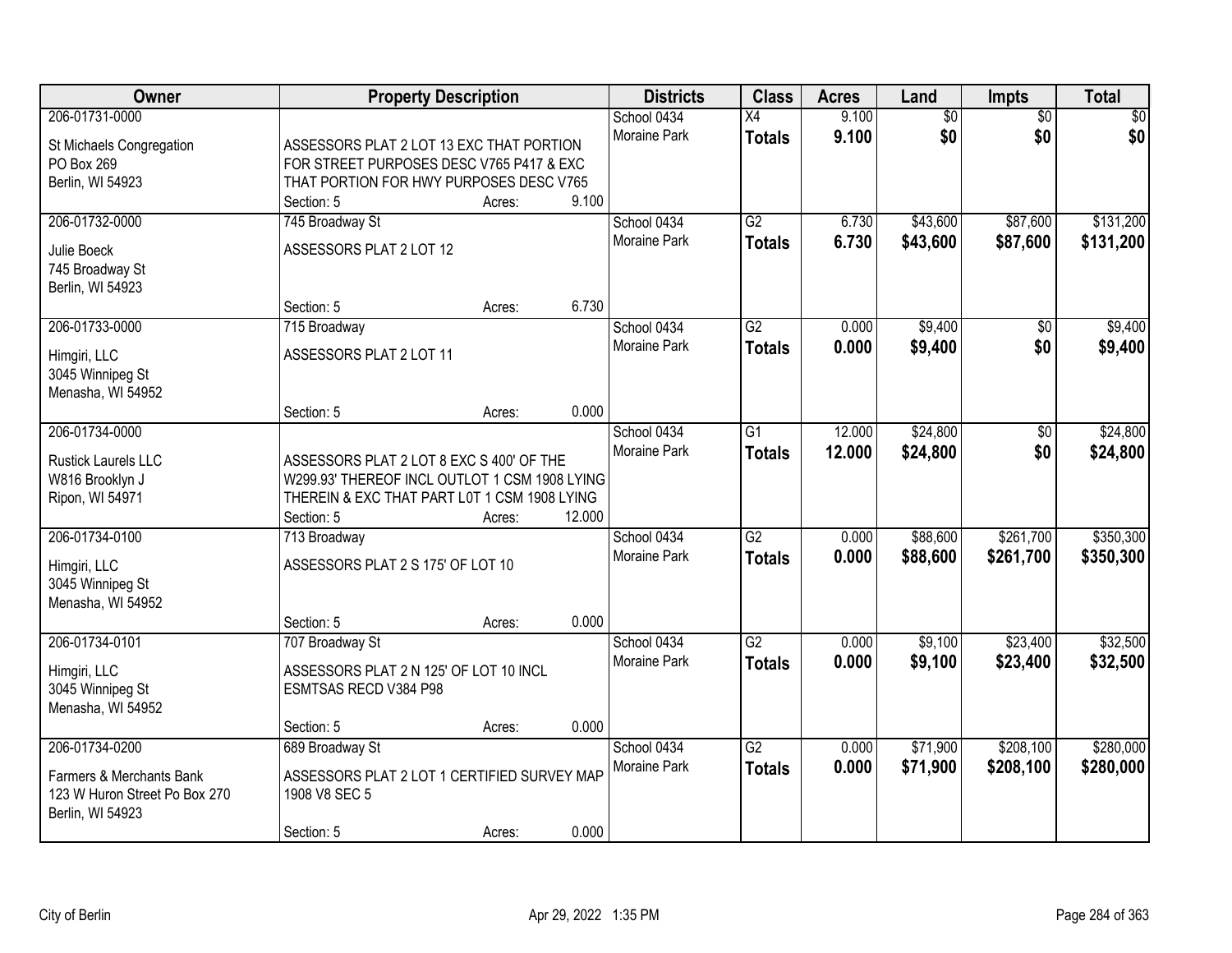| Owner                                                          | <b>Property Description</b>                                                  |        |        | <b>Districts</b>                   | <b>Class</b>                     | <b>Acres</b>   | Land                 | <b>Impts</b>           | <b>Total</b>           |
|----------------------------------------------------------------|------------------------------------------------------------------------------|--------|--------|------------------------------------|----------------------------------|----------------|----------------------|------------------------|------------------------|
| 206-01734-0300<br>Himgiri, LLC<br>3045 Winnipeg St             | 711 Broadway St<br>ASSESSORS PLAT 2 S 400' OF THE W 299.93' OFLOT<br>8       |        |        | School 0434<br>Moraine Park        | $\overline{G2}$<br><b>Totals</b> | 0.000<br>0.000 | \$13,100<br>\$13,100 | \$193,200<br>\$193,200 | \$206,300<br>\$206,300 |
| Menasha, WI 54952                                              | Section: 5                                                                   | Acres: | 0.000  |                                    |                                  |                |                      |                        |                        |
| 206-01735-0000<br>Farmers & Merchants Bank                     | 663 Broadway<br>ASSESSORS PLAT 2 LOT 7                                       |        |        | School 0434<br><b>Moraine Park</b> | $\overline{G2}$<br><b>Totals</b> | 2.810<br>2.810 | \$79,400<br>\$79,400 | \$144,300<br>\$144,300 | \$223,700<br>\$223,700 |
| Attn: Escrow Services<br>PO Box 270                            |                                                                              |        |        |                                    |                                  |                |                      |                        |                        |
| Berlin, WI 54923                                               | Section: 5                                                                   | Acres: | 2.810  |                                    |                                  |                |                      |                        |                        |
| 206-01736-0000                                                 | Broadway                                                                     |        |        | School 0434                        | G4                               | 21.060         | \$3,900              | \$0                    | \$3,900                |
| <b>Tokarski Trusts</b><br>c/o Rob Kurczek<br>N8359 County Rd A | ASSESSORS PLAT 2 LOT 1 CERTIFIED SURVEY MAP<br>2322 V10 (RES PT LOT 6) SEC 5 |        |        | <b>Moraine Park</b>                | <b>Totals</b>                    | 21.060         | \$3,900              | \$0                    | \$3,900                |
| Berlin, WI 54923                                               | Section: 5                                                                   | Acres: | 21.060 |                                    |                                  |                |                      |                        |                        |
| 206-01736-0100                                                 | 645 Broadway St                                                              |        |        | School 0434                        | $\overline{G1}$                  | 1.870          | \$22,500             | \$66,800               | \$89,300               |
| Susan M. Malnory<br>645 Broadway St<br>Berlin, WI 54923        | ASSESSORS PLAT 2 LOT 2 CERTIFIED SURVEY MAP<br>2322 V10 (RES PT LOT 6) SEC 5 |        |        | Moraine Park                       | <b>Totals</b>                    | 1.870          | \$22,500             | \$66,800               | \$89,300               |
|                                                                | Section: 5                                                                   | Acres: | 1.870  |                                    |                                  |                |                      |                        |                        |
| 206-01737-0000<br>Jiaqiang Tang<br>639 Broadway                | 639 Broadway St<br>LOT 1 CERTIFIED SURVEY MAP 620 V3                         |        |        | School 0434<br><b>Moraine Park</b> | $\overline{G1}$<br><b>Totals</b> | 0.000<br>0.000 | \$14,400<br>\$14,400 | \$65,300<br>\$65,300   | \$79,700<br>\$79,700   |
| Berlin, WI 54923                                               |                                                                              |        |        |                                    |                                  |                |                      |                        |                        |
|                                                                | Section: 5                                                                   | Acres: | 0.000  |                                    |                                  |                |                      |                        |                        |
| 206-01738-0000                                                 | 627 Broadway St                                                              |        |        | School 0434                        | G1                               | 0.000          | \$22,500             | \$65,400               | \$87,900               |
| Janelle B. Worman<br>627 Broadway St<br>Berlin, WI 54923       | ASSESSORS PLAT 2 LOT 4                                                       |        |        | Moraine Park                       | <b>Totals</b>                    | 0.000          | \$22,500             | \$65,400               | \$87,900               |
|                                                                | Section: 5                                                                   | Acres: | 0.000  |                                    |                                  |                |                      |                        |                        |
| 206-01739-0000                                                 | 589 Broadway St                                                              |        |        | School 0434                        | $\overline{G1}$                  | 0.000          | \$24,000             | \$106,200              | \$130,200              |
| Kathleen M. Witz<br>589 Broadway St<br>Berlin, WI 54923        | ASSESSORS PLAT 2 LOT 3                                                       |        |        | <b>Moraine Park</b>                | <b>Totals</b>                    | 0.000          | \$24,000             | \$106,200              | \$130,200              |
|                                                                | Section: 5                                                                   | Acres: | 0.000  |                                    |                                  |                |                      |                        |                        |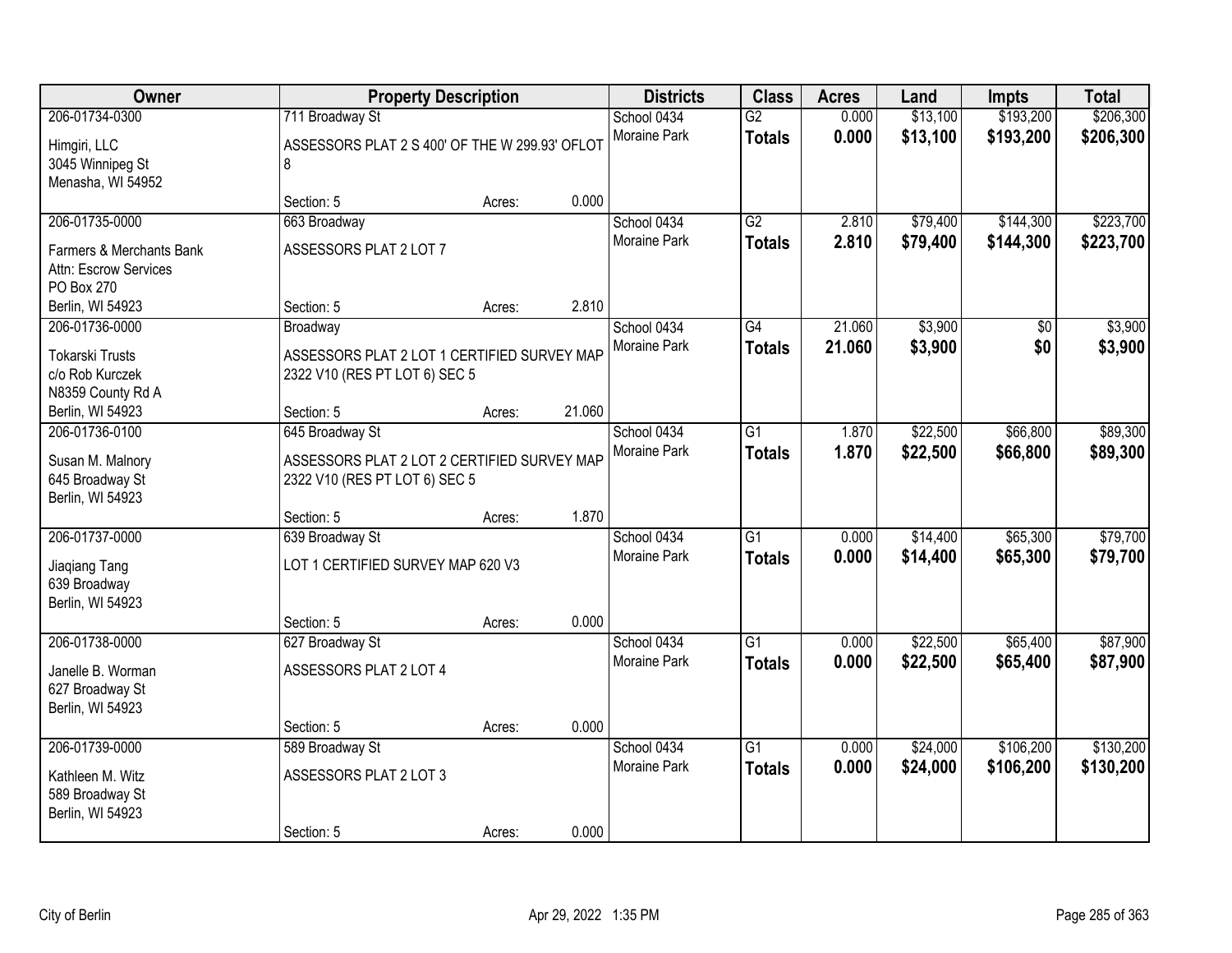| Owner                                                                      |                                                                                                           | <b>Property Description</b> |       | <b>Districts</b>            | <b>Class</b>                     | <b>Acres</b>   | Land                 | Impts                | <b>Total</b>         |
|----------------------------------------------------------------------------|-----------------------------------------------------------------------------------------------------------|-----------------------------|-------|-----------------------------|----------------------------------|----------------|----------------------|----------------------|----------------------|
| 206-01740-0000                                                             | 594 Broadway St                                                                                           |                             |       | School 0434                 | $\overline{G1}$                  | 0.760          | \$22,100             | \$42,700             | \$64,800             |
| Stanish L. Disterhaft<br>594 Broadway                                      | LOT 1 CERTIFIED SURVEY MAP 1531 V6 SEC 8                                                                  |                             |       | <b>Moraine Park</b>         | <b>Totals</b>                    | 0.760          | \$22,100             | \$42,700             | \$64,800             |
| Berlin, WI 54923                                                           | Section: 8                                                                                                | Acres:                      | 0.760 |                             |                                  |                |                      |                      |                      |
| 206-01740-0100<br>Gary L. Peterson                                         | COM 3R S OF NE COR OF SEC 8: S 25R; W 4R; N                                                               |                             |       | School 0434<br>Moraine Park | $\overline{G1}$<br><b>Totals</b> | 0.000<br>0.000 | \$8,700<br>\$8,700   | \$0<br>\$0           | \$8,700<br>\$8,700   |
| N142 Czech Dr<br>Coloma, WI 54930                                          | 25R; E 4R TO BEG                                                                                          |                             |       |                             |                                  |                |                      |                      |                      |
| 206-01740-0200                                                             | Section: 8                                                                                                | Acres:                      | 0.000 | School 0434                 | $\overline{G1}$                  | 0.760          | \$22,100             | $\overline{50}$      | \$22,100             |
| Benjamin T. Chappa<br>Donna M. Chappa<br>W2578 State Rd 21                 | LOT 2 CERTIFIED SURVEY MAP 1531 V6 SEC 8                                                                  |                             |       | Moraine Park                | <b>Totals</b>                    | 0.760          | \$22,100             | \$0                  | \$22,100             |
| Berlin, WI 54923                                                           | Section: 8                                                                                                | Acres:                      | 0.760 |                             |                                  |                |                      |                      |                      |
| 206-01741-0000                                                             | 579 SW Ceresco St                                                                                         |                             |       | School 0434                 | $\overline{G1}$                  | 0.000          | \$20,600             | \$86,400             | \$107,000            |
| Anita R. Krenke<br>579 SW Ceresco St<br>Berlin, WI 54923                   | COM 28R S OF NE COR OF SEC 8: RUN W 90'; S 15R;<br>E 90'; N 15R TO BEG                                    |                             |       | <b>Moraine Park</b>         | <b>Totals</b>                    | 0.000          | \$20,600             | \$86,400             | \$107,000            |
|                                                                            | Section: 8                                                                                                | Acres:                      | 0.000 |                             |                                  |                |                      |                      |                      |
| 206-01741-0100<br>Andrew D. Kranz<br>591 SW Ceresco St<br>Berlin, WI 54923 | 591 SW Ceresco St<br>COM 28R S & 90' W OF NE COR OF SEC 8: RUN W<br>157.5'; S 15R; E 157.5'; N 15R TO BEG |                             |       | School 0434<br>Moraine Park | $\overline{G1}$<br><b>Totals</b> | 0.000<br>0.000 | \$27,300<br>\$27,300 | \$56,300<br>\$56,300 | \$83,600<br>\$83,600 |
|                                                                            | Section: 8                                                                                                | Acres:                      | 0.000 |                             |                                  |                |                      |                      |                      |
| 206-01742-0000                                                             | 604 Broadway St                                                                                           |                             |       | School 0434                 | $\overline{G1}$                  | 0.000          | \$26,400             | \$56,200             | \$82,600             |
| Jodi L. Felcan<br>604 Broadway St<br>Berlin, WI 54923                      | LOT 1 CERTIFIED SURVEY MAP 2004 V9 SEC 8                                                                  |                             |       | Moraine Park                | <b>Totals</b>                    | 0.000          | \$26,400             | \$56,200             | \$82,600             |
|                                                                            | Section: 8                                                                                                | Acres:                      | 0.000 |                             |                                  |                |                      |                      |                      |
| 206-01743-0000                                                             | 618 Broadway St                                                                                           |                             |       | School 0434                 | $\overline{G1}$                  | 0.000          | \$26,400             | \$46,900             | \$73,300             |
| Glenn E. Eastburg<br>630 Broadway St<br>Berlin, WI 54923                   | COM ON S LN OF BROADWAY 23R W OF E LN OF<br>SEC 8: S 17R; W 8R; N 17R; E 8R TO BEG                        |                             |       | <b>Moraine Park</b>         | <b>Totals</b>                    | 0.000          | \$26,400             | \$46,900             | \$73,300             |
|                                                                            | Section: 8                                                                                                | Acres:                      | 0.000 |                             |                                  |                |                      |                      |                      |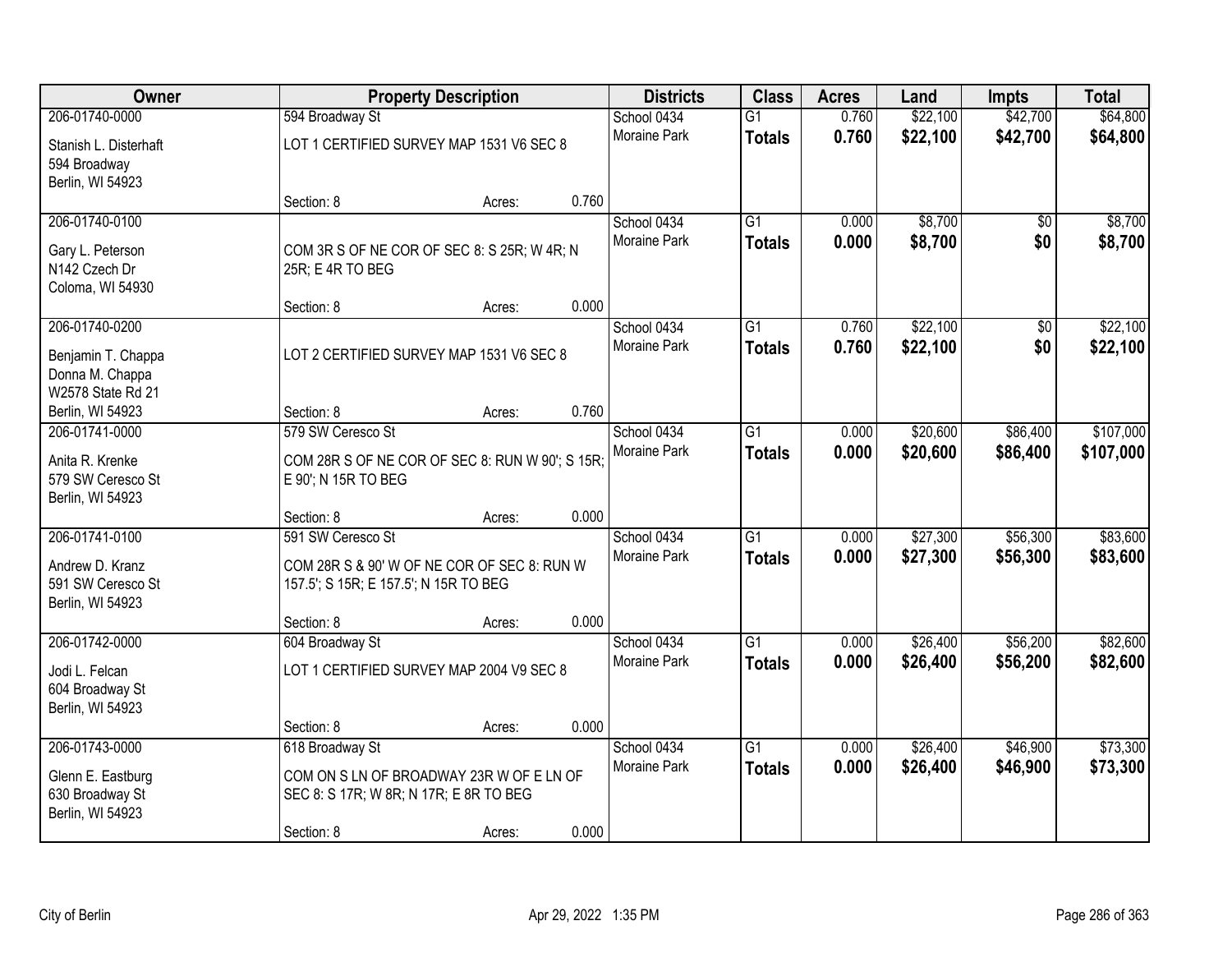| Owner                              | <b>Property Description</b>                          | <b>Districts</b>            | <b>Class</b>    | <b>Acres</b> | Land     | <b>Impts</b> | <b>Total</b> |
|------------------------------------|------------------------------------------------------|-----------------------------|-----------------|--------------|----------|--------------|--------------|
| 206-01744-0000                     | 630 Broadway St                                      | School 0434                 | $\overline{G1}$ | 0.000        | \$26,400 | \$50,300     | \$76,700     |
| Glenn E. Eastberg                  | COM ON S LN OF BROADWAY 31R W OF E LN OF             | Moraine Park                | <b>Totals</b>   | 0.000        | \$26,400 | \$50,300     | \$76,700     |
| 630 Broadway St                    | SEC 8: S 17R; W 8R; N 17R; E 8R TO BEG SEC 8LE       |                             |                 |              |          |              |              |
| Berlin, WI 54923                   | <b>LEONA TIMM</b>                                    |                             |                 |              |          |              |              |
|                                    | 0.000<br>Section: 8<br>Acres:                        |                             |                 |              |          |              |              |
| 206-01745-0000                     | 130 Mckittrick St                                    | School 0434                 | $\overline{G1}$ | 0.440        | \$17,500 | \$52,600     | \$70,100     |
|                                    |                                                      | <b>Moraine Park</b>         | <b>Totals</b>   | 0.440        | \$17,500 | \$52,600     | \$70,100     |
| Kenneth Johnson                    | LOT 1 CERTIFIED SURVEY MAP 1291 V5 SEC 8             |                             |                 |              |          |              |              |
| 130 Mckittrick St                  |                                                      |                             |                 |              |          |              |              |
| Berlin, WI 54923                   | 0.440<br>Section: 8                                  |                             |                 |              |          |              |              |
| 206-01745-0100                     | Acres:<br>603 SW Ceresco St                          |                             | $\overline{G1}$ | 0.000        | \$22,900 | \$100,100    | \$123,000    |
|                                    |                                                      | School 0434<br>Moraine Park |                 |              |          |              |              |
| Robert C. Lyon                     | COM AT SE COR LOT 1 CERTIFIED SURVEY MAP             |                             | <b>Totals</b>   | 0.000        | \$22,900 | \$100,100    | \$123,000    |
| Donna M. Lyon                      | 275: N 305.2'; E 100'; S 305.2'; W 100' TO BEG SEC 8 |                             |                 |              |          |              |              |
| 603 SW Ceresco St                  |                                                      |                             |                 |              |          |              |              |
| Berlin, WI 54923                   | 0.000<br>Section: 8<br>Acres:                        |                             |                 |              |          |              |              |
| 206-01745-0200                     | 150 Mckittrick St                                    | School 0434                 | $\overline{G1}$ | 0.000        | \$20,700 | \$101,900    | \$122,600    |
| Scott E. Steinbrink                | THE W 100' OF LOT 1 CERTIFIED SURVEY MAP 275         | <b>Moraine Park</b>         | <b>Totals</b>   | 0.000        | \$20,700 | \$101,900    | \$122,600    |
| Cindy K. Steinbrink                | V1 SEC 8                                             |                             |                 |              |          |              |              |
| 150 Mc Kittrick St                 |                                                      |                             |                 |              |          |              |              |
| Berlin, WI 54923                   | 0.000<br>Section: 8<br>Acres:                        |                             |                 |              |          |              |              |
| 206-01745-0300                     | 613 SW Ceresco St                                    | School 0434                 | $\overline{G1}$ | 0.000        | \$19,900 | \$67,900     | \$87,800     |
|                                    |                                                      | Moraine Park                | <b>Totals</b>   | 0.000        | \$19,900 | \$67,900     | \$87,800     |
| Linda Huntley                      | THE E 93.6' OF LOT 1 CERTIFIED SURVEY MAP 275        |                             |                 |              |          |              |              |
| 2131 Purple Aster Ln               | V1 SEC 8                                             |                             |                 |              |          |              |              |
| Janesville, WI 53546               |                                                      |                             |                 |              |          |              |              |
|                                    | 0.000<br>Section: 8<br>Acres:                        |                             |                 |              |          |              |              |
| 206-01745-0400                     | 623 SW Ceresco St                                    | School 0434                 | $\overline{G1}$ | 0.000        | \$27,500 | \$90,300     | \$117,800    |
| Robert F. Markofski                | THE E 86' OF THE W 186' OF LOT 1 OF CERTIFIED        | Moraine Park                | <b>Totals</b>   | 0.000        | \$27,500 | \$90,300     | \$117,800    |
| Karen A. Markofski                 | SURVEY MAP 275 V1; ALSO LOT 2 OF CERTIFIED           |                             |                 |              |          |              |              |
| 623 SW Ceresco St                  | SURVEY MAP 1291 V5 SEC 8                             |                             |                 |              |          |              |              |
| Berlin, WI 54923                   | 0.000<br>Section: 8<br>Acres:                        |                             |                 |              |          |              |              |
| 206-01746-0000                     | 642 Broadway St                                      | School 0434                 | $\overline{G1}$ | 0.000        | \$22,900 | \$95,500     | \$118,400    |
|                                    | LOT 1 CERTIFIED SURVEY MAP 594 V2 SEC 8              | <b>Moraine Park</b>         | <b>Totals</b>   | 0.000        | \$22,900 | \$95,500     | \$118,400    |
| Rosin Properties LLC<br>PO Box 900 |                                                      |                             |                 |              |          |              |              |
| Wautoma, WI 54982                  |                                                      |                             |                 |              |          |              |              |
|                                    | 0.000<br>Section: 8<br>Acres:                        |                             |                 |              |          |              |              |
|                                    |                                                      |                             |                 |              |          |              |              |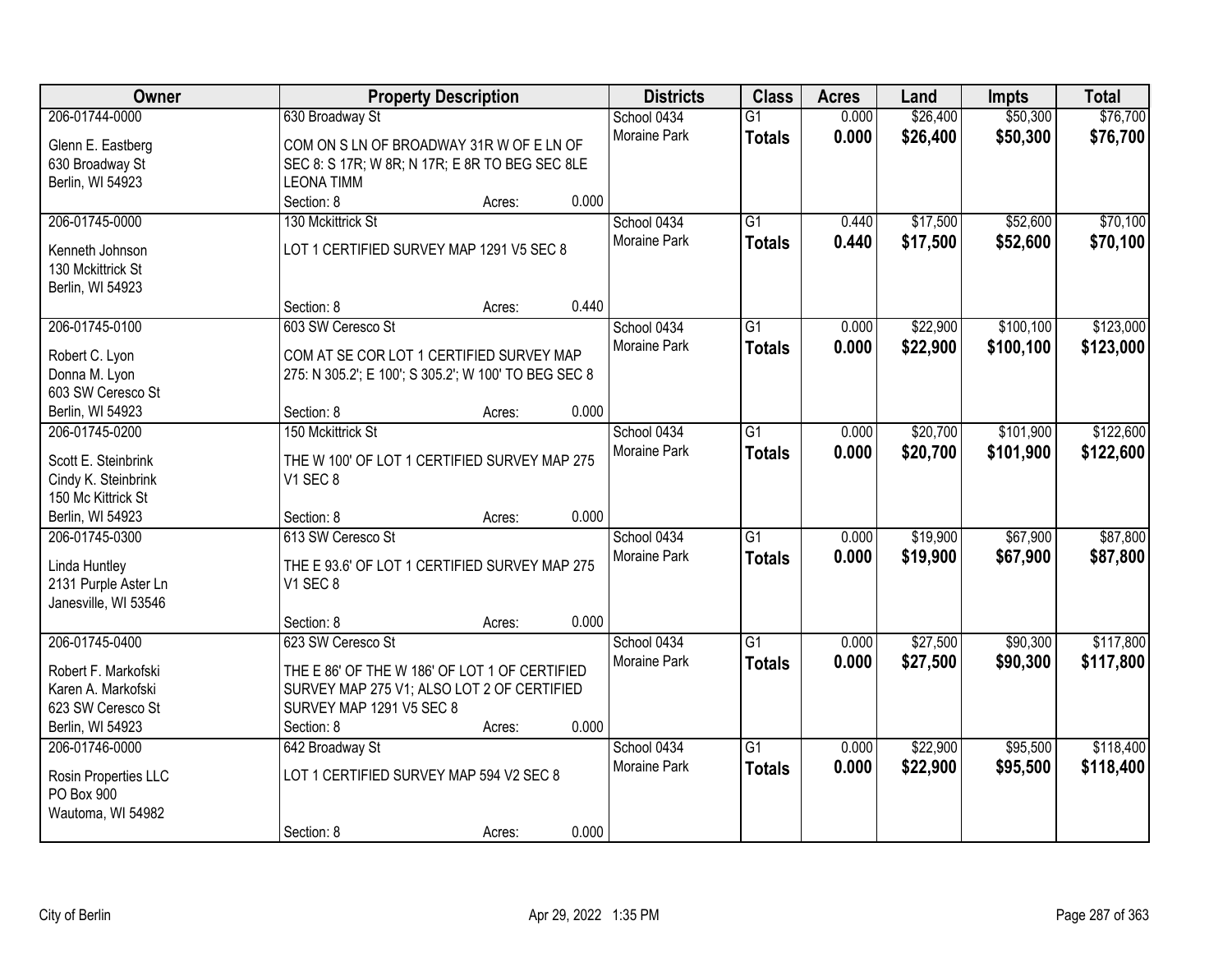| Owner                                     |                                                      | <b>Property Description</b>                       |       | <b>Districts</b>    | <b>Class</b>    | <b>Acres</b> | Land     | <b>Impts</b> | <b>Total</b> |
|-------------------------------------------|------------------------------------------------------|---------------------------------------------------|-------|---------------------|-----------------|--------------|----------|--------------|--------------|
| 206-01746-0100                            | 119 Mckittrick St                                    |                                                   |       | School 0434         | $\overline{G1}$ | 0.000        | \$22,900 | \$126,100    | \$149,000    |
| Brian E. Bending                          |                                                      | LOT 2 CERTIFIED SURVEY MAP 594 V2 SEC 8           |       | Moraine Park        | <b>Totals</b>   | 0.000        | \$22,900 | \$126,100    | \$149,000    |
| 119 Mckittrick St                         |                                                      |                                                   |       |                     |                 |              |          |              |              |
| Berlin, WI 54923                          |                                                      |                                                   |       |                     |                 |              |          |              |              |
|                                           | Section: 8                                           | Acres:                                            | 0.000 |                     |                 |              |          |              |              |
| 206-01746-0200                            | 670 Broadway St                                      |                                                   |       | School 0434         | $\overline{G1}$ | 0.000        | \$32,500 | \$114,400    | \$146,900    |
| Edmund C. Marks                           |                                                      | LOT 3 CERTIFIED SURVEY MAP 594 V2 SEC 8           |       | <b>Moraine Park</b> | <b>Totals</b>   | 0.000        | \$32,500 | \$114,400    | \$146,900    |
| Brenda S. Marks                           |                                                      |                                                   |       |                     |                 |              |          |              |              |
| 670 Broadway St                           |                                                      |                                                   |       |                     |                 |              |          |              |              |
| Berlin, WI 54923                          | Section: 8                                           | Acres:                                            | 0.000 |                     |                 |              |          |              |              |
| 206-01747-0000                            | 137 Mckittrick St                                    |                                                   |       | School 0434         | G1              | 0.000        | \$23,900 | \$58,800     | \$82,700     |
|                                           |                                                      |                                                   |       | Moraine Park        | <b>Totals</b>   | 0.000        | \$23,900 | \$58,800     | \$82,700     |
| Stephanie A. Reinert<br>137 Mckittrick St |                                                      | LOT 1 CERTIFIED SURVEY MAP 197 V1 SEC 8           |       |                     |                 |              |          |              |              |
| Berlin, WI 54923                          |                                                      |                                                   |       |                     |                 |              |          |              |              |
|                                           | Section: 8                                           | Acres:                                            | 0.000 |                     |                 |              |          |              |              |
| 206-01747-0100                            | 153 Mckittrick St                                    |                                                   |       | School 0434         | G1              | 2.190        | \$8,900  | \$500        | \$9,400      |
|                                           |                                                      |                                                   |       | <b>Moraine Park</b> | <b>Totals</b>   | 2.190        | \$8,900  | \$500        | \$9,400      |
| Matthew R. Kabitzke                       |                                                      | LOT 3 CERTIFIED SURVEY MAP 197 V1; EXC THE        |       |                     |                 |              |          |              |              |
| 153 Mckittrick St                         |                                                      | FOLLOWING: COM AT NW COR LOT 2 CERTIFIED          |       |                     |                 |              |          |              |              |
| Berlin, WI 54923                          | SURVEY MAP 197: W'LY 18'; S 92'; E 18'; N 92' TO BEC |                                                   |       |                     |                 |              |          |              |              |
|                                           | Section: 8                                           | Acres:                                            | 2.190 |                     |                 |              |          |              |              |
| 206-01747-0200                            | 151 Mckittrick St                                    |                                                   |       | School 0434         | $\overline{G1}$ | 0.000        | \$18,600 | \$78,000     | \$96,600     |
| Gary A. Thull                             |                                                      | LOT 2 CERTIFIED SURVEY MAP 197 V1; ALSO COM       |       | Moraine Park        | <b>Totals</b>   | 0.000        | \$18,600 | \$78,000     | \$96,600     |
| 151 Mc Kittrick St                        | AT NW COR LOT 2, CERTIFIED SURVEY MAP 197, V1        |                                                   |       |                     |                 |              |          |              |              |
| Berlin, WI 54923                          | W'LY 18'; S 92'; E 18'; N 92' TO BEG SEC 8           |                                                   |       |                     |                 |              |          |              |              |
|                                           | Section: 8                                           | Acres:                                            | 0.000 |                     |                 |              |          |              |              |
| 206-01748-0000                            | 686 Broadway                                         |                                                   |       | School 0434         | $\overline{G2}$ | 0.702        | \$70,100 | \$324,700    | \$394,800    |
| <b>JMA Properties, LLC</b>                |                                                      | LOT 1 CERTIFIED SURVEY MAP 2482 V12 SEC 8         |       | Moraine Park        | <b>Totals</b>   | 0.702        | \$70,100 | \$324,700    | \$394,800    |
| N392 36th Ct                              | <b>INCL ESMT</b>                                     |                                                   |       |                     |                 |              |          |              |              |
| Berlin, WI 54923                          |                                                      |                                                   |       |                     |                 |              |          |              |              |
|                                           | Section: 8                                           | Acres:                                            | 0.702 |                     |                 |              |          |              |              |
| 206-01748-0101                            | 764 Broadway St                                      |                                                   |       | School 0434         | $\overline{G2}$ | 0.100        | \$49,600 | \$124,800    | \$174,400    |
| Lowther Brothers, LLC                     | COM 124.16' W, 110.33' S & 11.90' E OF THE NE'LY     |                                                   |       | <b>Moraine Park</b> | <b>Totals</b>   | 0.100        | \$49,600 | \$124,800    | \$174,400    |
| 120 E Main St Apt 2106                    | COR LOT 2, CSM 2180; THENCE E 46.20'; S 54.80'; W    |                                                   |       |                     |                 |              |          |              |              |
| Lexington, KY 40507                       |                                                      | 22.35'; N 14.15'; W 23.83'; N 40.65' TO POB SEC 8 |       |                     |                 |              |          |              |              |
|                                           | Section: 8                                           | Acres:                                            | 0.100 |                     |                 |              |          |              |              |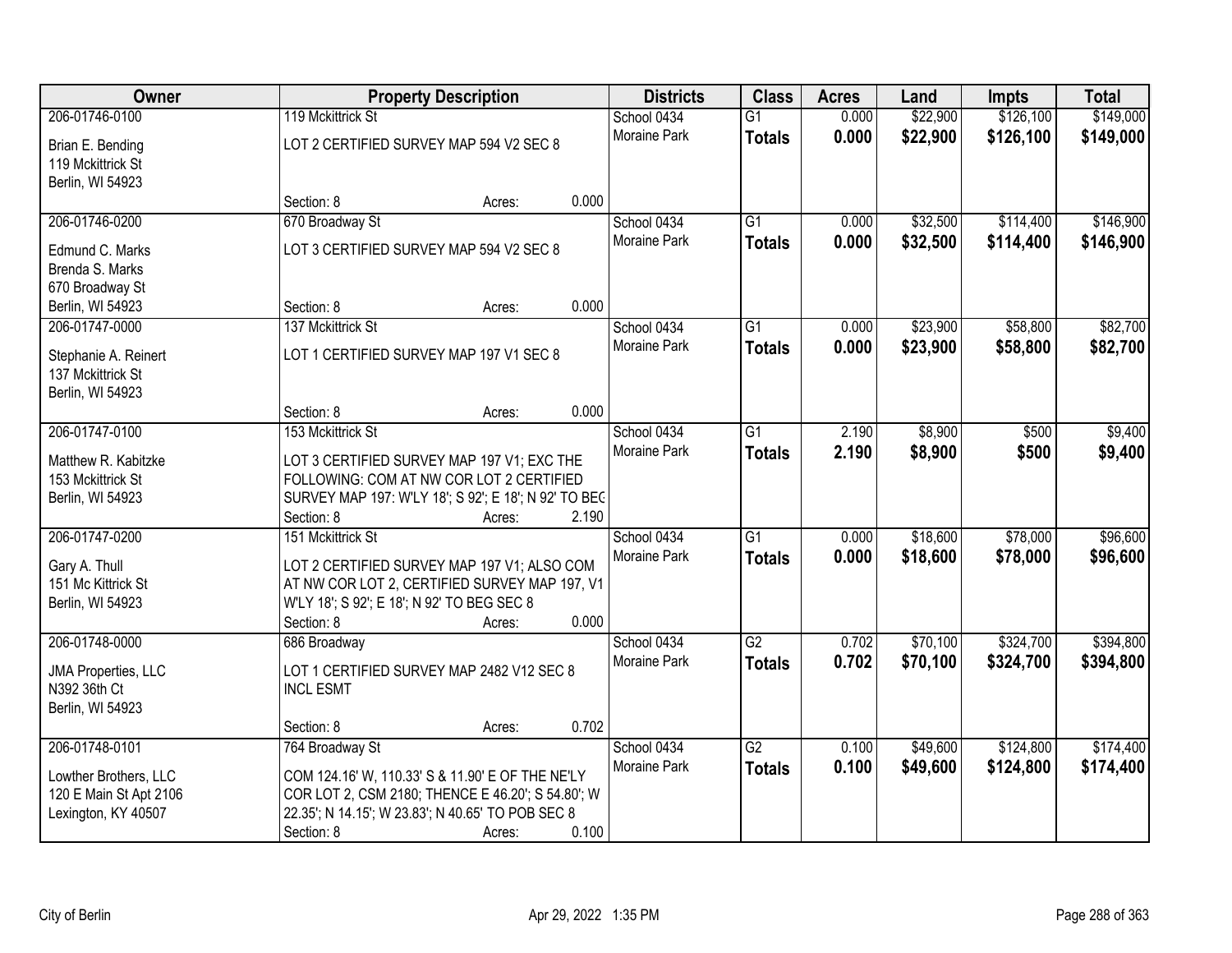| Owner                                                                                | <b>Property Description</b>                                                                     |        |       | <b>Districts</b>    | <b>Class</b>    | <b>Acres</b> | Land      | <b>Impts</b>    | <b>Total</b> |
|--------------------------------------------------------------------------------------|-------------------------------------------------------------------------------------------------|--------|-------|---------------------|-----------------|--------------|-----------|-----------------|--------------|
| 206-01748-0200                                                                       | 706 Broadway St                                                                                 |        |       | School 0434         | $\overline{G2}$ | 1.624        | \$81,200  | \$717,000       | \$798,200    |
| Northstar Development & Properties LLF LOT 1 & OUTLOT 1 CERTIFIED SURVEY MAP 2480    |                                                                                                 |        |       | Moraine Park        | <b>Totals</b>   | 1.624        | \$81,200  | \$717,000       | \$798,200    |
| S45 W27721 Elk Valley Rd                                                             | V12                                                                                             |        |       |                     |                 |              |           |                 |              |
| Waukesha, WI 53189                                                                   |                                                                                                 |        |       |                     |                 |              |           |                 |              |
|                                                                                      | Section: 8                                                                                      | Acres: | 1.624 |                     |                 |              |           |                 |              |
| 206-01748-0300                                                                       | Broadway                                                                                        |        |       | School 0434         | $\overline{G2}$ | 2.922        | \$146,100 | \$0             | \$146,100    |
| Maldwin Properties LLC                                                               | LOT 1 CERTIFIED SURVEY MAP 1197 V8 (A RES OF                                                    |        |       | Moraine Park        | <b>Totals</b>   | 2.922        | \$146,100 | \$0             | \$146,100    |
| 1247 Snowdon Dr                                                                      | CSM 587) & LOT 1 CSM 1837 V8                                                                    |        |       |                     |                 |              |           |                 |              |
| Oshkosh, WI 54904                                                                    |                                                                                                 |        |       |                     |                 |              |           |                 |              |
|                                                                                      | Section: 8                                                                                      | Acres: | 2.922 |                     |                 |              |           |                 |              |
| 206-01748-0500                                                                       | 780 Broadway                                                                                    |        |       | School 0434         | $\overline{G2}$ | 3.060        | \$183,600 | \$303,100       | \$486,700    |
| William A. Stapel et al                                                              | LOT 1 CERTIFIED SURVEY MAP 2180 V9 (INCL PT                                                     |        |       | <b>Moraine Park</b> | <b>Totals</b>   | 3.060        | \$183,600 | \$303,100       | \$486,700    |
| c/o Kitz & Pfeil, Inc                                                                | LOT 1 CSM 2095 V9) SEC 8                                                                        |        |       |                     |                 |              |           |                 |              |
| Attn: James Stapel                                                                   |                                                                                                 |        |       |                     |                 |              |           |                 |              |
| 427 N Main St                                                                        | Section: 8                                                                                      | Acres: | 3.060 |                     |                 |              |           |                 |              |
| Oshkosh, WI 54903                                                                    |                                                                                                 |        |       |                     |                 |              |           |                 |              |
| 206-01748-0600                                                                       | 726 Broadway                                                                                    |        |       | School 0434         | G2              | 3.160        | \$189,600 | \$319,500       | \$509,100    |
|                                                                                      |                                                                                                 |        |       | Moraine Park        | <b>Totals</b>   | 3.160        | \$189,600 | \$319,500       | \$509,100    |
| Lowther Brothers, LLC<br>120 E Main St Apt 2106                                      | LOT 2 CERTIFIED SURVEY MAP 2180 V9 (INCL LOTS<br>2, 3 & PT LOT 1 CSM 2095 V9) EXC PCL 1748.1.01 |        |       |                     |                 |              |           |                 |              |
| Lexington, KY 40507                                                                  | SEC <sub>8</sub>                                                                                |        |       |                     |                 |              |           |                 |              |
|                                                                                      | Section: 8                                                                                      | Acres: | 3.160 |                     |                 |              |           |                 |              |
| 206-01748-0801                                                                       | 758 Broadway St                                                                                 |        |       | School 0434         | $\overline{G2}$ | 2.300        | \$135,400 | \$215,700       | \$351,100    |
|                                                                                      |                                                                                                 |        |       | Moraine Park        | <b>Totals</b>   | 2.300        | \$135,400 | \$215,700       | \$351,100    |
| Mcconnell Investment Real Estate, LLC                                                | BEG AT NE COR LOT 3, CSM 2180; THENCE S                                                         |        |       |                     |                 |              |           |                 |              |
| PO Box 574                                                                           | 297.67?; W 223.69?; N 71.43?; W 135.84?; N 234.75?; E                                           |        |       |                     |                 |              |           |                 |              |
| Green Lake, WI 54941                                                                 | 363.04? TO THE POB                                                                              |        | 2.300 |                     |                 |              |           |                 |              |
| 206-01748-0802                                                                       | Section: 8                                                                                      | Acres: |       | School 0434         | $\overline{G2}$ | 0.910        | \$54,600  | $\overline{50}$ | \$54,600     |
|                                                                                      |                                                                                                 |        |       | <b>Moraine Park</b> |                 | 0.910        |           | \$0             |              |
| Lowther Brothers, LLC                                                                | LOT 3 CERTIFIED SURVEY MAP 2180 V9 (RES LOT 4                                                   |        |       |                     | <b>Totals</b>   |              | \$54,600  |                 | \$54,600     |
| 120 E Main St Apt 2106                                                               | CSM 2095 V9) ALSO W25' OF LOT 1 CSM 825 SEC 8 -                                                 |        |       |                     |                 |              |           |                 |              |
| Lexington, KY 40507                                                                  | EXC THAT PARCEL DESC IN DOC 402735                                                              |        |       |                     |                 |              |           |                 |              |
|                                                                                      | Section: 8                                                                                      | Acres: | 0.910 |                     |                 |              |           |                 |              |
| 206-01748-0900                                                                       | 704 Broadway St                                                                                 |        |       | School 0434         | $\overline{G2}$ | 0.940        | \$50,000  | \$413,600       | \$463,600    |
| Northstar Development & Properties LLF   LOT 1 CERTIFIED SURVEY MAP 2817 (A RESURVEY |                                                                                                 |        |       | Moraine Park        | <b>Totals</b>   | 0.940        | \$50,000  | \$413,600       | \$463,600    |
| S45 W27721 Elk Valley Rd                                                             | OF PART OF CSM 2482 V12) SEC 8 SUBJ TO ESMT                                                     |        |       |                     |                 |              |           |                 |              |
| Waukesha, WI 53189                                                                   |                                                                                                 |        |       |                     |                 |              |           |                 |              |
|                                                                                      | Section: 8                                                                                      | Acres: | 0.940 |                     |                 |              |           |                 |              |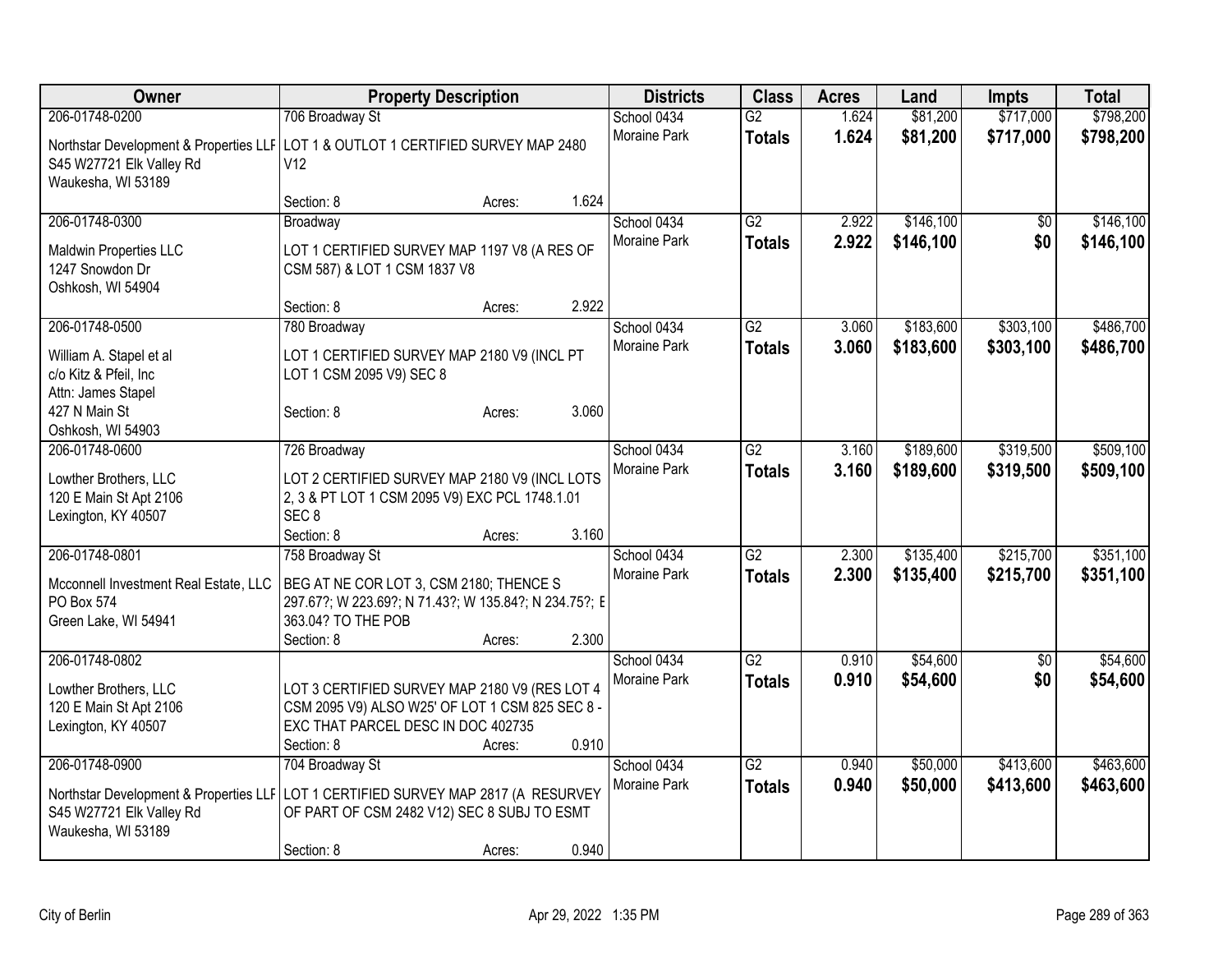| Owner                                                                                                | <b>Property Description</b>                                                  |        |       | <b>Districts</b>            | <b>Class</b>                     | <b>Acres</b>   | Land                 | <b>Impts</b>           | <b>Total</b>           |
|------------------------------------------------------------------------------------------------------|------------------------------------------------------------------------------|--------|-------|-----------------------------|----------------------------------|----------------|----------------------|------------------------|------------------------|
| 206-01748-0901<br>Northstar Development & Properties LLF LOT 2 CERTIFIED SURVEY MAP 2817 (A RESURVEY | 700 Broadway St                                                              |        |       | School 0434<br>Moraine Park | $\overline{G2}$<br><b>Totals</b> | 1.500<br>1.500 | \$75,000<br>\$75,000 | \$595,100<br>\$595,100 | \$670,100<br>\$670,100 |
| S45 W27721 Elk Valley Rd<br>Waukesha, WI 53189                                                       | OF PART OF CSM 2482 V12) SEC 8 SUBJ TO ESMT                                  |        |       |                             |                                  |                |                      |                        |                        |
|                                                                                                      | Section: 8                                                                   | Acres: | 1.500 |                             |                                  |                |                      |                        |                        |
| 206-01749-0101                                                                                       | 158 S Hunter St                                                              |        |       | School 0434                 | $\overline{G2}$                  | 4.109          | \$19,700             | \$5,200                | \$24,900               |
| Kevin M. Sedarski<br>N9215 32nd Dr<br>Berlin, WI 54923                                               | LOT 1 CERTIFIED SURVEY MAP 3640 VOL 21                                       |        |       | <b>Moraine Park</b>         | <b>Totals</b>                    | 4.109          | \$19,700             | \$5,200                | \$24,900               |
|                                                                                                      | Section: 8                                                                   | Acres: | 4.109 |                             |                                  |                |                      |                        |                        |
| 206-01749-0102                                                                                       | 216 S Hunter St                                                              |        |       | School 0434                 | $\overline{G1}$                  | 3.540          | \$16,800             | \$77,900               | \$94,700               |
| Jerry W. Wick<br>PO Box 187<br>Berlin, WI 54923                                                      | LOT 2 CERTIFIED SURVEY MAP 3640 VOL 21                                       |        |       | Moraine Park                | <b>Totals</b>                    | 3.540          | \$16,800             | \$77,900               | \$94,700               |
|                                                                                                      | Section: 8                                                                   | Acres: | 3.540 |                             |                                  |                |                      |                        |                        |
| 206-01749-0103                                                                                       |                                                                              |        |       | School 0434                 | $\overline{G2}$                  | 6.511          | \$19,500             | \$0                    | \$19,500               |
| Schoppenhorst Construction, Inc.<br>W412 County Rd XX<br>Berlin, WI 54923                            | LOT 3 CERTIFIED SURVEY MAP 3640 VOL 21                                       |        |       | <b>Moraine Park</b>         | <b>Totals</b>                    | 6.511          | \$19,500             | \$0                    | \$19,500               |
|                                                                                                      | Section: 8                                                                   | Acres: | 6.511 |                             |                                  |                |                      |                        |                        |
| 206-01750-0100                                                                                       | S Hunter St                                                                  |        |       | School 0434                 | $\overline{G1}$                  | 0.000          | \$15,600             | $\overline{60}$        | \$15,600               |
| James J. Briskie                                                                                     |                                                                              |        |       | Moraine Park                | <b>Totals</b>                    | 0.000          | \$15,600             | \$0                    | \$15,600               |
| N9174 Thoma Ln<br>Berlin, WI 54923                                                                   | LOT 1 CERTIFIED SURVEY MAP 2620 V13 (INCL LOT<br>1 & PT LOT 2 CSM 476) SEC 8 |        |       |                             |                                  |                |                      |                        |                        |
|                                                                                                      | Section: 8                                                                   | Acres: | 0.000 |                             |                                  |                |                      |                        |                        |
| 206-01750-0101                                                                                       | 188 S Hunter St                                                              |        |       | School 0434                 | $\overline{G1}$                  | 2.990          | \$14,400             | \$10,000               | \$24,400               |
| James J. Briskie<br>N9174 Thoma Ln<br>Berlin, WI 54923                                               | LOT 2 CERTIFIED SURVEY MAP 2620 V13 (INCL PT<br>LOTS 2 & 3 CSM 476) SEC 8    |        |       | <b>Moraine Park</b>         | <b>Totals</b>                    | 2.990          | \$14,400             | \$10,000               | \$24,400               |
|                                                                                                      | Section: 8                                                                   | Acres: | 2.990 |                             |                                  |                |                      |                        |                        |
| 206-01750-0102                                                                                       | 206 S Hunter St                                                              |        |       | School 0434                 | $\overline{G1}$                  | 1.033          | \$16,900             | \$150,500              | \$167,400              |
| Michael A. Markowski<br>206 S Hunter St<br>Berlin, WI 54923                                          | LOT 3 CERTIFIED SURVEY MAP 2620 V13 (INCL LOT<br>4 & PT LOT 3 CSM 476) SEC 8 |        |       | Moraine Park                | <b>Totals</b>                    | 1.033          | \$16,900             | \$150,500              | \$167,400              |
|                                                                                                      | Section: 8                                                                   | Acres: | 1.033 |                             |                                  |                |                      |                        |                        |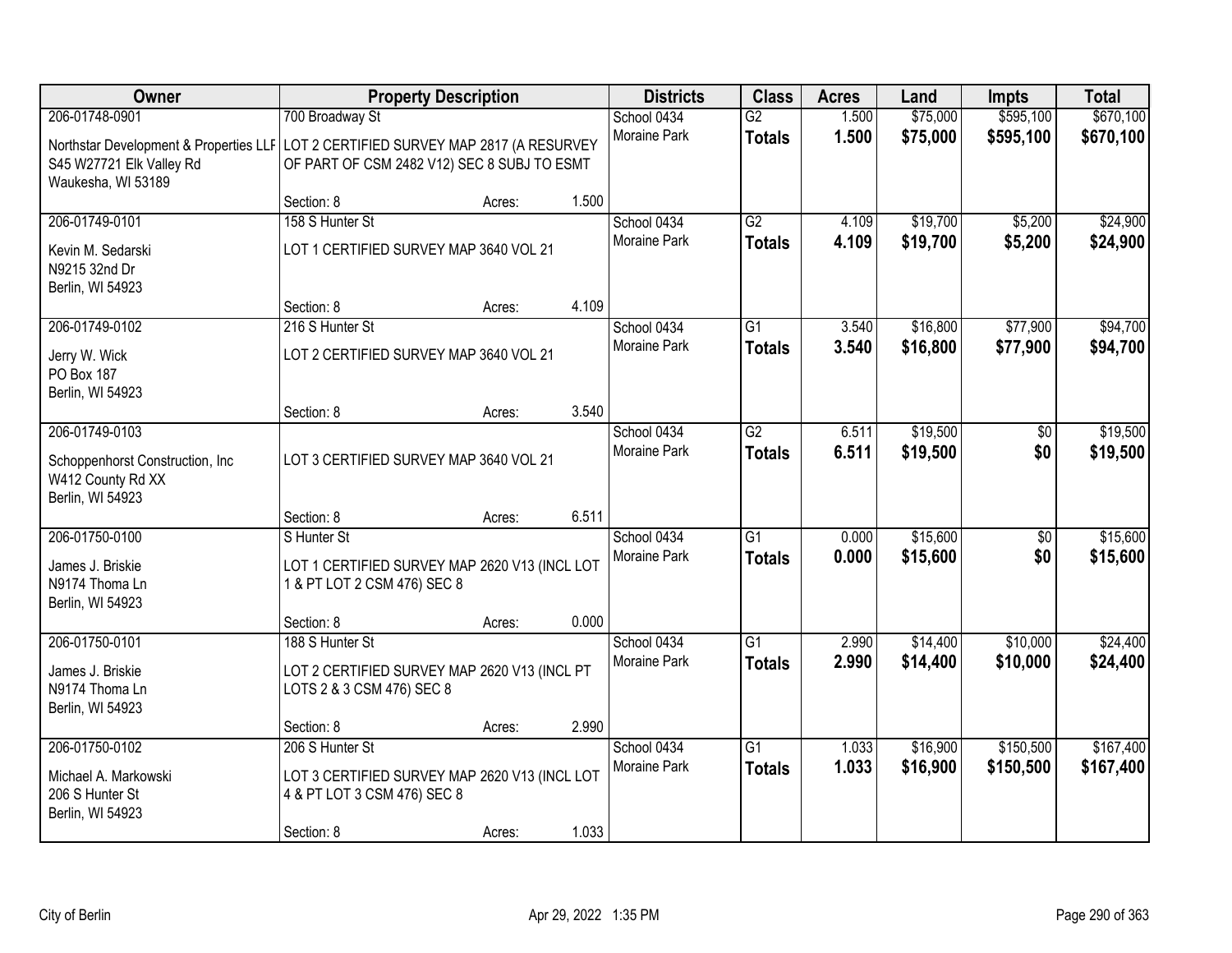| Owner                                            |                                                                                                   | <b>Property Description</b> |              |                 | <b>Acres</b> | Land     | <b>Impts</b>    | <b>Total</b> |
|--------------------------------------------------|---------------------------------------------------------------------------------------------------|-----------------------------|--------------|-----------------|--------------|----------|-----------------|--------------|
| 206-01750-0300                                   | 154 S Hunter St                                                                                   |                             | School 0434  | $\overline{G2}$ | 2.102        | \$18,000 | \$26,900        | \$44,900     |
| James J. Briskie                                 | LOT 3 CERTIFIED SURVEY MAP 1231 V5 SEC 8                                                          |                             | Moraine Park | <b>Totals</b>   | 2.102        | \$18,000 | \$26,900        | \$44,900     |
| N9174 Thoma Ln                                   |                                                                                                   |                             |              |                 |              |          |                 |              |
| Berlin, WI 54923                                 |                                                                                                   |                             |              |                 |              |          |                 |              |
|                                                  | Section: 8<br>Acres:                                                                              | 2.102                       |              |                 |              |          |                 |              |
| 206-01750-0500                                   | 150 S Hunter St                                                                                   |                             | School 0434  | $\overline{G2}$ | 1.434        | \$19,400 | \$204,200       | \$223,600    |
| Lance A. Schultz                                 | LOTS 1 & 2 CERTIFIED SURVEY MAP 1231 V5 SEC 8                                                     |                             | Moraine Park | <b>Totals</b>   | 1.434        | \$19,400 | \$204,200       | \$223,600    |
| W5970 Holmes Rd                                  |                                                                                                   |                             |              |                 |              |          |                 |              |
| Princeton, WI 54968                              |                                                                                                   |                             |              |                 |              |          |                 |              |
|                                                  | Section: 8<br>Acres:                                                                              | 1.434                       |              |                 |              |          |                 |              |
| 206-01751-0100                                   | 224 S Hunter St                                                                                   |                             | School 0434  | $\overline{G1}$ | 0.631        | \$11,300 | \$90,200        | \$101,500    |
|                                                  |                                                                                                   |                             | Moraine Park | <b>Totals</b>   | 0.631        | \$11,300 | \$90,200        | \$101,500    |
| Joseph Allen Hoppa                               | LOT 1 CERTIFIED SURVEY MAP 2708 V13                                                               |                             |              |                 |              |          |                 |              |
| 224 S Hunter St                                  |                                                                                                   |                             |              |                 |              |          |                 |              |
| Berlin, WI 54923                                 | Section: 8<br>Acres:                                                                              | 0.631                       |              |                 |              |          |                 |              |
| 206-01752-0000                                   | 311 Mckittrick St                                                                                 |                             | School 0434  | G1              | 3.030        | \$13,800 | \$165,700       | \$179,500    |
|                                                  |                                                                                                   |                             | Moraine Park | G4              | 10.000       | \$1,400  | \$0             | \$1,400      |
| Robert L. Paugels Jr                             | LOT 1 CERTIFIED SURVEY MAP 2420 V11 (RES CSM                                                      |                             |              | <b>Totals</b>   | 13.030       | \$15,200 | \$165,700       | \$180,900    |
| Mary L. Paugels                                  | 2413 V11) SEC 8 EXC PCL 1769 LYING IN SE1/4 SEC 8                                                 |                             |              |                 |              |          |                 |              |
| 311 Mc Kittrick St                               | & EXC THAT PARCEL DESC V501 P93                                                                   |                             |              |                 |              |          |                 |              |
| Berlin, WI 54923                                 | Section: 8<br>Acres:                                                                              | 13.030                      |              |                 |              |          |                 |              |
| 206-01753-0000                                   |                                                                                                   |                             | School 0434  | $\overline{G5}$ | 8.000        | \$2,000  | $\overline{50}$ | \$2,000      |
| Kittenhole Properties LLC                        | COM 27R N OF THE SW COROF THE E1/2 OF THE                                                         |                             | Moraine Park | <b>Totals</b>   | 8.000        | \$2,000  | \$0             | \$2,000      |
| 336 N Washington St                              | NE1/4 SEC 8: N 20R 12L; E 20R; S20R 16L; W 20R TO                                                 |                             |              |                 |              |          |                 |              |
| Berlin, WI 54923                                 | BEG; ALSO COM 27R N OF SW COR OF THE E1/2 OF                                                      |                             |              |                 |              |          |                 |              |
|                                                  | Section: 8<br>Acres:                                                                              | 8.000                       |              |                 |              |          |                 |              |
| 206-01754-0000                                   |                                                                                                   |                             | School 0434  | $\overline{G5}$ | 6.900        | \$1,800  | $\sqrt{6}$      | \$1,800      |
| Kittenhole Properties LLC                        | COM 64R S OF THE NW COR OF THE E1/2 OF THE                                                        |                             | Moraine Park | <b>Totals</b>   | 6.900        | \$1,800  | \$0             | \$1,800      |
| 336 N Washington St                              | NE1/4 SEC 8: THENCE S 48.5R; E 20R 10'; N 48R 4.3';                                               |                             |              |                 |              |          |                 |              |
| Berlin, WI 54923                                 | W 20R 10' TO BEG                                                                                  |                             |              |                 |              |          |                 |              |
|                                                  | Section: 8<br>Acres:                                                                              | 6.900                       |              |                 |              |          |                 |              |
| 206-01755-0000                                   |                                                                                                   |                             | School 0434  | $\overline{G1}$ | 2.755        | \$1,000  | $\overline{50}$ | \$1,000      |
|                                                  |                                                                                                   |                             | Moraine Park | <b>Totals</b>   | 2.755        | \$1,000  | \$0             | \$1,000      |
| Kittenhole Properties LLC<br>336 N Washington St | COM 40R 6L W & 40R S OF NE COR OF SEC 8: S 24R<br>W 40R; N 24R; E 40R TO BEG EXC LOTS 1, 2, 3 CSM |                             |              |                 |              |          |                 |              |
| Berlin, WI 54923                                 | 2694 LYING THEREIN EXC PARCEL DESC V578 P140                                                      |                             |              |                 |              |          |                 |              |
|                                                  | Section: 8<br>Acres:                                                                              | 2.755                       |              |                 |              |          |                 |              |
|                                                  |                                                                                                   |                             |              |                 |              |          |                 |              |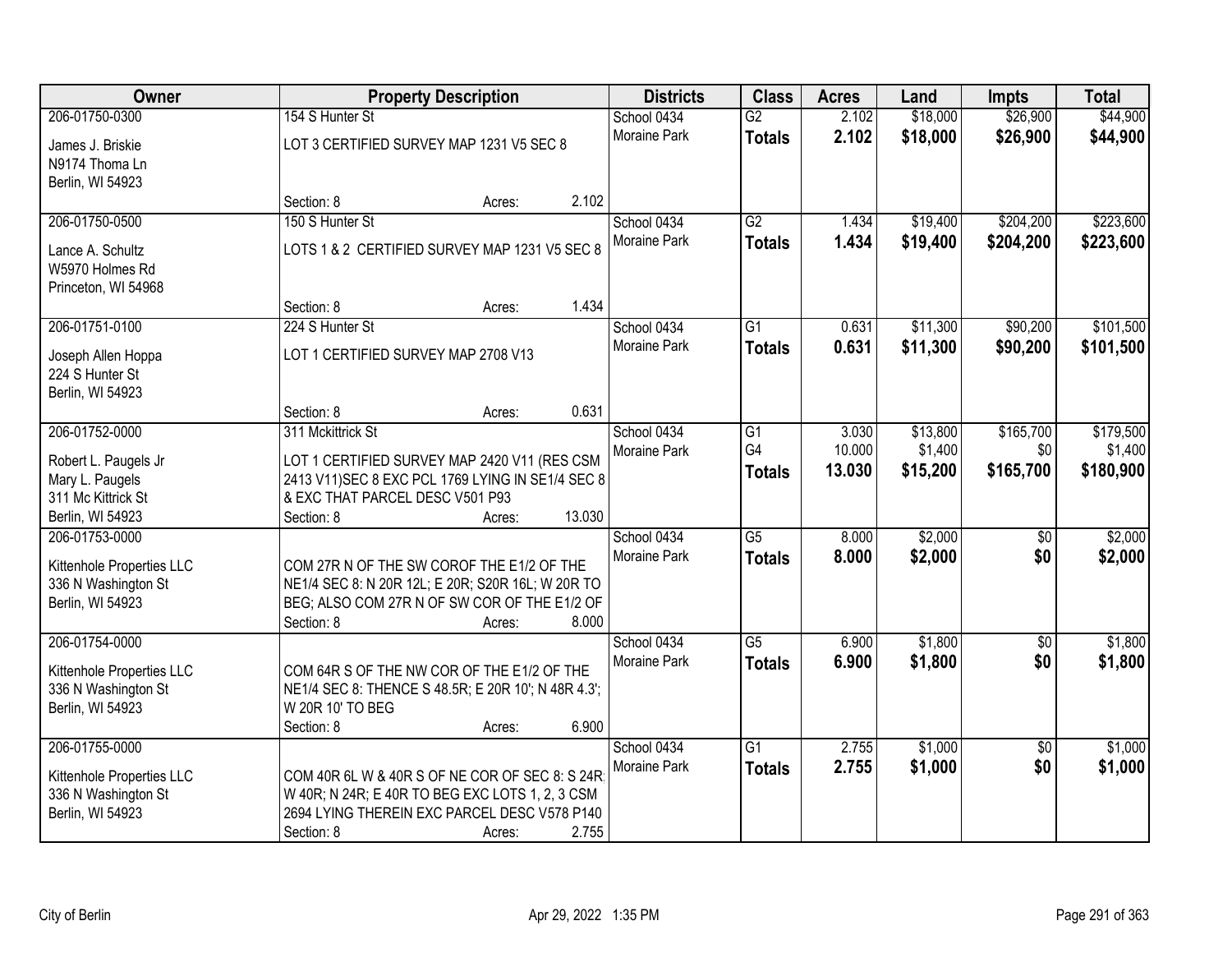| Owner                                                                                  |                                                                                                      | <b>Property Description</b> |              | <b>Districts</b>            | <b>Class</b>                     | <b>Acres</b>   | Land                 | Impts                  | <b>Total</b>         |
|----------------------------------------------------------------------------------------|------------------------------------------------------------------------------------------------------|-----------------------------|--------------|-----------------------------|----------------------------------|----------------|----------------------|------------------------|----------------------|
| 206-01755-0100                                                                         | 163 Mckittrick St                                                                                    |                             |              | School 0434                 | $\overline{G1}$                  | 1.300          | \$3,600              | \$72,400               | \$76,000             |
| Nolan R. Trinrud<br>163 Mckittrick St<br>Berlin, WI 54923                              | LOT 1 CERTIFIED SURVEY MAP 2694 V13 & THAT<br>PARCEL DESC V578 P140 & SUBJ TO ESMT DESC<br>V578 P141 |                             |              | <b>Moraine Park</b>         | <b>Totals</b>                    | 1.300          | \$3,600              | \$72,400               | \$76,000             |
|                                                                                        | Section: 8                                                                                           | Acres:                      | 1.300        |                             |                                  |                |                      |                        |                      |
| 206-01755-0200<br>Moriarty Revocable Trust<br>336 N Washington St<br>Berlin, WI 54923  | LOT 2 CERTIFIED SURVEY MAP 2694 V13                                                                  |                             |              | School 0434<br>Moraine Park | $\overline{G1}$<br><b>Totals</b> | 0.990<br>0.990 | \$2,800<br>\$2,800   | \$0<br>\$0             | \$2,800<br>\$2,800   |
|                                                                                        | Section: 8                                                                                           | Acres:                      | 0.990        |                             |                                  |                |                      |                        |                      |
| 206-01755-0300<br>Hochrein Revocable Trust<br>142 E Park Ave Apt 2<br>Berlin, WI 54923 | LOT 3 CERTIFIED SURVEY MAP 2694 V13                                                                  |                             |              | School 0434<br>Moraine Park | $\overline{G1}$<br><b>Totals</b> | 0.990<br>0.990 | \$2,800<br>\$2,800   | $\overline{50}$<br>\$0 | \$2,800<br>\$2,800   |
|                                                                                        | Section: 8                                                                                           | Acres:                      | 0.990        |                             |                                  |                |                      |                        |                      |
| 206-01756-0000                                                                         | 203 Mckittrick St                                                                                    |                             |              | School 0434                 | $\overline{G1}$                  | 1.270          | \$14,400             | \$151,300              | \$165,700            |
| Mark A. Podoll<br>203 Mc Kittrick St<br>Berlin, WI 54923                               | LOT 1 CERTIFIED SURVEY MAP 1673 V7 SEC 8                                                             |                             | Moraine Park | <b>Totals</b>               | 1.270                            | \$14,400       | \$151,300            | \$165,700              |                      |
|                                                                                        | Section: 8                                                                                           | Acres:                      | 1.270        |                             |                                  |                |                      |                        |                      |
| 206-01757-0000<br>John H. Kujawa<br>308 Memorial Dr<br>Berlin, WI 54923                | COM 40R 6L W & 80R S OF NE COR OF SEC 8: S 24R<br>W 20R; N 24R; E 20R TO BEG                         |                             |              | School 0434<br>Moraine Park | $\overline{G1}$<br><b>Totals</b> | 3.000<br>3.000 | \$12,000<br>\$12,000 | \$0<br>\$0             | \$12,000<br>\$12,000 |
|                                                                                        | Section: 8                                                                                           | Acres:                      | 3.000        |                             |                                  |                |                      |                        |                      |
| 206-01758-0000<br>Jerry G. Newton<br>620 Hillcrest Dr<br>Oregon, WI 53575              | 271 Mckittrick St<br>LOT 2 CERTIFIED SURVEY MAP 305 V2 SEC 8                                         |                             |              | School 0434<br>Moraine Park | $\overline{G1}$<br><b>Totals</b> | 0.000<br>0.000 | \$9,100<br>\$9,100   | \$18,800<br>\$18,800   | \$27,900<br>\$27,900 |
|                                                                                        | Section: 8                                                                                           | Acres:                      | 0.000        |                             |                                  |                |                      |                        |                      |
| 206-01758-0100                                                                         | 261 Mckittrick St                                                                                    |                             |              | School 0434                 | $\overline{G1}$                  | 2.340          | \$16,900             | \$110,000              | \$126,900            |
| Adam W. Gilmour<br>261 Mckittrick St<br>Berlin, WI 54923                               | LOTS 1 & 4 CERTIFIED SURVEY MAP 305 V2 SEC 8                                                         |                             |              | Moraine Park                | <b>Totals</b>                    | 2.340          | \$16,900             | \$110,000              | \$126,900            |
|                                                                                        | Section: 8                                                                                           | Acres:                      | 2.340        |                             |                                  |                |                      |                        |                      |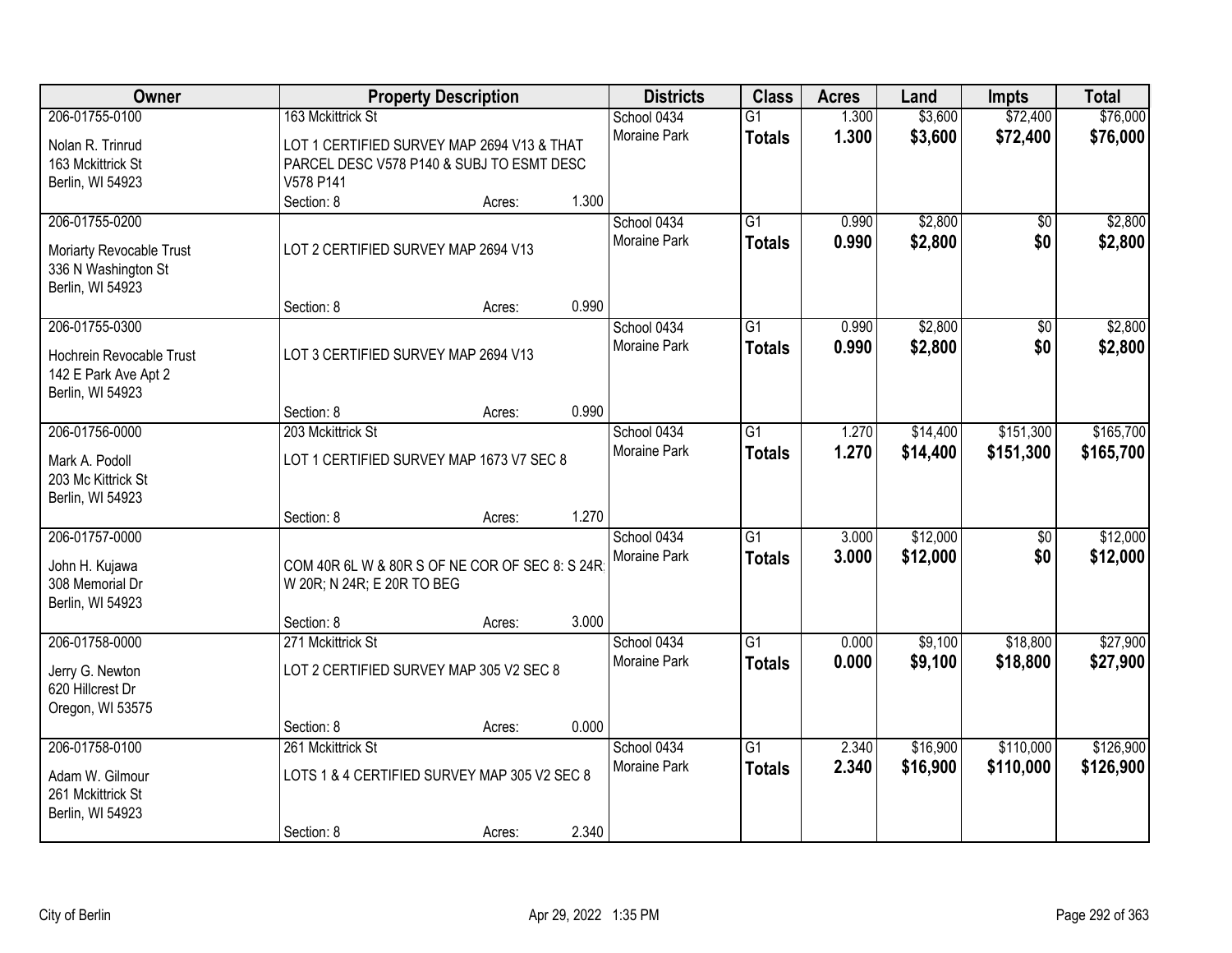| Owner                                 | <b>Property Description</b>                        |        |       | <b>Districts</b>    | <b>Class</b>    | <b>Acres</b> | Land     | <b>Impts</b>    | <b>Total</b> |
|---------------------------------------|----------------------------------------------------|--------|-------|---------------------|-----------------|--------------|----------|-----------------|--------------|
| 206-01758-0101                        | 287 Mckittrick St                                  |        |       | School 0434         | $\overline{G1}$ | 0.590        | \$11,600 | \$99,100        | \$110,700    |
| Lawrence R. Hall                      | LOT 3 CERTIFIED SURVEY MAP 305 V2 SEC 8            |        |       | Moraine Park        | <b>Totals</b>   | 0.590        | \$11,600 | \$99,100        | \$110,700    |
| 287 Mckittrick St                     |                                                    |        |       |                     |                 |              |          |                 |              |
| Berlin, WI 54923                      |                                                    |        |       |                     |                 |              |          |                 |              |
|                                       | Section: 8                                         | Acres: | 0.590 |                     |                 |              |          |                 |              |
| 206-01759-0000                        |                                                    |        |       | School 0434         | $\overline{G1}$ | 0.500        | \$3,300  | \$0             | \$3,300      |
|                                       | COM 32.5R W OF THE SE COR OF THE NE1/4 SEC 8:      |        |       | Moraine Park        | <b>Totals</b>   | 0.500        | \$3,300  | \$0             | \$3,300      |
| John H. Kujawa<br>308 Memorial Dr     | THENCE N 10 2/3R; W 7.5R; S 10 2/3R; E 7.5R TO BEG |        |       |                     |                 |              |          |                 |              |
| Berlin, WI 54923                      |                                                    |        |       |                     |                 |              |          |                 |              |
|                                       | Section: 8                                         | Acres: | 0.500 |                     |                 |              |          |                 |              |
| 206-01760-0000                        | 609 Van Horn St                                    |        |       | School 0434         | G1              | 3.500        | \$20,700 | \$0             | \$20,700     |
|                                       |                                                    |        |       | Moraine Park        | <b>Totals</b>   | 3.500        | \$20,700 | \$0             | \$20,700     |
| Catherine L Kujawa Revocable Trust of | COM 10R W OF THE SE COR OF THE NE1/4 SEC 8:        |        |       |                     |                 |              |          |                 |              |
| 1999                                  | THENCE N 32R; W 15R; S 21 1/3R; W 7.5R; S 10 2/3R; |        |       |                     |                 |              |          |                 |              |
| PO Box 270                            | E 22.5R TO BEG                                     |        |       |                     |                 |              |          |                 |              |
| Berlin, WI 54923                      | Section: 8                                         | Acres: | 3.500 |                     |                 |              |          |                 |              |
| 206-01761-0000                        | 589 Van Horn St                                    |        |       | School 0434         | $\overline{G1}$ | 2.000        | \$16,500 | \$13,000        | \$29,500     |
| Cypress Farms LLC                     | COM AT THE SE COR OF THE NE1/4 SEC 8: THENCE       |        |       | Moraine Park        | <b>Totals</b>   | 2.000        | \$16,500 | \$13,000        | \$29,500     |
| c/o Farmers & Merchants Bank          | N 32R; W 10R; S 32R; E 10R TO BEG                  |        |       |                     |                 |              |          |                 |              |
| Attn: Escrow Services                 |                                                    |        |       |                     |                 |              |          |                 |              |
| PO Box 270                            | Section: 8                                         | Acres: | 2.000 |                     |                 |              |          |                 |              |
| Berlin, WI 54923                      |                                                    |        |       |                     |                 |              |          |                 |              |
| 206-01762-0000                        | 294 Mckittrick St                                  |        |       | School 0434         | $\overline{G1}$ | 3.000        | \$19,300 | \$57,800        | \$77,100     |
|                                       | COM 25R W & 10 2/3R N OF THE SE COR OF THE         |        |       | Moraine Park        | <b>Totals</b>   | 3.000        | \$19,300 | \$57,800        | \$77,100     |
| Kevin M. Cerney<br>PO Box 122         | NE1/4 SEC 8: THENCE N 21 1/3R; E 5R; N 8R; W 20R;  |        |       |                     |                 |              |          |                 |              |
| Waukau, WI 54980-0122                 | S 29 1/3R; E 15R TO BEG                            |        |       |                     |                 |              |          |                 |              |
|                                       | Section: 8                                         | Acres: | 3.000 |                     |                 |              |          |                 |              |
| 206-01763-0000                        |                                                    |        |       | School 0434         | $\overline{G1}$ | 1.000        | \$900    | $\overline{50}$ | \$900        |
|                                       |                                                    |        |       | <b>Moraine Park</b> | <b>Totals</b>   | 1.000        | \$900    | \$0             | \$900        |
| Kathryn C. Stewart                    | COM 129R 12L S OF THE NE COR OF SEC 8:             |        |       |                     |                 |              |          |                 |              |
| W1397 County Rd V                     | THENCE W 20R; N 8R; E 20R; S 8R TO BEG             |        |       |                     |                 |              |          |                 |              |
| Berlin, WI 54923                      |                                                    |        |       |                     |                 |              |          |                 |              |
|                                       | Section: 8                                         | Acres: | 1.000 |                     |                 |              |          |                 |              |
| 206-01764-0000                        |                                                    |        |       | School 0434         | $\overline{G4}$ | 4.000        | \$700    | $\overline{50}$ | \$700        |
| Debra A. Schubert                     | COM 121R 12L S OF NE COR OF SEC 8: W 40R; N        |        |       | Moraine Park        | <b>Totals</b>   | 4.000        | \$700    | \$0             | \$700        |
| 291 SW Ceresco St                     | 16R; E 40R; S 16R TO BEG                           |        |       |                     |                 |              |          |                 |              |
| Berlin, WI 54923                      |                                                    |        |       |                     |                 |              |          |                 |              |
|                                       | Section: 8                                         | Acres: | 4.000 |                     |                 |              |          |                 |              |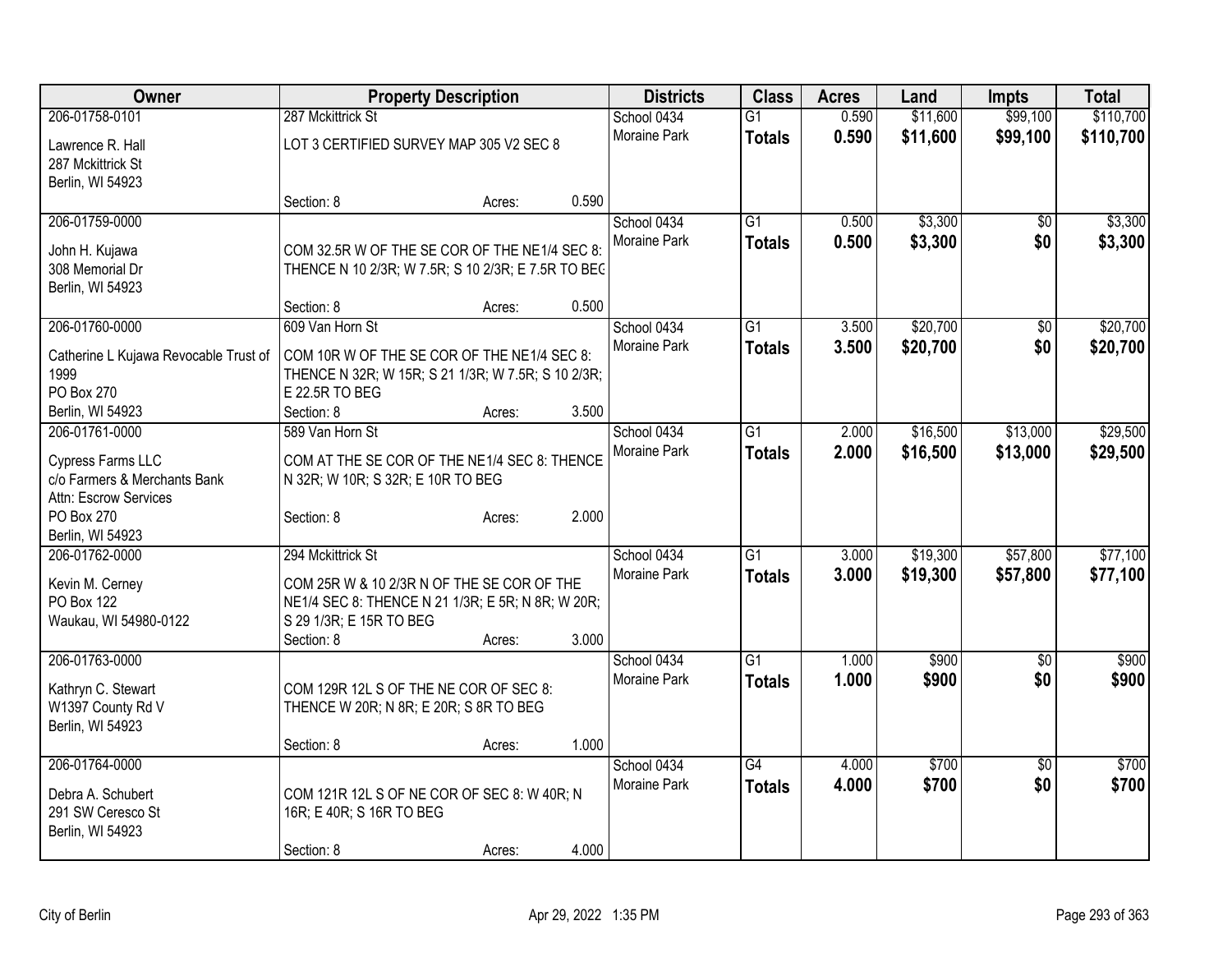| Owner                                 | <b>Property Description</b>                      | <b>Districts</b>    | <b>Class</b>    | <b>Acres</b> | Land     | <b>Impts</b>    | <b>Total</b> |
|---------------------------------------|--------------------------------------------------|---------------------|-----------------|--------------|----------|-----------------|--------------|
| 206-01765-0000                        | 614 SW Ceresco St                                | School 0434         | $\overline{G1}$ | 13.629       | \$54,500 | \$2,000         | \$56,500     |
| David N. Secora                       | COM 43R S & 6 2/3R W OF NE COR SEC 8: S 24R; E 6 | Moraine Park        | <b>Totals</b>   | 13.629       | \$54,500 | \$2,000         | \$56,500     |
| 470 Broadway                          | 2/3R; S 38R 12L; W 40R; N 62R 12L; E 33 1/3R TO  |                     |                 |              |          |                 |              |
| Berlin, WI 54923                      | BEG; EXC CSM 377 EXC PARCEL DESC V697 P190       |                     |                 |              |          |                 |              |
|                                       | 13.629<br>Section: 8<br>Acres:                   |                     |                 |              |          |                 |              |
| 206-01765-0100                        | 588 SW Ceresco St                                | School 0434         | $\overline{G1}$ | 0.000        | \$14,700 | \$107,500       | \$122,200    |
| Naomi Resop                           | LOT 1 CERTIFIED SURVEY MAP 377 V2 SEC 8 LE       | <b>Moraine Park</b> | <b>Totals</b>   | 0.000        | \$14,700 | \$107,500       | \$122,200    |
| 588 SW Ceresco St                     | <b>NAOMI RESOP</b>                               |                     |                 |              |          |                 |              |
| Berlin, WI 54923                      |                                                  |                     |                 |              |          |                 |              |
|                                       | 0.000<br>Section: 8<br>Acres:                    |                     |                 |              |          |                 |              |
| 206-01765-0200                        | 598 SW Ceresco St                                | School 0434         | G1              | 0.000        | \$17,300 | \$89,000        | \$106,300    |
|                                       |                                                  | Moraine Park        | <b>Totals</b>   | 0.000        | \$17,300 | \$89,000        | \$106,300    |
| Jonas M. Trochinski                   | LOT 2 CERTIFIED SURVEY MAP 377 V2 SEC 8 &        |                     |                 |              |          |                 |              |
| 598 SW Ceresco St                     | PARCEL DESC V697 P190                            |                     |                 |              |          |                 |              |
| Berlin, WI 54923                      | 0.000                                            |                     |                 |              |          |                 |              |
| 206-01766-0000                        | Section: 8<br>Acres:                             |                     |                 |              |          |                 |              |
|                                       | 580 SW Ceresco St                                | School 0434         | G1              | 0.000        | \$25,200 | \$78,600        | \$103,800    |
| James P. Lemanczyk                    | COM 43R S OF NE COR OF SEC 8: S 24R; W 6 2/3R; N | Moraine Park        | <b>Totals</b>   | 0.000        | \$25,200 | \$78,600        | \$103,800    |
| PO Box 510012                         | 24R; E 6 2/3R TO BEG                             |                     |                 |              |          |                 |              |
| New Berlin, WI 53151                  |                                                  |                     |                 |              |          |                 |              |
|                                       | 0.000<br>Section: 8<br>Acres:                    |                     |                 |              |          |                 |              |
| 206-01767-0000                        | 618 Van Horn St                                  | School 0434         | $\overline{G1}$ | 1.000        | \$5,000  | \$119,700       | \$124,700    |
| John H. Kujawa                        | THE E1/2 OF THE E1/2 OF THE SE1/4 SEC 8 EXC LOT  | Moraine Park        | G4              | 9.560        | \$1,300  | \$0             | \$1,300      |
| 308 Memorial Dr                       | 1 CSM 2610 V12 (SUBJ TO A 15' R/W) EXC THAT      |                     | G <sub>5</sub>  | 27.000       | \$9,000  | \$0             | \$9,000      |
| Berlin, WI 54923                      | PART OF LOT 1 CSM 3264 LYING THEREIN             |                     | <b>Totals</b>   | 37.560       | \$15,300 | \$119,700       | \$135,000    |
|                                       | 37.560<br>Section: 8<br>Acres:                   |                     |                 |              |          |                 |              |
| 206-01767-0100                        | 610 Van Horn St                                  | School 0434         | $\overline{G1}$ | 2.070        | \$22,200 | \$643,400       | \$665,600    |
|                                       | LOT 1 CERTIFIED SURVEY MAP 2610 V12 SEC 8        | Moraine Park        | <b>Totals</b>   | 2.070        | \$22,200 | \$643,400       | \$665,600    |
| Catherine L Kujawa Revocable Trust of |                                                  |                     |                 |              |          |                 |              |
| 1999<br>PO Box 270                    |                                                  |                     |                 |              |          |                 |              |
| Berlin, WI 54923                      | 2.070<br>Section: 8<br>Acres:                    |                     |                 |              |          |                 |              |
| 206-01768-0000                        | 618 Van Horn St                                  | School 0434         | G4              | 20.000       | \$2,800  | $\overline{50}$ | \$2,800      |
|                                       |                                                  | Moraine Park        | G <sub>5</sub>  | 17.370       | \$1,800  | \$0             | \$1,800      |
| John H. Kujawa                        | THE W1/2 OF THE E1/2 OF THE SE1/4 SEC 8 EXC      |                     | <b>Totals</b>   | 37.370       | \$4,600  | \$0             | \$4,600      |
| 308 Memorial Dr                       | THAT PART OF LOT 1 CSM 3264 LYING THEREIN        |                     |                 |              |          |                 |              |
| Berlin, WI 54923                      |                                                  |                     |                 |              |          |                 |              |
|                                       | 37.370<br>Section: 8<br>Acres:                   |                     |                 |              |          |                 |              |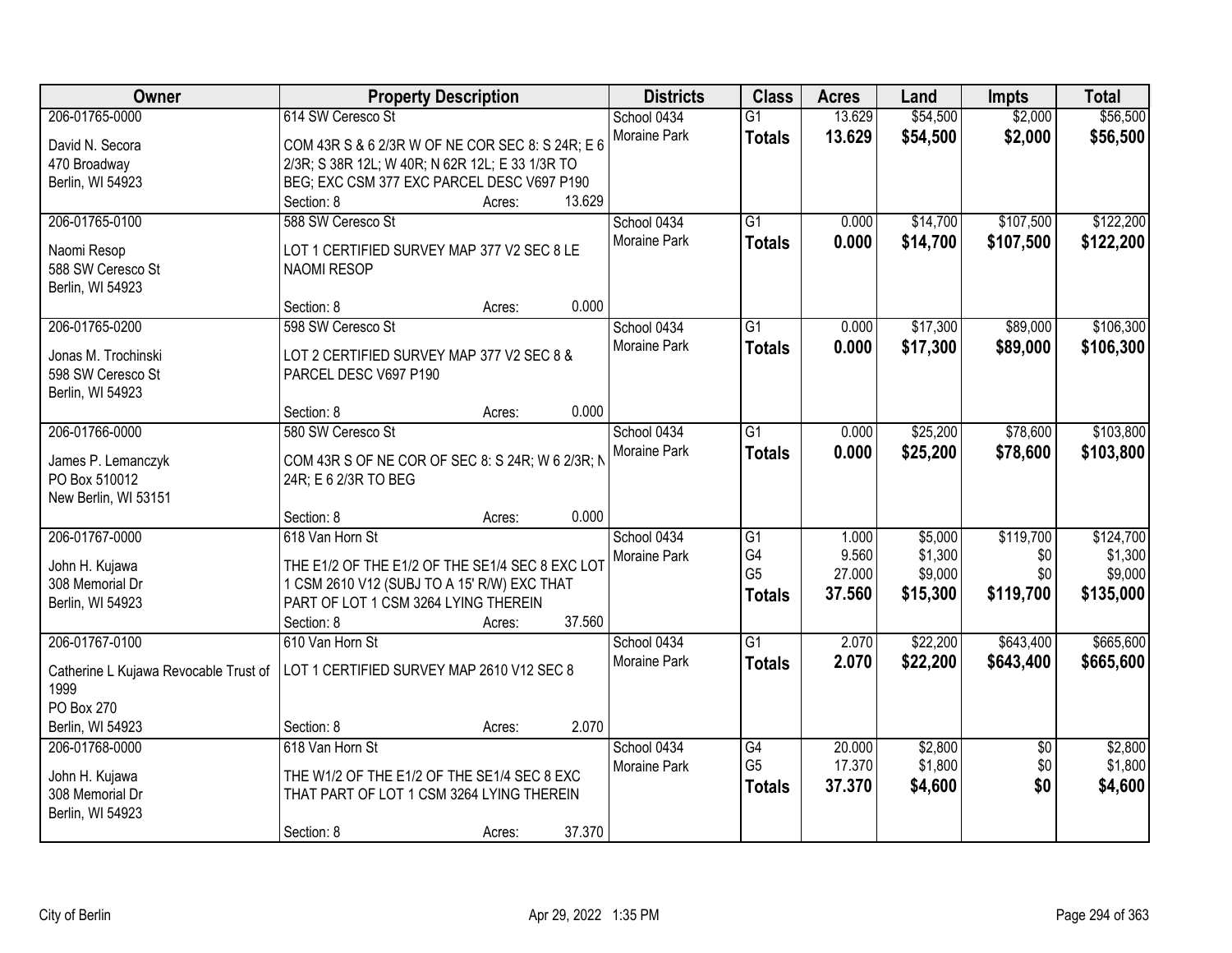| Owner                                    | <b>Property Description</b>                       |        |        | <b>Districts</b>    | <b>Class</b>         | <b>Acres</b>     | Land               | <b>Impts</b>    | <b>Total</b>       |
|------------------------------------------|---------------------------------------------------|--------|--------|---------------------|----------------------|------------------|--------------------|-----------------|--------------------|
| 206-01768-0100                           | 622 Van Horn St                                   |        |        | School 0434         | $\overline{G1}$      | 2.900            | \$43,500           | \$615,000       | \$658,500          |
| Peter H Kujawa Rev Trust                 | LOT 1 CERTIFIED SURVEY MAP 3264 V18               |        |        | <b>Moraine Park</b> | <b>Totals</b>        | 2.900            | \$43,500           | \$615,000       | \$658,500          |
| 622 Van Horn St                          |                                                   |        |        |                     |                      |                  |                    |                 |                    |
| Berlin, WI 54923                         |                                                   |        |        |                     |                      |                  |                    |                 |                    |
|                                          | Section: 8                                        | Acres: | 2.900  |                     |                      |                  |                    |                 |                    |
| 206-01769-0000                           |                                                   |        |        | School 0434         | $\overline{G5}$      | 15.150           | \$16,300           | $\overline{50}$ | \$16,300           |
| Paul G. Kujawa et al                     | COM 1337.61' W OF THE E1/4 COR SEC 8; THENCE S    |        |        | Moraine Park        | <b>Totals</b>        | 15.150           | \$16,300           | \$0             | \$16,300           |
| c/o John H. Kujawa                       | 891'; S66*W 708.22'; N 1154.50'; E 642.19' TO POB |        |        |                     |                      |                  |                    |                 |                    |
| 308 Memorial Dr                          |                                                   |        |        |                     |                      |                  |                    |                 |                    |
| Berlin, WI 54923                         | Section: 8                                        | Acres: | 15.150 |                     |                      |                  |                    |                 |                    |
| 206-01770-0000                           |                                                   |        |        | School 0434         | $\overline{G5}$      | 24.500           | \$2,500            | \$0             | \$2,500            |
| John H. Kujawa                           | COM 54R S OF THE NE COR OF THE W1/2 OF THE        |        |        | Moraine Park        | <b>Totals</b>        | 24.500           | \$2,500            | \$0             | \$2,500            |
| 308 Memorial Dr                          | SE1/4 SEC 8: THENCE S 106R; W 40R; N 90R; NE TO   |        |        |                     |                      |                  |                    |                 |                    |
| Berlin, WI 54923                         | <b>BEG</b>                                        |        |        |                     |                      |                  |                    |                 |                    |
|                                          | Section: 8                                        | Acres: | 24.500 |                     |                      |                  |                    |                 |                    |
| 206-01771-0500                           | 226 S Hunter St                                   |        |        | School 0434         | $\overline{G1}$      | 1.000            | \$8,300            | \$69,700        | \$78,000           |
| Joseph Allen Hoppa                       | W1/2 OF THE W1/2 OF THE SE1/4 SEC 8; ALSO THE     |        |        | Moraine Park        | G4<br>G <sub>5</sub> | 18.000<br>48.869 | \$3,400<br>\$6,200 | \$0<br>\$0      | \$3,400<br>\$6,200 |
| 224 S Hunter St                          | W1/2 OF THE SW1/4 OF THE NE1/4, SEC 8: & COM 66   |        |        |                     | <b>Totals</b>        | 67.869           | \$17,900           | \$69,700        | \$87,600           |
| Berlin, WI 54923                         | 2/3 R E OF SW COR OF THE NW1/4 OF THE NE1/4 SD    |        |        |                     |                      |                  |                    |                 |                    |
|                                          | Section: 8                                        | Acres: | 67.869 |                     |                      |                  |                    |                 |                    |
| 206-01772-0000                           |                                                   |        |        | School 0434         | $\overline{X2}$      | 30.000           | \$0                | \$0             | $\sqrt{50}$        |
| State of Wisconsin                       | COM ON 1/4 LINE 396' E OF CEN OF INTER OF         |        |        | Moraine Park        | <b>Totals</b>        | 30.000           | \$0                | \$0             | \$0                |
| Dnr                                      | MOUND & VAN HORN STS: E TO E1/4 COR SEC 9; N      |        |        |                     |                      |                  |                    |                 |                    |
| Madison, WI 53707                        | TO FOX RIVER; NW ALG RIVER TO NE COR LOT 15       |        |        |                     |                      |                  |                    |                 |                    |
|                                          | Section: 9                                        | Acres: | 30.000 |                     |                      |                  |                    |                 |                    |
| 206-01773-0100                           | 344 Broadway St                                   |        |        | School 0434         | X4                   | 3.699            | $\overline{50}$    | \$0             | $\frac{1}{2}$      |
| Boys & Girls Club of the Tri-County Area | LOT 1 CERTIFIED SURVEY MAP 3485 V19 SUBJ TO       |        |        | Moraine Park        | <b>Totals</b>        | 3.699            | \$0                | \$0             | \$0                |
| PO Box 254                               | UTILITY ESMT DESC IN DOC#384843                   |        |        |                     |                      |                  |                    |                 |                    |
| Berlin, WI 54923                         |                                                   |        |        |                     |                      |                  |                    |                 |                    |
|                                          | Section: 9                                        | Acres: | 3.699  |                     |                      |                  |                    |                 |                    |
| 206-01775-0000                           | 366 Broadway St                                   |        |        | School 0434         | $\overline{G1}$      | 0.000            | \$12,100           | \$49,000        | \$61,100           |
| Michael Dickerson                        | COM IN CEN OF BROADWAY 19R 10.5' W OF NE COR      |        |        | Moraine Park        | <b>Totals</b>        | 0.000            | \$12,100           | \$49,000        | \$61,100           |
| 366 Broadway St                          | OF NW1/4 OF SEC 9: W 60'; S 10R; E 60'; N 10R TO  |        |        |                     |                      |                  |                    |                 |                    |
| Berlin, WI 54923                         | <b>BEG</b>                                        |        |        |                     |                      |                  |                    |                 |                    |
|                                          | Section: 9                                        | Acres: | 0.000  |                     |                      |                  |                    |                 |                    |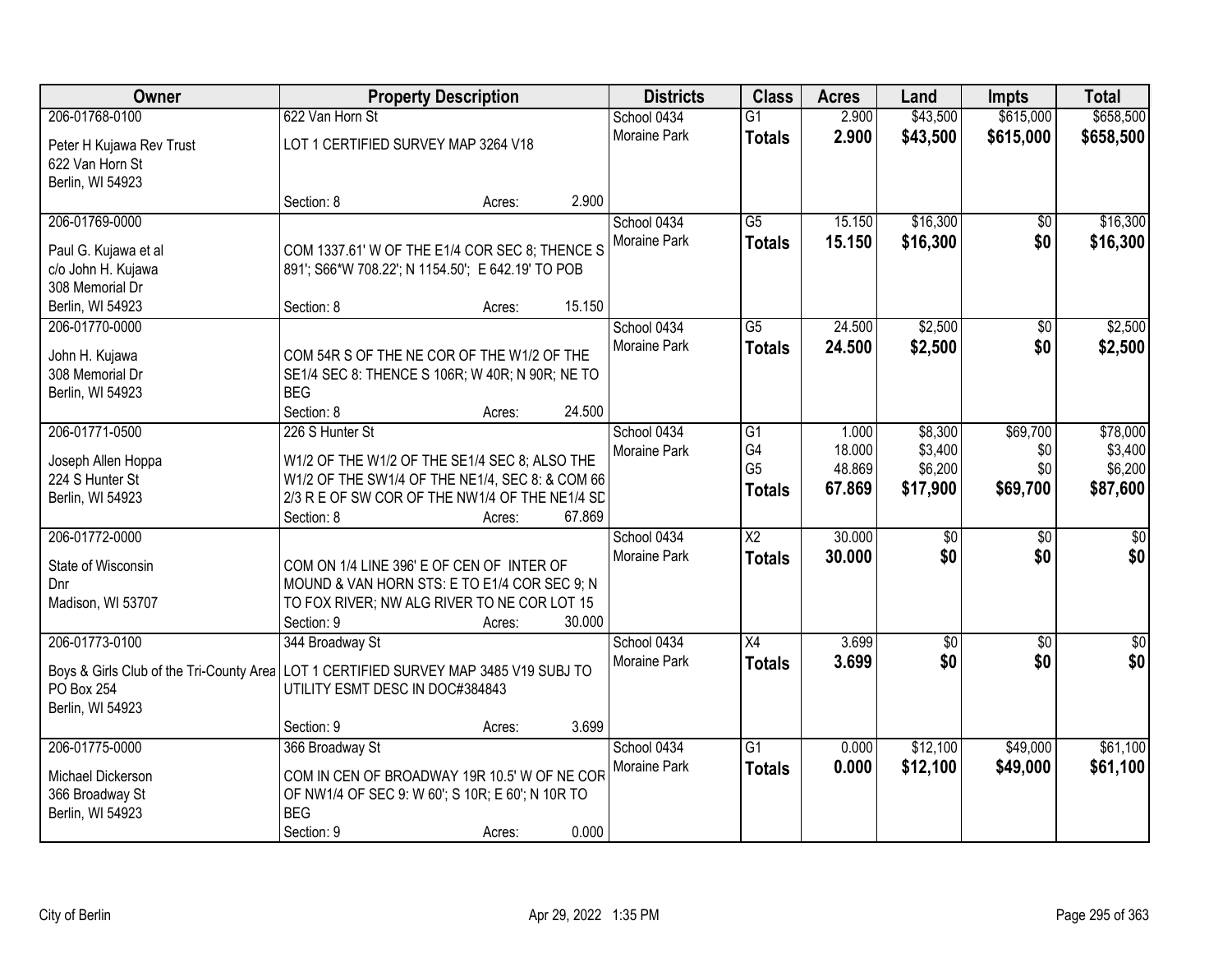| <b>Owner</b>                                                                         | <b>Property Description</b>                                                                                                                                                                                                                           | <b>Districts</b>            | <b>Class</b>                     | <b>Acres</b>   | Land                 | <b>Impts</b>           | <b>Total</b>           |
|--------------------------------------------------------------------------------------|-------------------------------------------------------------------------------------------------------------------------------------------------------------------------------------------------------------------------------------------------------|-----------------------------|----------------------------------|----------------|----------------------|------------------------|------------------------|
| 206-01776-0000<br>Keith J. Petit<br>c/o Farmers & Merchants Bank                     | 372 Broadway St<br>LOT 1 CERTIFIED SURVEY MAP 1819 V8 SEC 9                                                                                                                                                                                           | School 0434<br>Moraine Park | $\overline{G1}$<br><b>Totals</b> | 0.000<br>0.000 | \$16,900<br>\$16,900 | \$96,400<br>\$96,400   | \$113,300<br>\$113,300 |
| Attn: Escrow Services<br>PO Box 270<br>Berlin, WI 54923                              | 0.000<br>Section: 9<br>Acres:                                                                                                                                                                                                                         |                             |                                  |                |                      |                        |                        |
| 206-01777-0000<br>Jayne E. Martin<br>376 Broadway<br>Berlin, WI 54923                | 376 Broadway St<br>COM IN CEN OF BROADWAY 27R 7L W OF NE COR<br>OF NW1/4 OF SEC 9: S 20R; W 4R; N 20R; E 4R TO<br><b>BEG</b><br>0.000<br>Section: 9<br>Acres:                                                                                         | School 0434<br>Moraine Park | G1<br><b>Totals</b>              | 0.000<br>0.000 | \$16,900<br>\$16,900 | \$43,300<br>\$43,300   | \$60,200<br>\$60,200   |
| 206-01778-0000<br>Michael J. Schlafer<br>386 Broadway St<br>Berlin, WI 54923         | 386 Broadway St<br>COM 31R 4.5' W OF NE COR OF NW1/4 OF SEC 9: W<br>90'; S 20R; E 90'; N 20R TO BEG                                                                                                                                                   | School 0434<br>Moraine Park | $\overline{G1}$<br><b>Totals</b> | 0.000<br>0.000 | \$21,200<br>\$21,200 | \$107,500<br>\$107,500 | \$128,700<br>\$128,700 |
| 206-01779-0000<br>KLB Properties, LLC<br>W2273 Hickory View Ct<br>Kaukauna, WI 54130 | 0.000<br>Section: 9<br>Acres:<br>392 Broadway St<br>COM 606' W OF NE COR OF NW1/4 OF SEC 9: W 75';<br>20R; E 75'; N 20R TO BEG                                                                                                                        | School 0434<br>Moraine Park | G <sub>1</sub><br><b>Totals</b>  | 0.000<br>0.000 | \$18,700<br>\$18,700 | \$77,900<br>\$77,900   | \$96,600<br>\$96,600   |
| 206-01780-0100<br>Russell R. Vogel<br>398 Broadway St<br>Berlin, WI 54923            | 0.000<br>Section: 9<br>Acres:<br>398 Broadway St<br>BEG 41R 4.5' W OF N1/4 SEC 9: S 20R; W 63'; N 20R; I<br>63' TO POB; ALSO INC COM AT N1/4 COR SEC 9; W<br>680.95'; S 365.42'; E 12.32' TO POB; S 70'; W 66.06'; N<br>0.000<br>Section: 9<br>Acres: | School 0434<br>Moraine Park | G1<br><b>Totals</b>              | 0.000<br>0.000 | \$16,800<br>\$16,800 | \$78,600<br>\$78,600   | \$95,400<br>\$95,400   |
| 206-01781-0100<br>Richard A. Keller<br>404 Broadway St<br>Berlin, WI 54923           | 404 Broadway St<br>BEG 45R 1.5' W OF THE N1/4 COR OF SEC 9: S 20R;<br>W 60'; N 20R; E 60' TO POB; ALSO INC COM AT N1/4<br>COR SEC 9; W 803.95'; S 365.98'; E 3.2' TO POB; E<br>Section: 9<br>0.000<br>Acres:                                          | School 0434<br>Moraine Park | $\overline{G1}$<br><b>Totals</b> | 0.000<br>0.000 | \$16,200<br>\$16,200 | \$70,400<br>\$70,400   | \$86,600<br>\$86,600   |
| 206-01782-0000<br>Angela Talano<br>W5247 Apache Ave<br>Wild Rose, WI 54984           | 412 Broadway St<br>COM 48R 12' W OF NE COR OF NW1/4 OF SEC 9: S<br>20R; W 120'; N 20R; E 120' TO BEG<br>0.810<br>Section: 9<br>Acres:                                                                                                                 | School 0434<br>Moraine Park | $\overline{G2}$<br><b>Totals</b> | 0.810<br>0.810 | \$25,200<br>\$25,200 | \$111,200<br>\$111,200 | \$136,400<br>\$136,400 |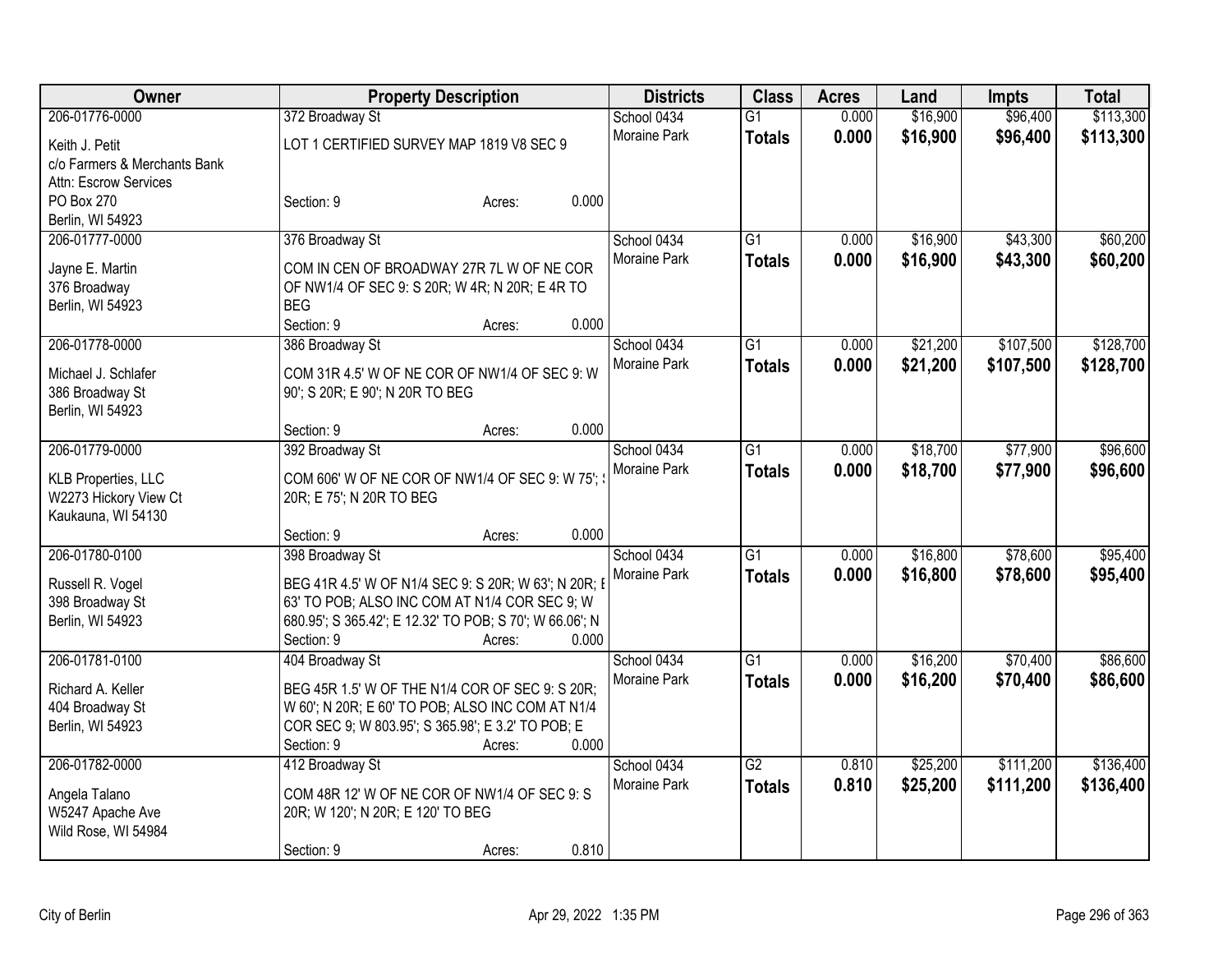| Owner                                                       |                                                                                                    | <b>Property Description</b> |       | <b>Districts</b>            | <b>Class</b>                     | <b>Acres</b>   | Land                 | <b>Impts</b>         | <b>Total</b>         |
|-------------------------------------------------------------|----------------------------------------------------------------------------------------------------|-----------------------------|-------|-----------------------------|----------------------------------|----------------|----------------------|----------------------|----------------------|
| 206-01783-0000<br>Anthony D. Featherston                    | 422 Broadway St<br>LOT 1 CERTIFIED SURVEY MAP 239 V1 SEC 9                                         |                             |       | School 0434<br>Moraine Park | $\overline{G1}$<br><b>Totals</b> | 0.000<br>0.000 | \$20,800<br>\$20,800 | \$64,800<br>\$64,800 | \$85,600<br>\$85,600 |
| 228 Canal St<br>Berlin, WI 54923                            |                                                                                                    |                             | 0.000 |                             |                                  |                |                      |                      |                      |
|                                                             | Section: 9                                                                                         | Acres:                      |       |                             |                                  |                |                      |                      |                      |
| 206-01784-0000                                              | 430 Broadway St                                                                                    |                             |       | School 0434                 | $\overline{G1}$                  | 0.000          | \$16,900             | \$69,800             | \$86,700             |
| Eric Scott Spanbauer<br>430 Broadway St<br>Berlin, WI 54923 | COM 98R 12' E OF NW COR OF SEC 9: W 61.5'; S 20R<br>E 5R; N 7R; W 21'; N 13R TO BEG                |                             |       | Moraine Park                | <b>Totals</b>                    | 0.000          | \$16,900             | \$69,800             | \$86,700             |
|                                                             | Section: 9                                                                                         | Acres:                      | 0.000 |                             |                                  |                |                      |                      |                      |
| 206-01785-0000                                              | 442 Broadway St                                                                                    |                             |       | School 0434                 | G1                               | 0.000          | \$27,700             | \$81,800             | \$109,500            |
| Keith A. Yedinak                                            | LOT 2 & THE N 23.55' OF THE W 66' OF LOT 3                                                         |                             |       | Moraine Park                | <b>Totals</b>                    | 0.000          | \$27,700             | \$81,800             | \$109,500            |
| PO Box 255                                                  | CERTIFIED SURVEY MAP 2608 V12 (INCL PT LOT 1                                                       |                             |       |                             |                                  |                |                      |                      |                      |
| Berlin, WI 54923                                            | CSM 133 V1) SEC 9                                                                                  |                             |       |                             |                                  |                |                      |                      |                      |
|                                                             | Section: 9                                                                                         | Acres:                      | 0.000 |                             |                                  |                |                      |                      |                      |
| 206-01786-0000                                              | 448 Broadway St                                                                                    |                             |       | School 0434                 | G1                               | 0.200          | \$15,500             | \$68,100             | \$83,600             |
|                                                             | LOT 1 CERTIFIED SURVEY MAP 2608 V12 (INCL                                                          |                             |       | <b>Moraine Park</b>         | <b>Totals</b>                    | 0.200          | \$15,500             | \$68,100             | \$83,600             |
| Stone Holding Group LLC<br>PO Box 28512                     | PART LOT 1 CSM 133 V1) SEC 9                                                                       |                             |       |                             |                                  |                |                      |                      |                      |
| Green Bay, WI 54324                                         |                                                                                                    |                             |       |                             |                                  |                |                      |                      |                      |
|                                                             | Section: 9                                                                                         | Acres:                      | 0.200 |                             |                                  |                |                      |                      |                      |
| 206-01787-0000                                              | 126 S Kossuth St                                                                                   |                             |       | School 0434                 | $\overline{G1}$                  | 0.000          | \$30,000             | \$108,700            | \$138,700            |
|                                                             |                                                                                                    |                             |       | <b>Moraine Park</b>         | <b>Totals</b>                    | 0.000          | \$30,000             | \$108,700            | \$138,700            |
| Craig M. Chikowski<br>126 S Kossuth St                      | LOT 3 CERTIFIED SURVEY MAP 2608 V12 (INCL<br>PART LOT 1 CSM 133 V1) EXC THE N 23.55' OF THE        |                             |       |                             |                                  |                |                      |                      |                      |
| Berlin, WI 54923                                            | W 66' THEREOF SEC 9                                                                                |                             |       |                             |                                  |                |                      |                      |                      |
|                                                             | Section: 9                                                                                         | Acres:                      | 0.000 |                             |                                  |                |                      |                      |                      |
| 206-01787-0100                                              | 140 S Kossuth St                                                                                   |                             |       | School 0434                 | $\overline{G1}$                  | 0.000          | \$20,700             | \$97,900             | \$118,600            |
|                                                             |                                                                                                    |                             |       | Moraine Park                | <b>Totals</b>                    | 0.000          | \$20,700             | \$97,900             | \$118,600            |
| Todd W. Voeltner<br>Rebecca S. Voeltner                     | LOT 2 CERTIFIED SURVEY MAP 133, V1; ALSO THE N<br>4' OF LOT 2 & THE N 1' OF LOT 3 CSM 134 V1 SEC 9 |                             |       |                             |                                  |                |                      |                      |                      |
| 140 S Kossuth St                                            |                                                                                                    |                             |       |                             |                                  |                |                      |                      |                      |
| Berlin, WI 54923                                            | Section: 9                                                                                         | Acres:                      | 0.000 |                             |                                  |                |                      |                      |                      |
| 206-01787-0200                                              | 148 S Kossuth St                                                                                   |                             |       | School 0434                 | $\overline{G1}$                  | 0.000          | \$14,500             | \$68,900             | \$83,400             |
|                                                             |                                                                                                    |                             |       | <b>Moraine Park</b>         | <b>Totals</b>                    | 0.000          | \$14,500             | \$68,900             | \$83,400             |
| KLB Properties, LLC                                         | LOT 3 CERTIFIED SURVEY MAP 134 V1 SEC 9; EXC                                                       |                             |       |                             |                                  |                |                      |                      |                      |
| W2273 Hickory View Ct<br>Kaukauna, WI 54130                 | THE N 1' THEREOF                                                                                   |                             |       |                             |                                  |                |                      |                      |                      |
|                                                             | Section: 9                                                                                         | Acres:                      | 0.000 |                             |                                  |                |                      |                      |                      |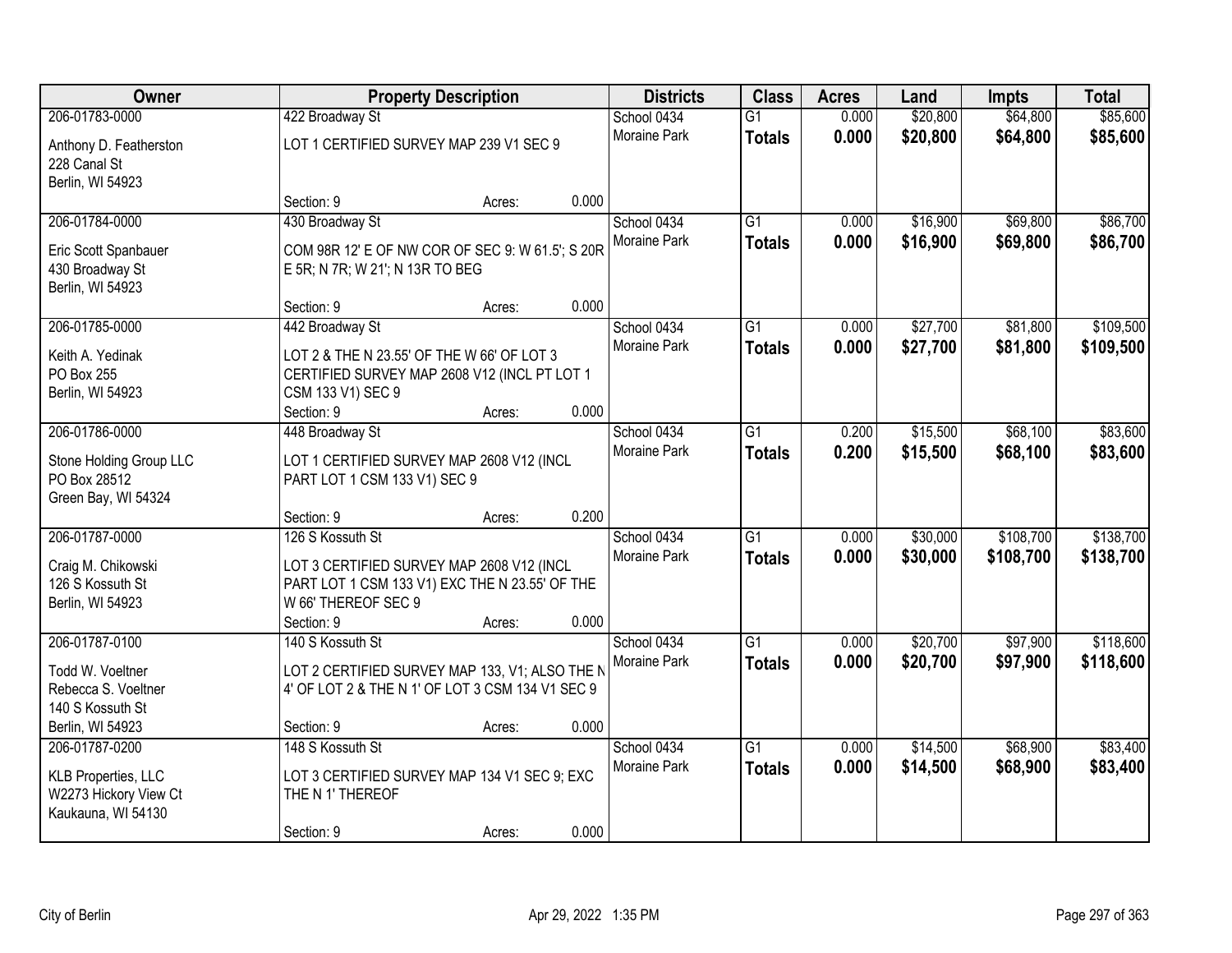| Owner                                                                           |                                                                                                                                                                                      | <b>Property Description</b> |       |                             | <b>Class</b>                     | <b>Acres</b>   | Land                 | <b>Impts</b>         | <b>Total</b>         |
|---------------------------------------------------------------------------------|--------------------------------------------------------------------------------------------------------------------------------------------------------------------------------------|-----------------------------|-------|-----------------------------|----------------------------------|----------------|----------------------|----------------------|----------------------|
| 206-01788-0000<br>Jeffrey A. Brookover<br>439 SW Ceresco St                     | 439 SW Ceresco St<br>LOT 2 CERTIFIED SURVEY MAP 134 V1 SEC 9; EXC<br>THE N 4' THEREOF                                                                                                |                             |       | School 0434<br>Moraine Park | $\overline{G1}$<br><b>Totals</b> | 0.000<br>0.000 | \$14,400<br>\$14,400 | \$62,500<br>\$62,500 | \$76,900<br>\$76,900 |
| Berlin, WI 54923                                                                | Section: 9                                                                                                                                                                           | Acres:                      | 0.000 |                             |                                  |                |                      |                      |                      |
| 206-01789-0000<br>Gayle S. Marks<br>433 SW Ceresco St<br>Berlin, WI 54923       | 433 SW Ceresco St<br>LOT 1 CERTIFIED SURVEY MAP 134 V1 SEC 9                                                                                                                         |                             |       | School 0434<br>Moraine Park | $\overline{G1}$<br><b>Totals</b> | 0.000<br>0.000 | \$14,400<br>\$14,400 | \$61,500<br>\$61,500 | \$75,900<br>\$75,900 |
| 206-01790-0000                                                                  | Section: 9<br>429 SW Ceresco St                                                                                                                                                      | Acres:                      | 0.000 | School 0434<br>Moraine Park | G1<br><b>Totals</b>              | 0.000<br>0.000 | \$16,200<br>\$16,200 | \$45,700<br>\$45,700 | \$61,900<br>\$61,900 |
| Gary E. Pierce<br>429 SW Ceresco St<br>Berlin, WI 54923                         | COM 95R E & 40R S OF NW COR OF SEC 9: E 5R; N<br>10R; W 5R; S 10R TO BEG                                                                                                             |                             |       |                             |                                  |                |                      |                      |                      |
| 206-01791-0000                                                                  | Section: 9<br>419 SW Ceresco St                                                                                                                                                      | Acres:                      | 0.000 | School 0434                 | G1                               | 0.000          | \$13,700             | \$31,300             | \$45,000             |
| <b>Gsd Holding LLC</b><br>PO Box 46<br>Berlin, WI 54923                         | COM 104R E & 40R S OF NW COR OF SEC 9: W 4R; N<br>8R; E 4R; S 8R TO BEG                                                                                                              |                             |       | Moraine Park                | <b>Totals</b>                    | 0.000          | \$13,700             | \$31,300             | \$45,000             |
|                                                                                 | Section: 9                                                                                                                                                                           | Acres:                      | 0.000 |                             |                                  |                |                      |                      |                      |
| 206-01792-0000<br>William Hockenhull<br>N2932 24th Rd<br>Wautoma, WI 54982      | 409 SW Ceresco St<br>E1/2 OF FOLLOWING: COM IN THE CEN OF<br>CERESCO ST 24R E OF W LN OF THE E1/2 OF THE<br>NW1/4 SEC 9: RUN N 8R; E 8R; S 8R; W 8R TO BEG<br>Section: 9             | Acres:                      | 0.000 | School 0434<br>Moraine Park | $\overline{G1}$<br><b>Totals</b> | 0.000<br>0.000 | \$11,900<br>\$11,900 | \$36,400<br>\$36,400 | \$48,300<br>\$48,300 |
| 206-01792-0100<br>Stephanie M. Klinger<br>413 SW Ceresco St<br>Berlin, WI 54923 | 413 SW Ceresco St<br>COM 24R E OF W LN OF THE E1/2 OF THE NW1/4<br>SEC 9: RUN N 8R; E 4R; S 8R; W 4R TO BEG                                                                          |                             |       | School 0434<br>Moraine Park | $\overline{G1}$<br><b>Totals</b> | 0.000<br>0.000 | \$11,900<br>\$11,900 | \$62,900<br>\$62,900 | \$74,800<br>\$74,800 |
|                                                                                 | Section: 9                                                                                                                                                                           | Acres:                      | 0.000 |                             |                                  |                |                      |                      |                      |
| 206-01793-0000<br>Beverly J. Rudolph<br>403 SW Ceresco St<br>Berlin, WI 54923   | 403 SW Ceresco St<br>COM IN CEN OF CERESCO ST 35R 5.5' E OF W LN OF<br>THE E1/2 OF THE NW1/4 SEC 9: THENCE N 9R; W 55'<br>N 11R; W 8R; S 12R; E 8R; S 8R; E 55' TO BEG<br>Section: 9 | Acres:                      | 0.000 | School 0434<br>Moraine Park | $\overline{G1}$<br><b>Totals</b> | 0.000<br>0.000 | \$17,500<br>\$17,500 | \$43,100<br>\$43,100 | \$60,600<br>\$60,600 |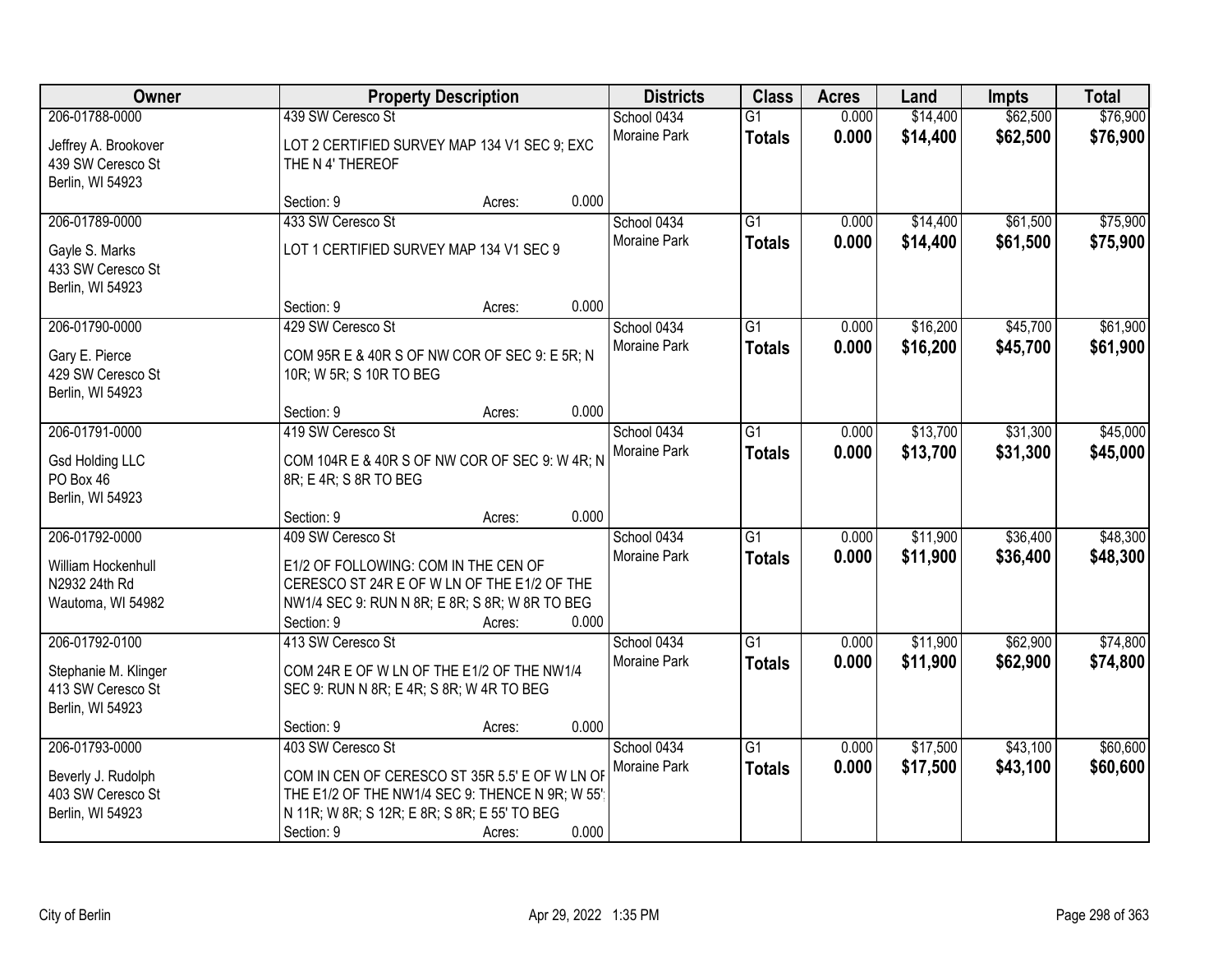| Owner                               | <b>Property Description</b>                         | <b>Districts</b> | <b>Class</b>    | <b>Acres</b> | Land     | <b>Impts</b> | <b>Total</b> |
|-------------------------------------|-----------------------------------------------------|------------------|-----------------|--------------|----------|--------------|--------------|
| 206-01794-0000                      | 397 SW Ceresco St                                   | School 0434      | $\overline{G1}$ | 0.000        | \$24,000 | \$66,200     | \$90,200     |
| Susan J. Carriveau                  | COM IN CEN CERESCO ST 35R 5.5' E OF W LN OF         | Moraine Park     | <b>Totals</b>   | 0.000        | \$24,000 | \$66,200     | \$90,200     |
| 397 SW Ceresco St                   | THE E1/2 OF THE NW1/4 SEC 9: THENCE N 9R; W 55'     |                  |                 |              |          |              |              |
| Berlin, WI 54923                    | N 11R; E 132'; S 20R; W 77' TO BEG; EXC THE N 70'   |                  |                 |              |          |              |              |
|                                     | 0.000<br>Section: 9<br>Acres:                       |                  |                 |              |          |              |              |
| 206-01794-0100                      | 391 SW Ceresco St                                   | School 0434      | $\overline{G1}$ | 0.000        | \$19,700 | \$66,500     | \$86,200     |
|                                     |                                                     | Moraine Park     | <b>Totals</b>   | 0.000        | \$19,700 | \$66,500     | \$86,200     |
| Shannon J. Klawitter                | COM IN THE CEN OF CERESCO ST 660' E OF W LN         |                  |                 |              |          |              |              |
| 391 SW Ceresco St                   | OF THE E1/2 OF THE NW1/4 OF SEC 9: RUN N 20R; E     |                  |                 |              |          |              |              |
| Berlin, WI 54923                    | 80'; S 20R; W 80' TO BEG                            |                  |                 |              |          |              |              |
|                                     | 0.000<br>Section: 9<br>Acres:                       |                  |                 |              |          |              |              |
| 206-01795-0000                      | 377 SW Ceresco St                                   | School 0434      | G1              | 0.000        | \$22,700 | \$53,100     | \$75,800     |
| Shannon J. Klawitter                | LOT 1 CERTIFIED SURVEY MAP 2278 V10 SEC 9           | Moraine Park     | <b>Totals</b>   | 0.000        | \$22,700 | \$53,100     | \$75,800     |
| 391 SW Ceresco St                   |                                                     |                  |                 |              |          |              |              |
| Berlin, WI 54923                    |                                                     |                  |                 |              |          |              |              |
|                                     | 0.000<br>Section: 9<br>Acres:                       |                  |                 |              |          |              |              |
| 206-01795-0100                      | 371 SW Ceresco St                                   | School 0434      | G1              | 0.000        | \$14,100 | \$60,600     | \$74,700     |
|                                     |                                                     | Moraine Park     | <b>Totals</b>   | 0.000        | \$14,100 | \$60,600     | \$74,700     |
| Francis A. Fude                     | LOT 1 CERTIFIED SURVEY MAP 489 V2 SEC 9             |                  |                 |              |          |              |              |
| 371 SW Ceresco St                   |                                                     |                  |                 |              |          |              |              |
| Berlin, WI 54923                    | 0.000                                               |                  |                 |              |          |              |              |
|                                     | Section: 9<br>Acres:                                |                  |                 |              |          |              |              |
| 206-01796-0000                      | 363 SW Ceresco St                                   | School 0434      | $\overline{G1}$ | 0.000        | \$13,100 | \$39,900     | \$53,000     |
| Michael Chamberlin                  | LOT 1 CERTIFIED SURVEY MAP 2208 V10 SEC 9           | Moraine Park     | <b>Totals</b>   | 0.000        | \$13,100 | \$39,900     | \$53,000     |
| 363 SW Ceresco St                   |                                                     |                  |                 |              |          |              |              |
| Berlin, WI 54923                    |                                                     |                  |                 |              |          |              |              |
|                                     | 0.000<br>Section: 9<br>Acres:                       |                  |                 |              |          |              |              |
| 206-01796-0100                      | 359 SW Ceresco St                                   | School 0434      | $\overline{G1}$ | 0.000        | \$13,100 | \$65,000     | \$78,100     |
|                                     | LOT 2 CERTIFIED SURVEY MAP 2208 V10 SEC 9           | Moraine Park     | <b>Totals</b>   | 0.000        | \$13,100 | \$65,000     | \$78,100     |
| Thomas J. Bero<br>359 SW Ceresco St |                                                     |                  |                 |              |          |              |              |
|                                     |                                                     |                  |                 |              |          |              |              |
| Berlin, WI 54923                    | 0.000<br>Section: 9                                 |                  |                 |              |          |              |              |
| 206-01797-0000                      | Acres:<br>355 SW Ceresco St                         | School 0434      | $\overline{G1}$ | 0.000        | \$12,700 | \$48,700     | \$61,400     |
|                                     |                                                     | Moraine Park     |                 |              |          |              |              |
| Neil W. Tettenborn                  | COM 39R 21L S & 183.48' W OF NE COR OF THE          |                  | <b>Totals</b>   | 0.000        | \$12,700 | \$48,700     | \$61,400     |
| 355 SW Ceresco St                   | NW1/4 SEC 9: THENCE N 132'; W 60'; S 132'; E 60' TO |                  |                 |              |          |              |              |
| Berlin, WI 54923                    | <b>BEG</b>                                          |                  |                 |              |          |              |              |
|                                     | 0.000<br>Section: 9<br>Acres:                       |                  |                 |              |          |              |              |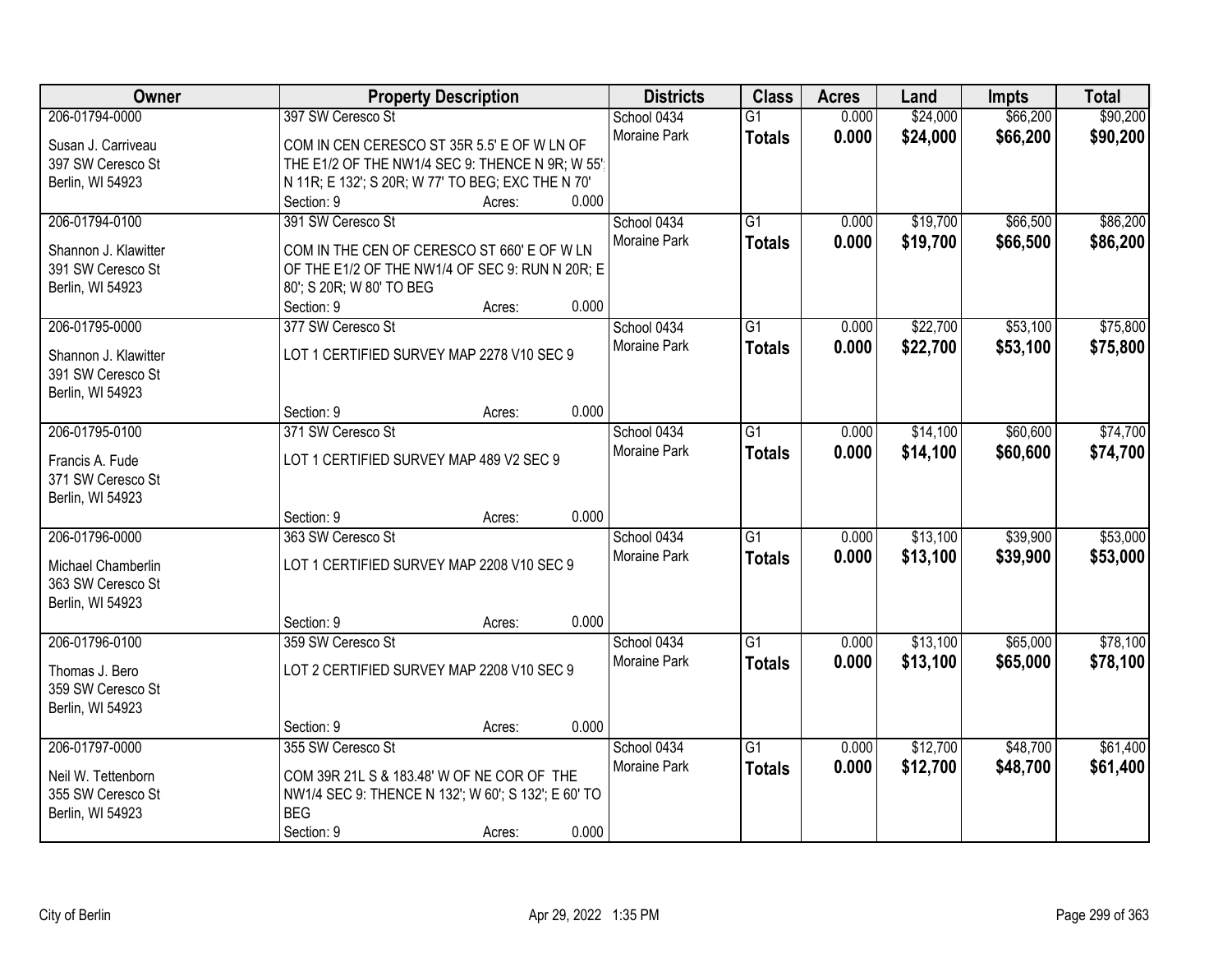| Owner                                                                                  | <b>Property Description</b>                         |        |       | <b>Districts</b>    | <b>Class</b>    | <b>Acres</b> | Land     | <b>Impts</b> | <b>Total</b> |
|----------------------------------------------------------------------------------------|-----------------------------------------------------|--------|-------|---------------------|-----------------|--------------|----------|--------------|--------------|
| 206-01798-0000                                                                         | 151 S Washington St                                 |        |       | School 0434         | $\overline{G1}$ | 0.000        | \$17,400 | \$66,600     | \$84,000     |
| Bruce O. Tetzke                                                                        | COM 34R 21L S OF NE COR OF THE NW1/4 SEC 9:         |        |       | Moraine Park        | <b>Totals</b>   | 0.000        | \$17,400 | \$66,600     | \$84,000     |
| Susan M. Tetzke                                                                        | THENCE W 11R 3L; S 5R; E 11R 3L; N 5R TO BEG        |        |       |                     |                 |              |          |              |              |
| 151 S Washington St                                                                    |                                                     |        |       |                     |                 |              |          |              |              |
| Berlin, WI 54923                                                                       | Section: 9                                          | Acres: | 0.000 |                     |                 |              |          |              |              |
| 206-01799-0000                                                                         | 145 S Washington St                                 |        |       | School 0434         | G1              | 0.000        | \$15,500 | \$31,400     | \$46,900     |
|                                                                                        | COM 29R 21L S OF NE COR OF THE NW1/4 SEC 9:         |        |       | Moraine Park        | <b>Totals</b>   | 0.000        | \$15,500 | \$31,400     | \$46,900     |
| Gerald R. Cox<br>W2295 County Rd M                                                     | THENCE W 10R; S 2R; W 1R 3L; S 3R; E 11R 3L; N 5R   |        |       |                     |                 |              |          |              |              |
| Pine River, WI 54965                                                                   | TO BEG                                              |        |       |                     |                 |              |          |              |              |
|                                                                                        | Section: 9                                          | Acres: | 0.000 |                     |                 |              |          |              |              |
| 206-01800-0000                                                                         | 137 S Washington St                                 |        |       | School 0434         | G1              | 0.000        | \$13,700 | \$58,200     | \$71,900     |
|                                                                                        |                                                     |        |       | <b>Moraine Park</b> | <b>Totals</b>   | 0.000        | \$13,700 | \$58,200     | \$71,900     |
| <b>Gsd Holdings LLC</b>                                                                | COM 25R 21L S OF NE COR OF THE NW1/4 SEC 9:         |        |       |                     |                 |              |          |              |              |
| N362 County Rd N                                                                       | THENCE W 10R; S 4R; E 10R; N 4R TO BEG              |        |       |                     |                 |              |          |              |              |
| Neshkoro, WI 54960                                                                     |                                                     |        |       |                     |                 |              |          |              |              |
|                                                                                        | Section: 9                                          | Acres: | 0.000 |                     |                 |              |          |              |              |
| 206-01801-0000                                                                         | 129 S Washington St                                 |        |       | School 0434         | $\overline{X4}$ | 0.000        | \$0      | \$0          | \$0          |
| Boys & Girls Club of the Tri County Area   COM 21R 21L S OF NE COR OF THE NW1/4 SEC 9: |                                                     |        |       | Moraine Park        | <b>Totals</b>   | 0.000        | \$0      | \$0          | \$0          |
| Inc                                                                                    | THENCE W 10R; S 4R; E 10R; N 4R TO BEG              |        |       |                     |                 |              |          |              |              |
| 344 Broadway                                                                           |                                                     |        |       |                     |                 |              |          |              |              |
| Berlin, WI 54923                                                                       | Section: 9                                          | Acres: | 0.000 |                     |                 |              |          |              |              |
| 206-01802-0000                                                                         | 107 S Kossuth St                                    |        |       | School 0434         | $\overline{G1}$ | 0.000        | \$24,700 | \$37,900     | \$62,600     |
| Joseph A. Kutcher                                                                      | COM CEN OF INTER OF BROADWAY & KOSSUTH              |        |       | <b>Moraine Park</b> | <b>Totals</b>   | 0.000        | \$24,700 | \$37,900     | \$62,600     |
| c/o Farmers & Merchants Bank                                                           | STS: S 235'; W 264'; N 50'; E 132'; N 185'; E 8R TO |        |       |                     |                 |              |          |              |              |
| Attn: Escrow Services                                                                  | BEG; SEC 9 EXC E 2R THEREOF                         |        |       |                     |                 |              |          |              |              |
| PO Box 270                                                                             | Section: 9                                          | Acres: | 0.000 |                     |                 |              |          |              |              |
| Berlin, WI 54923                                                                       |                                                     |        |       |                     |                 |              |          |              |              |
| 206-01802-0100                                                                         | 119 S Kossuth St                                    |        |       | School 0434         | $\overline{G1}$ | 0.000        | \$18,300 | \$102,900    | \$121,200    |
|                                                                                        |                                                     |        |       | Moraine Park        | <b>Totals</b>   | 0.000        | \$18,300 | \$102,900    | \$121,200    |
| Ronny Congdon                                                                          | COM 330' S OF CEN OF BROADWAY & KOSSUTH             |        |       |                     |                 |              |          |              |              |
| 119 S Kossuth St                                                                       | STS: RUN W 264'; N 95'; E 264'; S 95' TO BEG SEC 9  |        |       |                     |                 |              |          |              |              |
| Berlin, WI 54923                                                                       | Section: 9                                          |        | 0.000 |                     |                 |              |          |              |              |
| 206-01803-0000                                                                         | 470 Broadway St                                     | Acres: |       | School 0434         | $\overline{G1}$ | 0.000        | \$18,700 | \$30,200     | \$48,900     |
|                                                                                        |                                                     |        |       | Moraine Park        |                 | 0.000        | \$18,700 | \$30,200     | \$48,900     |
| David N. Secora                                                                        | COM 264' W OF CEN OF INTER OF BROADWAY &            |        |       |                     | <b>Totals</b>   |              |          |              |              |
| 470 Broadway                                                                           | KOSSUTH STS: S 185'; E 132'; N 185'; W 132' TO BEG  |        |       |                     |                 |              |          |              |              |
| Berlin, WI 54923                                                                       | SEC <sub>9</sub>                                    |        |       |                     |                 |              |          |              |              |
|                                                                                        | Section: 9                                          | Acres: | 0.000 |                     |                 |              |          |              |              |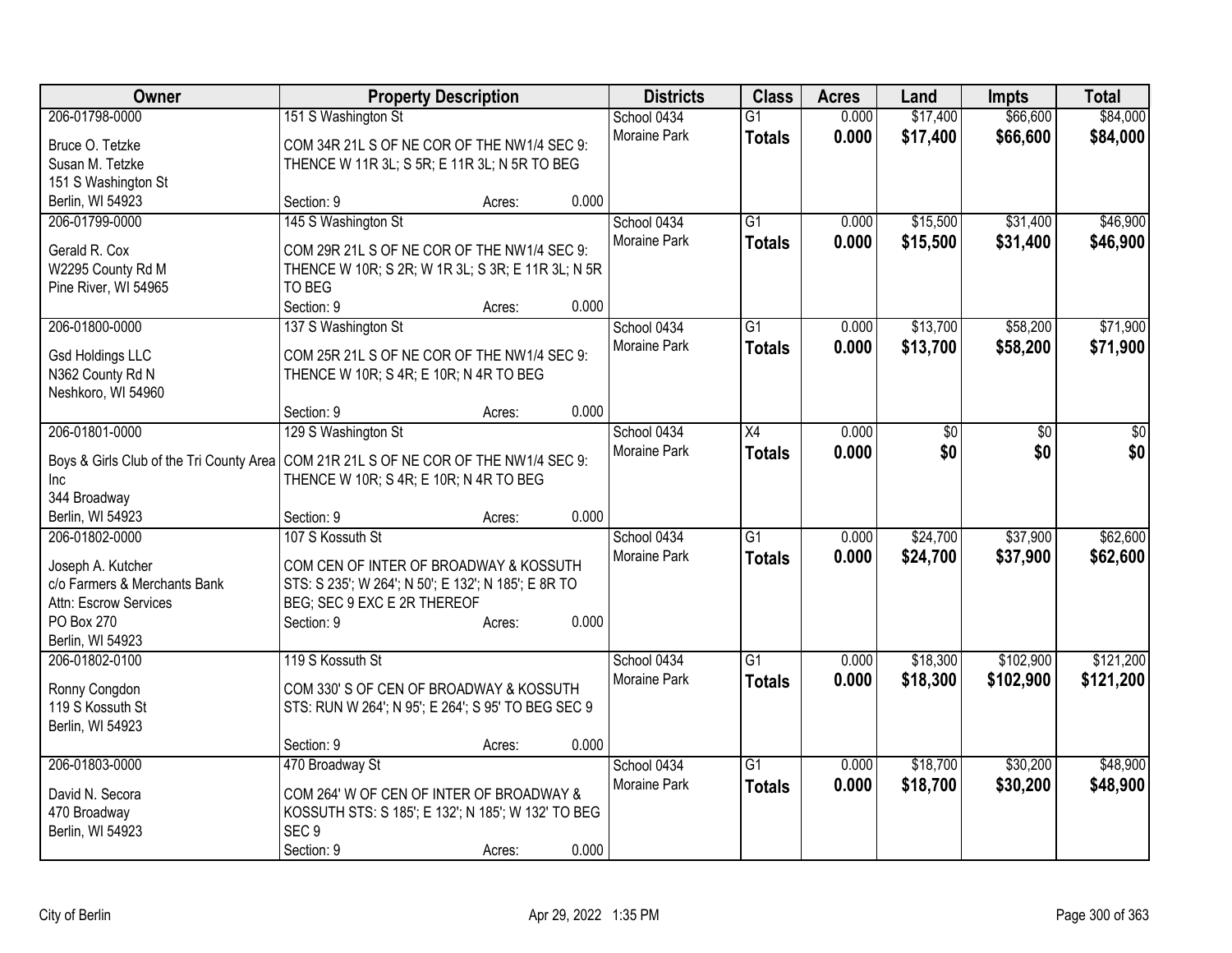| Owner                 |                                                | <b>Property Description</b> |       | <b>Districts</b>            | <b>Class</b>    | <b>Acres</b> | Land     | <b>Impts</b> | <b>Total</b> |
|-----------------------|------------------------------------------------|-----------------------------|-------|-----------------------------|-----------------|--------------|----------|--------------|--------------|
| 206-01804-0000        | 482 Broadway St                                |                             |       | School 0434                 | $\overline{G1}$ | 0.000        | \$15,400 | \$82,600     | \$98,000     |
| Robert J. Young       | LOT 2 CERTIFIED SURVEY MAP 967 V4 SEC 9        |                             |       | Moraine Park                | <b>Totals</b>   | 0.000        | \$15,400 | \$82,600     | \$98,000     |
| Cathy A. Young        |                                                |                             |       |                             |                 |              |          |              |              |
| 482 Broadway St       |                                                |                             |       |                             |                 |              |          |              |              |
| Berlin, WI 54923      | Section: 9                                     | Acres:                      | 0.000 |                             |                 |              |          |              |              |
| 206-01804-0100        | 486 Broadway St                                |                             |       | School 0434                 | $\overline{G1}$ | 0.400        | \$13,300 | \$83,000     | \$96,300     |
|                       |                                                |                             |       | Moraine Park                | <b>Totals</b>   | 0.400        | \$13,300 | \$83,000     | \$96,300     |
| Nicholas Toney        | LOT 1 CERTIFIED SURVEY MAP 967 V4 SEC 9        |                             |       |                             |                 |              |          |              |              |
| 193 Arnold St         |                                                |                             |       |                             |                 |              |          |              |              |
| Berlin, WI 54923      | Section: 9                                     |                             | 0.400 |                             |                 |              |          |              |              |
| 206-01805-0000        |                                                | Acres:                      |       |                             | $\overline{G1}$ | 0.000        | \$22,500 | \$37,800     | \$60,300     |
|                       | 492 Broadway St                                |                             |       | School 0434<br>Moraine Park |                 |              |          |              |              |
| Jeffrey A. Deppe      | COM IN CEN OF BROADWAY 24R W OF CEN OF         |                             |       |                             | <b>Totals</b>   | 0.000        | \$22,500 | \$37,800     | \$60,300     |
| 4901 Hwy 116          | KOSSUTH ST: S 20R; W 8R; N 20R; E8R TO BEG SEC |                             |       |                             |                 |              |          |              |              |
| Omro, WI 54963        | 9                                              |                             |       |                             |                 |              |          |              |              |
|                       | Section: 9                                     | Acres:                      | 0.000 |                             |                 |              |          |              |              |
| 206-01806-0000        | 506 Broadway St                                |                             |       | School 0434                 | $\overline{G1}$ | 0.000        | \$23,000 | \$57,900     | \$80,900     |
| Kelly L. Kelley       | COM 32R W OF NE COR OF THE W1/2 OF THE NW1/4   |                             |       | Moraine Park                | <b>Totals</b>   | 0.000        | \$23,000 | \$57,900     | \$80,900     |
| 506 Broadway St       | SEC 9: THENCE W 8.5R; S 20R; E 8.5R; N 20R TO  |                             |       |                             |                 |              |          |              |              |
| Berlin, WI 54923      | <b>BEG</b>                                     |                             |       |                             |                 |              |          |              |              |
|                       | Section: 9                                     | Acres:                      | 0.000 |                             |                 |              |          |              |              |
| 206-01807-0000        | 522 Broadway St                                |                             |       | School 0434                 | $\overline{G1}$ | 0.000        | \$21,800 | \$56,200     | \$78,000     |
|                       |                                                |                             |       | Moraine Park                | <b>Totals</b>   | 0.000        | \$21,800 | \$56,200     | \$78,000     |
| Sharon L. Dehn        | COM IN CEN OF BROADWAY 40.5R W OF NE COR OF    |                             |       |                             |                 |              |          |              |              |
| 522 Broadway          | THE W1/2 OF THE NW1/4 SEC 9: THENCE W 7.5R; S  |                             |       |                             |                 |              |          |              |              |
| Berlin, WI 54923      | 20R; E 7.5R; N 20R TO BEG                      |                             |       |                             |                 |              |          |              |              |
|                       | Section: 9                                     | Acres:                      | 0.000 |                             |                 |              |          |              |              |
| 206-01808-0000        | 530 Broadway St                                |                             |       | School 0434                 | $\overline{G1}$ | 0.000        | \$22,500 | \$52,200     | \$74,700     |
| Judith A. Gallert     | COM IN CEN OF BROADWAY 24R E OF NW COR OF      |                             |       | Moraine Park                | <b>Totals</b>   | 0.000        | \$22,500 | \$52,200     | \$74,700     |
| 530 Broadway St       | SEC 9: S 20R; E 8R; N 20R; W 8R TO BEG SEC 9   |                             |       |                             |                 |              |          |              |              |
| Berlin, WI 54923      |                                                |                             |       |                             |                 |              |          |              |              |
|                       | Section: 9                                     | Acres:                      | 0.000 |                             |                 |              |          |              |              |
| 206-01809-0000        | 544 Broadway St                                |                             |       | School 0434                 | $\overline{G1}$ | 1.000        | \$22,500 | \$77,100     | \$99,600     |
| Andrew M. Werch       | COM IN CEN OF BROADWAY ST 16R E OF NW COR      |                             |       | Moraine Park                | <b>Totals</b>   | 1.000        | \$22,500 | \$77,100     | \$99,600     |
| PO Box 102            | OF SEC 9: RUN E 8R; S 20R; W 8R; N 20R TO BEG  |                             |       |                             |                 |              |          |              |              |
| Berlin, WI 54923-0102 | SEC <sub>9</sub>                               |                             |       |                             |                 |              |          |              |              |
|                       | Section: 9                                     | Acres:                      | 1.000 |                             |                 |              |          |              |              |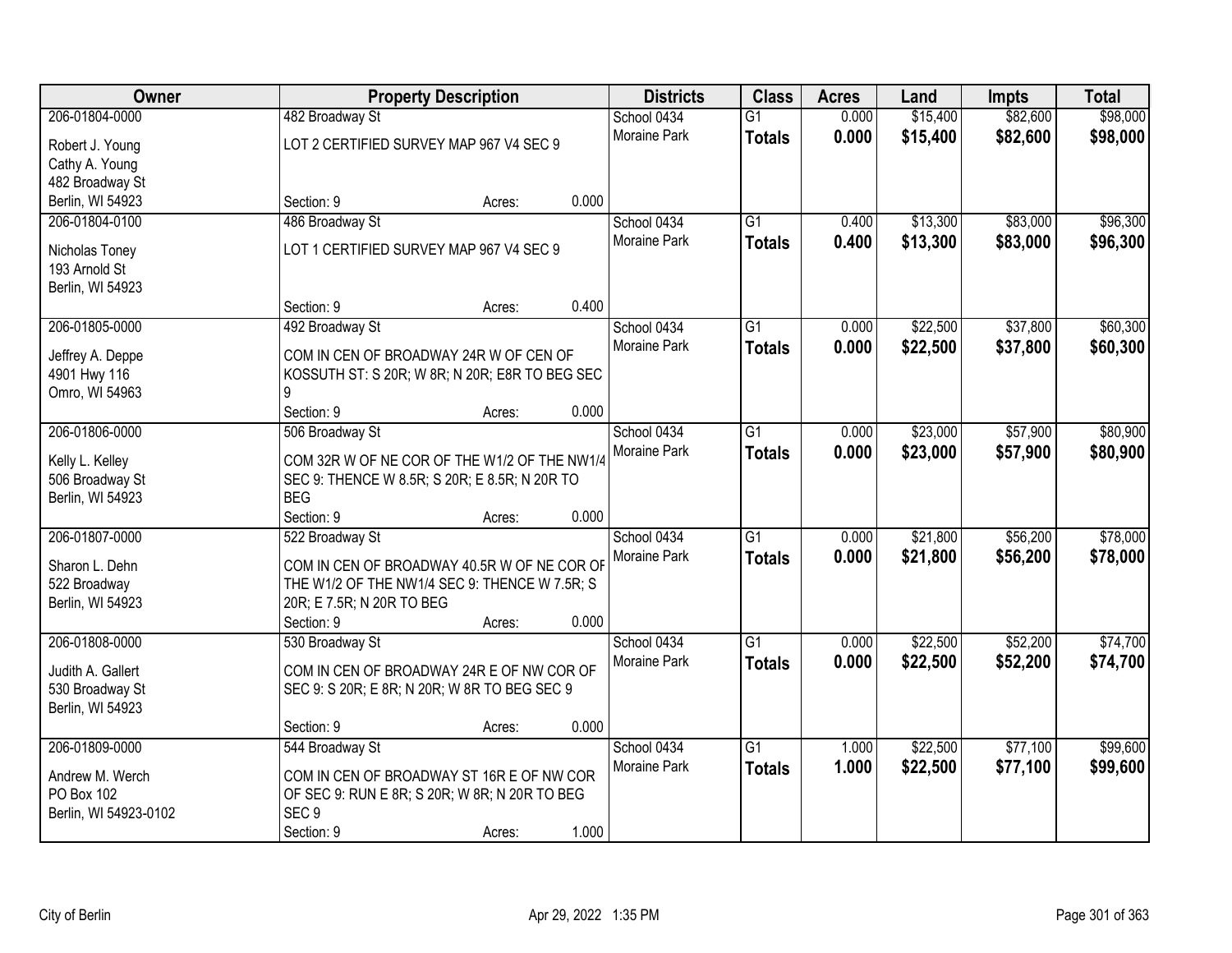| Owner                               |                                                | <b>Property Description</b> |       | <b>Districts</b>    | <b>Class</b>    | <b>Acres</b> | Land     | <b>Impts</b> | <b>Total</b> |
|-------------------------------------|------------------------------------------------|-----------------------------|-------|---------------------|-----------------|--------------|----------|--------------|--------------|
| 206-01809-0100                      | 554 Broadway St                                |                             |       | School 0434         | $\overline{G1}$ | 0.400        | \$14,400 | \$47,000     | \$61,400     |
| Ashleigh Schry                      | LOT 1 CERTIFIED SURVEY MAP 196 V1 SEC 9        |                             |       | <b>Moraine Park</b> | <b>Totals</b>   | 0.400        | \$14,400 | \$47,000     | \$61,400     |
| 554 Broadway                        |                                                |                             |       |                     |                 |              |          |              |              |
| Berlin, WI 54923                    |                                                |                             |       |                     |                 |              |          |              |              |
|                                     | Section: 9                                     | Acres:                      | 0.400 |                     |                 |              |          |              |              |
| 206-01810-0000                      | 558 Broadway St                                |                             |       | School 0434         | $\overline{G1}$ | 0.450        | \$14,400 | \$48,400     | \$62,800     |
| Jordan J. Cassidy                   | COM IN CEN OF BROADWAY 12R E OF NW COR OF      |                             |       | Moraine Park        | <b>Totals</b>   | 0.450        | \$14,400 | \$48,400     | \$62,800     |
| 558 Broadway                        | SEC 9: W 4R; S 20R; E 4R; N 20R TO BEG         |                             |       |                     |                 |              |          |              |              |
| Berlin, WI 54923                    |                                                |                             |       |                     |                 |              |          |              |              |
|                                     | Section: 9                                     | Acres:                      | 0.450 |                     |                 |              |          |              |              |
| 206-01811-0000                      | 568 Broadway St                                |                             |       | School 0434         | $\overline{G1}$ | 0.000        | \$22,500 | \$42,800     | \$65,300     |
|                                     |                                                |                             |       | Moraine Park        | <b>Totals</b>   | 0.000        | \$22,500 | \$42,800     | \$65,300     |
| Peter H. Buck                       | COM IN CEN OF BROADWAY ON W LN OF SEC 9: S     |                             |       |                     |                 |              |          |              |              |
| 568 Broadway St<br>Berlin, WI 54923 | 20R; E 8R; N 20R; W 8R TO BEG                  |                             |       |                     |                 |              |          |              |              |
|                                     | Section: 9                                     | Acres:                      | 0.000 |                     |                 |              |          |              |              |
| 206-01812-0000                      | 555 SW Ceresco St                              |                             |       | School 0434         | $\overline{G1}$ | 0.000        | \$21,700 | \$97,400     | \$119,100    |
|                                     |                                                |                             |       | Moraine Park        | <b>Totals</b>   | 0.000        | \$21,700 | \$97,400     | \$119,100    |
| Katherine L. Humphrey               | COM 20R S OF CEN OF BROADWAY 16R E OF W LN     |                             |       |                     |                 |              |          |              |              |
| 555 SW Ceresco St                   | OF SEC 9: S 20R; W 8R; N 20R; E 8R TO BEG EXC  |                             |       |                     |                 |              |          |              |              |
| Berlin, WI 54923                    | THE W 10' THEREOF SEC 9                        |                             |       |                     |                 |              |          |              |              |
|                                     | Section: 9                                     | Acres:                      | 0.000 |                     |                 |              |          |              |              |
| 206-01812-0100                      | 567 SW Ceresco St                              |                             |       | School 0434         | $\overline{G1}$ | 0.000        | \$22,600 | \$95,300     | \$117,900    |
| Jim R. Nighbor                      | COM 20R S OF THE CEN OF BROADWAY & 8R E OF     |                             |       | Moraine Park        | <b>Totals</b>   | 0.000        | \$22,600 | \$95,300     | \$117,900    |
| Beth J. Nighbor                     | W LN OF SEC 9: THENCE S 20R; W 8R; N 20R; E 8R |                             |       |                     |                 |              |          |              |              |
| 567 SW Ceresco St                   | TO BEG & W 10' OF PARCEL AS DESC V391 P463 AD. |                             |       |                     |                 |              |          |              |              |
| Berlin, WI 54923                    | Section: 9                                     | Acres:                      | 0.000 |                     |                 |              |          |              |              |
| 206-01813-0000                      | 543 SW Ceresco St                              |                             |       | School 0434         | $\overline{G1}$ | 0.000        | \$22,600 | \$37,000     | \$59,600     |
| James C. Sternat                    | COM 20R S OF CEN OF BROADWAY 16R E OF W LINI   |                             |       | Moraine Park        | <b>Totals</b>   | 0.000        | \$22,600 | \$37,000     | \$59,600     |
| 543 SW Ceresco St                   | OF SEC 9: S 20R; E 132'; N 20R; W 132' TO BEG  |                             |       |                     |                 |              |          |              |              |
| Berlin, WI 54923                    |                                                |                             |       |                     |                 |              |          |              |              |
|                                     | Section: 9                                     | Acres:                      | 0.000 |                     |                 |              |          |              |              |
| 206-01813-0100                      | 533 SW Ceresco St                              |                             |       | School 0434         | $\overline{G1}$ | 0.900        | \$22,600 | \$82,800     | \$105,400    |
| Hailey J. Prachel                   | COM 20R S & 24R E OF THE W LN OF SEC 9: RUN S  |                             |       | Moraine Park        | <b>Totals</b>   | 0.900        | \$22,600 | \$82,800     | \$105,400    |
| 533 SW Ceresco St                   | 20R; E 132'; N 20R; W 132' TO BEG SEC 9        |                             |       |                     |                 |              |          |              |              |
| Berlin, WI 54923                    |                                                |                             |       |                     |                 |              |          |              |              |
|                                     | Section: 9                                     | Acres:                      | 0.900 |                     |                 |              |          |              |              |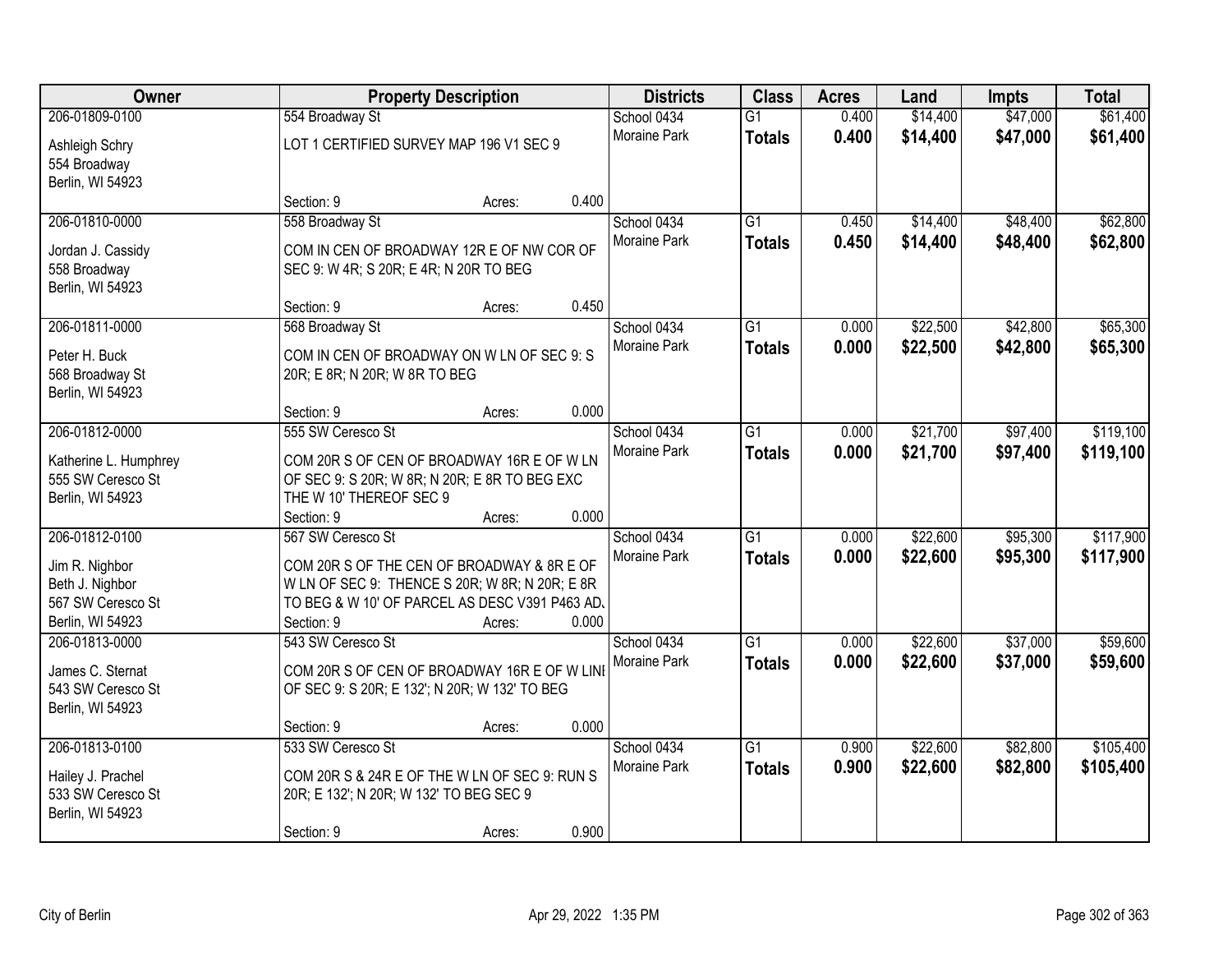| Owner                              |                                                   | <b>Property Description</b> |       | <b>Districts</b>            | <b>Class</b>    | <b>Acres</b> | Land     | <b>Impts</b> | <b>Total</b> |
|------------------------------------|---------------------------------------------------|-----------------------------|-------|-----------------------------|-----------------|--------------|----------|--------------|--------------|
| 206-01814-0000                     | 521 SW Ceresco St                                 |                             |       | School 0434                 | $\overline{G1}$ | 0.000        | \$17,600 | \$108,300    | \$125,900    |
| <b>Victor Melchor</b>              | LOT 1 CERTIFIED SURVEY MAP 1012 V4 SEC 9          |                             |       | Moraine Park                | <b>Totals</b>   | 0.000        | \$17,600 | \$108,300    | \$125,900    |
| Rita A. Melchor                    |                                                   |                             |       |                             |                 |              |          |              |              |
| 521 SW Ceresco St                  |                                                   |                             |       |                             |                 |              |          |              |              |
| Berlin, WI 54923                   | Section: 9                                        | Acres:                      | 0.000 |                             |                 |              |          |              |              |
| 206-01814-0100                     | 515 SW Ceresco St                                 |                             |       | School 0434                 | $\overline{G1}$ | 0.000        | \$15,900 | \$106,700    | \$122,600    |
|                                    | LOT 2 CERTIFIED SURVEY MAP 1012 V4 SEC 9          |                             |       | Moraine Park                | <b>Totals</b>   | 0.000        | \$15,900 | \$106,700    | \$122,600    |
| Robert L. Jezwinski                |                                                   |                             |       |                             |                 |              |          |              |              |
| Karene L. Jezwinski                |                                                   |                             |       |                             |                 |              |          |              |              |
| 515 SW Ceresco St                  | Section: 9                                        |                             | 0.000 |                             |                 |              |          |              |              |
| Berlin, WI 54923<br>206-01814-0200 | 509 SW Ceresco St                                 | Acres:                      |       |                             | G1              | 0.000        | \$21,000 | \$105,700    | \$126,700    |
|                                    |                                                   |                             |       | School 0434<br>Moraine Park |                 |              |          |              |              |
| Gordon A. Manske                   | LOT 3 CERTIFIED SURVEY MAP 1012 & OUTLOT 1        |                             |       |                             | <b>Totals</b>   | 0.000        | \$21,000 | \$105,700    | \$126,700    |
| Jean L. Manske                     | CSM 1069 SEC 9                                    |                             |       |                             |                 |              |          |              |              |
| 509 SW Ceresco St                  |                                                   |                             |       |                             |                 |              |          |              |              |
| Berlin, WI 54923                   | Section: 9                                        | Acres:                      | 0.000 |                             |                 |              |          |              |              |
| 206-01815-0000                     | 495 SW Ceresco St                                 |                             |       | School 0434                 | G1              | 0.000        | \$19,100 | \$55,800     | \$74,900     |
| Bertha T. Hulita                   | LOT 1 CERTIFIED SURVEY MAP 1069 V4 SEC 9          |                             |       | Moraine Park                | <b>Totals</b>   | 0.000        | \$19,100 | \$55,800     | \$74,900     |
| 495 SW Ceresco St                  |                                                   |                             |       |                             |                 |              |          |              |              |
| Berlin, WI 54923                   |                                                   |                             |       |                             |                 |              |          |              |              |
|                                    | Section: 9                                        | Acres:                      | 0.000 |                             |                 |              |          |              |              |
| 206-01816-0000                     | 489 SW Ceresco St                                 |                             |       | School 0434                 | $\overline{G1}$ | 0.000        | \$19,800 | \$34,600     | \$54,400     |
|                                    |                                                   |                             |       | Moraine Park                | <b>Totals</b>   | 0.000        | \$19,800 | \$34,600     | \$54,400     |
| Larry Joe Beck                     | COM IN CEN OF CERESCO 54R 13L E OF W LN OF        |                             |       |                             |                 |              |          |              |              |
| 489 SW Ceresco St                  | SEC 9: N 20R; E 8R; S 20R; W 8R TO BEG EXC THE    |                             |       |                             |                 |              |          |              |              |
| Berlin, WI 54923                   | N116' THEREOF & EXC THE N25' THEREOF              |                             |       |                             |                 |              |          |              |              |
|                                    | Section: 9                                        | Acres:                      | 0.000 |                             |                 |              |          |              |              |
| 206-01817-0000                     | 471 SW Ceresco St                                 |                             |       | School 0434                 | $\overline{G1}$ | 0.000        | \$13,900 | \$55,200     | \$69,100     |
| Mark A. Wessel                     | COM 40R S & 9R 3.5' W OF NE COR OF THE W1/2 OF    |                             |       | Moraine Park                | <b>Totals</b>   | 0.000        | \$13,900 | \$55,200     | \$69,100     |
| 471 SW Ceresco St                  | THE NW1/4 SEC 9: THENCE N 124'; W 132'; S 124'; E |                             |       |                             |                 |              |          |              |              |
| Berlin, WI 54923                   | 132' TO BEG                                       |                             |       |                             |                 |              |          |              |              |
|                                    | Section: 9                                        | Acres:                      | 0.000 |                             |                 |              |          |              |              |
| 206-01818-0000                     | 459 SW Ceresco St                                 |                             |       | School 0434                 | $\overline{G1}$ | 0.000        | \$16,800 | \$64,400     | \$81,200     |
|                                    |                                                   |                             |       | Moraine Park                | <b>Totals</b>   | 0.000        | \$16,800 | \$64,400     | \$81,200     |
| Michael J. Kroll                   | COM 536' S OF INTER BROADWAY & KOSSUTH STS:       |                             |       |                             |                 |              |          |              |              |
| 459 SW Ceresco St                  | S 124'; W 8R; N 124'; E 8R TO BEG SEC 9           |                             |       |                             |                 |              |          |              |              |
| Berlin, WI 54923                   |                                                   |                             |       |                             |                 |              |          |              |              |
|                                    | Section: 9                                        | Acres:                      | 0.000 |                             |                 |              |          |              |              |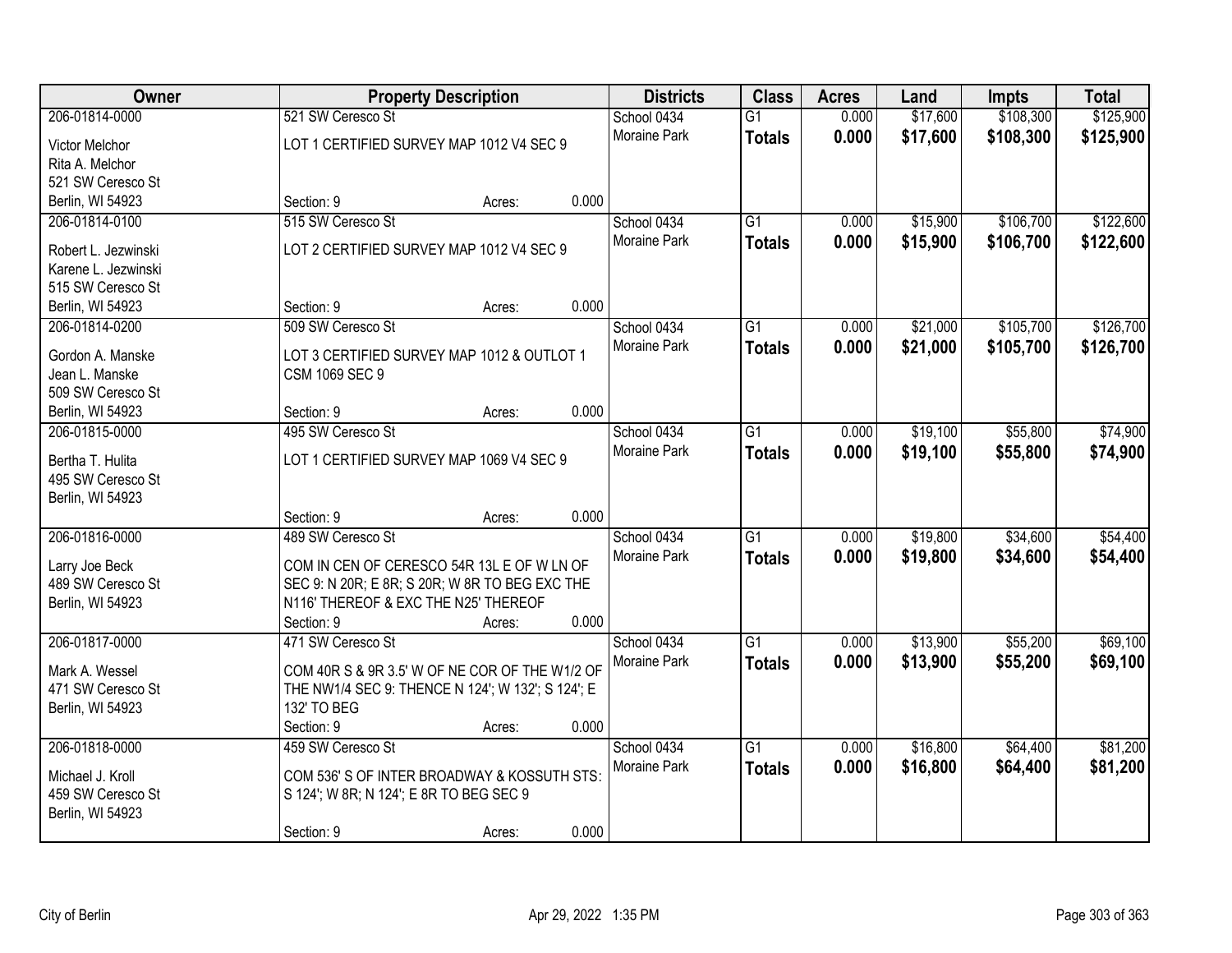| Owner                    | <b>Property Description</b>                         | <b>Districts</b> | <b>Class</b>    | <b>Acres</b> | Land     | <b>Impts</b> | <b>Total</b> |
|--------------------------|-----------------------------------------------------|------------------|-----------------|--------------|----------|--------------|--------------|
| 206-01819-0000           | 129 S Kossuth St                                    | School 0434      | $\overline{G1}$ | 0.000        | \$23,500 | \$119,600    | \$143,100    |
| Raymond Boeck            | COM 446' S & 20' W OF INTER OF BROADWAY &           | Moraine Park     | <b>Totals</b>   | 0.000        | \$23,500 | \$119,600    | \$143,100    |
| Julie Boeck              | KOSSUTH STS; THENCE W 24R; N 116'; E 24R; S 116'    |                  |                 |              |          |              |              |
| 129 S Kossuth St         | TO POB EXC LAND FOR HWY PURPOSES AS DESC            |                  |                 |              |          |              |              |
| Berlin, WI 54923         | 0.000<br>Section: 9<br>Acres:                       |                  |                 |              |          |              |              |
| 206-01819-0100           | 143 S Kossuth St                                    | School 0434      | $\overline{G1}$ | 0.000        | \$17,800 | \$71,900     | \$89,700     |
|                          |                                                     | Moraine Park     | <b>Totals</b>   | 0.000        | \$17,800 | \$71,900     | \$89,700     |
| Eugene F. Thom           | COM 536' S OF CEN BROADWAY & KOSSUTH STS: W         |                  |                 |              |          |              |              |
| Kathleen Thom            | 16R; N 90'; E 16R; S 90' TO POB; EXC THE E 2R       |                  |                 |              |          |              |              |
| 143 S Kossuth St         | THEREOF SEC 9                                       |                  |                 |              |          |              |              |
| Berlin, WI 54923         | 0.000<br>Section: 9<br>Acres:                       |                  |                 |              |          |              |              |
| 206-01820-0000           | 340 SW Ceresco St                                   | School 0434      | $\overline{G1}$ | 0.200        | \$14,400 | \$75,500     | \$89,900     |
| John W. Allen IV         | COM SW COR OF INTER OF CERESCO &                    | Moraine Park     | <b>Totals</b>   | 0.200        | \$14,400 | \$75,500     | \$89,900     |
| 340 SW Ceresco St        | WASHINGTON STS: S 132'; W 69.9'; N 132'; E 69.9' TO |                  |                 |              |          |              |              |
| Berlin, WI 54923         | BEG (LOT 10 UNRECD ALLARD LOTS) SEC 9               |                  |                 |              |          |              |              |
|                          | 0.200<br>Section: 9<br>Acres:                       |                  |                 |              |          |              |              |
| 206-01821-0000           | 350 SW Ceresco St                                   | School 0434      | $\overline{G1}$ | 0.000        | \$13,700 | \$62,200     | \$75,900     |
|                          |                                                     | Moraine Park     | <b>Totals</b>   | 0.000        | \$13,700 | \$62,200     | \$75,900     |
| Randy S. Tarr            | COM 69.9' W OF SW COR OF INTER OF CERESCO &         |                  |                 |              |          |              |              |
| 350 SW Ceresco St        | WASHINGTON STS: S 132'; W 66'; N 132'; E 66' TO     |                  |                 |              |          |              |              |
| Berlin, WI 54923         | BEG (LOT 9 UNRECD ALLARD LOTS) SEC 9                |                  |                 |              |          |              |              |
|                          | 0.000<br>Section: 9<br>Acres:                       |                  |                 |              |          |              |              |
| 206-01822-0000           | 354 SW Ceresco St                                   | School 0434      | $\overline{G1}$ | 0.000        | \$13,700 | \$42,100     | \$55,800     |
| Glen A. Blackmore et al. | COM 135.9' W OF SW COR OF INTER OF CERESCO 8        | Moraine Park     | <b>Totals</b>   | 0.000        | \$13,700 | \$42,100     | \$55,800     |
| c/o Minnie Blackmore     | WASHINGTON STS: S 132'; W 66'; N 132'; E 66' TO     |                  |                 |              |          |              |              |
| 354 SW Ceresco St        | BEG (LOT 8 UNRECD ALLARD LOTS) SEC 9 LE             |                  |                 |              |          |              |              |
| Berlin, WI 54923         | Section: 9<br>0.000<br>Acres:                       |                  |                 |              |          |              |              |
| 206-01823-0000           | 360 SW Ceresco St                                   | School 0434      | $\overline{G1}$ | 0.000        | \$13,700 | \$56,600     | \$70,300     |
|                          |                                                     |                  |                 |              |          |              |              |
| Joshua A. Krause         | COM 201.9' W OF SW COR OF INTER OF CERESCO &        | Moraine Park     | <b>Totals</b>   | 0.000        | \$13,700 | \$56,600     | \$70,300     |
| 360 SW Ceresco St        | WASHINGTON STS: S 132'; W 66'; N 132'; E 66' TO     |                  |                 |              |          |              |              |
| Berlin, WI 54923         | BEG (LOT 7 UNRECD ALLARD LOTS) SEC 9                |                  |                 |              |          |              |              |
|                          | 0.000<br>Section: 9<br>Acres:                       |                  |                 |              |          |              |              |
| 206-01824-0000           | 364 SW Ceresco St                                   | School 0434      | $\overline{G1}$ | 0.000        | \$13,700 | \$34,000     | \$47,700     |
|                          |                                                     | Moraine Park     | <b>Totals</b>   | 0.000        | \$13,700 | \$34,000     | \$47,700     |
| Dacy M. Pontius          | COM 267.9' W OF SW COR OF INTER OF CERESCO &        |                  |                 |              |          |              |              |
| 364 SW Ceresco St        | WASHINGTON STS: S 132'; W 66'; N 132'; E 66' TO     |                  |                 |              |          |              |              |
| Berlin, WI 54923         | BEG (LOT 6 UNRECD ALLARD LOTS) SEC 9                |                  |                 |              |          |              |              |
|                          | 0.000<br>Section: 9<br>Acres:                       |                  |                 |              |          |              |              |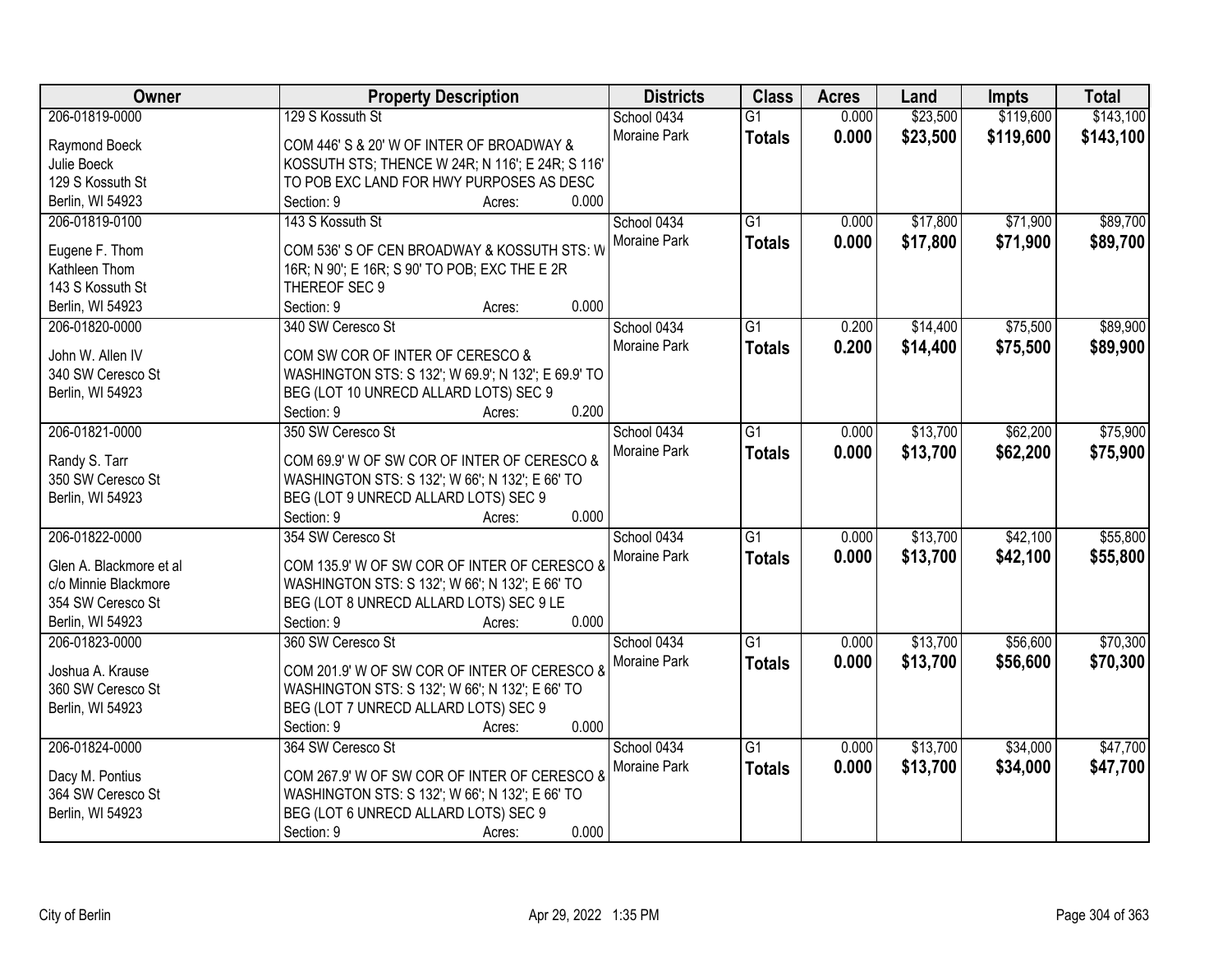| Owner                          | <b>Property Description</b>                     |        |       | <b>Districts</b> | <b>Class</b>    | <b>Acres</b> | Land     | <b>Impts</b> | <b>Total</b> |
|--------------------------------|-------------------------------------------------|--------|-------|------------------|-----------------|--------------|----------|--------------|--------------|
| 206-01825-0000                 | 372 SW Ceresco St                               |        |       | School 0434      | $\overline{G1}$ | 0.000        | \$13,700 | \$72,100     | \$85,800     |
| Darwin Krause                  | COM 333.9' W OF SW COR OF INTER OF CERESCO &    |        |       | Moraine Park     | <b>Totals</b>   | 0.000        | \$13,700 | \$72,100     | \$85,800     |
| Donna Krause                   | WASHINGTON STS: S 132'; W 66'; N 132'; E 66' TO |        |       |                  |                 |              |          |              |              |
| 372 SW Ceresco St              | BEG (LOT 5 UNRECD ALLARD LOTS) SEC 9            |        |       |                  |                 |              |          |              |              |
| Berlin, WI 54923               | Section: 9                                      | Acres: | 0.000 |                  |                 |              |          |              |              |
| 206-01826-0000                 | 376 SW Ceresco St                               |        |       | School 0434      | $\overline{G1}$ | 0.000        | \$13,700 | \$44,900     | \$58,600     |
|                                |                                                 |        |       | Moraine Park     | <b>Totals</b>   | 0.000        | \$13,700 | \$44,900     | \$58,600     |
| Eugene M. Ficken               | COM 399.9' W OF SW COR OF INTER OF CERESCO 8    |        |       |                  |                 |              |          |              |              |
| Barbara Ficken                 | WASHINGTON STS: S 132'; W 66'; N 132'; E 66' TO |        |       |                  |                 |              |          |              |              |
| 376 SW Ceresco St              | BEG (LOT 4 UNRECD ALLARD LOTS) SEC 9            |        |       |                  |                 |              |          |              |              |
| Berlin, WI 54923               | Section: 9                                      | Acres: | 0.000 |                  |                 |              |          |              |              |
| 206-01827-0000                 | 384 SW Ceresco St                               |        |       | School 0434      | G1              | 0.000        | \$13,700 | \$70,000     | \$83,700     |
| Todd A. Chier                  | LOT 1 CERTIFIED SURVEY MAP 257 V1 SEC 9         |        |       | Moraine Park     | <b>Totals</b>   | 0.000        | \$13,700 | \$70,000     | \$83,700     |
| Laura M. Chier                 |                                                 |        |       |                  |                 |              |          |              |              |
| 384 SW Ceresco St              |                                                 |        |       |                  |                 |              |          |              |              |
| Berlin, WI 54923               | Section: 9                                      | Acres: | 0.000 |                  |                 |              |          |              |              |
| 206-01828-0000                 | 392 SW Ceresco St                               |        |       | School 0434      | G1              | 0.000        | \$13,700 | \$51,400     | \$65,100     |
|                                |                                                 |        |       | Moraine Park     | <b>Totals</b>   | 0.000        | \$13,700 | \$51,400     | \$65,100     |
| Barbara A. Madell              | LOT 2 CERTIFIED SURVEY MAP 257 V1 SEC 9         |        |       |                  |                 |              |          |              |              |
| N4319 State Rd 49              |                                                 |        |       |                  |                 |              |          |              |              |
| Poy Sippi, WI 54967            |                                                 |        |       |                  |                 |              |          |              |              |
|                                | Section: 9                                      | Acres: | 0.000 |                  |                 |              |          |              |              |
| 206-01829-0000                 | 396 SW Ceresco St                               |        |       | School 0434      | $\overline{G1}$ | 0.000        | \$13,000 | \$66,600     | \$79,600     |
| Kimberly Francek               | LOT 3 CERTIFIED SURVEY MAP 257 V1 SEC 9         |        |       | Moraine Park     | <b>Totals</b>   | 0.000        | \$13,000 | \$66,600     | \$79,600     |
| 396 SW Ceresco St              |                                                 |        |       |                  |                 |              |          |              |              |
| Berlin, WI 54923               |                                                 |        |       |                  |                 |              |          |              |              |
|                                | Section: 9                                      | Acres: | 0.000 |                  |                 |              |          |              |              |
| 206-01830-0000                 | 353 Canal St                                    |        |       | School 0434      | $\overline{G1}$ | 0.000        | \$15,900 | \$85,900     | \$101,800    |
|                                |                                                 |        |       | Moraine Park     |                 |              |          |              |              |
| Eric J. Olson                  | HOLTS ADD LOT 12 BLK 1                          |        |       |                  | <b>Totals</b>   | 0.000        | \$15,900 | \$85,900     | \$101,800    |
| Margaret S. Olson              |                                                 |        |       |                  |                 |              |          |              |              |
| 353 Canal St                   |                                                 |        |       |                  |                 |              |          |              |              |
| Berlin, WI 54923               | Section: 9                                      | Acres: | 0.000 |                  |                 |              |          |              |              |
| 206-01830-0100                 | 361 Canal St                                    |        |       | School 0434      | $\overline{G1}$ | 0.000        | \$15,900 | \$113,800    | \$129,700    |
|                                |                                                 |        |       | Moraine Park     | <b>Totals</b>   | 0.000        | \$15,900 | \$113,800    | \$129,700    |
| Wayne Gustke<br>Lisa M. Gustke | HOLT'S ADD LOT 11 BLK 1                         |        |       |                  |                 |              |          |              |              |
|                                |                                                 |        |       |                  |                 |              |          |              |              |
| 361 Canal St                   |                                                 |        |       |                  |                 |              |          |              |              |
| Berlin, WI 54923               | Section: 9                                      | Acres: | 0.000 |                  |                 |              |          |              |              |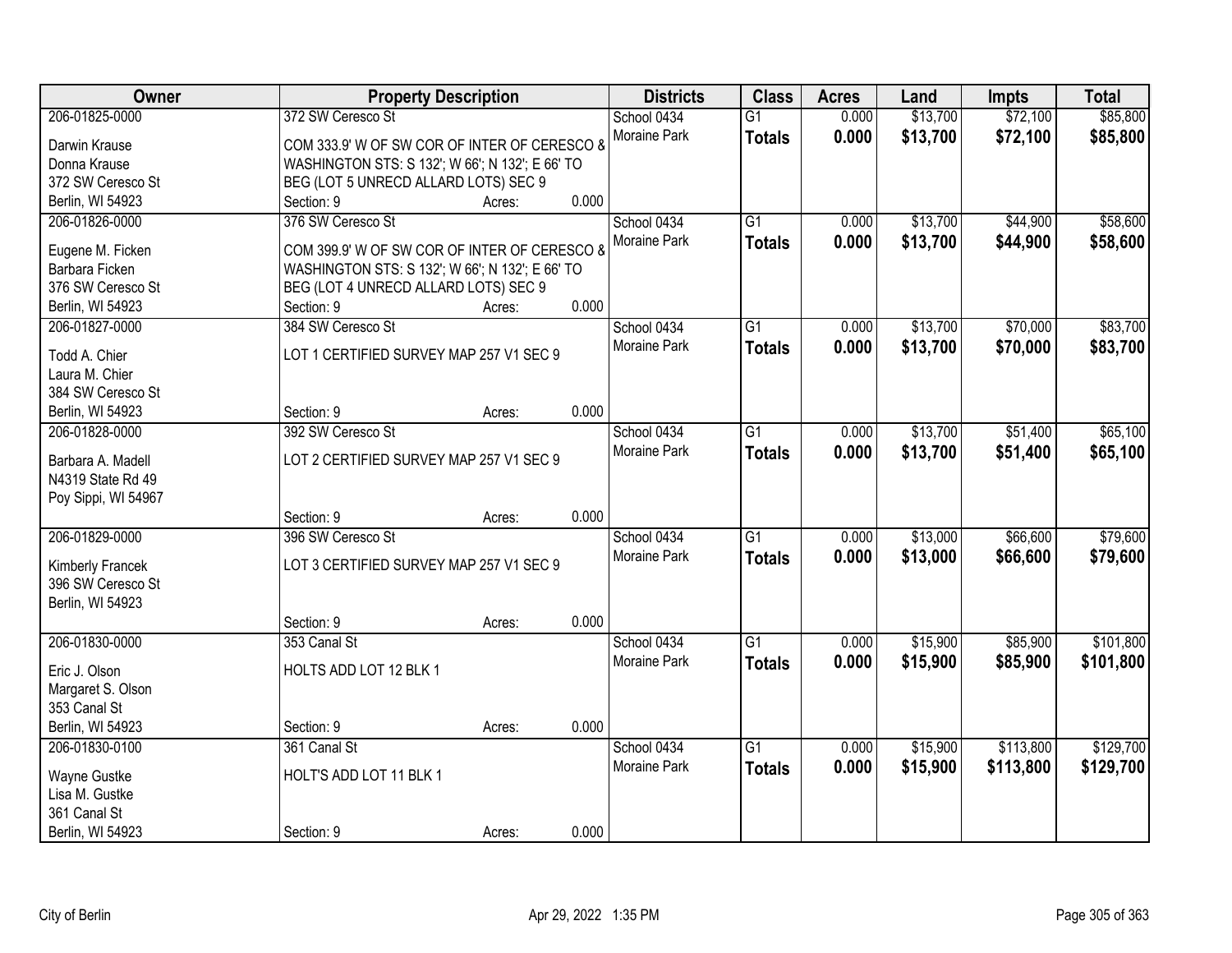| Owner                  | <b>Property Description</b> |        |       | <b>Districts</b>    | <b>Class</b>    | <b>Acres</b> | Land     | <b>Impts</b>    | <b>Total</b> |
|------------------------|-----------------------------|--------|-------|---------------------|-----------------|--------------|----------|-----------------|--------------|
| 206-01830-0200         | 369 Canal St                |        |       | School 0434         | $\overline{G1}$ | 0.000        | \$15,900 | \$121,900       | \$137,800    |
| Shawn S. Heldt         | HOLT'S ADD LOT 10 BLK 1     |        |       | Moraine Park        | <b>Totals</b>   | 0.000        | \$15,900 | \$121,900       | \$137,800    |
| Justa M. Heldt         |                             |        |       |                     |                 |              |          |                 |              |
| 369 Canal St           |                             |        |       |                     |                 |              |          |                 |              |
| Berlin, WI 54923       | Section: 9                  | Acres: | 0.000 |                     |                 |              |          |                 |              |
| 206-01830-0300         | 377 Canal St                |        |       | School 0434         | $\overline{G1}$ | 0.000        | \$15,900 | \$130,200       | \$146,100    |
| Scott Strahan          | HOLT'S ADD LOT 9 BLK 1      |        |       | <b>Moraine Park</b> | <b>Totals</b>   | 0.000        | \$15,900 | \$130,200       | \$146,100    |
| 377 Canal St           |                             |        |       |                     |                 |              |          |                 |              |
| Berlin, WI 54923       |                             |        |       |                     |                 |              |          |                 |              |
|                        | Section: 9                  | Acres: | 0.000 |                     |                 |              |          |                 |              |
| 206-01830-0400         | 385 Canal St                |        |       | School 0434         | $\overline{G1}$ | 0.000        | \$15,900 | \$127,600       | \$143,500    |
| David G. Madell        | HOLT'S ADD LOT 8 BLK 1      |        |       | Moraine Park        | <b>Totals</b>   | 0.000        | \$15,900 | \$127,600       | \$143,500    |
| N4319 State Rd 49      |                             |        |       |                     |                 |              |          |                 |              |
| Poy Sippi, WI 54967    |                             |        |       |                     |                 |              |          |                 |              |
|                        | Section: 9                  | Acres: | 0.000 |                     |                 |              |          |                 |              |
| 206-01830-0500         |                             |        |       | School 0434         | $\overline{G1}$ | 0.000        | \$8,000  | \$0             | \$8,000      |
| William M. Mc Monigal  | HOLT'S ADD LOT 7 BLK 1      |        |       | <b>Moraine Park</b> | <b>Totals</b>   | 0.000        | \$8,000  | \$0             | \$8,000      |
| 323 Westlake Ter       |                             |        |       |                     |                 |              |          |                 |              |
| Palm Springs, CA 92264 |                             |        |       |                     |                 |              |          |                 |              |
|                        | Section: 9                  | Acres: | 0.000 |                     |                 |              |          |                 |              |
| 206-01830-0600         |                             |        |       | School 0434         | $\overline{G1}$ | 0.000        | \$8,500  | $\overline{30}$ | \$8,500      |
| William M. Mc Monigal  | HOLT'S ADD LOT 6 BLK 1      |        |       | Moraine Park        | <b>Totals</b>   | 0.000        | \$8,500  | \$0             | \$8,500      |
| 323 Westlake Ter       |                             |        |       |                     |                 |              |          |                 |              |
| Palm Springs, CA 92264 |                             |        |       |                     |                 |              |          |                 |              |
|                        | Section: 9                  | Acres: | 0.000 |                     |                 |              |          |                 |              |
| 206-01830-0700         | 411 Canal St                |        |       | School 0434         | $\overline{G1}$ | 0.000        | \$17,000 | \$119,200       | \$136,200    |
| Linda Szablewski       | HOLT'S ADD LOT 5 BLK 1      |        |       | Moraine Park        | <b>Totals</b>   | 0.000        | \$17,000 | \$119,200       | \$136,200    |
| 411 Canal St           |                             |        |       |                     |                 |              |          |                 |              |
| Berlin, WI 54923       |                             |        |       |                     |                 |              |          |                 |              |
|                        | Section: 9                  | Acres: | 0.000 |                     |                 |              |          |                 |              |
| 206-01830-0800         | 417 Canal St                |        |       | School 0434         | $\overline{G1}$ | 0.000        | \$17,000 | \$129,000       | \$146,000    |
| Kenneth C. Peschke     | HOLT'S ADD LOT 4 BLK 1      |        |       | Moraine Park        | <b>Totals</b>   | 0.000        | \$17,000 | \$129,000       | \$146,000    |
| Sandra A. Peschke      |                             |        |       |                     |                 |              |          |                 |              |
| 417 Canal St           |                             |        |       |                     |                 |              |          |                 |              |
| Berlin, WI 54923       | Section: 9                  | Acres: | 0.000 |                     |                 |              |          |                 |              |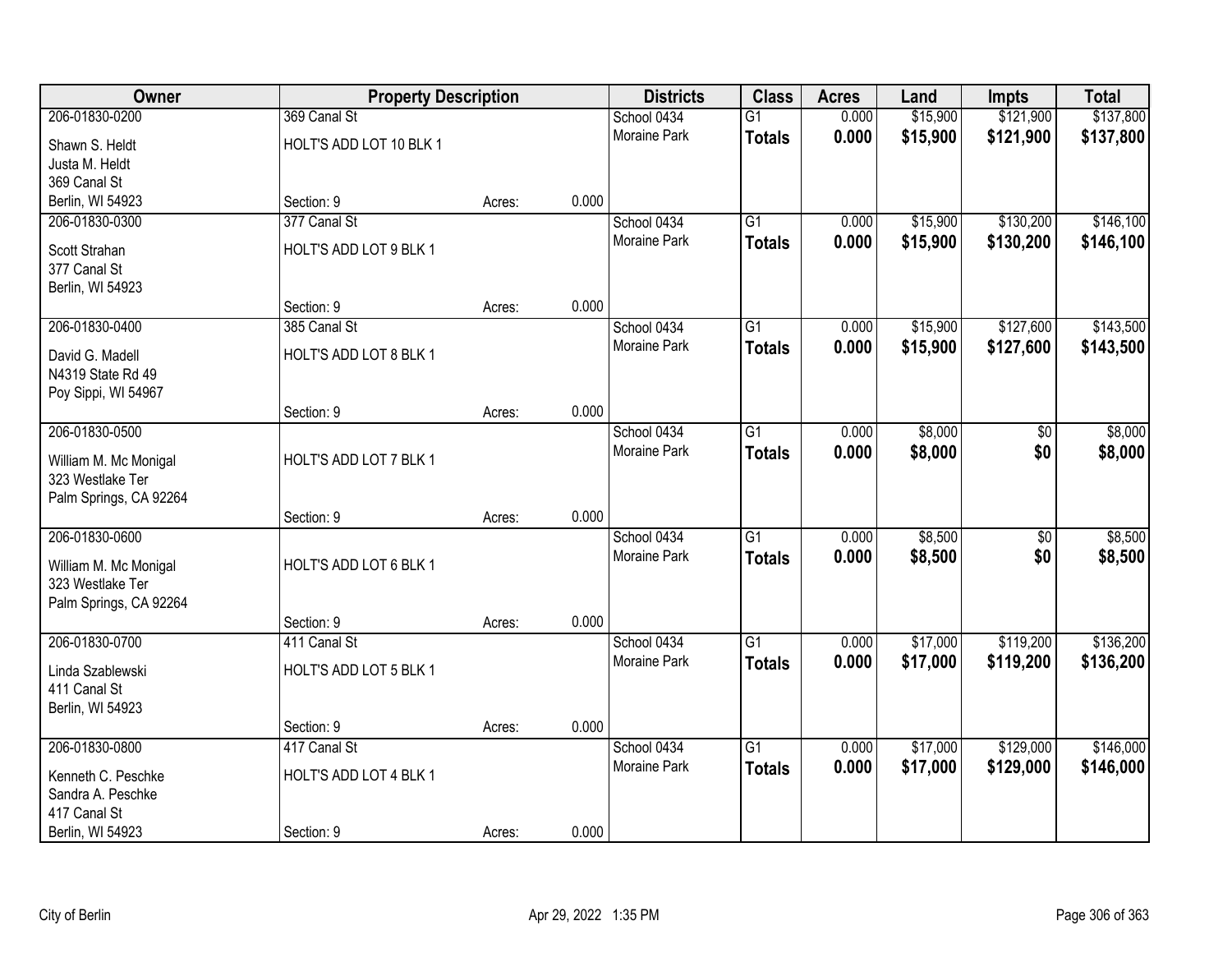| Owner                                                                   |                                                                            | <b>Property Description</b> |       | <b>Districts</b>                   | <b>Class</b>                     | <b>Acres</b>   | Land                 | Impts                  | <b>Total</b>           |
|-------------------------------------------------------------------------|----------------------------------------------------------------------------|-----------------------------|-------|------------------------------------|----------------------------------|----------------|----------------------|------------------------|------------------------|
| 206-01830-0900<br>William M. Mc Monigal<br>323 Westlake Ter             | HOLT'S ADD LOT 3 BLK 1                                                     |                             |       | School 0434<br>Moraine Park        | $\overline{G1}$<br><b>Totals</b> | 0.000<br>0.000 | \$8,000<br>\$8,000   | $\overline{50}$<br>\$0 | \$8,000<br>\$8,000     |
| Palm Springs, CA 92264                                                  | Section: 9                                                                 | Acres:                      | 0.000 |                                    |                                  |                |                      |                        |                        |
| 206-01830-1000                                                          | 433 Canal St                                                               |                             |       | School 0434<br><b>Moraine Park</b> | $\overline{G1}$<br><b>Totals</b> | 0.200<br>0.200 | \$15,900<br>\$15,900 | \$125,400<br>\$125,400 | \$141,300<br>\$141,300 |
| Clint Zumer<br>433 Canal St<br>Berlin, WI 54923                         | HOLT'S ADD LOT 2 BLK 1                                                     |                             |       |                                    |                                  |                |                      |                        |                        |
|                                                                         | Section: 9                                                                 | Acres:                      | 0.200 |                                    |                                  |                |                      |                        |                        |
| 206-01830-1100                                                          | 439 Canal St                                                               |                             |       | School 0434                        | $\overline{G1}$                  | 0.000          | \$15,900             | \$115,800              | \$131,700              |
| Thomas M & Annette M Merryfield<br>Revocable Trust<br>442 SW Ceresco St | HOLT'S ADD LOT 1 OF BLK 1                                                  |                             |       | Moraine Park                       | <b>Totals</b>                    | 0.000          | \$15,900             | \$115,800              | \$131,700              |
| Berlin, WI 54923                                                        | Section: 9                                                                 | Acres:                      | 0.000 |                                    |                                  |                |                      |                        |                        |
| 206-01830-1200                                                          |                                                                            |                             |       | School 0434<br>Moraine Park        | G4                               | 2.800          | \$600                | \$0                    | \$600                  |
| William M. Mc Monigal<br>323 Westlake Ter<br>Palm Springs, CA 92264     | HOLT'S ADD LOT 1-11 BLK 2                                                  |                             |       |                                    | <b>Totals</b>                    | 2.800          | \$600                | \$0                    | \$600                  |
|                                                                         | Section: 9                                                                 | Acres:                      | 2.800 |                                    |                                  |                |                      |                        |                        |
| 206-01831-0000                                                          | 175 S Washington St                                                        |                             |       | School 0434                        | $\overline{G1}$                  | 0.000          | \$13,900             | \$49,600               | \$63,500               |
| Delores J. Hencke                                                       | COM 132' S OF SW COR OF INTER OF CERESCO &                                 |                             |       | Moraine Park                       | <b>Totals</b>                    | 0.000          | \$13,900             | \$49,600               | \$63,500               |
| 175 S Washington St                                                     | WASHINGTON STS: W 135.9'; S 66'; E 135.9'; N 66' TO                        |                             |       |                                    |                                  |                |                      |                        |                        |
| Berlin, WI 54923                                                        | BEG SEC 9<br>Section: 9                                                    |                             | 0.000 |                                    |                                  |                |                      |                        |                        |
| 206-01832-0000                                                          | 181 S Washington St                                                        | Acres:                      |       | School 0434                        | $\overline{G1}$                  | 0.000          | \$11,100             | \$52,700               | \$63,800               |
|                                                                         |                                                                            |                             |       | Moraine Park                       | <b>Totals</b>                    | 0.000          | \$11,100             | \$52,700               | \$63,800               |
| Lakeside Custom Builders, LLC                                           | COM 198'S OF SW COR OF INTER OF CERESCO &                                  |                             |       |                                    |                                  |                |                      |                        |                        |
| 3428 Shenandoah Trl<br>Neenah, WI 54956                                 | WASHINGTON STS: W 135.9'; S 66'; E 135.9'; N 66' TO<br>BEG; EXC S 1R SEC 9 |                             |       |                                    |                                  |                |                      |                        |                        |
|                                                                         | Section: 9                                                                 | Acres:                      | 0.000 |                                    |                                  |                |                      |                        |                        |
| 206-01834-0000                                                          |                                                                            |                             |       | School 0434                        | $\overline{G1}$                  | 0.560          | \$21,900             | $\overline{50}$        | \$21,900               |
| Jennifer Schilder<br>355 Vliet St                                       | LOT 1 CERTIFIED SURVEY MAP 2496 V12 SEC 9                                  |                             |       | <b>Moraine Park</b>                | <b>Totals</b>                    | 0.560          | \$21,900             | \$0                    | \$21,900               |
| Berlin, WI 54923                                                        | Section: 9                                                                 | Acres:                      | 0.560 |                                    |                                  |                |                      |                        |                        |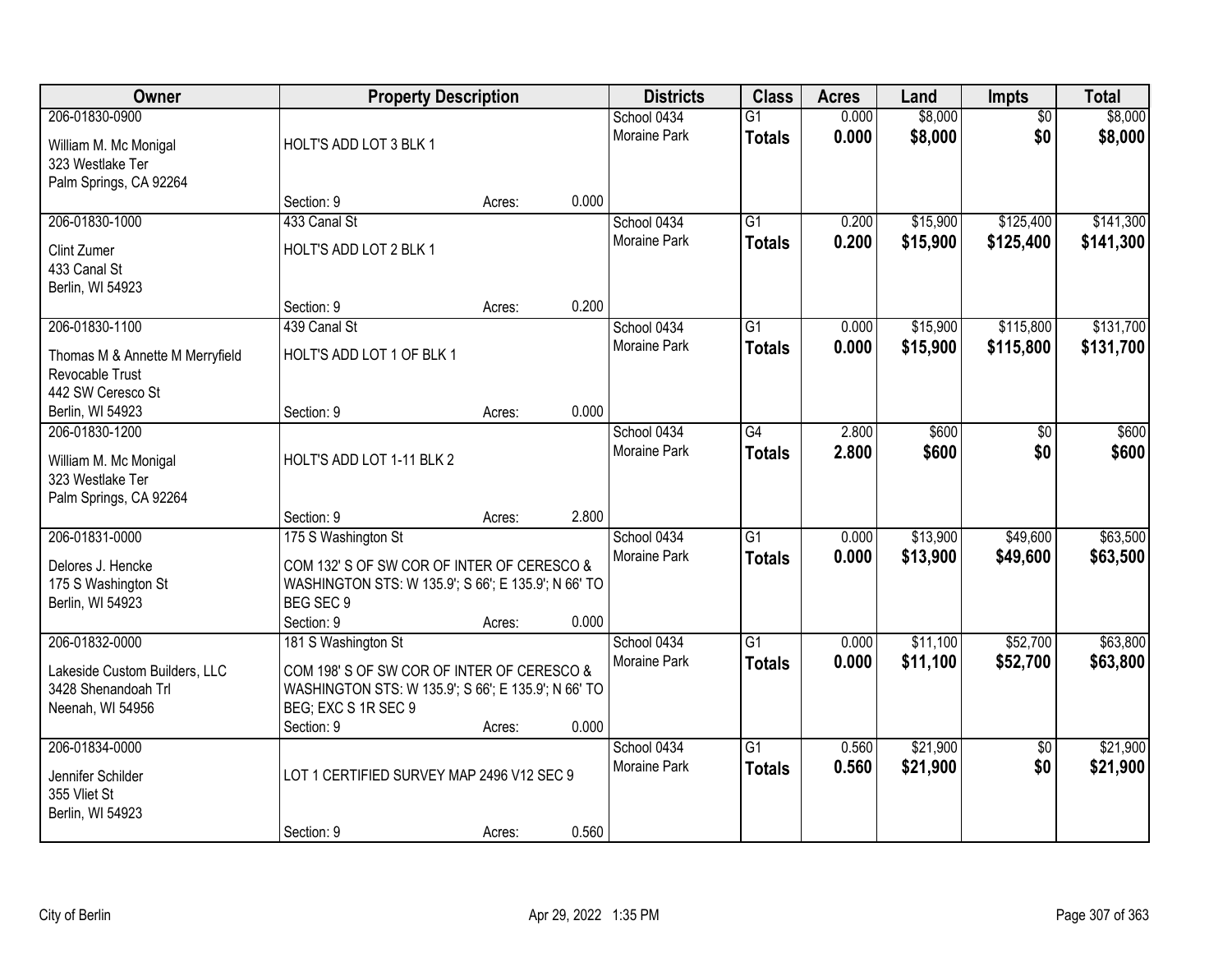| Owner                                                         |                                    | <b>Property Description</b>                         |       | <b>Districts</b>    | <b>Class</b>    | <b>Acres</b> | Land            | <b>Impts</b>    | <b>Total</b>    |
|---------------------------------------------------------------|------------------------------------|-----------------------------------------------------|-------|---------------------|-----------------|--------------|-----------------|-----------------|-----------------|
| 206-01834-0100                                                | 193 S Washington St                |                                                     |       | School 0434         | $\overline{G1}$ | 0.390        | \$21,100        | \$68,100        | \$89,200        |
| Jill A. Brisky<br>193 S Washington St                         |                                    | LOT 2 CERTIFIED SURVEY MAP 2496 V12 SEC 9           |       | Moraine Park        | <b>Totals</b>   | 0.390        | \$21,100        | \$68,100        | \$89,200        |
| Berlin, WI 54923                                              |                                    |                                                     |       |                     |                 |              |                 |                 |                 |
|                                                               | Section: 9                         | Acres:                                              | 0.390 |                     |                 |              |                 |                 |                 |
| 206-01835-0000                                                | 201 S Washington St                |                                                     |       | School 0434         | $\overline{G1}$ | 0.300        | \$16,600        | \$99,800        | \$116,400       |
| Brandon L. Johnson<br>201 S Washington St<br>Berlin, WI 54923 |                                    | LOT 1 CERTIFIED SURVEY MAP 1038 V4 SEC 9            |       | <b>Moraine Park</b> | <b>Totals</b>   | 0.300        | \$16,600        | \$99,800        | \$116,400       |
|                                                               | Section: 9                         | Acres:                                              | 0.300 |                     |                 |              |                 |                 |                 |
| 206-01835-0100                                                | 355 Vliet St                       |                                                     |       | School 0434         | G1              | 0.000        | \$21,400        | \$103,800       | \$125,200       |
| Jennifer Schilder                                             |                                    | COM AT INTER OF S LN OF CANAL ST & W LN OF S        |       | Moraine Park        | <b>Totals</b>   | 0.000        | \$21,400        | \$103,800       | \$125,200       |
| 355 Vliet St                                                  |                                    | WASHINGTON ST: W 132'; S 9'; W 202' (M/L); S 120.5' |       |                     |                 |              |                 |                 |                 |
| Berlin, WI 54923                                              |                                    | TO POB: S 148.5'; E 201.96'; N 148.5'; W 201.96' TO |       |                     |                 |              |                 |                 |                 |
|                                                               | Section: 9                         | Acres:                                              | 0.000 |                     |                 |              |                 |                 |                 |
| 206-01835-0200                                                | 209 S Washington St                |                                                     |       | School 0434         | G1              | 0.000        | \$15,100        | \$94,800        | \$109,900       |
| Chad J. Martin                                                |                                    | LOT 2 CERTIFIED SURVEY MAP 1038 V4 SEC 9            |       | Moraine Park        | <b>Totals</b>   | 0.000        | \$15,100        | \$94,800        | \$109,900       |
| Jessica L. Martin                                             |                                    |                                                     |       |                     |                 |              |                 |                 |                 |
| 209 S Washington St                                           |                                    |                                                     |       |                     |                 |              |                 |                 |                 |
| Berlin, WI 54923                                              | Section: 9                         | Acres:                                              | 0.000 |                     |                 |              |                 |                 |                 |
| 206-01836-0000                                                |                                    |                                                     |       | School 0434         | $\overline{G1}$ | 8.300        | \$9,100         | $\overline{50}$ | \$9,100         |
| Timothy L. Johnson                                            |                                    | COM 29R S OF INTER OF CEN OF KOSSUTH & SW           |       | Moraine Park        | <b>Totals</b>   | 8.300        | \$9,100         | \$0             | \$9,100         |
| Kristine Johnson                                              |                                    | CERESCO STS: RUN S 49R; E 20R; N 40R; E 38R; N      |       |                     |                 |              |                 |                 |                 |
| 399 Railroad St                                               | 9R; W 58' TO BEG SEC 9 EXC CSM 795 |                                                     |       |                     |                 |              |                 |                 |                 |
| Berlin, WI 54923                                              | Section: 9                         | Acres:                                              | 8.300 |                     |                 |              |                 |                 |                 |
| 206-01836-0300                                                |                                    |                                                     |       | School 0434         | $\overline{X4}$ | 0.475        | $\overline{60}$ | $\overline{50}$ | $\overline{50}$ |
| City Of Berlin                                                |                                    | LOT 2 CERTIFIED SURVEY MAP 795 V3 SEC 9             |       | Moraine Park        | <b>Totals</b>   | 0.475        | \$0             | \$0             | \$0             |
| 108 N Capron St                                               |                                    |                                                     |       |                     |                 |              |                 |                 |                 |
| Berlin, WI 54923                                              |                                    |                                                     |       |                     |                 |              |                 |                 |                 |
|                                                               | Section: 9                         | Acres:                                              | 0.475 |                     |                 |              |                 |                 |                 |
| 206-01837-0000                                                | 402 SW Ceresco St                  |                                                     |       | School 0434         | $\overline{G1}$ | 0.000        | \$12,900        | \$68,500        | \$81,400        |
| Lois Mattice<br>402 SW Ceresco St<br>Berlin, WI 54923         |                                    | LOT 4 CERTIFIED SURVEY MAP 257 V1 SEC 9             |       | <b>Moraine Park</b> | <b>Totals</b>   | 0.000        | \$12,900        | \$68,500        | \$81,400        |
|                                                               | Section: 9                         | Acres:                                              | 0.000 |                     |                 |              |                 |                 |                 |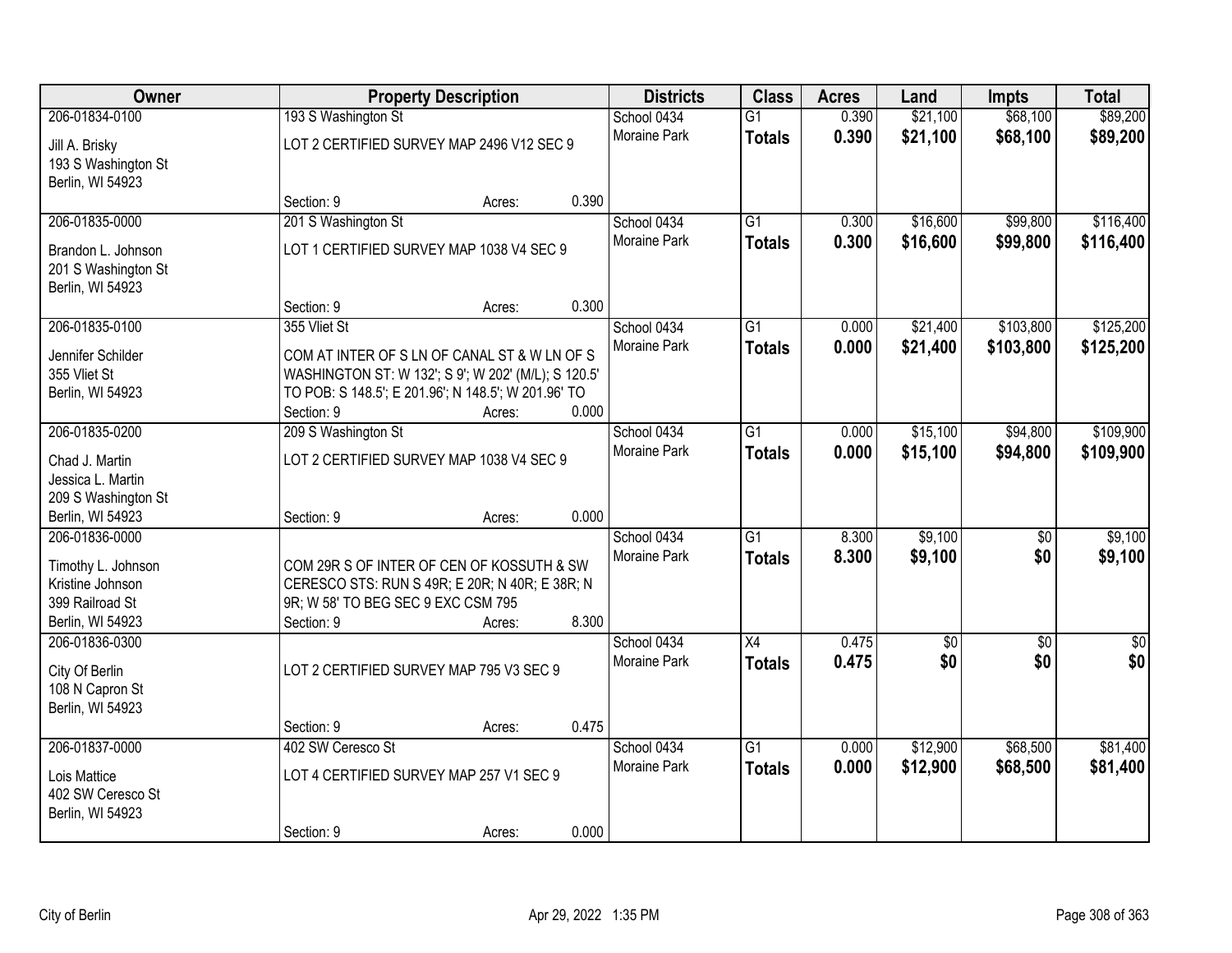| Owner                              |                                                     | <b>Property Description</b> |        | <b>Districts</b> | <b>Class</b>    | <b>Acres</b> | Land     | <b>Impts</b>    | <b>Total</b> |
|------------------------------------|-----------------------------------------------------|-----------------------------|--------|------------------|-----------------|--------------|----------|-----------------|--------------|
| 206-01838-0000                     | 408 SW Ceresco St                                   |                             |        | School 0434      | $\overline{G1}$ | 0.000        | \$14,200 | \$78,800        | \$93,000     |
| Jerome Getchell                    | LOT 1 CERTIFIED SURVEY MAP 244 V1 SEC 9             |                             |        | Moraine Park     | <b>Totals</b>   | 0.000        | \$14,200 | \$78,800        | \$93,000     |
| 408 SW Ceresco St                  |                                                     |                             |        |                  |                 |              |          |                 |              |
| Berlin, WI 54923                   |                                                     |                             |        |                  |                 |              |          |                 |              |
|                                    | Section: 9                                          | Acres:                      | 0.000  |                  |                 |              |          |                 |              |
| 206-01838-0100                     | 430 SW Ceresco St                                   |                             |        | School 0434      | $\overline{G1}$ | 0.000        | \$15,600 | \$102,800       | \$118,400    |
| Parsons Living Trust               | COM 1059.9' W OF SW COR OF INTER OF CERESCO         |                             |        | Moraine Park     | <b>Totals</b>   | 0.000        | \$15,600 | \$102,800       | \$118,400    |
| 430 SW Ceresco St                  | & WASHINGTON STS: RUN S 132'; E 99'; N 132'; W 99'  |                             |        |                  |                 |              |          |                 |              |
| Berlin, WI 54923                   | TO BEG SEC 9                                        |                             |        |                  |                 |              |          |                 |              |
|                                    | Section: 9                                          | Acres:                      | 0.000  |                  |                 |              |          |                 |              |
| 206-01838-0200                     | 414 SW Ceresco St                                   |                             |        | School 0434      | $\overline{G1}$ | 0.000        | \$14,300 | \$95,000        | \$109,300    |
|                                    |                                                     |                             |        | Moraine Park     | <b>Totals</b>   | 0.000        | \$14,300 | \$95,000        | \$109,300    |
| Karl K. Krause                     | LOT 2 CERTIFIED SURVEY MAP 244 V1 SEC 9             |                             |        |                  |                 |              |          |                 |              |
| Amanda L. Krause                   |                                                     |                             |        |                  |                 |              |          |                 |              |
| 414 SW Ceresco St                  |                                                     |                             | 0.000  |                  |                 |              |          |                 |              |
| Berlin, WI 54923<br>206-01838-0300 | Section: 9<br>422 SW Ceresco St                     | Acres:                      |        | School 0434      |                 |              |          |                 | \$96,900     |
|                                    |                                                     |                             |        | Moraine Park     | G1              | 0.200        | \$14,300 | \$82,600        |              |
| Emily Ann Burns                    | LOT 3 CERTIFIED SURVEY MAP 244 SEC 9                |                             |        |                  | <b>Totals</b>   | 0.200        | \$14,300 | \$82,600        | \$96,900     |
| 422 SW Ceresco St                  |                                                     |                             |        |                  |                 |              |          |                 |              |
| Berlin, WI 54923                   |                                                     |                             |        |                  |                 |              |          |                 |              |
|                                    | Section: 9                                          | Acres:                      | 0.200  |                  |                 |              |          |                 |              |
| 206-01839-0000                     | 442 SW Ceresco St                                   |                             |        | School 0434      | $\overline{G1}$ | 0.000        | \$18,300 | \$115,100       | \$133,400    |
| Thomas M & Annette M Merryfield    | COM 1059.96' W OF SW COR OF INTER OF CERESCO        |                             |        | Moraine Park     | <b>Totals</b>   | 0.000        | \$18,300 | \$115,100       | \$133,400    |
| Revocable Trust                    | & S WASHINGTON STS: RUN S 132'; W 132'; N 132'; E   |                             |        |                  |                 |              |          |                 |              |
| 442 SW Ceresco St                  | 132' TO BEG SEC 9                                   |                             |        |                  |                 |              |          |                 |              |
| Berlin, WI 54923                   | Section: 9                                          | Acres:                      | 0.000  |                  |                 |              |          |                 |              |
| 206-01839-0100                     | 164 S Kossuth St                                    |                             |        | School 0434      | $\overline{G1}$ | 0.000        | \$16,700 | \$75,500        | \$92,200     |
| Aaron J. Guden                     | COM SE COR OF INTER OF CERESCO ST &                 |                             |        | Moraine Park     | <b>Totals</b>   | 0.000        | \$16,700 | \$75,500        | \$92,200     |
| 164 S Kossuth St                   | KOSSUTH ST: S 247.5'; E 66'; N 247.5'; W 66' TO POB |                             |        |                  |                 |              |          |                 |              |
| Berlin, WI 54923                   | SEC <sub>9</sub>                                    |                             |        |                  |                 |              |          |                 |              |
|                                    | Section: 9                                          | Acres:                      | 0.000  |                  |                 |              |          |                 |              |
| 206-01840-0000                     |                                                     |                             |        | School 0434      | $\overline{G1}$ | 11.500       | \$12,700 | $\overline{50}$ | \$12,700     |
|                                    |                                                     |                             |        | Moraine Park     | <b>Totals</b>   | 11.500       | \$12,700 | \$0             | \$12,700     |
| Timothy L. Johnson                 | COM 40R S OF INTER OF CEN OF KOSSUTH &              |                             |        |                  |                 |              |          |                 |              |
| Kristine Johnson                   | CERESCO STS: S 46R; W 40R; N 46R; E 40R TO BEG      |                             |        |                  |                 |              |          |                 |              |
| 399 Railroad St                    | (PART OF ORIG CONVEY TRFD PER V278 P32) SEC         |                             |        |                  |                 |              |          |                 |              |
| Berlin, WI 54923                   | Section: 9                                          | Acres:                      | 11.500 |                  |                 |              |          |                 |              |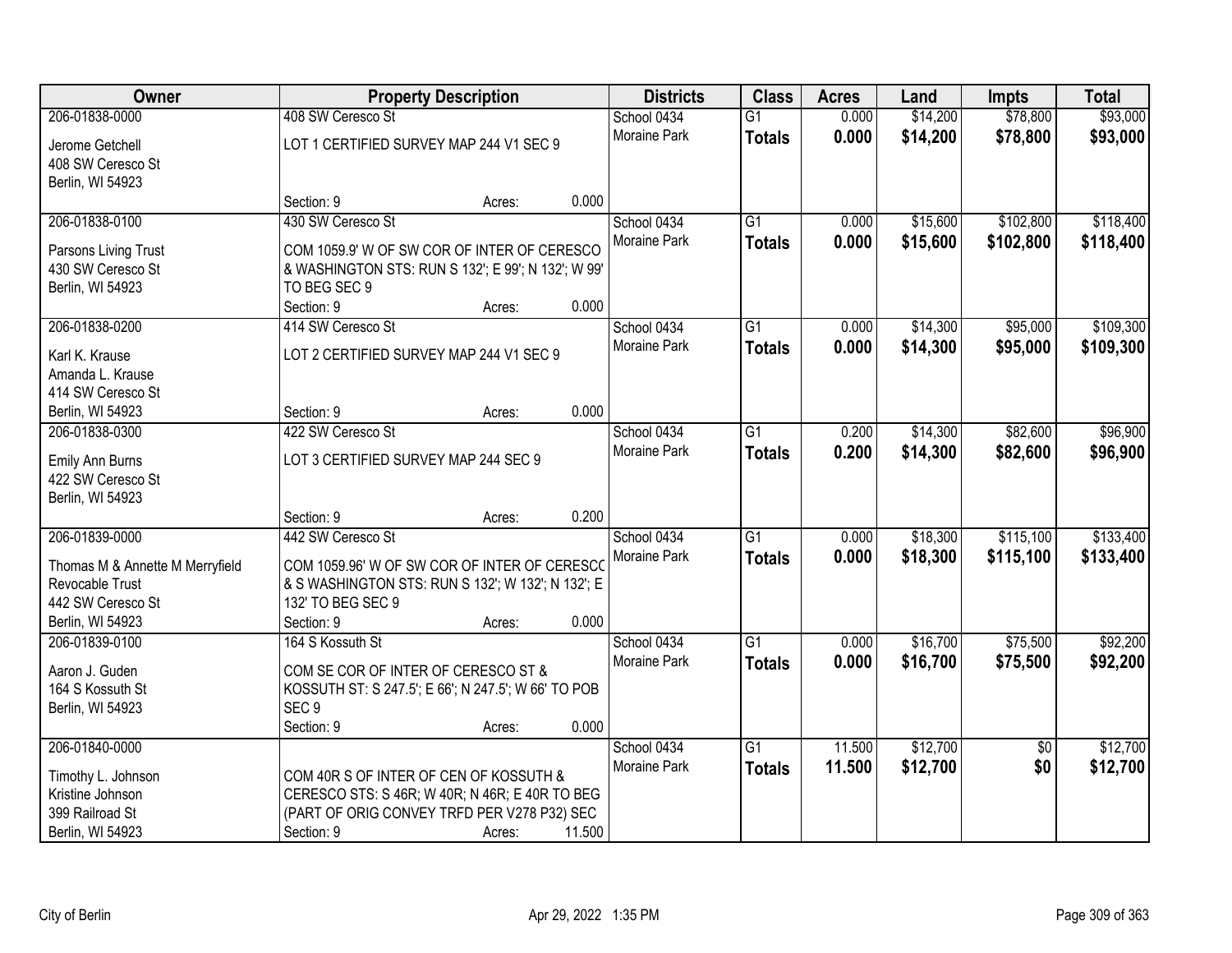| Owner                                                                                         |                                                                                                                                                            | <b>Property Description</b> |       | <b>Districts</b>                   | <b>Class</b>                     | <b>Acres</b>   | Land                   | Impts                  | <b>Total</b>         |
|-----------------------------------------------------------------------------------------------|------------------------------------------------------------------------------------------------------------------------------------------------------------|-----------------------------|-------|------------------------------------|----------------------------------|----------------|------------------------|------------------------|----------------------|
| 206-01840-0100<br>City Of Berlin<br>108 N Capron St<br>Berlin, WI 54923                       | LOT 3 CERTIFIED SURVEY MAP 795 V3 SEC 9                                                                                                                    |                             |       | School 0434<br>Moraine Park        | $\overline{X4}$<br><b>Totals</b> | 0.688<br>0.688 | $\overline{60}$<br>\$0 | $\overline{50}$<br>\$0 | \$0<br>\$0           |
|                                                                                               | Section: 9                                                                                                                                                 | Acres:                      | 0.688 |                                    |                                  |                |                        |                        |                      |
| 206-01841-0000<br>Susan G. Strom<br>468 SW Ceresco St<br>Berlin, WI 54923                     | 468 SW Ceresco St<br>LOT 2 CERTIFIED SURVEY MAP 248 V1 SEC 9                                                                                               |                             |       | School 0434<br><b>Moraine Park</b> | $\overline{G1}$<br><b>Totals</b> | 0.000<br>0.000 | \$15,000<br>\$15,000   | \$77,800<br>\$77,800   | \$92,800<br>\$92,800 |
|                                                                                               | Section: 9                                                                                                                                                 | Acres:                      | 0.000 |                                    |                                  |                |                        |                        |                      |
| 206-01841-0100<br><b>Brandon Nisiewicz</b><br>460 SW Ceresco St<br>Berlin, WI 54923           | 460 SW Ceresco St<br>LOT 1 CERTIFIED SURVEY MAP 248 SEC 9                                                                                                  |                             |       | School 0434<br>Moraine Park        | $\overline{G1}$<br><b>Totals</b> | 0.000<br>0.000 | \$15,000<br>\$15,000   | \$61,700<br>\$61,700   | \$76,700<br>\$76,700 |
|                                                                                               | Section: 9                                                                                                                                                 | Acres:                      | 0.000 |                                    |                                  |                |                        |                        |                      |
| 206-01841-0200<br>Michael Potopinski<br>474 SW Ceresco St<br>Berlin, WI 54923                 | 474 SW Ceresco St<br>LOT 3 CERTIFIED SURVEY MAP 248 V1 SEC 9                                                                                               |                             |       | School 0434<br>Moraine Park        | G1<br><b>Totals</b>              | 0.000<br>0.000 | \$15,000<br>\$15,000   | \$48,000<br>\$48,000   | \$63,000<br>\$63,000 |
|                                                                                               | Section: 9                                                                                                                                                 | Acres:                      | 0.000 |                                    |                                  |                |                        |                        |                      |
| 206-01841-0300<br>Skyline Property Management, LLC<br>1845 White Swan Dr<br>Oshkosh, WI 54090 | 482 SW Ceresco St<br>LOT 4 CERTIFIED SURVEY MAP 248 V1 SEC 9<br>Section: 9                                                                                 | Acres:                      | 0.000 | School 0434<br>Moraine Park        | $\overline{G1}$<br><b>Totals</b> | 0.000<br>0.000 | \$15,000<br>\$15,000   | \$66,800<br>\$66,800   | \$81,800<br>\$81,800 |
| 206-01842-0000                                                                                |                                                                                                                                                            |                             |       | School 0434                        | $\overline{G1}$                  | 4.500          | \$22,700               | $\sqrt{6}$             | \$22,700             |
| William M. Mc Monigal<br>323 Westlake Ter<br>Palm Springs, CA 92264                           | COM NE COR LOT 3, CSM 795; THENCE N'LY ALG W<br>LN KOSSUTH ST 314.25' (M/L) TO SE COR LOT 1<br>CSM 248; THENCE W'LY ALG S LN CSM'S 248 & 249<br>Section: 9 | Acres:                      | 4.500 | Moraine Park                       | <b>Totals</b>                    | 4.500          | \$22,700               | \$0                    | \$22,700             |
| 206-01842-0100                                                                                | 488 SW Ceresco St                                                                                                                                          |                             |       | School 0434                        | $\overline{G1}$                  | 0.000          | \$14,400               | \$18,600               | \$33,000             |
| Joyce A. Hoppa<br>N398 County Rd XX<br>Berlin, WI 54923                                       | LOT 1 CERTIFIED SURVEY MAP 249 V1 SEC 9                                                                                                                    |                             |       | <b>Moraine Park</b>                | <b>Totals</b>                    | 0.000          | \$14,400               | \$18,600               | \$33,000             |
|                                                                                               | Section: 9                                                                                                                                                 | Acres:                      | 0.000 |                                    |                                  |                |                        |                        |                      |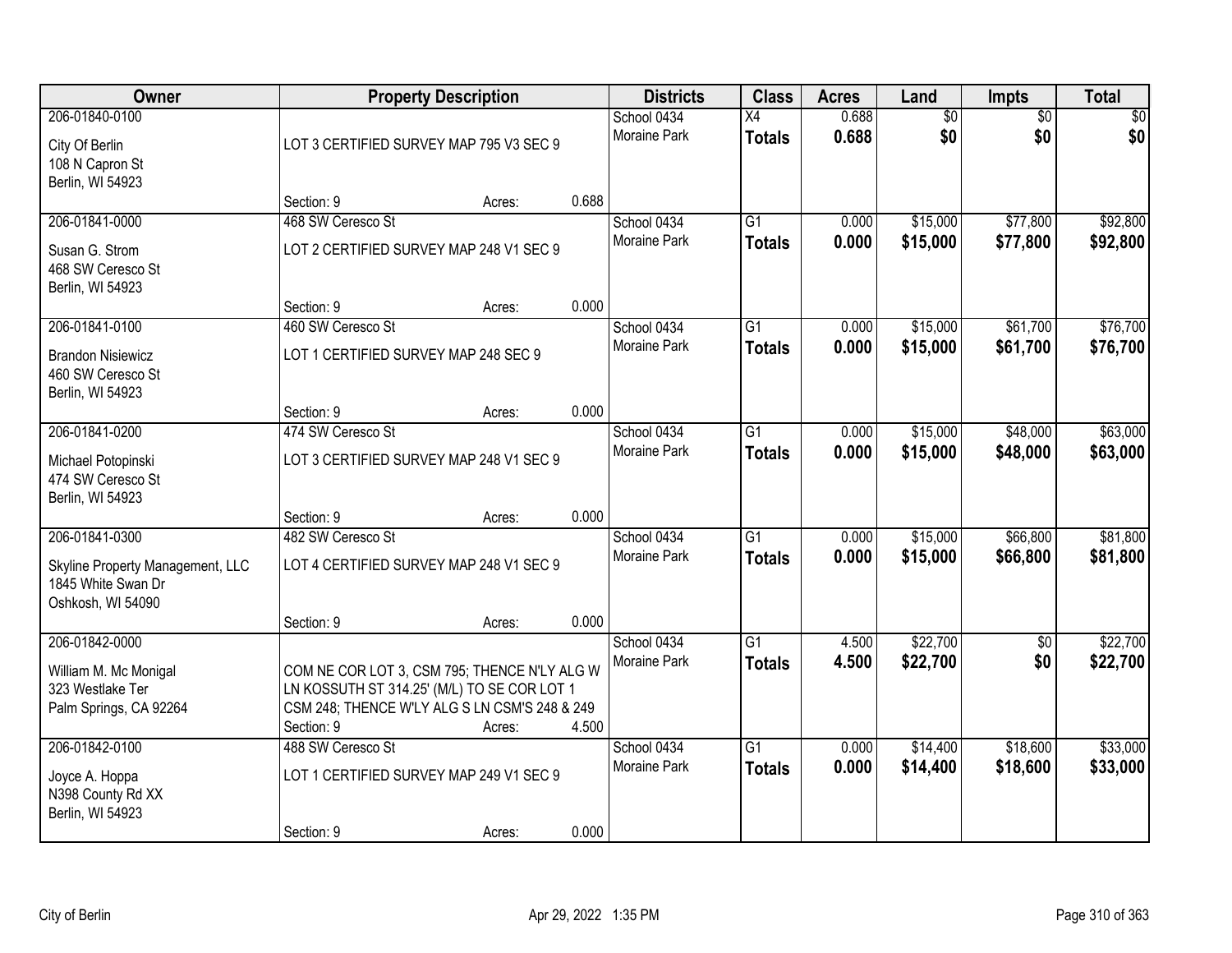| Owner                                      |                                                   | <b>Property Description</b> |       | <b>Districts</b>            | <b>Class</b>    | <b>Acres</b> | Land            | <b>Impts</b>    | <b>Total</b>    |
|--------------------------------------------|---------------------------------------------------|-----------------------------|-------|-----------------------------|-----------------|--------------|-----------------|-----------------|-----------------|
| 206-01842-0200                             | 496 SW Ceresco St                                 |                             |       | School 0434                 | $\overline{G1}$ | 0.000        | \$16,600        | \$97,000        | \$113,600       |
| Jeffrey J. Herbst                          | LOT 2 CERTIFIED SURVEY MAP 249 V1 SEC 9           |                             |       | Moraine Park                | <b>Totals</b>   | 0.000        | \$16,600        | \$97,000        | \$113,600       |
| Cathy J. Herbst                            |                                                   |                             |       |                             |                 |              |                 |                 |                 |
| 496 SW Ceresco St                          |                                                   |                             |       |                             |                 |              |                 |                 |                 |
| Berlin, WI 54923                           | Section: 9                                        | Acres:                      | 0.000 |                             |                 |              |                 |                 |                 |
| 206-01842-0300                             |                                                   |                             |       | School 0434                 | X4              | 0.952        | $\overline{50}$ | $\overline{50}$ | $\overline{50}$ |
| City Of Berlin                             | LOT 1 CERTIFIED SURVEY MAP 795 V3 SEC 9           |                             |       | Moraine Park                | <b>Totals</b>   | 0.952        | \$0             | \$0             | \$0             |
| 108 N Capron St                            |                                                   |                             |       |                             |                 |              |                 |                 |                 |
| Berlin, WI 54923                           |                                                   |                             |       |                             |                 |              |                 |                 |                 |
|                                            | Section: 9                                        | Acres:                      | 0.952 |                             |                 |              |                 |                 |                 |
| 206-01842-0400                             | 512 SW Ceresco St                                 |                             |       | School 0434                 | G1              | 0.000        | \$17,100        | \$98,800        | \$115,900       |
|                                            | LOT 4 CERTIFIED SURVEY MAP 249 V1 SEC 9           |                             |       | Moraine Park                | <b>Totals</b>   | 0.000        | \$17,100        | \$98,800        | \$115,900       |
| <b>Calvin Finster</b><br>512 SW Ceresco St |                                                   |                             |       |                             |                 |              |                 |                 |                 |
| Berlin, WI 54923                           |                                                   |                             |       |                             |                 |              |                 |                 |                 |
|                                            | Section: 9                                        | Acres:                      | 0.000 |                             |                 |              |                 |                 |                 |
| 206-01842-0500                             | 504 SW Ceresco St                                 |                             |       | School 0434                 | $\overline{G1}$ | 0.000        | \$17,000        | \$98,600        | \$115,600       |
|                                            |                                                   |                             |       | <b>Moraine Park</b>         | <b>Totals</b>   | 0.000        | \$17,000        | \$98,600        | \$115,600       |
| Carol Wall<br><b>Thomas Wall</b>           | LOT 3 CERTIFIED SURVEY MAP 249 V1 SEC 9           |                             |       |                             |                 |              |                 |                 |                 |
| 504 SW Ceresco St                          |                                                   |                             |       |                             |                 |              |                 |                 |                 |
| Berlin, WI 54923                           | Section: 9                                        | Acres:                      | 0.000 |                             |                 |              |                 |                 |                 |
| 206-01843-0000                             |                                                   |                             |       | School 0434                 | $\overline{G4}$ | 4.000        | \$700           | $\overline{50}$ | \$700           |
|                                            |                                                   |                             |       | Moraine Park                | <b>Totals</b>   | 4.000        | \$700           | \$0             | \$700           |
| John H. Kujawa                             | COM SW COR OF NW1/4 OF SEC 9: N 32R; E 20R; S     |                             |       |                             |                 |              |                 |                 |                 |
| 308 Memorial Dr                            | 32R; W 20R TO BEG                                 |                             |       |                             |                 |              |                 |                 |                 |
| Berlin, WI 54923                           | Section: 9                                        | Acres:                      | 4.000 |                             |                 |              |                 |                 |                 |
| 206-01844-0000                             | 535 Van Horn St                                   |                             |       | School 0434                 | $\overline{G1}$ | 5.000        | \$17,500        | \$134,100       | \$151,600       |
|                                            |                                                   |                             |       | Moraine Park                | G4              | 3.000        | \$600           | \$0             | \$600           |
| Jeffery M. Bending                         | COM 20R E OF SW COR OF NW1/4 OF SEC 9: N 32R;     |                             |       |                             | <b>Totals</b>   | 8.000        | \$18,100        | \$134,100       | \$152,200       |
| Judith A. Bending                          | E 40R; S 32R; W 40R TO BEG                        |                             |       |                             |                 |              |                 |                 |                 |
| 535 Van Horn St                            |                                                   |                             |       |                             |                 |              |                 |                 |                 |
| Berlin, WI 54923<br>206-01845-0000         | Section: 9<br>461 Van Horn St                     | Acres:                      | 8.000 |                             | $\overline{G1}$ | 6.000        | \$24,800        | \$99,700        | \$124,500       |
|                                            |                                                   |                             |       | School 0434<br>Moraine Park |                 | 6.000        |                 |                 |                 |
| Alan Schroeder                             | COM 20R W OF SE COR OF THE W1/2 OF THE NW1/4      |                             |       |                             | <b>Totals</b>   |              | \$24,800        | \$99,700        | \$124,500       |
| Lynn Schroeder                             | SEC 9: THENCE N 32R; E 20R; N 8R; E 20R; S 28R; W |                             |       |                             |                 |              |                 |                 |                 |
| 461 Van Horn St                            | 20R; S 12R; W 20R TO BEG                          |                             |       |                             |                 |              |                 |                 |                 |
| Berlin, WI 54923                           | Section: 9                                        | Acres:                      | 6.000 |                             |                 |              |                 |                 |                 |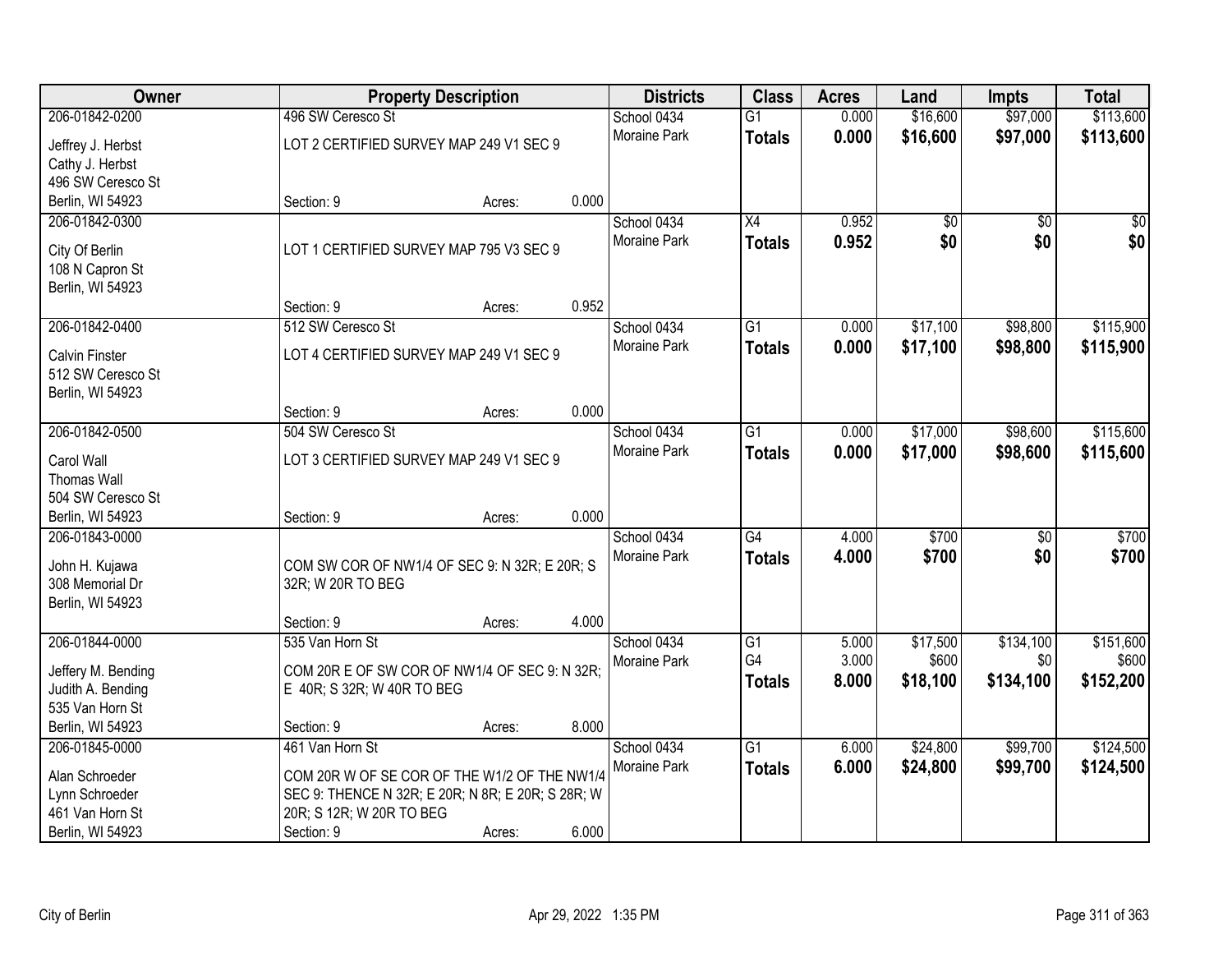| Owner                              |                                                                        | <b>Property Description</b> |        | <b>Districts</b> | <b>Class</b>    | <b>Acres</b> | Land     | <b>Impts</b>    | <b>Total</b> |
|------------------------------------|------------------------------------------------------------------------|-----------------------------|--------|------------------|-----------------|--------------|----------|-----------------|--------------|
| 206-01845-0100                     | 439 Van Horn St                                                        |                             |        | School 0434      | $\overline{G1}$ | 1.250        | \$13,800 | \$58,400        | \$72,200     |
| Gregory J. Debeats                 | COM AT THE SW COR OF THE E1/2 OF THE NW1/4,                            |                             |        | Moraine Park     | <b>Totals</b>   | 1.250        | \$13,800 | \$58,400        | \$72,200     |
| PO Box 46                          | SEC 9: RUN E 20R; N 12R; W 20R; S 12R TO BEG                           |                             |        |                  |                 |              |          |                 |              |
| Berlin, WI 54923                   |                                                                        |                             |        |                  |                 |              |          |                 |              |
|                                    | Section: 9                                                             | Acres:                      | 1.250  |                  |                 |              |          |                 |              |
| 206-01846-0100                     | 334 Van Horn St                                                        |                             |        | School 0434      | $\overline{G1}$ | 3.000        | \$22,000 | \$97,800        | \$119,800    |
| Alan H. Winkel                     | COM AT NE COR OF THE SW1/4 SEC 9: THENCE E                             |                             |        | Moraine Park     | <b>Totals</b>   | 3.000        | \$22,000 | \$97,800        | \$119,800    |
| 334 Van Horn St                    | 4R; S40 R; W 16R; N 40R; E 12R TO BEG                                  |                             |        |                  |                 |              |          |                 |              |
| Berlin, WI 54923                   |                                                                        |                             |        |                  |                 |              |          |                 |              |
|                                    | Section: 9                                                             | Acres:                      | 3.000  |                  |                 |              |          |                 |              |
| 206-01847-0000                     | 358 Van Horn St                                                        |                             |        | School 0434      | $\overline{G1}$ | 0.000        | \$13,300 | \$93,600        | \$106,900    |
| Stephen E. Treder                  | LOT 2 CERTIFIED SURVEY MAP 689 V3 SEC 9                                |                             |        | Moraine Park     | <b>Totals</b>   | 0.000        | \$13,300 | \$93,600        | \$106,900    |
| Caroline Treder                    |                                                                        |                             |        |                  |                 |              |          |                 |              |
| 358 Van Horn St                    |                                                                        |                             |        |                  |                 |              |          |                 |              |
| Berlin, WI 54923                   | Section: 9                                                             | Acres:                      | 0.000  |                  |                 |              |          |                 |              |
| 206-01847-0100                     | 364 Morris St                                                          |                             |        | School 0434      | G1              | 1.014        | \$12,400 | \$99,500        | \$111,900    |
| Scott L. Oppor                     | LOT 1 CERTIFIED SURVEY MAP 2307 V10 (RES PT                            |                             |        | Moraine Park     | <b>Totals</b>   | 1.014        | \$12,400 | \$99,500        | \$111,900    |
| 543 E Huron St                     | LOT 3 CSM 689 V3) SEC 9                                                |                             |        |                  |                 |              |          |                 |              |
| Berlin, WI 54923                   |                                                                        |                             |        |                  |                 |              |          |                 |              |
|                                    | Section: 9                                                             | Acres:                      | 1.014  |                  |                 |              |          |                 |              |
| 206-01847-0101                     |                                                                        |                             |        | School 0434      | $\overline{G1}$ | 1.014        | \$12,400 | $\overline{50}$ | \$12,400     |
|                                    |                                                                        |                             |        | Moraine Park     | <b>Totals</b>   | 1.014        | \$12,400 | \$0             | \$12,400     |
| Brenda Oppor<br>Scott L. Oppor     | LOT 2 CERTIFIED SURVEY MAP 2307 V10 (RES PT<br>LOT 3 CSM 689 V3) SEC 9 |                             |        |                  |                 |              |          |                 |              |
| 543 E Huron St                     |                                                                        |                             |        |                  |                 |              |          |                 |              |
| Berlin, WI 54923                   | Section: 9                                                             | Acres:                      | 1.014  |                  |                 |              |          |                 |              |
| 206-01848-0000                     | 358 Van Horn St                                                        |                             |        | School 0434      | $\overline{G1}$ | 0.000        | \$6,700  | \$6,800         | \$13,500     |
|                                    |                                                                        |                             |        | Moraine Park     | <b>Totals</b>   | 0.000        | \$6,700  | \$6,800         | \$13,500     |
| Stephen E. Treder                  | LOT 1 CERTIFIED SURVEY MAP 689 V3 SEC 9                                |                             |        |                  |                 |              |          |                 |              |
| Caroline Treder<br>358 Van Horn St |                                                                        |                             |        |                  |                 |              |          |                 |              |
| Berlin, WI 54923                   | Section: 9                                                             | Acres:                      | 0.000  |                  |                 |              |          |                 |              |
| 206-01849-0000                     | 371 Morris St                                                          |                             |        | School 0434      | G4              | 26.670       | \$5,000  | $\overline{50}$ | \$5,000      |
|                                    |                                                                        |                             |        | Moraine Park     | G7              | 1.000        | \$3,800  | \$19,500        | \$23,300     |
| Seaman Revocable Trust             | COM 32R W & 16R N OF THE SE COR OF THE SW1/4                           |                             |        |                  | <b>Totals</b>   | 27.670       | \$8,800  | \$19,500        | \$28,300     |
| 369 Morris St                      | SEC 9: N 144R; W 13.5R; S 40R; W 14.5R; S 60R; W                       |                             |        |                  |                 |              |          |                 |              |
| Berlin, WI 54923                   | 24R; S 44R; E 52R TO BEG; EXC THE S 99' OF N 415'                      |                             |        |                  |                 |              |          |                 |              |
|                                    | Section: 9                                                             | Acres:                      | 27.670 |                  |                 |              |          |                 |              |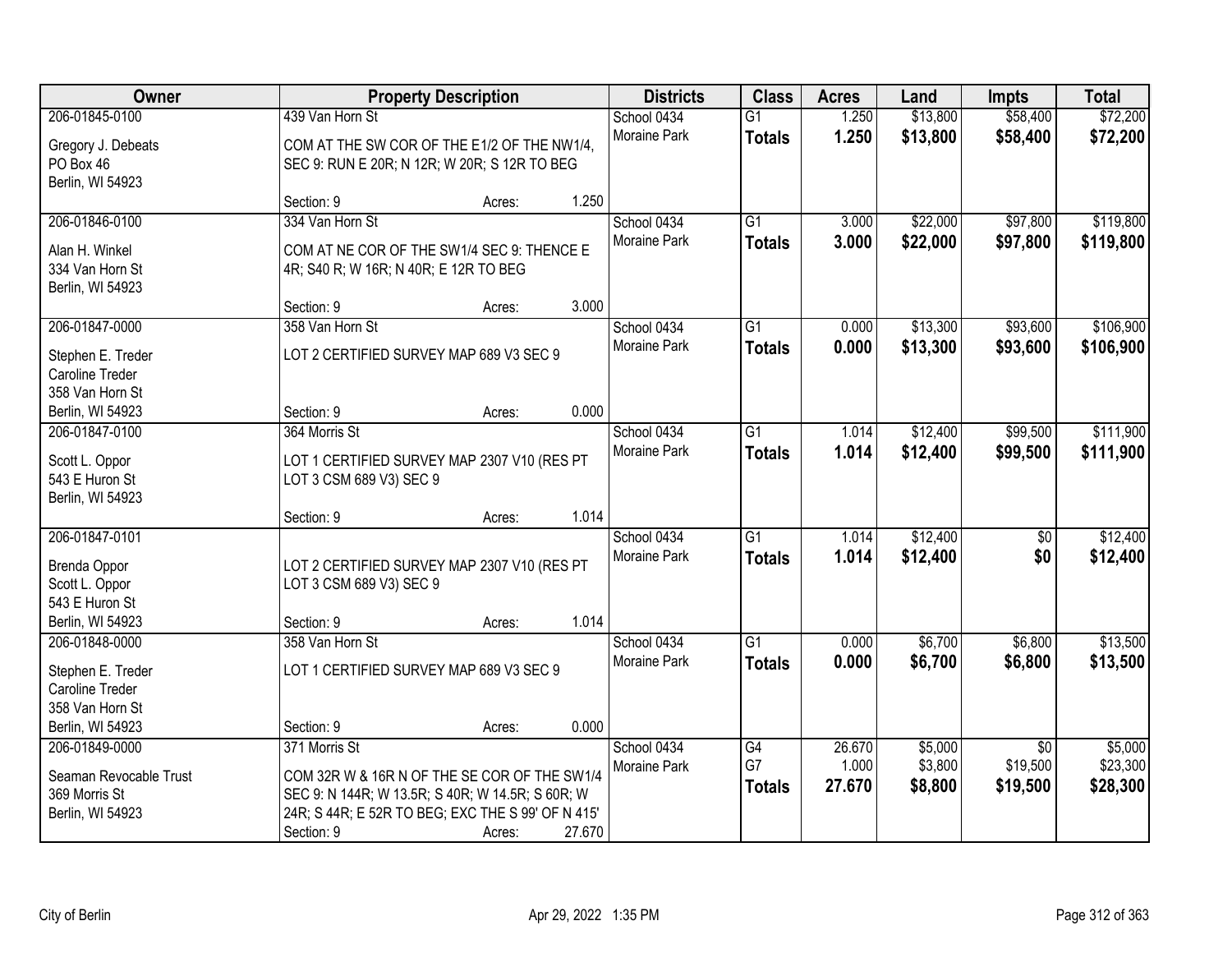| Owner                                   |                                                                                       | <b>Property Description</b> |       | <b>Districts</b>    | <b>Class</b>    | <b>Acres</b> | Land     | <b>Impts</b>    | <b>Total</b> |
|-----------------------------------------|---------------------------------------------------------------------------------------|-----------------------------|-------|---------------------|-----------------|--------------|----------|-----------------|--------------|
| 206-01849-0100                          | 369 Morris St                                                                         |                             |       | School 0434         | $\overline{G1}$ | 0.500        | \$12,400 | \$146,200       | \$158,600    |
| Seaman Revocable Trust                  | COM 32R W & 19R 2.5' S OF THE NE COR OF THE                                           |                             |       | Moraine Park        | <b>Totals</b>   | 0.500        | \$12,400 | \$146,200       | \$158,600    |
| 369 Morris St                           | SW1/4 SEC 9: RUN S 6R; W 13.5R; N 6R; E 13.5R TO                                      |                             |       |                     |                 |              |          |                 |              |
| Berlin, WI 54923                        | <b>BEG</b>                                                                            |                             |       |                     |                 |              |          |                 |              |
|                                         | Section: 9                                                                            | Acres:                      | 0.500 |                     |                 |              |          |                 |              |
| 206-01849-0200                          |                                                                                       |                             |       | School 0434         | $\overline{G1}$ | 5.000        | \$2,800  | \$0             | \$2,800      |
|                                         |                                                                                       |                             |       | Moraine Park        | <b>Totals</b>   | 5.000        | \$2,800  | \$0             | \$2,800      |
| Jon R. Brisky                           | COM 32R W OF SE COR OF SW1/4, SEC 9: RUN W                                            |                             |       |                     |                 |              |          |                 |              |
| 193 S Washington St<br>Berlin, WI 54923 | 28R; N 1R; W 24R; N 15R; E 52R; S 16R TO BEG LIFE<br><b>ESTATE: NATHAN J CHIER</b>    |                             |       |                     |                 |              |          |                 |              |
|                                         | Section: 9                                                                            | Acres:                      | 5.000 |                     |                 |              |          |                 |              |
| 206-01850-0000                          | 412 Van Horn St                                                                       |                             |       | School 0434         | G1              | 3.410        | \$19,300 | \$71,600        | \$90,900     |
|                                         |                                                                                       |                             |       | Moraine Park        | <b>Totals</b>   | 3.410        | \$19,300 | \$71,600        | \$90,900     |
| Caleb A. Hilke                          | COM 45.5R W OF THE NE COR OF SW1/4 SEC 9: S                                           |                             |       |                     |                 |              |          |                 |              |
| 412 Van Horn St                         | 40R; W 14.5R; N 40R; E 14.5R TO BEG; EXC CSM 564                                      |                             |       |                     |                 |              |          |                 |              |
| Berlin, WI 54923                        | V <sub>2</sub>                                                                        |                             |       |                     |                 |              |          |                 |              |
|                                         | Section: 9                                                                            | Acres:                      | 3.410 |                     |                 |              |          |                 |              |
| 206-01850-0100                          | 428 Van Horn St                                                                       |                             |       | School 0434         | G1              | 0.000        | \$10,800 | \$68,500        | \$79,300     |
| Lawrence M. Chier                       | LOT 1 CERTIFIED SURVEY MAP 564 V2 SEC 9                                               |                             |       | Moraine Park        | <b>Totals</b>   | 0.000        | \$10,800 | \$68,500        | \$79,300     |
| 428 Van Horn St                         |                                                                                       |                             |       |                     |                 |              |          |                 |              |
| Berlin, WI 54923                        |                                                                                       |                             |       |                     |                 |              |          |                 |              |
|                                         | Section: 9                                                                            | Acres:                      | 0.000 |                     |                 |              |          |                 |              |
| 206-01851-0000                          | 448 Van Horn St                                                                       |                             |       | School 0434         | $\overline{G1}$ | 6.250        | \$23,400 | \$67,000        | \$90,400     |
|                                         |                                                                                       |                             |       | Moraine Park        | <b>Totals</b>   | 6.250        | \$23,400 | \$67,000        | \$90,400     |
| Richard A. Schmidt<br>448 Van Horn St   | COM 60R W OF NE COR OF THE SW1/4 OF SEC 9: W<br>20R 9L; S 49R; E 20R 9L; N 49R TO BEG |                             |       |                     |                 |              |          |                 |              |
| Berlin, WI 54923                        |                                                                                       |                             |       |                     |                 |              |          |                 |              |
|                                         | Section: 9                                                                            | Acres:                      | 6.250 |                     |                 |              |          |                 |              |
| 206-01852-0000                          |                                                                                       |                             |       | School 0434         | G4              | 2.000        | \$400    | $\overline{50}$ | \$400        |
|                                         |                                                                                       |                             |       | Moraine Park        | G <sub>5</sub>  | 1.000        | \$500    | \$0             | \$500        |
| Richard A. Schmidt                      | COM 60R W & 49R S OF THE NE COR OF THE SW1/4                                          |                             |       |                     | <b>Totals</b>   | 3.000        | \$900    | \$0             | \$900        |
| 448 Van Horn St                         | OF SEC 9; S 22R 7L; W 21R 14L; N 22R 7L E TO BEG                                      |                             |       |                     |                 |              |          |                 |              |
| Berlin, WI 54923                        |                                                                                       |                             |       |                     |                 |              |          |                 |              |
|                                         | Section: 9                                                                            | Acres:                      | 3.000 |                     |                 |              |          |                 |              |
| 206-01853-0000                          | 464 Van Horn St                                                                       |                             |       | School 0434         | $\overline{G1}$ | 4.000        | \$22,000 | \$77,500        | \$99,500     |
| Jason J. Tonn                           | COM 65R 9L E OF NW COR OF THE SW1/4 SEC 9:                                            |                             |       | <b>Moraine Park</b> | <b>Totals</b>   | 4.000        | \$22,000 | \$77,500        | \$99,500     |
| 464 Van Horn St                         | THENCE S 49R; E 13R 2L; N 49R; W 13R 2L TO BEG                                        |                             |       |                     |                 |              |          |                 |              |
| Berlin, WI 54923                        |                                                                                       |                             |       |                     |                 |              |          |                 |              |
|                                         | Section: 9                                                                            | Acres:                      | 4.000 |                     |                 |              |          |                 |              |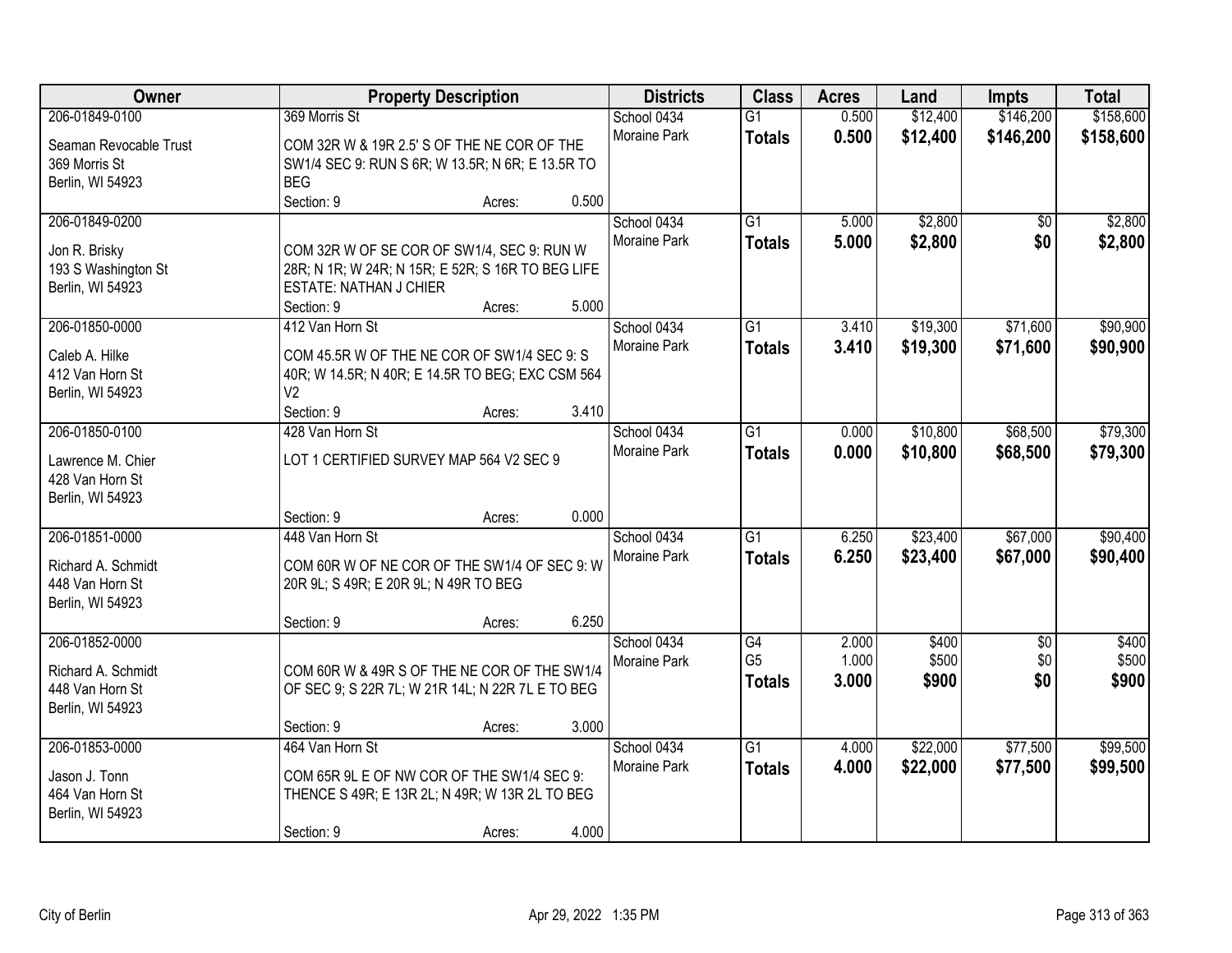| Owner                                                                  |                                                                                                                       | <b>Property Description</b> |        | <b>Districts</b>            | <b>Class</b>                                       | <b>Acres</b>                                | Land                                                | <b>Impts</b>                              | <b>Total</b>                                         |
|------------------------------------------------------------------------|-----------------------------------------------------------------------------------------------------------------------|-----------------------------|--------|-----------------------------|----------------------------------------------------|---------------------------------------------|-----------------------------------------------------|-------------------------------------------|------------------------------------------------------|
| 206-01854-0000                                                         | 484 Van Horn St                                                                                                       |                             |        | School 0434                 | $\overline{G1}$                                    | 4.000                                       | \$22,000                                            | \$217,400                                 | \$239,400                                            |
| David W. Dewhurst<br>184 N Kossuth St<br>Berlin, WI 54923              | COM 52R 7L E OF NW COR OF SW1/4 OF SEC 9: S<br>49R; E 13R 2L; N 49R; W 13R 2L TO BEG                                  |                             |        | <b>Moraine Park</b>         | <b>Totals</b>                                      | 4.000                                       | \$22,000                                            | \$217,400                                 | \$239,400                                            |
|                                                                        | Section: 9                                                                                                            | Acres:                      | 4.000  |                             |                                                    |                                             |                                                     |                                           |                                                      |
| 206-01855-0000                                                         | 516 Van Horn St                                                                                                       |                             |        | School 0434                 | $\overline{G1}$                                    | 3.390                                       | \$19,300                                            | \$99,500                                  | \$118,800                                            |
| Chandler D. Hahn<br>516 Van Horn St<br>Berlin, WI 54923                | LOT 1 CERTIFIED SURVEY MAP 567 V2 SEC 9                                                                               |                             |        | Moraine Park                | <b>Totals</b>                                      | 3.390                                       | \$19,300                                            | \$99,500                                  | \$118,800                                            |
|                                                                        | Section: 9                                                                                                            | Acres:                      | 3.390  |                             |                                                    |                                             |                                                     |                                           |                                                      |
| 206-01855-0100<br>Cypress Farms LLC<br>PO Box 270<br>Berlin, WI 54923  | COM 52R 7L E OF THE NW COR OF THE W1/4 SEC 9:<br>RUN S 49R; W 2R; N 49R; E 2R TO BEG                                  |                             |        | School 0434<br>Moraine Park | $\overline{G1}$<br><b>Totals</b>                   | 0.610<br>0.610                              | \$100<br>\$100                                      | \$0<br>\$0                                | \$100<br>\$100                                       |
|                                                                        | Section: 9                                                                                                            | Acres:                      | 0.610  |                             |                                                    |                                             |                                                     |                                           |                                                      |
| 206-01856-0000                                                         | 532 Van Horn St                                                                                                       |                             |        | School 0434                 | $\overline{G1}$                                    | 6.000                                       | \$24,800                                            | \$138,800                                 | \$163,600                                            |
| Douglas R. Dewhurst<br>Linda B. Dewhurst<br>532 Van Horn St            | COM 19R 15L E OF NW COR OF SW1/4 OF SEC 9: E<br>19R 15L; S 49R; W 19R 15L; N 49R TO BEG                               |                             |        | Moraine Park                | Totals                                             | 6.000                                       | \$24,800                                            | \$138,800                                 | \$163,600                                            |
| Berlin, WI 54923                                                       | Section: 9                                                                                                            | Acres:                      | 6.000  |                             |                                                    |                                             |                                                     |                                           |                                                      |
| 206-01857-0000<br>Paul G. Kujawa<br>Peter H. Kujawa<br>W2598 Marvin Rd | 574 Van Horn St<br>COM NW COR OF SW1/4 OF SEC 9: E 19R 15L; S 49R<br>W 19R 15L; N 49R TO BEG                          |                             |        | School 0434<br>Moraine Park | $\overline{G1}$<br>G4<br><b>Totals</b>             | 1.000<br>5.000<br>6.000                     | \$400<br>\$700<br>\$1,100                           | \$0<br>\$0<br>\$0                         | \$400<br>\$700<br>\$1,100                            |
| Berlin, WI 54923                                                       | Section: 9                                                                                                            | Acres:                      | 6.000  |                             |                                                    |                                             |                                                     |                                           |                                                      |
| 206-01858-0000<br>Cypress Farms LLC<br>PO Box 270<br>Berlin, WI 54923  | 504 Van Horn St<br>COM 49R S OF NW COR OF THE SW1/4 SEC 9: S<br>111R; E 39R 5L; N 111R; W 39R 5L TO BEG<br>Section: 9 | Acres:                      | 27.000 | School 0434<br>Moraine Park | G1<br>G4<br>G <sub>5</sub><br>G5M<br><b>Totals</b> | 1.000<br>4.500<br>13.500<br>8.000<br>27.000 | \$8,300<br>\$600<br>\$1,400<br>\$12,000<br>\$22,300 | \$46,700<br>\$0<br>\$0<br>\$0<br>\$46,700 | \$55,000<br>\$600<br>\$1,400<br>\$12,000<br>\$69,000 |
| 206-01859-0000                                                         | 459 Hallman St                                                                                                        |                             |        | School 0434                 | $\overline{G1}$                                    | 2.616                                       | \$13,800                                            | \$94,200                                  | \$108,000                                            |
| Kyle R. Radke<br>459 Hallman St<br>Berlin, WI 54923                    | LOT 1 CERTIFIED SURVEY MAP 922 SEC 9<br>Section: 9                                                                    | Acres:                      | 2.616  | Moraine Park                | <b>Totals</b>                                      | 2.616                                       | \$13,800                                            | \$94,200                                  | \$108,000                                            |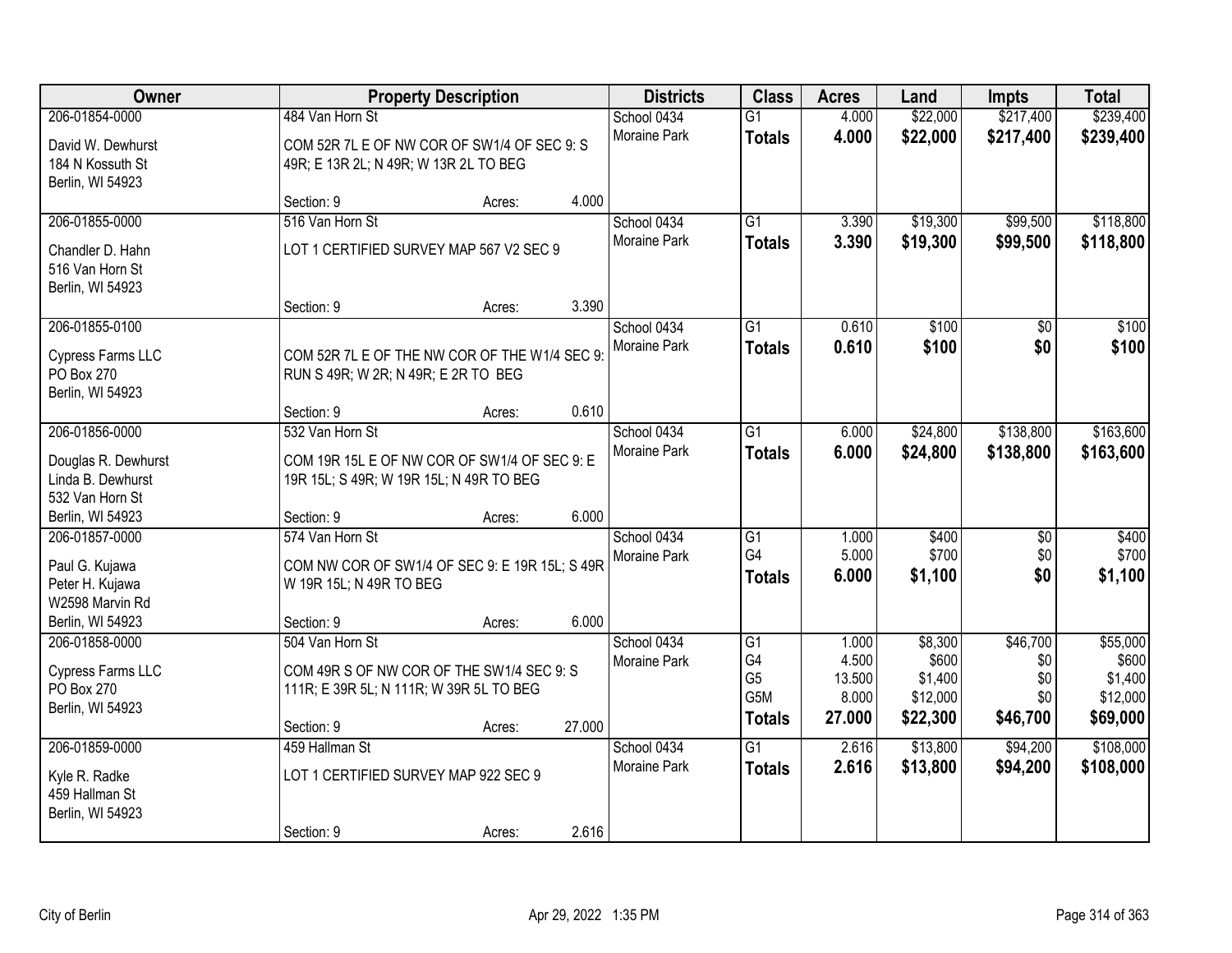| Owner                                                                 |                                                                                                                 | <b>Property Description</b>                                                                                                                                  |        | <b>Districts</b>            | <b>Class</b>                     | <b>Acres</b>              | Land                          | <b>Impts</b>                | <b>Total</b>                    |
|-----------------------------------------------------------------------|-----------------------------------------------------------------------------------------------------------------|--------------------------------------------------------------------------------------------------------------------------------------------------------------|--------|-----------------------------|----------------------------------|---------------------------|-------------------------------|-----------------------------|---------------------------------|
| 206-01859-0100<br>Cypress Farms LLC<br>PO Box 270<br>Berlin, WI 54923 | SEC 9: S 16R; E 13R 2L; N 16R; W 13R 2L TO BEG                                                                  | COM 74.5R S & 39R 5L E OF NW COR OF THE SW1/4                                                                                                                |        | School 0434<br>Moraine Park | G1<br><b>Totals</b>              | 1.300<br>1.300            | \$5,000<br>\$5,000            | $\overline{50}$<br>\$0      | \$5,000<br>\$5,000              |
|                                                                       | Section: 9                                                                                                      | Acres:                                                                                                                                                       | 1.300  |                             |                                  |                           |                               |                             |                                 |
| 206-01860-0000<br>Cypress Farms LLC<br>PO Box 270<br>Berlin, WI 54923 | COM 49R S & 39R 5L S OF NW COR OF THE SW1/4<br>SEC 9: S 25.5R; E 13R 2L; N 25.5R; W 13R 2L TO BEG<br>Section: 9 | Acres:                                                                                                                                                       | 2.100  | School 0434<br>Moraine Park | $\overline{G1}$<br><b>Totals</b> | 2.100<br>2.100            | \$6,000<br>\$6,000            | $\overline{50}$<br>\$0      | \$6,000<br>\$6,000              |
| 206-01861-0000                                                        |                                                                                                                 |                                                                                                                                                              |        | School 0434                 | G1                               | 2.000                     | \$5,500                       | $\sqrt[6]{30}$              | \$5,500                         |
| James F. Smoody<br>353 Hallman St<br>Berlin, WI 54923                 | <b>BEG</b><br>Section: 9                                                                                        | COM 52R 7L E & 50R S OF THE NW COR OF THE<br>SW1/4 OF SEC 9: S 24.5R; E 13R 2L; N 24.5R; W TO<br>Acres:                                                      | 2.000  | Moraine Park                | <b>Totals</b>                    | 2.000                     | \$5,500                       | \$0                         | \$5,500                         |
| 206-01862-0000                                                        | 353 Hallman St                                                                                                  |                                                                                                                                                              |        | School 0434                 | G1                               | 2.000                     | \$16,500                      | \$51,000                    | \$67,500                        |
| James F. Smoody<br>353 Hallman St<br>Berlin, WI 54923                 | <b>BEG</b><br>Section: 9                                                                                        | COM 49R S & 65R 9L E OF THE NW COR OF THE<br>SW1/4 OF SEC 9: S 25.5R; E 13R 2L; N 25.5R; W TO<br>Acres:                                                      | 2.000  | <b>Moraine Park</b>         | <b>Totals</b>                    | 2.000                     | \$16,500                      | \$51,000                    | \$67,500                        |
| 206-01863-0000                                                        | 481 Hallman St                                                                                                  |                                                                                                                                                              |        | School 0434                 | $\overline{G4}$                  | 7.000                     | \$1,000                       | $\overline{50}$             | \$1,000                         |
| Dawn L. Schroeder<br>481 Hallman St<br>Berlin, WI 54923               | Section: 9                                                                                                      | COM 84R W OF SE COR OF THE SW1/4 SEC 9: W 38F<br>N 68R; E 41R; S 8R; W 3R; S 60R TO BEG ALSO COM<br>60R W & 71R 7L S OF NE COR OF THE SW1/4 SEC 9:<br>Acres: | 20.000 | Moraine Park                | G <sub>5</sub><br>G7<br>Totals   | 12.000<br>1.000<br>20.000 | \$1,200<br>\$7,500<br>\$9,700 | \$0<br>\$45,600<br>\$45,600 | \$1,200<br>\$53,100<br>\$55,300 |
| 206-01864-0000                                                        | 472 Morris St                                                                                                   |                                                                                                                                                              |        | School 0434                 | $\overline{G1}$                  | 8.600                     | \$23,400                      | \$86,800                    | \$110,200                       |
| Jonathan R. Moriarty<br>Amy D. Moriarty<br>472 Morris St              | 1 CSM 1694                                                                                                      | LOT 1 CERTIFIED SURVEY MAP 791 SEC 9 EXC LOT                                                                                                                 |        | <b>Moraine Park</b>         | <b>Totals</b>                    | 8.600                     | \$23,400                      | \$86,800                    | \$110,200                       |
| Berlin, WI 54923<br>206-01864-0100                                    | Section: 9<br>560 Morris St                                                                                     | Acres:                                                                                                                                                       | 8.600  | School 0434                 | $\overline{G1}$                  | 3.000                     | \$15,200                      | \$172,400                   | \$187,600                       |
| Mary Lu Seaman<br>560 Morris St<br>Berlin, WI 54923                   | LOT 2 CERTIFIED SURVEY MAP 791 V3 SEC 9<br>Section: 9                                                           | Acres:                                                                                                                                                       | 3.000  | Moraine Park                | <b>Totals</b>                    | 3.000                     | \$15,200                      | \$172,400                   | \$187,600                       |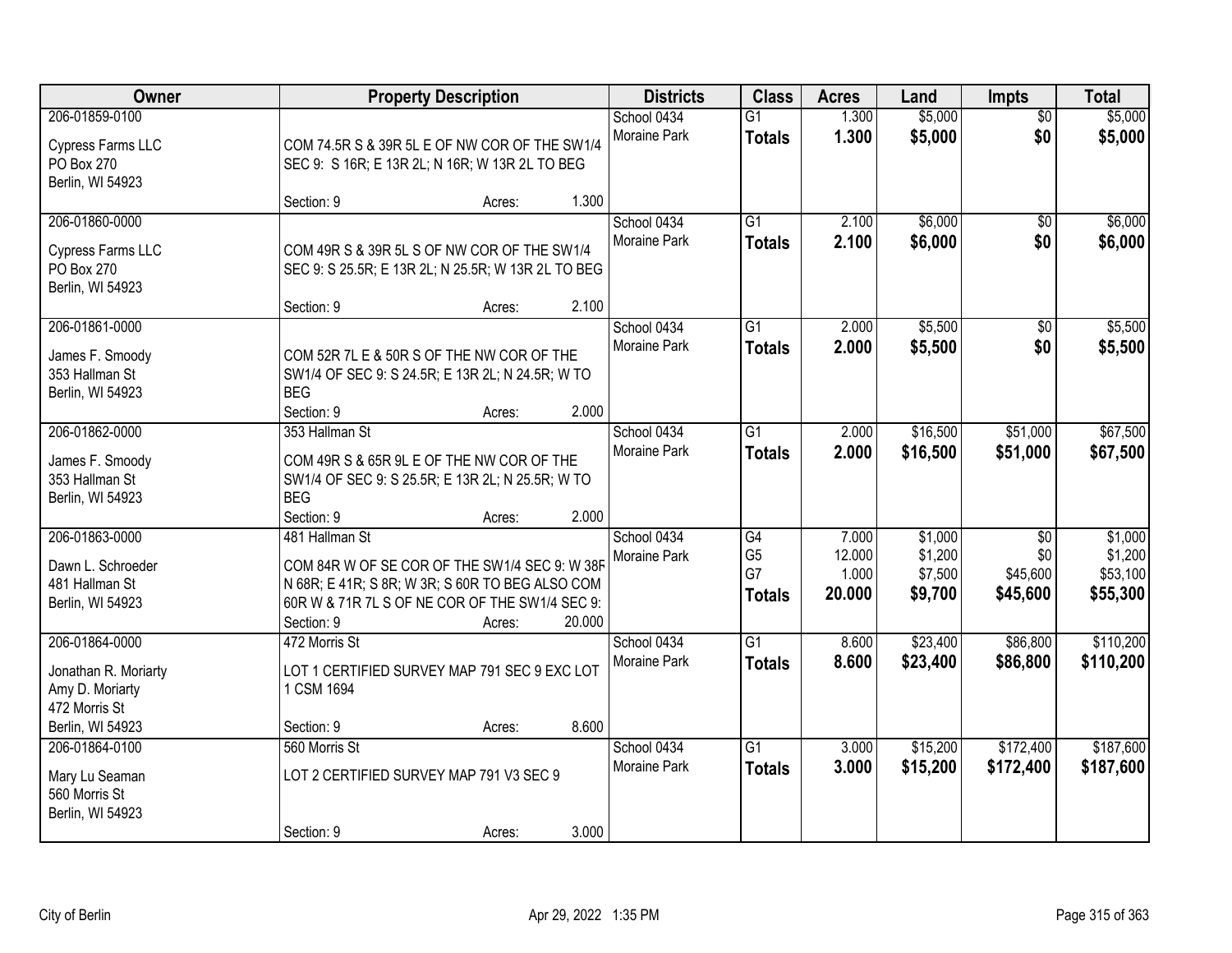| Owner                                | <b>Property Description</b>                                                        |                  | <b>Districts</b>    | <b>Class</b>    | <b>Acres</b> | Land     | <b>Impts</b> | <b>Total</b> |
|--------------------------------------|------------------------------------------------------------------------------------|------------------|---------------------|-----------------|--------------|----------|--------------|--------------|
| 206-01864-0200                       | 544 Morris St                                                                      |                  | School 0434         | $\overline{G1}$ | 2.000        | \$11,000 | \$145,300    | \$156,300    |
| Timothy J. Wallace                   | LOT 1 CERTIFIED SURVEY MAP 1694 V7 SEC 9 (A                                        |                  | Moraine Park        | <b>Totals</b>   | 2.000        | \$11,000 | \$145,300    | \$156,300    |
| Dawn M. Wallace                      | RES OF THE S187.80' OF LOT 1 CSM 791)                                              |                  |                     |                 |              |          |              |              |
| 544 Morris St                        |                                                                                    |                  |                     |                 |              |          |              |              |
| Berlin, WI 54923-1800                | Section: 9                                                                         | Acres:           | 2.000               |                 |              |          |              |              |
| 206-01865-0200                       | 450 Morris St                                                                      |                  | School 0434         | $\overline{G1}$ | 5.500        | \$20,700 | \$77,500     | \$98,200     |
|                                      |                                                                                    |                  | Moraine Park        | <b>Totals</b>   | 5.500        | \$20,700 | \$77,500     | \$98,200     |
| Patrick A. Roggow                    | COM 40R S OF NE COR OF SW1/4 OF SEC 9: RUN W                                       |                  |                     |                 |              |          |              |              |
| 450 Morris St<br>Berlin, WI 54923    | 12R; S 20R; W 16R; S22 6/7R; E 28R; N 42 6/7R TO<br>POB BEG; INCL LOT 1 CSM 548 V2 |                  |                     |                 |              |          |              |              |
|                                      | Section: 9                                                                         | Acres:           | 5.500               |                 |              |          |              |              |
| 206-01866-0000                       |                                                                                    |                  | School 0434         | G1              | 1.500        | \$16,400 | \$0          | \$16,400     |
|                                      |                                                                                    |                  | Moraine Park        | G4              | 0.500        | \$100    | \$0          | \$100        |
| Seaman Revocable Trust               | COM 12R W & 60R S OF THE NE COR OF THE SW1/4                                       |                  |                     | <b>Totals</b>   | 2.000        | \$16,500 | \$0          | \$16,500     |
| 369 Morris St                        | SEC 9: W 16R; N 20R; E 16R; S 20R TO BEG                                           |                  |                     |                 |              |          |              |              |
| Berlin, WI 54923                     |                                                                                    |                  |                     |                 |              |          |              |              |
|                                      | Section: 9                                                                         | Acres:           | 2.000               |                 |              |          |              |              |
| 206-01867-0000                       | Van Horn Rd                                                                        |                  | School 0434         | G4              | 18.950       | \$2,700  | \$0          | \$2,700      |
| Schramer Recreational Properties LLC | PART OF THE S1/2 OF THE SE1/4 SEC 9 BEING PART                                     |                  | Moraine Park        | G <sub>5</sub>  | 30.638       | \$16,500 | \$0          | \$16,500     |
| 426 Van Horn Rd                      | OF FRAC GOVT LOT 3; SUBJ TO ESMT AS DESC IN                                        |                  |                     | <b>Totals</b>   | 49.588       | \$19,200 | \$0          | \$19,200     |
| Berlin, WI 54923-2105                | DOC 401981                                                                         |                  |                     |                 |              |          |              |              |
|                                      | Section: 9                                                                         | 49.588<br>Acres: |                     |                 |              |          |              |              |
| 206-01867-0100                       | 403 Van Horn Rd                                                                    |                  | School 0434         | $\overline{G1}$ | 0.720        | \$17,700 | \$93,700     | \$111,400    |
| Nicole M. Stobbe                     | COM 80R E & 40R S OF NW COR OF SE1/4 SEC 9:                                        |                  | <b>Moraine Park</b> | <b>Totals</b>   | 0.720        | \$17,700 | \$93,700     | \$111,400    |
| 403 Van Horn Rd                      | RUN W 300'; S 105'; E 300'; N 105' TO BEG                                          |                  |                     |                 |              |          |              |              |
| Berlin, WI 54923                     |                                                                                    |                  |                     |                 |              |          |              |              |
|                                      | Section: 9                                                                         | Acres:           | 0.720               |                 |              |          |              |              |
| 206-01867-0200                       | 413 Van Horn Rd                                                                    |                  | School 0434         | $\overline{G1}$ | 0.000        | \$17,200 | \$87,800     | \$105,000    |
| David C. Hahn                        | COM 80R E AND 765' S OF THE NW COR OF SE1/4                                        |                  | Moraine Park        | <b>Totals</b>   | 0.000        | \$17,200 | \$87,800     | \$105,000    |
| Christine Hahn                       | SEC 9: RUN W 300'; S 100'; E 300'; N 100' TO BEG                                   |                  |                     |                 |              |          |              |              |
| 413 Van Horn Rd                      | ALSO A R/W                                                                         |                  |                     |                 |              |          |              |              |
| Berlin, WI 54923                     | Section: 9                                                                         | Acres:           | 0.000               |                 |              |          |              |              |
| 206-01867-0400                       | 435 Van Horn Rd                                                                    |                  | School 0434         | $\overline{G1}$ | 0.000        | \$19,400 | \$106,600    | \$126,000    |
|                                      |                                                                                    |                  | <b>Moraine Park</b> | <b>Totals</b>   | 0.000        | \$19,400 | \$106,600    | \$126,000    |
| Nathan R & Heather Fredenburg        | COM 1320' E & 980' S FROM THE NW COR OF THE                                        |                  |                     |                 |              |          |              |              |
| 435 Van Horn Rd                      | SE1/4 SEC 9: THENCE W 300'; S 125'; E 300'; N 125'                                 |                  |                     |                 |              |          |              |              |
| Berlin, WI 54923                     | TO BEG INCL R/W                                                                    |                  |                     |                 |              |          |              |              |
|                                      | Section: 9                                                                         | Acres:           | 0.000               |                 |              |          |              |              |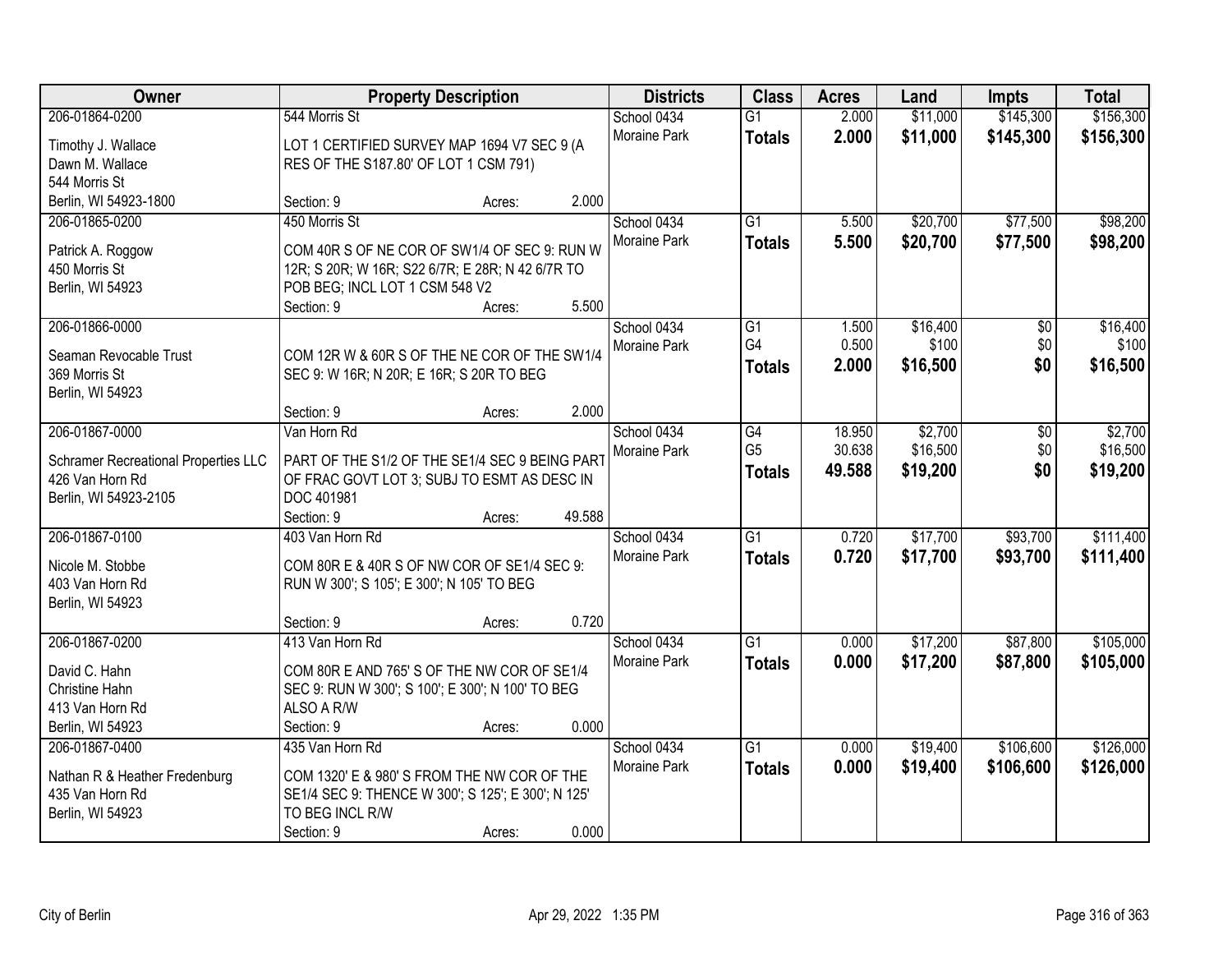| Owner               | <b>Property Description</b>                               | <b>Districts</b> | <b>Class</b>           | <b>Acres</b> | Land            | <b>Impts</b>    | <b>Total</b>    |
|---------------------|-----------------------------------------------------------|------------------|------------------------|--------------|-----------------|-----------------|-----------------|
| 206-01867-0500      | 426 Van Horn Rd                                           | School 0434      | $\overline{G1}$        | 8.570        | \$42,900        | \$200,600       | \$243,500       |
| Richard D. Schramer | LOT 1 CERTIFIED SURVEY MAP 2868 V14 INCL PARC             | Moraine Park     | <b>Totals</b>          | 8.570        | \$42,900        | \$200,600       | \$243,500       |
| Cristofe Schramer   | DESC V626 P111; ALSO INC LANDS DESC IN                    |                  |                        |              |                 |                 |                 |
| 426 Van Horn Rd     | DOC#393493 & SUB TO ESMT DESC V626 P112                   |                  |                        |              |                 |                 |                 |
| Berlin, WI 54923    | 8.570<br>Section: 9<br>Acres:                             |                  |                        |              |                 |                 |                 |
| 206-01867-0600      | 423 Van Horn Rd                                           | School 0434      | $\overline{G1}$        | 0.792        | \$18,400        | \$88,100        | \$106,500       |
|                     |                                                           | Moraine Park     | <b>Totals</b>          | 0.792        | \$18,400        | \$88,100        | \$106,500       |
| Dakota M. Kettner   | COM AT THE SE COR LOT 1 CSM 707 THENCE S 205              |                  |                        |              |                 |                 |                 |
| 423 Van Horn Rd     | TO POB; THENCE W 300'; S115'; E300'; N115'; TO POE        |                  |                        |              |                 |                 |                 |
| Berlin, WI 54923    |                                                           |                  |                        |              |                 |                 |                 |
|                     | 0.792<br>Section: 9<br>Acres:                             |                  |                        |              |                 |                 |                 |
| 206-01867-0700      | 449 Van Horn Rd                                           | School 0434      | G1                     | 1.000        | \$10,000        | \$125,100       | \$135,100       |
| Vanessa M. Blake    | BEG 660' S OF THE NW COR OF SE1/4 SEC 9: RUN S            | Moraine Park     | G <sub>5</sub>         | 19.400       | \$14,600        | \$0             | \$14,600        |
| 449 Van Horn Rd     | 756'; E 1320'; N 300'; W 300'; N 456'; W 1020'; TO POB.   |                  | <b>Totals</b>          | 20.400       | \$24,600        | \$125,100       | \$149,700       |
| Berlin, WI 54923    | INCL R/W OVER W 1R OF GL4 SEC 9 FROM VAN                  |                  |                        |              |                 |                 |                 |
|                     | 20.400<br>Section: 9<br>Acres:                            |                  |                        |              |                 |                 |                 |
| 206-01867-0800      | Van Horn Rd                                               | School 0434      | G1                     | 1.000        | \$1,000         | \$400           | \$1,400         |
|                     |                                                           | Moraine Park     | G <sub>5</sub>         | 7.600        | \$5,700         | \$0             | \$5,700         |
| Vanessa M. Blake    | BEG 1419.57' SO OF NW COR OF SE 1/4; S 131.33'; E         |                  | <b>Totals</b>          | 8.600        | \$6,700         | \$400           | \$7,100         |
| 449 Van Horn Rd     | 2010' +/-; N 239'; W 125'; N 140'; W 400.41'; N132.89'; W |                  |                        |              |                 |                 |                 |
| Berlin, WI 54923    | 165.19'; S 382.39'; W 1321.04' TO POB; INCL R/W           |                  |                        |              |                 |                 |                 |
|                     | 8.600<br>Section: 9<br>Acres:                             |                  |                        |              |                 |                 |                 |
| 206-01868-0000      |                                                           | School 0434      | $\overline{\text{X2}}$ | 32.400       | $\overline{50}$ | $\overline{50}$ | $\overline{50}$ |
| State of Wisconsin  | LOT 1 CERTIFIED SURVEY MAP 1614 V7 SEC 9 EXC              | Moraine Park     | <b>Totals</b>          | 32.400       | \$0             | \$0             | \$0             |
| 101 S Webster St    | THAT PARCEL DESC V626 P111 ALSO AN ESMT                   |                  |                        |              |                 |                 |                 |
| Madison, WI 53707   |                                                           |                  |                        |              |                 |                 |                 |
|                     | 32.400<br>Section: 9<br>Acres:                            |                  |                        |              |                 |                 |                 |
| 206-01869-0000      | 228 Van Horn St                                           | School 0434      | $\overline{G1}$        | 0.856        | \$19,900        | \$42,400        | \$62,300        |
|                     |                                                           | Moraine Park     | <b>Totals</b>          | 0.856        | \$19,900        | \$42,400        | \$62,300        |
| Michael J. Herbst   | LOT 1 CERTIFIED SURVEY MAP 1028 V4 SEC 9 EX               |                  |                        |              |                 |                 |                 |
| 228 Van Horn St     | <b>ESMT</b>                                               |                  |                        |              |                 |                 |                 |
| Berlin, WI 54923    |                                                           |                  |                        |              |                 |                 |                 |
|                     | 0.856<br>Section: 9<br>Acres:                             |                  |                        |              |                 |                 |                 |
| 206-01869-0100      | 389 Van Horn Rd                                           | School 0434      | $\overline{G1}$        | 0.000        | \$20,600        | \$123,200       | \$143,800       |
| Lucas J. Klosterman | LOT 1 CERTIFIED SURVEY MAP 707 V3 SEC 9 ALSO              | Moraine Park     | <b>Totals</b>          | 0.000        | \$20,600        | \$123,200       | \$143,800       |
| 389 Van Horn Rd     | A R/W 1R WIDE & 660' LONG                                 |                  |                        |              |                 |                 |                 |
| Berlin, WI 54923    |                                                           |                  |                        |              |                 |                 |                 |
|                     | 0.000<br>Section: 9<br>Acres:                             |                  |                        |              |                 |                 |                 |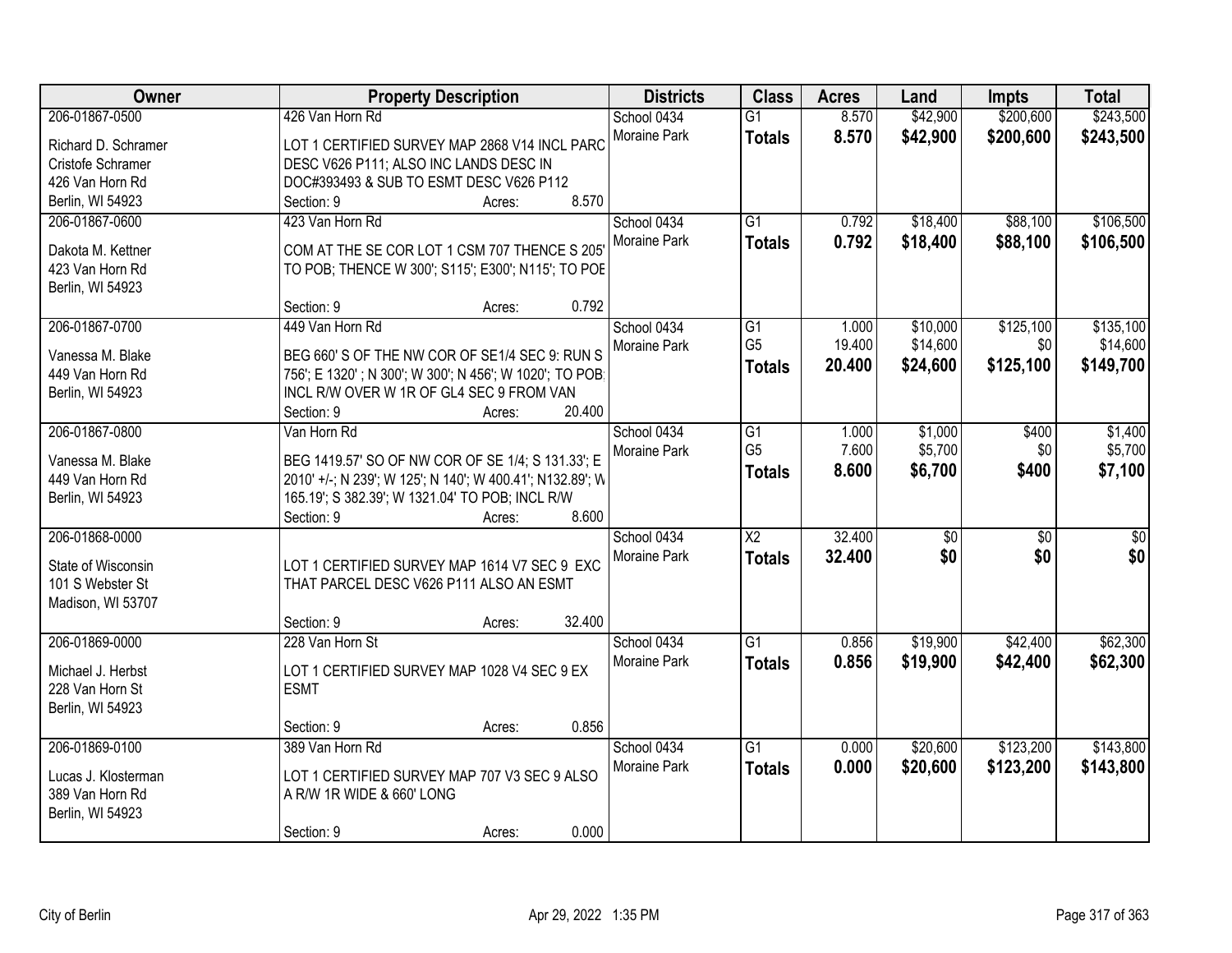| Owner                                                                                 | <b>Property Description</b>                    |        |        | <b>Districts</b> | <b>Class</b>           | <b>Acres</b> | Land       | <b>Impts</b>    | <b>Total</b>    |
|---------------------------------------------------------------------------------------|------------------------------------------------|--------|--------|------------------|------------------------|--------------|------------|-----------------|-----------------|
| 206-01869-0200                                                                        | 365 Van Horn Rd                                |        |        | School 0434      | $\overline{G1}$        | 1.350        | \$17,500   | \$90,800        | \$108,300       |
| <b>Travis Kurth</b>                                                                   | LOT 2 CERTIFIED SURVEY MAP 1028 V4 SEC 9 INCL  |        |        | Moraine Park     | <b>Totals</b>          | 1.350        | \$17,500   | \$90,800        | \$108,300       |
| 365 Van Horn Rd                                                                       | <b>ESM'T</b>                                   |        |        |                  |                        |              |            |                 |                 |
| Berlin, WI 54923                                                                      |                                                |        |        |                  |                        |              |            |                 |                 |
|                                                                                       | Section: 9                                     | Acres: | 1.350  |                  |                        |              |            |                 |                 |
| 206-01870-0000                                                                        | 238 Van Horn St                                |        |        | School 0434      | $\overline{G1}$        | 1.500        | \$16,200   | \$41,700        | \$57,900        |
| Gildardo Rivera                                                                       | COM 990' E OF NW COR OF THE SE1/4 OF SEC 9: S  |        |        | Moraine Park     | <b>Totals</b>          | 1.500        | \$16,200   | \$41,700        | \$57,900        |
| 238 Van Horn St                                                                       | 660'; E 105'; N 660'; W 105' TO BEG            |        |        |                  |                        |              |            |                 |                 |
| Berlin, WI 54923                                                                      |                                                |        |        |                  |                        |              |            |                 |                 |
|                                                                                       | Section: 9                                     | Acres: | 1.500  |                  |                        |              |            |                 |                 |
| 206-01871-0000                                                                        | 268 Van Horn St                                |        |        | School 0434      | $\overline{G1}$        | 4.500        | \$22,000   | \$74,100        | \$96,100        |
| John I & Karen M Strebelinski Revocabl( COM 42R E OF THE NW COR OF THE SE1/4 SEC 9: S |                                                |        |        | Moraine Park     | <b>Totals</b>          | 4.500        | \$22,000   | \$74,100        | \$96,100        |
| Trust                                                                                 | 40R; E 18R; N 40R; W 18R TO BEG                |        |        |                  |                        |              |            |                 |                 |
| 268 Van Horn St                                                                       |                                                |        |        |                  |                        |              |            |                 |                 |
| Berlin, WI 54923                                                                      | Section: 9                                     | Acres: | 4.500  |                  |                        |              |            |                 |                 |
| 206-01872-0000                                                                        | 288 Van Horn St                                |        |        | School 0434      | G1                     | 5.500        | \$26,800   | \$61,900        | \$88,700        |
|                                                                                       |                                                |        |        | Moraine Park     | <b>Totals</b>          | 5.500        | \$26,800   | \$61,900        | \$88,700        |
| David N. Secora                                                                       | COM 20R E OF THE NW COR OF THE SE1/4 SEC 9: S  |        |        |                  |                        |              |            |                 |                 |
| 470 Broadway                                                                          | 40R; E 22R; N 40R; W 22R TO BEG                |        |        |                  |                        |              |            |                 |                 |
| Berlin, WI 54923                                                                      | Section: 9                                     | Acres: | 5.500  |                  |                        |              |            |                 |                 |
| 206-01873-0000                                                                        | 310 Van Horn St                                |        |        | School 0434      | $\overline{G1}$        | 4.000        | \$22,000   | \$65,000        | \$87,000        |
|                                                                                       |                                                |        |        | Moraine Park     |                        | 4.000        | \$22,000   | \$65,000        |                 |
| Thomas Wustrack                                                                       | COM 4R E OF NW COR OF SE1/4 OF SEC 9: S 40R; E |        |        |                  | <b>Totals</b>          |              |            |                 | \$87,000        |
| 310 Van Horn St                                                                       | 16R; N 40R; W 16R TO BEG                       |        |        |                  |                        |              |            |                 |                 |
| Berlin, WI 54923                                                                      |                                                |        |        |                  |                        |              |            |                 |                 |
|                                                                                       | Section: 9                                     | Acres: | 4.000  |                  |                        |              |            |                 |                 |
| 206-01875-0000                                                                        |                                                |        |        | School 0434      | $\overline{X4}$        | 21.000       | $\sqrt{6}$ | $\sqrt{6}$      | $\frac{1}{6}$   |
| City Of Berlin                                                                        | FRACTIONAL LOT 2 SEC 9                         |        |        | Moraine Park     | <b>Totals</b>          | 21.000       | \$0        | \$0             | \$0             |
| 108 N Capron St                                                                       |                                                |        |        |                  |                        |              |            |                 |                 |
| Berlin, WI 54923                                                                      |                                                |        |        |                  |                        |              |            |                 |                 |
|                                                                                       | Section: 9                                     | Acres: | 21.000 |                  |                        |              |            |                 |                 |
| 206-01877-0000                                                                        | 590 Morris St                                  |        |        | School 0434      | $\overline{\text{X2}}$ | 77.800       | \$0        | $\overline{50}$ | $\overline{50}$ |
| State of Wisconsin                                                                    | FRACT LOTS 1 & 2 ALSO THAT PART OF LOT 3       |        |        | Moraine Park     | <b>Totals</b>          | 77.800       | \$0        | \$0             | \$0             |
| PO Box 7921                                                                           | LYING E OF A LN PARALLEL WITH W LN OF SEC 16:  |        |        |                  |                        |              |            |                 |                 |
| Madison, WI 53707-7921                                                                | RUN S TO FOX RIVER TO PT ABOUT 43R S OF N LN   |        |        |                  |                        |              |            |                 |                 |
|                                                                                       | Section: 16                                    | Acres: | 77.800 |                  |                        |              |            |                 |                 |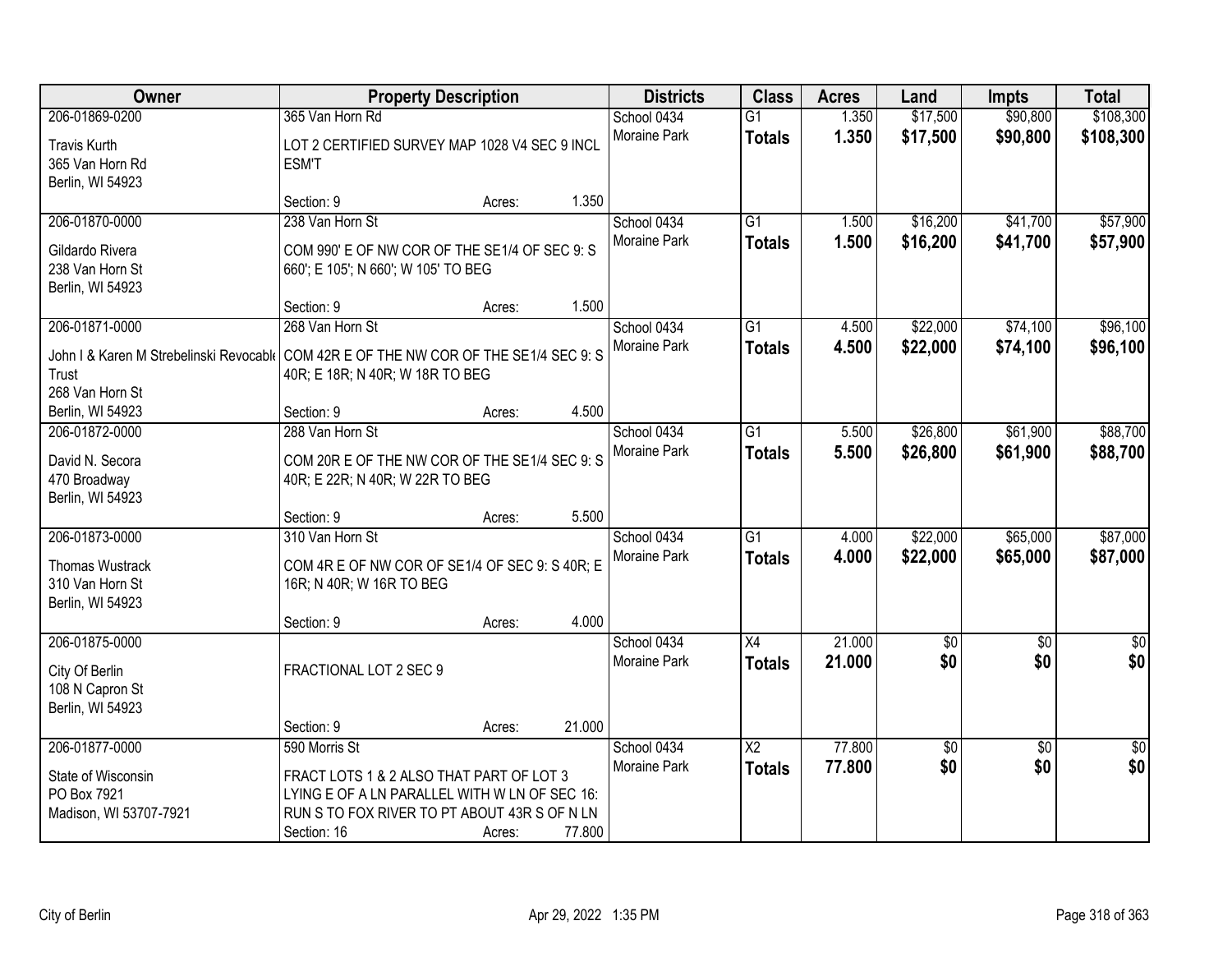| Owner                           | <b>Property Description</b>                                                                           |        |        | <b>Districts</b> | <b>Class</b>    | <b>Acres</b> | Land            | Impts           | <b>Total</b> |
|---------------------------------|-------------------------------------------------------------------------------------------------------|--------|--------|------------------|-----------------|--------------|-----------------|-----------------|--------------|
| 206-01877-0100                  | 580 Morris St                                                                                         |        |        | School 0434      | $\overline{X4}$ | 1.000        | $\overline{60}$ | $\overline{50}$ | \$0          |
| City Of Berlin                  | LOT 1 CERTIFIED SURVEY MAP 1824, V8 & COM NW                                                          |        |        | Moraine Park     | <b>Totals</b>   | 1.000        | \$0             | \$0             | \$0          |
| 108 N Capron St                 | COR SD LOT 1 THENCE S 66'; W 49.5'; N 66'; E 49.5'                                                    |        |        |                  |                 |              |                 |                 |              |
| Berlin, WI 54923                | TO POB SEC 16                                                                                         |        |        |                  |                 |              |                 |                 |              |
|                                 | Section: 16                                                                                           | Acres: | 1.000  |                  |                 |              |                 |                 |              |
| 206-01878-0000                  |                                                                                                       |        |        | School 0434      | $\overline{G1}$ | 2.000        | \$2,100         | \$0             | \$2,100      |
| Cypress Farms LLC               | COM 38R E OF NW COR OF SEC 16: S 14.5R; E 22R;                                                        |        |        | Moraine Park     | <b>Totals</b>   | 2.000        | \$2,100         | \$0             | \$2,100      |
| PO Box 270                      | N 14.5R; W 22R TO BEG                                                                                 |        |        |                  |                 |              |                 |                 |              |
| Berlin, WI 54923                |                                                                                                       |        |        |                  |                 |              |                 |                 |              |
|                                 | Section: 16                                                                                           | Acres: | 2.000  |                  |                 |              |                 |                 |              |
| 206-01879-0000                  |                                                                                                       |        |        | School 0434      | $\overline{G5}$ | 44.000       | \$4,400         | $\overline{50}$ | \$4,400      |
|                                 |                                                                                                       |        |        | Moraine Park     | <b>Totals</b>   | 44.000       | \$4,400         | \$0             | \$4,400      |
| Cypress Farms LLC<br>PO Box 270 | ALL THAT PART LOT 3, BOUNDED BY: COM AT NW                                                            |        |        |                  |                 |              |                 |                 |              |
| Berlin, WI 54923                | COR OF LOT 3: E 38R; S 14.5R; E 22R; S TO RIVER; S<br>ALG RIVER TO S LN LOT 3; W TO W LN SEC 16; N TO |        |        |                  |                 |              |                 |                 |              |
|                                 | Section: 16                                                                                           | Acres: | 44.000 |                  |                 |              |                 |                 |              |
| 206-01880-0000                  |                                                                                                       |        |        | School 0434      | G5              | 12.000       | \$1,200         | \$0             | \$1,200      |
|                                 |                                                                                                       |        |        | Moraine Park     | <b>Totals</b>   | 12.000       | \$1,200         | \$0             | \$1,200      |
| Cypress Farms LLC               | FRACTIONAL LOT 4 SEC 16                                                                               |        |        |                  |                 |              |                 |                 |              |
| PO Box 270                      |                                                                                                       |        |        |                  |                 |              |                 |                 |              |
| Berlin, WI 54923                |                                                                                                       |        | 12.000 |                  |                 |              |                 |                 |              |
| 206-01881-0000                  | Section: 16                                                                                           | Acres: |        | School 0434      | $\overline{G5}$ | 20.000       | \$2,000         | $\overline{50}$ | \$2,000      |
|                                 |                                                                                                       |        |        | Moraine Park     |                 | 20.000       |                 |                 |              |
| John H. Kujawa                  | COM AT NE COR OF SEC 17: S 40R; W 80R; N 40R; E                                                       |        |        |                  | <b>Totals</b>   |              | \$2,000         | \$0             | \$2,000      |
| 308 Memorial Dr                 | 80R TO BEG (SUBJECT TO A 15' R/W)                                                                     |        |        |                  |                 |              |                 |                 |              |
| Berlin, WI 54923                |                                                                                                       |        |        |                  |                 |              |                 |                 |              |
|                                 | Section: 17                                                                                           | Acres: | 20.000 |                  |                 |              |                 |                 |              |
| 206-01882-0000                  |                                                                                                       |        |        | School 0434      | $\overline{G5}$ | 22.000       | \$2,200         | $\sqrt{6}$      | \$2,200      |
| Joseph Anthony Hoppa Revocable  | FRACTIONAL LOT 6 SEC 17                                                                               |        |        | Moraine Park     | <b>Totals</b>   | 22.000       | \$2,200         | \$0             | \$2,200      |
| <b>Living Trust</b>             |                                                                                                       |        |        |                  |                 |              |                 |                 |              |
| N9197 S Hunter                  |                                                                                                       |        |        |                  |                 |              |                 |                 |              |
| Berlin, WI 54923                | Section: 17                                                                                           | Acres: | 22.000 |                  |                 |              |                 |                 |              |
| 206-01883-0000                  |                                                                                                       |        |        | School 0434      | $\overline{G5}$ | 20.000       | \$2,000         | $\overline{50}$ | \$2,000      |
| John H. Kujawa                  | COM 40R S OF NE COR OF FRACT LOT 7 IN SEC 17:                                                         |        |        | Moraine Park     | <b>Totals</b>   | 20.000       | \$2,000         | \$0             | \$2,000      |
| 308 Memorial Dr                 | S TO FOX RIVER; NW ALG RIVER TO W LN OF LOT 7;                                                        |        |        |                  |                 |              |                 |                 |              |
| Berlin, WI 54923                | N TO A PT DUE W OF BEG; E 80R TO BEG                                                                  |        |        |                  |                 |              |                 |                 |              |
|                                 | Section: 17                                                                                           | Acres: | 20.000 |                  |                 |              |                 |                 |              |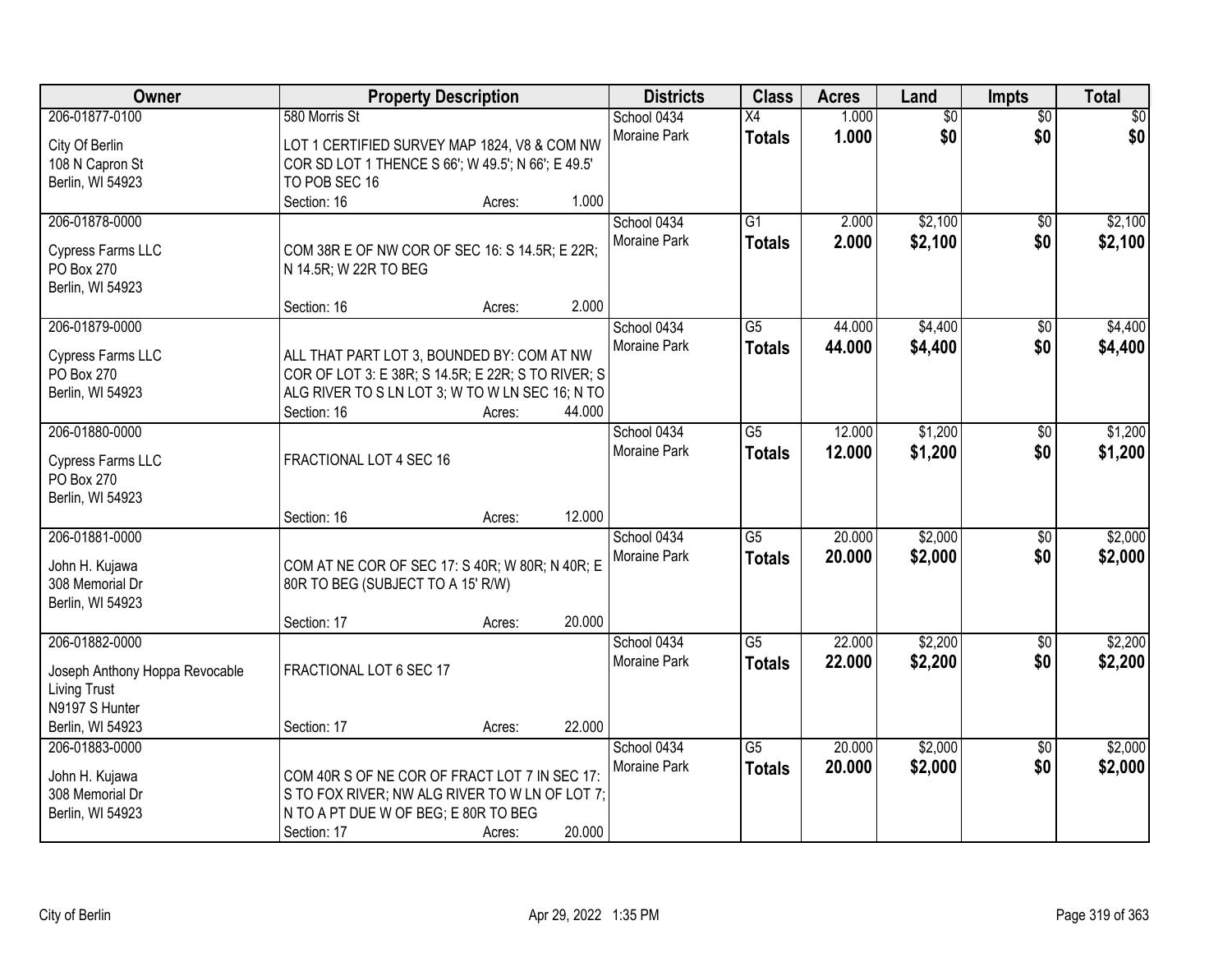| \$149,900<br>\$176,500<br>206-02001-0000<br>0.000<br>\$26,600<br>557 Sacramento St<br>School 0434<br>$\overline{G1}$<br>0.000<br>Moraine Park<br>\$26,600<br>\$149,900<br>\$176,500<br><b>Totals</b><br>DROVERS ADD LOTS 1, 2 & 3<br>Randall D. Leigh<br>Sharon M. Leigh<br>557 Sacramento St<br>0.000<br>Berlin, WI 54923<br>Section: 3<br>Acres:<br>\$26,200<br>\$94,000<br>206-02004-0000<br>359 Kennedy Dr<br>School 0434<br>$\overline{G1}$<br>0.000<br>Moraine Park<br>0.000<br>\$26,200<br>\$94,000<br><b>Totals</b><br>DROVERS ADD LOTS 4 & 5 & THE E 20' OF LOT 8 &<br>Kevin E. Kiplin<br>359 Kennedy Dr<br>THE W 60' OF LOT 9 INCL THAT PART OF<br>Berlin, WI 54923<br>VACDROVER ROAD<br>0.000<br>Section: 3<br>Acres:<br>\$183,200<br>206-02006-0000<br>$\overline{G1}$<br>\$20,600<br>558 Center St<br>School 0434<br>0.400<br>Moraine Park<br>0.400<br>\$20,600<br>\$183,200<br><b>Totals</b><br>Brandon J. Obrien<br>DROVERS ADD LOT 6 INCL THAT PART OF VAC<br>558 Center St<br><b>DROVER ROAD</b><br>Berlin, WI 54923<br>0.400<br>Section: 3<br>Acres:<br>206-02007-0000<br>\$18,400<br>\$75,600<br>343 Kennedy Dr<br>School 0434<br>$\overline{G1}$<br>0.000<br>Moraine Park<br>0.000<br>\$18,400<br>\$75,600<br><b>Totals</b><br>DROVERS ADD LOT 7<br>Gary D. Schwersenska<br>Sandra M. Schwersenska<br>343 Kennedy Dr<br>0.000<br>Berlin, WI 54923<br>Section: 3<br>Acres:<br>206-02008-0100<br>$\overline{G1}$<br>\$15,900<br>\$82,600<br>351 Kennedy Dr<br>School 0434<br>0.000<br>0.000<br>\$82,600<br>Moraine Park<br>\$15,900<br><b>Totals</b><br>DROVERS ADD THE W 80' OF LOT 8<br>Tou Vang<br>Yia L. Vang<br>351 Kennedy Dr<br>Berlin, WI 54923<br>0.000<br>Section: 3<br>Acres:<br>206-02009-0000<br>School 0434<br>$\overline{G1}$<br>\$15,900<br>\$89,700<br>367 Kennedy Dr<br>0.000<br>\$15,900<br>Moraine Park<br>0.000<br>\$89,700<br><b>Totals</b><br>DROVERS ADD THE E 40' OF LOT 9, & THE W 40' OF<br>Mark A. Calabresa<br>Susan A. Calabresa<br><b>LOT 10</b><br>367 Kennedy Dr<br>Berlin, WI 54923<br>0.000<br>Section: 3<br>Acres:<br>375 Kennedy Dr<br>$\overline{G1}$<br>\$15,900<br>\$93,200<br>206-02010-0000<br>School 0434<br>0.000<br>0.000<br>Moraine Park<br>\$15,900<br>\$93,200<br><b>Totals</b><br>DROVERS ADD THE W 20' OF LOT 11 & THE E 60' OF<br>Emylee Grim<br><b>LOT 10</b><br>375 Kennedy Dr<br>Berlin, WI 54923 | Owner |            | <b>Property Description</b> |       | <b>Districts</b> | <b>Class</b> | <b>Acres</b> | Land | <b>Impts</b> | <b>Total</b> |
|---------------------------------------------------------------------------------------------------------------------------------------------------------------------------------------------------------------------------------------------------------------------------------------------------------------------------------------------------------------------------------------------------------------------------------------------------------------------------------------------------------------------------------------------------------------------------------------------------------------------------------------------------------------------------------------------------------------------------------------------------------------------------------------------------------------------------------------------------------------------------------------------------------------------------------------------------------------------------------------------------------------------------------------------------------------------------------------------------------------------------------------------------------------------------------------------------------------------------------------------------------------------------------------------------------------------------------------------------------------------------------------------------------------------------------------------------------------------------------------------------------------------------------------------------------------------------------------------------------------------------------------------------------------------------------------------------------------------------------------------------------------------------------------------------------------------------------------------------------------------------------------------------------------------------------------------------------------------------------------------------------------------------------------------------------------------------------------------------------------------------------------------------------------------------------------------------------------------------------------------------------------------------------------------------------------------------------------------------------------------------|-------|------------|-----------------------------|-------|------------------|--------------|--------------|------|--------------|--------------|
|                                                                                                                                                                                                                                                                                                                                                                                                                                                                                                                                                                                                                                                                                                                                                                                                                                                                                                                                                                                                                                                                                                                                                                                                                                                                                                                                                                                                                                                                                                                                                                                                                                                                                                                                                                                                                                                                                                                                                                                                                                                                                                                                                                                                                                                                                                                                                                           |       |            |                             |       |                  |              |              |      |              |              |
|                                                                                                                                                                                                                                                                                                                                                                                                                                                                                                                                                                                                                                                                                                                                                                                                                                                                                                                                                                                                                                                                                                                                                                                                                                                                                                                                                                                                                                                                                                                                                                                                                                                                                                                                                                                                                                                                                                                                                                                                                                                                                                                                                                                                                                                                                                                                                                           |       |            |                             |       |                  |              |              |      |              |              |
| \$120,200<br>\$120,200                                                                                                                                                                                                                                                                                                                                                                                                                                                                                                                                                                                                                                                                                                                                                                                                                                                                                                                                                                                                                                                                                                                                                                                                                                                                                                                                                                                                                                                                                                                                                                                                                                                                                                                                                                                                                                                                                                                                                                                                                                                                                                                                                                                                                                                                                                                                                    |       |            |                             |       |                  |              |              |      |              |              |
|                                                                                                                                                                                                                                                                                                                                                                                                                                                                                                                                                                                                                                                                                                                                                                                                                                                                                                                                                                                                                                                                                                                                                                                                                                                                                                                                                                                                                                                                                                                                                                                                                                                                                                                                                                                                                                                                                                                                                                                                                                                                                                                                                                                                                                                                                                                                                                           |       |            |                             |       |                  |              |              |      |              |              |
|                                                                                                                                                                                                                                                                                                                                                                                                                                                                                                                                                                                                                                                                                                                                                                                                                                                                                                                                                                                                                                                                                                                                                                                                                                                                                                                                                                                                                                                                                                                                                                                                                                                                                                                                                                                                                                                                                                                                                                                                                                                                                                                                                                                                                                                                                                                                                                           |       |            |                             |       |                  |              |              |      |              |              |
|                                                                                                                                                                                                                                                                                                                                                                                                                                                                                                                                                                                                                                                                                                                                                                                                                                                                                                                                                                                                                                                                                                                                                                                                                                                                                                                                                                                                                                                                                                                                                                                                                                                                                                                                                                                                                                                                                                                                                                                                                                                                                                                                                                                                                                                                                                                                                                           |       |            |                             |       |                  |              |              |      |              |              |
|                                                                                                                                                                                                                                                                                                                                                                                                                                                                                                                                                                                                                                                                                                                                                                                                                                                                                                                                                                                                                                                                                                                                                                                                                                                                                                                                                                                                                                                                                                                                                                                                                                                                                                                                                                                                                                                                                                                                                                                                                                                                                                                                                                                                                                                                                                                                                                           |       |            |                             |       |                  |              |              |      |              |              |
|                                                                                                                                                                                                                                                                                                                                                                                                                                                                                                                                                                                                                                                                                                                                                                                                                                                                                                                                                                                                                                                                                                                                                                                                                                                                                                                                                                                                                                                                                                                                                                                                                                                                                                                                                                                                                                                                                                                                                                                                                                                                                                                                                                                                                                                                                                                                                                           |       |            |                             |       |                  |              |              |      |              |              |
| \$203,800<br>\$203,800<br>\$94,000<br>\$94,000<br>\$98,500<br>\$98,500<br>\$105,600<br>\$105,600<br>\$109,100<br>\$109,100                                                                                                                                                                                                                                                                                                                                                                                                                                                                                                                                                                                                                                                                                                                                                                                                                                                                                                                                                                                                                                                                                                                                                                                                                                                                                                                                                                                                                                                                                                                                                                                                                                                                                                                                                                                                                                                                                                                                                                                                                                                                                                                                                                                                                                                |       |            |                             |       |                  |              |              |      |              |              |
|                                                                                                                                                                                                                                                                                                                                                                                                                                                                                                                                                                                                                                                                                                                                                                                                                                                                                                                                                                                                                                                                                                                                                                                                                                                                                                                                                                                                                                                                                                                                                                                                                                                                                                                                                                                                                                                                                                                                                                                                                                                                                                                                                                                                                                                                                                                                                                           |       |            |                             |       |                  |              |              |      |              |              |
|                                                                                                                                                                                                                                                                                                                                                                                                                                                                                                                                                                                                                                                                                                                                                                                                                                                                                                                                                                                                                                                                                                                                                                                                                                                                                                                                                                                                                                                                                                                                                                                                                                                                                                                                                                                                                                                                                                                                                                                                                                                                                                                                                                                                                                                                                                                                                                           |       |            |                             |       |                  |              |              |      |              |              |
|                                                                                                                                                                                                                                                                                                                                                                                                                                                                                                                                                                                                                                                                                                                                                                                                                                                                                                                                                                                                                                                                                                                                                                                                                                                                                                                                                                                                                                                                                                                                                                                                                                                                                                                                                                                                                                                                                                                                                                                                                                                                                                                                                                                                                                                                                                                                                                           |       |            |                             |       |                  |              |              |      |              |              |
|                                                                                                                                                                                                                                                                                                                                                                                                                                                                                                                                                                                                                                                                                                                                                                                                                                                                                                                                                                                                                                                                                                                                                                                                                                                                                                                                                                                                                                                                                                                                                                                                                                                                                                                                                                                                                                                                                                                                                                                                                                                                                                                                                                                                                                                                                                                                                                           |       |            |                             |       |                  |              |              |      |              |              |
|                                                                                                                                                                                                                                                                                                                                                                                                                                                                                                                                                                                                                                                                                                                                                                                                                                                                                                                                                                                                                                                                                                                                                                                                                                                                                                                                                                                                                                                                                                                                                                                                                                                                                                                                                                                                                                                                                                                                                                                                                                                                                                                                                                                                                                                                                                                                                                           |       |            |                             |       |                  |              |              |      |              |              |
|                                                                                                                                                                                                                                                                                                                                                                                                                                                                                                                                                                                                                                                                                                                                                                                                                                                                                                                                                                                                                                                                                                                                                                                                                                                                                                                                                                                                                                                                                                                                                                                                                                                                                                                                                                                                                                                                                                                                                                                                                                                                                                                                                                                                                                                                                                                                                                           |       |            |                             |       |                  |              |              |      |              |              |
|                                                                                                                                                                                                                                                                                                                                                                                                                                                                                                                                                                                                                                                                                                                                                                                                                                                                                                                                                                                                                                                                                                                                                                                                                                                                                                                                                                                                                                                                                                                                                                                                                                                                                                                                                                                                                                                                                                                                                                                                                                                                                                                                                                                                                                                                                                                                                                           |       |            |                             |       |                  |              |              |      |              |              |
|                                                                                                                                                                                                                                                                                                                                                                                                                                                                                                                                                                                                                                                                                                                                                                                                                                                                                                                                                                                                                                                                                                                                                                                                                                                                                                                                                                                                                                                                                                                                                                                                                                                                                                                                                                                                                                                                                                                                                                                                                                                                                                                                                                                                                                                                                                                                                                           |       |            |                             |       |                  |              |              |      |              |              |
|                                                                                                                                                                                                                                                                                                                                                                                                                                                                                                                                                                                                                                                                                                                                                                                                                                                                                                                                                                                                                                                                                                                                                                                                                                                                                                                                                                                                                                                                                                                                                                                                                                                                                                                                                                                                                                                                                                                                                                                                                                                                                                                                                                                                                                                                                                                                                                           |       |            |                             |       |                  |              |              |      |              |              |
|                                                                                                                                                                                                                                                                                                                                                                                                                                                                                                                                                                                                                                                                                                                                                                                                                                                                                                                                                                                                                                                                                                                                                                                                                                                                                                                                                                                                                                                                                                                                                                                                                                                                                                                                                                                                                                                                                                                                                                                                                                                                                                                                                                                                                                                                                                                                                                           |       |            |                             |       |                  |              |              |      |              |              |
|                                                                                                                                                                                                                                                                                                                                                                                                                                                                                                                                                                                                                                                                                                                                                                                                                                                                                                                                                                                                                                                                                                                                                                                                                                                                                                                                                                                                                                                                                                                                                                                                                                                                                                                                                                                                                                                                                                                                                                                                                                                                                                                                                                                                                                                                                                                                                                           |       |            |                             |       |                  |              |              |      |              |              |
|                                                                                                                                                                                                                                                                                                                                                                                                                                                                                                                                                                                                                                                                                                                                                                                                                                                                                                                                                                                                                                                                                                                                                                                                                                                                                                                                                                                                                                                                                                                                                                                                                                                                                                                                                                                                                                                                                                                                                                                                                                                                                                                                                                                                                                                                                                                                                                           |       |            |                             |       |                  |              |              |      |              |              |
|                                                                                                                                                                                                                                                                                                                                                                                                                                                                                                                                                                                                                                                                                                                                                                                                                                                                                                                                                                                                                                                                                                                                                                                                                                                                                                                                                                                                                                                                                                                                                                                                                                                                                                                                                                                                                                                                                                                                                                                                                                                                                                                                                                                                                                                                                                                                                                           |       |            |                             |       |                  |              |              |      |              |              |
|                                                                                                                                                                                                                                                                                                                                                                                                                                                                                                                                                                                                                                                                                                                                                                                                                                                                                                                                                                                                                                                                                                                                                                                                                                                                                                                                                                                                                                                                                                                                                                                                                                                                                                                                                                                                                                                                                                                                                                                                                                                                                                                                                                                                                                                                                                                                                                           |       |            |                             |       |                  |              |              |      |              |              |
|                                                                                                                                                                                                                                                                                                                                                                                                                                                                                                                                                                                                                                                                                                                                                                                                                                                                                                                                                                                                                                                                                                                                                                                                                                                                                                                                                                                                                                                                                                                                                                                                                                                                                                                                                                                                                                                                                                                                                                                                                                                                                                                                                                                                                                                                                                                                                                           |       |            |                             |       |                  |              |              |      |              |              |
|                                                                                                                                                                                                                                                                                                                                                                                                                                                                                                                                                                                                                                                                                                                                                                                                                                                                                                                                                                                                                                                                                                                                                                                                                                                                                                                                                                                                                                                                                                                                                                                                                                                                                                                                                                                                                                                                                                                                                                                                                                                                                                                                                                                                                                                                                                                                                                           |       |            |                             |       |                  |              |              |      |              |              |
|                                                                                                                                                                                                                                                                                                                                                                                                                                                                                                                                                                                                                                                                                                                                                                                                                                                                                                                                                                                                                                                                                                                                                                                                                                                                                                                                                                                                                                                                                                                                                                                                                                                                                                                                                                                                                                                                                                                                                                                                                                                                                                                                                                                                                                                                                                                                                                           |       |            |                             |       |                  |              |              |      |              |              |
|                                                                                                                                                                                                                                                                                                                                                                                                                                                                                                                                                                                                                                                                                                                                                                                                                                                                                                                                                                                                                                                                                                                                                                                                                                                                                                                                                                                                                                                                                                                                                                                                                                                                                                                                                                                                                                                                                                                                                                                                                                                                                                                                                                                                                                                                                                                                                                           |       |            |                             |       |                  |              |              |      |              |              |
|                                                                                                                                                                                                                                                                                                                                                                                                                                                                                                                                                                                                                                                                                                                                                                                                                                                                                                                                                                                                                                                                                                                                                                                                                                                                                                                                                                                                                                                                                                                                                                                                                                                                                                                                                                                                                                                                                                                                                                                                                                                                                                                                                                                                                                                                                                                                                                           |       |            |                             |       |                  |              |              |      |              |              |
|                                                                                                                                                                                                                                                                                                                                                                                                                                                                                                                                                                                                                                                                                                                                                                                                                                                                                                                                                                                                                                                                                                                                                                                                                                                                                                                                                                                                                                                                                                                                                                                                                                                                                                                                                                                                                                                                                                                                                                                                                                                                                                                                                                                                                                                                                                                                                                           |       |            |                             |       |                  |              |              |      |              |              |
|                                                                                                                                                                                                                                                                                                                                                                                                                                                                                                                                                                                                                                                                                                                                                                                                                                                                                                                                                                                                                                                                                                                                                                                                                                                                                                                                                                                                                                                                                                                                                                                                                                                                                                                                                                                                                                                                                                                                                                                                                                                                                                                                                                                                                                                                                                                                                                           |       |            |                             |       |                  |              |              |      |              |              |
|                                                                                                                                                                                                                                                                                                                                                                                                                                                                                                                                                                                                                                                                                                                                                                                                                                                                                                                                                                                                                                                                                                                                                                                                                                                                                                                                                                                                                                                                                                                                                                                                                                                                                                                                                                                                                                                                                                                                                                                                                                                                                                                                                                                                                                                                                                                                                                           |       |            |                             |       |                  |              |              |      |              |              |
|                                                                                                                                                                                                                                                                                                                                                                                                                                                                                                                                                                                                                                                                                                                                                                                                                                                                                                                                                                                                                                                                                                                                                                                                                                                                                                                                                                                                                                                                                                                                                                                                                                                                                                                                                                                                                                                                                                                                                                                                                                                                                                                                                                                                                                                                                                                                                                           |       |            |                             |       |                  |              |              |      |              |              |
|                                                                                                                                                                                                                                                                                                                                                                                                                                                                                                                                                                                                                                                                                                                                                                                                                                                                                                                                                                                                                                                                                                                                                                                                                                                                                                                                                                                                                                                                                                                                                                                                                                                                                                                                                                                                                                                                                                                                                                                                                                                                                                                                                                                                                                                                                                                                                                           |       |            |                             |       |                  |              |              |      |              |              |
|                                                                                                                                                                                                                                                                                                                                                                                                                                                                                                                                                                                                                                                                                                                                                                                                                                                                                                                                                                                                                                                                                                                                                                                                                                                                                                                                                                                                                                                                                                                                                                                                                                                                                                                                                                                                                                                                                                                                                                                                                                                                                                                                                                                                                                                                                                                                                                           |       |            |                             |       |                  |              |              |      |              |              |
|                                                                                                                                                                                                                                                                                                                                                                                                                                                                                                                                                                                                                                                                                                                                                                                                                                                                                                                                                                                                                                                                                                                                                                                                                                                                                                                                                                                                                                                                                                                                                                                                                                                                                                                                                                                                                                                                                                                                                                                                                                                                                                                                                                                                                                                                                                                                                                           |       |            |                             |       |                  |              |              |      |              |              |
|                                                                                                                                                                                                                                                                                                                                                                                                                                                                                                                                                                                                                                                                                                                                                                                                                                                                                                                                                                                                                                                                                                                                                                                                                                                                                                                                                                                                                                                                                                                                                                                                                                                                                                                                                                                                                                                                                                                                                                                                                                                                                                                                                                                                                                                                                                                                                                           |       |            |                             |       |                  |              |              |      |              |              |
|                                                                                                                                                                                                                                                                                                                                                                                                                                                                                                                                                                                                                                                                                                                                                                                                                                                                                                                                                                                                                                                                                                                                                                                                                                                                                                                                                                                                                                                                                                                                                                                                                                                                                                                                                                                                                                                                                                                                                                                                                                                                                                                                                                                                                                                                                                                                                                           |       | Section: 3 | Acres:                      | 0.000 |                  |              |              |      |              |              |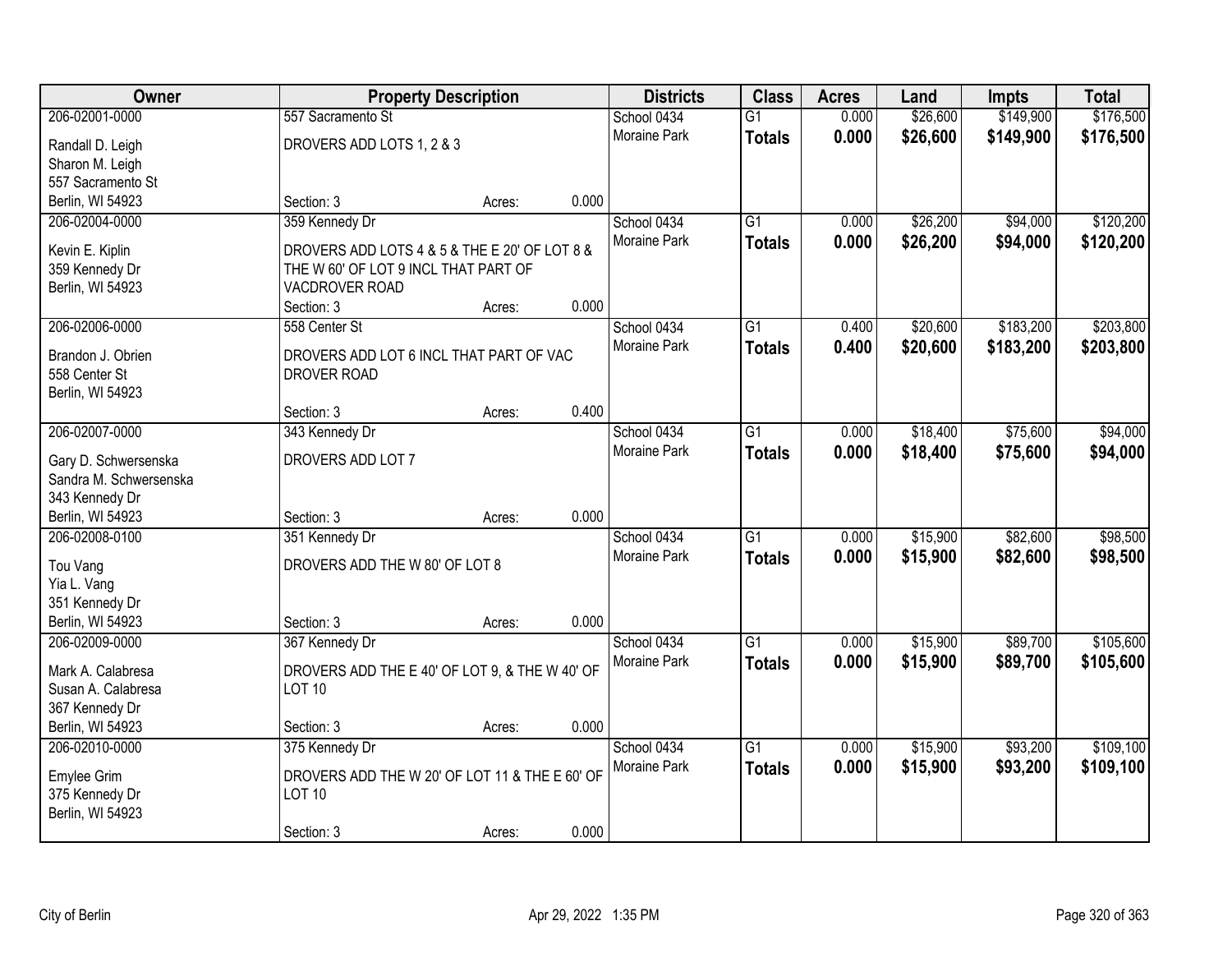| <b>Owner</b>                                              |                                                                | <b>Property Description</b> |       | <b>Districts</b>            | <b>Class</b>    | <b>Acres</b> | Land                 | <b>Impts</b> | <b>Total</b> |
|-----------------------------------------------------------|----------------------------------------------------------------|-----------------------------|-------|-----------------------------|-----------------|--------------|----------------------|--------------|--------------|
| 206-02011-0000                                            | 383 Kennedy Dr                                                 |                             |       | School 0434                 | $\overline{G1}$ | 0.000        | \$16,400             | \$67,900     | \$84,300     |
| Elizabeth M. Marvin<br>383 Kennedy Dr<br>Berlin, WI 54923 | DROVERS ADD THE E 80' OF LOT 11 & THE W 4' OF<br><b>LOT 12</b> |                             |       | Moraine Park                | <b>Totals</b>   | 0.000        | \$16,400             | \$67,900     | \$84,300     |
|                                                           | Section: 3                                                     | Acres:                      | 0.000 |                             |                 |              |                      |              |              |
| 206-02012-0000                                            | 391 Kennedy Dr                                                 |                             |       | School 0434                 | $\overline{G1}$ | 0.000        | \$18,000             | \$100,500    | \$118,500    |
| Beverly A. Chipman<br>391 Kennedy Dr<br>Berlin, WI 54923  | DROVERS ADD LOT 12; EXC THE W 4' THEREOF                       |                             |       | Moraine Park                | <b>Totals</b>   | 0.000        | \$18,000             | \$100,500    | \$118,500    |
|                                                           | Section: 3                                                     | Acres:                      | 0.000 |                             |                 |              |                      |              |              |
| 206-02013-0000                                            | 392 Kennedy Dr                                                 |                             |       | School 0434                 | $\overline{G1}$ | 0.000        | \$18,400             | \$79,200     | \$97,600     |
| Fred B. Brewer<br>Nancy L. Brewer<br>392 Kennedy Dr       | DROVERS ADD LOT 13                                             |                             |       | Moraine Park                | <b>Totals</b>   | 0.000        | \$18,400             | \$79,200     | \$97,600     |
| Berlin, WI 54923                                          | Section: 3                                                     | Acres:                      | 0.000 |                             |                 |              |                      |              |              |
| 206-02014-0000                                            |                                                                |                             |       | School 0434                 | G1              | 0.000        | \$7,900              | \$0          | \$7,900      |
| Fred B. Brewer                                            | DROVERS ADD THE E 80' OF LOT 14                                |                             |       | <b>Moraine Park</b>         | <b>Totals</b>   | 0.000        | \$7,900              | \$0          | \$7,900      |
| Nancy L. Brewer                                           |                                                                |                             |       |                             |                 |              |                      |              |              |
| 392 Kennedy Dr<br>Berlin, WI 54923                        | Section: 3                                                     | Acres:                      | 0.000 |                             |                 |              |                      |              |              |
| 206-02015-0000                                            | 366 Kennedy Dr                                                 |                             |       | School 0434                 | $\overline{G1}$ | 0.000        | \$15,900             | \$71,000     | \$86,900     |
|                                                           |                                                                |                             |       | Moraine Park                | <b>Totals</b>   | 0.000        | \$15,900             | \$71,000     | \$86,900     |
| Ricky W. Wasmuth                                          | DROVERS ADD THE E 40' OF LOT 16 & THE W 40' OF                 |                             |       |                             |                 |              |                      |              |              |
| Marnie R. Wasmuth                                         | <b>LOT 15</b>                                                  |                             |       |                             |                 |              |                      |              |              |
| 366 Kennedy Dr<br>Berlin, WI 54923                        | Section: 3                                                     | Acres:                      | 0.000 |                             |                 |              |                      |              |              |
| 206-02015-0100                                            | 374 Kennedy Dr                                                 |                             |       | School 0434                 | $\overline{G1}$ | 0.000        | \$15,900             | \$75,500     | \$91,400     |
|                                                           |                                                                |                             |       | Moraine Park                | <b>Totals</b>   | 0.000        | \$15,900             | \$75,500     | \$91,400     |
| Terrance C. Eagan                                         | DROVERS ADD THE E 60' OF LOT 15 & THE W 20' OF                 |                             |       |                             |                 |              |                      |              |              |
| c/o H David & Barbara Eagan                               | LOT 14 LE H DAVID & BARBARA EAGAN                              |                             |       |                             |                 |              |                      |              |              |
| 374 Kennedy Dr                                            |                                                                |                             |       |                             |                 |              |                      |              |              |
| Berlin, WI 54923                                          | Section: 3                                                     | Acres:                      | 0.000 |                             | $\overline{G1}$ | 0.000        |                      | \$107,200    | \$123,100    |
| 206-02016-0000                                            | 356 Kennedy Dr                                                 |                             |       | School 0434<br>Moraine Park |                 | 0.000        | \$15,900<br>\$15,900 | \$107,200    |              |
| Daniel S. Johnson                                         | DROVERS ADD THE W 60' OF LOT 16 & THE E 20' OF                 |                             |       |                             | <b>Totals</b>   |              |                      |              | \$123,100    |
| Mia A. Johnson                                            | <b>LOT 17</b>                                                  |                             |       |                             |                 |              |                      |              |              |
| 356 Kennedy Dr                                            |                                                                |                             |       |                             |                 |              |                      |              |              |
| Berlin, WI 54923                                          | Section: 3                                                     | Acres:                      | 0.000 |                             |                 |              |                      |              |              |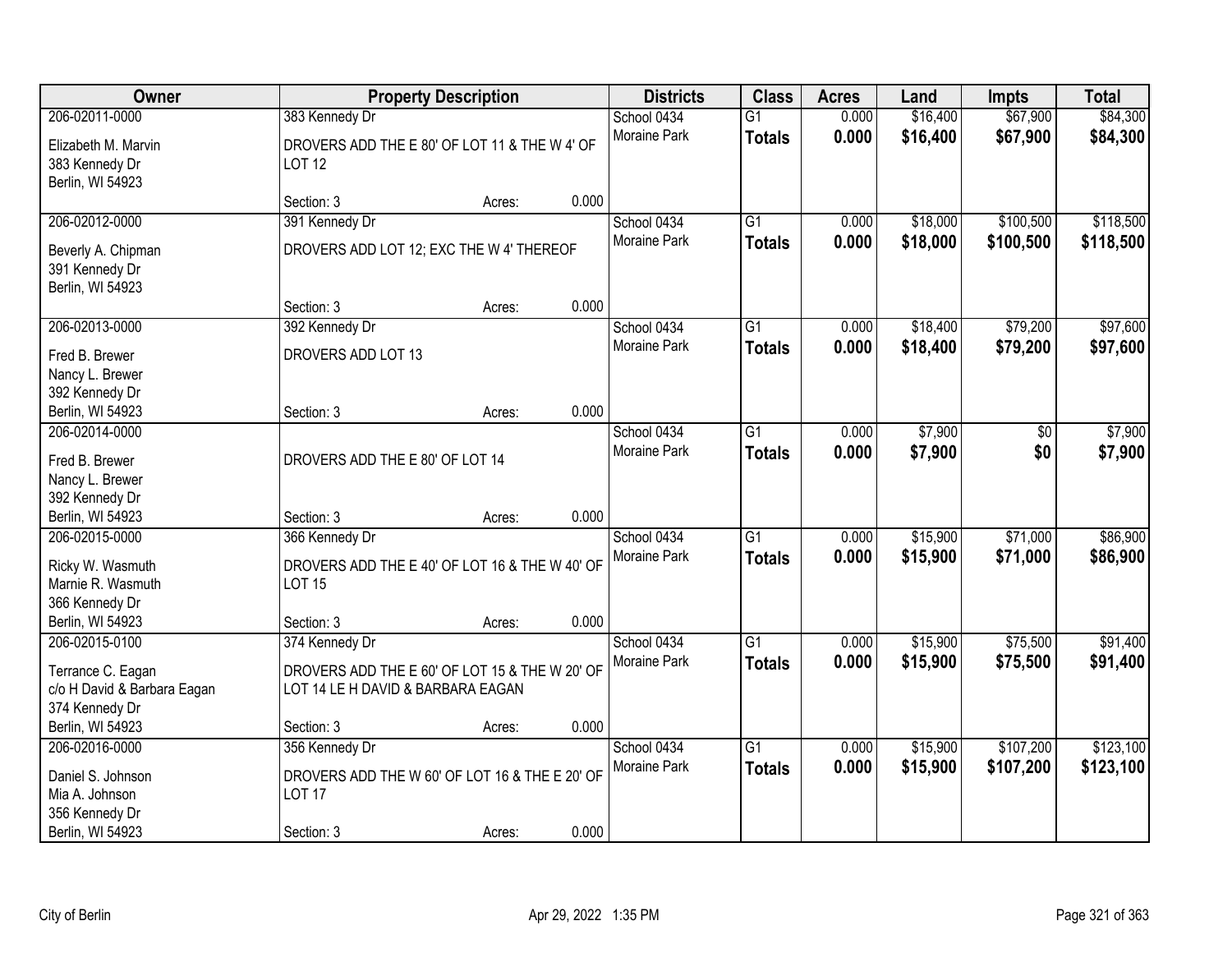| <b>Owner</b>                                      |                                              | <b>Property Description</b> |       | <b>Districts</b>    | <b>Class</b>    | <b>Acres</b> | Land     | Impts     | <b>Total</b> |
|---------------------------------------------------|----------------------------------------------|-----------------------------|-------|---------------------|-----------------|--------------|----------|-----------|--------------|
| 206-02017-0000                                    | 348 Kennedy Dr                               |                             |       | School 0434         | $\overline{G1}$ | 0.000        | \$15,900 | \$77,500  | \$93,400     |
| Arthur R. Treder                                  | DROVERS ADD THE W 80' OF LOT 17              |                             |       | <b>Moraine Park</b> | <b>Totals</b>   | 0.000        | \$15,900 | \$77,500  | \$93,400     |
| Pamela R. Treder                                  |                                              |                             |       |                     |                 |              |          |           |              |
| 348 Kennedy Dr                                    |                                              |                             |       |                     |                 |              |          |           |              |
| Berlin, WI 54923                                  | Section: 3                                   | Acres:                      | 0.000 |                     |                 |              |          |           |              |
| 206-02018-0000                                    | 342 Kennedy Dr                               |                             |       | School 0434         | $\overline{G1}$ | 0.000        | \$18,400 | \$74,900  | \$93,300     |
| Marlin L. Thull                                   | DROVERS ADD LOT 18                           |                             |       | Moraine Park        | <b>Totals</b>   | 0.000        | \$18,400 | \$74,900  | \$93,300     |
| 342 Kennedy Dr                                    |                                              |                             |       |                     |                 |              |          |           |              |
| Berlin, WI 54923                                  |                                              |                             |       |                     |                 |              |          |           |              |
|                                                   | Section: 3                                   | Acres:                      | 0.000 |                     |                 |              |          |           |              |
| 206-02025-0500                                    | 526 E Marquette St                           |                             |       | School 0434         | $\overline{G1}$ | 0.000        | \$29,800 | \$107,700 | \$137,500    |
| Daniel J. La Buda                                 | O'HEARNS ADD LOTS 1, 2, 10, 11               |                             |       | <b>Moraine Park</b> | <b>Totals</b>   | 0.000        | \$29,800 | \$107,700 | \$137,500    |
| 526 E Marquette St                                |                                              |                             |       |                     |                 |              |          |           |              |
| Berlin, WI 54923                                  |                                              |                             |       |                     |                 |              |          |           |              |
|                                                   | Section: 3                                   | Acres:                      | 0.000 |                     |                 |              |          |           |              |
| 206-02027-0000                                    | 508 E Marquette St                           |                             |       | School 0434         | $\overline{G1}$ | 0.000        | \$21,900 | \$100,500 | \$122,400    |
| Jlr Income Trust                                  | O'HEARNS ADD LOT 3                           |                             |       | Moraine Park        | <b>Totals</b>   | 0.000        | \$21,900 | \$100,500 | \$122,400    |
| W6747 Cree Dr                                     |                                              |                             |       |                     |                 |              |          |           |              |
| Wautoma, WI 54982                                 |                                              |                             |       |                     |                 |              |          |           |              |
|                                                   | Section: 3                                   | Acres:                      | 0.000 |                     |                 |              |          |           |              |
| 206-02028-0000                                    | 498 E Marquette St                           |                             |       | School 0434         | $\overline{G1}$ | 0.000        | \$21,200 | \$95,600  | \$116,800    |
| Scott C. Schweigert                               | O'HEARNS ADD LOT 4 EXC THAT PARCEL OFLAND    |                             |       | <b>Moraine Park</b> | <b>Totals</b>   | 0.000        | \$21,200 | \$95,600  | \$116,800    |
| Karen M. Schweigert                               | DESC IN V535 P250 & INCL THAT PARCEL OF LAND |                             |       |                     |                 |              |          |           |              |
| 498 E Marquette St                                | <b>DESC IN V535 P249</b>                     |                             |       |                     |                 |              |          |           |              |
| Berlin, WI 54923                                  | Section: 3                                   | Acres:                      | 0.000 |                     |                 |              |          |           |              |
| 206-02029-0000                                    | 488 E Marquette St                           |                             |       | School 0434         | $\overline{G1}$ | 0.000        | \$24,700 | \$86,900  | \$111,600    |
| Todd A. Henriksen                                 | O'HEARNS ADD LOT 5 EXC THAT PARCEL OFLAND    |                             |       | Moraine Park        | <b>Totals</b>   | 0.000        | \$24,700 | \$86,900  | \$111,600    |
| Dawn M. Henriksen                                 | DESC IN V535 P249 & INC THAT PARCEL OF LAND  |                             |       |                     |                 |              |          |           |              |
| 488 E Marquette St                                | <b>DESC IN V535 P250</b>                     |                             |       |                     |                 |              |          |           |              |
| Berlin, WI 54923                                  | Section: 3                                   | Acres:                      | 0.000 |                     |                 |              |          |           |              |
| 206-02030-0000                                    | 463 Hillside Dr                              |                             |       | School 0434         | $\overline{G1}$ | 0.000        | \$24,400 | \$79,000  | \$103,400    |
| Wingate Rex Julian Barraclough<br>463 Hillside Dr | O'HEARNS ADD LOT 6                           |                             |       | <b>Moraine Park</b> | <b>Totals</b>   | 0.000        | \$24,400 | \$79,000  | \$103,400    |
| Berlin, WI 54923                                  |                                              |                             |       |                     |                 |              |          |           |              |
|                                                   | Section: 3                                   | Acres:                      | 0.000 |                     |                 |              |          |           |              |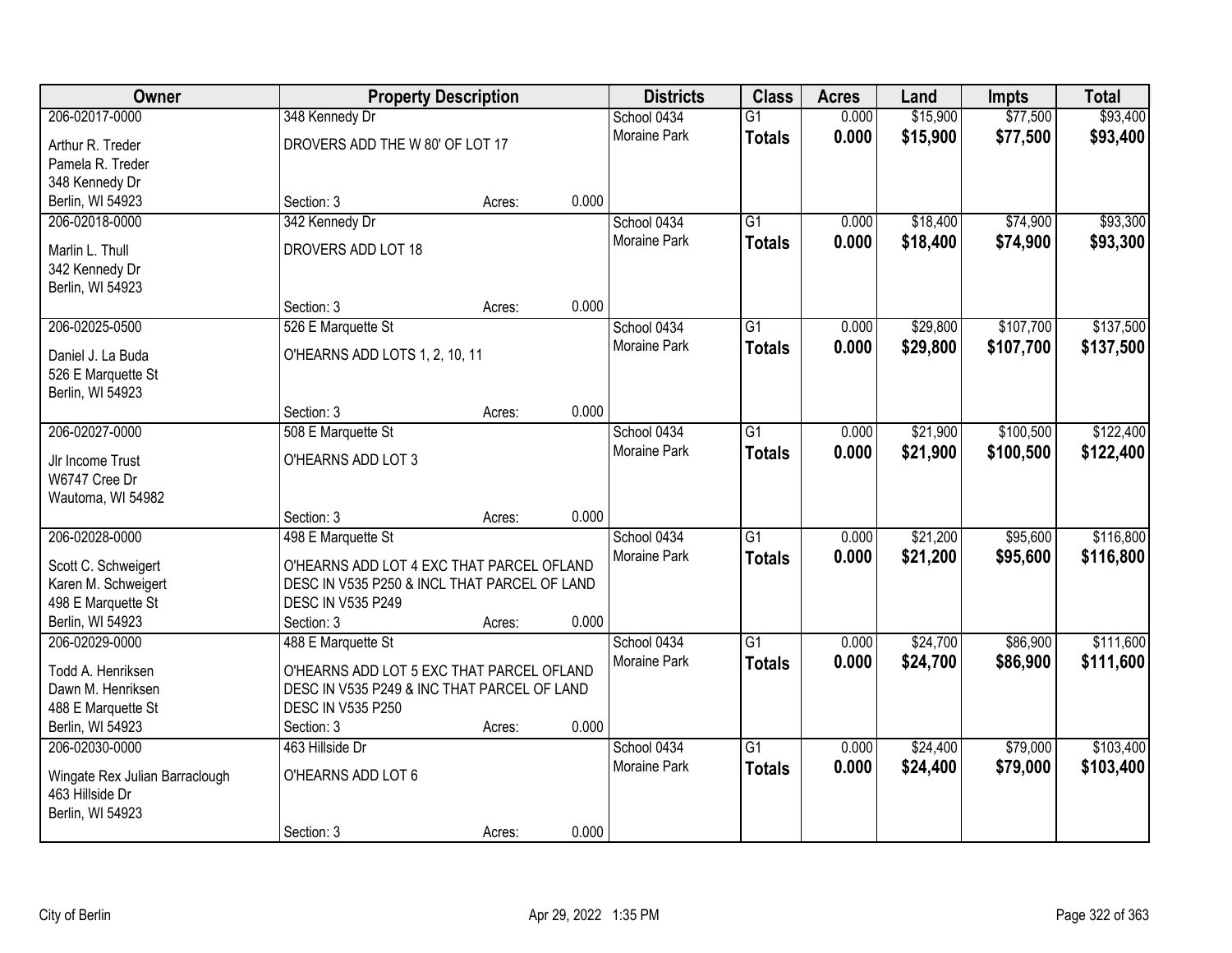| Owner                                | <b>Property Description</b>               |        |       | <b>Districts</b>    | <b>Class</b>    | <b>Acres</b> | Land     | Impts          | <b>Total</b> |
|--------------------------------------|-------------------------------------------|--------|-------|---------------------|-----------------|--------------|----------|----------------|--------------|
| 206-02031-0000                       | 485 Hillside Dr                           |        |       | School 0434         | $\overline{G1}$ | 0.000        | \$21,900 | \$119,100      | \$141,000    |
| Jane C. Waalkes                      | O'HEARNS ADD LOT 7                        |        |       | Moraine Park        | <b>Totals</b>   | 0.000        | \$21,900 | \$119,100      | \$141,000    |
| 485 Hillside Dr                      |                                           |        |       |                     |                 |              |          |                |              |
| Berlin, WI 54923                     |                                           |        |       |                     |                 |              |          |                |              |
|                                      | Section: 3                                | Acres: | 0.000 |                     |                 |              |          |                |              |
| 206-02032-0000                       | 497 Hillside Dr                           |        |       | School 0434         | $\overline{G1}$ | 0.000        | \$23,100 | \$95,400       | \$118,500    |
| Larry M. Carlson                     | O'HEARNS ADD LOT 8                        |        |       | Moraine Park        | <b>Totals</b>   | 0.000        | \$23,100 | \$95,400       | \$118,500    |
| Trula G. Carlson                     |                                           |        |       |                     |                 |              |          |                |              |
| 497 Hillside Dr                      |                                           |        |       |                     |                 |              |          |                |              |
| Berlin, WI 54923                     | Section: 3                                | Acres: | 0.000 |                     |                 |              |          |                |              |
| 206-02033-0000                       |                                           |        |       | School 0434         | G1              | 0.000        | \$2,800  | $\sqrt[6]{30}$ | \$2,800      |
| Larry M. Carlson                     | O'HEARNS ADD LOT 9                        |        |       | Moraine Park        | <b>Totals</b>   | 0.000        | \$2,800  | \$0            | \$2,800      |
| Trula G. Carlson                     |                                           |        |       |                     |                 |              |          |                |              |
| 497 Hillside Dr                      |                                           |        |       |                     |                 |              |          |                |              |
| Berlin, WI 54923                     | Section: 3                                | Acres: | 0.000 |                     |                 |              |          |                |              |
| 206-02036-0000                       |                                           |        |       | School 0434         | G1              | 0.000        | \$3,000  | \$0            | \$3,000      |
|                                      |                                           |        |       | <b>Moraine Park</b> | <b>Totals</b>   | 0.000        | \$3,000  | \$0            | \$3,000      |
| Samantha K. Olson<br>500 Hillside Dr | O'HEARNS ADD LOT 12                       |        |       |                     |                 |              |          |                |              |
| Berlin, WI 54923                     |                                           |        |       |                     |                 |              |          |                |              |
|                                      | Section: 3                                | Acres: | 0.000 |                     |                 |              |          |                |              |
| 206-02037-0000                       |                                           |        |       | School 0434         | $\overline{G1}$ | 0.000        | \$3,000  | \$0            | \$3,000      |
|                                      |                                           |        |       | Moraine Park        | <b>Totals</b>   | 0.000        | \$3,000  | \$0            | \$3,000      |
| Samantha K. Olson                    | O'HEARNS ADD LOT 13                       |        |       |                     |                 |              |          |                |              |
| 500 Hillside Dr<br>Berlin, WI 54923  |                                           |        |       |                     |                 |              |          |                |              |
|                                      | Section: 3                                | Acres: | 0.000 |                     |                 |              |          |                |              |
| 206-02038-0000                       | 500 Hillside Dr                           |        |       | School 0434         | $\overline{G1}$ | 0.000        | \$25,200 | \$252,800      | \$278,000    |
|                                      |                                           |        |       | Moraine Park        | <b>Totals</b>   | 0.000        | \$25,200 | \$252,800      | \$278,000    |
| Samantha K. Olson                    | O'HEARNS ADD LOT 14 & THE E 80' OF LOT 15 |        |       |                     |                 |              |          |                |              |
| 500 Hillside Dr                      |                                           |        |       |                     |                 |              |          |                |              |
| Berlin, WI 54923                     | Section: 3                                | Acres: | 0.000 |                     |                 |              |          |                |              |
| 206-02040-0000                       | 494 Hillside Dr                           |        |       | School 0434         | $\overline{G1}$ | 0.000        | \$24,600 | \$97,900       | \$122,500    |
|                                      |                                           |        |       | Moraine Park        | <b>Totals</b>   | 0.000        | \$24,600 | \$97,900       | \$122,500    |
| David Doan                           | O'HEARNS ADD LOT 16 & W 20' OF LOT 15     |        |       |                     |                 |              |          |                |              |
| Darci Doan                           |                                           |        |       |                     |                 |              |          |                |              |
| 494 Hillside Dr                      |                                           |        | 0.000 |                     |                 |              |          |                |              |
| Berlin, WI 54923                     | Section: 3                                | Acres: |       |                     |                 |              |          |                |              |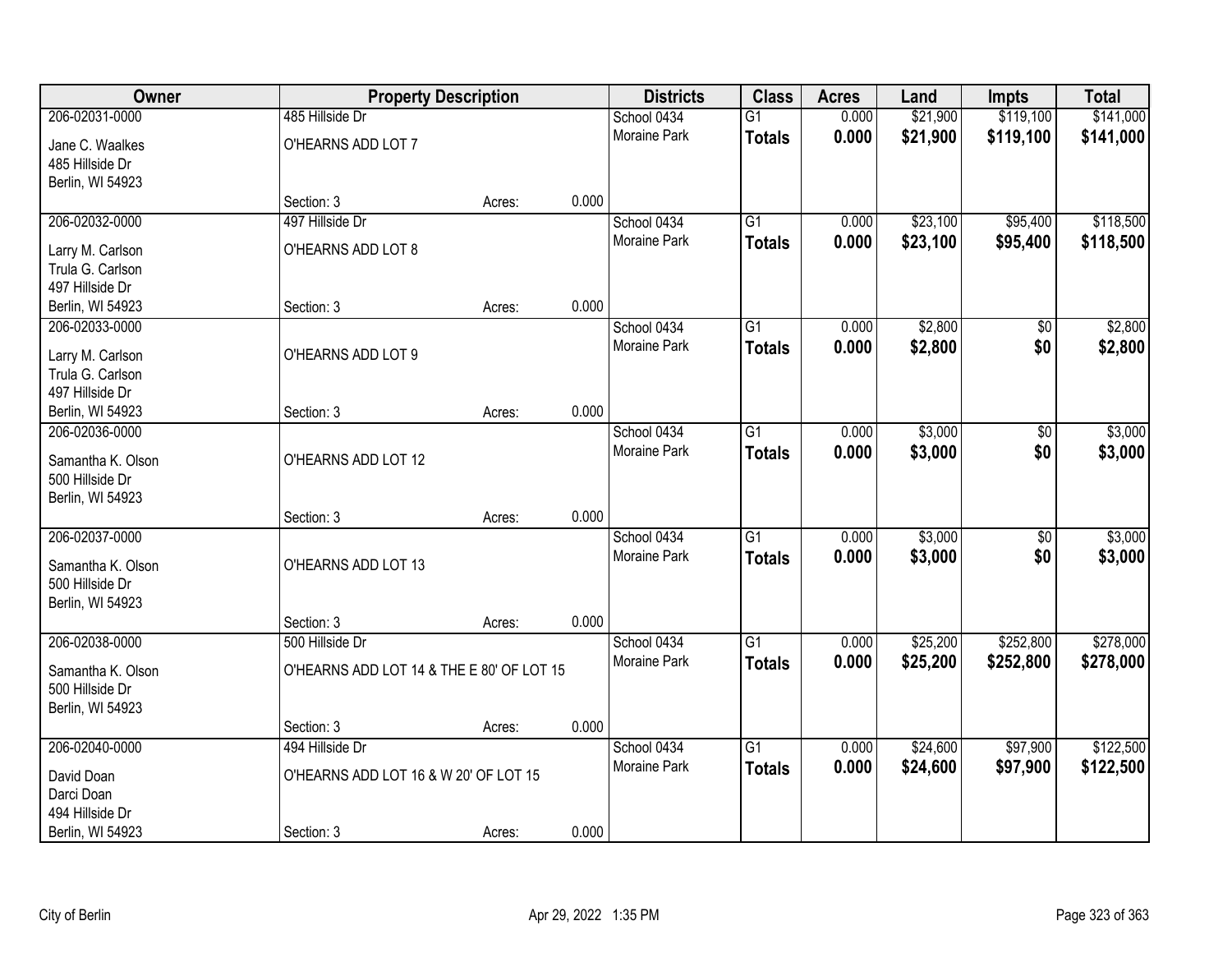| Owner                                                        | <b>Property Description</b>            |        |       | <b>Districts</b>    | <b>Class</b>    | <b>Acres</b> | Land     | Impts     | <b>Total</b> |
|--------------------------------------------------------------|----------------------------------------|--------|-------|---------------------|-----------------|--------------|----------|-----------|--------------|
| 206-02041-0000                                               | 480 Hillside Dr                        |        |       | School 0434         | $\overline{G1}$ | 0.000        | \$25,400 | \$87,900  | \$113,300    |
| Roberta A. Erdmann<br>480 Hillside Dr<br>Berlin, WI 54923    | O'HEARNS ADD LOTS 17 & 18 SUBJ TO ESMT |        |       | <b>Moraine Park</b> | <b>Totals</b>   | 0.000        | \$25,400 | \$87,900  | \$113,300    |
|                                                              | Section: 3                             | Acres: | 0.000 |                     |                 |              |          |           |              |
| 206-02043-0000                                               | 476 Hillside Dr                        |        |       | School 0434         | $\overline{G1}$ | 0.000        | \$20,400 | \$109,200 | \$129,600    |
| <b>Grit Gimenez</b><br>476 Hillside Dr<br>Berlin, WI 54923   | O'HEARNS ADD LOT 19 & 20               |        |       | Moraine Park        | <b>Totals</b>   | 0.000        | \$20,400 | \$109,200 | \$129,600    |
|                                                              | Section: 3                             | Acres: | 0.000 |                     |                 |              |          |           |              |
| 206-02046-0000                                               | 370 Center St                          |        |       | School 0434         | $\overline{G1}$ | 0.000        | \$17,900 | \$77,000  | \$94,900     |
| Jeffery M. Elliott<br>370 Center St<br>Berlin, WI 54923      | BELLAS ADD LOT 1                       |        |       | Moraine Park        | <b>Totals</b>   | 0.000        | \$17,900 | \$77,000  | \$94,900     |
|                                                              | Section: 3                             | Acres: | 0.000 |                     |                 |              |          |           |              |
| 206-02047-0000                                               | 360 Center St                          |        |       | School 0434         | $\overline{G1}$ | 0.000        | \$17,900 | \$85,600  | \$103,500    |
| Paul G. Youngbauer<br>Barbara A. Youngbauer<br>360 Center St | <b>BELLAS ADD LOT 2</b>                |        |       | Moraine Park        | <b>Totals</b>   | 0.000        | \$17,900 | \$85,600  | \$103,500    |
| Berlin, WI 54923                                             | Section: 3                             | Acres: | 0.000 |                     |                 |              |          |           |              |
| 206-02048-0000                                               | 343 E Cumberland St                    |        |       | School 0434         | $\overline{G1}$ | 0.000        | \$17,900 | \$62,700  | \$80,600     |
| Rosin Properties LLC                                         | BELLAS ADD LOT 3                       |        |       | Moraine Park        | <b>Totals</b>   | 0.000        | \$17,900 | \$62,700  | \$80,600     |
| PO Box 900                                                   |                                        |        |       |                     |                 |              |          |           |              |
| Wautoma, WI 54982                                            |                                        |        |       |                     |                 |              |          |           |              |
|                                                              | Section: 3                             | Acres: | 0.000 |                     |                 |              |          |           |              |
| 206-02049-0000                                               | 353 E Cumberland St                    |        |       | School 0434         | $\overline{G1}$ | 0.000        | \$21,400 | \$93,800  | \$115,200    |
| Carol J. Franklin<br>353 E Cumberland St<br>Berlin, WI 54923 | BELLAS ADD LOT 4                       |        |       | Moraine Park        | <b>Totals</b>   | 0.000        | \$21,400 | \$93,800  | \$115,200    |
|                                                              | Section: 3                             | Acres: | 0.000 |                     |                 |              |          |           |              |
| 206-02050-0000                                               | 363 E Cumberland St                    |        |       | School 0434         | $\overline{G1}$ | 0.000        | \$21,400 | \$112,800 | \$134,200    |
| Thomas F. Breunig<br>363 E Cumberland St<br>Berlin, WI 54923 | <b>BELLAS ADD LOT 5</b>                |        |       | Moraine Park        | <b>Totals</b>   | 0.000        | \$21,400 | \$112,800 | \$134,200    |
|                                                              | Section: 3                             | Acres: | 0.000 |                     |                 |              |          |           |              |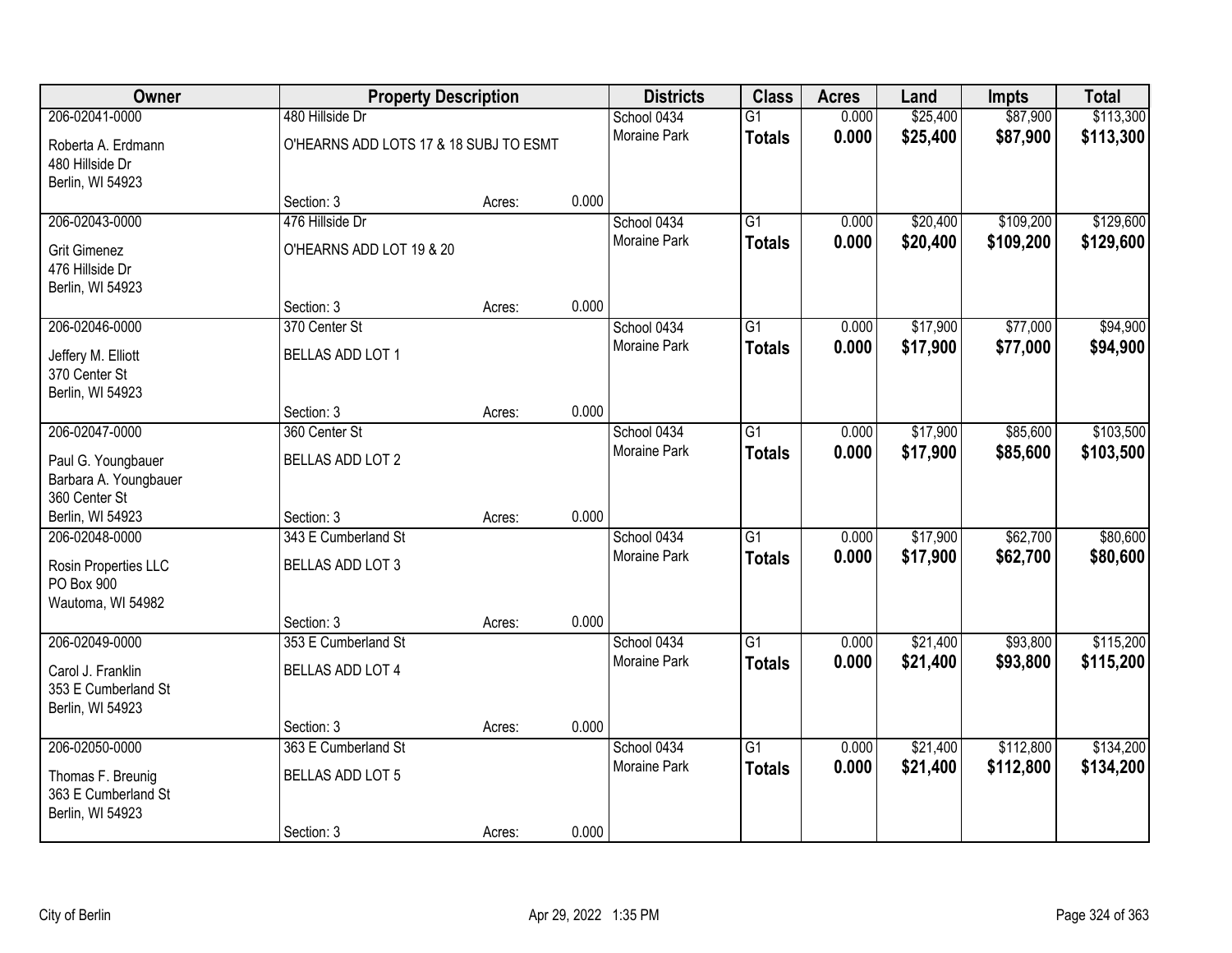| Owner                          | <b>Property Description</b> |        |       | <b>Districts</b>    | <b>Class</b>    | <b>Acres</b> | Land     | <b>Impts</b> | <b>Total</b> |
|--------------------------------|-----------------------------|--------|-------|---------------------|-----------------|--------------|----------|--------------|--------------|
| 206-02051-0000                 | 373 E Cumberland St         |        |       | School 0434         | $\overline{G1}$ | 0.000        | \$21,400 | \$84,200     | \$105,600    |
| Mark W. Schubert               | BELLAS ADD LOT 6            |        |       | Moraine Park        | <b>Totals</b>   | 0.000        | \$21,400 | \$84,200     | \$105,600    |
| Ricki L. Schubert              |                             |        |       |                     |                 |              |          |              |              |
| 373 E Cumberland St            |                             |        |       |                     |                 |              |          |              |              |
| Berlin, WI 54923               | Section: 3                  | Acres: | 0.000 |                     |                 |              |          |              |              |
| 206-02052-0000                 | 381 E Cumberland St         |        |       | School 0434         | $\overline{G1}$ | 0.000        | \$21,400 | \$92,600     | \$114,000    |
|                                |                             |        |       | Moraine Park        | <b>Totals</b>   | 0.000        | \$21,400 | \$92,600     | \$114,000    |
| <b>Terrance Guden</b>          | BELLAS ADD LOT 7            |        |       |                     |                 |              |          |              |              |
| Joanne Guden                   |                             |        |       |                     |                 |              |          |              |              |
| 381 E Cumberland St            |                             |        |       |                     |                 |              |          |              |              |
| Berlin, WI 54923-1206          | Section: 3                  | Acres: | 0.000 |                     |                 |              |          |              |              |
| 206-02060-0000                 | 153 Oak Ct                  |        |       | School 0434         | $\overline{G1}$ | 0.000        | \$17,700 | \$104,100    | \$121,800    |
| Roderic J. Krause              | <b>BRECHLIN ADD LOT 1</b>   |        |       | Moraine Park        | <b>Totals</b>   | 0.000        | \$17,700 | \$104,100    | \$121,800    |
| Debra S. Krause                |                             |        |       |                     |                 |              |          |              |              |
| 153 Oak Ct                     |                             |        |       |                     |                 |              |          |              |              |
| Berlin, WI 54923               | Section: 3                  | Acres: | 0.000 |                     |                 |              |          |              |              |
| 206-02061-0000                 | 143 Oak Ct                  |        |       | School 0434         | $\overline{G1}$ | 0.000        | \$16,600 | \$78,300     | \$94,900     |
|                                |                             |        |       | <b>Moraine Park</b> | <b>Totals</b>   | 0.000        | \$16,600 | \$78,300     | \$94,900     |
| Steven W. Sponholtz            | <b>BRECHLIN ADD LOT 2</b>   |        |       |                     |                 |              |          |              |              |
| Cathleen Sponholtz             |                             |        |       |                     |                 |              |          |              |              |
| 143 Oak Ct<br>Berlin, WI 54923 |                             |        | 0.000 |                     |                 |              |          |              |              |
|                                | Section: 3<br>133 Oak Ct    | Acres: |       |                     | $\overline{G1}$ |              |          |              |              |
| 206-02062-0000                 |                             |        |       | School 0434         |                 | 0.300        | \$17,600 | \$92,900     | \$110,500    |
| Cary A. Eckstein               | <b>BRECHLIN ADD LOT 3</b>   |        |       | Moraine Park        | <b>Totals</b>   | 0.300        | \$17,600 | \$92,900     | \$110,500    |
| 133 Oak Ct                     |                             |        |       |                     |                 |              |          |              |              |
| Berlin, WI 54923               |                             |        |       |                     |                 |              |          |              |              |
|                                | Section: 3                  | Acres: | 0.300 |                     |                 |              |          |              |              |
| 206-02063-0000                 | 123 Oak Ct                  |        |       | School 0434         | $\overline{G1}$ | 0.000        | \$18,200 | \$81,300     | \$99,500     |
| Judith A. Mehn                 | <b>BRECHLIN ADD LOT 4</b>   |        |       | Moraine Park        | <b>Totals</b>   | 0.000        | \$18,200 | \$81,300     | \$99,500     |
| 123 Oak Ct                     |                             |        |       |                     |                 |              |          |              |              |
| Berlin, WI 54923               |                             |        |       |                     |                 |              |          |              |              |
|                                | Section: 3                  | Acres: | 0.000 |                     |                 |              |          |              |              |
| 206-02064-0000                 | 122 Oak Ct                  |        |       | School 0434         | $\overline{G1}$ | 0.000        | \$18,200 | \$91,600     | \$109,800    |
|                                |                             |        |       | Moraine Park        |                 | 0.000        |          |              |              |
| Larry P. Hutzler               | <b>BRECHLIN ADD LOT 5</b>   |        |       |                     | <b>Totals</b>   |              | \$18,200 | \$91,600     | \$109,800    |
| Mary C. Hutzler                |                             |        |       |                     |                 |              |          |              |              |
| N8823 County Rd F              |                             |        |       |                     |                 |              |          |              |              |
| Berlin, WI 54923               | Section: 3                  | Acres: | 0.000 |                     |                 |              |          |              |              |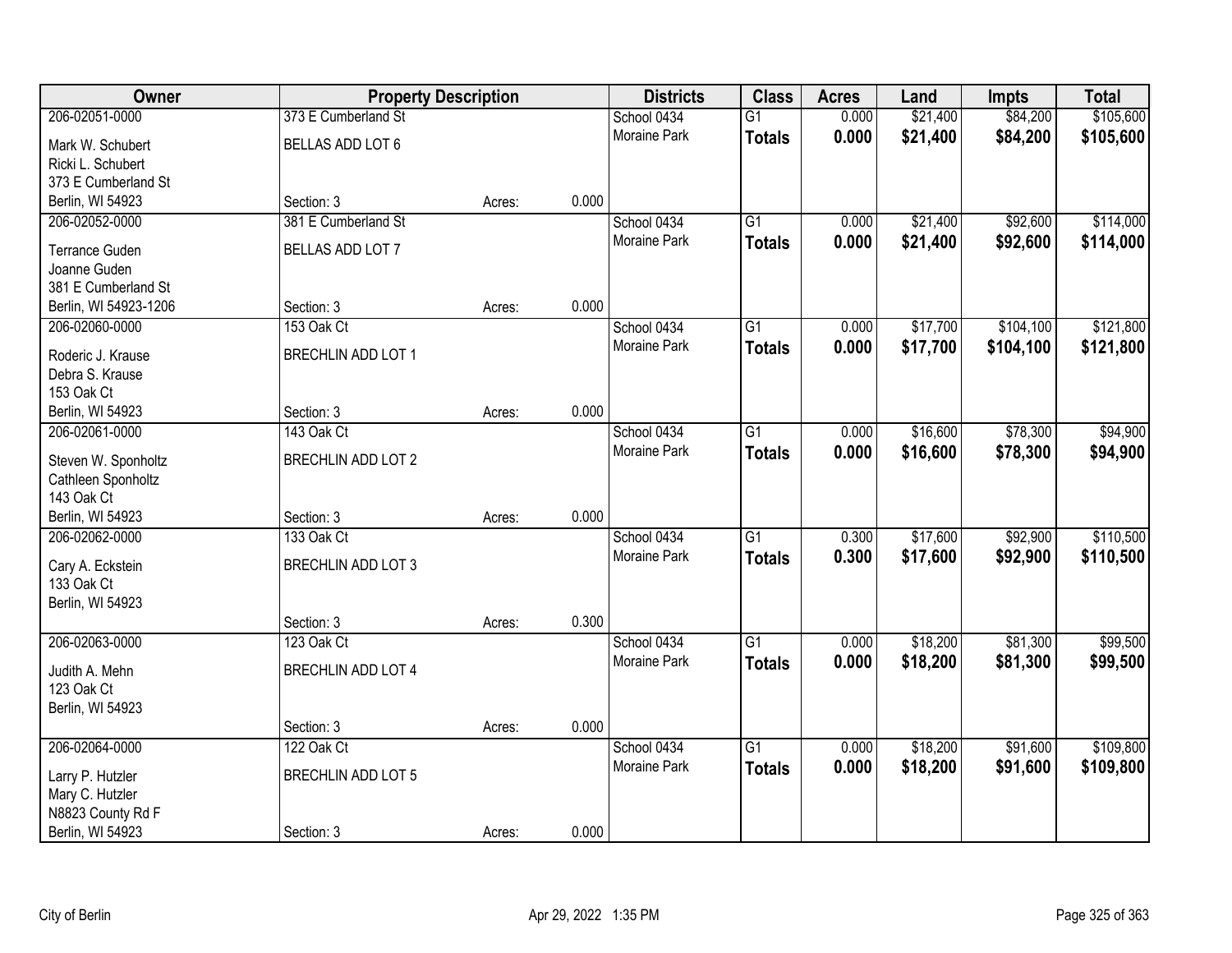| Owner                              | <b>Property Description</b>                        |        |        | <b>Districts</b>    | <b>Class</b>    | <b>Acres</b> | Land            | Impts           | <b>Total</b>    |
|------------------------------------|----------------------------------------------------|--------|--------|---------------------|-----------------|--------------|-----------------|-----------------|-----------------|
| 206-02065-0000                     | 132 Oak Ct                                         |        |        | School 0434         | $\overline{G1}$ | 0.000        | \$17,600        | \$88,200        | \$105,800       |
| Cami L. Gilson                     | BRECHLIN ADD LOT 6 LIFE ESTATE: KENNETH L &        |        |        | <b>Moraine Park</b> | <b>Totals</b>   | 0.000        | \$17,600        | \$88,200        | \$105,800       |
| c/o Kenneth & Shirley Keenlance    | SHIRLEY M KEENLANCE                                |        |        |                     |                 |              |                 |                 |                 |
| 132 Oak Ct                         |                                                    |        |        |                     |                 |              |                 |                 |                 |
| Berlin, WI 54923                   | Section: 3                                         | Acres: | 0.000  |                     |                 |              |                 |                 |                 |
| 206-02066-0000                     | 146 Oak Ct                                         |        |        | School 0434         | $\overline{G1}$ | 0.000        | \$16,600        | \$79,900        | \$96,500        |
| Kelly J. Anderson                  | BRECHLIN ADD LOT 7                                 |        |        | Moraine Park        | <b>Totals</b>   | 0.000        | \$16,600        | \$79,900        | \$96,500        |
| 146 Oak Ct                         |                                                    |        |        |                     |                 |              |                 |                 |                 |
| Berlin, WI 54923                   |                                                    |        |        |                     |                 |              |                 |                 |                 |
|                                    | Section: 3                                         | Acres: | 0.000  |                     |                 |              |                 |                 |                 |
| 206-02067-0000                     | 367 Oak St                                         |        |        | School 0434         | $\overline{G1}$ | 0.000        | \$17,700        | \$92,200        | \$109,900       |
| Jared T. Utecht                    | BRECHLIN ADD LOT 8                                 |        |        | Moraine Park        | <b>Totals</b>   | 0.000        | \$17,700        | \$92,200        | \$109,900       |
| 367 Oak St                         |                                                    |        |        |                     |                 |              |                 |                 |                 |
| Berlin, WI 54923                   |                                                    |        |        |                     |                 |              |                 |                 |                 |
|                                    | Section: 3                                         | Acres: | 0.000  |                     |                 |              |                 |                 |                 |
| 206-02070-0000                     |                                                    |        |        | School 0434         | $\overline{G3}$ | 6.824        | $\overline{50}$ | $\overline{30}$ | $\sqrt{6}$      |
| <b>Berlin River Properties LLC</b> | LOT 1 CERTIFIED SURVEY MAP 637 V3 ALSO LOTS        |        |        | Moraine Park        | <b>Totals</b>   | 6.824        | \$0             | \$0             | \$0             |
| PO Box 208                         | 7, 8, 9, 10, 11 & 12 BLK 14 FIRST ADD & ADJ        |        |        |                     |                 |              |                 |                 |                 |
| Berlin, WI 54923                   | VACATED STS; EXC PARCEL 2070.1                     |        |        |                     |                 |              |                 |                 |                 |
|                                    | Section: 9                                         | Acres: | 6.824  |                     |                 |              |                 |                 |                 |
| 206-02070-0100                     |                                                    |        |        | School 0434         | $\overline{G2}$ | 0.230        | \$5,700         | \$0             | \$5,700         |
| Berlin River Properties LLC        | COM 70' W OF NE COR OF LOT 1 CERTIFIED             |        |        | <b>Moraine Park</b> | <b>Totals</b>   | 0.230        | \$5,700         | \$0             | \$5,700         |
| PO Box 208                         | SURVEY MAP 637: RUN W 100'; S 100'; E 100'; N 100' |        |        |                     |                 |              |                 |                 |                 |
| Berlin, WI 54923                   | TO BEG SEC 9                                       |        |        |                     |                 |              |                 |                 |                 |
|                                    | Section: 9                                         | Acres: | 0.230  |                     |                 |              |                 |                 |                 |
| 206-02071-0000                     | 242 S Pearl St                                     |        |        | School 0434         | $\overline{G3}$ | 14.630       | \$0             | $\sqrt{6}$      | $\overline{50}$ |
| <b>Berlin River Properties LLC</b> | LOTS 2 & 3 CERTIFIED SURVEY MAP 637 V3 &           |        |        | Moraine Park        | <b>Totals</b>   | 14.630       | \$0             | \$0             | \$0             |
| PO Box 208                         | FORMER RR R/W IN BLKS 15 & 16. ALSO THAT PART      |        |        |                     |                 |              |                 |                 |                 |
| Berlin, WI 54923                   | VACATED PEARL ST LYING E & ADJACENT TO BLK         |        |        |                     |                 |              |                 |                 |                 |
|                                    | Section: 9                                         | Acres: | 14.630 |                     |                 |              |                 |                 |                 |
| 206-02073-0000                     | 245 S Adams Ave                                    |        |        | School 0434         | $\overline{G1}$ | 0.590        | \$14,500        | $\overline{50}$ | \$14,500        |
| Bryan J. Roxbury                   | LOT 4 CERTIFIED SURVEY MAP 637 V3 SEC 9            |        |        | Moraine Park        | <b>Totals</b>   | 0.590        | \$14,500        | \$0             | \$14,500        |
| 235 S Adams Ave                    |                                                    |        |        |                     |                 |              |                 |                 |                 |
| Berlin, WI 54923                   |                                                    |        |        |                     |                 |              |                 |                 |                 |
|                                    | Section: 9                                         | Acres: | 0.590  |                     |                 |              |                 |                 |                 |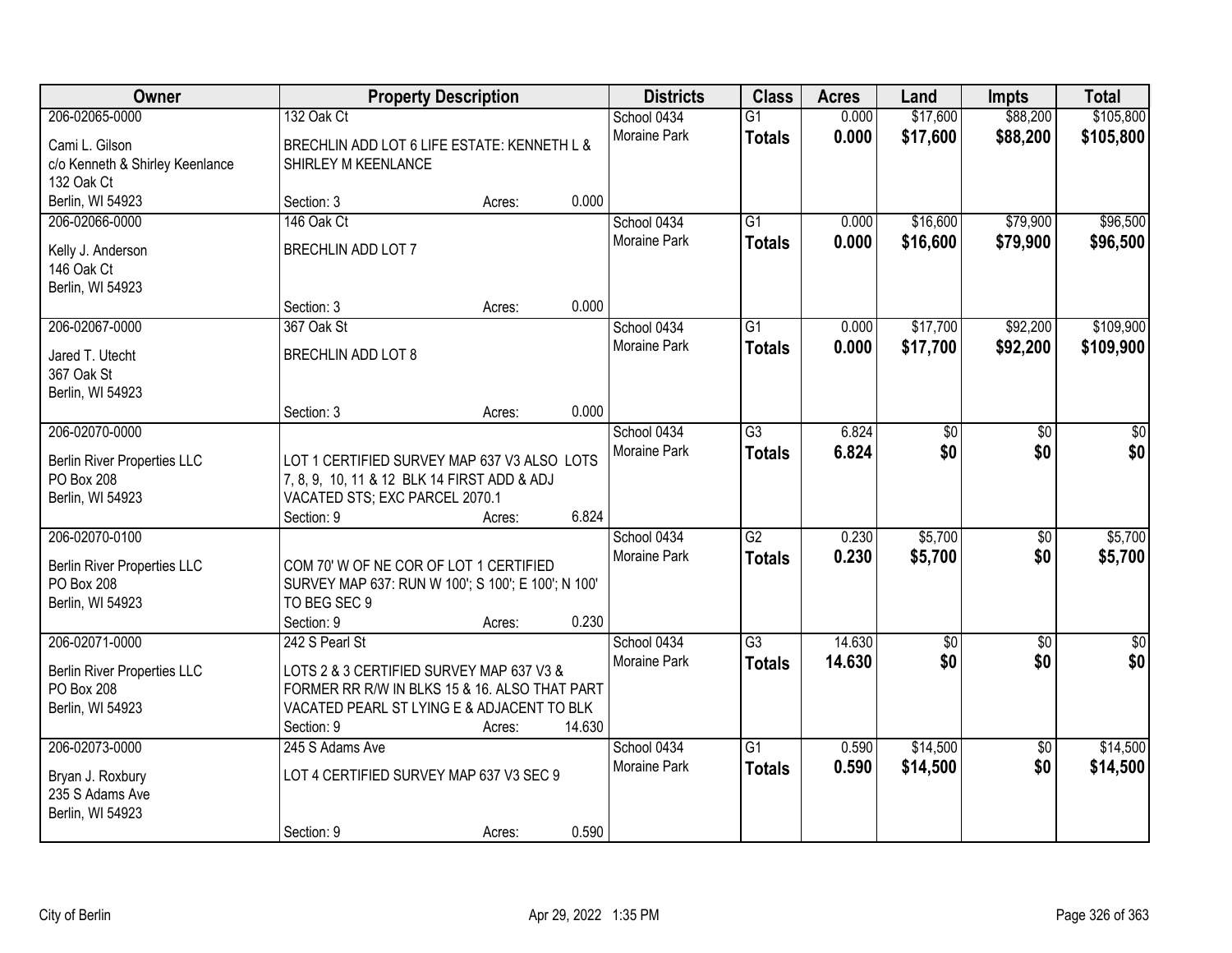| <b>Owner</b>                       |                                  | <b>Property Description</b> |       | <b>Districts</b>                   | <b>Class</b>    | <b>Acres</b>   | Land     | <b>Impts</b> | <b>Total</b> |
|------------------------------------|----------------------------------|-----------------------------|-------|------------------------------------|-----------------|----------------|----------|--------------|--------------|
| 206-02075-0000                     | 336 Sacramento St                |                             |       | School 0434                        | $\overline{G1}$ | 0.000          | \$24,200 | \$89,300     | \$113,500    |
| Marion T. Bitney                   | BITNEY ADD LOT 1                 |                             |       | Moraine Park                       | <b>Totals</b>   | 0.000          | \$24,200 | \$89,300     | \$113,500    |
| 336 Sacramento St                  |                                  |                             |       |                                    |                 |                |          |              |              |
| Berlin, WI 54923                   |                                  |                             |       |                                    |                 |                |          |              |              |
|                                    | Section: 3                       | Acres:                      | 0.000 |                                    |                 |                |          |              |              |
| 206-02076-0000                     | 326 Sacramento St                |                             |       | School 0434                        | $\overline{G1}$ | 0.000          | \$22,200 | \$88,700     | \$110,900    |
| Terrence A. Dibble                 | BITNEY ADD LOT 2                 |                             |       | <b>Moraine Park</b>                | <b>Totals</b>   | 0.000          | \$22,200 | \$88,700     | \$110,900    |
| Charlen Dibble                     |                                  |                             |       |                                    |                 |                |          |              |              |
| 326 Sacramento St                  |                                  |                             |       |                                    |                 |                |          |              |              |
| Berlin, WI 54923                   | Section: 3                       | Acres:                      | 0.000 |                                    |                 |                |          |              |              |
| 206-02077-0000                     | 318 Sacramento St                |                             |       | School 0434                        | G1              | 0.500          | \$21,800 | \$97,500     | \$119,300    |
| <b>Ronald Nickolett</b>            | BITNEY ADD LOT 3                 |                             |       | Moraine Park                       | <b>Totals</b>   | 0.500          | \$21,800 | \$97,500     | \$119,300    |
| 318 Sacramento St                  |                                  |                             |       |                                    |                 |                |          |              |              |
| Berlin, WI 54923                   |                                  |                             |       |                                    |                 |                |          |              |              |
|                                    | Section: 3                       | Acres:                      | 0.500 |                                    |                 |                |          |              |              |
| 206-02078-0000                     | 300 Sacramento St                |                             |       | School 0434                        | G1              | 0.000          | \$22,400 | \$79,500     | \$101,900    |
| Shannon N. Kohl                    | BITNEY ADD LOT 4                 |                             |       | <b>Moraine Park</b>                | <b>Totals</b>   | 0.000          | \$22,400 | \$79,500     | \$101,900    |
| 300 Sacramento St                  |                                  |                             |       |                                    |                 |                |          |              |              |
| Berlin, WI 54923                   |                                  |                             |       |                                    |                 |                |          |              |              |
|                                    | Section: 3                       | Acres:                      | 0.000 |                                    |                 |                |          |              |              |
| 206-02079-0000                     | 417 E Marquette St               |                             |       | School 0434<br><b>Moraine Park</b> | $\overline{G1}$ | 0.000          | \$19,600 | \$92,700     | \$112,300    |
| Christopher Hoppa                  | BITNEY ADD LOT 5                 |                             |       |                                    | <b>Totals</b>   | 0.000          | \$19,600 | \$92,700     | \$112,300    |
| 417 E Marquette St                 |                                  |                             |       |                                    |                 |                |          |              |              |
| Berlin, WI 54923                   |                                  |                             |       |                                    |                 |                |          |              |              |
|                                    | Section: 3                       | Acres:                      | 0.000 |                                    |                 |                |          |              |              |
| 206-02080-0000                     | 425 E Marquette St               |                             |       | School 0434<br>Moraine Park        | $\overline{G1}$ | 0.000<br>0.000 | \$20,000 | \$92,600     | \$112,600    |
| Raymond M. Darnick                 | BITNEY ADD LOT 6                 |                             |       |                                    | <b>Totals</b>   |                | \$20,000 | \$92,600     | \$112,600    |
| Linda L. Darnick                   |                                  |                             |       |                                    |                 |                |          |              |              |
| 425 E Marquette St                 |                                  |                             |       |                                    |                 |                |          |              |              |
| Berlin, WI 54923<br>206-02081-0000 | Section: 3<br>433 E Marquette St | Acres:                      | 0.000 | School 0434                        | $\overline{G1}$ | 0.000          | \$19,200 | \$82,300     | \$101,500    |
|                                    |                                  |                             |       | <b>Moraine Park</b>                | <b>Totals</b>   | 0.000          | \$19,200 | \$82,300     | \$101,500    |
| Douglas R. Bratley                 | BITNEY ADD LOT 7                 |                             |       |                                    |                 |                |          |              |              |
| 433 E Marquette St                 |                                  |                             |       |                                    |                 |                |          |              |              |
| Berlin, WI 54923                   |                                  |                             |       |                                    |                 |                |          |              |              |
|                                    | Section: 3                       | Acres:                      | 0.000 |                                    |                 |                |          |              |              |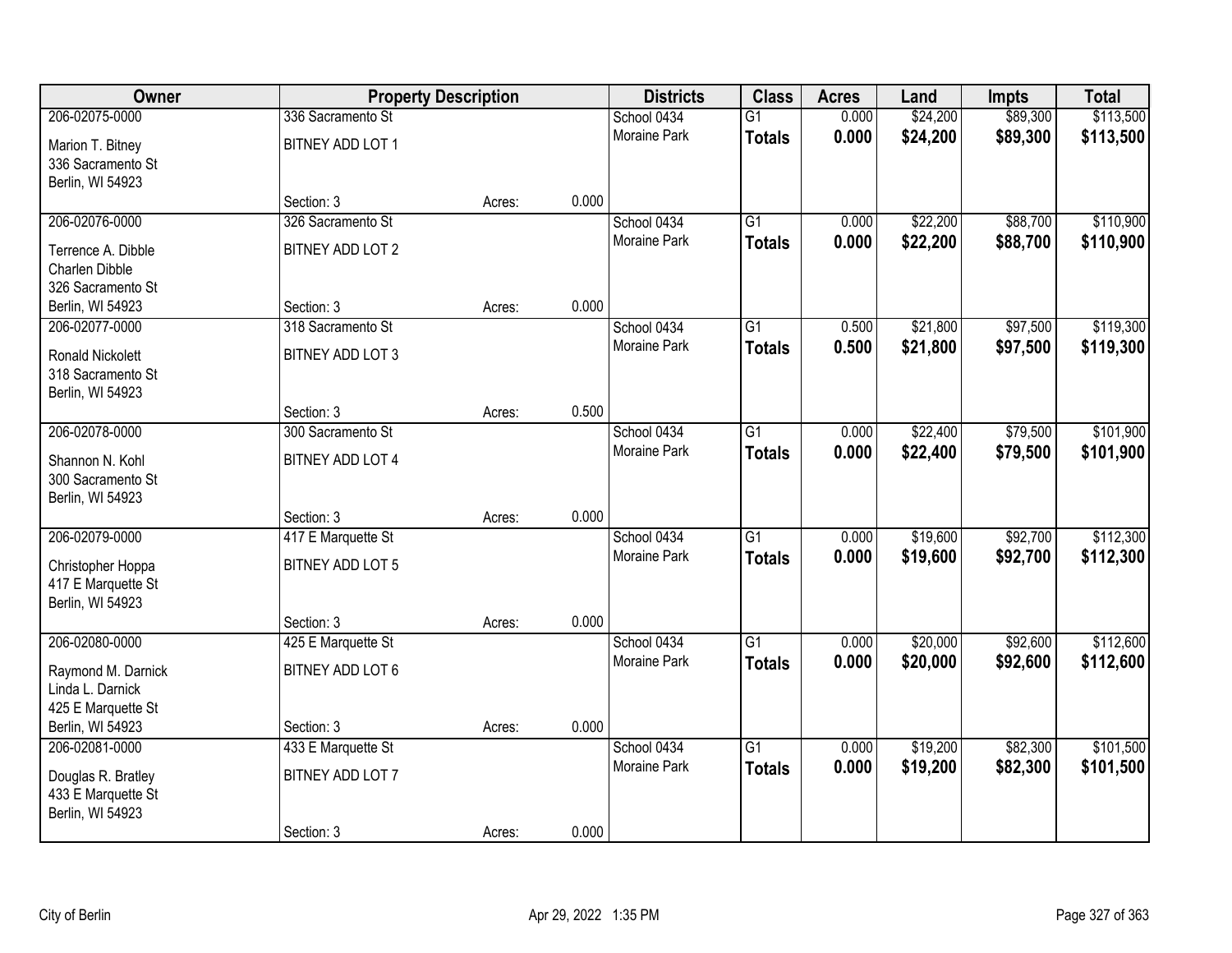| Owner                                |                                            | <b>Property Description</b> |       | <b>Districts</b>    | <b>Class</b>    | <b>Acres</b> | Land     | <b>Impts</b>    | <b>Total</b> |
|--------------------------------------|--------------------------------------------|-----------------------------|-------|---------------------|-----------------|--------------|----------|-----------------|--------------|
| 206-03001-0000                       | 498 Dartford St                            |                             |       | School 0434         | $\overline{G1}$ | 0.000        | \$22,100 | \$91,100        | \$113,200    |
| Scott L. Dutcher                     | VOELTNERS PLAT LOTS 1 & 2                  |                             |       | Moraine Park        | <b>Totals</b>   | 0.000        | \$22,100 | \$91,100        | \$113,200    |
| Amber R. Dutcher                     |                                            |                             |       |                     |                 |              |          |                 |              |
| 498 Dartford St                      |                                            |                             |       |                     |                 |              |          |                 |              |
| Berlin, WI 54923                     | Section: 10                                | Acres:                      | 0.000 |                     |                 |              |          |                 |              |
| 206-03003-0000                       | 521 Pleasant Ct                            |                             |       | School 0434         | $\overline{G1}$ | 0.000        | \$16,500 | \$153,800       | \$170,300    |
| Martin Wenig                         | VOELTNER'S PLAT LOT 3 & THE N1/2 LOT 4     |                             |       | <b>Moraine Park</b> | <b>Totals</b>   | 0.000        | \$16,500 | \$153,800       | \$170,300    |
| Amy Wenig                            |                                            |                             |       |                     |                 |              |          |                 |              |
| 521 Pleasant Ct                      |                                            |                             |       |                     |                 |              |          |                 |              |
| Berlin, WI 54923                     | Section: 10                                | Acres:                      | 0.000 |                     |                 |              |          |                 |              |
| 206-03005-0000                       | 535 Pleasant Ct                            |                             |       | School 0434         | $\overline{G1}$ | 0.000        | \$16,500 | \$135,100       | \$151,600    |
|                                      |                                            |                             |       | Moraine Park        | <b>Totals</b>   | 0.000        | \$16,500 | \$135,100       | \$151,600    |
| Chad A. Raisleger<br>535 Pleasant Ct | VOELTNER'S PLAT LOT 5 & THE S 50' OF LOT 4 |                             |       |                     |                 |              |          |                 |              |
| Berlin, WI 54923                     |                                            |                             |       |                     |                 |              |          |                 |              |
|                                      | Section: 10                                | Acres:                      | 0.000 |                     |                 |              |          |                 |              |
| 206-03006-0000                       | 469 Pleasant Ct                            |                             |       | School 0434         | $\overline{G1}$ | 0.000        | \$16,600 | \$132,700       | \$149,300    |
|                                      |                                            |                             |       | <b>Moraine Park</b> | <b>Totals</b>   | 0.000        | \$16,600 | \$132,700       | \$149,300    |
| Daniel J. Petraszak                  | VOELTNER'S PLAT LOT 6 & N1/2 LOT 7         |                             |       |                     |                 |              |          |                 |              |
| 469 Pleasant Ct<br>Berlin, WI 54923  |                                            |                             |       |                     |                 |              |          |                 |              |
|                                      | Section: 10                                | Acres:                      | 0.000 |                     |                 |              |          |                 |              |
| 206-03008-0000                       |                                            |                             |       | School 0434         | $\overline{G1}$ | 0.000        | \$8,400  | $\overline{50}$ | \$8,400      |
|                                      |                                            |                             |       | Moraine Park        | <b>Totals</b>   | 0.000        | \$8,400  | \$0             | \$8,400      |
| Daniel J. Petraszak                  | VOELTNER'S PLAT LOT 8 & S1/2 LOT 7         |                             |       |                     |                 |              |          |                 |              |
| 469 Pleasant Ct                      |                                            |                             |       |                     |                 |              |          |                 |              |
| Berlin, WI 54923                     | Section: 10                                |                             | 0.000 |                     |                 |              |          |                 |              |
| 206-03009-0000                       | 570 Pleasant Ct                            | Acres:                      |       | School 0434         | $\overline{G1}$ | 0.000        | \$14,100 | \$131,600       | \$145,700    |
|                                      |                                            |                             |       | Moraine Park        | <b>Totals</b>   | 0.000        | \$14,100 | \$131,600       | \$145,700    |
| Dennis E. Munro                      | <b>VOELTNER'S PLAT LOT 9</b>               |                             |       |                     |                 |              |          |                 |              |
| Jane H. Munro                        |                                            |                             |       |                     |                 |              |          |                 |              |
| 570 Pleasant Ct                      |                                            |                             |       |                     |                 |              |          |                 |              |
| Berlin, WI 54923                     | Section: 10                                | Acres:                      | 0.000 |                     |                 |              |          |                 |              |
| 206-03010-0000                       | 556 Pleasant Ct                            |                             |       | School 0434         | $\overline{G1}$ | 0.000        | \$13,400 | \$135,500       | \$148,900    |
| <b>Todd Anthony Hughes</b>           | <b>VOELTNER'S PLAT LOT 10</b>              |                             |       | Moraine Park        | <b>Totals</b>   | 0.000        | \$13,400 | \$135,500       | \$148,900    |
| 556 Pleasant Ct                      |                                            |                             |       |                     |                 |              |          |                 |              |
| Berlin, WI 54923                     |                                            |                             |       |                     |                 |              |          |                 |              |
|                                      | Section: 10                                | Acres:                      | 0.000 |                     |                 |              |          |                 |              |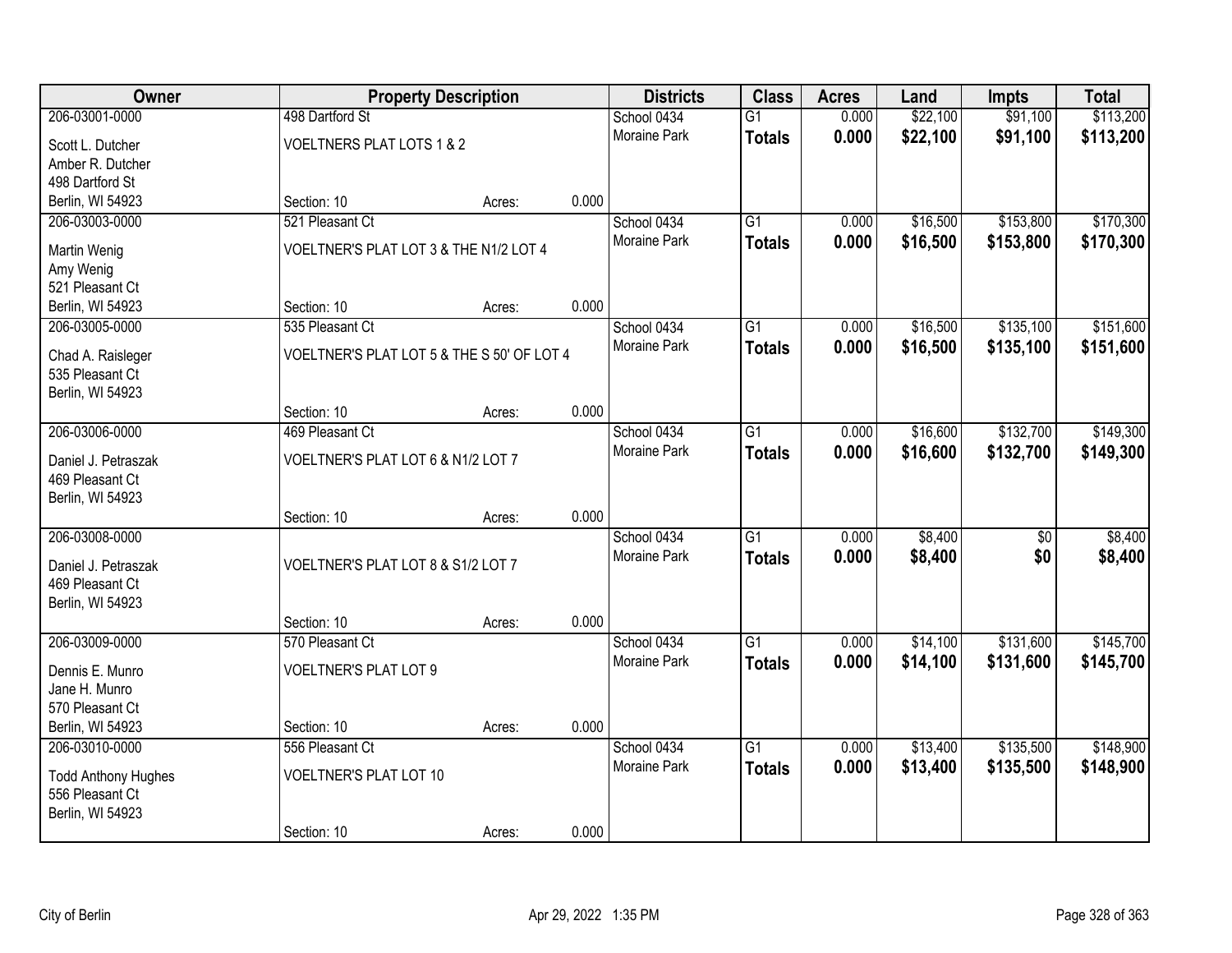| Owner                               |                                                 | <b>Property Description</b> |       | <b>Districts</b> | <b>Class</b>    | <b>Acres</b> | Land     | <b>Impts</b>    | <b>Total</b> |
|-------------------------------------|-------------------------------------------------|-----------------------------|-------|------------------|-----------------|--------------|----------|-----------------|--------------|
| 206-03011-0000                      | 544 Pleasant Ct                                 |                             |       | School 0434      | $\overline{G1}$ | 0.000        | \$14,000 | \$118,300       | \$132,300    |
| David W. Brooks                     | <b>VOELTNER'S PLAT LOT 11</b>                   |                             |       | Moraine Park     | <b>Totals</b>   | 0.000        | \$14,000 | \$118,300       | \$132,300    |
| Regina R. Brooks                    |                                                 |                             |       |                  |                 |              |          |                 |              |
| 544 Pleasant Ct                     |                                                 |                             |       |                  |                 |              |          |                 |              |
| Berlin, WI 54923                    | Section: 10                                     | Acres:                      | 0.000 |                  |                 |              |          |                 |              |
| 206-03012-0000                      | 530 Pleasant Ct                                 |                             |       | School 0434      | $\overline{G1}$ | 0.000        | \$14,100 | \$111,700       | \$125,800    |
| Peter J. Astrach                    | <b>VOELTNER'S PLAT LOT 12</b>                   |                             |       | Moraine Park     | <b>Totals</b>   | 0.000        | \$14,100 | \$111,700       | \$125,800    |
| Lori J. Astrach                     |                                                 |                             |       |                  |                 |              |          |                 |              |
| 530 Pleasant Ct                     |                                                 |                             |       |                  |                 |              |          |                 |              |
| Berlin, WI 54923                    | Section: 10                                     | Acres:                      | 0.000 |                  |                 |              |          |                 |              |
| 206-03013-0000                      | 516 Pleasant Ct                                 |                             |       | School 0434      | G1              | 0.000        | \$13,700 | \$128,400       | \$142,100    |
|                                     |                                                 |                             |       | Moraine Park     | <b>Totals</b>   | 0.000        | \$13,700 | \$128,400       | \$142,100    |
| Jacob M. Bartol                     | <b>VOELTNER'S PLAT LOT 13</b>                   |                             |       |                  |                 |              |          |                 |              |
| 516 Pleasant Ct<br>Berlin, WI 54923 |                                                 |                             |       |                  |                 |              |          |                 |              |
|                                     | Section: 10                                     | Acres:                      | 0.000 |                  |                 |              |          |                 |              |
| 206-03014-0000                      | 500 Pleasant Ct                                 |                             |       | School 0434      | G1              | 0.000        | \$13,800 | \$120,400       | \$134,200    |
|                                     |                                                 |                             |       | Moraine Park     | <b>Totals</b>   | 0.000        | \$13,800 | \$120,400       | \$134,200    |
| James D. Hembree                    | <b>VOELTNER'S PLAT LOT 14</b>                   |                             |       |                  |                 |              |          |                 |              |
| 500 Pleasant Ct                     |                                                 |                             |       |                  |                 |              |          |                 |              |
| Berlin, WI 54923                    |                                                 |                             |       |                  |                 |              |          |                 |              |
|                                     | Section: 10                                     | Acres:                      | 0.000 |                  |                 |              |          |                 |              |
| 206-03025-0000                      | 389 N Industrial Park Rd                        |                             |       | School 0434      | $\overline{G2}$ | 1.027        | \$9,200  | \$168,700       | \$177,900    |
| M&H Commercial Properties LLC       | BERLIN INDUSTRIAL PARK THAT PART LOT 1,         |                             |       | Moraine Park     | <b>Totals</b>   | 1.027        | \$9,200  | \$168,700       | \$177,900    |
| 544 Pleasant Ct                     | CERTIFIED SURVEY MAP 999 LYING SW OF LN COM     |                             |       |                  |                 |              |          |                 |              |
| Berlin, WI 54923                    | 290' N17*E OF SW COR LOT 1; S 45*E TO SE LN SD  |                             |       |                  |                 |              |          |                 |              |
|                                     | Section: 10                                     | Acres:                      | 1.027 |                  |                 |              |          |                 |              |
| 206-03025-0100                      | 379 N Industrial Park Rd                        |                             |       | School 0434      | $\overline{G2}$ | 0.650        | \$8,400  | \$63,100        | \$71,500     |
| Jeffrey J. Wasniak                  | BERLIN INDUSTRIAL PARK ALL LOT 1 SW OF A LINE   |                             |       | Moraine Park     | <b>Totals</b>   | 0.650        | \$8,400  | \$63,100        | \$71,500     |
| Sophie M. Wasniak                   | COM 100' N17*E OF SW COR LOT 1; S 45*E TO SE LN |                             |       |                  |                 |              |          |                 |              |
| 165 Smith St                        | LOT 1 CERTIFIED SURVEY MAP 999                  |                             |       |                  |                 |              |          |                 |              |
| Berlin, WI 54923                    | Section: 10                                     | Acres:                      | 0.650 |                  |                 |              |          |                 |              |
| 206-03025-0200                      | County Rd F                                     |                             |       | School 0434      | $\overline{G2}$ | 0.735        | \$6,800  | $\overline{50}$ | \$6,800      |
| M&H Commercial Properties LLC       | BERLIN INDUSTRIAL PARK LOT 1 OF CERTIFIED       |                             |       | Moraine Park     | <b>Totals</b>   | 0.735        | \$6,800  | \$0             | \$6,800      |
| 544 Pleasant Ct                     | SURVEY MAP 999 V4; EXC THE SW 290' (M/L)        |                             |       |                  |                 |              |          |                 |              |
| Berlin, WI 54923                    |                                                 |                             |       |                  |                 |              |          |                 |              |
|                                     | Section: 10                                     | Acres:                      | 0.735 |                  |                 |              |          |                 |              |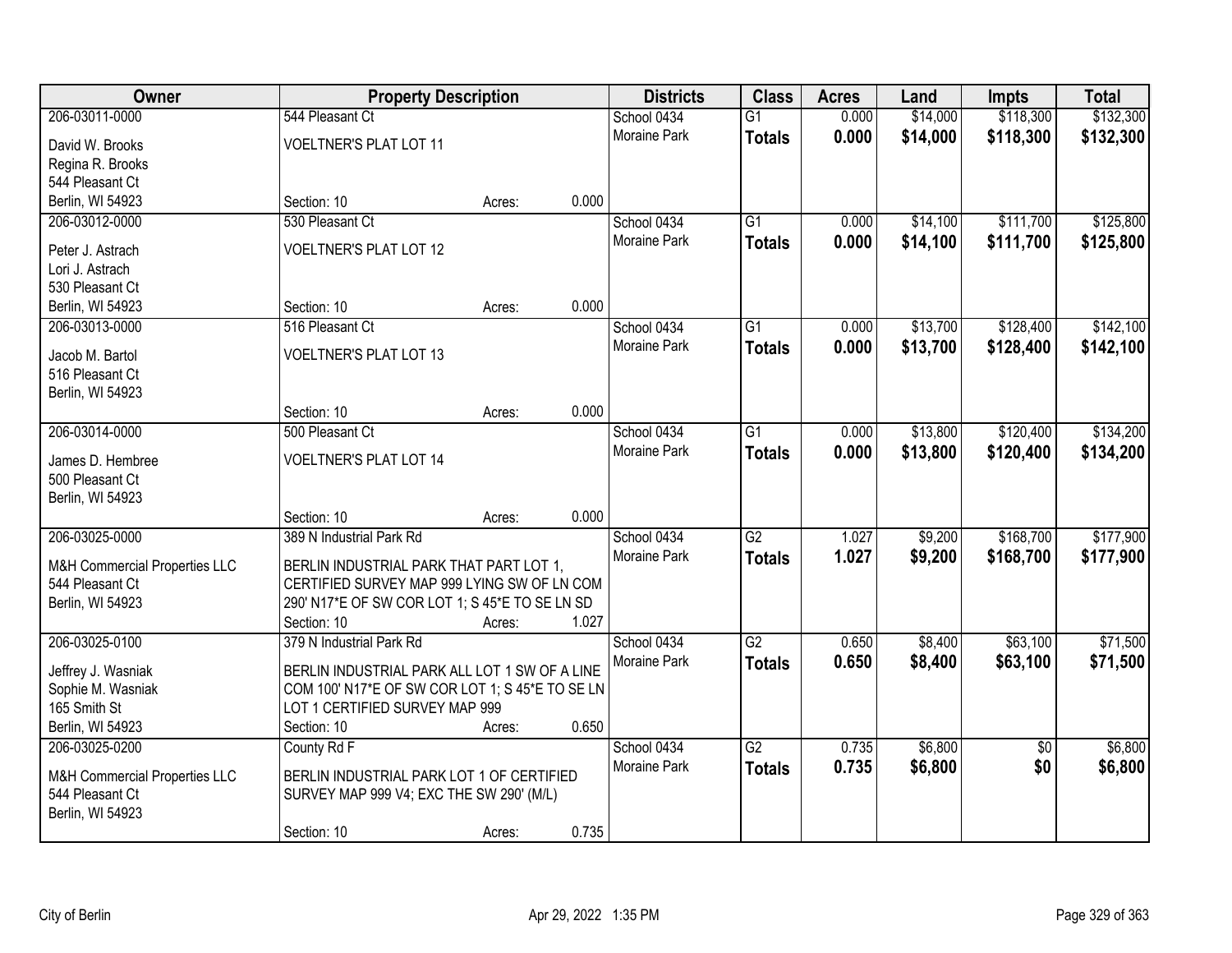| Owner                          |                                                  | <b>Property Description</b> |       | <b>Districts</b>            | <b>Class</b>    | <b>Acres</b> | Land     | <b>Impts</b>    | <b>Total</b>  |
|--------------------------------|--------------------------------------------------|-----------------------------|-------|-----------------------------|-----------------|--------------|----------|-----------------|---------------|
| 206-03026-0000                 | 435 N Industrial Park Rd                         |                             |       | School 0434                 | $\overline{G2}$ | 3.231        | \$21,700 | \$321,800       | \$343,500     |
| Lydeo IV, LLC                  | BERLIN INDUSTRIAL PARK LOT 2 OF CERTIFIED        |                             |       | Moraine Park                | <b>Totals</b>   | 3.231        | \$21,700 | \$321,800       | \$343,500     |
| 575 Commercial Ave             | SURVEY MAP 999, V4; ALSO COM NE COR LOT 2:       |                             |       |                             |                 |              |          |                 |               |
| Green Lake, WI 54941           | N85*E 150'; S04*E 440'; S85*W 150'; N04*W TO BEG |                             |       |                             |                 |              |          |                 |               |
|                                | Section: 10                                      | Acres:                      | 3.231 |                             |                 |              |          |                 |               |
| 206-03027-0000                 | 396 Ripon Rd                                     |                             |       | School 0434                 | G2              | 1.110        | \$9,700  | \$79,500        | \$89,200      |
| Hibbert Properties, LLC        | LOT 1 CERTIFIED SURVEY MAP 2970 V15              |                             |       | <b>Moraine Park</b>         | <b>Totals</b>   | 1.110        | \$9,700  | \$79,500        | \$89,200      |
| 1940 Georgia St                |                                                  |                             |       |                             |                 |              |          |                 |               |
| Oshkosh, WI 54902              |                                                  |                             |       |                             |                 |              |          |                 |               |
|                                | Section: 10                                      | Acres:                      | 1.110 |                             |                 |              |          |                 |               |
| 206-03027-0100                 | 444 N Industrial Park Rd                         |                             |       | School 0434                 | $\overline{G2}$ | 1.050        | \$9,300  | \$23,900        | \$33,200      |
|                                |                                                  |                             |       | Moraine Park                | <b>Totals</b>   | 1.050        | \$9,300  | \$23,900        | \$33,200      |
| B & G Properties of Berlin LLC | LOT 2 CERTIFIED SURVEY MAP 2970 V15              |                             |       |                             |                 |              |          |                 |               |
| 2532 Fond Du Lac Rd            |                                                  |                             |       |                             |                 |              |          |                 |               |
| Oshkosh, WI 54902-7219         |                                                  |                             | 1.050 |                             |                 |              |          |                 |               |
| 206-03027-0300                 | Section: 10                                      | Acres:                      |       |                             | $\overline{G2}$ | 0.530        | \$8,400  |                 | \$14,700      |
|                                |                                                  |                             |       | School 0434<br>Moraine Park |                 |              |          | \$6,300         |               |
| B & G Properties of Berlin LLC | LOT 3 CERTIFIED SURVEY MAP 2970 V15              |                             |       |                             | <b>Totals</b>   | 0.530        | \$8,400  | \$6,300         | \$14,700      |
| 2532 Fond Du Lac Rd            |                                                  |                             |       |                             |                 |              |          |                 |               |
| Oshkosh, WI 54902-7219         |                                                  |                             |       |                             |                 |              |          |                 |               |
|                                | Section: 10                                      | Acres:                      | 0.530 |                             |                 |              |          |                 |               |
| 206-03027-0400                 |                                                  |                             |       | School 0434                 | $\overline{G2}$ | 0.530        | \$8,400  | $\overline{50}$ | \$8,400       |
| B & G Properties of Berlin LLC | LOT 4 CERTIFIED SURVEY MAP 2970 V15              |                             |       | Moraine Park                | <b>Totals</b>   | 0.530        | \$8,400  | \$0             | \$8,400       |
| 2532 Fond Du Lac Rd            |                                                  |                             |       |                             |                 |              |          |                 |               |
| Oshkosh, WI 54902-7219         |                                                  |                             |       |                             |                 |              |          |                 |               |
|                                | Section: 10                                      | Acres:                      | 0.530 |                             |                 |              |          |                 |               |
| 206-03028-0100                 | 478 S Industrial Park Rd                         |                             |       | School 0434                 | $\overline{G3}$ | 6.612        | \$0      | $\sqrt{6}$      | $\frac{1}{6}$ |
| <b>Mustard Acres LLC</b>       | BERLIN INDUSTRIAL PARK LOT 2 CERTIFIED           |                             |       | Moraine Park                | <b>Totals</b>   | 6.612        | \$0      | \$0             | \$0           |
| PO Box 190                     | SURVEY MAP 1360 V5 & LOT 1 CERTIFIED SURVEY      |                             |       |                             |                 |              |          |                 |               |
| Berlin, WI 54923               | MAP 1741 V7 & LOT 1 CERTIFIED SURVEY MAP 1801    |                             |       |                             |                 |              |          |                 |               |
|                                | Section: 10                                      | Acres:                      | 6.612 |                             |                 |              |          |                 |               |
| 206-03029-0000                 |                                                  |                             |       | School 0434                 | $\overline{G2}$ | 0.581        | \$2,100  | $\overline{50}$ | \$2,100       |
|                                |                                                  |                             |       | Moraine Park                | <b>Totals</b>   | 0.581        | \$2,100  | \$0             | \$2,100       |
| <b>Mustard Acres</b>           | BERLIN INDUSTRIAL PARK LOT 1 OF CERTIFIED        |                             |       |                             |                 |              |          |                 |               |
| 478 Industrial Park Rd         | SURVEY MAP 1360 V5                               |                             |       |                             |                 |              |          |                 |               |
| Berlin, WI 54923               | Section: 10                                      |                             | 0.581 |                             |                 |              |          |                 |               |
|                                |                                                  | Acres:                      |       |                             |                 |              |          |                 |               |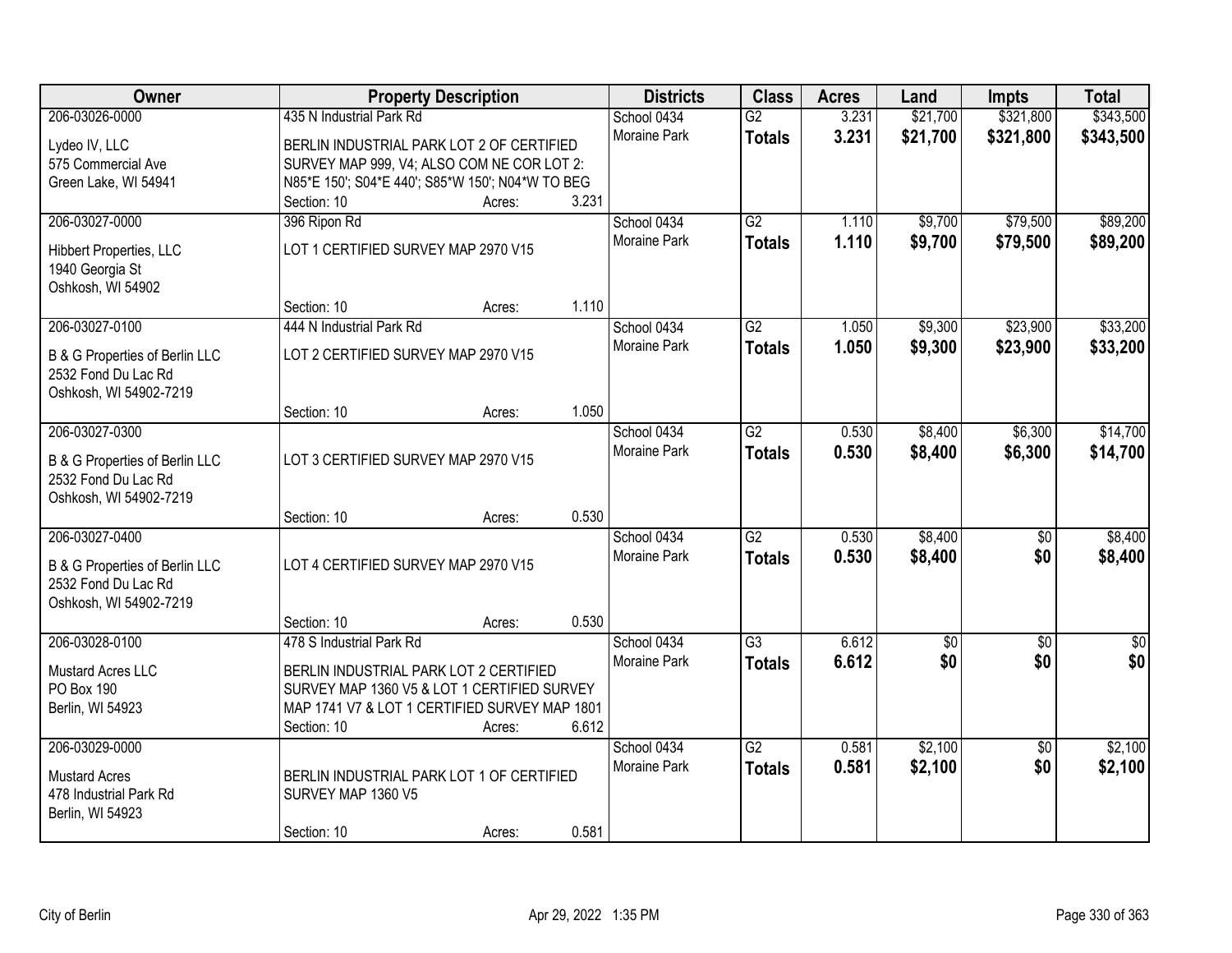| <b>Owner</b>                                                             |                                                                                                                                                       | <b>Property Description</b> |       | <b>Districts</b>    | <b>Class</b>    | <b>Acres</b> | Land            | <b>Impts</b>    | <b>Total</b>    |
|--------------------------------------------------------------------------|-------------------------------------------------------------------------------------------------------------------------------------------------------|-----------------------------|-------|---------------------|-----------------|--------------|-----------------|-----------------|-----------------|
| 206-03031-0000                                                           | 433 S Industrial Park Rd                                                                                                                              |                             |       | School 0434         | $\overline{G3}$ | 2.550        | $\overline{60}$ | $\overline{50}$ | \$0             |
| Gkm2 Berlin LLC<br>PO Box 370<br>Waterford, WI 53185                     | BERLIN INDUSTRIAL PARK LOT 1 CERTIFIED<br>SURVEY MAP 1767 V7 SEC 10                                                                                   |                             |       | Moraine Park        | <b>Totals</b>   | 2.550        | \$0             | \$0             | \$0             |
|                                                                          | Section: 10                                                                                                                                           | Acres:                      | 2.550 |                     |                 |              |                 |                 |                 |
| 206-03032-0000                                                           | 479 S Industrial Park Rd                                                                                                                              |                             |       | School 0434         | $\overline{G3}$ | 1.515        | \$0             | $\overline{50}$ | \$0             |
| Mustard Acres II, LLC<br><b>PO Box 190</b><br>Berlin, WI 54923           | BERLIN INDUSTRIAL PARK LOT 2 CERTIFIED<br>SURVEY MAP 1767 V7 SEC 10                                                                                   |                             |       | Moraine Park        | <b>Totals</b>   | 1.515        | \$0             | \$0             | \$0             |
|                                                                          | Section: 10                                                                                                                                           | Acres:                      | 1.515 |                     |                 |              |                 |                 |                 |
| 206-03034-0000                                                           |                                                                                                                                                       |                             |       | School 0434         | $\overline{G2}$ | 1.232        | \$5,300         | \$75,600        | \$80,900        |
| Lydeo IV, LLC<br>575 Commercial Ave<br>Green Lake, WI 54941              | BERLIN INDUSTRIAL PARK LOT 1 CERTIFIED<br>SURVEY MAP 1800 V8                                                                                          |                             |       | Moraine Park        | <b>Totals</b>   | 1.232        | \$5,300         | \$75,600        | \$80,900        |
|                                                                          | Section: 10                                                                                                                                           | Acres:                      | 1.232 |                     |                 |              |                 |                 |                 |
| 206-03035-0000                                                           |                                                                                                                                                       |                             |       | School 0434         | $\overline{G2}$ | 1.768        | \$7,000         | $\sqrt[6]{}$    | \$7,000         |
| Lydeo IV, LLC<br>575 Commercial Ave<br>Green Lake, WI 54941              | BERLIN INDUSTRIAL PARK LOT 2 CERTIFIED<br>SURVEY MAP 1800 V8                                                                                          |                             |       | <b>Moraine Park</b> | <b>Totals</b>   | 1.768        | \$7,000         | \$0             | \$7,000         |
|                                                                          | Section: 10                                                                                                                                           | Acres:                      | 1.768 |                     |                 |              |                 |                 |                 |
| 206-03036-0000                                                           | 480 N Industrial Park Rd                                                                                                                              |                             |       | School 0434         | $\overline{G3}$ | 1.968        | $\overline{50}$ | $\overline{50}$ | $\overline{50}$ |
| Ccb Real Estate, LLC                                                     | BERLIN INDUSTRIAL PARK LOT 1 CERTIFIED                                                                                                                |                             |       | Moraine Park        | <b>Totals</b>   | 1.968        | \$0             | \$0             | \$0             |
| PO Box 122                                                               | SURVEY MAP 1814 V8 & COM NE COR LOT 2 CSM                                                                                                             |                             |       |                     |                 |              |                 |                 |                 |
| Princeton, WI 54968                                                      | 1767; THENCE N 250' TO S'LY ROW N INDUSTRIAL                                                                                                          |                             |       |                     |                 |              |                 |                 |                 |
|                                                                          | Section: 10                                                                                                                                           | Acres:                      | 1.968 |                     |                 |              |                 |                 |                 |
| 206-03037-0100                                                           | 540 N Industrial Park Rd                                                                                                                              |                             |       | School 0434         | $\overline{G3}$ | 4.300        | $\overline{60}$ | $\overline{50}$ | $\sqrt{30}$     |
| Witmer Wood Products LLC<br>540 N Industrial Park Rd<br>Berlin, WI 54923 | BERLIN INDUSTRIAL PARK LOT 1 CERTIFIED<br>SURVEY MAP 1818 V8 LOT 1 CERTIFIED SURVEY<br>MAP 1938 V8 & OUTLOT 1 CERTIFIED SURVEY MAP<br>Section: 10     | Acres:                      | 4.300 | Moraine Park        | <b>Totals</b>   | 4.300        | \$0             | \$0             | \$0             |
| 206-03037-0200                                                           |                                                                                                                                                       |                             |       | School 0434         | $\overline{X4}$ | 2.000        | \$0             | $\overline{30}$ | $\overline{50}$ |
| <b>Berlin Conservation Club</b><br>PO Box 303<br>Berlin, WI 54923        | BEING PART OF LOT 1 CERTIFIED SURVEY MAP<br>1818 & PART OF OUTLOT 1 CERTIFIED SURVEY MAP<br>2133 DESC AS FOLLOWS: BEG AT NE COR L1 CSM<br>Section: 10 | Acres:                      | 2.000 | Moraine Park        | <b>Totals</b>   | 2.000        | \$0             | \$0             | \$0             |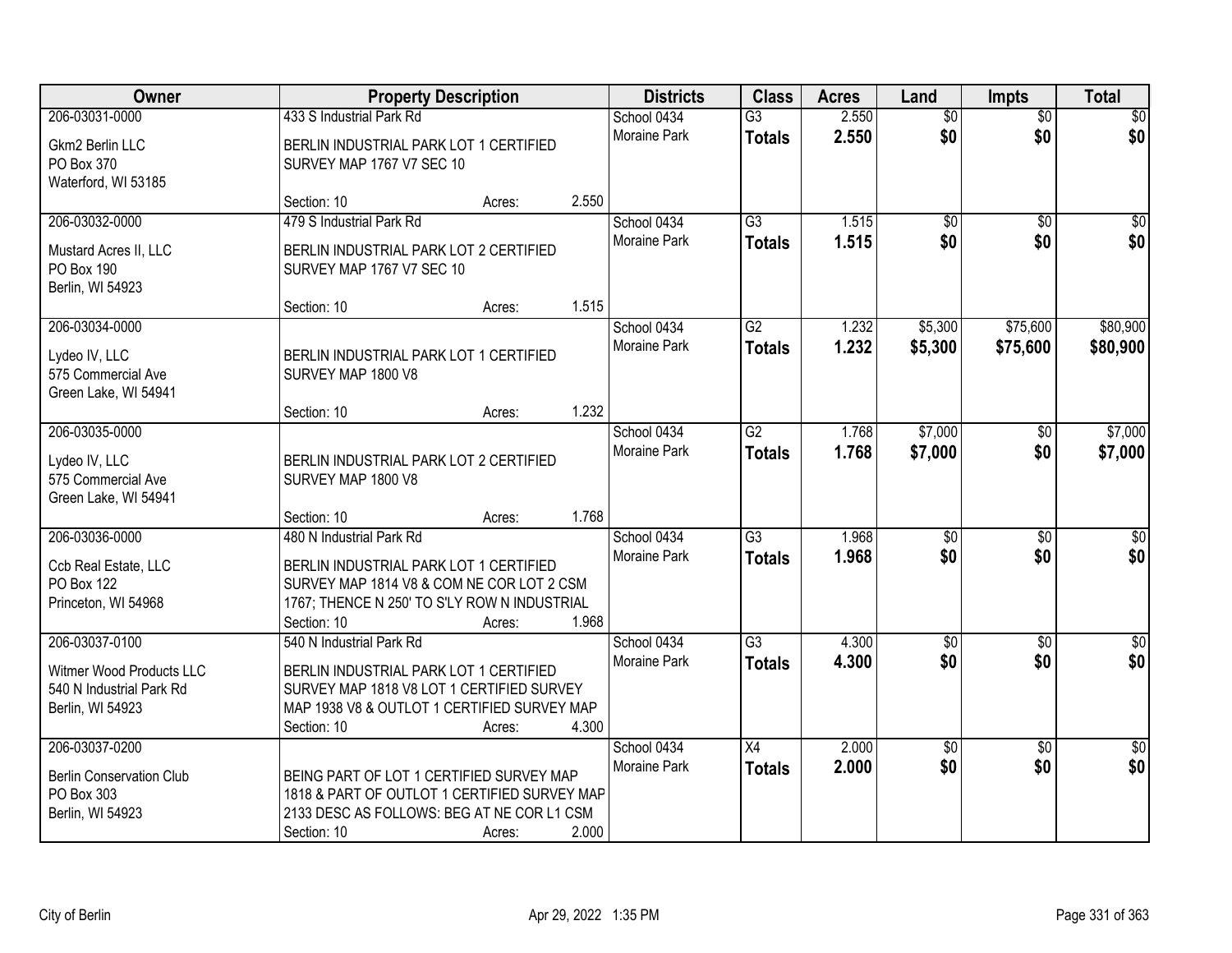| Owner                                                                                       |                                                                                                | <b>Property Description</b> |        | <b>Districts</b>                   | <b>Class</b>                     | <b>Acres</b> | Land                              | Impts                      | <b>Total</b>               |
|---------------------------------------------------------------------------------------------|------------------------------------------------------------------------------------------------|-----------------------------|--------|------------------------------------|----------------------------------|--------------|-----------------------------------|----------------------------|----------------------------|
| 206-03038-0000                                                                              | 546 S Industrial Park Rd                                                                       |                             |        | School 0434                        | $\overline{G3}$                  | 9.220        | $\overline{60}$                   | $\overline{50}$            | \$0                        |
| Berlin Holdings LLC<br>600 S Jefferson St Po Box 370<br>Waterford, WI 53185                 | BERLIN INDUSTRIAL PARK LOT 1 CERTIFIED<br>SURVEY MAP 1980 V8                                   |                             |        | Moraine Park                       | <b>Totals</b>                    | 9.220        | \$0                               | \$0                        | \$0                        |
|                                                                                             | Section: 10                                                                                    | Acres:                      | 9.220  |                                    |                                  |              |                                   |                            |                            |
| 206-03039-0000                                                                              | 528 S Industrial Park Rd                                                                       |                             |        | School 0434                        | $\overline{G3}$                  | 5.030        | \$0                               | $\overline{50}$            | \$0                        |
| Mustard Acres II LLC<br>478 Industrial Park Rd<br>Berlin, WI 54923                          | BERLIN INDUSTRIAL PARK LOTS 1 & 2 CERTIFIED<br>SURVEY MAP 2011 V9                              |                             |        | <b>Moraine Park</b>                | <b>Totals</b>                    | 5.030        | \$0                               | \$0                        | \$0                        |
|                                                                                             | Section: 10                                                                                    | Acres:                      | 5.030  |                                    |                                  |              |                                   |                            |                            |
| 206-03041-0000                                                                              | N Industrial Park Rd                                                                           |                             |        | School 0434                        | $\overline{X4}$                  | 1.515        | \$0                               | $\overline{50}$            | $\sqrt{50}$                |
| City Of Berlin<br>108 N Capron St<br>Berlin, WI 54923                                       | BERLIN INDUSTRIAL PARK LOT 1 CERTIFIED<br>SURVEY MAP 2133 V9 (RES PART LOT 1 CSM 2130)         |                             |        | Moraine Park                       | <b>Totals</b>                    | 1.515        | \$0                               | \$0                        | \$0                        |
|                                                                                             | Section: 10                                                                                    | Acres:                      | 1.515  |                                    |                                  |              |                                   |                            |                            |
| 206-03042-0000                                                                              | 517 N Industrial Park Rd                                                                       |                             |        | School 0434                        | $\overline{G2}$                  | 1.515        | \$12,300                          | \$48,800                   | \$61,100                   |
| Ronald J. Haase<br>543 Ann Ct<br>Berlin, WI 54923                                           | BERLIN INDUSTRIAL PARK LOT 2 CERTIFIED<br>SURVEY MAP 2133 V9 (RES PART LOTS 1 & 2 CSM<br>2130) |                             |        | <b>Moraine Park</b>                | <b>Totals</b>                    | 1.515        | \$12,300                          | \$48,800                   | \$61,100                   |
|                                                                                             | Section: 10                                                                                    | Acres:                      | 1.515  |                                    |                                  |              |                                   |                            |                            |
| 206-03052-0000<br>Wal-Mart Stores Inc<br>Attn: Property Tax Department<br>PO Box 8050ms0555 | 861 County Rd F<br>LOT 1 CERTIFIED SURVEY MAP 3328 V18 SUBJ TO<br>ESMT DESC IN DOC #384875     |                             |        | School 0434<br><b>Moraine Park</b> | $\overline{G2}$<br><b>Totals</b> | 17.827       | \$1,069,600<br>17.827 \$1,069,600 | \$6,190,400<br>\$6,190,400 | \$7,260,000<br>\$7,260,000 |
| Bentonville, AR 72716-8050                                                                  | Section: 5                                                                                     | Acres:                      | 17.827 |                                    |                                  |              |                                   |                            |                            |
| 206-03053-0000                                                                              | 861 County Rd F                                                                                |                             |        | School 0434                        | $\overline{G2}$                  | 1.106        | \$110,600                         | $\sqrt{6}$                 | \$110,600                  |
| Agnesian Healthcare Inc<br>430 E Division St<br>Fond Du Lac, WI 54935                       | LOT 2 CERTIFIED SURVEY MAP 3328 V18<br>TOGETHER WITH ESMT DESC IN DOC #384875                  |                             |        | Moraine Park                       | <b>Totals</b>                    | 1.106        | \$110,600                         | \$0                        | \$110,600                  |
|                                                                                             | Section: 5                                                                                     | Acres:                      | 1.106  |                                    |                                  |              |                                   |                            |                            |
| 206-03054-0000                                                                              | 861 County Rd F                                                                                |                             |        | School 0434                        | $\overline{G2}$                  | 1.391        | \$139,100                         | $\overline{50}$            | \$139,100                  |
| Agnesian Healthcare Inc<br>430 E Division St<br>Fond Du Lac, WI 54935                       | LOT 3 CERTIFIED SURVEY MAP 3328 V18<br>TOGETHER WITH ESMT DESC IN DOC #384875                  |                             |        | <b>Moraine Park</b>                | <b>Totals</b>                    | 1.391        | \$139,100                         | \$0                        | \$139,100                  |
|                                                                                             | Section: 5                                                                                     | Acres:                      | 1.391  |                                    |                                  |              |                                   |                            |                            |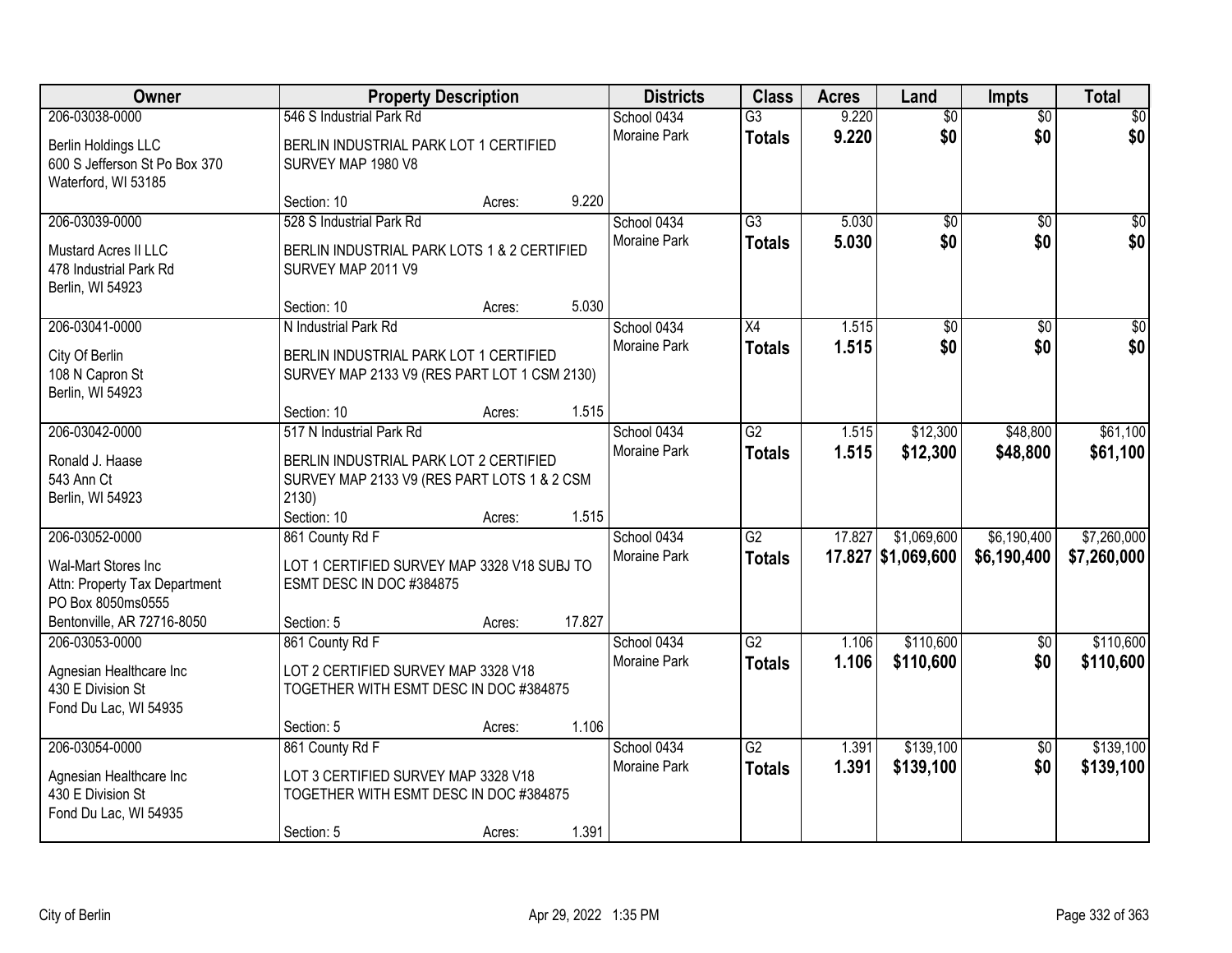| Owner                                                |                                                   | <b>Property Description</b> |        | <b>Districts</b>    | <b>Class</b>    | <b>Acres</b> | Land            | <b>Impts</b>    | <b>Total</b>    |
|------------------------------------------------------|---------------------------------------------------|-----------------------------|--------|---------------------|-----------------|--------------|-----------------|-----------------|-----------------|
| 206-03055-0000                                       | 845 County Rd F                                   |                             |        | School 0434         | $\overline{G2}$ | 2.776        | \$277,600       | \$518,800       | \$796,400       |
| O'Reilly Automotive Stores Inc<br>c/o Ryan LLC #4797 | LOT 4 CERTIFIED SURVEY MAP 3328 V18               |                             |        | Moraine Park        | <b>Totals</b>   | 2.776        | \$277,600       | \$518,800       | \$796,400       |
| PO Box 9167                                          |                                                   |                             |        |                     |                 |              |                 |                 |                 |
| Springfield, MO 65801-9167                           | Section: 5                                        | Acres:                      | 2.776  |                     |                 |              |                 |                 |                 |
| 206-03101-0000                                       |                                                   |                             |        | School 0434         | $\overline{X4}$ | 22.238       | $\overline{50}$ | $\overline{50}$ | $\sqrt{50}$     |
| City Of Berlin                                       | COM 445.5' S OF W1/4 COR SEC 11; THENCE E         |                             |        | <b>Moraine Park</b> | <b>Totals</b>   | 22.238       | \$0             | \$0             | \$0             |
| 108 N Capron St                                      | 400.96' TO E LN SW1/4 NW1/4; S 365.13' TO NE COR; |                             |        |                     |                 |              |                 |                 |                 |
| Berlin, WI 54923                                     | S 844.8'; W 1328.97' TO W LN; N 435.6' TO POB.    |                             |        |                     |                 |              |                 |                 |                 |
|                                                      | Section: 11                                       | Acres:                      | 22.238 |                     |                 |              |                 |                 |                 |
| 206-03101-0100                                       |                                                   |                             |        | School 0434         | X4              | 7.017        | \$0             | \$0             | $\overline{30}$ |
| <b>Berlin Conservation Club</b>                      | COM 400.96' E OF W1/4 COR SEC 11; THENCE N        |                             |        | Moraine Park        | <b>Totals</b>   | 7.017        | \$0             | \$0             | \$0             |
| PO Box 303                                           | 292.51' TO S'LY R/O/W VAC R/R; N85*E 932.06'; S   |                             |        |                     |                 |              |                 |                 |                 |
| Berlin, WI 54923                                     | 365.13'; N89*W TO POB                             |                             |        |                     |                 |              |                 |                 |                 |
|                                                      | Section: 11                                       | Acres:                      | 7.017  |                     |                 |              |                 |                 |                 |
| 206-03102-0000                                       | 822 Broadway                                      |                             |        | School 0434         | $\overline{G2}$ | 4.010        | \$240,600       | \$1,861,700     | \$2,102,300     |
|                                                      | LOT 1 CERTIFIED SURVEY MAP 1838 V8 EXC S 1.6'     |                             |        | <b>Moraine Park</b> | <b>Totals</b>   | 4.010        | \$240,600       | \$1,861,700     | \$2,102,300     |
| Maldwin Properties LLC<br>1247 Snowdon Dr            | THEREOF SEC 8                                     |                             |        |                     |                 |              |                 |                 |                 |
| Oshkosh, WI 54904                                    |                                                   |                             |        |                     |                 |              |                 |                 |                 |
|                                                      | Section: 8                                        | Acres:                      | 4.010  |                     |                 |              |                 |                 |                 |
| 206-03104-0000                                       | S Hunter St                                       |                             |        | School 0434         | $\overline{G5}$ | 0.750        | \$1,800         | \$0             | \$1,800         |
|                                                      | LOT 3 CERTIFIED SURVEY MAP 1838 V8 SEC 8          |                             |        | <b>Moraine Park</b> | <b>Totals</b>   | 0.750        | \$1,800         | \$0             | \$1,800         |
| Michael J. Eagen<br>W1555 County Rd V                |                                                   |                             |        |                     |                 |              |                 |                 |                 |
| Berlin, WI 54923                                     |                                                   |                             |        |                     |                 |              |                 |                 |                 |
|                                                      | Section: 8                                        | Acres:                      | 0.750  |                     |                 |              |                 |                 |                 |
| 206-03200-0000                                       | 475 Maple Ridge Rd                                |                             |        | School 0434         | $\overline{G1}$ | 0.391        | \$27,000        | \$148,900       | \$175,900       |
|                                                      | MAPLE RIDGE FARM LOT 3 & OUTLOT 3 CSM             |                             |        | Moraine Park        | <b>Totals</b>   | 0.391        | \$27,000        | \$148,900       | \$175,900       |
| Karissa Lynn Dahnke<br>475 Maple Ridge Rd            | 2736V13                                           |                             |        |                     |                 |              |                 |                 |                 |
| Berlin, WI 54923                                     |                                                   |                             |        |                     |                 |              |                 |                 |                 |
|                                                      | Section: 3                                        | Acres:                      | 0.391  |                     |                 |              |                 |                 |                 |
| 206-03201-0000                                       | 477 Maple Ridge Rd                                |                             |        | School 0434         | $\overline{G1}$ | 0.554        | \$31,700        | \$122,300       | \$154,000       |
|                                                      |                                                   |                             |        | <b>Moraine Park</b> | <b>Totals</b>   | 0.554        | \$31,700        | \$122,300       | \$154,000       |
| Richard M. Hernandez<br>477 Maple Ridge Rd           | MAPLE RIDGE FARM LOT 4 & OUTLOT 2 CSM<br>2736V13  |                             |        |                     |                 |              |                 |                 |                 |
| Berlin, WI 54923                                     |                                                   |                             |        |                     |                 |              |                 |                 |                 |
|                                                      | Section: 3                                        | Acres:                      | 0.554  |                     |                 |              |                 |                 |                 |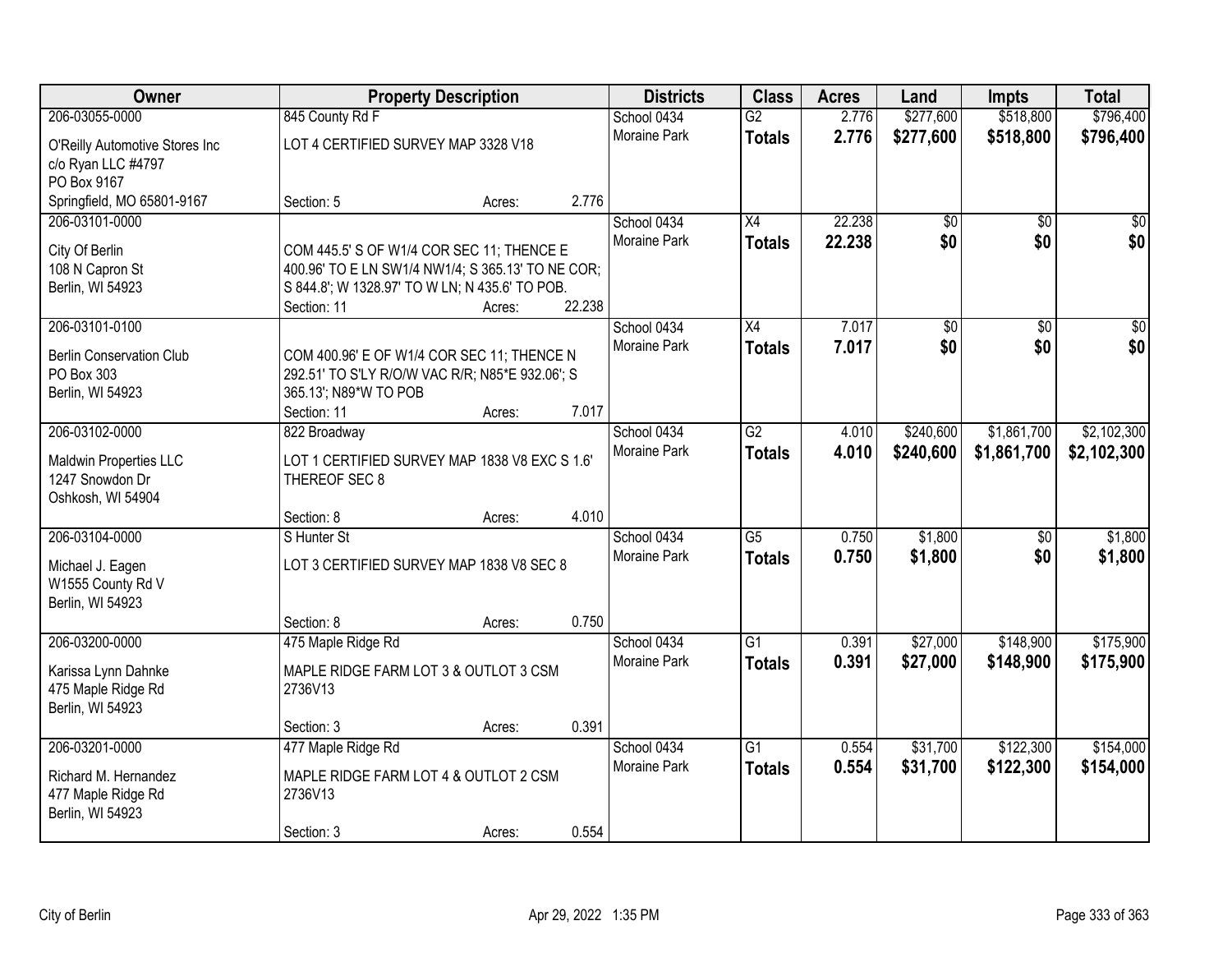| Owner                                  |                                                             | <b>Property Description</b> |       | <b>Districts</b>            | <b>Class</b>                     | <b>Acres</b>   | Land                 | <b>Impts</b>           | <b>Total</b>           |
|----------------------------------------|-------------------------------------------------------------|-----------------------------|-------|-----------------------------|----------------------------------|----------------|----------------------|------------------------|------------------------|
| 206-03203-0000<br>Leo J. Sances        | 488 Maple Ridge Rd<br>MAPLE RIDGE FARM LOT 6 & OUTLOT 1 CSM |                             |       | School 0434<br>Moraine Park | $\overline{G1}$<br><b>Totals</b> | 0.337<br>0.337 | \$23,800<br>\$23,800 | \$121,300<br>\$121,300 | \$145,100<br>\$145,100 |
| 488 Maple Ridge Rd<br>Berlin, WI 54923 | 2736V13                                                     |                             |       |                             |                                  |                |                      |                        |                        |
|                                        | Section: 3                                                  | Acres:                      | 0.337 |                             |                                  |                |                      |                        |                        |
| 206-03205-0000                         | 500 Maple Ridge Rd                                          |                             |       | School 0434                 | $\overline{G1}$                  | 0.775          | \$33,100             | \$158,200              | \$191,300              |
| Jody S. Heil                           | LOT 1 CERTIFIED SURVEY MAP 2737 V13                         |                             |       | <b>Moraine Park</b>         | <b>Totals</b>                    | 0.775          | \$33,100             | \$158,200              | \$191,300              |
| Laura A. Heil                          |                                                             |                             |       |                             |                                  |                |                      |                        |                        |
| 201 E Noyes St                         |                                                             |                             |       |                             |                                  |                |                      |                        |                        |
| Berlin, WI 54923                       | Section: 3                                                  | Acres:                      | 0.775 |                             |                                  |                |                      |                        |                        |
| 206-03207-0000                         | 512 Maple Ridge Rd                                          |                             |       | School 0434                 | G1                               | 0.457          | \$29,400             | \$153,100              | \$182,500              |
| Edmund A. Roehl Jr                     | MAPLE RIDGE FARM LOT 10 & THE N 14' OF LOT 9&               |                             |       | Moraine Park                | <b>Totals</b>                    | 0.457          | \$29,400             | \$153,100              | \$182,500              |
| Kathy Roehl                            | OUTLOT 1 CSM 2737 V13                                       |                             |       |                             |                                  |                |                      |                        |                        |
| 512 Maple Ridge Rd                     |                                                             |                             |       |                             |                                  |                |                      |                        |                        |
| Berlin, WI 54923                       | Section: 3                                                  | Acres:                      | 0.457 |                             |                                  |                |                      |                        |                        |
| 206-03208-0000                         | 518 Maple Ridge Rd                                          |                             |       | School 0434                 | G1                               | 0.523          | \$31,000             | \$164,200              | \$195,200              |
| Richard T. Miller                      | MAPLE RIDGE FARM LOT 11 & OUTLOT 2 CSM 2737                 |                             |       | Moraine Park                | <b>Totals</b>                    | 0.523          | \$31,000             | \$164,200              | \$195,200              |
| Mary Jo Miller                         | V13                                                         |                             |       |                             |                                  |                |                      |                        |                        |
| 518 Maple Ridge Rd                     |                                                             |                             |       |                             |                                  |                |                      |                        |                        |
| Berlin, WI 54923                       | Section: 3                                                  | Acres:                      | 0.523 |                             |                                  |                |                      |                        |                        |
| 206-03209-0000                         | 524 Maple Ridge Rd                                          |                             |       | School 0434                 | $\overline{G1}$                  | 0.634          | \$30,300             | \$194,500              | \$224,800              |
| Christopher T. Fisher                  | MAPLE RIDGE FARM LOT 3 CERTIFIED SURVEY MAP                 |                             |       | Moraine Park                | <b>Totals</b>                    | 0.634          | \$30,300             | \$194,500              | \$224,800              |
| 524 Maple Ridge Rd                     | 2633 V13 (RES LOT 12 & PT LOT 13)                           |                             |       |                             |                                  |                |                      |                        |                        |
| Berlin, WI 54923                       |                                                             |                             |       |                             |                                  |                |                      |                        |                        |
|                                        | Section: 3                                                  | Acres:                      | 0.634 |                             |                                  |                |                      |                        |                        |
| 206-03210-0000                         | 529 Maple Ridge Rd                                          |                             |       | School 0434                 | $\overline{G1}$                  | 0.300          | \$21,500             | \$178,000              | \$199,500              |
| Richard H. Deppe                       | MAPLE RIDGE FARM LOT 2 CERTIFIED SURVEY MAF                 |                             |       | Moraine Park                | <b>Totals</b>                    | 0.300          | \$21,500             | \$178,000              | \$199,500              |
| 529 Maple Ridge Rd                     | 2633 V13 (RES PT LOTS 13 & 14)                              |                             |       |                             |                                  |                |                      |                        |                        |
| Berlin, WI 54923                       |                                                             |                             |       |                             |                                  |                |                      |                        |                        |
|                                        | Section: 3                                                  | Acres:                      | 0.300 |                             |                                  |                |                      |                        |                        |
| 206-03212-0000                         | 521 Maple Ridge Rd                                          |                             |       | School 0434                 | $\overline{G1}$                  | 0.566          | \$32,000             | \$176,700              | \$208,700              |
| Ronald F. Ross                         | MAPLE RIDGE FARM LOT 1 CERTIFIED SURVEY MAP                 |                             |       | Moraine Park                | <b>Totals</b>                    | 0.566          | \$32,000             | \$176,700              | \$208,700              |
| 521 Maple Ridge Rd                     | 2633 V13 (RES LOT 15 & PT LOT 14)                           |                             |       |                             |                                  |                |                      |                        |                        |
| Berlin, WI 54923                       |                                                             |                             |       |                             |                                  |                |                      |                        |                        |
|                                        | Section: 3                                                  | Acres:                      | 0.566 |                             |                                  |                |                      |                        |                        |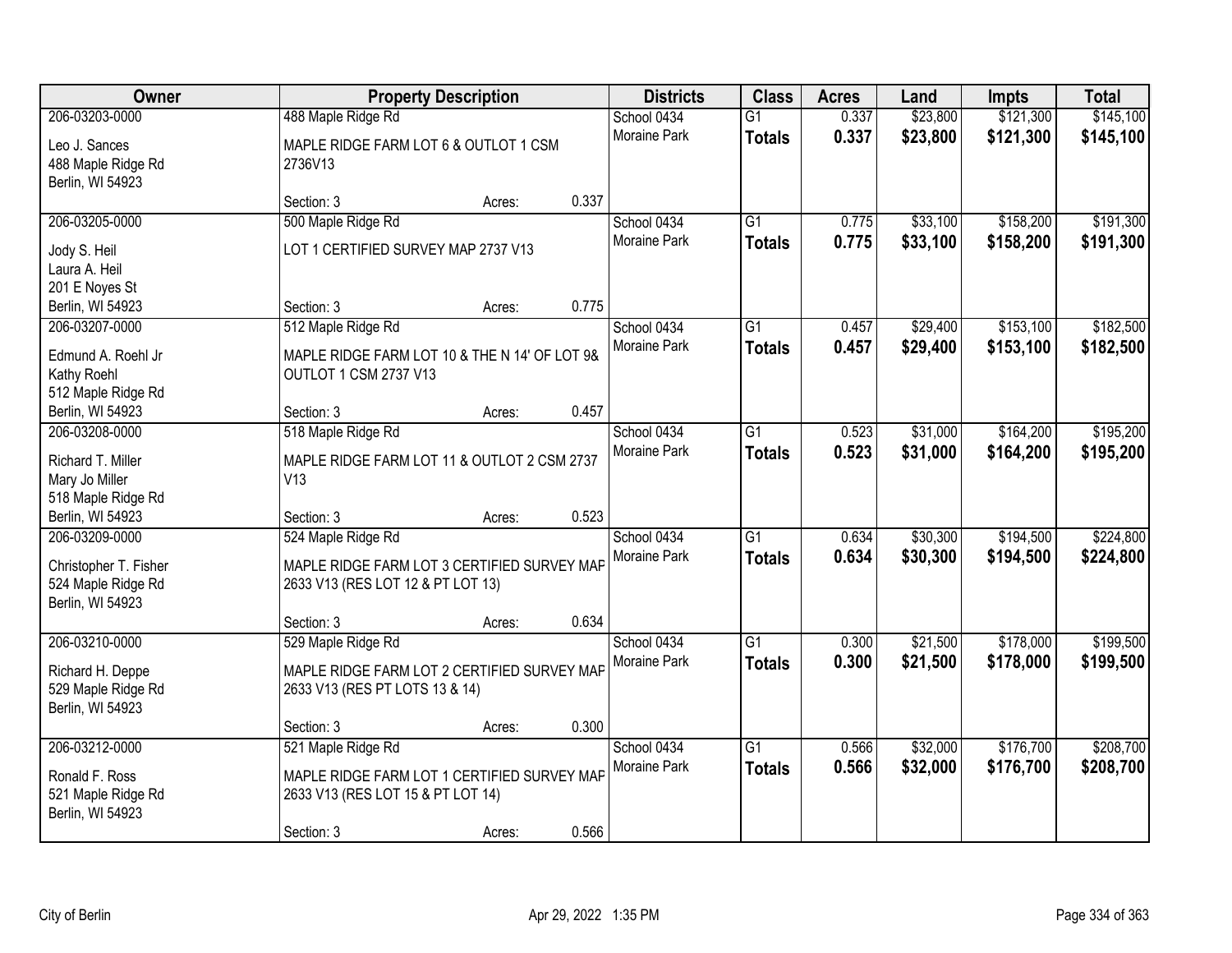| Owner                                                    | <b>Property Description</b>                  |        |       | <b>Districts</b>    | <b>Class</b>    | <b>Acres</b> | Land     | <b>Impts</b> | <b>Total</b> |
|----------------------------------------------------------|----------------------------------------------|--------|-------|---------------------|-----------------|--------------|----------|--------------|--------------|
| 206-03213-0000                                           | 515 Maple Ridge Rd                           |        |       | School 0434         | $\overline{G1}$ | 0.386        | \$24,100 | \$170,600    | \$194,700    |
| Bonnie S. Gellerup                                       | MAPLE RIDGE FARM LOT 16                      |        |       | <b>Moraine Park</b> | <b>Totals</b>   | 0.386        | \$24,100 | \$170,600    | \$194,700    |
| 515 Maple Ridge Rd                                       |                                              |        |       |                     |                 |              |          |              |              |
| Berlin, WI 54923                                         |                                              |        |       |                     |                 |              |          |              |              |
|                                                          | Section: 3                                   | Acres: | 0.386 |                     |                 |              |          |              |              |
| 206-03214-0000                                           | 505 Maple Ridge Rd                           |        |       | School 0434         | $\overline{G1}$ | 0.361        | \$25,200 | \$144,600    | \$169,800    |
| Lawrence N. Gardner                                      | MAPLE RIDGE FARM LOT 17                      |        |       | Moraine Park        | <b>Totals</b>   | 0.361        | \$25,200 | \$144,600    | \$169,800    |
| Barbara J. Gardner                                       |                                              |        |       |                     |                 |              |          |              |              |
| 505 Maple Ridge Rd                                       |                                              |        |       |                     |                 |              |          |              |              |
| Berlin, WI 54923                                         | Section: 3                                   | Acres: | 0.361 |                     |                 |              |          |              |              |
| 206-03215-0000                                           | 497 Maple Ridge Rd                           |        |       | School 0434         | $\overline{G1}$ | 0.361        | \$25,200 | \$172,500    | \$197,700    |
| James F. Lehr                                            | MAPLE RIDGE FARM LOT 18                      |        |       | Moraine Park        | <b>Totals</b>   | 0.361        | \$25,200 | \$172,500    | \$197,700    |
| 497 Maple Ridge Rd                                       |                                              |        |       |                     |                 |              |          |              |              |
| Berlin, WI 54923                                         |                                              |        |       |                     |                 |              |          |              |              |
|                                                          | Section: 3                                   | Acres: | 0.361 |                     |                 |              |          |              |              |
| 206-03216-0000                                           | 489 Maple Ridge Rd                           |        |       | School 0434         | $\overline{G1}$ | 0.387        | \$26,800 | \$180,500    | \$207,300    |
| Lawrence W. Budde                                        | MAPLE RIDGE FARM LOT 19 EXC THAT PART        |        |       | Moraine Park        | <b>Totals</b>   | 0.387        | \$26,800 | \$180,500    | \$207,300    |
| 489 Maple Ridge Rd                                       | ASDESC V493 P397 EXC THAT PART DESC V621     |        |       |                     |                 |              |          |              |              |
| Berlin, WI 54923                                         | P103                                         |        |       |                     |                 |              |          |              |              |
|                                                          | Section: 3                                   | Acres: | 0.387 |                     |                 |              |          |              |              |
| 206-03217-0000                                           | 482 Maple Ridge Rd                           |        |       | School 0434         | $\overline{G1}$ | 0.606        | \$33,300 | \$188,900    | \$222,200    |
| Timothy R. Roberts                                       | MAPLE RIDGE FARM LOT 20 THE W1/2 OF LOT 21 & |        |       | Moraine Park        | <b>Totals</b>   | 0.606        | \$33,300 | \$188,900    | \$222,200    |
| Judith A. Roberts                                        | THAT PART LOT 19 DESC V493 P397 & THAT PART  |        |       |                     |                 |              |          |              |              |
| 482 Maple Ridge Rd                                       | OF LOT 19 DESC V6321 P103                    |        |       |                     |                 |              |          |              |              |
| Berlin, WI 54923                                         | Section: 3                                   | Acres: | 0.606 |                     |                 |              |          |              |              |
| 206-03219-0000                                           | 478 Maple Ridge Rd                           |        |       | School 0434         | $\overline{G1}$ | 0.592        | \$32,700 | \$196,300    | \$229,000    |
|                                                          | MAPLE RIDGE FARM LOT 22 & THE E1/2 OF LOT 21 |        |       | Moraine Park        | <b>Totals</b>   | 0.592        | \$32,700 | \$196,300    | \$229,000    |
| The Toddish Revocable Family Trust<br>478 Maple Ridge Rd |                                              |        |       |                     |                 |              |          |              |              |
| Berlin, WI 54923                                         |                                              |        |       |                     |                 |              |          |              |              |
|                                                          | Section: 3                                   | Acres: | 0.592 |                     |                 |              |          |              |              |
| 206-03220-0000                                           | 476 Maple Ridge Rd                           |        |       | School 0434         | $\overline{G1}$ | 0.386        | \$26,700 | \$173,700    | \$200,400    |
|                                                          | MAPLE RIDGE FARM LOT 23                      |        |       | <b>Moraine Park</b> | <b>Totals</b>   | 0.386        | \$26,700 | \$173,700    | \$200,400    |
| Kathleen J Lawent Revocable Trust<br>476 Maple Ridge Rd  |                                              |        |       |                     |                 |              |          |              |              |
| Berlin, WI 54923                                         |                                              |        |       |                     |                 |              |          |              |              |
|                                                          | Section: 3                                   | Acres: | 0.386 |                     |                 |              |          |              |              |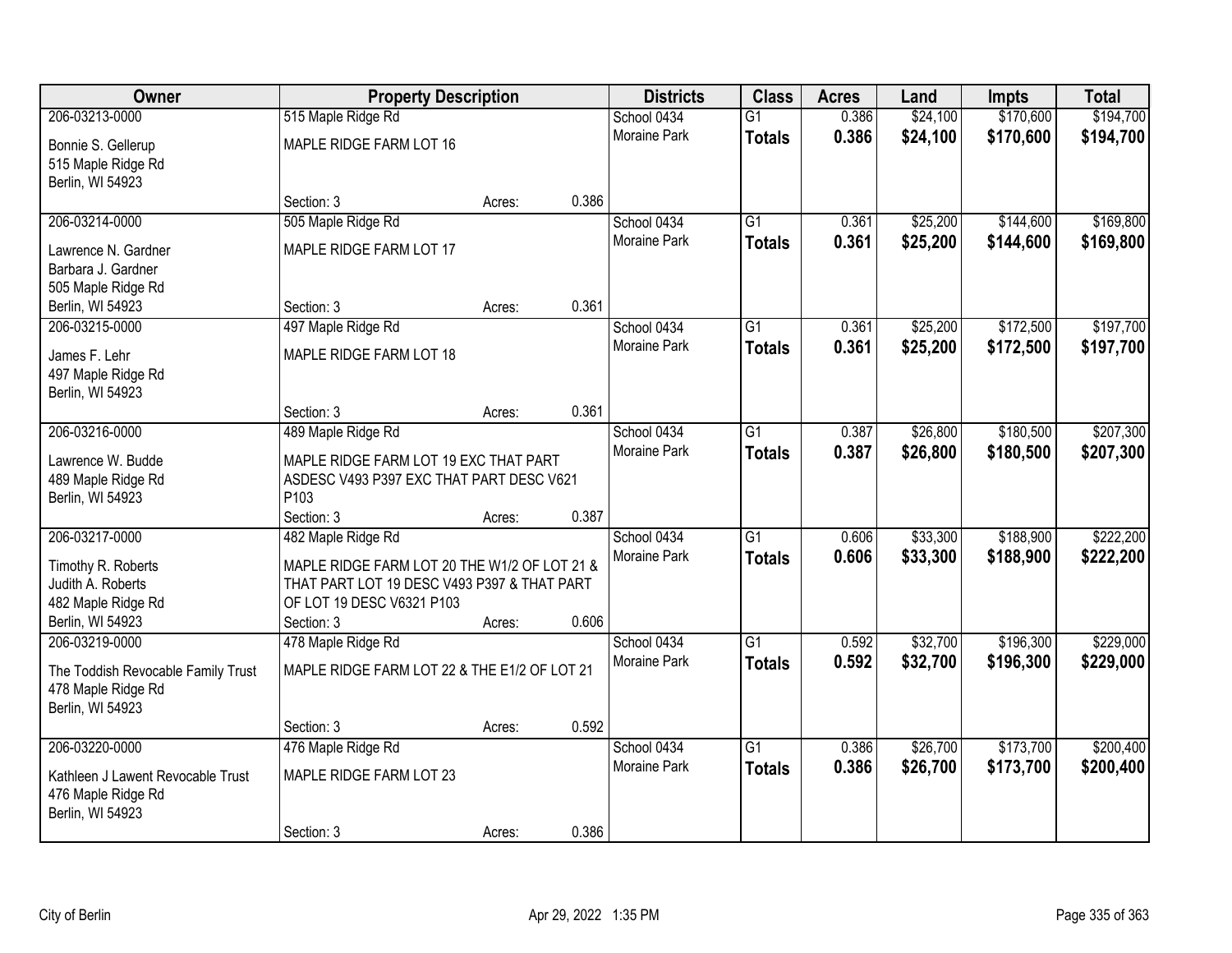| Owner                                 | <b>Property Description</b>  |        |       | <b>Districts</b>    | <b>Class</b>    | <b>Acres</b> | Land     | <b>Impts</b> | <b>Total</b> |
|---------------------------------------|------------------------------|--------|-------|---------------------|-----------------|--------------|----------|--------------|--------------|
| 206-03222-0000                        | 551 Center St                |        |       | School 0434         | $\overline{G1}$ | 0.000        | \$19,200 | \$137,200    | \$156,400    |
| Dina Dretske                          | MEADOW LARK ACRES LOT 1      |        |       | Moraine Park        | <b>Totals</b>   | 0.000        | \$19,200 | \$137,200    | \$156,400    |
| Matthew V. Dretske                    |                              |        |       |                     |                 |              |          |              |              |
| 551 Center St                         |                              |        |       |                     |                 |              |          |              |              |
| Berlin, WI 54923                      | Section: 3                   | Acres: | 0.000 |                     |                 |              |          |              |              |
| 206-03223-0000                        | 557 Center St                |        |       | School 0434         | $\overline{G1}$ | 0.000        | \$27,700 | \$108,600    | \$136,300    |
| Mark R. Labbus                        | MEADOW LARK ACRES LOTS 2 & 3 |        |       | Moraine Park        | <b>Totals</b>   | 0.000        | \$27,700 | \$108,600    | \$136,300    |
| Kristine M. Labbus                    |                              |        |       |                     |                 |              |          |              |              |
| 557 Center St                         |                              |        |       |                     |                 |              |          |              |              |
| Berlin, WI 54923                      | Section: 3                   | Acres: | 0.000 |                     |                 |              |          |              |              |
| 206-03225-0000                        | 571 Center St                |        |       | School 0434         | $\overline{G1}$ | 0.000        | \$22,100 | \$130,300    | \$152,400    |
|                                       |                              |        |       | Moraine Park        | <b>Totals</b>   | 0.000        | \$22,100 | \$130,300    | \$152,400    |
| Mark Finger                           | MEADOW LARK ACRES LOT 4      |        |       |                     |                 |              |          |              |              |
| Molly M. Finger<br>571 Center St      |                              |        |       |                     |                 |              |          |              |              |
| Berlin, WI 54923                      | Section: 3                   | Acres: | 0.000 |                     |                 |              |          |              |              |
| 206-03226-0000                        | 324 E Waushara St            |        |       | School 0434         | $\overline{G1}$ | 0.000        | \$22,100 | \$154,500    | \$176,600    |
|                                       |                              |        |       | <b>Moraine Park</b> | <b>Totals</b>   | 0.000        | \$22,100 | \$154,500    | \$176,600    |
| David S. Budde                        | MEADOW LARK ACRES LOT 5      |        |       |                     |                 |              |          |              |              |
| Stacy K. Budde                        |                              |        |       |                     |                 |              |          |              |              |
| 324 E Waushara St<br>Berlin, WI 54923 | Section: 3                   |        | 0.000 |                     |                 |              |          |              |              |
| 206-03227-0000                        | 314 E Waushara St            | Acres: |       | School 0434         | $\overline{G1}$ | 0.000        | \$22,100 | \$116,900    | \$139,000    |
|                                       |                              |        |       | Moraine Park        |                 |              |          |              |              |
| Steven J. Thomas                      | MEADOW LARK ACRES LOT 6      |        |       |                     | <b>Totals</b>   | 0.000        | \$22,100 | \$116,900    | \$139,000    |
| Jane L. Thomas                        |                              |        |       |                     |                 |              |          |              |              |
| 314 E Waushara St                     |                              |        |       |                     |                 |              |          |              |              |
| Berlin, WI 54923                      | Section: 3                   | Acres: | 0.000 |                     |                 |              |          |              |              |
| 206-03228-0000                        | 588 Ann Ct                   |        |       | School 0434         | $\overline{G1}$ | 0.000        | \$22,100 | \$151,100    | \$173,200    |
| Mary Lou Brown                        | MEADOW LARK ACRES LOT 7      |        |       | Moraine Park        | <b>Totals</b>   | 0.000        | \$22,100 | \$151,100    | \$173,200    |
| David W. Brown                        |                              |        |       |                     |                 |              |          |              |              |
| 588 Ann Ct                            |                              |        |       |                     |                 |              |          |              |              |
| Berlin, WI 54923                      | Section: 3                   | Acres: | 0.000 |                     |                 |              |          |              |              |
| 206-03229-0000                        | 583 Ann Ct                   |        |       | School 0434         | $\overline{G1}$ | 0.000        | \$21,700 | \$124,700    | \$146,400    |
| James P. Jodarski                     | MEADOW LARK ACRES LOT 8      |        |       | Moraine Park        | <b>Totals</b>   | 0.000        | \$21,700 | \$124,700    | \$146,400    |
| Ruth D. Jodarski                      |                              |        |       |                     |                 |              |          |              |              |
| 583 Ann Ct                            |                              |        |       |                     |                 |              |          |              |              |
| Berlin, WI 54923                      | Section: 3                   | Acres: | 0.000 |                     |                 |              |          |              |              |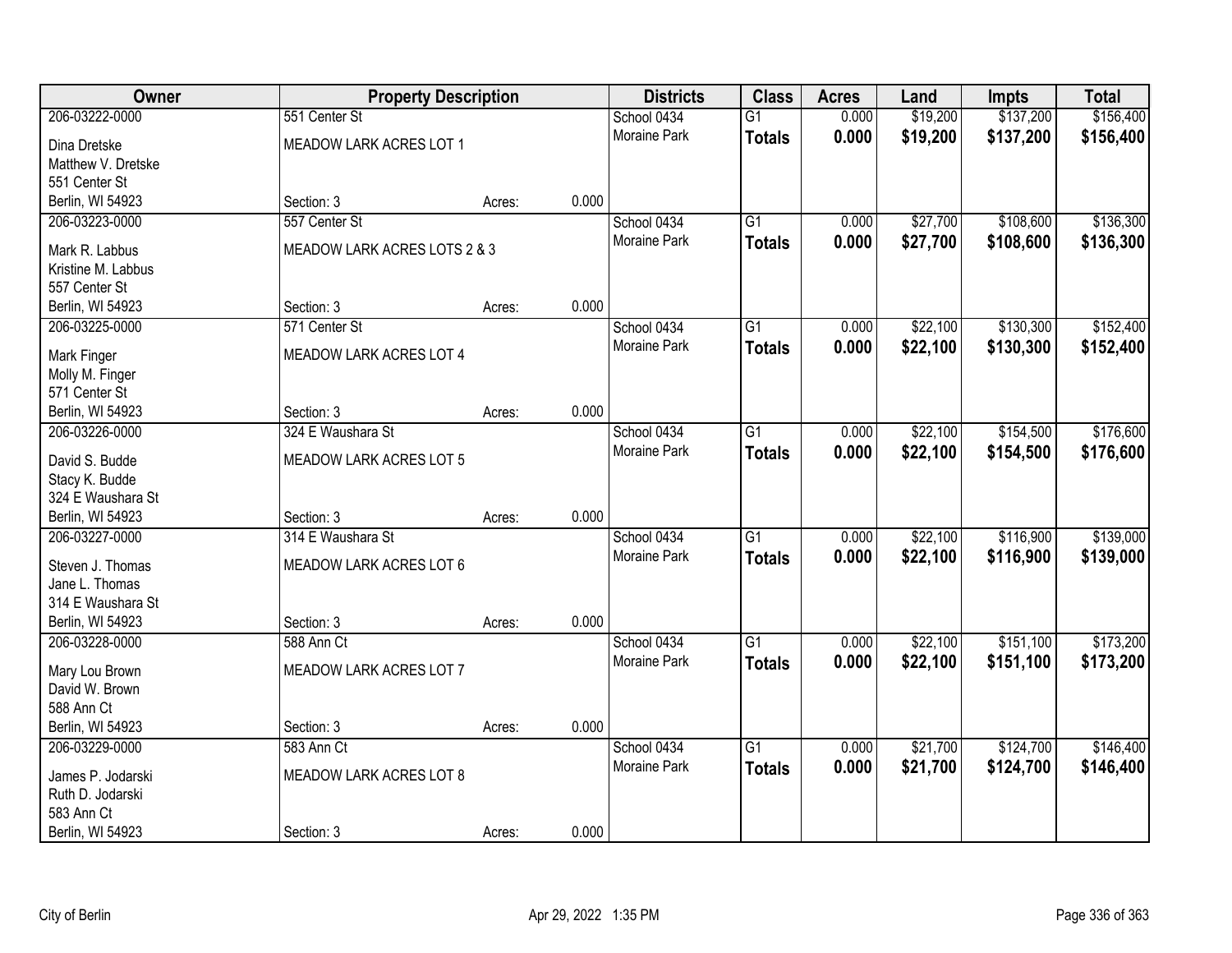| Owner                                                                |                                                     | <b>Property Description</b> |       | <b>Districts</b>    | <b>Class</b>    | <b>Acres</b> | Land            | <b>Impts</b>    | <b>Total</b>    |
|----------------------------------------------------------------------|-----------------------------------------------------|-----------------------------|-------|---------------------|-----------------|--------------|-----------------|-----------------|-----------------|
| 206-03231-0000                                                       | 500 Center St                                       |                             |       | School 0434         | $\overline{G1}$ | 0.000        | \$12,000        | \$74,400        | \$86,400        |
| Joby A. Zietlow<br>500 Center St<br>Berlin, WI 54923                 | CENTER STREET CONDO UNIT A                          |                             |       | <b>Moraine Park</b> | <b>Totals</b>   | 0.000        | \$12,000        | \$74,400        | \$86,400        |
|                                                                      | Section: 3                                          | Acres:                      | 0.000 |                     |                 |              |                 |                 |                 |
| 206-03232-0000                                                       | 496 Center St                                       |                             |       | School 0434         | $\overline{G1}$ | 0.000        | \$12,000        | \$74,000        | \$86,000        |
| Kathleen Morris<br>Jeffery C. Morris<br>496 Center St Unit b         | CENTER STREET CONDO UNIT B                          |                             |       | Moraine Park        | <b>Totals</b>   | 0.000        | \$12,000        | \$74,000        | \$86,000        |
| Berlin, WI 54923                                                     | Section: 3                                          | Acres:                      | 0.000 |                     |                 |              |                 |                 |                 |
| 206-03233-0000                                                       | <b>Hunter St</b>                                    |                             |       | School 0434         | G1              | 0.360        | \$9,000         | $\overline{50}$ | \$9,000         |
| Gordon H. Decker Ira<br>5020 Lansing High Point<br>Oshkosh, WI 54904 | HUNTERS POND SUB-DIVISION LOT 1                     |                             |       | Moraine Park        | <b>Totals</b>   | 0.360        | \$9,000         | \$0             | \$9,000         |
|                                                                      | Section: 5                                          | Acres:                      | 0.360 |                     |                 |              |                 |                 |                 |
| 206-03233-0100                                                       | <b>Private Pond</b>                                 |                             |       | School 0434         | $\overline{X4}$ | 1.665        | $\overline{60}$ | $\overline{30}$ | $\overline{50}$ |
|                                                                      | OUTLOT 1 HUNTERS POND SUBDIVISION (PRIVATE<br>POND) |                             |       | Moraine Park        | <b>Totals</b>   | 1.665        | \$0             | \$0             | \$0             |
|                                                                      | Section: 5                                          | Acres:                      | 1.665 |                     |                 |              |                 |                 |                 |
| 206-03234-0000                                                       | 800 NW Cumberland St                                |                             |       | School 0434         | $\overline{G1}$ | 0.293        | \$15,800        | \$135,100       | \$150,900       |
| Thu Suong Pham                                                       | HUNTERS POND SUB-DIVISION LOT 2                     |                             |       | Moraine Park        | <b>Totals</b>   | 0.293        | \$15,800        | \$135,100       | \$150,900       |
| 800 NW Cumberland St<br>Berlin, WI 54923                             |                                                     |                             |       |                     |                 |              |                 |                 |                 |
|                                                                      | Section: 5                                          | Acres:                      | 0.293 |                     |                 |              |                 |                 |                 |
| 206-03235-0000                                                       | 788 NW Cumberland St                                |                             |       | School 0434         | $\overline{G1}$ | 0.348        | \$15,800        | \$112,100       | \$127,900       |
| Keith J. Priem Jr<br>Julie A. Priem                                  | HUNTERS POND SUB-DIVISION LOT 3                     |                             |       | Moraine Park        | <b>Totals</b>   | 0.348        | \$15,800        | \$112,100       | \$127,900       |
| 788 NW Cumberland St<br>Berlin, WI 54923                             | Section: 5                                          | Acres:                      | 0.348 |                     |                 |              |                 |                 |                 |
| 206-03236-0000                                                       | 317 Jasmine Dr                                      |                             |       | School 0434         | $\overline{G1}$ | 0.324        | \$10,500        | $\overline{50}$ | \$10,500        |
| Gordon H. Decker Ira<br>5020 Lansing High Point<br>Oshkosh, WI 54904 | HUNTERS POND SUB-DIVISION LOT 4                     |                             |       | <b>Moraine Park</b> | <b>Totals</b>   | 0.324        | \$10,500        | \$0             | \$10,500        |
|                                                                      | Section: 5                                          | Acres:                      | 0.324 |                     |                 |              |                 |                 |                 |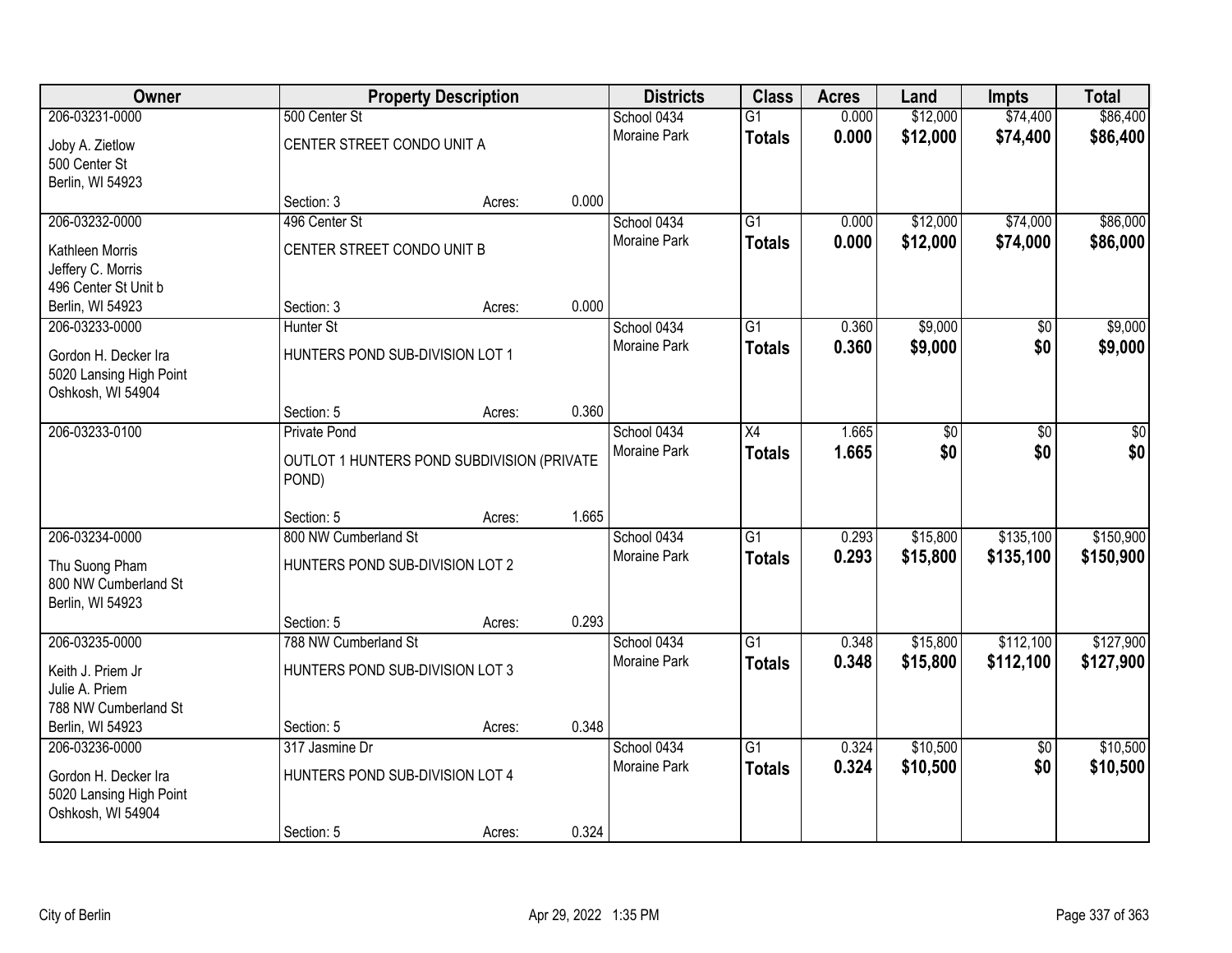| Owner                                                                |                                  | <b>Property Description</b> |       | <b>Districts</b>    | <b>Class</b>    | <b>Acres</b> | Land     | <b>Impts</b> | <b>Total</b> |
|----------------------------------------------------------------------|----------------------------------|-----------------------------|-------|---------------------|-----------------|--------------|----------|--------------|--------------|
| 206-03237-0000                                                       | 318 N Hunter St                  |                             |       | School 0434         | $\overline{G1}$ | 0.329        | \$18,400 | \$123,200    | \$141,600    |
| Nora P. Barquin<br>620 Homewood Ave<br>Highland Park, IL 60035       | HUNTERS POND SUB-DIVISION LOT 5. |                             |       | <b>Moraine Park</b> | <b>Totals</b>   | 0.329        | \$18,400 | \$123,200    | \$141,600    |
|                                                                      | Section: 5                       | Acres:                      | 0.329 |                     |                 |              |          |              |              |
| 206-03238-0000                                                       | 308 N Hunter St                  |                             |       | School 0434         | $\overline{G1}$ | 0.197        | \$11,500 | \$0          | \$11,500     |
| Gordon H. Decker Ira<br>5020 Lansing High Point<br>Oshkosh, WI 54904 | HUNTERS POND SUB-DIVISION LOT 6  |                             |       | <b>Moraine Park</b> | <b>Totals</b>   | 0.197        | \$11,500 | \$0          | \$11,500     |
|                                                                      | Section: 5                       | Acres:                      | 0.197 |                     |                 |              |          |              |              |
| 206-03239-0000                                                       | 294 N Hunter St                  |                             |       | School 0434         | $\overline{G1}$ | 0.225        | \$23,000 | \$151,400    | \$174,400    |
| Christian E. Melland<br>294 N Hunter St<br>Berlin, WI 54923          | HUNTERS POND SUB-DIVISION LOT 7  |                             |       | <b>Moraine Park</b> | <b>Totals</b>   | 0.225        | \$23,000 | \$151,400    | \$174,400    |
|                                                                      | Section: 5                       | Acres:                      | 0.225 |                     |                 |              |          |              |              |
| 206-03240-0000                                                       | 284 N Hunter St                  |                             |       | School 0434         | $\overline{G1}$ | 0.269        | \$27,200 | \$132,900    | \$160, 100   |
| Michael O. Grenier<br>284 N Hunter St<br>Berlin, WI 54923            | HUNTERS POND SUB-DIVISION LOT 8  |                             |       | <b>Moraine Park</b> | <b>Totals</b>   | 0.269        | \$27,200 | \$132,900    | \$160,100    |
|                                                                      | Section: 5                       | Acres:                      | 0.269 |                     |                 |              |          |              |              |
| 206-03241-0000                                                       | 274 N Hunter St                  |                             |       | School 0434         | $\overline{G1}$ | 0.305        | \$27,200 | \$149,500    | \$176,700    |
| Andrew J. Tessaro<br>274 N Hunter St<br>Berlin, WI 54923             | HUNTERS POND SUB-DIVISION LOT 9  |                             |       | <b>Moraine Park</b> | <b>Totals</b>   | 0.305        | \$27,200 | \$149,500    | \$176,700    |
|                                                                      | Section: 5                       | Acres:                      | 0.305 |                     |                 |              |          |              |              |
| 206-03242-0000                                                       | 264 N Hunter St                  |                             |       | School 0434         | G1              | 0.318        | \$16,500 | $\sqrt{6}$   | \$16,500     |
| Gordon H. Decker Ira<br>5020 Lansing High Point<br>Oshkosh, WI 54904 | HUNTERS POND SUB-DIVISION LOT 10 |                             |       | Moraine Park        | <b>Totals</b>   | 0.318        | \$16,500 | \$0          | \$16,500     |
|                                                                      | Section: 5                       | Acres:                      | 0.318 |                     |                 |              |          |              |              |
| 206-03243-0000                                                       | 256 N Hunter St                  |                             |       | School 0434         | $\overline{G1}$ | 0.337        | \$27,200 | \$15,000     | \$42,200     |
| Gordon H. Decker Ira<br>5020 Lansing High Point<br>Oshkosh, WI 54904 | HUNTERS POND SUB-DIVISION LOT 11 |                             |       | <b>Moraine Park</b> | <b>Totals</b>   | 0.337        | \$27,200 | \$15,000     | \$42,200     |
|                                                                      | Section: 5                       | Acres:                      | 0.337 |                     |                 |              |          |              |              |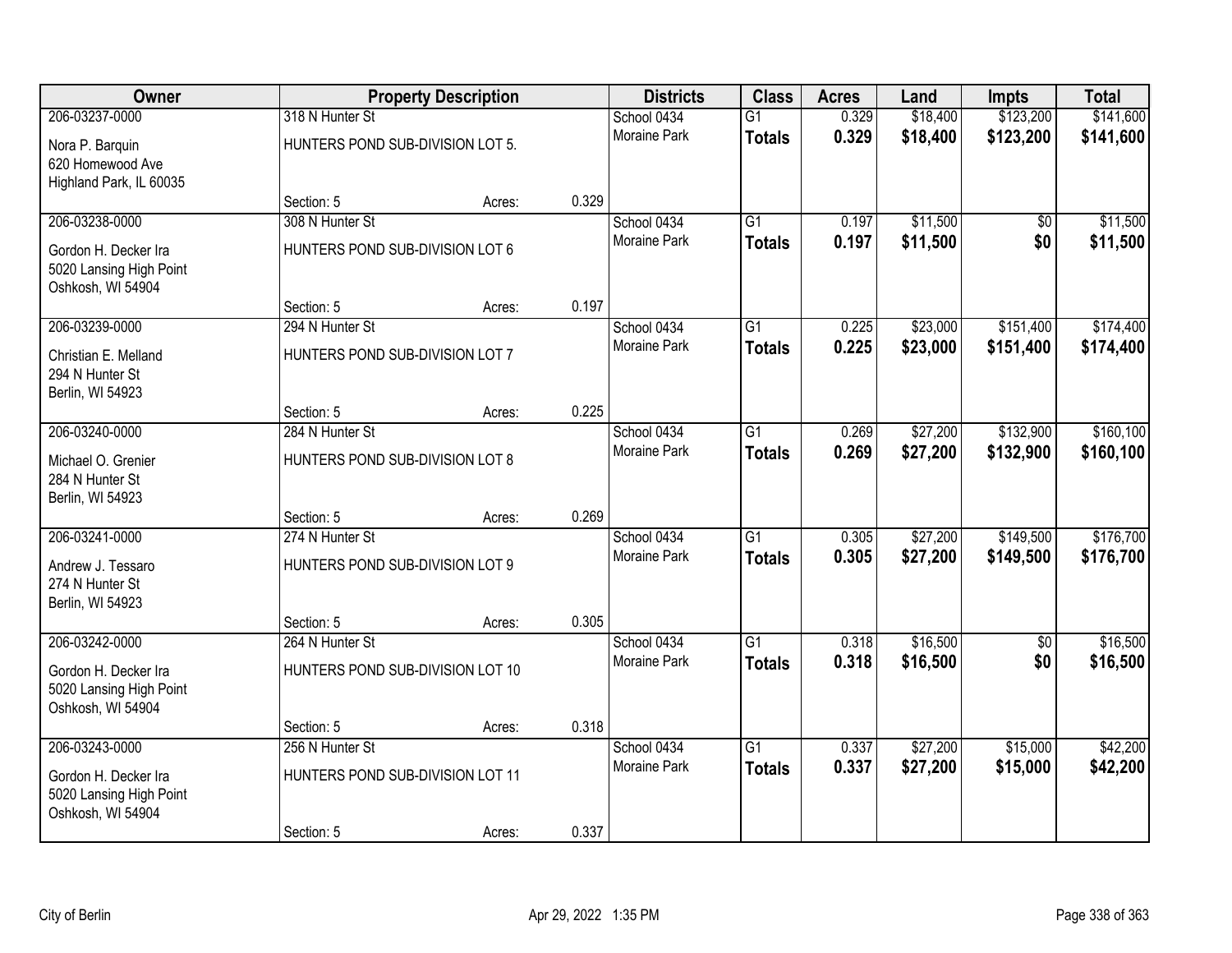| <b>Owner</b>                                                         |                                  | <b>Property Description</b> |       | <b>Districts</b>    | <b>Class</b>    | <b>Acres</b> | Land     | <b>Impts</b>    | <b>Total</b> |
|----------------------------------------------------------------------|----------------------------------|-----------------------------|-------|---------------------|-----------------|--------------|----------|-----------------|--------------|
| 206-03244-0000                                                       | 246 N Hunter St                  |                             |       | School 0434         | $\overline{G1}$ | 0.432        | \$24,600 | \$128,800       | \$153,400    |
| Karen R. Schmidt<br>246 N Hunter St<br>Berlin, WI 54923              | HUNTERS POND SUB-DIVISION LOT 12 |                             |       | <b>Moraine Park</b> | <b>Totals</b>   | 0.432        | \$24,600 | \$128,800       | \$153,400    |
|                                                                      | Section: 5                       | Acres:                      | 0.432 |                     |                 |              |          |                 |              |
| 206-03245-0000                                                       | Hunter St                        |                             |       | School 0434         | $\overline{G1}$ | 0.379        | \$9,000  | \$0             | \$9,000      |
| Gordon H. Decker Ira<br>5020 Lansing High Point<br>Oshkosh, WI 54904 | HUNTERS POND SUB-DIVISION LOT 13 |                             |       | Moraine Park        | <b>Totals</b>   | 0.379        | \$9,000  | \$0             | \$9,000      |
|                                                                      | Section: 5                       | Acres:                      | 0.379 |                     |                 |              |          |                 |              |
| 206-03246-0000                                                       | 793 Seward St                    |                             |       | School 0434         | $\overline{G1}$ | 0.509        | \$14,000 | $\overline{50}$ | \$14,000     |
| Gordon H. Decker Ira<br>5020 Lansing High Point<br>Oshkosh, WI 54904 | HUNTERS POND SUB-DIVISION LOT 14 |                             |       | Moraine Park        | <b>Totals</b>   | 0.509        | \$14,000 | \$0             | \$14,000     |
|                                                                      | Section: 5                       | Acres:                      | 0.509 |                     |                 |              |          |                 |              |
| 206-03247-0000                                                       | 781 Seward St                    |                             |       | School 0434         | $\overline{G1}$ | 0.379        | \$24,600 | \$140,600       | \$165,200    |
| Robert W. Beck<br>781 Seward St<br>Berlin, WI 54923                  | HUNTERS POND SUB-DIVISION LOT 15 |                             |       | Moraine Park        | <b>Totals</b>   | 0.379        | \$24,600 | \$140,600       | \$165,200    |
|                                                                      | Section: 5                       | Acres:                      | 0.379 |                     |                 |              |          |                 |              |
| 206-03248-0000                                                       | 247 Jasmine Dr                   |                             |       | School 0434         | $\overline{G1}$ | 0.407        | \$24,600 | \$148,600       | \$173,200    |
| Ronald L. Burmeister Jr                                              | HUNTERS POND SUB-DIVISION LOT 16 |                             |       | Moraine Park        | <b>Totals</b>   | 0.407        | \$24,600 | \$148,600       | \$173,200    |
| 247 Jasmine Dr<br>Berlin, WI 54923                                   |                                  |                             |       |                     |                 |              |          |                 |              |
|                                                                      | Section: 5                       | Acres:                      | 0.407 |                     |                 |              |          |                 |              |
| 206-03249-0000                                                       | 257 Jasmine Dr                   |                             |       | School 0434         | $\overline{G1}$ | 0.370        | \$27,200 | \$116,400       | \$143,600    |
| Jason Wendt<br>257 Jasmine Dr<br>Berlin, WI 54923                    | HUNTERS POND SUB-DIVISION LOT 17 |                             |       | Moraine Park        | <b>Totals</b>   | 0.370        | \$27,200 | \$116,400       | \$143,600    |
|                                                                      | Section: 5                       | Acres:                      | 0.370 |                     |                 |              |          |                 |              |
| 206-03250-0000                                                       | 265 Jasmine Dr                   |                             |       | School 0434         | $\overline{G1}$ | 0.335        | \$27,200 | \$174,900       | \$202,100    |
| Donald A. Hosig<br>265 Jasmine Dr<br>Berlin, WI 54923                | HUNTERS POND SUB-DIVISION LOT 18 |                             |       | <b>Moraine Park</b> | <b>Totals</b>   | 0.335        | \$27,200 | \$174,900       | \$202,100    |
|                                                                      | Section: 5                       | Acres:                      | 0.335 |                     |                 |              |          |                 |              |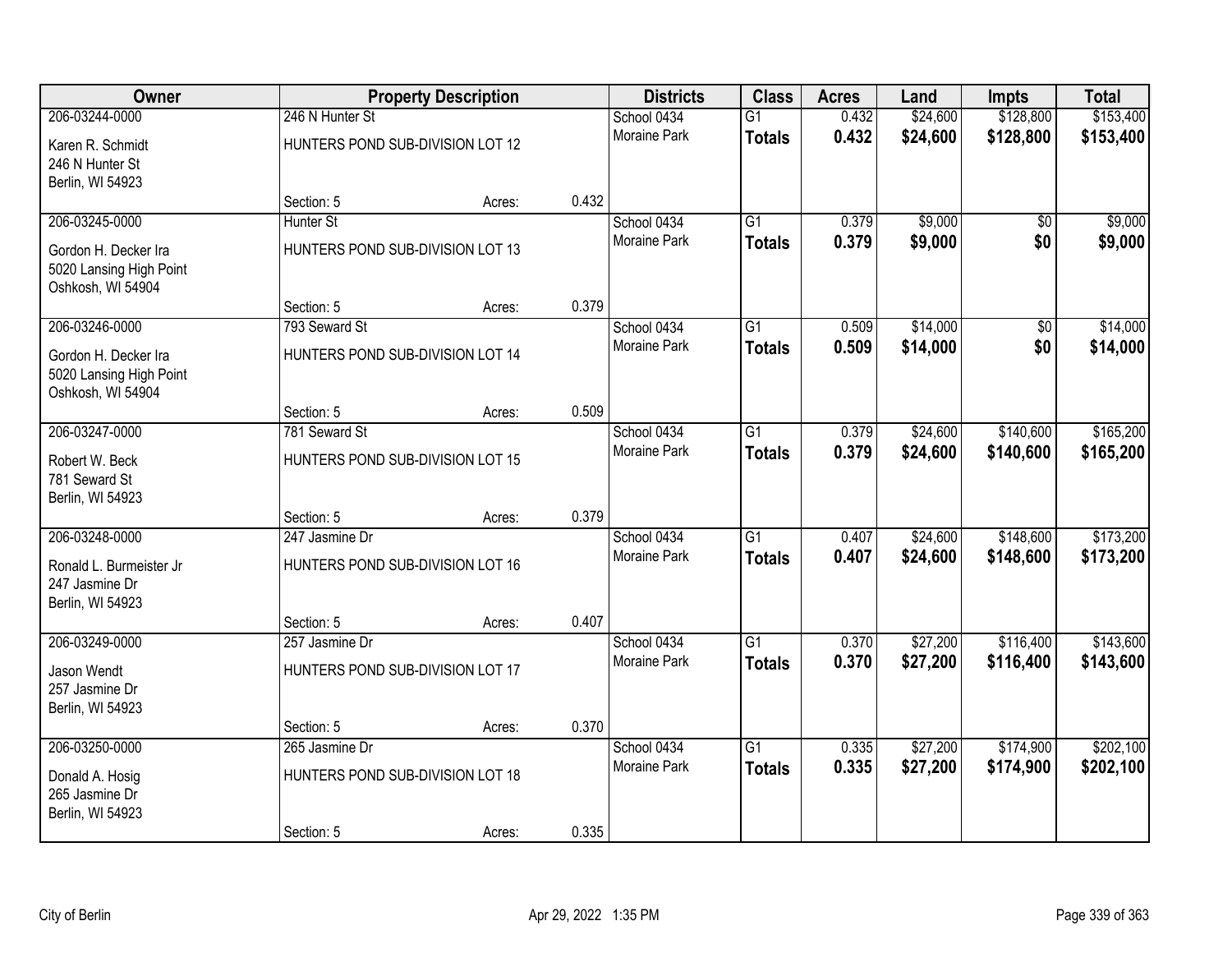| Owner                                                                |                                  | <b>Property Description</b> |       | <b>Districts</b>    | <b>Class</b>    | <b>Acres</b> | Land     | Impts           | <b>Total</b> |
|----------------------------------------------------------------------|----------------------------------|-----------------------------|-------|---------------------|-----------------|--------------|----------|-----------------|--------------|
| 206-03251-0000                                                       | 275 Jasmine Dr                   |                             |       | School 0434         | $\overline{G1}$ | 0.321        | \$16,500 | $\overline{50}$ | \$16,500     |
| Gordon H. Decker Ira<br>5020 Lansing High Point<br>Oshkosh, WI 54904 | HUNTERS POND SUB-DIVISION LOT 19 |                             |       | Moraine Park        | <b>Totals</b>   | 0.321        | \$16,500 | \$0             | \$16,500     |
|                                                                      | Section: 5                       | Acres:                      | 0.321 |                     |                 |              |          |                 |              |
| 206-03252-0000                                                       | 283 Jasmine Dr                   |                             |       | School 0434         | $\overline{G1}$ | 0.306        | \$16,500 | \$0             | \$16,500     |
| Gordon H. Decker Ira<br>5020 Lansing High Point<br>Oshkosh, WI 54904 | HUNTERS POND SUB-DIVISION LOT 20 |                             |       | <b>Moraine Park</b> | <b>Totals</b>   | 0.306        | \$16,500 | \$0             | \$16,500     |
|                                                                      | Section: 5                       | Acres:                      | 0.306 |                     |                 |              |          |                 |              |
| 206-03253-0000                                                       | 293 Jasmine Dr                   |                             |       | School 0434         | G1              | 0.265        | \$23,000 | \$199,400       | \$222,400    |
| Devin Rollin Borchardt<br>293 Jasmine Dr<br>Berlin, WI 54923         | HUNTERS POND SUB-DIVISION LOT 21 |                             |       | Moraine Park        | <b>Totals</b>   | 0.265        | \$23,000 | \$199,400       | \$222,400    |
|                                                                      | Section: 5                       | Acres:                      | 0.265 |                     |                 |              |          |                 |              |
| 206-03254-0000                                                       | 309 Jasmine Dr                   |                             |       | School 0434         | G1              | 0.360        | \$26,300 | \$123,100       | \$149,400    |
| <b>Bradley Stellmacher</b><br>309 Jasmine Dr<br>Berlin, WI 54923     | HUNTERS POND SUB-DIVISION LOT 22 |                             |       | Moraine Park        | <b>Totals</b>   | 0.360        | \$26,300 | \$123,100       | \$149,400    |
|                                                                      | Section: 5                       | Acres:                      | 0.360 |                     |                 |              |          |                 |              |
| 206-03255-0000                                                       | 308 Jasmine Dr                   |                             |       | School 0434         | $\overline{G1}$ | 0.884        | \$16,500 | $\overline{50}$ | \$16,500     |
| Gordon H. Decker Ira<br>5020 Lansing High Point<br>Oshkosh, WI 54904 | HUNTERS POND SUB-DIVISION LOT 23 |                             |       | Moraine Park        | <b>Totals</b>   | 0.884        | \$16,500 | \$0             | \$16,500     |
|                                                                      | Section: 5                       | Acres:                      | 0.884 |                     |                 |              |          |                 |              |
| 206-03256-0000                                                       | 294 Jasmine Dr                   |                             |       | School 0434         | $\overline{G1}$ | 0.459        | \$14,000 | $\overline{50}$ | \$14,000     |
| Gordon H. Decker Ira<br>5020 Lansing High Point<br>Oshkosh, WI 54904 | HUNTERS POND SUB-DIVISION LOT 24 |                             |       | Moraine Park        | <b>Totals</b>   | 0.459        | \$14,000 | \$0             | \$14,000     |
|                                                                      | Section: 5                       | Acres:                      | 0.459 |                     |                 |              |          |                 |              |
| 206-03257-0000                                                       | 284 Jasmine Dr                   |                             |       | School 0434         | $\overline{G1}$ | 0.350        | \$24,600 | \$109,300       | \$133,900    |
| Christopher P. Niemuth<br>284 Jasmine Dr<br>Berlin, WI 54923         | HUNTERS POND SUB-DIVISION LOT 25 |                             |       | <b>Moraine Park</b> | <b>Totals</b>   | 0.350        | \$24,600 | \$109,300       | \$133,900    |
|                                                                      | Section: 5                       | Acres:                      | 0.350 |                     |                 |              |          |                 |              |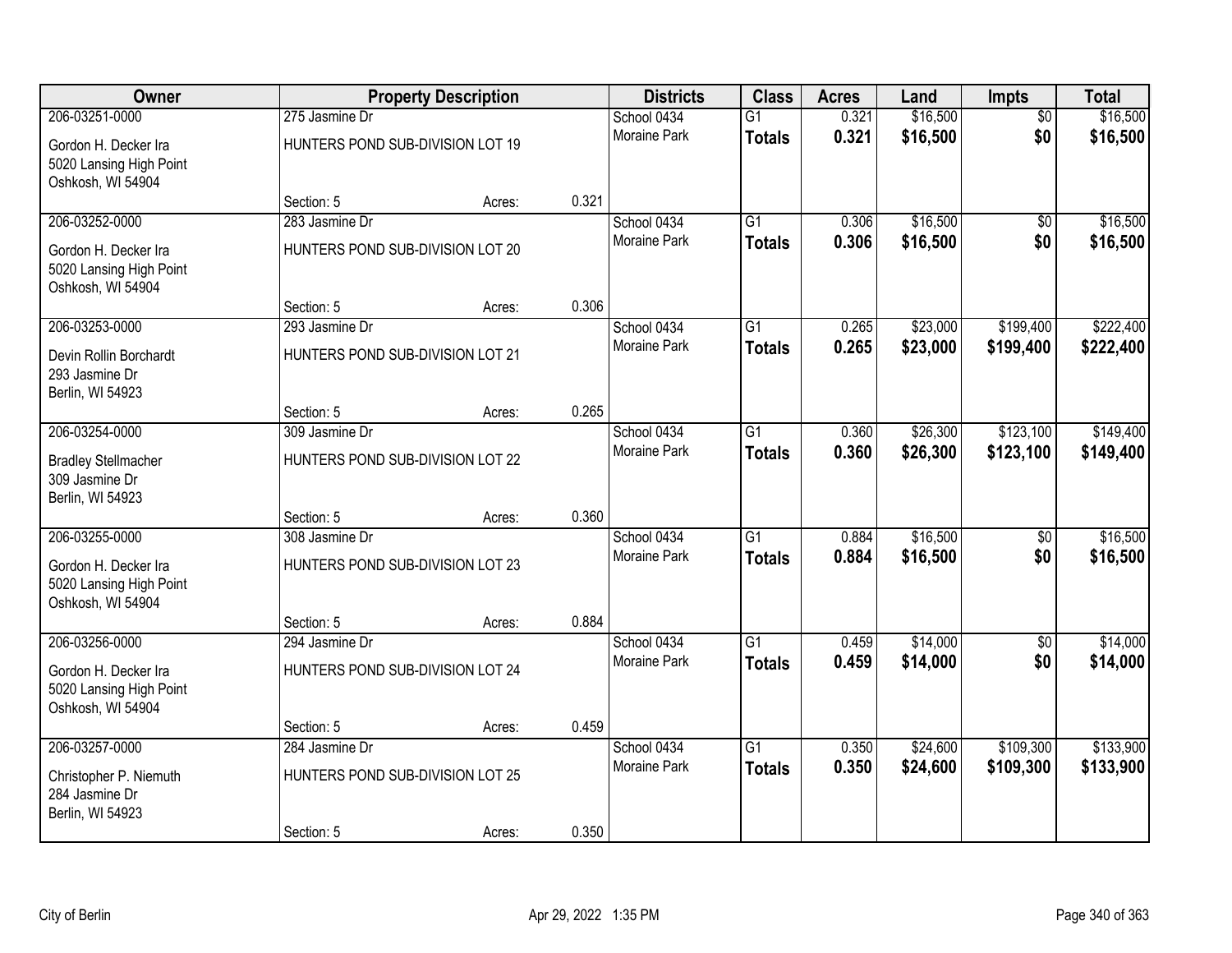| Owner                                                            |                                  | <b>Property Description</b> |       | <b>Districts</b>    | <b>Class</b>    | <b>Acres</b> | Land     | <b>Impts</b> | <b>Total</b> |
|------------------------------------------------------------------|----------------------------------|-----------------------------|-------|---------------------|-----------------|--------------|----------|--------------|--------------|
| 206-03258-0000                                                   | 274 Jasmine Dr                   |                             |       | School 0434         | $\overline{G1}$ | 0.349        | \$24,600 | \$156,200    | \$180,800    |
| Sandra G. Shapiro<br>274 Jasmine Dr<br>Berlin, WI 54923          | HUNTERS POND SUB-DIVISION LOT 26 |                             |       | <b>Moraine Park</b> | <b>Totals</b>   | 0.349        | \$24,600 | \$156,200    | \$180,800    |
|                                                                  | Section: 5                       | Acres:                      | 0.349 |                     |                 |              |          |              |              |
| 206-03259-0000                                                   | 264 Jasmine Dr                   |                             |       | School 0434         | $\overline{G1}$ | 0.349        | \$24,600 | \$117,600    | \$142,200    |
| Thomas L. Rowen<br>264 Jasmine Dr<br>Berlin, WI 54923            | HUNTERS POND SUB-DIVISION LOT 27 |                             |       | Moraine Park        | <b>Totals</b>   | 0.349        | \$24,600 | \$117,600    | \$142,200    |
|                                                                  | Section: 5                       | Acres:                      | 0.349 |                     |                 |              |          |              |              |
| 206-03260-0000                                                   | 256 Jasmine Dr                   |                             |       | School 0434         | $\overline{G1}$ | 0.349        | \$24,600 | \$142,700    | \$167,300    |
| The Beardsley Living Trust<br>256 Jasmine Dr<br>Berlin, WI 54923 | HUNTERS POND SUB-DIVISION LOT 28 |                             |       | Moraine Park        | <b>Totals</b>   | 0.349        | \$24,600 | \$142,700    | \$167,300    |
|                                                                  | Section: 5                       | Acres:                      | 0.349 |                     |                 |              |          |              |              |
| 206-03261-0000                                                   | 246 Jasmine Dr                   |                             |       | School 0434         | $\overline{G1}$ | 0.349        | \$24,600 | \$109,500    | \$134,100    |
| Amy J. Ross<br>246 Jasmine Dr<br>Berlin, WI 54923                | HUNTERS POND SUB-DIVISION LOT 29 |                             |       | Moraine Park        | <b>Totals</b>   | 0.349        | \$24,600 | \$109,500    | \$134,100    |
|                                                                  | Section: 5                       | Acres:                      | 0.349 |                     |                 |              |          |              |              |
| 206-03262-0000                                                   | 236 Jasmine Dr                   |                             |       | School 0434         | $\overline{G1}$ | 0.384        | \$24,600 | \$122,500    | \$147,100    |
| Frank D. Hahn                                                    | HUNTERS POND SUB-DIVISION LOT 30 |                             |       | Moraine Park        | <b>Totals</b>   | 0.384        | \$24,600 | \$122,500    | \$147,100    |
| Patricia E. Hahn                                                 |                                  |                             |       |                     |                 |              |          |              |              |
| 236 Jasmine Dr                                                   |                                  |                             |       |                     |                 |              |          |              |              |
| Berlin, WI 54923                                                 | Section: 5                       | Acres:                      | 0.384 |                     |                 |              |          |              |              |
| 206-03263-0000                                                   | 760 Seward St                    |                             |       | School 0434         | $\overline{G1}$ | 0.500        | \$30,000 | \$220,100    | \$250,100    |
| Jodell J. Boehlke<br>760 Seward St<br>Berlin, WI 54923           | HUNTERS POND SUB-DIVISION LOT 31 |                             |       | Moraine Park        | <b>Totals</b>   | 0.500        | \$30,000 | \$220,100    | \$250,100    |
|                                                                  | Section: 5                       | Acres:                      | 0.500 |                     |                 |              |          |              |              |
| 206-03264-0000                                                   | 768 Seward St                    |                             |       | School 0434         | $\overline{G1}$ | 0.527        | \$29,800 | \$102,200    | \$132,000    |
| Irvin D. Lunde<br>768 Seward St<br>Berlin, WI 54923              | HUNTERS POND SUB-DIVISION LOT 32 |                             |       | <b>Moraine Park</b> | <b>Totals</b>   | 0.527        | \$29,800 | \$102,200    | \$132,000    |
|                                                                  | Section: 5                       | Acres:                      | 0.527 |                     |                 |              |          |              |              |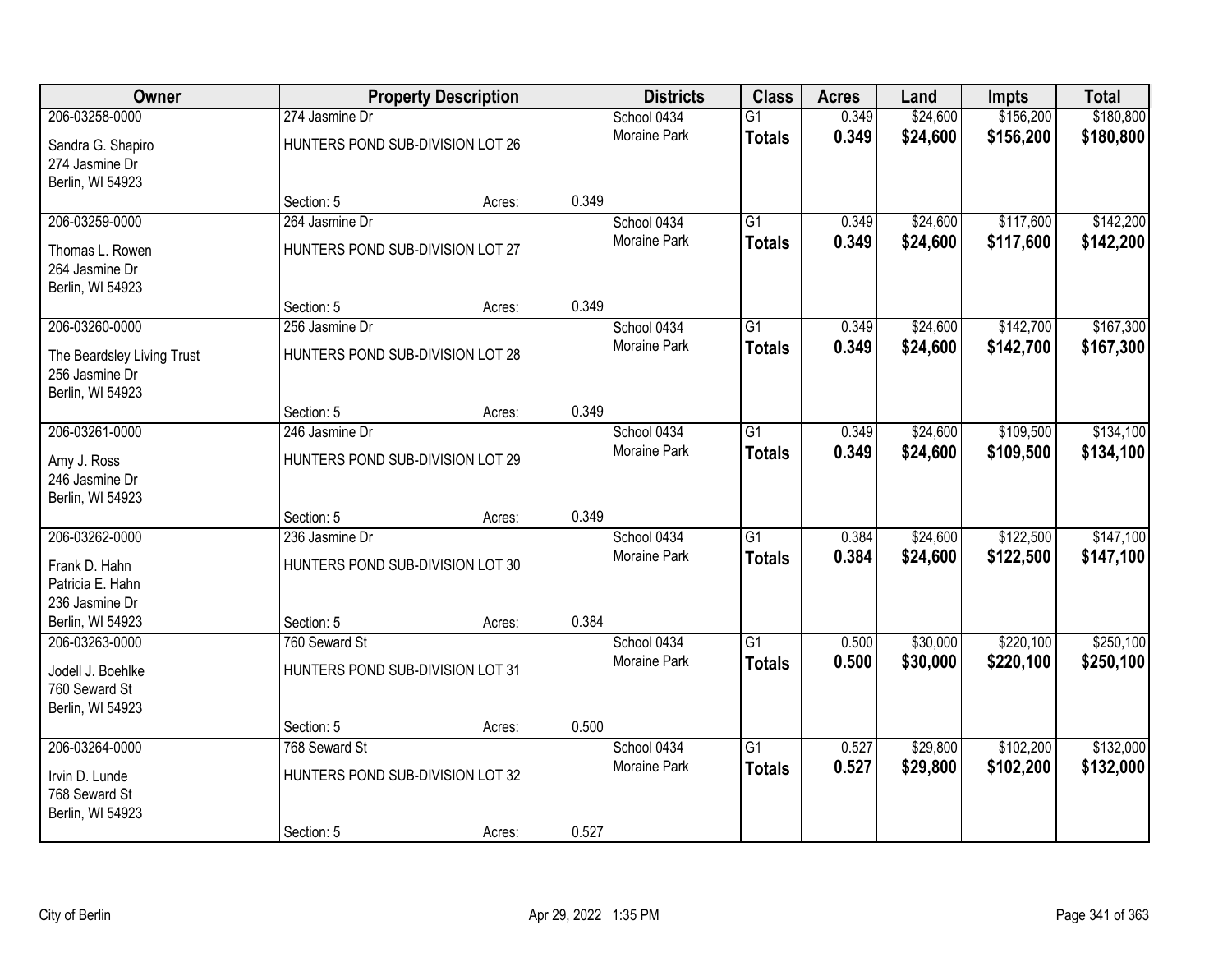| Owner             |                                  | <b>Property Description</b>          |       | <b>Districts</b>    | <b>Class</b>    | <b>Acres</b> | Land     | <b>Impts</b> | <b>Total</b> |
|-------------------|----------------------------------|--------------------------------------|-------|---------------------|-----------------|--------------|----------|--------------|--------------|
| 206-03265-0000    | 776 Seward St                    |                                      |       | School 0434         | $\overline{G1}$ | 0.527        | \$29,800 | \$205,000    | \$234,800    |
| Amber T. Rozek    | HUNTERS POND SUB-DIVISION LOT 33 |                                      |       | Moraine Park        | <b>Totals</b>   | 0.527        | \$29,800 | \$205,000    | \$234,800    |
| 776 Seward St     |                                  |                                      |       |                     |                 |              |          |              |              |
| Berlin, WI 54923  |                                  |                                      |       |                     |                 |              |          |              |              |
|                   | Section: 5                       | Acres:                               | 0.527 |                     |                 |              |          |              |              |
| 206-03266-0000    | 784 Seward St                    |                                      |       | School 0434         | $\overline{G1}$ | 0.527        | \$29,800 | \$111,800    | \$141,600    |
| Nancy J. Williams | HUNTERS POND SUB-DIVISION LOT 34 |                                      |       | Moraine Park        | <b>Totals</b>   | 0.527        | \$29,800 | \$111,800    | \$141,600    |
| 784 Seward St     |                                  |                                      |       |                     |                 |              |          |              |              |
| Berlin, WI 54923  |                                  |                                      |       |                     |                 |              |          |              |              |
|                   | Section: 5                       | Acres:                               | 0.527 |                     |                 |              |          |              |              |
| 206-03267-0000    | 794 Seward St                    |                                      |       | School 0434         | G1              | 0.527        | \$14,900 | \$0          | \$14,900     |
| Diep Thi Pham     | HUNTERS POND SUB-DIVISION LOT 35 |                                      |       | Moraine Park        | <b>Totals</b>   | 0.527        | \$14,900 | \$0          | \$14,900     |
| 800 NW Cumberland |                                  |                                      |       |                     |                 |              |          |              |              |
| Berlin, WI 54923  |                                  |                                      |       |                     |                 |              |          |              |              |
|                   | Section: 5                       | Acres:                               | 0.527 |                     |                 |              |          |              |              |
| 206-03268-0000    | 487 Center St                    |                                      |       | School 0434         | G1              | 0.000        | \$12,000 | \$74,400     | \$86,400     |
| Kenneth Martin    |                                  | MAPLE RIDGE FARM CONDOMINIUMS UNIT 1 |       | Moraine Park        | <b>Totals</b>   | 0.000        | \$12,000 | \$74,400     | \$86,400     |
| N9539 Ladwig Ln   |                                  |                                      |       |                     |                 |              |          |              |              |
| Berlin, WI 54923  |                                  |                                      |       |                     |                 |              |          |              |              |
|                   | Section: 3                       | Acres:                               | 0.000 |                     |                 |              |          |              |              |
| 206-03269-0000    | 483 Center St                    |                                      |       | School 0434         | $\overline{G1}$ | 0.000        | \$12,000 | \$76,600     | \$88,600     |
| Aaron Dollevoet   |                                  | MAPLE RIDGE FARM CONDOMINIUMS UNIT 2 |       | Moraine Park        | <b>Totals</b>   | 0.000        | \$12,000 | \$76,600     | \$88,600     |
| 483 Center St     |                                  |                                      |       |                     |                 |              |          |              |              |
| Berlin, WI 54923  |                                  |                                      |       |                     |                 |              |          |              |              |
|                   | Section: 3                       | Acres:                               | 0.000 |                     |                 |              |          |              |              |
| 206-03270-0000    | 473 Center St                    |                                      |       | School 0434         | $\overline{G1}$ | 0.000        | \$12,000 | \$74,400     | \$86,400     |
| Karen D. Schurk   |                                  | MAPLE RIDGE FARM CONDOMINIUMS UNIT 3 |       | Moraine Park        | <b>Totals</b>   | 0.000        | \$12,000 | \$74,400     | \$86,400     |
| 473 Center St     |                                  |                                      |       |                     |                 |              |          |              |              |
| Berlin, WI 54923  |                                  |                                      |       |                     |                 |              |          |              |              |
|                   | Section: 3                       | Acres:                               | 0.000 |                     |                 |              |          |              |              |
| 206-03271-0000    | 469 Center St                    |                                      |       | School 0434         | $\overline{G1}$ | 0.000        | \$12,000 | \$74,400     | \$86,400     |
| Amy E. Steffen    |                                  | MAPLE RIDGE FARM CONDOMINIUMS UNIT 4 |       | <b>Moraine Park</b> | <b>Totals</b>   | 0.000        | \$12,000 | \$74,400     | \$86,400     |
| 105 N Oakwood     |                                  |                                      |       |                     |                 |              |          |              |              |
| Oshkosh, WI 54904 |                                  |                                      |       |                     |                 |              |          |              |              |
|                   | Section: 3                       | Acres:                               | 0.000 |                     |                 |              |          |              |              |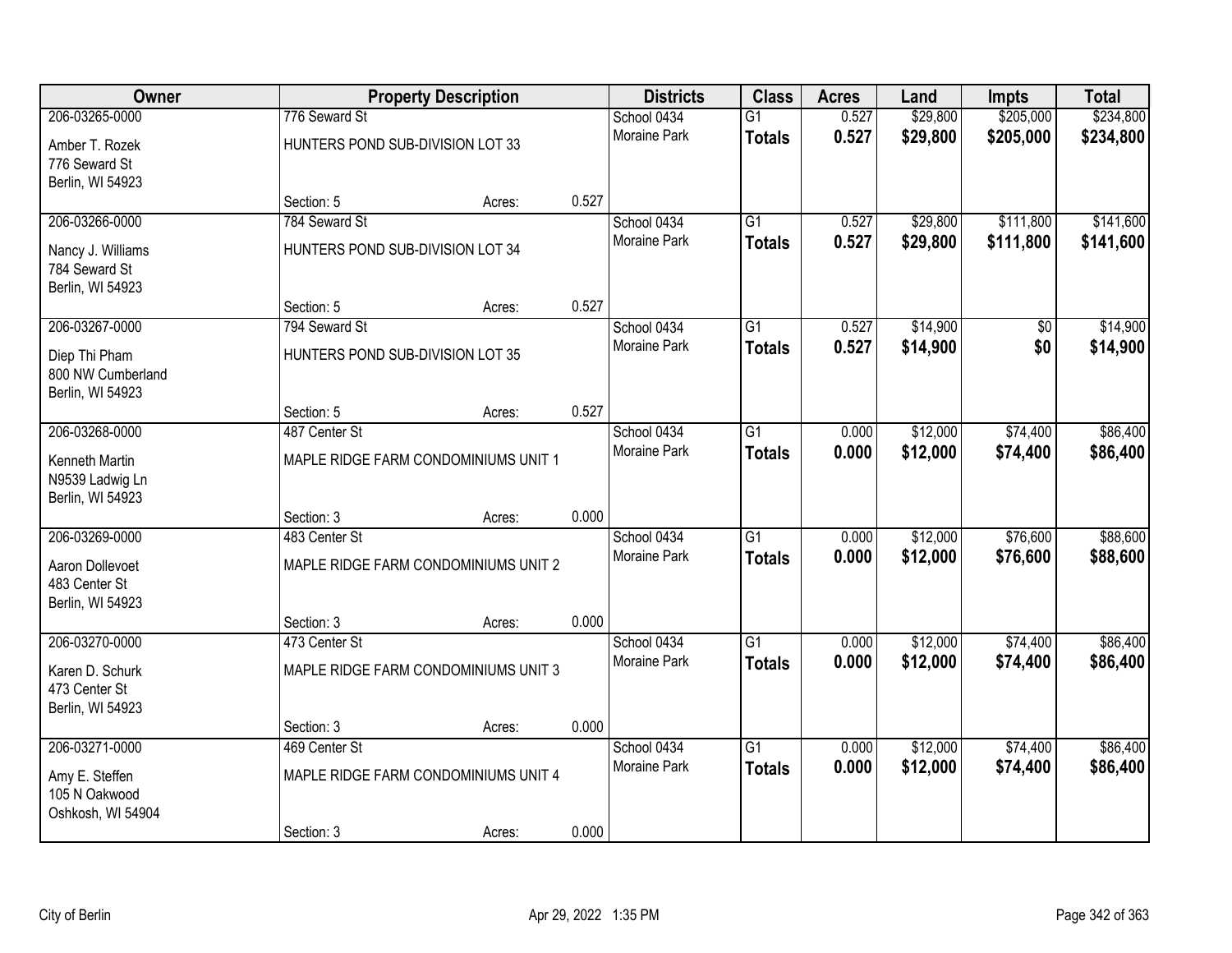| <b>Owner</b>                                                   |                                                                    | <b>Property Description</b> |       | <b>Districts</b>    | <b>Class</b>    | <b>Acres</b> | Land     | <b>Impts</b> | <b>Total</b> |
|----------------------------------------------------------------|--------------------------------------------------------------------|-----------------------------|-------|---------------------|-----------------|--------------|----------|--------------|--------------|
| 206-03272-0000                                                 | 483 Maple Ridge Rd                                                 |                             |       | School 0434         | $\overline{G1}$ | 0.000        | \$12,000 | \$104,700    | \$116,700    |
| Patrick W. Drover<br>483 Maple Ridge Rd<br>Berlin, WI 54923    | MAPLE RIDGE FARM CONDOMINIUMS UNIT 5                               |                             |       | Moraine Park        | <b>Totals</b>   | 0.000        | \$12,000 | \$104,700    | \$116,700    |
|                                                                | Section: 3                                                         | Acres:                      | 0.000 |                     |                 |              |          |              |              |
| 206-03273-0000                                                 | 481 Maple Ridge Rd                                                 |                             |       | School 0434         | $\overline{G1}$ | 0.000        | \$12,000 | \$95,000     | \$107,000    |
| William J. Wissell<br>481 Maple Ridge Rd<br>Berlin, WI 54923   | MAPLE RIDGE FARM CONDOMINIUMS UNIT 6                               |                             |       | <b>Moraine Park</b> | <b>Totals</b>   | 0.000        | \$12,000 | \$95,000     | \$107,000    |
|                                                                | Section: 3                                                         | Acres:                      | 0.000 |                     |                 |              |          |              |              |
| 206-03300-0000                                                 | 565 N Wisconsin St                                                 |                             |       | School 0434         | G1              | 0.000        | \$13,000 | \$103,900    | \$116,900    |
| Leroy C. Moldenhauer<br>565 N Wisconsin St<br>Berlin, WI 54923 | NORTH PARK ADD RIVERVIEW CONDO #1 UNIT 565                         |                             |       | Moraine Park        | <b>Totals</b>   | 0.000        | \$13,000 | \$103,900    | \$116,900    |
|                                                                | Section: 4                                                         | Acres:                      | 0.000 |                     |                 |              |          |              |              |
| 206-03301-0000                                                 | 567 N Wisconsin St                                                 |                             |       | School 0434         | G1              | 0.000        | \$13,000 | \$104,500    | \$117,500    |
| Andrew J. Seaman<br>567 N Wisconsin St<br>Berlin, WI 54923     | NORTH PARK ADD RIVERVIEW CONDO #1 UNIT 567                         |                             |       | Moraine Park        | <b>Totals</b>   | 0.000        | \$13,000 | \$104,500    | \$117,500    |
|                                                                | Section: 4                                                         | Acres:                      | 0.000 |                     |                 |              |          |              |              |
| 206-03302-0000                                                 | 560 River Dr                                                       |                             |       | School 0434         | $\overline{G1}$ | 0.000        | \$13,000 | \$117,500    | \$130,500    |
| Charles R. Beard<br>Lee A. Beard                               | NORTH PARK ADD RIVERVIEW CONDO #2 UNIT 560                         |                             |       | Moraine Park        | <b>Totals</b>   | 0.000        | \$13,000 | \$117,500    | \$130,500    |
| 560 River Dr                                                   |                                                                    |                             |       |                     |                 |              |          |              |              |
| Berlin, WI 54923                                               | Section: 4                                                         | Acres:                      | 0.000 |                     |                 |              |          |              |              |
| 206-03303-0000                                                 | 564 River Dr                                                       |                             |       | School 0434         | $\overline{G1}$ | 0.000        | \$13,000 | \$98,500     | \$111,500    |
| Brian M. Disterhaft<br>564 River Dr<br>Berlin, WI 54923        | NORTH PARK ADD RIVERVIEW CONDO #2 UNIT 564.<br>LE DORIA DISTERHAFT |                             |       | Moraine Park        | <b>Totals</b>   | 0.000        | \$13,000 | \$98,500     | \$111,500    |
|                                                                | Section: 4                                                         | Acres:                      | 0.000 |                     |                 |              |          |              |              |
| 206-03304-0000                                                 | 571 N Wisconsin St                                                 |                             |       | School 0434         | $\overline{G1}$ | 0.000        | \$13,000 | \$97,800     | \$110,800    |
| Ina M. Mlodzik<br>571 N Wisconsin St<br>Berlin, WI 54923       | RIVERVIEW CONDOMINIUM #3 UNIT 571                                  |                             |       | <b>Moraine Park</b> | <b>Totals</b>   | 0.000        | \$13,000 | \$97,800     | \$110,800    |
|                                                                | Section: 4                                                         | Acres:                      | 0.000 |                     |                 |              |          |              |              |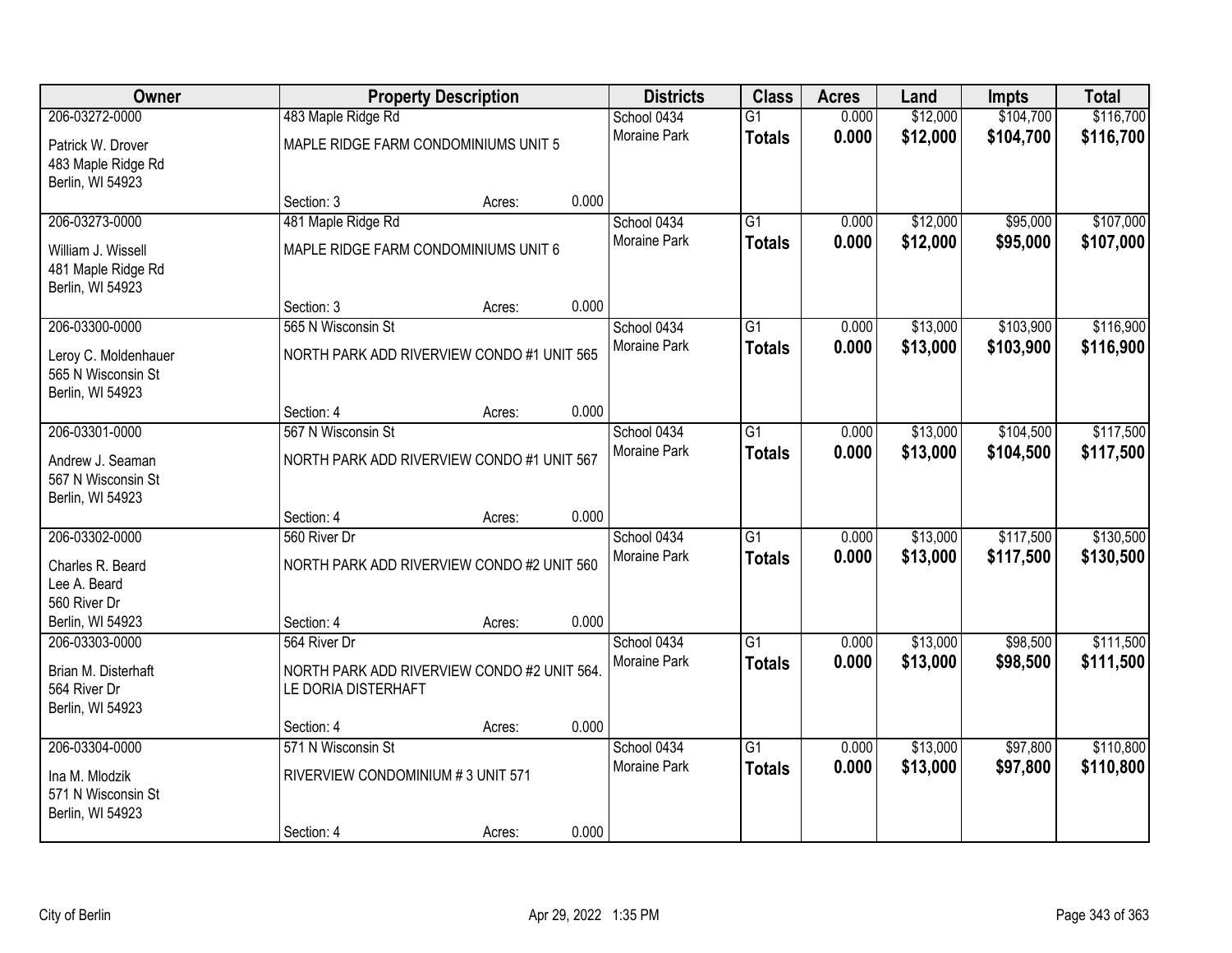| Owner                                                                     |                                   | <b>Property Description</b> |       | <b>Districts</b>    | <b>Class</b>    | <b>Acres</b> | Land     | <b>Impts</b>    | <b>Total</b> |
|---------------------------------------------------------------------------|-----------------------------------|-----------------------------|-------|---------------------|-----------------|--------------|----------|-----------------|--------------|
| 206-03305-0000                                                            | 573 N Wisconsin St                |                             |       | School 0434         | $\overline{G1}$ | 0.000        | \$13,000 | \$97,800        | \$110,800    |
| <b>KLB Properties, LLC</b><br>W2273 Hickory View Ct<br>Kaukauna, WI 54130 | RIVERVIEW CONDOMINIUM #3 UNIT 573 |                             |       | <b>Moraine Park</b> | <b>Totals</b>   | 0.000        | \$13,000 | \$97,800        | \$110,800    |
|                                                                           | Section: 4                        | Acres:                      | 0.000 |                     |                 |              |          |                 |              |
| 206-03306-0000                                                            | 548 N Wisconsin St                |                             |       | School 0434         | $\overline{G1}$ | 0.000        | \$2,200  | $\overline{50}$ | \$2,200      |
| Chris Manski<br>PO Box 377<br>St Charles, IL 60174                        | RIVERVIEW CONDOMINIUM #7 UNIT 548 |                             |       | Moraine Park        | <b>Totals</b>   | 0.000        | \$2,200  | \$0             | \$2,200      |
|                                                                           | Section: 3                        | Acres:                      | 0.000 |                     |                 |              |          |                 |              |
| 206-03307-0000                                                            | 550 N Wisconsin St                |                             |       | School 0434         | $\overline{G1}$ | 0.000        | \$2,200  | $\overline{50}$ | \$2,200      |
| Chris Manski<br>PO Box 377<br>St Charles, IL 60174                        | RIVERVIEW CONDOMINIUM #7 UNIT 550 |                             |       | Moraine Park        | <b>Totals</b>   | 0.000        | \$2,200  | \$0             | \$2,200      |
|                                                                           | Section: 3                        | Acres:                      | 0.000 |                     |                 |              |          |                 |              |
| 206-03308-0000                                                            | 552 N Wisconsin St                |                             |       | School 0434         | $\overline{G1}$ | 0.000        | \$2,200  | $\overline{30}$ | \$2,200      |
| Chris Manski<br>PO Box 377<br>St Charles, IL 60174                        | RIVERVIEW CONDOMINIUM #7 UNIT 552 |                             |       | Moraine Park        | <b>Totals</b>   | 0.000        | \$2,200  | \$0             | \$2,200      |
|                                                                           | Section: 3                        | Acres:                      | 0.000 |                     |                 |              |          |                 |              |
| 206-03309-0000                                                            | 554 N Wisconsin St                |                             |       | School 0434         | $\overline{G1}$ | 0.000        | \$2,200  | \$0             | \$2,200      |
| Chris Manski                                                              | RIVERIVEW CONDOMINIUM #7 UNIT 554 |                             |       | Moraine Park        | <b>Totals</b>   | 0.000        | \$2,200  | \$0             | \$2,200      |
| PO Box 377                                                                |                                   |                             |       |                     |                 |              |          |                 |              |
| St Charles, IL 60174                                                      |                                   |                             |       |                     |                 |              |          |                 |              |
|                                                                           | Section: 3                        | Acres:                      | 0.000 |                     |                 |              |          |                 |              |
| 206-03310-0000                                                            | 556 N Wisconsin St                |                             |       | School 0434         | $\overline{G1}$ | 0.000        | \$2,200  | $\sqrt{6}$      | \$2,200      |
| Chris Manski<br>PO Box 377                                                | RIVERVIEW CONDOMINIUM #7 UNIT 556 |                             |       | Moraine Park        | <b>Totals</b>   | 0.000        | \$2,200  | \$0             | \$2,200      |
| St Charles, IL 60174                                                      | Section: 3                        | Acres:                      | 0.000 |                     |                 |              |          |                 |              |
| 206-03311-0000                                                            | 564 N Wisconsin St                |                             |       | School 0434         | $\overline{G1}$ | 0.000        | \$2,200  | $\overline{50}$ | \$2,200      |
| Chris Manski<br>PO Box 377<br>St Charles, IL 60174                        | RIVERVIEW CONDOMINIUM #7 UNIT 564 |                             |       | Moraine Park        | <b>Totals</b>   | 0.000        | \$2,200  | \$0             | \$2,200      |
|                                                                           | Section: 3                        | Acres:                      | 0.000 |                     |                 |              |          |                 |              |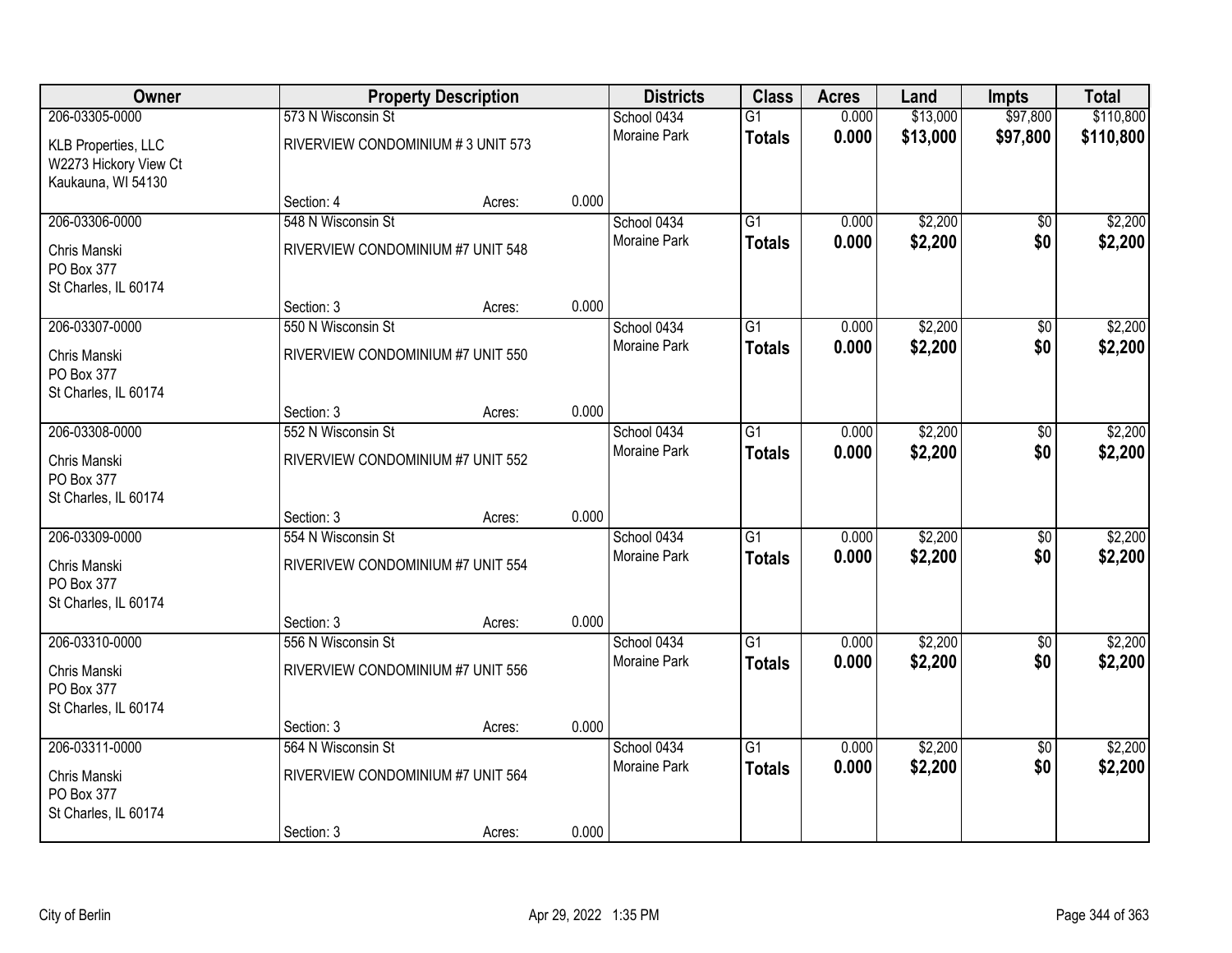| Owner                           | <b>Property Description</b>       |        |       | <b>Districts</b>    | <b>Class</b>    | <b>Acres</b> | Land     | Impts           | <b>Total</b> |
|---------------------------------|-----------------------------------|--------|-------|---------------------|-----------------|--------------|----------|-----------------|--------------|
| 206-03312-0000                  | 566 N Wisconsin St                |        |       | School 0434         | $\overline{G1}$ | 0.000        | \$2,200  | $\overline{50}$ | \$2,200      |
| Chris Manski                    | RIVERVIEW CONDOMINIUM #7 UNIT 566 |        |       | Moraine Park        | <b>Totals</b>   | 0.000        | \$2,200  | \$0             | \$2,200      |
| PO Box 377                      |                                   |        |       |                     |                 |              |          |                 |              |
| St Charles, IL 60174            |                                   |        |       |                     |                 |              |          |                 |              |
|                                 | Section: 3                        | Acres: | 0.000 |                     |                 |              |          |                 |              |
| 206-03313-0000                  | 568 N Wisconsin St                |        |       | School 0434         | $\overline{G1}$ | 0.000        | \$2,200  | \$0             | \$2,200      |
| Chris Manski                    | RIVERVIEW CONDOMINIUM #7 UNIT 568 |        |       | <b>Moraine Park</b> | <b>Totals</b>   | 0.000        | \$2,200  | \$0             | \$2,200      |
| PO Box 377                      |                                   |        |       |                     |                 |              |          |                 |              |
| St Charles, IL 60174            |                                   |        |       |                     |                 |              |          |                 |              |
|                                 | Section: 3                        | Acres: | 0.000 |                     |                 |              |          |                 |              |
| 206-03314-0000                  | 570 N Wisconsin St                |        |       | School 0434         | $\overline{G1}$ | 0.000        | \$2,200  | \$0             | \$2,200      |
| Chris Manski                    | RIVERVIEW CONDOMINIUM #7 UNIT 570 |        |       | Moraine Park        | <b>Totals</b>   | 0.000        | \$2,200  | \$0             | \$2,200      |
| PO Box 377                      |                                   |        |       |                     |                 |              |          |                 |              |
| St Charles, IL 60174            |                                   |        |       |                     |                 |              |          |                 |              |
|                                 | Section: 3                        | Acres: | 0.000 |                     |                 |              |          |                 |              |
| 206-03315-0000                  | 572 N Wisconsin St                |        |       | School 0434         | G1              | 0.000        | \$2,200  | \$500           | \$2,700      |
| Chris Manski                    | RIVERVIEW CONDOMINIUM #7 UNIT 572 |        |       | <b>Moraine Park</b> | <b>Totals</b>   | 0.000        | \$2,200  | \$500           | \$2,700      |
| PO Box 377                      |                                   |        |       |                     |                 |              |          |                 |              |
| St Charles, IL 60174            |                                   |        |       |                     |                 |              |          |                 |              |
|                                 | Section: 3                        | Acres: | 0.000 |                     |                 |              |          |                 |              |
| 206-03316-0000                  | 580 N Wisconsin St                |        |       | School 0434         | $\overline{G1}$ | 0.000        | \$13,000 | \$95,800        | \$108,800    |
| Arlynn V Armatoski Living Trust | RIVERVIEW CONDOMINIUM #7 UNIT 580 |        |       | Moraine Park        | <b>Totals</b>   | 0.000        | \$13,000 | \$95,800        | \$108,800    |
| 580 N Wisconsin St Unit 7       |                                   |        |       |                     |                 |              |          |                 |              |
| Berlin, WI 54923                |                                   |        |       |                     |                 |              |          |                 |              |
|                                 | Section: 3                        | Acres: | 0.000 |                     |                 |              |          |                 |              |
| 206-03317-0000                  | 582 N Wisconsin St                |        |       | School 0434         | $\overline{G1}$ | 0.000        | \$13,000 | \$95,800        | \$108,800    |
| Nancy L. Wilson                 | RIVERVIEW CONDOMINIUM #7 UNIT 582 |        |       | Moraine Park        | <b>Totals</b>   | 0.000        | \$13,000 | \$95,800        | \$108,800    |
| 582 N Wisconsin St              |                                   |        |       |                     |                 |              |          |                 |              |
| Berlin, WI 54923                |                                   |        |       |                     |                 |              |          |                 |              |
|                                 | Section: 3                        | Acres: | 0.000 |                     |                 |              |          |                 |              |
| 206-03318-0000                  | 584 N Wisconsin St                |        |       | School 0434         | $\overline{G1}$ | 0.000        | \$13,000 | \$95,800        | \$108,800    |
| Darrell D. Mischka              | RIVERVIEW CONDOMINIUM #7 UNIT 584 |        |       | <b>Moraine Park</b> | <b>Totals</b>   | 0.000        | \$13,000 | \$95,800        | \$108,800    |
| 584 N Wisconsin St Unit 7       |                                   |        |       |                     |                 |              |          |                 |              |
| Berlin, WI 54923                |                                   |        |       |                     |                 |              |          |                 |              |
|                                 | Section: 3                        | Acres: | 0.000 |                     |                 |              |          |                 |              |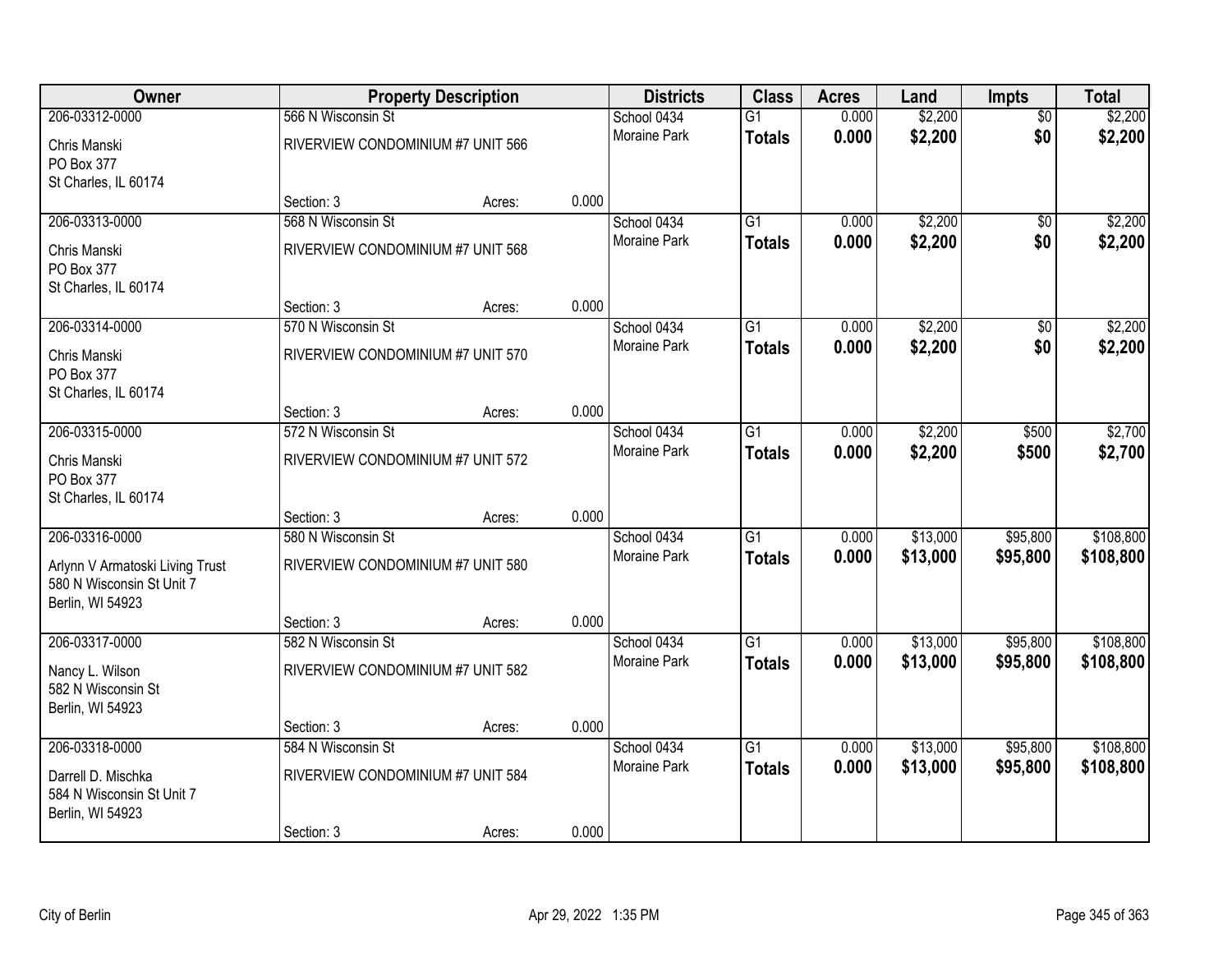| Owner                             |                                     | <b>Property Description</b> |       | <b>Districts</b>    | <b>Class</b>    | <b>Acres</b> | Land     | Impts     | <b>Total</b> |
|-----------------------------------|-------------------------------------|-----------------------------|-------|---------------------|-----------------|--------------|----------|-----------|--------------|
| 206-03319-0000                    | 586 N Wisconsin St                  |                             |       | School 0434         | $\overline{G1}$ | 0.000        | \$13,000 | \$95,800  | \$108,800    |
| John A. Clauson                   | RIVERVIEW CONDOMINIUM #7 UNIT 586   |                             |       | Moraine Park        | <b>Totals</b>   | 0.000        | \$13,000 | \$95,800  | \$108,800    |
| 586 N Wisconsin St                |                                     |                             |       |                     |                 |              |          |           |              |
| Berlin, WI 54923                  |                                     |                             |       |                     |                 |              |          |           |              |
|                                   | Section: 3                          | Acres:                      | 0.000 |                     |                 |              |          |           |              |
| 206-03320-0000                    | 588 N Wisconsin St                  |                             |       | School 0434         | $\overline{G1}$ | 0.000        | \$13,000 | \$95,800  | \$108,800    |
| Judith Ann Martin Revocable Trust | RIVERVIEW CONDOMINIUM #7 UNIT 588   |                             |       | Moraine Park        | <b>Totals</b>   | 0.000        | \$13,000 | \$95,800  | \$108,800    |
| 588 N Wisconsin St                |                                     |                             |       |                     |                 |              |          |           |              |
| Berlin, WI 54923                  | Section: 3                          | Acres:                      | 0.000 |                     |                 |              |          |           |              |
| 206-03331-0000                    | 568 Ann Ct                          |                             |       | School 0434         | G1              | 0.445        | \$24,200 | \$158,000 | \$182,200    |
|                                   |                                     |                             |       | Moraine Park        | <b>Totals</b>   | 0.445        | \$24,200 | \$158,000 | \$182,200    |
| Mary S. Wiegand<br>568 Ann Ct     | LOT 1 CERTIFIED SURVEY MAP 2788 V14 |                             |       |                     |                 |              |          |           |              |
| Berlin, WI 54923                  |                                     |                             |       |                     |                 |              |          |           |              |
|                                   | Section: 3                          | Acres:                      | 0.445 |                     |                 |              |          |           |              |
| 206-03333-0000                    | 558 Ann Ct                          |                             |       | School 0434         | G1              | 0.457        | \$24,200 | \$111,000 | \$135,200    |
| David F. Labuda                   | LOT 2 CERTIFIED SURVEY MAP 2788 V14 |                             |       | <b>Moraine Park</b> | <b>Totals</b>   | 0.457        | \$24,200 | \$111,000 | \$135,200    |
| 558 Ann Ct                        |                                     |                             |       |                     |                 |              |          |           |              |
| Berlin, WI 54923                  |                                     |                             |       |                     |                 |              |          |           |              |
|                                   | Section: 3                          | Acres:                      | 0.457 |                     |                 |              |          |           |              |
| 206-03334-0000                    | 550 Ann Ct                          |                             |       | School 0434         | $\overline{G1}$ | 0.000        | \$24,200 | \$144,700 | \$168,900    |
| Brooke C. Hess                    | MEADOWLARK ACRES FIRST ADDN LOT 12  |                             |       | Moraine Park        | <b>Totals</b>   | 0.000        | \$24,200 | \$144,700 | \$168,900    |
| 550 Ann Ct                        |                                     |                             |       |                     |                 |              |          |           |              |
| Berlin, WI 54923                  |                                     |                             |       |                     |                 |              |          |           |              |
| 206-03335-0000                    | Section: 3<br>546 Ann Ct            | Acres:                      | 0.000 | School 0434         | $\overline{G1}$ | 0.500        | \$24,200 | \$151,900 | \$176,100    |
|                                   |                                     |                             |       | Moraine Park        | <b>Totals</b>   | 0.500        | \$24,200 | \$151,900 | \$176,100    |
| Robert T. Drover                  | MEADOWLARK ACRES FIRST ADDN LOT 13  |                             |       |                     |                 |              |          |           |              |
| 546 Ann Ct<br>Berlin, WI 54923    |                                     |                             |       |                     |                 |              |          |           |              |
|                                   | Section: 3                          | Acres:                      | 0.500 |                     |                 |              |          |           |              |
| 206-03336-0000                    | 542 Ann Ct                          |                             |       | School 0434         | $\overline{G1}$ | 0.000        | \$24,200 | \$161,100 | \$185,300    |
| Peter Sobralski                   | MEADOWLARK ACRES FIRST ADDN LOT 14  |                             |       | Moraine Park        | <b>Totals</b>   | 0.000        | \$24,200 | \$161,100 | \$185,300    |
| Sara S. Sobralski                 |                                     |                             |       |                     |                 |              |          |           |              |
| 542 Ann Ct                        |                                     |                             |       |                     |                 |              |          |           |              |
| Berlin, WI 54923                  | Section: 3                          | Acres:                      | 0.000 |                     |                 |              |          |           |              |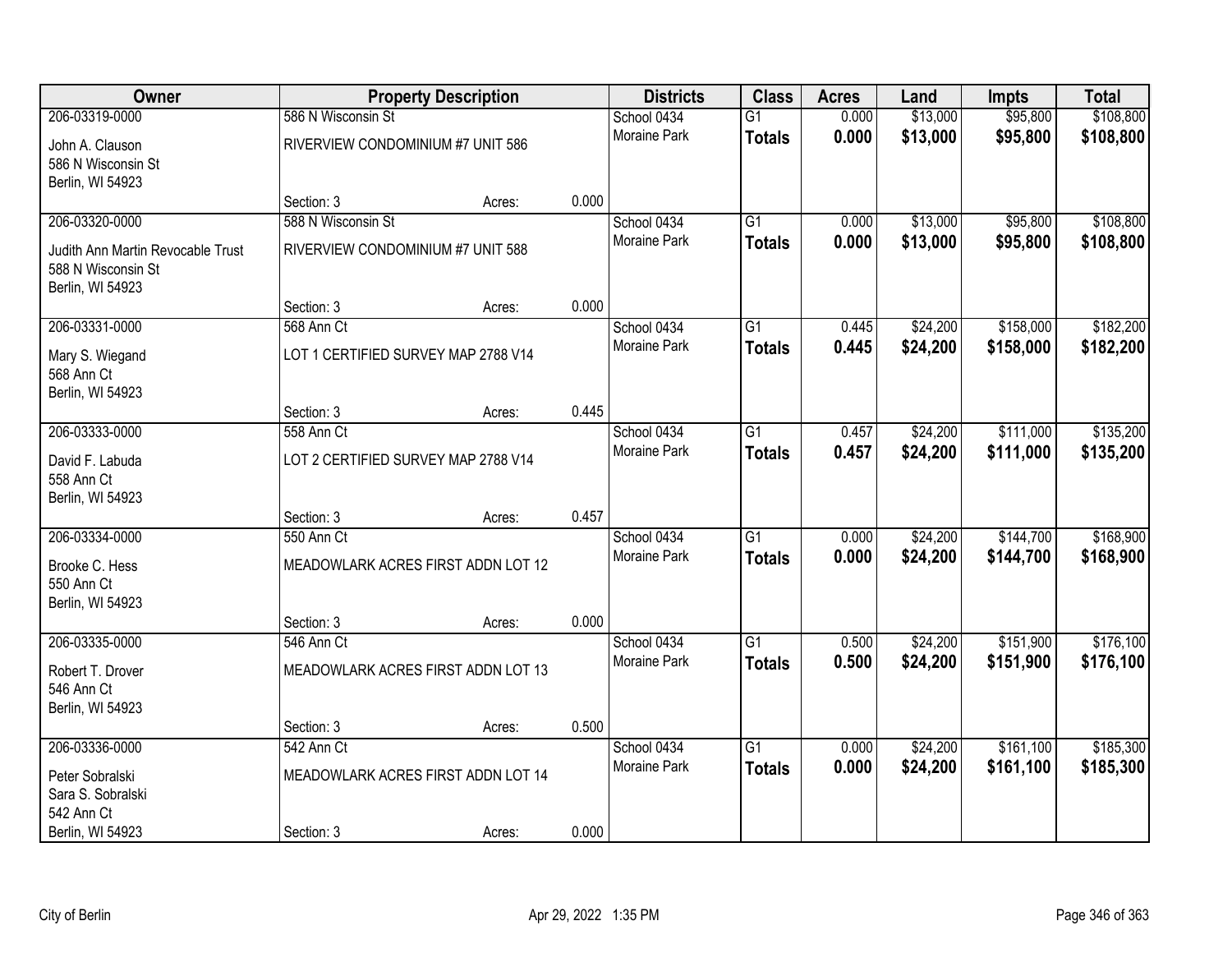| Owner                                                            |                                                                                                   | <b>Property Description</b> |        | <b>Districts</b>    | <b>Class</b>           | <b>Acres</b> | Land            | <b>Impts</b>    | <b>Total</b>    |
|------------------------------------------------------------------|---------------------------------------------------------------------------------------------------|-----------------------------|--------|---------------------|------------------------|--------------|-----------------|-----------------|-----------------|
| 206-03337-0000                                                   | 538 Ann Ct                                                                                        |                             |        | School 0434         | $\overline{G1}$        | 0.000        | \$24,200        | \$146,900       | \$171,100       |
| Prabh Preet S S. Cheema<br>538 Ann Ct<br>Berlin, WI 54923        | MEADOWLARK ACRES FIRST ADDN LOT 15 TOG<br>W/ROW                                                   |                             |        | Moraine Park        | <b>Totals</b>          | 0.000        | \$24,200        | \$146,900       | \$171,100       |
|                                                                  | Section: 3                                                                                        | Acres:                      | 0.000  |                     |                        |              |                 |                 |                 |
| 206-03338-0000                                                   | 539 Ann Ct                                                                                        |                             |        | School 0434         | G1                     | 0.000        | \$24,200        | \$134,700       | \$158,900       |
| Patricia L. Reininger<br>539 Ann Ct<br>Berlin, WI 54923          | MEADOWLARK ACRES FIRST ADDN LOT 16                                                                |                             |        | <b>Moraine Park</b> | <b>Totals</b>          | 0.000        | \$24,200        | \$134,700       | \$158,900       |
|                                                                  | Section: 3                                                                                        | Acres:                      | 0.000  |                     |                        |              |                 |                 |                 |
| 206-03339-0000                                                   | 543 Ann Ct                                                                                        |                             |        | School 0434         | $\overline{G1}$        | 0.587        | \$24,200        | \$148,600       | \$172,800       |
| Ronald J. Haase<br>Judith A. Haase<br>543 Ann Ct                 | MEADOWLARK ACRES FIRST ADDN LOT 17                                                                |                             |        | Moraine Park        | <b>Totals</b>          | 0.587        | \$24,200        | \$148,600       | \$172,800       |
| Berlin, WI 54923                                                 | Section: 3                                                                                        | Acres:                      | 0.587  |                     |                        |              |                 |                 |                 |
| 206-03340-0000                                                   | 555 Ann Ct                                                                                        |                             |        | School 0434         | $\overline{G1}$        | 0.395        | \$24,200        | \$115,600       | \$139,800       |
| Courtney R. Judas<br>555 Ann Ct<br>Berlin, WI 54923              | MEADOWLARK ACRES FIRST ADDN LOT 18                                                                |                             |        | Moraine Park        | <b>Totals</b>          | 0.395        | \$24,200        | \$115,600       | \$139,800       |
|                                                                  | Section: 3                                                                                        | Acres:                      | 0.395  |                     |                        |              |                 |                 |                 |
| 206-03344-0110                                                   | 651 N Wisconsin St                                                                                |                             |        | School 0434         | $\overline{G1}$        | 19.380       | \$81,300        | \$72,600        | \$153,900       |
| Ara Development LLC<br>5711 Green Valley Rd<br>Oshkosh, WI 54904 | LOT 1 CSM 2591; SUBJ TO 66 FT EASE EXCLUDING<br>PORTION SOLD AS ROW IN DOC #501279<br>Section: 33 | Acres:                      | 19.380 | Moraine Park        | <b>Totals</b>          | 19.380       | \$81,300        | \$72,600        | \$153,900       |
| 206-03344-0200                                                   |                                                                                                   |                             |        | School 0434         | $\overline{X4}$        | 0.000        | $\overline{50}$ | $\overline{50}$ | \$0             |
| City of Berlin                                                   | S 33' OF GOV LOT 3                                                                                |                             |        | Moraine Park        | <b>Totals</b>          | 0.000        | \$0             | \$0             | \$0             |
|                                                                  | Section: 33                                                                                       | Acres:                      | 0.000  |                     |                        |              |                 |                 |                 |
| 206-03344-0300                                                   |                                                                                                   |                             |        | School 0434         | $\overline{\text{X3}}$ | 0.000        | $\overline{60}$ | $\overline{30}$ | $\overline{30}$ |
| Waushara County                                                  | PT OF GOV LOT 3; COMM ON SEC LINE 700 FT N OF                                                     |                             |        | Moraine Park        | <b>Totals</b>          | 0.000        | \$0             | \$0             | \$0             |
| 208 S Ste Marie St                                               | SE COR OF SEC 33 & EXT N ON SEC LINE TO FOX                                                       |                             |        |                     |                        |              |                 |                 |                 |
| Wautoma, WI 54982                                                | <b>RIVER</b><br>Section: 33                                                                       | Acres:                      | 0.000  |                     |                        |              |                 |                 |                 |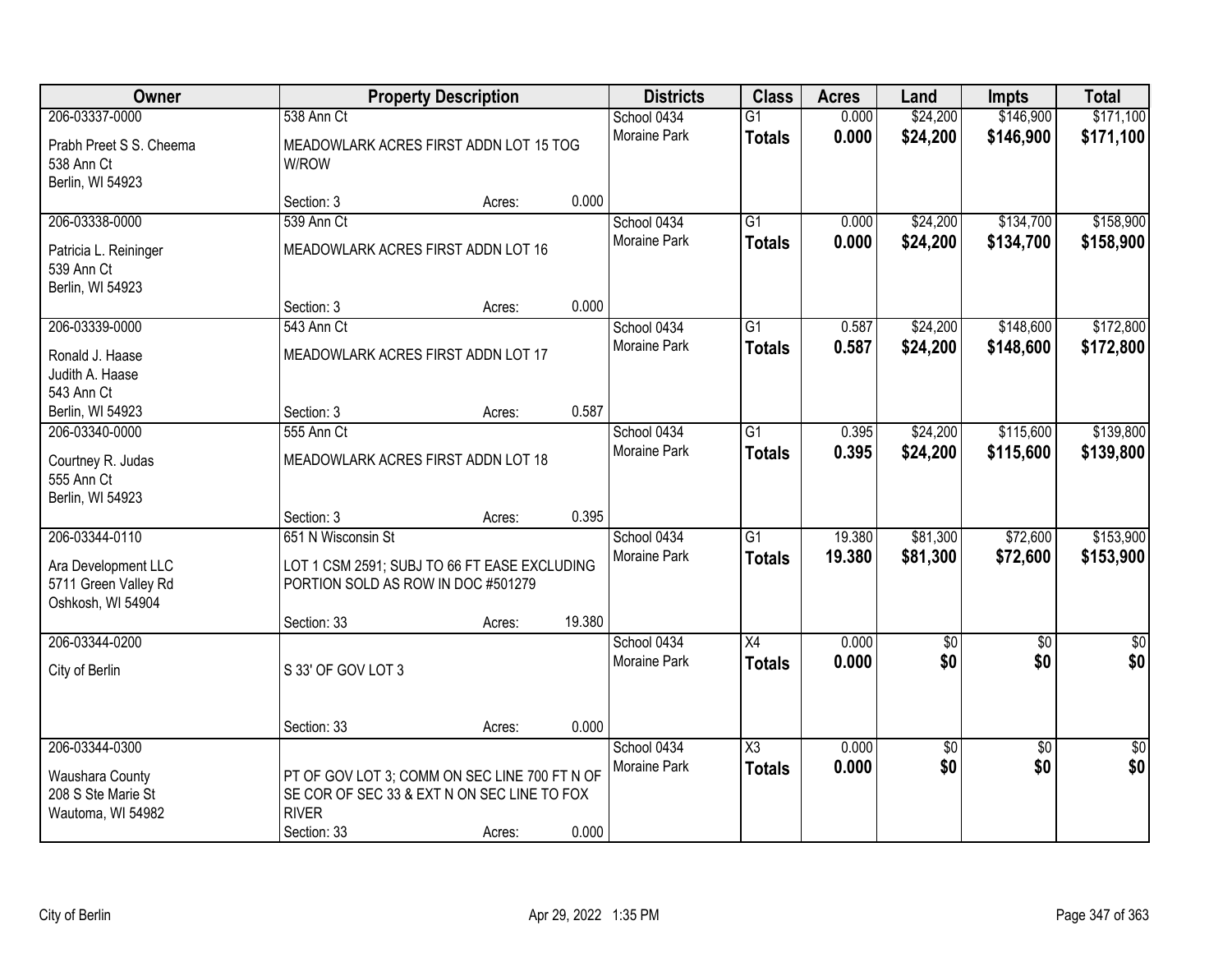| Owner                                                                                         |                                                               | <b>Property Description</b> |       | <b>Districts</b>                   | <b>Class</b>                     | <b>Acres</b>   | Land                 | Impts                  | <b>Total</b>         |
|-----------------------------------------------------------------------------------------------|---------------------------------------------------------------|-----------------------------|-------|------------------------------------|----------------------------------|----------------|----------------------|------------------------|----------------------|
| 206-03344-0400<br>Ara Development LLC<br>5711 Green Valley Rd<br>Oshkosh, WI 54904            | LOTS 1, 2 & 3 CSM 7; INC 66 FT EASE                           |                             |       | School 0434<br>Moraine Park        | $\overline{G1}$<br><b>Totals</b> | 1.000<br>1.000 | \$16,500<br>\$16,500 | $\overline{50}$<br>\$0 | \$16,500<br>\$16,500 |
|                                                                                               | Section: 33                                                   | Acres:                      | 1.000 |                                    |                                  |                |                      |                        |                      |
| 206-03344-0500<br>Ara Development LLC<br>5711 Green Valley Rd<br>Oshkosh, WI 54904            | 177 W Waushara St<br>LOT 4 CSM 7; INC 66 FT EASE              |                             |       | School 0434<br><b>Moraine Park</b> | $\overline{G1}$<br><b>Totals</b> | 0.400<br>0.400 | \$16,300<br>\$16,300 | \$19,200<br>\$19,200   | \$35,500<br>\$35,500 |
|                                                                                               | Section: 33                                                   | Acres:                      | 0.400 |                                    |                                  |                |                      |                        |                      |
| 206-03351-0000<br>Judith Ann Martin Revocable Trust<br>588 N Wisconsin St<br>Berlin, WI 54923 | 585 Riverview Ln<br>RIVERVIEW SUBDIVISION LOT 1               |                             |       | School 0434<br>Moraine Park        | $\overline{G1}$<br><b>Totals</b> | 0.343<br>0.343 | \$18,700<br>\$18,700 | \$0<br>\$0             | \$18,700<br>\$18,700 |
|                                                                                               | Section: 3                                                    | Acres:                      | 0.343 |                                    |                                  |                |                      |                        |                      |
| 206-03352-0000<br>Judith Ann Martin Revocable Trust<br>588 N Wisconsin St<br>Berlin, WI 54923 | 575 Riverview Ln<br>RIVERVIEW SUBDIVISION LOT 2               |                             |       | School 0434<br><b>Moraine Park</b> | G1<br><b>Totals</b>              | 0.258<br>0.258 | \$10,000<br>\$10,000 | \$0<br>\$0             | \$10,000<br>\$10,000 |
|                                                                                               | Section: 3                                                    | Acres:                      | 0.258 |                                    |                                  |                |                      |                        |                      |
| 206-03353-0000<br>Berlin Lots LLC<br>230 Ohio St Unit 200<br>Oshkosh, WI 54902                | 567 Riverview Ln<br>RIVERVIEW SUBDIVISION LOT 3               |                             | 0.266 | School 0434<br><b>Moraine Park</b> | $\overline{G1}$<br><b>Totals</b> | 0.266<br>0.266 | \$3,800<br>\$3,800   | $\overline{50}$<br>\$0 | \$3,800<br>\$3,800   |
| 206-03354-0000                                                                                | Section: 3<br>559 Riverview Ln                                | Acres:                      |       | School 0434                        | $\overline{G1}$                  | 0.327          | \$3,800              | $\sqrt{6}$             | \$3,800              |
| Berlin Lots LLC<br>230 Ohio St Unit 200<br>Oshkosh, WI 54902                                  | RIVERVIEW SUBDIVISION LOT 4                                   |                             |       | Moraine Park                       | <b>Totals</b>                    | 0.327          | \$3,800              | \$0                    | \$3,800              |
|                                                                                               | Section: 3                                                    | Acres:                      | 0.327 |                                    |                                  |                |                      |                        |                      |
| 206-03355-0000<br>N & N Developments LLC<br>525 Aspen St<br>Ripon, WI 54971                   | 555 Riverview Ln<br>RIVERVIEW SUBDIVISION LOT 5<br>Section: 3 | Acres:                      | 0.495 | School 0434<br><b>Moraine Park</b> | $\overline{G1}$<br><b>Totals</b> | 0.495<br>0.495 | \$3,800<br>\$3,800   | $\overline{50}$<br>\$0 | \$3,800<br>\$3,800   |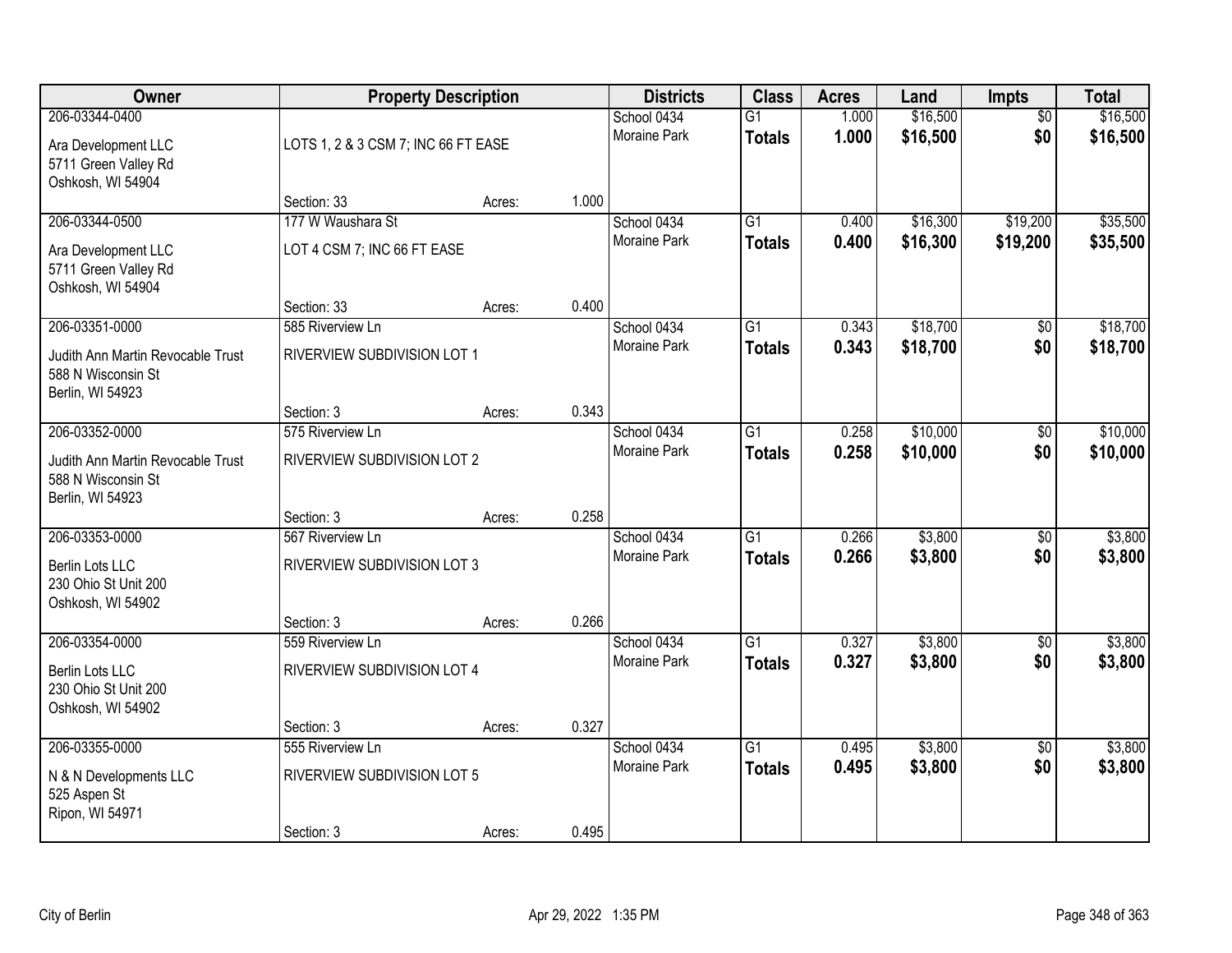| Owner                                                     |                              | <b>Property Description</b> |       | <b>Districts</b>    | <b>Class</b>    | <b>Acres</b> | Land     | Impts           | <b>Total</b> |
|-----------------------------------------------------------|------------------------------|-----------------------------|-------|---------------------|-----------------|--------------|----------|-----------------|--------------|
| 206-03356-0000                                            | 552 Riverview Ln             |                             |       | School 0434         | $\overline{G1}$ | 0.317        | \$3,800  | $\overline{50}$ | \$3,800      |
| N & N Developments LLC<br>525 Aspen St<br>Ripon, WI 54971 | RIVERVIEW SUBDIVISION LOT 6  |                             |       | Moraine Park        | <b>Totals</b>   | 0.317        | \$3,800  | \$0             | \$3,800      |
|                                                           | Section: 3                   | Acres:                      | 0.317 |                     |                 |              |          |                 |              |
| 206-03357-0000                                            | 550 Riverview Ln             |                             |       | School 0434         | $\overline{G1}$ | 0.246        | \$3,800  | $\overline{50}$ | \$3,800      |
| N & N Developments LLC<br>525 Aspen St<br>Ripon, WI 54971 | RIVERVIEW SUBDIVISION LOT 7  |                             |       | Moraine Park        | <b>Totals</b>   | 0.246        | \$3,800  | \$0             | \$3,800      |
|                                                           | Section: 3                   | Acres:                      | 0.246 |                     |                 |              |          |                 |              |
| 206-03358-0000                                            | 546 Riverview Ln             |                             |       | School 0434         | $\overline{G1}$ | 0.341        | \$3,800  | \$0             | \$3,800      |
| N & N Development LLC<br>525 Aspen St<br>Ripon, WI 54971  | RIVERVIEW SUBDIVISION LOT 8  |                             |       | Moraine Park        | <b>Totals</b>   | 0.341        | \$3,800  | \$0             | \$3,800      |
|                                                           | Section: 3                   | Acres:                      | 0.341 |                     |                 |              |          |                 |              |
| 206-03359-0000                                            | 544 Oak St                   |                             |       | School 0434         | G1              | 0.383        | \$3,800  | \$0             | \$3,800      |
| N & N Development LLC<br>525 Aspen St<br>Ripon, WI 54971  | RIVERVIEW SUBDIVISION LOT 9  |                             |       | Moraine Park        | <b>Totals</b>   | 0.383        | \$3,800  | \$0             | \$3,800      |
|                                                           | Section: 3                   | Acres:                      | 0.383 |                     |                 |              |          |                 |              |
| 206-03360-0000                                            | 554 Oak St                   |                             |       | School 0434         | $\overline{G1}$ | 0.543        | \$3,800  | $\overline{50}$ | \$3,800      |
| N & N Development LLC<br>525 Aspen St<br>Ripon, WI 54971  | RIVERVIEW SUBDIVISION LOT 10 |                             |       | Moraine Park        | <b>Totals</b>   | 0.543        | \$3,800  | \$0             | \$3,800      |
|                                                           | Section: 3                   | Acres:                      | 0.543 |                     |                 |              |          |                 |              |
| 206-03361-0000                                            | 560 Oak St                   |                             |       | School 0434         | $\overline{G1}$ | 0.379        | \$3,800  | $\overline{50}$ | \$3,800      |
| N & N Development LLC<br>525 Aspen St<br>Ripon, WI 54971  | RIVERVIEW SUBDIVISION LOT 11 |                             |       | Moraine Park        | <b>Totals</b>   | 0.379        | \$3,800  | \$0             | \$3,800      |
|                                                           | Section: 3                   | Acres:                      | 0.379 |                     |                 |              |          |                 |              |
| 206-03362-0000                                            | 574 Oak St                   |                             |       | School 0434         | $\overline{G1}$ | 0.244        | \$24,000 | \$120,600       | \$144,600    |
| Chris Dolata<br>465 Broadway St<br>Berlin, WI 54923       | RIVERVIEW SUBDIVISION LOT 12 |                             |       | <b>Moraine Park</b> | <b>Totals</b>   | 0.244        | \$24,000 | \$120,600       | \$144,600    |
|                                                           | Section: 3                   | Acres:                      | 0.244 |                     |                 |              |          |                 |              |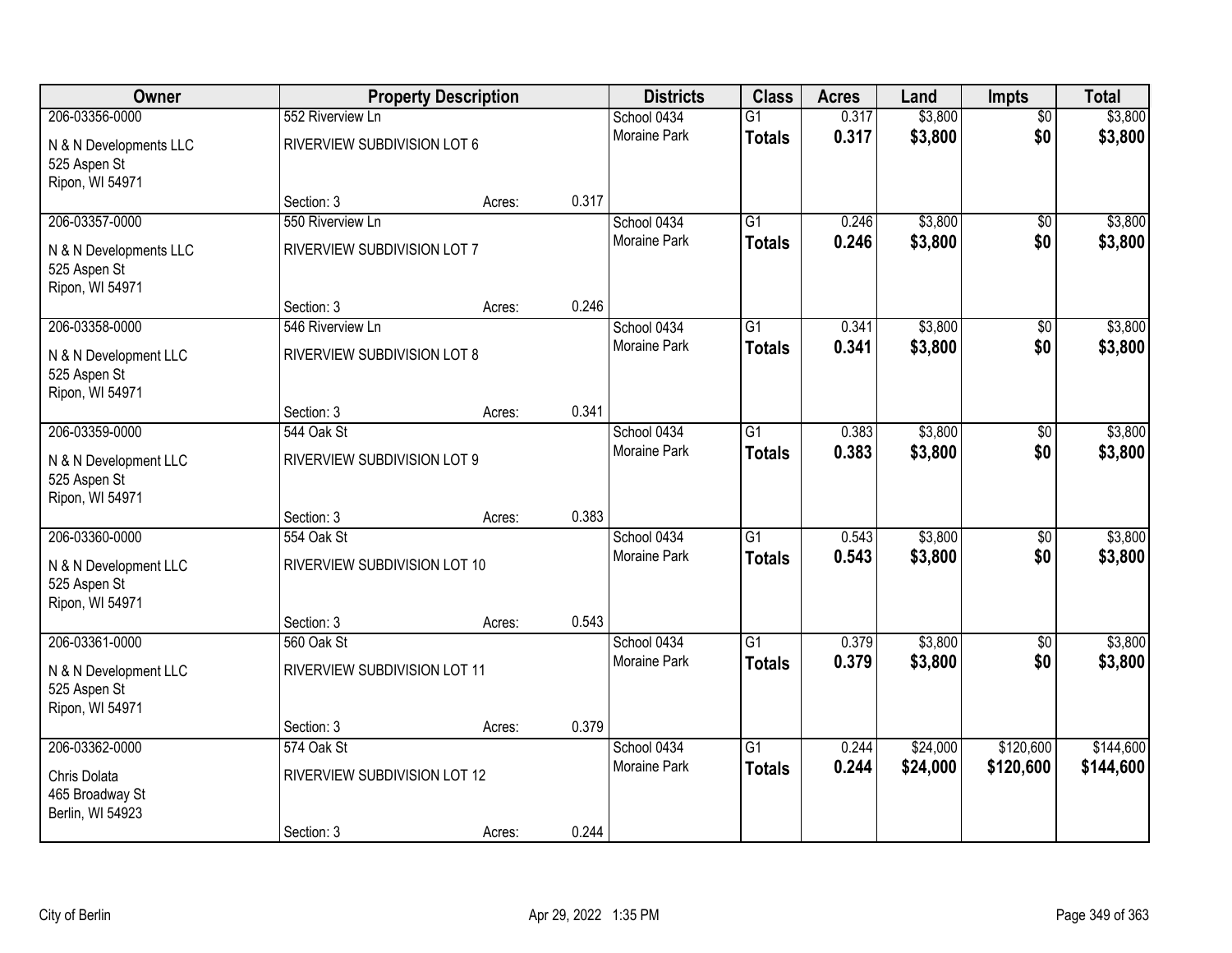| Owner                              |                                 | <b>Property Description</b> |       | <b>Districts</b>    | <b>Class</b>    | <b>Acres</b> | Land     | Impts           | <b>Total</b> |
|------------------------------------|---------------------------------|-----------------------------|-------|---------------------|-----------------|--------------|----------|-----------------|--------------|
| 206-03363-0000                     | 578 Oak St                      |                             |       | School 0434         | $\overline{G1}$ | 0.244        | \$24,000 | \$105,600       | \$129,600    |
| Narda Payan Muniz                  | RIVERVIEW SUBDIVISION LOT 13    |                             |       | <b>Moraine Park</b> | <b>Totals</b>   | 0.244        | \$24,000 | \$105,600       | \$129,600    |
| 578 Oak St                         |                                 |                             |       |                     |                 |              |          |                 |              |
| Berlin, WI 54923                   |                                 |                             |       |                     |                 |              |          |                 |              |
|                                    | Section: 3                      | Acres:                      | 0.244 |                     |                 |              |          |                 |              |
| 206-03364-0000                     | 180 E Waushara St               |                             |       | School 0434         | $\overline{G1}$ | 0.360        | \$24,000 | \$106,400       | \$130,400    |
| Carlo Mc Cormick                   | RIVERVIEW SUBDIVISION LOT 14    |                             |       | Moraine Park        | <b>Totals</b>   | 0.360        | \$24,000 | \$106,400       | \$130,400    |
| Amy Mc Cormick                     |                                 |                             |       |                     |                 |              |          |                 |              |
| 180 E Waushara St                  |                                 |                             | 0.360 |                     |                 |              |          |                 |              |
| Berlin, WI 54923<br>206-03365-0000 | Section: 3<br>164 E Waushara St | Acres:                      |       | School 0434         | G1              | 0.360        | \$24,000 | \$104,100       | \$128,100    |
|                                    |                                 |                             |       | Moraine Park        | <b>Totals</b>   | 0.360        | \$24,000 | \$104,100       | \$128,100    |
| Claire H. Kasuboski                | RIVERVIEW SUBDIVISION LOT 15    |                             |       |                     |                 |              |          |                 |              |
| 164 E Waushara St                  |                                 |                             |       |                     |                 |              |          |                 |              |
| Berlin, WI 54923                   | Section: 3                      | Acres:                      | 0.360 |                     |                 |              |          |                 |              |
| 206-03366-0000                     | 577 Oak St                      |                             |       | School 0434         | $\overline{G1}$ | 0.244        | \$24,000 | \$108,700       | \$132,700    |
|                                    |                                 |                             |       | Moraine Park        | <b>Totals</b>   | 0.244        | \$24,000 | \$108,700       | \$132,700    |
| Stuart J. Jacobs<br>577 Oak St     | RIVERVIEW SUBDIVISION LOT 16    |                             |       |                     |                 |              |          |                 |              |
| Berlin, WI 54923                   |                                 |                             |       |                     |                 |              |          |                 |              |
|                                    | Section: 3                      | Acres:                      | 0.244 |                     |                 |              |          |                 |              |
| 206-03367-0000                     | 553 Oak St                      |                             |       | School 0434         | $\overline{G1}$ | 0.371        | \$12,000 | $\overline{60}$ | \$12,000     |
| N & N Development LLC              | RIVERVIEW SUBDIVISION LOT 17    |                             |       | Moraine Park        | <b>Totals</b>   | 0.371        | \$12,000 | \$0             | \$12,000     |
| 525 Aspen St                       |                                 |                             |       |                     |                 |              |          |                 |              |
| Ripon, WI 54971                    |                                 |                             |       |                     |                 |              |          |                 |              |
|                                    | Section: 3                      | Acres:                      | 0.371 |                     |                 |              |          |                 |              |
| 206-03368-0000                     | 545 Riverview Ln                |                             |       | School 0434         | $\overline{G1}$ | 0.397        | \$3,800  | $\sqrt{6}$      | \$3,800      |
| N & N Development LLC              | RIVERVIEW SUBDIVISION LOT 18    |                             |       | Moraine Park        | <b>Totals</b>   | 0.397        | \$3,800  | \$0             | \$3,800      |
| 525 Aspen St                       |                                 |                             |       |                     |                 |              |          |                 |              |
| Ripon, WI 54971                    |                                 |                             |       |                     |                 |              |          |                 |              |
|                                    | Section: 3                      | Acres:                      | 0.397 |                     |                 |              |          |                 |              |
| 206-03369-0000                     | 547 Riverview Ln                |                             |       | School 0434         | $\overline{G1}$ | 0.394        | \$3,800  | $\overline{50}$ | \$3,800      |
| Berlin Lots LLC                    | RIVERVIEW SUBDIVISION LOT 19    |                             |       | Moraine Park        | <b>Totals</b>   | 0.394        | \$3,800  | \$0             | \$3,800      |
| 230 Ohio St Unit 200               |                                 |                             |       |                     |                 |              |          |                 |              |
| Oshkosh, WI 54902                  |                                 |                             |       |                     |                 |              |          |                 |              |
|                                    | Section: 3                      | Acres:                      | 0.394 |                     |                 |              |          |                 |              |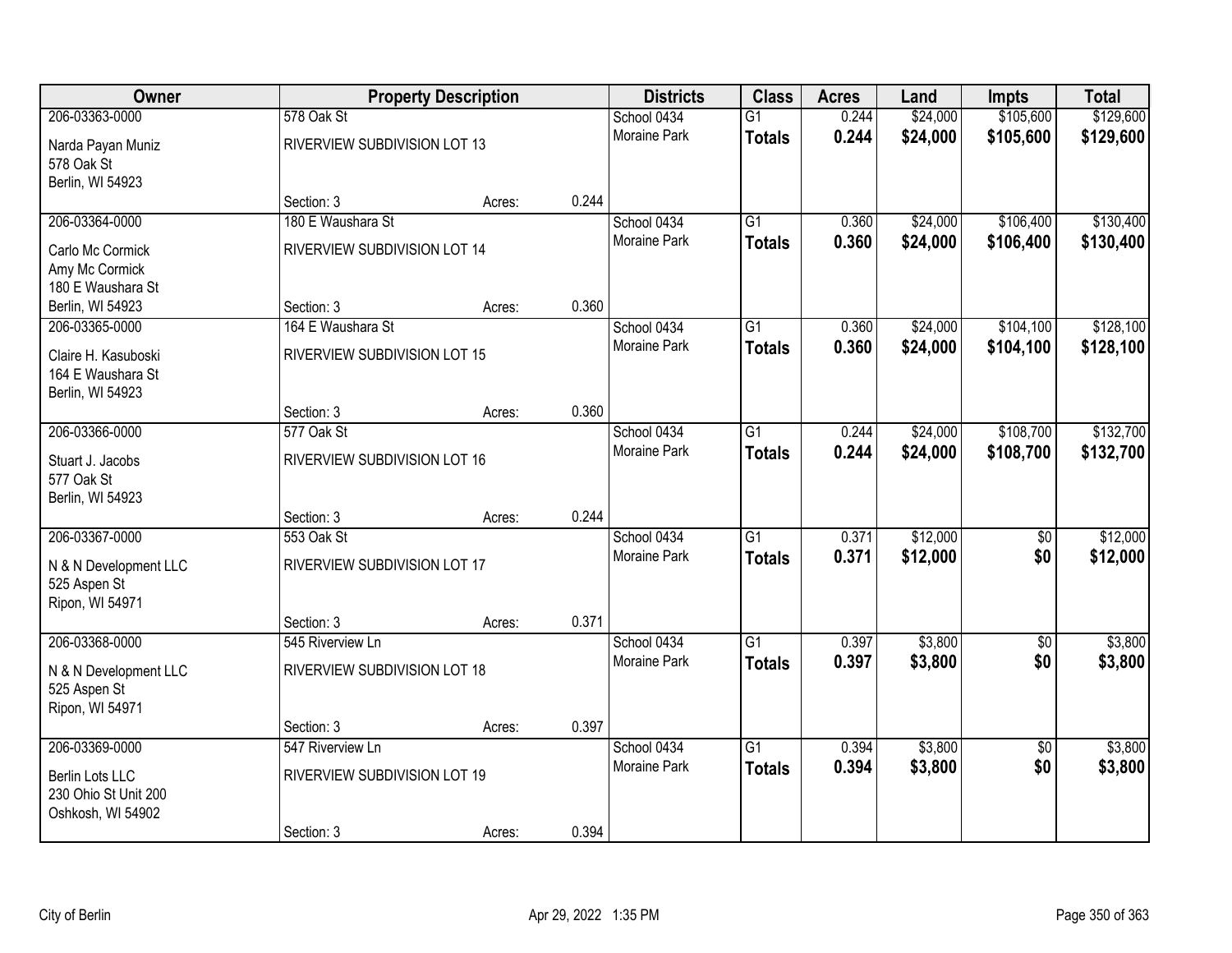| <b>Owner</b>                                                              |                                    | <b>Property Description</b> |       | <b>Districts</b>    | <b>Class</b>    | <b>Acres</b> | Land     | <b>Impts</b>    | <b>Total</b> |
|---------------------------------------------------------------------------|------------------------------------|-----------------------------|-------|---------------------|-----------------|--------------|----------|-----------------|--------------|
| 206-03370-0000                                                            | 551 Riverview Ln                   |                             |       | School 0434         | $\overline{G1}$ | 0.368        | \$3,800  | $\overline{50}$ | \$3,800      |
| Berlin Lots LLC<br>230 Ohio St Unit 200<br>Oshkosh, WI 54902              | RIVERVIEW SUBDIVISION LOT 20       |                             |       | <b>Moraine Park</b> | <b>Totals</b>   | 0.368        | \$3,800  | \$0             | \$3,800      |
|                                                                           | Section: 3                         | Acres:                      | 0.368 |                     |                 |              |          |                 |              |
| 206-03371-0000                                                            | 576 Riverview Ln                   |                             |       | School 0434         | $\overline{G1}$ | 0.240        | \$3,800  | $\overline{50}$ | \$3,800      |
| <b>Berlin Lots LLC</b><br>230 Ohio St Unit 200<br>Oshkosh, WI 54902       | RIVERVIEW SUBDIVISION LOT 21       |                             |       | Moraine Park        | <b>Totals</b>   | 0.240        | \$3,800  | \$0             | \$3,800      |
|                                                                           | Section: 3                         | Acres:                      | 0.240 |                     |                 |              |          |                 |              |
| 206-03372-0000                                                            | 134 E Waushara St                  |                             |       | School 0434         | $\overline{G1}$ | 0.349        | \$24,000 | \$113,800       | \$137,800    |
| Jeremy J. Huser<br>114 Jackson St<br>Berlin, WI 54923                     | RIVERVIEW SUBDIVISION LOT 22       |                             |       | Moraine Park        | <b>Totals</b>   | 0.349        | \$24,000 | \$113,800       | \$137,800    |
|                                                                           | Section: 3                         | Acres:                      | 0.349 |                     |                 |              |          |                 |              |
| 206-03373-0000                                                            | 144 E Waushara St                  |                             |       | School 0434         | $\overline{G1}$ | 0.395        | \$24,000 | \$103,500       | \$127,500    |
| Peter Walter Berg<br>144 E Waushara St<br>Berlin, WI 54923                | RIVERVIEW SUBDIVISION LOT 23       |                             |       | Moraine Park        | <b>Totals</b>   | 0.395        | \$24,000 | \$103,500       | \$127,500    |
|                                                                           | Section: 3                         | Acres:                      | 0.395 |                     |                 |              |          |                 |              |
| 206-03374-0000                                                            | 154 E Waushara St                  |                             |       | School 0434         | $\overline{G1}$ | 0.397        | \$24,000 | \$108,800       | \$132,800    |
| Roy E. Chadwick                                                           | RIVERVIEW SUBDIVISION LOT 24       |                             |       | Moraine Park        | <b>Totals</b>   | 0.397        | \$24,000 | \$108,800       | \$132,800    |
| Beverly A. Chadwick                                                       |                                    |                             |       |                     |                 |              |          |                 |              |
| 154 E Waushara St                                                         |                                    |                             |       |                     |                 |              |          |                 |              |
| Berlin, WI 54923<br>206-03381-0000                                        | Section: 3<br>577 N Wisconsin St   | Acres:                      | 0.397 | School 0434         | $\overline{G1}$ | 0.000        | \$13,000 | \$100,500       | \$113,500    |
|                                                                           |                                    |                             |       | Moraine Park        | <b>Totals</b>   | 0.000        | \$13,000 | \$100,500       | \$113,500    |
| <b>KLB Properties, LLC</b><br>W2273 Hickory View Ct<br>Kaukauna, WI 54130 | RIVERVIEW CONDOMINIUM #4 UNIT #577 |                             |       |                     |                 |              |          |                 |              |
|                                                                           | Section: 4                         | Acres:                      | 0.000 |                     |                 |              |          |                 |              |
| 206-03382-0000                                                            | 579 N Wisconsin St                 |                             |       | School 0434         | $\overline{G1}$ | 0.000        | \$13,000 | \$110,600       | \$123,600    |
| <b>KLB Properties, LLC</b><br>W2273 Hickory View Ct<br>Kaukauna, WI 54130 | RIVERVIEW CONDOMINIUM #4 UNIT 579  |                             |       | <b>Moraine Park</b> | <b>Totals</b>   | 0.000        | \$13,000 | \$110,600       | \$123,600    |
|                                                                           | Section: 4                         | Acres:                      | 0.000 |                     |                 |              |          |                 |              |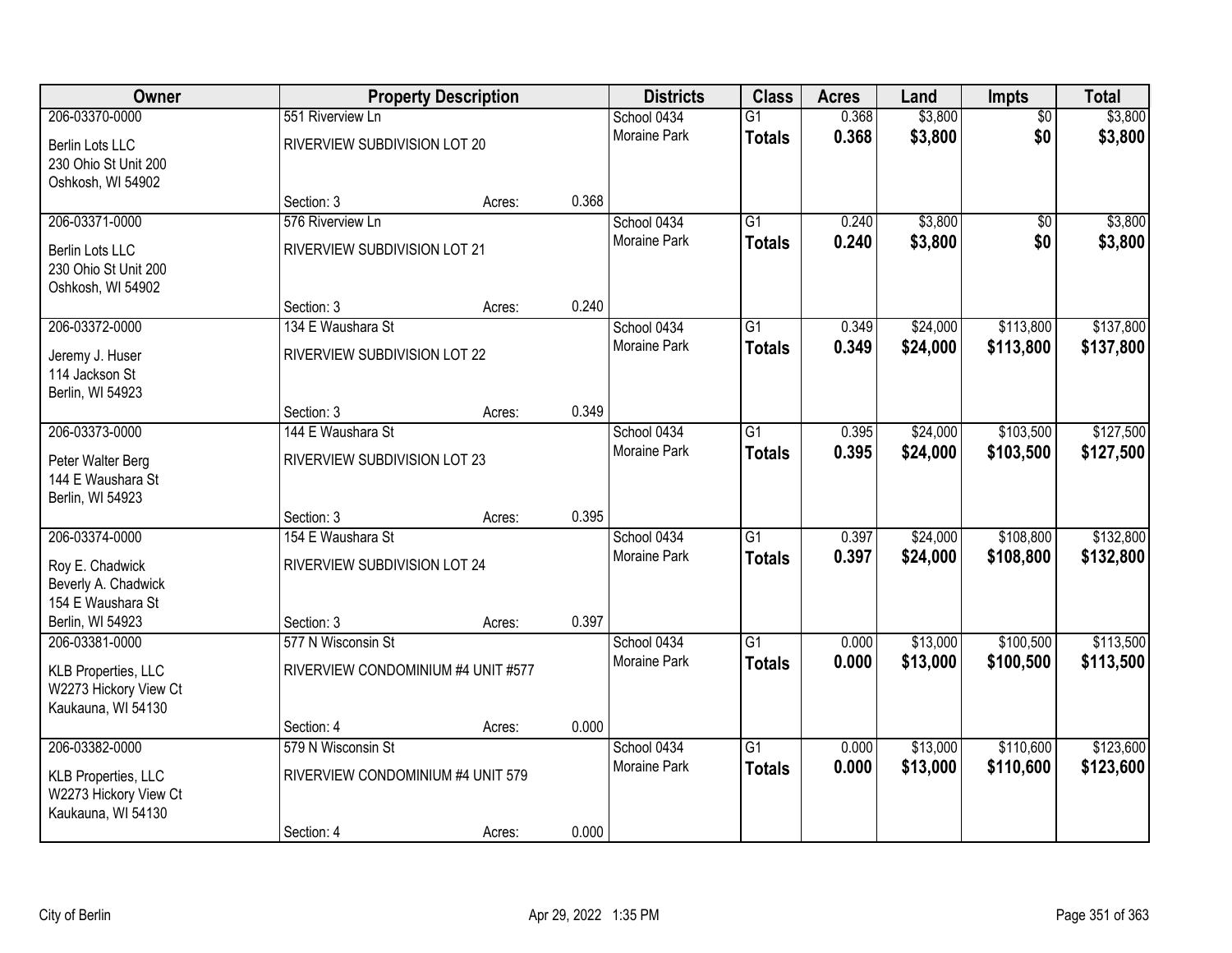| Owner                     |                                       | <b>Property Description</b> |        | <b>Districts</b>                   | <b>Class</b>    | <b>Acres</b> | Land             | <b>Impts</b>    | <b>Total</b>     |
|---------------------------|---------------------------------------|-----------------------------|--------|------------------------------------|-----------------|--------------|------------------|-----------------|------------------|
| 206-03383-0000            | 557 N Wisconsin St                    |                             |        | School 0434                        | $\overline{G1}$ | 0.000        | \$13,000         | \$99,100        | \$112,100        |
| Carleen G. Ashbacher      | RIVERVIEW CONDOMINIUM #5 UNIT 557     |                             |        | Moraine Park                       | <b>Totals</b>   | 0.000        | \$13,000         | \$99,100        | \$112,100        |
| 557 N Wisconsin St        |                                       |                             |        |                                    |                 |              |                  |                 |                  |
| Berlin, WI 54923          |                                       |                             |        |                                    |                 |              |                  |                 |                  |
|                           | Section: 4                            | Acres:                      | 0.000  |                                    |                 |              |                  |                 |                  |
| 206-03384-0000            | 559 N Wisconsin St                    |                             |        | School 0434<br><b>Moraine Park</b> | $\overline{G1}$ | 0.000        | \$13,000         | \$114,100       | \$127,100        |
| James Marks               | RIVERVIEW CONDOMINIUM #5 UNIT 559     |                             |        |                                    | <b>Totals</b>   | 0.000        | \$13,000         | \$114,100       | \$127,100        |
| 559 N Wisconsin St        |                                       |                             |        |                                    |                 |              |                  |                 |                  |
| Berlin, WI 54923          |                                       |                             |        |                                    |                 |              |                  |                 |                  |
|                           | Section: 4                            | Acres:                      | 0.000  |                                    |                 |              |                  |                 |                  |
| 206-03400-0000            | 118 N Pearl St                        |                             |        | School 0434                        | G1              | 0.037        | \$8,500          | \$57,200        | \$65,700         |
| <b>Connie Smits</b>       | SPOEHR CONDOMINIUMS UNIT 1            |                             |        | Moraine Park                       | <b>Totals</b>   | 0.037        | \$8,500          | \$57,200        | \$65,700         |
| PO Box 191                |                                       |                             |        |                                    |                 |              |                  |                 |                  |
| Berlin, WI 54923          |                                       |                             |        |                                    |                 |              |                  |                 |                  |
|                           | Section: 4                            | Acres:                      | 0.037  |                                    |                 |              |                  |                 |                  |
| 206-03401-0000            | 118 N Pearl St                        |                             |        | School 0434                        | $\overline{G2}$ | 0.037        | \$15,900         | \$110,000       | \$125,900        |
| John M. Blazel            | SPOEHR CONDOMINIUMS UNIT 2            |                             |        | Moraine Park                       | <b>Totals</b>   | 0.037        | \$15,900         | \$110,000       | \$125,900        |
| <b>PO Box 191</b>         |                                       |                             |        |                                    |                 |              |                  |                 |                  |
| Berlin, WI 54923          |                                       |                             |        |                                    |                 |              |                  |                 |                  |
|                           | Section: 4                            | Acres:                      | 0.037  |                                    |                 |              |                  |                 |                  |
| 206-03413-0110            | N Industrial Park Rd                  |                             |        | School 0434                        | $\overline{X4}$ | 78.510       | $\overline{50}$  | $\overline{50}$ | $\overline{50}$  |
| City Of Berlin            | LOT 3 CSM 5355                        |                             |        | Moraine Park                       | <b>Totals</b>   | 78.510       | \$0              | \$0             | \$0              |
| 108 N Capron St           |                                       |                             |        |                                    |                 |              |                  |                 |                  |
| Berlin, WI 54923          |                                       |                             |        |                                    |                 |              |                  |                 |                  |
|                           | Section: 34                           | Acres:                      | 78.510 |                                    |                 |              |                  |                 |                  |
| 206-03421-0111            | N Industrial Park Rd                  |                             |        | School 0434                        | $\overline{X4}$ | 10.956       | $\overline{\$0}$ | $\overline{50}$ | $\overline{\$0}$ |
| City Of Berlin            | LOT 1 CSM 5355                        |                             |        | <b>TIF 10</b>                      | <b>Totals</b>   | 10.956       | \$0              | \$0             | \$0              |
| 108 N Capron St           |                                       |                             |        | Moraine Park                       |                 |              |                  |                 |                  |
| Berlin, WI 54923          |                                       |                             |        |                                    |                 |              |                  |                 |                  |
|                           | Section: 34                           | Acres:                      | 10.956 |                                    |                 |              |                  |                 |                  |
| 206-03423-0510            | 215 Power Dr                          |                             |        | School 0434                        | $\overline{G3}$ | 6.220        | \$0              | $\overline{30}$ | $\overline{50}$  |
| Magnum Power Products LLC | LOT 1 CSM 2901 & E 75' LOT 1 CSM 3447 |                             |        | <b>TIF 10</b>                      | <b>Totals</b>   | 6.220        | \$0              | \$0             | \$0              |
| S45 W29290 State Rd 59    |                                       |                             |        | Moraine Park                       |                 |              |                  |                 |                  |
| Waukesha, WI 53189-9071   |                                       |                             |        |                                    |                 |              |                  |                 |                  |
|                           | Section: 34                           | Acres:                      | 6.220  |                                    |                 |              |                  |                 |                  |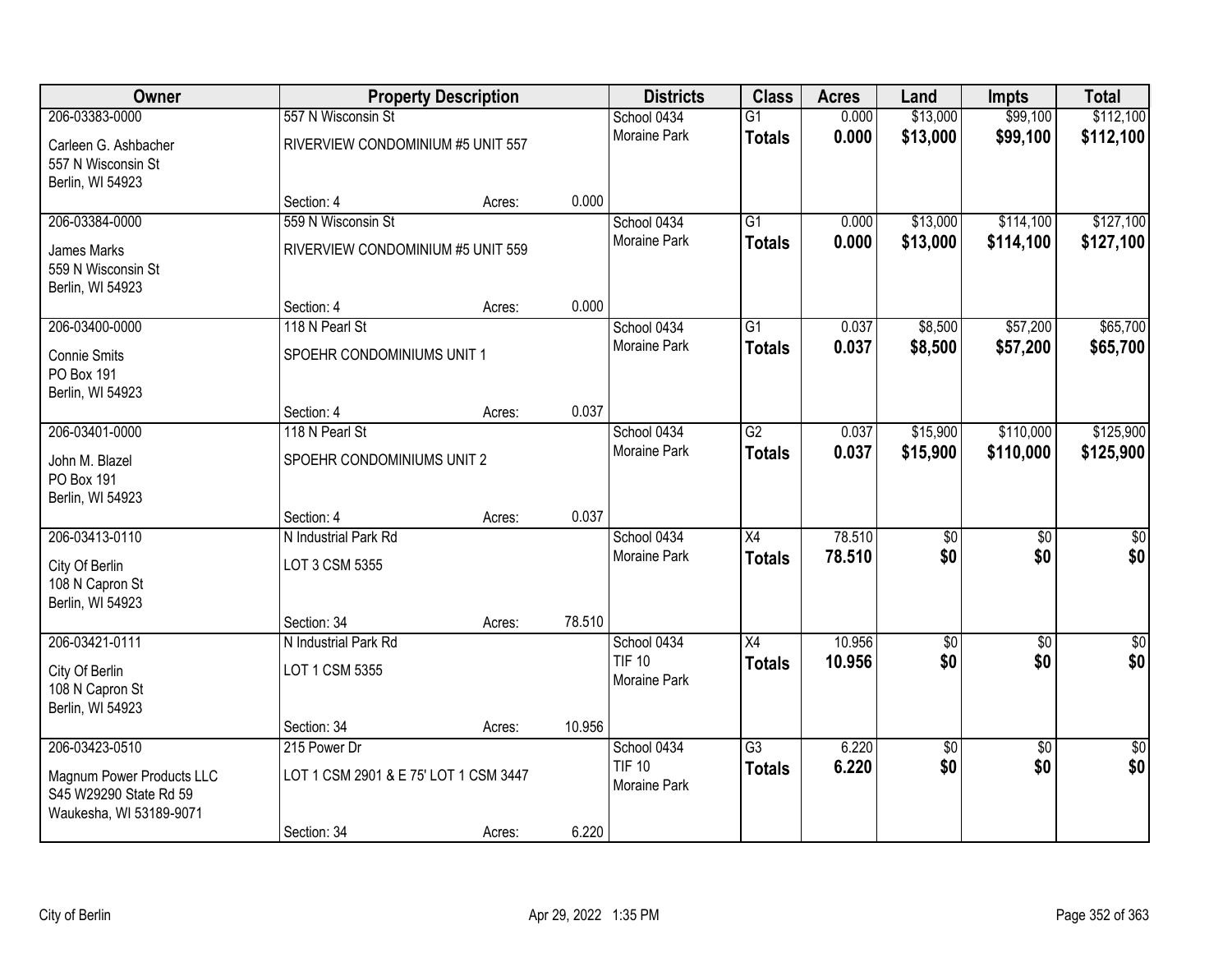| Owner                                                                                            |                                                                                             | <b>Property Description</b> |        | <b>Districts</b>                                    | <b>Class</b>                     | <b>Acres</b>     | Land               | Impts                  | <b>Total</b>           |
|--------------------------------------------------------------------------------------------------|---------------------------------------------------------------------------------------------|-----------------------------|--------|-----------------------------------------------------|----------------------------------|------------------|--------------------|------------------------|------------------------|
| 206-03423-0520                                                                                   | 215 Power Dr                                                                                |                             |        | School 0434                                         | $\overline{G3}$                  | 0.430            | $\overline{60}$    | $\overline{50}$        | \$0                    |
| Magnum Power Products LLC<br>S45 W29290 State Rd 59<br>Waukesha, WI 53189-9071                   | E 75' LOTS 1 & 2 CSM 2721                                                                   |                             |        | Moraine Park                                        | <b>Totals</b>                    | 0.430            | \$0                | \$0                    | \$0                    |
|                                                                                                  | Section: 34                                                                                 | Acres:                      | 0.430  |                                                     |                                  |                  |                    |                        |                        |
| 206-03423-0611                                                                                   | 167 Power Dr                                                                                |                             |        | School 0434                                         | $\overline{G3}$                  | 1.210            | $\overline{50}$    | $\overline{50}$        | $\sqrt{50}$            |
| Northern Express Bus Service, LLC<br>PO Box 249<br>Berlin, WI 54923                              | LOT 1 CSM 3447 LESS N 75' & LESS E 75'                                                      |                             |        | <b>TIF 10</b><br>Moraine Park                       | <b>Totals</b>                    | 1.210            | \$0                | \$0                    | \$0                    |
|                                                                                                  | Section: 34                                                                                 | Acres:                      | 1.210  |                                                     |                                  |                  |                    |                        |                        |
| 206-03423-0621                                                                                   | Power Dr                                                                                    |                             |        | School 0434                                         | $\overline{G2}$                  | 3.270            | \$21,900           | \$0                    | \$21,900               |
| Northern Express Bus Service, LLC<br>PO Box 249<br>Berlin, WI 54923                              | PT OF SW-NW N OF POWER DR RD S OF CSM 2721 &<br>W OF CSM 3447 LESS V699 P744                |                             |        | <b>TIF 10</b><br>Moraine Park                       | <b>Totals</b>                    | 3.270            | \$21,900           | \$0                    | \$21,900               |
|                                                                                                  | Section: 34                                                                                 | Acres:                      | 3.270  |                                                     |                                  |                  |                    |                        |                        |
| 206-03423-0700                                                                                   | Knopf Rd                                                                                    |                             |        | School 0434                                         | X4                               | 12.621           | \$0                | \$0                    | \$0                    |
| Wisconsin Power & Light<br>Attn: Real Estate Dept<br>PO Box 77007                                | PT OF SW1/4 OF NW1/4; S OF NORTH KNOPF RD & V<br>OF EAST KNOPF RD (INCLUDES LOT 1 CSM 2352) |                             |        | <b>TIF 10</b><br>Moraine Park                       | <b>Totals</b>                    | 12.621           | \$0                | \$0                    | \$0                    |
| Madison, WI 53707                                                                                | Section: 34                                                                                 | Acres:                      | 12.621 |                                                     |                                  |                  |                    |                        |                        |
| 206-03423-0800                                                                                   |                                                                                             |                             |        | School 0434                                         | $\overline{X4}$                  | 0.557            | $\overline{50}$    | $\overline{50}$        | $\overline{50}$        |
| City of Berlin                                                                                   | OUTLOT 1 CSM 2901, NOW PT POWER DR                                                          |                             |        | Moraine Park                                        | <b>Totals</b>                    | 0.557            | \$0                | \$0                    | \$0                    |
|                                                                                                  | Section: 34                                                                                 | Acres:                      | 0.557  |                                                     |                                  |                  |                    |                        |                        |
| 206-03423-0900                                                                                   | 844 E Knopf Rd                                                                              |                             |        | School 0434                                         | $\overline{G3}$                  | 5.382            | $\overline{50}$    | $\overline{50}$        | $\overline{\$0}$       |
| <b>Brc Properties LLC</b><br>PO Box 327<br>Berlin, WI 54923-0327                                 | LOT 1 CSM 2766 & OUTLOT 2 CSM 2901                                                          |                             |        | <b>TIF 10</b><br>Moraine Park                       | <b>Totals</b>                    | 5.382            | \$0                | \$0                    | \$0                    |
|                                                                                                  | Section: 34                                                                                 | Acres:                      | 5.382  |                                                     |                                  |                  |                    |                        |                        |
| 206-03424-0131<br>Magnum Power Products LLC<br>S45 W29290 State Rd 59<br>Waukesha, WI 53189-9071 | LOT 1 CSM 4316 & OL 1 CSM 4381 & PT LOT 2 CSM<br>5355                                       |                             |        | School 0434<br><b>TIF 10</b><br><b>Moraine Park</b> | $\overline{G3}$<br><b>Totals</b> | 14.783<br>14.783 | $\sqrt{50}$<br>\$0 | $\overline{50}$<br>\$0 | $\overline{50}$<br>\$0 |
|                                                                                                  | Section: 34                                                                                 | Acres:                      | 14.783 |                                                     |                                  |                  |                    |                        |                        |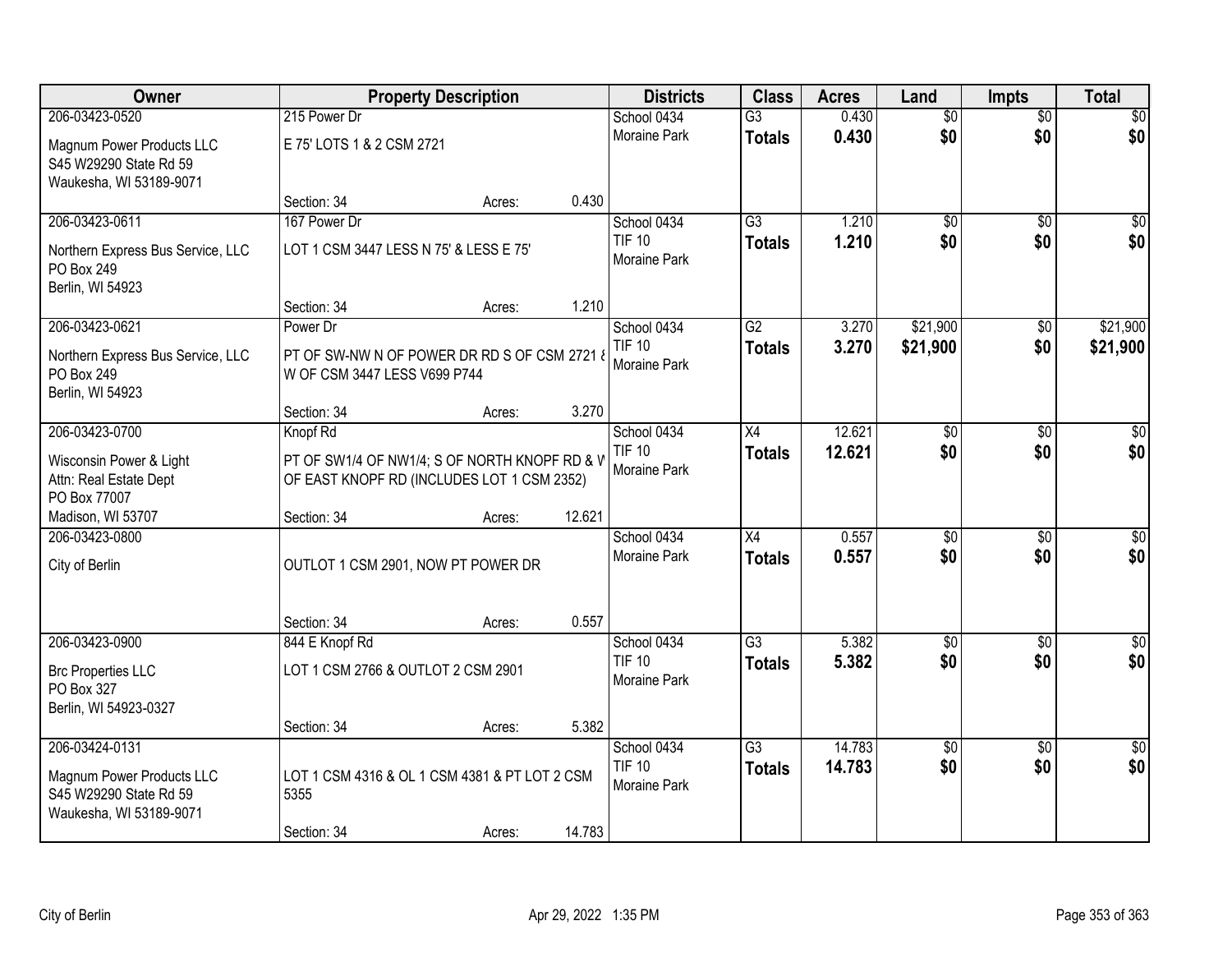| Owner             |                                              | <b>Property Description</b> |        | <b>Districts</b> | <b>Class</b>    | <b>Acres</b> | Land            | <b>Impts</b>    | <b>Total</b> |
|-------------------|----------------------------------------------|-----------------------------|--------|------------------|-----------------|--------------|-----------------|-----------------|--------------|
| 206-03424-0145    | N Industrial Park Rd                         |                             |        | School 0434      | X4              | 21.137       | $\overline{50}$ | $\overline{50}$ | \$0          |
| City Of Berlin    | LOT 2 CSM 5355 LESS V850 P327                |                             |        | <b>TIF 10</b>    | <b>Totals</b>   | 21.137       | \$0             | \$0             | \$0          |
| 108 N Capron St   |                                              |                             |        | Moraine Park     |                 |              |                 |                 |              |
| Berlin, WI 54923  |                                              |                             |        |                  |                 |              |                 |                 |              |
|                   | Section: 34                                  | Acres:                      | 21.137 |                  |                 |              |                 |                 |              |
| 206-03424-0210    |                                              |                             |        | School 0434      | $\overline{X4}$ | 2.033        | \$0             | \$0             | \$0          |
| City Of Berlin    | PT S1/2 OF SE1/4 OF NW1/4; AREA TO BE        |                             |        | Moraine Park     | Totals          | 2.033        | \$0             | \$0             | \$0          |
| 108 N Capron St   | DEDICATED AS N KNOPF RD ON CSM 4316, NOW PT  |                             |        |                  |                 |              |                 |                 |              |
| Berlin, WI 54923  | POWER DR                                     |                             |        |                  |                 |              |                 |                 |              |
|                   | Section: 34                                  | Acres:                      | 2.033  |                  |                 |              |                 |                 |              |
| 206-03424-0220    |                                              |                             |        | School 0434      | X4              | 5.658        | \$0             | \$0             | \$0          |
| City of Berlin    | LOT 2 CSM 4316                               |                             |        | <b>TIF 10</b>    | <b>Totals</b>   | 5.658        | \$0             | \$0             | \$0          |
|                   |                                              |                             |        | Moraine Park     |                 |              |                 |                 |              |
|                   |                                              |                             |        |                  |                 |              |                 |                 |              |
|                   | Section: 34                                  | Acres:                      | 5.658  |                  |                 |              |                 |                 |              |
| 206-03424-0230    |                                              |                             |        | School 0434      | X4              | 12.309       | \$0             | \$0             | $\sqrt{50}$  |
| City of Berlin    | S1/2 OF SE1/4 OF NW1/4 LESS CSM 4316         |                             |        | <b>TIF 10</b>    | <b>Totals</b>   | 12.309       | \$0             | \$0             | \$0          |
|                   |                                              |                             |        | Moraine Park     |                 |              |                 |                 |              |
|                   |                                              |                             |        |                  |                 |              |                 |                 |              |
|                   | Section: 34                                  | Acres:                      | 12.309 |                  |                 |              |                 |                 |              |
| 206-03451-0200    | 549 E Waushara St                            |                             |        | School 0434      | $\overline{G1}$ | 8.000        | \$8,800         | \$0             | \$8,800      |
| Gary O. Retzlaff  | PT OF GOV LOT 1                              |                             |        | Moraine Park     | <b>Totals</b>   | 8.000        | \$8,800         | \$0             | \$8,800      |
| Julie A. Retzlaff |                                              |                             |        |                  |                 |              |                 |                 |              |
| 549 E Waushara St |                                              |                             |        |                  |                 |              |                 |                 |              |
| Berlin, WI 54923  | Section: 34                                  | Acres:                      | 8.000  |                  |                 |              |                 |                 |              |
| 206-03451-0300    | 549 E Waushara St                            |                             |        | School 0434      | G4              | 8.000        | \$1,400         | $\sqrt{$0}$     | \$1,400      |
| Gary O. Retzlaff  | PT OF GOV LOT 1; 70' STRIP IN NE COR RUNNING |                             |        | Moraine Park     | G <sub>5</sub>  | 10.380       | \$5,200         | \$0             | \$5,200      |
| Julie A. Retzlaff | TO RIVER ALSO LOT 1 CSM 930                  |                             |        |                  | <b>Totals</b>   | 18.380       | \$6,600         | \$0             | \$6,600      |
| 549 E Waushara St |                                              |                             |        |                  |                 |              |                 |                 |              |
| Berlin, WI 54923  | Section: 34                                  | Acres:                      | 0.000  |                  |                 |              |                 |                 |              |
| 206-03451-0500    | 549 E Waushara St                            |                             |        | School 0434      | $\overline{G1}$ | 3.000        | \$16,700        | \$111,300       | \$128,000    |
| Gary O. Retzlaff  | LOT 2 CSM 930                                |                             |        | Moraine Park     | <b>Totals</b>   | 3.000        | \$16,700        | \$111,300       | \$128,000    |
| Julie A. Retzlaff |                                              |                             |        |                  |                 |              |                 |                 |              |
| 549 E Waushara St |                                              |                             |        |                  |                 |              |                 |                 |              |
| Berlin, WI 54923  | Section: 34                                  | Acres:                      | 3.000  |                  |                 |              |                 |                 |              |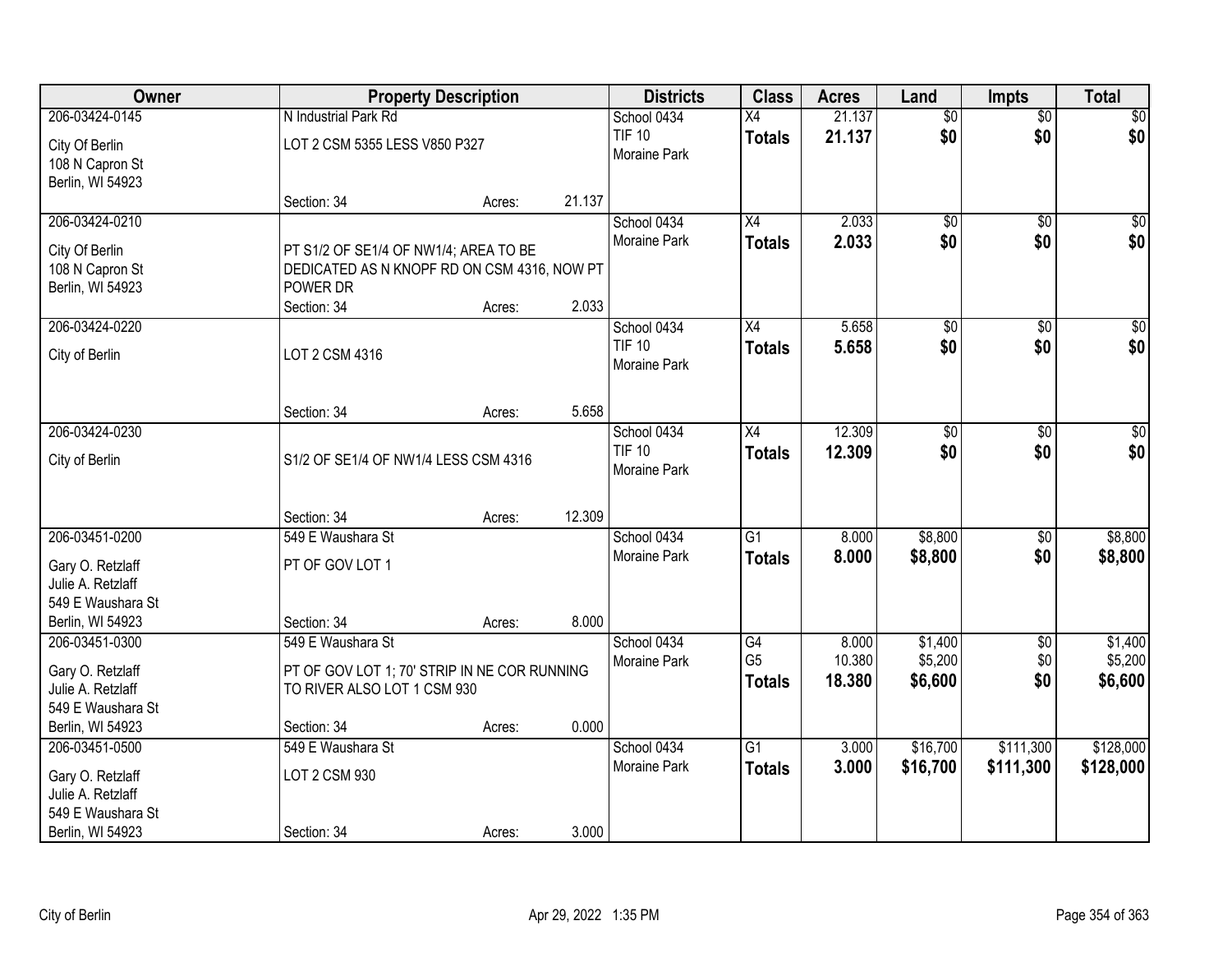| <b>Owner</b>                                                                          | <b>Property Description</b>                                |        |        | <b>Districts</b>                   | <b>Class</b>                          | <b>Acres</b>             | Land                          | Impts                         | <b>Total</b>                  |
|---------------------------------------------------------------------------------------|------------------------------------------------------------|--------|--------|------------------------------------|---------------------------------------|--------------------------|-------------------------------|-------------------------------|-------------------------------|
| 206-03451-0600<br>Elizabeth T Gross Rev Trust<br>N9562 Willard Rd<br>Berlin, WI 54923 | LOT 1 CSM 3315                                             |        |        | School 0434<br>Moraine Park        | G4<br>G <sub>5</sub><br><b>Totals</b> | 9.000<br>6.700<br>15.700 | \$1,600<br>\$3,400<br>\$5,000 | $\overline{50}$<br>\$0<br>\$0 | \$1,600<br>\$3,400<br>\$5,000 |
|                                                                                       | Section: 34                                                | Acres: | 15.700 |                                    |                                       |                          |                               |                               |                               |
| 206-03451-0700<br>Russell Henriksen<br>Robin Henriksen<br>479 E Waushara St           | 479 E Waushara St<br>PT OF GOV LOT 1                       |        |        | School 0434<br><b>Moraine Park</b> | G1<br><b>Totals</b>                   | 9.300<br>9.300           | \$44,900<br>\$44,900          | \$124,200<br>\$124,200        | \$169,100<br>\$169,100        |
| Berlin, WI 54923                                                                      | Section: 34                                                | Acres: | 9.300  |                                    |                                       |                          |                               |                               |                               |
| 206-03451-0800<br>Robert R. Mattice Jr<br>471 E Waushara St<br>Berlin, WI 54923       | 471 E Waushara St<br>PT OF GOV LOT 1 (783' N&S X 334' E&W) |        |        | School 0434<br>Moraine Park        | G1<br><b>Totals</b>                   | 6.000<br>6.000           | \$25,000<br>\$25,000          | \$75,900<br>\$75,900          | \$100,900<br>\$100,900        |
|                                                                                       | Section: 34                                                | Acres: | 6.000  |                                    |                                       |                          |                               |                               |                               |
| 206-03452-0100<br>Marlan David Rusch<br>Lisa M. Rusch<br>451 E Waushara St            | 451 E Waushara St<br>E 20 RODS OF GOV LOT 2                |        |        | School 0434<br>Moraine Park        | G1<br><b>Totals</b>                   | 11.250<br>11.250         | \$55,100<br>\$55,100          | \$67,900<br>\$67,900          | \$123,000<br>\$123,000        |
| Berlin, WI 54923                                                                      | Section: 34                                                | Acres: | 11.250 |                                    |                                       |                          |                               |                               |                               |
| 206-03452-0200<br>Kurt A. Unangst et al<br>W359 E Waushara St<br>Berlin, WI 54923     | 413 E Waushara St<br>PT OF GOV LOT 2                       |        | 9.320  | School 0434<br><b>Moraine Park</b> | $\overline{G1}$<br><b>Totals</b>      | 9.320<br>9.320           | \$51,800<br>\$51,800          | $\overline{50}$<br>\$0        | \$51,800<br>\$51,800          |
| 206-03452-0300                                                                        | Section: 34<br>389 E Waushara St                           | Acres: |        | School 0434                        | $\overline{G1}$                       | 6.000                    | \$50,700                      | \$79,900                      | \$130,600                     |
| Fox River Compound LLC<br>W359 E Waushara St<br>Berlin, WI 54923                      | PT OF GOV LOT 2                                            |        |        | Moraine Park                       | <b>Totals</b>                         | 6.000                    | \$50,700                      | \$79,900                      | \$130,600                     |
|                                                                                       | Section: 34                                                | Acres: | 6.000  |                                    |                                       |                          |                               |                               |                               |
| 206-03452-0410<br>Jan Unangst et al<br>359 E Waushara St<br>Berlin, WI 54923          | 359 E Waushara St<br>LOT 1 CSM 3822<br>Section: 34         | Acres: | 5.870  | School 0434<br><b>Moraine Park</b> | $\overline{G1}$<br><b>Totals</b>      | 5.870<br>5.870           | \$50,700<br>\$50,700          | \$198,600<br>\$198,600        | \$249,300<br>\$249,300        |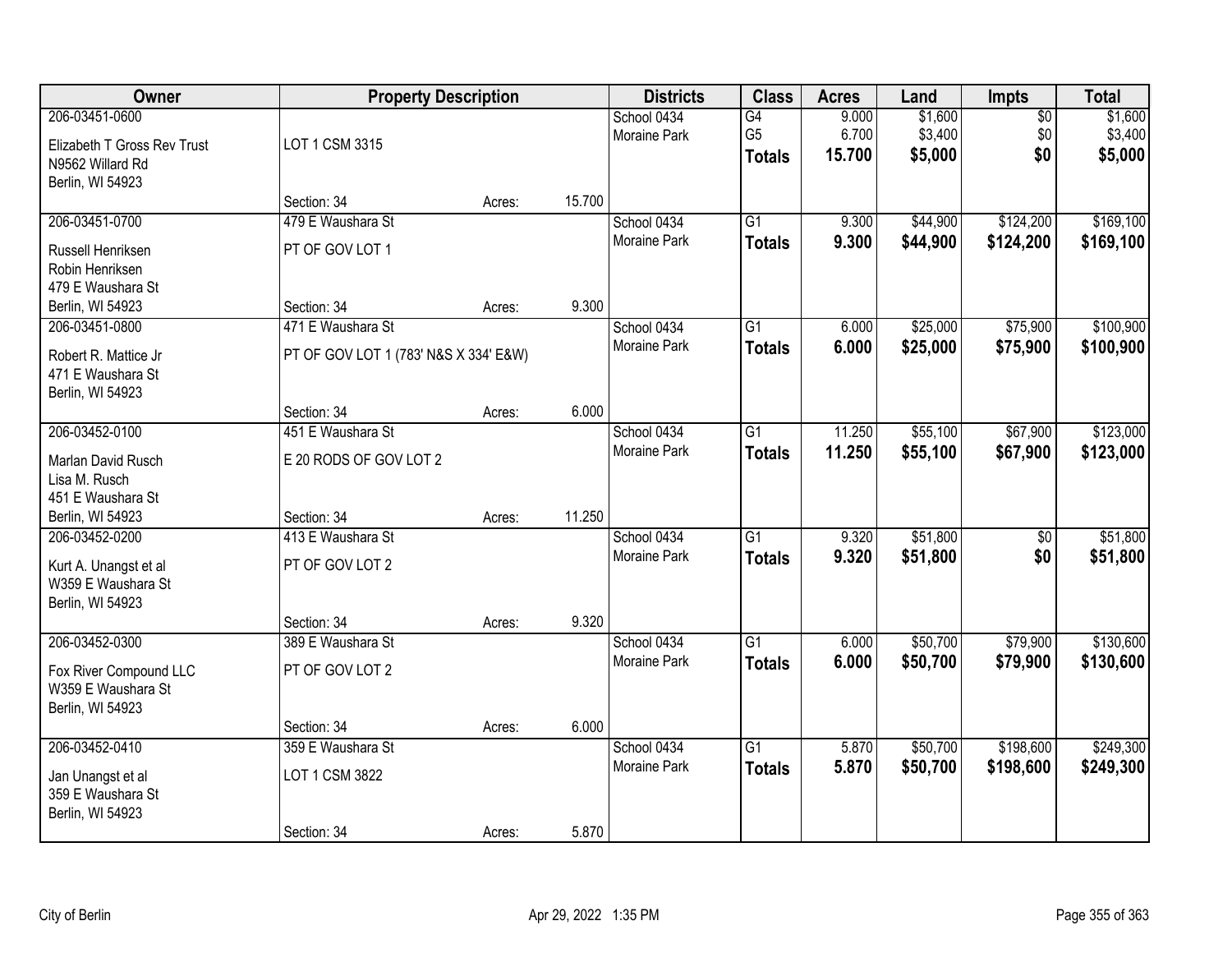| <b>Owner</b>                                                     |                                                                                | <b>Property Description</b> |       | <b>Districts</b>    | <b>Class</b>    | <b>Acres</b> | Land     | <b>Impts</b>    | <b>Total</b> |
|------------------------------------------------------------------|--------------------------------------------------------------------------------|-----------------------------|-------|---------------------|-----------------|--------------|----------|-----------------|--------------|
| 206-03452-0420                                                   | 371 E Waushara St                                                              |                             |       | School 0434         | $\overline{G1}$ | 1.020        | \$17,700 | $\overline{50}$ | \$17,700     |
| Fox River Compound LLC<br>W359 E Waushara St<br>Berlin, WI 54923 | LOT 2 CSM 3822                                                                 |                             |       | Moraine Park        | <b>Totals</b>   | 1.020        | \$17,700 | \$0             | \$17,700     |
|                                                                  | Section: 34                                                                    | Acres:                      | 1.020 |                     |                 |              |          |                 |              |
| 206-03452-0500                                                   | 315 E Waushara St                                                              |                             |       | School 0434         | $\overline{G1}$ | 0.000        | \$46,700 | \$600           | \$47,300     |
| Ronald E. Mathia<br>339 E Waushara St<br>Berlin, WI 54923        | PT OF GOV LOT 2                                                                |                             |       | Moraine Park        | <b>Totals</b>   | 0.000        | \$46,700 | \$600           | \$47,300     |
|                                                                  | Section: 34                                                                    | Acres:                      | 0.000 |                     |                 |              |          |                 |              |
| 206-03452-0600                                                   | 339 E Waushara St                                                              |                             |       | School 0434         | G1              | 0.000        | \$46,700 | \$107,500       | \$154,200    |
| Ronald I. Mathia<br>339 E Waushara St<br>Berlin, WI 54923        | LOT 1 CSM 1365; SUBJ TO EASEMENT TO CITY OF<br>BERLIN V483 P649                |                             |       | Moraine Park        | <b>Totals</b>   | 0.000        | \$46,700 | \$107,500       | \$154,200    |
|                                                                  | Section: 34                                                                    | Acres:                      | 0.000 |                     |                 |              |          |                 |              |
| 206-03453-0100                                                   | 327 E Waushara St                                                              |                             |       | School 0434         | G1              | 0.000        | \$46,200 | \$195,300       | \$241,500    |
| Timothy J. Bartol<br>Jamie R. Bartol<br>327 E Waushara St        | PT OF GOV LOT 3                                                                |                             |       | Moraine Park        | <b>Totals</b>   | 0.000        | \$46,200 | \$195,300       | \$241,500    |
| Berlin, WI 54923                                                 | Section: 34                                                                    | Acres:                      | 0.000 |                     |                 |              |          |                 |              |
| 206-03453-0210                                                   | 311 E Waushara St                                                              |                             |       | School 0434         | $\overline{G1}$ | 4.395        | \$48,800 | \$88,900        | \$137,700    |
| Donald L. Krause<br>Nancy J. Keller<br>311 E Waushara St         | LOT 1 CSM 1227 & PT OF GOV LOT 3 (16' WIDE<br>PARCEL ON WEST SIDE OF CSM 1227) |                             |       | Moraine Park        | <b>Totals</b>   | 4.395        | \$48,800 | \$88,900        | \$137,700    |
| Berlin, WI 54923                                                 | Section: 34                                                                    | Acres:                      | 4.395 |                     |                 |              |          |                 |              |
| 206-03453-0411                                                   | 655 Voyagers Trl                                                               |                             |       | School 0434         | $\overline{G1}$ | 1.150        | \$30,800 | \$139,200       | \$170,000    |
| Richard T. Stemper<br>Jody J. Kingery<br>655 Voyagers Trl        | LOT 1 CSM 4140 & OUTLOT 1 CSM 4126                                             |                             |       | Moraine Park        | <b>Totals</b>   | 1.150        | \$30,800 | \$139,200       | \$170,000    |
| Berlin, WI 54923                                                 | Section: 34                                                                    | Acres:                      | 1.150 |                     |                 |              |          |                 |              |
| 206-03453-0420                                                   | 269 E Waushara St                                                              |                             |       | School 0434         | $\overline{G1}$ | 1.380        | \$31,500 | \$99,200        | \$130,700    |
| Wayne L. Lundt<br>Bonnie M. Lundt<br>269 E Waushara St           | LOT 2 CSM 4140                                                                 |                             |       | <b>Moraine Park</b> | <b>Totals</b>   | 1.380        | \$31,500 | \$99,200        | \$130,700    |
| Berlin, WI 54923                                                 | Section: 34                                                                    | Acres:                      | 1.380 |                     |                 |              |          |                 |              |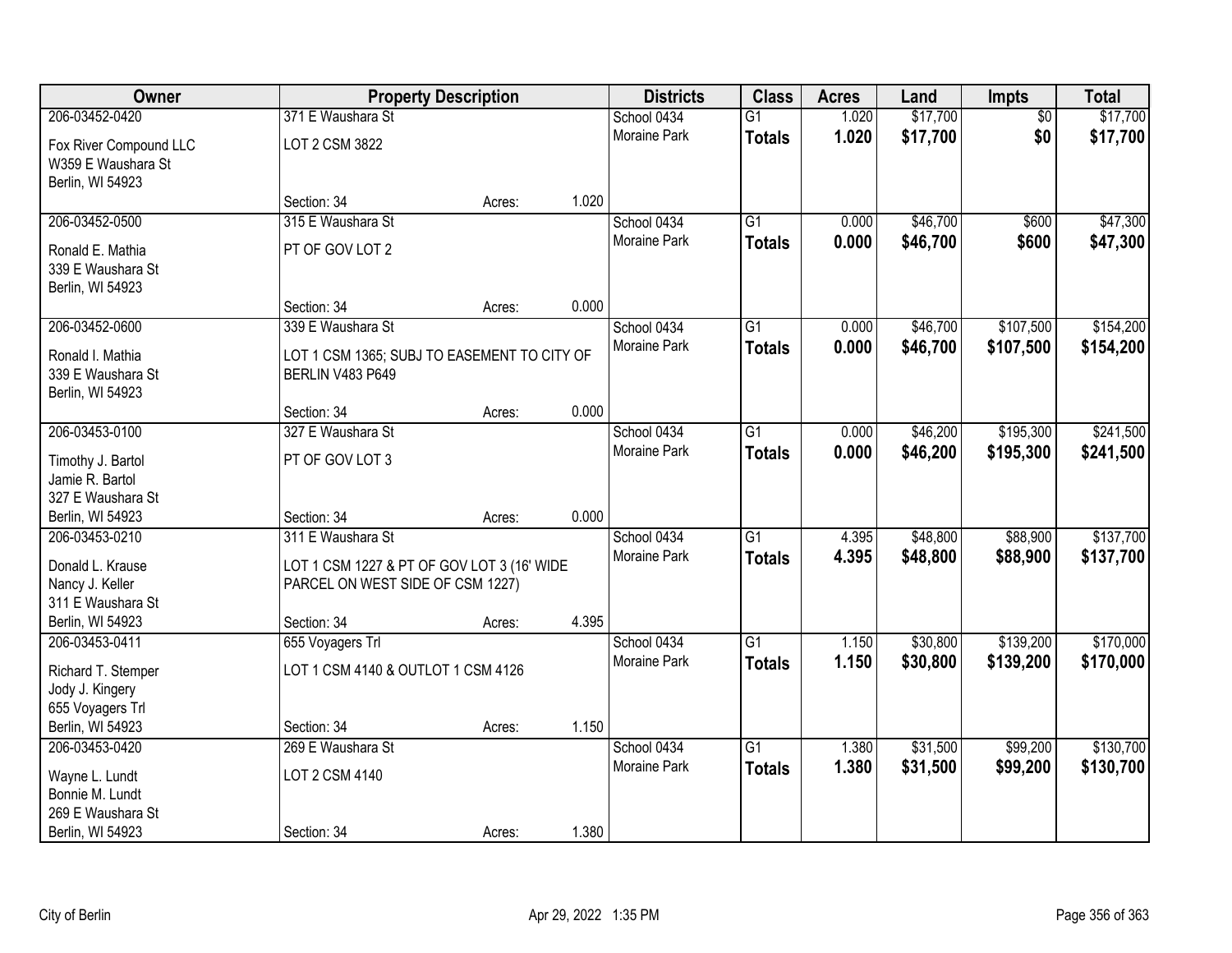| Owner                             |                                              | <b>Property Description</b> |       | <b>Districts</b> | <b>Class</b>    | <b>Acres</b> | Land     | <b>Impts</b> | <b>Total</b> |
|-----------------------------------|----------------------------------------------|-----------------------------|-------|------------------|-----------------|--------------|----------|--------------|--------------|
| 206-03453-0500                    | 257 E Waushara St                            |                             |       | School 0434      | $\overline{G1}$ | 2.240        | \$40,200 | \$97,500     | \$137,700    |
| Kodi J. Parker                    | PT OF GOV LOT 3                              |                             |       | Moraine Park     | <b>Totals</b>   | 2.240        | \$40,200 | \$97,500     | \$137,700    |
| 257 E Waushara St                 |                                              |                             |       |                  |                 |              |          |              |              |
| Berlin, WI 54923                  |                                              |                             |       |                  |                 |              |          |              |              |
|                                   | Section: 34                                  | Acres:                      | 2.240 |                  |                 |              |          |              |              |
| 206-03453-0610                    | 237 E Waushara St                            |                             |       | School 0434      | $\overline{G1}$ | 4.440        | \$50,800 | \$111,700    | \$162,500    |
| Adam Kramer                       | PT OF GOV LOT 3; LESS V248 P632 & LESS V943  |                             |       | Moraine Park     | <b>Totals</b>   | 4.440        | \$50,800 | \$111,700    | \$162,500    |
| Anissa Kramer                     | P378                                         |                             |       |                  |                 |              |          |              |              |
| 237 E Waushara St                 |                                              |                             |       |                  |                 |              |          |              |              |
| Berlin, WI 54923                  | Section: 34                                  | Acres:                      | 4.440 |                  |                 |              |          |              |              |
| 206-03453-0710                    | 219 E Waushara St                            |                             |       | School 0434      | G1              | 2.560        | \$45,300 | \$177,200    | \$222,500    |
|                                   |                                              |                             |       | Moraine Park     |                 | 2.560        | \$45,300 | \$177,200    | \$222,500    |
| Jennifer L. Retzlaff              | LOT 1 CSM 2529 AND PT OF GOV LOT 3 (66' E OF |                             |       |                  | <b>Totals</b>   |              |          |              |              |
| c/o Farmers & Merchants Bank      | CSM 2529)                                    |                             |       |                  |                 |              |          |              |              |
| Attn: Escrow Services             |                                              |                             |       |                  |                 |              |          |              |              |
| PO Box 270                        | Section: 34                                  | Acres:                      | 2.560 |                  |                 |              |          |              |              |
| Berlin, WI 54923                  |                                              |                             |       |                  |                 |              |          |              |              |
| 206-03453-0800                    |                                              |                             |       | School 0434      | X4              | 1.067        | \$0      | \$0          | \$0          |
| City Of Berlin                    | PT OF GOV LOT 3                              |                             |       | Moraine Park     | <b>Totals</b>   | 1.067        | \$0      | \$0          | \$0          |
| 108 N Capron St                   |                                              |                             |       |                  |                 |              |          |              |              |
| Berlin, WI 54923                  |                                              |                             |       |                  |                 |              |          |              |              |
|                                   | Section: 34                                  | Acres:                      | 1.067 |                  |                 |              |          |              |              |
| 206-03453-0900                    | 203 E Waushara St                            |                             |       | School 0434      | $\overline{G1}$ | 3.000        | \$47,000 | \$86,800     | \$133,800    |
|                                   |                                              |                             |       | Moraine Park     | <b>Totals</b>   | 3.000        | \$47,000 | \$86,800     | \$133,800    |
| Patrick M. Larschied              | PT OF GOV LOT 3 (PCL 158.5 FT WIDE)          |                             |       |                  |                 |              |          |              |              |
| Dawn M. Larschied                 |                                              |                             |       |                  |                 |              |          |              |              |
| 203 E Waushara St                 |                                              |                             |       |                  |                 |              |          |              |              |
| Berlin, WI 54923                  | Section: 34                                  | Acres:                      | 3.000 |                  |                 |              |          |              |              |
| 206-03453-1000                    | 189 E Waushara St                            |                             |       | School 0434      | $\overline{G1}$ | 0.000        | \$41,900 | \$25,500     | \$67,400     |
| Jonathan B. Johnson               | PT OF GOV LOT 3; LESS V488 P676              |                             |       | Moraine Park     | <b>Totals</b>   | 0.000        | \$41,900 | \$25,500     | \$67,400     |
| 189 E Waushara St                 |                                              |                             |       |                  |                 |              |          |              |              |
| Berlin, WI 54923                  |                                              |                             |       |                  |                 |              |          |              |              |
|                                   | Section: 34                                  | Acres:                      | 0.000 |                  |                 |              |          |              |              |
| 206-03453-1100                    | 175 E Waushara St                            |                             |       | School 0434      | $\overline{G1}$ | 0.000        | \$43,900 | \$54,300     | \$98,200     |
|                                   | PT OF GOV LOT 3                              |                             |       | Moraine Park     | <b>Totals</b>   | 0.000        | \$43,900 | \$54,300     | \$98,200     |
| Christopher Bludau<br>Dawn Bludau |                                              |                             |       |                  |                 |              |          |              |              |
| 175 E Waushara St                 |                                              |                             |       |                  |                 |              |          |              |              |
| Berlin, WI 54923                  | Section: 34                                  |                             | 0.000 |                  |                 |              |          |              |              |
|                                   |                                              | Acres:                      |       |                  |                 |              |          |              |              |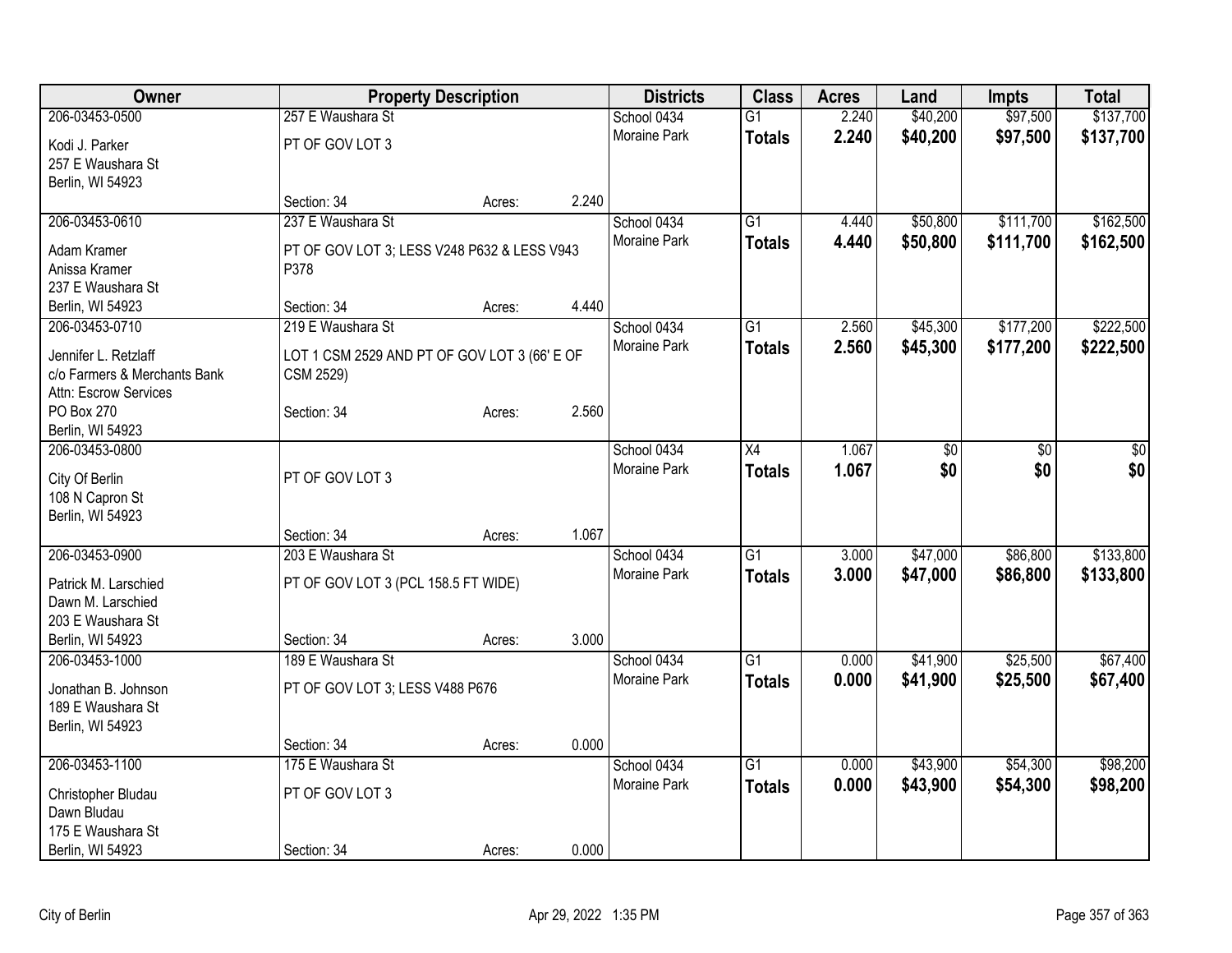| Owner                          | <b>Property Description</b>                  |        |       | <b>Districts</b>    | <b>Class</b>    | <b>Acres</b> | Land            | <b>Impts</b>    | <b>Total</b>    |
|--------------------------------|----------------------------------------------|--------|-------|---------------------|-----------------|--------------|-----------------|-----------------|-----------------|
| 206-03453-1200                 | 157 E Waushara St                            |        |       | School 0434         | $\overline{G1}$ | 8.000        | \$56,000        | \$306,400       | \$362,400       |
| Jason Buttke                   | PT OF GOV LOT 3                              |        |       | Moraine Park        | <b>Totals</b>   | 8.000        | \$56,000        | \$306,400       | \$362,400       |
| Jennifer Buttke                |                                              |        |       |                     |                 |              |                 |                 |                 |
| 157 E Waushara St              |                                              |        |       |                     |                 |              |                 |                 |                 |
| Berlin, WI 54923               | Section: 34                                  | Acres: | 8.000 |                     |                 |              |                 |                 |                 |
| 206-03453-1300                 | 137 E Waushara St                            |        |       | School 0434         | $\overline{G1}$ | 1.000        | \$20,700        | \$70,400        | \$91,100        |
| Lawrence G. Besaw              | LOT 4 CSM 4 & PT OF GOV LOT 3 (STRIP 16.5' X |        |       | Moraine Park        | <b>Totals</b>   | 1.000        | \$20,700        | \$70,400        | \$91,100        |
| 137 E Waushara St              | 392.8' WLY & ADJ TO LOT 4 CSM 4)             |        |       |                     |                 |              |                 |                 |                 |
| Berlin, WI 54923               |                                              |        |       |                     |                 |              |                 |                 |                 |
|                                | Section: 34                                  | Acres: | 1.000 |                     |                 |              |                 |                 |                 |
| 206-03453-1410                 |                                              |        |       | School 0434         | $\overline{G2}$ | 7.230        | \$21,000        | \$0             | \$21,000        |
| <b>Badger Apartments LLC</b>   | LOT 1 CSM 5848                               |        |       | Moraine Park        | <b>Totals</b>   | 7.230        | \$21,000        | \$0             | \$21,000        |
| W1323 County Road A Po Box 255 |                                              |        |       |                     |                 |              |                 |                 |                 |
| Berlin, WI 54923               |                                              |        |       |                     |                 |              |                 |                 |                 |
|                                | Section: 34                                  | Acres: | 7.230 |                     |                 |              |                 |                 |                 |
| 206-03453-1420                 | 109 Waushara St                              |        |       | School 0434         | $\overline{G2}$ | 1.990        | \$60,000        | \$574,000       | \$634,000       |
| <b>Badger Apartments LLC</b>   | LOT 2 CSM 5848                               |        |       | Moraine Park        | <b>Totals</b>   | 1.990        | \$60,000        | \$574,000       | \$634,000       |
| W1323 County Road A Po Box 255 |                                              |        |       |                     |                 |              |                 |                 |                 |
| Berlin, WI 54923               |                                              |        |       |                     |                 |              |                 |                 |                 |
|                                | Section: 34                                  | Acres: | 1.990 |                     |                 |              |                 |                 |                 |
| 206-03453-1510                 | 515 SW Ceresco St                            |        |       | School 0434         | $\overline{G1}$ | 0.940        | \$20,200        | \$4,500         | \$24,700        |
| Robert L. Jezwinski            | LOT 2 CSM 4; EXC D500506                     |        |       | Moraine Park        | <b>Totals</b>   | 0.940        | \$20,200        | \$4,500         | \$24,700        |
| Karene L. Jezwinski            |                                              |        |       |                     |                 |              |                 |                 |                 |
| 515 SW Ceresco St              |                                              |        |       |                     |                 |              |                 |                 |                 |
| Berlin, WI 54923               | Section: 34                                  | Acres: | 0.940 |                     |                 |              |                 |                 |                 |
| 206-03453-1520                 | 515 SW Ceresco St                            |        |       | School 0434         | X3              | 0.170        | $\overline{60}$ | $\overline{50}$ | $\overline{50}$ |
| Waushara County                | PT OF LOT 2 CSM 4                            |        |       | Moraine Park        | <b>Totals</b>   | 0.170        | \$0             | \$0             | \$0             |
| 208 S Ste Marie St             |                                              |        |       |                     |                 |              |                 |                 |                 |
| Wautoma, WI 54982              |                                              |        |       |                     |                 |              |                 |                 |                 |
|                                | Section: 34                                  | Acres: | 0.170 |                     |                 |              |                 |                 |                 |
| 206-03453-1600                 | 696 N Wisconsin St                           |        |       | School 0434         | $\overline{G1}$ | 0.250        | \$14,700        | \$51,200        | \$65,900        |
| Alfco Properties LLC           | LOT 3 CSM 5                                  |        |       | <b>Moraine Park</b> | <b>Totals</b>   | 0.250        | \$14,700        | \$51,200        | \$65,900        |
| 1975 Persimmon Dr              |                                              |        |       |                     |                 |              |                 |                 |                 |
| St Charles, IL 60174           |                                              |        |       |                     |                 |              |                 |                 |                 |
|                                | Section: 34                                  | Acres: | 0.250 |                     |                 |              |                 |                 |                 |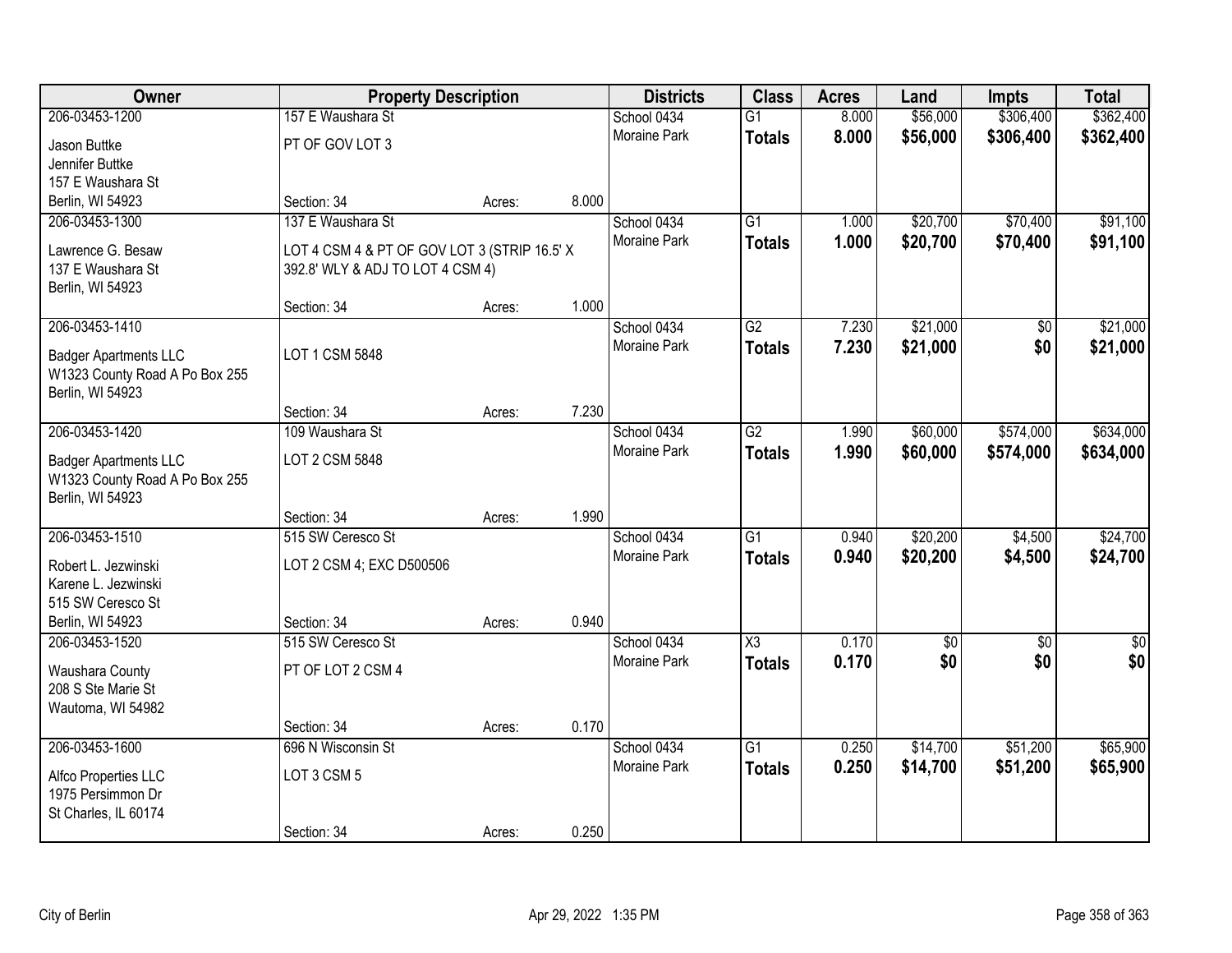| Owner                                                                                              |                                                                                                           | <b>Property Description</b> |        | <b>Districts</b>                             | <b>Class</b>                     | <b>Acres</b>     | Land                   | Impts                  | <b>Total</b>       |
|----------------------------------------------------------------------------------------------------|-----------------------------------------------------------------------------------------------------------|-----------------------------|--------|----------------------------------------------|----------------------------------|------------------|------------------------|------------------------|--------------------|
| 206-03453-1700                                                                                     | 694 N Wisconsin St                                                                                        |                             |        | School 0434                                  | $\overline{G1}$                  | 0.750            | \$23,900               | \$61,100               | \$85,000           |
| Robin C. Yelk<br>694 N Wisconsin St<br>Berlin, WI 54923                                            | LOTS 1 & 2 CSM 5 & EASE V106 P173                                                                         |                             |        | Moraine Park                                 | <b>Totals</b>                    | 0.750            | \$23,900               | \$61,100               | \$85,000           |
|                                                                                                    | Section: 34                                                                                               | Acres:                      | 0.750  |                                              |                                  |                  |                        |                        |                    |
| 206-03455-0000<br>City Of Berlin<br>108 N Capron St                                                | GOV LOT 5                                                                                                 |                             |        | School 0434<br><b>Moraine Park</b>           | $\overline{X4}$<br><b>Totals</b> | 33.000<br>33.000 | $\overline{50}$<br>\$0 | $\overline{50}$<br>\$0 | $\sqrt{50}$<br>\$0 |
| Berlin, WI 54923                                                                                   | Section: 34                                                                                               | Acres:                      | 33.000 |                                              |                                  |                  |                        |                        |                    |
| 206-03456-0000<br>City Of Berlin<br>108 N Capron St<br>Berlin, WI 54923                            | GOV LOT 6                                                                                                 |                             |        | School 0434<br><b>TIF 10</b><br>Moraine Park | X4<br><b>Totals</b>              | 45.000<br>45.000 | $\overline{60}$<br>\$0 | \$0<br>\$0             | $\sqrt{50}$<br>\$0 |
|                                                                                                    | Section: 34                                                                                               | Acres:                      | 45.000 |                                              |                                  |                  |                        |                        |                    |
| 206-03457-0120<br>City Of Berlin<br>108 N Capron St<br>Berlin, WI 54923                            | N Industrial Park Rd<br>PT OF GOV LOT 7; LESS CSMS 1134, 2352, 3396 &<br>3868                             |                             |        | School 0434<br><b>Moraine Park</b>           | X4<br><b>Totals</b>              | 21.760<br>21.760 | $\overline{50}$<br>\$0 | \$0<br>\$0             | \$0<br>\$0         |
|                                                                                                    | Section: 34                                                                                               | Acres:                      | 21.760 |                                              |                                  |                  |                        |                        |                    |
| 206-03457-0211<br>City Of Berlin<br>108 N Capron St<br>Berlin, WI 54923                            | 113 Enterprise Dr<br>LOT 1 CSM 1134; LESS CSM 3396 & LESS S KNOPF<br>RD (NOW ENTERPRISE DR) & EXC D500505 |                             |        | School 0434<br><b>Moraine Park</b>           | $\overline{X4}$<br><b>Totals</b> | 0.000<br>0.000   | $\overline{50}$<br>\$0 | $\overline{50}$<br>\$0 | $\sqrt{50}$<br>\$0 |
| 206-03457-0212                                                                                     | Section: 34<br>113 Enterprise Dr                                                                          | Acres:                      | 0.000  | School 0434                                  | $\overline{\text{X3}}$           | 0.120            | $\overline{50}$        | $\overline{50}$        | $\sqrt{50}$        |
| Waushara County<br>208 S Ste Marie St<br>Wautoma, WI 54982                                         | PT OF LOT 1 CSM 1134                                                                                      |                             |        | Moraine Park                                 | <b>Totals</b>                    | 0.120            | \$0                    | \$0                    | \$0                |
|                                                                                                    | Section: 34                                                                                               | Acres:                      | 0.120  |                                              |                                  |                  |                        |                        |                    |
| 206-03457-0410<br>Generac Mobile Products LLC<br>S45 W29290 State Rd 59<br>Waukesha, WI 53189-9071 | 745 E Knopf Rd<br>LOT 1 CSM 3396 & LOT 1 CSM 3868<br>Section: 34                                          | Acres:                      | 12.400 | School 0434<br><b>TIF 10</b><br>Moraine Park | $\overline{G3}$<br><b>Totals</b> | 12.400<br>12.400 | $\overline{60}$<br>\$0 | $\overline{30}$<br>\$0 | $\sqrt{50}$<br>\$0 |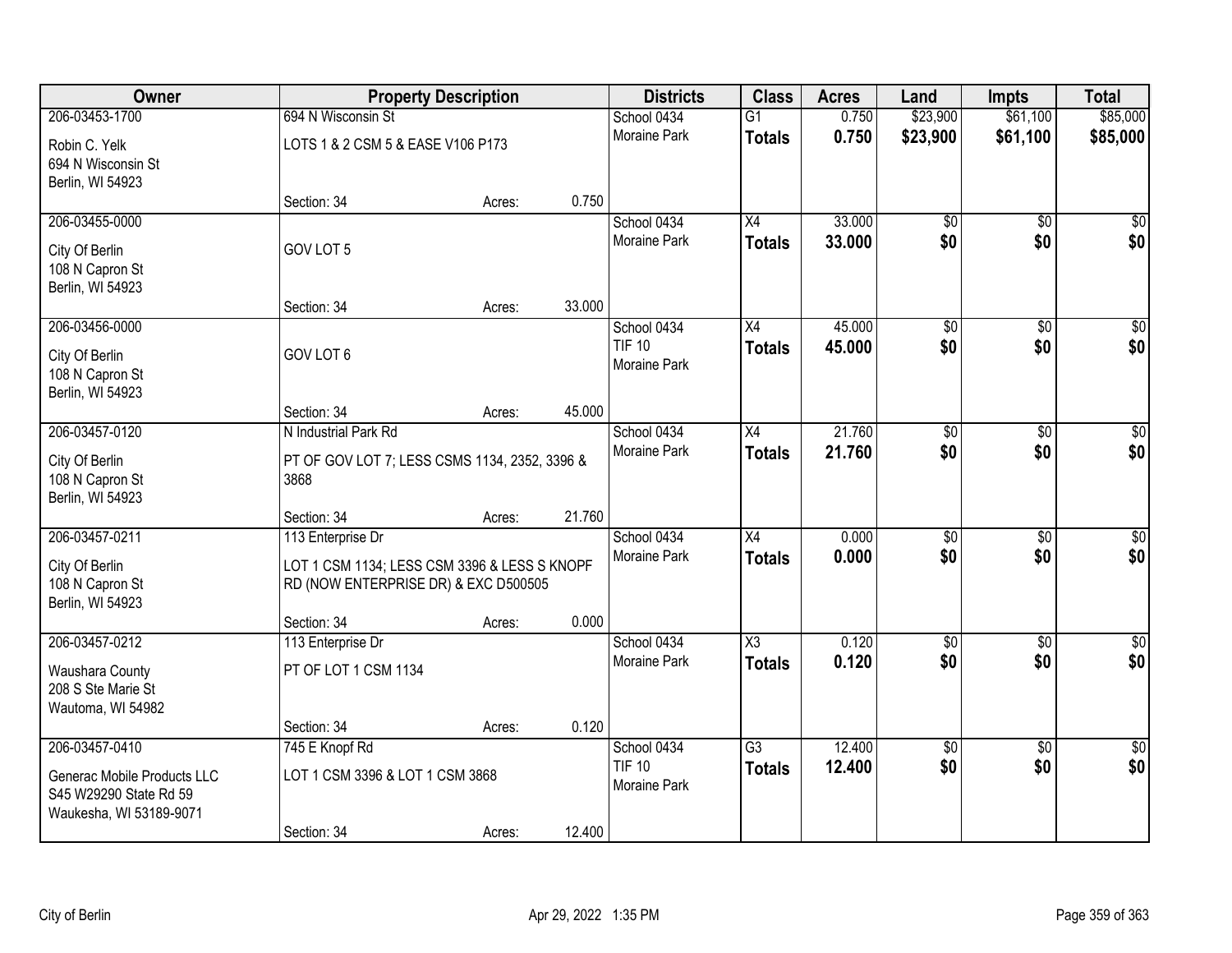| Owner                     |                              | <b>Property Description</b> |       | <b>Districts</b>    | <b>Class</b>    | <b>Acres</b> | Land            | Impts           | <b>Total</b> |
|---------------------------|------------------------------|-----------------------------|-------|---------------------|-----------------|--------------|-----------------|-----------------|--------------|
| 206-03457-0500            | 133 Enterprise Dr            |                             |       | School 0434         | $\overline{G3}$ | 5.000        | $\overline{60}$ | $\overline{50}$ | \$0          |
| <b>Brc Properties LLC</b> | LOT 2 CSM 3396               |                             |       | <b>TIF 10</b>       | <b>Totals</b>   | 5.000        | \$0             | \$0             | \$0          |
| PO Box 327                |                              |                             |       | Moraine Park        |                 |              |                 |                 |              |
| Berlin, WI 54923-0327     |                              |                             |       |                     |                 |              |                 |                 |              |
|                           | Section: 34                  | Acres:                      | 5.000 |                     |                 |              |                 |                 |              |
| 206-03488-0100            | VoyagersTrail                |                             |       | School 0434         | $\overline{G1}$ | 0.359        | \$5,000         | \$0             | \$5,000      |
| Jay H. Klinger            | LOT 1 VOYAGER'S LANDING SUBD |                             |       | Moraine Park        | <b>Totals</b>   | 0.359        | \$5,000         | \$0             | \$5,000      |
| 1910 Harrison St          |                              |                             |       |                     |                 |              |                 |                 |              |
| Oshkosh, WI 54901         |                              |                             |       |                     |                 |              |                 |                 |              |
|                           | Section: 34                  | Acres:                      | 0.359 |                     |                 |              |                 |                 |              |
| 206-03488-0200            | Voyagers Trl                 |                             |       | School 0434         | $\overline{G1}$ | 0.323        | \$5,000         | \$0             | \$5,000      |
| Jay H. Klinger            | LOT 2 VOYAGER'S LANDING SUBD |                             |       | Moraine Park        | <b>Totals</b>   | 0.323        | \$5,000         | \$0             | \$5,000      |
| 1910 Harrison St          |                              |                             |       |                     |                 |              |                 |                 |              |
| Oshkosh, WI 54901         |                              |                             |       |                     |                 |              |                 |                 |              |
|                           | Section: 34                  | Acres:                      | 0.323 |                     |                 |              |                 |                 |              |
| 206-03488-0300            | 621 Voyagers Trl             |                             |       | School 0434         | G1              | 0.323        | \$24,900        | \$151,400       | \$176,300    |
| David J. Wojtowicz        | LOT 3 VOYAGER'S LANDING SUBD |                             |       | Moraine Park        | <b>Totals</b>   | 0.323        | \$24,900        | \$151,400       | \$176,300    |
| 621 Voyagers Trl          |                              |                             |       |                     |                 |              |                 |                 |              |
| Berlin, WI 54923-2419     |                              |                             |       |                     |                 |              |                 |                 |              |
|                           | Section: 34                  | Acres:                      | 0.323 |                     |                 |              |                 |                 |              |
| 206-03488-0400            | 629 Voyagers Trl             |                             |       | School 0434         | $\overline{G1}$ | 0.395        | \$29,900        | \$253,100       | \$283,000    |
| Cory L. Parman            | LOT 4 VOYAGER'S LANDING SUBD |                             |       | Moraine Park        | <b>Totals</b>   | 0.395        | \$29,900        | \$253,100       | \$283,000    |
| Lynda K. Parman           |                              |                             |       |                     |                 |              |                 |                 |              |
| 629 Voyagers Trl          |                              |                             |       |                     |                 |              |                 |                 |              |
| Berlin, WI 54923          | Section: 34                  | Acres:                      | 0.395 |                     |                 |              |                 |                 |              |
| 206-03488-0500            | Voyagers Trl                 |                             |       | School 0434         | $\overline{G1}$ | 0.359        | \$5,000         | $\sqrt{6}$      | \$5,000      |
| Richard T. Stemper        | LOT 5 VOYAGER'S LANDING SUBD |                             |       | Moraine Park        | <b>Totals</b>   | 0.359        | \$5,000         | \$0             | \$5,000      |
| Jody J. Kingery           |                              |                             |       |                     |                 |              |                 |                 |              |
| 655 Voyagers Trl          |                              |                             |       |                     |                 |              |                 |                 |              |
| Berlin, WI 54923          | Section: 34                  | Acres:                      | 0.359 |                     |                 |              |                 |                 |              |
| 206-03488-0600            | Voyagers Trl                 |                             |       | School 0434         | $\overline{G1}$ | 0.300        | \$15,000        | $\overline{50}$ | \$15,000     |
| Richard T. Stemper        | LOT 6 VOYAGER'S LANDING SUBD |                             |       | <b>Moraine Park</b> | <b>Totals</b>   | 0.300        | \$15,000        | \$0             | \$15,000     |
| Jody J. Kingery           |                              |                             |       |                     |                 |              |                 |                 |              |
| 655 Voyagers Trl          |                              |                             |       |                     |                 |              |                 |                 |              |
| Berlin, WI 54923          | Section: 34                  | Acres:                      | 0.300 |                     |                 |              |                 |                 |              |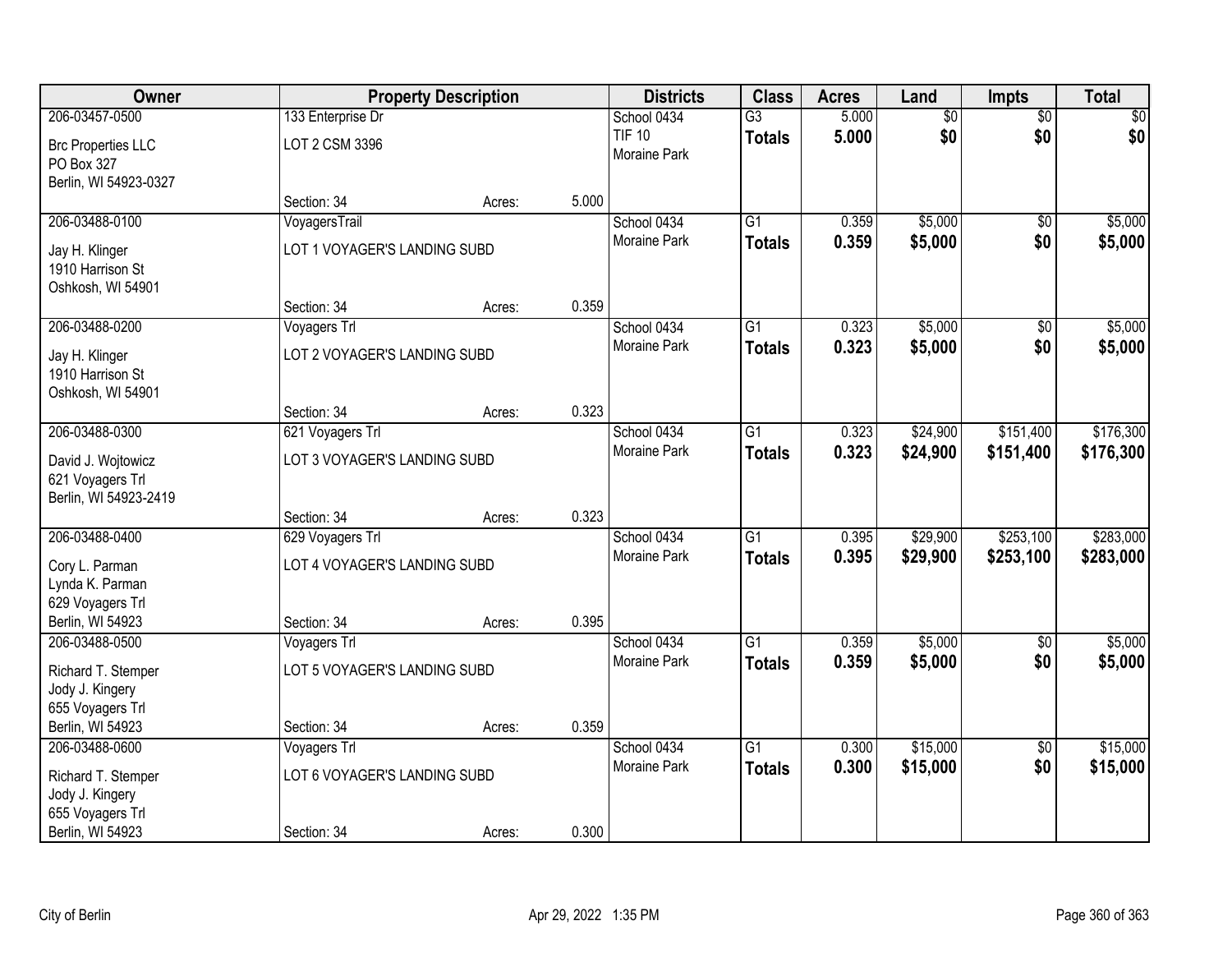| Owner                    | <b>Property Description</b>   |                              | <b>Districts</b> | <b>Class</b>                | <b>Acres</b>    | Land    | Impts    | <b>Total</b>    |           |
|--------------------------|-------------------------------|------------------------------|------------------|-----------------------------|-----------------|---------|----------|-----------------|-----------|
| 206-03488-0700           | 661 Voyagers Trl              |                              |                  | School 0434                 | $\overline{G1}$ | 1.082   | \$42,500 | \$240,300       | \$282,800 |
| Jerome Martens           | LOT 7 VOYAGER'S LANDING SUBD  |                              |                  | <b>Moraine Park</b>         | <b>Totals</b>   | 1.082   | \$42,500 | \$240,300       | \$282,800 |
| Donna Martens            |                               |                              |                  |                             |                 |         |          |                 |           |
| W4348 Murmuring Pines Dr |                               |                              |                  |                             |                 |         |          |                 |           |
| Necedah, WI 54646-8096   | Section: 34                   | Acres:                       | 1.082            |                             |                 |         |          |                 |           |
| 206-03488-0800           | Voyagers Trl                  |                              |                  | School 0434                 | $\overline{G1}$ | 0.341   | \$5,000  | \$0             | \$5,000   |
| Jay H. Klinger           | LOT 8 VOYAGER'S LANDING SUBD  |                              |                  | Moraine Park                | <b>Totals</b>   | 0.341   | \$5,000  | \$0             | \$5,000   |
| 1910 Harrison St         |                               |                              |                  |                             |                 |         |          |                 |           |
| Oshkosh, WI 54901        |                               |                              |                  |                             |                 |         |          |                 |           |
|                          | Section: 34                   | Acres:                       | 0.341            |                             |                 |         |          |                 |           |
| 206-03488-0900           | Voyagers Trl                  |                              |                  | School 0434<br>Moraine Park | G1              | 0.366   | \$5,000  | $\overline{50}$ | \$5,000   |
| Jay H. Klinger           |                               | LOT 9 VOYAGER'S LANDING SUBD |                  |                             | <b>Totals</b>   | 0.366   | \$5,000  | \$0             | \$5,000   |
| 1910 Harrison St         |                               |                              |                  |                             |                 |         |          |                 |           |
| Oshkosh, WI 54901        |                               |                              |                  |                             |                 |         |          |                 |           |
|                          | Section: 34                   | Acres:                       | 0.366            |                             |                 |         |          |                 |           |
| 206-03488-1000           | Voyagers Trl                  |                              |                  | School 0434                 | $\overline{G1}$ | 0.341   | \$5,000  | $\overline{30}$ | \$5,000   |
| Jay H. Klinger           | LOT 10 VOYAGER'S LANDING SUBD |                              | Moraine Park     | <b>Totals</b>               | 0.341           | \$5,000 | \$0      | \$5,000         |           |
| 1910 Harrison St         |                               |                              |                  |                             |                 |         |          |                 |           |
| Oshkosh, WI 54901        |                               |                              |                  |                             |                 |         |          |                 |           |
|                          | Section: 34                   | Acres:                       | 0.341            |                             |                 |         |          |                 |           |
| 206-03488-1100           | Voyagers Trl                  |                              |                  | School 0434                 | $\overline{G1}$ | 0.318   | \$5,000  | \$0             | \$5,000   |
| Jay H. Klinger           | LOT 11 VOYAGER'S LANDING SUBD |                              |                  | Moraine Park                | <b>Totals</b>   | 0.318   | \$5,000  | \$0             | \$5,000   |
| 1910 Harrison St         |                               |                              |                  |                             |                 |         |          |                 |           |
| Oshkosh, WI 54901        |                               |                              |                  |                             |                 |         |          |                 |           |
|                          | Section: 34                   | Acres:                       | 0.318            |                             |                 |         |          |                 |           |
| 206-03488-1200           | Voyagers Trl                  |                              |                  | School 0434                 | $\overline{G1}$ | 0.315   | \$5,000  | $\sqrt{6}$      | \$5,000   |
| Jay H. Klinger           | LOT 12 VOYAGER'S LANDING SUBD |                              | Moraine Park     | <b>Totals</b>               | 0.315           | \$5,000 | \$0      | \$5,000         |           |
| 1910 Harrison St         |                               |                              |                  |                             |                 |         |          |                 |           |
| Oshkosh, WI 54901        |                               |                              |                  |                             |                 |         |          |                 |           |
|                          | Section: 34                   | Acres:                       | 0.315            |                             |                 |         |          |                 |           |
| 206-03488-1300           | Voyagers Trl                  |                              |                  | School 0434                 | $\overline{G1}$ | 0.312   | \$5,000  | $\overline{50}$ | \$5,000   |
| Jay H. Klinger           | LOT 13 VOYAGER'S LANDING SUBD |                              |                  | <b>Moraine Park</b>         | <b>Totals</b>   | 0.312   | \$5,000  | \$0             | \$5,000   |
| 1910 Harrison St         |                               |                              |                  |                             |                 |         |          |                 |           |
| Oshkosh, WI 54901        |                               |                              |                  |                             |                 |         |          |                 |           |
|                          | Section: 34                   | Acres:                       | 0.312            |                             |                 |         |          |                 |           |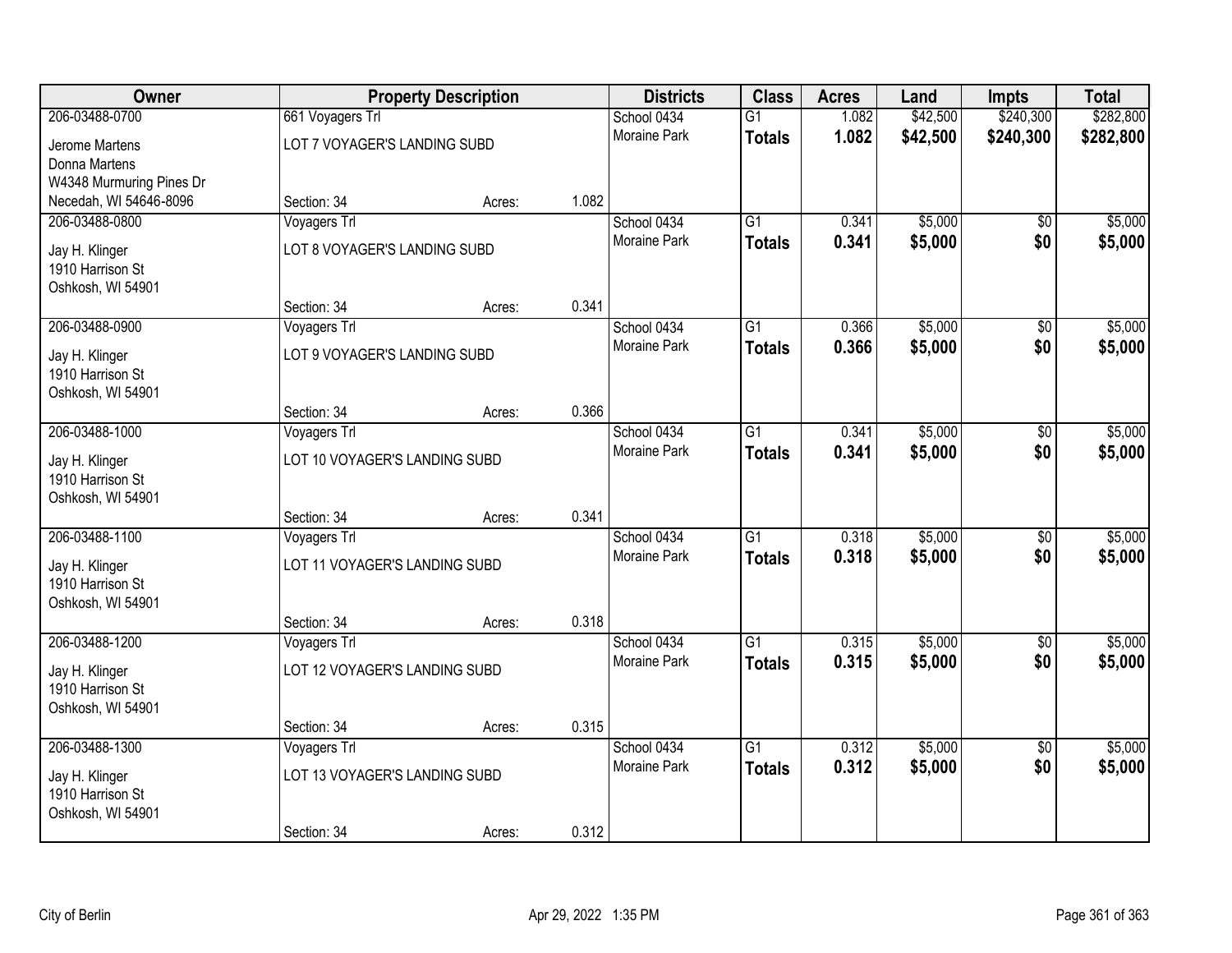| <b>Owner</b>                         | <b>Property Description</b>                          |                                                                                          |       | <b>Districts</b>    | <b>Class</b>    | <b>Acres</b> | Land     | <b>Impts</b>    | <b>Total</b> |
|--------------------------------------|------------------------------------------------------|------------------------------------------------------------------------------------------|-------|---------------------|-----------------|--------------|----------|-----------------|--------------|
| 206-03488-1400                       | Voyagers Trl                                         |                                                                                          |       | School 0434         | $\overline{G1}$ | 0.363        | \$5,000  | $\overline{60}$ | \$5,000      |
| Jay H. Klinger                       | LOT 14 VOYAGER'S LANDING SUBD                        |                                                                                          |       | Moraine Park        | <b>Totals</b>   | 0.363        | \$5,000  | \$0             | \$5,000      |
| 1910 Harrison St                     |                                                      |                                                                                          |       |                     |                 |              |          |                 |              |
| Oshkosh, WI 54901                    |                                                      |                                                                                          |       |                     |                 |              |          |                 |              |
|                                      | Section: 34                                          | Acres:                                                                                   | 0.363 |                     |                 |              |          |                 |              |
| 206-03499-0000                       |                                                      |                                                                                          |       | School 0434         |                 |              |          |                 |              |
| <b>Voyagers Landing Con Owners</b>   | (V713 P569) (CREATED TO AID REMAPPING<br>Section: 34 | VOYAGER'S LANDING CONDO COMMON ELEMENTS<br>EFFORTS) AREA ASSESSED WITH PARCELS<br>Acres: | 0.000 | Moraine Park        | <b>Totals</b>   |              |          |                 |              |
| 206-03499-0600                       | 669 Voyagers Trl                                     |                                                                                          |       | School 0434         | $\overline{G1}$ | 0.000        | \$20,000 | \$118,400       | \$138,400    |
|                                      |                                                      |                                                                                          |       | Moraine Park        | <b>Totals</b>   | 0.000        | \$20,000 | \$118,400       | \$138,400    |
| Daniel R. Petersen                   |                                                      | UNIT 669 VOYAGER'S LANDING CONDO & 1/5                                                   |       |                     |                 |              |          |                 |              |
| Marcia J. Petersen                   |                                                      | INTEREST IN COMMON ELEMENTS (V713 P569)                                                  |       |                     |                 |              |          |                 |              |
| 669 Voyagers Trl<br>Berlin, WI 54923 | Section: 34                                          | Acres:                                                                                   | 0.000 |                     |                 |              |          |                 |              |
| 206-03499-0700                       | 671 Voyagers Trl                                     |                                                                                          |       | School 0434         | $\overline{G1}$ | 0.000        | \$20,000 | \$118,800       | \$138,800    |
|                                      |                                                      |                                                                                          |       | <b>Moraine Park</b> | <b>Totals</b>   | 0.000        | \$20,000 | \$118,800       | \$138,800    |
| Mary K Blazel Survivors Trust        |                                                      | UNIT 671 VOYAGER'S LANDING CONDO & 1/5                                                   |       |                     |                 |              |          |                 |              |
| 671 Voyagers Trl                     |                                                      | INTEREST IN COMMON ELEMENTS (V713 P569)                                                  |       |                     |                 |              |          |                 |              |
| Berlin, WI 54923                     |                                                      |                                                                                          |       |                     |                 |              |          |                 |              |
|                                      | Section: 34                                          | Acres:                                                                                   | 0.000 |                     |                 |              |          |                 |              |
| 206-03499-0800                       | 673 Voyagers Trl                                     |                                                                                          |       | School 0434         | $\overline{G1}$ | 0.000        | \$20,000 | \$118,200       | \$138,200    |
| Leone Seaman                         |                                                      | UNIT 673 VOYAGER'S LANDING CONDO & 1/5                                                   |       | Moraine Park        | <b>Totals</b>   | 0.000        | \$20,000 | \$118,200       | \$138,200    |
| 673 Voyagers Tr                      |                                                      | INTEREST IN COMMON ELEMENTS (V713 P569)                                                  |       |                     |                 |              |          |                 |              |
| Berlin, WI 54923                     |                                                      |                                                                                          |       |                     |                 |              |          |                 |              |
|                                      | Section: 34                                          | Acres:                                                                                   | 0.000 |                     |                 |              |          |                 |              |
| 206-03499-0900                       | 675 Voyagers Trl                                     |                                                                                          |       | School 0434         | $\overline{G1}$ | 0.000        | \$20,000 | \$118,400       | \$138,400    |
| Robert Bonneville                    | UNIT 675 VOYAGER'S LANDING CONDO & 1/5               |                                                                                          |       | Moraine Park        | <b>Totals</b>   | 0.000        | \$20,000 | \$118,400       | \$138,400    |
| Mary E. Bonneville                   |                                                      | INTEREST IN COMMON ELEMENTS (V713 P569)                                                  |       |                     |                 |              |          |                 |              |
| 675 Voyagers Trl                     |                                                      |                                                                                          |       |                     |                 |              |          |                 |              |
| Berlin, WI 54923                     | Section: 34                                          | Acres:                                                                                   | 0.000 |                     |                 |              |          |                 |              |